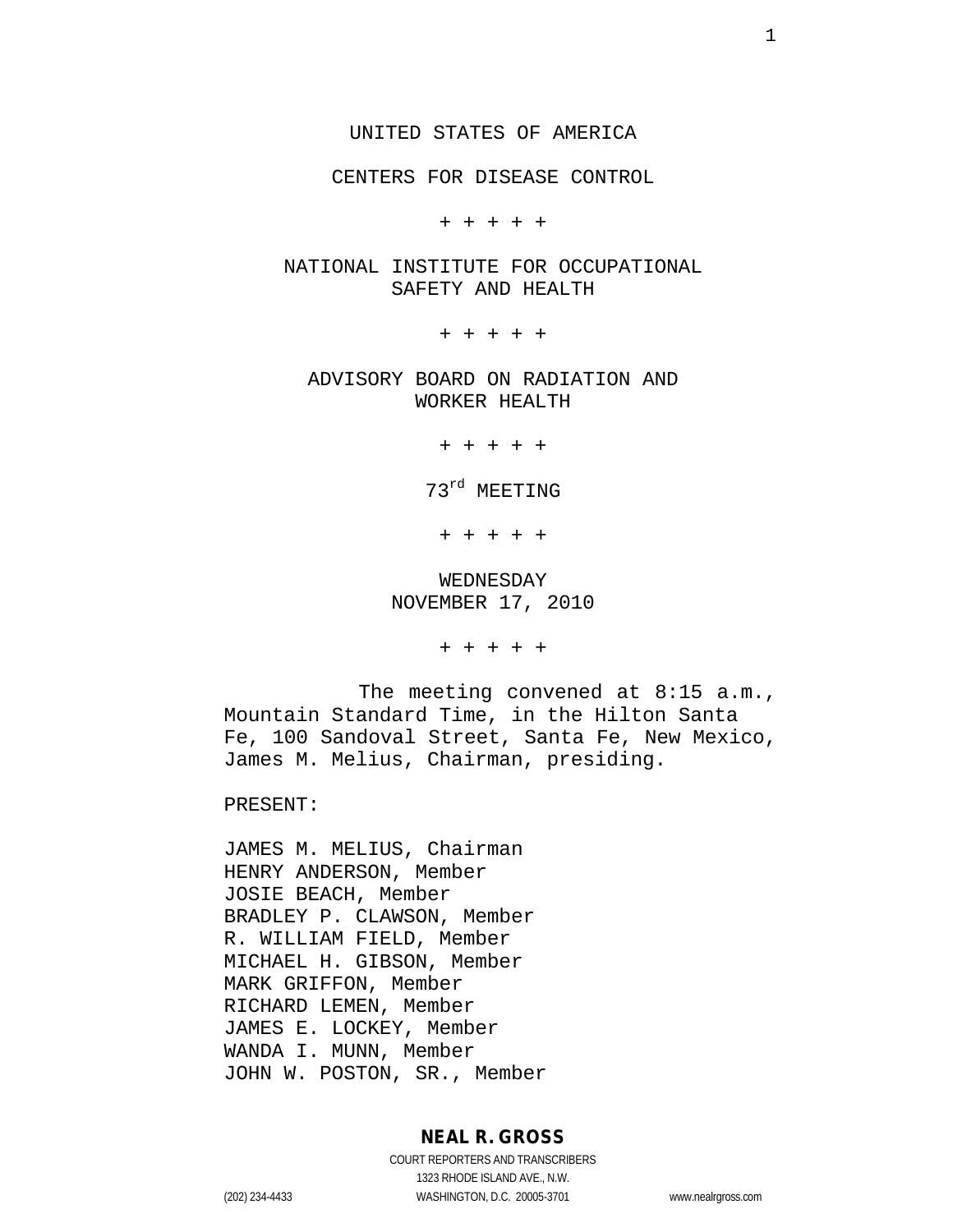PRESENT: (continued)

ROBERT W. PRESLEY, Member DAVID B. RICHARDSON, Member GENEVIEVE S. ROESSLER, Member PHILLIP SCHOFIELD, Member PAUL L. ZIEMER, Member TED KATZ, Designated Federal Official

REGISTERED AND/OR PUBLIC COMMENT PARTICIPANTS

ADAMS, NANCY, NIOSH Contractor AGUILAR, DIEGO AGUILAR, NAOMI AL-NABULSI, ISAF, DOE ARMIJO, ROBERTO, Hangar 481 Petitioner BARELA, JOSE BARRIE, TERRIE, ANWAG\* BEAVERS, DANNY BONSIGNORE, ANTOINETTE, Linde Petitioner\* BRADFORD, SHANNON, NIOSH BROEHM, JASON, CDC BURGOS, ZAIDA, NIOSH CRAWFORD, CHRIS, DCAS CRUZ, RUBEN, CDC DARNELL, PETER, DCAS ELLISON, CHRIS, NIOSH EVASKOVICH, ANDREW, LANL Petitioner FITZGERALD, JOE, SC&A FRATELLO, MELISSA, Senator Kirsten Gillibrand's Office\* FRAZIER, THOMAS GALLAGHER TORZA, DOROTHY GARCIA, MARGARITO GLOVER, SAM, DCAS HERRERA, ANNA HERRERA, ELROY HINNEFELD, STU, DCAS HOWELL, EMILY, HHS JACQUEZ-ORTIZ, MICHELE, Senator Tom Udall's Office JOHNSON, RICHARD KOTSCH, JEFF, DOL KUNKEL, JAMES

#### **NEAL R. GROSS**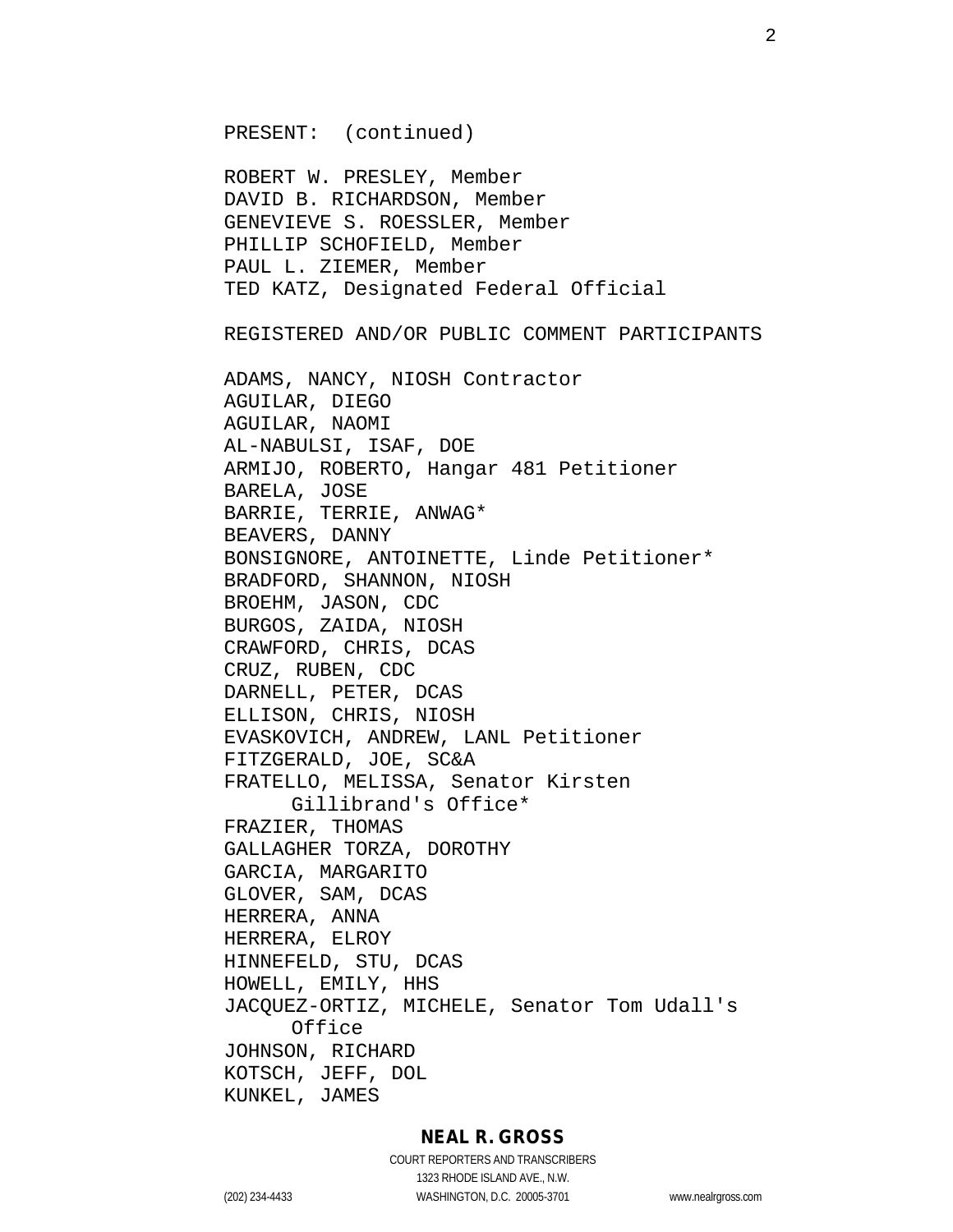REGISTERED AND/OR PUBLIC COMMENT PARTICIPANTS

LEITON, RACHEL, DOL LEWIS, GREG, DOE LIN, JENNY, HHS LUJAN, EUGENIO LUX, LINDA, Linde Petitioner \* MAIVIGIL, CELINA MAKHIJANI, ARJUN, SC&A MONTOYA, PAUL MAURO, JOHN, SC&A MCDANIEL, GEORGE\* MCFEE, MATTHEW, ORAU Team MCKEEL, DAN, Texas City Petitioner\* MILLER, MARLENE MONTOYA, ROBERTO MANTOYO, PAUL NEGRETE, MIGUEL, Congressman Martin Heinrich's Office\* NETON, JIM, DCAS ORTIZ, DANIEL ORTIZ, TOM PRESLEY, LOUISE RAEL, LOIS E. RIVERA, YVONNE RIVIRA, G. RUTHERFORD, LAVON, DCAS SALAZAR, BENITO, Hangar 481 Petitioner SANDOVAL, FLAYMON TAPIA, JOSEPH THURBER, BILL, SC&A TOWLES, GERALDINE TRUJILLO, GILBERT TRUJILLO, JOHNNY TRUJILLO, MELISSA TRUJILLO, RICHARD WADE, LEW, NIOSH Contractor WANGER, WILLIAM WOLDMAN, BILL, Senator Tom Udall's Office

\*Participating via telephone

## **NEAL R. GROSS**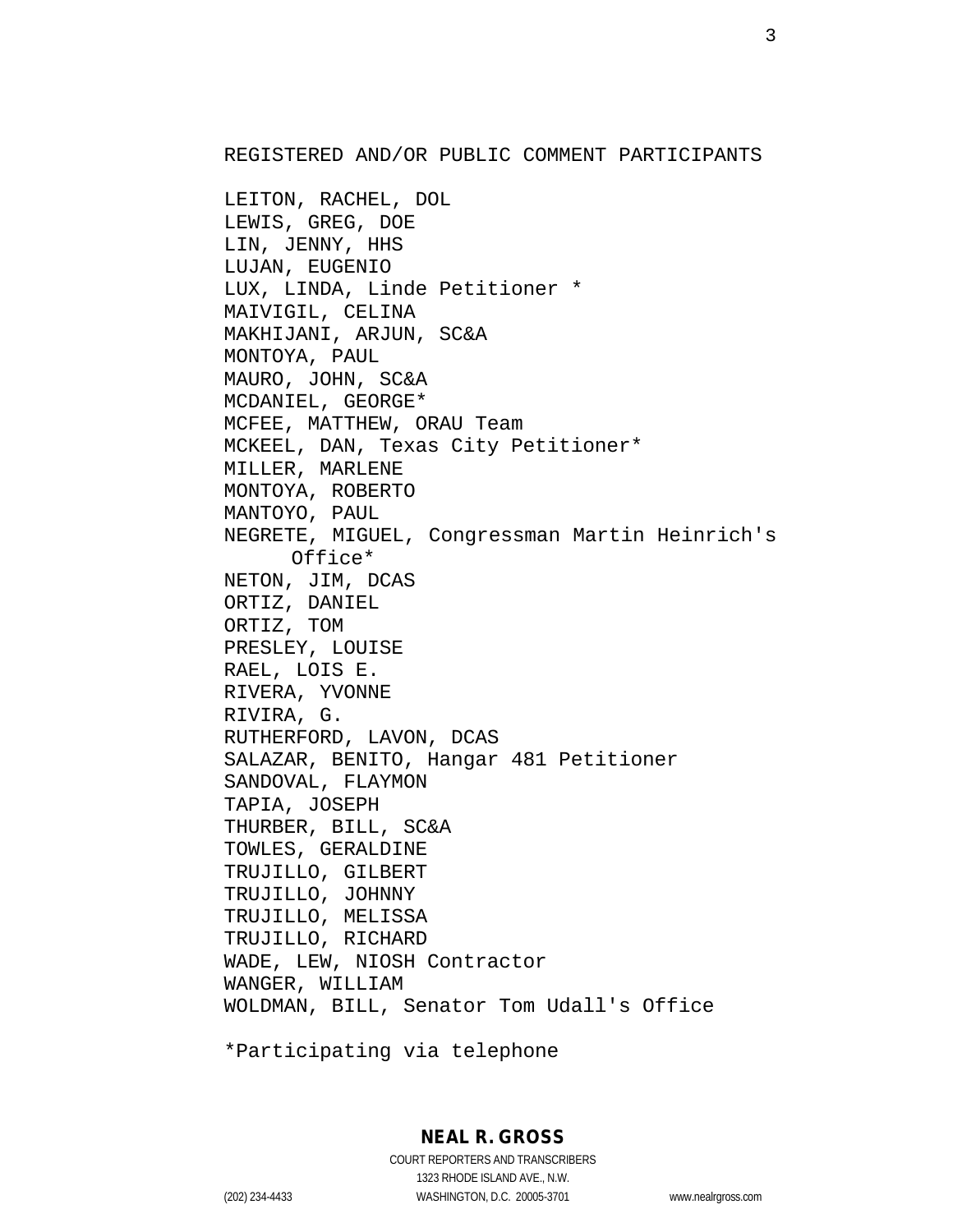T-A-B-L-E O-F C-O-N-T-E-N-T-S Welcome - Dr. James Melius, Chair......... 5 Texas City Chemicals SEC Petition Dr. James Neton, NIOSH.............. 6 Petitioner: Dr. Dan McKeel......... 32 Linde Ceramics WG, Recommendations on Linde Ceramics SEC Petition-107 (1954-2006) Dr. Genevieve Roessler, WG Chair.... 61 Petitioner: Antoinette Bonsignore. 103 Petitioner: Linda Lux.............. 410 Linde Ceramics SEC Petition-154 (1947-1953) Mr. Frank Crawford, NIOSH.......... 125 Petitioner: Antoinette Bonsignore.. 156 Reconstruction of Doses In The Absence Of Bioassay or Air Monitoring Data Dr. James Neton, NIOSH.............. 169 Mr. Joseph Fitzgerald, SC&A........ 192 BWXT SEC Petition (Operational period, 1985- 1994) (83.14) Mr. LaVon Rutherford, NIOSH........ 257 Board Work Session......................... 285 Hangar 481 (Kirtland Air Force Base, Albuquerque, NM) SEC Petition Update Dr. Samuel Glover, NIOSH........... 342 Petitioner: Robert Armijo.......... 367 Public Comment............................. 409 Adjourn.................................. 482

## **NEAL R. GROSS**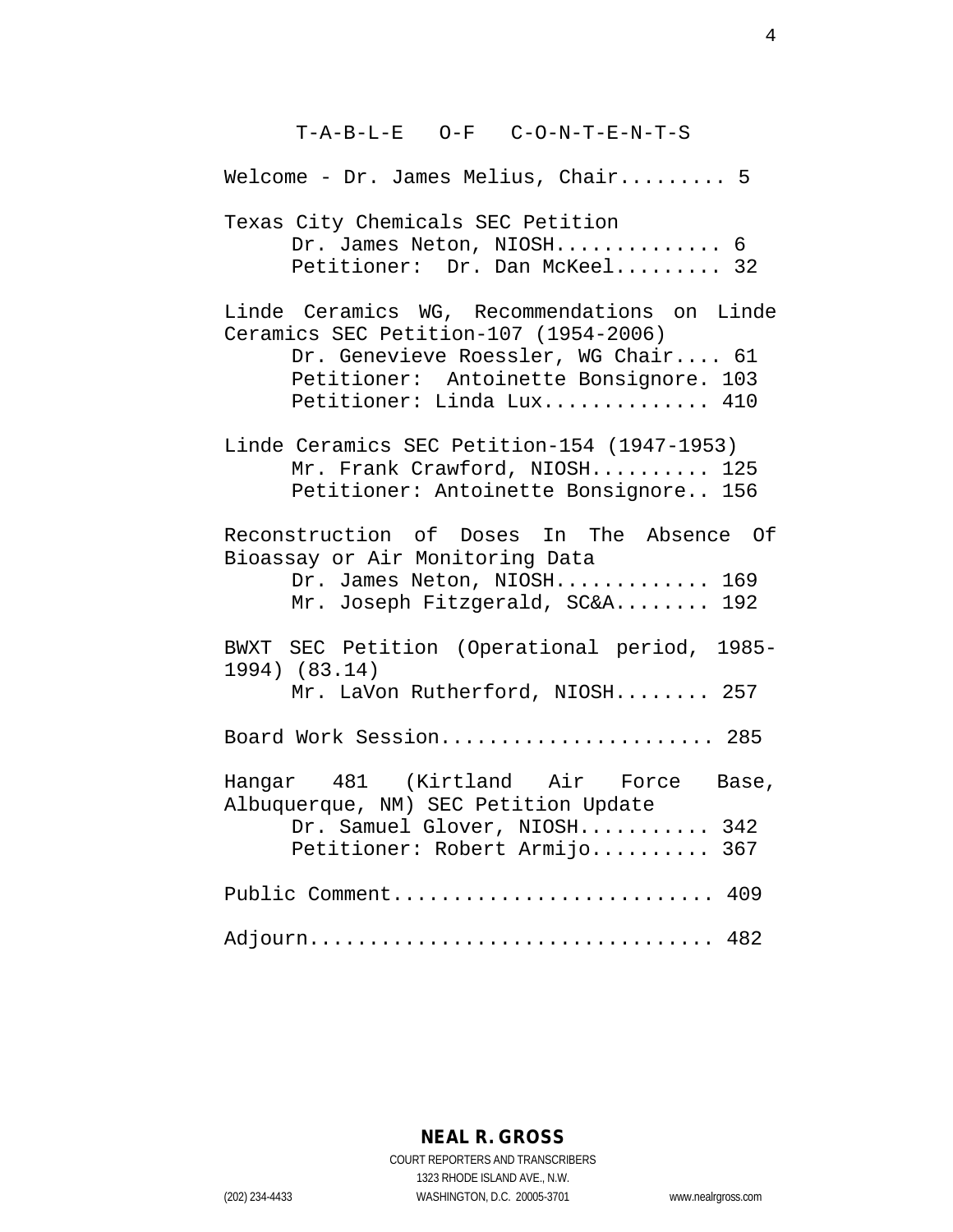1 P-R-O-C-E-E-D-I-N-G-S 2 8:25 a.m. 3 CHAIRMAN MELIUS: Ted, do you want 4 to do our -- 5 MR. KATZ: Sure. So, good morning. 6 Welcome everyone here. And welcome everyone 7 on the line, and just a few instructions for 8 folks on the line. 9 We have a number of SECs we're 10 going through, and we'll be hearing from 11 petitioners in some cases. They'll be out 12 there on the line with you. We have a public 13 comment session at 5:30, from 5:30 to 6:30, 14 for people here as well as on the line. 15 Let me just ask all of you on the 16 line, though, please mute your phones except 17 when you're addressing this group, which would 18 be during one of those periods. But to mute 19 your phone, if you don't have a mute button, 20 just use \* 6. Press \*, and then 6. That will 21 mute your phone. To take your phone off of 22 mute, press \* and then 6 again.

**NEAL R. GROSS**

COURT REPORTERS AND TRANSCRIBERS 1323 RHODE ISLAND AVE., N.W. (202) 234-4433 WASHINGTON, D.C. 20005-3701 www.nealrgross.com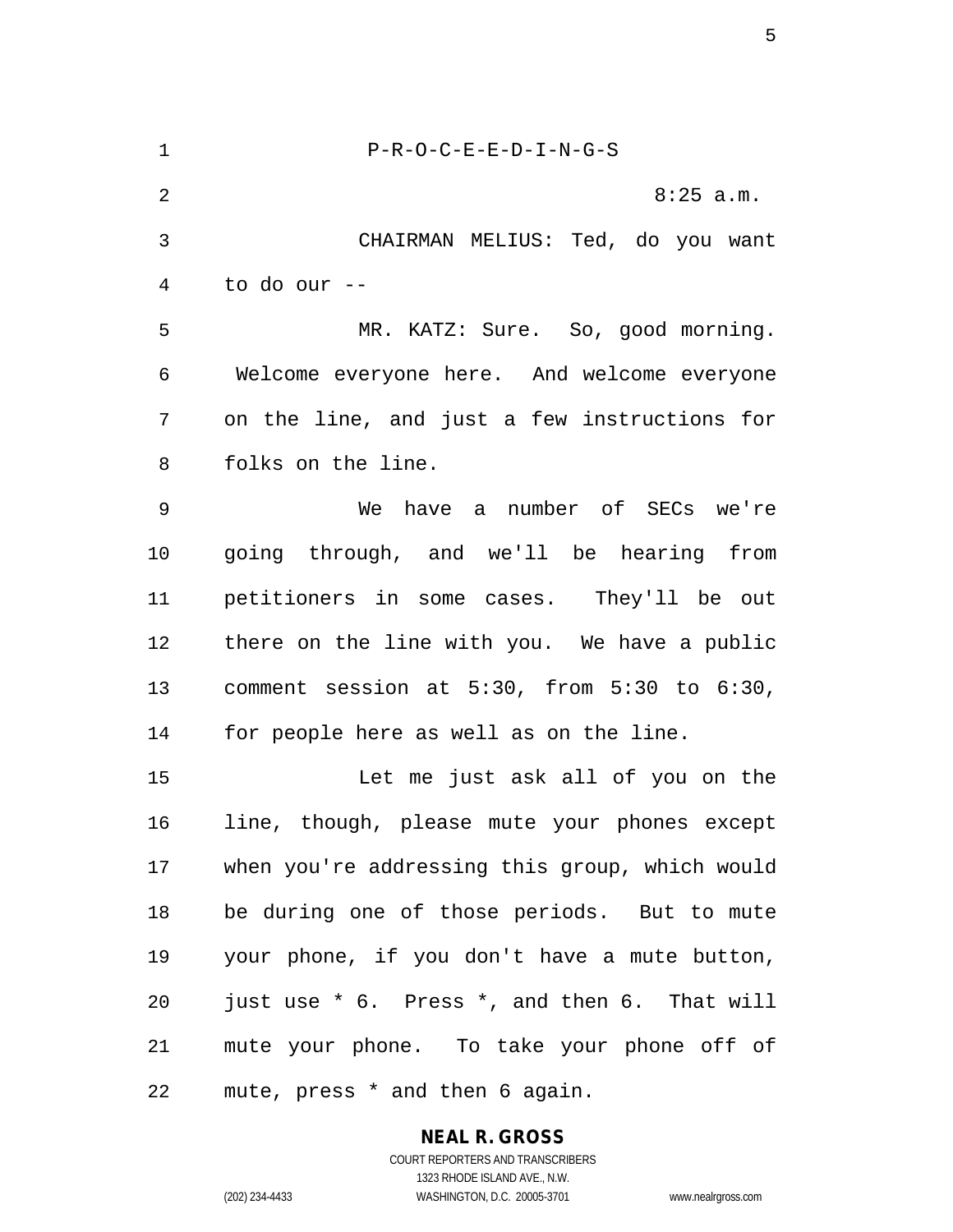1 And, also, please do not put this 2 call on hold at any point, but hang up and 3 dial back in if you need to leave for a 4 period. 5 And that's about it. Thank you. 6 Dr. Melius. 7 CHAIRMAN MELIUS: Okay. We have 8 several SECs to go through this morning and 9 this afternoon. So we'll get started. 10 And the first one on the agenda is 11 the Texas City SEC petition. This is a 12 revised report, is that -- 13 DR. NETON: Yes, it is. 14 CHAIRMAN MELIUS: Yes. And Dr. Jim 15 Neton will make the presentation. 16 DR. NETON: Okay. Thank you, Dr. 17 Melius. 18 Good morning, everyone. I am here 19 to present Revision 1 of the Texas City 20 Chemicals Evaluation Report. 21 And I'll get into a little bit 22 about what's different in this revision in a

## **NEAL R. GROSS**

COURT REPORTERS AND TRANSCRIBERS 1323 RHODE ISLAND AVE., N.W. (202) 234-4433 WASHINGTON, D.C. 20005-3701 www.nealrgross.com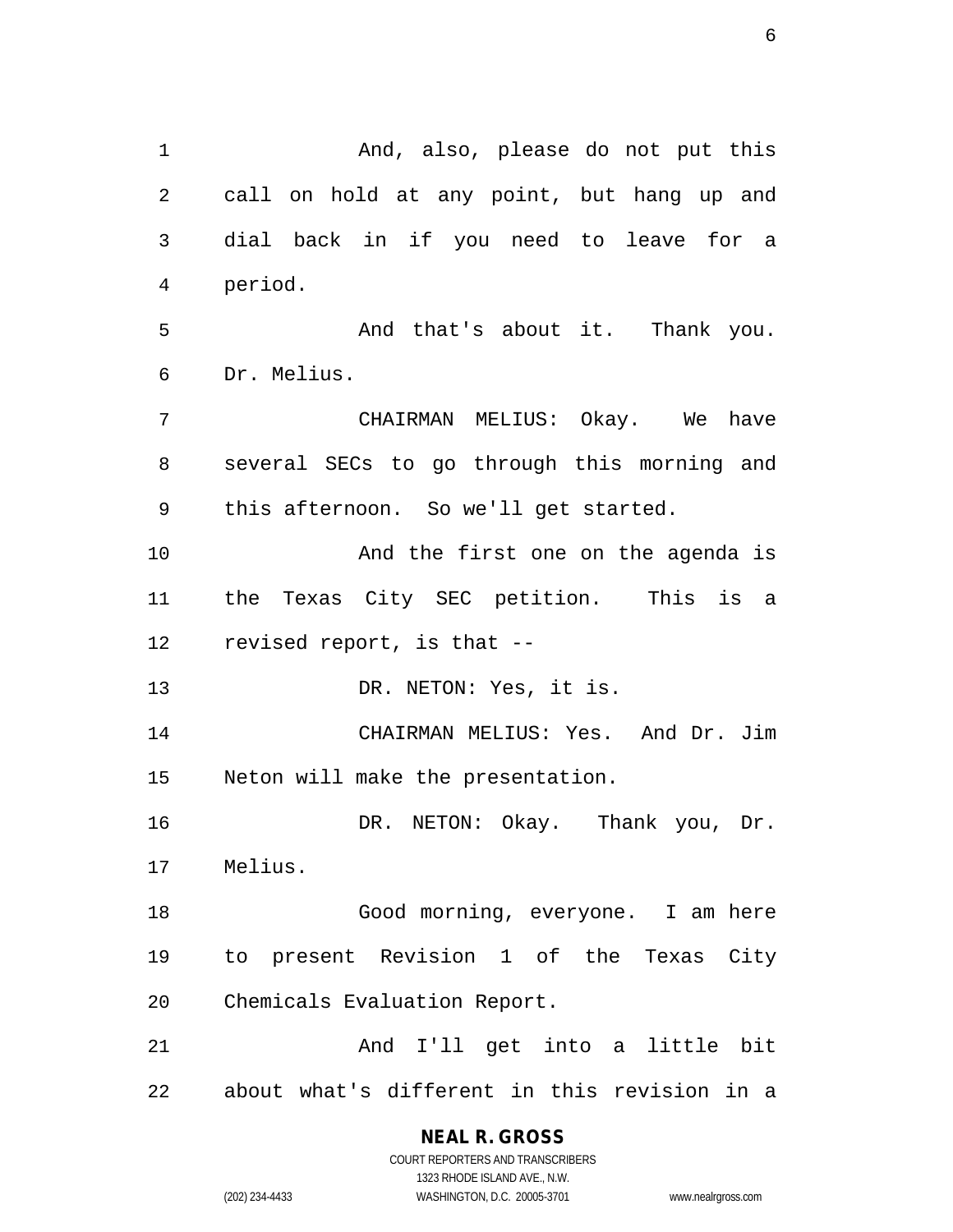1 few seconds, but first I'd like to just go 2 over a little bit about the AWE activities at 3 Texas City. I think since the last time I 4 presented this, we may have some new Board 5 Members that haven't even heard about this 6 yet.

7 So Texas City Chemicals was one of 8 a number of -- several phosphate plants that 9 were recruited by the Atomic Energy Commission 10 in the early days, particularly in the early 11 `50s, to be used as a potential source of 12 uranium.

13 The way it works is that phosphate 14 ore itself is naturally concentrated in 15 uranium. It's about around .01 percent 16 uranium by weight, which equates to about 30 17 picocuries per gram. So there's some useable 18 uranium in there.

19 And the thinking was by the AEC 20 that as long as these phosphate ores were 21 going through and making phosphoric acid and 22 other fertilizer-type products, why not

## **NEAL R. GROSS**

COURT REPORTERS AND TRANSCRIBERS 1323 RHODE ISLAND AVE., N.W. (202) 234-4433 WASHINGTON, D.C. 20005-3701 www.nealrgross.com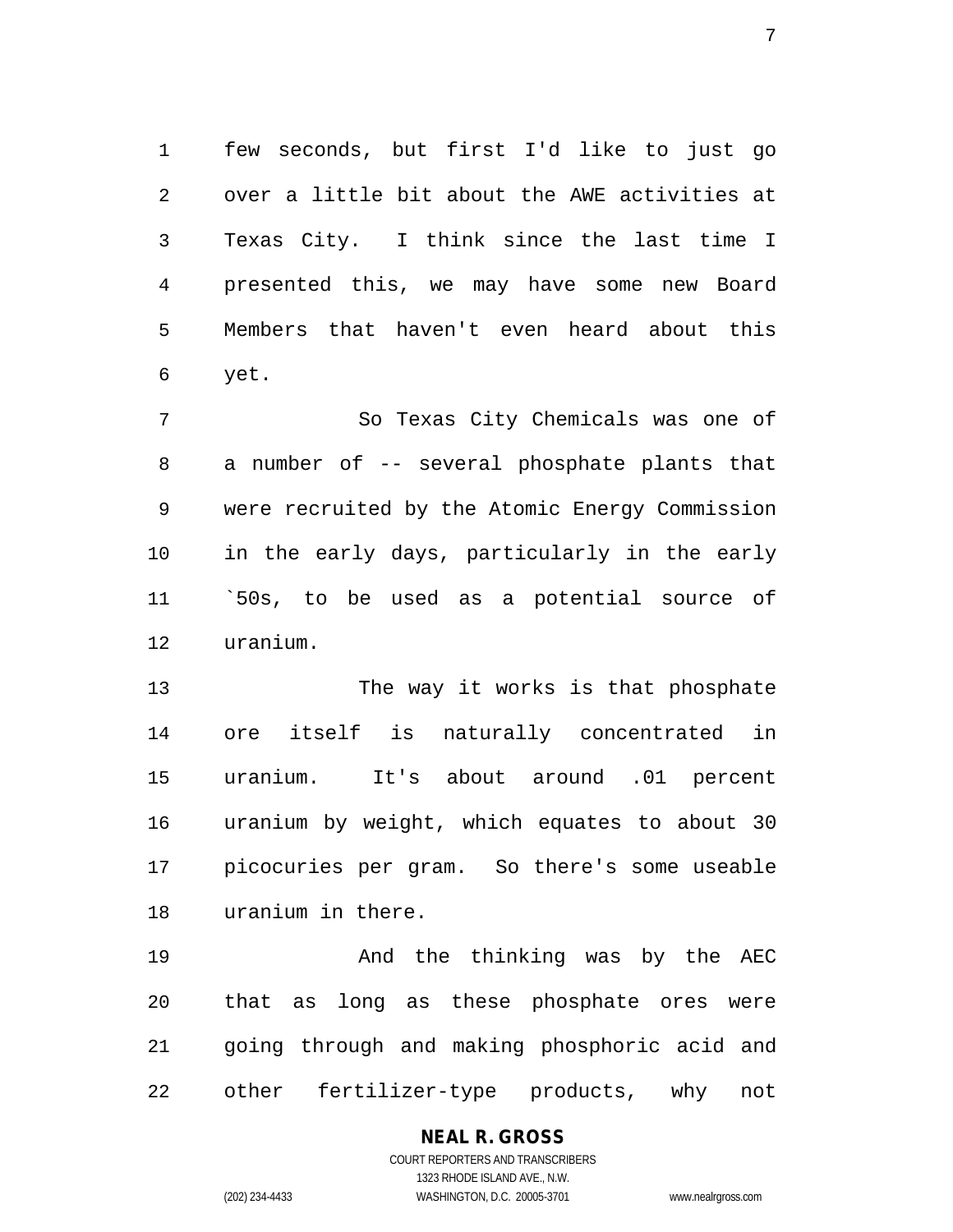1 extract uranium at the same time? And that's 2 exactly what the concept was at Texas City.

3 In addition to the production, the 4 contract to produce some ore, some uranium ore 5 -- or uranium, that is, there was also a 6 chemical extraction research contract that we 7 found that the AEC had with Texas City that 8 I'll get into a little bit later, but it 9 fundamentally helps establish the covered 10 period.

11 Now that we know exactly what's 12 happened, it actually sort of anchors the end 13 point of the covered period which is currently 14 October 5th, 1953, through September 30th, 15 1955. It's shrunk a bit since the original 16 covered period, and I'll discuss that in a 17 couple slides.

18 The residual period now is listed 19 as 1957. In 1977, if you notice, there's a 20 gap there of about a year. And that's an 21 artifact of the way the residual contamination 22 periods are defined.

## **NEAL R. GROSS**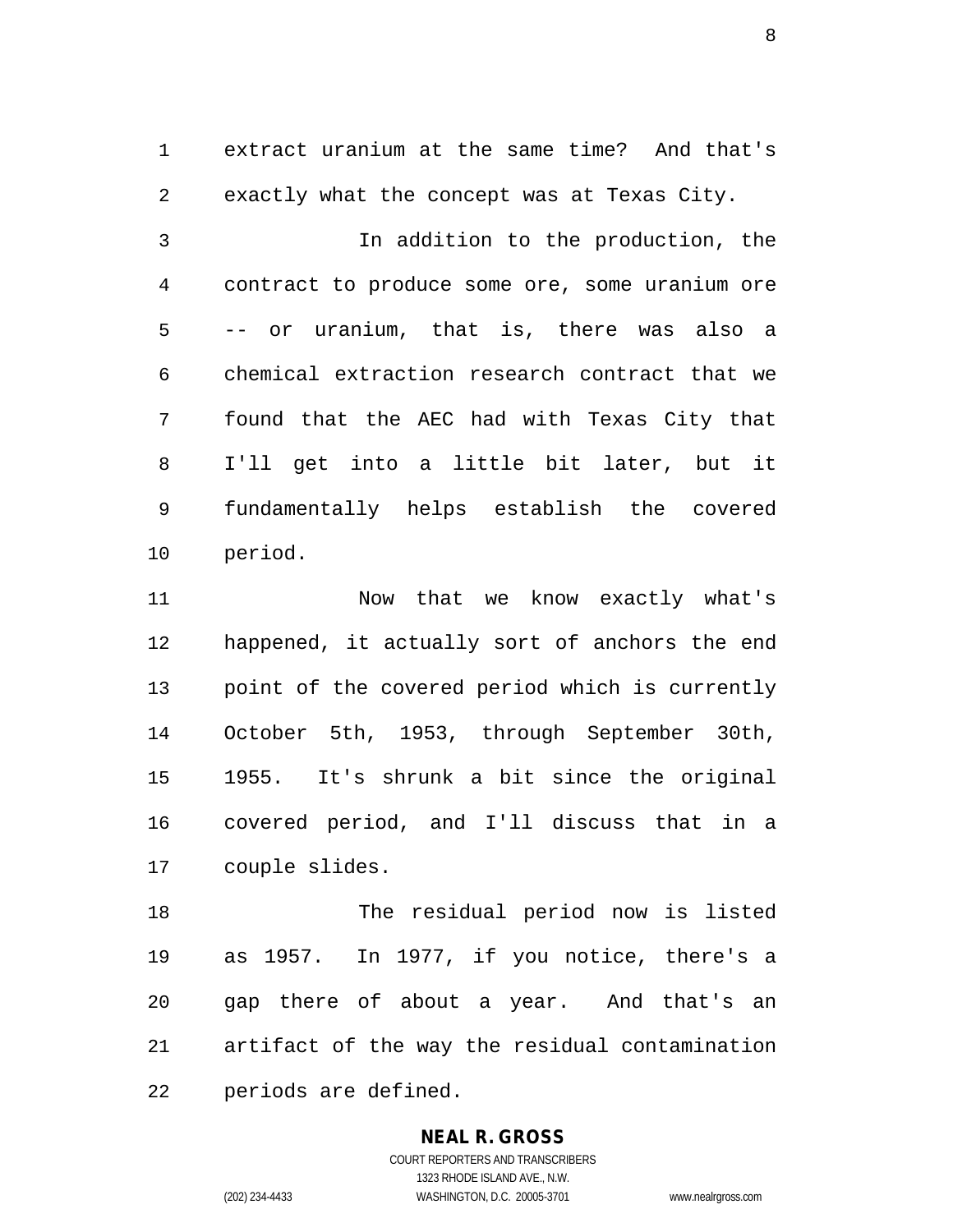1 NIOSH has a responsibility to 2 provide a report to Congress as to what the 3 end point for the residual contamination 4 periods are. This covered period just 5 recently shrunk by a year at the upper end, 6 and the report to Congress has not yet been 7 issued for Texas City.

8 So until some sort of a 9 transmittal, whether it's a letter report or 10 more formal report, is sent there, there will 11 exist this gap at least on the Department of 12 Energy website.

13 I mentioned the covered period has 14 changed since the early -- since the Rev 0, 15 and that's partly or mostly because of the 16 additional information that we received about 17 Texas City Chemicals through our data capture 18 efforts. We learned quite a bit more about 19 the details of the production problems of 20 uranium at Texas City.

21 In fact, at the end of the day at 22 most, Texas City produced uranium for about a

# **NEAL R. GROSS**

COURT REPORTERS AND TRANSCRIBERS 1323 RHODE ISLAND AVE., N.W. (202) 234-4433 WASHINGTON, D.C. 20005-3701 www.nealrgross.com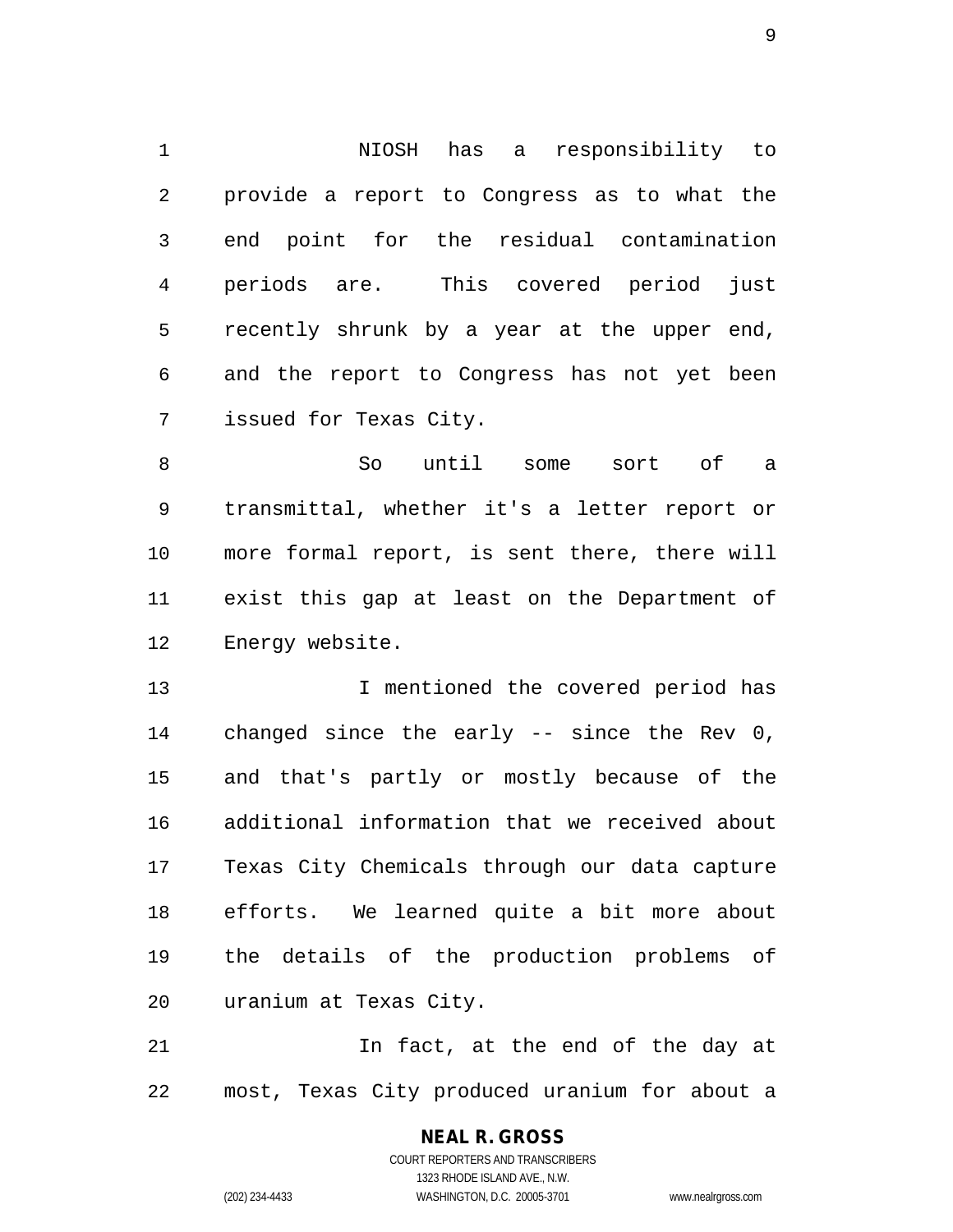1 six-month period, which allowed us to 2 substantially shrink the exposure assessment 3 for uranium that we had in the original 4 report.

5 Also, the details of the research 6 that was conducted by Texas City became more 7 apparent and, in fact, allowed us to realize 8 that the end date for the research they 9 conducted would establish the end point for 10 the covered period.

11 And also more complete uranium 12 production data was discovered that allowed us 13 to not only know the amount that was produced, 14 but the periodicity at which it was produced 15 as well.

16 So having uncovered this 17 information, we sent about a year ago last 18 November, I think it was, a letter to the 19 Department of Labor asking them to consider 20 this information and make a determination 21 whether the original covered period, as 22 established, was reasonable.

# **NEAL R. GROSS**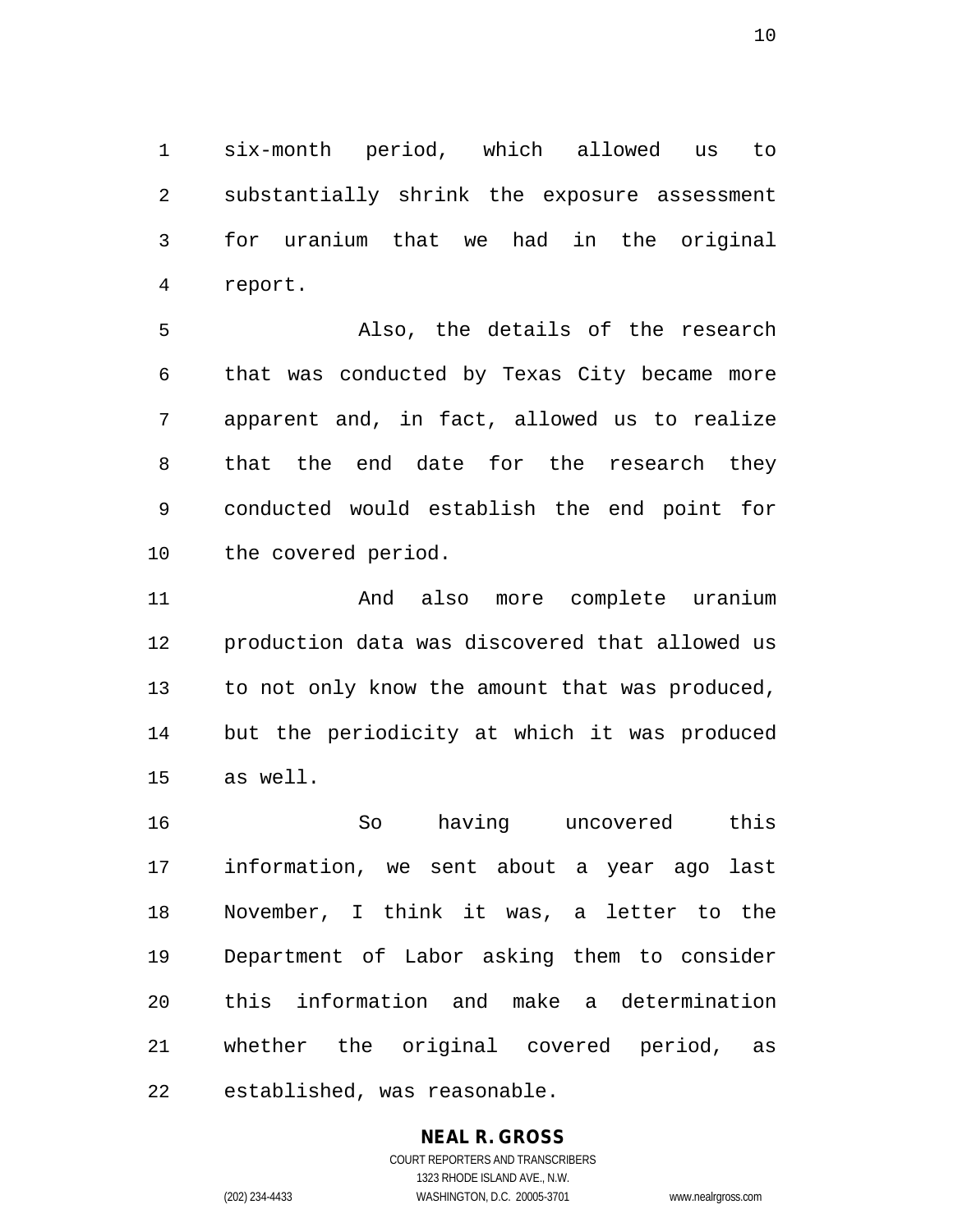1 The original covered period went 2 from January 1st, 1952, to December 31st, 3 1956. After reviewing our information, the 4 Department of Labor concurred and changed the 5 covered period to a start date of October 5th, 6 1953, that reflects the date that what's -- 7 so-called shakedown operations started. 8 The original date of January 1st, 9 1952, really reflected a letter contract 10 between Texas City and the Department -- or 11 AEC with the intent to build such a plant. 12 In fact, it took a while for the 13 plant to -- for the agreement to be formalized 14 and the plant construction to be completed. 15 And October 5th, 1953, is the date that the 16 plant was actually completed and they started 17 moving at least some minimal amounts of 18 radioactive material through the plant. 19 The new end date reflects the end 20 of the AEC contract to conduct developmental

22 research contract. And that contract formally

21 work with leach zone material. That was the

## **NEAL R. GROSS**

COURT REPORTERS AND TRANSCRIBERS 1323 RHODE ISLAND AVE., N.W. (202) 234-4433 WASHINGTON, D.C. 20005-3701 www.nealrgross.com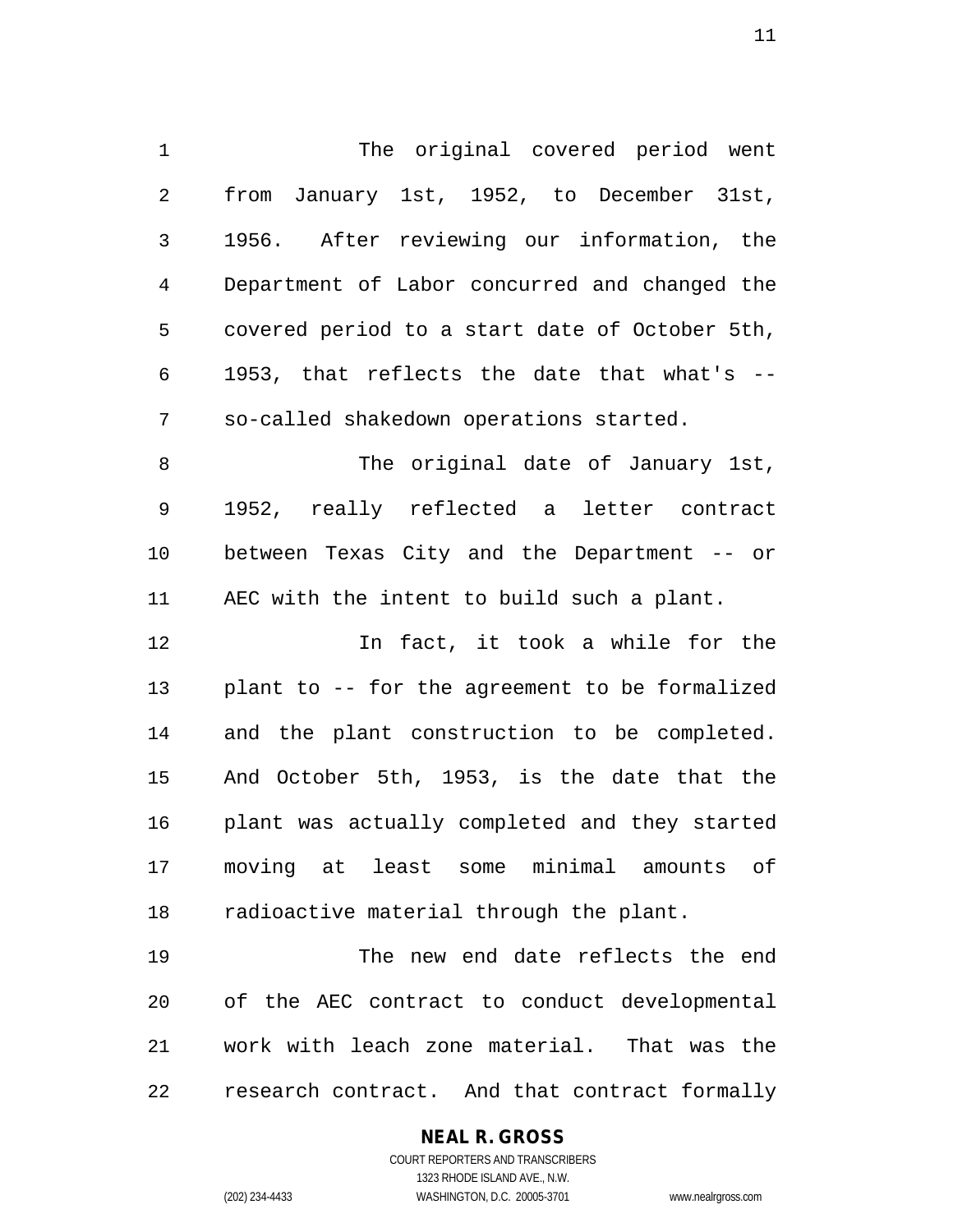1 ended September 10th, 1955.

| 2  | It was a very small contract to                |
|----|------------------------------------------------|
| 3  | look at the so-called leach zone material,     |
| 4  | which is the, as best I understand it, a layer |
| 5  | of material above the phosphate-enriched layer |
| 6  | in the ground that contains low phosphate, but |
| 7  | equal amounts of uranium.                      |
| 8  | So it was of no economic value to              |
| 9  | phosphate industry. They would<br>the<br>just  |
| 10 | scrape that off and discard it.                |
| 11 | The AEC recognizing that there was             |
| 12 | still about .01 percent uranium in there,      |
| 13 | Texas City Chemicals embarked on a research    |
| 14 | project to see if they could come up with a    |
| 15 | better way to more economically recover the    |
| 16 | phosphate from the leach zone<br>material.     |
| 17 | Therefore, it would be a win-win.              |
| 18 | They could get more phosphate out              |
| 19 | of the leach zone material, and the AEC could  |
| 20 | extract more -- get more uranium extracted     |
| 21 | from that leach zone that was previously       |
| 22 | abandoned or just discarded.                   |

**NEAL R. GROSS**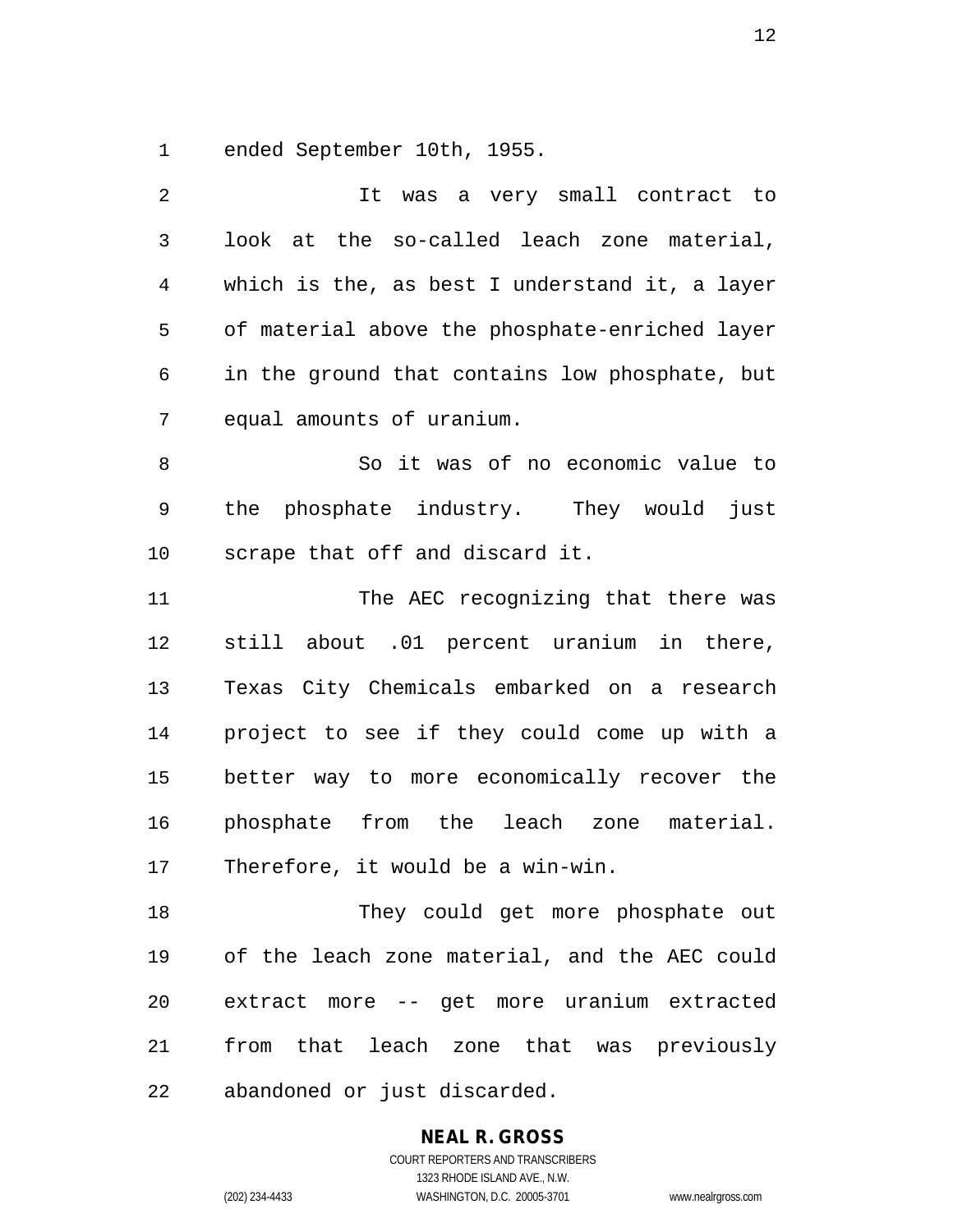1 Okay. Back to the petition 2 information. As I mentioned, this is a -- the 3 petition was originally qualified way back in 4 2007 as an 83.13 petition. It provided 5 information and affidavits to support the fact 6 that radiation monitoring records for members 7 of the Class may have been lost, falsified, or 8 destroyed, and information regarding the 9 monitoring records for Texas City Chemicals is 10 unavailable.

11 Certainly, that is true. We have 12 no monitoring information at all from Texas 13 City unlike Blockson Chemical, which was 14 another phosphate plant that produced uranium 15 ores. They had some uranium urinalysis data. 16 There was no urinalysis data at Texas City, 17 nor were there any external dosimetry data.

18 So as I mentioned, the initial 19 Evaluation Report, Rev 0, was issued January 20 18th, 2008, and was presented to the Board at 21 the Tampa, Florida meeting in April of that 22 year. And in our original evaluation, we

#### **NEAL R. GROSS**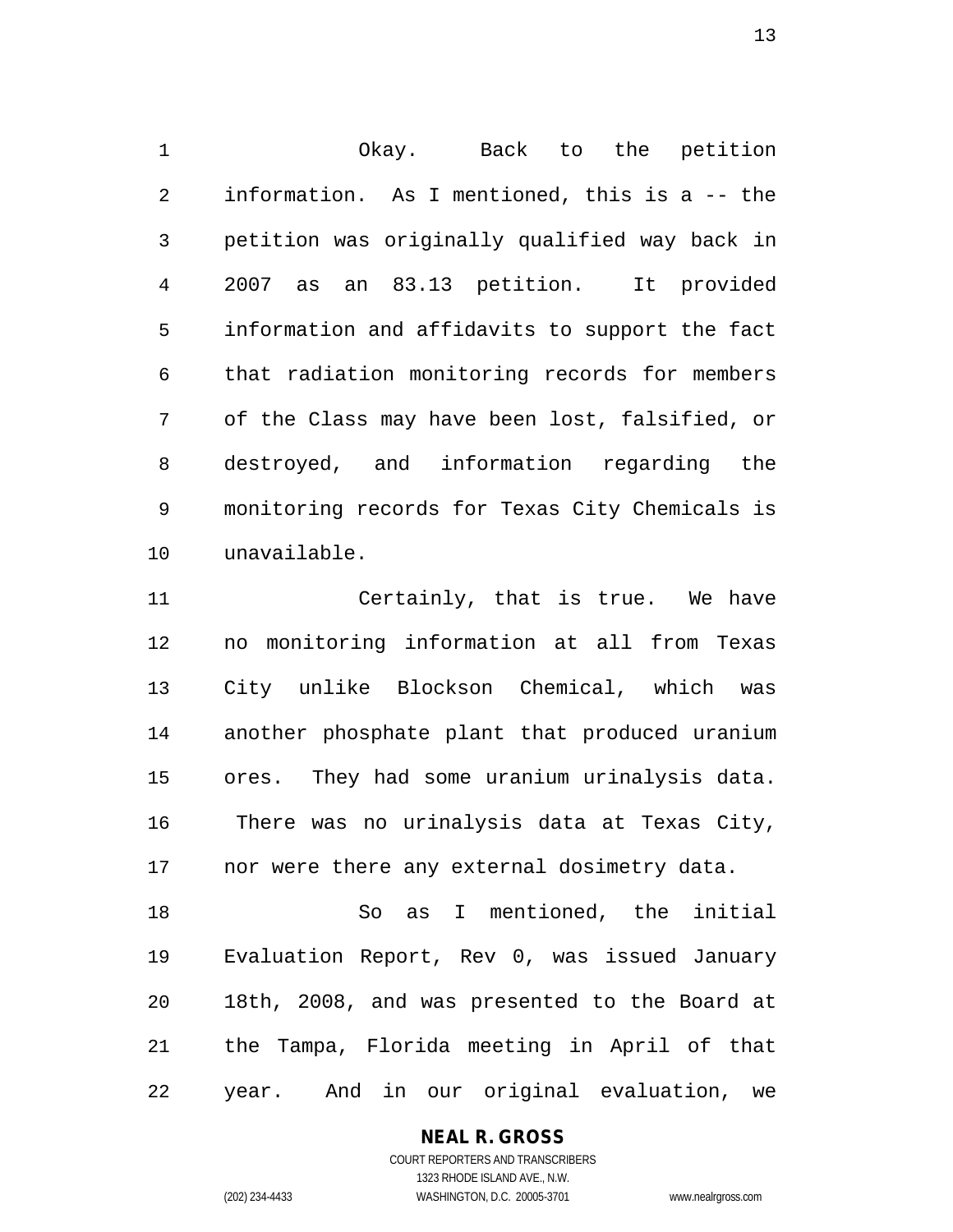1 concluded that all exposures, including radon, 2 could be reconstructed.

3 Rev 1 was issued October 18th, 4 2010. And in that revision, we reevaluated 5 exposures to uranium, thorium, and long-lived 6 progeny in light of the new covered time 7 period.

8 That is the time period shrunk, so 9 we revised our dose reconstruction methods to 10 accommodate that. We also, as I mentioned 11 previously, really shrunk the uranium period.

12 It turns out that only for the 13 first six months of the covered period was 14 uranium produced. And, in fact, only about 15 400 pounds of uranium ever was sold to the 16 Department of -- or the Atomic Energy 17 Commission at \$25 a pound. So they sold about 18 \$10,000 worth of product from all that effort. 19 But probably the biggest thing 20 that we've done in this Evaluation Report was 21 reconsidering the use of surrogate data for

22 reconstructing radon exposure. Those of you

## **NEAL R. GROSS**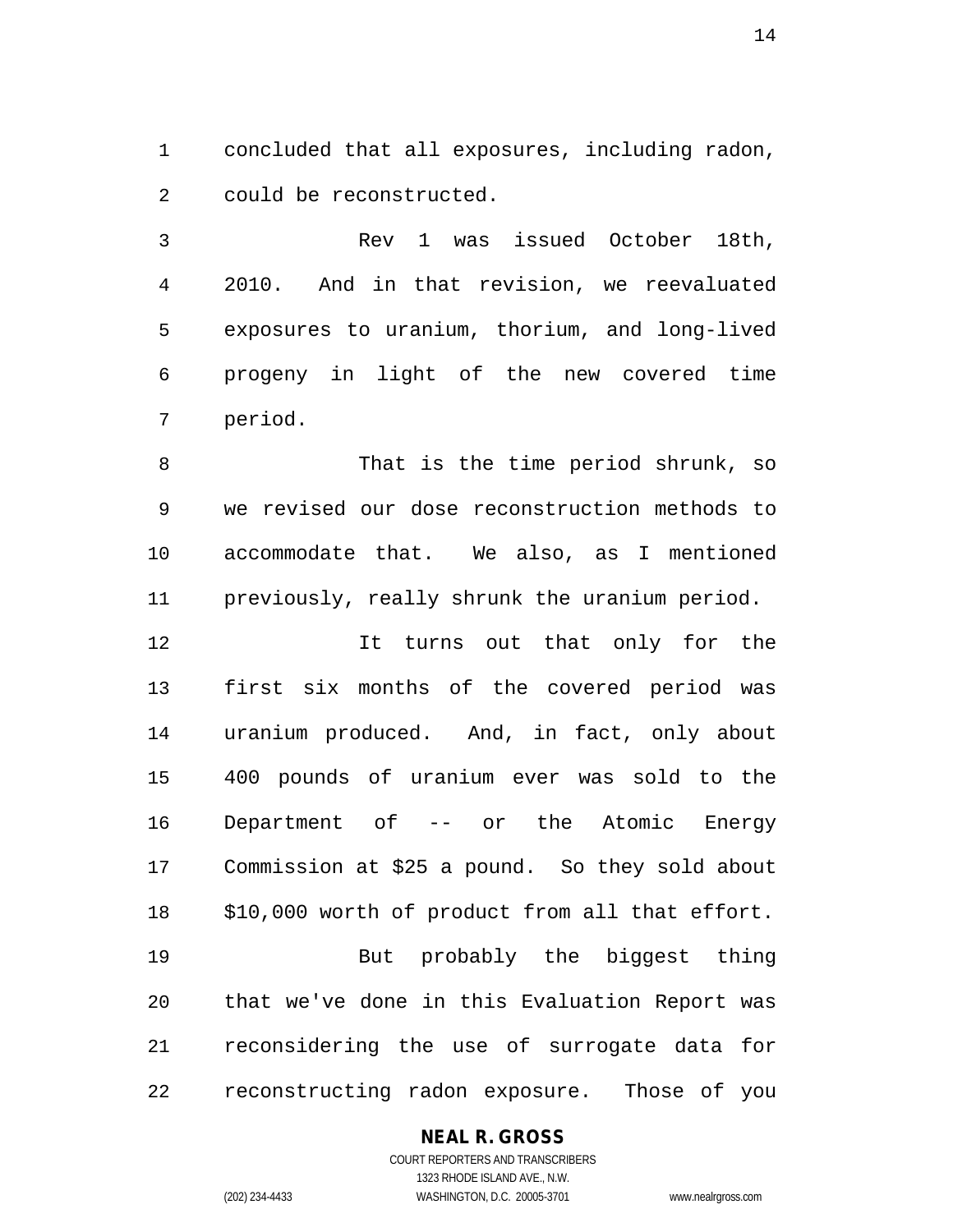1 might recall the original Evaluation Report, 2 very much like the original Blockson 3 Evaluation Report, uses the Florida Phosphate 4 -- Florida Institute of Phosphate Research 5 data to bound the upper limit of radon 6 exposure in a phosphate plant. And I think 7 that was around 2.1 or around two picocuries 8 per liter was the 95th percentile of the data 9 from the Florida phosphate industry.

10 After going through Working Groups 11 and stuff and such with Blockson Chemical, at 12 least, we realized that that number was 13 probably low. Florida phosphate plants tend 14 to be draftier. The data were taken from a 15 more current time period, `70s on, that were 16 not necessarily reflective of what would have 17 occurred in the 1950s. So we've gone back to 18 the drawing board and looked at how we were 19 going to possibly reconstruct radon.

20 The proposed Class originally was 21 all employees who worked at Texas City from 22 the original covered -- defined covered

# **NEAL R. GROSS**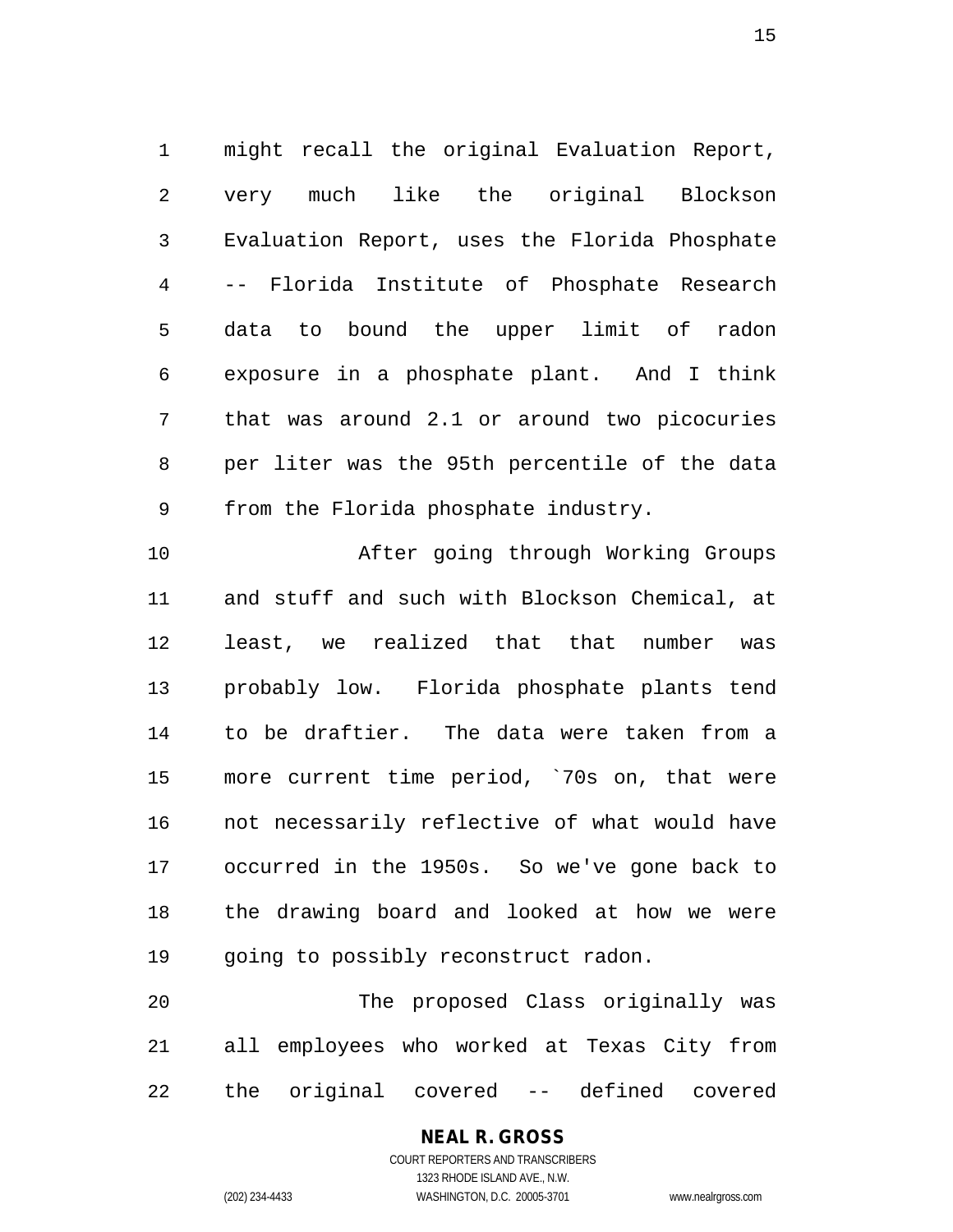1 period, which was 1952 to `56. Our Class 2 evaluated all employees who worked at Texas 3 City during the revised covered period, which 4 is October 5th, `53, through September 30th, 5 1955, just about one month short of two years. 6 As usual, we had a number of 7 sources of information that we went to search 8 out data for these facilities -- this 9 facility. Our Site Research Database did have 10 several of the contracts that were in place 11 between the AEC and Texas City.

12 We had source-term. We knew how 13 much phosphate ore was intended to be run 14 through these plants and how frequently, you 15 know, the production rate, and various AEC 16 documents and memos. In particular, we had a 17 lot of information from the Blockson plant, 18 which is a wet chemical phosphate plant as 19 well. So very similar processes that we could 20 rely on.

21 We also had information from 22 petitioners, interviews of former workers, and

## **NEAL R. GROSS**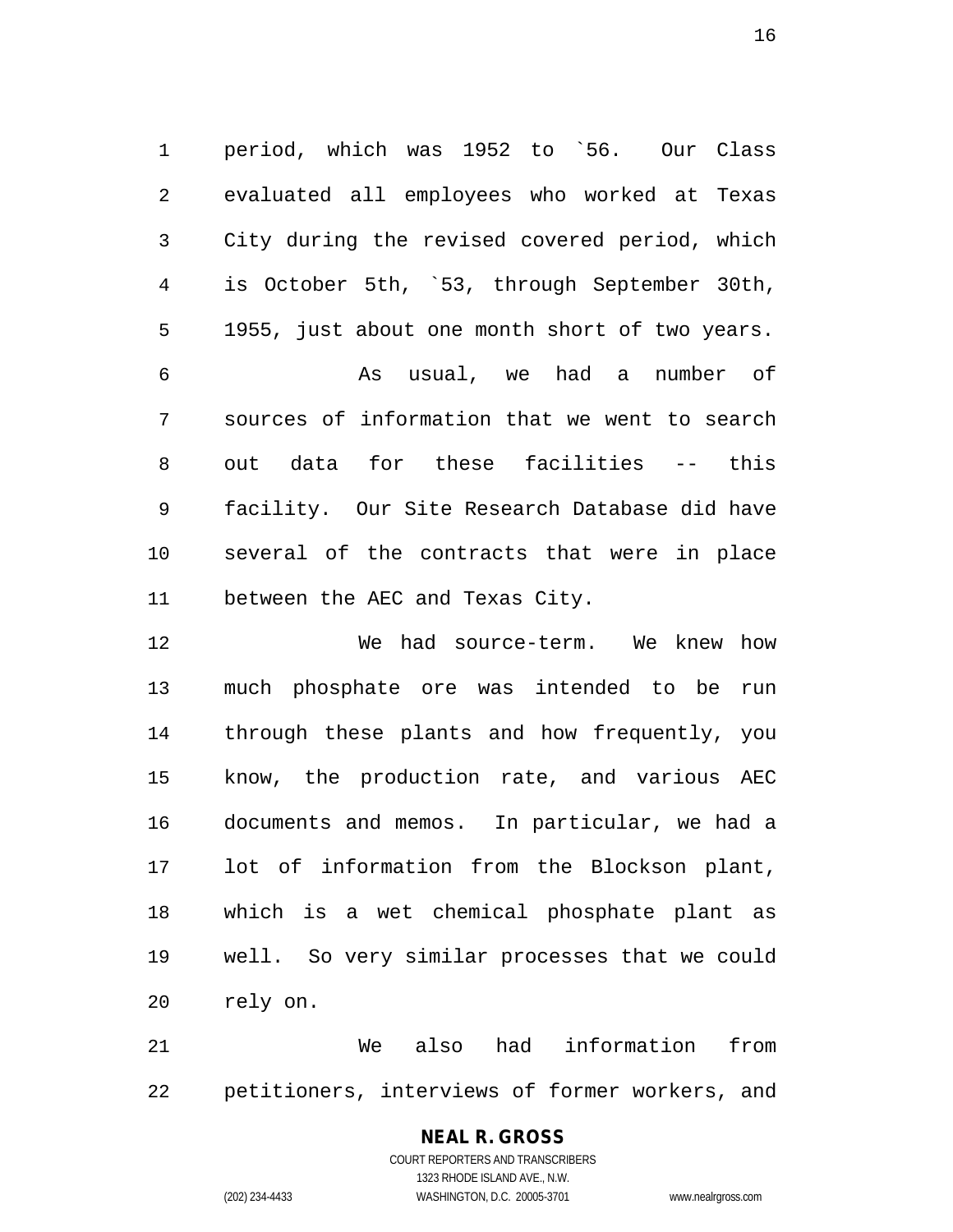1 we did conduct one outreach meeting at Texas 2 City in October of 2007. In addition, we had 3 these numerous studies in the phosphate 4 industry, not the least of which is the 5 Florida Institute for Phosphate Research 6 publications which tend to be quite 7 comprehensive, hundreds of pages summarizing 8 over 20 years of operation of phosphate mining 9 and production.

10 And in addition, we had a number 11 of Technical Information Bulletins that we 12 would apply to this site, which would include 13 the Technical Information Bulletin on how we 14 reconstruct medical x-rays in absence of any 15 data for a specific site, TIB-9, which would 16 be used for how to estimate ingestion 17 exposures based on surface contamination 18 levels, those type of TIBs.

19 Okay. A little bit of this might 20 be redundant. Texas City operations, they 21 were contracted in `52 to construct the plant. 22 As I mentioned, construction was completed

## **NEAL R. GROSS**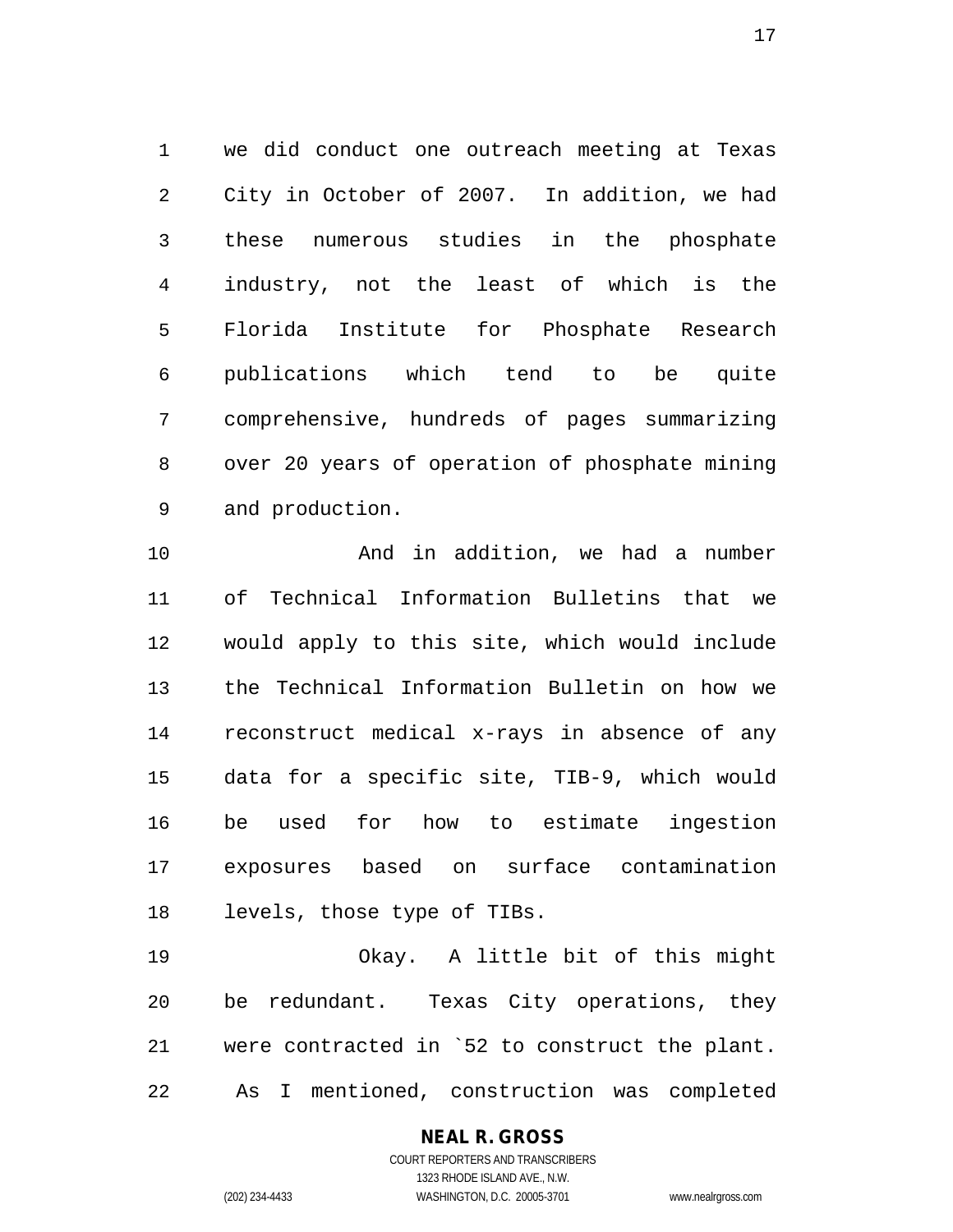1 and startup occurred in `53.

| 2              | And as I said, only three to 400                   |
|----------------|----------------------------------------------------|
| $\mathfrak{Z}$ | pounds of uranium was produced between October     |
| $\overline{4}$ | '53 and March '54. About a six-month period.       |
| 5              | There's two reports. The first                     |
| 6              | report is a memo, an internal memo from the        |
| 7              | Atomic Energy Commission that said, basically,     |
| 8              | that the production never really got off the       |
| 9              | ground. It was in fits and starts. And it          |
| 10             | said something to the effect that                  |
| 11             | approximately 300 pounds were produced.            |
| 12             | The 400-pound number is based on a                 |
| 13             | more -- I don't know -- more credible AEC          |
| 14             | report which was a summary of all the shipment     |
| 15             | and purchasing of uranium ore from the             |
| 16             | phosphate plants that they were contracted         |
| 17             | with. And that was the basis of the 400-pound      |
| 18             | estimate.                                          |
| 19             | Texas City Chemical did file for                   |
| 20             | bankruptcy in July of 1956. And that, in           |
| 21             | fact, was the basis for the original end date      |
| 22             | of the covered period.<br>There was<br>FUSRAP<br>a |

**NEAL R. GROSS**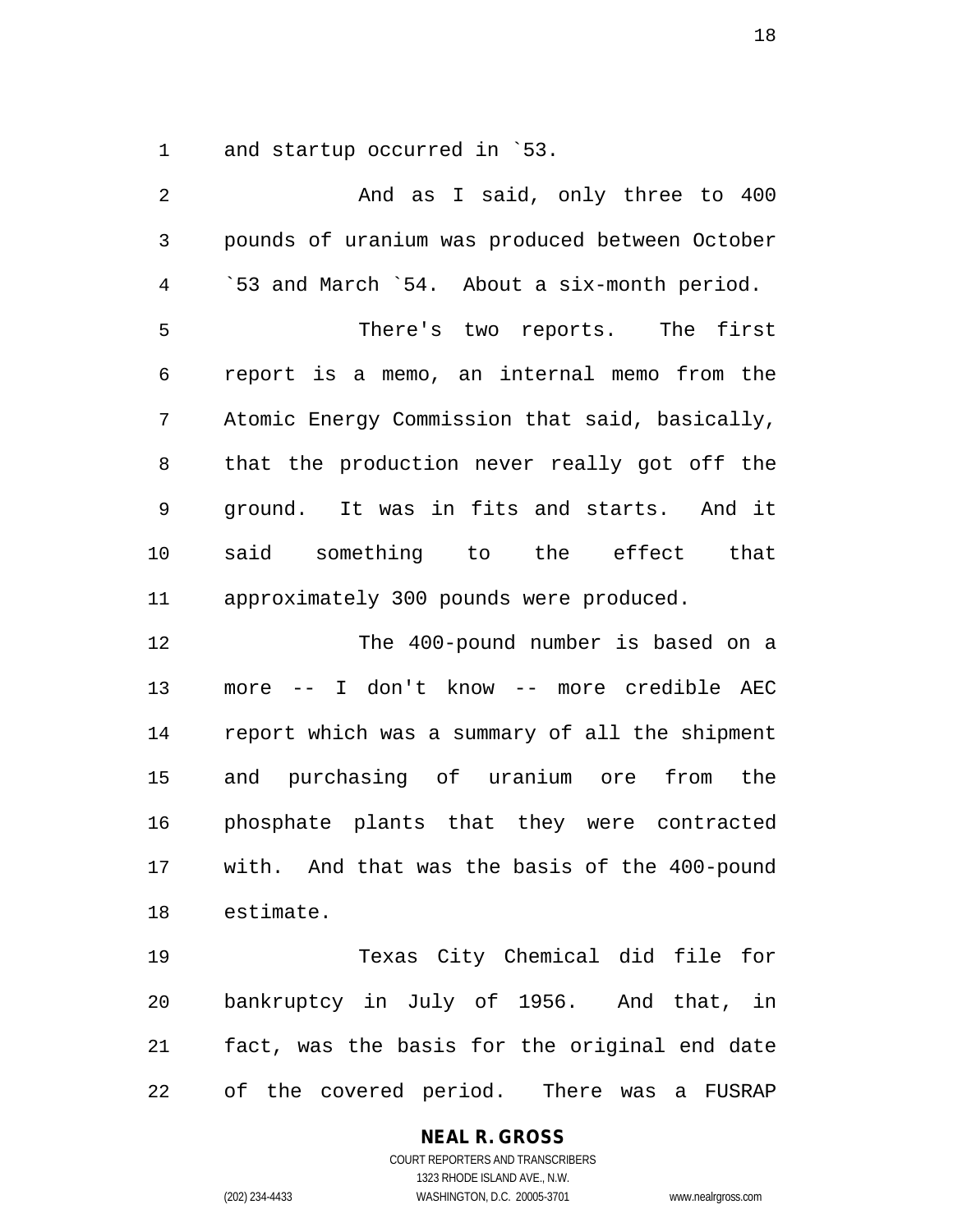1 report that sort of suggested that uranium was 2 produced during this entire time until they 3 went bankrupt in `56. And we, of course, have 4 since learned that that was not the case.

5 Okay. The research activities 6 I've already gone over. This was to perform 7 research into cheap methods to recover 8 phosphorous oxide and uranium from these leach 9 zone materials.

10 It was a very small, small 11 operation. Laboratory based. There was one 12 drum of phosphate ore received, as far as we 13 can tell, over the entire time period. And 14 there was another shipment of maybe 20 pounds 15 from the Tennessee Valley Authority which was 16 also operating a phosphate plant in that time 17 period, but the contract did expire on 18 September 30th, 1955.

19 So you can see what's happened is 20 that the covered period starts in October of 21 1953. By May of `53, the production of 22 phosphate is gone -- of uranium is over and

#### **NEAL R. GROSS** COURT REPORTERS AND TRANSCRIBERS

1323 RHODE ISLAND AVE., N.W. (202) 234-4433 WASHINGTON, D.C. 20005-3701 www.nealrgross.com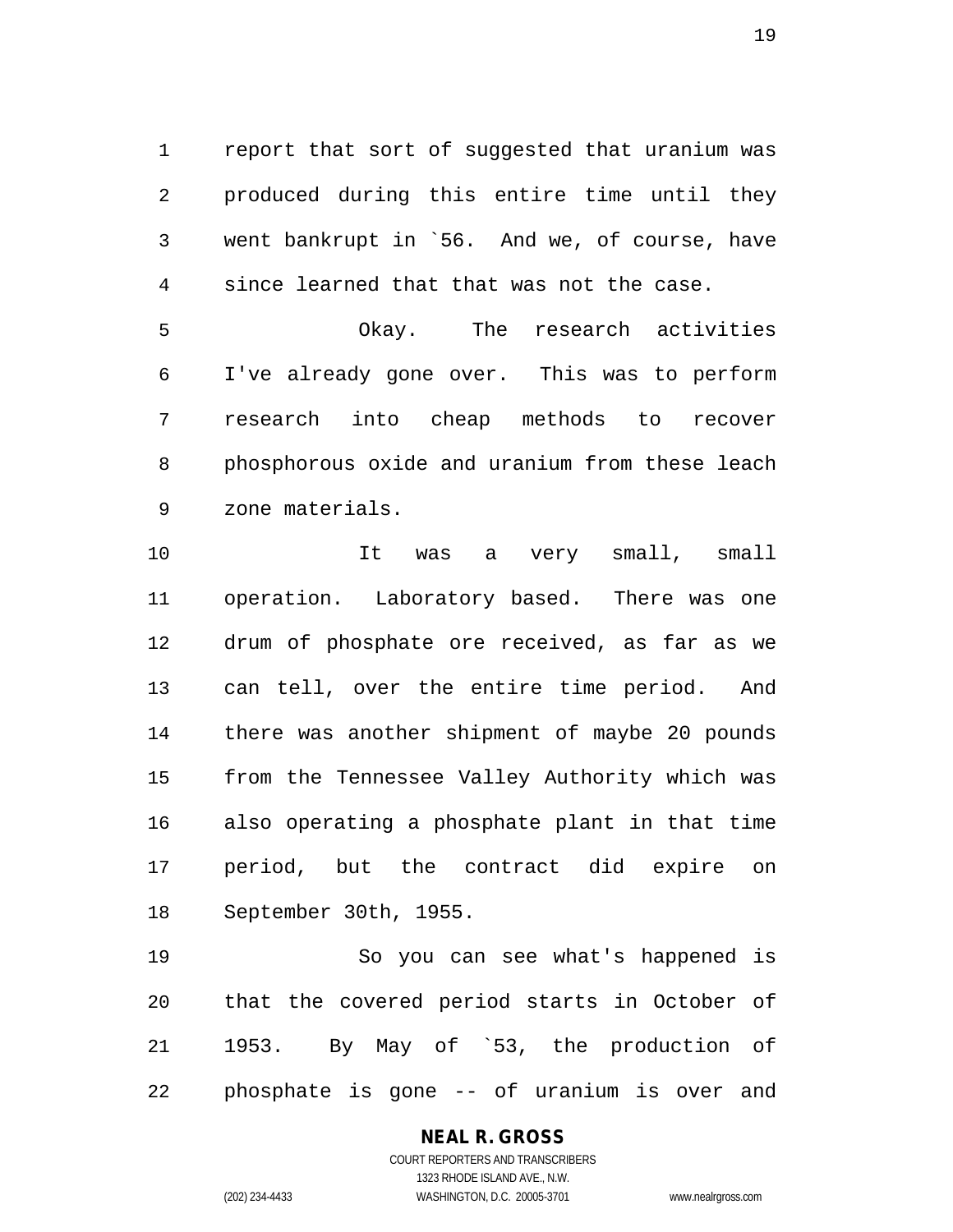1 you still -- the only thing that's keeping 2 this as a covered facility is this leach zone 3 contract for research. So there's several 4 different things going on at the same time 5 period.

6 Okay. Just to briefly go over 7 dose reconstruction, there's a fairly lengthy 8 Evaluation Report. It's like 60 some pages. 9 I won't go into all the details, but I thought 10 I'd at least go over the highlights.

11 We did assume that the dose for 12 external exposure occurred starting at the 13 beginning of the shakedown operations, and 14 there's two things going on here. You have an 15 external exposure from dose in the phosphate 16 plant itself, and then you have an external 17 exposure from the dose in the uranium recovery 18 portion of the facility.

19 So the dose in the phosphate 20 portion of the plant was reconstructed using 21 annual doses that are published in TIB-43, 22 which is Characterization of Occupational

## **NEAL R. GROSS**

COURT REPORTERS AND TRANSCRIBERS 1323 RHODE ISLAND AVE., N.W. (202) 234-4433 WASHINGTON, D.C. 20005-3701 www.nealrgross.com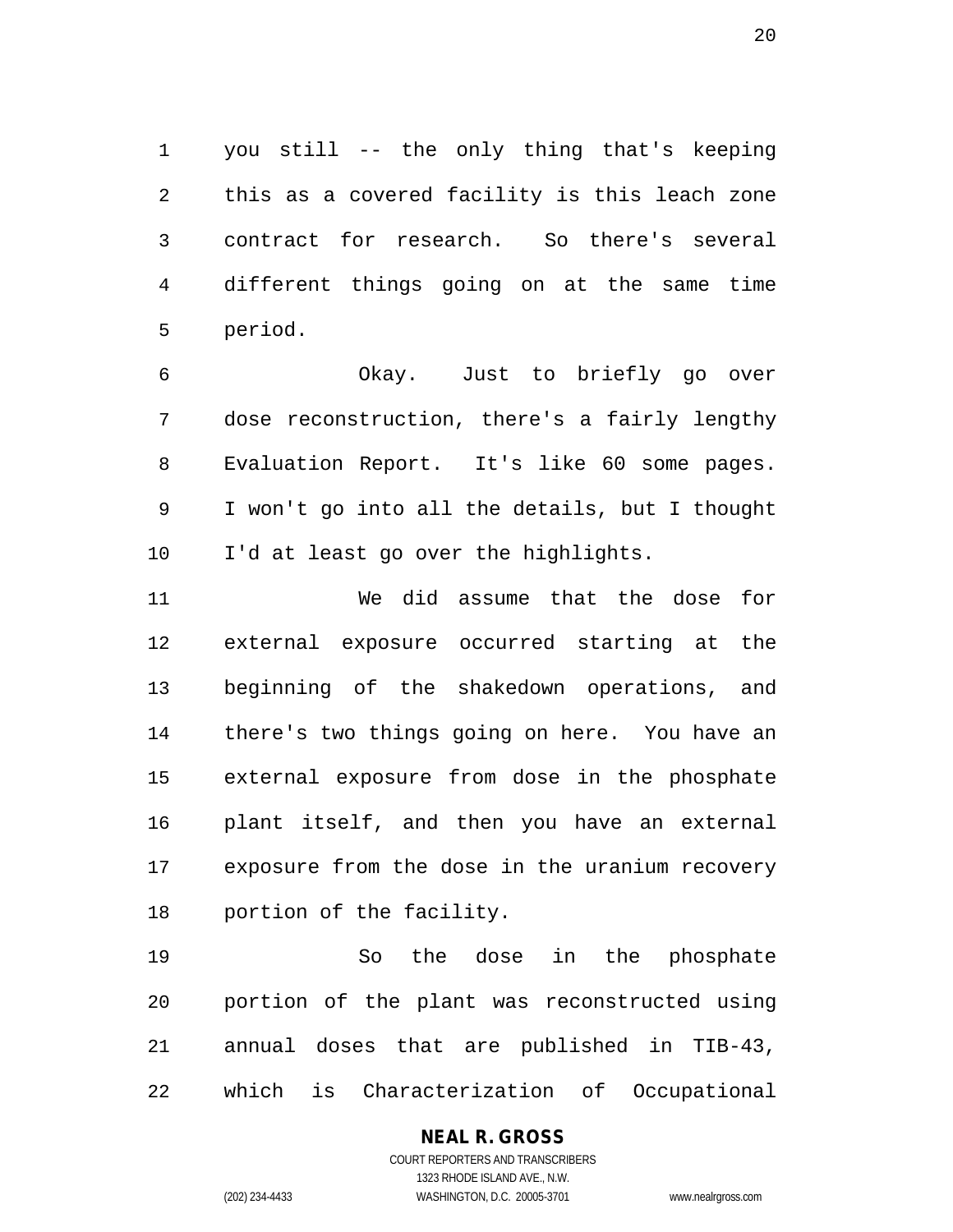1 Exposure to Radium and Radon During Recovery 2 of Uranium From Phosphate Materials.

3 That is largely based on this 4 Florida Institute -- the FIPR report, the 5 Florida Institute for Phosphate Research 6 report where they did summarize 20 years worth 7 of research in -- or 20 years worth of 8 monitoring the phosphate industry. I think 9 that one plant provided 30,000 TLD 10 measurements.

11 And it turns out that the upper 12 value -- we used the upper value that was 13 reported for the highest-exposed job category 14 which was maintenance craft-type workers, and 15 I think -- I'm sure it was 220 millirem per 16 year is what we used for this.

17 In general, it was very hard for 18 anybody in the phosphate industry to receive 19 over about a hundred millirem, but at one 20 point in the process you develop a scale in 21 the piping. The radium deposits there, the 22 progeny grow in, and there are certain parts

#### **NEAL R. GROSS** COURT REPORTERS AND TRANSCRIBERS

1323 RHODE ISLAND AVE., N.W. (202) 234-4433 WASHINGTON, D.C. 20005-3701 www.nealrgross.com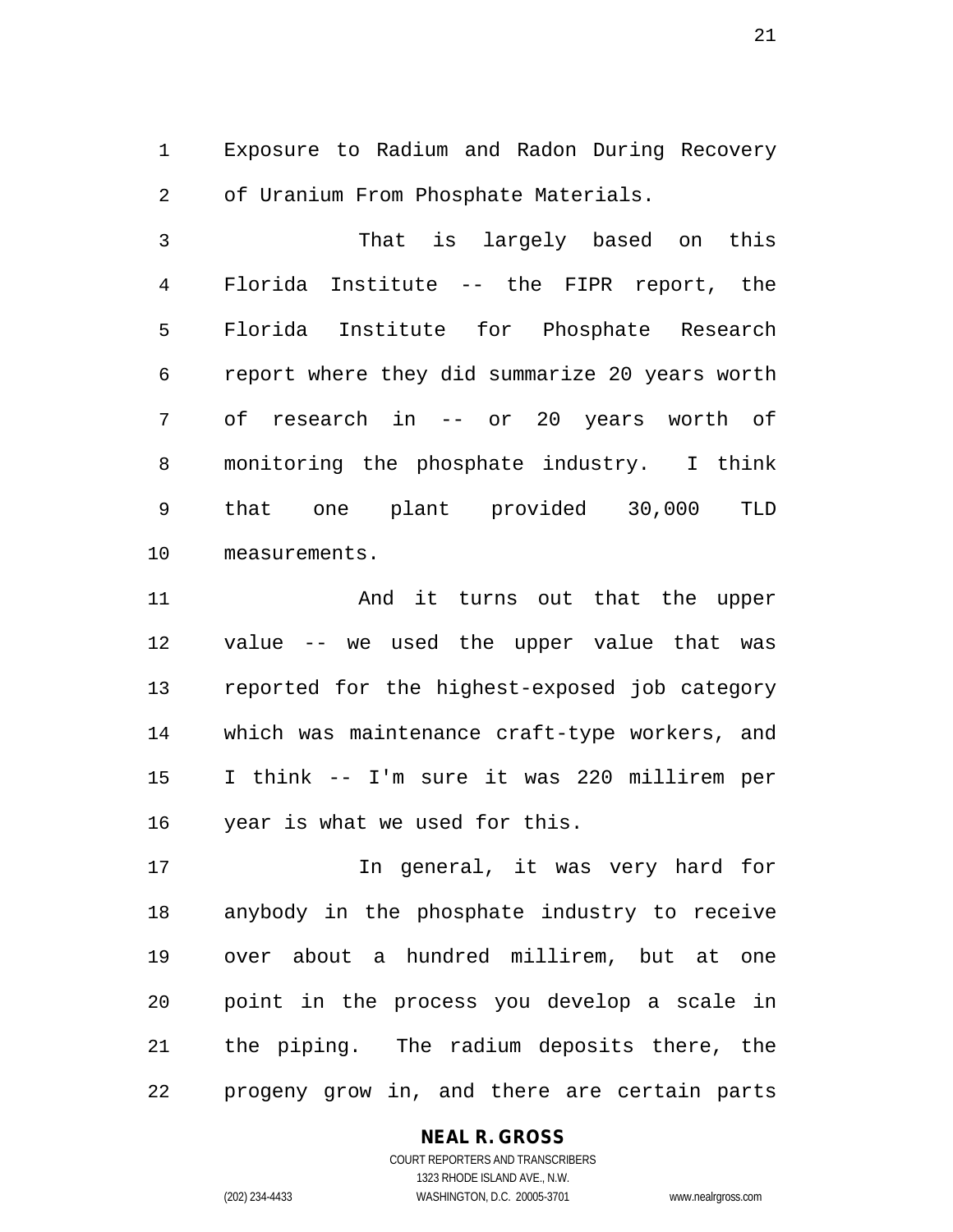1 in the filtration mechanisms and the piping 2 where the scale could get to doses that would 3 give you annual exposures up to 220 millirem 4 per year.

5 Okay. The external dose from the 6 uranium recovery was assumed to have occurred 7 continuously from startup through March of 8 `54, which is that six-month period. And we 9 modeled these doses using MCNP first 10 principles using Monte Carlo techniques to 11 model the exposure to a person working at a 12 drum of uranium.

13 It turns out the contract with 14 Texas City Chemicals required them to put the 15 uranium into 30-gallon steel drums. If you do 16 the calculation, I think 30 -- 400 pounds of 17 uranium would fill a 30-gallon drum about 18 three-quarters of the way full. So that's all 19 they made is less than one 30-gallon drum 20 total of uranium.

21 So we assumed all the uranium was 22 in one drum and modeled the beta and gamma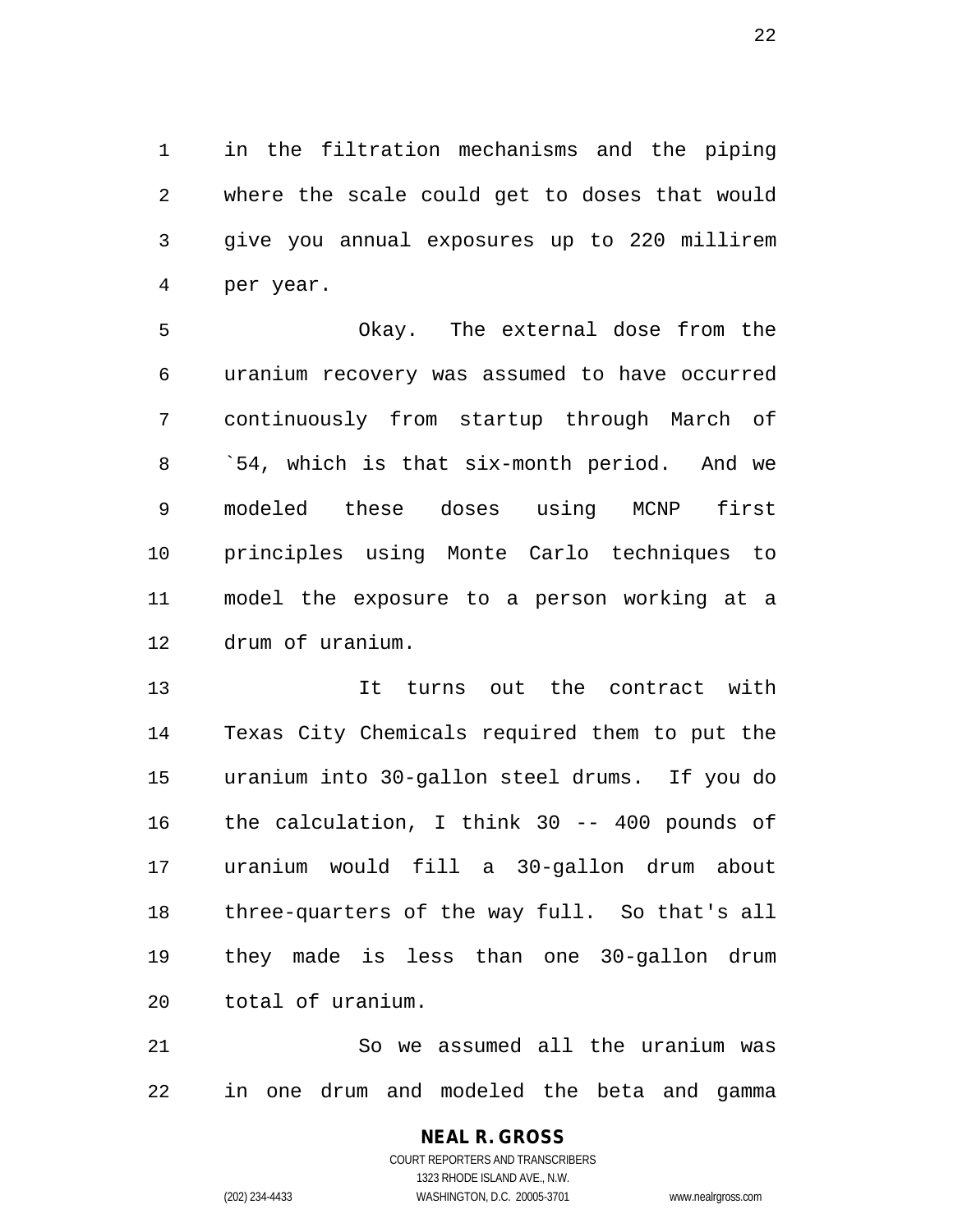1 exposures around that drum using Monte Carlo 2 techniques very much like what was -- pretty 3 much like what was done at Blockson Chemical 4 and several other sites.

5 Internal doses, also we have two 6 components internal dose from being in the 7 phosphate plant and internal dose being in the 8 uranium recovery operations. The intake after 9 startup are assumed to have occurred from 10 inhalation of phosphate rock dust.

11 We did a survey of a number of 12 facilities, and the highest inhalation 13 exposure that we could find in a phosphate 14 plant was in Idaho in 1978 that measured 15 exposures of 50.4 milligrams of dust per cubic 16 meter.

17 So for this particular internal 18 application, we assumed 50.4 milligrams per 19 cubic meter for 2500 hours per year. It 20 results in something like the inhalation of 21 about 150 grams of dust. Pretty healthy 22 intake.

**NEAL R. GROSS**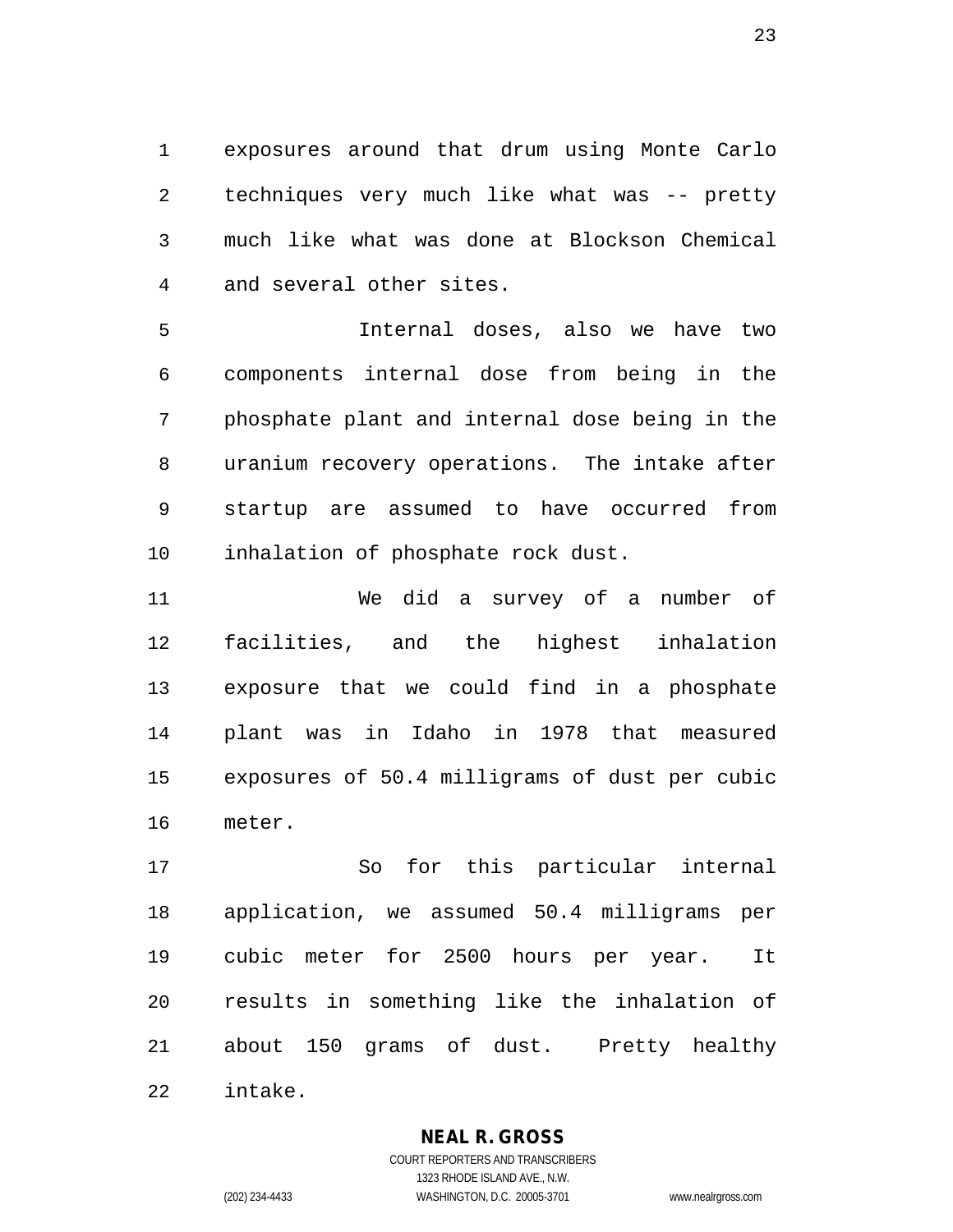1 We scaled the amount of uranium 2 breathed in based on what we knew to be in the 3 phosphate ore itself, the .01 percent-enriched 4 uranium, plus there are a number of other 5 progeny that come along for the ride because 6 uranium as mined in the phosphate business is 7 typically in equilibrium unless it's gone 8 through some chemical process.

9 And I think I've covered that. 10 Okay. The uranium recovery operation, like I 11 say, was a six-month period. And these are 12 based -- we originally wanted to use the 13 Bethlehem Steel data because we had very good 14 bioassay information from Bethlehem Steel and 15 it's a very similar process.

16 It turns out that Bethlehem Steel 17 actually had a lot of good engineering 18 controls, exhaust hood ventilation and such 19 that we weren't sure existed at Texas City. 20 So we went out in search of some data that -- 21 what we could find for drumming operations of 22 uranium.

## **NEAL R. GROSS**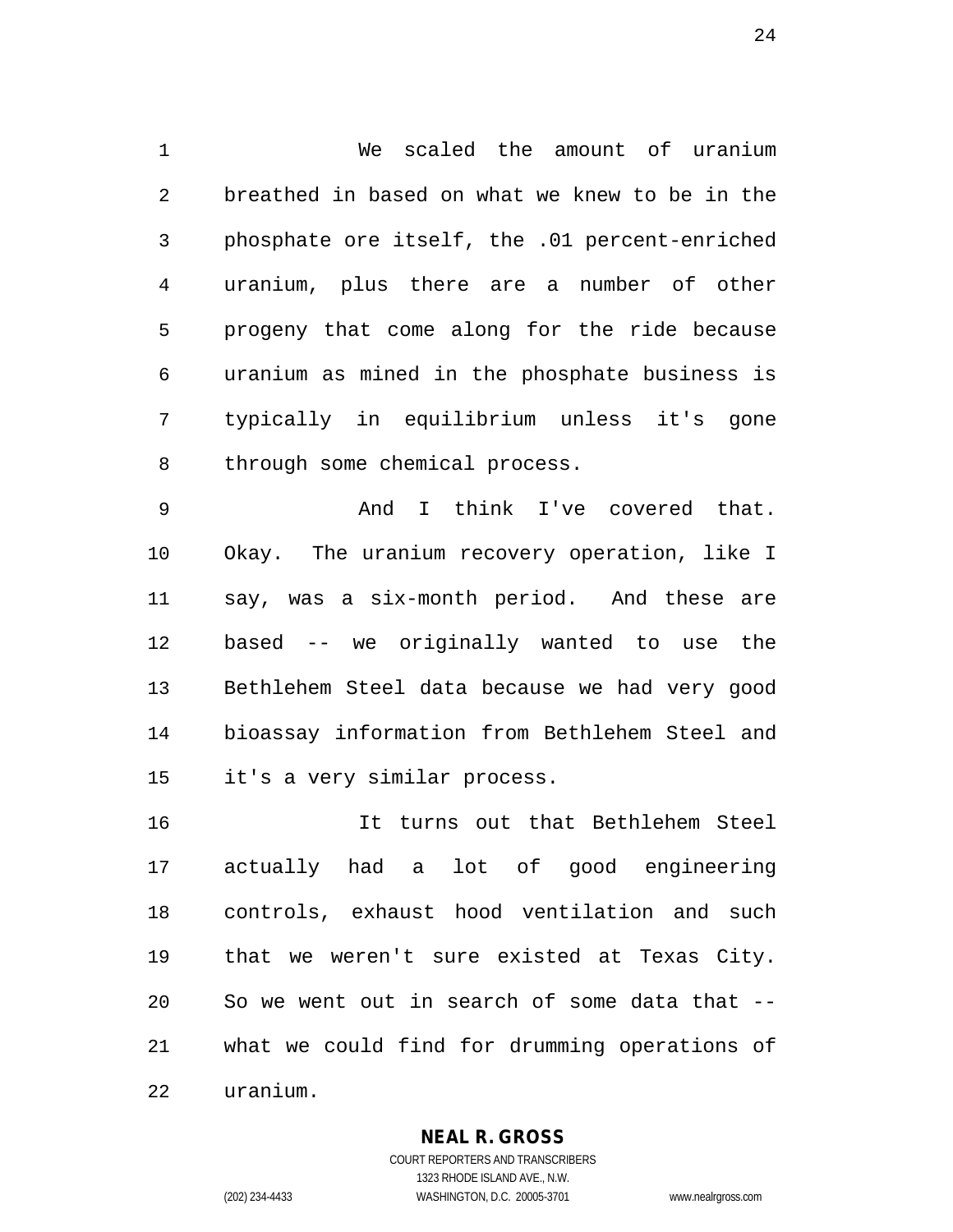1 It turns out there was a 2 publication by Christifano in 1960 who worked 3 for the Health and Safety Laboratory. It 4 summarized the uranium exposure to a number of 5 different uranium activities in the refining 6 of uranium.

7 And one of those, he looked at 8 three different plants that were drumming 9 uranium products. And the highest value for 10 the daily weighted average we could find was 11 approximately 190 dpm per cubic meter. So we 12 assumed during the drumming operations of this 13 30-gallon pail of -- or drum of uranium, that 14 workers were exposed to 190 dpm per cubic 15 meter over a certain period of time.

16 If you remember, it's a six-month 17 period of operation. They only produced 400. 18 What we ended up doing was assuming that they 19 produced a hundred pounds per month in each of 20 the six months.

21 So, we're about 50 percent higher 22 than what they actually produced, but we feel

> COURT REPORTERS AND TRANSCRIBERS 1323 RHODE ISLAND AVE., N.W. (202) 234-4433 WASHINGTON, D.C. 20005-3701 www.nealrgross.com

**NEAL R. GROSS**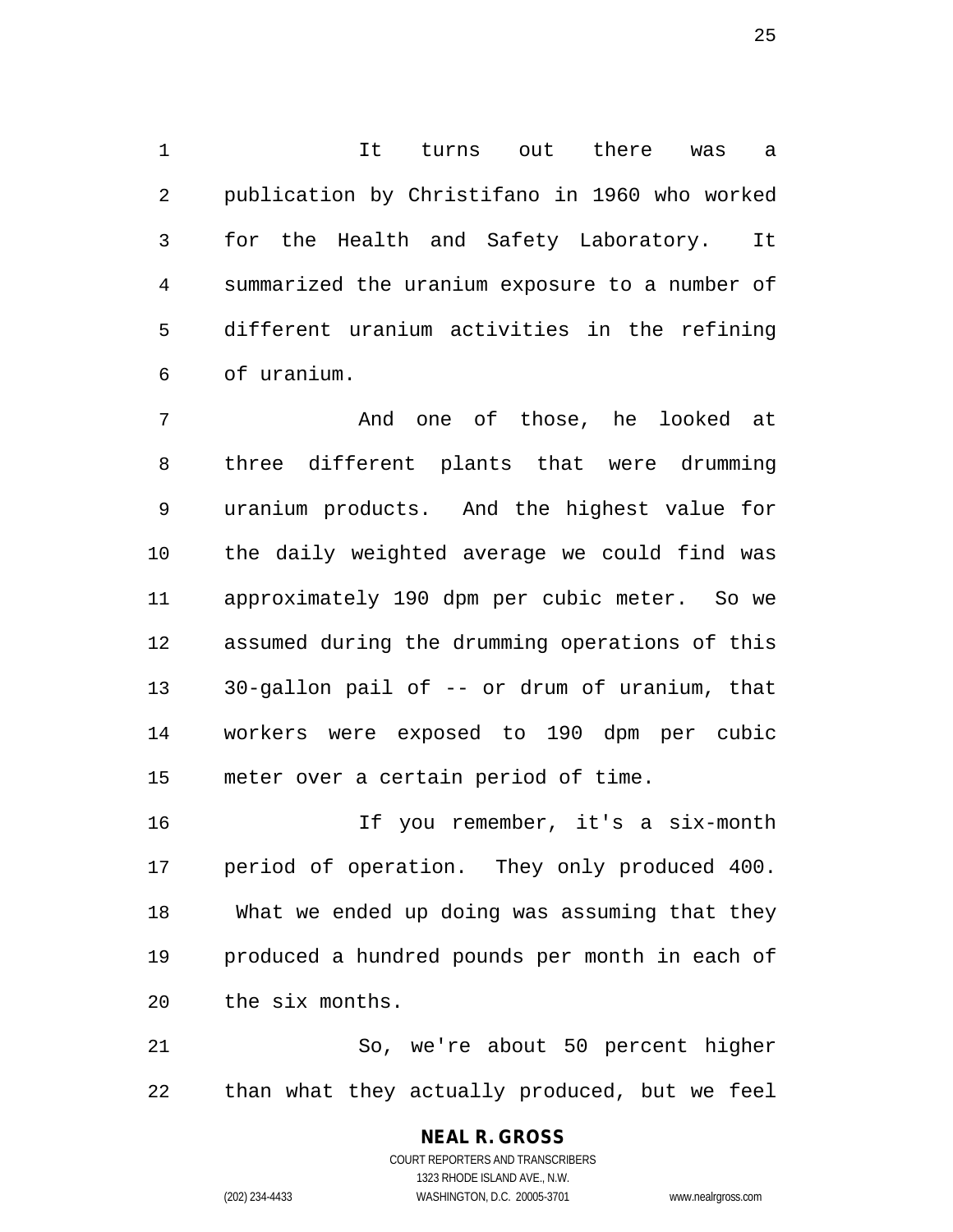1 it's claimant favorable, and it allows us to 2 essentially produce 25 pounds of uranium per 3 week, and we modeled it based on that.

4 We did include some thorium and 5 progeny as a function of the amount of uranium 6 intake. It turns out the uranium purification 7 process is not perfect. Some thorium and 8 progeny do come along for the ride in the 9 chemical extraction process. So we've added 10 those back in.

11 Okay. Radon. We concluded in 12 Rev 0 that we could do radon exposures. In 13 Rev 1, we're saying we can't. We looked at 14 the, if you recall back to the Blockson 15 Chemical model, we had a single first order 16 rate kinetics model or an input and an output. 17 And based on that, we could calculate the 18 equilibrium concentration of radon in the 19 building.

20 We felt we had a pretty good 21 handle at Blockson Chemical on the production 22 rate, the work schedules, the building volume

## **NEAL R. GROSS**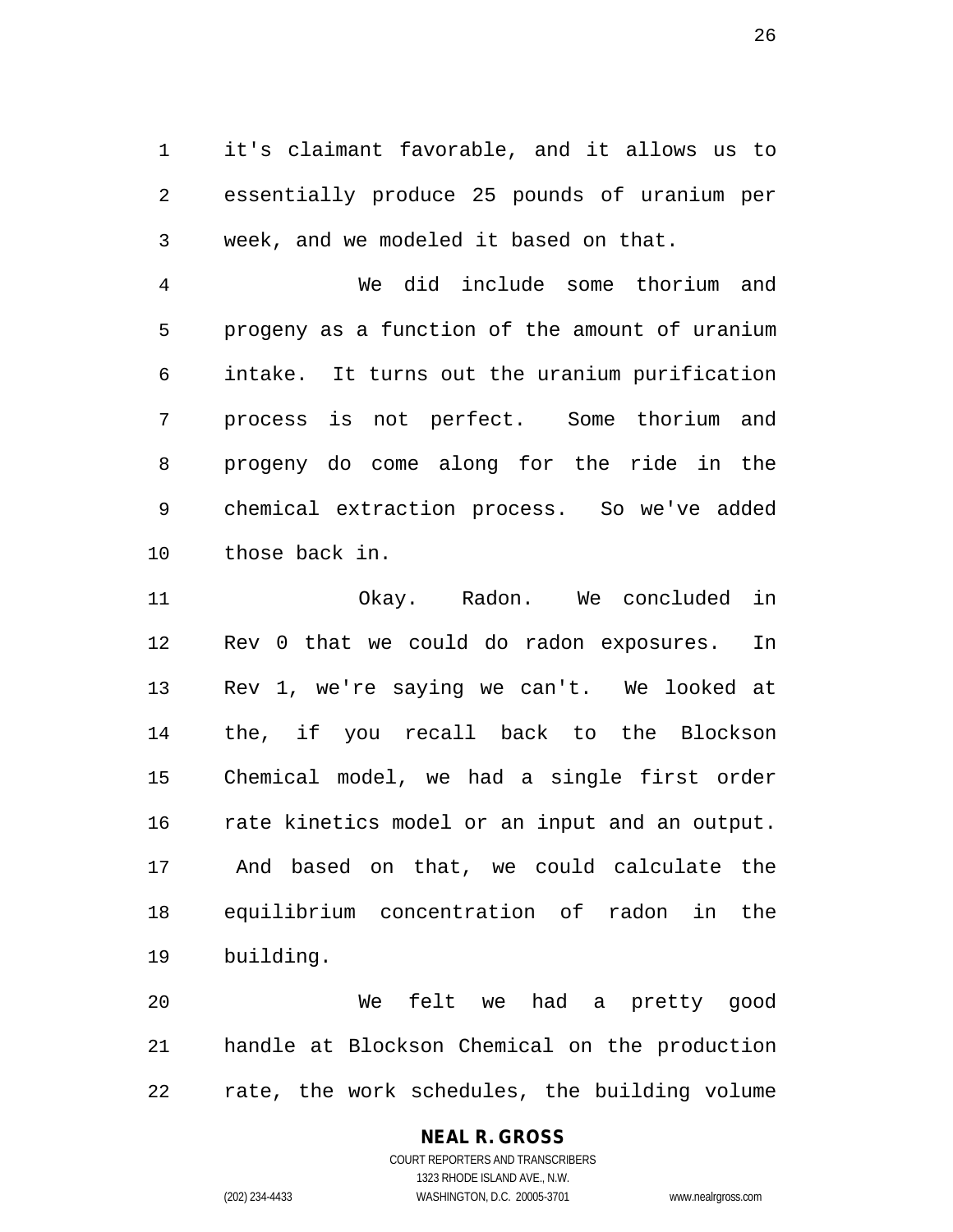1 and the range of air turnovers in that 2 building. Turns out that we were lacking some 3 very key information for input terms into that 4 model. Most importantly, we didn't know the 5 production schedule.

6 At Blockson, we knew it was 24/7. 7 We don't know whether they worked eight hours 8 a day. The way the plant was reported to 9 operate in starts and stops, we really 10 couldn't get a handle on the production rate 11 to get the input term being constant in the 12 model.

13 And probably more importantly, we 14 just didn't know the facility volume and the 15 partitioning of the -- within the building 16 itself. Of course, the building volume is key 17 in an equilibrium model. The bigger the 18 building, the lower the radon concentration.

19 Originally we thought, well, Texas 20 City processed about a third of the -- had the 21 capacity to process about a third of the 22 volume of Blockson. So we shrunk it down by a

## **NEAL R. GROSS**

COURT REPORTERS AND TRANSCRIBERS 1323 RHODE ISLAND AVE., N.W. (202) 234-4433 WASHINGTON, D.C. 20005-3701 www.nealrgross.com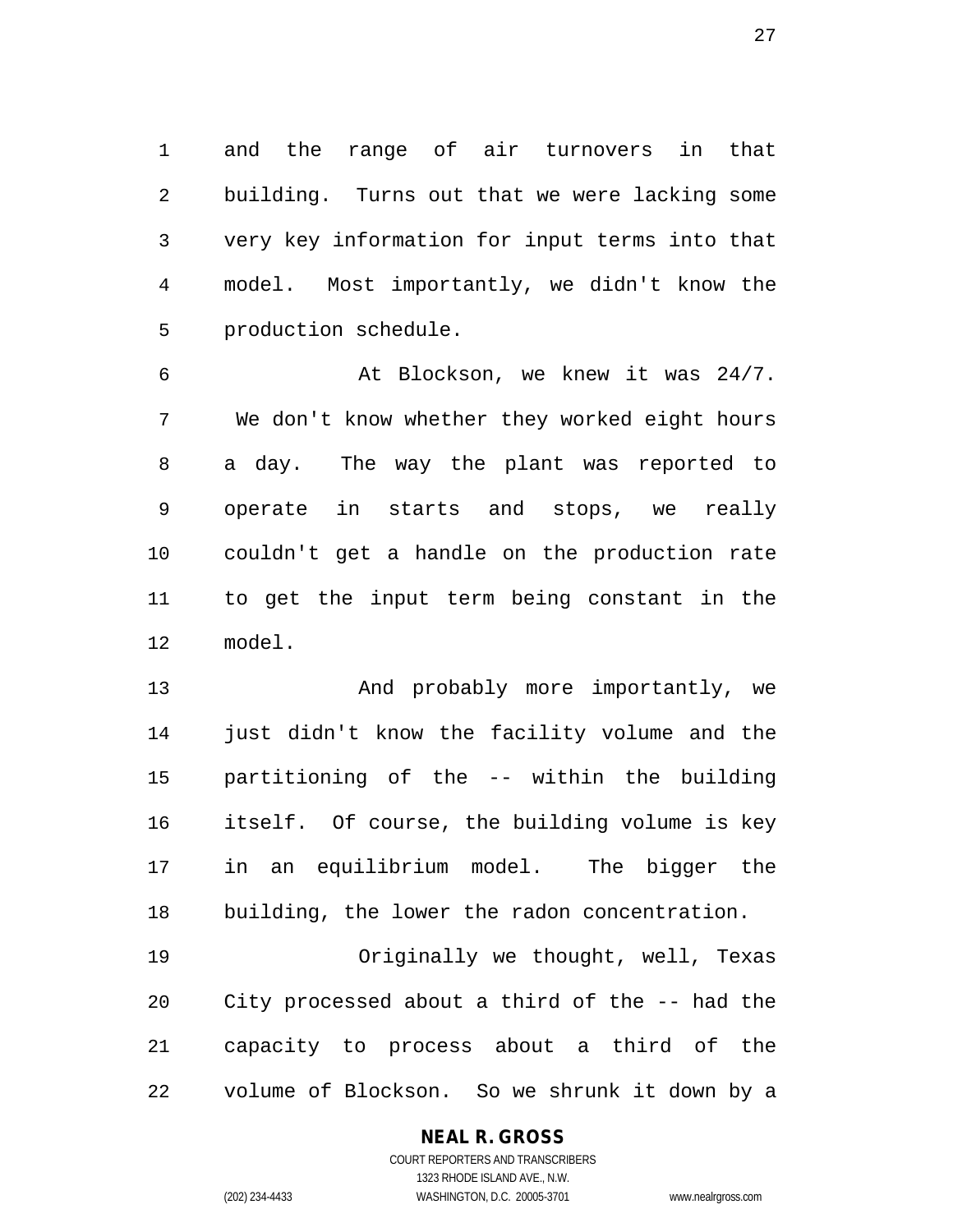1 third -- increased the radon concentration by 2 a factor of three.

3 In the end of the day, we weren't 4 comfortable with it because then we got to 5 thinking we really don't even know the inner 6 structure of this building. I mean, we knew 7 pretty well that Blockson was an open alley 8 situation. At Texas City, we didn't know. I 9 mean, for all we knew it could have been in a 10 20-by-20-foot room where the ore came in and 11 was processed.

12 So because of that we came to the 13 conclusion that we can't reconstruct radon in 14 the residual period -- I mean during the 15 covered period. Now because now we say we 16 can't reconstruct radon during the covered 17 period, we need to make sure that we can do 18 something in the residual period because, as I 19 mentioned, the facility was covered out 20 through 1977.

21 After the end of production of 22 uranium, there is essentially no radon to

# **NEAL R. GROSS**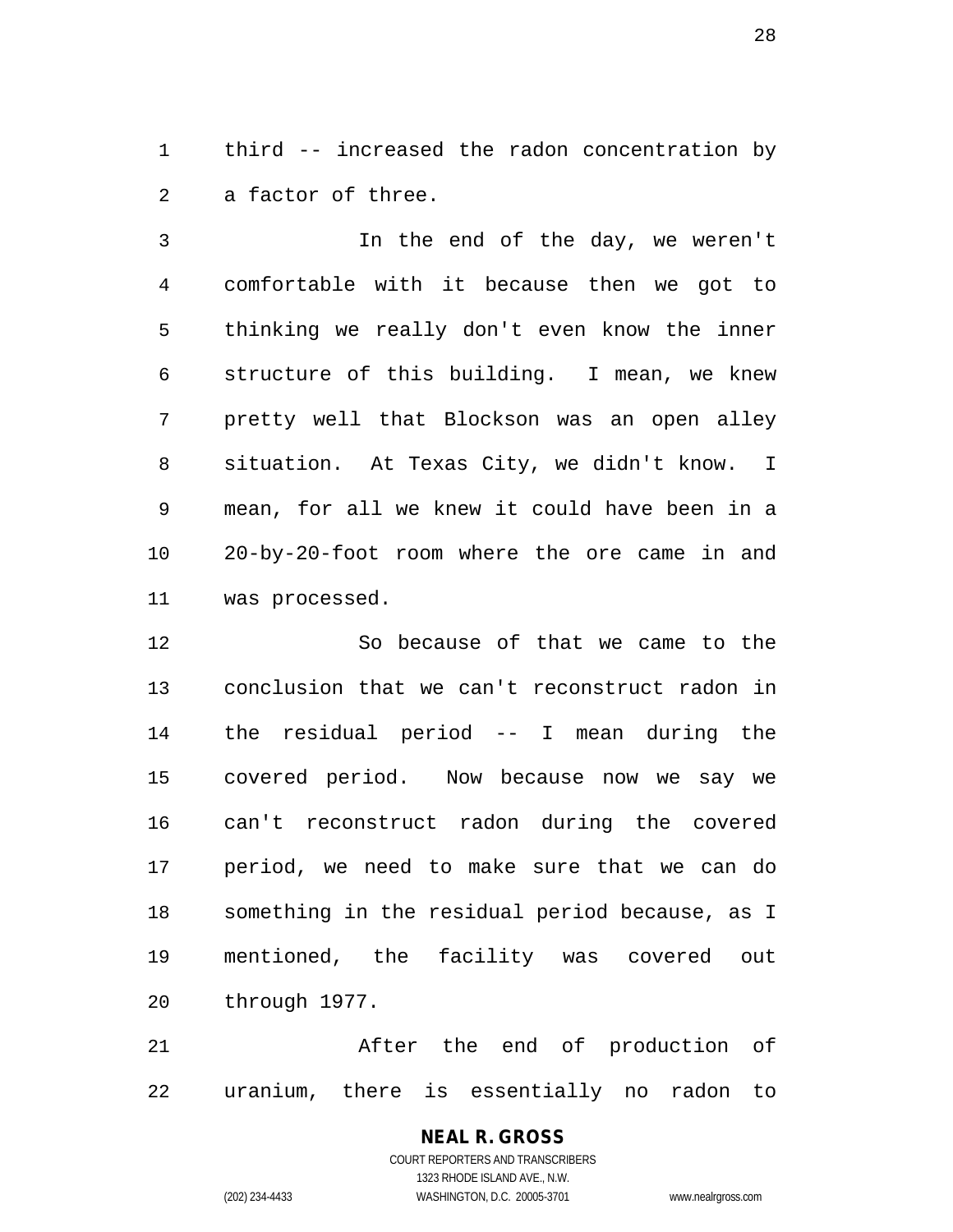1 worry about in the phosphoric acid building 2 because they're not making it anymore. 3 There's no source-term in there anymore.

4 The source of all of the radium is 5 in these phosphogypsum piles that are outside 6 the plant. When you make -- when you process 7 phosphate ore, you dissolve it in sulfuric 8 acid and precipitate out the junk. And with 9 the junk, comes the radium.

10 The radium is included in that 11 phosphogypsum and it would be essentially a 12 slag. They just dump it out on top of these 13 piles.

14 Well, at the end of the day 15 through 1977, we estimate they produced about 16 a million pounds of phosphate slag -- or 17 phosphogypsum, I guess, technically, but they 18 only produced 400 pounds of uranium.

19 So how much radon in the residual 20 period is a worker going to receive from the 21 residual amount of phosphate slag due to the 22 production of 400 pounds of uranium embedded

## **NEAL R. GROSS**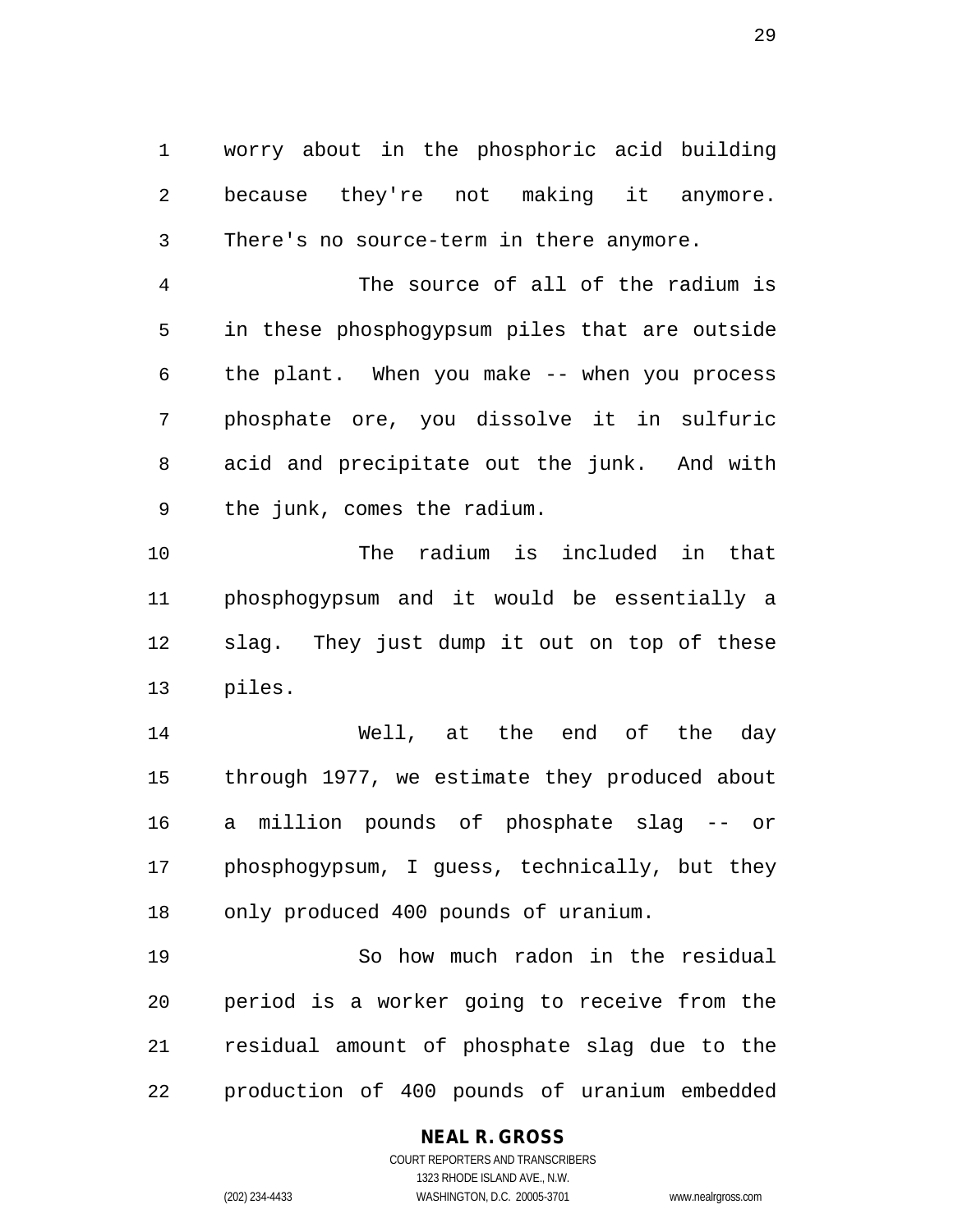1 in a million-pound pile of phosphogypsum?

2 Well, we calculated that. And at 3 the end of the day it turned out that starting 4 in 1957 -- or `55 at the end of the covered 5 period, it would be somewhere around three-6 tenths of a picocurie per liter on the piles. 7 And then we scaled it down over 8 time as more and more new phosphogypsum was 9 added to the pile to dilute out the source-10 term. So that's where we ended up with that. 11 I should mention we did base this 12 on some radon measurements that were obtained 13 during a lawsuit that occurred in the early 14 1980s. There was a couple measurements of 15 flux rates on the piles, as well as radon 16 surface concentration measurements, and they 17 stacked up pretty well against what we saw in 18 the phosphate industry. 19 And there's one other thing I 20 should note is -- I learned a lot about the 21 phosphate processing industry in the last year

22 or two, if you can't tell. When you bury

**NEAL R. GROSS**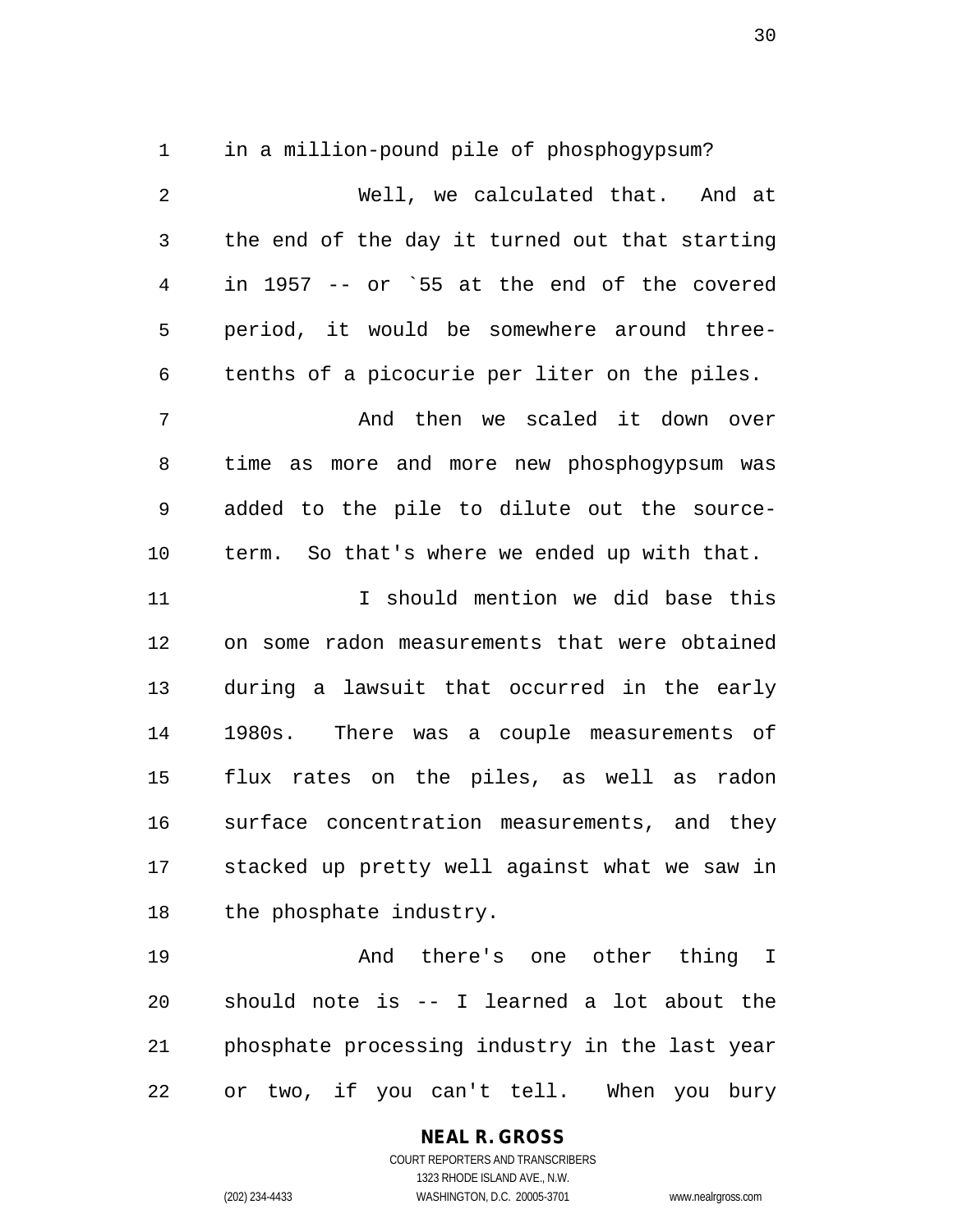1 phosphogypsum in piles, over time a crust 2 develops on the surface, and so you have a 3 lower emanation rate over time.

4 And the phosphogypsum was -- quit 5 being added in `77. They did the measurements 6 in the `80s. We found some literature to 7 indicate that there should be about a factor 8 of five difference between a crusty 9 phosphogypsum pile and a de novo phosphogypsum 10 pile. So we've increased those values by a 11 factor of five to account for that difference.

12 Okay. A little about the status 13 of the Texas City Chemical claims. We have 14 ten that meet the Class Definition, so not a 15 huge number of claims from the site. And we 16 had previously completed dose reconstructions 17 for two.

18 So we get into our evaluation 19 process which is the two-prong test that I 20 won't bore you with. And the feasibility of 21 dose reconstruction, what we say now is that 22 the process and source-term information

**NEAL R. GROSS**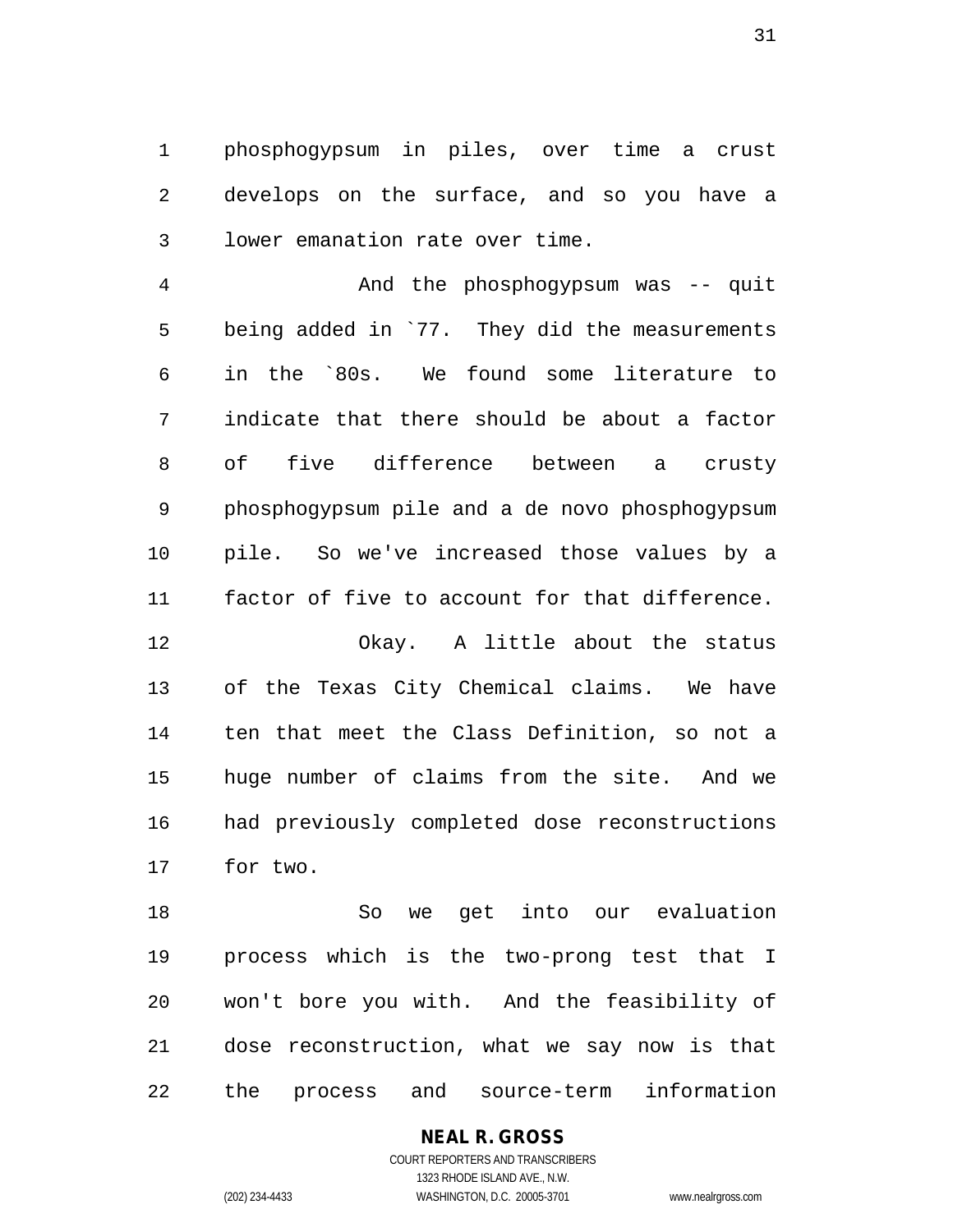1 provide insufficient information to estimate 2 doses associated with inhalation of radon and 3 progeny with sufficient accuracy for the 4 workers at Texas City Chemicals.

5 And so we are saying that we 6 believe we can reconstruct reasonably uranium 7 and the long-lived progeny from uranium, 8 thorium, and the long-lived progeny from 9 thorium. External, we can do the beta-gamma 10 occupational-medical, but we cannot do the 11 radon during the covered period, but we can do 12 it in the residual period.

13 And so there's our recommendation. 14 October 5th, `53, to September 30th, `55. 15 And this is the formal definition that I hope 16 is in the Evaluation Report.

17 So it's all AWE employees who 18 worked from October 5th, `53, through 19 September 5th, `55, for 250 days.

20 And that concludes my 21 presentation.

22 CHAIRMAN MELIUS: Okay. Thanks,

## **NEAL R. GROSS** COURT REPORTERS AND TRANSCRIBERS

1323 RHODE ISLAND AVE., N.W. (202) 234-4433 WASHINGTON, D.C. 20005-3701 www.nealrgross.com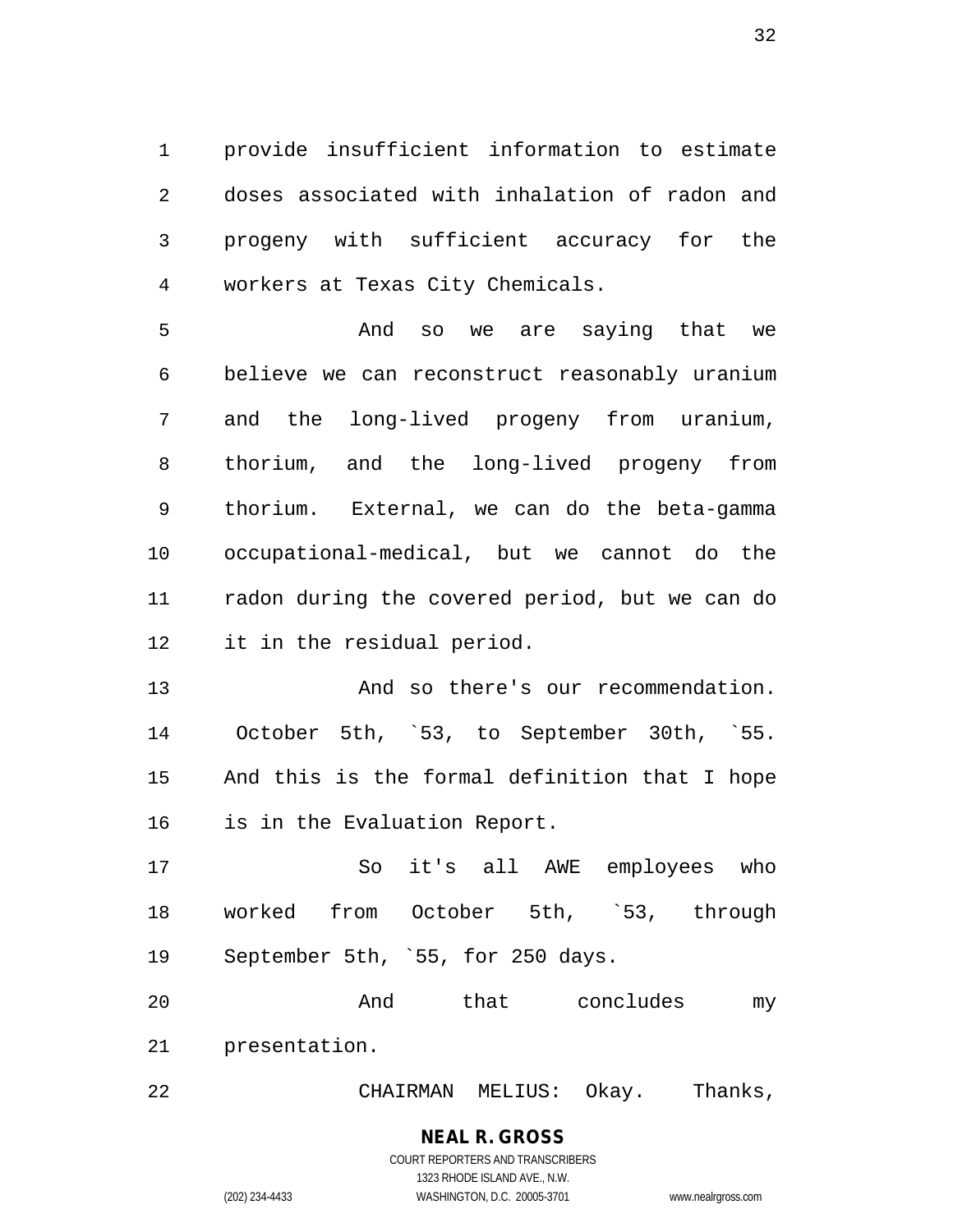1 Jim.

2 Just a little background for the 3 Board Members, new and old. This site had 4 been originally referred to the Surrogate Data 5 Work Group when the first Evaluation Report 6 came out. And then we had really not taken 7 any action on it, though I think we had done 8 some discussion, but pending development of 9 the surrogate data criteria of that. 10 So about a couple weeks ago, week 11 and a half ago, the Surrogate Data Work Group 12 met and reviewed the new report and discussed 13 it. And we will be making a recommendation 14 to the full Board on that, but that's sort of 15 the time delay in our sort of Board 16 involvement in this. 17 So this is something we talked 18 about quite a while ago. It's sort of been on

19 hold. And then more recently it's been on 20 hold pending the Blockson review. So that 21 held it up also.

22 So if that's helpful, any of the

**NEAL R. GROSS** COURT REPORTERS AND TRANSCRIBERS 1323 RHODE ISLAND AVE., N.W. (202) 234-4433 WASHINGTON, D.C. 20005-3701 www.nealrgross.com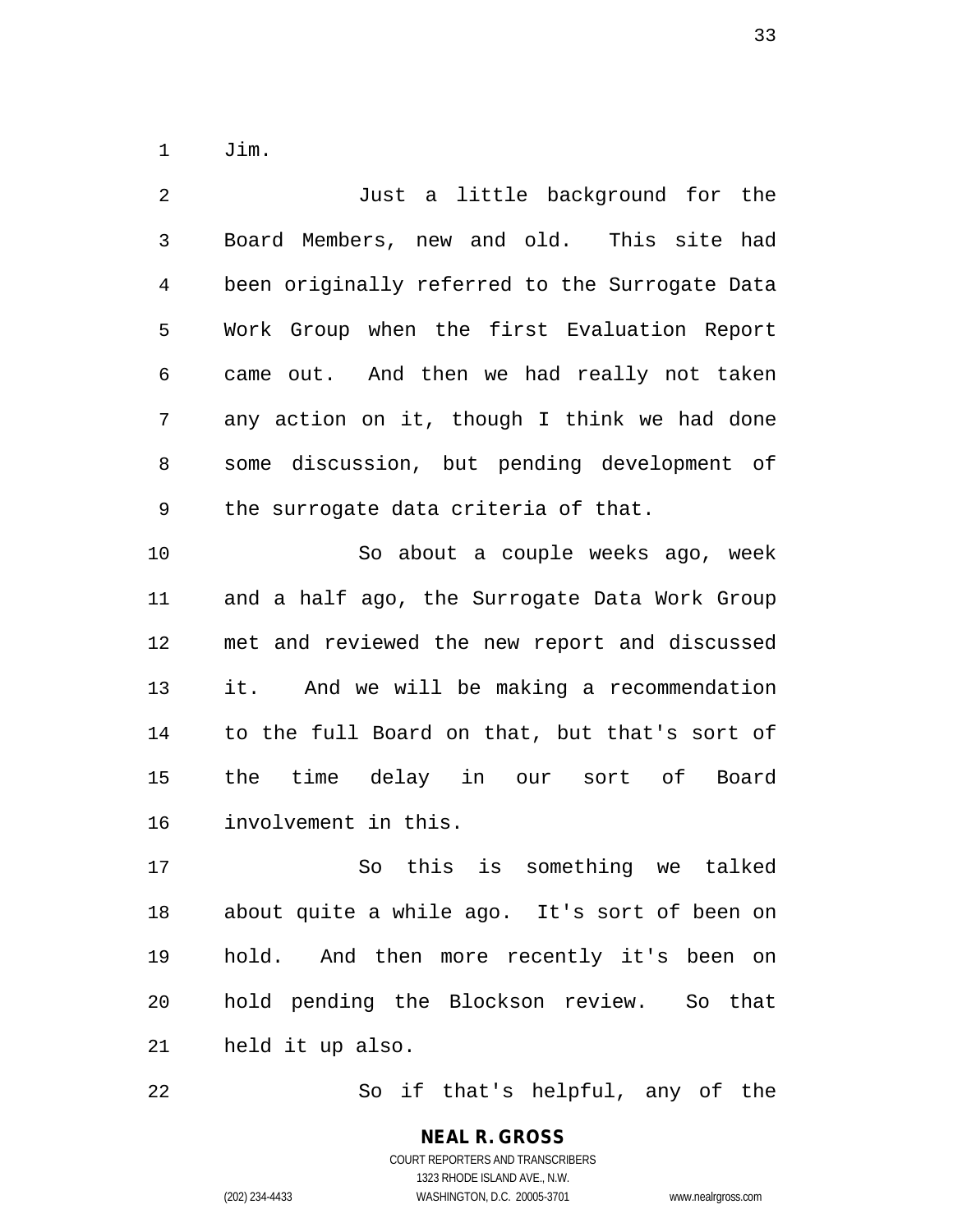1 Board Members have questions for Jim?

2 Yes, Dave. 3 MEMBER RICHARDSON: Just out of 4 curiosity, the petitioner had two contentions. 5 There was the information regarding 6 monitoring was unavailable, which I think you 7 agreed with. 8 The other one you didn't address 9 but I was curious about was the contention 10 that radiation monitoring records of the 11 proposed Class may have been lost, falsified, 12 or destroyed. 13 What's the background on that? 14 DR. NETON: Well, we certainly 15 would agree that they could have been lost. 16 They're not there. I mean, we have no 17 information to indicate that they were either 18 falsified or destroyed, or they could have 19 been destroyed as well, but we just don't 20 know. 21 We don't know whether they were

22 falsified. We don't have any information on

#### **NEAL R. GROSS** COURT REPORTERS AND TRANSCRIBERS

1323 RHODE ISLAND AVE., N.W. (202) 234-4433 WASHINGTON, D.C. 20005-3701 www.nealrgross.com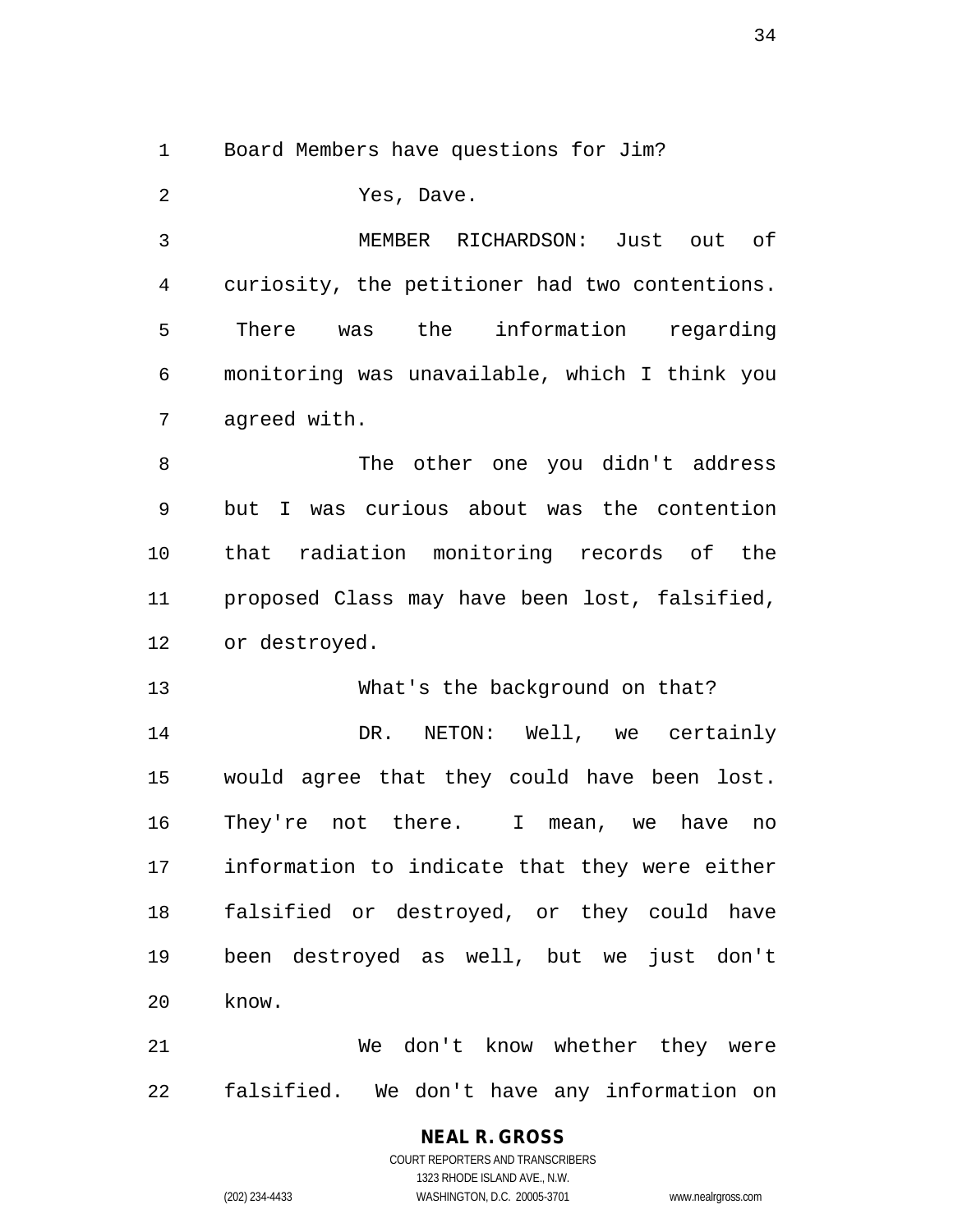1 that.

2 MEMBER RICHARDSON: But there was 3 no evidence that monitoring had been done, for 4 example -- you didn't have records? 5 DR. NETON: No. To my 6 recollection, this has been going on for a 7 while, we didn't have any indication that 8 there was any monitoring, and we just didn't - 9 - couldn't unearth it. 10 CHAIRMAN MELIUS: Anybody else? 11 Dr. Ziemer -- well, why don't we 12 hear from Dr. McKeel first, and then -- we'd 13 like to hear from the petitioner now. 14 Dr. McKeel, are you on the line? 15 DR. McKEEL: Dr. Melius, this is 16 Dan McKeel. 17 Can you all hear me? 18 CHAIRMAN MELIUS: Yes, we can, Dan. 19 Go ahead. 20 DR. McKEEL: Okay. Good. Thank 21 you. 22 Well, good morning to everyone.

> **NEAL R. GROSS** COURT REPORTERS AND TRANSCRIBERS

> > 1323 RHODE ISLAND AVE., N.W.

(202) 234-4433 WASHINGTON, D.C. 20005-3701 www.nealrgross.com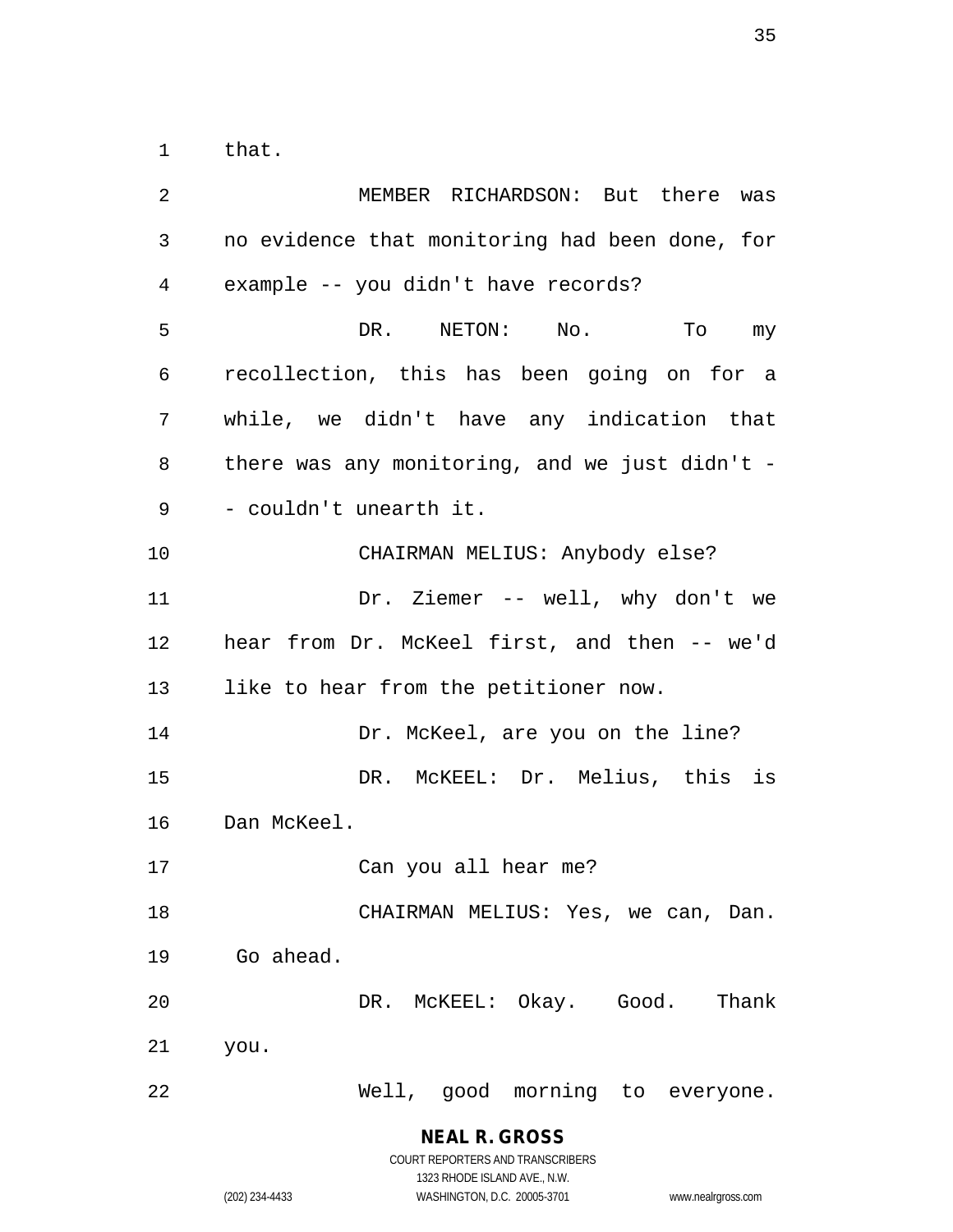1 I'm Dan McKeel, and I'm the co-petitioner for 2 Texas City Chemicals for SEC-00088, and have 3 been since 2006.

4 This SEC has had a long and a very 5 interesting history being intimately 6 intertwined with that of another phosphate 7 fertilizer plant, Blockson Chemical in Joliet, 8 Illinois, that also had an AEC contract to 9 extract uranium and furnish them with uranium 10 yellowcake oxide.

11 SC&A and the Board selected the 12 TCC site early on as a test case to apply 13 draft Board surrogate data criteria. When I 14 first became acquainted with this site and the 15 Texas City Chemicals workers during a site 16 visit and interview with KHOU TV in Houston in 17 2006, I was impressed that these workers must 18 surely be awarded an 83.14 SEC.

19 Why did I think this? Because 20 there were zero, that is, no personnel 21 monitoring data in the form of either film 22 badges or urine bioassays.

## **NEAL R. GROSS** COURT REPORTERS AND TRANSCRIBERS

1323 RHODE ISLAND AVE., N.W. (202) 234-4433 WASHINGTON, D.C. 20005-3701 www.nealrgross.com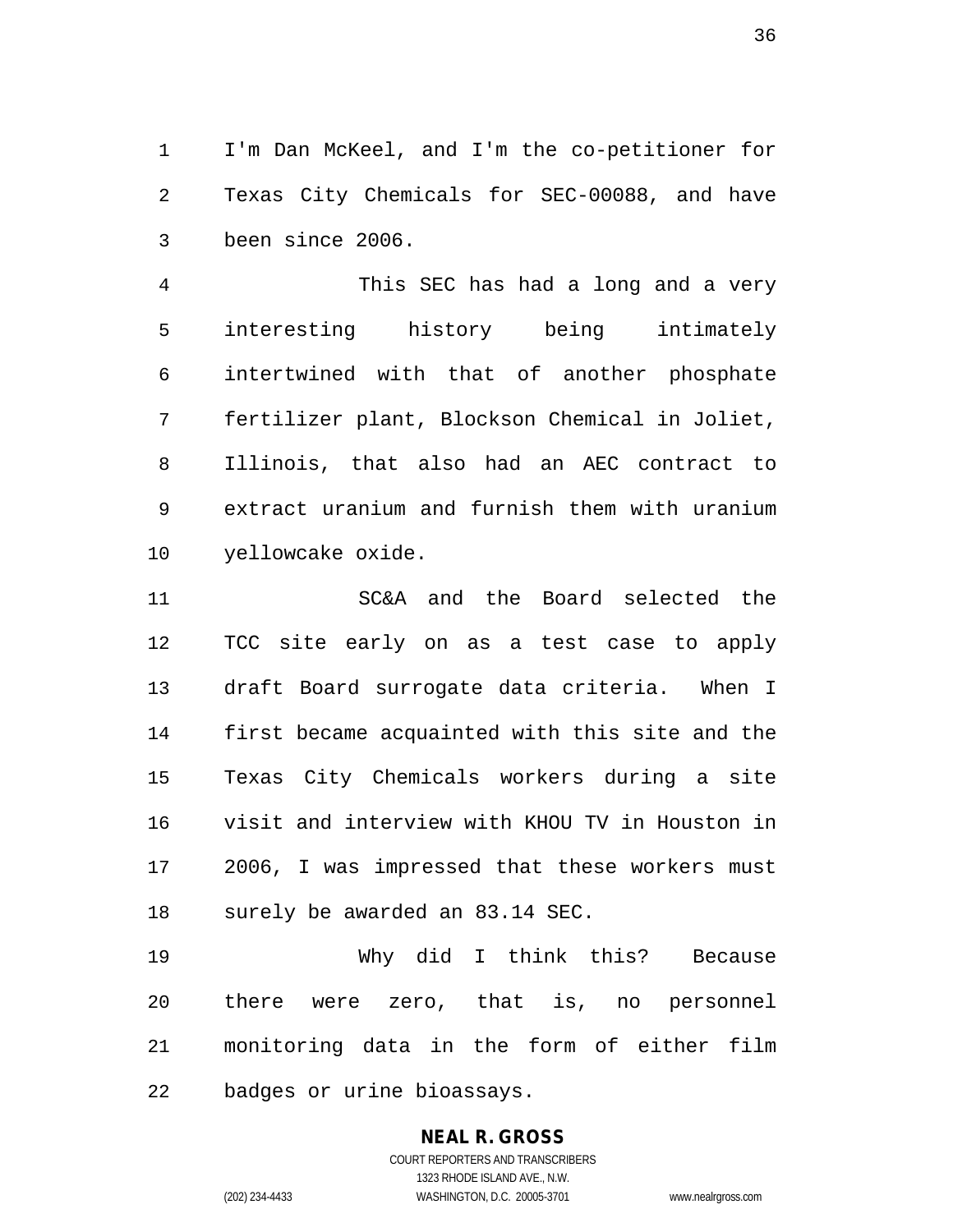1 And to answer Dr. Richardson's 2 last comment, there was no indication from the 3 workers that those film badges or urine assays 4 had ever been part of the radiation safety 5 program.

6 I was told by OCAS and director 7 Larry Elliott back in that time frame, that 8 NIOSH had no monitoring data at all, as Dr. 9 Neton admits this morning, and that only three 10 records on TCC existed in its Site Research 11 Database.

12 In 2007, Mr. Elliott further 13 informed me that Texas City had no Site 14 Profile and would not have a site-specific 15 appendix to Battelle TBD-6001. And that is 16 the same situation as today.

17 Only two Texas City Chemicals 18 workers had completed NIOSH dose 19 reconstructions in 2006, and none had been 20 compensated by Department of Labor. Now more 21 than four years later, Department of Labor 22 says there are 17 Texas City Chemical cases --

### **NEAL R. GROSS**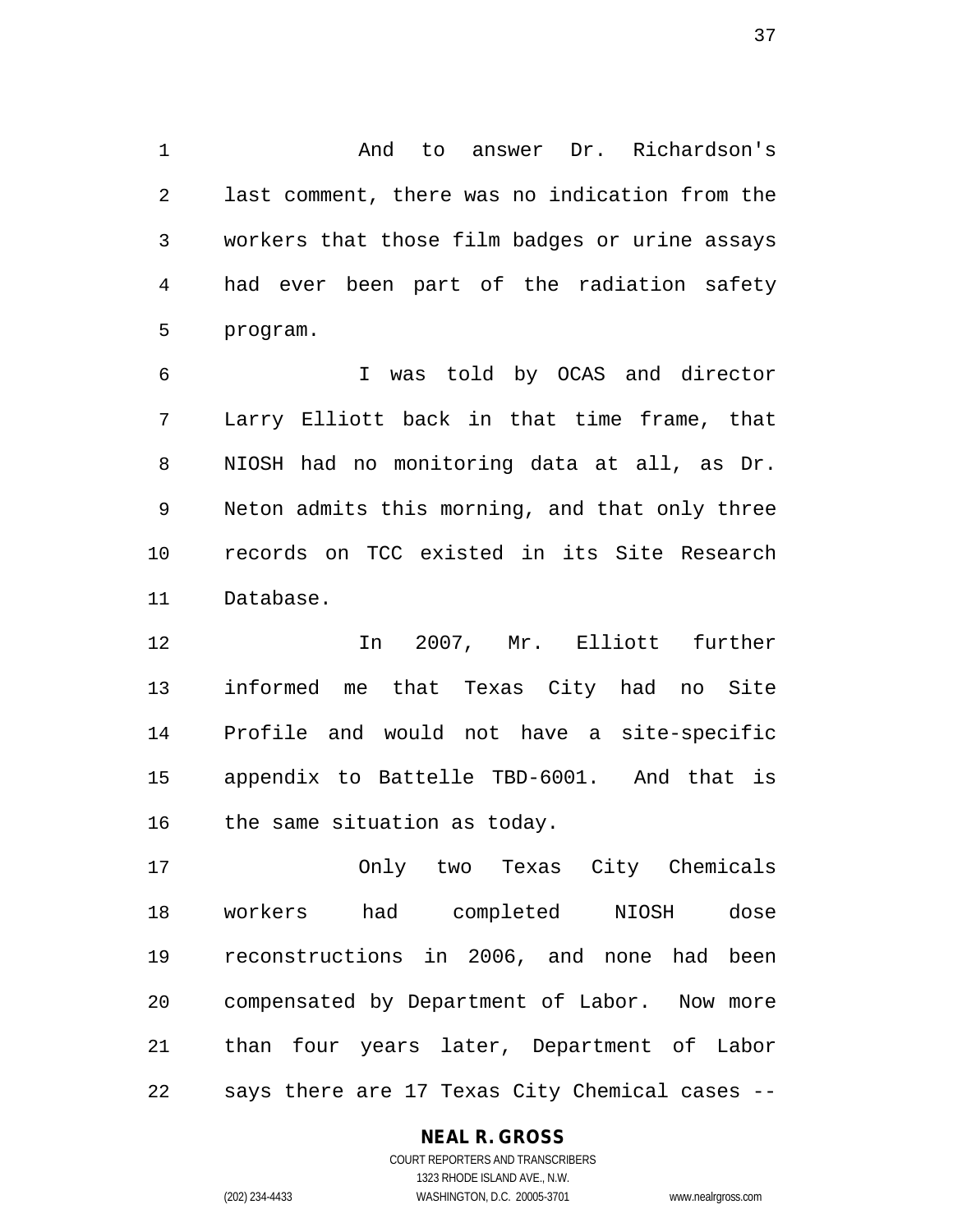1 have been submitted to NIOSH for dose 2 reconstruction, whereas NIOSH says the number 3 is only 15.

4 Only three Texas City dose 5 reconstructions have been completed by NIOSH 6 according to the latest DOL website listing, 7 and one TCC claimant has been paid, and this 8 compensation event occurred apparently in 9 2010.

10 SC&A reviewed the NIOSH/Texas City 11 SEC-88 first Evaluation Report, Rev 0, and 12 found that two of four draft surrogate data 13 criteria had not been fulfilled. Specifically, 14 SC&A found that NIOSH had failed the stringent 15 justification criteria for using surrogate 16 data from sites with similar processes and 17 facilities.

18 As acknowledged at the November 19 5th, 2010 Surrogate Data Work Group meeting, 20 all the SC&A findings on the original Texas 21 City Evaluation Report have not yet been fully 22 resolved.

**NEAL R. GROSS**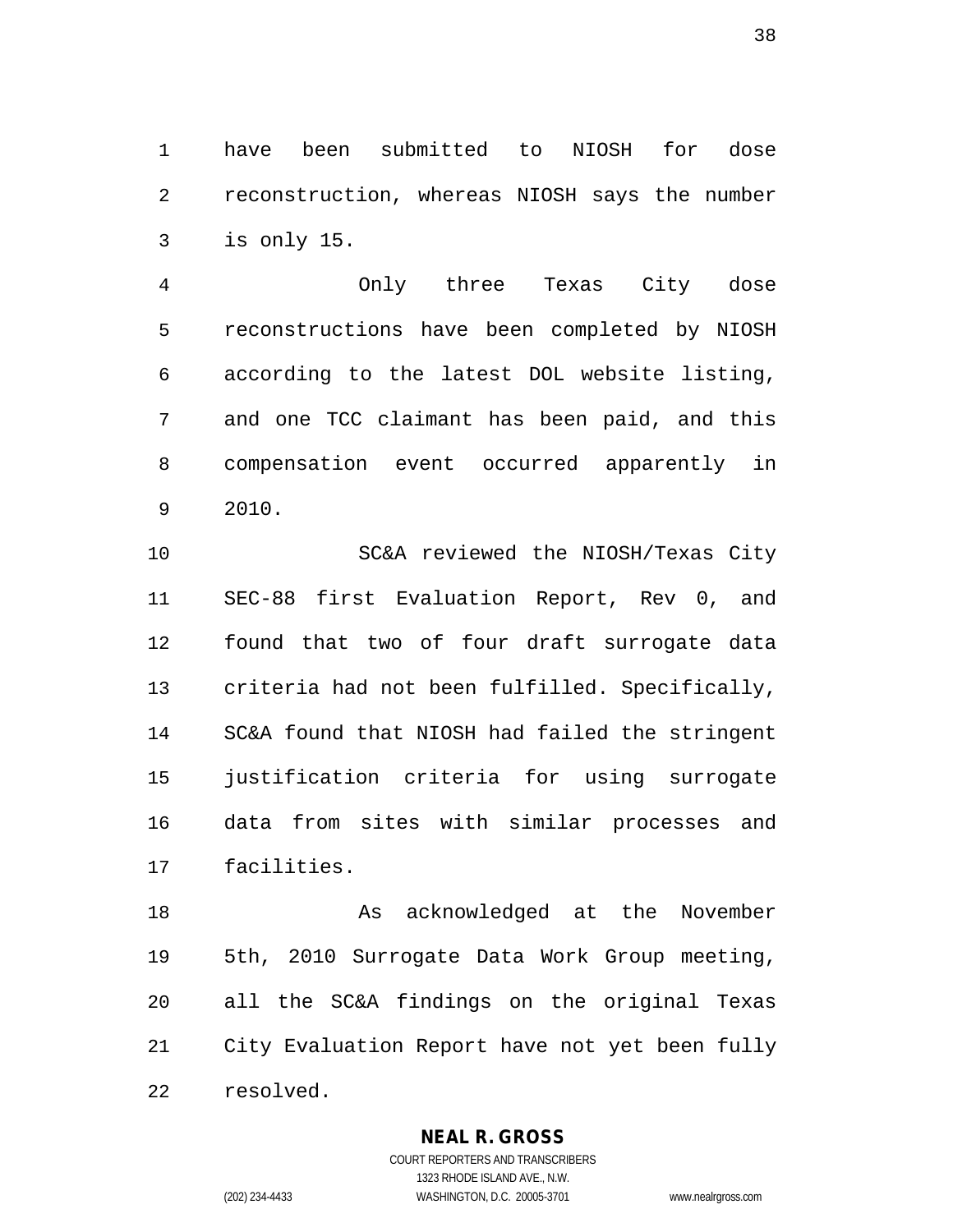1 Action on SEC-88 has been delayed 2 by two primary factors. In January 2009, DOE 3 transmitted Department of Labor documents that 4 were used to shorten the 1/1/53 to 12/31/56 AE 5 covered period by 15 months. Dr. Neton has 6 described additional details of those 7 exchanges.

8 The period of time during which 9 uranium was extracted at TCC by the wet 10 process was also reduced, as Dr. Neton just 11 described. The covered period is now October 12 the 5th, `53, through September the 30th, 13 1955.

14 And as mentioned, by 1970 it is 15 believed that one million tons of mixed waste, 16 AEC and commercial phosphogypsum, had 17 accumulated at the TCC site under new 18 ownership, of course, at that time period.

19 The AEC Uranium Recovery Building 20 at Texas City Chemicals was used until 21 December 1977 or January 1978 when it was 22 demolished. And this is direct testimony from

### **NEAL R. GROSS**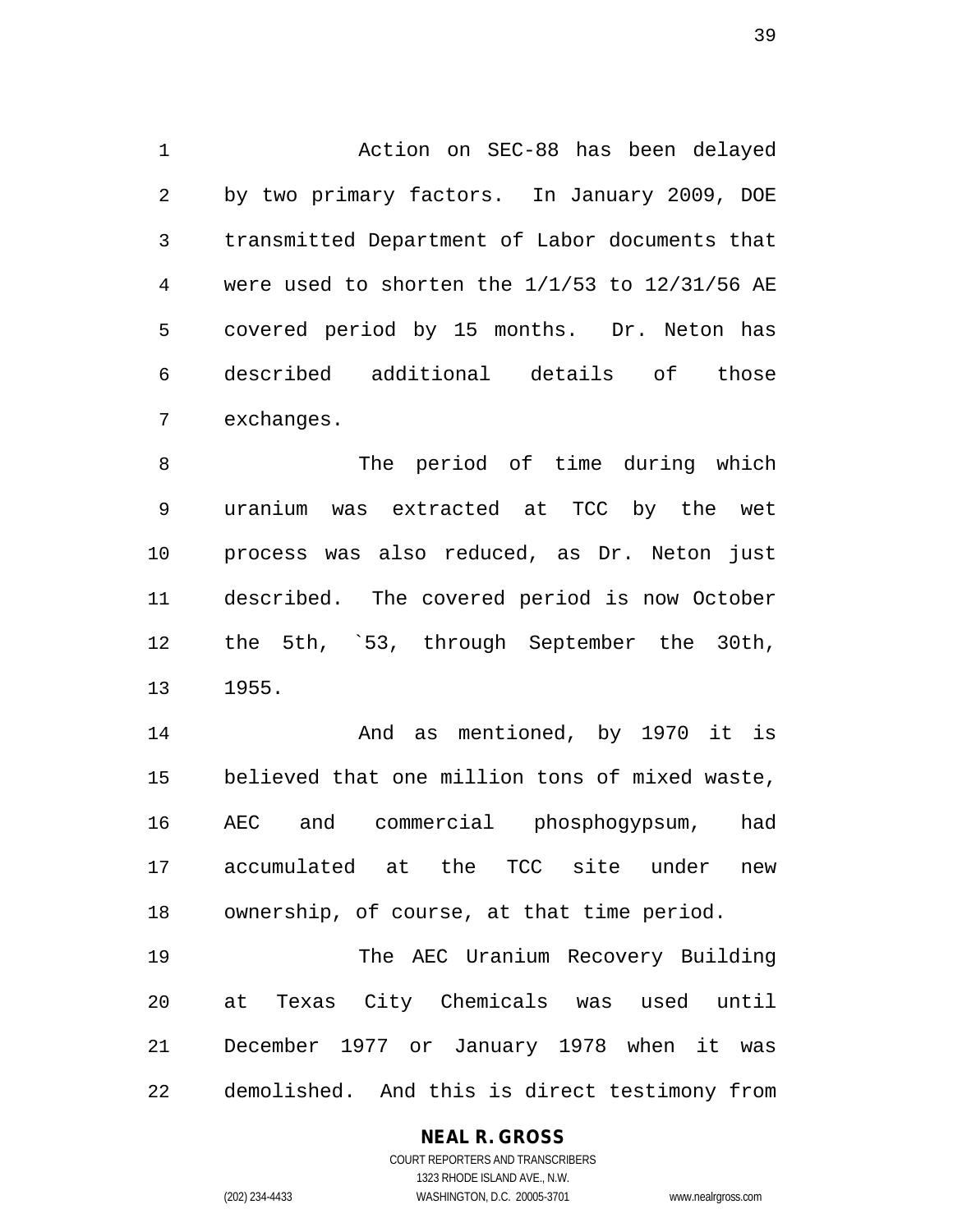1 the person who directed the contractors who 2 demolished the Recovery Building.

3 To my knowledge, and I have asked, 4 the official Department of Labor letter 5 changing the covered period has not been 6 released to the public, and certainly has not 7 to me as co-petitioner. This morning was the 8 first time I ever learned that the original 9 letter actually was submitted by NIOSH to the 10 Department of Labor to change the covered 11 period, and I have not seen that communication 12 either. So I don't know exactly when this -- 13 these important correspondence events 14 transpired.

15 15 I should point out that there are 16 two adverse results ensued from the 17 perspective of claimants and potential SEC-88 18 Class members that attended the reduction of 19 the covered period. First, the number of 20 eligible persons in the Class NIOSH is 21 recommending now numbers only ten people, a 22 result that is -- certainly is not claimant

#### **NEAL R. GROSS** COURT REPORTERS AND TRANSCRIBERS

1323 RHODE ISLAND AVE., N.W. (202) 234-4433 WASHINGTON, D.C. 20005-3701 www.nealrgross.com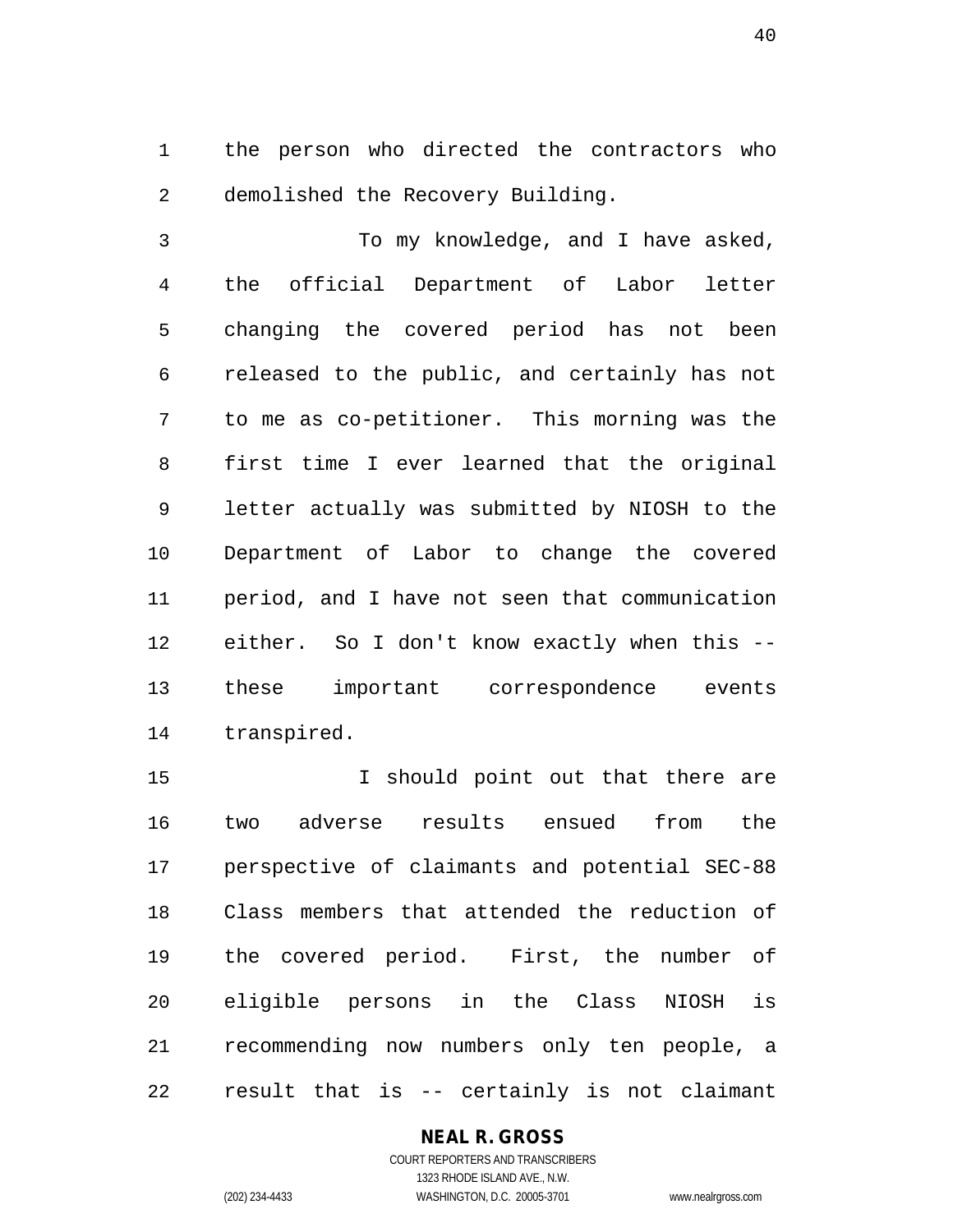1 favorable. And I don't believe it's been 2 reported how many people would have been 3 covered by the previous Class based on Rev 0.

4 And second, there now exists a 15- 5 month gap between the end of the operational 6 period and the start of the residual period.

7 I was assured at the November 12th 8 SEC Issues Work Group meeting that NIOSH 9 intends to correct this unfortunate gap by a 10 letter amending its recommendation on residual 11 contamination to Congress. Dr. Neton 12 reiterated that this is an important thing 13 that NIOSH has committed to do, and I 14 certainly hope this happens soon for the TCC 15 workers' sake so that people in that gap 16 period can at least have a dose 17 reconstruction.

18 Very recently NIOSH withdrew Rev 0 19 of its 1/18/2008 Evaluation Report and 20 substituted a revised Evaluation Report on 21 10/18/2010, following the enactment of the 22 Blockson Chemical SEC number 58. That

> **NEAL R. GROSS** COURT REPORTERS AND TRANSCRIBERS

> > 1323 RHODE ISLAND AVE., N.W.

(202) 234-4433 WASHINGTON, D.C. 20005-3701 www.nealrgross.com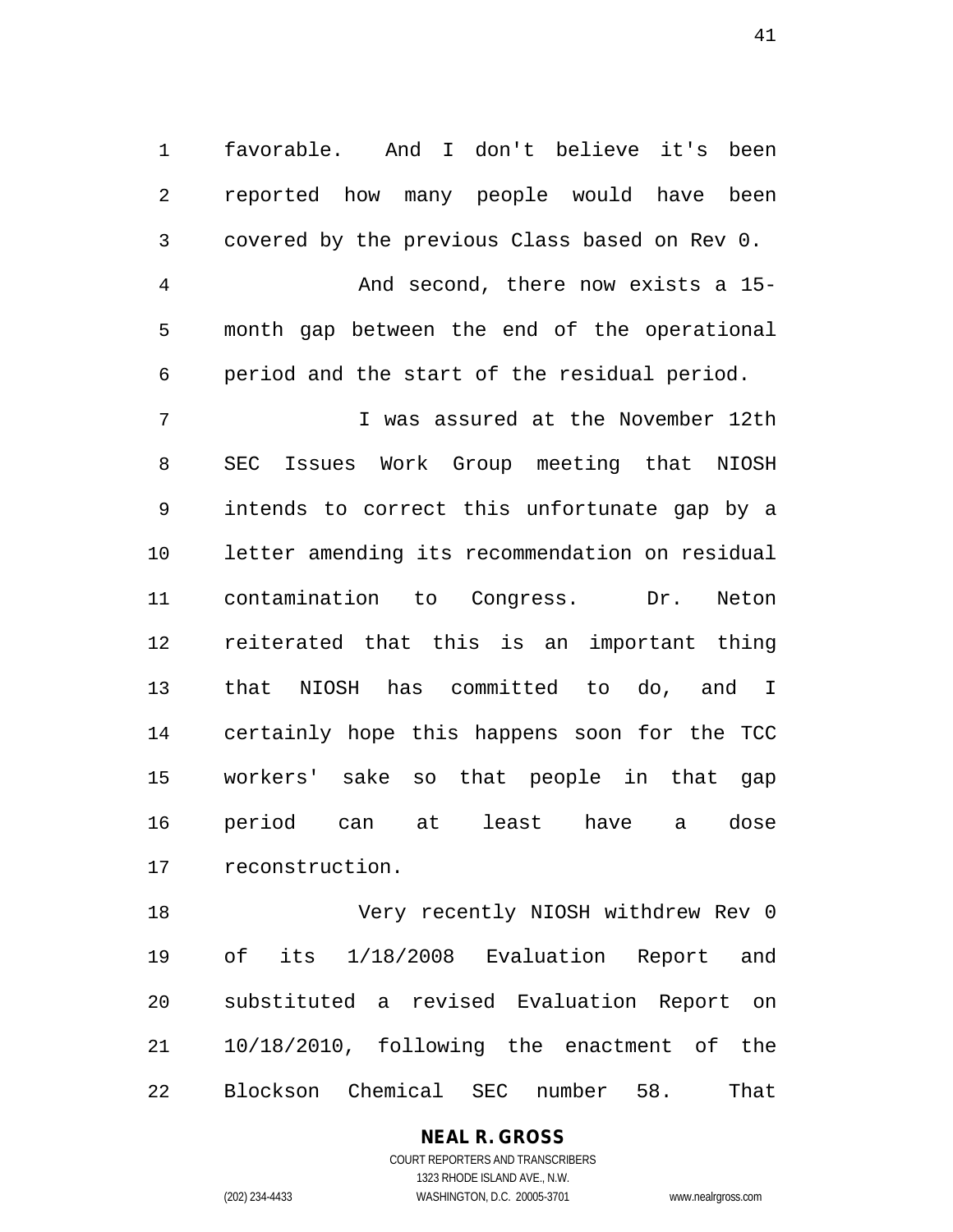1 happened after the Board rejected the radon 2 model developed for the Blockson.

3 Now, as described by Dr. Neton, 4 NIOSH has found that it could not reconstruct 5 internal doses for radon at Texas City 6 Chemicals and recommends an SEC Class for the 7 reduced operational time period.

8 There are many unresolved 9 surrogate data and document access issues 10 surrounding this Texas City SEC. However, we 11 welcome NIOSH's new recommendation and hope 12 the Board will approve an SEC for this 13 deserving group of former Texas nuclear 14 weapons workers. At the November 5th meeting, 15 it was my understanding that the four of the 16 five members of that Work Group supported 17 NIOSH's recommendation to approve an SEC 18 Class.

19 It has been a sincere pleasure to 20 work with all of the workers and people 21 associated with Texas City. And it's been an 22 honor to represent the Texas City Chemicals

## **NEAL R. GROSS**

COURT REPORTERS AND TRANSCRIBERS 1323 RHODE ISLAND AVE., N.W. (202) 234-4433 WASHINGTON, D.C. 20005-3701 www.nealrgross.com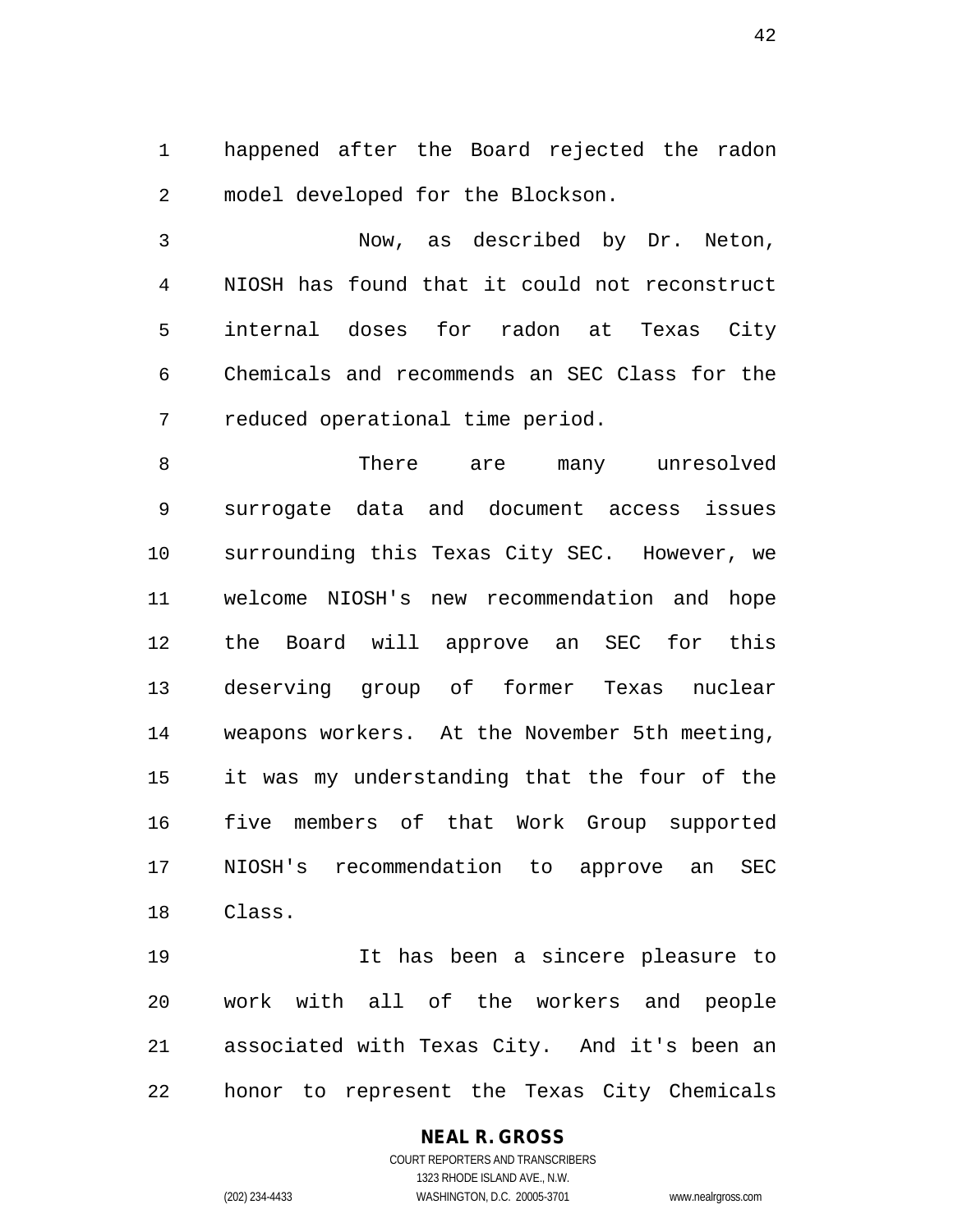1 group before the Board and the Surrogate Data 2 Work Group.

3 We also wish to thank all those 4 people who have helped us along the way. And 5 especially we'd like to thank Congressman Pete 6 Olson of Texas who has written the Board a 7 letter on our behalf outlining the key reasons 8 that SEC-00088 for Texas City Chemicals should 9 be approved.

10 We thank the Board, SC&A, and 11 NIOSH for their efforts as well, and I thank 12 you for letting me address you this morning. 13 Thank you very much.

14 CHAIRMAN MELIUS: Thank you, Dan.

15 Okay. Let me clarify one of Dan's 16 statements. I don't want to bias the Board 17 here, but the Work Group, the members in 18 attendance, Jim Lockey was not available for 19 the meeting. So he was the fifth person, but 20 it wasn't that he didn't get a chance to 21 express his opinion in the Work Groups or his 22 vote, whatever.

#### **NEAL R. GROSS**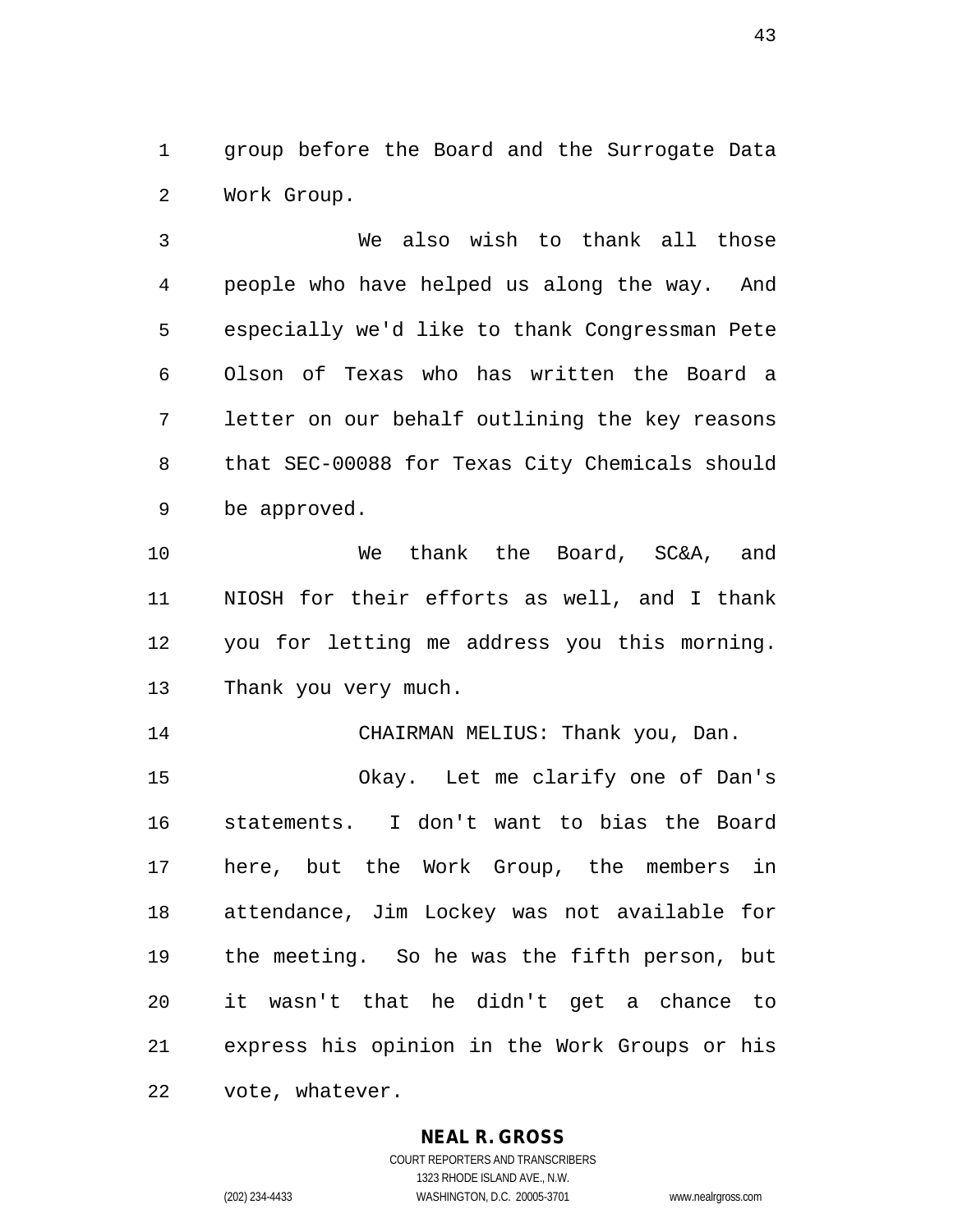1 So going forward I think the Work 2 Group did recommend that the NIOSH 3 recommendation should be, you know, that 4 recommendation -- to the whole Board. I think 5 there are some -- we do have some 6 reservations, and I'll let Dr. Ziemer speak to 7 that.

8 MEMBER ZIEMER: Thank you, Dr. 9 Melius.

10 I did indicate that I would 11 support NIOSH's recommendation, but I did have 12 a reservation that I felt was important to 13 raise before the Board, and it has to do with 14 the broader picture of consistency on our part 15 on how we approach bounding issues. And in 16 particular in this case, it would go to the 17 issue of bounding radon and what would be 18 considered plausible bounding assumptions.

19 There are two issues that NIOSH 20 has raised. And I expressed this in the 21 meeting, so I -- this is not new, but I did 22 want to bring it up. There are two issues.

## **NEAL R. GROSS**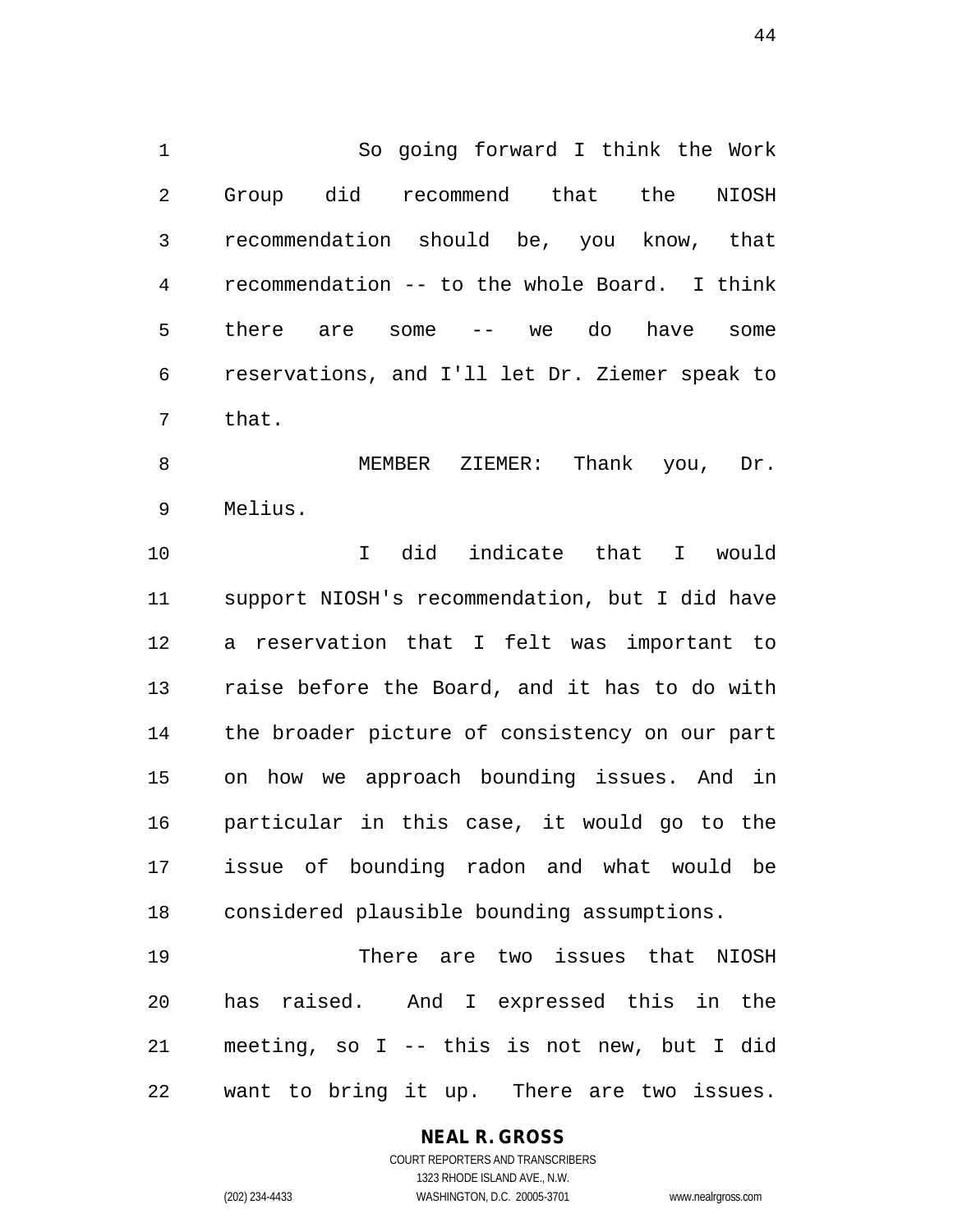1 One is a production schedule issue. The other 2 has to do with facility volume and perhaps 3 partitioning within the facility.

4 One of the comments Dr. Neton 5 made, for example, was that the area where the 6 work was done might have been as small as, 7 say, 20 foot by 20 foot. Well, conceptually, 8 that's exactly my point. Let's think about 9 maybe a small facility, if that's plausible. 10 If you could get the work done in a 20 by 20 11 facility, maybe that's a bounding area or 12 volume from which one could -- because we have 13 good source-terms. One could compute a 14 concentration.

15 As far as production -- well, let 16 me add one other thing to that. It's not 17 clear to me whether in the worker interviews 18 anyone has queried the workers about the size 19 of the facility. For example, would a worker 20 claim that 20 by 20, for example, just 21 arbitrarily pick that number, was way too 22 small or way too large or is that a reasonable

### **NEAL R. GROSS**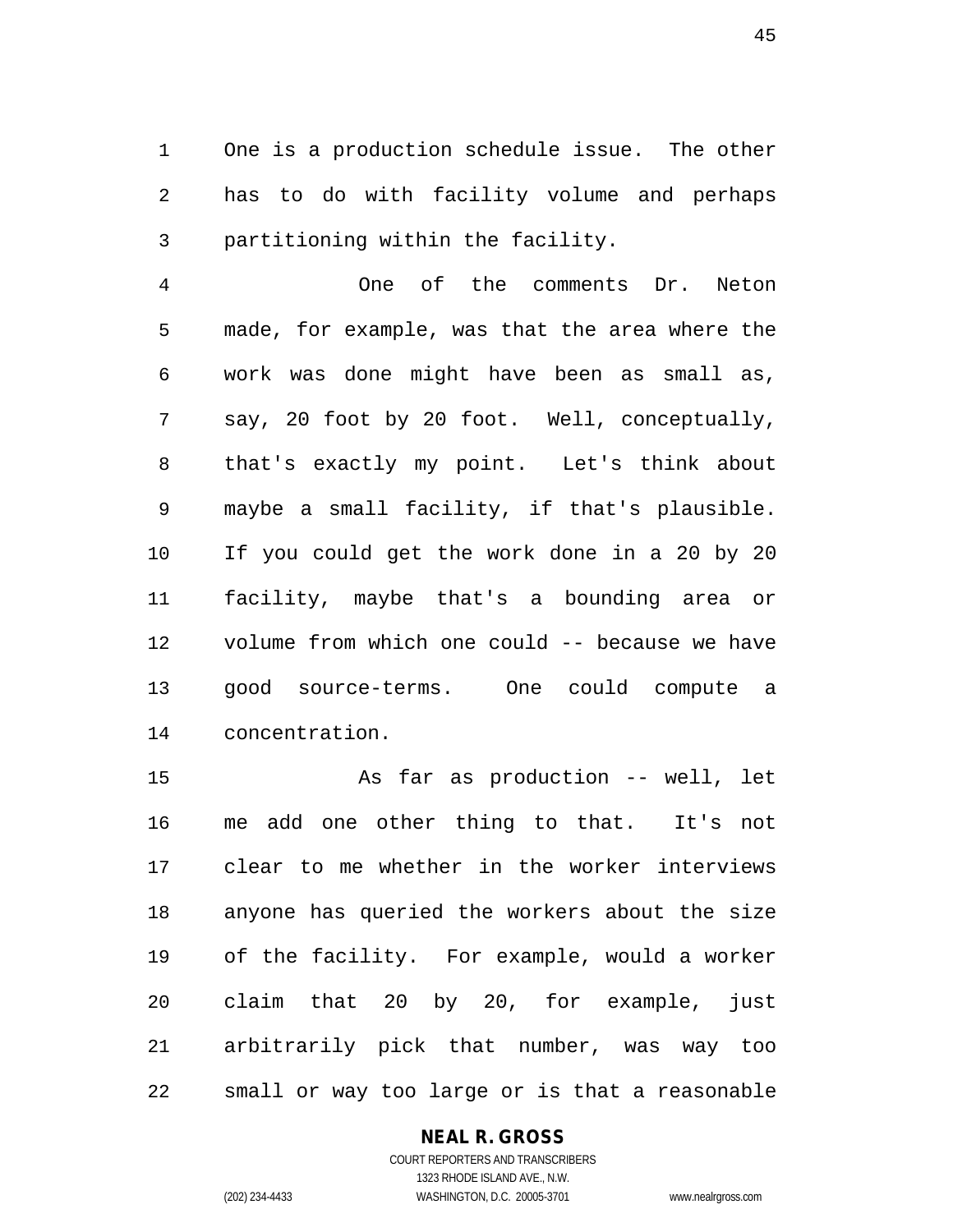1 assumption? In any event, that's one issue.

2 The production schedule issue, it 3 seems to me one could think conceptually about 4 some scenarios, for example, constant 5 production rate during the period or maybe a 6 couple short-term situations, and see what the 7 outcomes would be. So I was thinking of it in 8 those terms.

9 I mean, I guess if some of our 10 academicians here were to take this to their 11 class, you could certainly ask a class of 12 competent students to come up with a 13 reasonable radon concentration for the room. 14 You would also have to make an assumption 15 about the turnover rates. And, again, in 16 other situations, we've done some bounding on 17 that.

18 Assume, for example, that there's 19 not a high turnover level of the air, but a 20 rate that's plausible, and see what you get. I 21 admit there could be some additional issues on 22 partitioning, but I just wanted us to think

### **NEAL R. GROSS**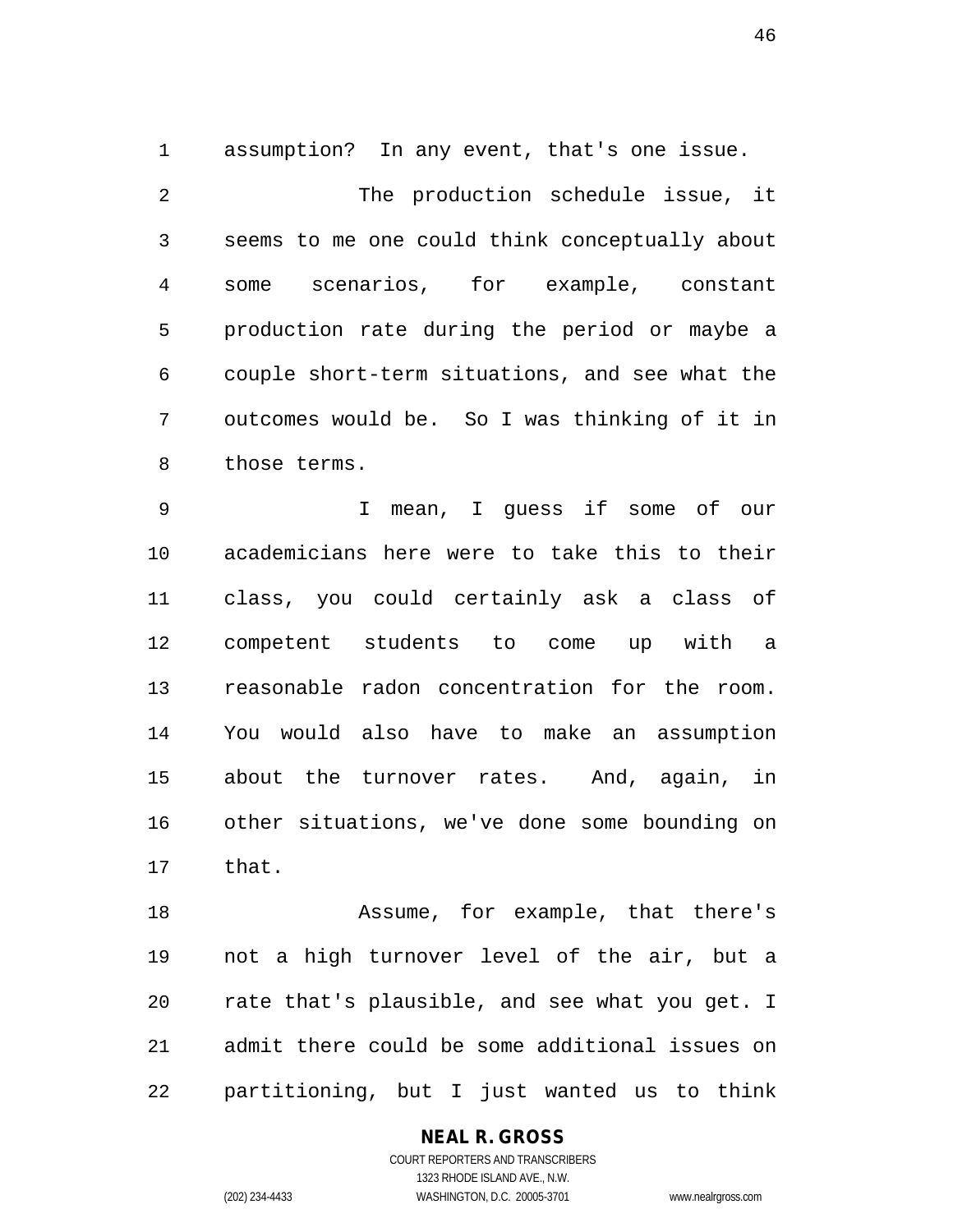1 about whether we are dismissing the bounding 2 on this too readily. That's sort of the issue 3 that's in my mind on this.

4 And, again, I've indicated I 5 understand the problems in doing this. I 6 fully appreciate NIOSH's position, and I know 7 that Jim Neton and his staff have wrestled 8 with this. So I appreciate that and I'm 9 certainly willing to support the 10 recommendation. I just want us to make sure 11 that we're not dismissing the issue of 12 bounding this particular one too readily 13 because it seems to me this is one of the 14 simpler cases as compared to others that we 15 have faced.

16 CHAIRMAN MELIUS: Yes, I would just 17 -- the counterpoint is that the plausibility 18 isn't -- yes, if one assumed a certain size 19 building and certain configuration, one could 20 probably come up with a plausible level. But 21 the issue is what's plausible in terms of 22 choosing that configuration, I think.

## **NEAL R. GROSS**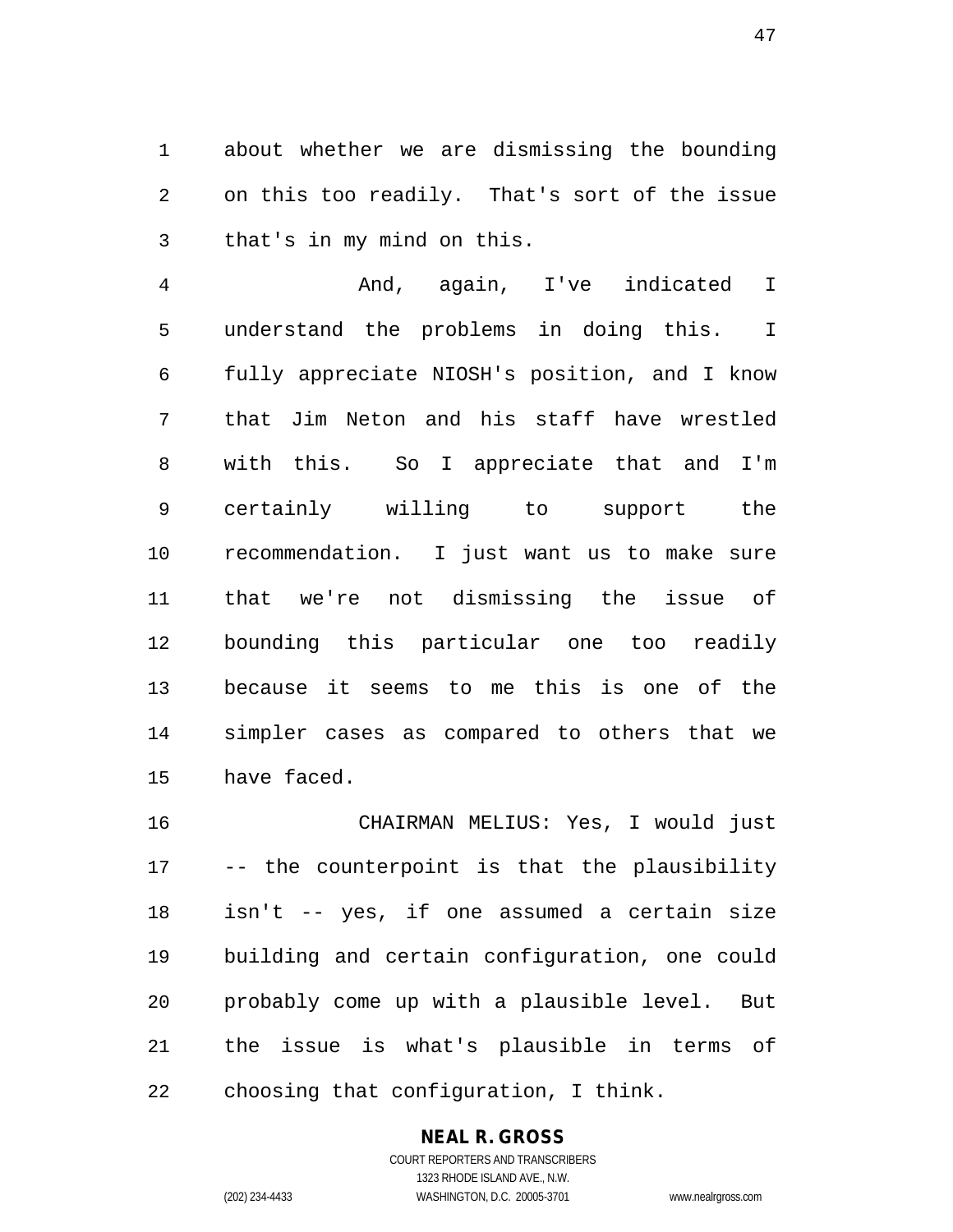1 It's not coming up with a level. 2 It's choosing that configuration for a 3 building that you have, you know, no 4 information about -- I'm assuming you have no 5 information about. And so you not only -- you 6 don't know the turnover, you don't know the 7 geometry of the building, including how it's 8 partitioned and that -- and I think that's the 9 plausibility issue. 10 I do agree it gives you -- I think 11 it makes us all hesitate given the amount of 12 production at the facility. And I think if we 13 had a little bit more information, we might 14 feel differently, but we don't. 15 MEMBER ZIEMER: Well, and 16 admittedly it's a small number of people. 17 CHAIRMAN MELIUS: Yes. 18 MEMBER ZIEMER: So the outcomes may 19 not be very different, but I'm thinking of it 20 in terms of more general terms. 21 CHAIRMAN MELIUS: Yes. 22 MEMBER ZIEMER: Yes.

> **NEAL R. GROSS** COURT REPORTERS AND TRANSCRIBERS

> > 1323 RHODE ISLAND AVE., N.W.

(202) 234-4433 WASHINGTON, D.C. 20005-3701 www.nealrgross.com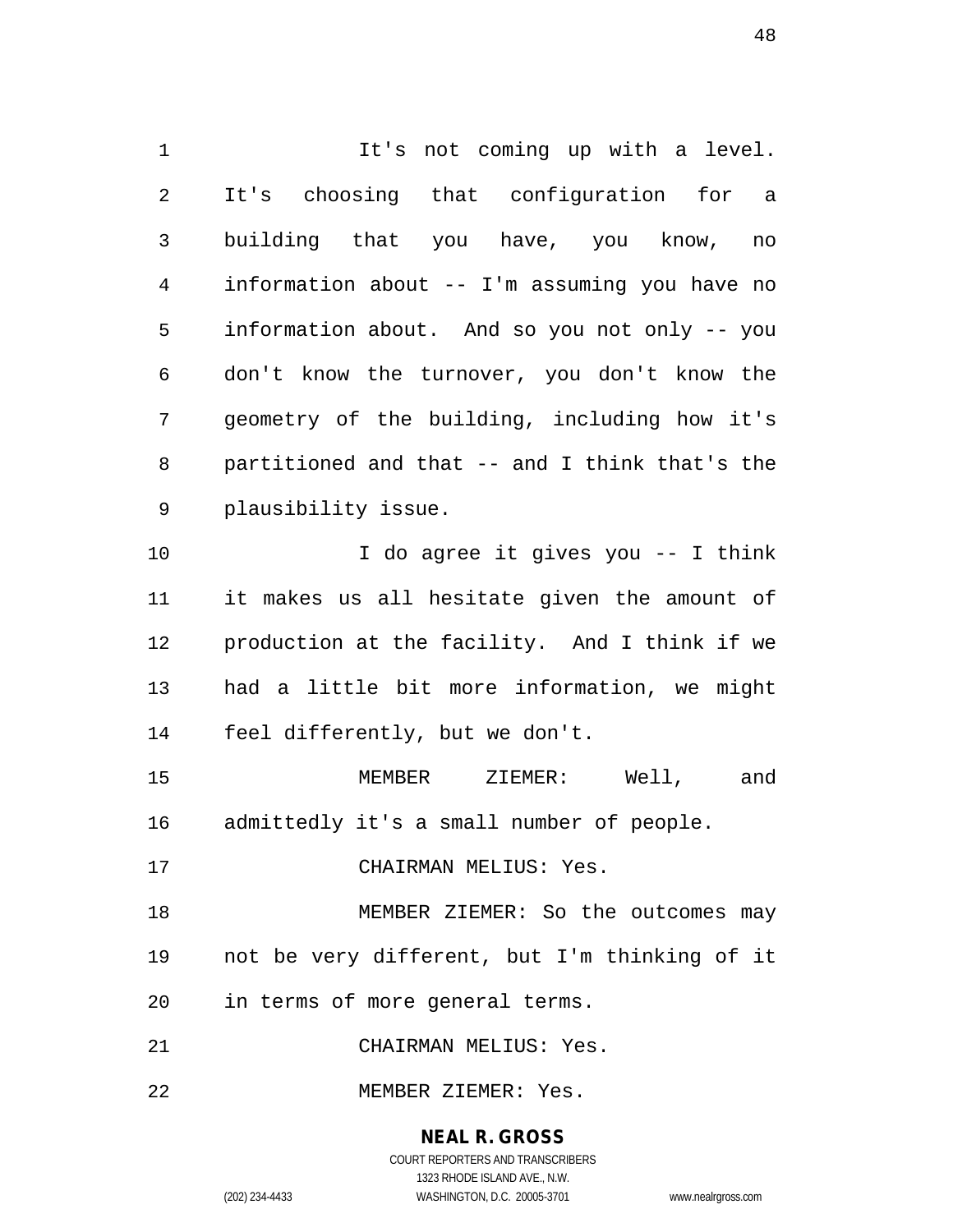1 CHAIRMAN MELIUS: We should have 2 some discussion here, but I also want to point 3 out that due to some other people that are 4 scheduled to call in regarding Linde, I am 5 going to have to sort of cut off discussion at 6 9:15 and then we'll come back to this later. 7 So I'm not being rude or being 8 selective here. So we'll do that, but we do 9 have some people that have a tight time frame. 10 So, Brad, you're up first. 11 MEMBER CLAWSON: That's taking a 12 hint there. You know, one of my problems with 13 it is, is I look at what was the basis for 14 SECs. It's not -- for lack of information. 15 We have totally zip here. 16 Now I understand and I keep 17 hearing the word "we assume," but a lot of

18 times assumptions are not really the best 19 thing. Especially, you know, we know the 20 source-term, we go like this, we can build any 21 kind of a model there is, and we can always 22 throw in a credible scenario that will blow

#### **NEAL R. GROSS**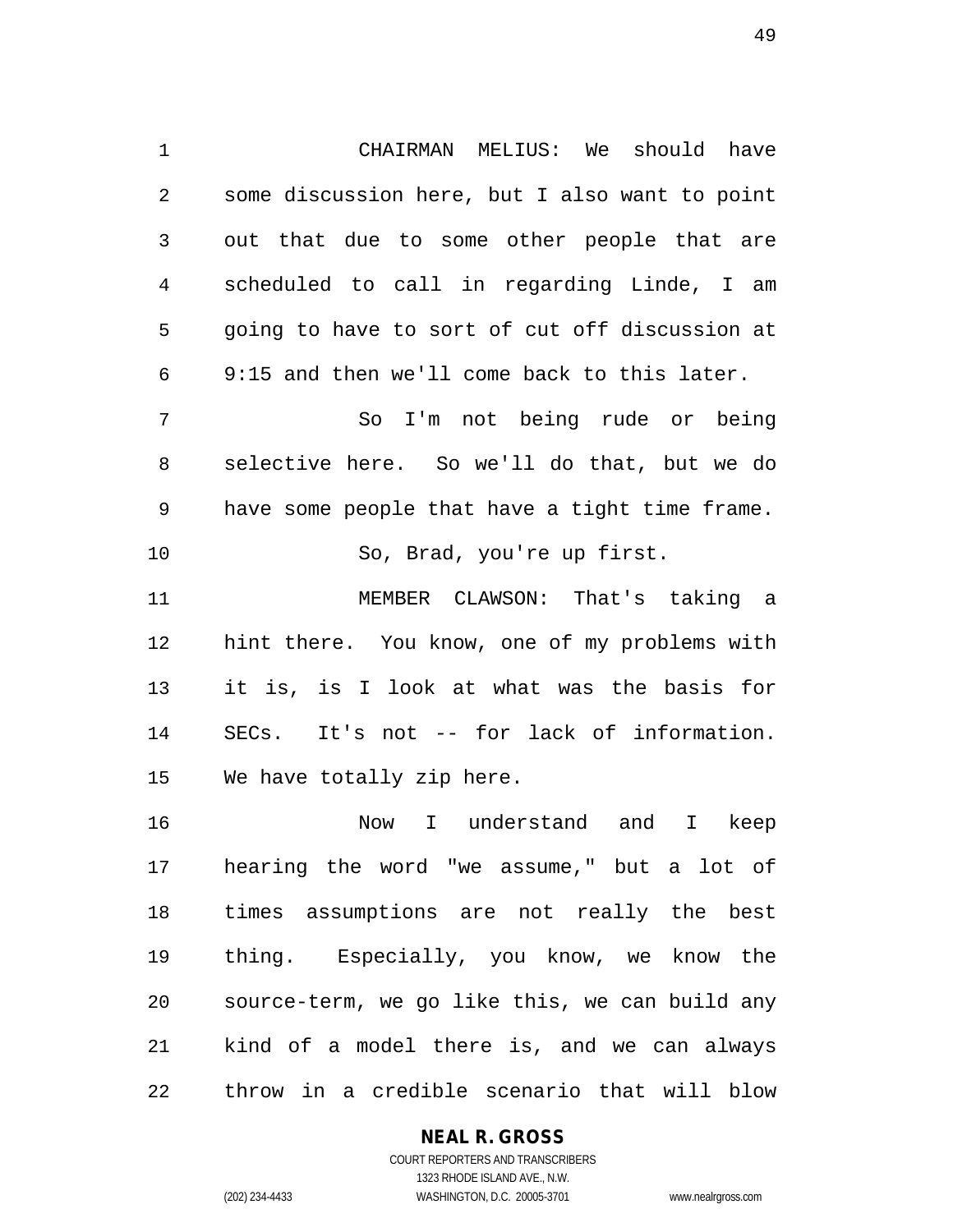1 that read out of the water. There's too many 2 things to be able to assume here.

3 I thought the reason that we had 4 SEC petitions was when we had the lack of 5 information and everything else like that, so 6 that the people got treated right. This isn't 7 -- and no disrespect, but this isn't a 8 classroom test to see if we can bound all this 9 stuff.

10 This is people's lives that we 11 have been dealing with. And I really have an 12 issue with this especially with Texas City 13 just from the standpoint of no data.

14 Now we can spend all the time 15 there is and make all these neat models, but 16 the bottom line is we still don't have the 17 data there. And I personally feel like that's 18 why these SECs were set up was for this 19 reason.

20 And I have the utmost respect for 21 the NIOSH people. Jim Neton has my utmost 22 respect of anybody. But I think in my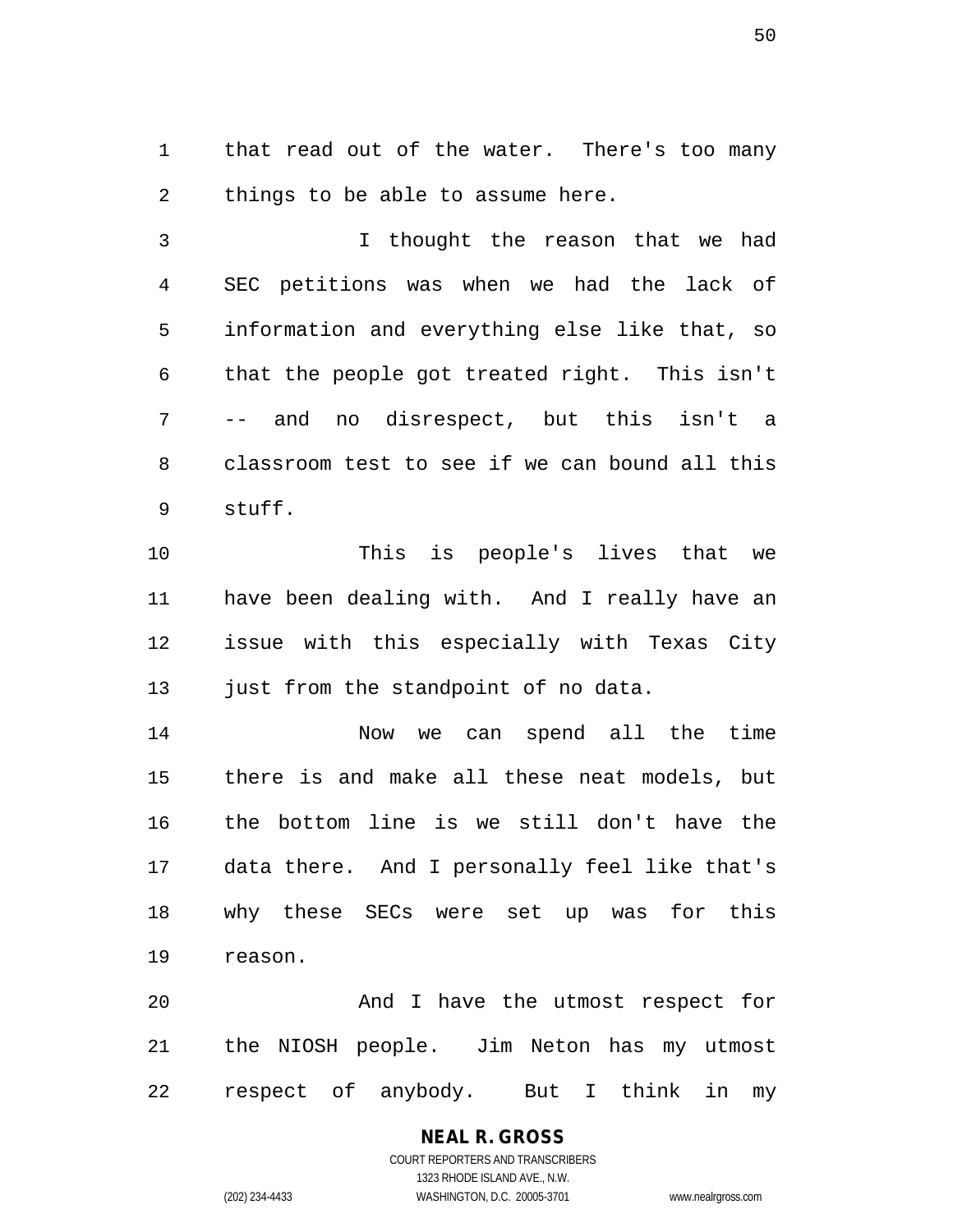1 personal opinion, we're missing what the real 2 issue was.

3 MEMBER ZIEMER: Could I make a 4 quick response?

5 CHAIRMAN MELIUS: Sure.

6 MEMBER ZIEMER: Brad, this is not a 7 case where there's no data. We have very good 8 source-term data. Most of the rest of the 9 reconstruction here for the other issues are 10 based on that. I mean, you can calculate very 11 accurately what upper bounds are for handling 12 uranium in these cases.

13 13 I recognize radon is a little more 14 iffy, but it's -- we're not a hundred percent 15 in the dark here. We have good source-term 16 data, and that's one of the primary things. 17 And this is a very simple operation.

18 CHAIRMAN MELIUS: I'm afraid I'm 19 going to have to cut us off now. When we come 20 back, Wanda will be first and then Jim Lockey. 21 So I will remember that, but we do have to 22 get on to Linde and we have some people

#### **NEAL R. GROSS**

COURT REPORTERS AND TRANSCRIBERS 1323 RHODE ISLAND AVE., N.W. (202) 234-4433 WASHINGTON, D.C. 20005-3701 www.nealrgross.com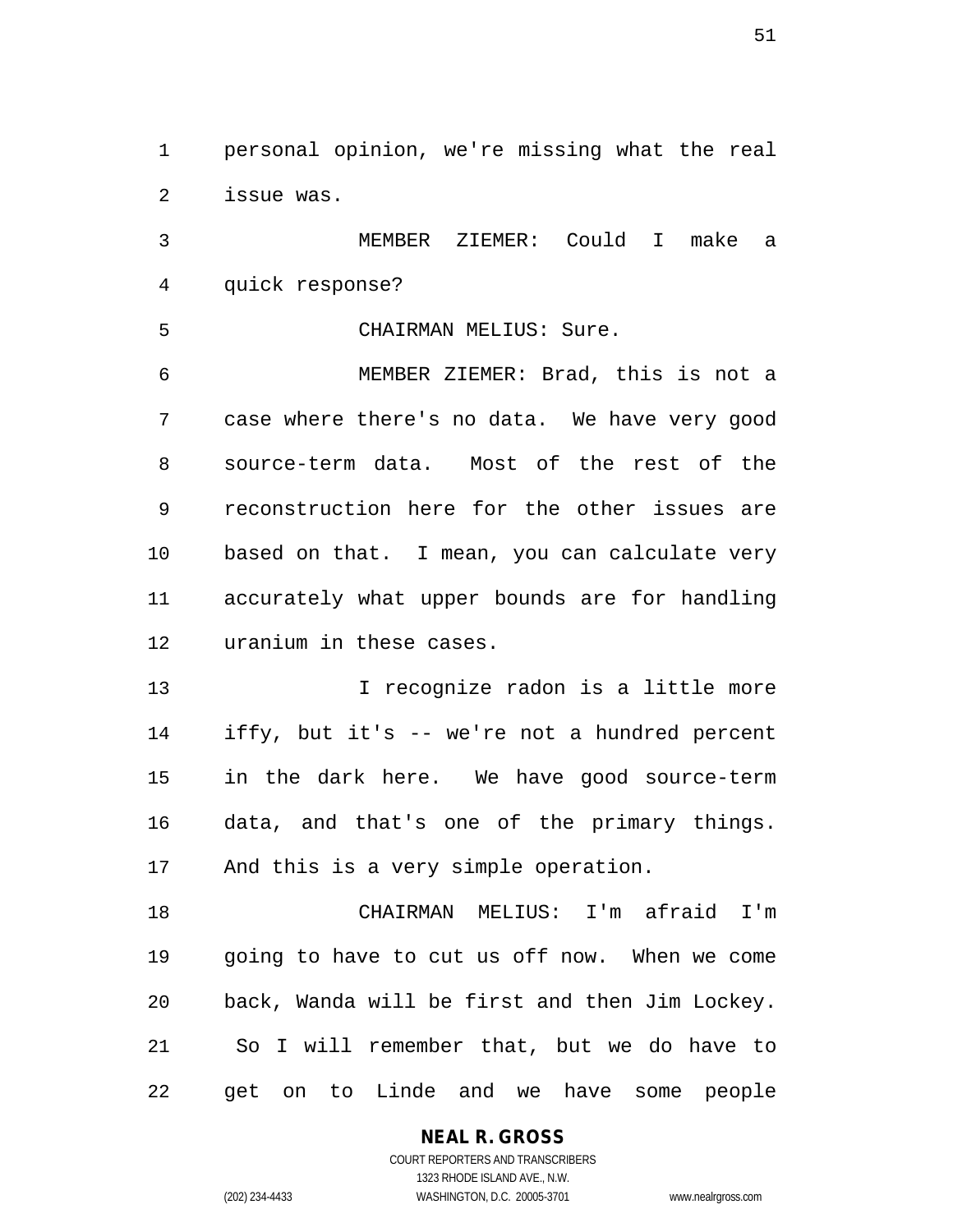1 calling in for this.

2 So the first person we are going 3 to be hearing from is Melissa Fratello from 4 Senator Gillibrand's office from New York. 5 Melissa, are you on the line? 6 Apparently, not yet. Maybe we're 7 a minute early. Melissa was going to try to 8 call in around 9:15, but she had a very tight 9 schedule. 10 Melissa Fratello? We'll wait a 11 minute. 12 MS. BONSIGNORE: Dr. Melius? 13 CHAIRMAN MELIUS: Yes. 14 MS. BONSIGNORE: This is 15 Antoinette. I just sent her an email. 16 CHAIRMAN MELIUS: Okay. Thanks, 17 Antoinette. 18 MS. BONSIGNORE: Sure. 19 CHAIRMAN MELIUS: Gen, do you want 20 to get ready and -- 21 MEMBER ROESSLER: I'm ready. 22 CHAIRMAN MELIUS: Oh, you're ready.

> **NEAL R. GROSS** COURT REPORTERS AND TRANSCRIBERS

1323 RHODE ISLAND AVE., N.W. (202) 234-4433 WASHINGTON, D.C. 20005-3701 www.nealrgross.com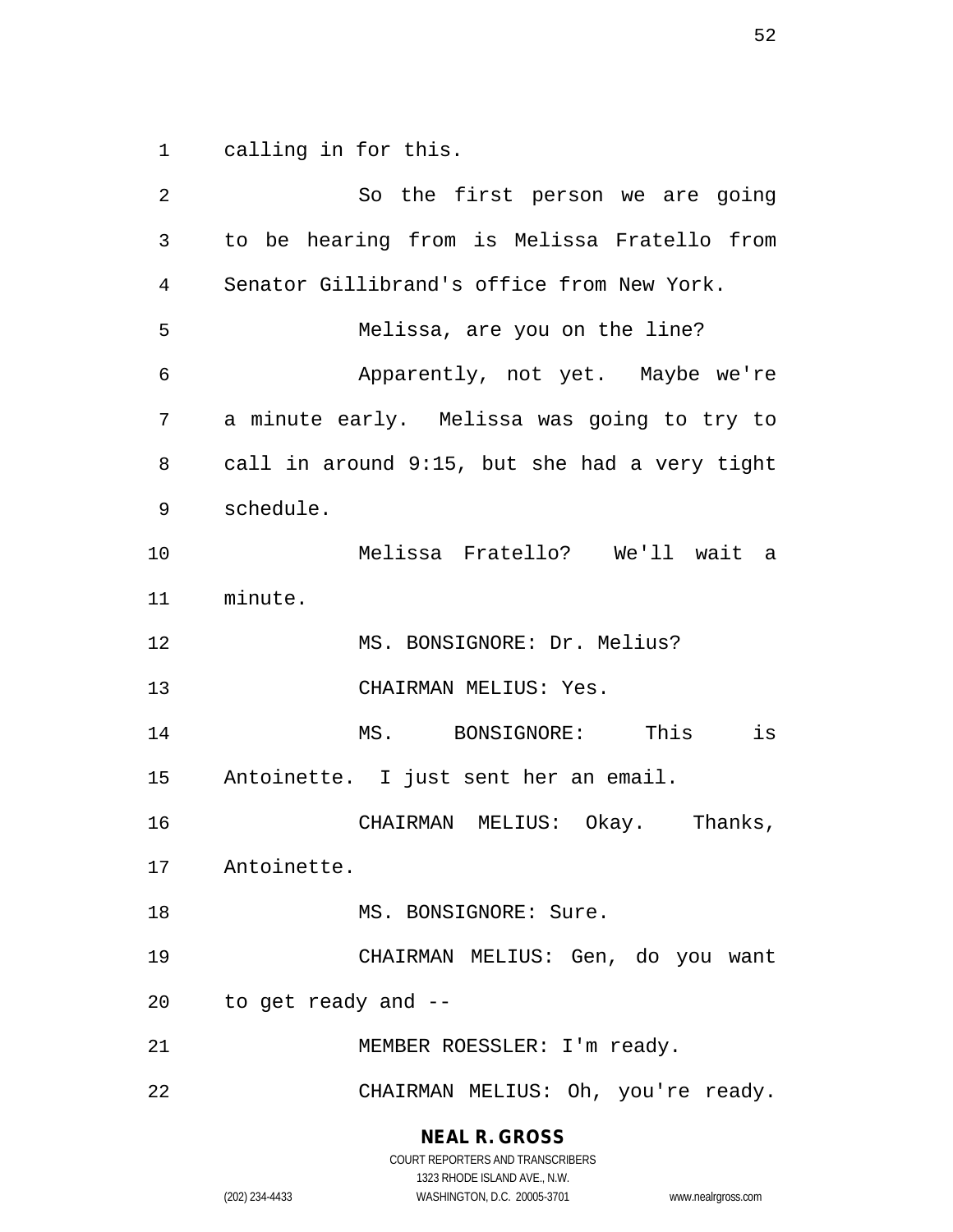1 Okay. 2 MEMBER ROESSLER: I was already 3 halfway up there. 4 Can I go now? 5 CHAIRMAN MELIUS: No, why don't you 6 wait then. As long as you're -- 7 MEMBER ROESSLER: Okay. When you 8 say it, I'll be there. 9 CHAIRMAN MELIUS: Okay. 10 Melissa Fratello on the line yet? 11 MS. FRATELLO: I am. 12 CHAIRMAN MELIUS: Oh, very good. 13 Okay. We jumped the gun a little bit. Go 14 ahead. You'd like to make some comments. 15 It's Melissa Fratello who's the 16 staff member for Senator Kirsten Gillibrand 17 from New York State. 18 MS. FRATELLO: Thank you. 19 Good morning. I'll be brief. I 20 just have a letter from Senator Gillibrand and 21 Senator Schumer dated November 12 to Dr. 22 Melius, to read into the record.

## **NEAL R. GROSS**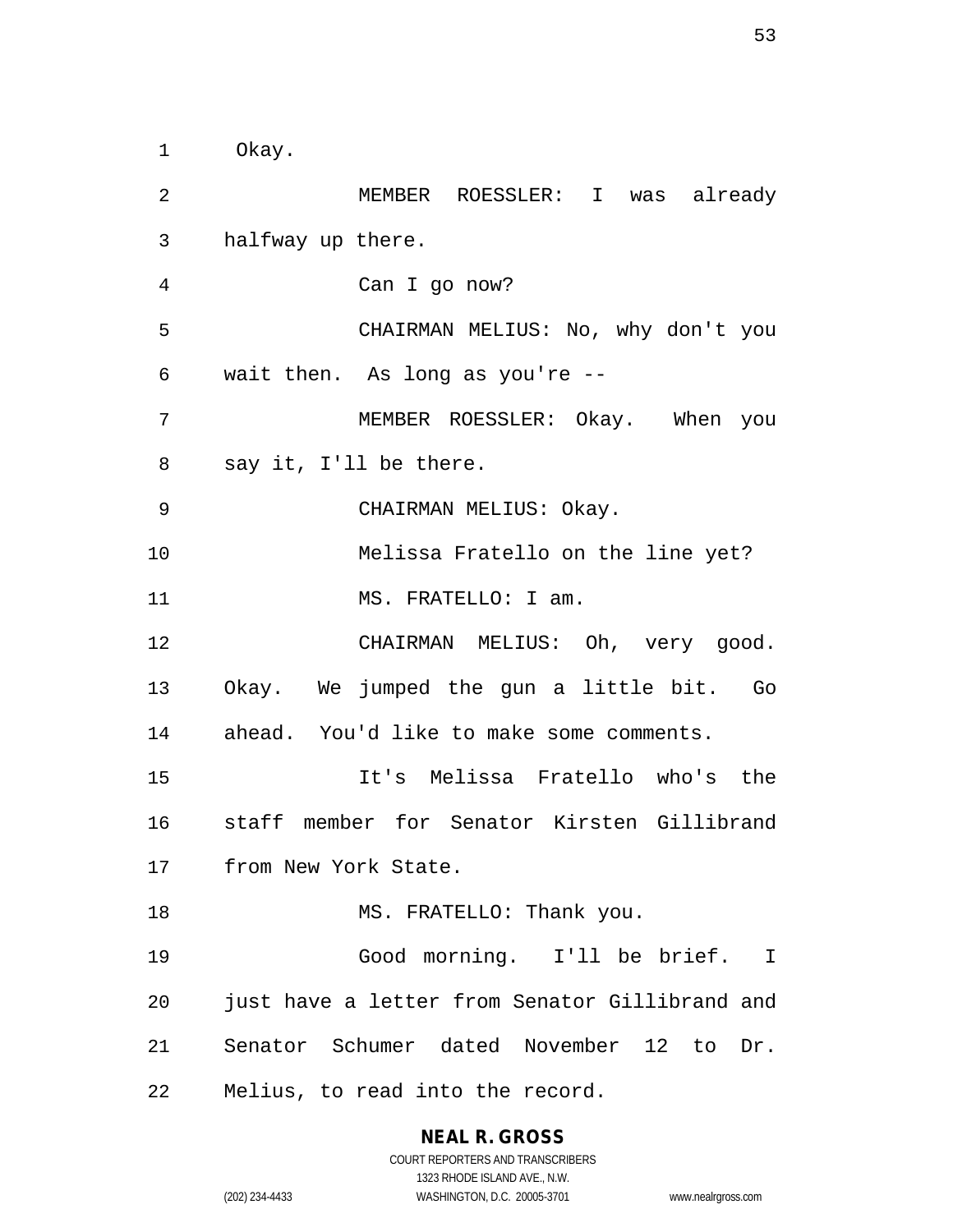1 CHAIRMAN MELIUS: Go ahead. 2 MS. FRATELLO: Thank you. 3 Dear Dr. Melius. We are writing 4 today on behalf of the sickened nuclear 5 weapons workers from the Linde Ceramics 6 facility in North Tonawanda, New York. 7 These sickened workers have been 8 petitioning the National Institute For 9 Occupational Safety and Health for 10 compensation under the Energy Employees 11 Occupational Illness Compensation Program Act 12 pursuant to the Special Exposure Cohort 13 Program since March 2008. We strongly urge 14 the Advisory Board to recommend the approval 15 of both Linde SEC petitions 00107 and Linde 16 SEC petition 00154 without further delay.

17 We would like to raise two 18 specific concerns regarding the evaluation 19 process that are central to ensuring timely 20 and fair evaluation of claimant petitions. 21 First, we are concerned about the dismissal of 22 the 180-day requirement for evaluation of SEC

### **NEAL R. GROSS**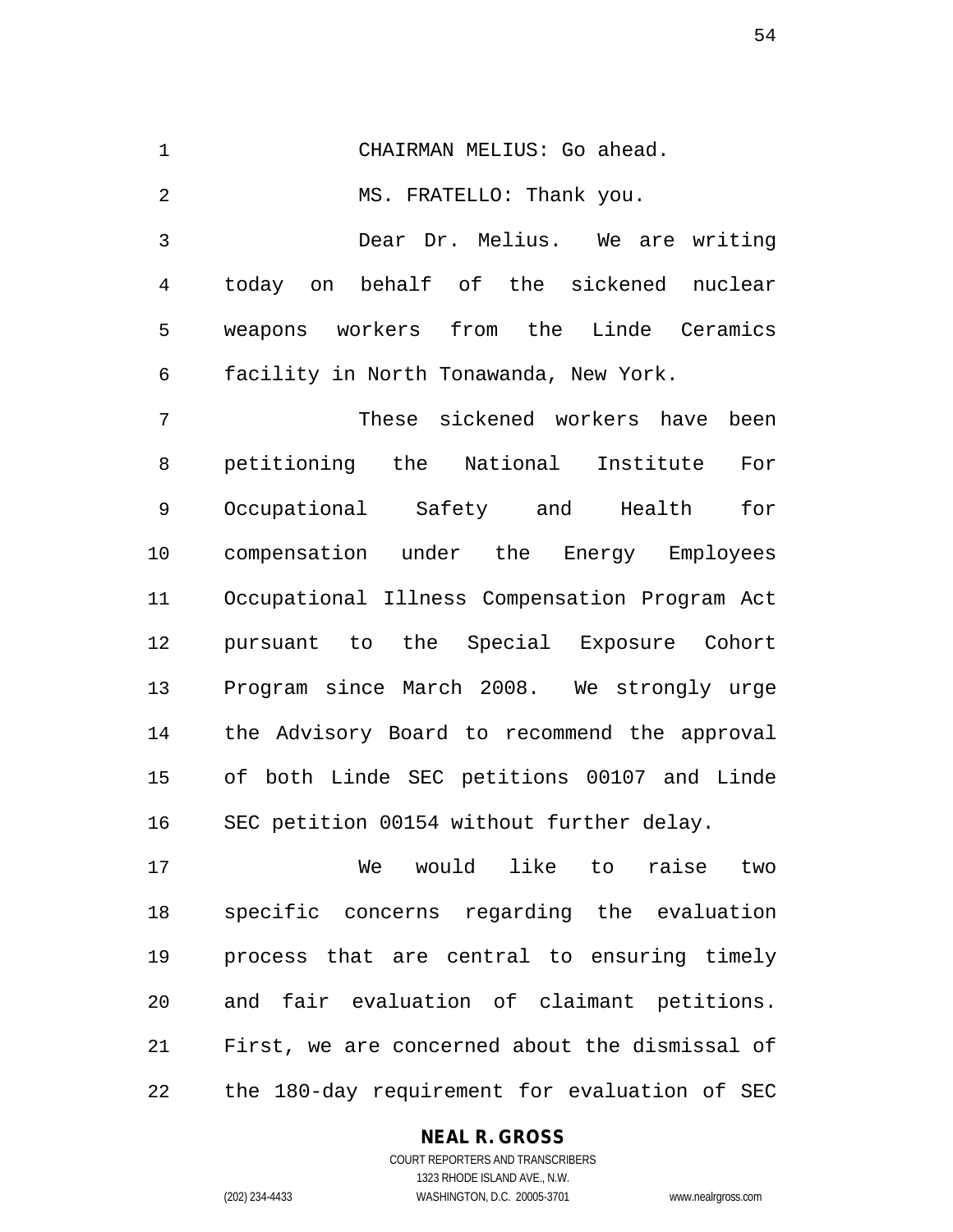1 petitions and submission of a recommendation 2 to the Advisory Board.

3 Many claimants with whom you're 4 working have spent years awaiting response to 5 their -- evaluation of their claims, and, as 6 many are sick and elderly, ensuring timely 7 evaluation is paramount.

8 Second, we are concerned about the 9 Division of Compensation Analysis and -- use 10 of inaccurate Site Profiles in their 11 evaluation process. Many claimants petitioned 12 the Department of Labor to have their claims 13 reopened. DCAS revised the Site Profile in 14 November 2008. Nearly all of those requests 15 were denied within months of the release of 16 that revised Site Profile.

17 The issue of timeliness is 18 critical to the process, which is why Congress 19 mandated a 180-day response to petitions in 20 the underlying law.

21 If the Advisory Board indeed 22 believes that the specific 180-day deadline

### **NEAL R. GROSS** COURT REPORTERS AND TRANSCRIBERS

1323 RHODE ISLAND AVE., N.W. (202) 234-4433 WASHINGTON, D.C. 20005-3701 www.nealrgross.com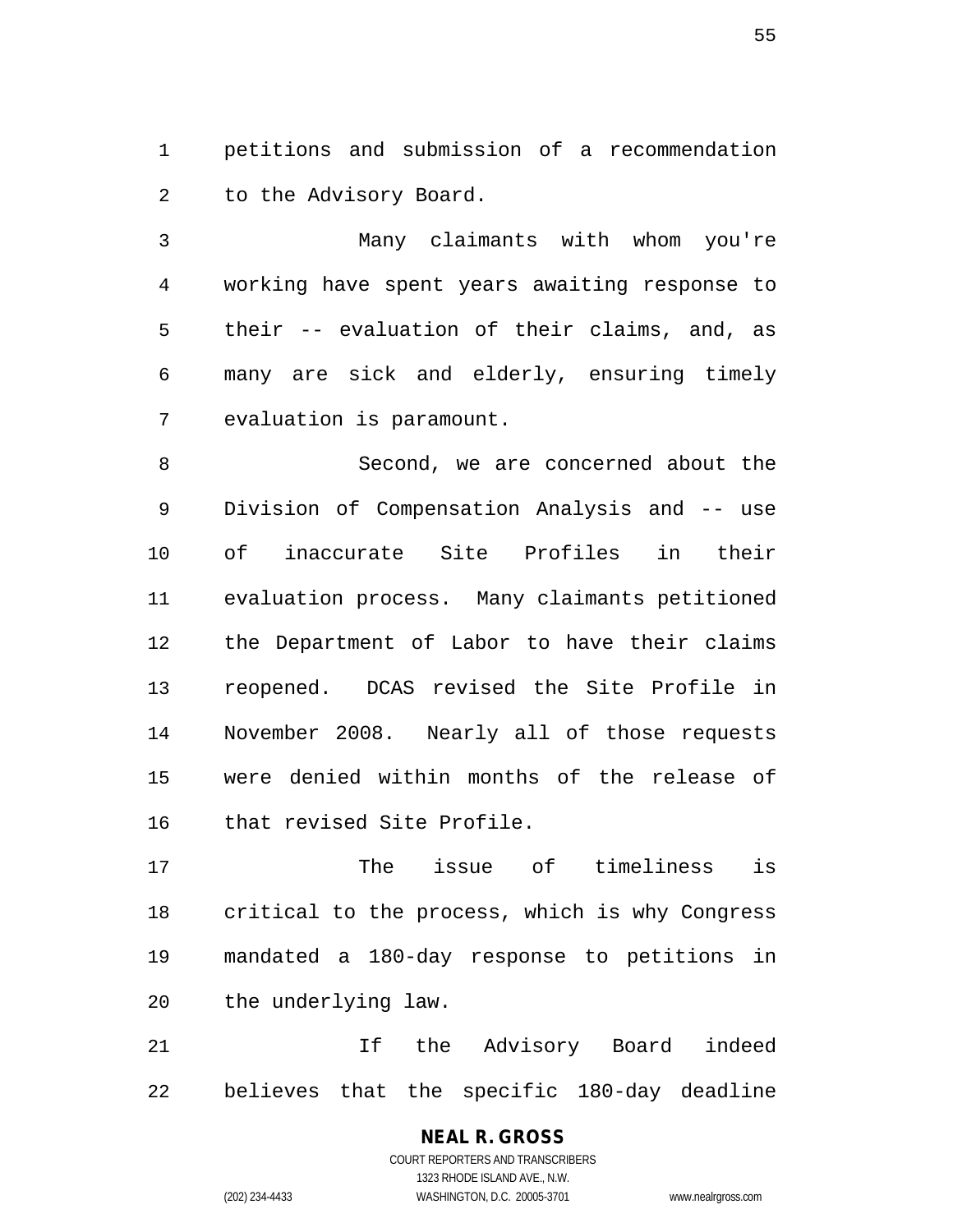1 mandated within 42 USC 7384 Q and 42 CFR 83.13 2 is not a binding -- then the Advisory Board 3 must ensure that any changes to the original 4 November 2008 Evaluation Report are not used 5 by DCAS to justify recommending the denial of 6 the Linde SEC -- instead, any and all changes 7 to DCAS's analysis after the 180-day deadline 8 elapses, only be used to revise Site Profiles.

9 Those documents would be used 10 solely for determining individual dose 11 reconstruction claims for workers diagnosed 12 with non-presumptive radiogenic cancers.

13 The Advisory Board needs to adopt 14 a clear and consistent policy that will 15 safeguard the need for timeliness within the 16 SEC program without harming the petitioners -- 17 adopting such a policy would allow DCAS to 18 investigate ongoing issues about specific 19 worksites without compromising the 20 petitioner's right to a timely evaluation of 21 their SEC petition.

22 Any claimant-favorable information

**NEAL R. GROSS** COURT REPORTERS AND TRANSCRIBERS 1323 RHODE ISLAND AVE., N.W. (202) 234-4433 WASHINGTON, D.C. 20005-3701 www.nealrgross.com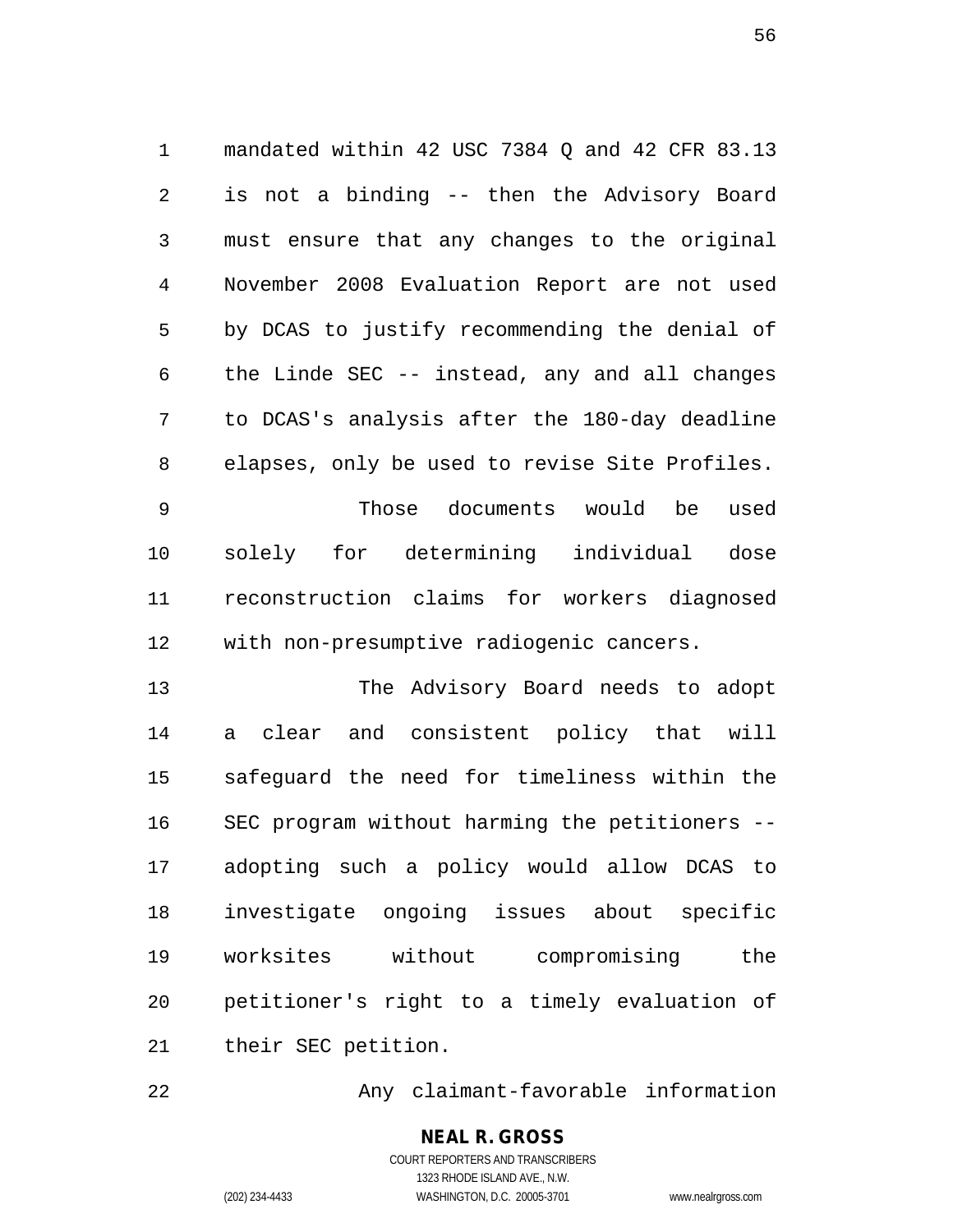1 developed by DCAS can then be incorporated 2 into Site Profile revisions to help individual 3 claimants with non-presumptive radiogenic 4 cancers receive more accurate dose 5 reconstruction evaluations.

6 Ignoring the specific 7 prescriptions within the Act should not be 8 used as a vehicle to justify DCAS's policy of 9 favoring the individual dose reconstruction 10 program over the SEC program.

11 Assessing the viability of this 12 Linde SEC petition based upon anything beyond 13 the November 2008 Evaluation Report would 14 disregard the very reason why Congress created 15 this remedial compensation program in the 16 first place.

17 The Advisory Board must recommend 18 the approval of Linde SEC petition 00107 19 because, one, DCAS has altered their SEC 20 analysis repeatedly after frequent criticism 21 from this Board's technical contractor and, 22 two, DCAS has never addressed worker exposure

### **NEAL R. GROSS**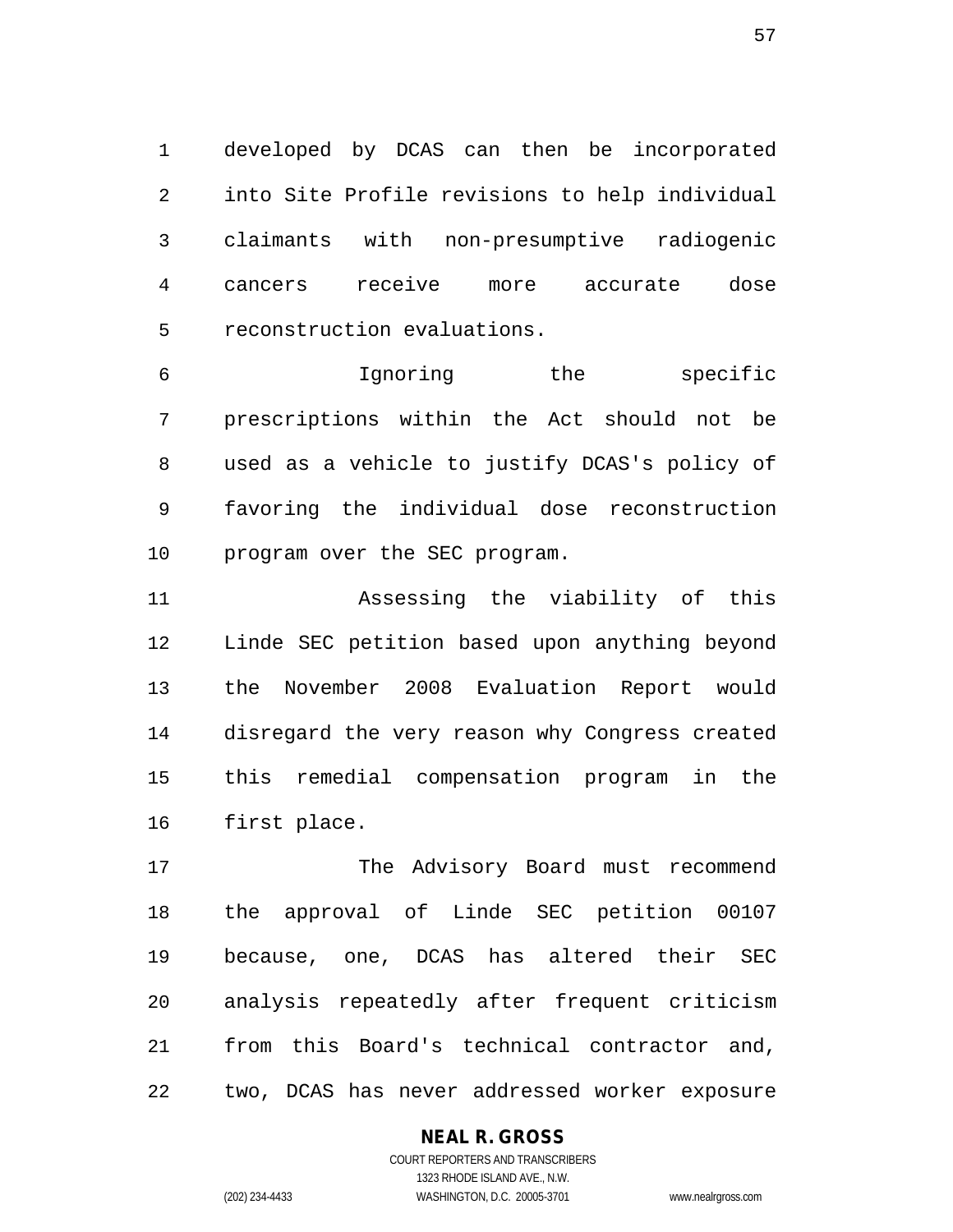1 potentials in the Linde underground tunnel.

2 In addition, the DCAS refusal to 3 reopen cases as Site Profiles are -- revised 4 is troubling to -- DCAS relies upon Site 5 Profiles to perform dose reconstruction 6 evaluations. The Linde Site Profile is still 7 a work in progress.

8 This flawed document will need to 9 be revised for a fifth time in just five 10 years. It fails to address even the most 11 basic issues raised in the November 2008 12 Evaluation Report.

13 Moreover, tunnel exposure issues 14 were addressed neither in the November 2008 15 revised Linde Site Profile, nor in the 16 November 2008 Evaluation Report. This is true 17 despite the fact that DCAS -- about potential 18 worker exposure since January 2006.

19 All four previous versions of the 20 Linde Site Profile have been -- and 21 inaccurate. Yet DCAS has been using these 22 inaccurate Site Profiles to evaluate dose

# **NEAL R. GROSS**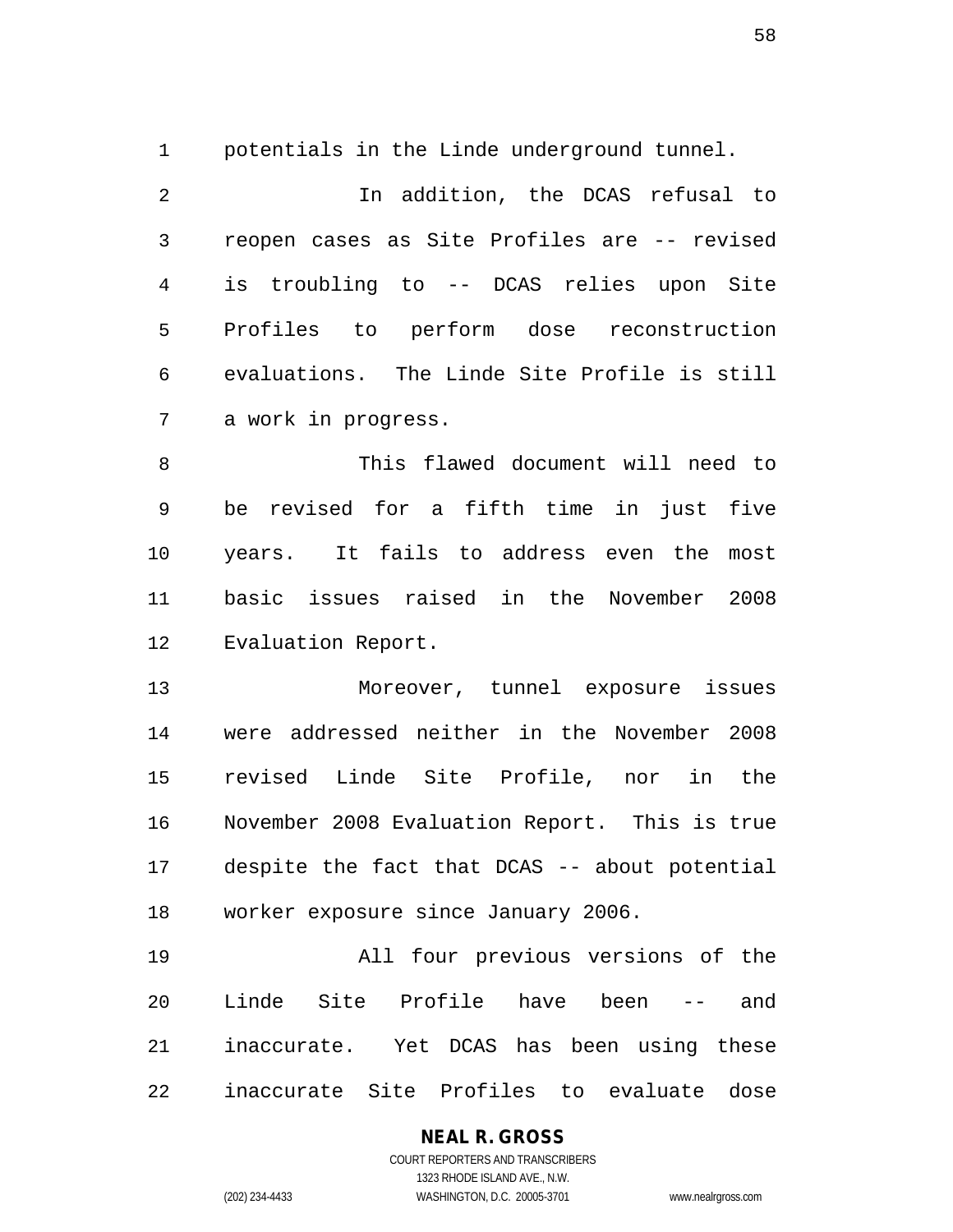1 reconstruction claims since 2005.

2 The goal of timely compensation 3 has been abandoned simply because SEC petition 4 evaluations often uncover significant 5 deficiencies in Site Profiles.

6 When such extreme uncertainty 7 prevents DCAS from revisiting previously 8 denied claims because Site Profiles need to be 9 repeatedly revised, then DCAS should recommend 10 the approval of an SEC petition pursuant to 42 11 CFR 83.14.

12 Such a recommendation -- justified 13 when claimant-favorable dose reconstructions 14 cannot be completed in a timely manner. DCAS 15 should not create endless uncertainty as to 16 when and if they will reevaluate previously 17 denied claims.

18 DCAS's policy of favoring 19 individual dose reconstruction program over 20 SEC approval is unfairly penalizing Linde 21 claimants that deserve to have their claims 22 reevaluated independently of the SEC

## **NEAL R. GROSS**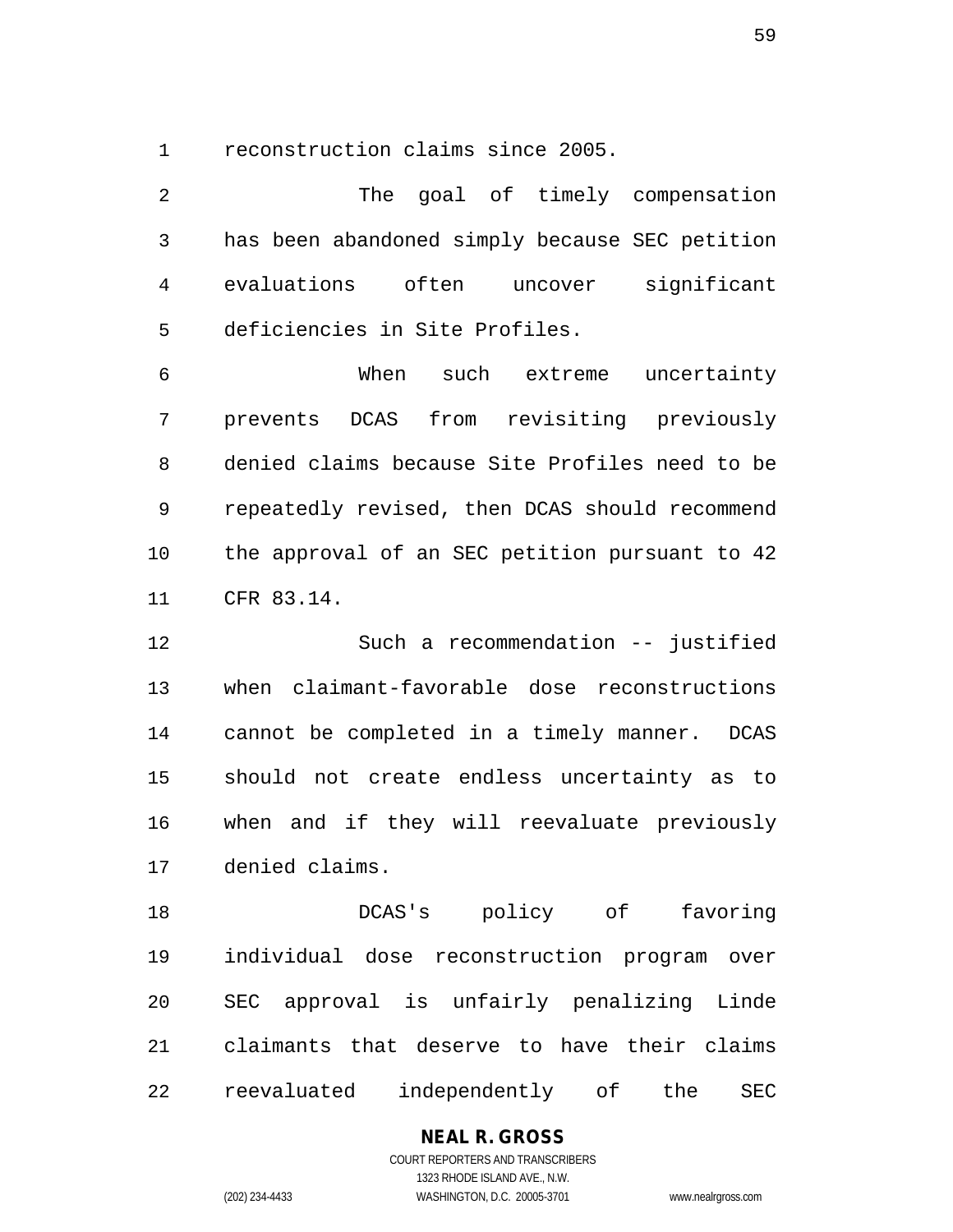1 evaluation. This unjust catch-22 paradigm 2 calls for swift action by this Advisory Board. 3 Preserving timeliness is 4 fundamental to this claimant-favorable 5 remedial compensation program. The Linde SEC 6 petitioners and the individual Linde claimants 7 have been unfairly denied timely and fair 8 compensation time and again.

9 We strongly urge DCAS to recommend 10 the approval of both Linde SEC petitions 11 pursuant to 42 CFR 83.14. Most importantly, 12 the Advisory Board must right this wrong and 13 recommend the approval of Linde SEC petition 14 00107 and Linde SEC petition 00104. The Linde 15 workers have waited far too long for justice.

16 Thank you for your attention to 17 this critical request. If you should have any 18 questions, please do not hesitate to contact 19 Anne Fiala in Senator Schumer's office at 20 (202) 224-6542 or Ben Rosenbaum in Senator 21 Gillibrand's office at (202) 224-4451.

22 Sincerely, Senator Charles Schumer

# **NEAL R. GROSS**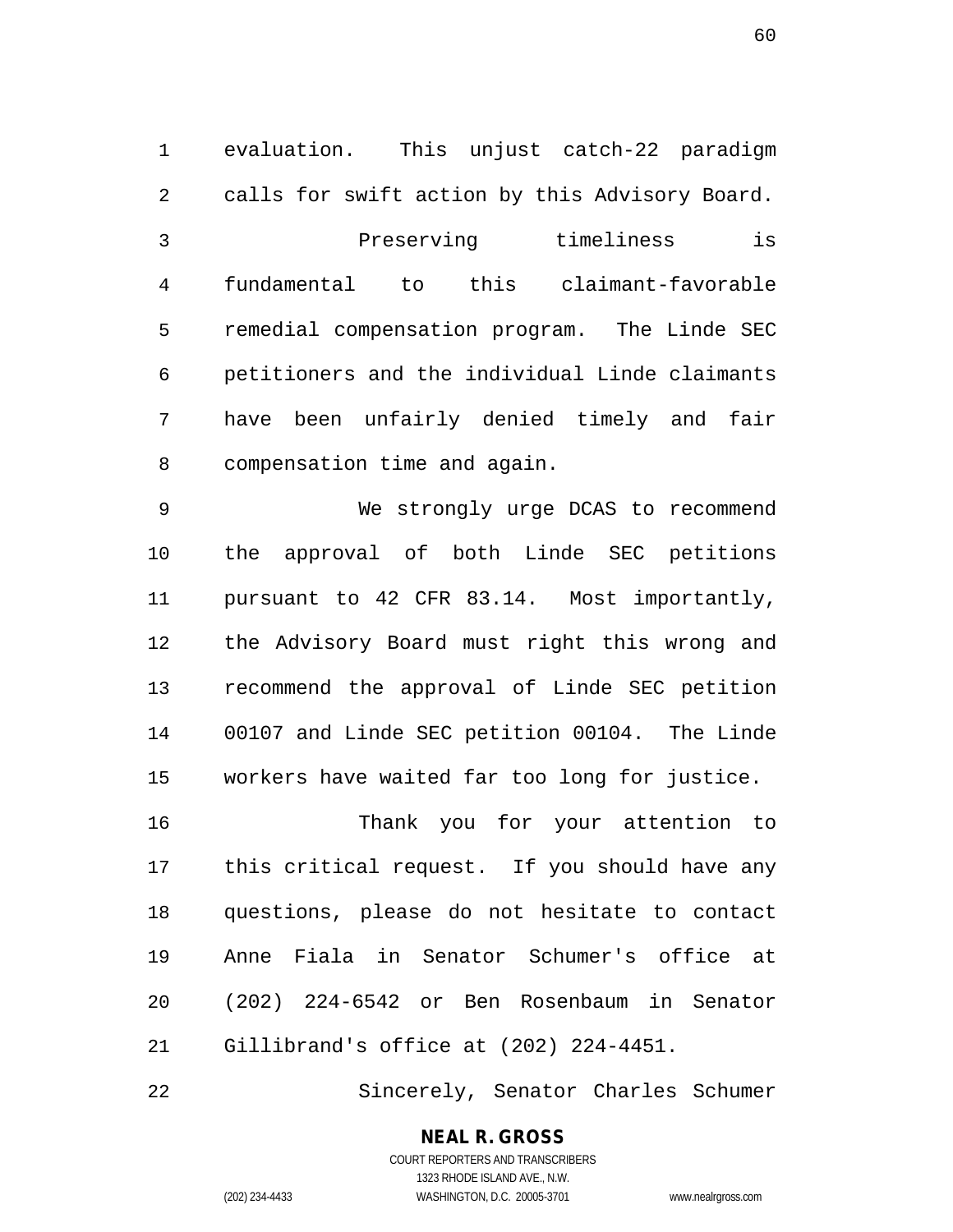1 and Kirsten Gillibrand.

2 Thank you.

| 3  | CHAIRMAN MELIUS: Thank you very                |
|----|------------------------------------------------|
| 4  | much. Appreciate it. And the letter, I         |
| 5  | believe, either has been circulated or will be |
| 6  | circulated to all the Board Members. Ted and   |
| 7  | I can't remember what we did.                  |
| 8  | Okay. We'll now move on in your                |
| 9  | presentations about the Linde petitions.       |
| 10 | MEMBER ROESSLER: This presentation             |
| 11 | is really hot off the press. In fact, your     |
| 12 | copies of my slides should still be warm.      |
| 13 | We had our last Work Group meeting             |
| 14 | last Friday. And because of the weekend and    |
| 15 | travel and everything else, our Work Group     |
| 16 | just finished putting together this report at  |
| 17 | 8:00 a.m. this morning. So if you want to      |
| 18 | date it, put 8:00 a.m., November 16th on your  |
| 19 | paper.                                         |
| 20 | Because of that, it has not been               |
| 21 | through a proper editing procedure, which is   |
| 22 | always a concern to me. If there are typos or  |

**NEAL R. GROSS** COURT REPORTERS AND TRANSCRIBERS

1323 RHODE ISLAND AVE., N.W. (202) 234-4433 WASHINGTON, D.C. 20005-3701 www.nealrgross.com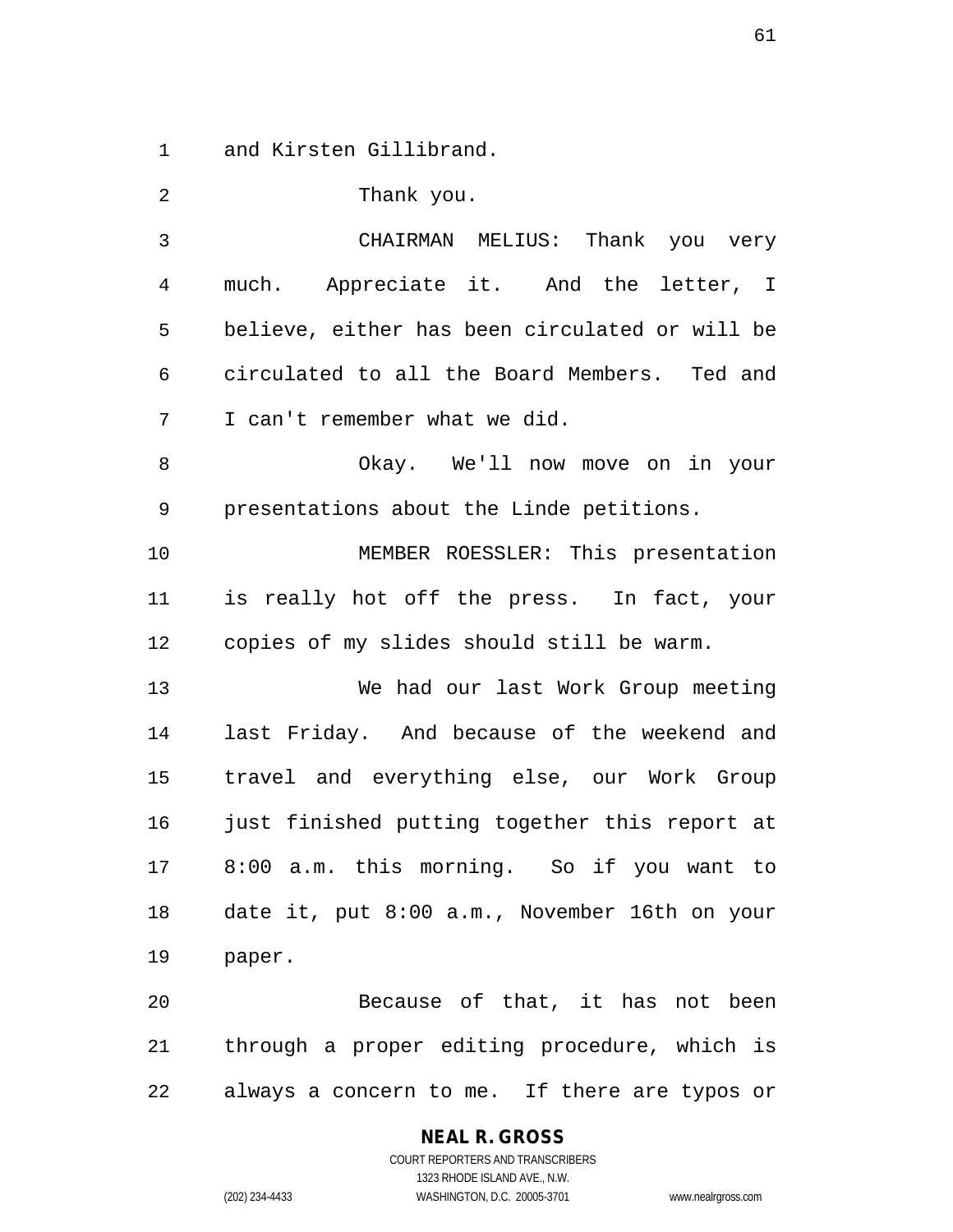1 dangling participles, I apologize, but I'm 2 sure Paul will catch that.

3 CHAIRMAN MELIUS: I will not let 4 Paul, though, interrupt you to point out such  $5 -$ 

6 MEMBER ROESSLER: But the important 7 thing is to get to present to you our Work 8 Group information.

9 Even though it's sort of 10 preliminary, we wanted to do it today. We did 11 not want to delay any further.

12 Our Work Group members are myself 13 as chair, Josie Beach, Mike Gibson, and Jim 14 Lockey.

15 As I point out on here, we invited 16 another Board Member, Bill Field, to 17 participate. We invited him to participate in 18 two meetings. He was able to make one. Bill 19 is a radon expert.

20 The NIOSH team, Chris Crawford, 21 Jim Neton, and David Allen. And I think Chris 22 is here, I hope. I thought I saw him come in.

# **NEAL R. GROSS**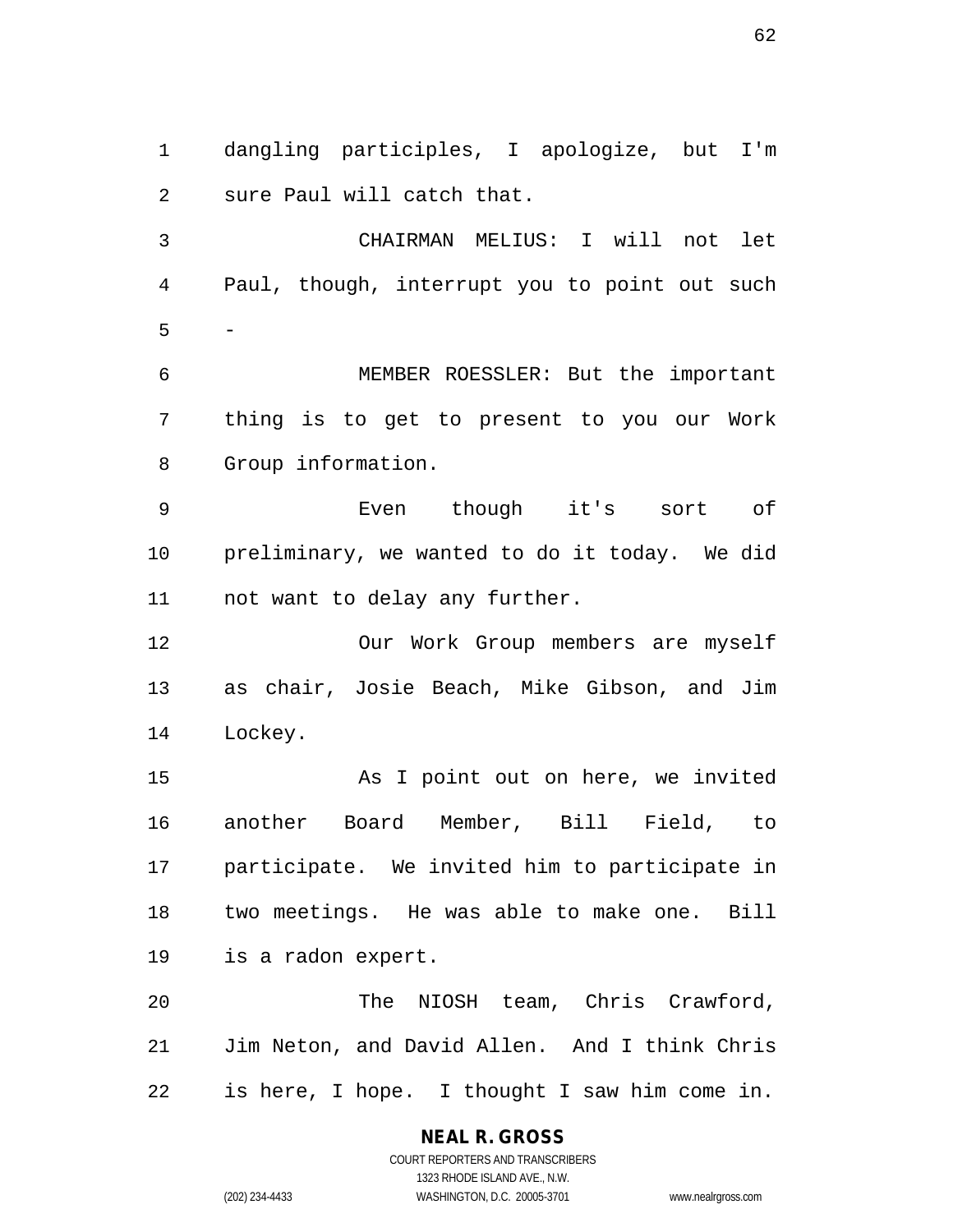1 He's here. Good, because later on 2 you may have questions, and he and Jim Neton 3 will be able to help.

4 The SC&A team really was led by 5 Steve Ostrow. John Mauro was at every 6 meeting, and John is here today.

7 I'll give a little bit of 8 background. Now I did make a more detailed 9 presentation on Linde. I think it was in 10 September of 2009. So the new Board Members 11 may have more questions, but I'll keep this 12 kind of brief for today.

13 The Linde Ceramics plant was 14 located in Tonawanda, New York. In 1942, 15 Linde was producing dye for ceramics. And at 16 that time, they contracted with the Manhattan 17 Engineer District to process uranium ores to 18 produce uranium oxide more commonly called 19 yellowcake, and later uranium tetrafluoride or 20 green salt. The plant ceased operation in 21 1948.

22 Now, compared, in my view anyway,

**NEAL R. GROSS** COURT REPORTERS AND TRANSCRIBERS

1323 RHODE ISLAND AVE., N.W. (202) 234-4433 WASHINGTON, D.C. 20005-3701 www.nealrgross.com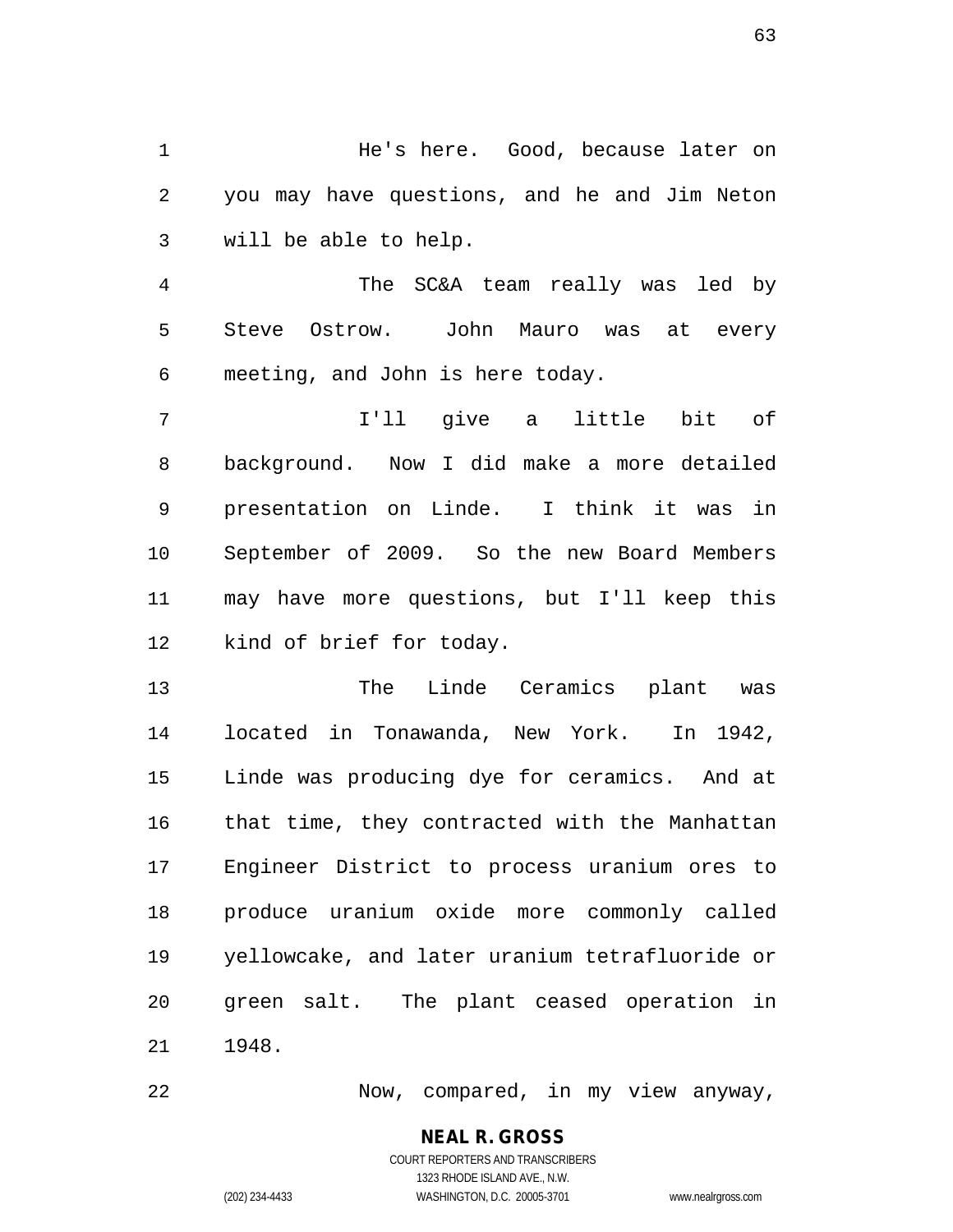1 compared to a lot of the facilities we've been 2 talking about, this one is not terribly 3 complicated. They had kind of a 4 straightforward focus.

5 The plant ceased operation in 6 1948. The decontamination and decommissioning 7 was done between July 1st, 1949, and July 7th, 8 1954, with most of the work done in 1949 and 9 1950.

10 We're talking now about SEC-107. 11 There is another one that will come up later. 12 This period is January 1st, 1954, through 13 January 31st, 2006, and there are two parts to 14 this petition; the renovation period, which 15 was from January 1st, 1954, to the 31st of 16 December, 1969; and then the residual period 17 which was January 1st, 1970, through July 18 31st, 2006.

19 We've had a number of Work Group 20 meetings. We started the Site Profile 21 evaluation. Held four meetings from March 22 2007 to June 2008. At that point, NIOSH

**NEAL R. GROSS**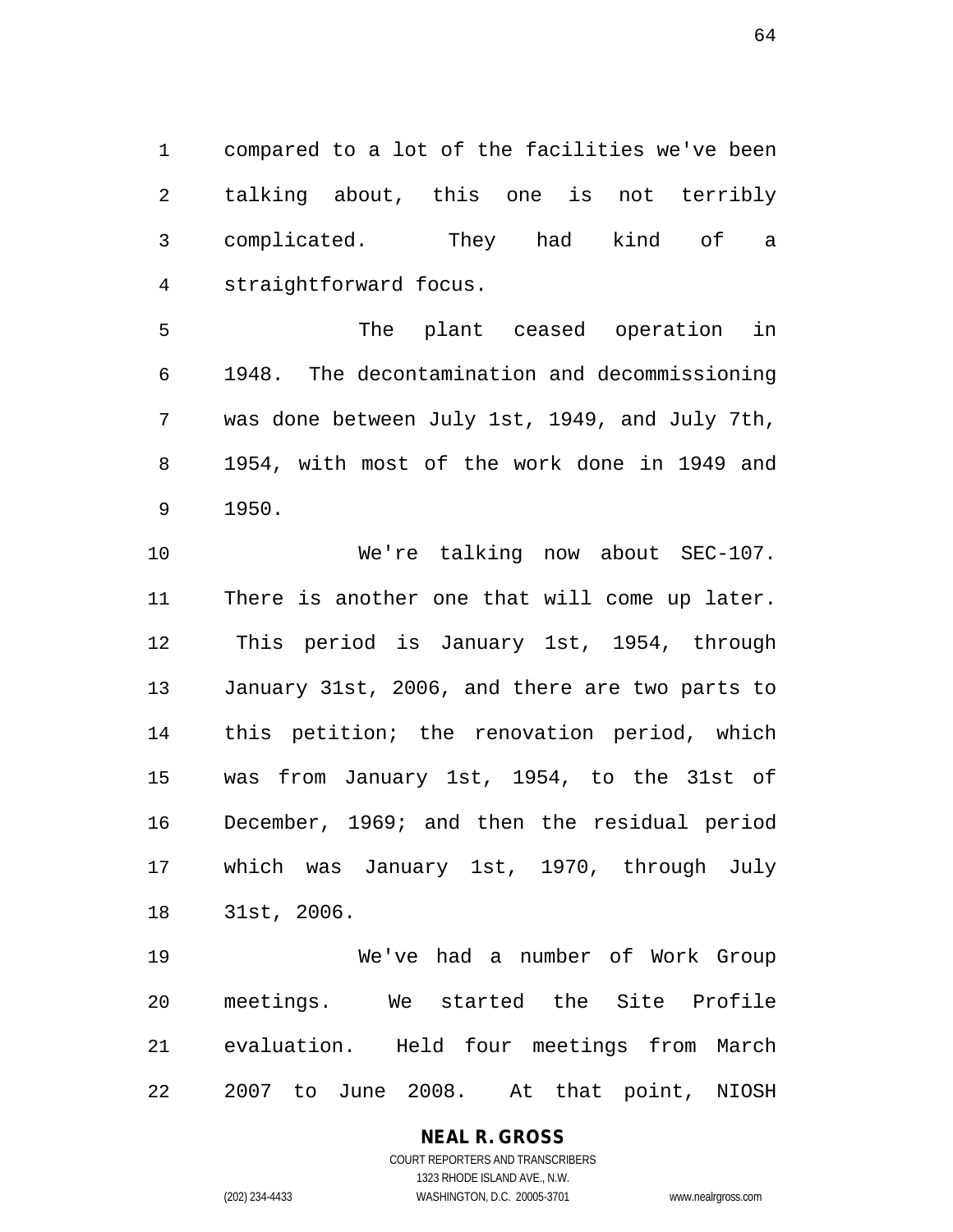1 presented their petition evaluation in which 2 they said they could do dose reconstruction 3 during this time period.

4 So from September 2009 to present, 5 actually last Friday, we've held eight 6 meetings. Now I'm going to kind of quickly 7 summarize this whole process. As you know, 8 what happens is we have NIOSH's report. And 9 then we ask SC&A to review their report and to 10 identify any issues that they might have.

11 Eleven issues were identified 12 initially, and this included nine issues 13 identified by the petitioners. It was 14 possible to group these issues into three 15 categories: radon in the Linde buildings, 16 exposure to airborne particulates, and then 17 kind of a miscellaneous category.

18 Issues 1 through 3 with regard to 19 radon, kind of a popular topic around here, 20 radon would have come from radium left after 21 the earlier decontamination efforts, and of 22 course to natural background. No new sources

### **NEAL R. GROSS**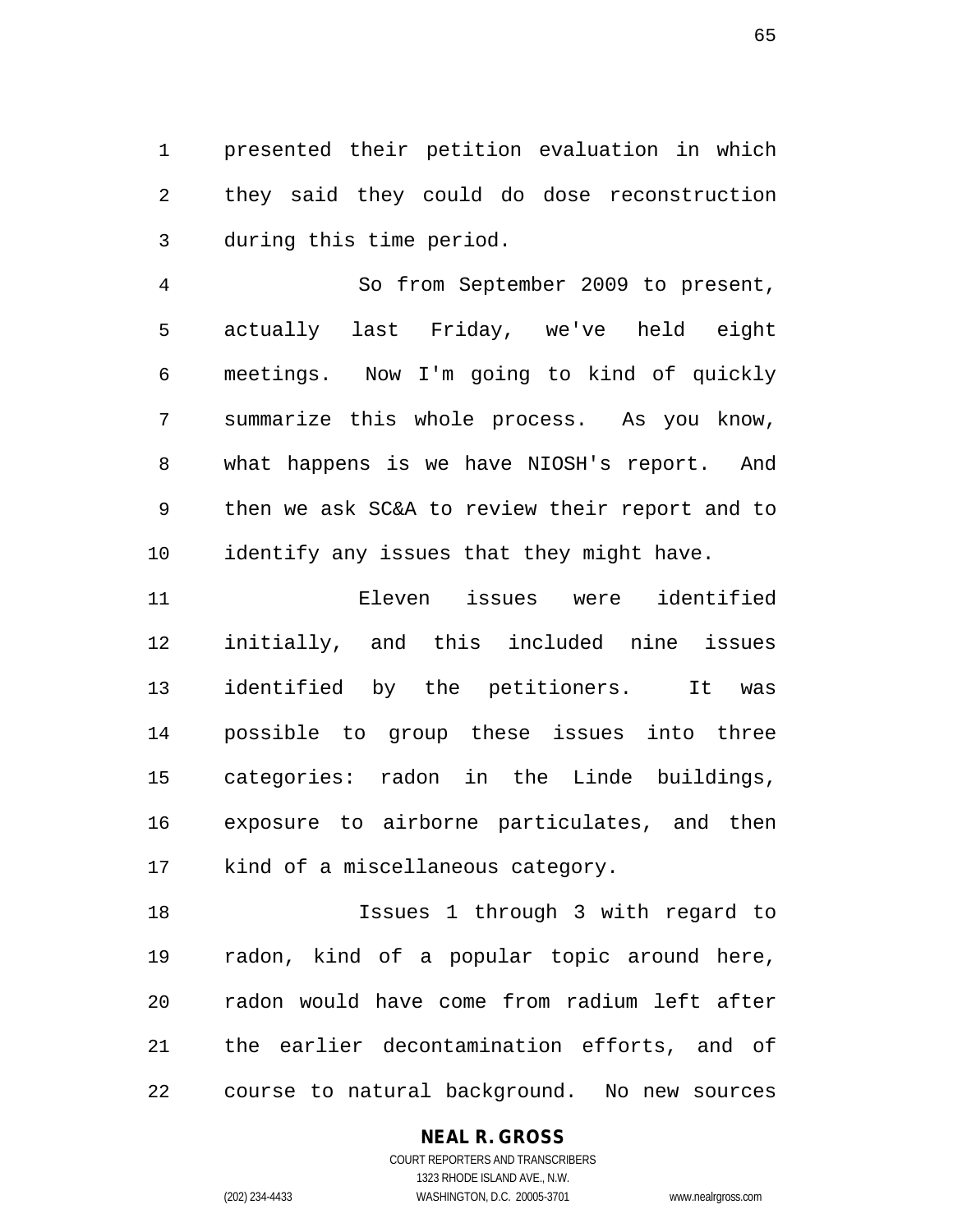1 were introduced after 1948.

| 2    | The radon source-term was measured             |
|------|------------------------------------------------|
| 3    | during production period, and NIOSH proposes   |
| 4    | using this as a constant upper bound for dose  |
| 5    | reconstruction for the entire -- now, I'll     |
| 6    | tell you something here. I have a degree in    |
| 7    | math, but I am not good at arithmetic. Should  |
| 8    | be entire 16-year period. The entire 16-year   |
| 9    | renovation period, and therefore they consider |
| 10   | this to be a bounding number.                  |
| 11   | With regard to radon issues, there             |
| 12   | was also comprehensive contamination and radon |
| 13   | surveys performed in 1976 and 1981.            |
| 14   | And I probably have shortened this             |
| 15   | a little too much. And if you have questions   |
| 16   | later, we'll invite NIOSH to respond on this.  |
| $17$ | But to do bounding here, NIOSH                 |
| 18   | assumed -- the radon level is assumed to       |
| 19   | decline from the end of the renovation period  |
| 20   | in 1969 to a lower value in 1981, and then     |
| 21   | held constant to 2006.                         |
|      |                                                |

22 When SC&A reviewed this process

**NEAL R. GROSS** COURT REPORTERS AND TRANSCRIBERS 1323 RHODE ISLAND AVE., N.W. (202) 234-4433 WASHINGTON, D.C. 20005-3701 www.nealrgross.com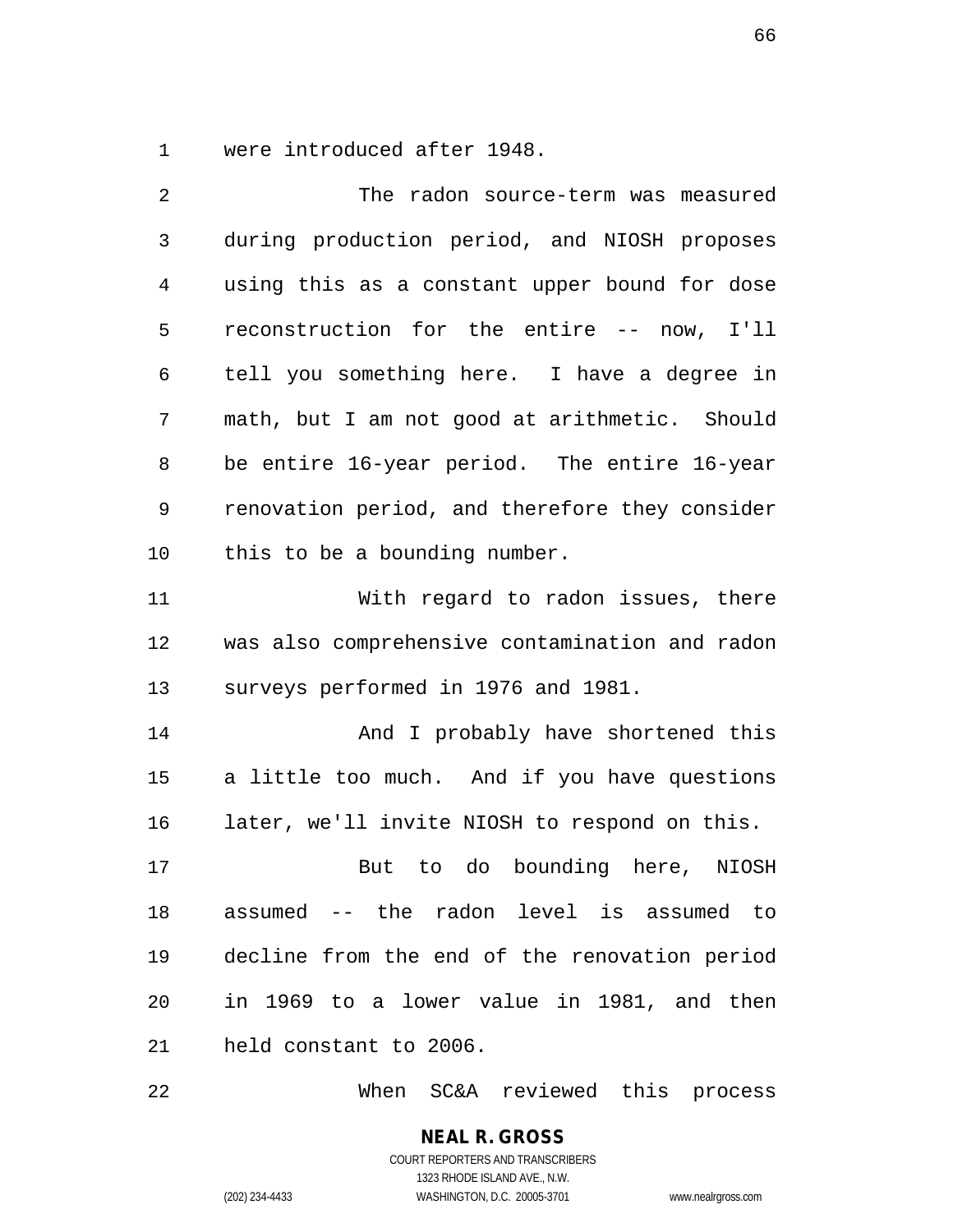1 and we spent a lot of time talking about it, 2 they concurred that NIOSH can reconstruct the 3 radon doses for the entire SEC period. So 4 there are several subsets in that period.

5 With regard to airborne 6 particulate contamination, and these were 7 Issues 4 through 8, again breaking it up into 8 two periods, the renovation period, NIOSH 9 assumed that the concentration of material in 10 the air at all times during this -- here, I 11 have it right -- 16-year period was equal to 12 that measured during the earlier 13 decontamination period.

14 And during that time, there was a 15 lot of activity, pneumatic hammers and other 16 things stirring up a lot of dust and -- to 17 remove a concrete floor and other things.

18 During the residual period, the 19 first six years from 1969, airborne 20 concentration was assumed to decay 21 exponentially to a measured 1976 survey number 22 and then held constant in 2006. And again

## **NEAL R. GROSS**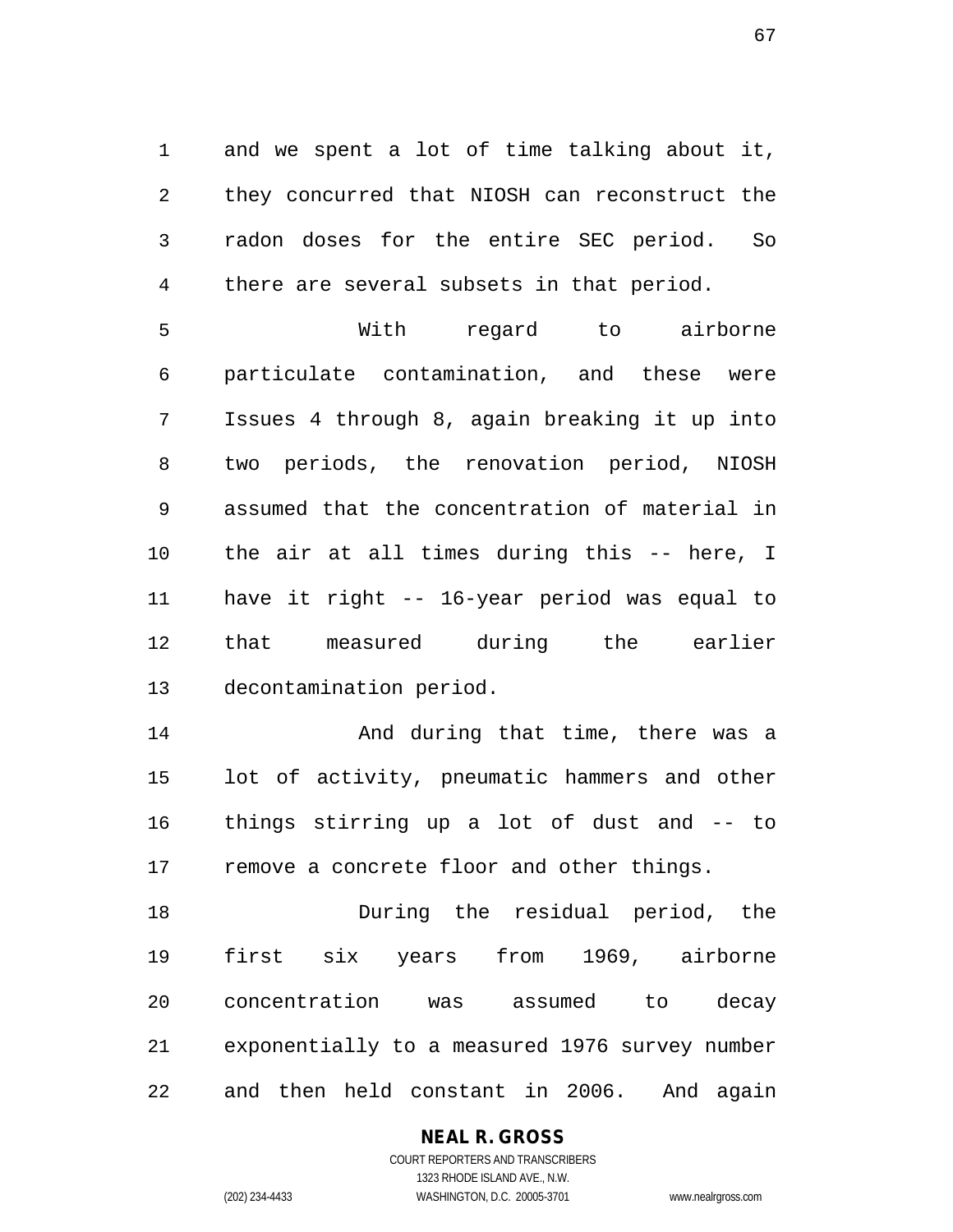1 there you might want a little more detail on 2 that.

3 Other issues, Issues 9 through 11, 4 one regarded raffinates. And I think this 5 discussion between SC&A and NIOSH was really 6 kind of a clarification of what NIOSH had 7 done. So SC&A agreed with NIOSH regarding the 8 raffinates. They were removed from the site 9 in the late 1940s.

10 And then there were some other 11 miscellaneous questions that I think was just 12 a discussion gaining an understanding of what 13 NIOSH was doing. There were some additional 14 issues. One had to do with ore 15 concentrations, but really this wasn't 16 relevant. We didn't have to know the source-17 term exactly since there were some actual 18 radon levels or based on actual measurements. 19 I'll go back here. At the end of

20 all this discussion, as Work Group chair I 21 thought we had reached kind of a conclusion 22 that SC&A agreed with NIOSH that dose

## **NEAL R. GROSS**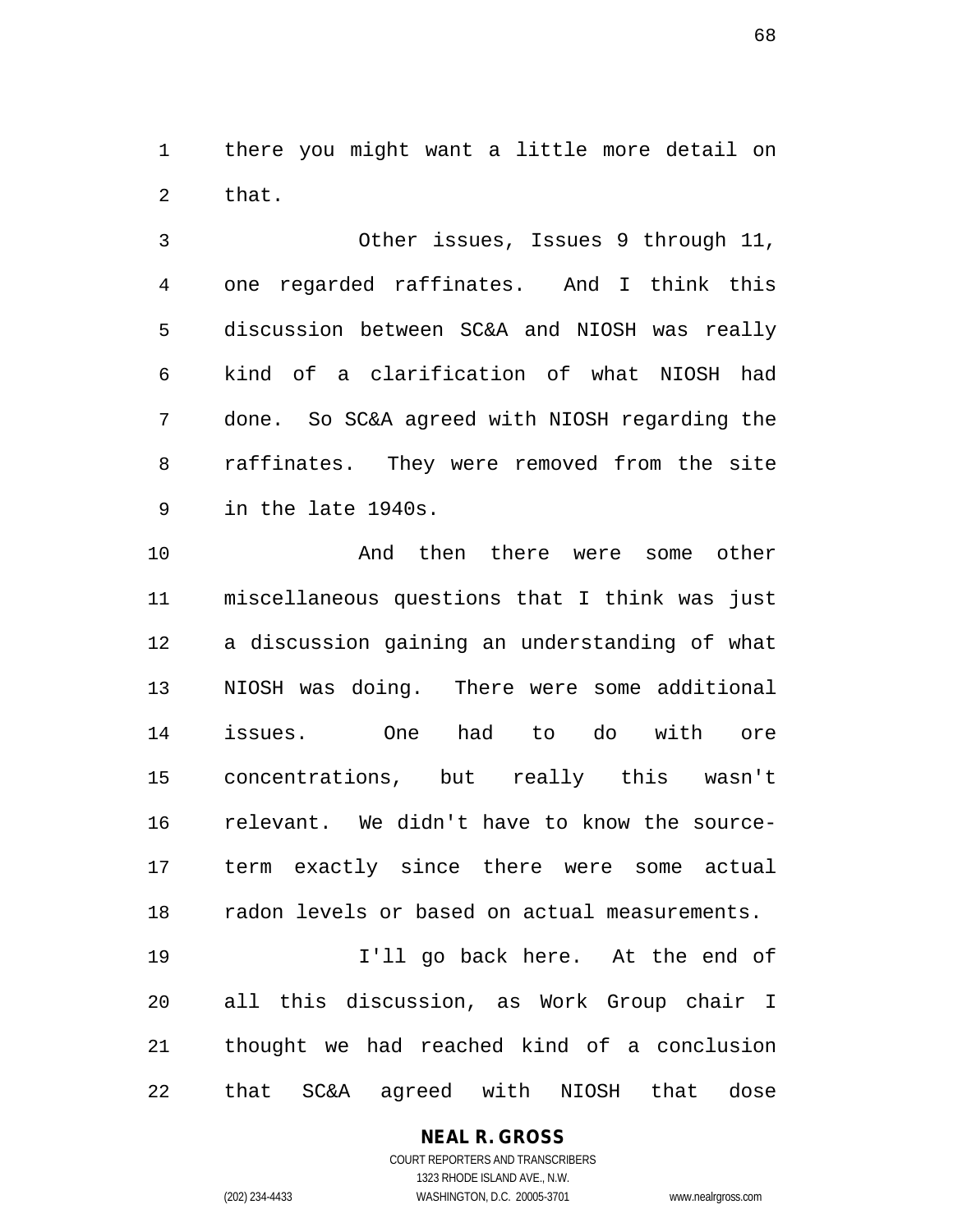1 reconstruction should be done.

2 So I proposed a motion at a Work 3 Group meeting saying that I believe NIOSH 4 could do dose reconstruction. I think Jim 5 Lockey seconded it. And we took a vote, and 6 we had a two-to-two vote. Jim and I voted for 7 that, and Josie and Mark -- Mike Griffon voted 8 against it.

9 So I said, well, okay, where do we 10 go with a tie vote? How are we going to 11 present this to the Board? So I asked Josie 12 and Mike, what else can we do? What can we 13 have SC&A do? What can NIOSH do? What can we 14 do as a Work Group to address your concerns?

15 And I think Mike said, well, I 16 don't think there's anything in addition we 17 can do. I just really have a lot of questions 18 about the process. And we're going to give 19 Josie and Mike an opportunity to address those 20 things in a little bit.

21 About that time, though, another 22 issue was identified, and this has to do with

> COURT REPORTERS AND TRANSCRIBERS 1323 RHODE ISLAND AVE., N.W. (202) 234-4433 WASHINGTON, D.C. 20005-3701 www.nealrgross.com

**NEAL R. GROSS**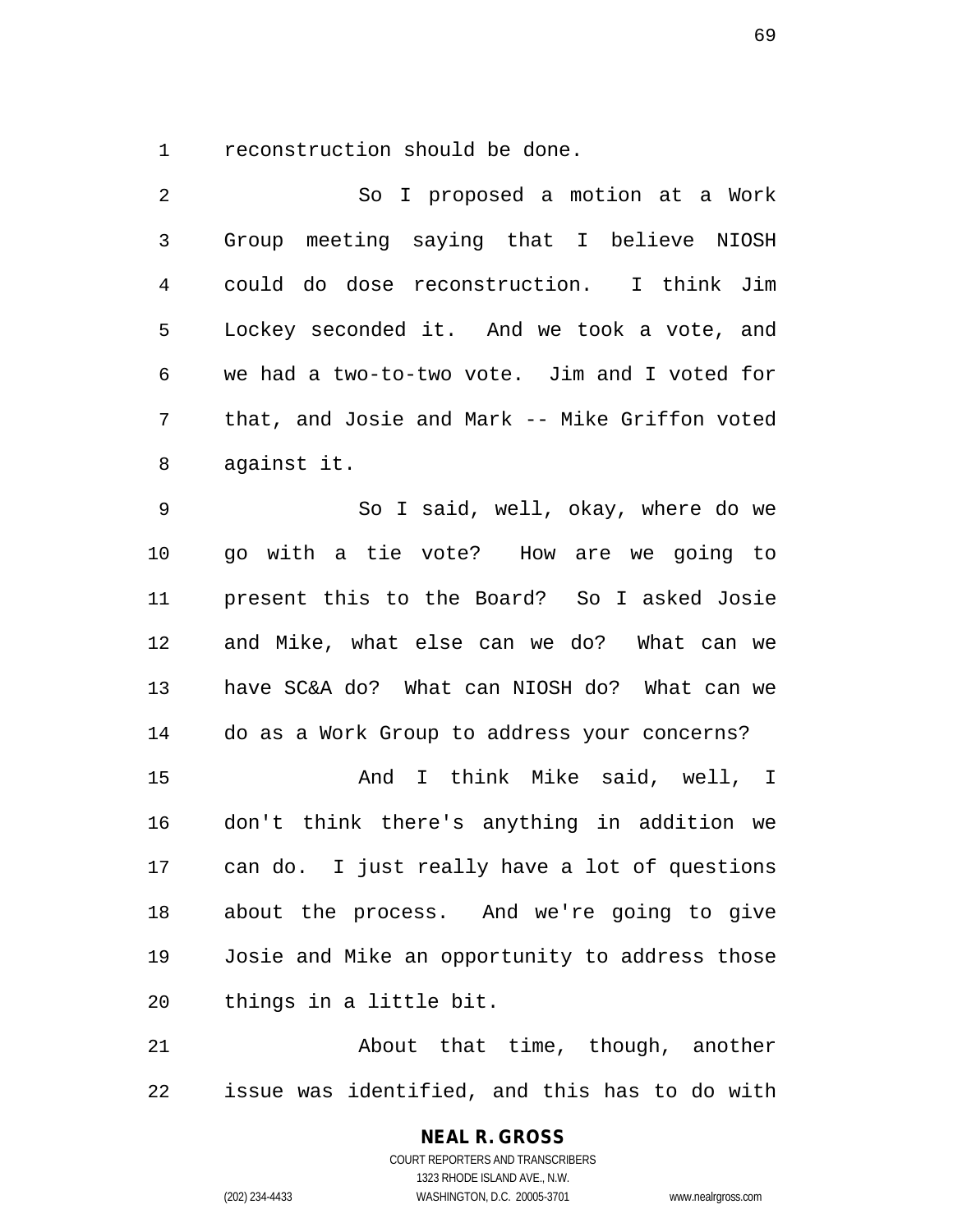1 utility tunnels. This was brought up by the 2 petitioners, and we found out that tunnels at 3 the site -- the tunnels of concern are called 4 utility tunnels. They were not used to 5 process, store, or convey radioactive 6 materials, but they might have been 7 contaminated by flooding and seepage from the 8 surrounding soil. And there might have been, 9 well, radium and then radon contamination from 10 plant operations, disposal of liquid waste in 11 shallow injection wells. Although, these 12 ceased in 1948.

13 Now this slide is new information. 14 This has not actually come before a Work 15 Group meeting, but I put it in here because I 16 thought we might have some discussion about it 17 later.

18 This came out in an email that 19 came, I think, over the weekend. According to 20 that email, a utility tunnel near the power 21 house, Building 8, and near the Tonawanda lab, 22 Building 14, was constructed in 1937.

## **NEAL R. GROSS**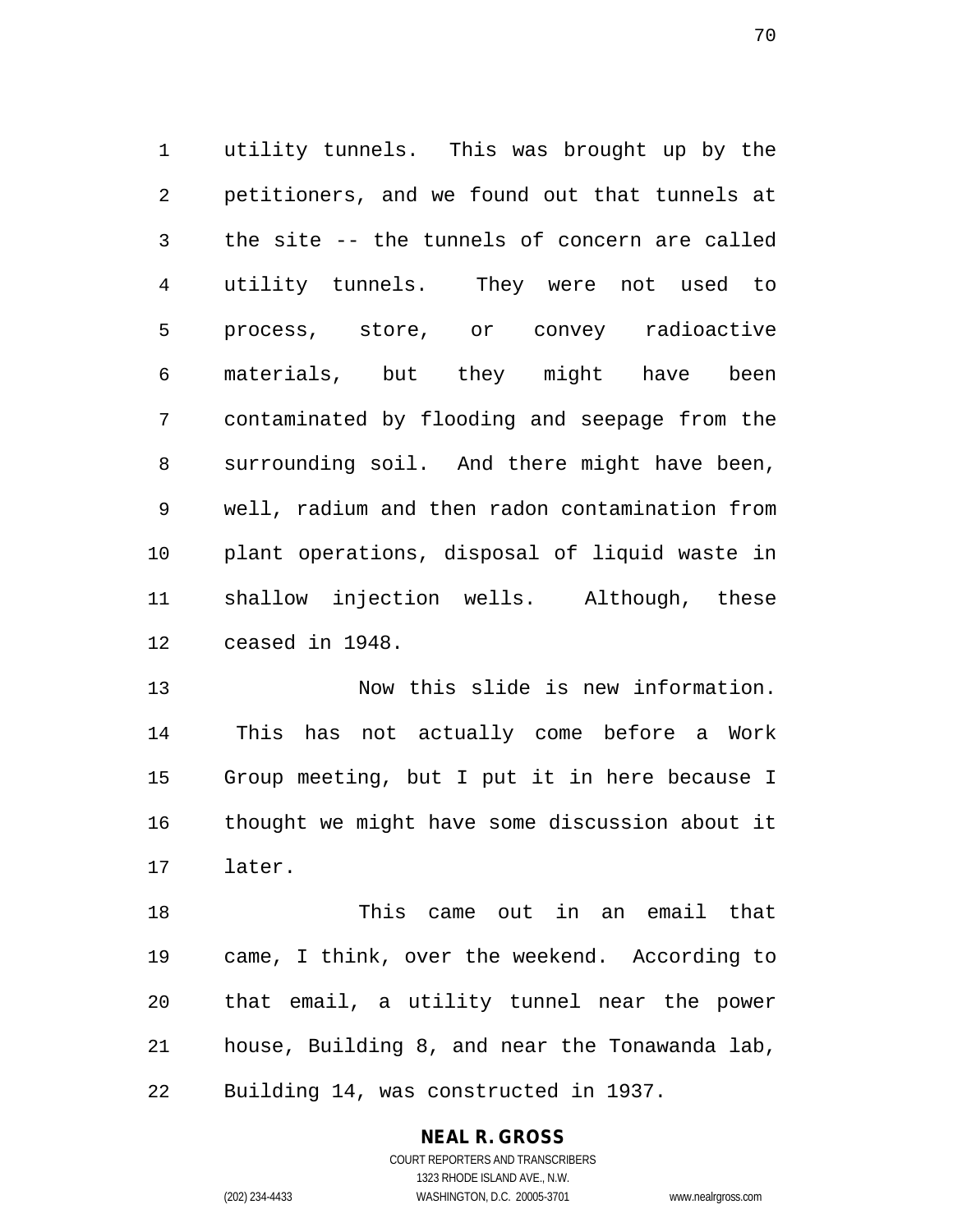1 Bore hole samples near this tunnel 2 reportedly did not show radium concentration 3 above background for this area. And this is 4 really important as we know when we deal with 5 radon, is we need to know what the soil is, 6 what the soil content is.

7 And then also according to this 8 report, additional utility tunnels were built 9 in 1957 and 1961. These utility tunnels built 10 in 1957 and `61 with regard to non-radon 11 exposures from the contaminated walls in the 12 tunnels, assuming they were contaminated, 13 again much discussion, but SC&A found the 14 NIOSH bounding estimates from a 2001 survey 15 acceptable from measurements taken at that 16 time.

17 With regard then to radon 18 exposures, there are two sources. One would 19 be from the radium contamination. And the 20 other one would be from infiltration coming 21 into the tunnel from the surrounding soil.

22 With regard to the radium

### **NEAL R. GROSS** COURT REPORTERS AND TRANSCRIBERS

1323 RHODE ISLAND AVE., N.W. (202) 234-4433 WASHINGTON, D.C. 20005-3701 www.nealrgross.com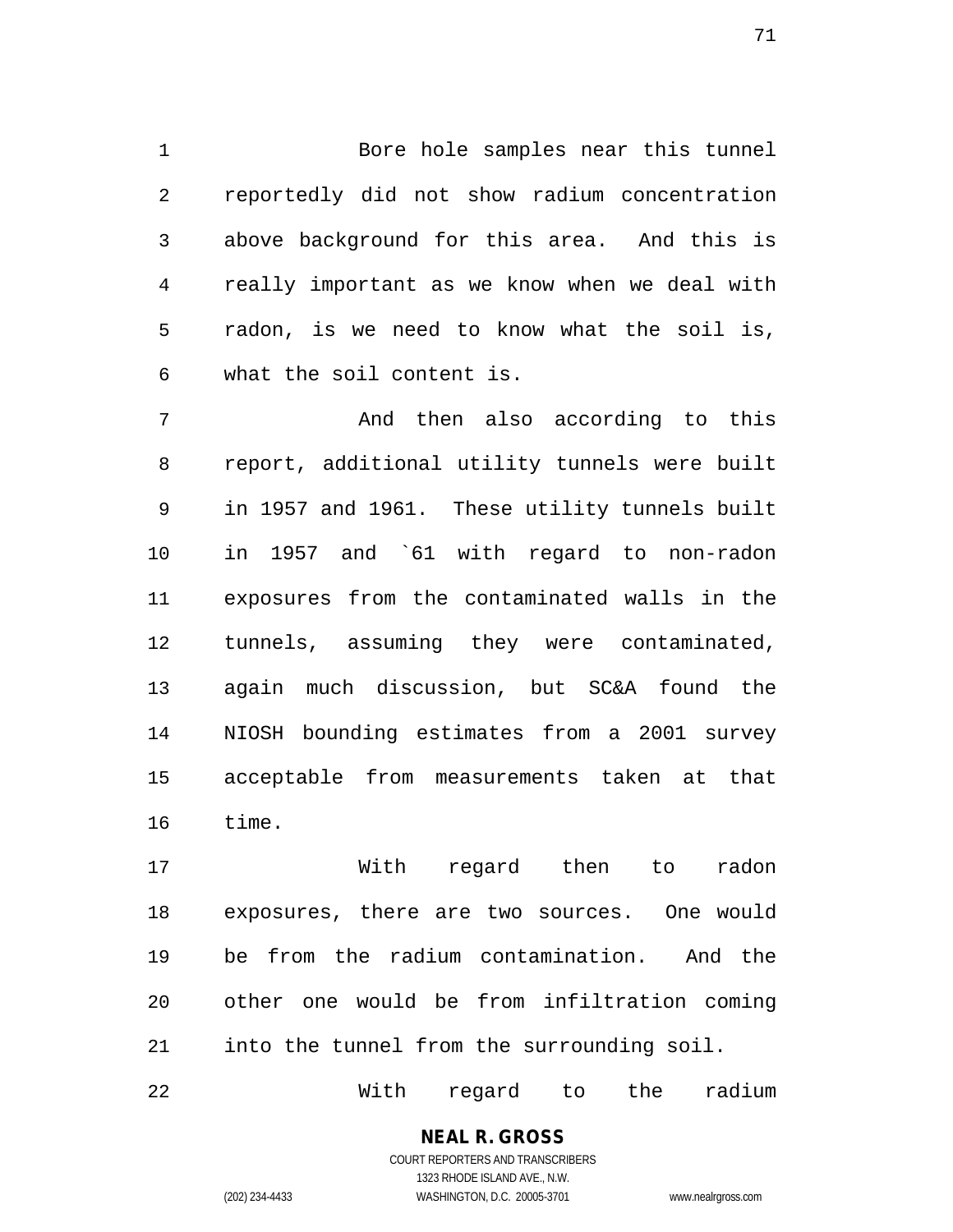1 contamination, SC&A found the NIOSH bounding 2 estimate acceptable again based on this 2001 3 tunnel survey.

4 Still a question about the last 5 point. And in order to address that, NIOSH 6 developed several really sophisticated 7 analytical models for estimating the radon 8 concentrations.

9 Well, we went back and forth quite 10 a bit with these models. SC&A also spent a 11 lot of time evaluating them and did not accept 12 some of their parameters. So we felt that 13 that was not a method that could be used. So 14 the approach is not to use these analytical 15 models.

16 Instead, NIOSH proposed use of 17 radon data from another tunnel. It was a 18 tunnel used in the production period, an ore 19 conveyor tunnel in or near Building 30. And 20 the thought was to try and use this real data 21 and then compare the conditions between the 22 two tunnels to see if this data and the

### **NEAL R. GROSS**

COURT REPORTERS AND TRANSCRIBERS 1323 RHODE ISLAND AVE., N.W. (202) 234-4433 WASHINGTON, D.C. 20005-3701 www.nealrgross.com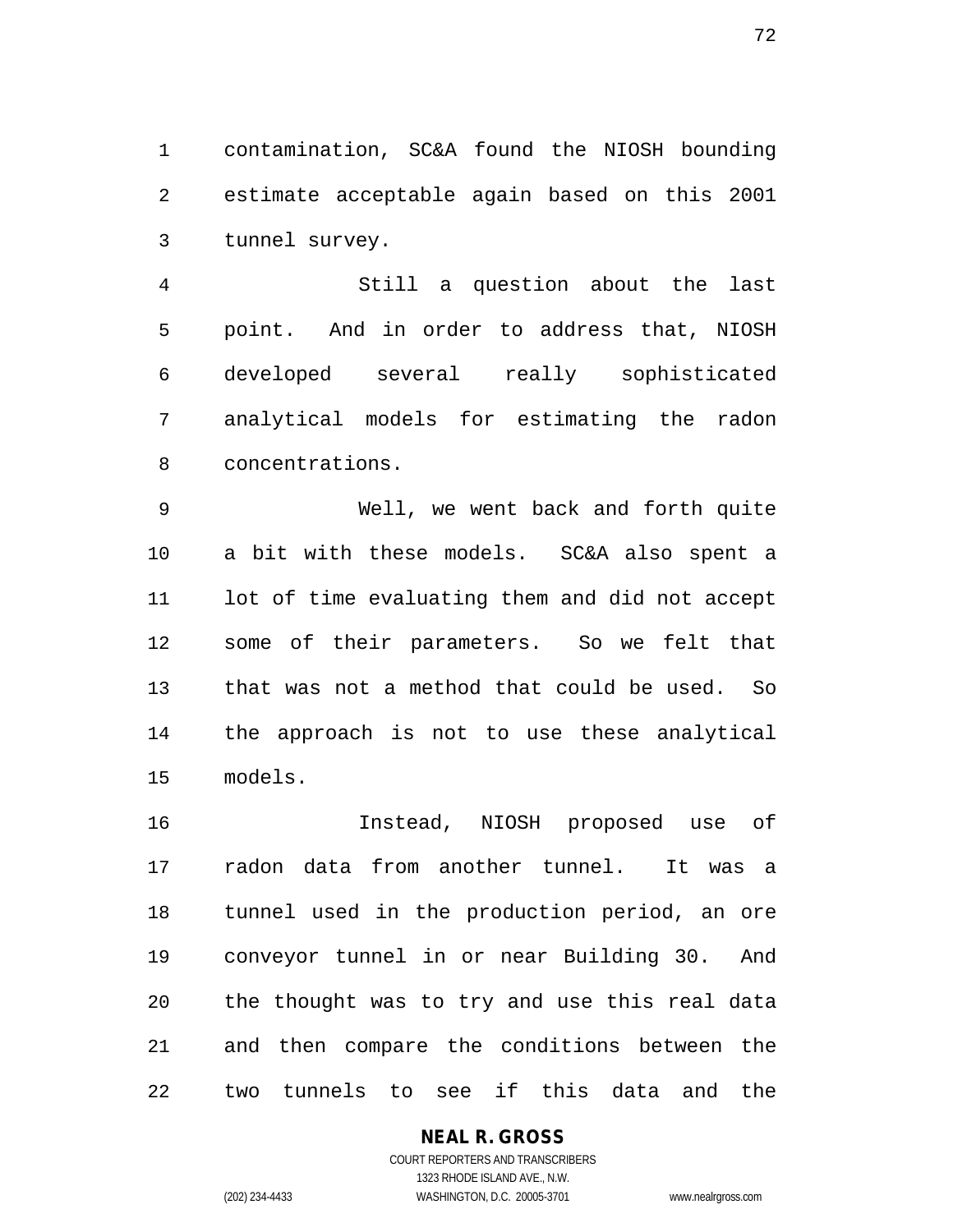1 numbers they got there would be bounding.

2 So we spent a good bit of our 3 time, and this was a teleconference on 4 November 12th, comparing this conveyor 5 tunnel/production tunnel, its characteristics 6 to utility tunnels in order to establish a 7 bounding value for the utility tunnels.

8 We came to the end of our time, 9 and I put this in here, and I think SC&A will 10 agree that this was said, John Mauro said, 11 speaking for SC&A, that he tended toward 12 acceptance of a bounding concept as a 13 plausible upper bound, but still had 14 questions.

15 Well, we didn't really have time 16 to go back and forth and get this all 17 resolved. And yet we didn't want to say okay, 18 we need another meeting. So we decided that 19 we couldn't come up with a recommendation, 20 we'd presented all our discussions and so on 21 here, and we decided to present this to the 22 Board for a decision.

#### **NEAL R. GROSS**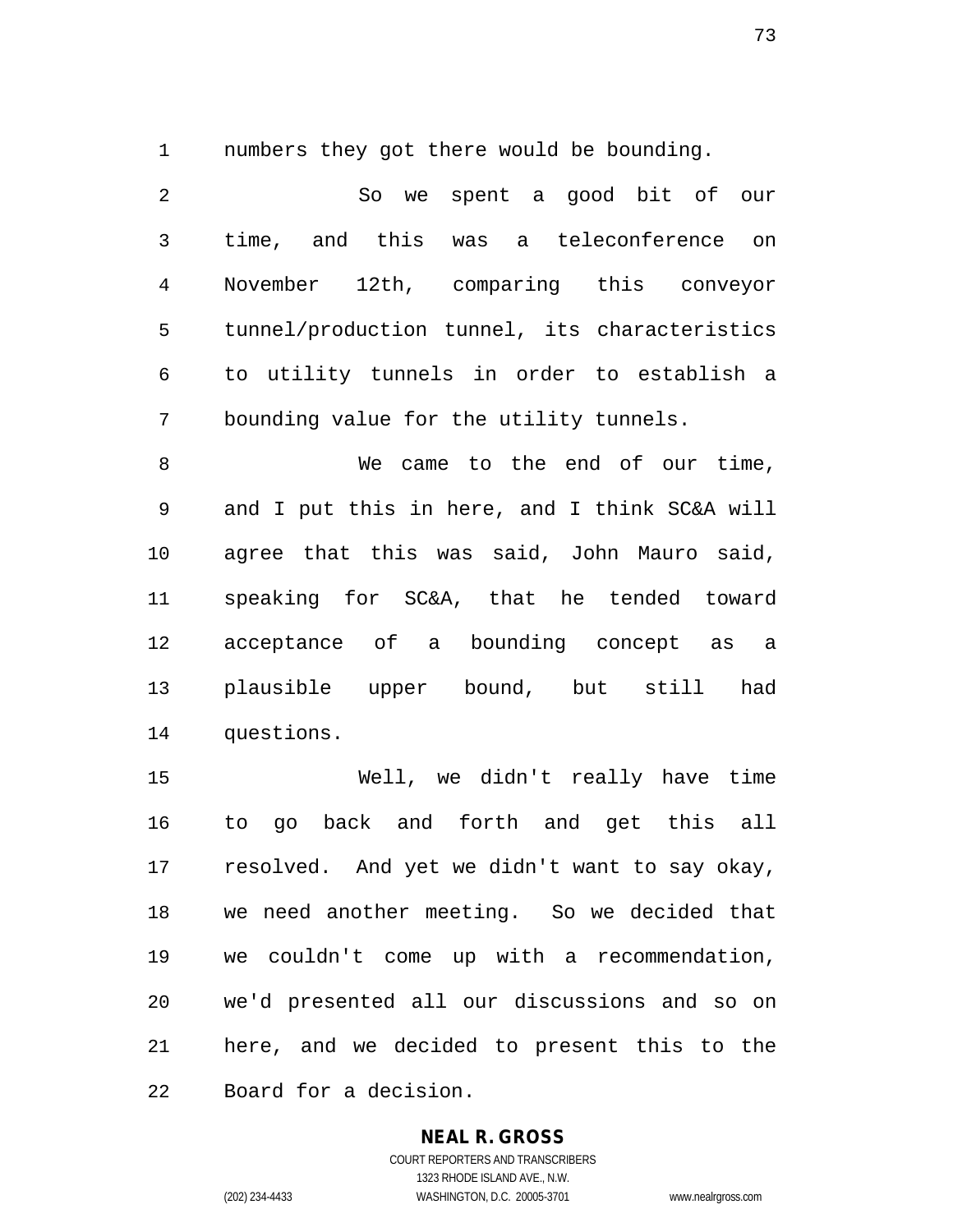1 However, as I mentioned before, we 2 have a two-to-two sort of opinion about this 3 particular position. And so what I'd like to 4 do now is ask Josie if she would come up and 5 present the thoughts that she and Mike had put 6 together, and then I'll conclude.

7 MEMBER BEACH: Okay. So this is a 8 little unusual, but we decided that the first 9 concerns were Jim Lockey and Gen. The other 10 two Work Group members' concerns were of 11 course Mike Gibson and I.

12 The radon, we actually had two 13 issues. You'll see in the next four slides, 14 the radon exposure which was Issues 1 through 15 3. The utility tunnels had two sources of 16 radon. The first was the radium contamination 17 on the walls from overflow from effluents into 18 the tunnel, and from the injection wells used 19 during the operation period. And then the 20 second source of radon was from the radium 21 contaminated within the soils that infiltrated 22 into the tunnel walls.

#### **NEAL R. GROSS**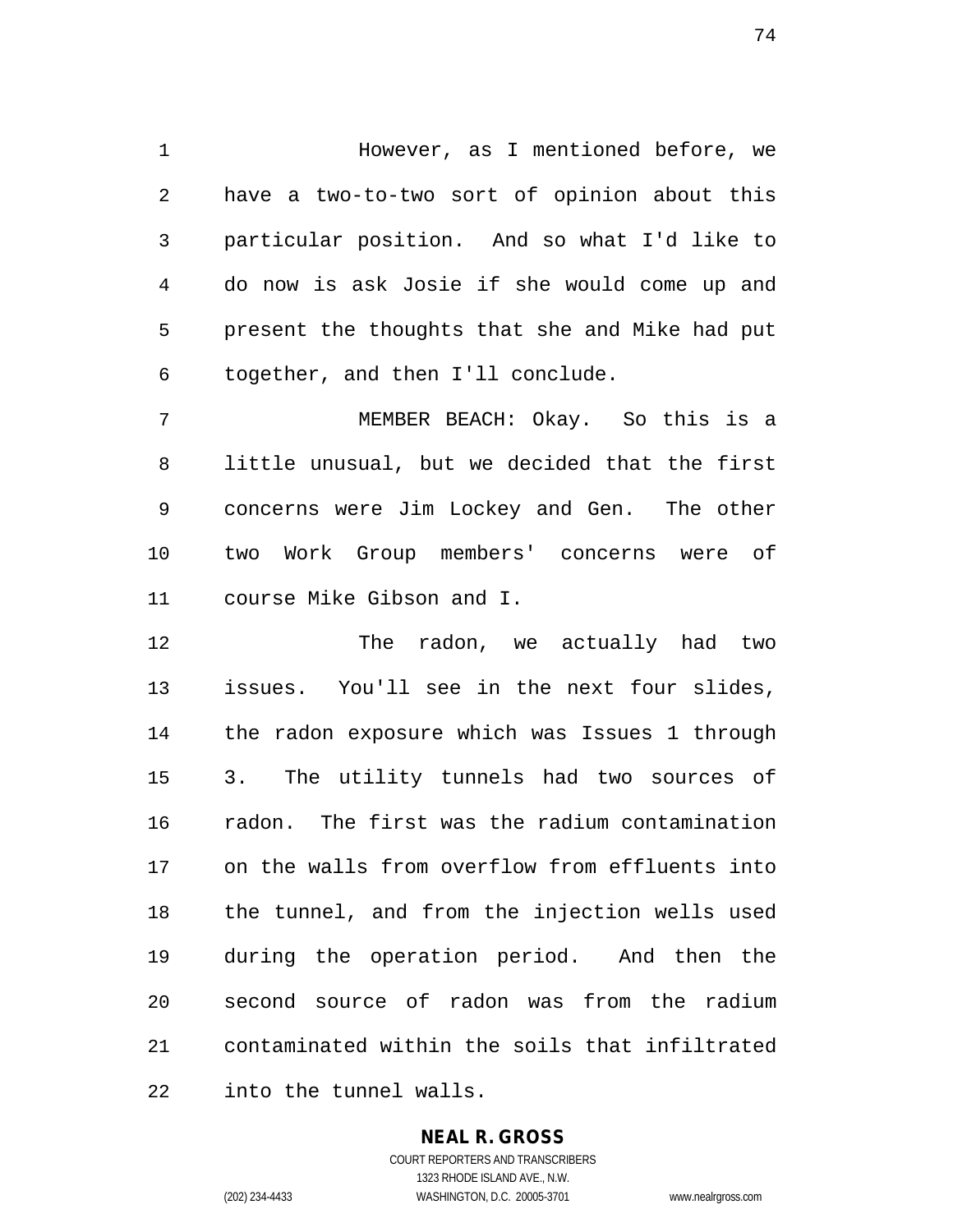1 Okay. There's no bioassay data. 2 There's no in vivo data. There's no film 3 badge data or radon breath analysis available 4 during that time period. And I'm mainly 5 talking about the renovation period from 1954 6 to 1969.

7 There was no field monitoring 8 data. That includes the air sampling and/or 9 radiological surveillance data. None of them 10 are available for that time period. There's 11 no radiological characterization available to 12 quantify the source-term.

13 Now NIOSH proposes to use 14 surrogate data from the conveyor tunnel 15 collected in 1946, but they failed to 16 demonstrate technical equivalency for that.

17 Let me check my slides here. So 18 those were samples taken during that time 19 period.

20 NIOSH is also currently 21 investigating the feasibility of taking actual 22 radon measurements in the portions of the

## **NEAL R. GROSS**

COURT REPORTERS AND TRANSCRIBERS 1323 RHODE ISLAND AVE., N.W. (202) 234-4433 WASHINGTON, D.C. 20005-3701 www.nealrgross.com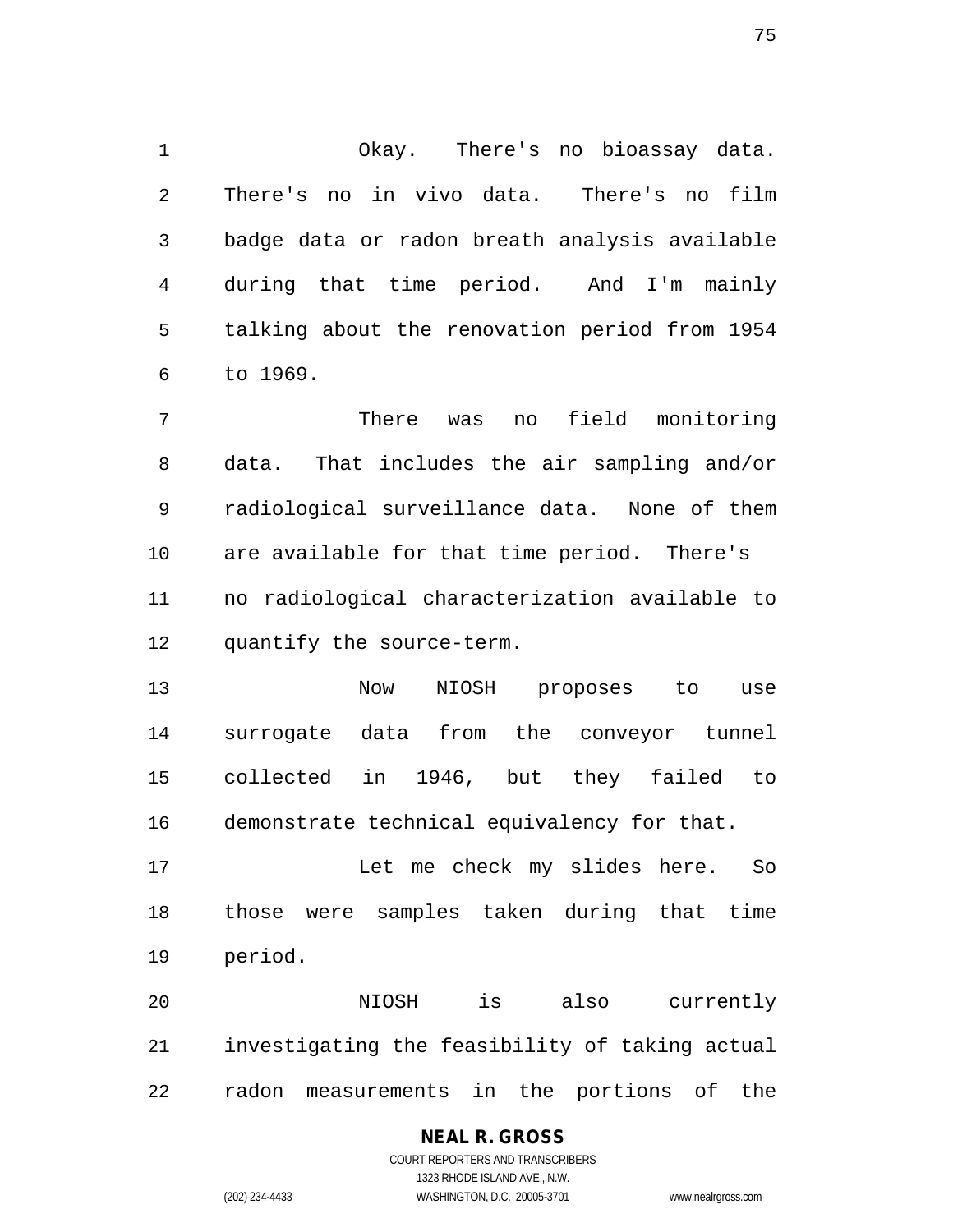1 tunnel that still remain on the site. This 2 has been discussed during our Work Group 3 meetings on a couple of occasions. And to 4 this date, I'm not sure if they've gotten 5 approval to do that.

6 So if that is done, the question 7 will still remain whether measurements under 8 present tunnel conditions are sufficiently 9 similar to the former tunnel conditions to 10 allow current air concentration measurements 11 to apply to that former -- the former air 12 concentrations.

13 SC&A and NIOSH have failed to come 14 to a resolution on suitable methods for 15 determining radon doses in the utility 16 tunnels.

17 Okay. So that was our radon 18 concerns. On to issues. I believe those are 19 4 through 8, the air particulate 20 contamination.

21 The Evaluation Report acknowledges 22 a potential for inhalation and ingestion of

### **NEAL R. GROSS** COURT REPORTERS AND TRANSCRIBERS

1323 RHODE ISLAND AVE., N.W. (202) 234-4433 WASHINGTON, D.C. 20005-3701 www.nealrgross.com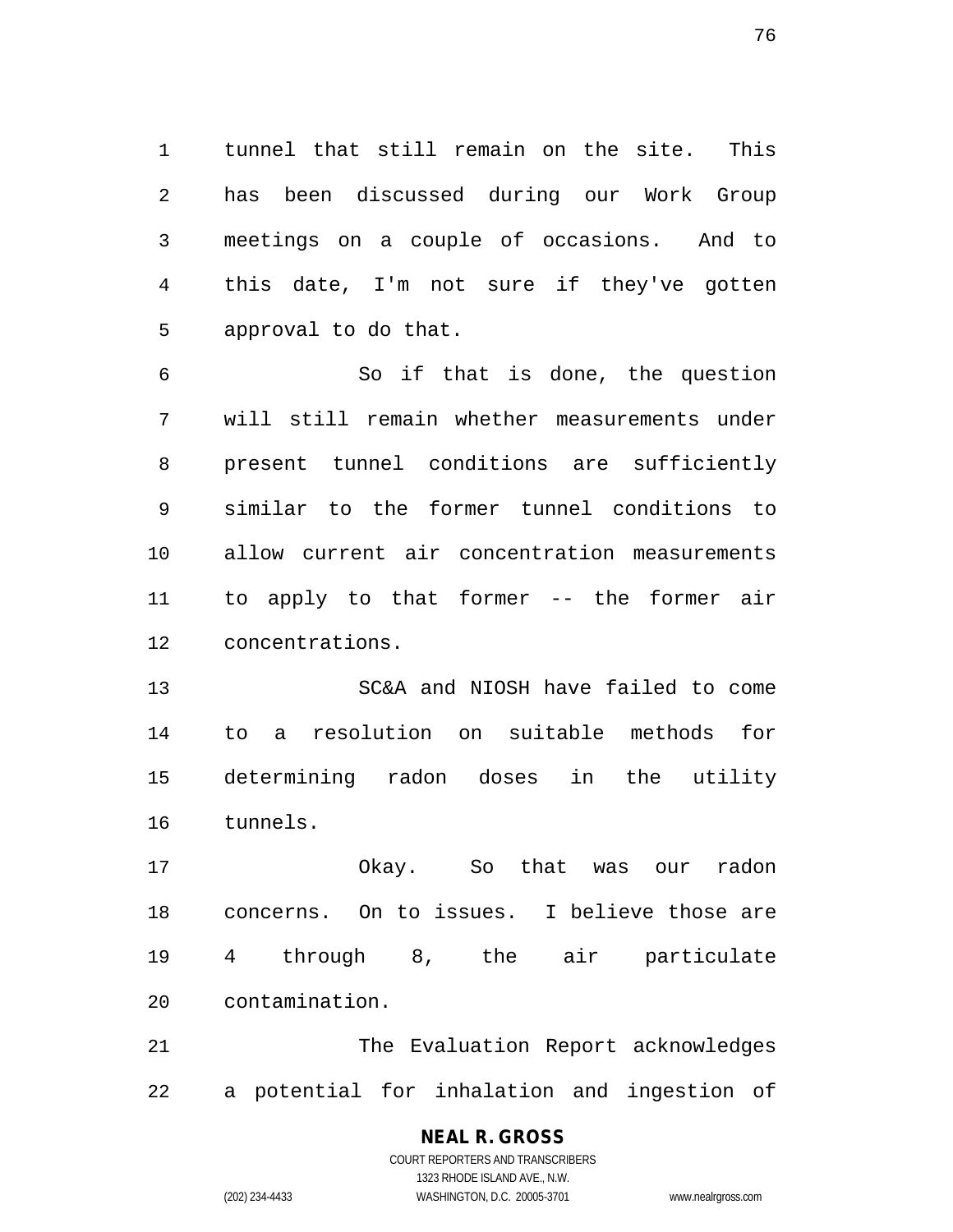1 residual contamination from resuspension of 2 uranium and uranium progeny contamination in 3 Buildings 14, 30, 31, 37 and 38, as well as 4 from contaminated soil. So the workers do 5 describe very dusty conditions during -- while 6 they were conducting invasive work during that 7 period, which, again, is `54 to `69.

8 There is, again, no urinalysis, 9 there's no in vivo data and/or film badge 10 monitoring available during that time period. 11 There's no air sampling and/or area monitoring 12 data available for the renovation period. 13 There's no radiological characterization data 14 for the renovation period to qualify that 15 source-term. To bound the internal dose for 16 uranium, thorium-230 and radium, NIOSH 17 proposes the use of surrogate air sampling 18 data from the Linde cleanup period, and a 19 single air sample taken in 1976. The 20 technical equivalency has not yet been 21 demonstrated.

22 Okay. Here's a couple of Mike and

**NEAL R. GROSS** COURT REPORTERS AND TRANSCRIBERS 1323 RHODE ISLAND AVE., N.W. (202) 234-4433 WASHINGTON, D.C. 20005-3701 www.nealrgross.com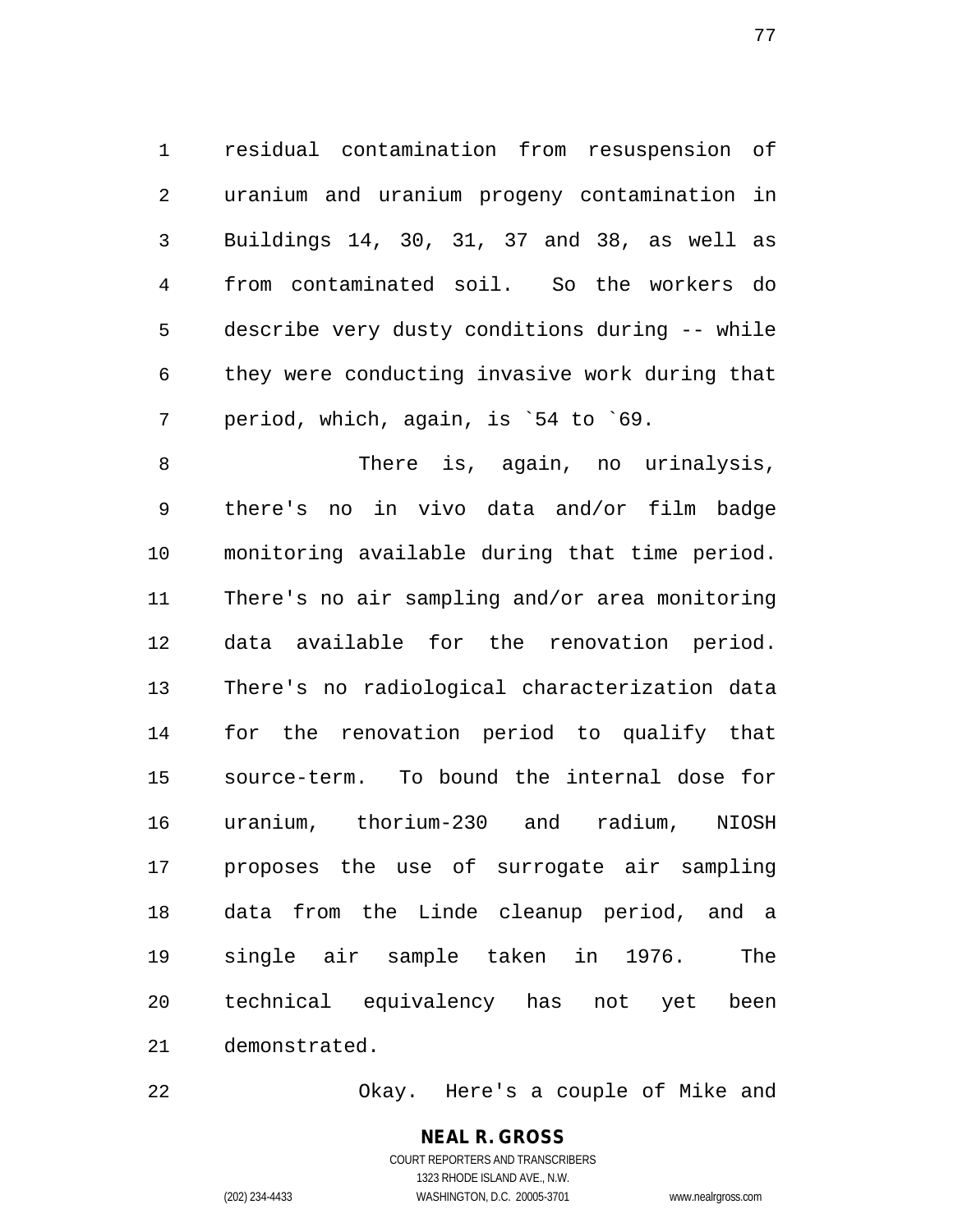1 I's concerns. Without the use of personnel 2 monitoring and/or area monitoring for the 3 renovation period, we are required to rely on 4 surrogate data, which no technical equivalency 5 in the radiological control program, physical 6 status of the facilities and operations 7 conducted by the workers has been 8 demonstrated.

9 NIOSH has not sufficiently 10 demonstrated that they can reconstruct the 11 radon dose to workers from the exposures in 12 the utility tunnels. SC&A has not accepted 13 the methods proposed to date.

14 Okay. And then one other comment 15 I have that I didn't have a chance to put on 16 the slides, the construction of the utility 17 tunnels. Between what has been reported when 18 the construction occurred for the utility 19 tunnels and through worker interviews, we have 20 three worker interviews that sent affidavits 21 through email yesterday. They state the 22 tunnels existed in 1953.

## **NEAL R. GROSS**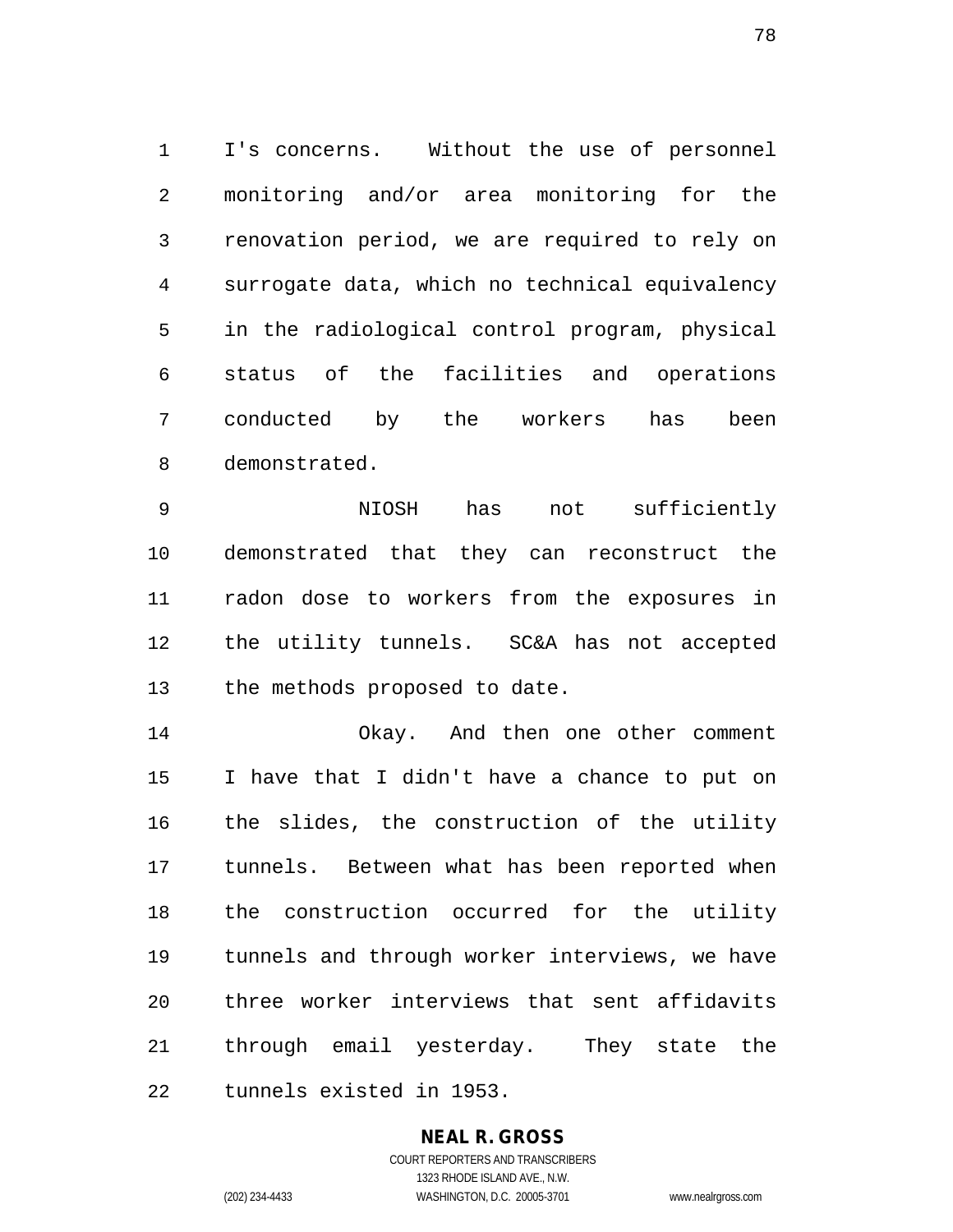1 So that issue has still not fully 2 been discussed and really needs to still be 3 looked at. And I believe that will come up 4 again in the next petition we'll hear from 5 after this, but it does have some concerns for 6 this time period also.

7 Let's see. Back to you.

8 MEMBER ROESSLER: So then to sort 9 of round this out, conclusions by two Work 10 Group members, and those two members are me 11 and Dr. Lockey.

12 Just to summarize, we agree with 13 NIOSH and SC&A that radiation dose can be 14 reconstructed both during the renovation 15 period and residual period in all pertinent 16 Linde buildings, of course, using bounding, 17 which is a legitimate method for doing it.

18 The use of measured radon values 19 from the Building 30 production conveyor 20 tunnel are claimant friendly, we believe, from 21 the information we've heard, and would bound 22 radon infiltration exposure from the

#### **NEAL R. GROSS**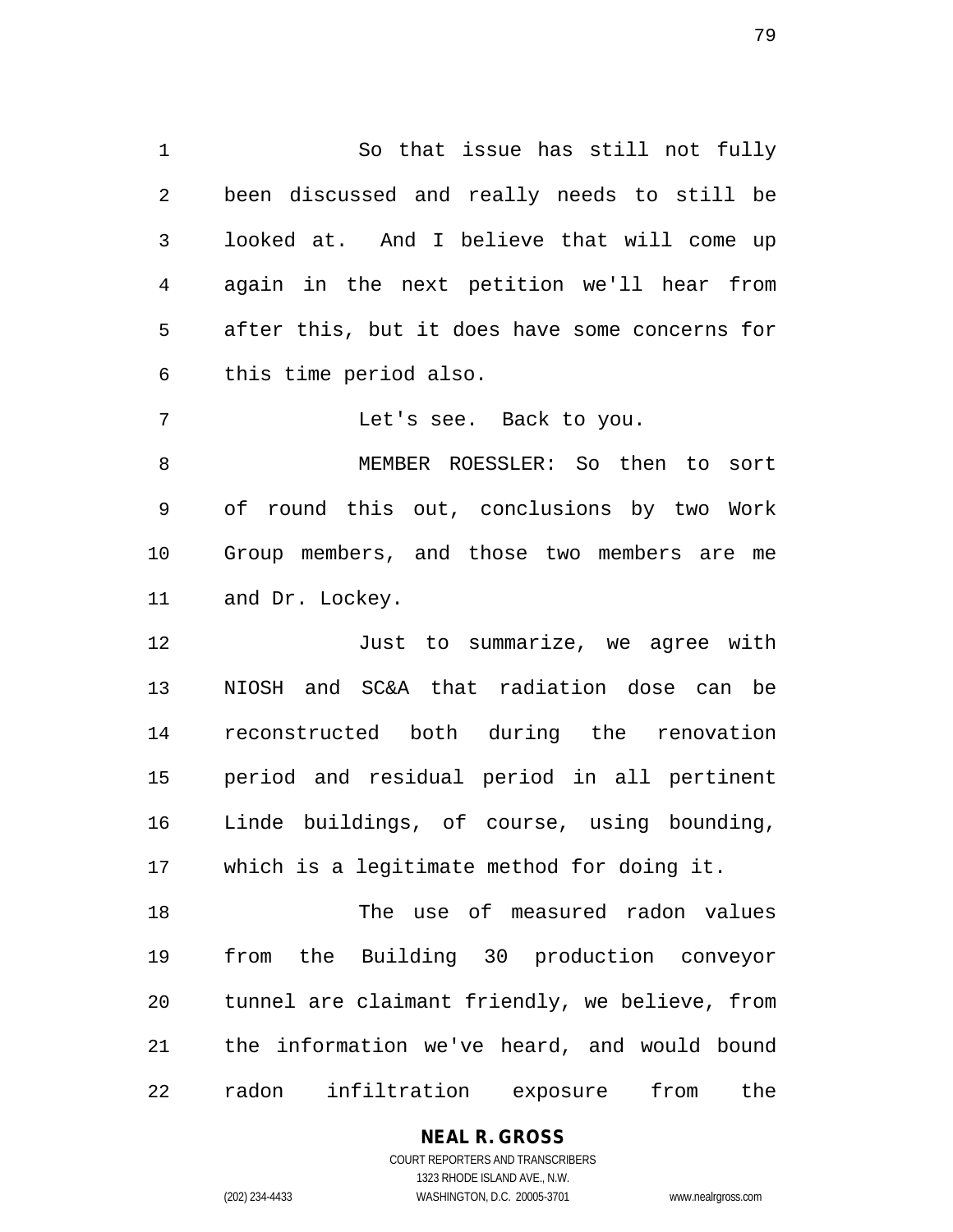1 surrounding soil into utility tunnels.

2 So as you can see at this point, 3 we probably need a lot of discussion by the 4 Board since the Work Group did not come to a 5 consensus. 6 So, Dr. Melius, I'll turn 7 discussion leadership over to you, and we'll 8 sit down and participate -- 9 CHAIRMAN MELIUS: Okay. I just 10 commented to Paul that we should just accept 11 the Work Group recommendations. 12 (Laughter.) 13 MEMBER BEACH: I actually do have a 14 recommendation. If it's not totally out of 15 line, I'd like to recommend that we approve 16 the SEC for the renovation periods January 17 1st, 1954, through December 31st, 1969. 18 CHAIRMAN MELIUS: Okay. Thanks. 19 So Board questions. Jim Lockey, 20 go ahead. 21 Was that a motion or -- 22 MEMBER BEACH: No, it was a

> **NEAL R. GROSS** COURT REPORTERS AND TRANSCRIBERS

1323 RHODE ISLAND AVE., N.W. (202) 234-4433 WASHINGTON, D.C. 20005-3701 www.nealrgross.com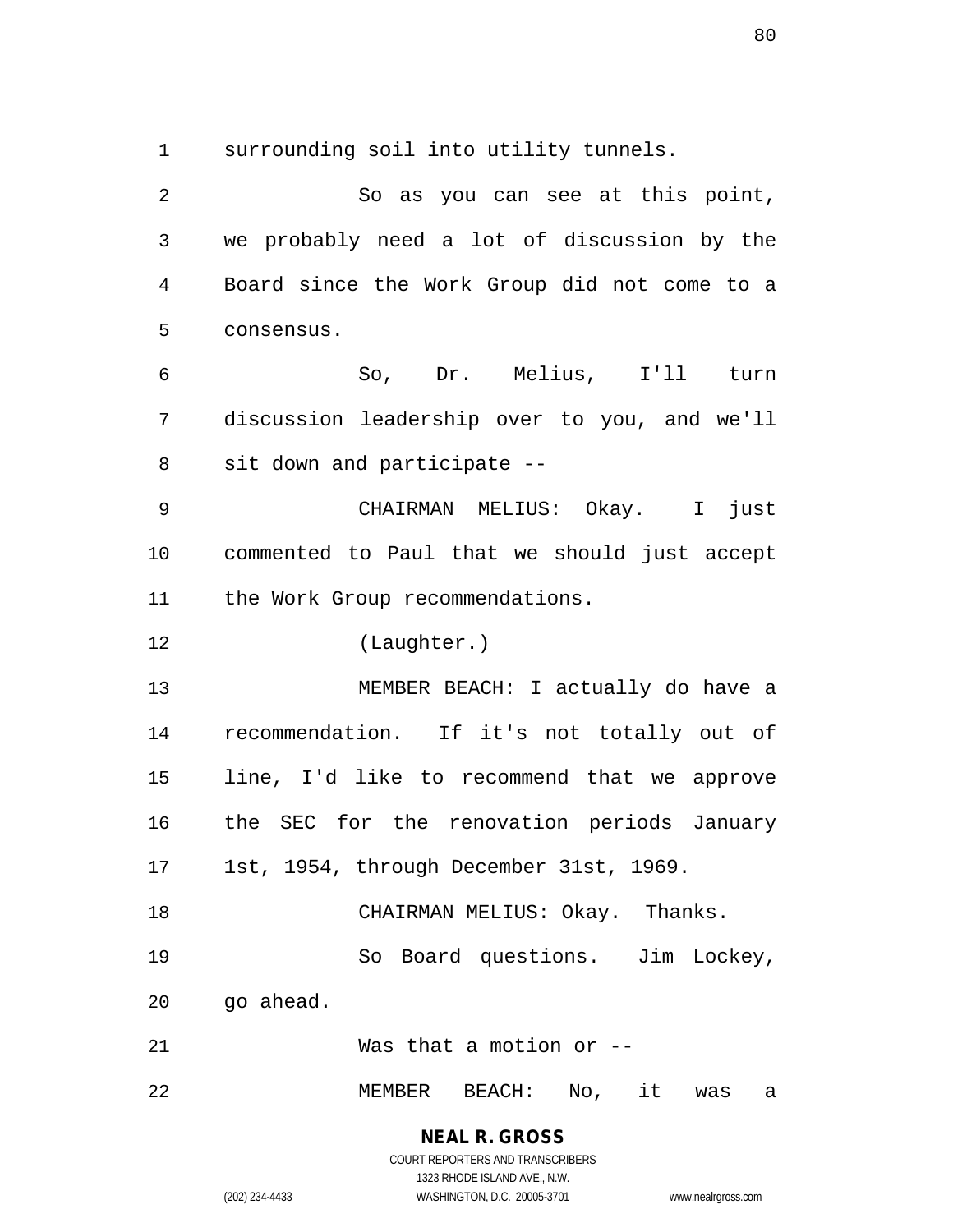1 recommendation.

2 CHAIRMAN MELIUS: Recommendation. 3 Okay. 4 MEMBER LOCKEY: It's been a long 5 haul, and we have agreed to disagree, and 6 that's fine. That's the way it is. 7 In relationship to the tunnel 8 construction issue, and I went back and went 9 through all the documents. And after talking 10 to Mike last night, I went back and looked at 11 the worker's statement again that was signed 12 by the three workers. 13 The data that we got over the 14 weekend indicates that there was a tunnel 15 constructed in 1937. And that tunnel in 1937 16 was a utility tunnel. And that was the tunnel 17 between the power plant and Building 14. Not 18 around the ceramic plants, but between the 19 power plant and Building 14. 20 So that tunnel existed in `37. 21 And, apparently, there were samples taken

22 around the tunnel that indicated at least

COURT REPORTERS AND TRANSCRIBERS 1323 RHODE ISLAND AVE., N.W. (202) 234-4433 WASHINGTON, D.C. 20005-3701 www.nealrgross.com

**NEAL R. GROSS**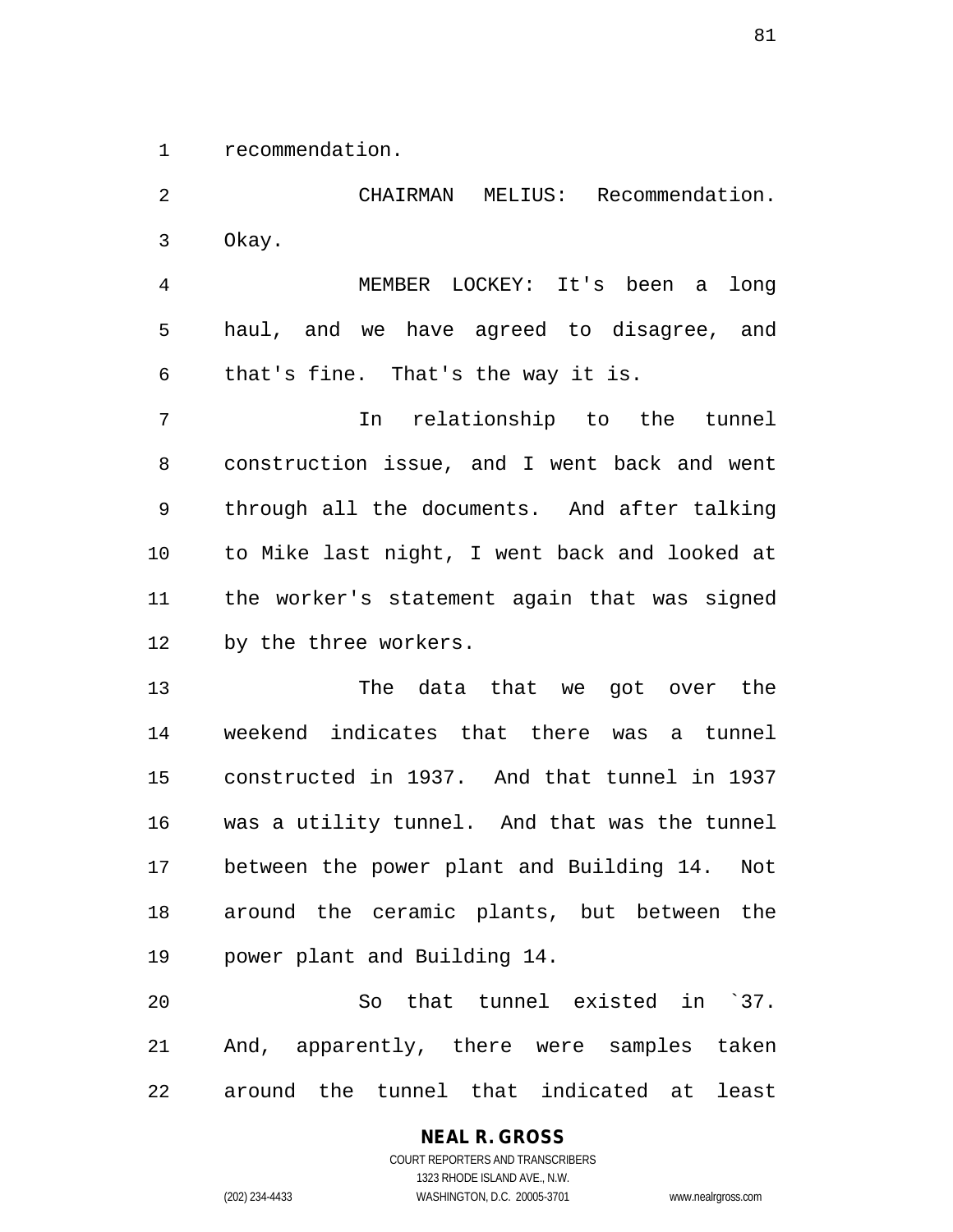1 around that tunnel, it was not contaminated by 2 radium in the soil.

3 Then the statement is made in 4 emails that we got from, I think, Frank 5 Crawford, was that the 19 -- the tunnel -- 6 another utility tunnel was built in 1957. And 7 that's based on the Shaw memorandum from 2005 8 that also -- there's also engineering records 9 that are dated with construction date sites, 10 `37, `57, `61, and there's a subsequent, I 11 think, one built in 1990.

12 So the second tunnel then was 13 constructed in 1961. I went back and looked 14 at the signed worker statements. And, in 15 fact, two of the workers talk about the 16 tunnel, Building 8 and Building 14. So -- and 17 that wasn't existent at that time.

18 And one of the worker mentions 19 that around the mid-`50s, that all the tunnels 20 were present. So one said all the tunnels 21 were present in the mid-`50s. The other two 22 said that they remember working in the

#### **NEAL R. GROSS** COURT REPORTERS AND TRANSCRIBERS

1323 RHODE ISLAND AVE., N.W. (202) 234-4433 WASHINGTON, D.C. 20005-3701 www.nealrgross.com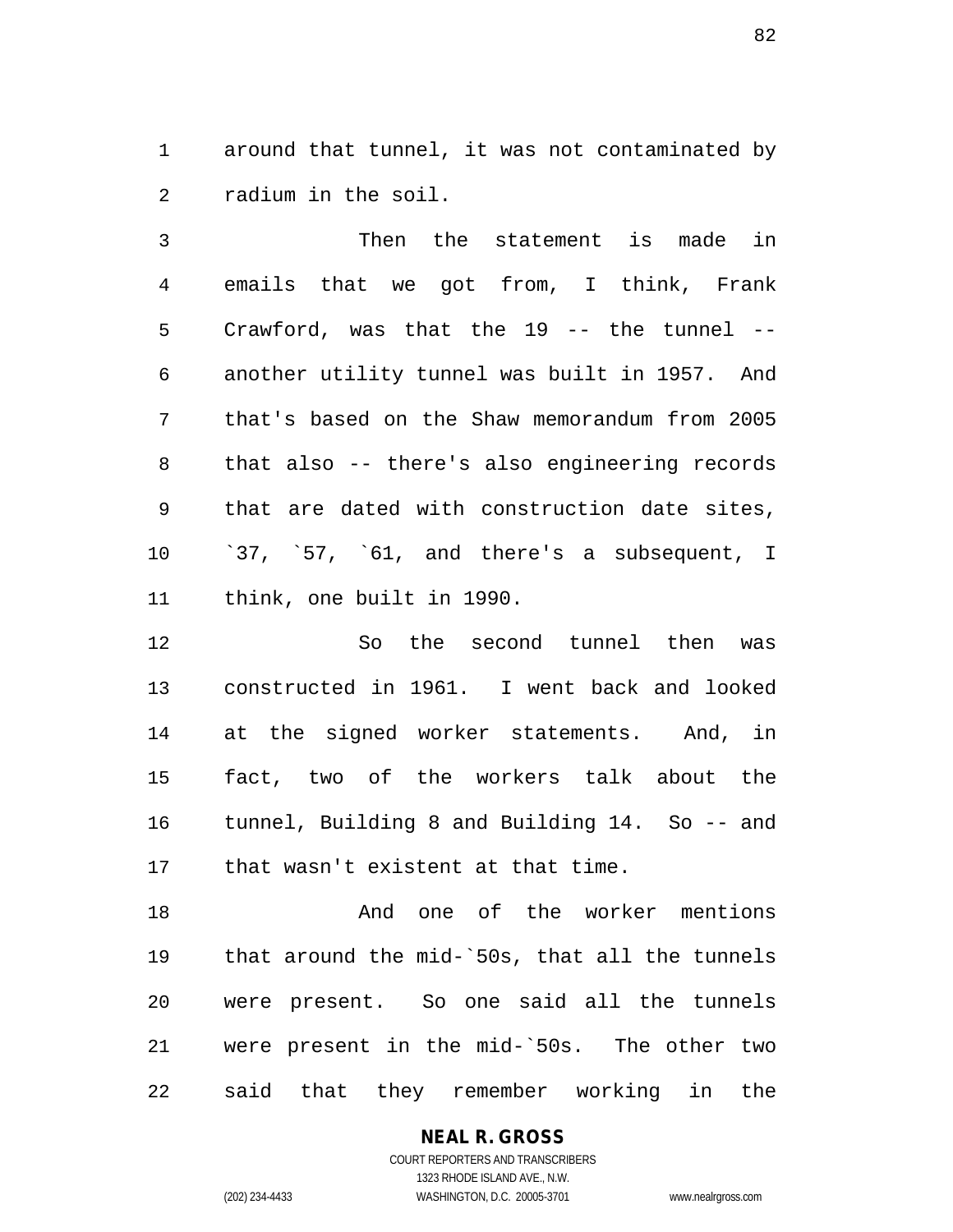1 Building 8/Building 14 tunnel.

| $\overline{2}$ |                                               | A fourth worker that was |  |  |
|----------------|-----------------------------------------------|--------------------------|--|--|
| $\mathbf{3}$   | interviewed previously, I think, by SC&A or   |                          |  |  |
| 4              | NIOSH, I'm not sure who, said essentially the |                          |  |  |
| $5 -$          | new tunnels were put in in the -- in 1957 and |                          |  |  |
|                | $6 \t\t 61.$                                  |                          |  |  |

7 So when I go back and do 8 historical reconstruction in some of the 9 cohort studies I'm involved with, we do focus 10 groups, we talk to workers, and then we go 11 back and look for -- try to look for 12 documentation that is supportive one way or 13 the other. And so that's why we think -- 14 we're pretty confident that these tunnels were 15 built the dates that we presented on this 16 slide.

17 Now the reason that is somewhat 18 important was the injection wells - the 19 injection into the injection wells of this 20 very highly alkaline material that had some 21 radiation contamination, ceased in 1948. And 22 the New York Assembly report was a great

## **NEAL R. GROSS**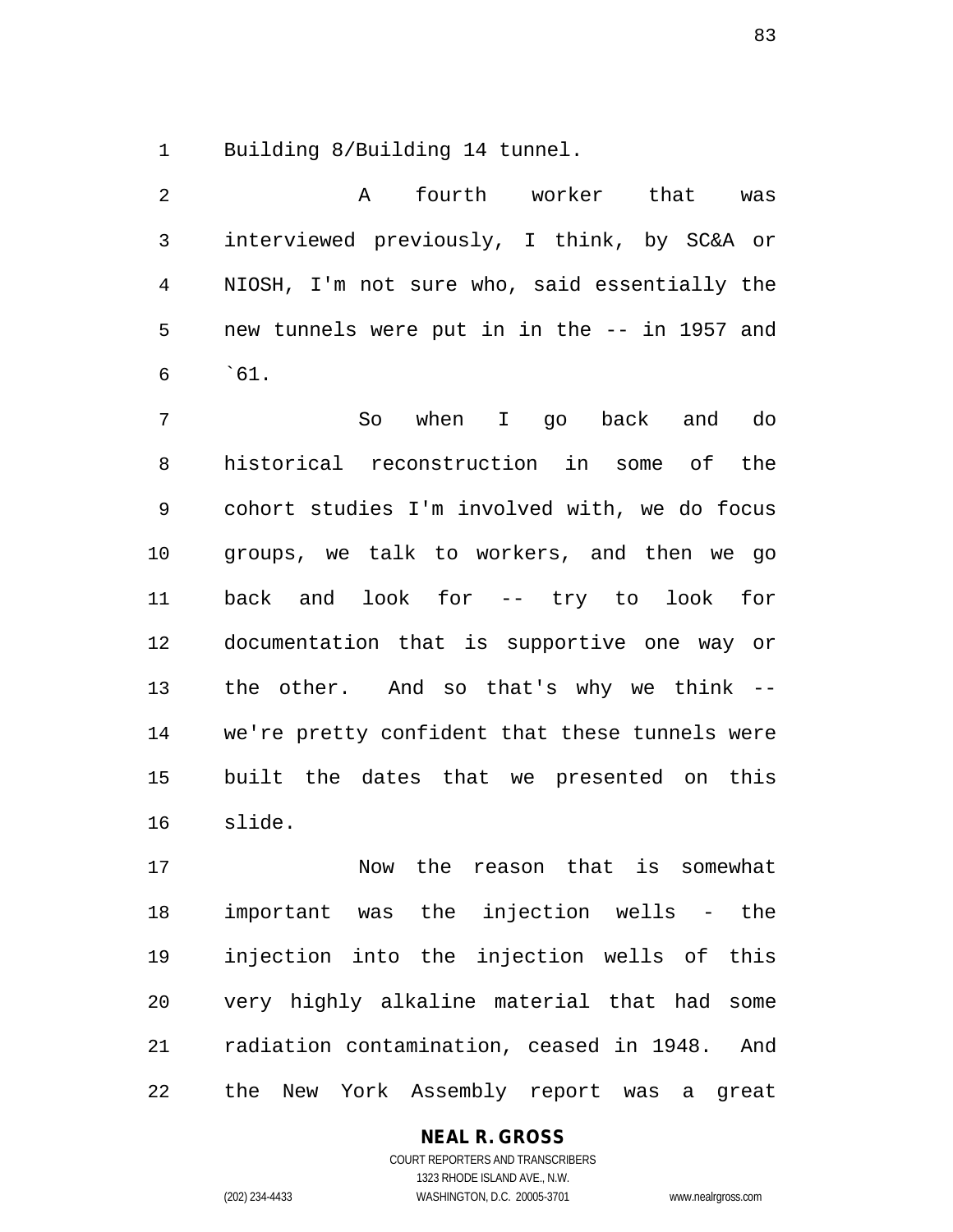1 report to review. And when I went through 2 that whole report, it talks about the wells 3 overflowing onto the ground and them having to 4 bore new wells to keep the process going. But 5 that ceased in 1948, and these two utility 6 tunnels were built in `57 and `61.

7 And the only other piece of 8 information about the utility tunnels was the 9 Corps of Engineers apparently did core 10 samples, I guess, in the Florida tunnels in 11 `78-`79, and found that there was minimal 12 contamination at least in the ground under the 13 tunnels because they were concerned as to what 14 backfill was used when these tunnels were 15 constructed.

16 CHAIRMAN MELIUS: Okay. Thanks, 17 Jim.

18 Wanda.

19 MEMBER MUNN: Is the term utility 20 tunnel correct for those two? Utility 21 tunnels, as commonly understood, would not 22 very often be inhabited. Were they simply

## **NEAL R. GROSS**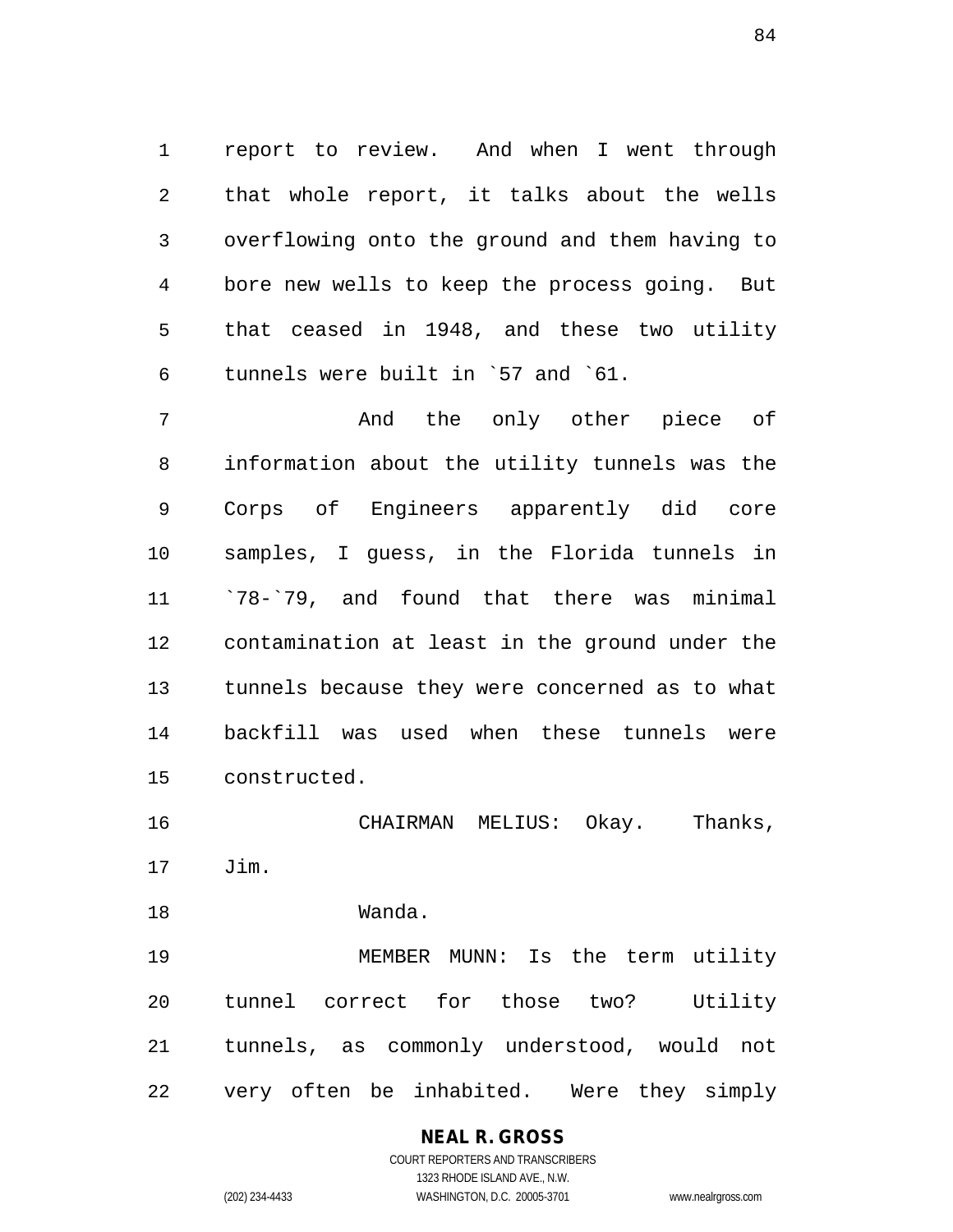1 tunnels for running things back and forth? 2 MEMBER LOCKEY: The utility 3 tunnels, as I understand it, were used to run 4 steam lines, electrical lines, things along 5 those lines.

6 MEMBER MUNN: Right.

7 MEMBER LOCKEY: And looking at the 8 worker statements, they did spend time in the 9 tunnels going back and forth from one area to 10 another. Sometimes they would wash their 11 clothes in the tunnels.

12 And it was estimated -- I think 13 NIOSH, and you correct me, they were going to 14 estimate up to 20 percent of the time was 15 going to be provided for the workers spending 16 in these tunnels.

17 MEMBER MUNN: That sounds --

18 MEMBER LOCKEY: But they were 19 utility tunnels. They weren't work tunnels. 20 They were for running steam lines, electrical 21 lines, things like that.

22 MEMBER MUNN: That sounds generous

## **NEAL R. GROSS** COURT REPORTERS AND TRANSCRIBERS

1323 RHODE ISLAND AVE., N.W. (202) 234-4433 WASHINGTON, D.C. 20005-3701 www.nealrgross.com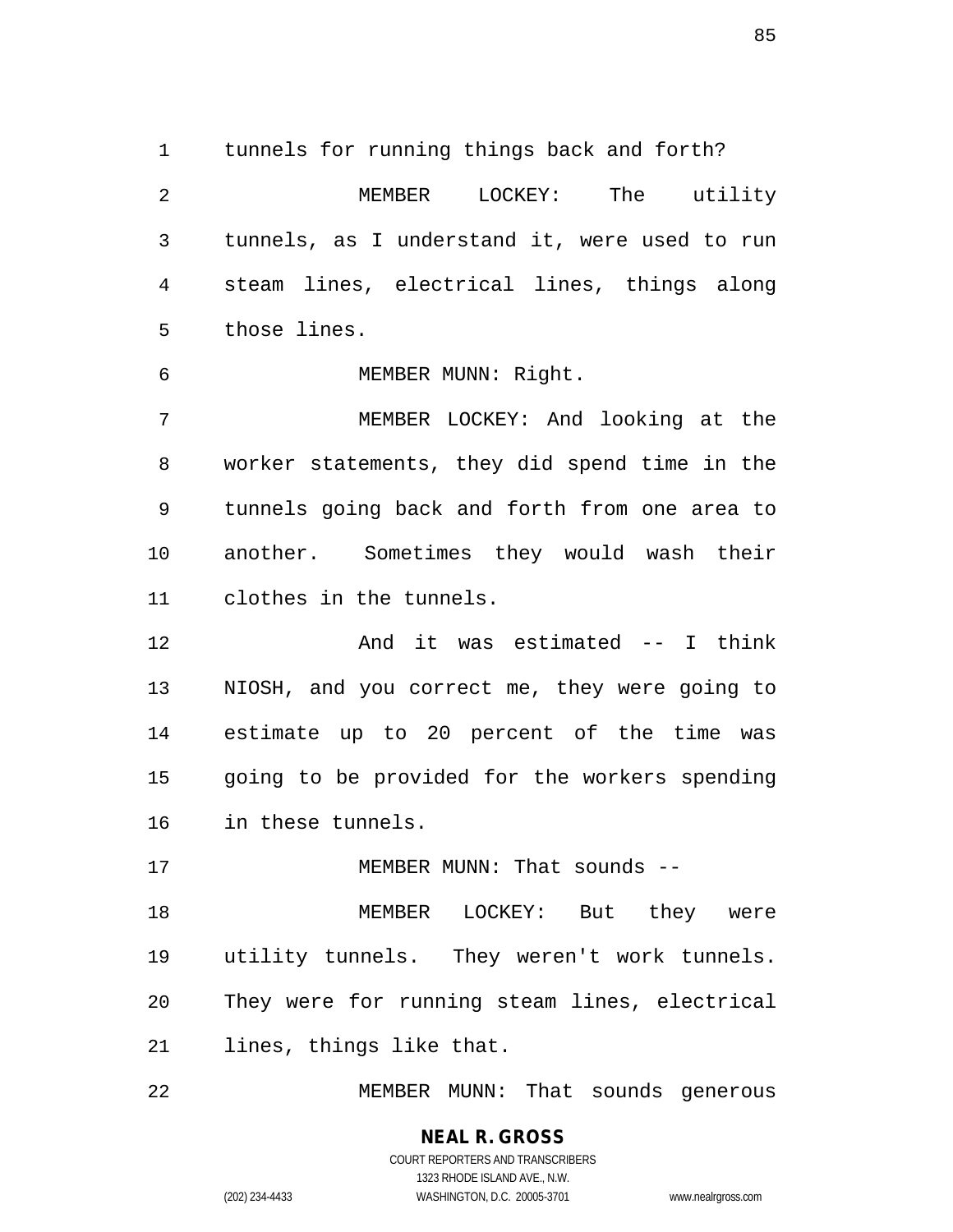1 assuming what one normally thinks of as a 2 utility tunnel. Just wanted to make sure that 3 was correct.

4 CHAIRMAN MELIUS: Okay. Phil. 5 MEMBER SCHOFIELD: I'm not familiar 6 with the geology of this area. But I know 7 based on geology in some areas if you have 8 large granite, bedrock area, you can have high 9 levels of radon naturally occurring.

10 So what I'm interested in knowing 11 is how much of this radon is actually coming 12 into these tunnels from the ground, and how 13 much is residual coming from the contamination 14 of the tunnels.

15 MEMBER ROESSLER: I think we should 16 call on Chris or Jim to --

17 DR. NETON: Phil, you raise a key 18 issue is that in the residual contamination 19 period, only radon associated with the AEC 20 activities -- radon in the tunnels associated 21 with the AEC activities would be covered 22 exposure.

**NEAL R. GROSS**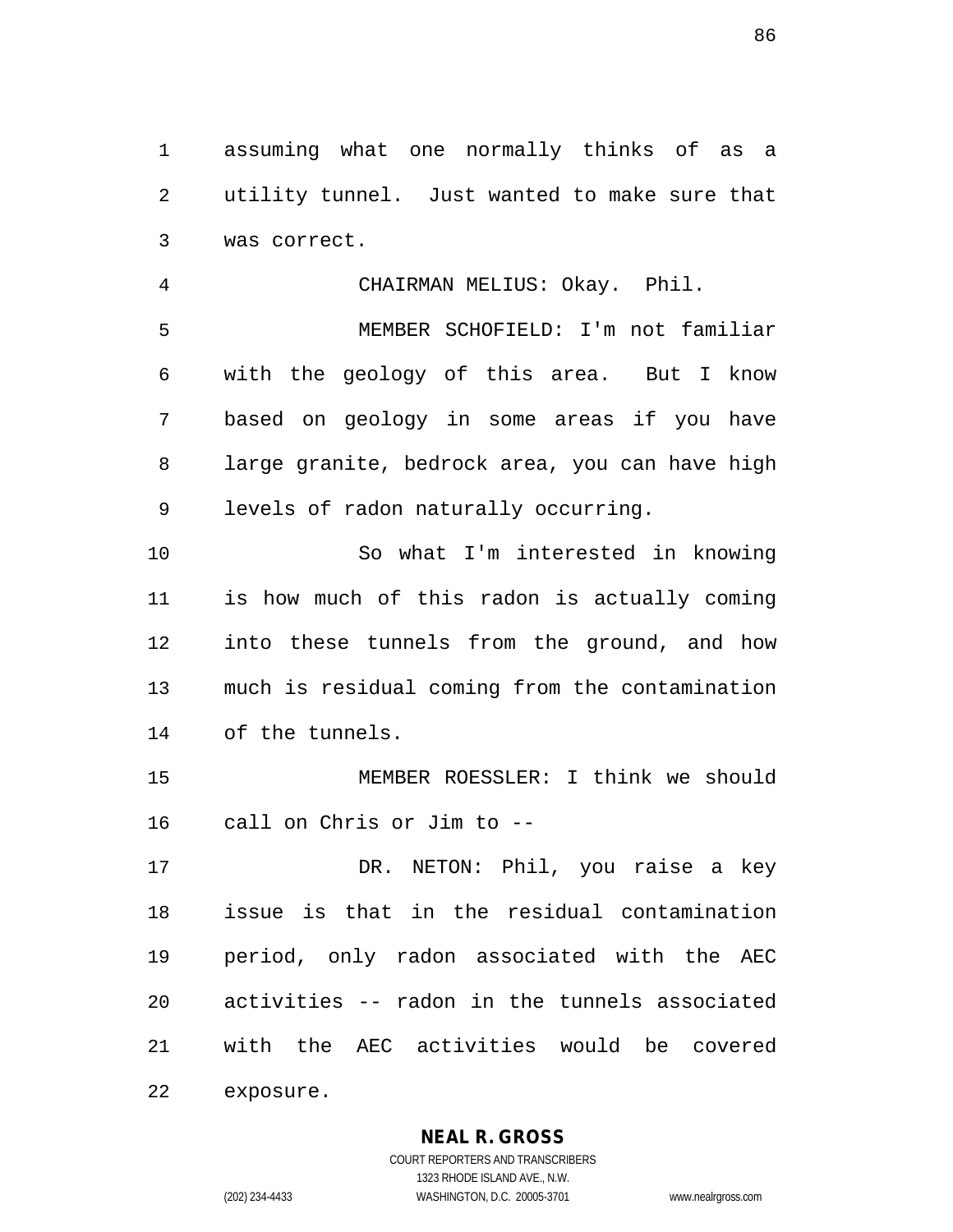1 So any radon present in the 2 tunnels from unnaturally high concentrations 3 just due to some localized deposition of 4 radium from a geologic perspective would not 5 be covered exposure. But the way the law is 6 written though is if you can't distinguish 7 between the two, you've got to assume it all 8 came from the AEC operations.

9 So originally we developed a model 10 that would, based on the contamination levels 11 in the soil, predict the migration of radon 12 through the soil and into the tunnels and came 13 up with a value. As Dr. Roessler indicated, 14 the model was, after much debate, rejected 15 because the thought was that the input 16 parameters were too variable to come up with 17 some bounding value.

18 So then we were left with a 19 measurement inside a conveyor tunnel that 20 would clearly include radon from both the AEC 21 operations and any infiltration into the 22 tunnel. And we have proposed to use that

#### **NEAL R. GROSS**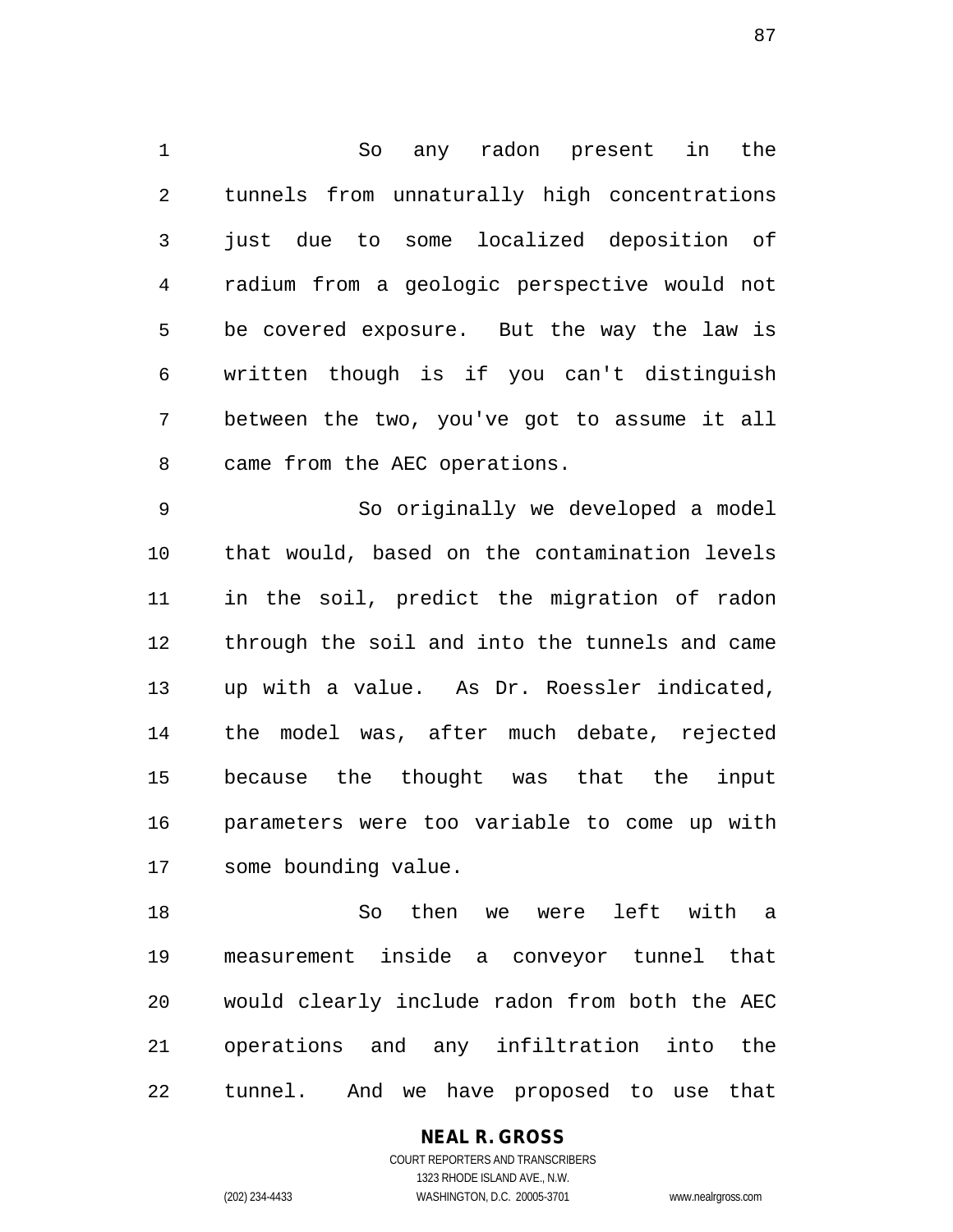1 value as a bounding value even though probably 2 some of the radon at least was due to natural 3 -- from natural sources.

4 CHAIRMAN MELIUS: Henry, and then 5 Brad.

6 MEMBER ANDERSON: Not to put Bill 7 on the spot, but being the radon person, do 8 you have any - you must have spent a little 9 more time on this looking at the documents 10 than us. I'd appreciate any thoughts you 11 might have.

12 MEMBER FIELD: I have, I guess, a 13 good number of thoughts. And there's a lot of 14 areas, I think, of uncertainty. One of the 15 areas of uncertainty are the validity of the 16 measurements that were made back in that time 17 period. Whether or not they could accurately 18 reflect the concentrations within the tunnels 19 is a question. My guess is that they were 20 just grab samples that were done back then, 21 but I have no -- I guess I don't have a whole 22 lot of confidence in how accurate they

## **NEAL R. GROSS**

COURT REPORTERS AND TRANSCRIBERS 1323 RHODE ISLAND AVE., N.W. (202) 234-4433 WASHINGTON, D.C. 20005-3701 www.nealrgross.com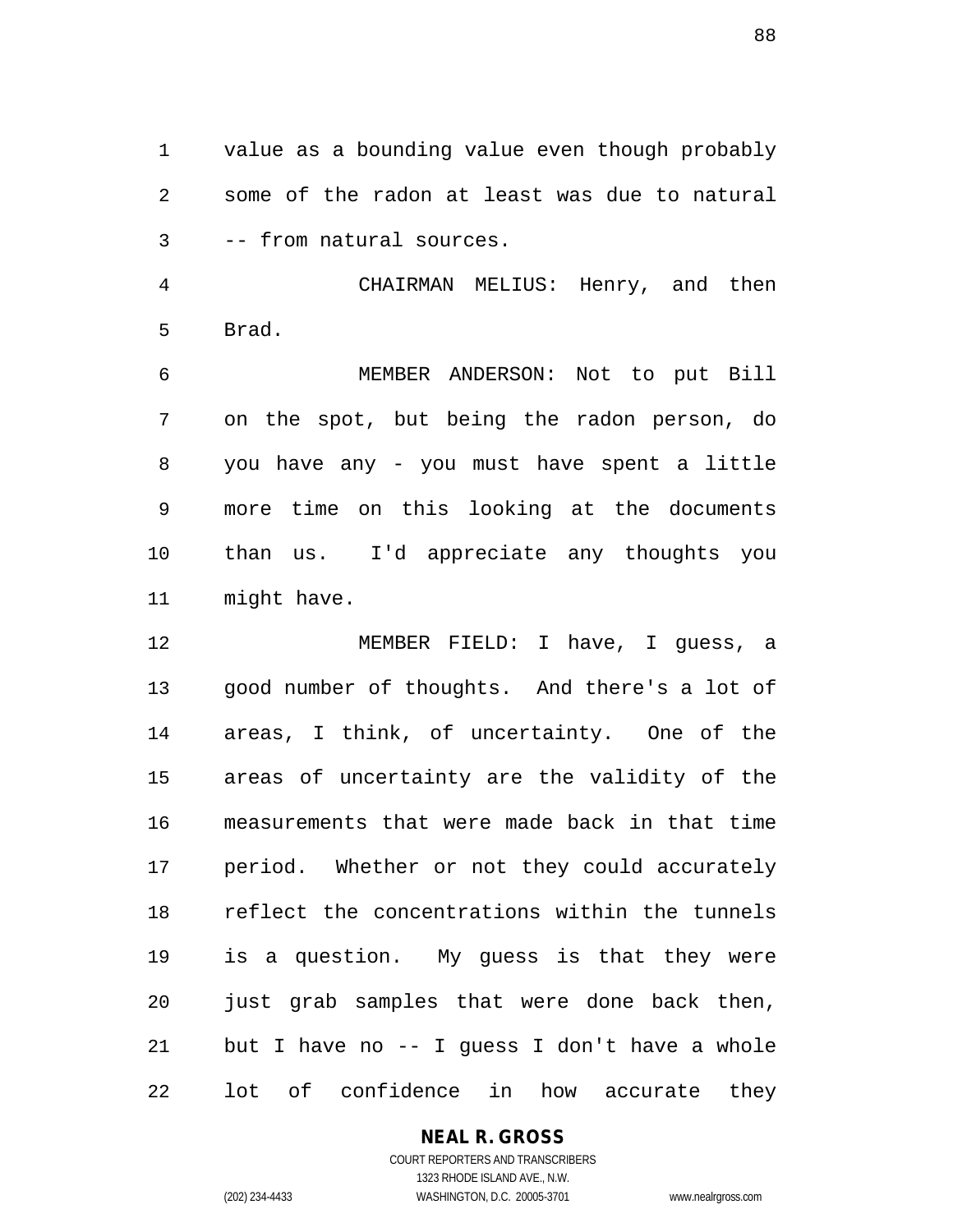1 represent the actual conditions long term in 2 the tunnels.

3 The other question that I have is, 4 you know, in homes, and a tunnel is not a 5 home, but in homes, you can't predict what 6 your home may have by what a home next to 7 yours has. There's so much variation between 8 home to home, and the majority of that's due 9 to source strength.

10 So I guess the concern is I have a 11 hard time saying that we could use information 12 from one tunnel to project what the 13 concentrations are at another tunnel. So 14 those are my two major concerns. But I'd like 15 to hear from SC&A what their concerns were in 16 that regard, why they don't think it could be 17 bounded.

18 CHAIRMAN MELIUS: Go ahead, John. 19 DR. MAURO: During our Work Group 20 meeting on Friday, we had an extensive and 21 very animated conversation regarding this 22 issue. And let me -- and at the time, I think

#### **NEAL R. GROSS**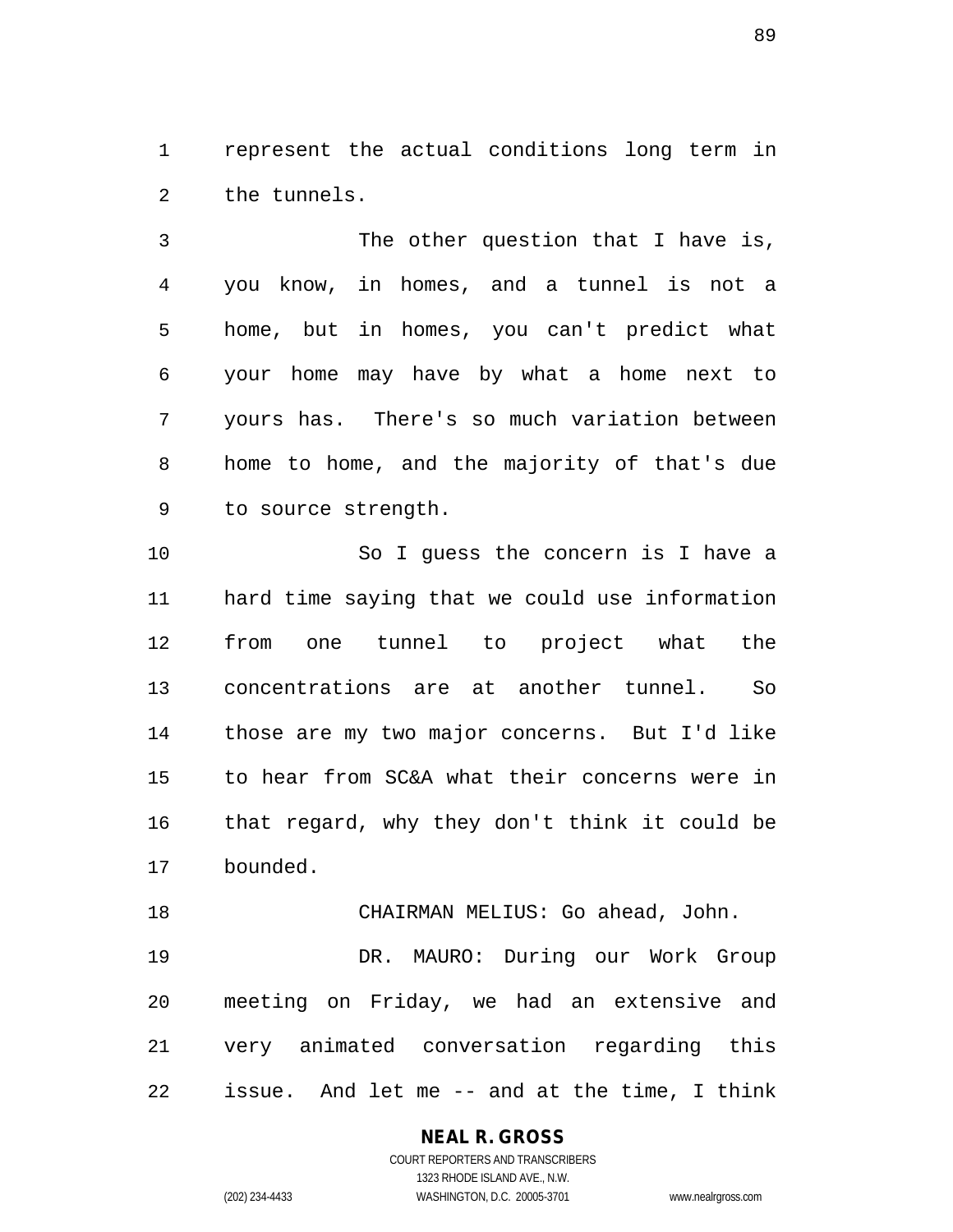1 all the participants -- it was a true 2 roundtable Work Group meeting to let each 3 other know and try to explore ideas.

4 At the end of the meeting, it was 5 asked by the Work Group whether SC&A has an 6 official position regarding recommending 7 adopting the surrogate. I'll call it a 8 surrogate for better or worse. And the answer 9 was, no, we did not feel at that time we could 10 say with one voice that SC&A's position is 11 such and such.

12 Over the weekend, we have had, as 13 you can imagine, engaged internally. And let 14 me try to paint the picture for you. I'll try 15 to be brief. Difficult for me.

16 Listening on the conversation, 17 picture you've got this conveyor tunnel that 18 was operational during the operational period, 19 relatively small compared to, let's say, those 20 big, complex utility tunnels.

21 It has -- and the way it's 22 designed, the way I understand it, it actually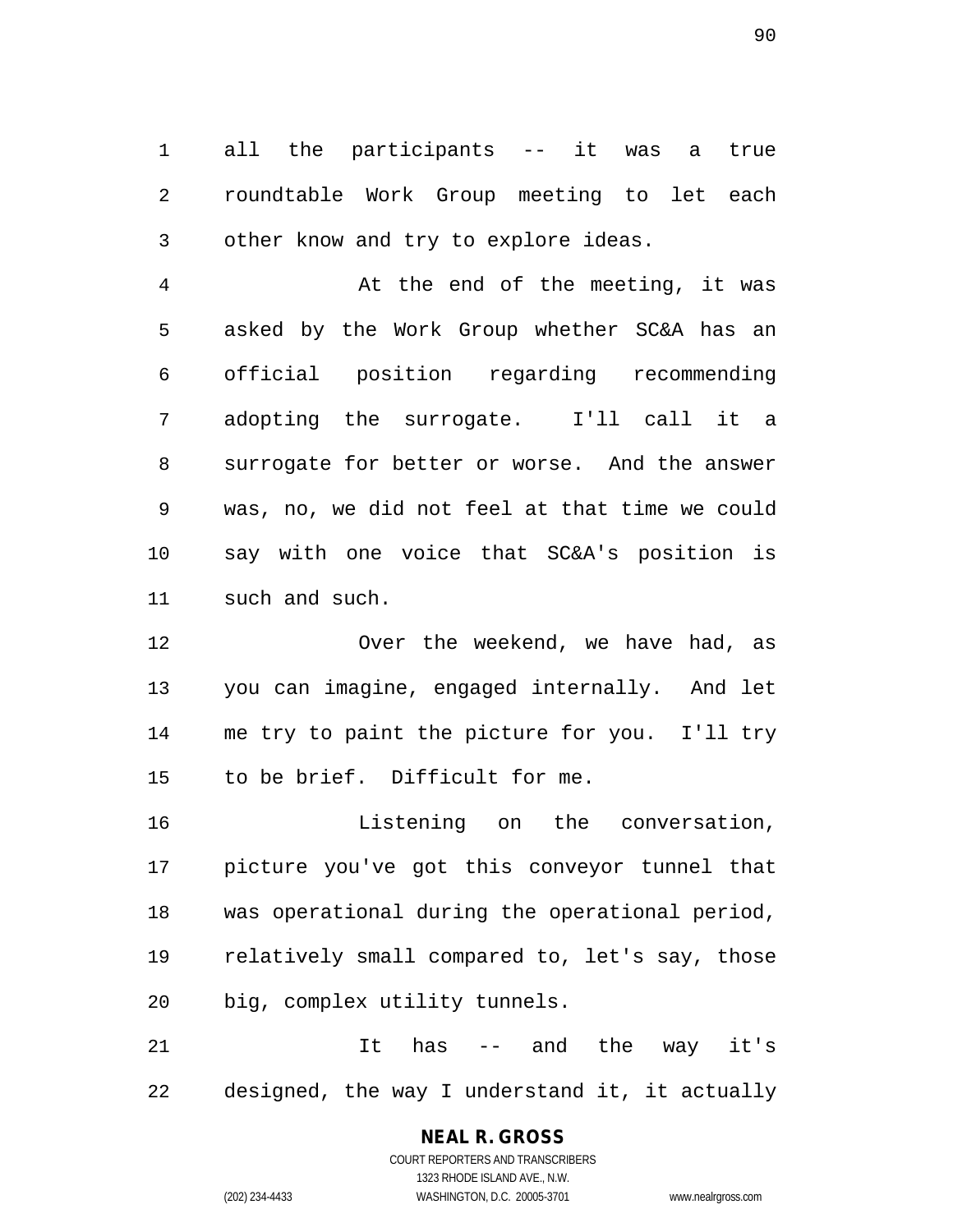1 has like a manhole cover. And they would lift 2 the manhole cover. They drop ore down it 3 during operations. It would be transported 4 along some conveyor into the building. It was 5 a very functional part of the operation. Some 6 residual ore might have spilled. And this is 7 during the operation.

8 So it was -- so you could almost 9 visualize this operating unit during the 10 operation period.

11 That ended, as we understand it, 12 that conveyor tunnel, the operations were on 13 standby. It was cleaned up.

14 But then, subsequently, I guess in 15 1946, some radon measurements were made and 16 some characterizations were made of what might 17 have been in the residue. And, apparently, 18 there was a little bit of radium-226 in some 19 sludge on the order of a hundred picocuries 20 per gram, and some radon measurements that 21 were made which were relatively low. I 22 remember on the order of maybe 20, ten, nine -

#### **NEAL R. GROSS** COURT REPORTERS AND TRANSCRIBERS

1323 RHODE ISLAND AVE., N.W.

(202) 234-4433 WASHINGTON, D.C. 20005-3701 www.nealrgross.com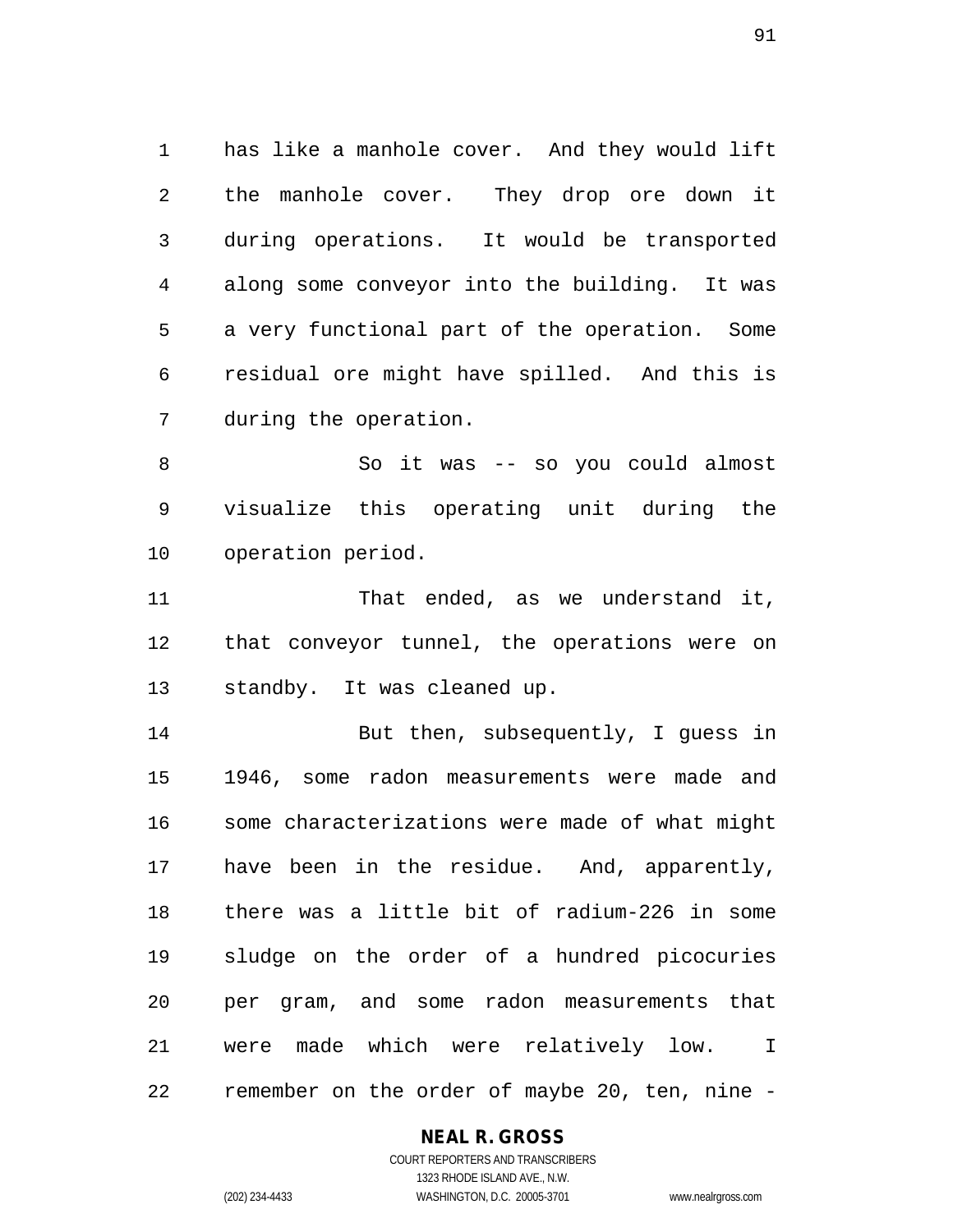1 - picocuries per liter. But we have the 2 numbers, whatever they are.

3 What is it? One as high as 40. 4 Okay. So here we have that.

5 Now the question becomes now we 6 have this other tunnel, the utility tunnel 7 nearby, not connected, but nearby, sitting in 8 perhaps a setting in terms of soil 9 characteristics that's a little uncertain how 10 similar they are, but, you know, common sense 11 will dictate they're probably not that 12 different.

13 They were -- I understand they're 14 about a hundred meters apart and now you have 15 this other tunnel. Now this is what happened 16 during the meeting. My first sense was that, 17 you know, they're very different situations.

18 The utility tunnel, first of all, 19 and which I learned on the call, it was very - 20 - they were very large, but they also had lots 21 of openings. They had stairwells opening down 22 into them along the way.

#### **NEAL R. GROSS**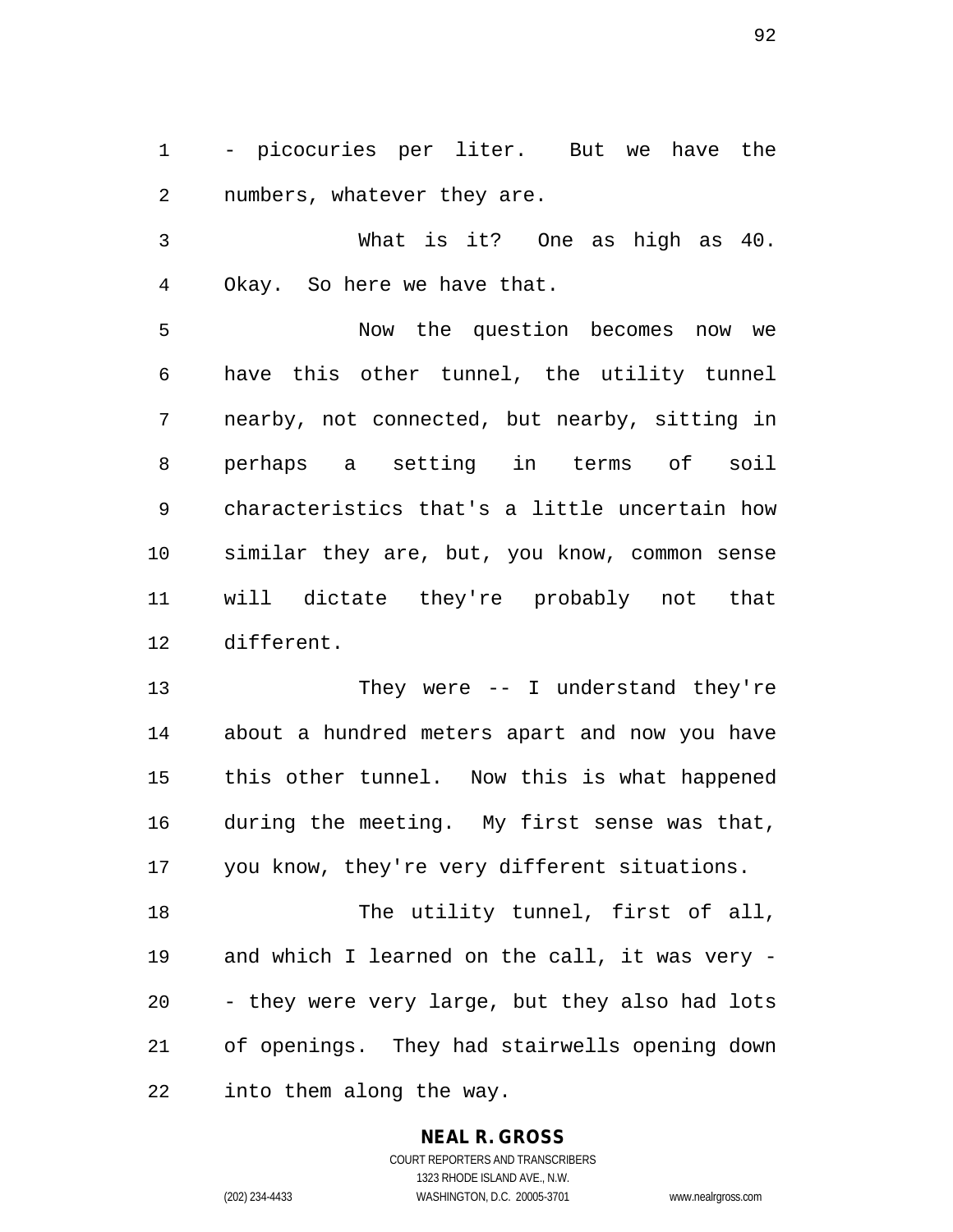1 and, by the way, my original 2 concern, original concern was there was an 3 exhaust fan on the utility tunnels which drew 4 a negative pressure. Very slight, but we know 5 that once you draw a negative pressure, you 6 sort of create a circumstance where there's a 7 tendency for some of the atoms of radon in the 8 pore space in the soil adjacent to the tunnel 9 might find their way in. And you could build 10 up a pretty high concentration of radon under 11 those circumstances.

12 But offsetting that was the 13 information we discussed on the phone that you 14 have all of these stairwells that are all 15 along the way. And the tendency would be if 16 there's going to be turnover, the air is going 17 to more than likely come in from these 18 openings as if we had open windows.

19 So, you know, and I'm asking 20 myself the question where do I come -- this is 21 on the phone now. My sense was that, it's 22 likely that the concentrations of radon in the

#### **NEAL R. GROSS**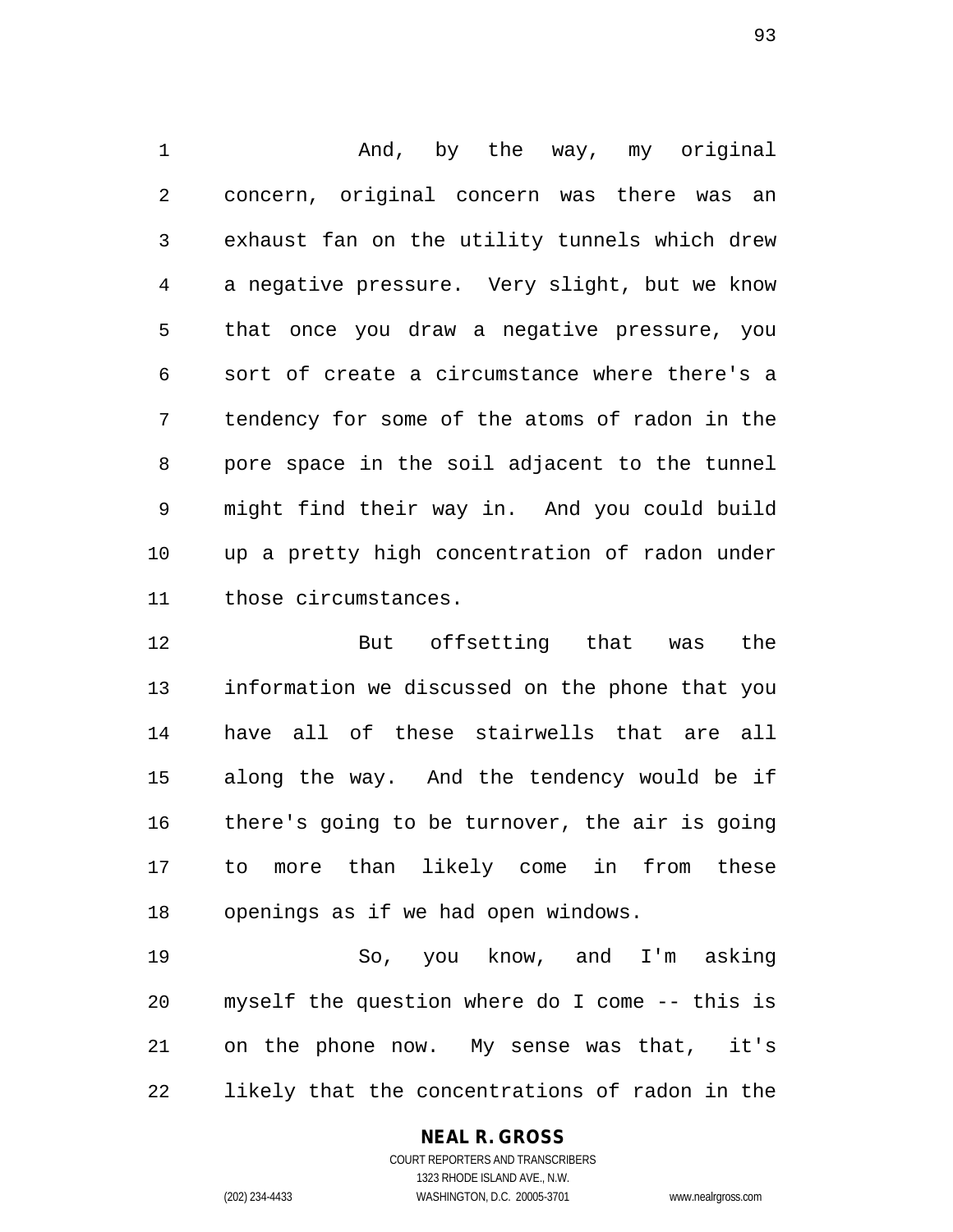1 conveyor tunnel, as measured at that time, 2 were probably higher than what one might 3 expect.

4 If I were to say what's your best 5 judgment? My best judgment is probably those 6 numbers that they observed in the conveyor 7 tunnel are likely to be higher than the ones 8 that we're saying might have existed in the 9 utility tunnels where we have no information.

10 And then you say, well, is that 11 good enough from a surrogate data point of 12 view? Because that's really what we're asking 13 ourselves now. We're saying can we use the 14 conveyor tunnel radon measurements as a 15 surrogate bounding -- plausible bounding for 16 the utility tunnels?

17 And I say to myself, well, maybe. 18 And here's where I'm going to add something 19 new to the story that I came up with with the 20 crew over the weekend. I say what would I do 21 if someone asked me I've got a tunnel under a 22 building, it's a utility tunnel, and I haven't

## **NEAL R. GROSS**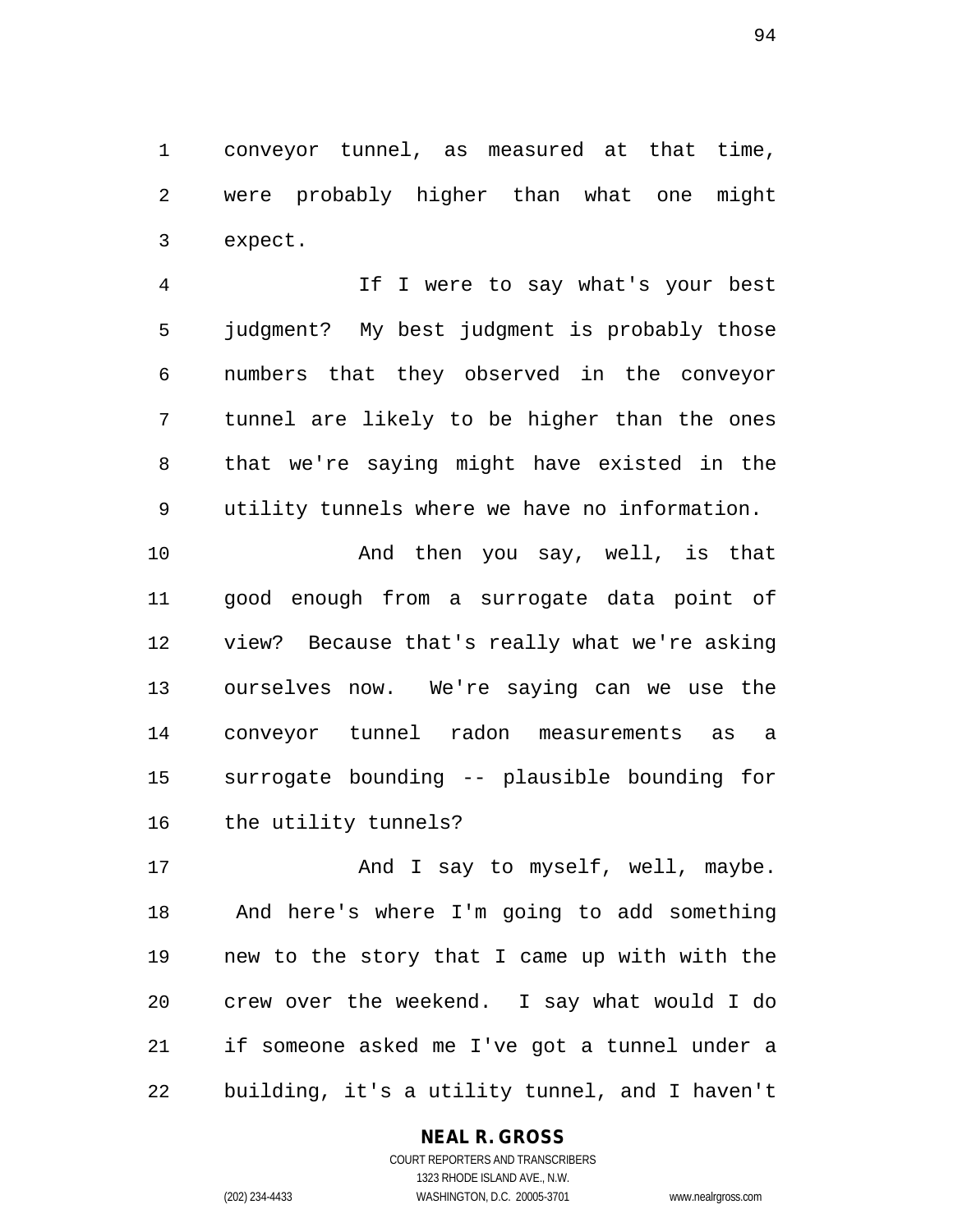1 made any radon measurements, but I want to get 2 an idea of what the upper bound radon 3 concentrations might be in that tunnel.

4 Well, it turns out if you go 5 online and you do a search on radon and 6 utility tunnels, you will be amazed how much 7 data there are out there. And this is sort of 8 like building weight of evidence. We have the 9 conveyor tunnel information. Okay. It is 10 what it is. It's got its strengths, it's got 11 its limitations as a source of surrogate data. 12 And certainly reasonable people could agree 13 or disagree whether or not it's a good source 14 as a surrogate.

15 Then I say so what I like to do in 16 those circumstances, what else can I do to 17 come at this problem that would add to my 18 knowledge and judgments? Well, what I thought 19 would be a good idea, say, okay, let's collect 20 the best information we can on what are the 21 radon levels in utility tunnels that have been 22 measured? And, apparently, there's a lot of

#### **NEAL R. GROSS**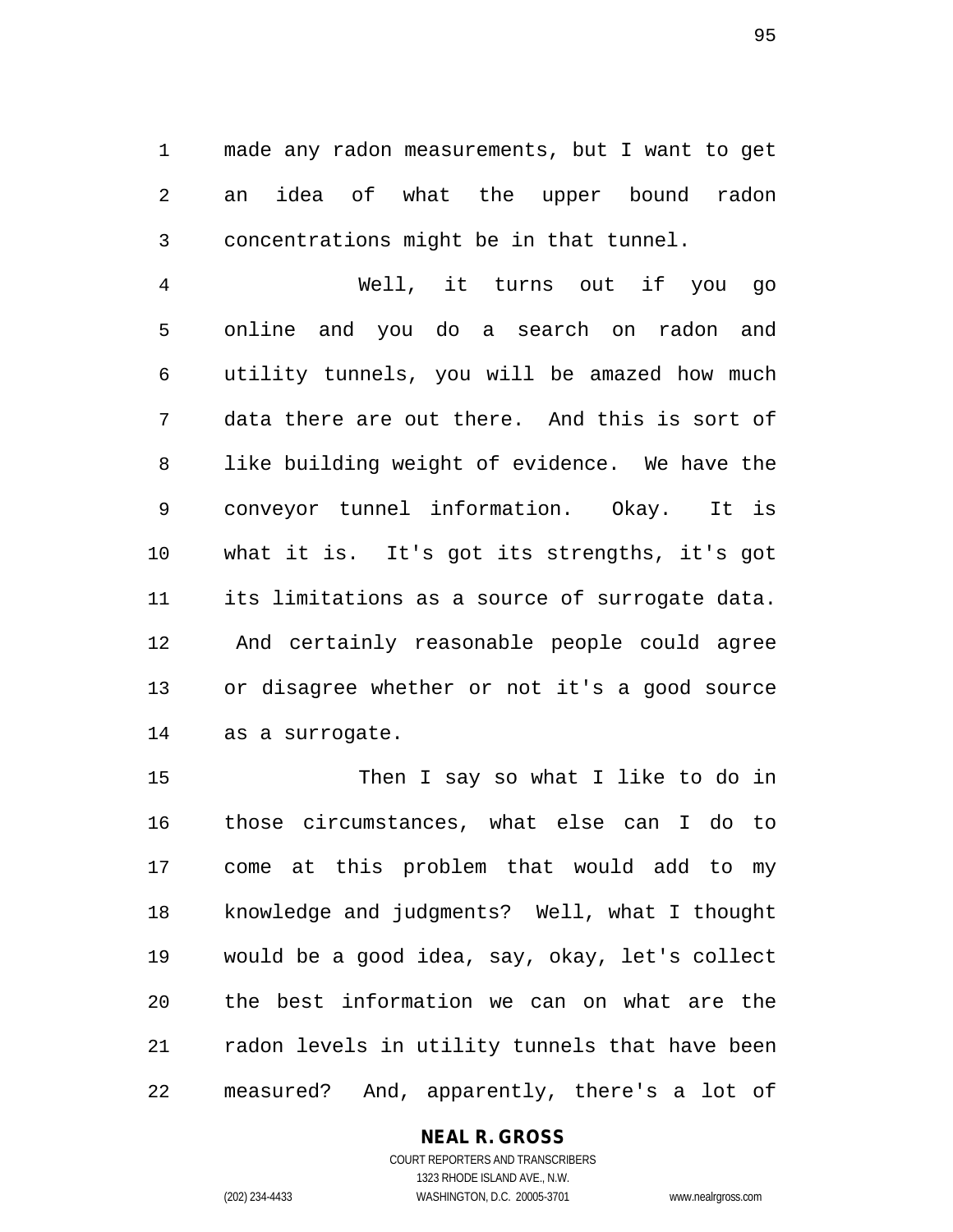1 that data. Go in, collect the data, pick the 2 upper 95th percentile.

3 So, well, right now knowing 4 nothing else, I would say it's likely that the 5 real radon concentrations that were in the 6 utility tunnel were probably less than that 7 value because you're sort of like saying 8 there's one piece of information. Utility 9 tunnels have a distribution, but I say is that 10 good enough?

11 1 I say not really. You know why? 12 Because the data that was gathered for all 13 those utility tunnels that are out there in 14 the database in the world out there, they 15 didn't have residual radium-226 sitting around 16 the outside of it that may have been 17 responsible for a different circumstance 18 elevating it.

19 So I would say, well, one way to 20 answer that is say, okay, I'm going to make 21 some numbers up now just so you can visualize 22 what I'm talking about. Let's say it turns

# **NEAL R. GROSS**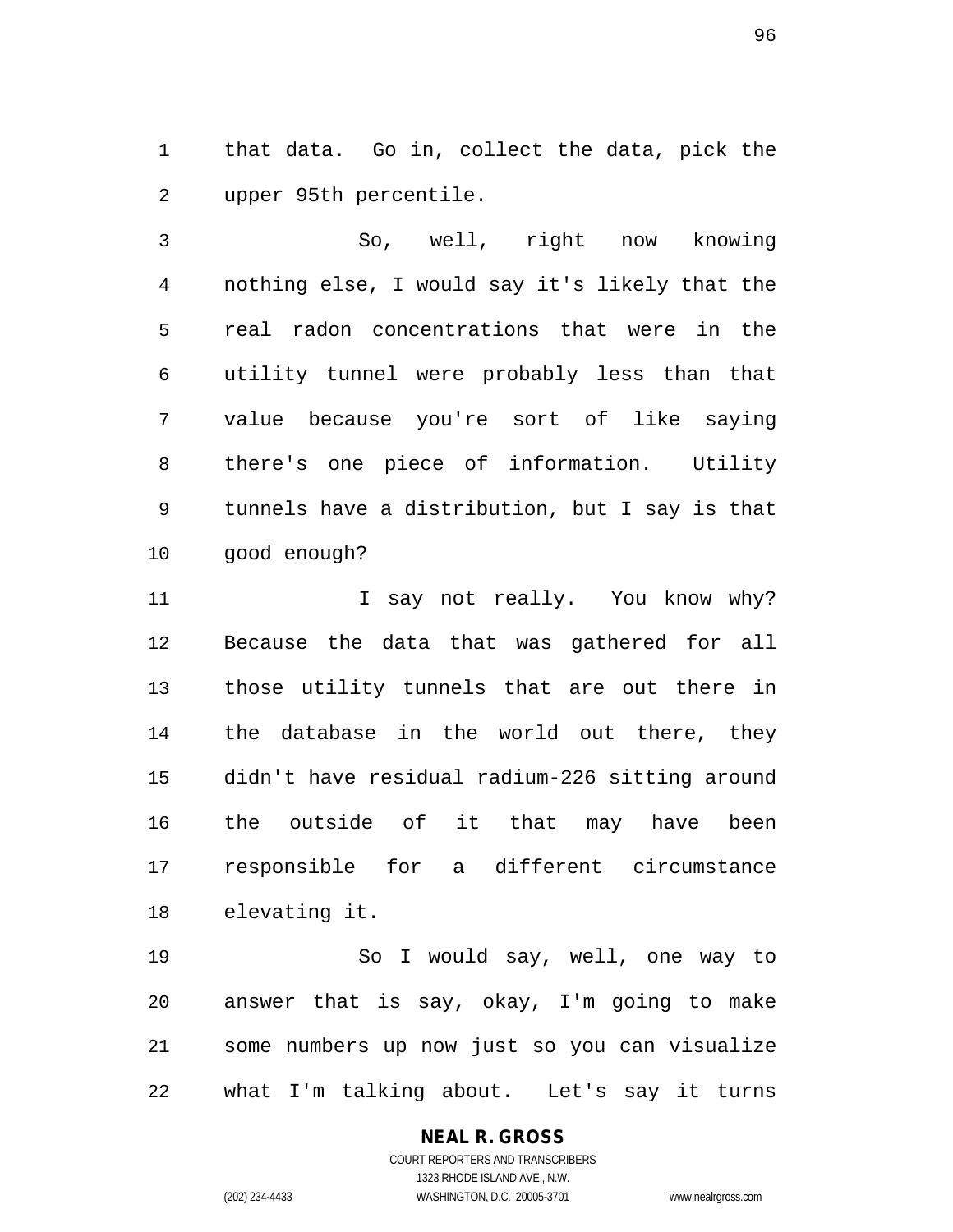1 out that the 95th upper bound on some 2 population of data out there representing the 3 concentrations of radon in utility tunnels in, 4 you know, in the U.S. or in the Northeast or 5 wherever you want to pick your set having done 6 it, is 50 picocuries per liter.

7 T made that number up just now so 8 that you could understand how I'm thinking. 9 And I say, but what would I do then.

10 Well, I would do one other thing. 11 I'd say - I would say, well, what is the 12 average radium-226 concentration in the soil 13 in the vicinity of the utility tunnels?

14 I'm going to make another number 15 up. We have data, they have bore hole data, 16 and let's say we find out it averages out to 17 probably about 10 picocuries per gram of 18 radium-226. I made that number up.

19 So, that says to us, gee, that 20 means that the radium-226 levels that might 21 exist in the vicinity of the utility tunnels 22 might be about ten times higher than it

## **NEAL R. GROSS**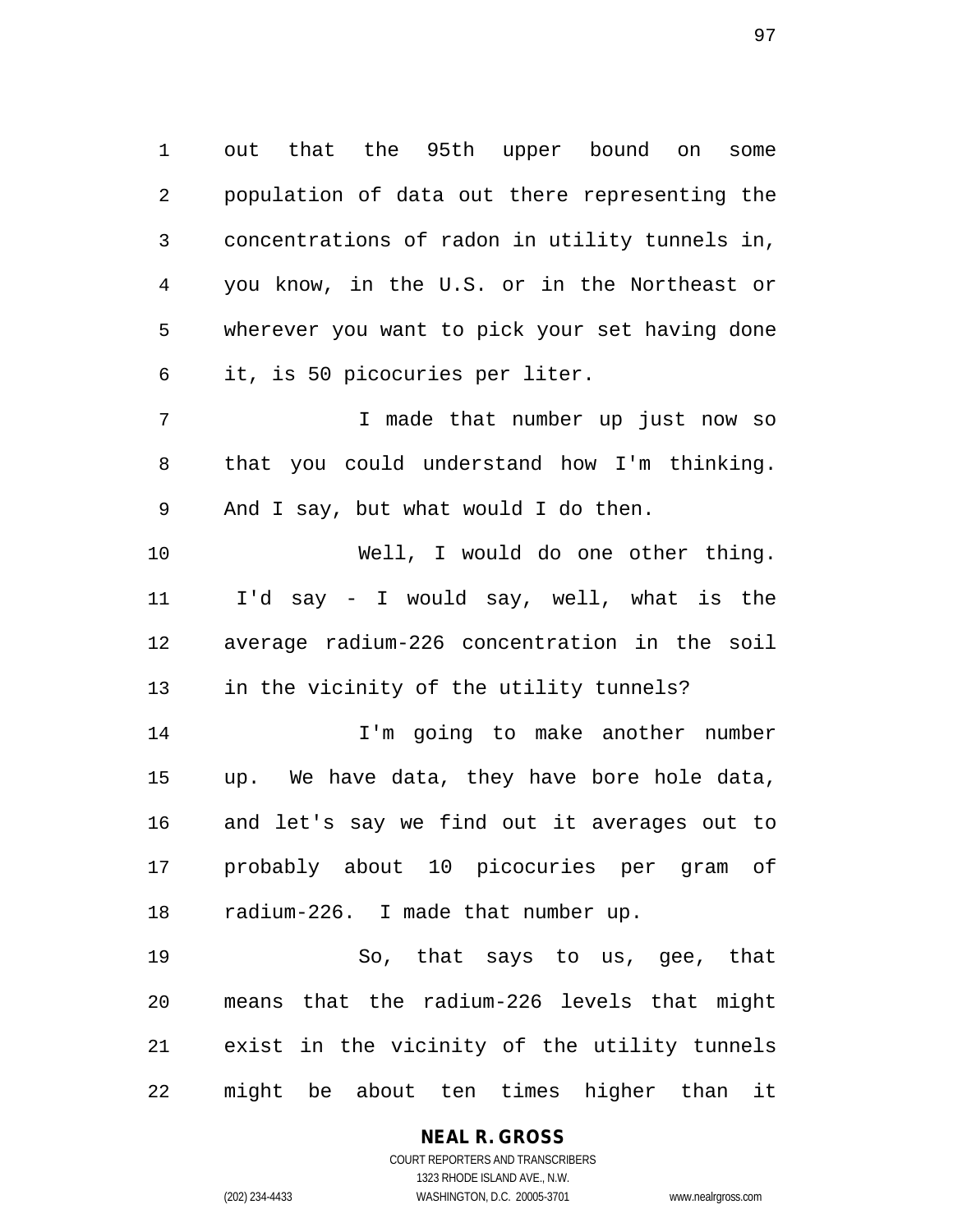1 typically would be because most soils are 2 around one picocurie per gram of radium.

3 Well, one other way to come at the 4 problem is to take the 50 on the upper end, 5 multiply by ten to get 500. Big number. Big 6 number.

7 Now, I say to myself, okay, Jim's 8 saying I've got a plausible -- I've got a 9 surrogate that says 40 based on this tunnel. 10 I just did this thing, a thought problem where 11 I made numbers up. I don't know what the real 12 numbers are, but it's tractable in my mind. 13 You could do this exercise and you could see 14 what it -- and let us speak to you and what 15 does it say.

16 So, let's say at the end of that 17 you walk away and you come up with 500 18 picocuries per liter.

19 At the end of that process, I ask 20 myself if that's where it came out, did I just 21 come up with a plausible upper bound?

22 And I'm going to tell you

## **NEAL R. GROSS**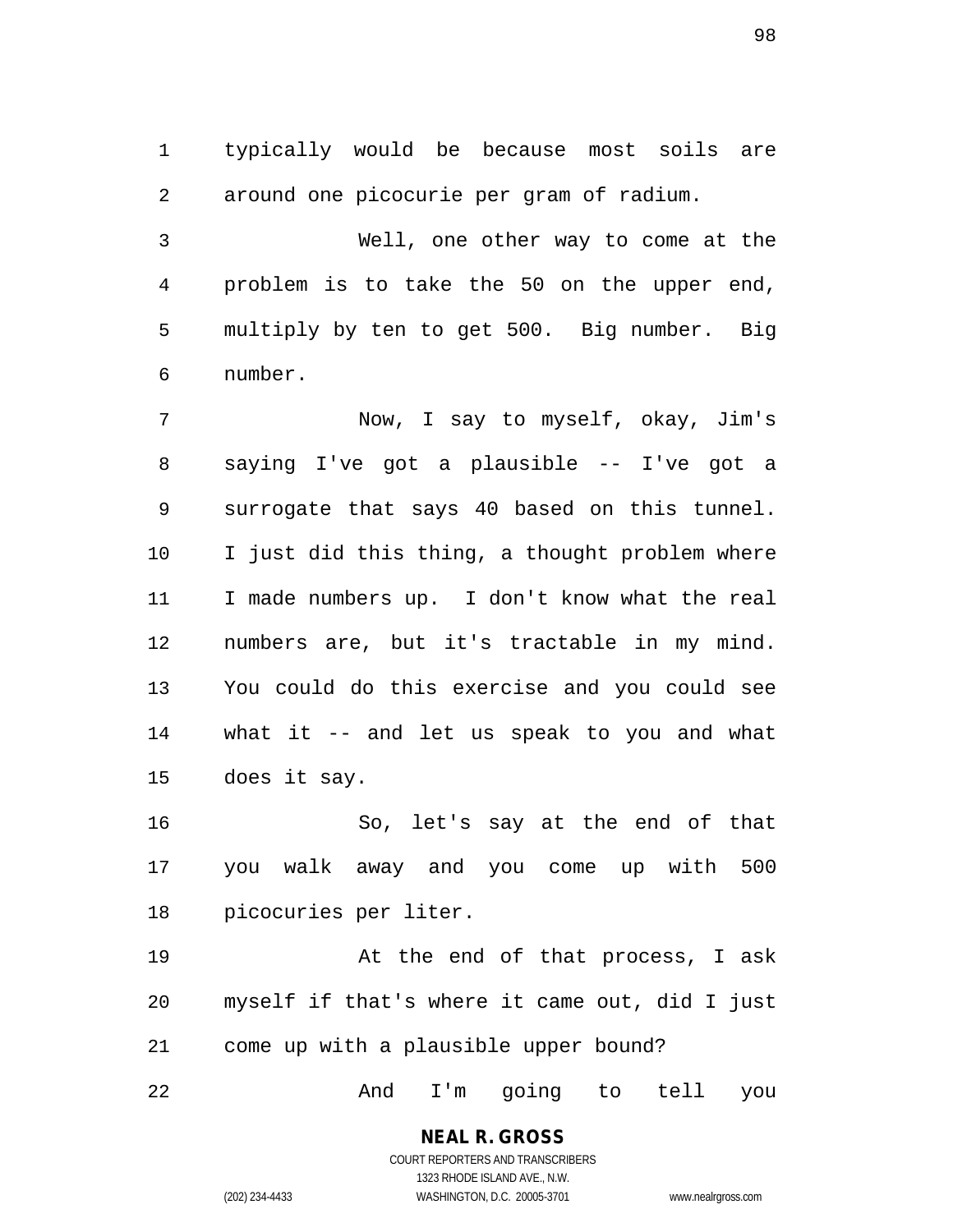1 something. I would say, yes, I did, even 2 though it's ten times higher than yours.

3 What I just went through, the 4 process I went through in my little thought 5 problem where I made numbers up just so that 6 you could follow my thinking, I would say that 7 would be a plausible upper bound and I would 8 be comfortable.

9 And this is SC&A's position now, 10 that that process that I just described if we 11 went through that process, we're not sure how 12 rich the data are in terms of being able to 13 build distribution. We're not sure when we do 14 that, whether or not we're going to gather 15 data that is going to be fairly reasonable of 16 the circumstances that we're dealing with, but 17 I know there's a lot of data out there.

18 And there's some pretty bad 19 formations, some granite formations where it 20 could be really nasty, a lot worse than the 21 kind of material we're talking about here.

22 So, in the end of the story,

**NEAL R. GROSS** COURT REPORTERS AND TRANSCRIBERS

1323 RHODE ISLAND AVE., N.W. (202) 234-4433 WASHINGTON, D.C. 20005-3701 www.nealrgross.com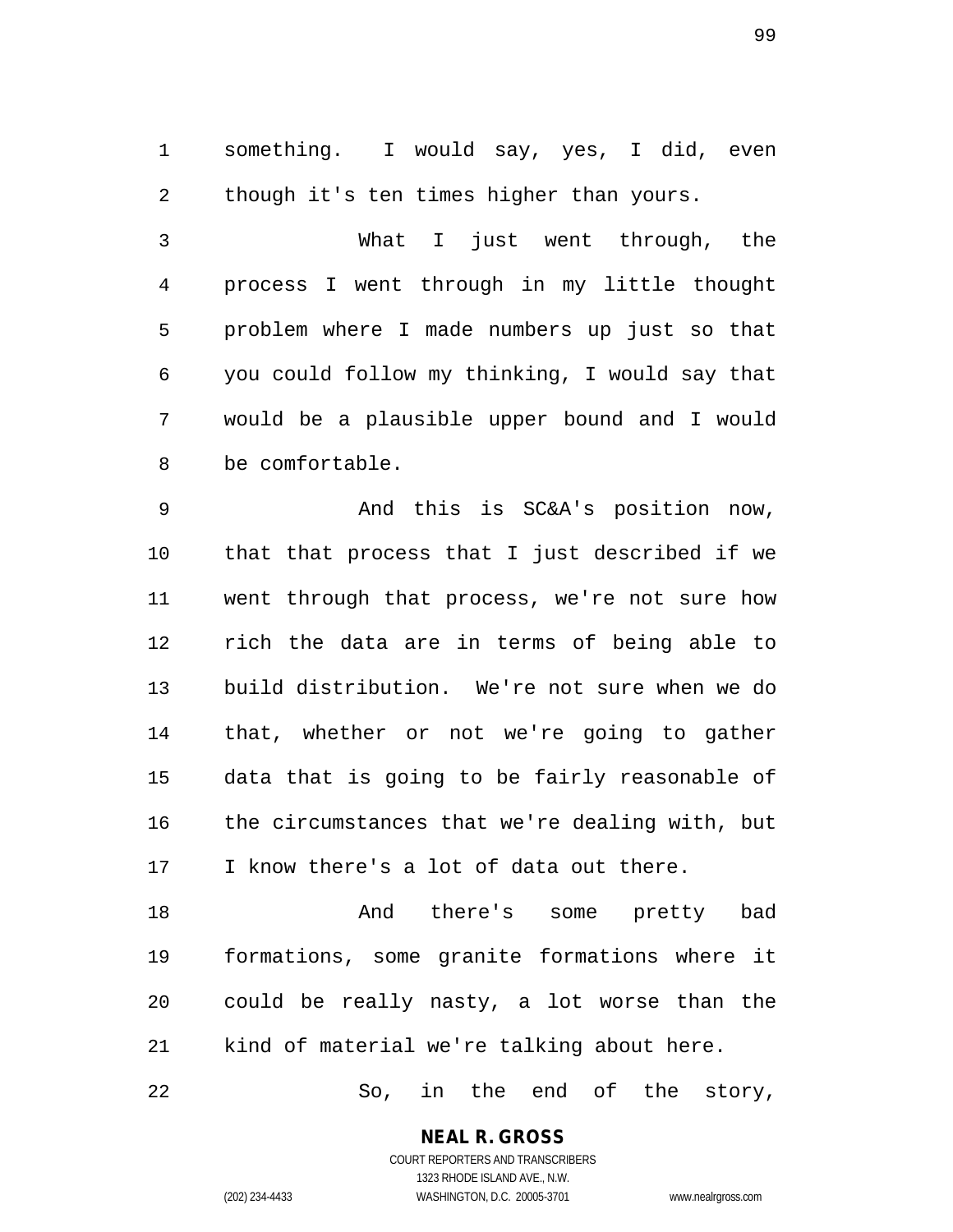1 SC&A's position is, after going through this 2 process and seeing what emerges from it and 3 then comparing that to the NIOSH surrogate 4 approach, we'll have information in front of 5 us that, in my mind, will probably have 6 everything we're going to -- other than 7 actually having real measurements in the 8 utility tunnel, you really can't do better 9 than that.

10 And then at the end of that, 11 here's the hard part. You got to sit around 12 the table and say, what do you think.

13 Do you think we've just placed a 14 plausible upper bound on the radon 15 concentration in those tunnels, or not? And 16 there's where the judgment will have to come 17 before us, by the Board.

18 But this is the thinking that has 19 emerged in SC&A over the weekend, and I'm 20 hoping that it helps in your deliberations.

21 CHAIRMAN MELIUS: Okay. Brad, and 22 then I want to give an opportunity for the

#### **NEAL R. GROSS**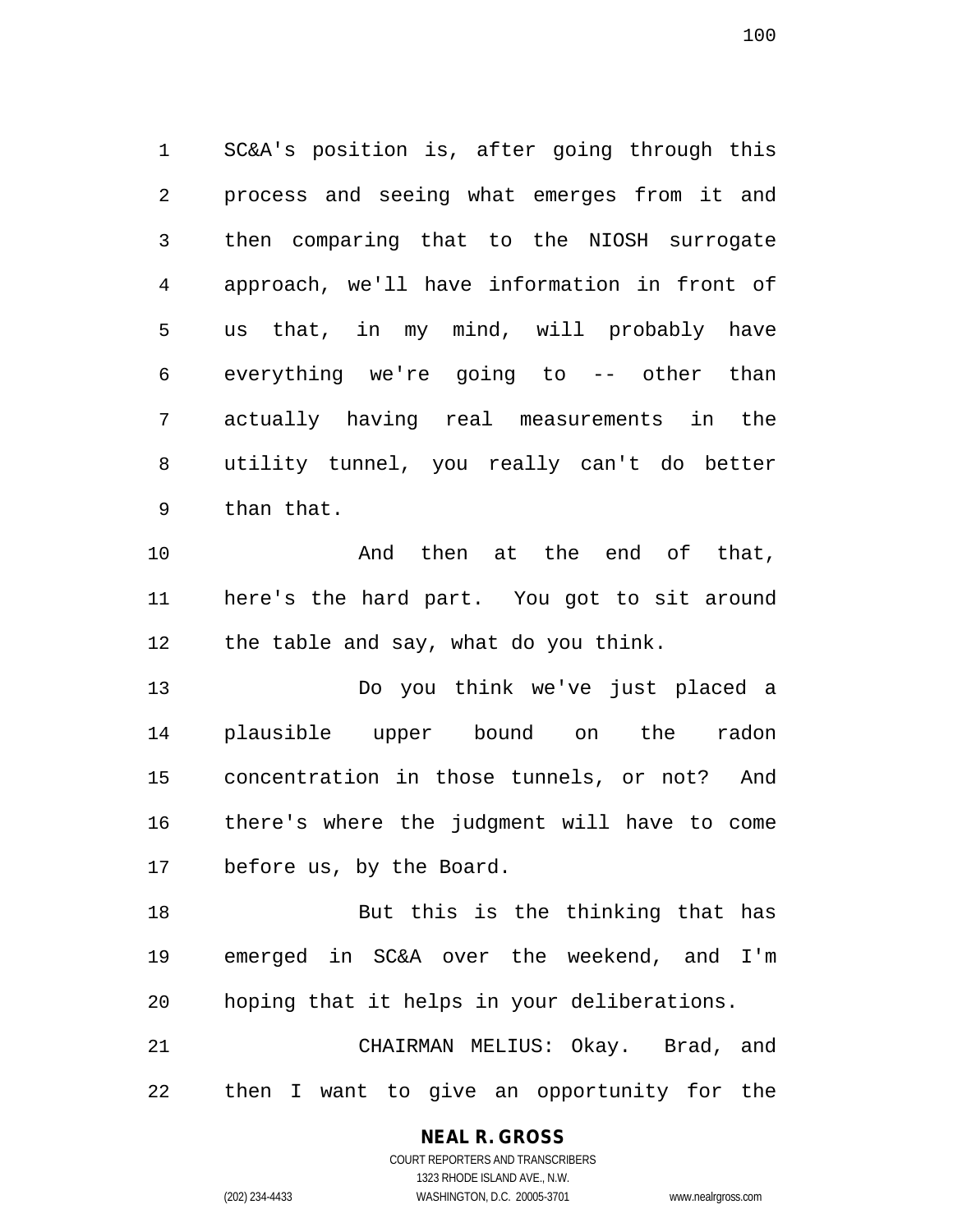1 petitioners to speak.

| 2  | MEMBER CLAWSON: You know, I was                |  |  |  |  |
|----|------------------------------------------------|--|--|--|--|
| 3  | just looking at the measurements that they had |  |  |  |  |
| 4  | in there and the utility tunnels were so much  |  |  |  |  |
| 5  | higher than underneath what the building was.  |  |  |  |  |
| 6  | 391.42 picocuries per gram.                    |  |  |  |  |
| 7  | DR. MAURO: I'm sorry. You're                   |  |  |  |  |
| 8  | referring to the soil, the concentration of    |  |  |  |  |
| 9  | radium in the soil?                            |  |  |  |  |
| 10 | MEMBER CLAWSON: Yes.                           |  |  |  |  |
| 11 | DR. MAURO: There's some hits that              |  |  |  |  |
| 12 | are high.                                      |  |  |  |  |
| 13 | MEMBER CLAWSON: These are the ones             |  |  |  |  |
| 14 | that they poked underneath there. This is the  |  |  |  |  |
| 15 | ones that they did later on.                   |  |  |  |  |
| 16 | I guess one of the things -- we                |  |  |  |  |
| 17 | keep using the term bounding and we've heard   |  |  |  |  |
| 18 | people discuss about our jargon and that they  |  |  |  |  |
| 19 | need to be able to help with it.               |  |  |  |  |
| 20 | I really question our bounding                 |  |  |  |  |
| 21 | sometimes. I've said this numerous times       |  |  |  |  |
| 22 | before. I can take and cure this all right     |  |  |  |  |

**NEAL R. GROSS**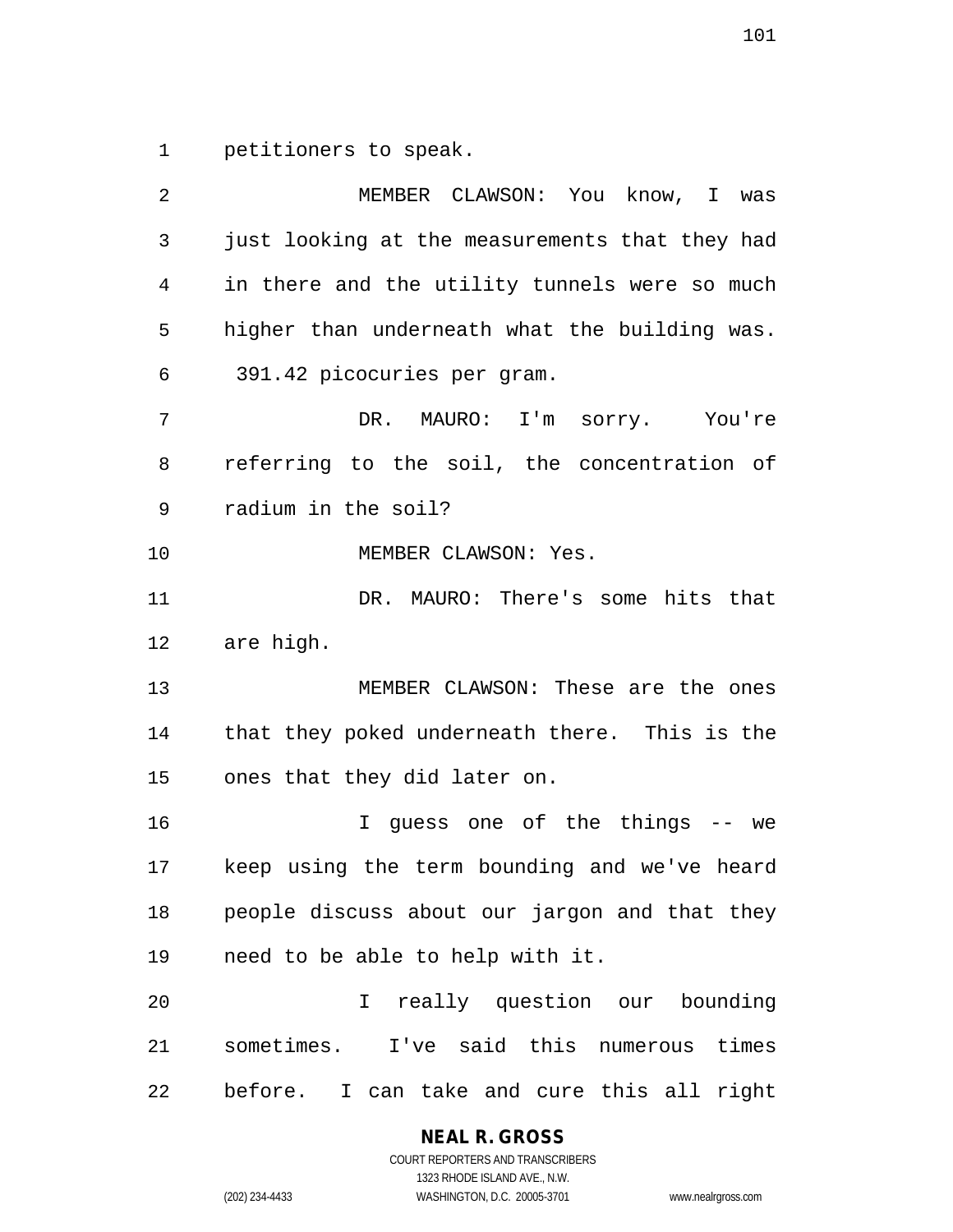1 now. I can give you a number out there.

2 Now, will it be plausible? Well, 3 that would be questionable. But that isn't 4 what, in my personal opinion, we're here to be 5 able to do. We're to take the weight of 6 evidence that we have. 7 It bothers me that we go to such 8 lengths and such grand scales to get out of 9 putting an SEC out there. 10 I thought that's what this was put 11 up for and it just kind of bothers me. It 12 really does. 13 And I'm not questioning the 14 integrity and so forth like that, but I just - 15 - it just amazes me to what length we go. I 16 thought that's what an SEC was put out here 17 for. 18 CHAIRMAN MELIUS: Okay. John, you 19 can sit down. 20 I want to hear the petitioners. 21 Thank you. 22 Antoinette, are you on the phone?

1323 RHODE ISLAND AVE., N.W. (202) 234-4433 WASHINGTON, D.C. 20005-3701 www.nealrgross.com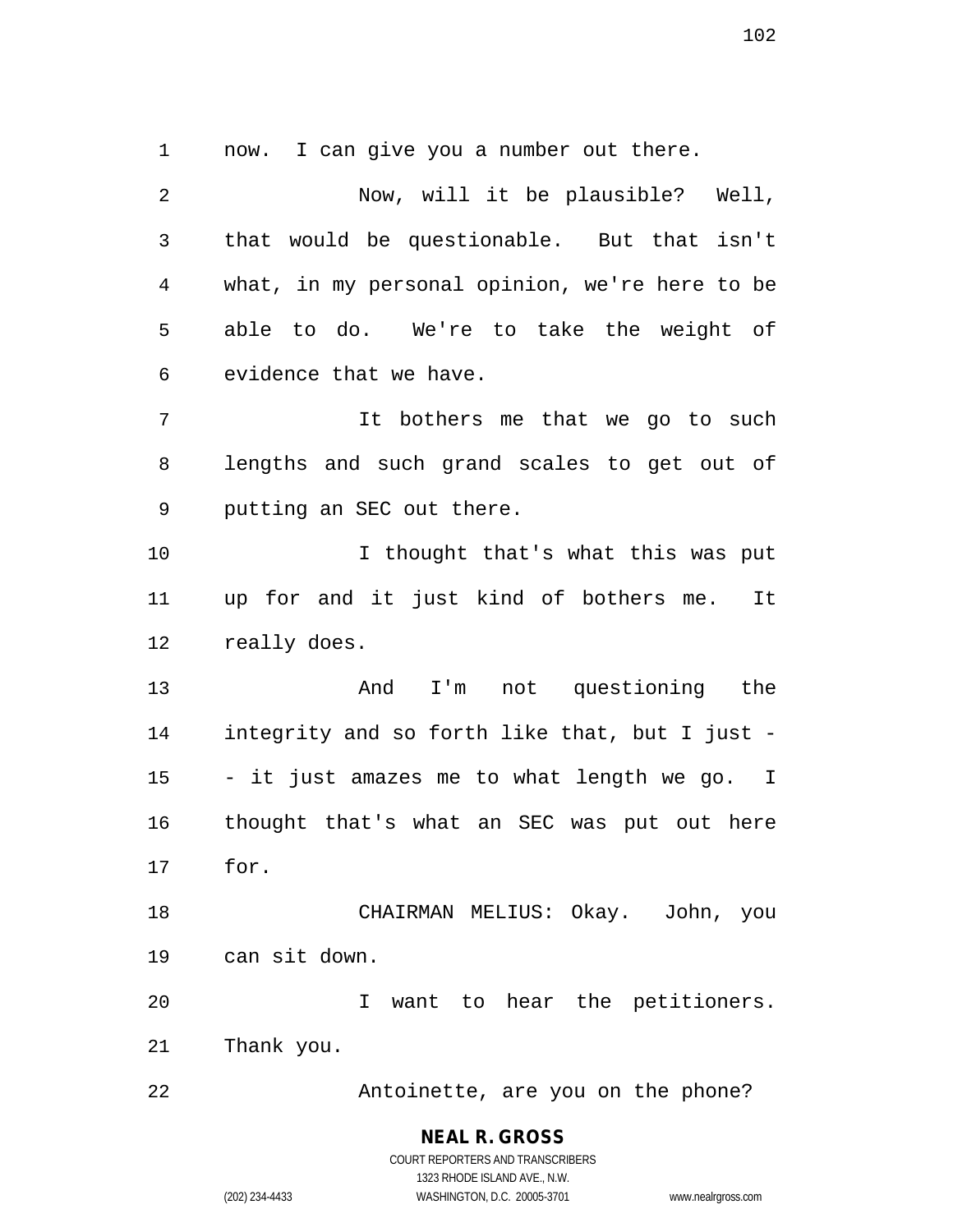1 MS. BONSIGNORE: Yes, I am. 2 CHAIRMAN MELIUS: Okay. 3 MS. BONSIGNORE: Can everyone hear 4 me? 5 CHAIRMAN MELIUS: Yes, we can. 6 Thank you. 7 MS. BONSIGNORE: Okay. Thank you. 8 Good morning, Dr. Melius, and 9 members of the Board. My name is Antoinette 10 Bonsignore and I am the petitioner 11 representative for SEC-107 and SEC-154. 12 I want to thank you on behalf of 13 the Linde workers for this opportunity to 14 address the Board this morning. 15 I would also like to thank the 16 Linde Working Group for their efforts these 17 past two years during the Linde SEC evaluation 18 process. 19 The Linde SEC-107 petition was 20 filed in March 2008 and qualified for review 21 on July 18th, 2008. 22 The ER for this petition was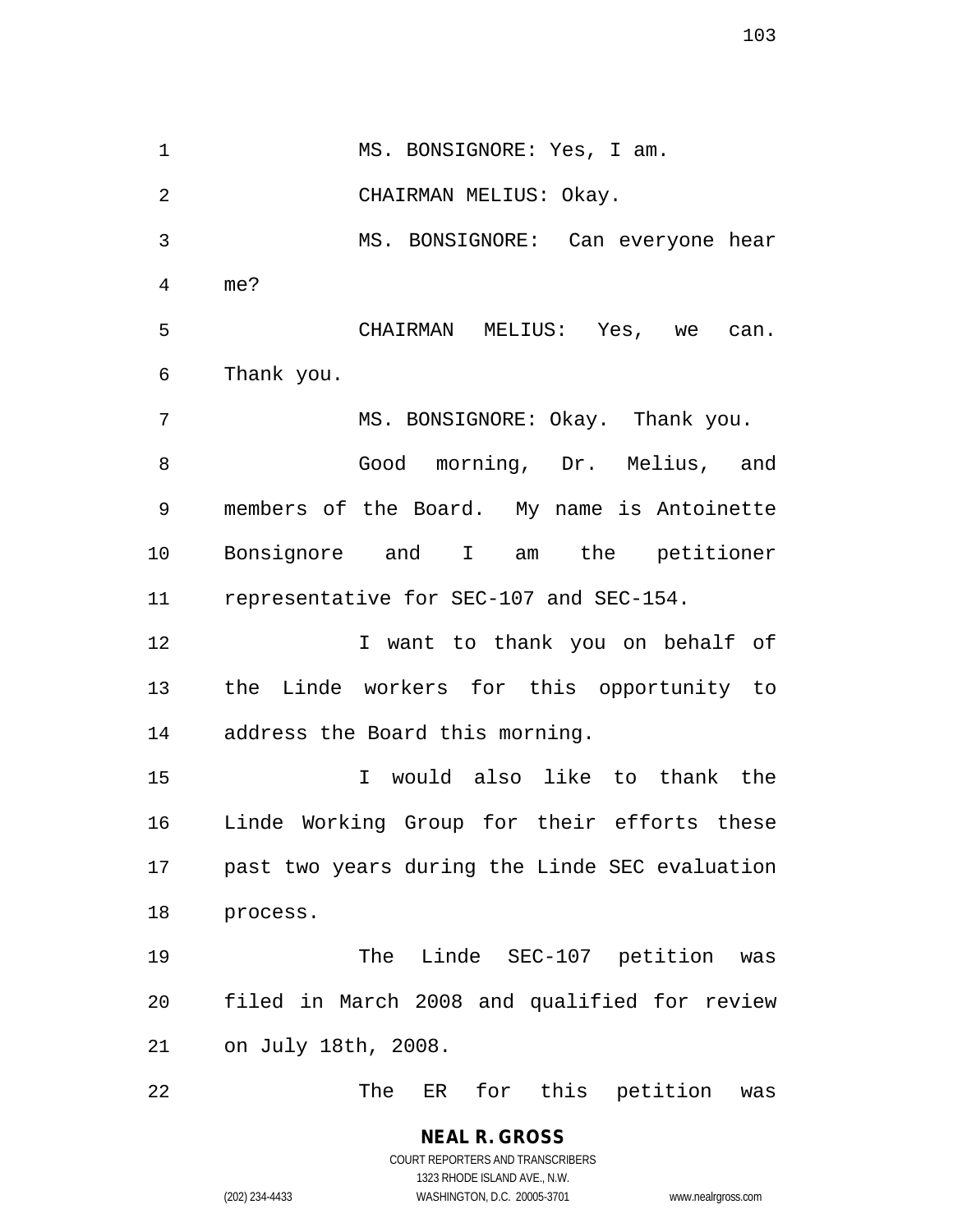1 released by NIOSH on November 5th, 2008. One 2 day earlier, on November 4th, 2008, NIOSH also 3 issued a revised Site Profile.

4 The revised Site Profile was 5 intended to incorporate and resolve the issues 6 raised by SC&A in their July 2006 review of 7 the January 2006 version of the Site Profile.

8 The revised November 2008 Site 9 Profile represented the third version of the 10 Site Profile since May 2005.

11 Since November 2008, the Linde 12 workers and their families have not only been 13 waiting for a resolution on this petition, but 14 an additional SEC petition covering the 15 operational time periods that NIOSH will be 16 discussing later this morning.

17 Simultaneously, during the SEC 18 evaluation process, a number of individual 19 Linde claimants petitioned the Department of 20 Labor seeking to have their claims reopened 21 because NIOSH issued that November 2008 22 revised Site Profile. Nearly all of those

#### **NEAL R. GROSS** COURT REPORTERS AND TRANSCRIBERS

1323 RHODE ISLAND AVE., N.W. (202) 234-4433 WASHINGTON, D.C. 20005-3701 www.nealrgross.com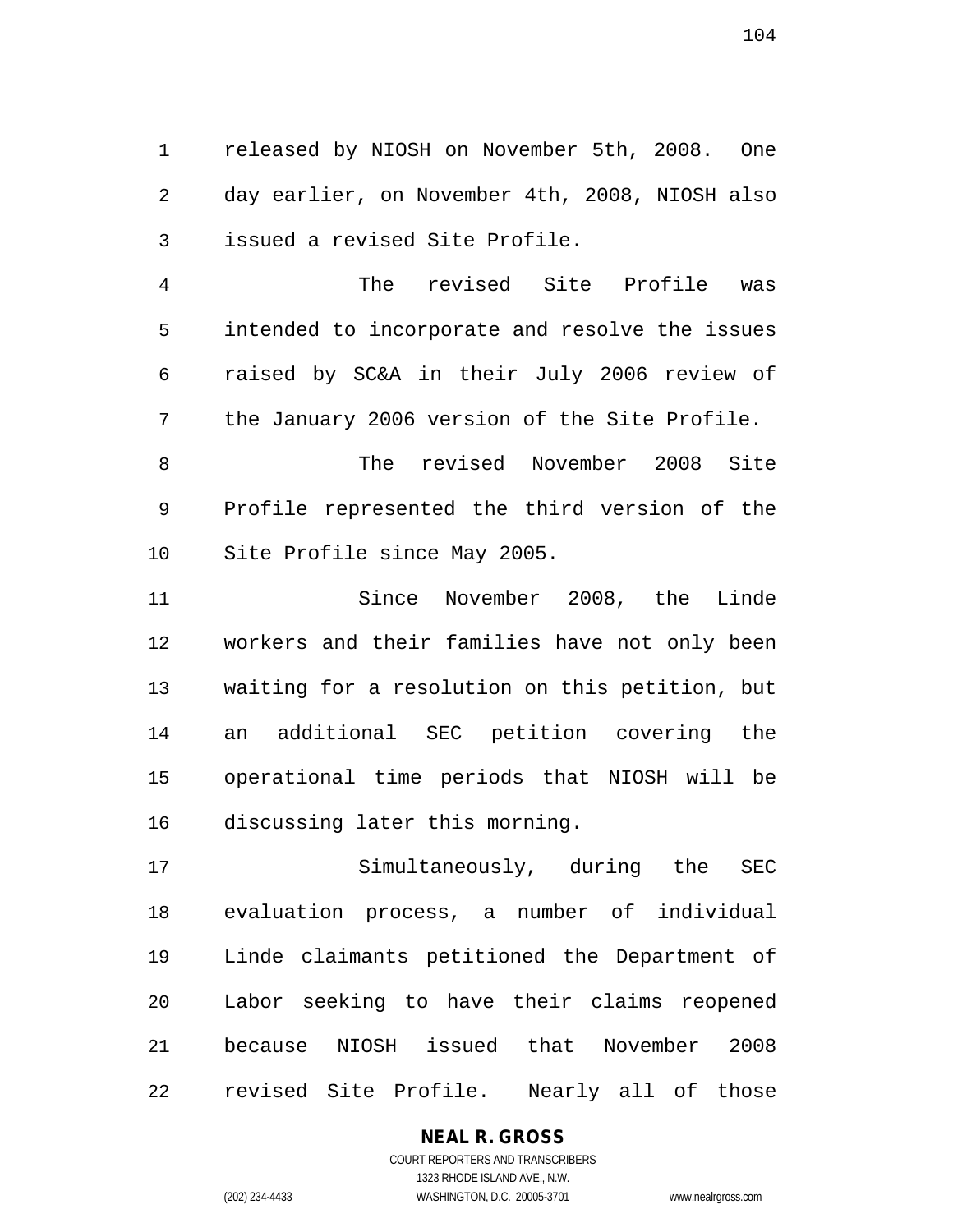1 requests were denied.

2 However, in a limited number of 3 cases, the Department of Labor remanded 4 previously denied claims to NIOSH to be 5 reworked.

6 To my knowledge, two previously 7 denied claims have been re-dosed and were 8 eventually approved for compensation.

9 However, the Department of Labor 10 summarily refused to remand eight other claims 11 that I know of for reworks, and those 12 claimants received boilerplate letters from 13 the Department of Labor claiming that because 14 NIOSH had not issued a Program Evaluation 15 Report for Linde, their claims could not be 16 reopened.

17 One of those claimants eventually 18 took her case to federal court wherein the 19 Department of Labor vacated their decision and 20 agreed that since NIOSH had revised the Site 21 Profile, the claim should have been reopened.

22 That claimant is still waiting for

## **NEAL R. GROSS**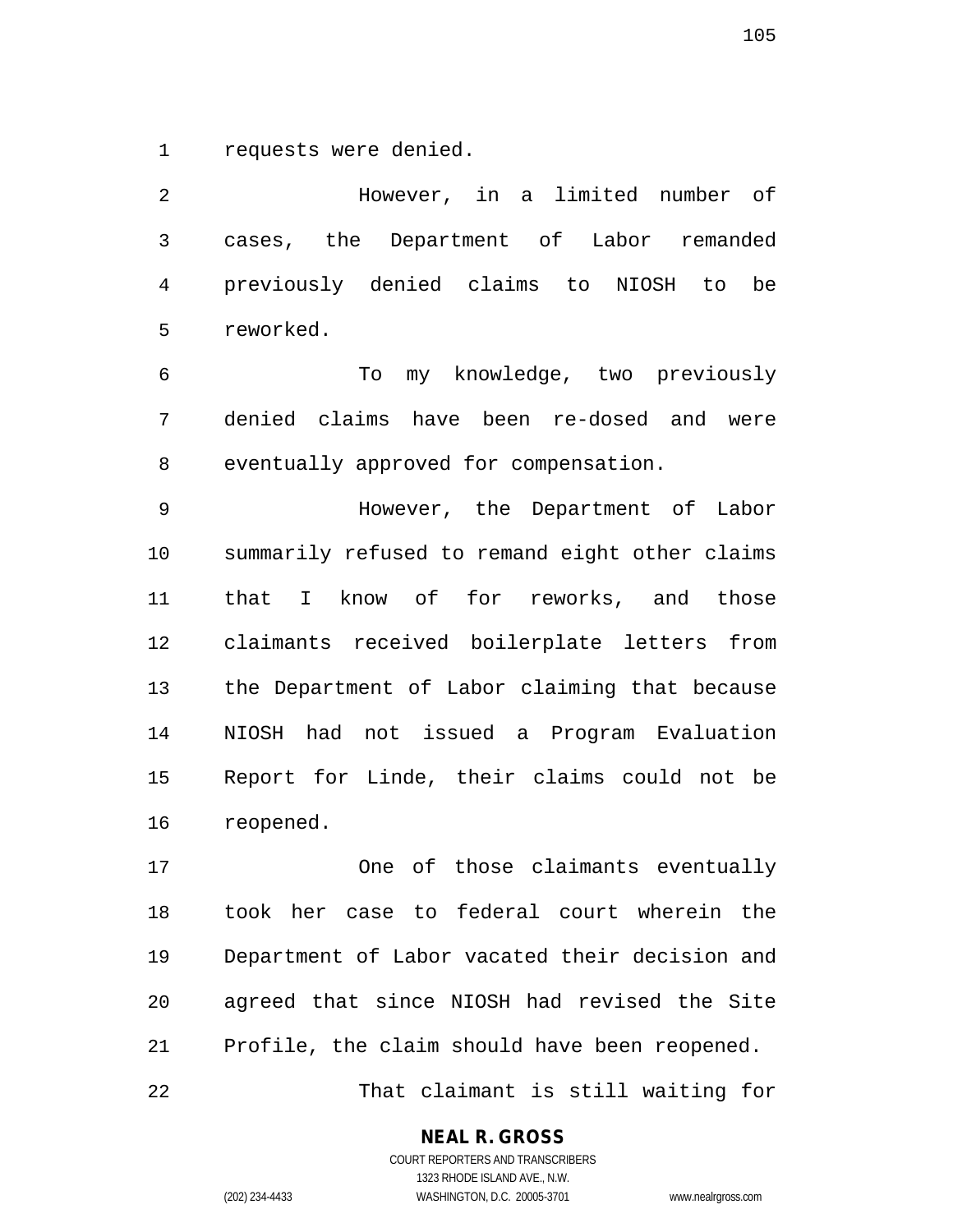1 a resolution of that claim despite the fact 2 that the Department of Labor ordered a remand 3 over a year ago.

4 I wanted to detail this history to 5 drive home the point that Linde workers have 6 been denied timely and fair compensation for 7 the past two years while the SEC evaluation 8 process has been proceeding.

9 And even though NIOSH issued their 10 Evaluation Report for this petition in 11 November of 2008, and after two years of back-12 and-forth negotiations between NIOSH and SC&A, 13 the analysis contained within the November 14 2008 Evaluation Report has been materially 15 changed as a result of the Working Group 16 negotiations.

17 This brings me to a paramount 18 issue plaguing the Linde SEC evaluation 19 process: the complete and utter disregard for 20 not only timeliness, but the clear and 21 unequivocal language of the Act and the 22 regulations interpreting the Act requiring

# **NEAL R. GROSS**

COURT REPORTERS AND TRANSCRIBERS 1323 RHODE ISLAND AVE., N.W. (202) 234-4433 WASHINGTON, D.C. 20005-3701 www.nealrgross.com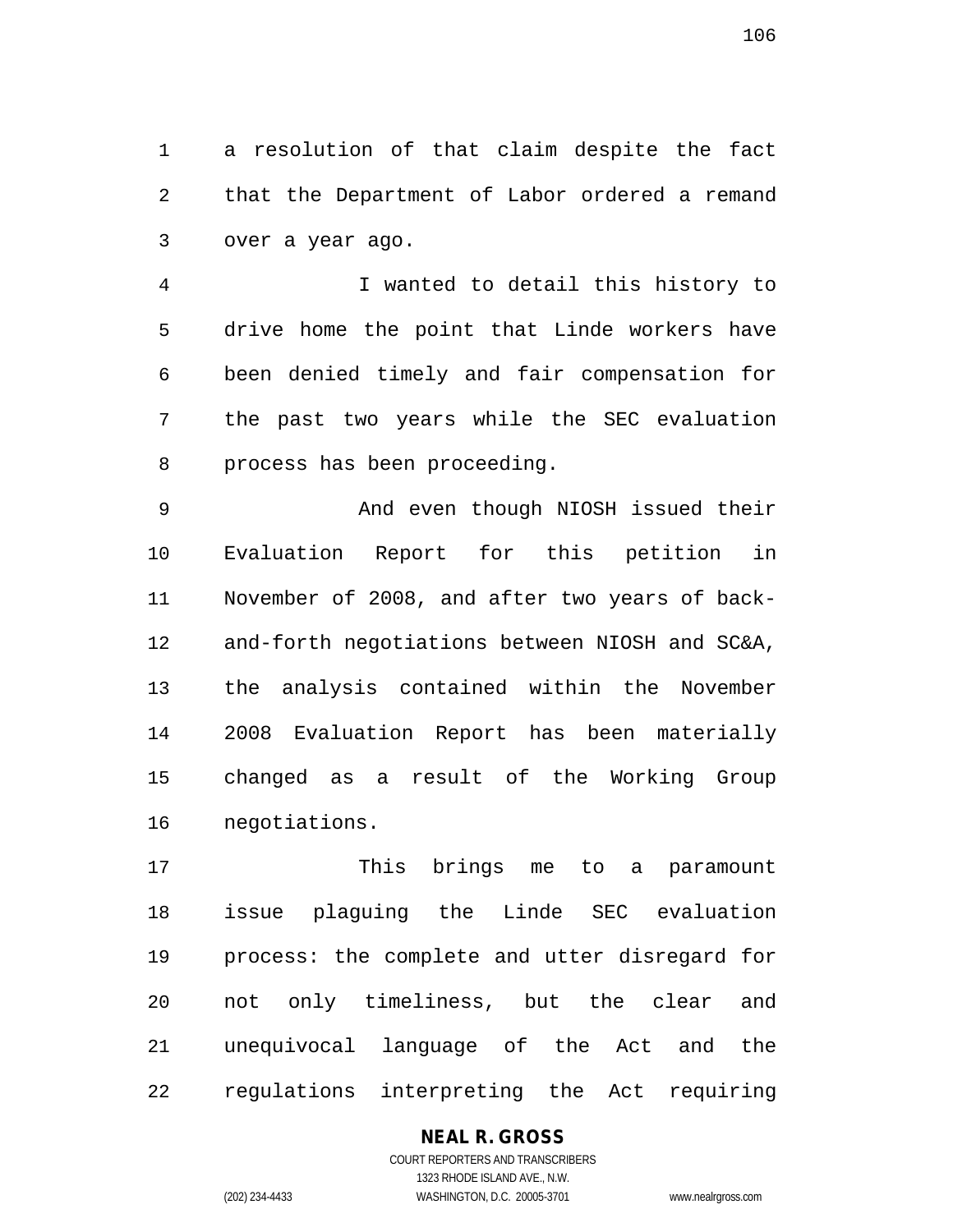1 NIOSH to provide this Board with a claimant-2 favorable rationale for their recommendation 3 on any SEC within 180 days of qualification.

4 In this case, NIOSH has failed to 5 meet their statutory and regulatory 6 obligations to provide this Board with a 7 claimant-favorable rationale for recommending 8 the denial of this SEC petition.

9 All the while, the individual 10 claimants have been penalized for the very 11 fact that the SEC petitions were filed in the 12 first place.

13 I would like to direct your 14 attention now to the presentation materials 15 that Ted Katz distributed to the Board today. 16 I hope everyone received those.

17 MR. KATZ: Yes, Antoinette. I 18 emailed them to all the Board Members.

19 MS. BONSIGNORE: Great. Thank you, 20 Ted.

21 On the first page of my 22 presentation, I argue that NIOSH's preference

# **NEAL R. GROSS**

COURT REPORTERS AND TRANSCRIBERS 1323 RHODE ISLAND AVE., N.W. (202) 234-4433 WASHINGTON, D.C. 20005-3701 www.nealrgross.com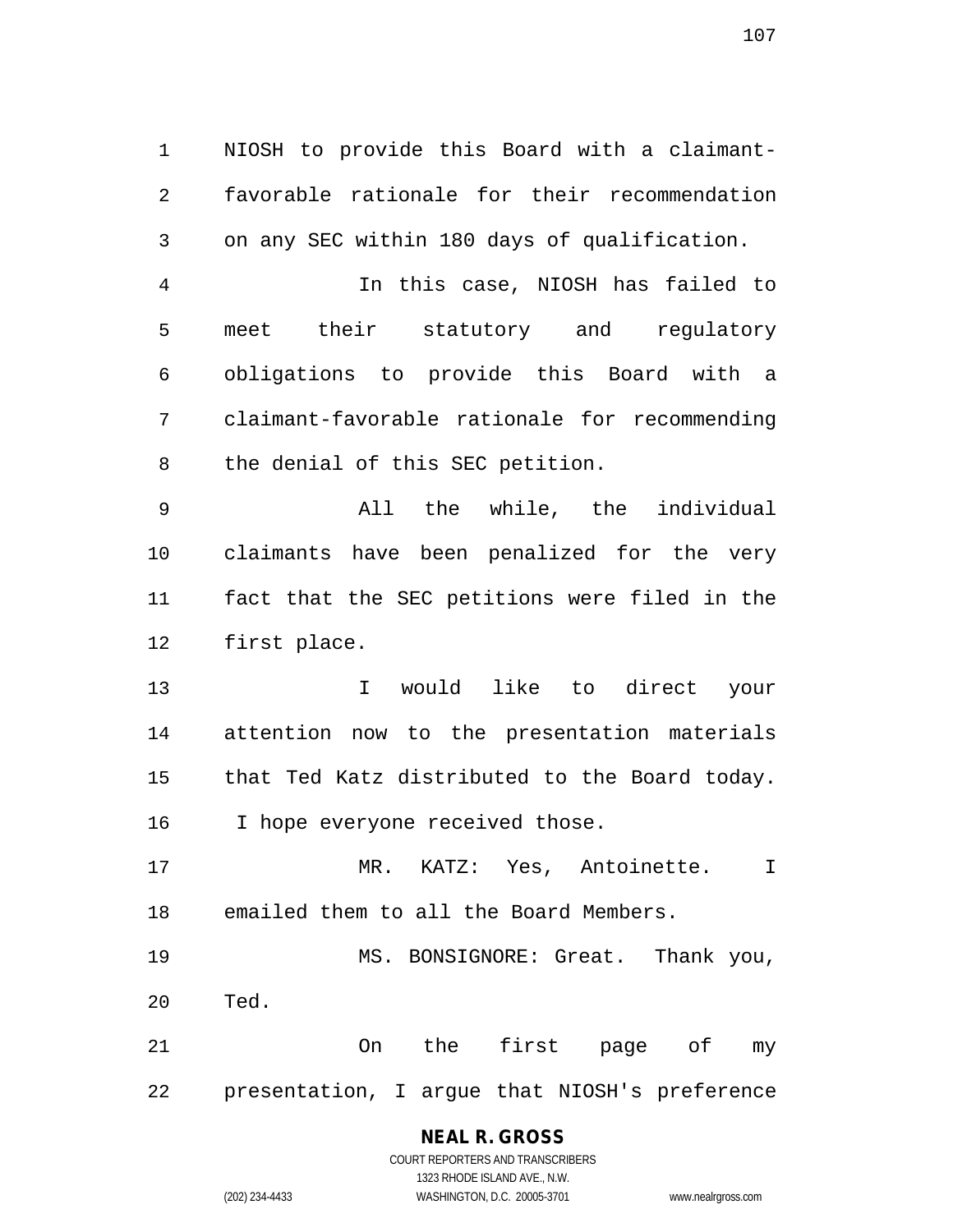1 for completing the dose reconstructions over 2 approving SECs is exemplified in the Linde SEC 3 evaluation process by not only ignoring the 4 180-day statutory deadline, but by also 5 refusing to reopen previously denied claims 6 because the SECs have not been resolved yet.

7 At Page 2 of my presentation, I 8 outlined some of the data-deficiency issues 9 that should cause this Board to question the 10 speculative nature of the dose exposure models 11 NIOSH is relying on to support their denial 12 recommendation.

13 Bear in mind the original dose 14 exposure model presented in the original 15 November 2008 ER has been materially changed 16 after continued criticism and negotiation with 17 SC&A.

18 Briefly, I would like to point to 19 the data-deficiency issues that should lead 20 this Board to question the credibility and 21 validity of the negotiated settlement, for 22 lack of a better phrase, that NIOSH and SC&A

## **NEAL R. GROSS**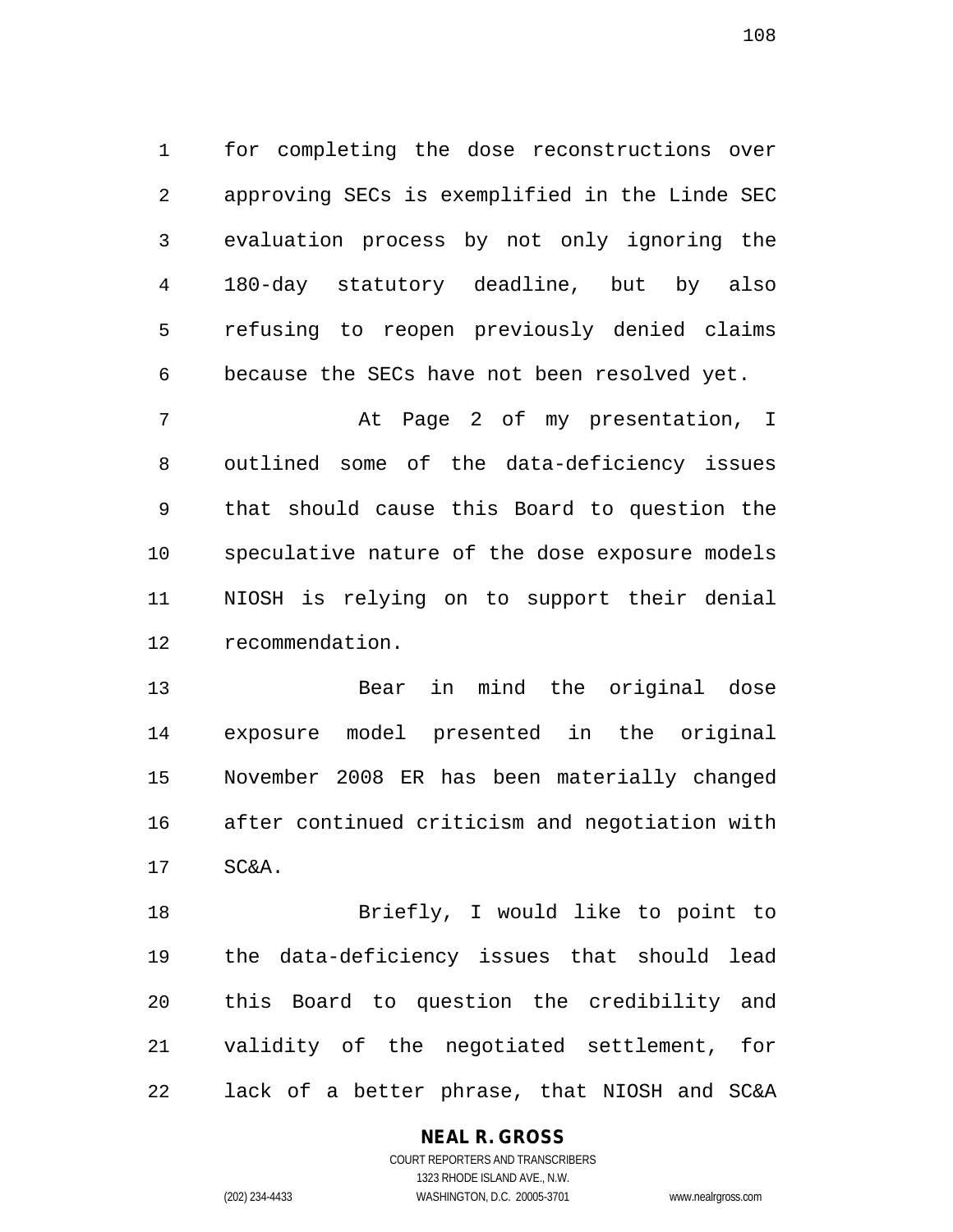1 have reached two years after the issuance of 2 the ER.

3 For the Linde renovation period, 4 there is no personal monitoring data, no air 5 sampling data and no source-term data. NIOSH 6 is relying upon surrogate data from limited 7 data sources from other Linde time periods, 8 mainly the D&D period of the late 1940s and 9 early `50s and radiological survey data from 10 the late `70s and early `80s.

11 A separate issue that NIOSH and 12 SC&A have not reached agreement on is the 13 worker exposure issue resulting from the Linde 14 employees working in the underground utility 15 tunnel system and those workers also using the 16 tunnel system to travel throughout the Linde 17 facility during the cold winter months in 18 Buffalo.

19 Part of the reason why NIOSH and 20 SC&A have not reached any agreement on the 21 tunnel issue is because NIOSH has been 22 ignoring this exposure issue since January of

#### **NEAL R. GROSS**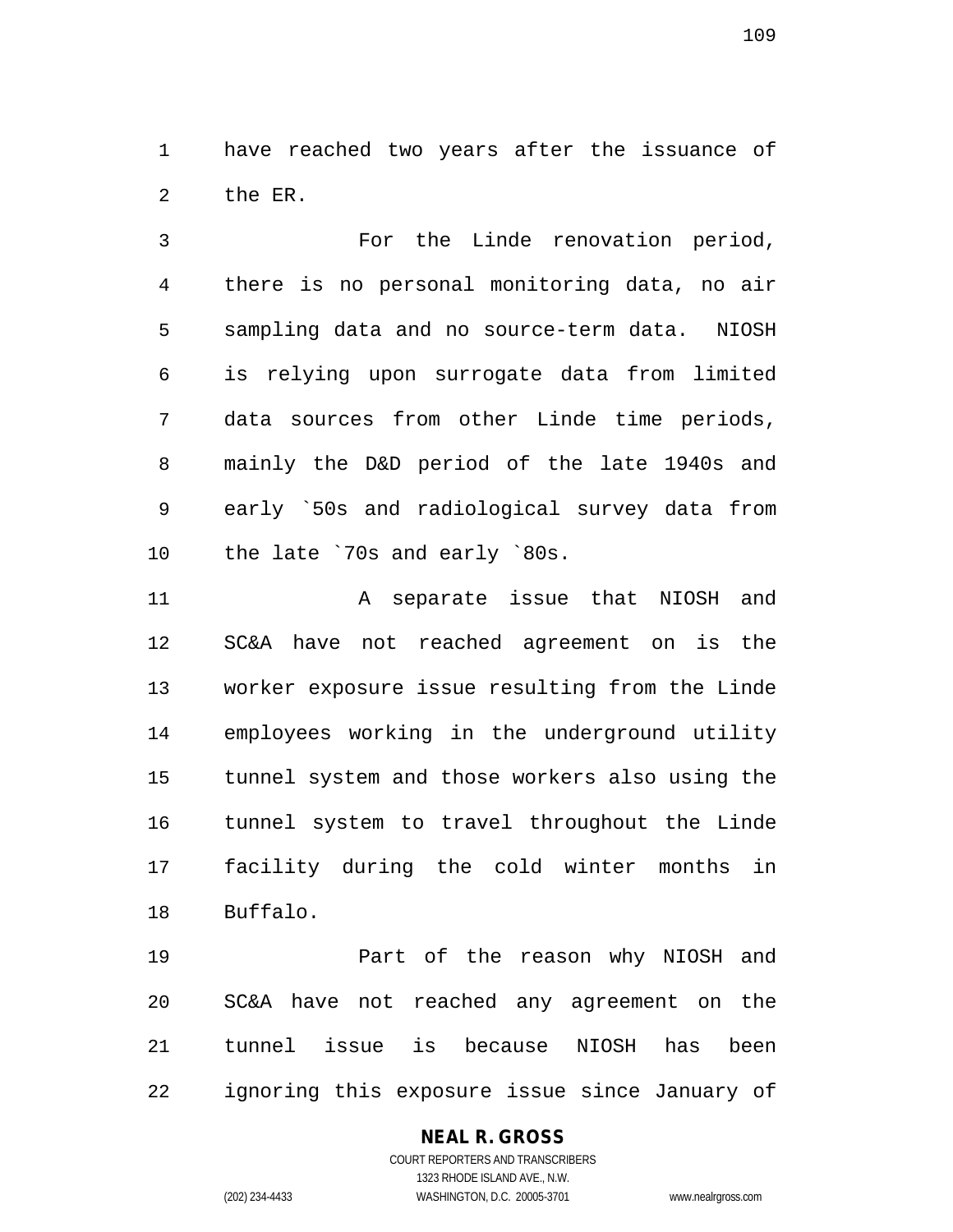1 2006 when Linde workers discussed this 2 exposure issue with SC&A interviewers Kathy 3 DeMers and Desmond Chan.

4 NIOSH had known, or should have 5 known, about this exposure issue since January 6 of 2006. But despite that fact, NIOSH has 7 never addressed it in any of the Site Profiles 8 and never addressed it in the November 2008 ER 9 for Linde SEC-107.

10 Significantly, and I want to 11 really emphasize this point to the Board, this 12 is not a new issue that NIOSH was unaware of 13 before they issued the November 2008 ER.

14 In fact, NIOSH only reluctantly 15 agreed to investigate the issue at the 16 insistence of petitioners as late as December 17 2009 when I raised the issue during a Working 18 Group meeting.

19 The lead health physicist for this 20 SEC, Chris Crawford, told me during that 21 Working Group meeting, and I quote, we are 22 unaware that anybody worked in those locations

#### **NEAL R. GROSS**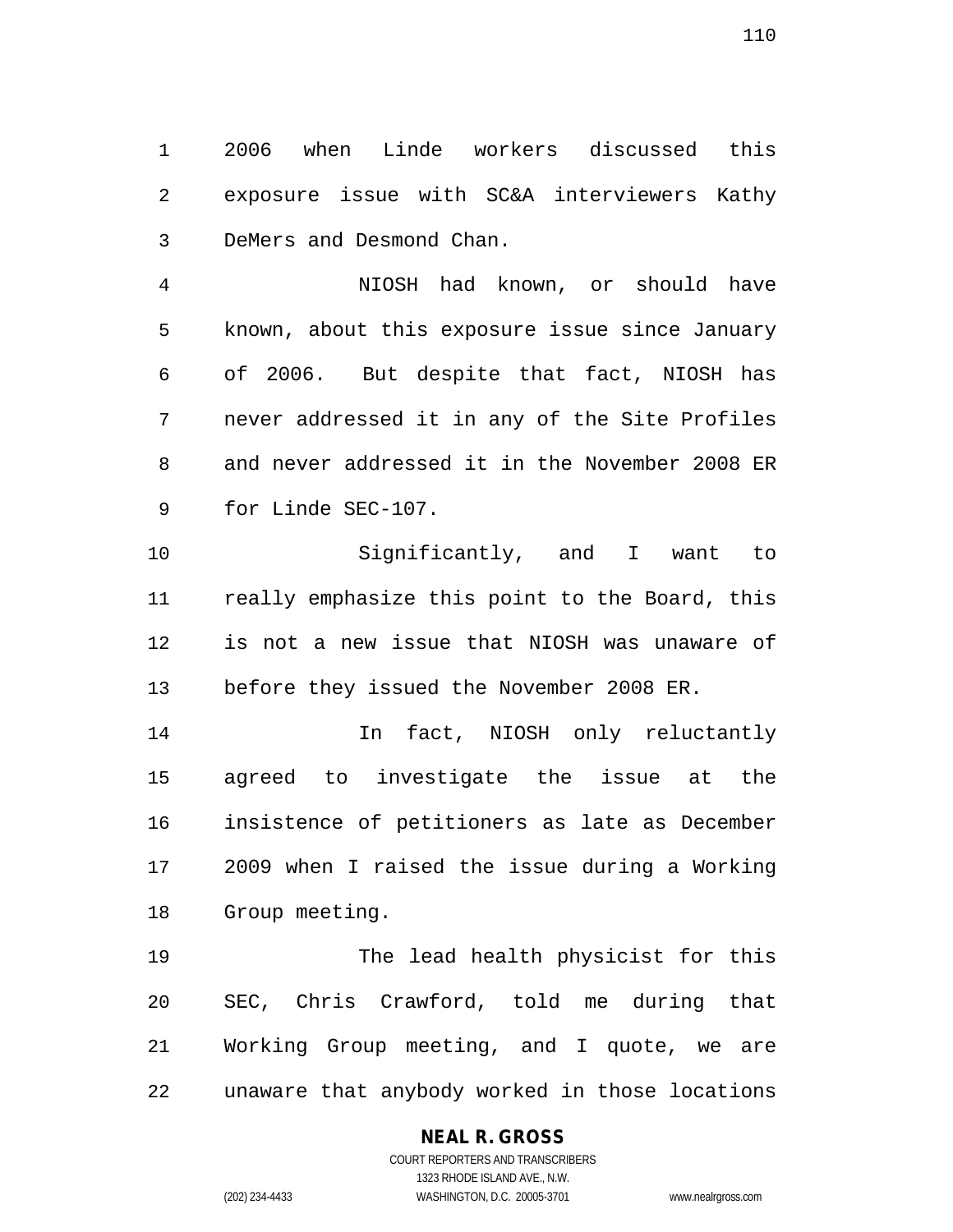1 for any demonstrable period of time.

2 That statement has of course been 3 proven to be inaccurate, and I emphasize the 4 timeline here to demonstrate to the Board that 5 the November 2008 ER is flawed and not 6 claimant-favorable because it completely 7 ignores the tunnel issue. 8 And it ignores the tunnel issue 9 because for some reason NIOSH never perceived 10 any reason to evaluate this issue with any due 11 diligence. 12 The November 2008 ER is flawed and 13 not claimant-favorable, not only because the 14 substance of the reasoning detailed in it has 15 materially changed over the past two years, 16 but also because it never addresses the tunnel 17 issue. 18 NIOSH has failed to meet the 19 statutory obligation to provide this Board 20 with a claimant-favorable rationale for 21 recommending the denial of this petition.

22 NIOSH and SC&A have been unable to

**NEAL R. GROSS**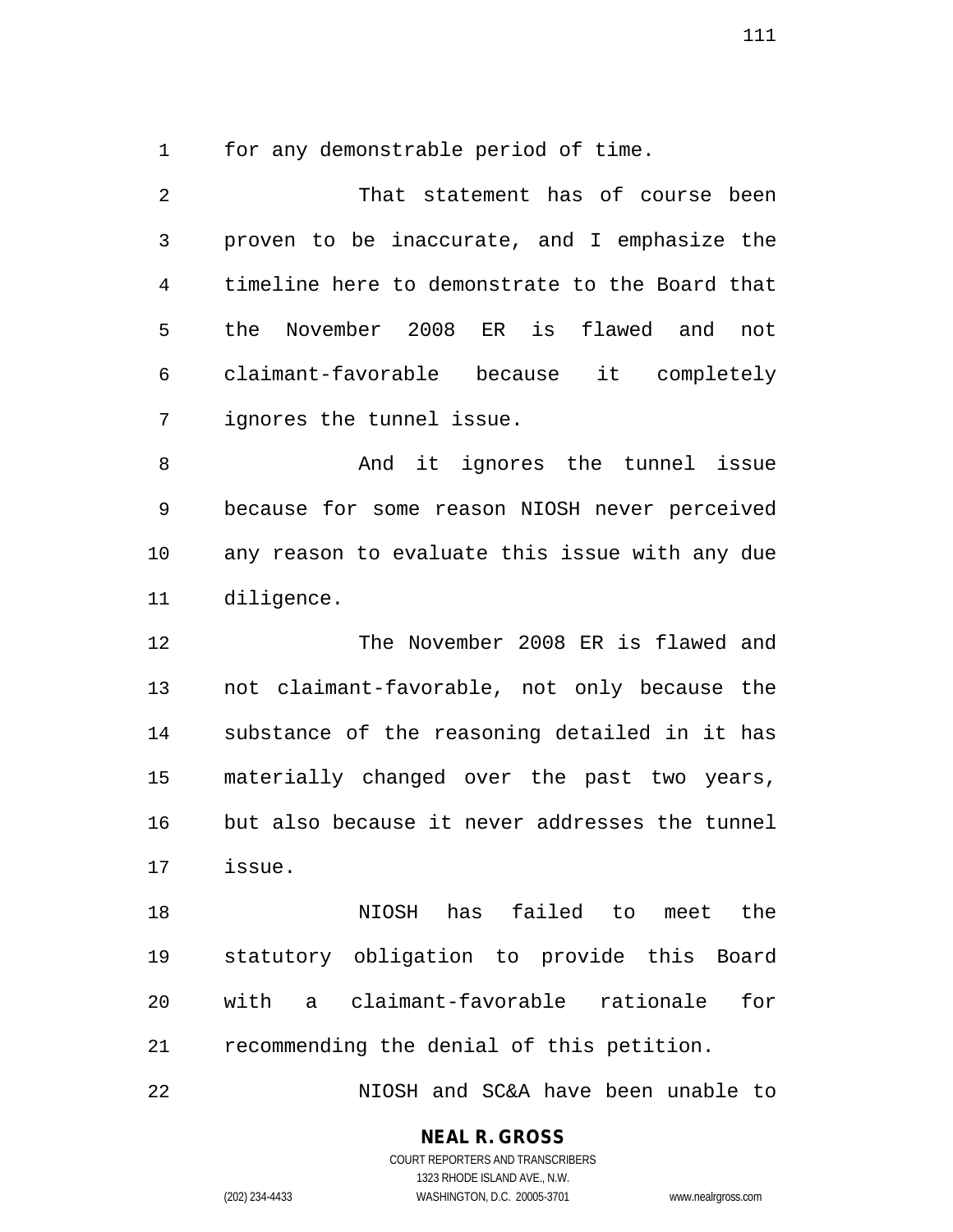1 arrive at any agreement on whether NIOSH can 2 reconstruct dose for worker exposures in the 3 tunnels because there is little data available 4 to assess radon levels.

5 There is no bioassay data, no 6 field monitoring data and any assessment of 7 source-term data is speculative at best.

8 NIOSH's most recent attempt to 9 tackle this issue was revealed to the Working 10 Group during the October 14th Working Group 11 meeting just a little over a month ago.

12 NIOSH now wishes to compare 13 exposures in the tunnels to the limited air 14 sampling data from the uranium ore conveyor 15 tunnel that was located in Building 30, but 16 due to issues of technical equivalency, no 17 agreement was reached during our last Working 18 Group meeting this past Friday on November 19 12th to conclude whether it is reasonable and 20 appropriate to compare worker exposures in the 21 utility tunnel to the recently discovered and 22 limited air sampling data from the conveyor

#### **NEAL R. GROSS**

COURT REPORTERS AND TRANSCRIBERS 1323 RHODE ISLAND AVE., N.W. (202) 234-4433 WASHINGTON, D.C. 20005-3701 www.nealrgross.com

112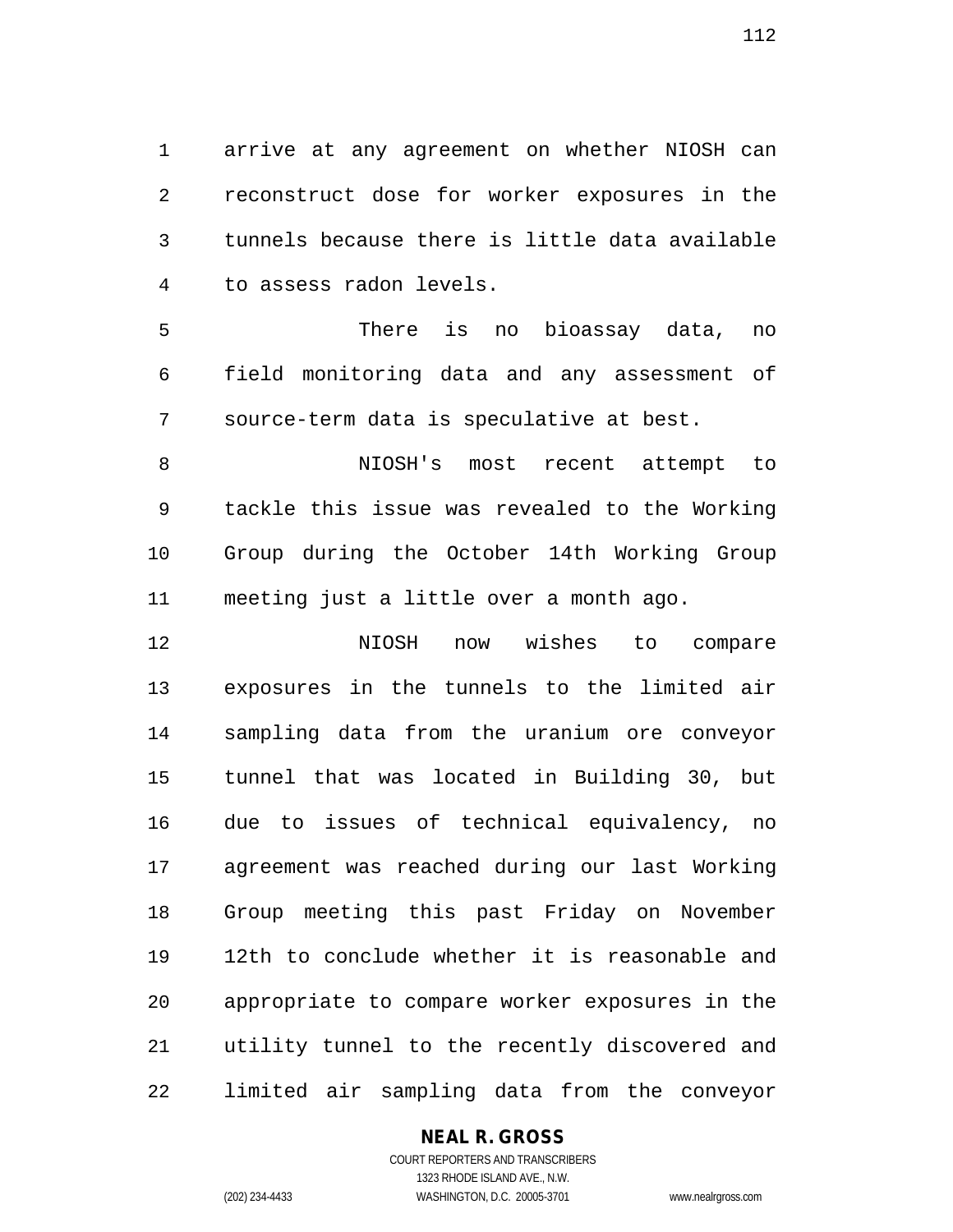1 tunnel.

2 One member of the SC&A team said 3 NIOSH was trying to compare apples and 4 oranges.

5 The complete absence of data to 6 measure exposure in the tunnels was made clear 7 to the petitioners during a July 29th Working 8 Group meeting when NIOSH considered the idea 9 of literally going out to the present Linde 10 site that is still being remediated by the 11 Army Corps of Engineers to collect new 12 radiological data samples.

13 Petitioners strongly objected to 14 this plan because in our mind, NIOSH needs to 15 evaluate the data that they actually have 16 right now, not the data that they wish they 17 had.

18 The policies of the SEC program 19 should be that, when NIOSH realizes they do 20 not have sufficient data to reconstruct doses, 21 the remedy should be recommending the SEC, not 22 circumventing the law and the very purpose of

#### **NEAL R. GROSS**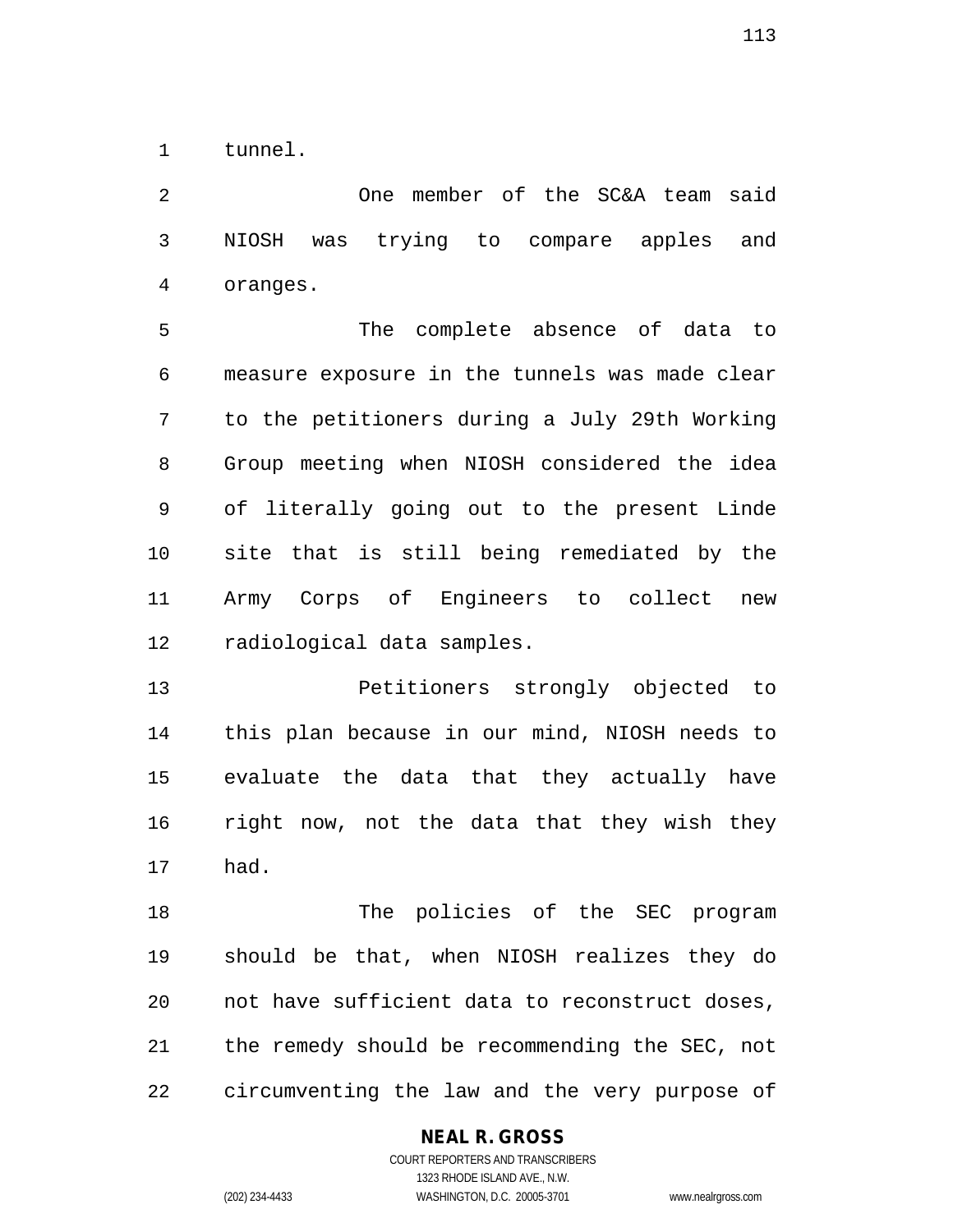1 the SEC program by trying to create a new 2 radiological survey.

3 On Page 3 of my presentation, I 4 outline my argument that NIOSH routinely 5 ignores the 180-day legislated mandate, not to 6 help SEC petitioners with their petitions, but 7 only as a vehicle to justify their policy 8 choice of favoring the dose reconstruction 9 program over SEC approval.

10 This Board should assess the 11 viability of this petition based solely upon 12 what is contained in the November 2008 ER and 13 nothing else.

14 Anything beyond that would not 15 only violate congressional intent of the 180- 16 day deadline, but ignore the remedial nature 17 of this compensation program.

18 On Page 4, I outlined the issue I 19 mentioned earlier dealing with NIOSH's refusal 20 to reopen previously denied claims based upon 21 the release of the November 2008 revised Site 22 Profile and how NIOSH has been using a wholly

#### **NEAL R. GROSS**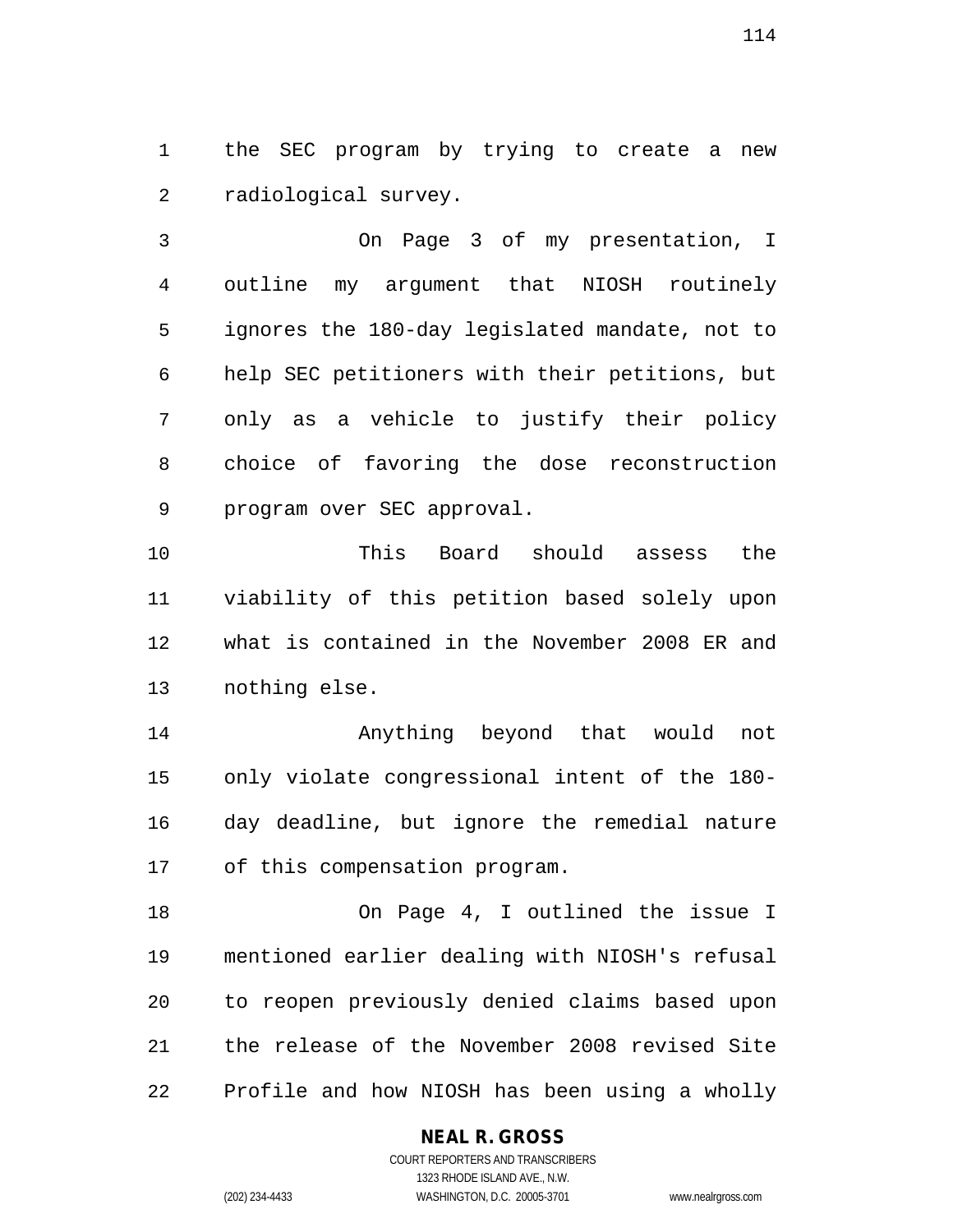1 arbitrary and capricious standard to reopen 2 some claims but has refused to reopen others.

| 3  | The                                          | Department                           | оf           | Labor        | has      |
|----|----------------------------------------------|--------------------------------------|--------------|--------------|----------|
| 4  | refused<br>to                                | reopen claims                        | for          | [Identifying |          |
| 5  | information                                  | redacted],                           |              | [Identifying |          |
| 6  | information                                  | redacted],                           |              | [Identifying |          |
| 7  | information                                  | redacted],                           | [Identifying |              |          |
| 8  | information                                  | redacted],                           |              | [Identifying |          |
| 9  | information                                  | redacted],                           |              | [Identifying |          |
| 10 | information<br>redacted],<br>[Identifying    |                                      |              |              |          |
| 11 | information                                  | redacted]                            | and,         |              | notably, |
| 12 | [Identifying information redacted], but they |                                      |              |              |          |
| 13 | did                                          | reopen and eventually approve claims |              |              | for      |
| 14 | [Identifying                                 | information                          |              | redacted]    | and      |
| 15 | [Identifying information redacted] based     |                                      |              |              | upon     |
| 16 | the revised Site Profile.                    |                                      |              |              |          |

17 The one claimant that managed to 18 force the Department of Labor to remand her 19 claim to be reworked had to file a lawsuit to 20 do so. Her name is [Identifying information 21 redacted].

22 [Identifying information redacted]

115

COURT REPORTERS AND TRANSCRIBERS 1323 RHODE ISLAND AVE., N.W. (202) 234-4433 WASHINGTON, D.C. 20005-3701 www.nealrgross.com

**NEAL R. GROSS**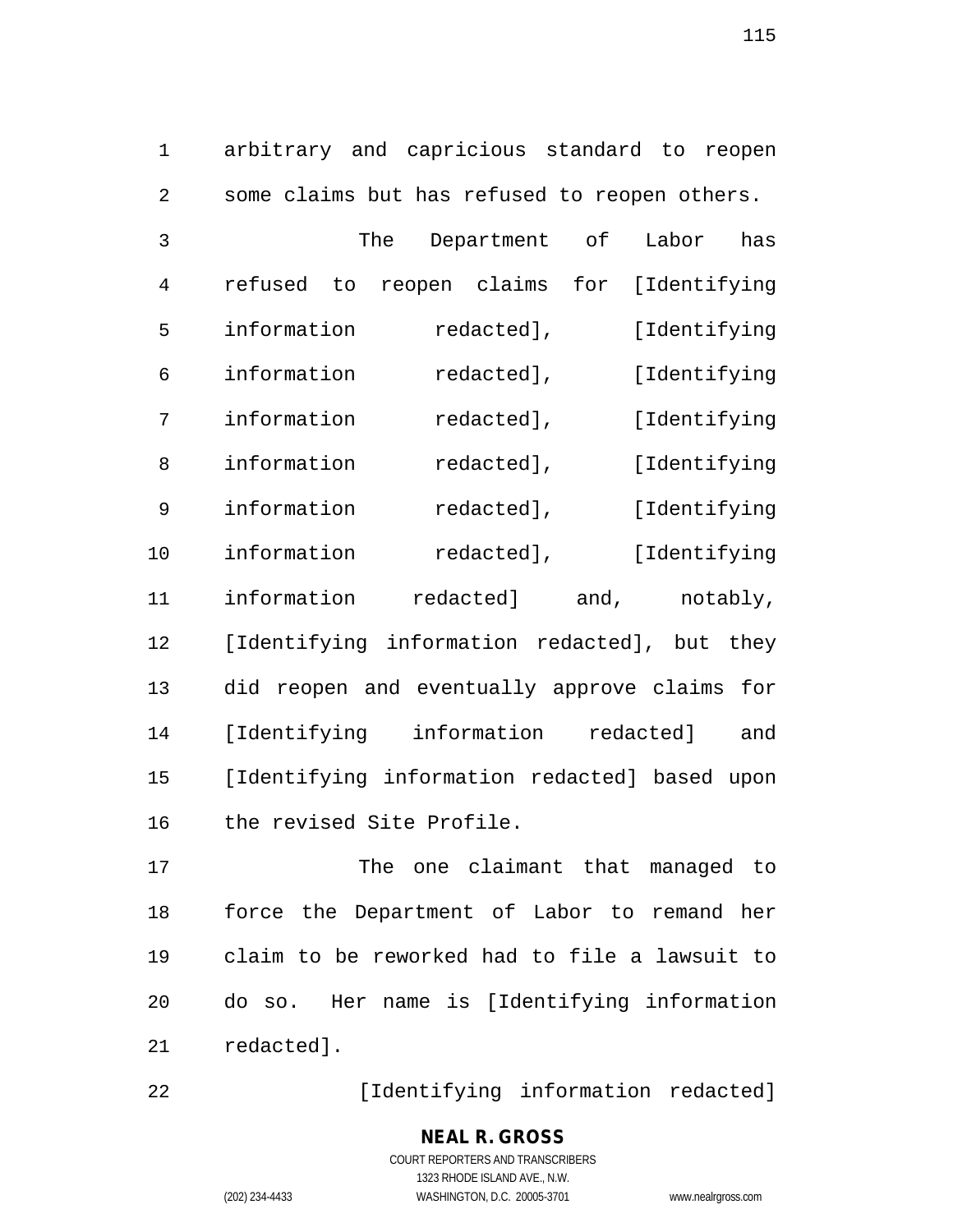1 filed a survivor claim in January of 2005. In 2 October 2007, she received a recommended 3 decision of denial from the Department of 4 Labor.

5 She objected to that decision and 6 after a hearing was held in March of 2008, a 7 final decision of denial was rendered in 8 October of 2008.

9 Requests for reconsideration filed 10 both in November of 2008 and December of 2008 11 were denied by the Department of Labor in 12 January of 2009, four years after the filing 13 of the initial claim.

14 In May 2009, she filed a request 15 to have her claim reopened based upon the fact 16 that the Linde Site Profile had been revised 17 in November 2008. That request was also 18 denied. [Identifying information redacted] 19 then appealed that decision in federal court. 20 On September 22nd, 2009, the 21 Department of Labor vacated the denial and

22 DEEOIC director Rachel Leiton declared, and I

#### **NEAL R. GROSS**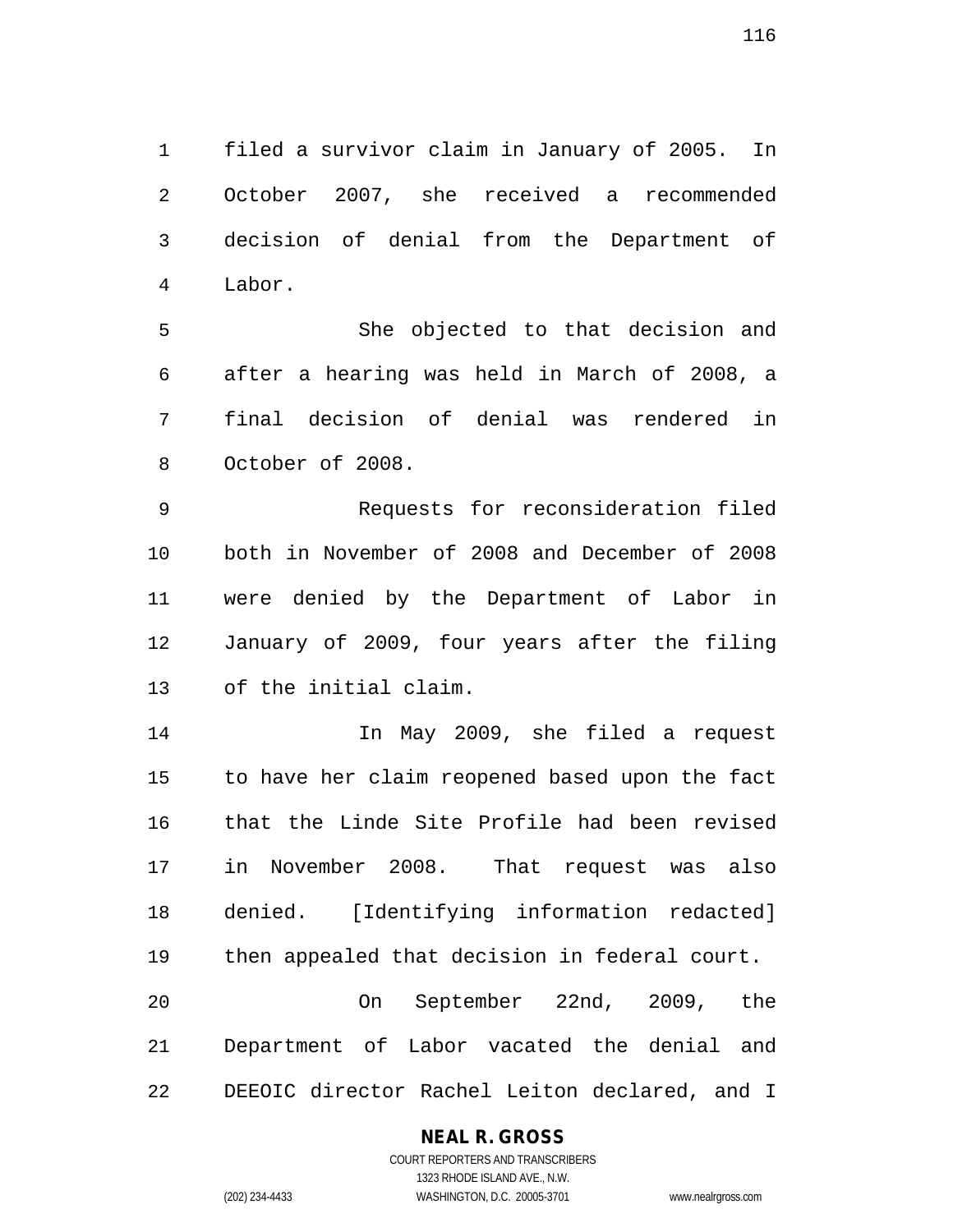1 quote, based on the review of the revised TBD, 2 I conclude that the November 4th, 2008 3 revision does constitute a reasonable basis 4 upon which to request a rework of the dose 5 reconstruction in this claim. Additional 6 development of the case shall include referral 7 of the case to NIOSH for a dose reconstruction 8 rework under the revised TBD for the Linde 9 Ceramics plant. The new recommended decision 10 shall determine the Probability of Causation 11 based upon the results of the new dose 12 reconstruction rework.

13 One year later the HHS Office of 14 General Counsel informed [Identifying 15 information redacted] that the Linde Site 16 Profile may be revised by the end of the year, 17 at which point, the dose reconstruction should 18 be revisited.

19 **[Identifying information redacted]** 20 is left with no path forward, but to keep 21 waiting and keep hoping.

22 After nearly five years, justice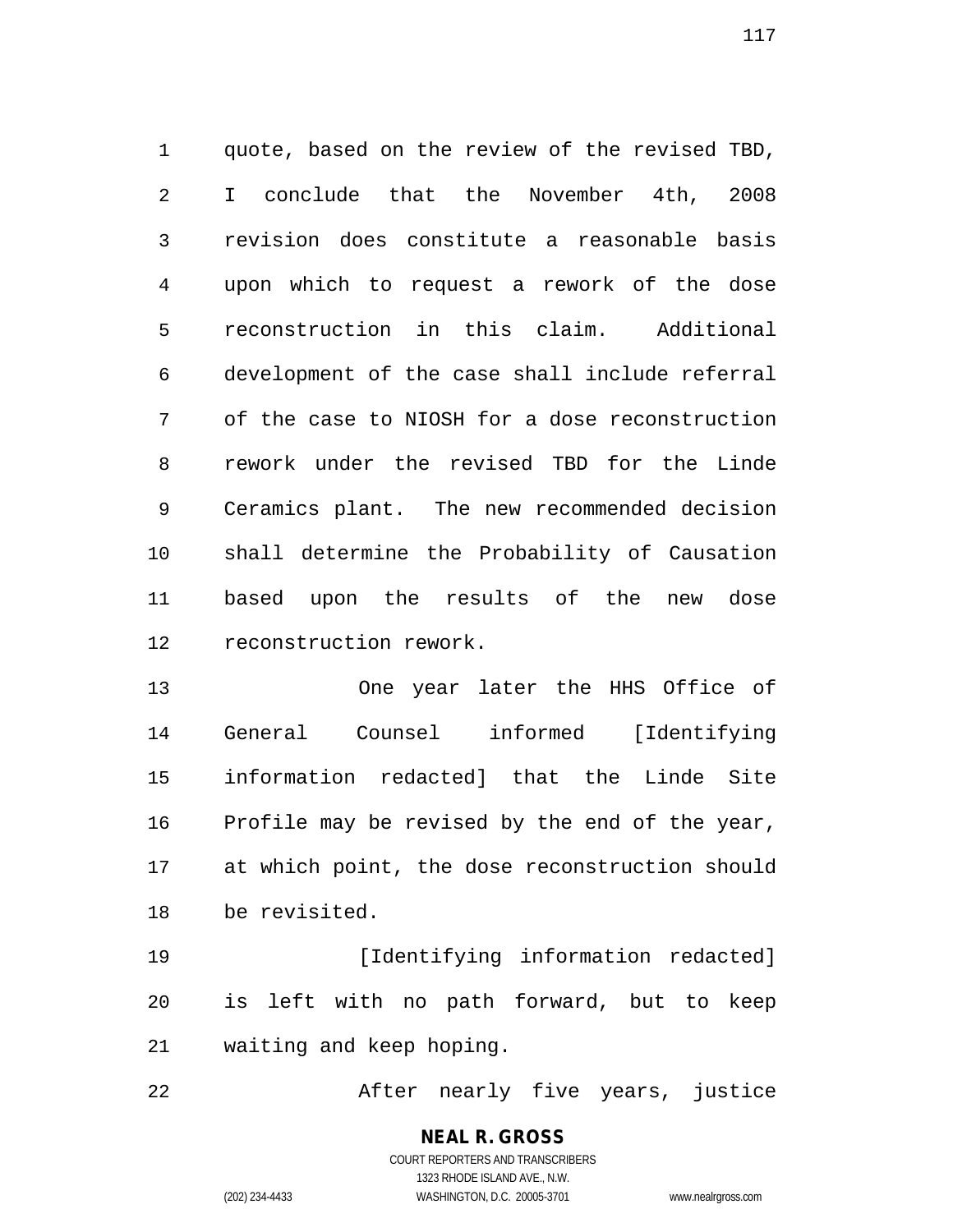1 demands that both Linde SEC petitions be 2 approved without further delay.

3 [Identifying information redacted] 4 and the other claimants I just mentioned have 5 been penalized because the Linde workers filed 6 SEC petitions and NIOSH refuses to issue a 7 Program Evaluation Report until the Linde SECs 8 are resolved. This injustice demands swift 9 action from this Board.

10 I would like to conclude this 11 presentation by directing your attention to 12 Pages 5 and 6 of my presentation.

13 On Page 5, I've transcribed the 14 discussion I had with Dr. Melius during the 15 Niagara Falls Board meeting in May of this 16 year wherein I questioned why NIOSH is allowed 17 to revise ERs ad infinitum.

18 Dr. Melius explained that the 19 Board does not believe the 180-day statutory 20 deadline is binding because NIOSH uses the 21 information developed during this open-ended 22 process to help claimants and petitioners.

#### **NEAL R. GROSS** COURT REPORTERS AND TRANSCRIBERS

1323 RHODE ISLAND AVE., N.W.

(202) 234-4433 WASHINGTON, D.C. 20005-3701 www.nealrgross.com

118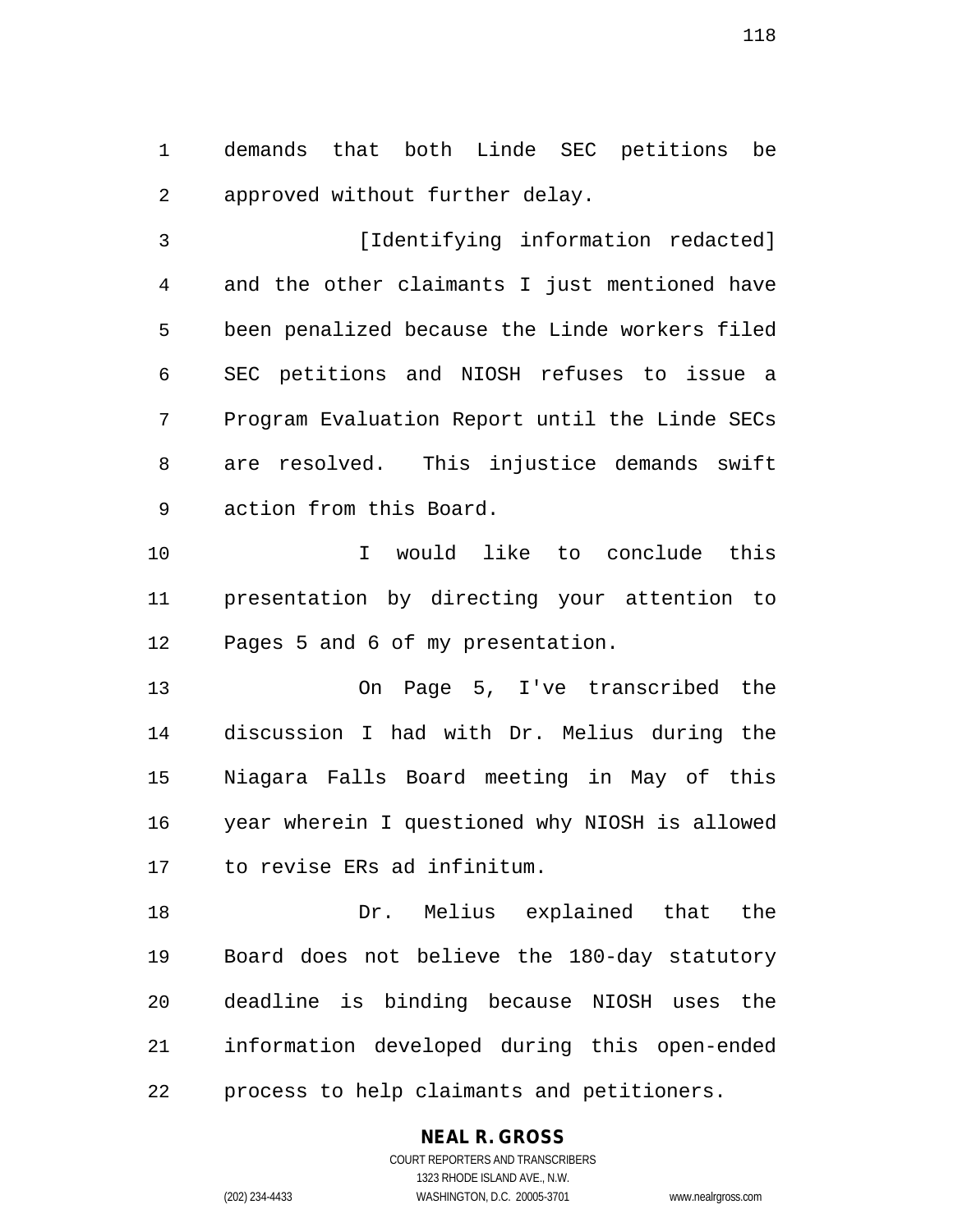1 I asked that, when NIOSH ignores 2 the 180-day deadline, to further support their 3 initial recommendation to deny the petition, 4 the wholesale disregard of the statute is 5 being used against the workers, not to help 6 them.

7 Dr. Melius again stated that the 8 180-day deadline was not binding, that this 9 was a question of judgment and that the Board 10 wasn't ready to address the issue back in May. 11 The Linde petitioners ask that the 12 Board address the issue now.

13 HHS has the exclusive authority to 14 interpret provisions within the Act wherein 15 legislative intent is unclear.

16 NIOSH has abused its authority by 17 ignoring the very clear mandate to produce an 18 Evaluation Report within 180 days of 19 qualification.

20 Petitioners fail to understand how 21 180 days is unclear. How does 180 days give 22 NIOSH wiggle room?

#### **NEAL R. GROSS**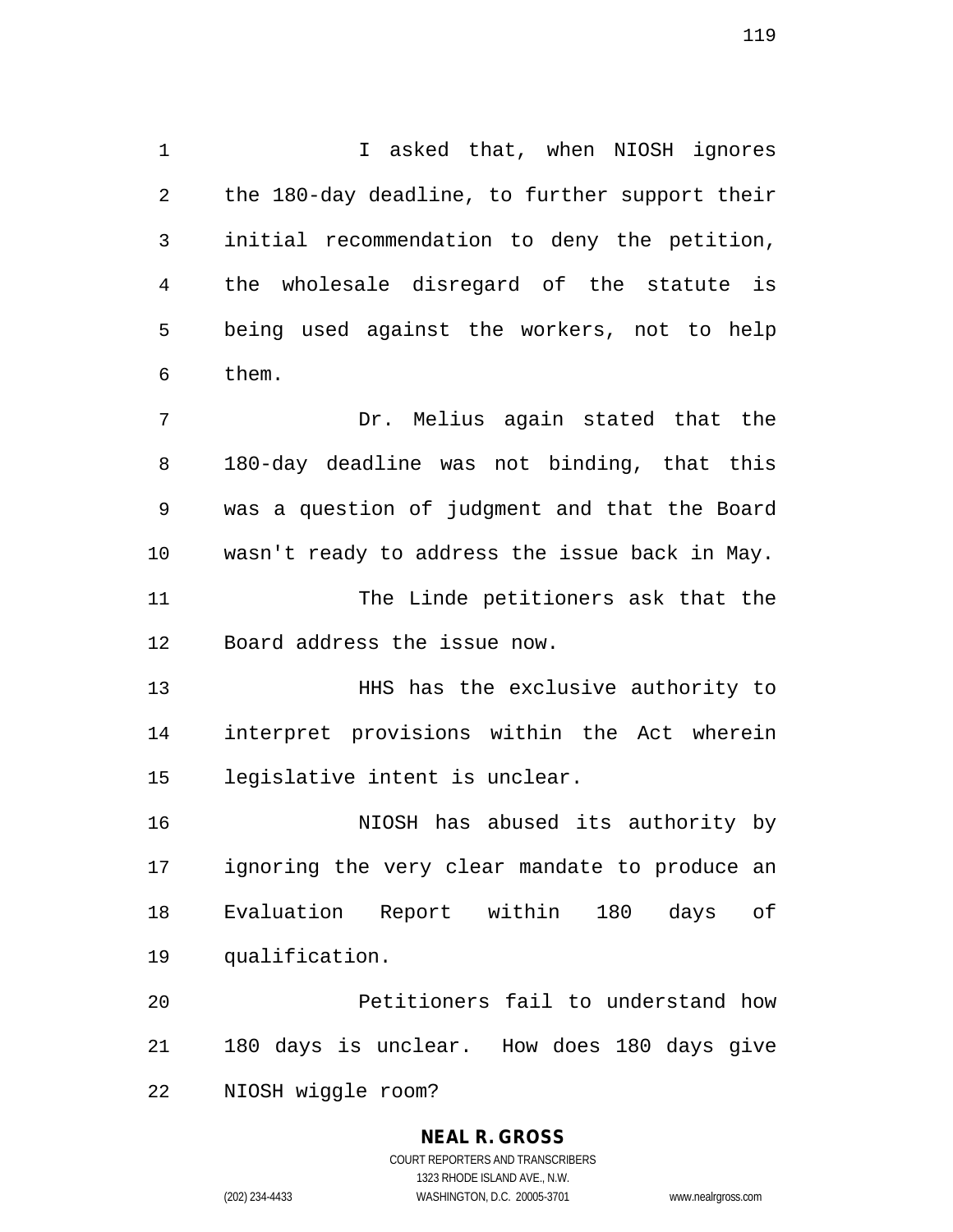1 1 It does not, and Congress never 2 intended such wiggle room.

3 I've outlined a remedy to these 4 problems that I have identified on Page 6 of 5 my presentation that would allow NIOSH the 6 necessary flexibility to fully investigate the 7 issues raised by SEC petitions and allow 8 flexibility regarding the 180-day deadline 9 without harming petitioners, without 10 contravening the spirit and intent of this 11 program.

12 **Petitioners** suggest that once 13 material changes have been made to an ER, that 14 the SEC should be approved either by NIOSH 15 revising the original ER and recommending 16 approval via 42 CFR 83.14, or in the 17 alternative, the Board can step in and 18 recommend approval.

19 Additionally, 42 CFR 83.13(b) 20 provides that sometimes NIOSH will not have 21 timely access to data and evidence it needs to 22 evaluate an SEC.

#### **NEAL R. GROSS**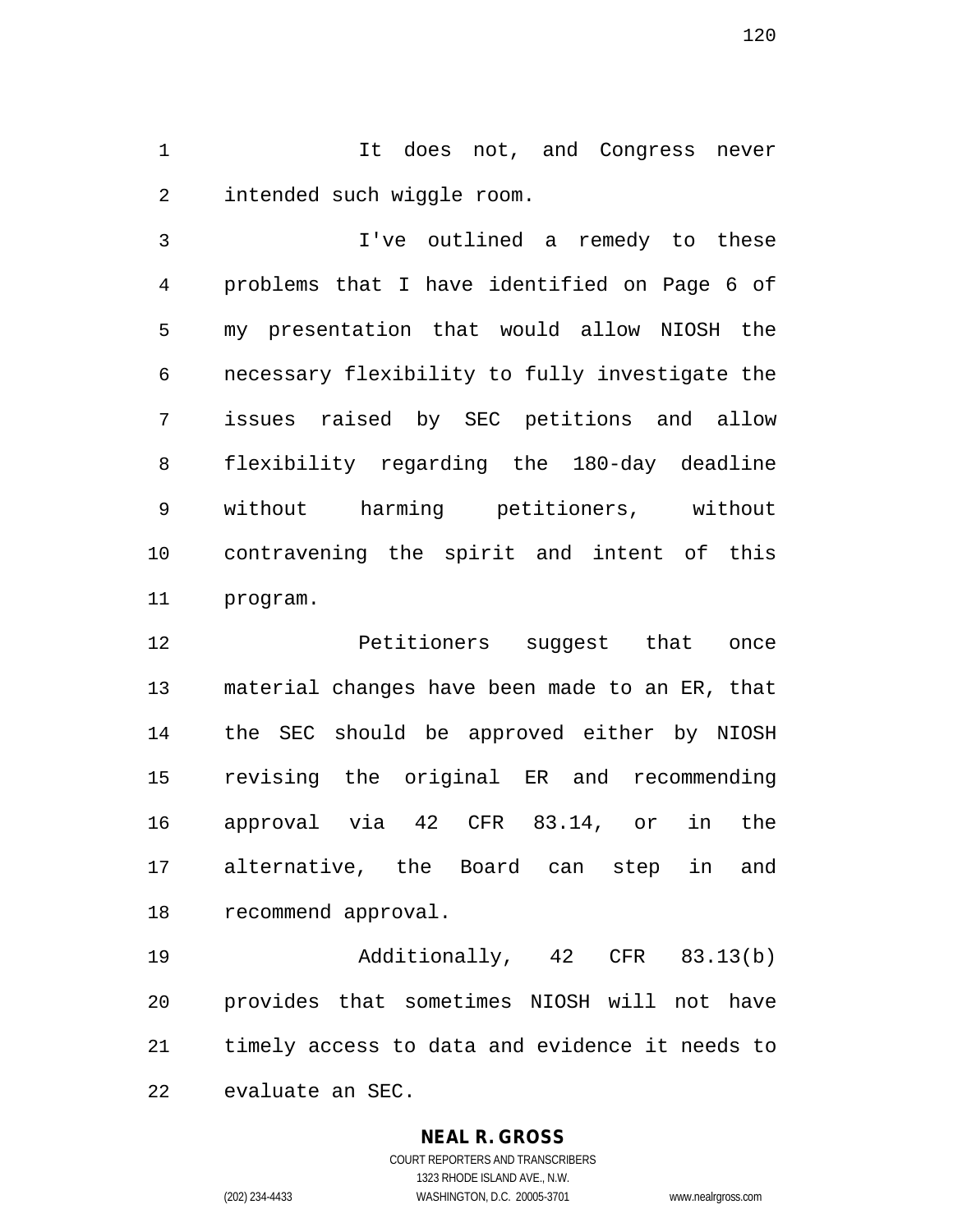1 The director of DCAS is authorized 2 to conclude that such evidence and records 3 will not be available in a timely manner and 4 NIOSH cannot gather the data to accurately 5 reconstruct dose in a reasonable amount of 6 time.

7 Remarkably, NIOSH has never 8 invoked this authority. Petitioners 9 respectfully request that NIOSH invoke this 10 authority now and declare that they are unable 11 to complete dose reconstruction in a timely 12 manner.

13 The final issue affects all of the 14 workers during the residual period because all 15 of the workers routinely used the tunnels to 16 travel from building to building during bad 17 weather.

18 It has been two years since NIOSH 19 issued their flawed ER and that ER is not 20 claimant-favorable, so, the workers are asking 21 this Board today when is enough, enough.

22 The information developed by NIOSH

## **NEAL R. GROSS**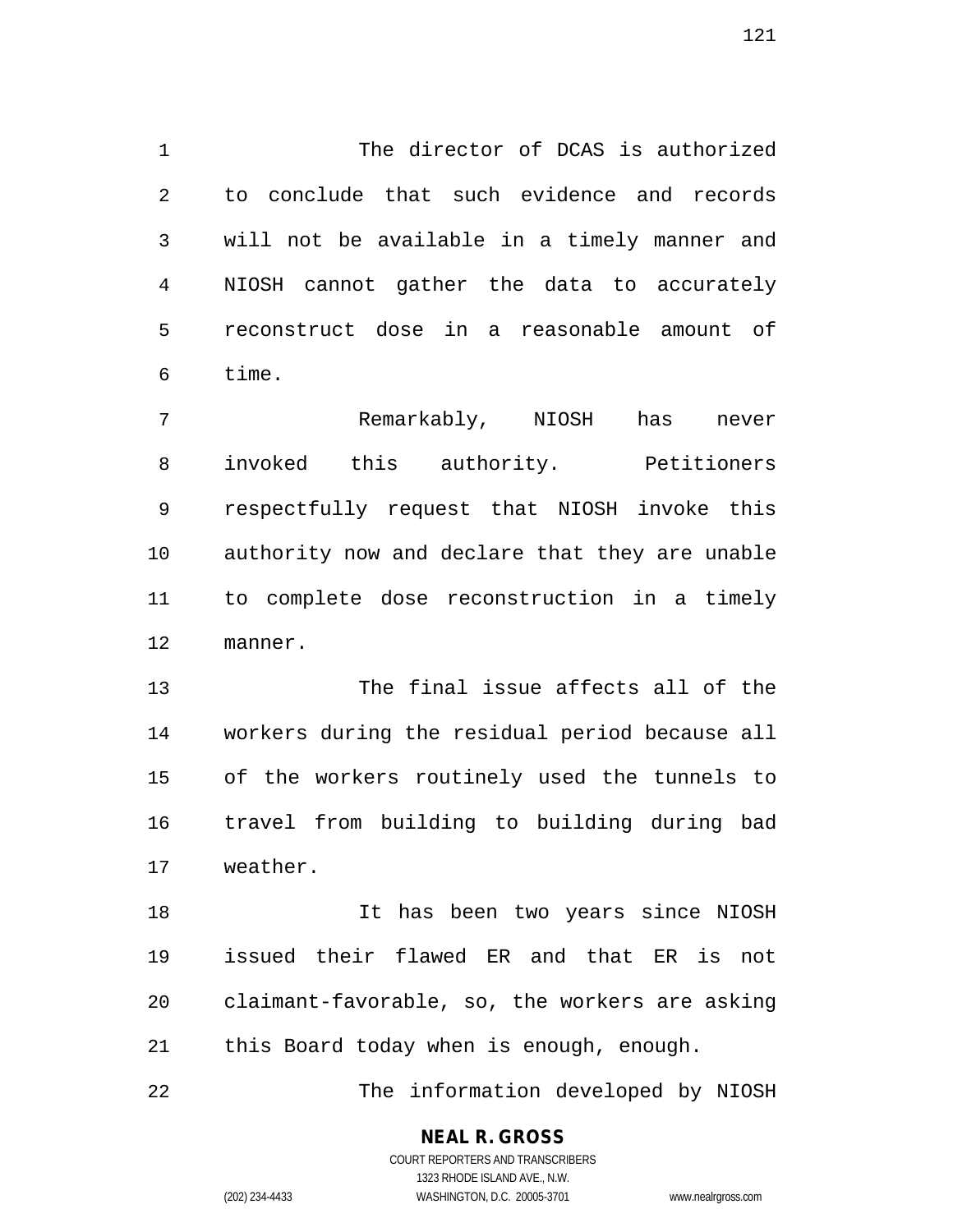1 and SC&A after the 180-day deadline has -- 2 after that deadline has passed, could then be 3 used to revise the obviously inaccurate and 4 incomplete Site Profile that NIOSH used to 5 evaluate the SEC in the first place, and that 6 new information can then be incorporated into 7 the revised Site Profile to help individual 8 claimants with non-presumptive radiogenic 9 cancers and other claimants who do not meet 10 the SEC criteria so they can receive more 11 accurate dose reconstruction evaluations.

12 This plan would preserve the vital 13 goal of timely and fair compensation while 14 allowing NIOSH the necessary time to revise 15 Site Profiles with greater accuracy and 16 greater efficiency.

17 The Linde petitioners respectfully 18 request that the Board ensure that the 19 material changes made to the original November 20 2008 ER are not used by NIOSH to justify 21 recommending the denial of the Linde SEC 22 petition.

**NEAL R. GROSS**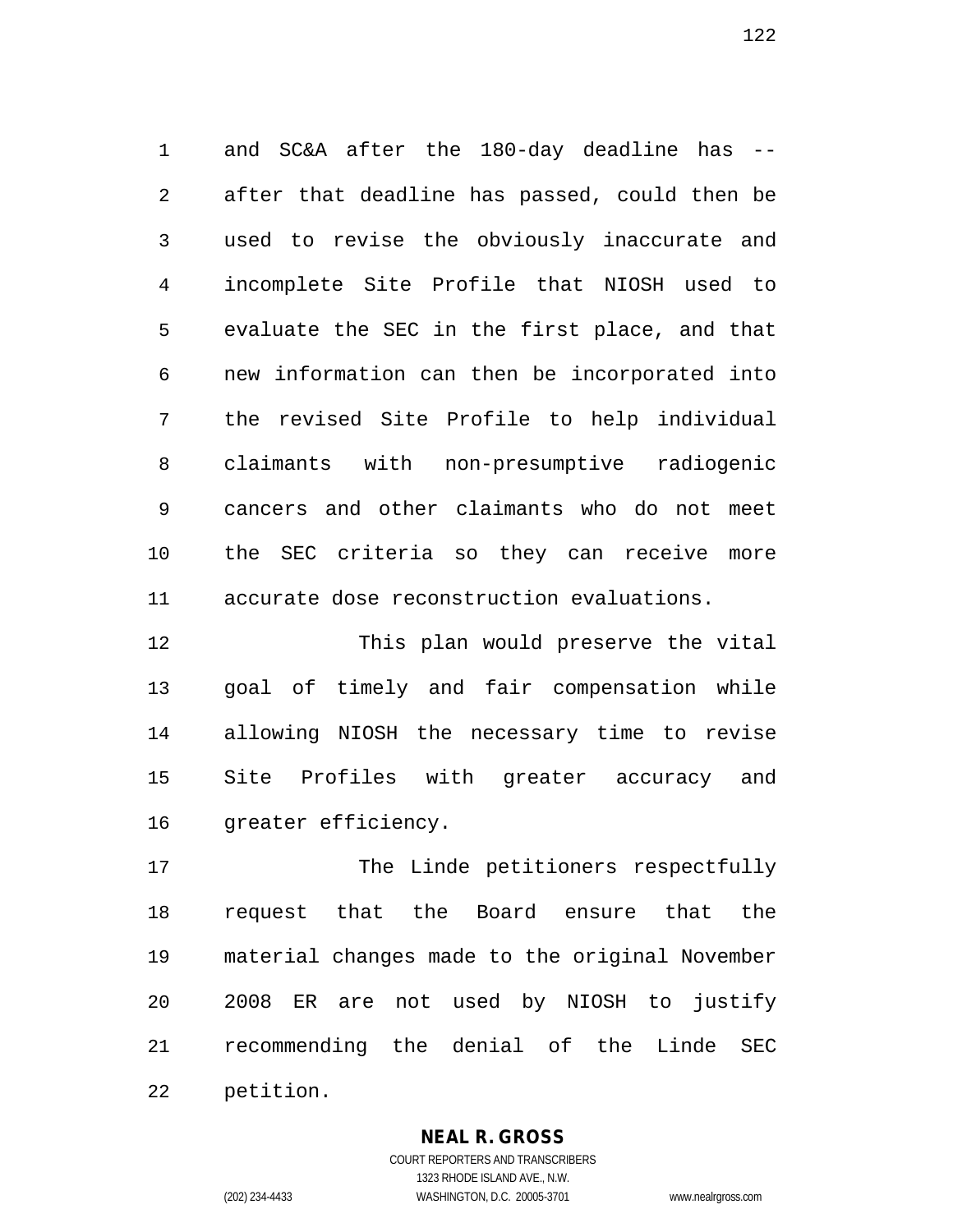1 We urge the Board to recommend the 2 approval of both Linde SEC-107 and Linde SEC-3 154.

4 All of the Linde claims that have 5 been denied since the release of the first 6 Site Profile in 2005, have not been evaluated 7 by NIOSH using an accurate and complete Site 8 Profile.

9 The singular and inescapable 10 reality that the tunnel-exposure issue has 11 never been addressed in any of the four 12 versions of the Site Profile demonstrates this 13 fact.

14 We ask that after five years of 15 unfairly evaluated dose reconstruction claims 16 and after two years of an SEC evaluation 17 process that has flagrantly ignored the 180- 18 day deadline, that the Linde workers should be 19 granted immediate relief by this Board. These 20 workers and their families have waited far too 21 long for justice.

22 I want to thank the Board for your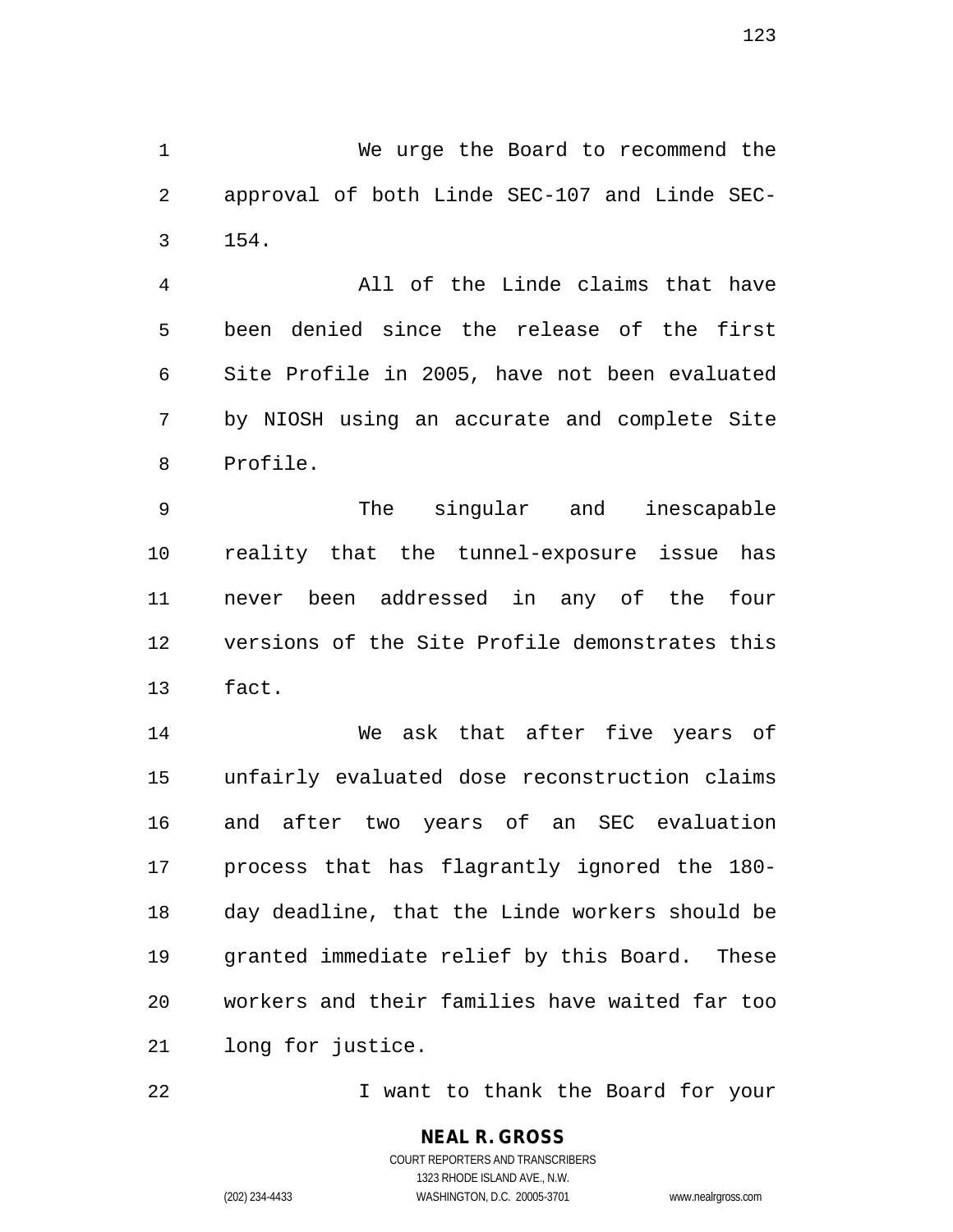1 time and consideration today. I would also 2 like to ask you to review the correspondence 3 that was contained in an Appendix that Ted 4 distributed to the Board today that includes 5 letters sent to the Advisory Board and NIOSH 6 from Senator Schumer, Senator Gillibrand and 7 from the Linde petitioners, as well as a 8 November 15th Buffalo News article detailing 9 the plight of the Linde workers.

10 I want to also thank Senator 11 Schumer and Senator Gillibrand for their 12 unwavering support over the years.

13 13 I will have a very brief comment 14 about SEC-154 later today regarding the 15 qualification of that petition and the 16 technical issue that we have been discussing, 17 dealing with when the tunnels were 18 constructed, and I will have those comments 19 later this morning. Thank you.

20 CHAIRMAN MELIUS: Thank you, 21 Antoinette.

22 I think it's time for us to take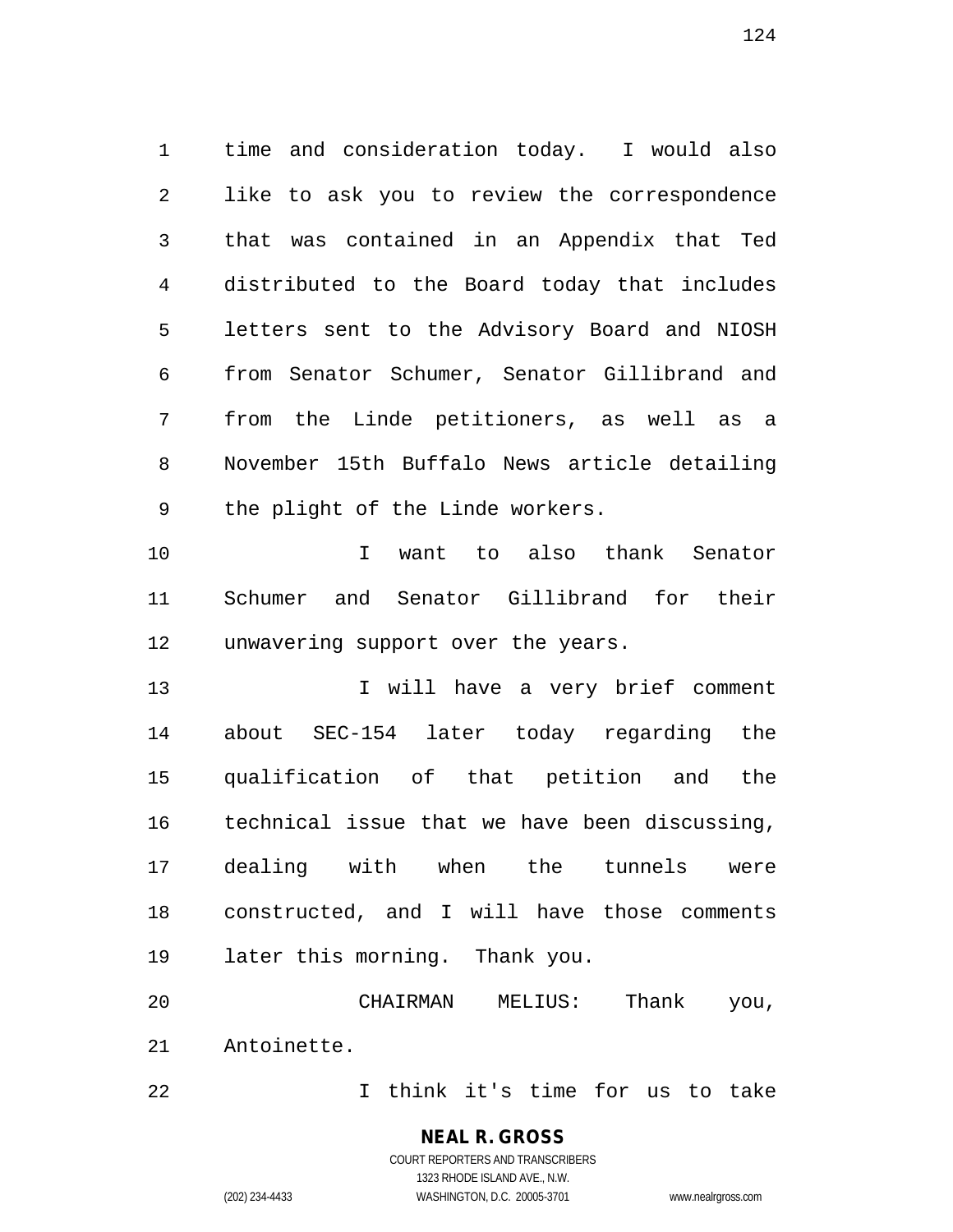1 our break and so we will take a break. It's 2 10:30. We will reconvene about 10:45, 10:50, 3 something like that.

4 And the Board Members should not 5 leave the room. You have to have your picture 6 taken.

7 (Whereupon, the above-entitled 8 matter went off the record at 10:32 a.m. and 9 resumed at 10:56 a.m.)

10 CHAIRMAN MELIUS: Okay. Let's get 11 started.

12 So, for a little variety for 13 everybody, we're going to talk about Linde 14 petitions.

15 MEMBER LOCKEY: Can we just approve 16 everything and move on?

17 CHAIRMAN MELIUS: Or disapprove. 18 Whatever. Whatever the Work Group 19 recommended.

20 (Laughter.)

21 MEMBER MUNN: Are we going to talk 22 about 154 or are we going back to 107?

# **NEAL R. GROSS**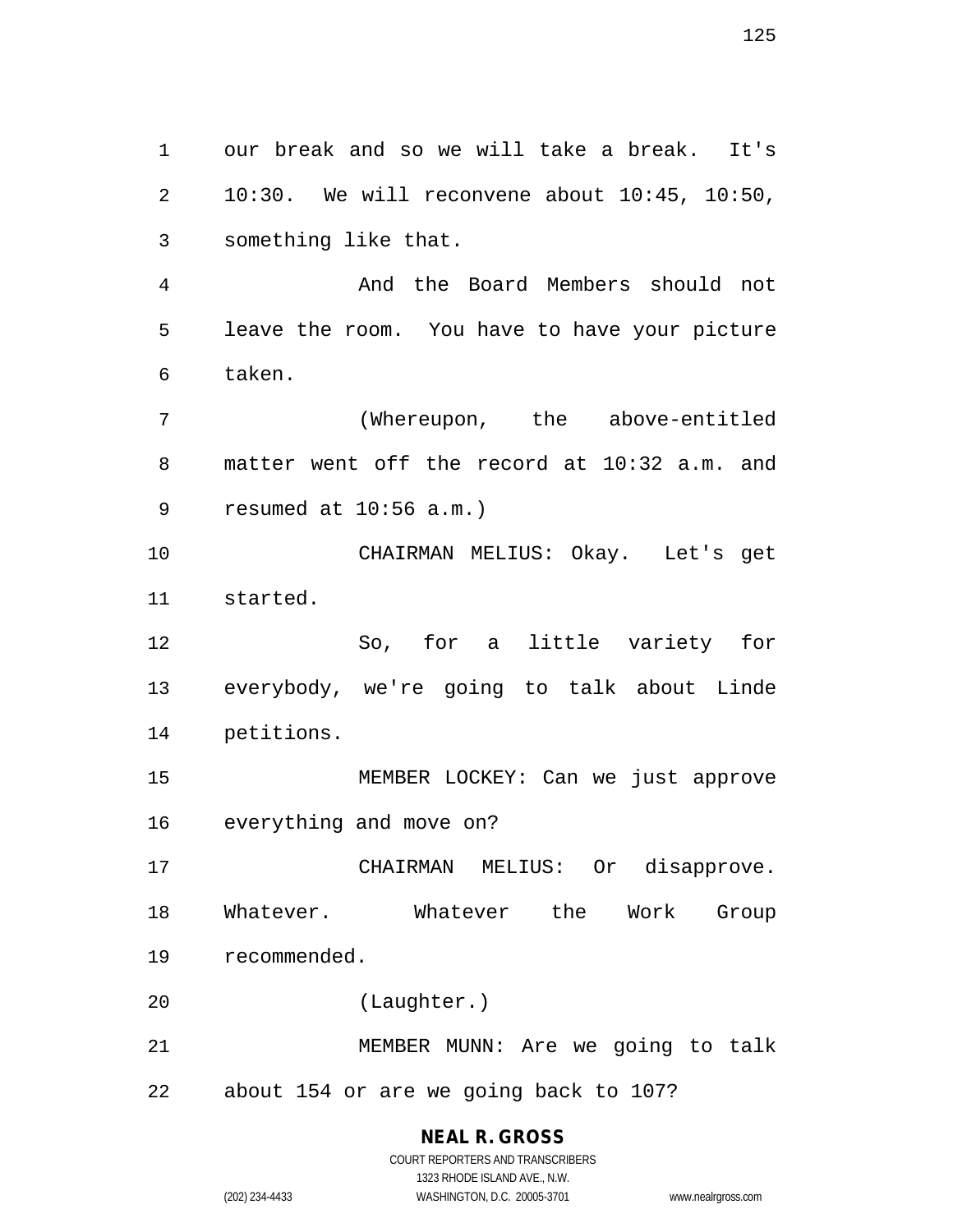1 CHAIRMAN MELIUS: We're going to do 2 154.

3 MEMBER MUNN: Okay.

4 CHAIRMAN MELIUS: Frank, go ahead.

5 MR. CRAWFORD: Thank you. Somehow 6 I feel like I've been here before, but I think 7 that was the 107 petition.

8 The SEC-154 petition, which is for 9 the -- what we might call the second 10 production period at Linde, the petition was 11 received on November 5th, 2009.

12 The proposed Class Definition, all 13 employees who worked in any area of the Linde 14 Ceramics plant in Tonawanda, New York from 15 November 1st, 1947, to December 31st, 1953.

16 The petition qualified January 17 22nd of this year. The DOE Facility Database 18 shows October 1st, `42, through December 31st, 19 `53, as the covered period for the Linde 20 Ceramics plant, and that's leaving out the 21 residual period in 107.

22 The Class evaluated by NIOSH was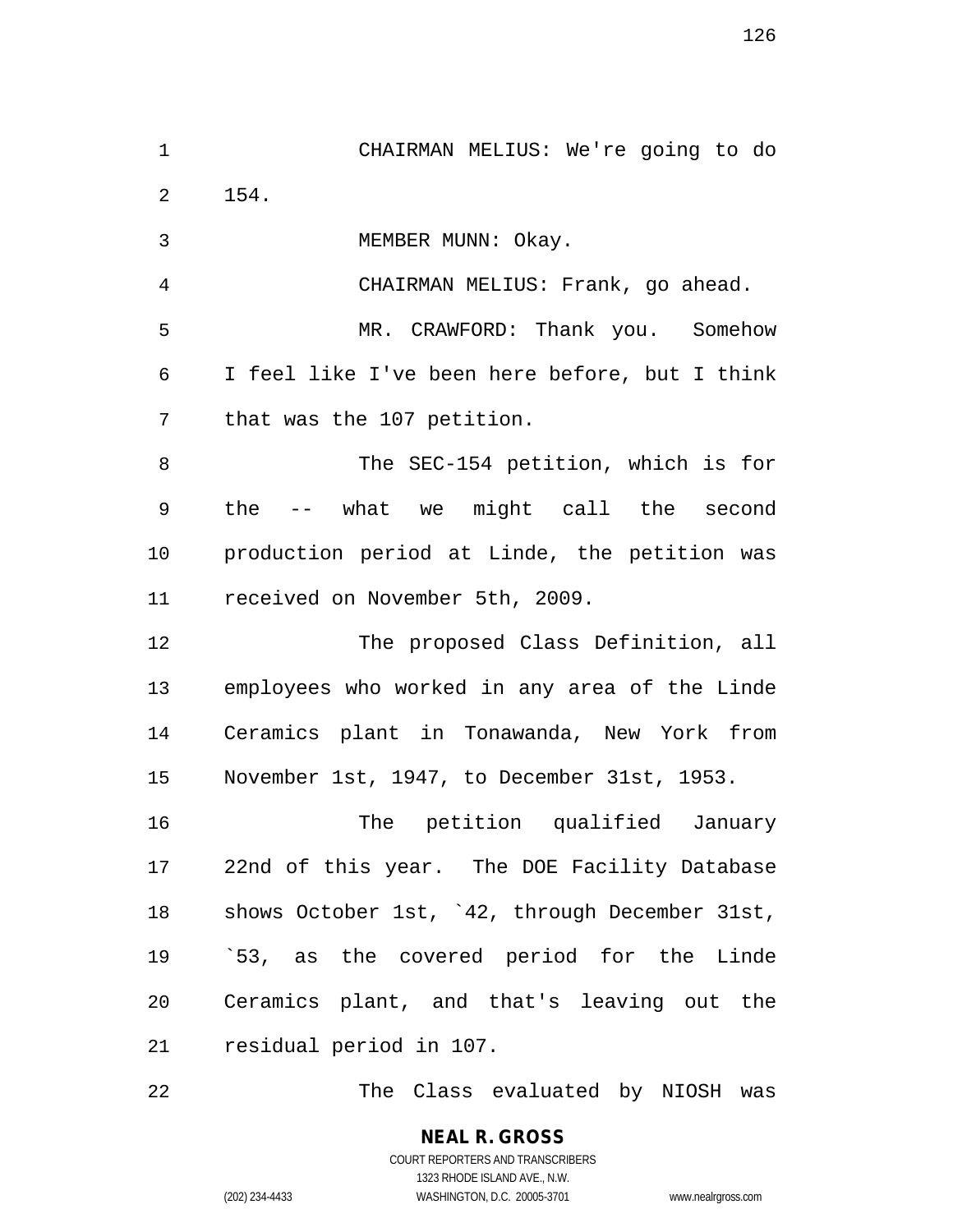1 essentially the same as the petitioner's 2 Class. We've been through most of this.

3 Prior to 1942, the Tonawanda 4 laboratory was the main process building on 5 the site at Linde. They refined pre-processed 6 ores from a vanadium mining operation. In 7 other words, they reduced radium ores to 8 produce U308 or yellowcake and other oxides of 9 uranium coloring agents.

10 They did produce 80 tons of 11 yellowcake prior to the wartime period. Then 12 in 1942, they contracted with the MED, the 13 Manhattan Engineering District, to refine more 14 uranium.

15 As a result of that contract, the 16 MED caused to be erected several other 17 buildings: 30, 31, 37 and 38, which became 18 known as the Linde Ceramics plant.

19 The Step 1 processing was from ore 20 to the yellowcake itself. There was a Step 2 21 process from yellowcake to uranium oxides, and 22 then a Step 3 process from the oxide to the

### **NEAL R. GROSS**

COURT REPORTERS AND TRANSCRIBERS 1323 RHODE ISLAND AVE., N.W. (202) 234-4433 WASHINGTON, D.C. 20005-3701 www.nealrgross.com

127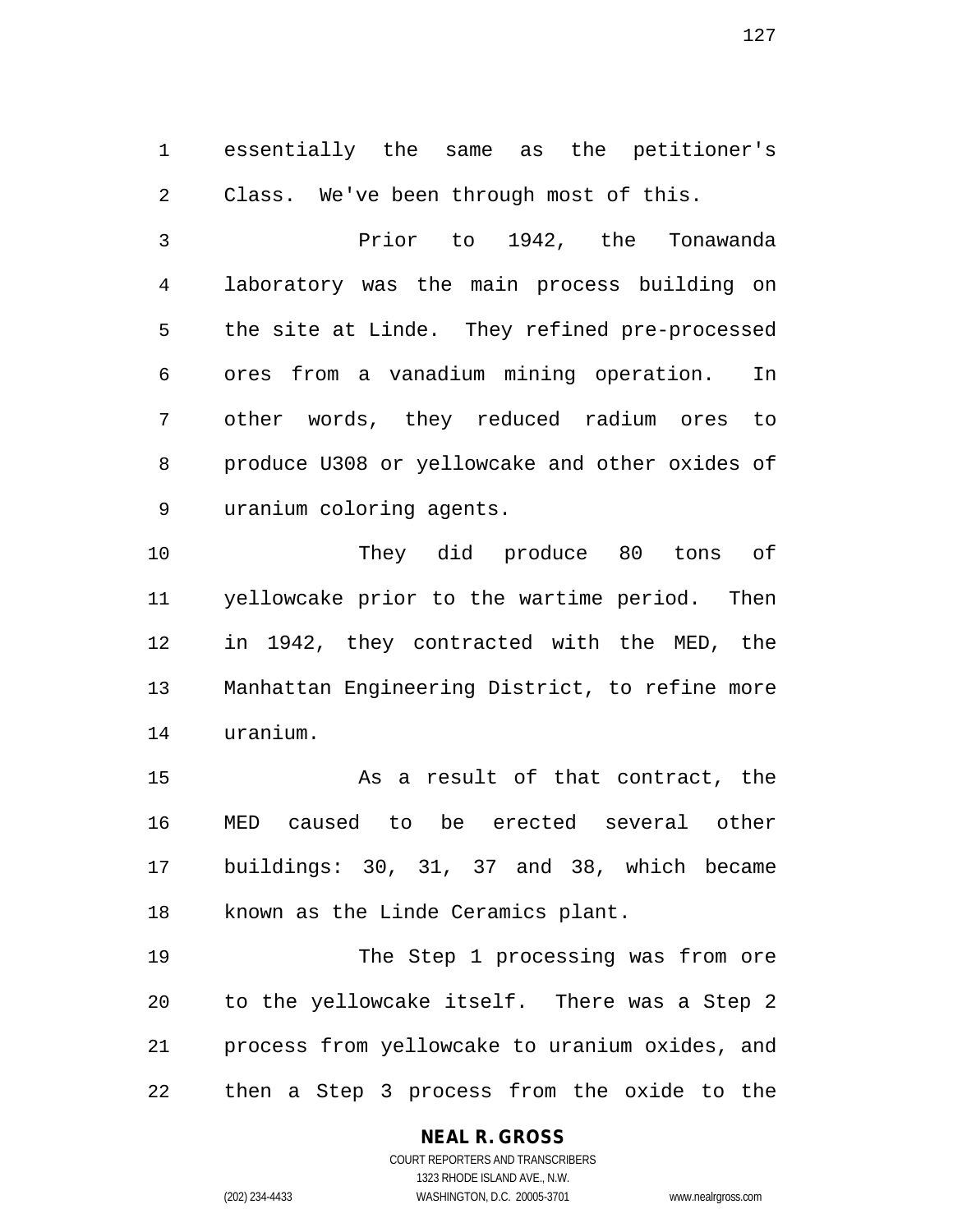1 fluoride, the green salt.

| $\overline{2}$ | Just a little historical interest.             |  |  |  |
|----------------|------------------------------------------------|--|--|--|
| 3              | The Step 1 ore-to-yellowcake process halted    |  |  |  |
| 4              | in the summer of 1946 so there were no more    |  |  |  |
| 5              | ores processed on site after that point.       |  |  |  |
| 6              | The Step 2 process, going from                 |  |  |  |
| 7              | yellowcake to oxides, was transferred to other |  |  |  |
| 8              | plants in '44. So, that step was eliminated    |  |  |  |
| 9              | at Linde sometime in `44. That left only the   |  |  |  |
| 10             | Step 3 process producing the green salt.       |  |  |  |
| 11             | Decontamination/decommissioning                |  |  |  |
| 12             | was done between July 1st, 1949, and July 7th, |  |  |  |
| 13             | 1954, which was the final building turnover    |  |  |  |
| 14             | date or site turnover date from the AEC to     |  |  |  |
| 15             | Linde. Most of the work, however, was really   |  |  |  |
| 16             | done in 1949 and 1950.                         |  |  |  |
| 17             | of<br>We have the usual sources                |  |  |  |
| 18             | information and really they were the same for  |  |  |  |
| 19             | the 107 petition as well. I won't go through   |  |  |  |
| 20             | these in detail.                               |  |  |  |
| 21             | I've already said a little bit                 |  |  |  |
| 22             | about this, but the quantities are also of     |  |  |  |

**NEAL R. GROSS** COURT REPORTERS AND TRANSCRIBERS 1323 RHODE ISLAND AVE., N.W.

(202) 234-4433 WASHINGTON, D.C. 20005-3701 www.nealrgross.com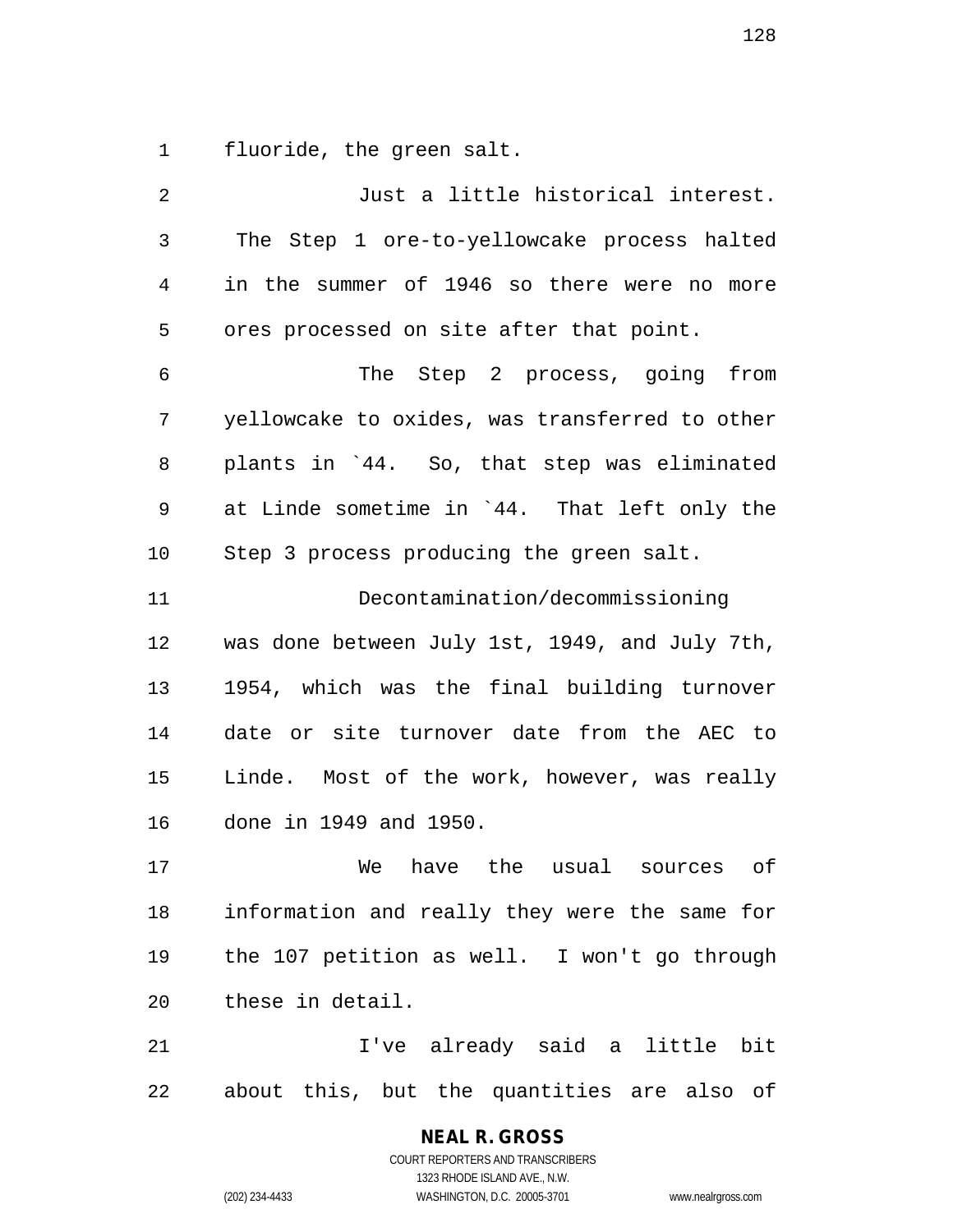1 interest. In June 1943, they began the Step 1 2 processing. That was done in Building 30. 3 They used both refined U.S. ores 4 and raw African ores, the latter of which 5 would have had a full radium complement in it 6 to produce yellowcake. 7 Eventually 26,000 metric tons of 8 ore were processed into about 2300 tons of 9 yellowcake. Step 1 processing was conducted 10 until July 31st, 1946. 11 12 I just went through this, but Step

12 2 processing was conducted simultaneously to 13 convert the yellowcake to uranium dioxide 14 until March 1944.

15 Again, the Step 3 processing began 16 on November 1st, `47, and proceeded right 17 through to June `49, at which point shortly 18 thereafter, the decontamination effort began.

19 There was actually some 20 decontamination of the Step 2 and Step 1 21 equipment occurring while the Step 3 22 processing was going on.

#### **NEAL R. GROSS** COURT REPORTERS AND TRANSCRIBERS

1323 RHODE ISLAND AVE., N.W.

(202) 234-4433 WASHINGTON, D.C. 20005-3701 www.nealrgross.com

129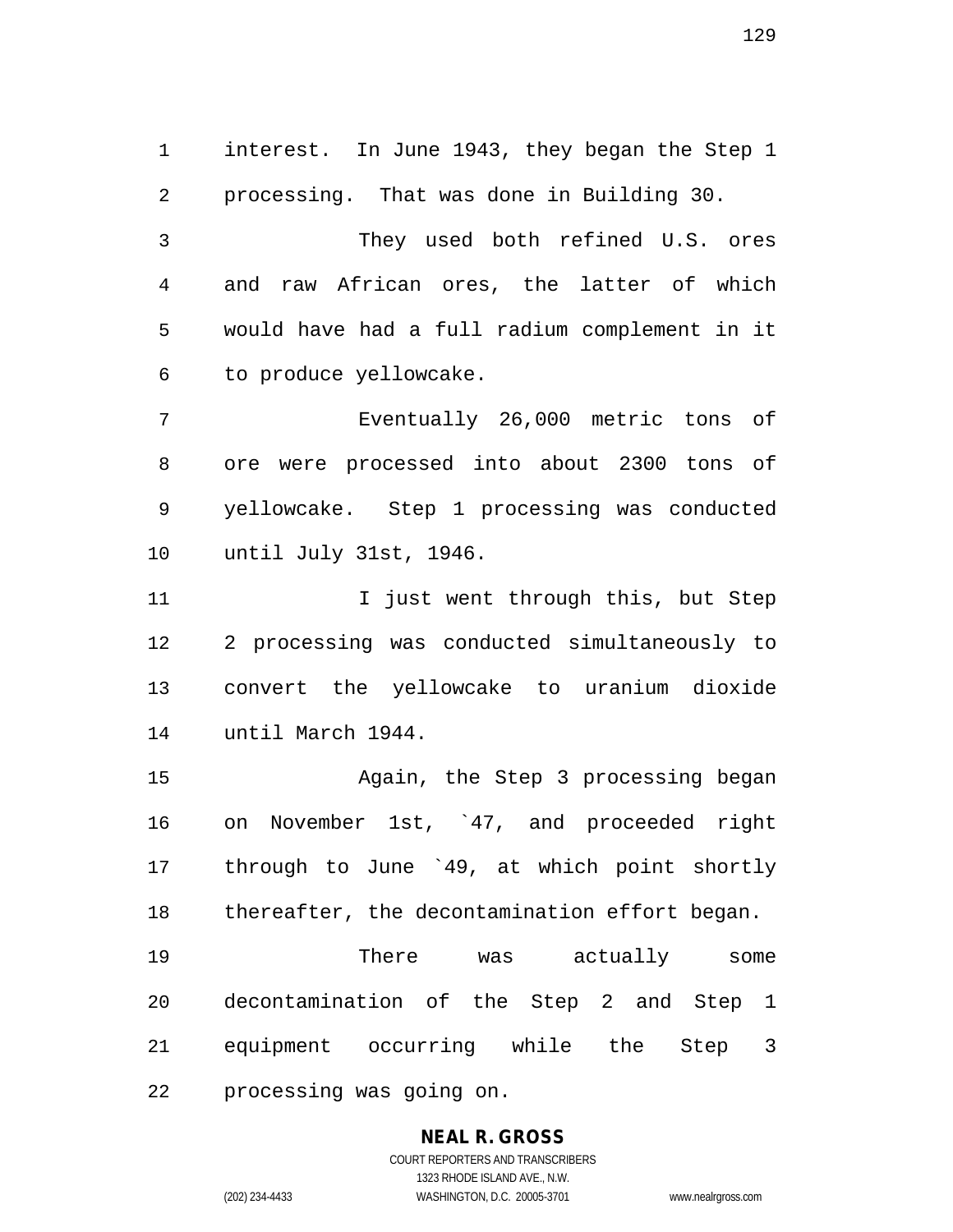1 The potential for radiation 2 exposures during this Class period, the 3 internal sources -- since radon is the hot 4 topic, I put it first.

5 Some radon exposure was present 6 due to residual contamination of the surfaces 7 by the ores. Particularly the African ores, 8 of course. And we're not yet dealing with the 9 tunnels. We're talking about the surface 10 buildings.

11 There were relatively high levels 12 of airborne contaminants, both uranium and its 13 progeny, during operation.

14 By high, maybe it would help to 15 say -- the TBD goes into some detail, but 16 levels of 33 MAC were generally present during 17 the processing period, where one MAC is 70 dpm 18 of alpha radiation per cubic meter. That 19 becomes more important later when we talk 20 about the decontamination effort itself.

21 For external sources of exposure, 22 of course, we had photon and beta radiation

#### **NEAL R. GROSS**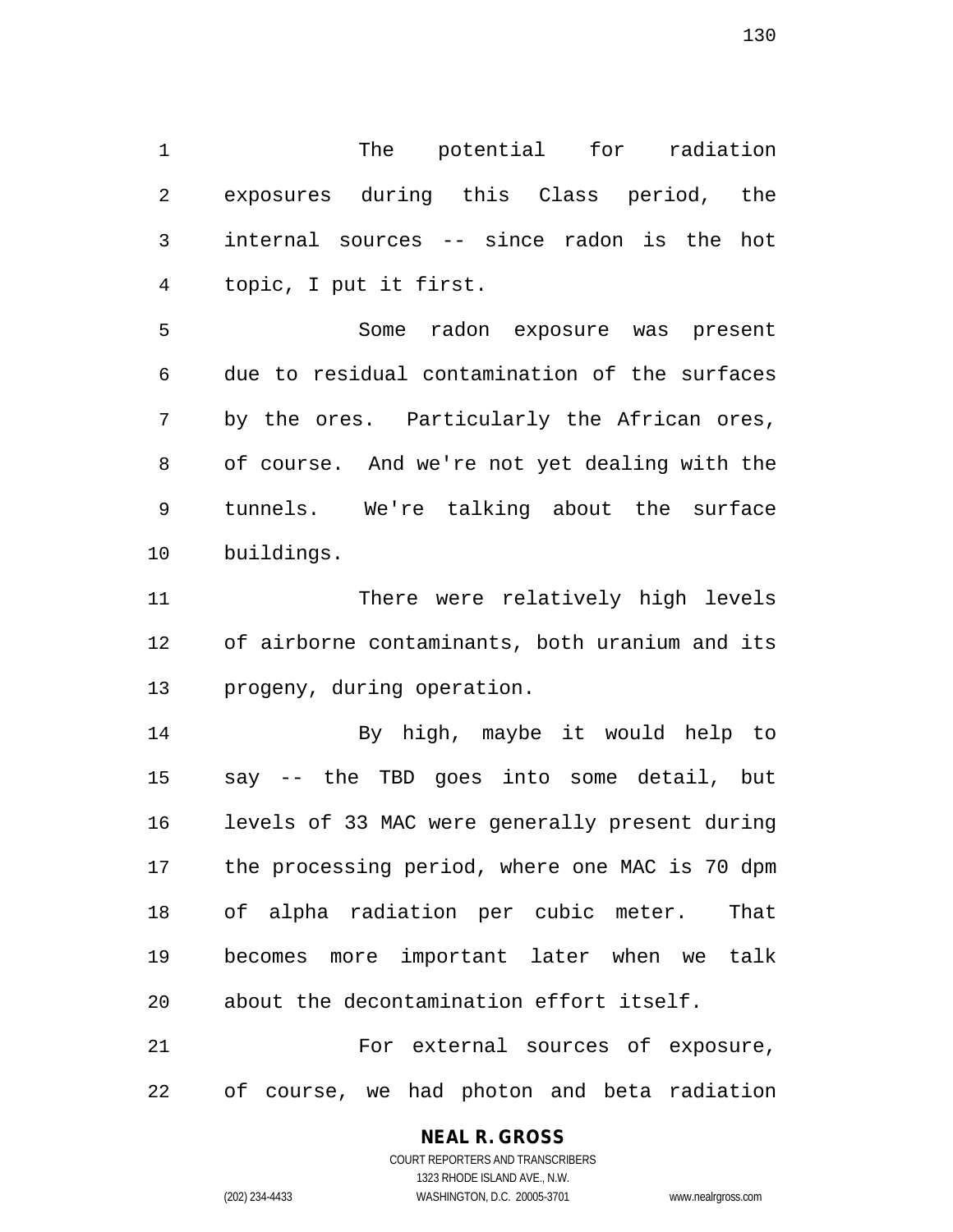1 exposure from the process materials and the 2 residual uranium contamination of surfaces.

3 Neutrons were not a significant 4 source of external exposure to Linde site 5 personnel.

6 In terms of data, as you may know, 7 historically, NIOSH suggested the early 8 period, Step 1 processing period, be accepted 9 as an SEC. It was a NIOSH initiative. 10 Because essentially there was no -- there were 11 no data, I should say, for internal exposures 12 and almost nothing for external exposures 13 prior to 1947.

14 But beginning in late `47, we have 15 much more data. We have 641 uranium 16 urinalyses from 75 different employees. We 17 also have general area, 240 samples, and 18 breathing zone, 178 samples, of air samples 19 are available during the period from `47 to 20 `54. Most of those were collected in `48, `49 21 and `50.

22 And then later we have some FUSRAP

**NEAL R. GROSS** COURT REPORTERS AND TRANSCRIBERS

1323 RHODE ISLAND AVE., N.W.

(202) 234-4433 WASHINGTON, D.C. 20005-3701 www.nealrgross.com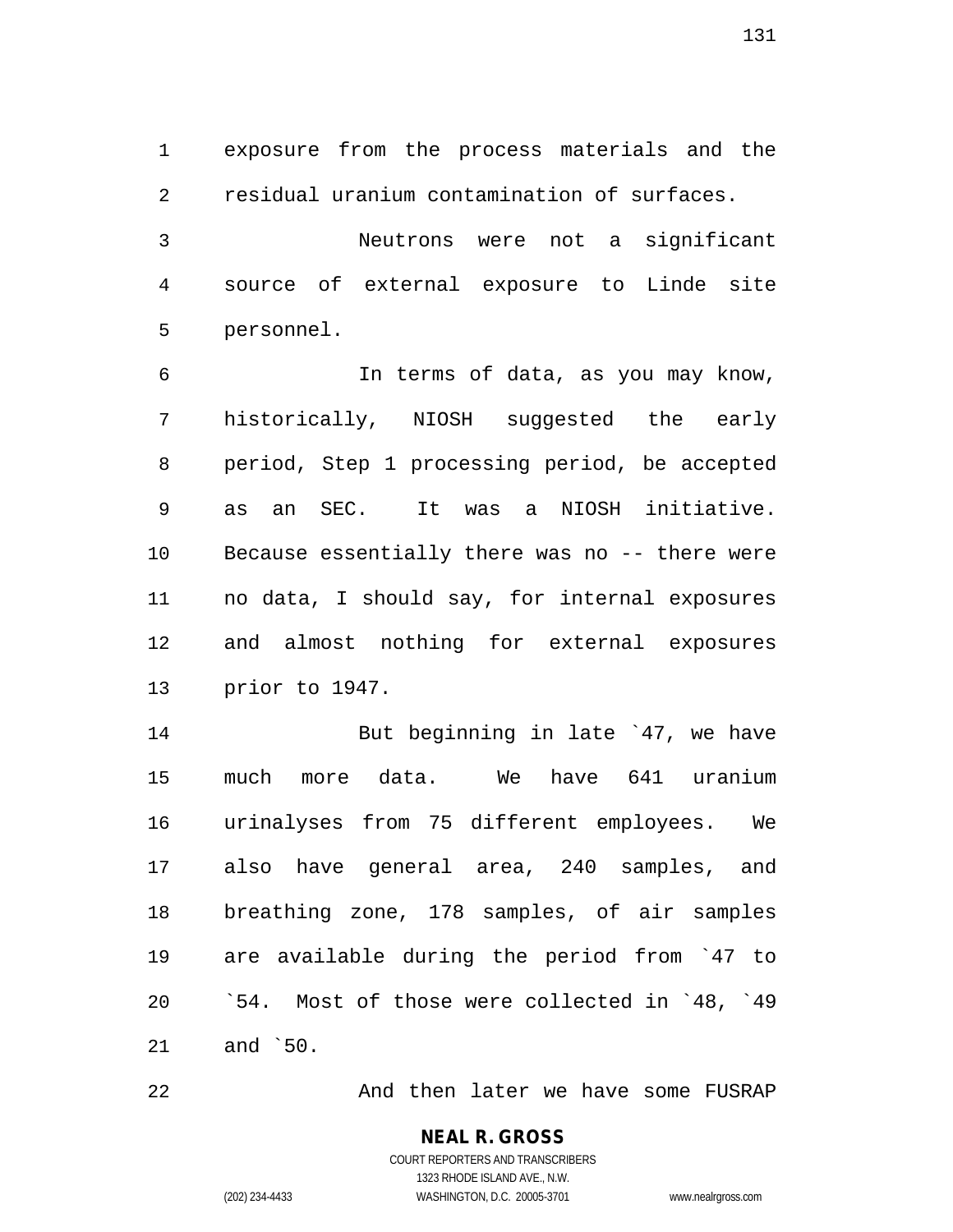1 data in the `76 and `81 surveys, and even 2 later in 2000 and so forth.

3 In terms of external monitoring 4 data, we have 6,000 external dosimetry 5 readings -- are available from the period from 6 January `48 through December of `49. That's 7 coincident with the Step 3 processing and the 8 beginning of decontamination.

9 You're familiar with the 10 evaluation process. It was a two-prong test 11 established by EEOICPA.

12 The first question is, is it 13 feasible to estimate the level of radiation 14 doses of individual members of the Class with 15 sufficient accuracy.

16 The second question is -- if the 17 first is answered yes, we don't need the 18 second question, is there a reasonable 19 likelihood that such radiation dose may have 20 endangered the health of members of the Class. 21 NIOSH found that the available 22 monitoring records, process descriptions and

#### **NEAL R. GROSS** COURT REPORTERS AND TRANSCRIBERS

1323 RHODE ISLAND AVE., N.W. (202) 234-4433 WASHINGTON, D.C. 20005-3701 www.nealrgross.com

132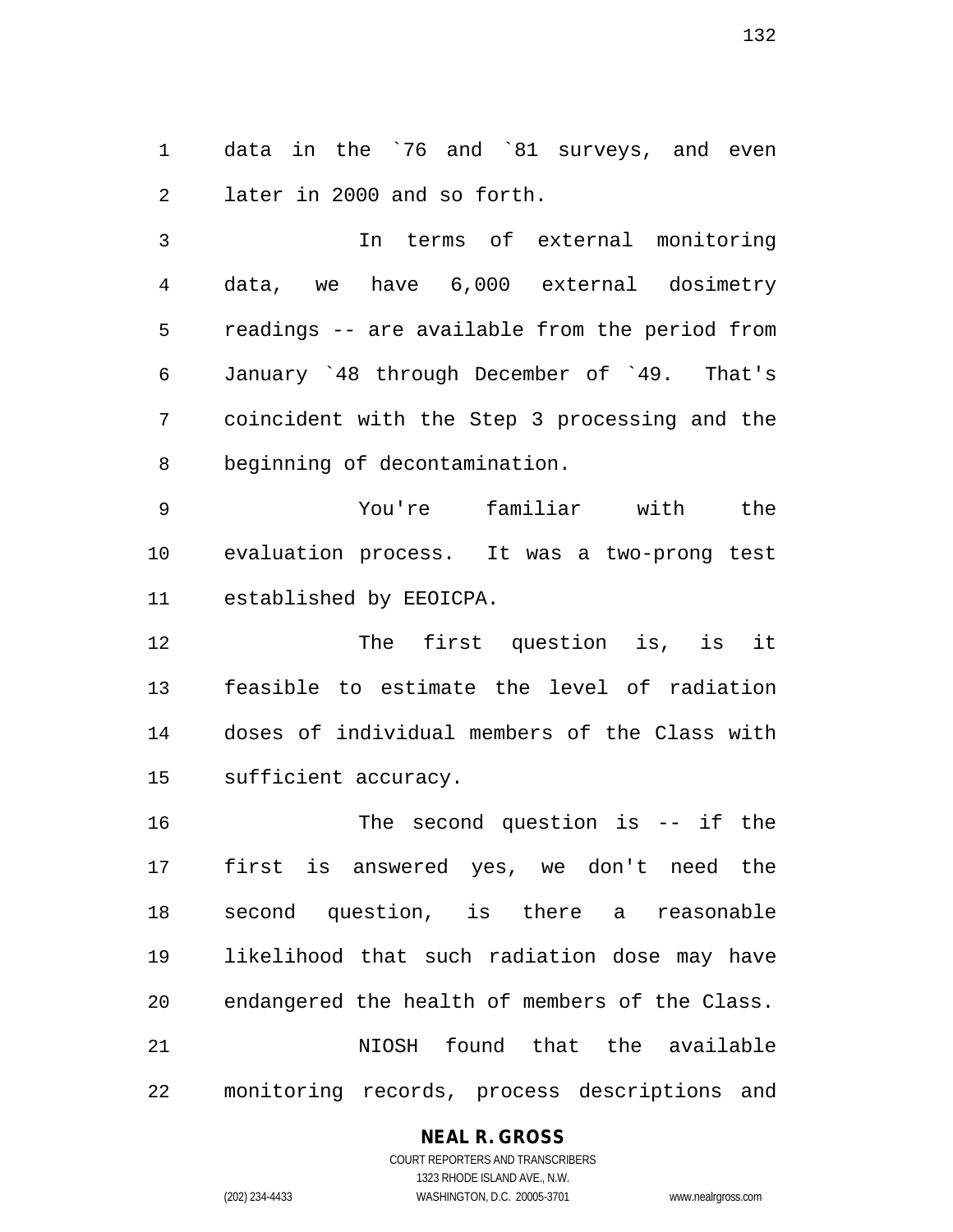1 source-term data are adequate to complete dose 2 reconstructions with sufficient accuracy for 3 the evaluated Class of employees.

4 Looking at the feasibility for 5 internal dose, we have enough urinalysis data. 6 We were able to establish a geometric mean 7 and standard deviation.

8 The breathing zone and general air 9 sample data were compared with this co-worker 10 urinalysis data and found to be compatible. 11 That is, the predicted values from the air 12 sample data were very close to the actual 13 values found.

14 So, NIOSH finds that bioassay and 15 air sampling data are sufficient to bound the 16 maximum internal dose.

17 Now for radon, as explained in the 18 TBD, all surface buildings are assumed to have 19 a ten picocurie per liter radon level. This 20 was established from what I might call a quiet 21 plant period where readings were taken in 22 between processing periods.

#### **NEAL R. GROSS**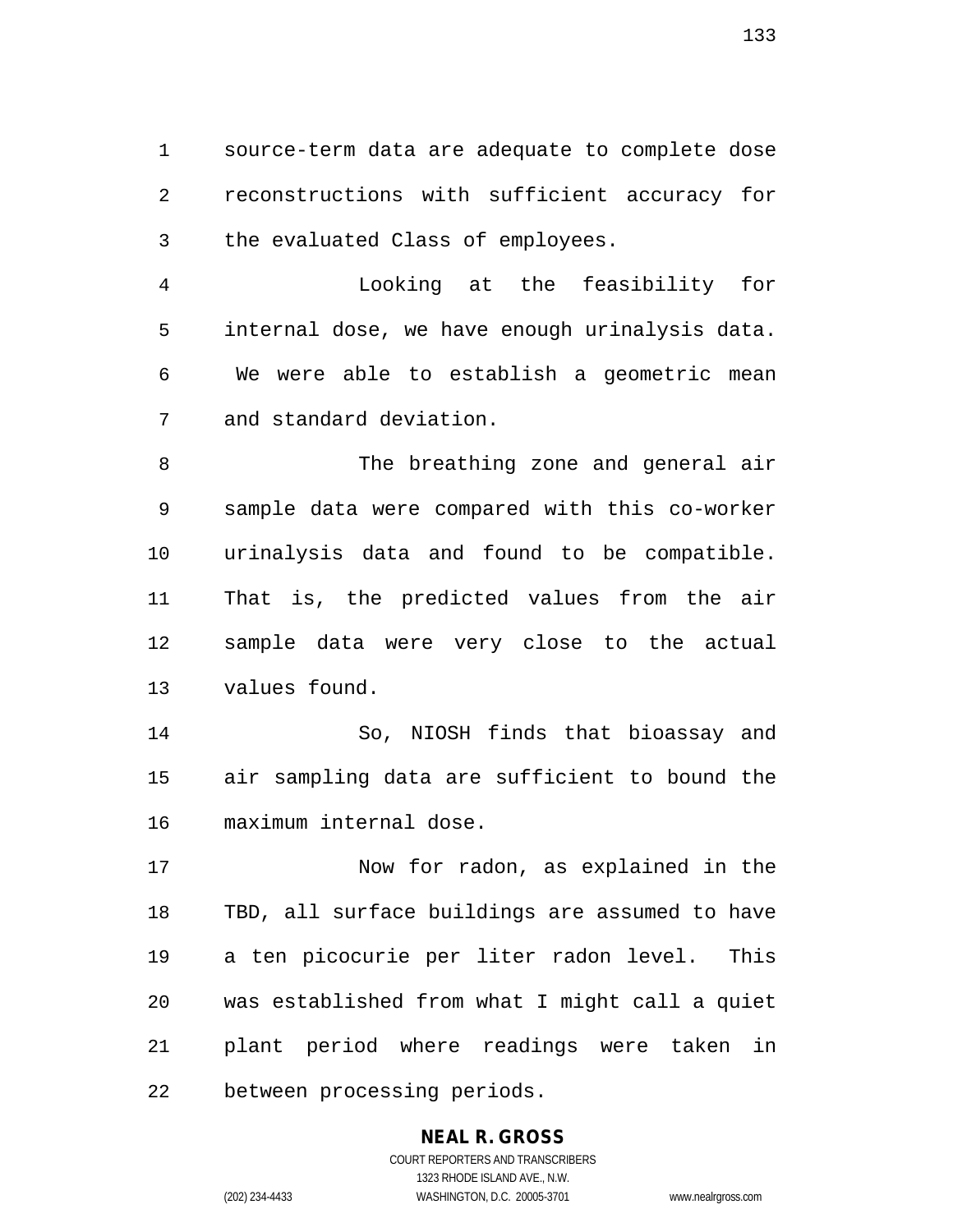1 The Step 3 processing itself did 2 not handle ores. So, there's no reason for 3 there to have been especially high radon 4 levels during that time.

5 During the Step 1 processing, 6 radon levels were greatly above ten picocuries 7 per liter, by the way.

8 Now, we get to the fun part: the 9 utility tunnels near the ceramics plant. 10 After considerable research, we found that 11 they were not built in the ceramics plant area 12 until after 1956.

13 Dr. Lockey admirably summarized 14 the findings there. I sent to the Board 15 Members the applicable engineering documents 16 where there are notes on the side of one of 17 the engineering drawings which clearly state 18 that in `37, these tunnels were designed and 19 built.

20 In `57, there were tunnels built 21 up near the ceramics plant, the north part of 22 it. Then, in `61, more extensive tunnels were

#### **NEAL R. GROSS**

COURT REPORTERS AND TRANSCRIBERS 1323 RHODE ISLAND AVE., N.W. (202) 234-4433 WASHINGTON, D.C. 20005-3701 www.nealrgross.com

134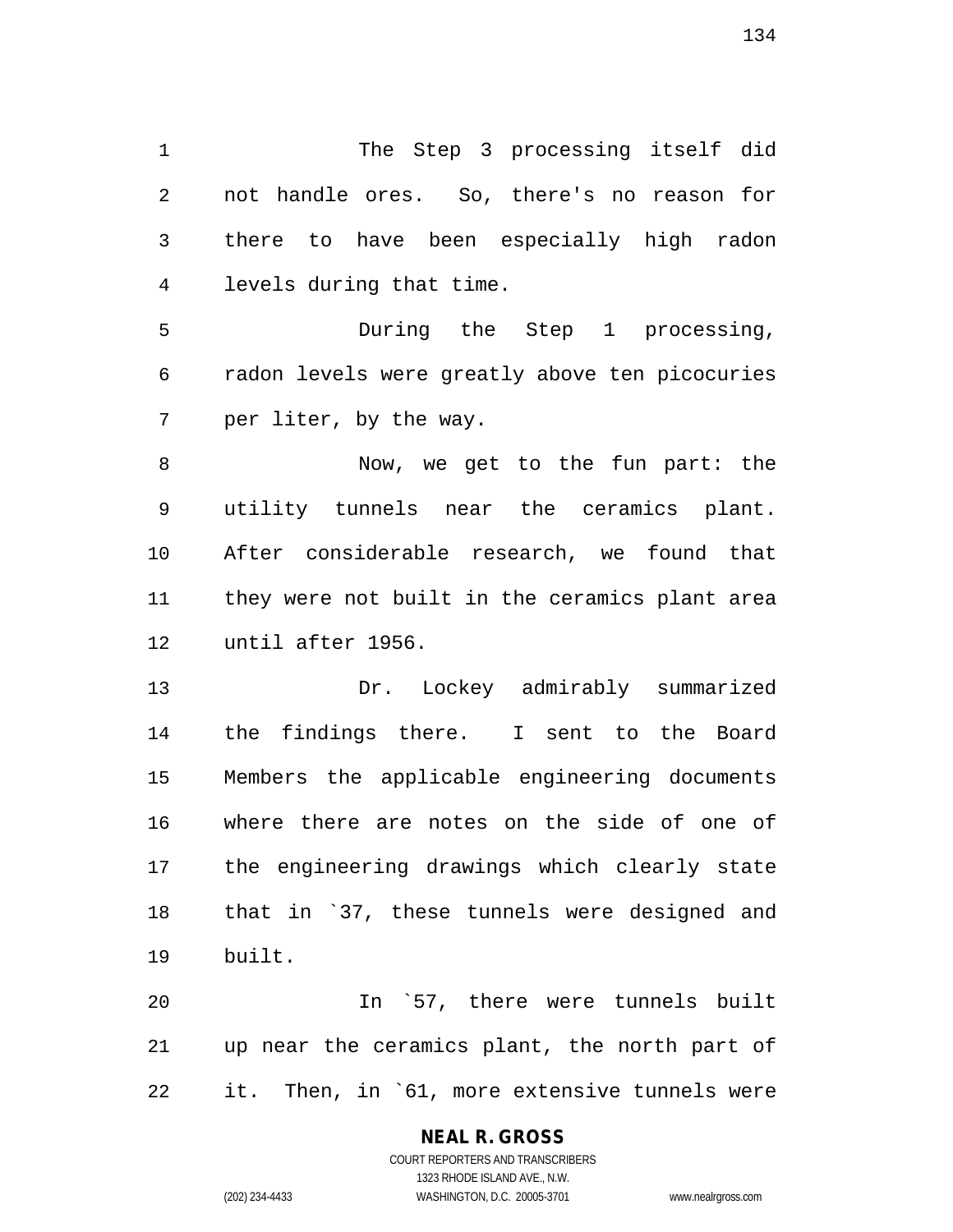1 built that continued from the ceramics plant 2 area down to Building 8 and past Building 70 3 on the east-west line.

4 We think that is very well 5 established. And as Dr. Lockey also pointed 6 out, there are various employee or witness 7 statements, but most of the employee 8 statements that we have do refer to Building 9 14 tunnel being in existence before 1954, 10 which is of course true.

11 The reason that the Building 14 12 tunnel area we believe does not present an 13 elevated radon hazard, is because bore 14 samples, bore hole samples taken later, I 15 believe in the `78 to `82 time frame, show 16 that near that tunnel between Building 14 and 17 Building 8 there was no elevated radium 18 concentration in the soil at any depth. In 19 other words, everything was background for 20 radium.

21 There was increased uranium 22 concentration, which is what we would have

#### **NEAL R. GROSS** COURT REPORTERS AND TRANSCRIBERS 1323 RHODE ISLAND AVE., N.W. (202) 234-4433 WASHINGTON, D.C. 20005-3701 www.nealrgross.com

135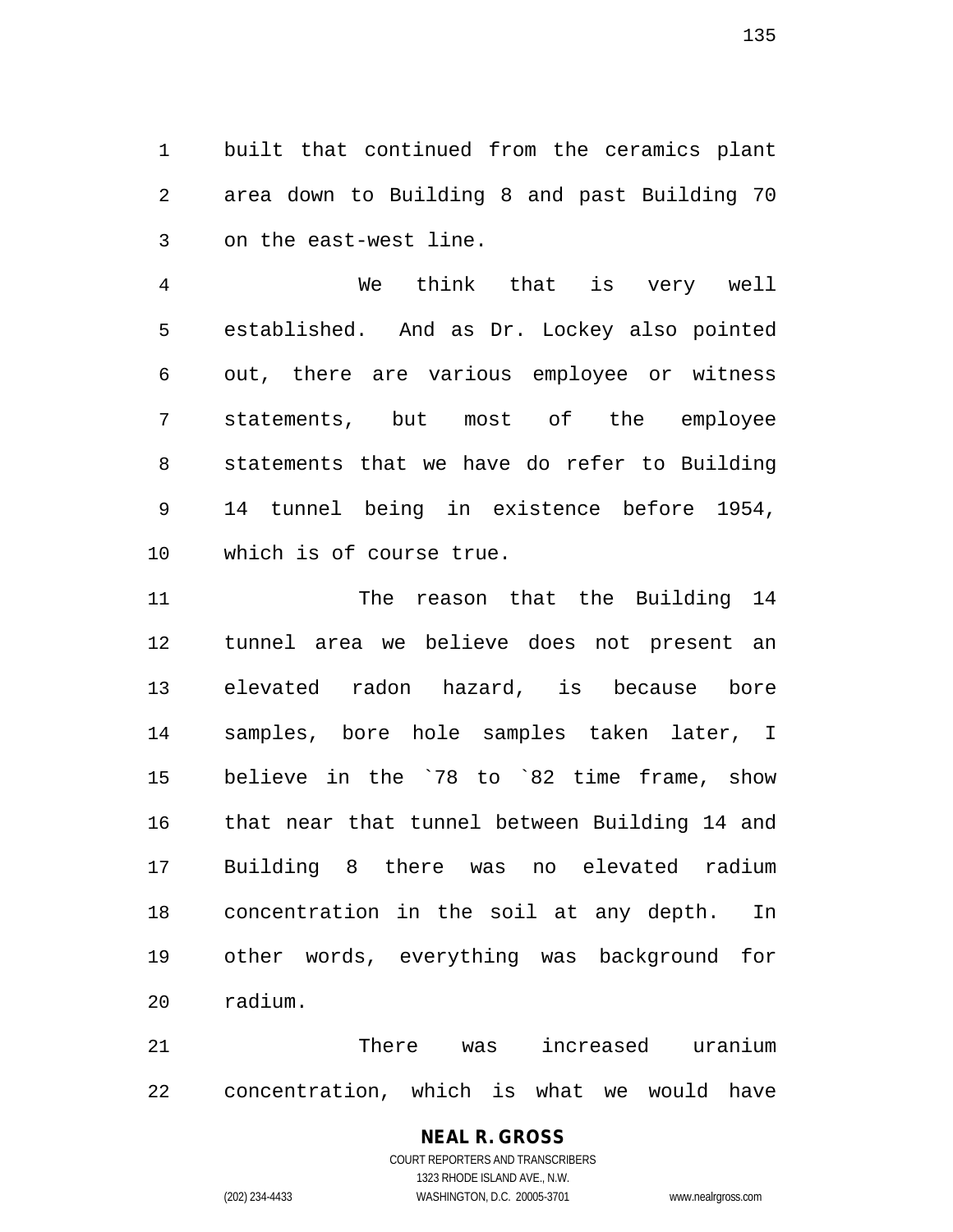1 expected from the documentary evidence.

2 The processing of ore both before 3 the World War II period and -- well, 4 especially before the World War II period, 5 involved pre-processed ores without uranium 6 content in them.

7 During the MED period, Building 14 8 was used as a test lab to test procedures and 9 to assay samples and that sort of thing. So, 10 they had very small amounts of African or 11 other ores brought into them. And there's no 12 evidence of contamination near the building 13 from African ores.

14 External exposures, we propose, 15 can be bounded by using coworker dose based on 16 the existing external dosimetry records for 17 the Step 3 operations period and applying the 18 methods in the TBD to divide workers into 19 exposure classes during the decontamination 20 work.

21 The word surrogate data seems to 22 have taken on several meanings. In one sense,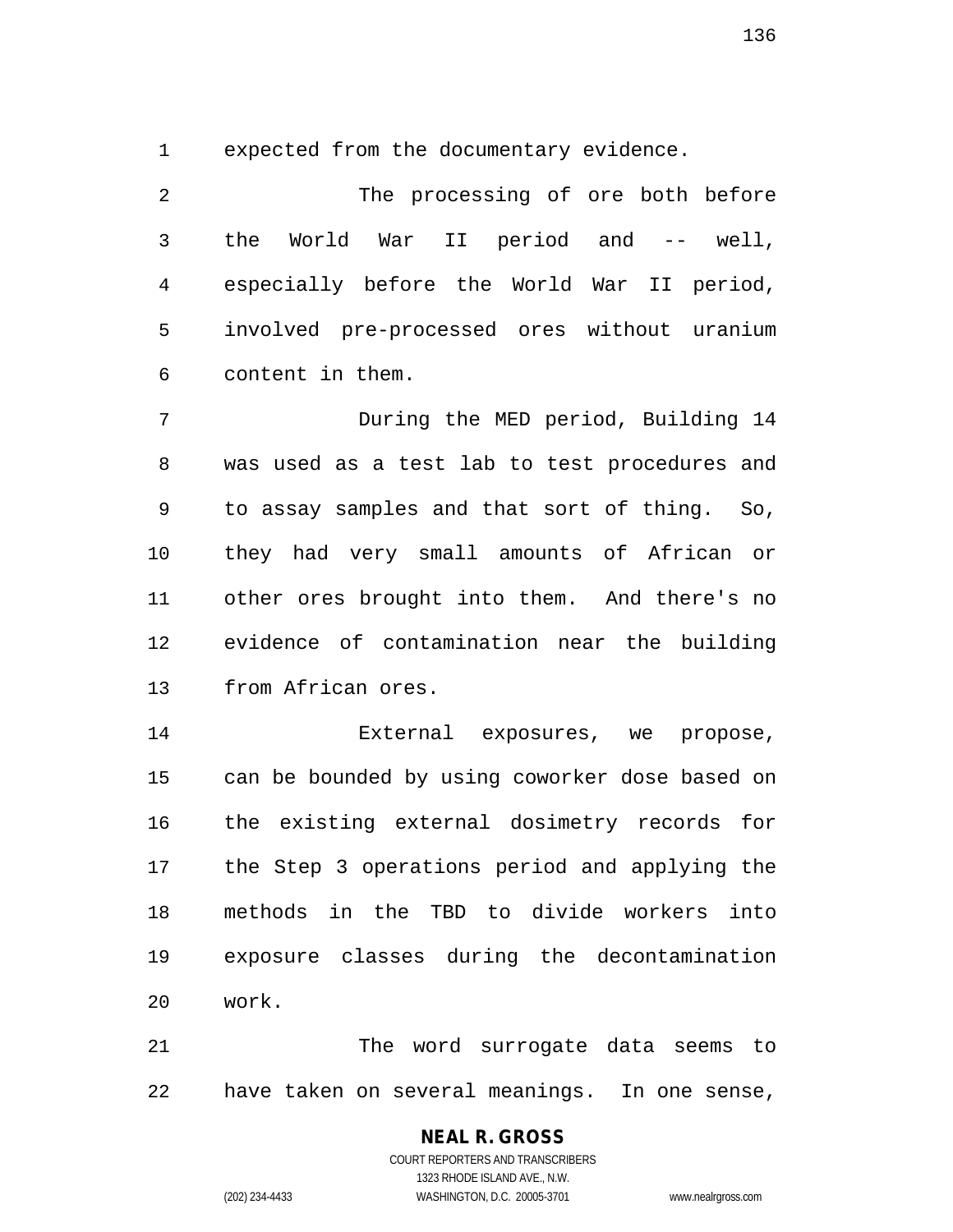1 coworker data could be considered surrogate 2 data because it's applied to workers who may 3 not have been monitored.

4 But in the sense that I think the 5 Board has usually handled the term, this 6 coworker data would not be surrogate data 7 because it's based on the process workers 8 working in this plant with these operations.

9 If we were going to another site 10 and taking other uranium workers' sample data, 11 I think the Board has established that that is 12 what surrogate data is.

13 So, I just mention that because I 14 felt there's two different ways of expressing 15 that point. And the way that I am using it is 16 it's only surrogate data if it comes from 17 another site.

18 CHAIRMAN MELIUS: There's at least 19 two, but many more.

20 MR. CRAWFORD: Yes, I'm sure. 21 On the feasibility summary, we

22 believe we can estimate dose with enough

## **NEAL R. GROSS**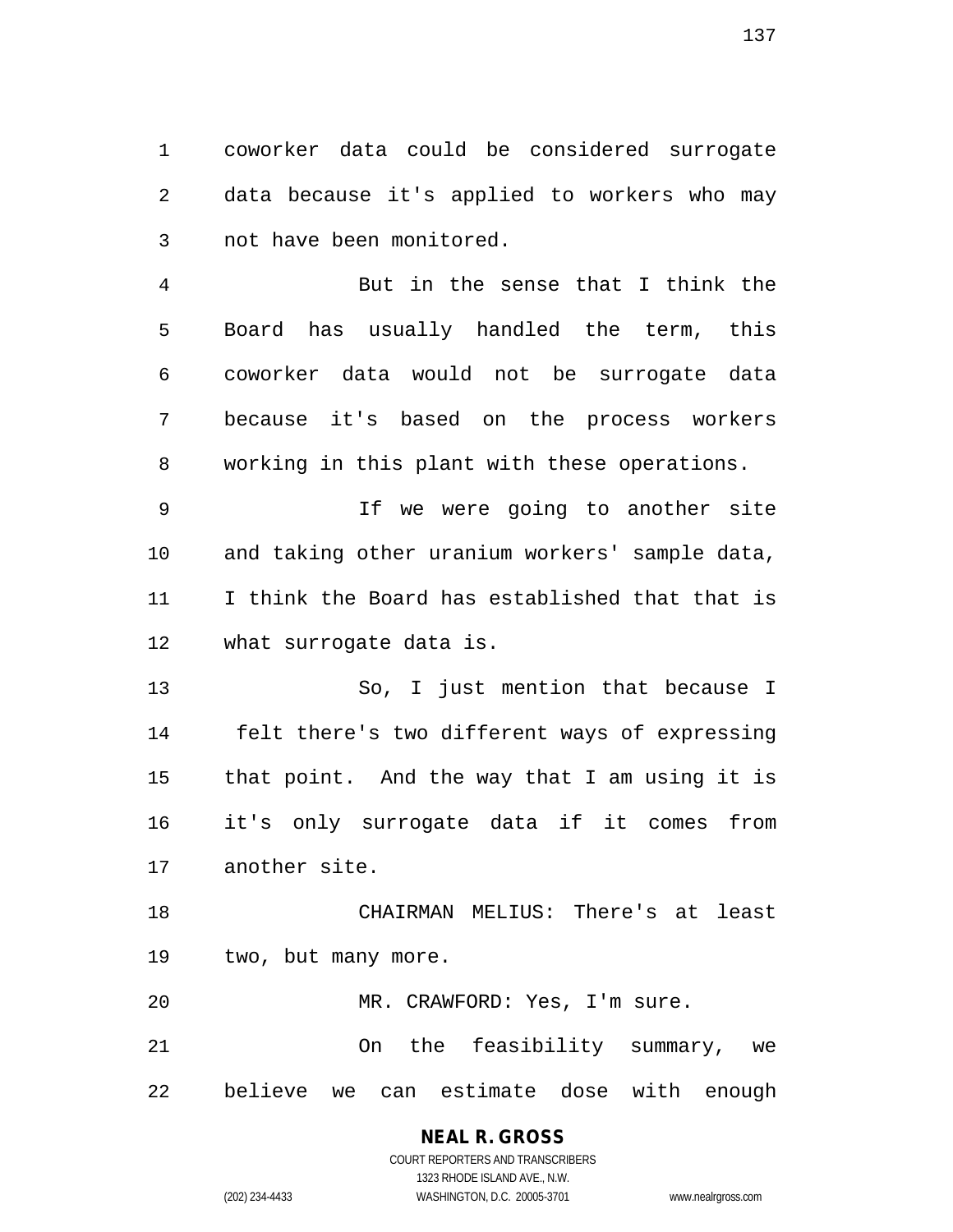1 certainty, with sufficient accuracy for all 2 sources of exposure.

3 The recommendation, then, is that 4 NIOSH finds that radiation dose estimates can 5 be reconstructed for compensation purposes.

6 And this I threw in because I 7 thought it might be useful to have some visual 8 representation of the tunnel system. I'm 9 sorry I can't make it larger.

10 10 If I can desert the mic and speak 11 loudly for a moment so that the Board can see 12 what tunnels I'm talking about, this is 13 Building 8 and Building 14.

14 The original tunnel system went 15 basically through here. That's the --

16 (Off the record comments.)

17 CHAIRMAN MELIUS: Frank, we 18 actually have a pointer. I was just 19 suggesting to Ted that we break the budget 20 next year and buy a pointer for DCAS, but I'm 21 sure you have about ten of them back in the 22 office, right?

**NEAL R. GROSS**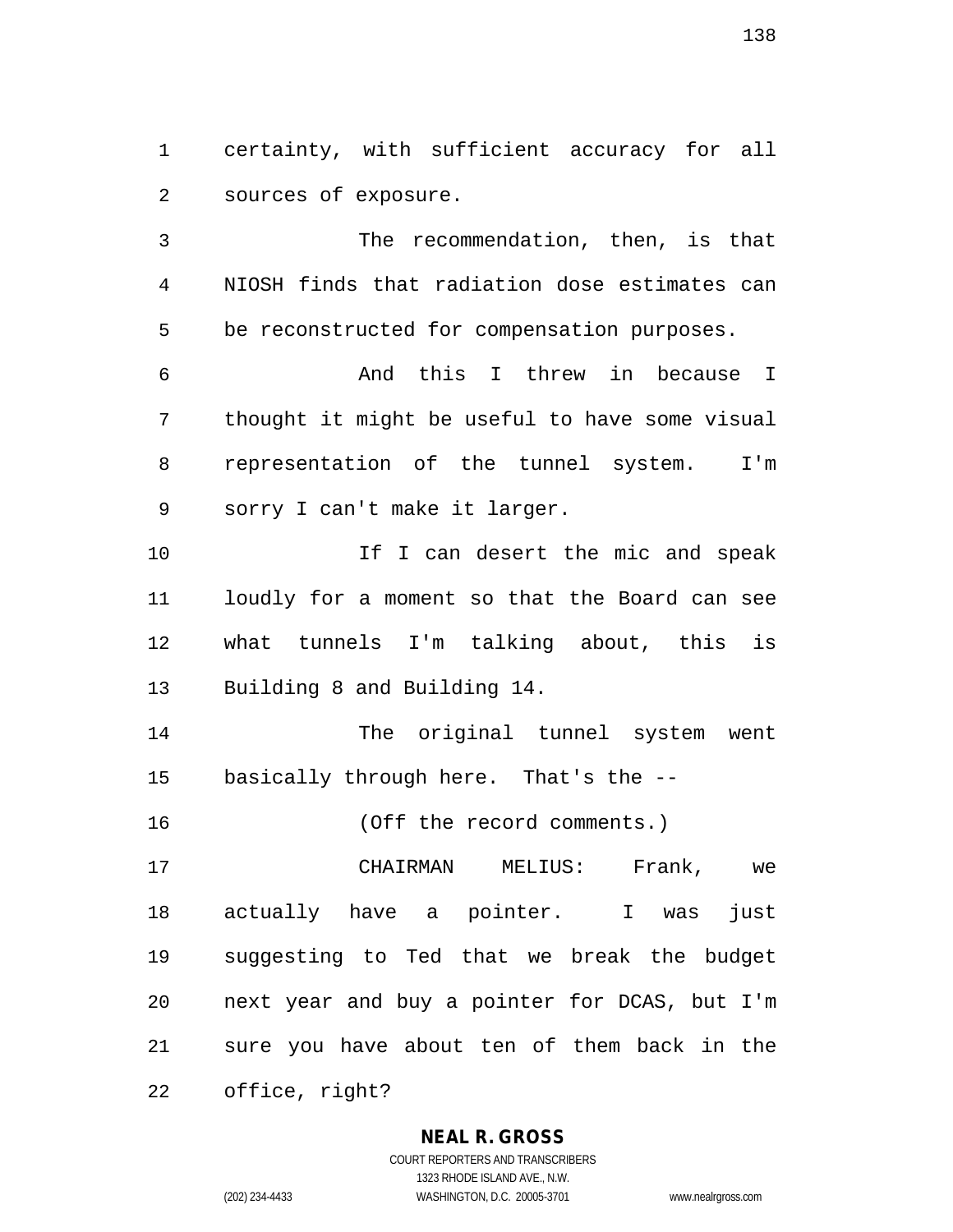1 MR. CRAWFORD: We know that these 2 tunnels existed prior to the MED period. And 3 these are the tunnels where the bore hole 4 samples show there was no excess radium 5 component in the soils over the tunnels.

6 The 1957 construction drawings 7 show that this section of tunnel here from 8 Junction Box 1 to Junction Box 5, was 9 constructed in that year.

10 In 1961, most of the rest of the 11 tunnel system was built from Junction Box 6, 7 12 and 8, and then down here past Building -- I 13 think this is 70 out to here. So, those 14 buildings existed during -- or those tunnels, 15 I should say, existed during the residual 16 period, but not during the SEC-154 period in 17 that area.

18 And bore hole samples from around 19 Building 30 do show not only elevated uranium 20 levels, but elevated radium levels as well. 21 Of interest, the tunnels had an 22 average depth of about three feet from the

> COURT REPORTERS AND TRANSCRIBERS 1323 RHODE ISLAND AVE., N.W. (202) 234-4433 WASHINGTON, D.C. 20005-3701 www.nealrgross.com

**NEAL R. GROSS**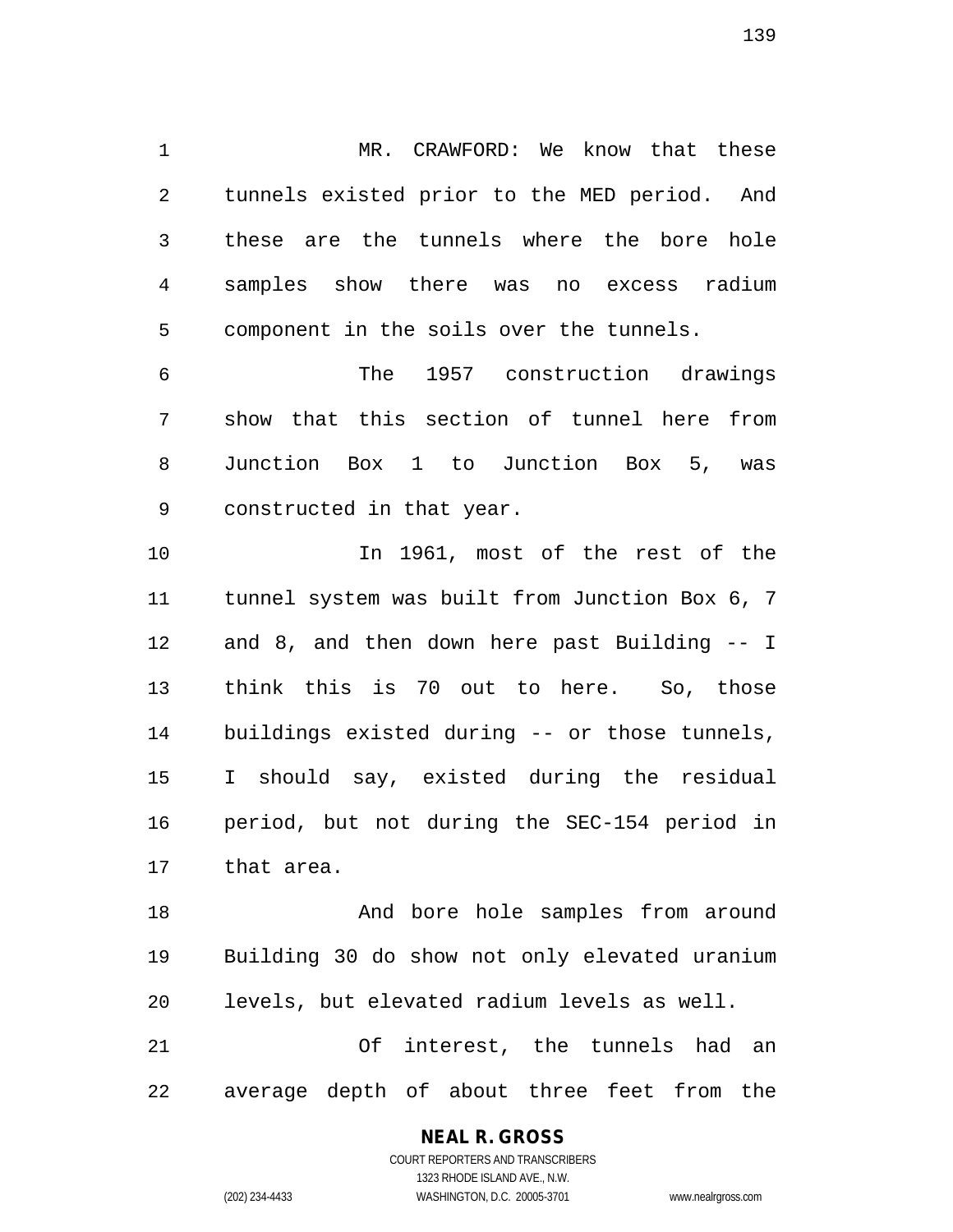1 surface. That is, the roof of the tunnel was 2 about three feet from the surface.

3 The bore holes show that the 4 contamination was also confined to within 5 three feet of the surface in almost every 6 case.

7 The uranium, in other words, is 8 not migrating down through these clay soils at 9 any great rate, because many of the bore hole 10 samples were done fifty and sixty years after 11 the contamination.

12 Inside Building 30 in the 13 southeast corner, there's a grate called the 14 grizzly which was over a tunnel and then cut 15 beneath Building 30.

16 In the tunnel was a conveyor belt. 17 It went, it's hard to say, but 60 to 90 feet, 18 from looking at the drawings, to the ball mill 19 operation. Again, if I can get this, it went 20 from about here to about the middle there -- 21 middle third.

22 The horizontal conveyor conveyed

**NEAL R. GROSS** COURT REPORTERS AND TRANSCRIBERS 1323 RHODE ISLAND AVE., N.W.

(202) 234-4433 WASHINGTON, D.C. 20005-3701 www.nealrgross.com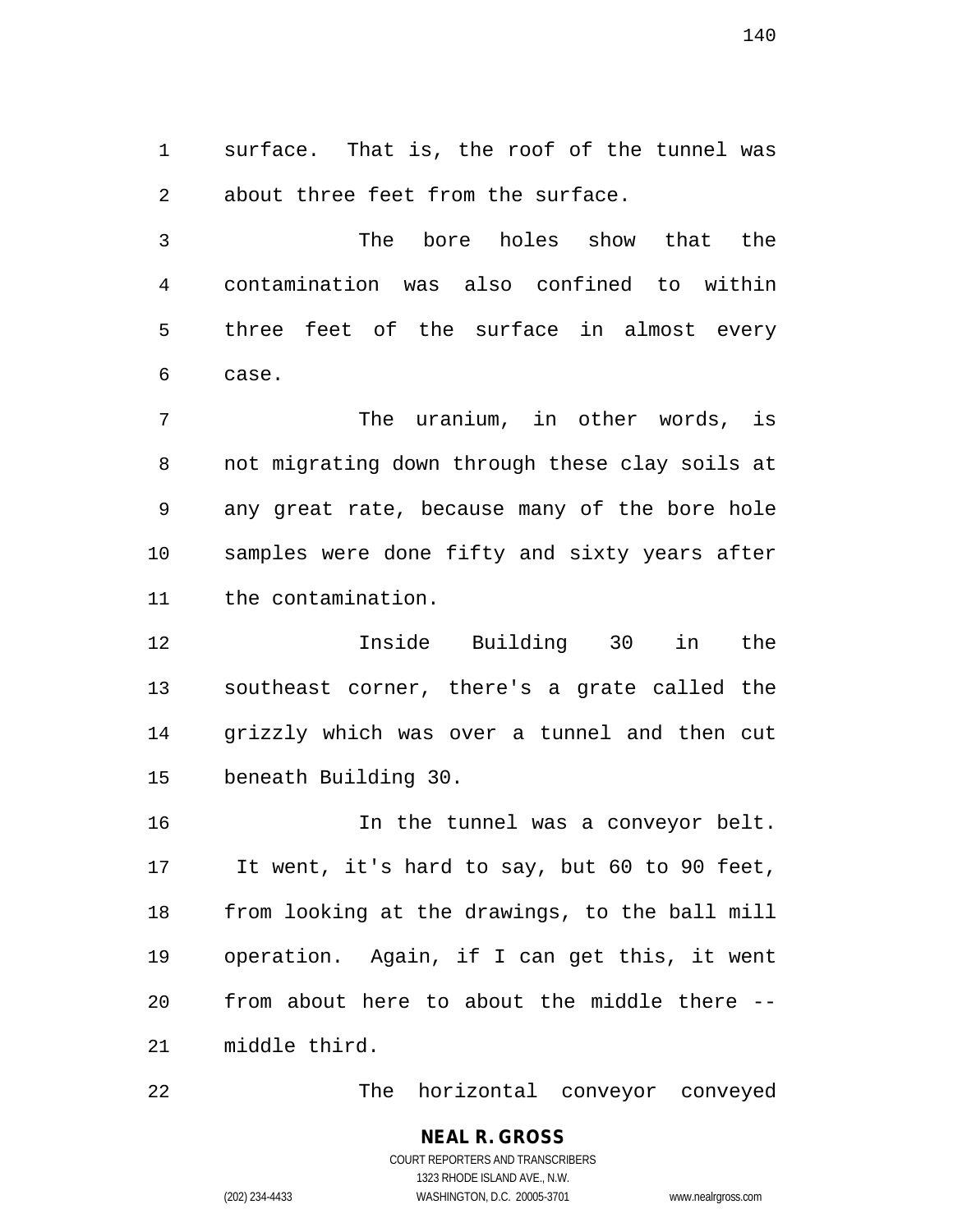1 the ore to a vertical conveyor which was 2 combined with a weighing machine, which 3 brought it up to the level of the ball mill 4 where it was ground and then later dissolved.

5 The reason I'm going into this a 6 little bit is you can see that the distance 7 from the tunnel here and the tunnel outside is 8 not that great. It could be a hundred feet or 9 so, and maybe a little closer to the 10 horizontal tunnel here.

11 The reason we think the ore tunnel 12 provides a reasonable certainty of a bounding 13 estimate, is that; A) it did carry thousands 14 of tons of African ore and it was a messy 15 operation. We know it was from many reports 16 from the period.

17 The workers would simply empty a 18 bag of ore down through this grating, which 19 would then fall on a conveyor belt. It would 20 be conveyed 60 or 90 feet. Then it would be 21 dumped into a waiting conveyor belt that was 22 running vertically, a bucket kind of conveyor

#### **NEAL R. GROSS**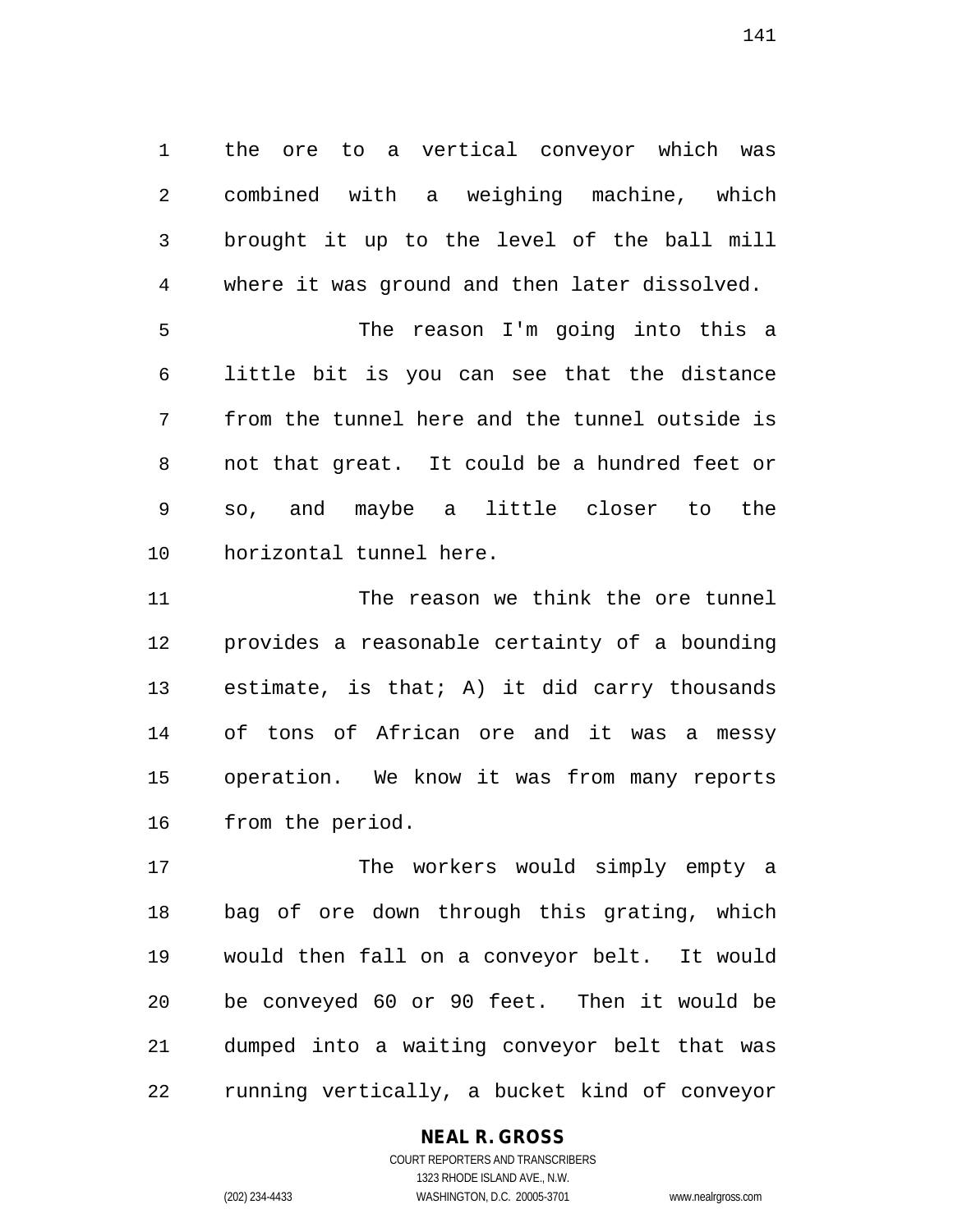1 belt.

2 This was very messy. The dumping 3 in the grate was messy, and especially at the 4 ball mill end. That was where we found the 5 most contamination, from the records. 6 The transfer from the horizontal 7 to the vertical conveyor was also a very messy 8 operation. Lots of dust and lots of detritus 9 in the tunnel. 10 I think Dr. Lockey also mentioned 11 that one of the -- or it may have been Jim 12 Neton, that a reading taken in the ore 13 conveyor tunnel in the sludge at the ball mill 14 end, showed a hundred picocurie per liter -- 15 not per liter. I'm sorry. Hundred picocurie 16 per gram concentration in the sludges. 17 It is true that certain other 18 plants on the site you can find even more 19 radium concentration, but; A) this is inside 20 the tunnel, and that's a big distinction. 21 11's one thing if you have high 22 radium content someplace 20 feet or 50 feet

#### **NEAL R. GROSS**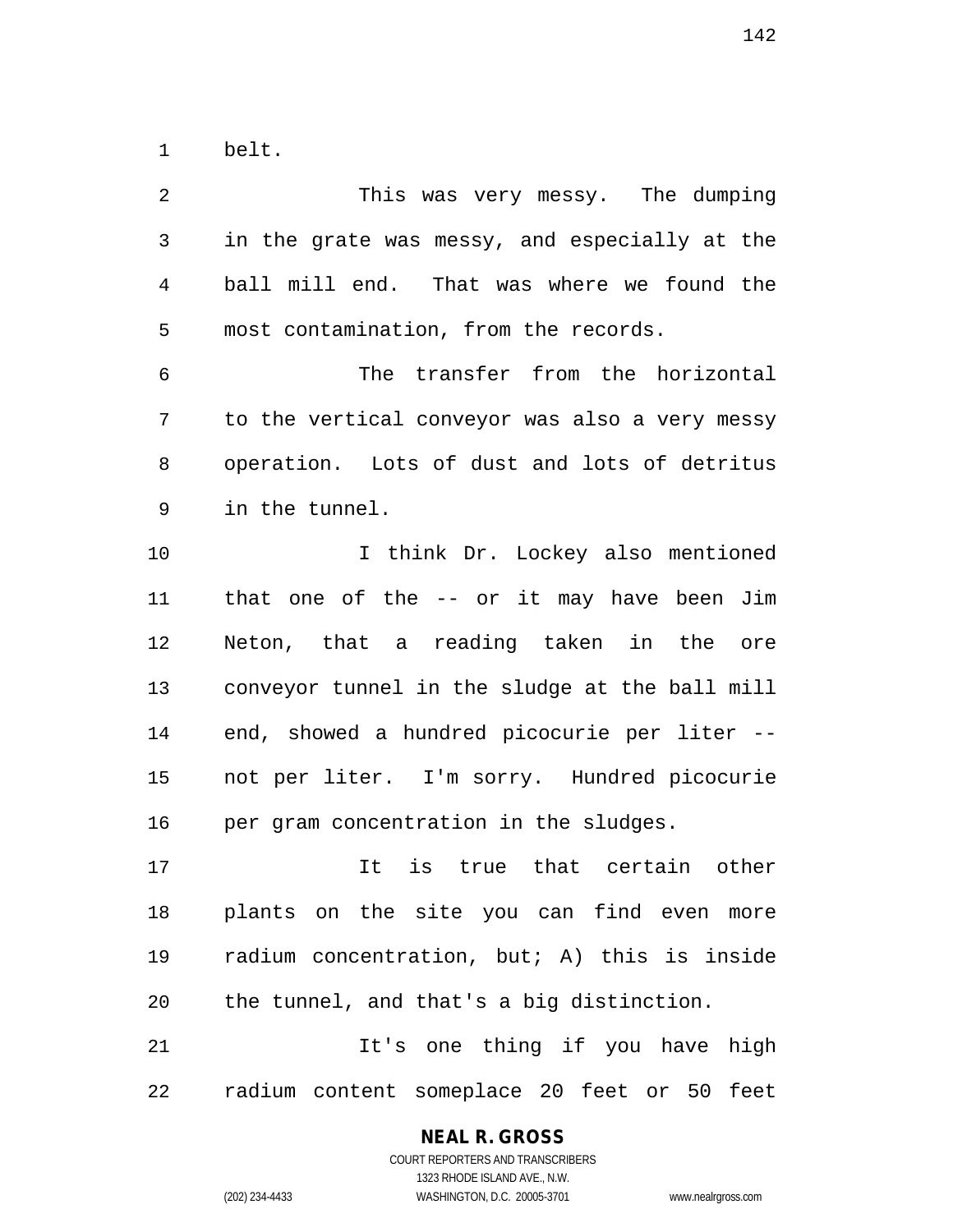1 from the tunnel or a hundred feet from the 2 tunnel, and quite another if you deposited the 3 radium inside the tunnel. We expect that will 4 give us a fairly bounding measure of the 5 radon.

6 Naturally, we'd all like more data 7 all of the time. But in this case, we think 8 it's a reasonable supposition that this is a 9 bounding number. That number, by the way, is 10 44 picocuries per liter that was measured at 11 the ball mill end of the conveyor tunnel.

12 I should also point out that, 13 while a measurement was mentioned of 390 14 picocuries per gram of radium taken from one 15 of the surface bore hole measurements, that 16 was not directly over the tunnel. To my 17 memory, it was at least 20 feet away. It may 18 have been farther. So, we have to keep that 19 in mind.

20 Most of the high concentration 21 looks like it came from surface spills. That 22 is, it's confined to the top layer of the

# **NEAL R. GROSS**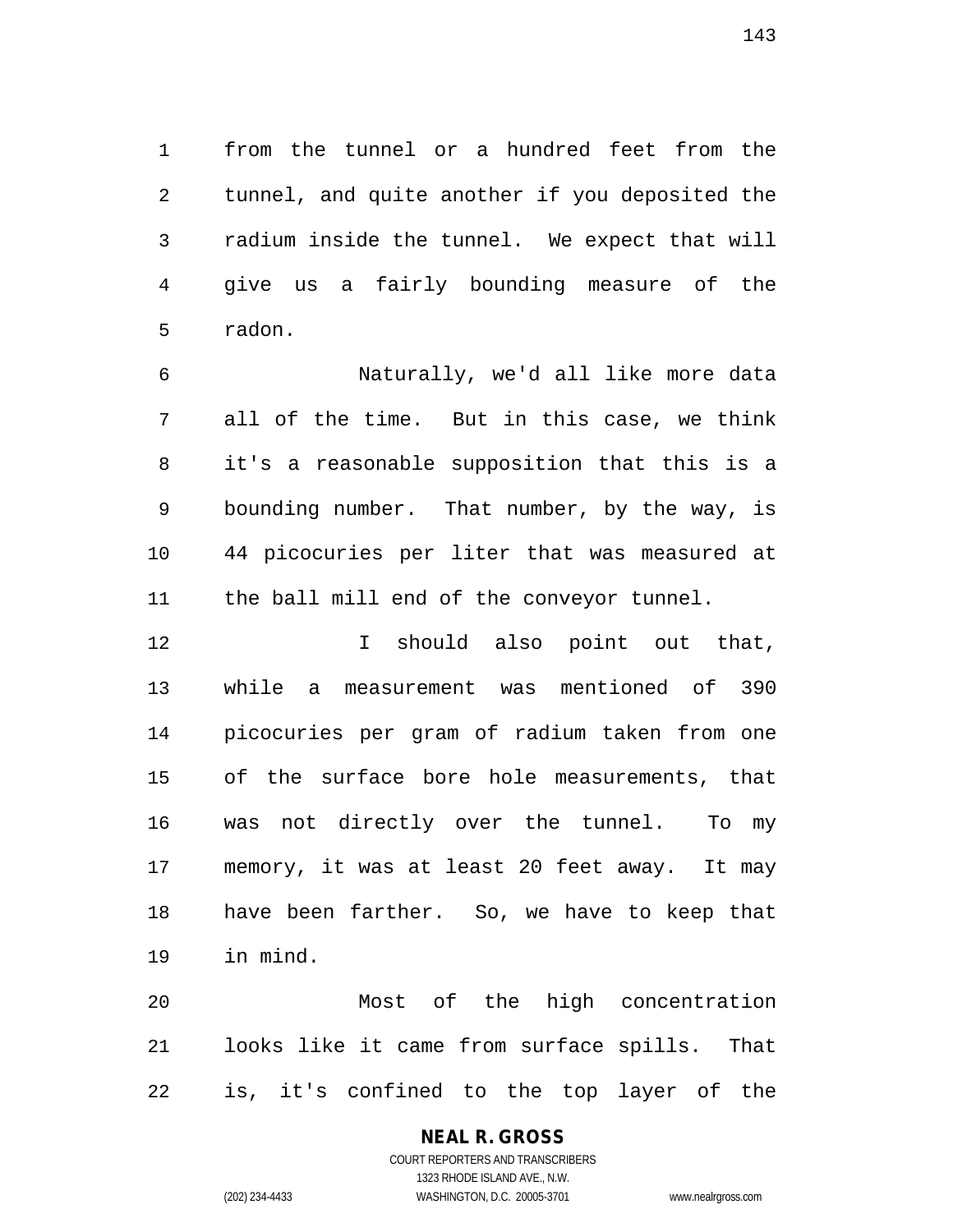1 ground. And a lot of it is near the railroad 2 spurs which you can see here -- it's not on 3 there. Oh, here we go. Right here.

4 These spurs are probably the 5 important ones because the ore bags were 6 deposited in the southeast corner of Building 7 30. So, there's a very short distance between 8 the rail spurs and there and it was fairly 9 high concentration. Some of it not too far 10 away from the tunnel, but that's why we had 11 some high readings.

12 Looking at the site, however, it's 13 interesting to note that most of the tunnel 14 contamination inside the tunnel now, 15 presumably from groundwater precipitation, 16 occurred in this section of tunnel between 14 17 and 8 and again up here near Junction Box 6. 18 This is a half-mile tunnel system,

20 the tunnel that were not contaminated by 21 surface contamination.

19 by the way. So, there are extensive areas of

22 The reason I mention that is that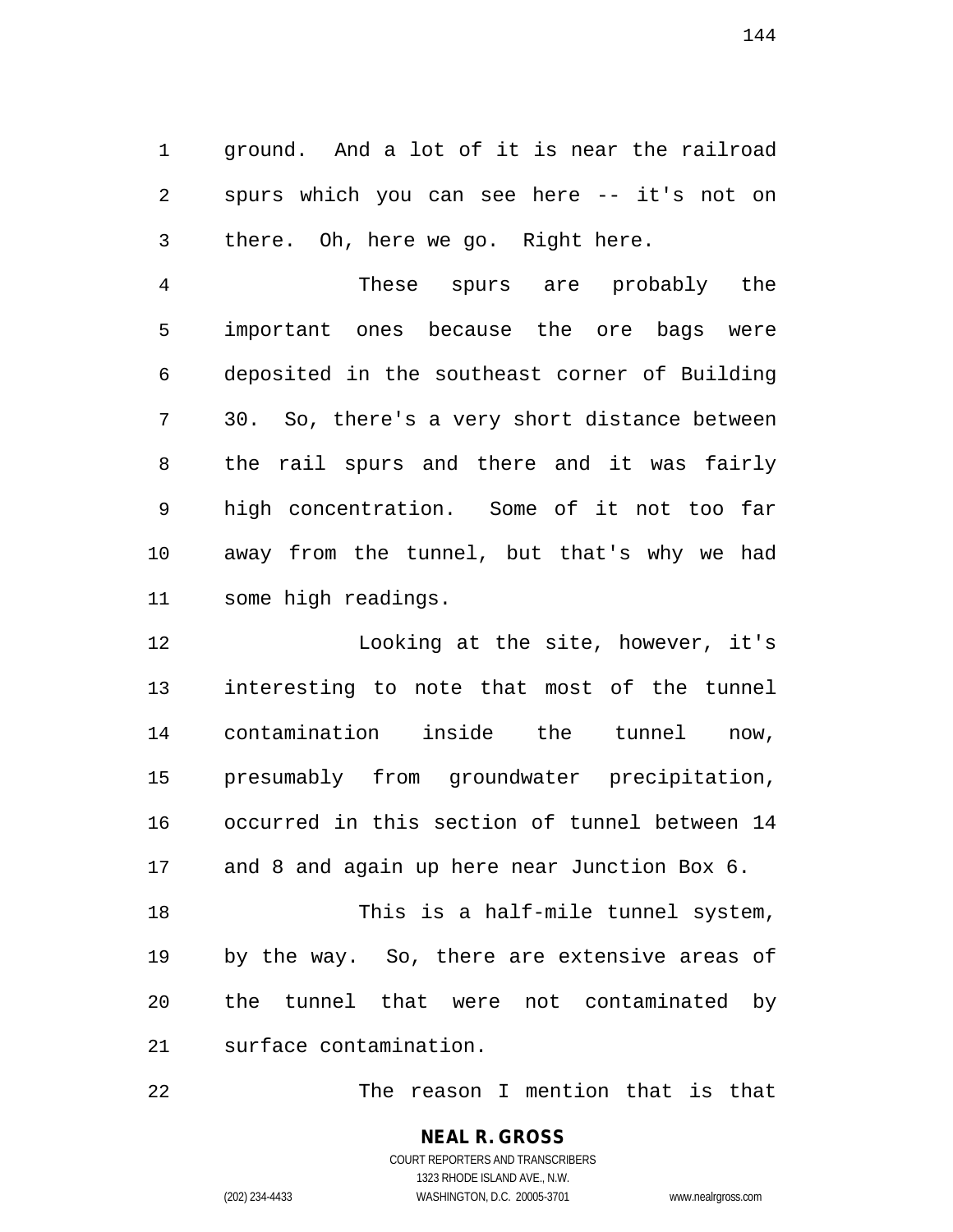1 in our assumptions, we assumed for the surface 2 external dose and for the surface contribution 3 for the radon in the tunnels, that the tunnels 4 were uniformly contaminated at the 95th 5 percentile level of all the surface 6 measurements that were made in the tunnel, and 7 there were extensive measurements made there 8 in the year 2000, so that we've taken a very, 9 I think, a very claimant-favorable approach to 10 both external dose and internal dose from 11 resuspension and from the radon component that 12 the surface contamination provided.

13 Now, we didn't use that in the 14 model. We prefer to use the conveyor tunnel 15 actual measurements because, as Dr. Field has 16 pointed out, models may not be appropriate 17 because of variation and very short spaces on 18 a site.

19 I hope that helps a little bit to 20 visualize what we're talking about.

21 MEMBER RICHARDSON: Where are the 22 injection wells?

## **NEAL R. GROSS**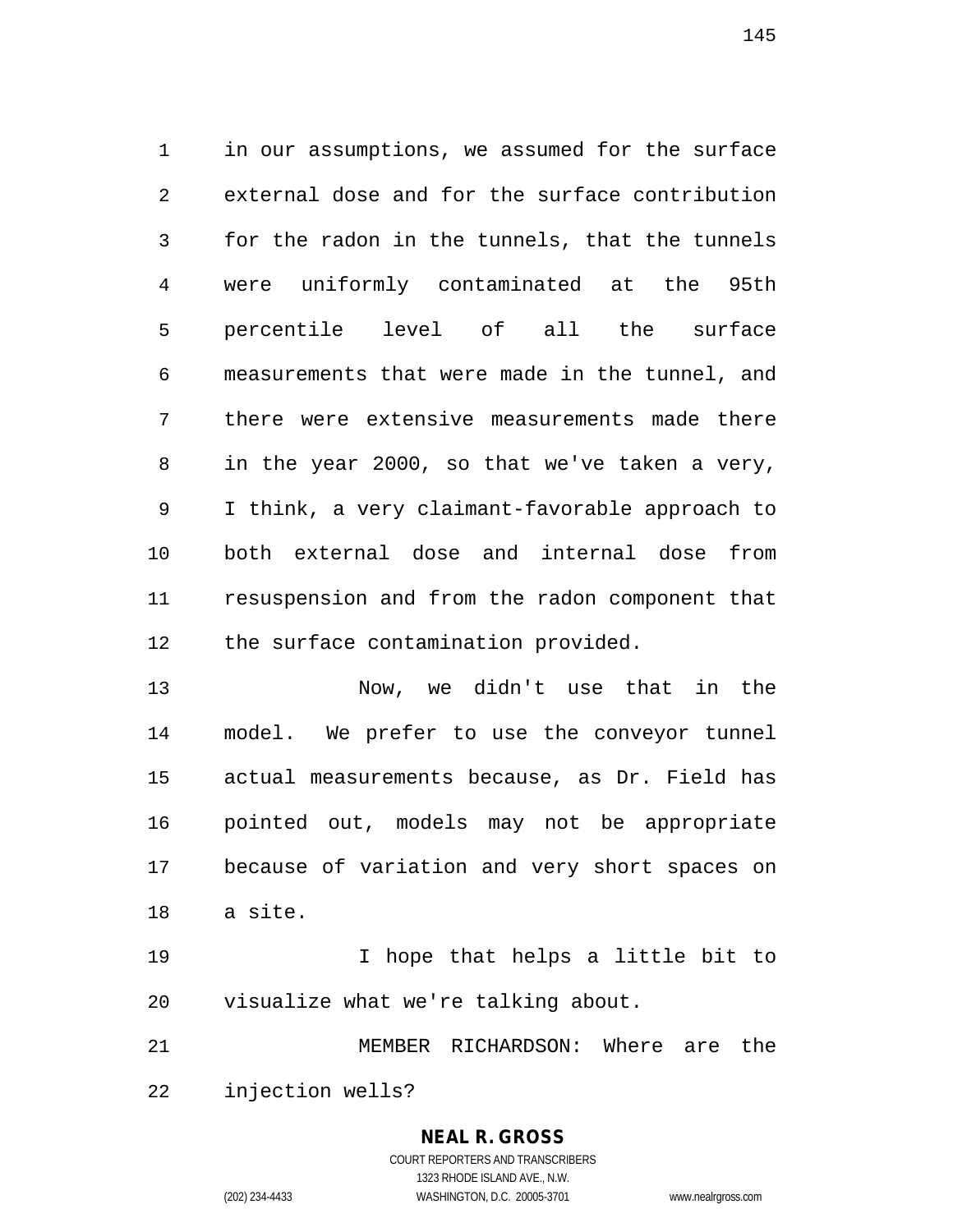1 MR. CRAWFORD: The injection wells; 2 they're scattered. That's a good question. 3 The reason we don't think they're 4 a significant factor in the Building 30 5 sections of the tunnels, is that the tunnels 6 were built way after -- about a decade after 7 the injection wells had ceased operating. 8 So, any spill of effluents -- and, 9 by the way, these were extremely dilute -- 10 highly caustic, but extremely dilute solutions 11 considering the uranium and radium, the 12 radionuclides of interest. 13 So, any spills that occurred, many 14 of them drained off in a drainage ditch, went 15 into local creeks, polluted the Niagara River, 16 that sort of thing. 17 But what they didn't do is they 18 didn't leak down into the tunnels, because the 19 tunnels weren't there at the time. 20 Now, down around Building 14 we 21 have bore hole samples again. If there had 22 been leakage near those tunnels or overflow of

## **NEAL R. GROSS**

COURT REPORTERS AND TRANSCRIBERS 1323 RHODE ISLAND AVE., N.W. (202) 234-4433 WASHINGTON, D.C. 20005-3701 www.nealrgross.com

146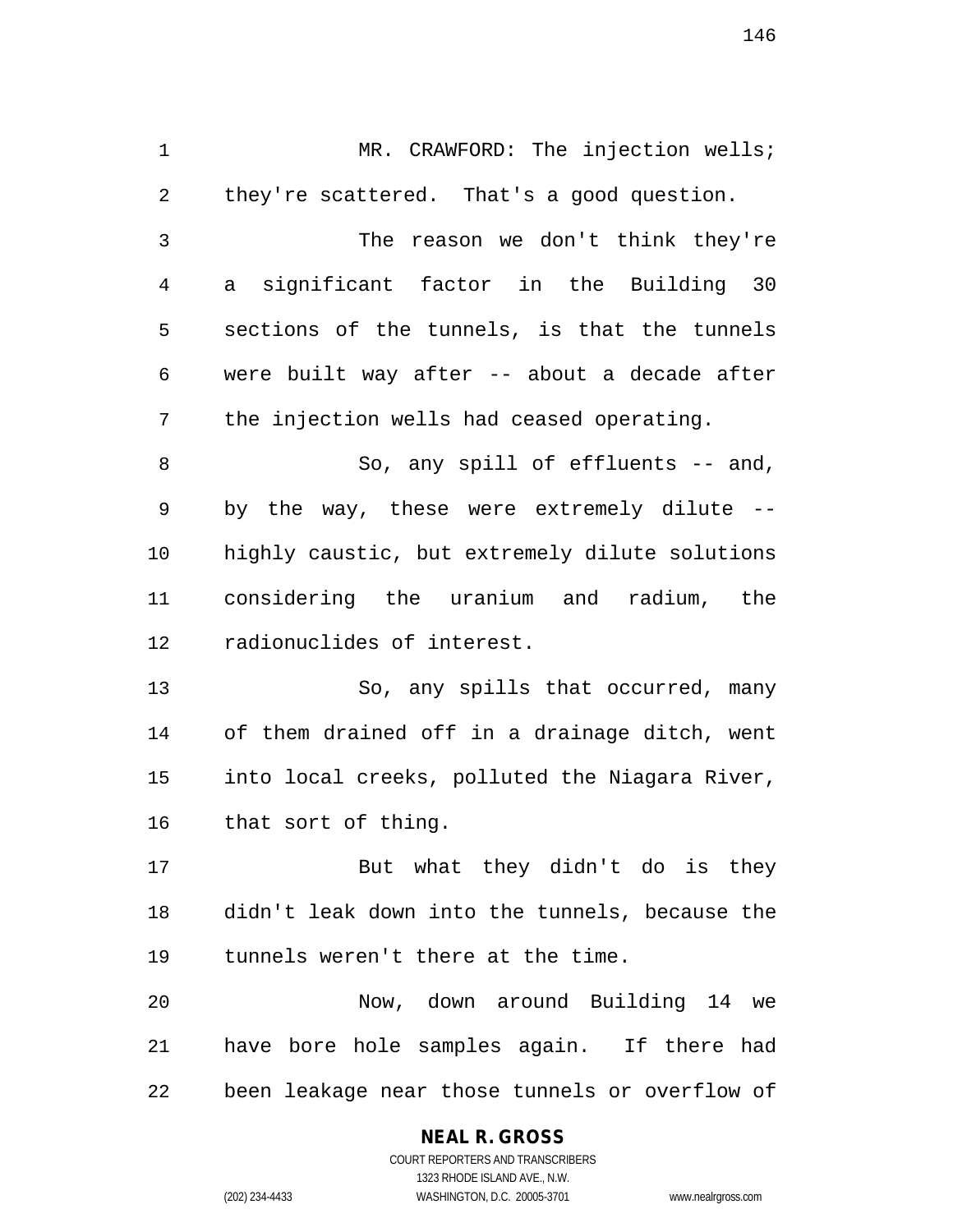1 effluent that had covered the tunnels, we'd 2 see increased radium levels, and we don't. 3 There were bore holes, I believe, 4 in this area, but not near the tunnel. 5 MEMBER ANDERSON: How deep were the 6 wells? 7 MR. CRAWFORD: My memory is, not 8 very deep. About 150 feet. There was a -- 9 there's a lot of correspondence on that. 10 The Linde people wanted much 11 deeper wells drilled, but the MED people 12 wanted to save money and that's a New York 13 State report, it's a rather highly colored 14 report, but nonetheless there was a lot of 15 controversy about that. 16 CHAIRMAN MELIUS: I remind anybody 17 asking questions to please use the mic for the 18 benefit of our court reporter. 19 MEMBER GRIFFON: I just had a 20 question while you still had the map up. 21 Can you point to Building 57, 58 22 and 90 on there? This is more relevant for

## **NEAL R. GROSS**

COURT REPORTERS AND TRANSCRIBERS 1323 RHODE ISLAND AVE., N.W. (202) 234-4433 WASHINGTON, D.C. 20005-3701 www.nealrgross.com

147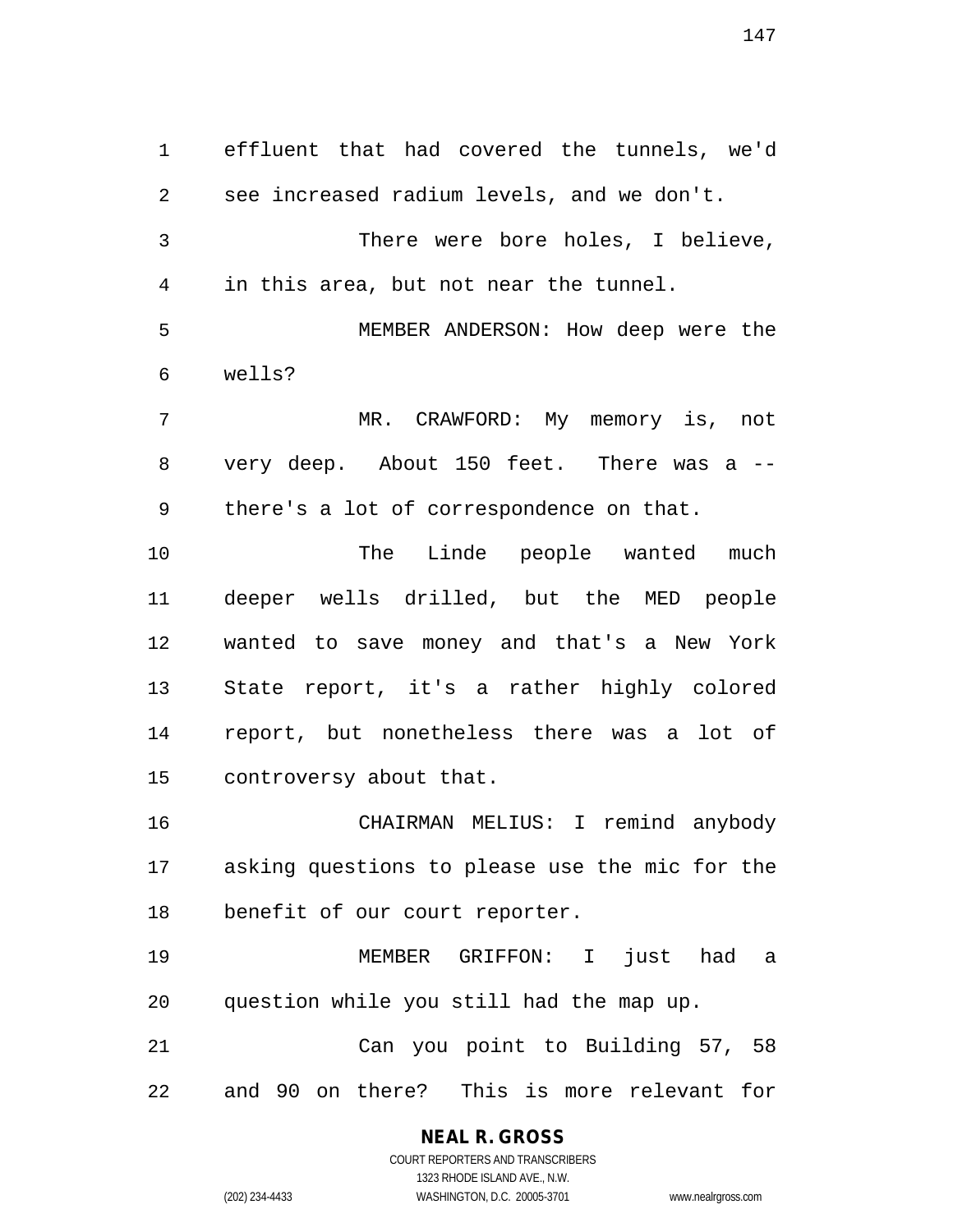1 the first petition.

2 MR. CRAWFORD: I wish I had more 3 buildings and more labeled on here, but, no, I 4 can't. 5 My memory is, they're up in the 6 north corner -- northeast corner here. 7 MEMBER GRIFFON: I can't see your 8 pointer. 9 MR. CRAWFORD: I can't see it 10 either. At any rate, I believe they're up in 11 this area, but I can't provide you with any 12 detailed drawing. 13 MEMBER GRIFFON: Yes, okay. I was 14 just curious because one of the later -- I 15 think it's the Bechtel survey -- and again 16 this is more pertinent, probably, to the prior 17 petition, but they indicate residual 18 contamination around those buildings and I 19 wondered how far they are away from the main 20 process buildings and stuff. 21 Anyway, thank you. 22 CHAIRMAN MELIUS: Okay. Anymore to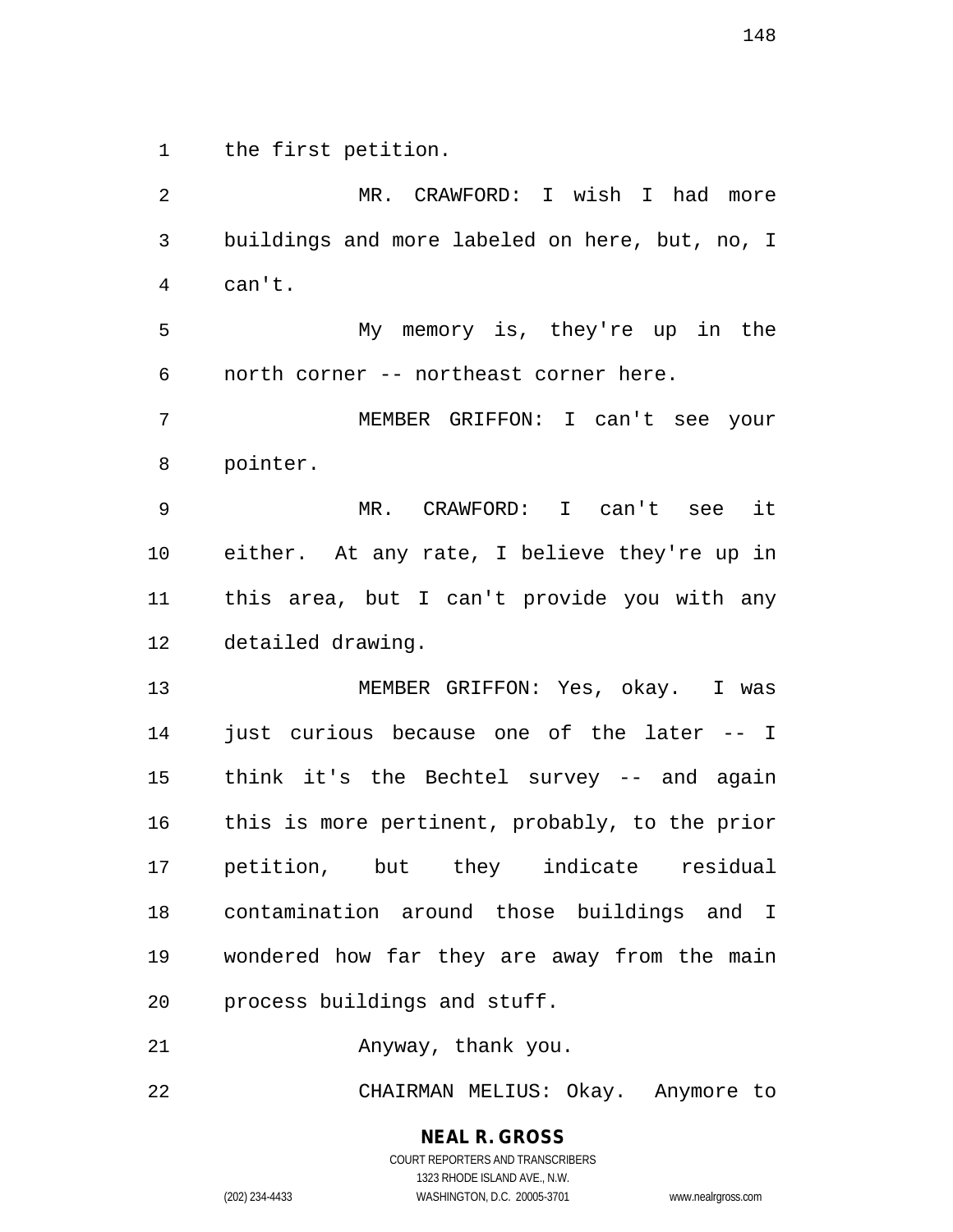1 present?

2 MR. CRAWFORD: No. 3 CHAIRMAN MELIUS: Okay. Then I 4 guess the Board can questions. 5 Anybody have questions right now? 6 Go ahead, Jim. 7 MEMBER LOCKEY: I just have one 8 because I couldn't remember when the -- 9 according to the air samples near the utility 10 tunnels, when was that done and where were 11 they obtained from; do you remember? 12 CHAIRMAN MELIUS: Jim, could you 13 get closer to the mic in the future when you - 14 - 15 MEMBER LOCKEY: Sorry. When the 16 Corps of Engineers, I think, in `78 or `79 17 took samples around the tunnels, where was 18 that done; do you remember? 19 I just don't remember. 20 MR. CRAWFORD: Where or when? 21 MEMBER LOCKEY: Where was it done? 22 Do you know where they took those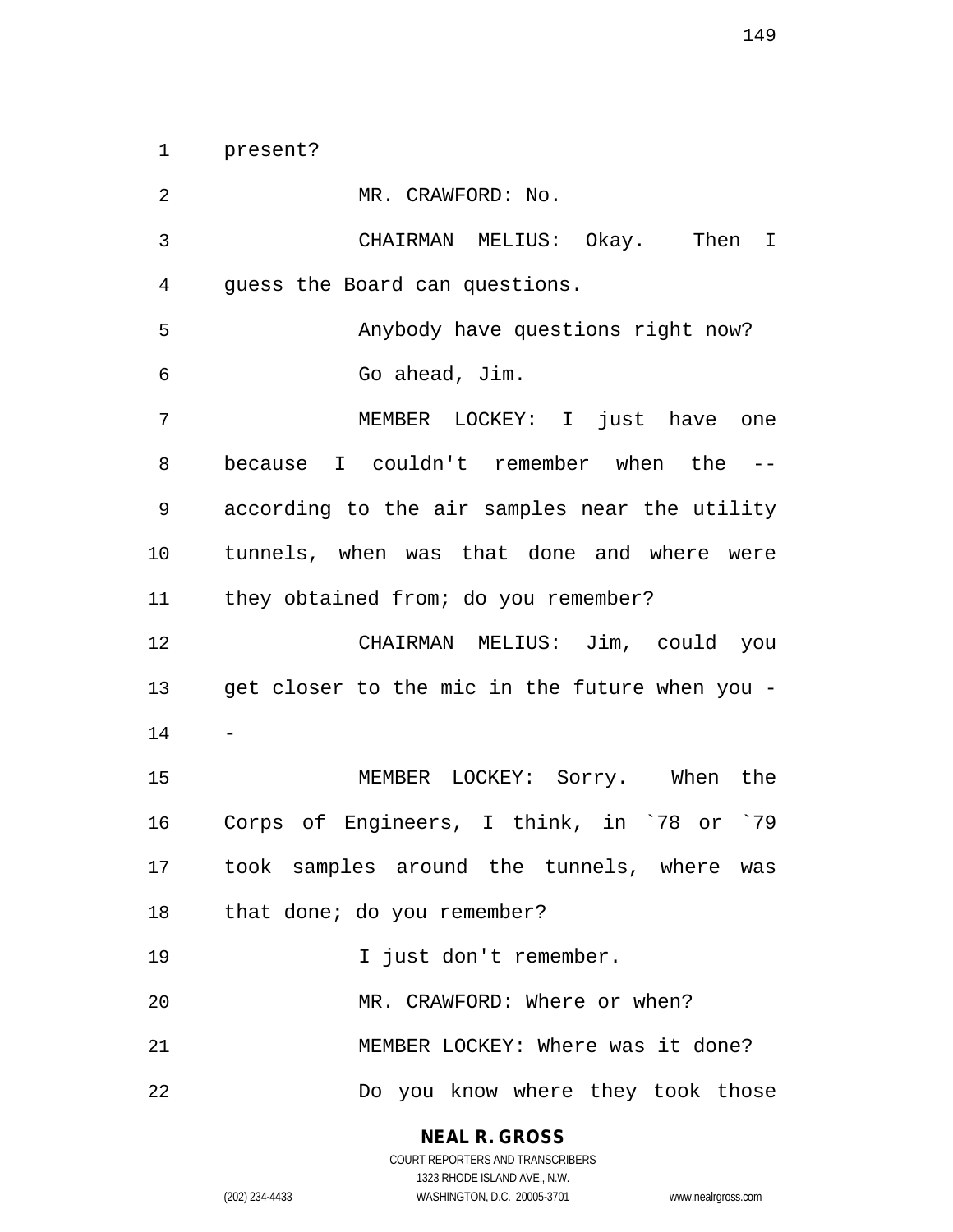1 samples? Was it around the utility tunnels? 2 MR. CRAWFORD: Well, actually they 3 -- it was part of a much larger work. They 4 took many bore hole samples around the utility 5 tunnels, but they weren't specifically focused 6 on the utility tunnels, for various reasons. 7 The way they decided to drill a 8 bore hole, unfortunately, makes the sample 9 very biased. So, we can't use it to provide a 10 GSD or other statistical measures. 11 They did a gamma radiation survey 12 at the surface. This is apart from the 13 buildings. They also did bore holes inside 14 buildings. But for the general surface of the 15 area, they did a gamma survey, and they went 16 to the hottest spots of the gamma radiation 17 survey and drilled there to check what was 18 there in the soils.

19 That was done in `78. It was done 20 again, I believe, in the `81-`82 period. And 21 it was done again in later remediation periods 22 under FUSRAP.

**NEAL R. GROSS**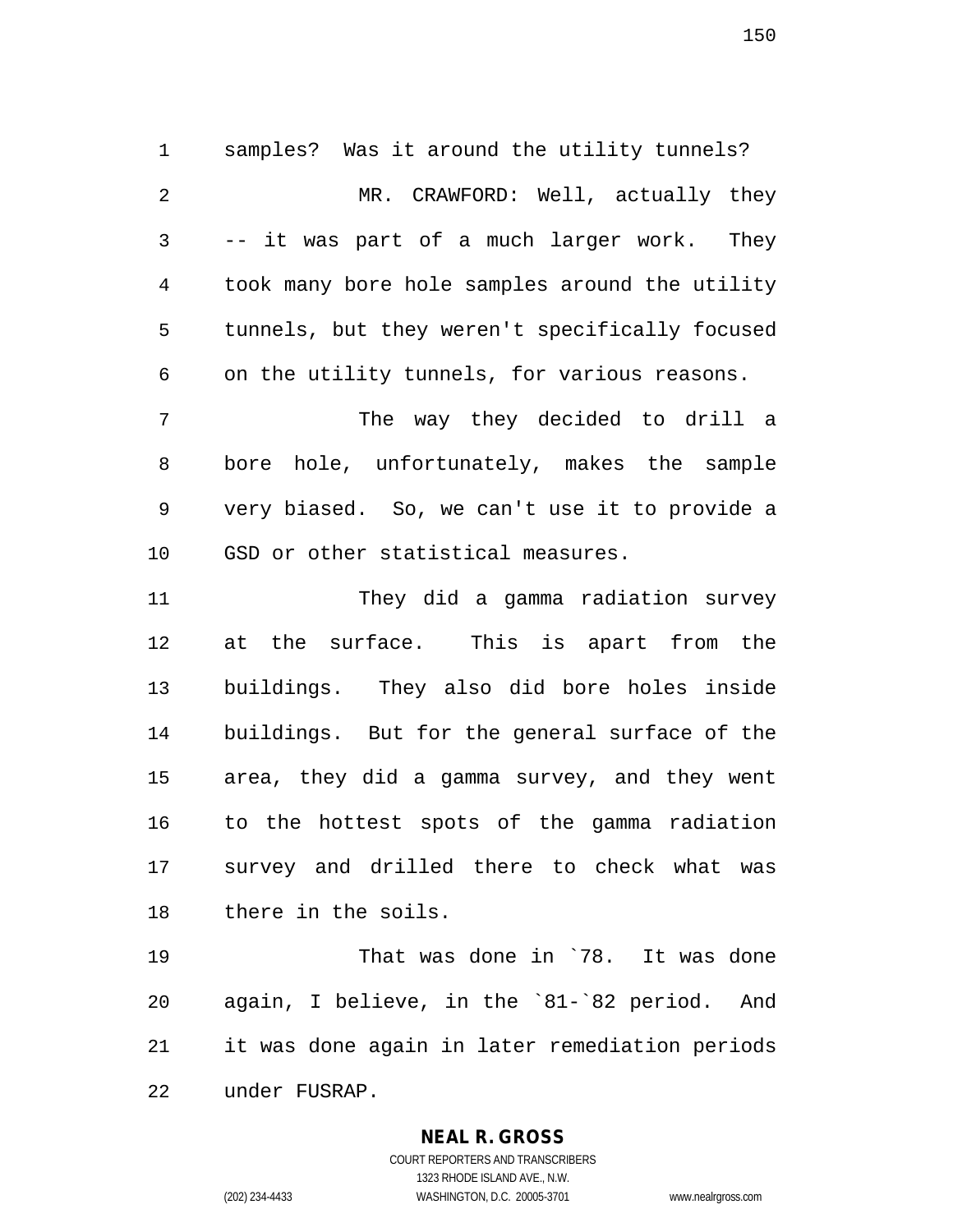1 But they weren't focused on the 2 tunnel at that time. They were measuring 3 where the ore concentrations were hottest. 4 And we had to plot the tunnels and then plot 5 the bore holes to get some idea of which bore 6 holes were close to the tunnels and which 7 weren't.

8 CHAIRMAN MELIUS: Okay, Dick.

9 MEMBER LEMEN: I understand this 10 may have been brought up previously before I 11 was on the Board, but this applies to both of 12 these petitions on Linde. And that is when 13 you do your dose reconstruction, and this is 14 specific for lung cancer, how do you take into 15 consideration the fact that the worker may 16 have smoked?

17 Because epidemiologically, radon 18 and cigarette smoking act synergistically and 19 enhances the effect of the radon exposure.

20 MR. CRAWFORD: That information is 21 sought by the Department of Labor in a 22 questionnaire. Anybody with a lung cancer is

## **NEAL R. GROSS**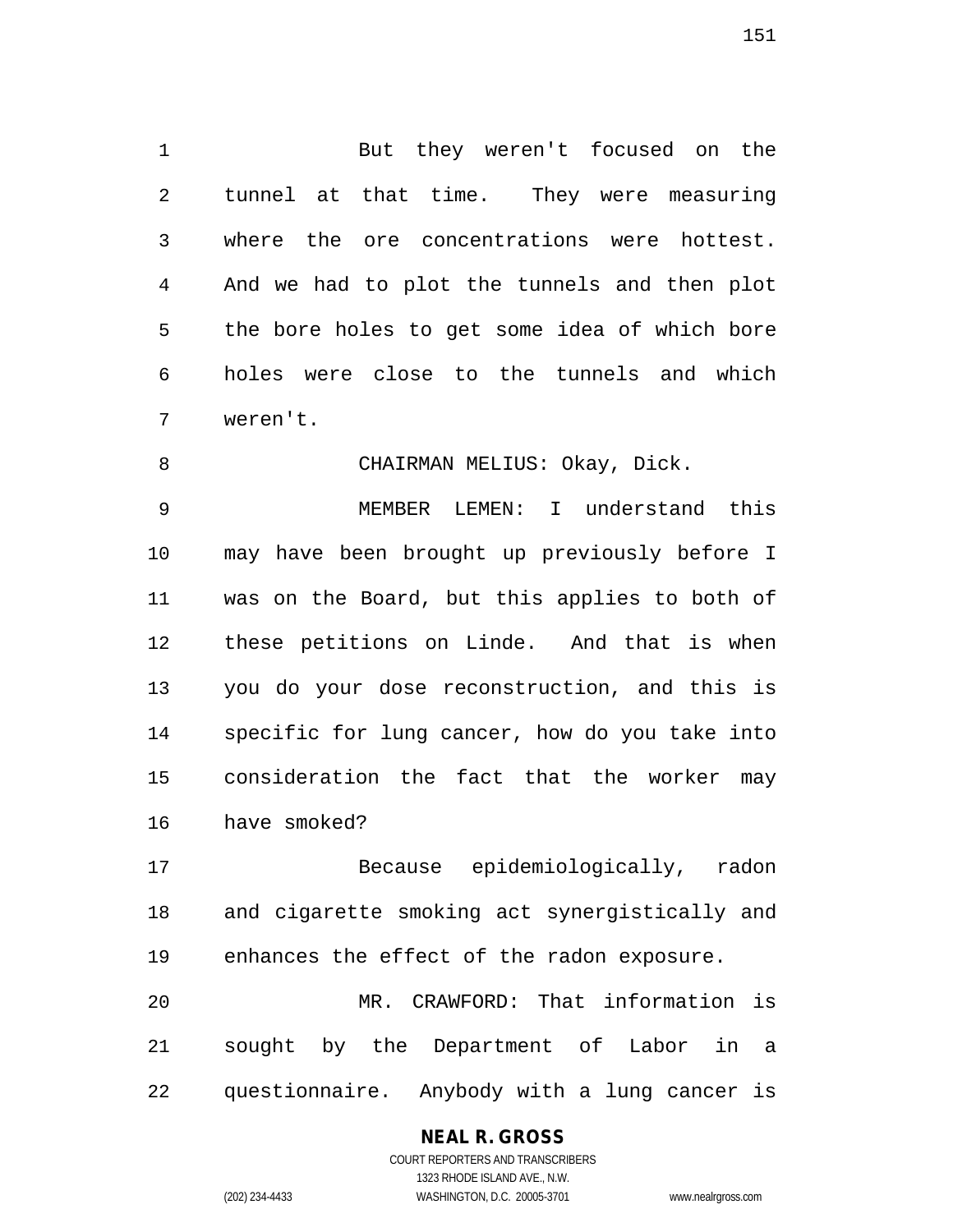1 asked whether or not they were a current 2 smoker or a former smoker.

3 And if they're a current smoker in 4 particular, how much, how many packs a day 5 they smoke.

6 Then that information, in turn, is 7 put into our dose reconstruction program 8 called IREP, and that does lower the 9 Probability of Causation somewhat.

10 MEMBER LEMEN: No, it would enhance 11 the Probability of Causation.

12 MR. CRAWFORD: For the uranium 13 component. Let me put it that way. If you 14 compare a nonsmoker that has the same dose, 15 radiation dose, then they will have a higher 16 Probability of Causation than, say, a current 17 smoker would have with the same radiation 18 dose.

19 MEMBER LEMEN: I'm not sure that's 20 correct.

21 MR. CRAWFORD: Exactly. I'm 22 describing the process.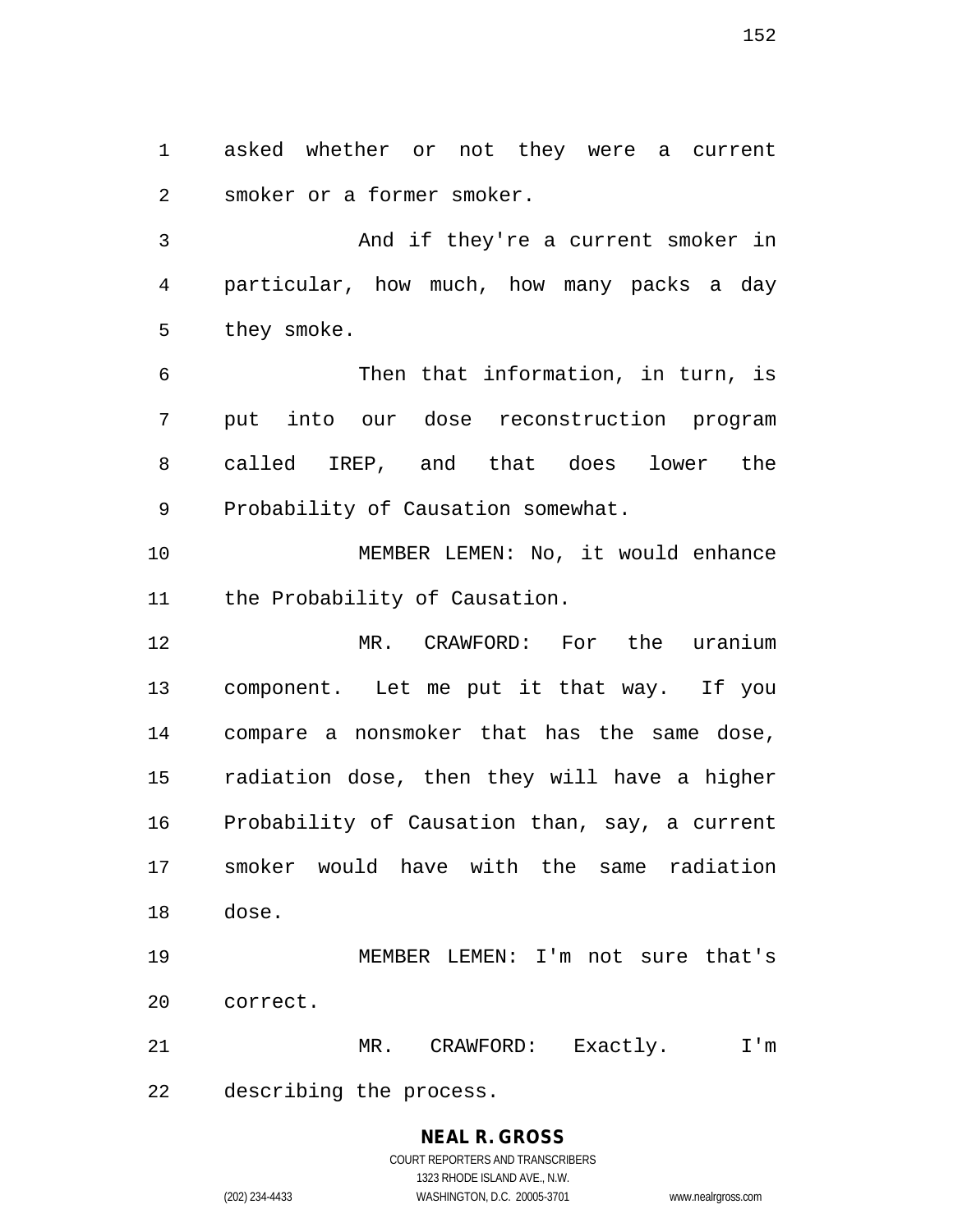1 MEMBER LEMEN: I think that may not 2 be correct. 3 MEMBER ZIEMER: Could I comment on 4 that? 5 What the model does, Dr. Lemen, is 6 the two cases with identical doses, it will -- 7 and both having lung cancer, the smoker will 8 have some of his cancer attributed to the 9 smoking. 10 MEMBER LEMEN: So, that's not --11 MEMBER ZIEMER: Well, that's what 12 the model does. Jim can explain it here. 13 DR. NETON: Yes, there's two issues 14 here. One is the adjustment for -- this is 15 Jim Neton -- for the risk associated with 16 external exposure and smoking, which is one 17 model. That's the NIOSH IREP model. It was 18 developed by the National Cancer Institute. 19 And there's a separate model in NIOSH IREP for 20 radon.

21 What I can't remember right now -- 22 which was developed from the Colorado Plateau

# **NEAL R. GROSS**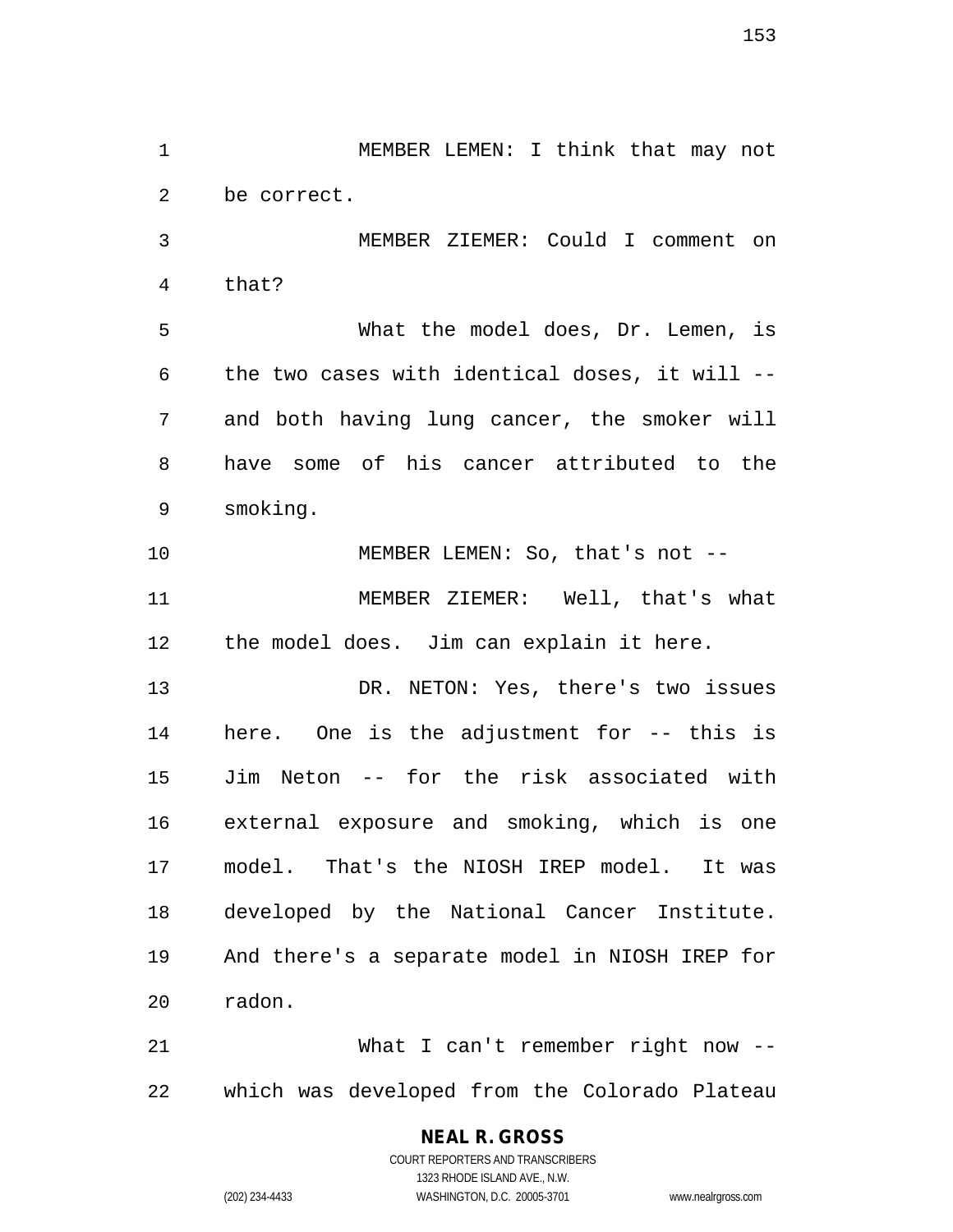1 uranium miner's data. And I'm embarrassed 2 about this, but I can't remember if there's a 3 smoking adjustment in the Colorado Plateau 4 uranium miner data or not. 5 MEMBER LEMEN: It seems to me the 6 way you're explaining it, you're penalizing 7 the smoker. 8 BR. NETON: That's actually, in 9 fact, what happens. 10 MEMBER LEMEN: That should not --11 DR. NETON: Because the chance that 12 the radiation -- 13 MEMBER LEMEN: That should not be 14 done. 15 DR. NETON: Well, the concept is 16 the chance that the radiation caused the 17 cancer goes down because there's another 18 factor that is contributing to his overall 19 chance of developing cancer. 20 MEMBER LEMEN: But that's not 21 consistent with the epidemiology. That is 22 absolutely penalizing the smoker.

**NEAL R. GROSS** COURT REPORTERS AND TRANSCRIBERS

1323 RHODE ISLAND AVE., N.W. (202) 234-4433 WASHINGTON, D.C. 20005-3701 www.nealrgross.com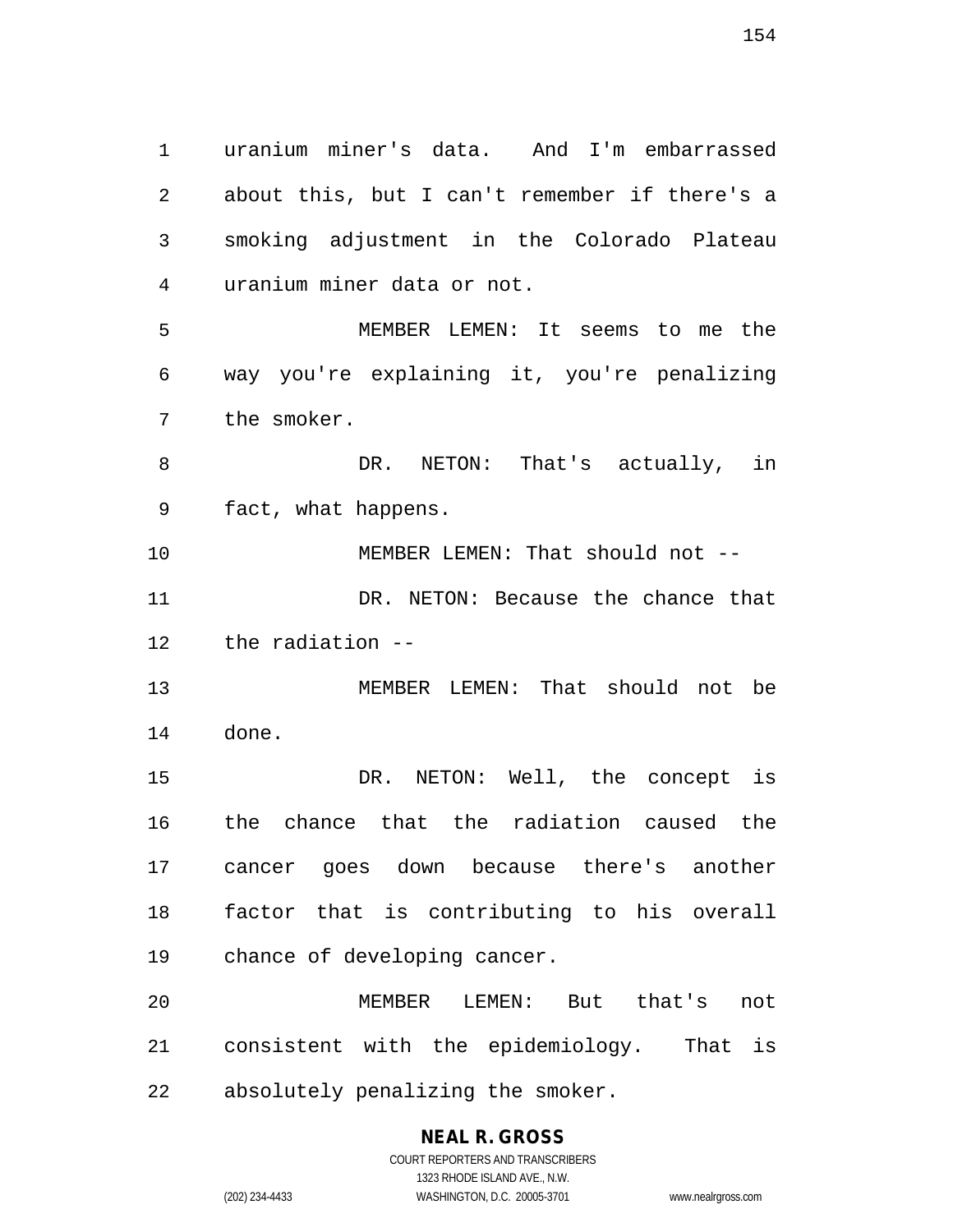1 DR. NETON: Well, he certainly 2 would have a higher risk of developing cancer. 3 MEMBER LEMEN: Absolutely, but your 4 dose response model would underestimate and 5 bring down his potential for getting 6 compensation. 7 DR. NETON: Perhaps this is 8 something I could maybe discuss in a future 9 meeting or -- 10 CHAIRMAN MELIUS: Or, yes, maybe 11 your science update. Let's get back to Linde 12 and -- 13 MEMBER GRIFFON: Just for the 14 record, though, there is a third issue, if I 15 will. And that's the -- an issue I brought up 16 probably seven years ago, I don't know, is the 17 retention of how smoking affects the retention 18 in the lung. 19 MEMBER LEMEN: I'm well aware of 20 that. 21 MEMBER GRIFFON: And ICRP has

22 looked at that and I asked NIOSH to consider

#### **NEAL R. GROSS** COURT REPORTERS AND TRANSCRIBERS

1323 RHODE ISLAND AVE., N.W.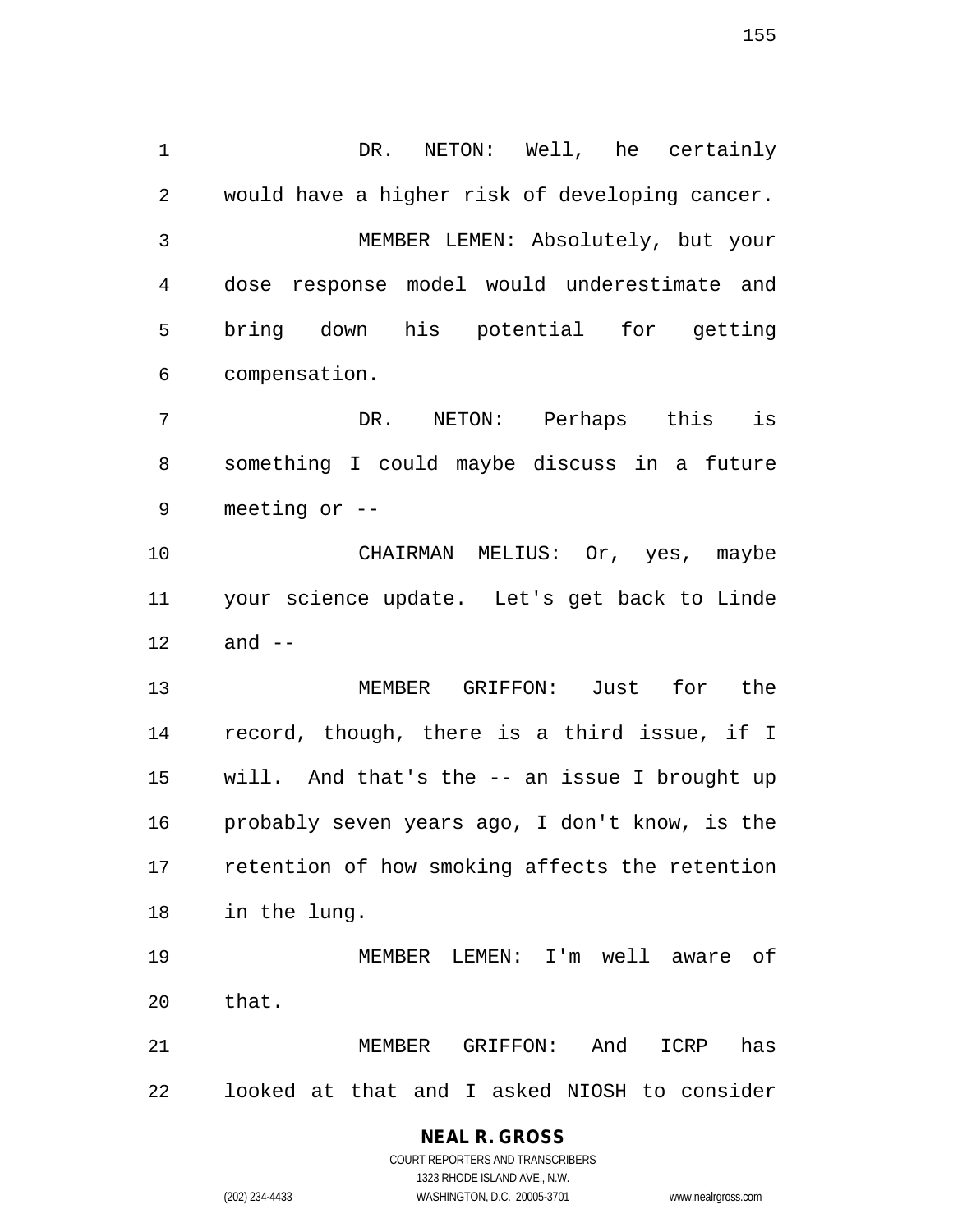1 those factors.

2 DR. NETON: Right. And I think at 3 the time -- 4 MEMBER GRIFFON: That's the dose 5 reconstruction side. That's not the IREP. 6 That's not the epi side. 7 DR. NETON: Right. And at the 8 time, we had concluded that the science just 9 wasn't there -- the quantitative science 10 wasn't there for us to make that adjustment. 11 MEMBER GRIFFON: And I don't 12 totally disagree with that. ICRP is a little 13 inconclusive on where to go. 14 DR. NETON: Right. Exactly. But 15 we are aware of the issue and it's a good 16 point. 17 MEMBER GRIFFON: So, I just wanted 18 to clarify. Go ahead, Jim. Sorry. 19 CHAIRMAN MELIUS: Okay. I'd like 20 to hear from the petitioner. 21 Antoinette, you said you had a few 22 more comments on --

(202) 234-4433 WASHINGTON, D.C. 20005-3701 www.nealrgross.com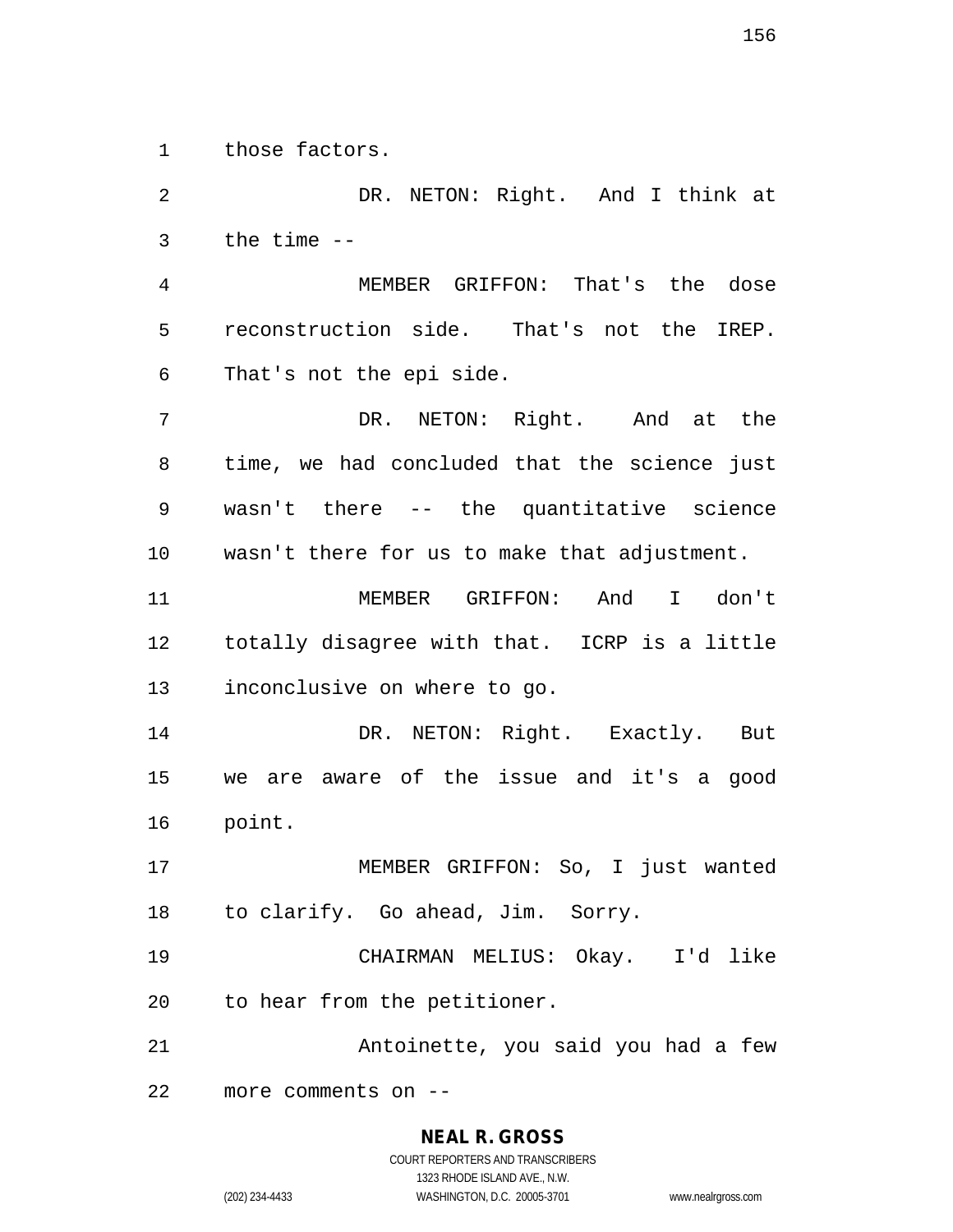1 MS. BONSIGNORE: Yes, I did. 2 Can everyone hear me? Hello? 3 CHAIRMAN MELIUS: Yes, we can hear 4 you. 5 MS. BONSIGNORE: Okay. I wasn't 6 sure because there's been a lot of outside 7 conversations I've been hearing on the -- 8 okay. Thank you. 9 Thank you again, Dr. Melius and 10 members of the Board for providing this 11 opportunity for us to address the Board this 12 morning. 13 There's two general comments that 14 I'd like to make. The first is that, after 15 hearing this presentation from NIOSH, it's 16 very technical, very complicated, very hard to 17 follow for the layperson. 18 It just reinforces the problem -- 19 the inherent problem in how these SEC 20 petitions are evaluated. 21 You have an ER that has just been 22 issued about a week or so ago and now

157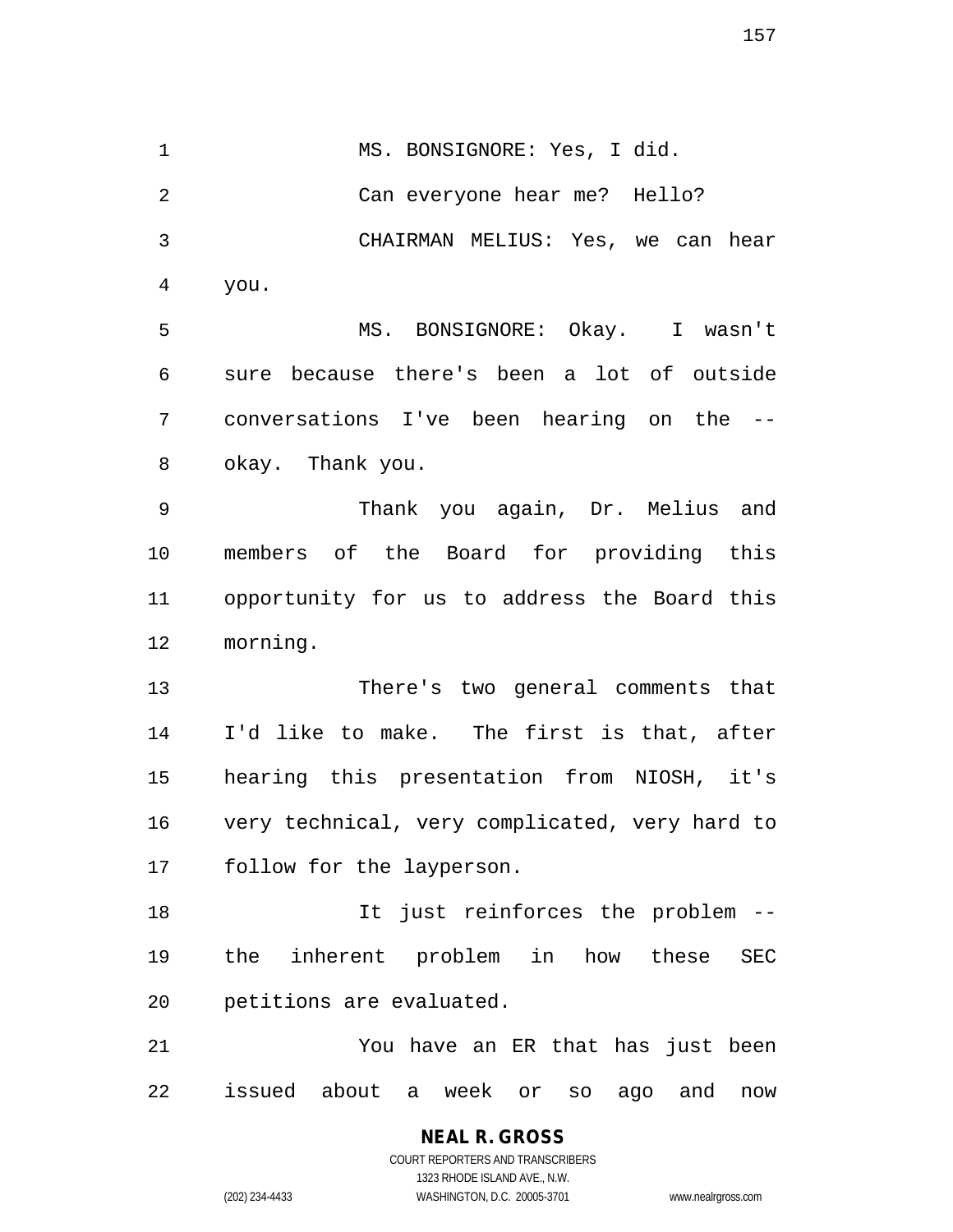1 presumably the Working Group would begin to 2 take a look at the particulars of it along 3 with SC&A, inviting the same problems that I 4 identified with the SEC-107 evaluation 5 process: an open-ended process where the 6 original Evaluation Report becomes eventually 7 materially changed and NIOSH is not held to 8 what is contained in that original Evaluation 9 Report.

10 So, I just wanted to reemphasize 11 that point because, unfortunately, the SEC 12 evaluation process is inherently a flawed one 13 because it invites the disregard of the 180- 14 day deadline and the statutory obligation 15 associated with that.

16 The second point I wanted to talk 17 about was -- is an issue that I had raised 18 back in August of this year in a letter that I 19 sent to Dr. Howard on behalf of the Linde 20 workers. And it deals with whether the 21 decision-making process surrounding the 22 qualification of this petition was proper and,

#### **NEAL R. GROSS**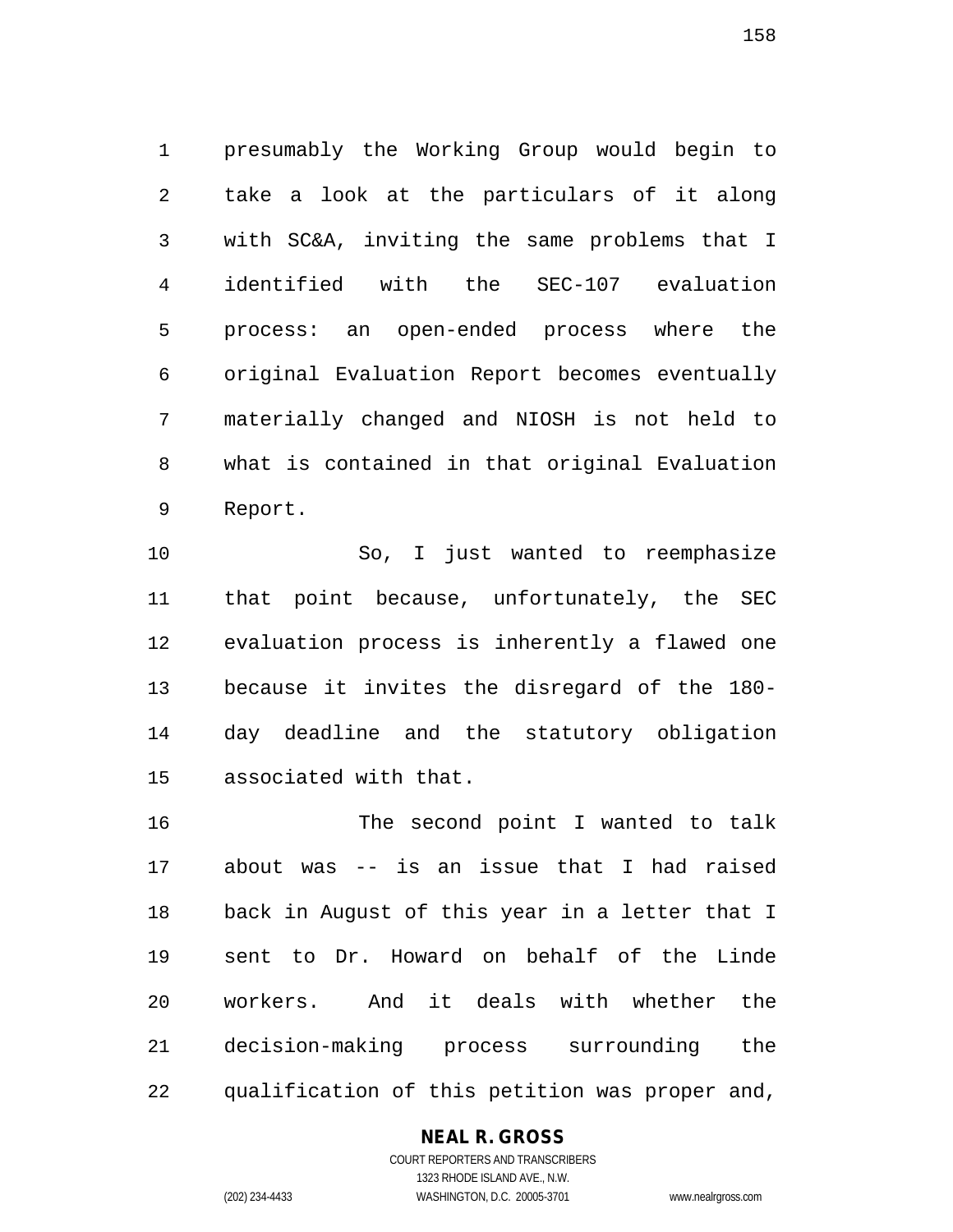1 consequently, whether the subsequent 2 evaluation presented in this ER is based on an 3 objective and proper evidentiary standard that 4 meets the statutory and regulatory obligations 5 of the SEC program.

6 NIOSH regulations require that 7 NIOSH qualify and evaluate each SEC petition 8 separately site by site.

9 In my letter to Dr. Howard, which 10 is contained in the appendix documents that 11 Ted distributed to everyone today, there are a 12 set of emails between NIOSH staff and their 13 contractors demonstrating what the petitioners 14 believe to be the tangible effects of NIOSH's 15 policy and previous position to deny SEC 16 petitions.

17 These emails, we believe, show how 18 this policy has affected the Linde workers, 19 that this SEC petition was not evaluated 20 independently and as a separate and unique 21 petition, but that considerations were taken 22 into account of whether qualifying this

## **NEAL R. GROSS**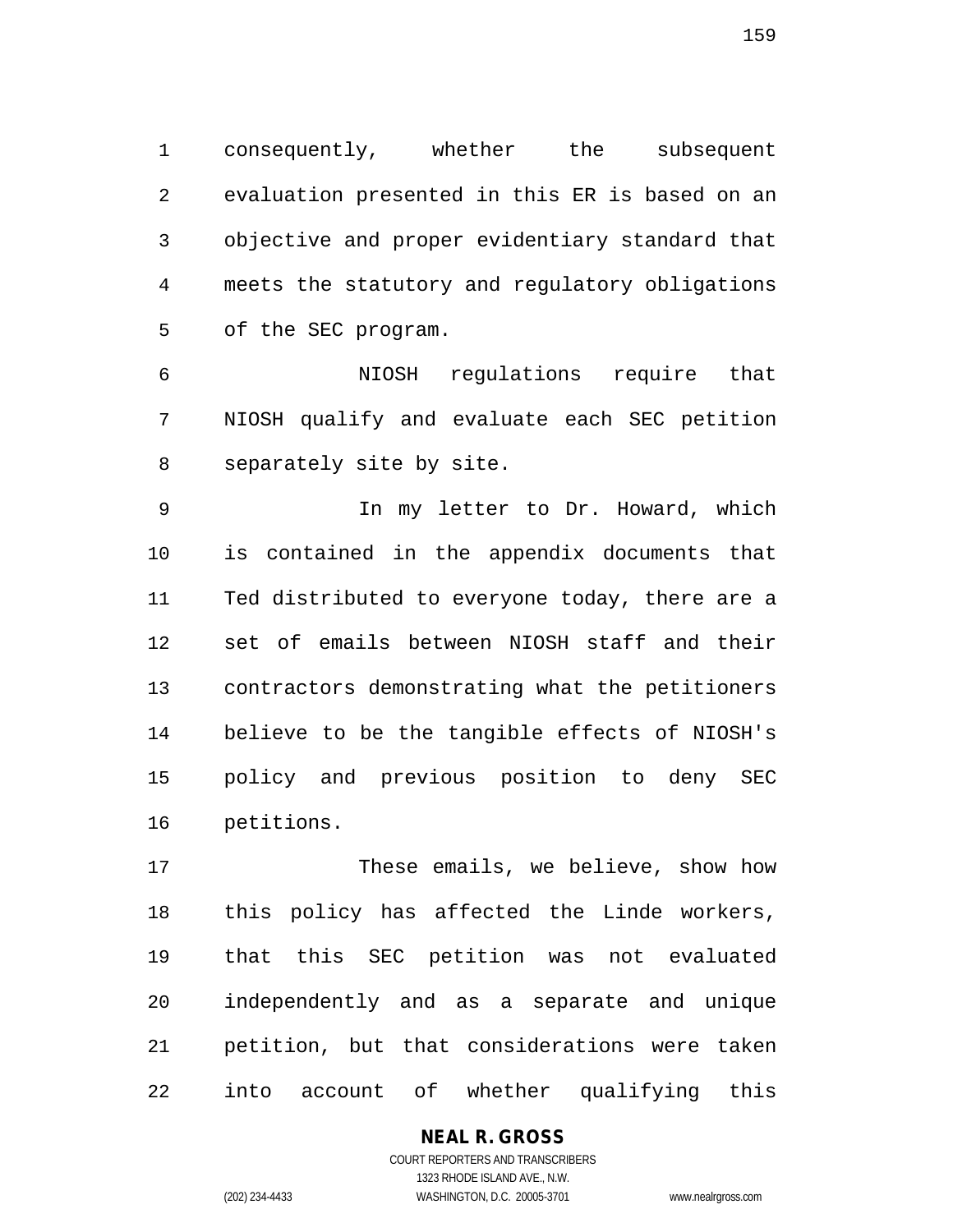1 petition in the minds of NIOSH staff and their 2 contractors would have negative consequences 3 regarding whether NIOSH could justify dose 4 reconstruction determinations at any site.

5 The concern being that, if NIOSH 6 qualified this petition, they would have 7 greater difficulty justifying SEC denial 8 recommendations at other sites.

9 I would refer the Board to the 10 August 9th letter where I outlined these 11 concerns and talked about these improper 12 considerations that were used by NIOSH and 13 their contractors in evaluating this petition. 14 I would ask that you review 15 specifically PDF Page 5 and PDF Page 9 at some 16 point today.

17 The second issue deals with this 18 tunnel-exposure issue. Now, NIOSH is claiming 19 that the Linde tunnels running under Buildings 20 30, 31, 37 and 38 were constructed outside of 21 the SEC-154 period, namely, in 1957 and 1961.

22 Consequently, NIOSH believes the

## **NEAL R. GROSS**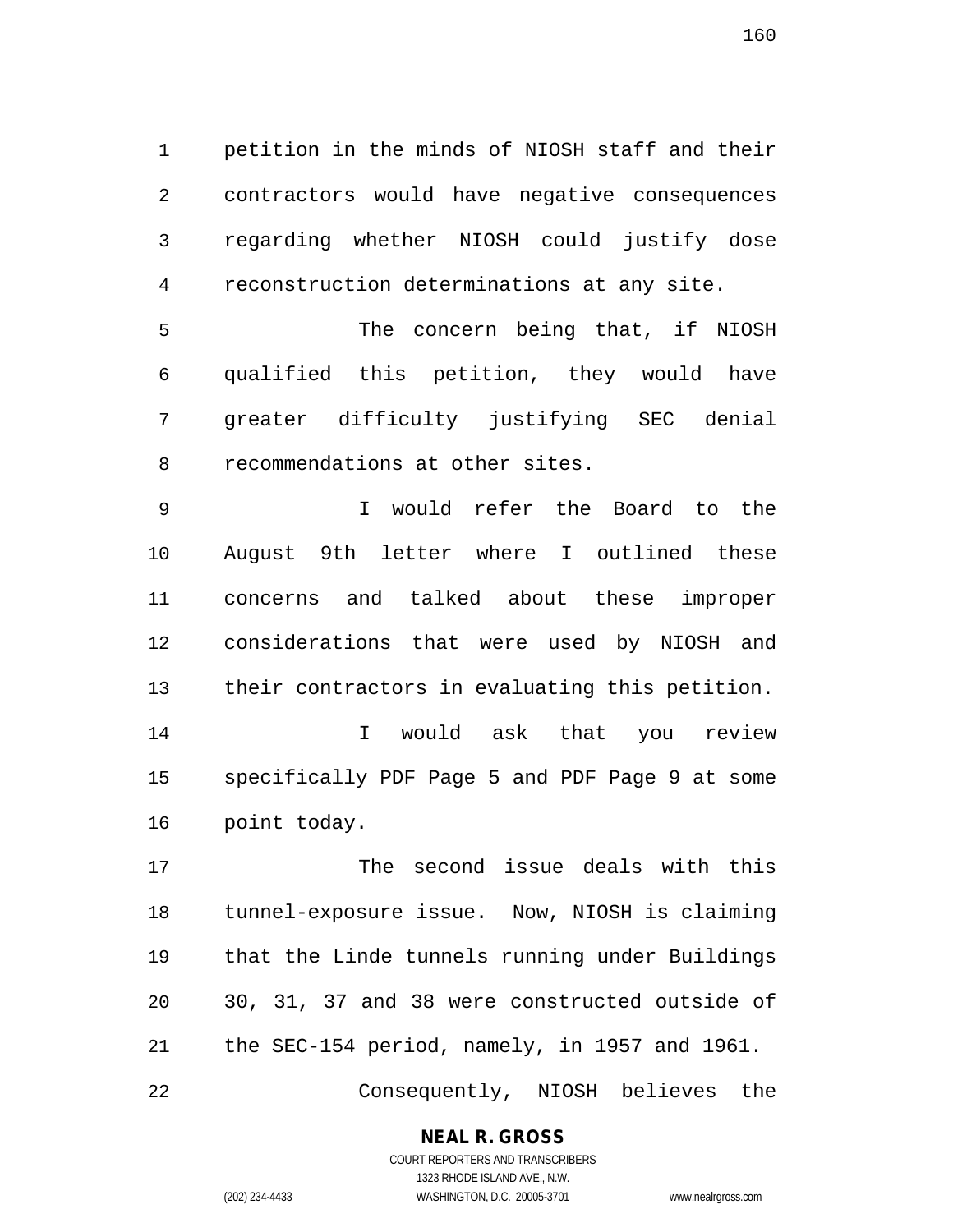1 radon exposure issue that was debated in SEC-2 107 is not really an issue here, and I 3 submitted affidavit statements from three 4 former workers, two of which were actually 5 interviewed by SC&A during the Niagara Falls 6 Board meeting, about the tunnels.

7 And I also provided some other 8 documentary evidence from the New York State 9 Assembly Report from 1981 talking about 10 contamination from the overflow of effluents 11 into the tunnels.

12 Additionally, NIOSH also turned 13 over two documents that they discovered 14 recently that they believe supports their 15 contention that these tunnels were constructed 16 in 1957 and 1961.

17 I forwarded both of those 18 documents to the workers, and they had an 19 opportunity to review them just last night.

20 I ask that NIOSH and the Working 21 Group review the document identified as SRDB-22 083626 which is titled Utility Tunnel Plot -

#### **NEAL R. GROSS**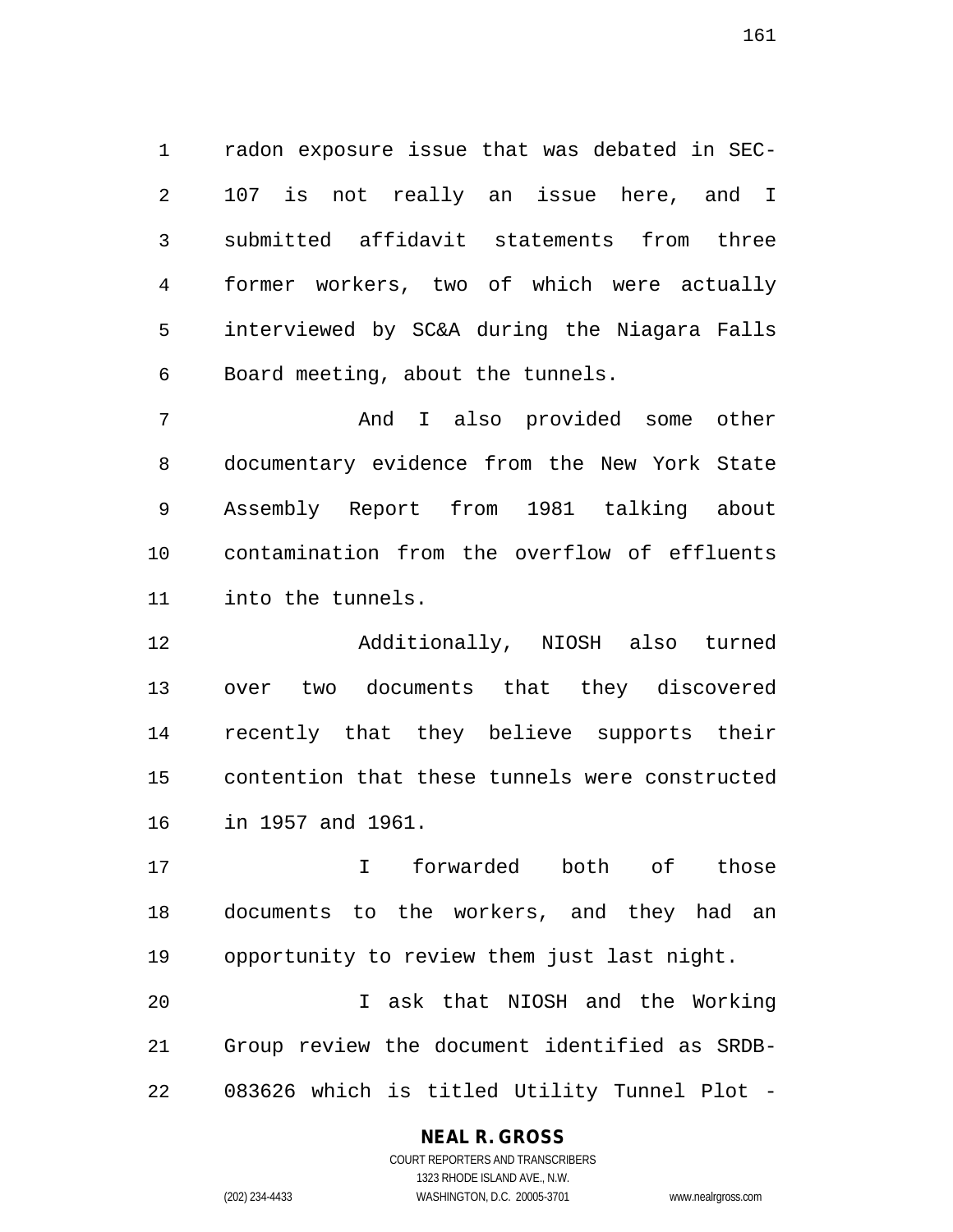1 1, and specifically review a tunnel map at 2 Page 11 of the document titled Property 3 Telephone Line Layout.

4 This map is dated September 28th, 5 1953. This map shows all of the Linde tunnels 6 at the Linde site, including the tunnels 7 running under Buildings 30, 31, 37 and 38 8 existing during the SEC-154 time period.

9 The person who pointed this out to 10 me was one of the workers that submitted the 11 affidavit who dispute the fact that these 12 tunnels did not exist during the early 1950s. 13 And he actually provided a great level of 14 detail about the tunnels to the SC&A review 15 team with Steve Ostrow and Arjun Makhijani 16 back in May.

17 And he has a great level of -- 18 great deal of knowledge about the tunnels and 19 great level of recall, and he pointed out to 20 me that that map was dated September 28th, 21 1953, and it shows the tunnels running under 22 Buildings 30, 31, 37 and 38, and they're

#### **NEAL R. GROSS**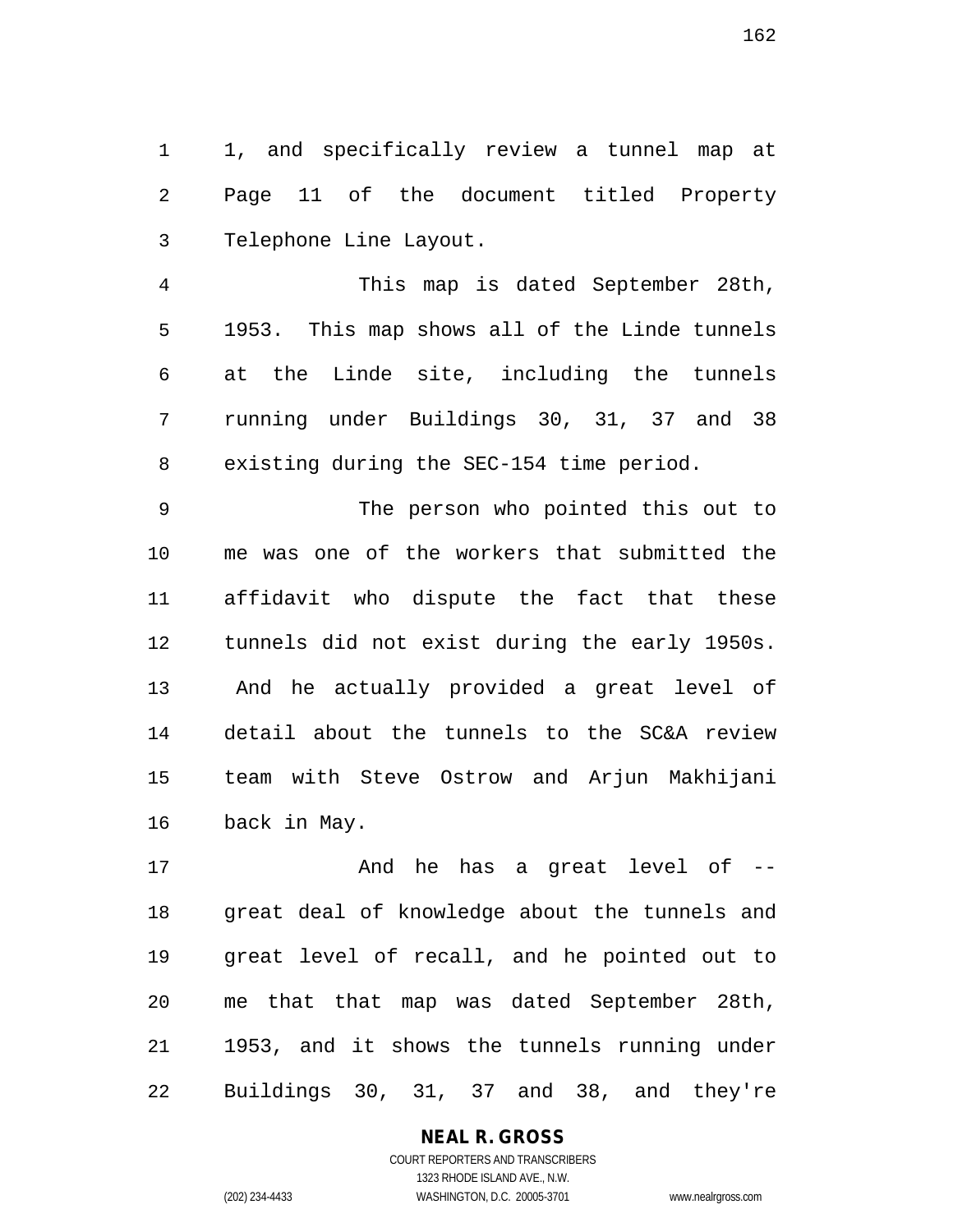1 actually there.

2 So, I would ask that the Working 3 Group and NIOSH take a look at this, because 4 this is a critical issue about radon exposures 5 in the tunnels for this time period. And it 6 calls into question whether SEC-154 ER 7 presents a claimant-favorable analysis that 8 justifies the denial recommendation contained 9 within it.

10 Two other things that I wanted to 11 point out as a result of Mr. Crawford's 12 presentation in that he mentioned that NIOSH 13 is relying on a coworker model. And this is 14 an issue that I actually raised in the Working 15 Group this past -- last Friday.

16 And I had asked the Working Group 17 and SC&A whether there were any consistent 18 policy standards that the Board had adopted 19 similar to the policy standards that they had 20 adopted for other site or surrogate data, and 21 there are no standards set up for coworker 22 models that are parallel to the standards that

#### **NEAL R. GROSS**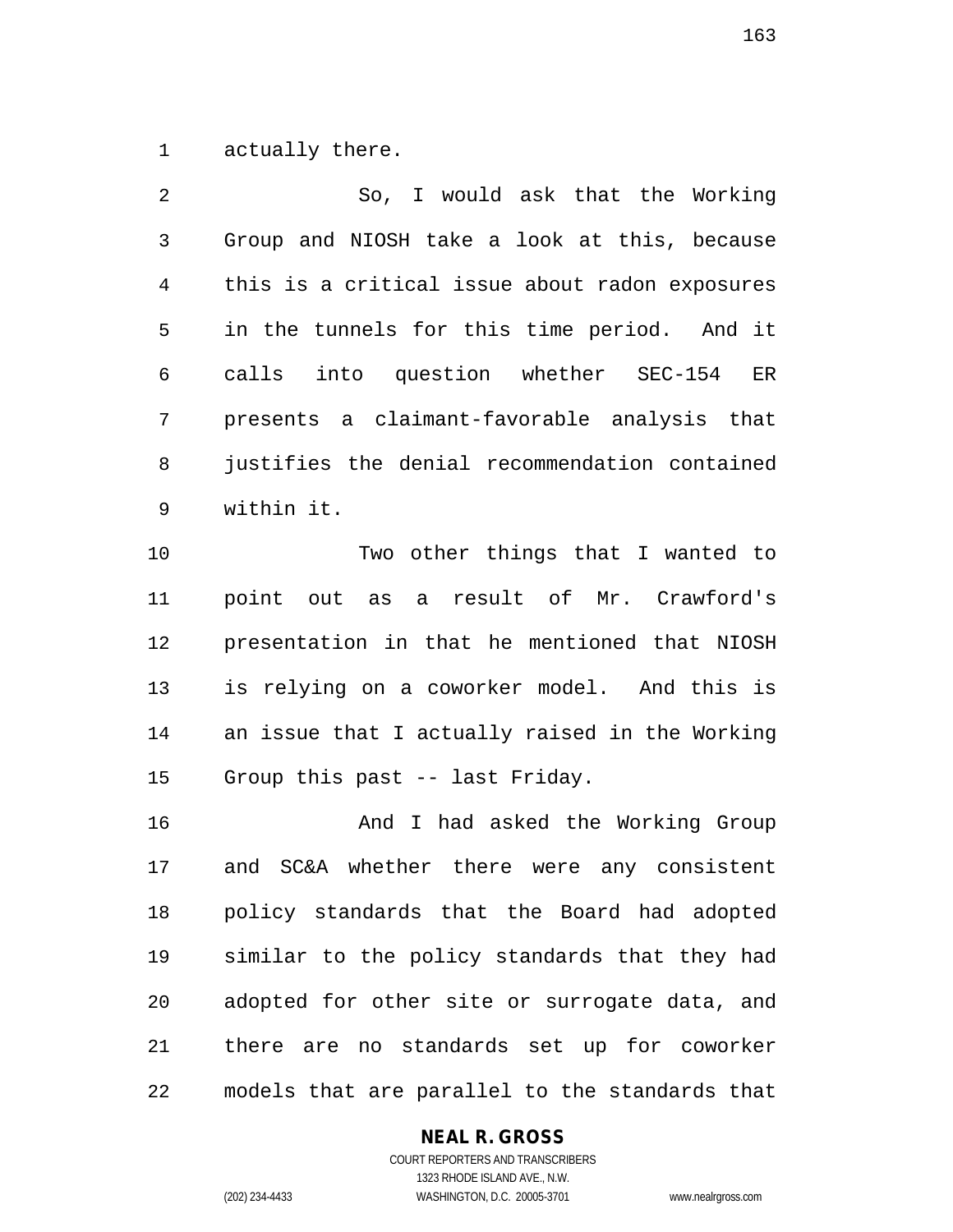1 have been set up for surrogate or other site 2 data, and what those application standards 3 should be and what the plausibility standards 4 should be.

5 I think that's a significant 6 problem here because we don't have a 7 consistent policy that you can rely upon 8 across -- to be applied here. And the fact 9 that you're using a coworker model and we 10 don't really have any plausibility standards 11 is a concern that I think the Working Group is 12 going to have to address.

13 And finally, I'd just like to say 14 that a lot of the workers feel that often 15 their statements are only considered relevant 16 and only considered reliable when they fit the 17 narrative that NIOSH has established already. 18 And when they don't fit the narrative, 19 they're not considered reliable.

20 And this is a consistent problem 21 for the past few years whenever workers have 22 submitted affidavits, statements. They feel

#### **NEAL R. GROSS** COURT REPORTERS AND TRANSCRIBERS

1323 RHODE ISLAND AVE., N.W. (202) 234-4433 WASHINGTON, D.C. 20005-3701 www.nealrgross.com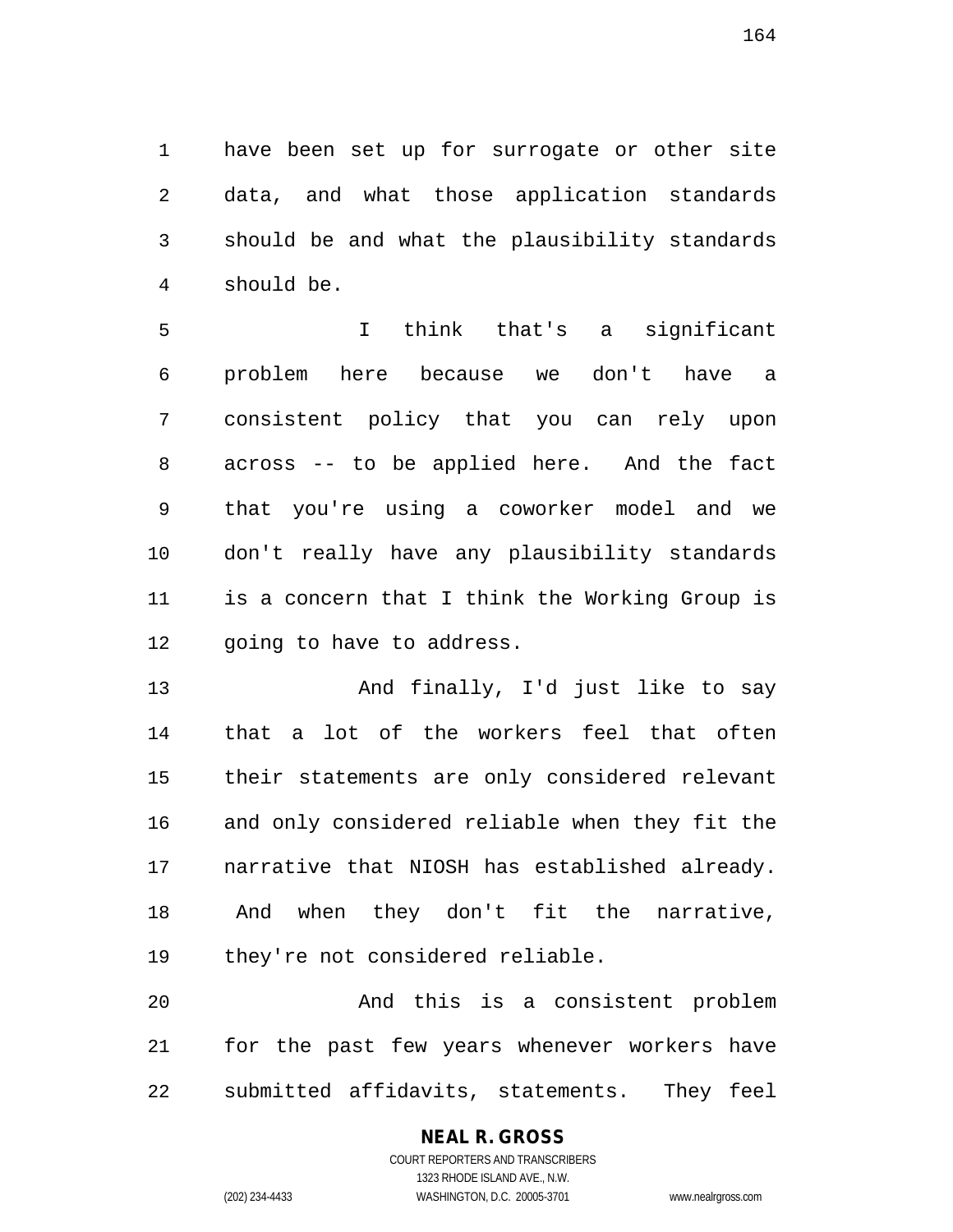1 that they are often ignored. And that 2 whenever they do submit statements, that NIOSH 3 just comes back with additional evidence, a 4 couple, you know, whether it's a month later 5 or six months later trying to refute it and 6 questioning their credibility.

7 And I just raise this issue 8 because it really is a serious concern not 9 just at Linde, but at all of these sites where 10 workers feel that they're being ignored and 11 not taken seriously.

12 And then just one further point 13 that I wanted to mention is that -- actually, 14 I think that's it.

15 CHAIRMAN MELIUS: Okay. Thank you 16 very much.

17 MS. BONSIGNORE: Yes, that's it. 18 And I just wanted to again just remind the 19 Board that the correspondence that I mentioned 20 earlier about the letter to Dr. Howard is 21 contained in that appendix document that Ted 22 distributed today.

#### **NEAL R. GROSS** COURT REPORTERS AND TRANSCRIBERS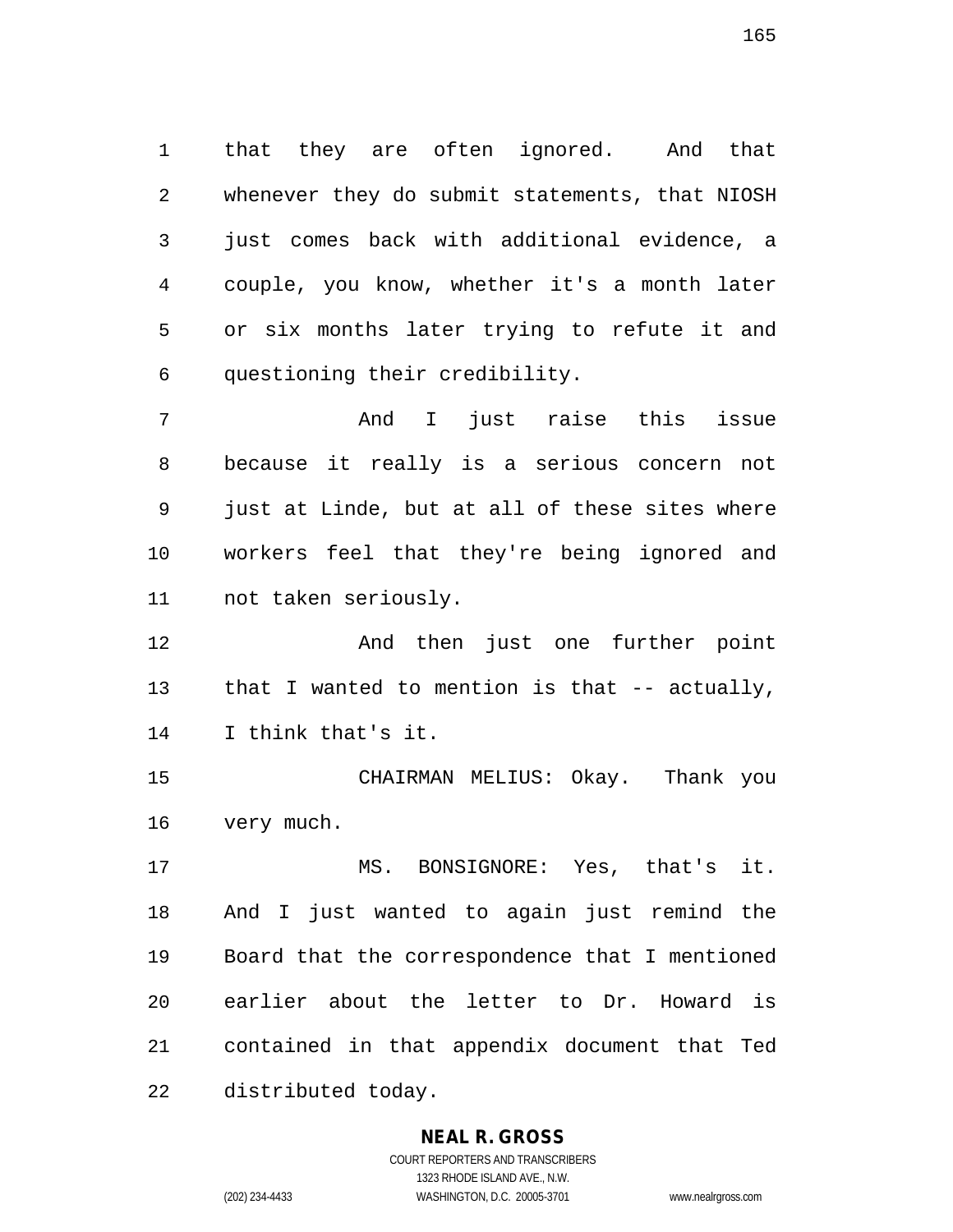1 CHAIRMAN MELIUS: Okay. 2 MS. BONSIGNORE: Thank you again 3 for your time and consideration. 4 CHAIRMAN MELIUS: Thank you. I 5 think we're going to break for lunch now. I 6 would like to, though, sort of make some plans 7 for this afternoon. 8 The Texas City petitioners had 9 asked that we try to set a time when we'd be 10 discussing Texas City. So, I'm going to set 11 that for 3:30 at the start of our Board work 12 time. 13 And then following that 14 discussion, so I'm guessing four o'clock or 15 something, it may not -- then we will go on 16 and discuss Linde after that. 17 So, for those of you on the phone, 18 if that helps you during when to -- again, 19 those times are Mountain times. So, take that 20 into account and we'll try to reconvene at one 21 o'clock and we'll see you after lunch. 22 (Whereupon, the above-entitled

> COURT REPORTERS AND TRANSCRIBERS 1323 RHODE ISLAND AVE., N.W. (202) 234-4433 WASHINGTON, D.C. 20005-3701 www.nealrgross.com

**NEAL R. GROSS**

166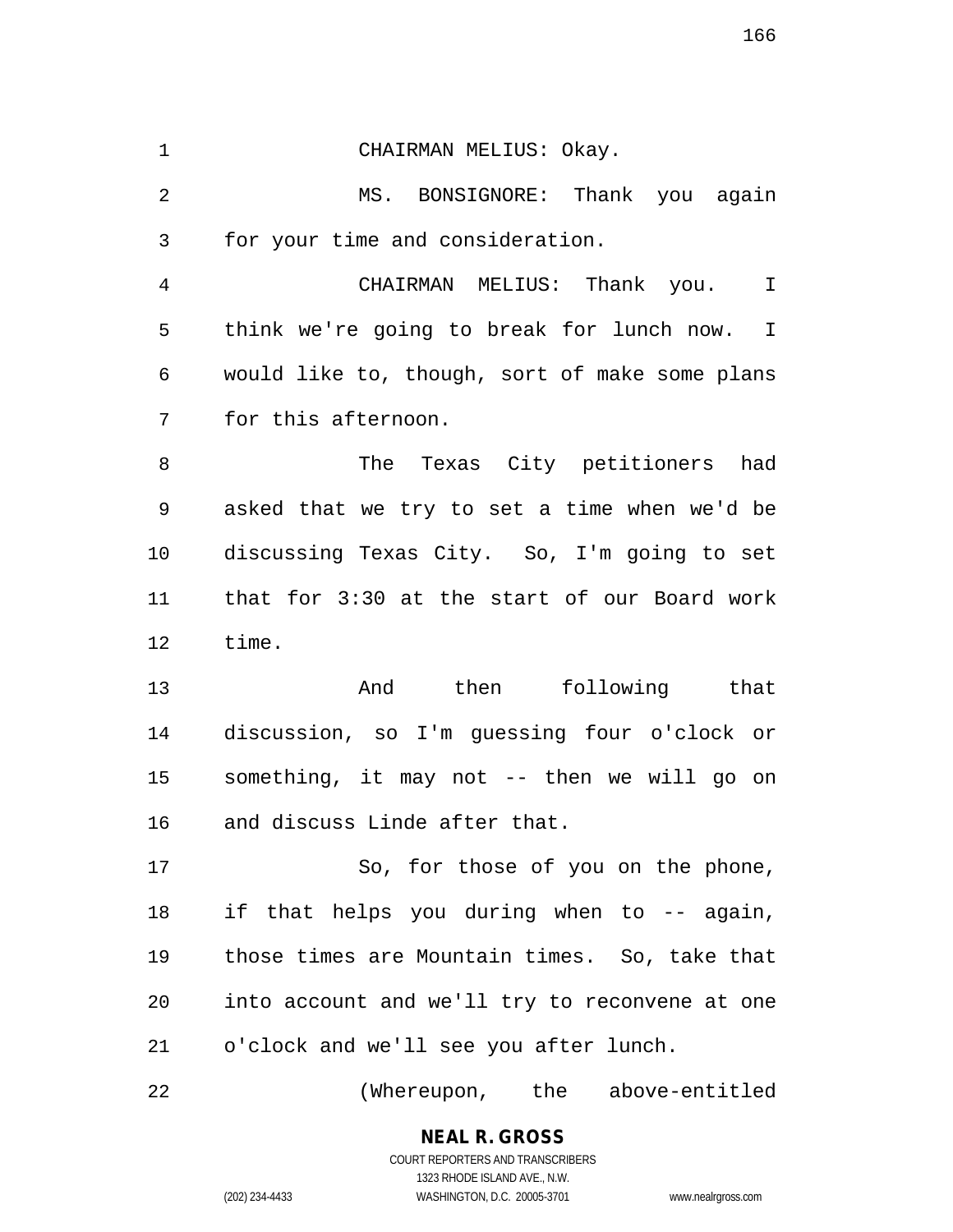| $\mathbf{1}$   | matter went off the record at 11:40 a.m. and |  |
|----------------|----------------------------------------------|--|
| $\overline{2}$ | resumed at $1:07$ p.m.)                      |  |
| 3              |                                              |  |
| $\overline{4}$ |                                              |  |
| 5              |                                              |  |
| $\epsilon$     |                                              |  |
| 7              |                                              |  |
| 8              |                                              |  |
| 9              |                                              |  |
| 10             |                                              |  |

## **NEAL R. GROSS**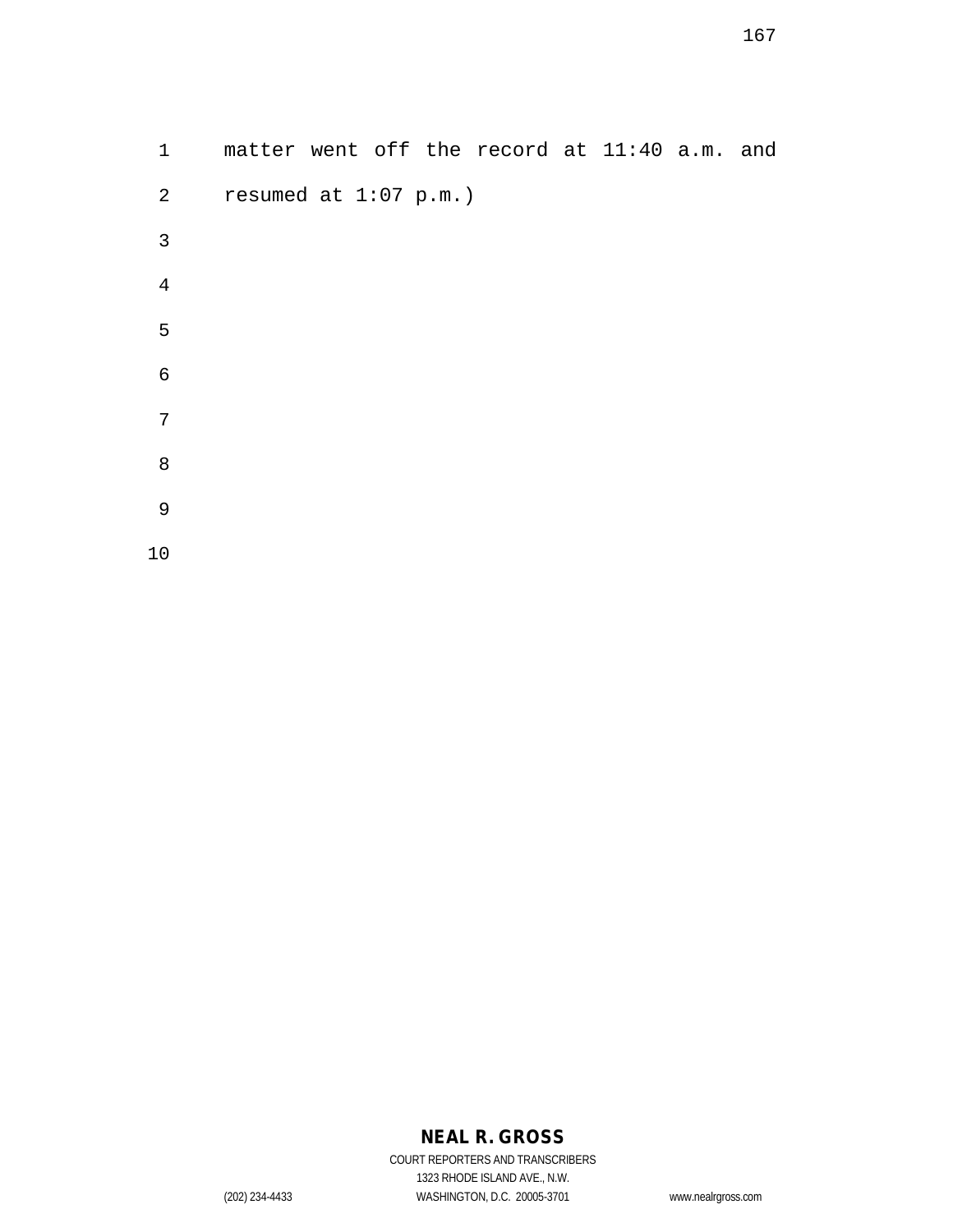1 A-F-T-E-R-N-O-O-N S-E-S-S-I-O-M 2 1:07 p.m. 3 CHAIRMAN MELIUS: If everyone would 4 get seated, we'll get started. And we have a 5 pinch-hitting executive secretary since ours 6 seems to have gotten lost on the town over 7 lunchtime. So, Stu agreed to fill in. 8 (Stu Hinnefeld acting as DFO for 9 Ted Katz.) 10 CHAIRMAN MELIUS: Okay. So, before 11 we get started, I need to know from Board 12 Members -- someone told me that some Board 13 Members are leaving tonight or early tomorrow. 14 Well, we're scheduled through 15 11:00. We'll finish by 11:00 because I want 16 to leave by 11:00 or so. 17 So, does anybody else have to 18 leave early other than Mark? Okay. Okay. I 19 just want to make sure that if you do, we have 20 time for your reports and get input and so 21 forth. Okay. Very good. 22 Okay. This afternoon we're going

168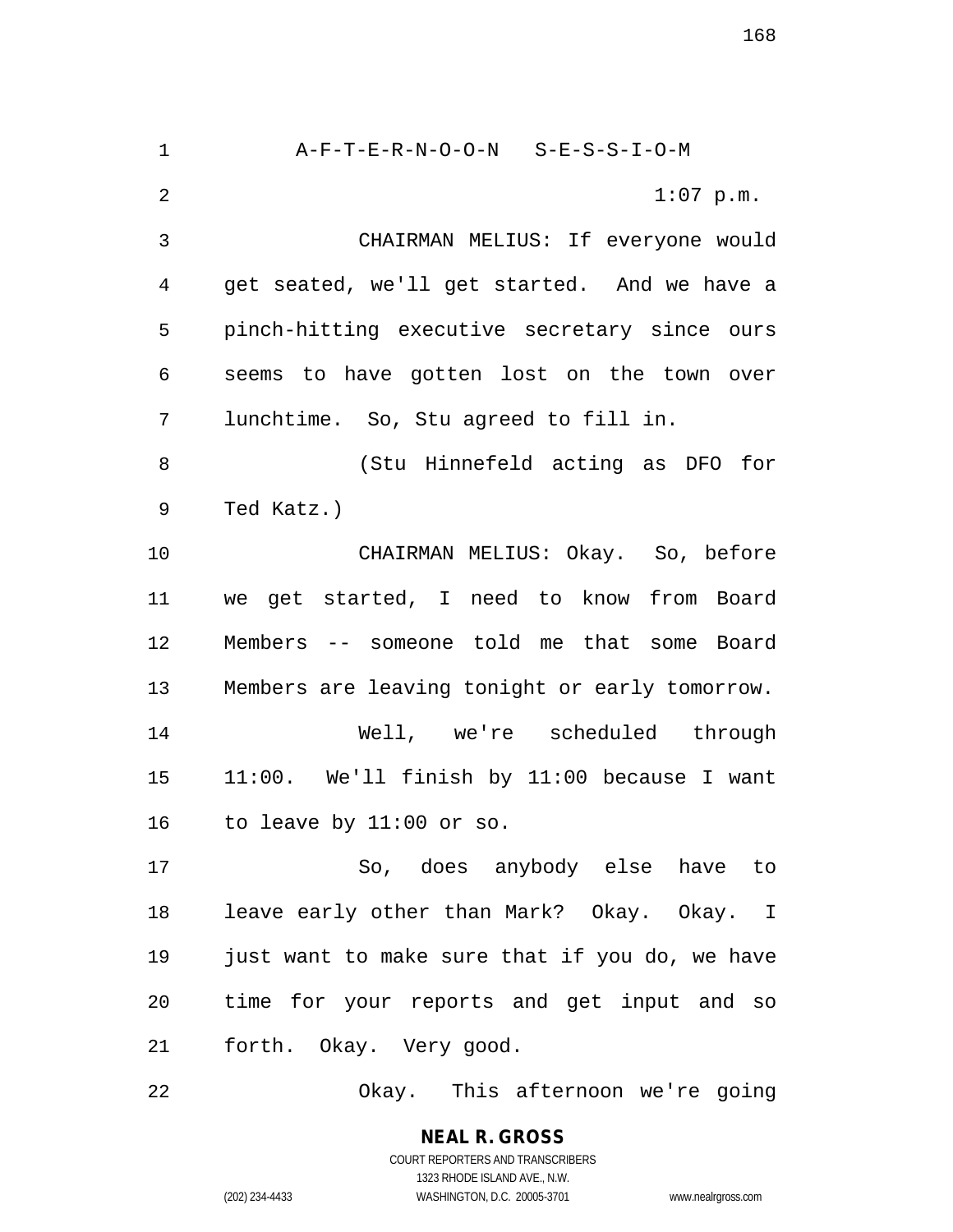1 to be talking about an issue that has come up 2 at several sites. And what we thought we 3 would do, we're not talking about the specific 4 sites. We're talking about the -- or we'll be 5 mentioning the specific sites, but we want to 6 talk about more generally about this issue 7 because it is the source of difficulty for a 8 number of work groups.

9 So, I thank Josie for mentioning 10 and suggesting that we do this, and then Joe 11 Fitzgerald, because I think it will be 12 helpful. So, at least we are all familiar 13 with it. I'm not sure we're going to try to 14 settle anything with it today or certainly not 15 at a specific site, but at least that we get 16 everyone familiar with the issue and so forth. 17 I will -- Ted did ask me to remind 18 all the Board Members that since some of you 19 will be conflicted -- we're talking about

20 several sites in general, but some of you will 21 be conflicted at specific sites.

22 Please be careful about not

**NEAL R. GROSS** COURT REPORTERS AND TRANSCRIBERS 1323 RHODE ISLAND AVE., N.W.

(202) 234-4433 WASHINGTON, D.C. 20005-3701 www.nealrgross.com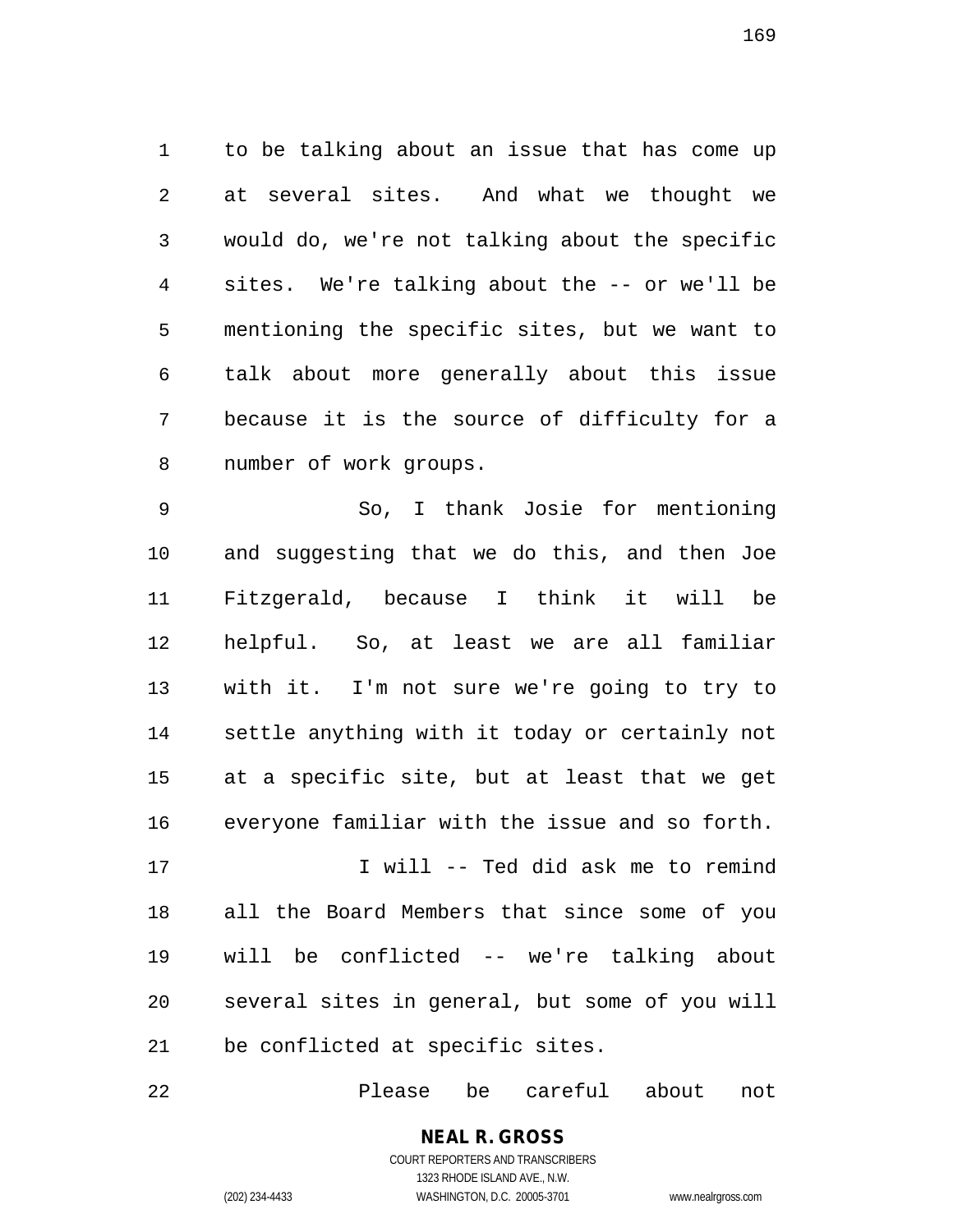1 offering questions or comments related to a 2 site that you're conflicted on.

3 So, during the Q&A, but -- so, 4 Jim, go ahead.

5 DR. NETON: Okay. Thank you, Dr. 6 Melius. I know it's after lunch, so I'll try 7 to be witty and keep you engaged so that you 8 won't fall asleep.

9 This is a tag team presentation. 10 I'm going to do the first part and Joe 11 Fitzgerald from SC&A is going to follow me, 12 and then I suspect there will be time for some 13 Board discussion after that.

14 CHAIRMAN MELIUS: Can I just add 15 that we asked that this be sort of a joint 16 presentation and there's been coordination 17 between the two.

18 This isn't our -- sometimes we get 19 into point/counterpoint. That's not the 20 purpose of this.

21 MR. NETON: Hopefully, we won't get 22 there.

> COURT REPORTERS AND TRANSCRIBERS 1323 RHODE ISLAND AVE., N.W. (202) 234-4433 WASHINGTON, D.C. 20005-3701 www.nealrgross.com

**NEAL R. GROSS**

```
170
```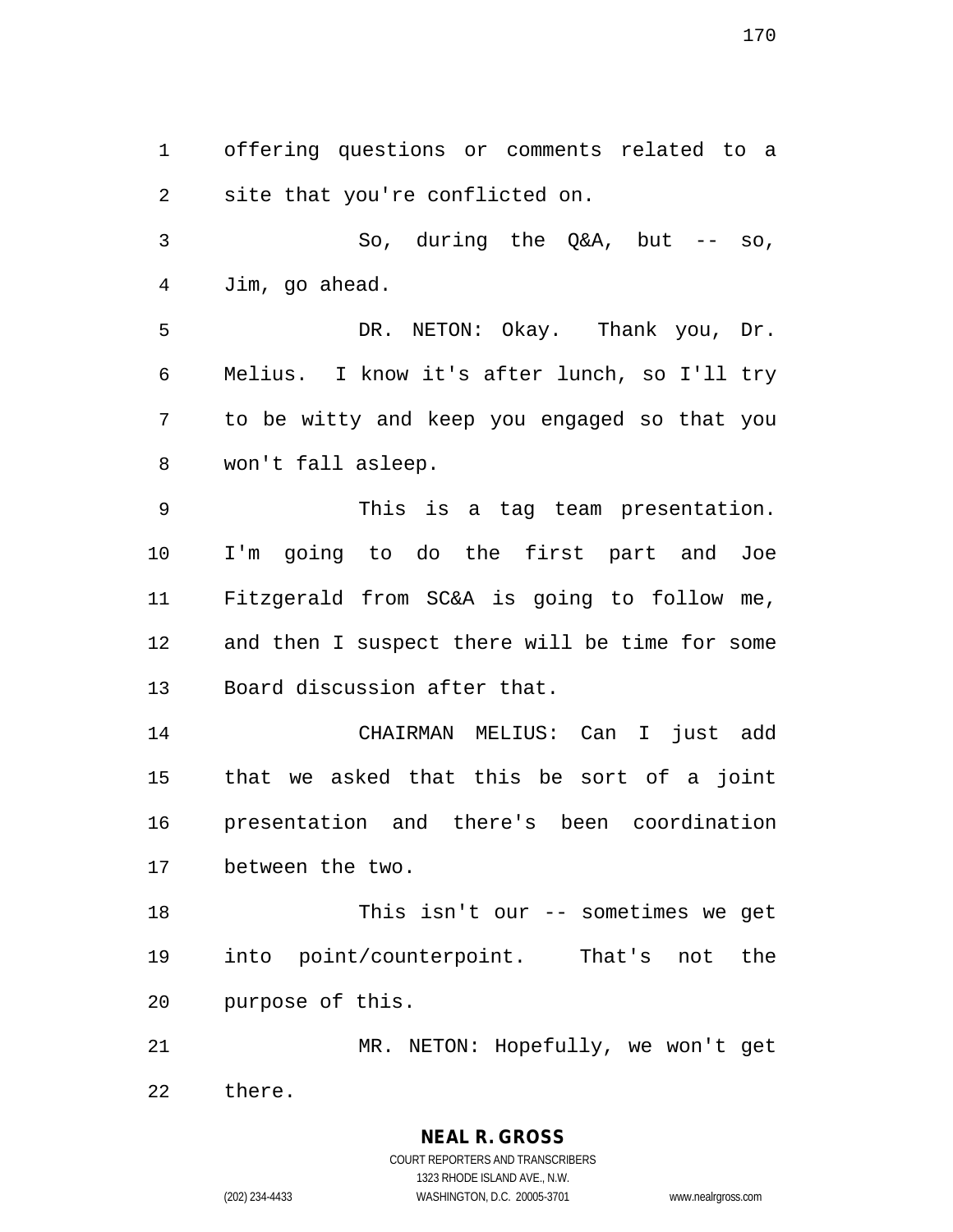1 CHAIRMAN MELIUS: Yes. 2 DR. NETON: The title of my slide 3 is slightly different than the title that is 4 on the agenda, but I think it captures the 5 essence of what we're trying to discuss today. 6 And that, in my mind, is the Reconstruction Of 7 Doses in The Absence of Bioassay or Air 8 Monitoring Data. At least that's what I'm 9 going to focus on. 10 I think, in general, this subject 11 could be applicable to external as well. But, 12 in fact, almost all the cases that I could 13 think of it's arisen when we're trying to 14 reconstruct doses where we don't have a good 15 set of coworker or bioassay data or even good 16 air monitoring data that we can rely on. 17 This has come up in the context of 18 several SECs. I can think of -- SEC 19 evaluations: Mound, Pantex -- oh, there's

20 another one. I'll think of it.

21 But I want to -- even though it 22 came up in the context of SECs, I'd like to

# **NEAL R. GROSS**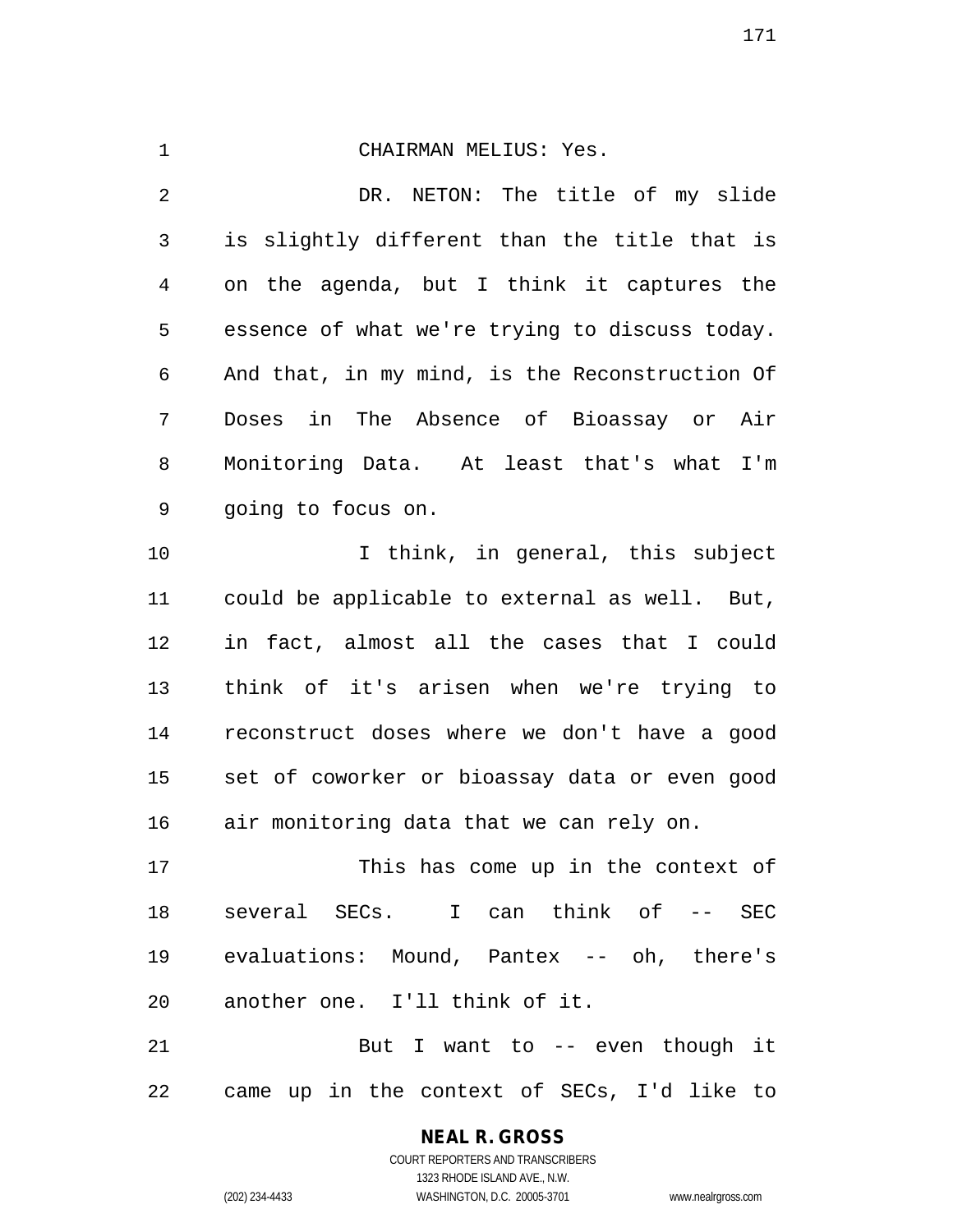1 sort of take a step back and go back to the 2 fundamentals of dose reconstruction and what 3 drives us to do what we do and what allows us 4 to do what -- how we do it and sort of set the 5 stage, because that's really what is the 6 fundamental basis of adding an SEC is, can you 7 or can you not do a dose reconstruction.

8 So, the next slide I have should 9 be very familiar to most of the Board. Maybe 10 not so much with some of the newer members, 11 but this is the NIOSH, what we call hierarchy 12 of data types used in, in this case, the 13 internal dose reconstruction.

14 And as outlined here, you'll see 15 obviously personal monitoring data, you know. 16 A bioassay sample on a person would be as 17 close to the gold standard as you can get, and 18 preferably multiple samples over time and that 19 sort of thing. Followed by coworker data, and 20 we're very familiar with how we've been using 21 coworker data in this program. And then 22 followed by area monitoring data which would

#### **NEAL R. GROSS**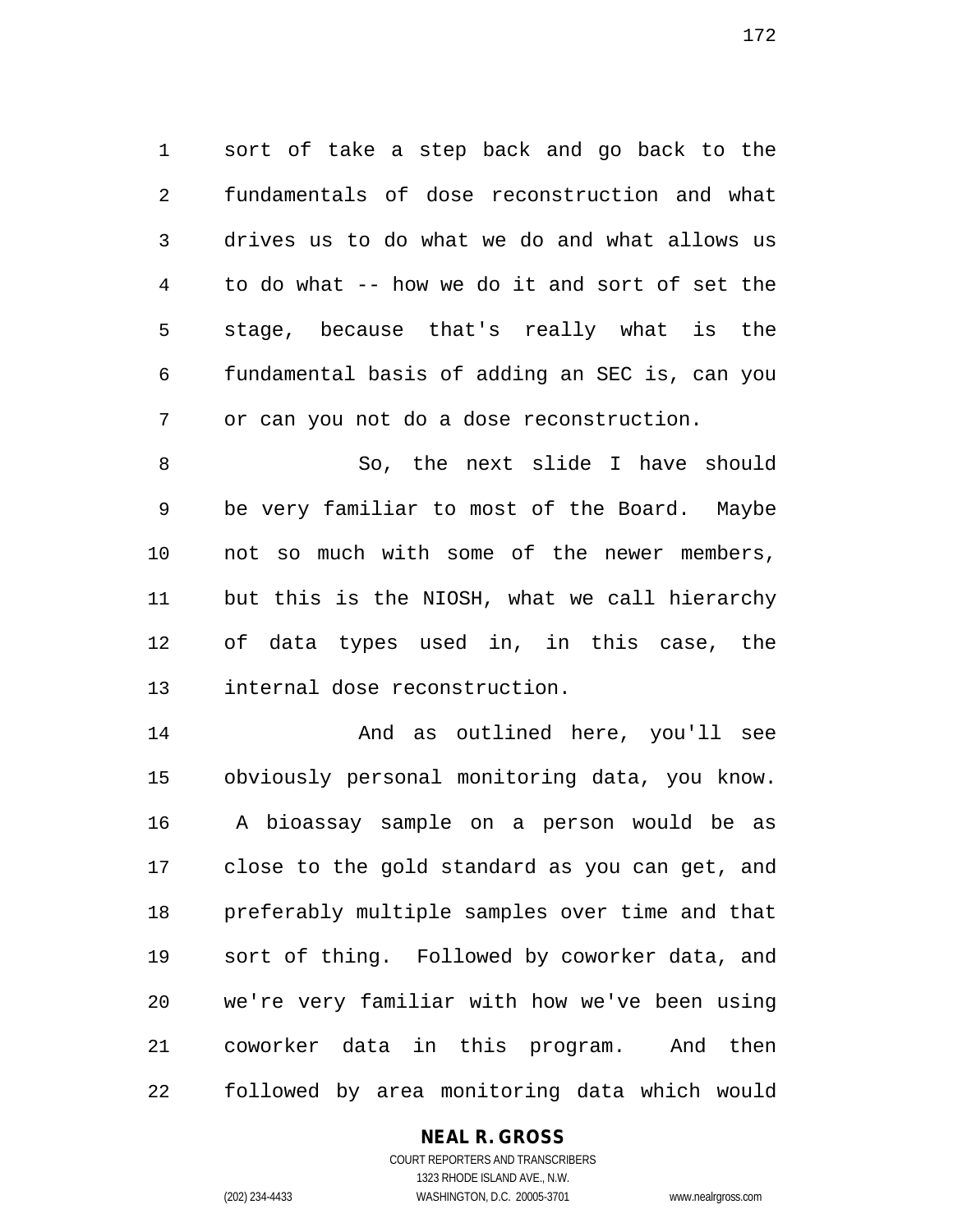1 be -- breathing zone samples of course would 2 be the best, followed by other samples, maybe 3 general area process.

4 But then way down at the bottom we 5 have source term, and I think this is the area 6 where we're running into some concerns or have 7 some issues.

8 and 11 If you look at it, it says the 9 examples are source quantity coupled with 10 process knowledge.

11 So, if we have no bioassay samples 12 on a person, we have no air monitoring data, 13 but we know kind of that they had some stuff, 14 they had a couple curies of cesium or they 15 were working in a hood with protactinium-231, 16 something of that nature, but we have no 17 evidence of bioassay sample being taken, how 18 can we go about convincing anyone that we can 19 bound that dose?

20 And so I submit that that's -- 21 this is the area that we really need to focus 22 in on.

**NEAL R. GROSS**

COURT REPORTERS AND TRANSCRIBERS 1323 RHODE ISLAND AVE., N.W. (202) 234-4433 WASHINGTON, D.C. 20005-3701 www.nealrgross.com

173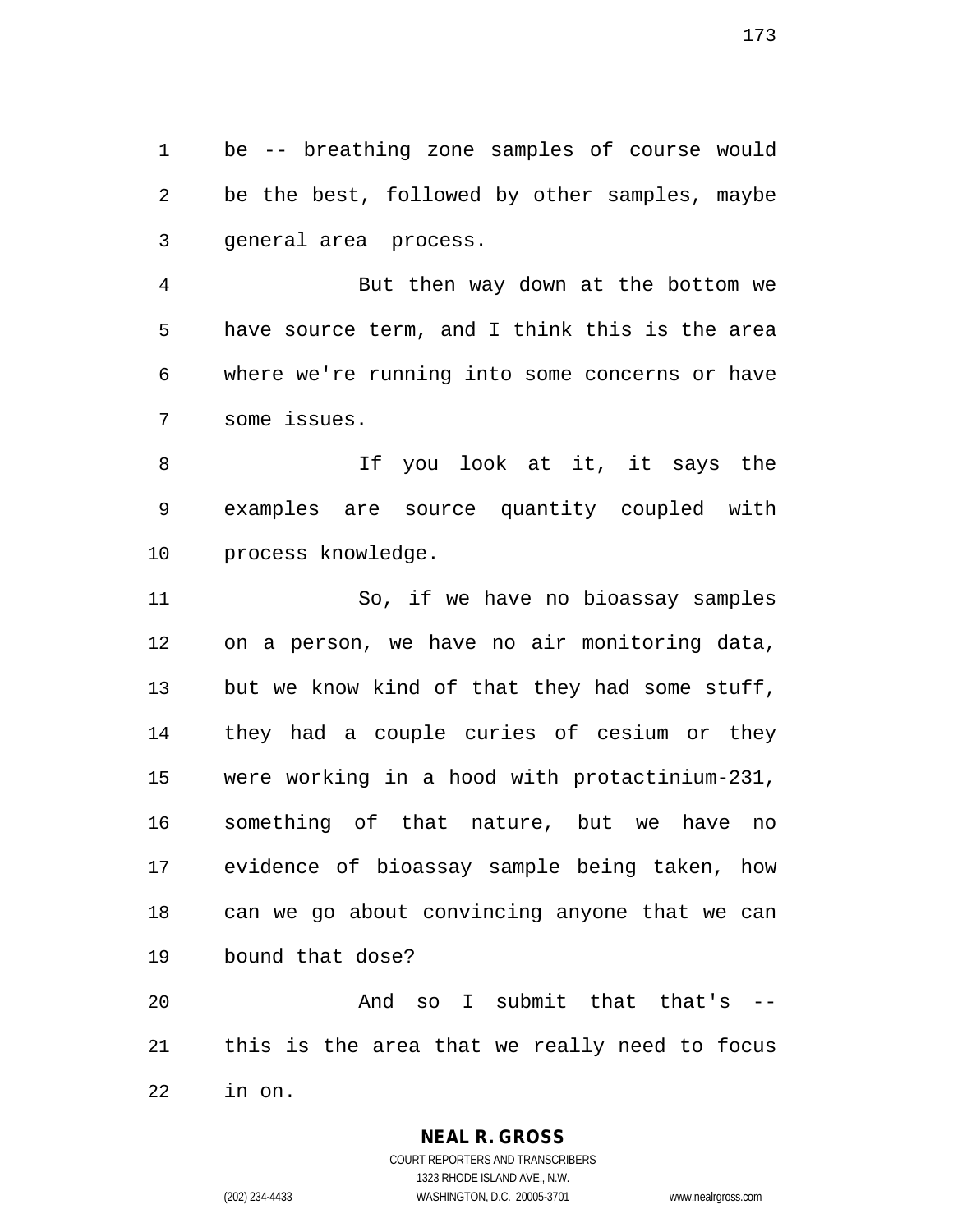1 I always like to ground ourselves 2 in the regulation, because that's what drives 3 how we do -- and I pulled out 42 CFR 82.17. 4 You'll note there's a correction there. I 5 think on your handouts it says -- I forget 6 what it says. 81.17, maybe. I don't know, 7 but it is 82.17. Your handout probably says 8 81.17, but it really is 42 CFR 82.17. 9 And in that regulation it 10 actually, you know, one of the subsections to 11 82.17 says what types of information could be 12 used to supplement or substitute for 13 individual monitoring data. 14 (Ted Katz returns as DFO.) 15 DR. NETON: And here we have 16 listed three categories. The first one is 17 very much like we talked about on the 18 hierarchy slide, monitoring data from 19 coworkers. There's a bunch of verbiage after 20 that. I didn't bother to put it in there. I 21 don't need to talk about that.

22 But the second one is a

**NEAL R. GROSS** COURT REPORTERS AND TRANSCRIBERS

1323 RHODE ISLAND AVE., N.W.

(202) 234-4433 WASHINGTON, D.C. 20005-3701 www.nealrgross.com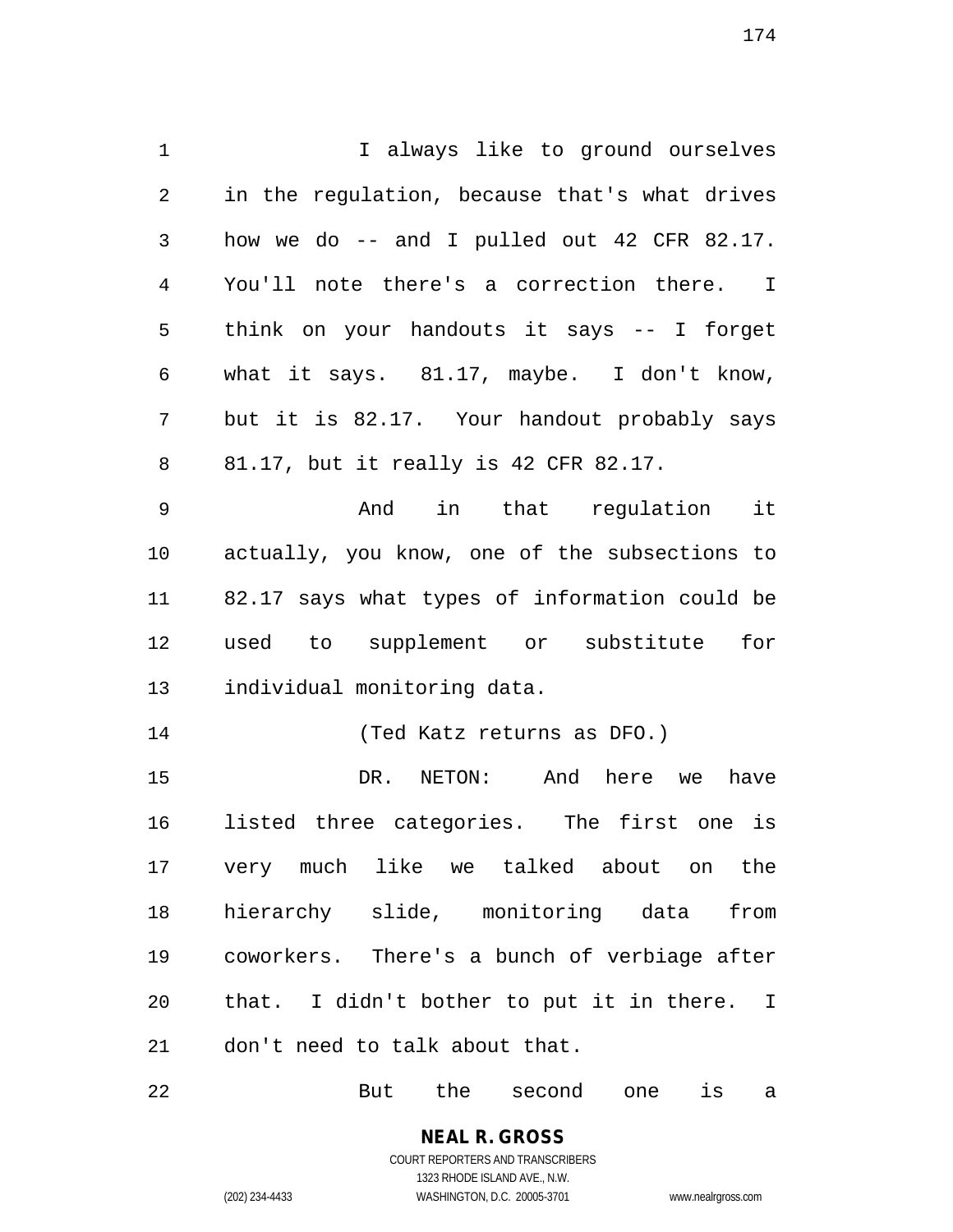1 quantitative characterization of the radiation 2 environment such as area dosimeter readings, 3 general area surveys, radioactive 4 contamination surveys, that sort of thing.

5 So, what kind of information do 6 you have from the workplace that gives you 7 some confidence that there was either no 8 exposure or some level of exposure that can go 9 about trying to estimate the dose?

10 And the third type of information 11 is this quantitative characterization of the 12 radiation environment based on source 13 materials, tasks, locations and radiation 14 safety practices, and this is one area where 15 it really gets to be a little bit sticky.

16 I think we've used this approach 17 in the Los Alamos SEC and it has been the 18 subject of some controversy as of late. So, 19 we're going to talk about this a little bit, 20 how we -- what we do.

21 The examples of types of 22 information that we would use, this is also in

## **NEAL R. GROSS**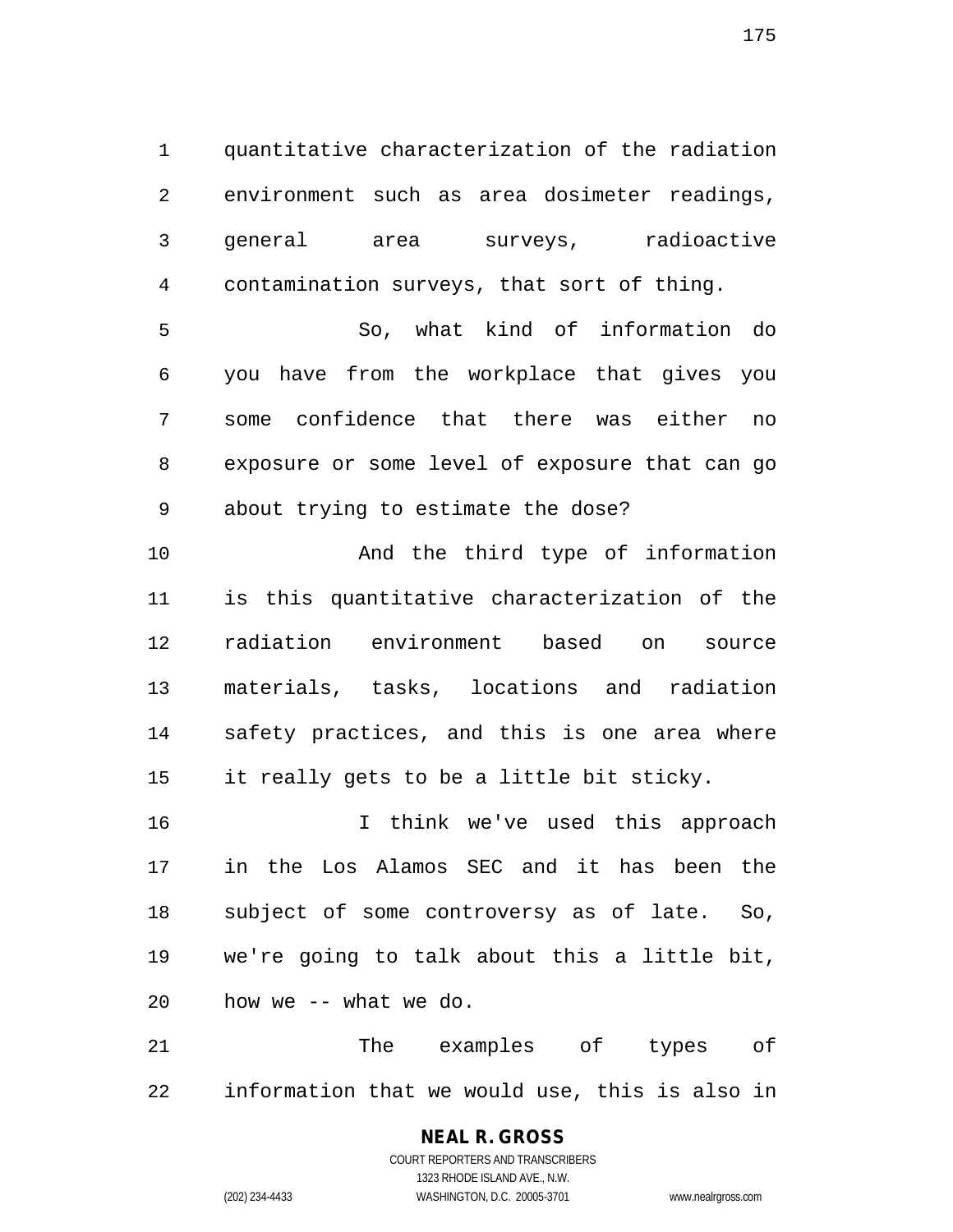1 the regulation codified under 42 CFR 82.14. 2 This is not the exhaustive list that's in 3 there, but this is parts of it.

4 But if you see on the right-hand 5 side, you see things like surface 6 contamination surveys, area survey results, 7 source-term characterization data, general 8 process description.

9 So, clearly when the regulation 10 was put forth, it was the intent that we would 11 be doing some of this as we went along. It's 12 not something that NIOSH has just invented 13 recently. We felt that this would be part of 14 our practice down the line.

15 So, using that as a backdrop, I'd 16 like to talk a little bit about, you know, 17 with the regulations as the background, what 18 are the key considerations that we would apply 19 when using these types of information's.

20 For example, characterization of 21 the source parameters. One needs to look at 22 the source strength.

## **NEAL R. GROSS**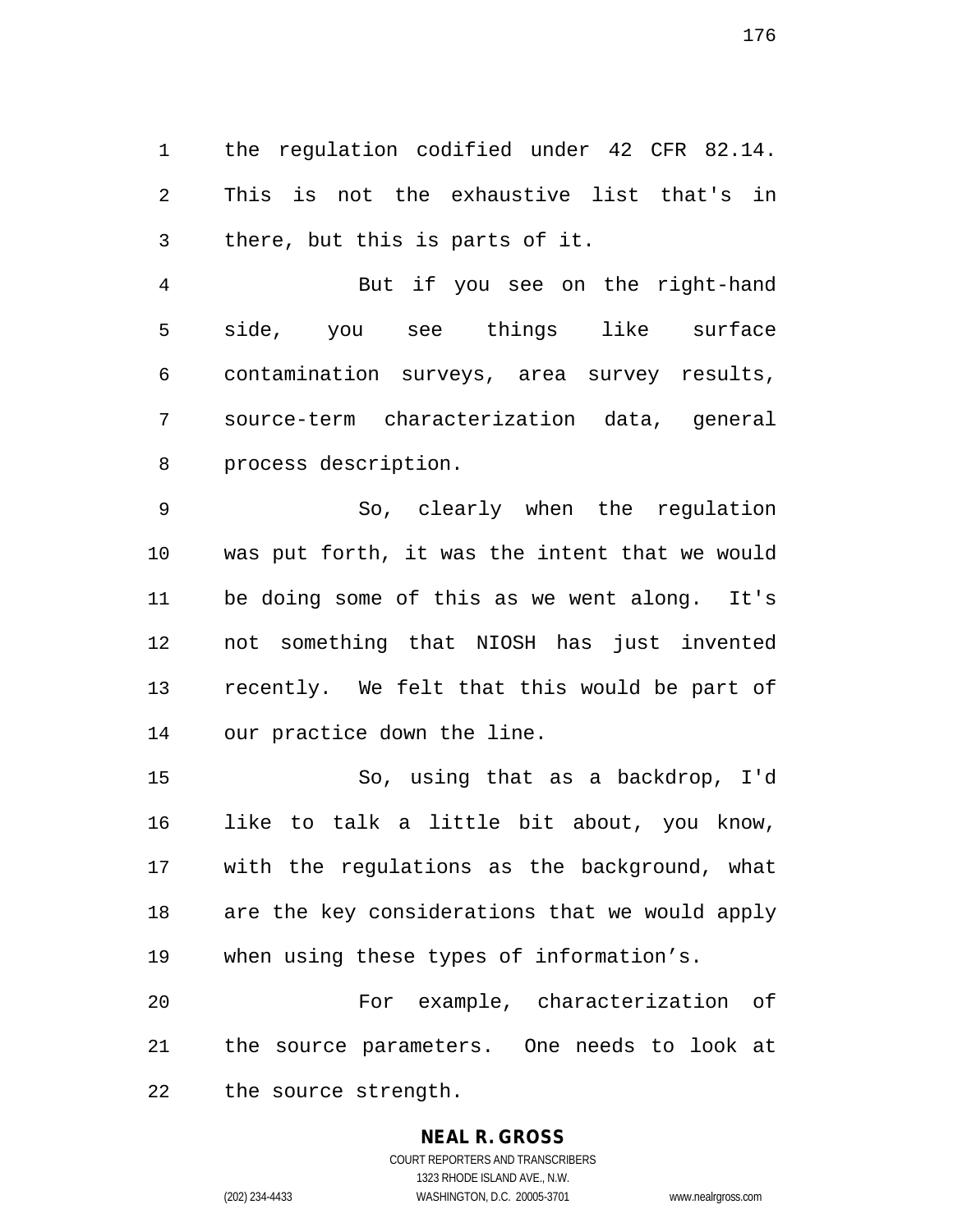1 Clearly, a source that is a couple 2 picocuries versus megacuries is going to have 3 a different potential for exposure.

4 But then on top of that, what are 5 the physical properties of the source? Was it 6 a liquid, a solid, a gas? The type of 7 containment; was it sealed or loose? Those 8 type of things very much come into play when 9 you're trying to determine the potential for 10 generation of airborne.

11 When you think about it, this is a 12 lot of what goes into -- one person writes a 13 radiation work permit at a plant. You have to 14 characterize the environment, and then you 15 establish what types of controls and 16 monitoring will be put in place.

17 The evaluation potential for 18 internal exposures. In addition to what the 19 source looked like and what form it was, you 20 know, what was the person doing with the 21 source? Was there any grinding, rolling or 22 cutting operations used?

#### **NEAL R. GROSS** COURT REPORTERS AND TRANSCRIBERS

1323 RHODE ISLAND AVE., N.W. (202) 234-4433 WASHINGTON, D.C. 20005-3701 www.nealrgross.com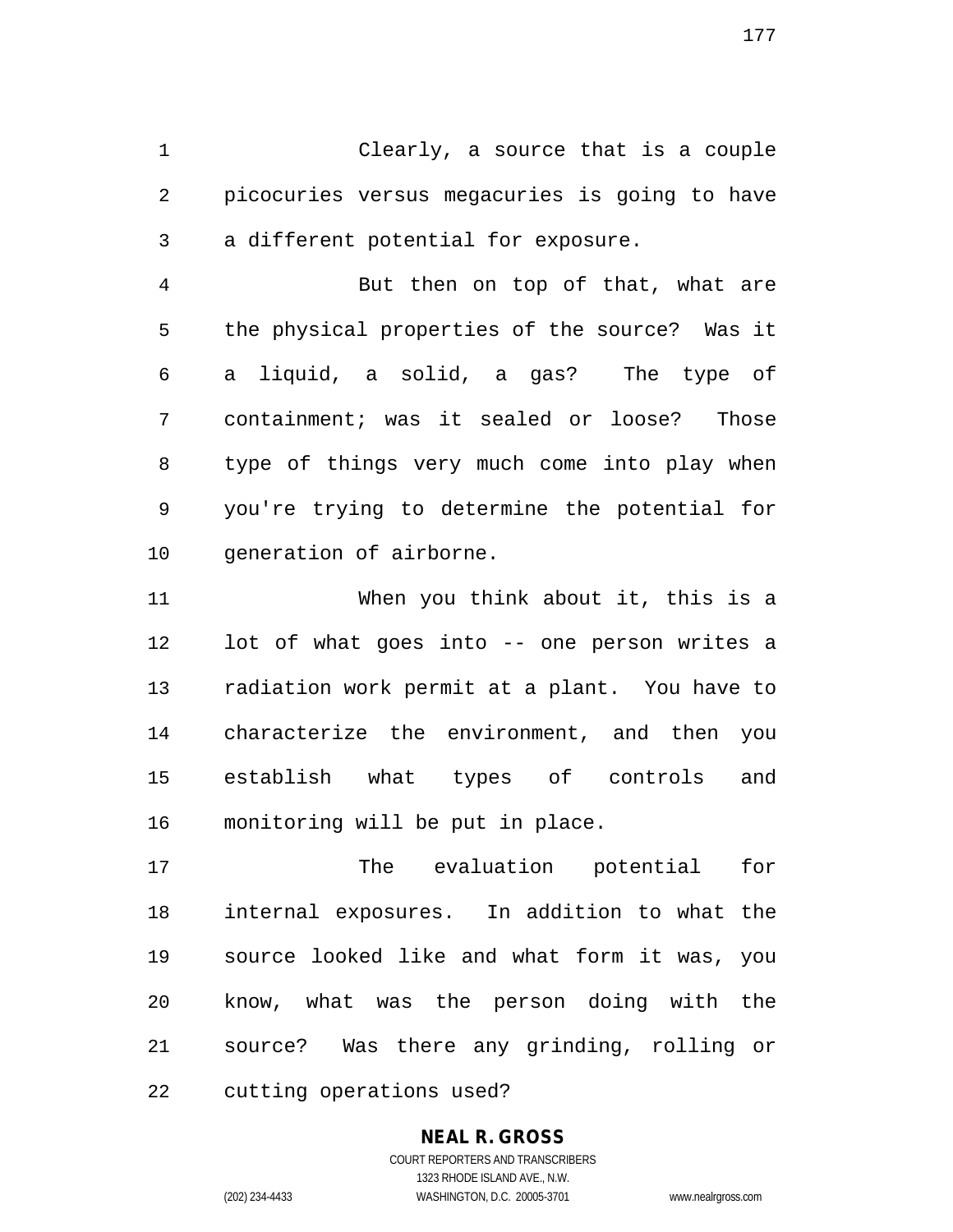1 We need to consider engineering 2 controls such as was it in a glove box with 3 negative pressure, degrees of ventilation, 4 that type of thing.

5 And then a review of the 6 contemporaneous health physics program. What 7 kind of program? What evidence do we have? 8 What type of program was in place during the 9 period under which we're evaluating those 10 source conditions?

11 And that would involve evaluating 12 the procedures related to the 13 internal/external exposure control, or in this 14 case, I'm talking about internal control, the 15 radiation work permit system. Did they have 16 one? Did they conscientiously evaluate every 17 potential source of exposure?

18 And did they have -- probably as 19 importantly, if they had that program in 20 place, was there a contamination control 21 monitoring program in place that demonstrates 22 that they actually did what they said they

#### **NEAL R. GROSS**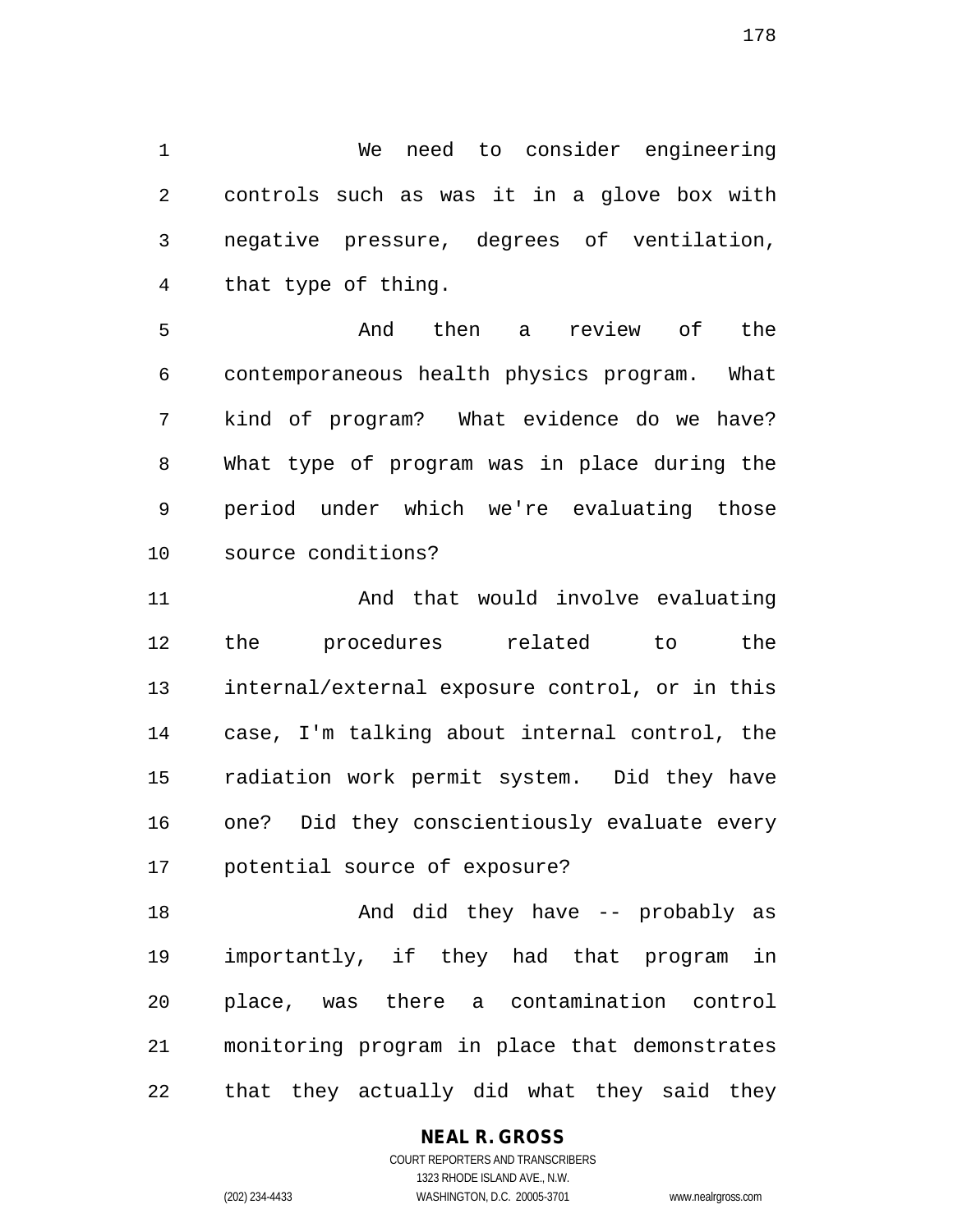1 were going to do?

2 I think this is going to become a 3 key point as we go through this discussion. 4 So, you know, those are the key 5 considerations. This is what I would call 6 general concepts, and we talked about the 7 contamination control programs. I'd like to 8 expand on that a little bit.

9 So, for a well documented health 10 physics program, that is, you know, we've seen 11 sites with a lot of procedures that are out 12 there that talk about doing A, B, C and D and 13 checklists that need to be generated, but we 14 need to establish that the required surveys 15 were performed.

16 Also, we need to evaluate that the 17 representative levels of contamination were 18 observed.

19 So, if there were sources in 20 place, did they go about and take periodic 21 surveys whether weekly, monthly, annually at 22 the time that the source was used, that type

## **NEAL R. GROSS**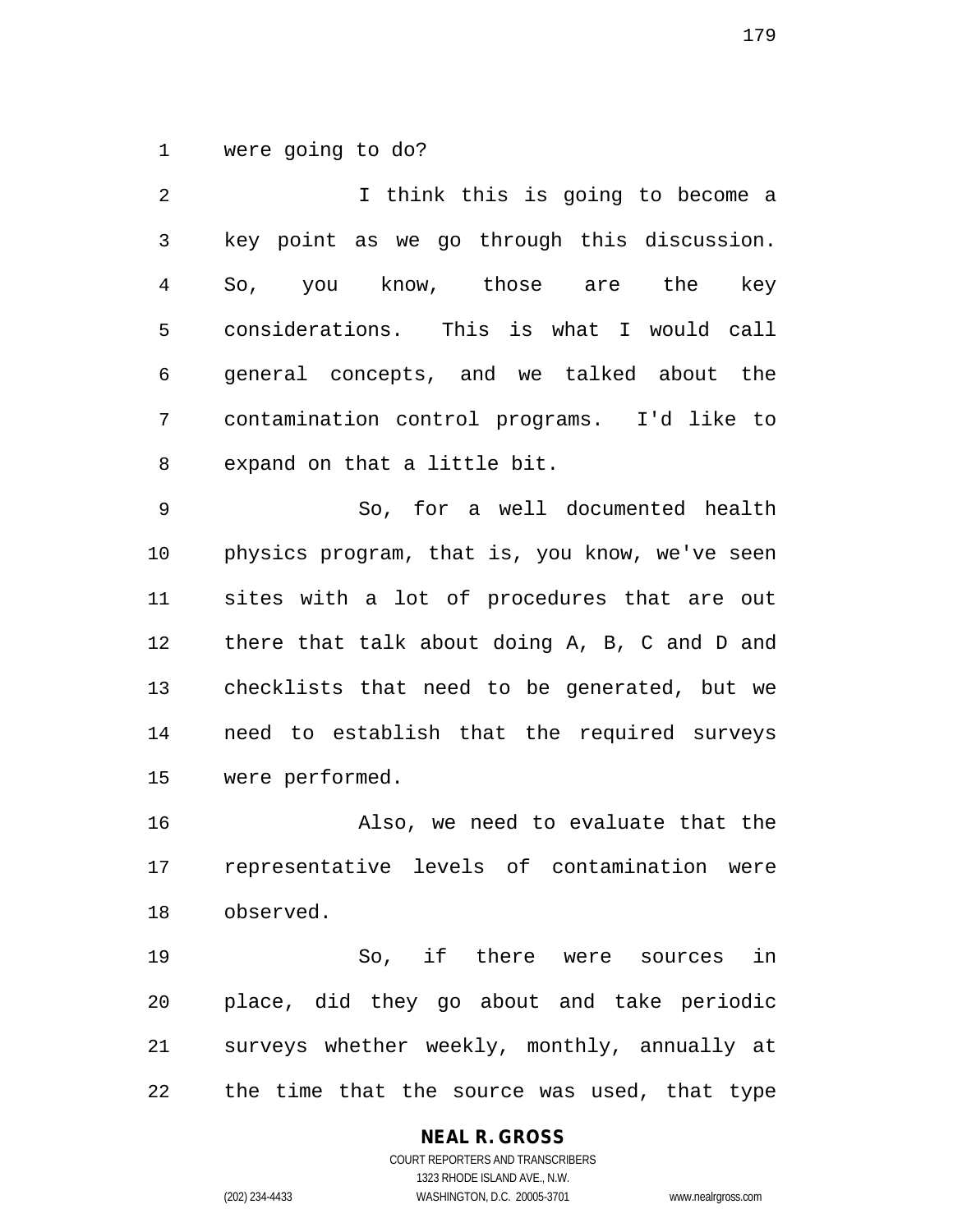1 of thing.

2 And then we need to verify that if 3 they did find evidence of contamination, was 4 there some sort of follow-up samples that were 5 taken as appropriate? 6 One thing that we have learned 7 over time in this program, is that it's not 8 enough to say that we've identified the three 9 people that work with the source and we have 10 their names. Because we've done that before 11 and Joe's smiling, I'm sure, because we've 12 been down that road and you also needed to 13 have some type of evaluation as to the 14 potential exposure and support workers 15 involved with that with the sources as well. 16 Because even though those workers 17 were monitored, there may have been custodial 18 staff or maintenance staff, crafts types that 19 were involved in the, you know, workings of

20 the plumbing and electrical apparatus, that 21 sort of thing, that could have been exposed as 22 well and were they potentially exposed.

#### **NEAL R. GROSS**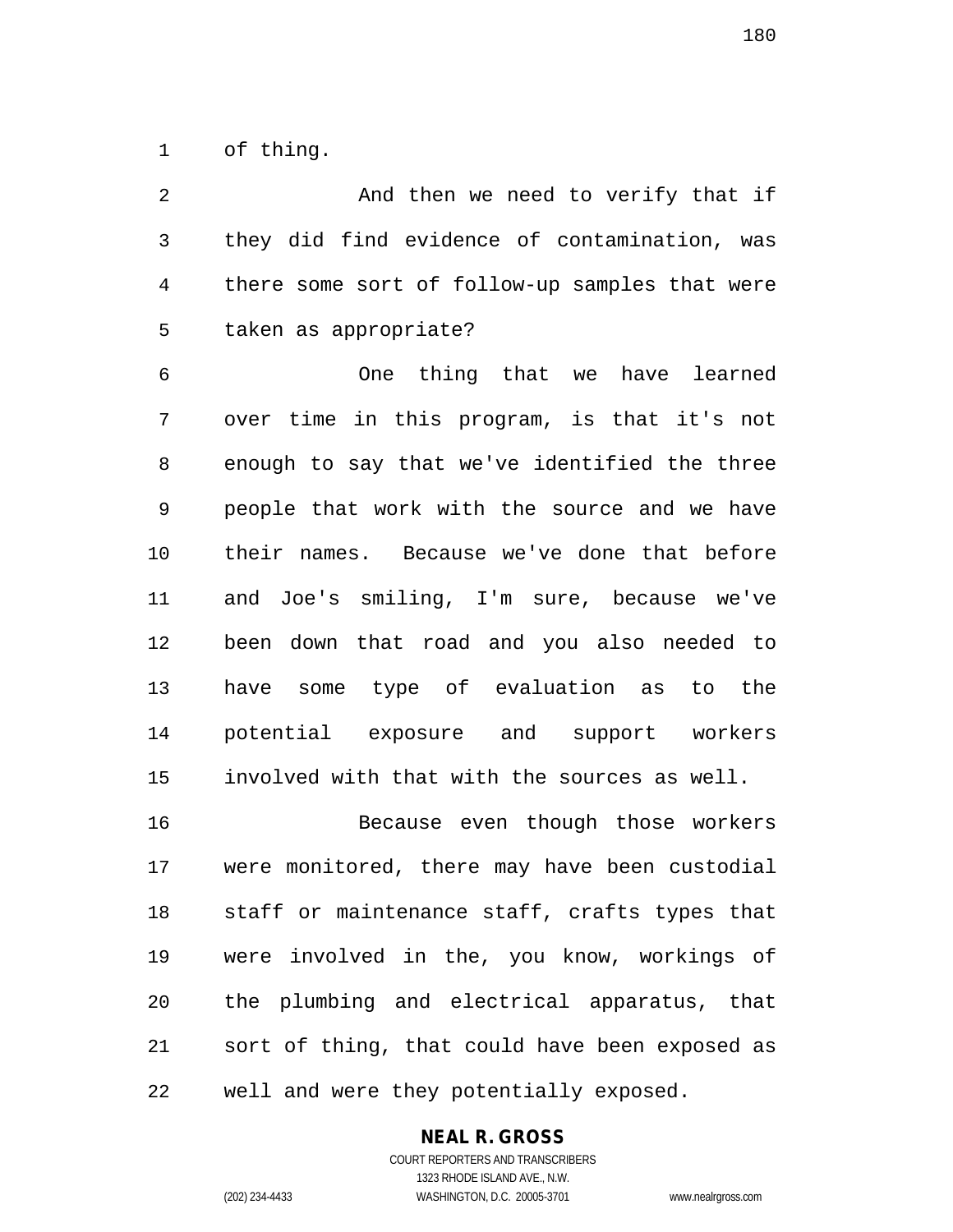1 I would like to point out, though, 2 even though, you know, the regulation says a 3 quantitative characterization should be 4 evaluated or done, I think for certain 5 conditions we have to say it's possible to 6 conclude that no exposure potential existed.

7 So, you know, that's probably -- I 8 wouldn't say rare, but it would be difficult 9 to prove.

10 But I think in certain situations 11 such as -- I have a couple simple examples 12 here -- sealed sources and containers that 13 have been determined to be free of 14 contamination. They were surveyed. They were 15 never opened. One would be hard-pressed to 16 come up with a scenario that, you know, people 17 were heavily exposed from those sources.

18 Possibly, glove box operated under 19 negative pressure. Although, one can argue 20 there's always negative pressure and that sort 21 of thing, were there holes in the glove.

22 But, you know, we need to be

**NEAL R. GROSS** COURT REPORTERS AND TRANSCRIBERS

1323 RHODE ISLAND AVE., N.W. (202) 234-4433 WASHINGTON, D.C. 20005-3701 www.nealrgross.com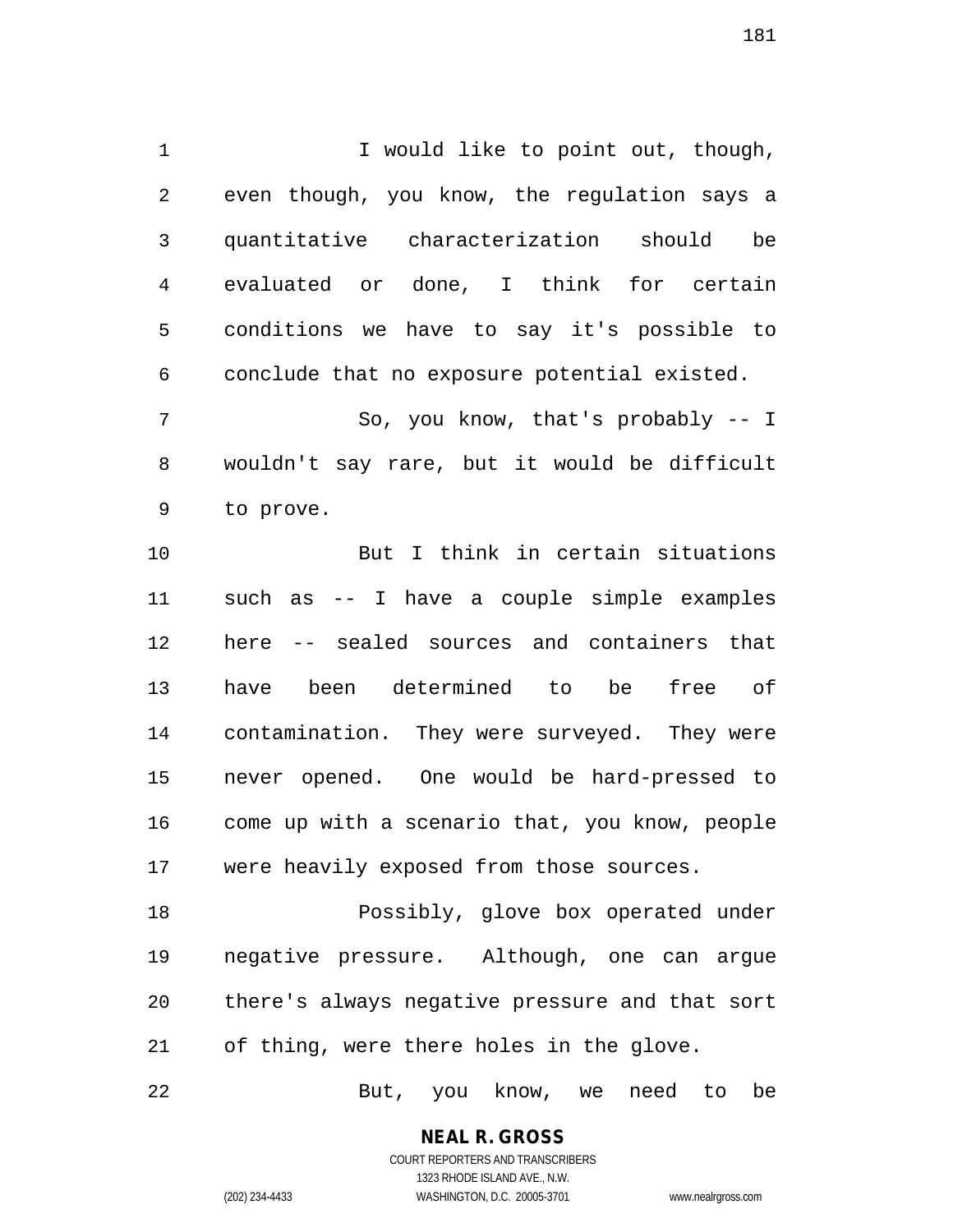1 diligent about looking at these things, and I 2 think it is possible to conclude in some cases 3 that exposure potential was nil.

4 This is not exactly in light of 5 what I'm talking about, but the scaling 6 factors based on other monitored exposures can 7 be used.

8 So, it's not unmonitored -- it's 9 unmonitored in the sense that you don't have a 10 direct monitoring of the radionuclide of 11 concern. But, for example, as we'll talk 12 about at the Mound site, if the facility had a 13 bioassay program in place that monitored gross 14 alpha contamination in urine and there were 15 six other classes of alpha emitters, one could 16 come to some reasonable conclusions about the 17 exposure of the workforce based on those gross 18 alpha measurements for those secondary-type 19 sources.

20 I meant to point out at the 21 beginning of the presentation, I forgot, but 22 what we're really talking about here are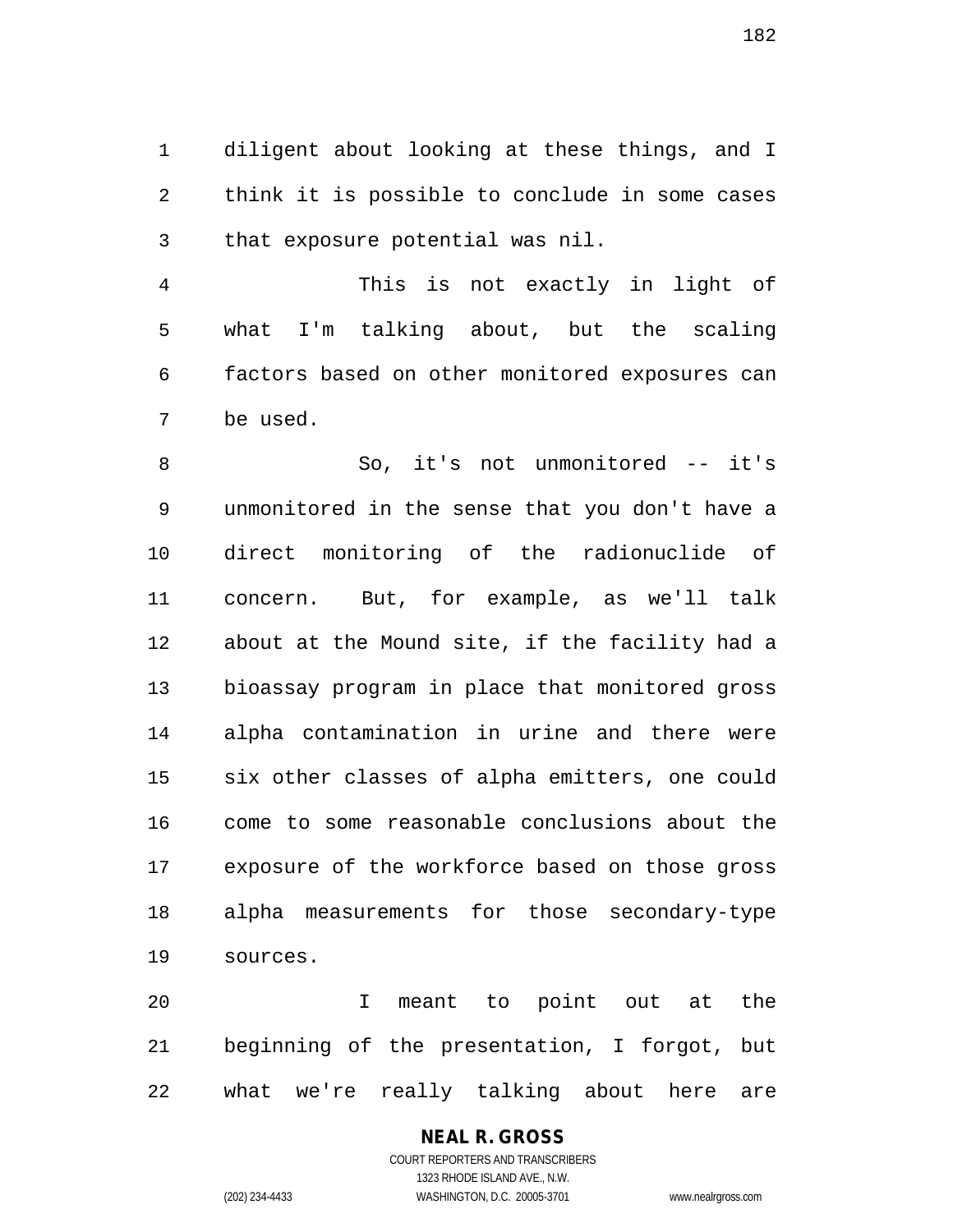1 secondary-type sources.

2 Sometimes we refer to them as 3 exotic radionuclides, but all we're really 4 saying is it's beyond the bread and butter 5 radionuclides that exist at the facility. 6 Many facilities would handle -- 7 for instance Los Alamos -- plutonium and 8 americium to a certain degree in fairly 9 significant quantities. There were robust 10 monitoring programs for them, but there would 11 be other sources of exposure that weren't 12 monitored as frequently and need to be 13 characterized. So, that's what we're talking 14 about here. 15 Okay. And I'd just like to finish 16 up with a few examples. I think Joe has some 17 similar examples. And I'm not saying that 18 this is going to end any debate on these SEC 19 issues, but I would fully admit that these are 20 somewhat simplistic examples. But I'd just

21 like to throw them out there as food for 22 thought and maybe the basis for some

#### **NEAL R. GROSS**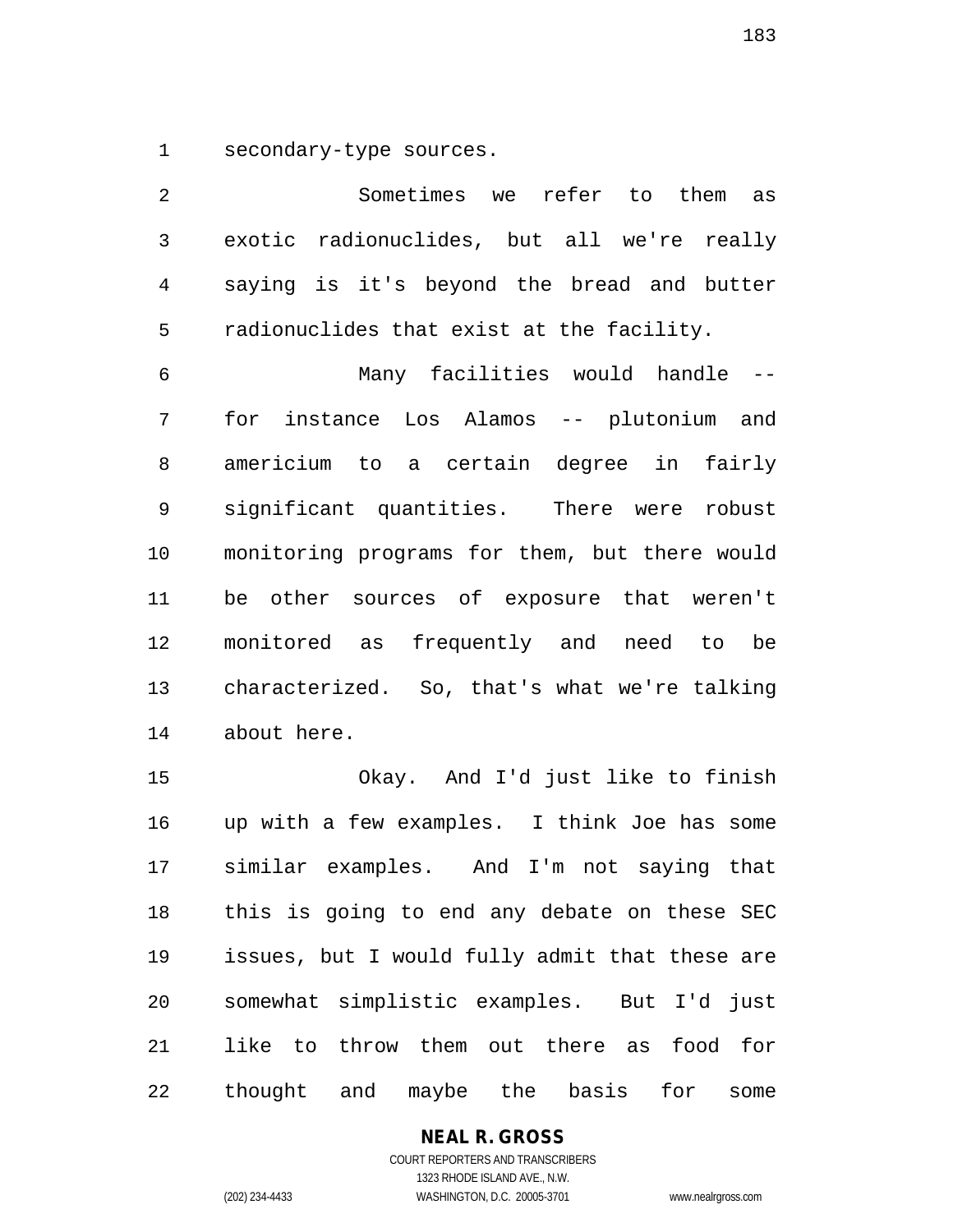1 discussion.

2 So, here, I'll take Pantex as the 3 first example where these pits were handled at 4 Pantex. These plutonium pits were clad in a 5 non-nuclear metallic material, pretty well 6 encapsulated.

7 So, if we can identify, for 8 example, here in 1967, a program audit that 9 indicated that all nuclear components were 10 surveyed for loose contamination upon arrival, 11 rechecked as they were assembled, during 12 assembly operations contamination checks were 13 made, and then routine surveys were also made 14 in locations where radioactive material was 15 handled or stored, that kind of gives you a 16 feeling that they were really watching out for 17 contamination in the program.

18 **And** as importantly, if 19 contamination was there, was found, was there 20 any follow-up action to document or 21 demonstrate what those exposures were?

22 In this particular case at Pantex,

#### **NEAL R. GROSS**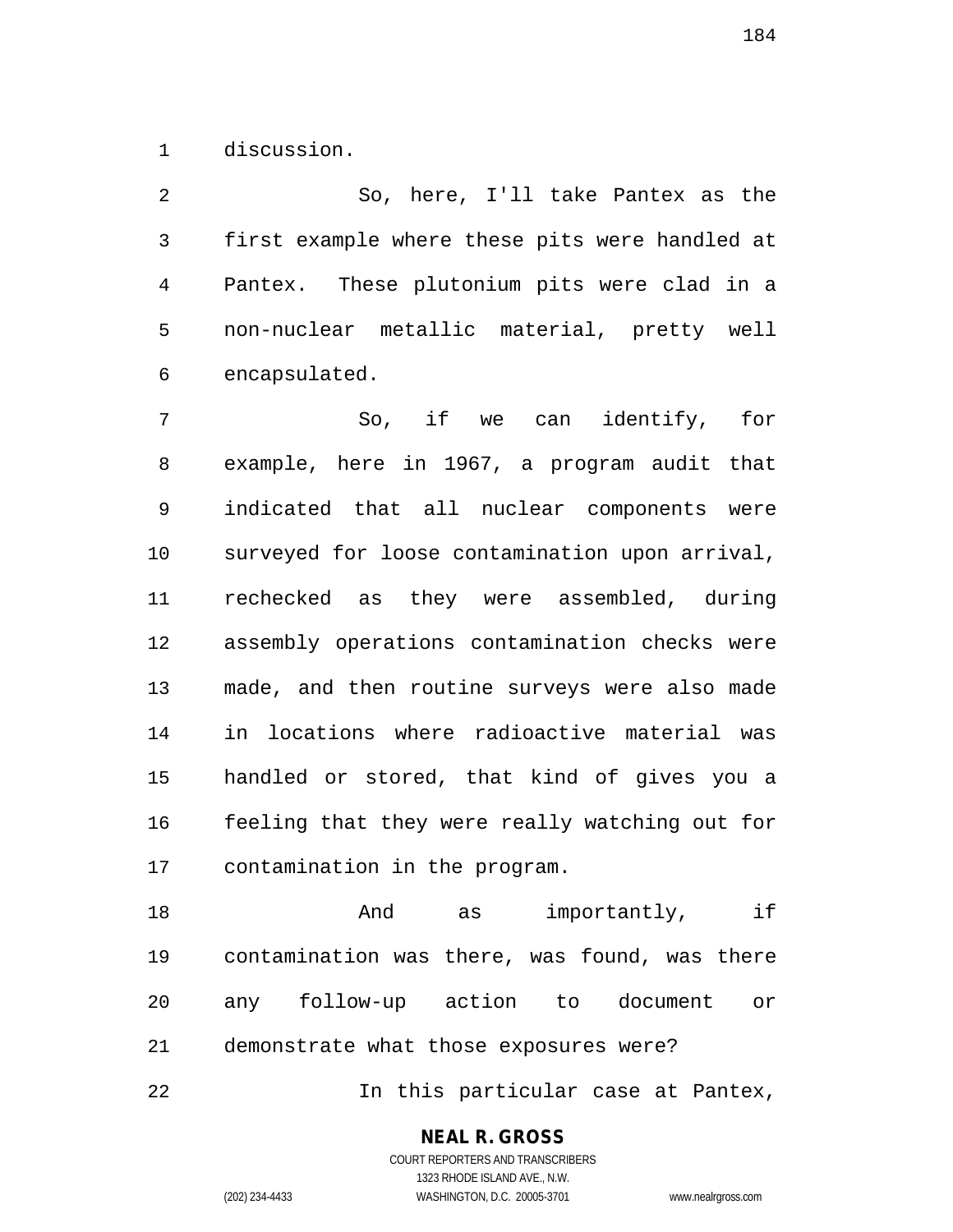1 the bioassay samples were what we would call 2 event-driven. There was no routine program. 3 They would take a bioassay sample in response 4 to identification of contamination based on 5 these, what appear to be at least on paper, 6 some pretty rigorous survey requirements.

7 1 I think, though, it is incumbent 8 upon NIOSH, I would agree, to demonstrate that 9 these contamination surveys were performed and 10 we have some demonstration that follow-up 11 actions were taken.

12 12 I think where we probably are 13 going to have some degree of room for 14 discussion is to what extent those follow-ups 15 need to represent or what's a good 16 representative follow-up to give folks a 17 comfort level that the program is as we 18 believe it to be or as it seems to have been 19 portrayed in writing. And I think that's what 20 I just talked about.

21 Okay. Mound is my second example 22 and I'll talk about this gross alpha

# **NEAL R. GROSS**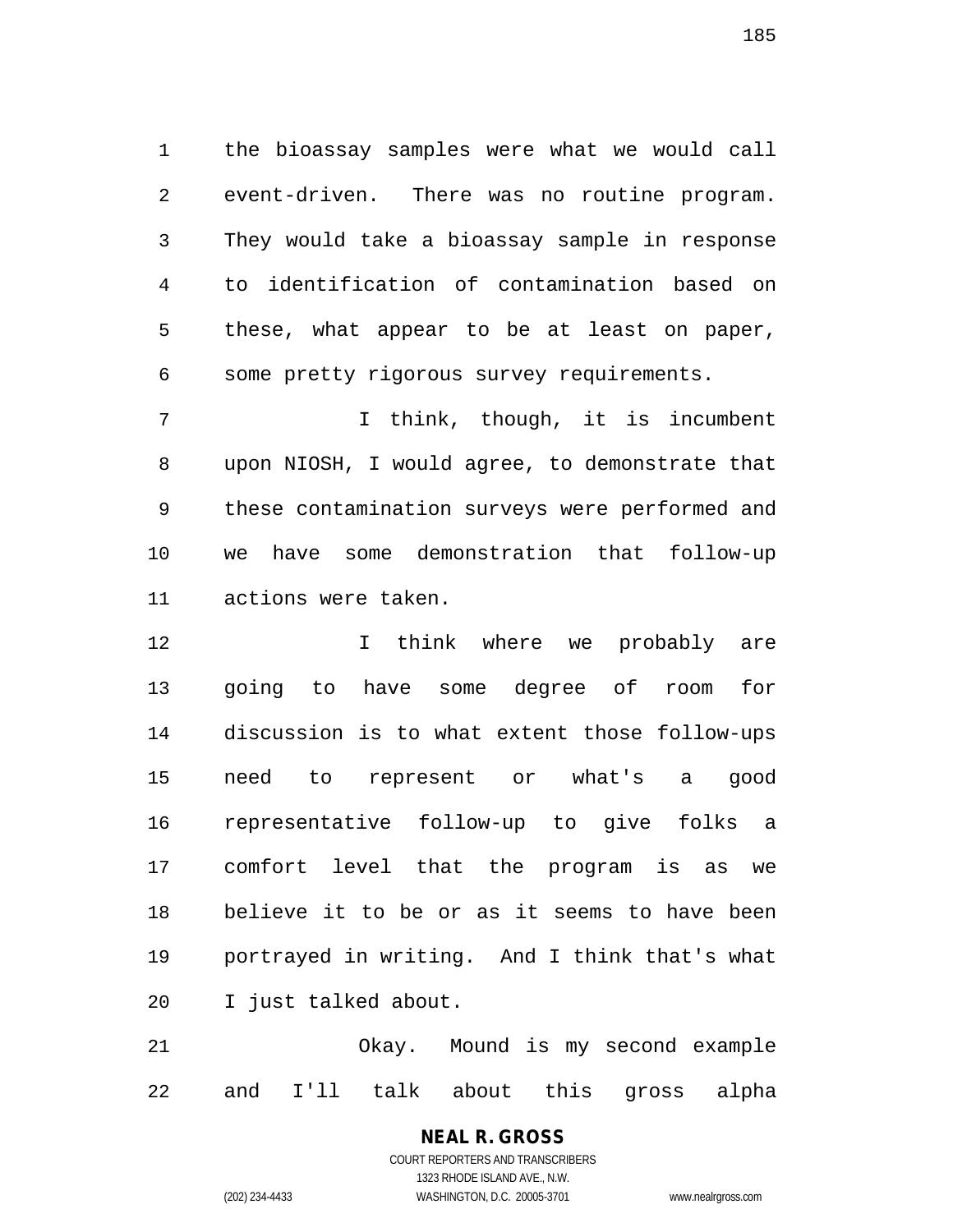1 monitoring program.

2 There were -- almost all exposures 3 at Mound were to 27 categories -- 27 4 categories of radionuclides were exposed to 5 different types of alpha emitters. 6 Mound had a lot of polonium work 7 and other plutonium work, but they also 8 engaged in a lot of alpha emitters, I think, 9 looking for high specific alpha activity 10 sources. So, for a long period of time, they 11 relied on gross alpha measurements to capture 12 exposures to these alpha emitters. 13 If we know what a worker was 14 exposed to and you have a gross alpha

19 I think the real trick here, and 20 Mark Griffon alluded to it this morning, is to 21 identify which types of workers -- which 22 workers were the ones that were exposed to

15 measurement, it's not a big stretch to

16 interpret that and figure out what his

17 potential exposure was based on the frequency

# **NEAL R. GROSS**

18 of that monitoring.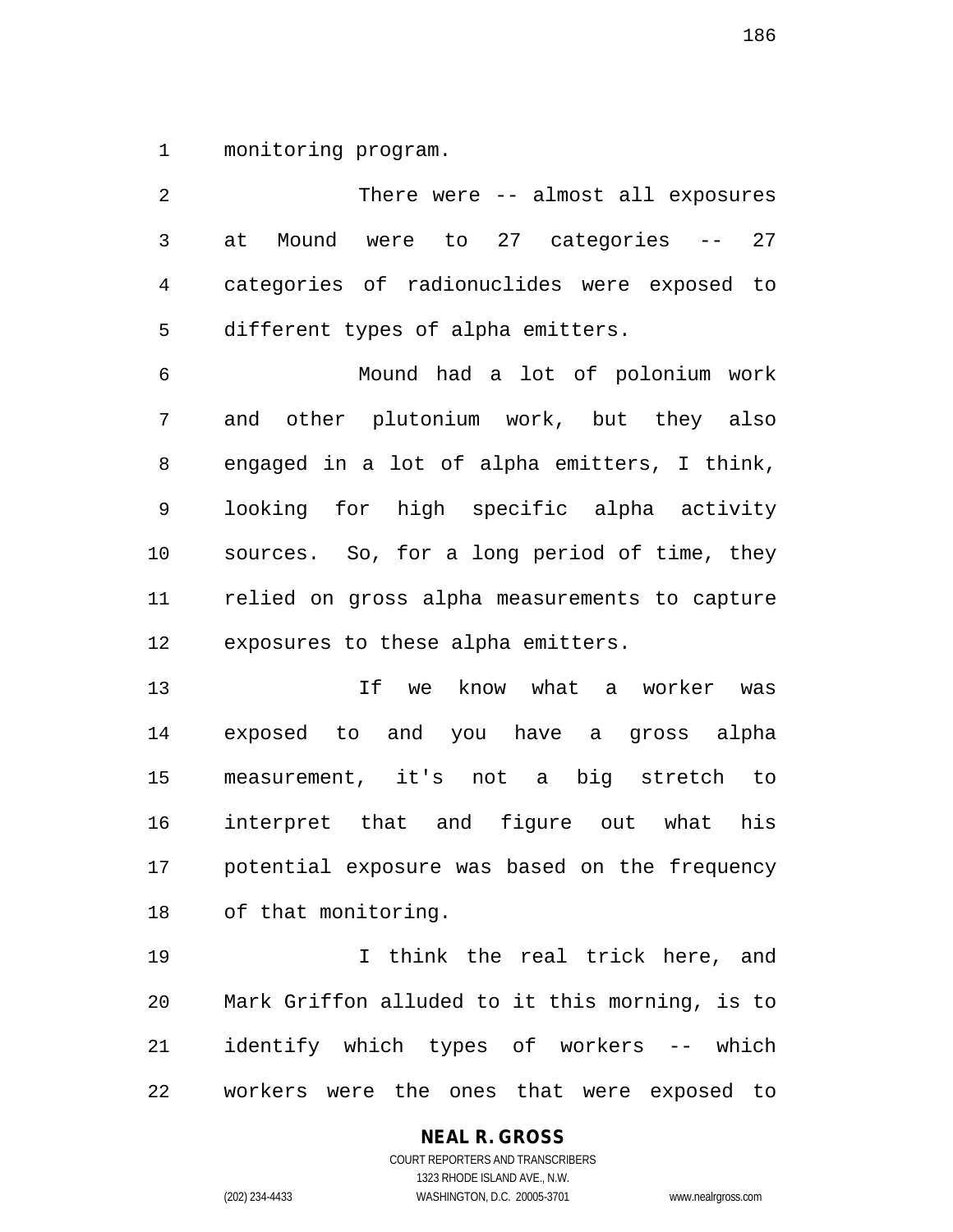1 these sort of minor sources of exposures.

2 And I'll go to the second bullet 3 and talk about that a little bit. For 4 example, there's a, you know, Mound has a very 5 good compendium of historical program reports 6 that we can review that document in fair 7 detail what type of activities occurred at the 8 site over time. And we feel that these 9 historical program reports can be used to 10 establish the level of activity associated 11 with various sources that were in position at 12 the site. And I throw out this example of a 13 protactinium-231 extraction using a small ion 14 exchange column in a ventilated hood.

15 I think I've heard that maybe 16 three people were involved in this operation. 17 So, yes, protactinium, as alpha emitters go, 18 has a pretty short half-life. So, it's a high 19 specific activity, it's an alpha emitter, a 20 lot of potential for some high dose, 21 particularly to the lung.

22 But if we can document that this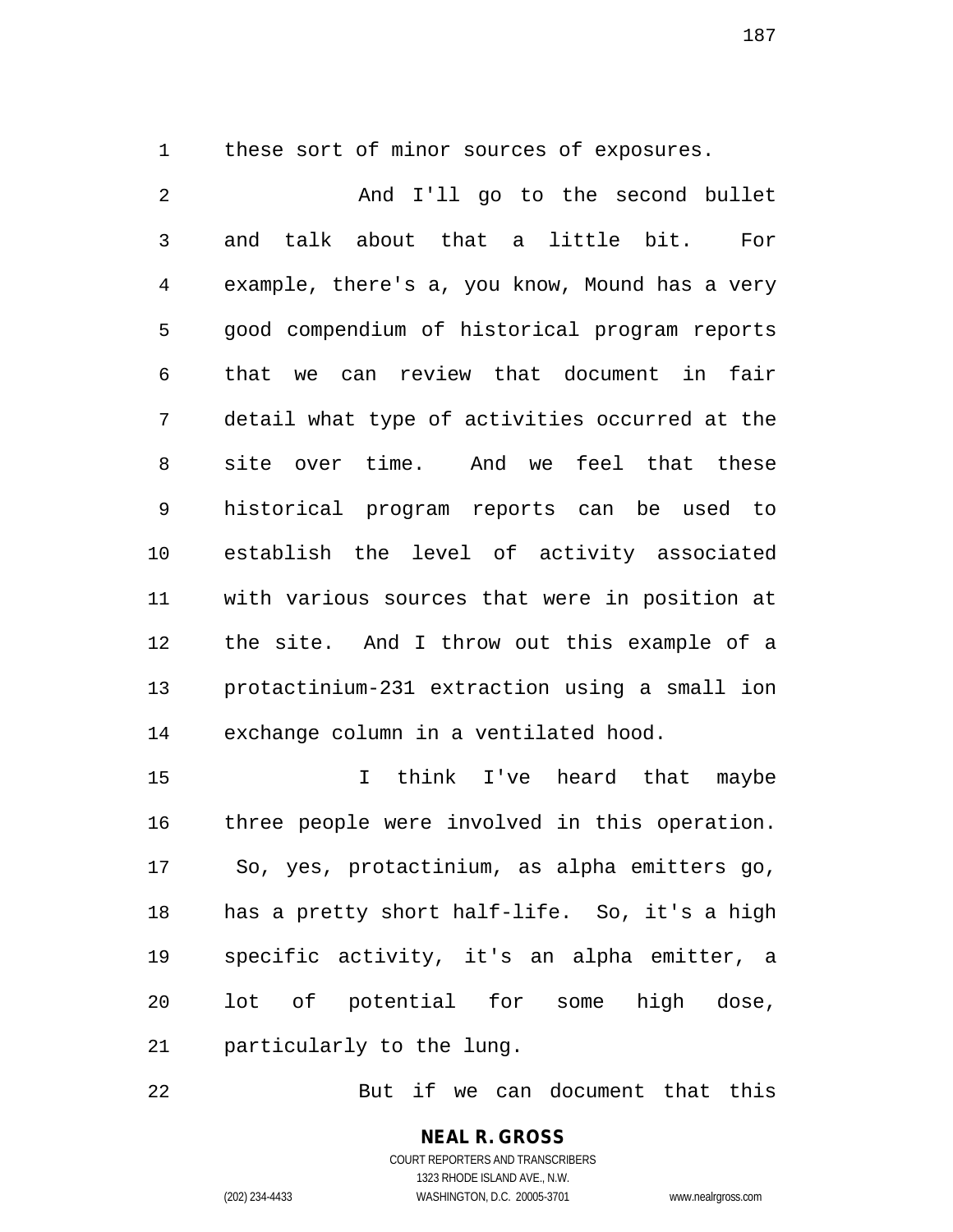1 was all done in a hood, we knew the people and 2 they were on an alpha bioassay program, I 3 think we can go a long way towards 4 establishing the dose associated with exposure 5 to that type of operation with the proviso 6 that we need to address the fact that there 7 could have been other workers like custodial 8 and maintenance staff involved in that 9 operation, and to demonstrate that they did 10 not have inadvertent exposures as well.

11 This next bullet is kind of 12 simplistic, but a review of work activities 13 that indicate no exposure potential for some 14 sources.

15 I think there is one example at 16 Mound where there was an onsite storage of 17 drum material. There was a fair amount of 18 material that was there. It was never opened 19 or used. So, we would submit that that's a 20 case where we probably wouldn't need to have 21 much extra work involved in documenting the 22 low levels of potential for exposure.

### **NEAL R. GROSS**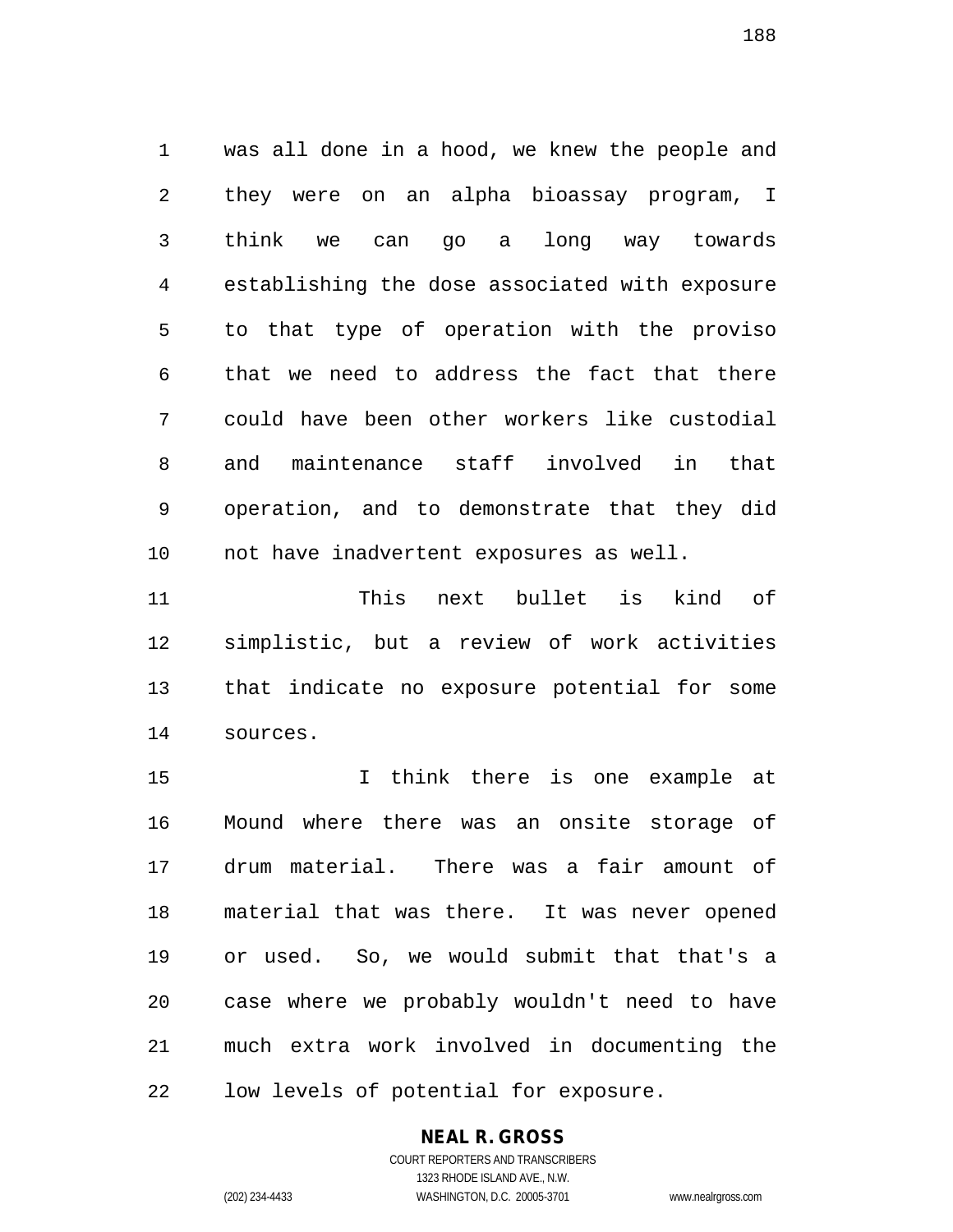1 And my last example at Mound is 2 these contamination surveys that can be used 3 to bound exposures. Tritide exposures at 4 Mound has been a subject of a lot of debate. 5 But at one point, the tritide exposures, the 6 sources that were used were actually no longer 7 used and they were put in storage.

8 And there were very -- I hate to 9 use the word robust again, but some pretty 10 significant contamination surveys done to 11 document what the levels were in the areas 12 where the workers, you know, used the source.

13 And we feel that these 14 contamination surveys, even though these 15 service workers might not have had bioassay or 16 infrequent -- we could use those to bound the 17 level of exposure to them based on the level 18 of surface contamination existing in the 19 workplace. In fact, I think that's something 20 that Brant Ulsh is working on right now.

21 And my final example, yes, is from 22 Los Alamos where there is an SEC currently

## **NEAL R. GROSS**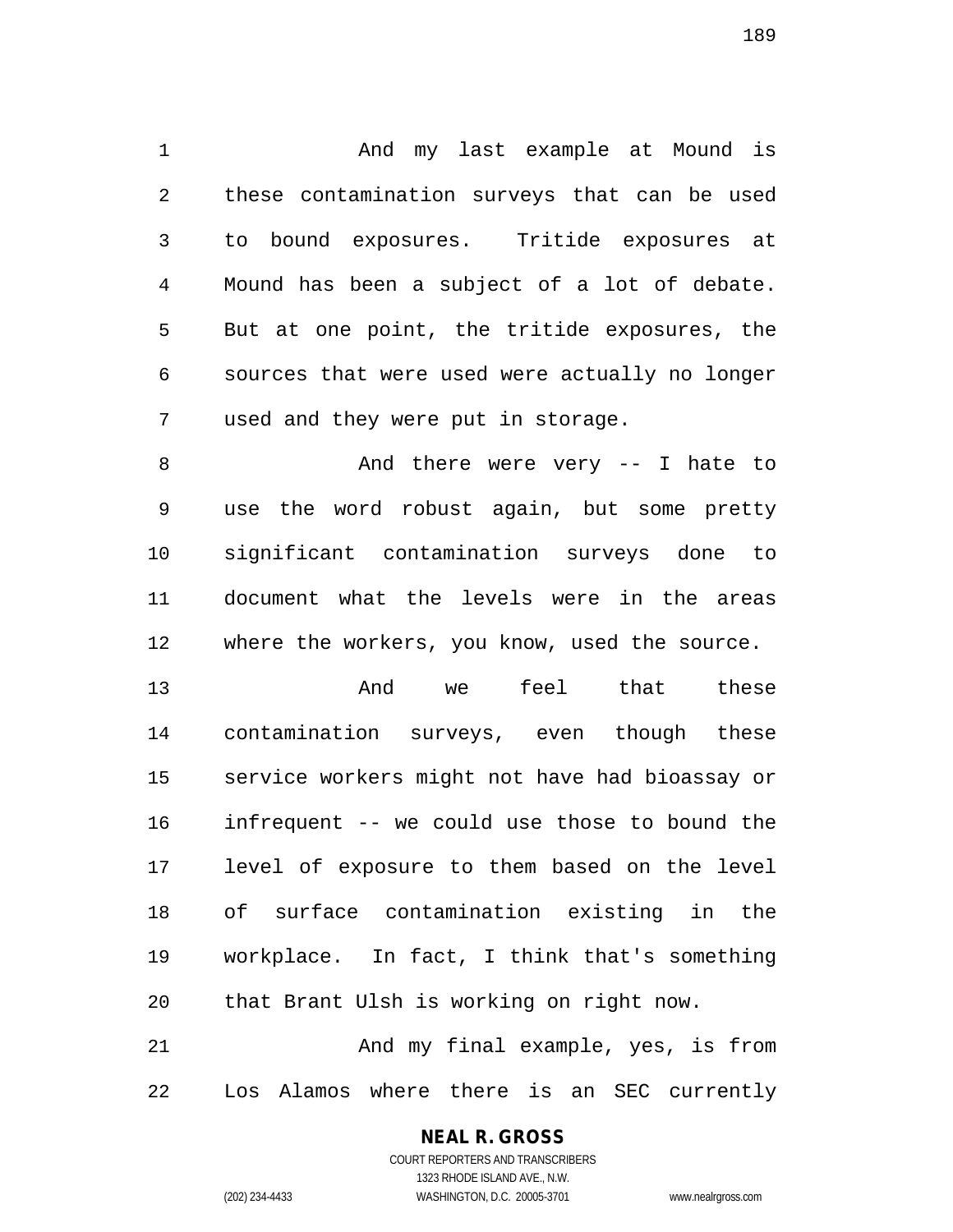1 being evaluated for obviously -- there is an 2 SEC already in place for 1943 and `75, which 3 was based on an inability to reconstruct 4 internal exposures to mixed fission activation 5 products, as well as some of the certain, 6 quote-unquote, exotic radionuclides.

7 But after `75, we believe that 8 there was an in vivo monitoring program that 9 was -- that helped to establish the potential 10 for exposure to certain workers in certain 11 buildings coupled with the availability of 12 health physics records that allow for the 13 bounding exposure's internal estimates.

14 We have some fairly well 15 documented health physics procedures that were 16 there coupled with contamination surveys that 17 we have agreed to go back.

18 I think this is where we fell 19 short in our Evaluation Report at Los Alamos. 20 We did not follow up and demonstrate that, 21 even though there was this pretty well 22 described radiation protection program, you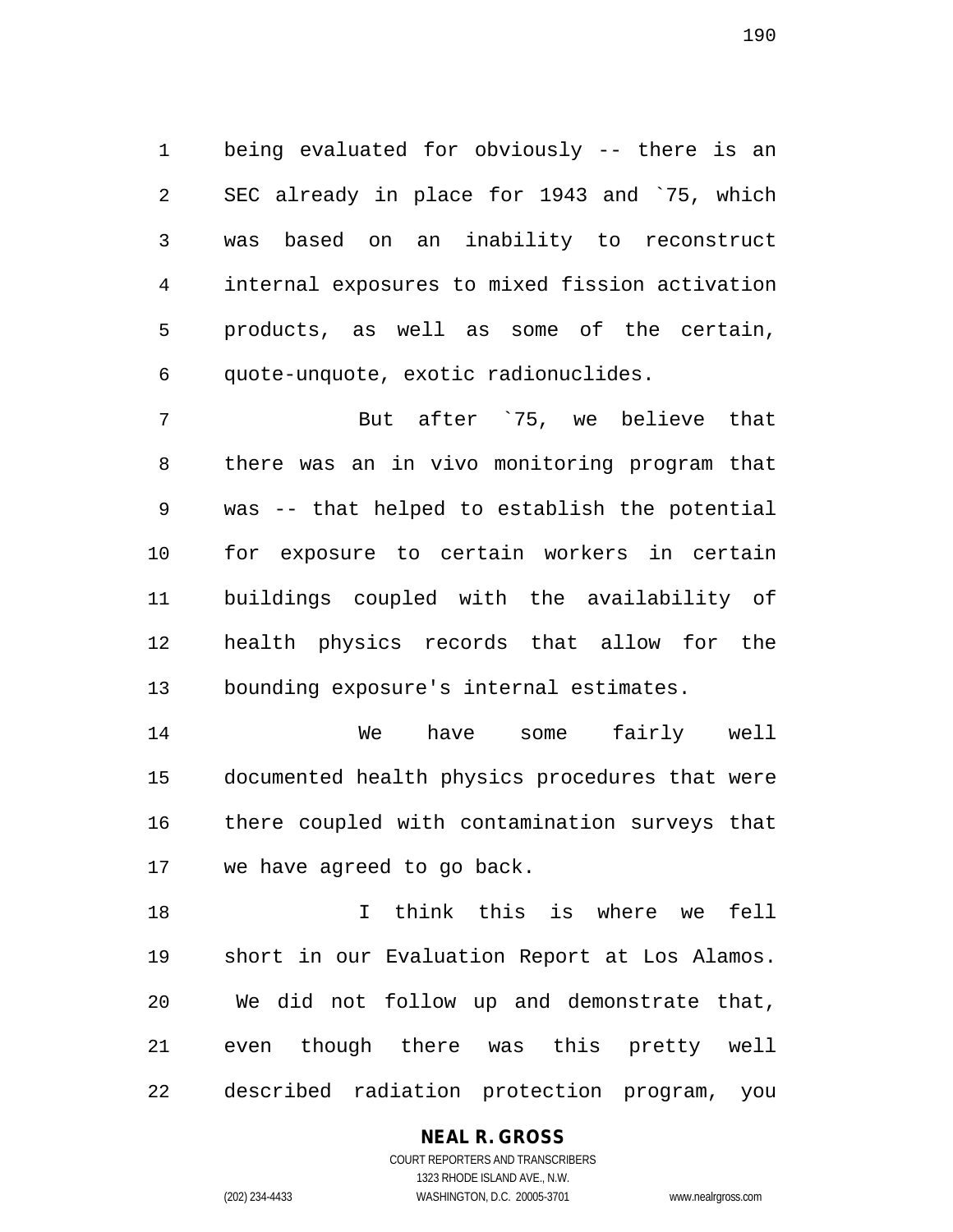1 need to follow up and demonstrate that, yes, 2 the surveys were taken and the contamination 3 levels were, if they were, demonstrated to be 4 low, or if not, what the potential would have 5 been based on the levels found.

6 And finally, there was the 7 existence of these worker monitoring 8 checklists where workers, as they were 9 assigned to different facilities, had a 10 checklist completed that put them on various 11 bioassay programs based on some type of an 12 informed process.

13 The health physicist would look at 14 it and make a determination whether or not 15 there was a potential for exposure. We're 16 going back and looking at those.

17 So, these are just some rough 18 examples. There's a lot more to this, but I 19 just want to throw a few on the table as maybe 20 a basis for some discussion.

21 So, in summary, there's a variety 22 of information out there that's codified in

> COURT REPORTERS AND TRANSCRIBERS 1323 RHODE ISLAND AVE., N.W. (202) 234-4433 WASHINGTON, D.C. 20005-3701 www.nealrgross.com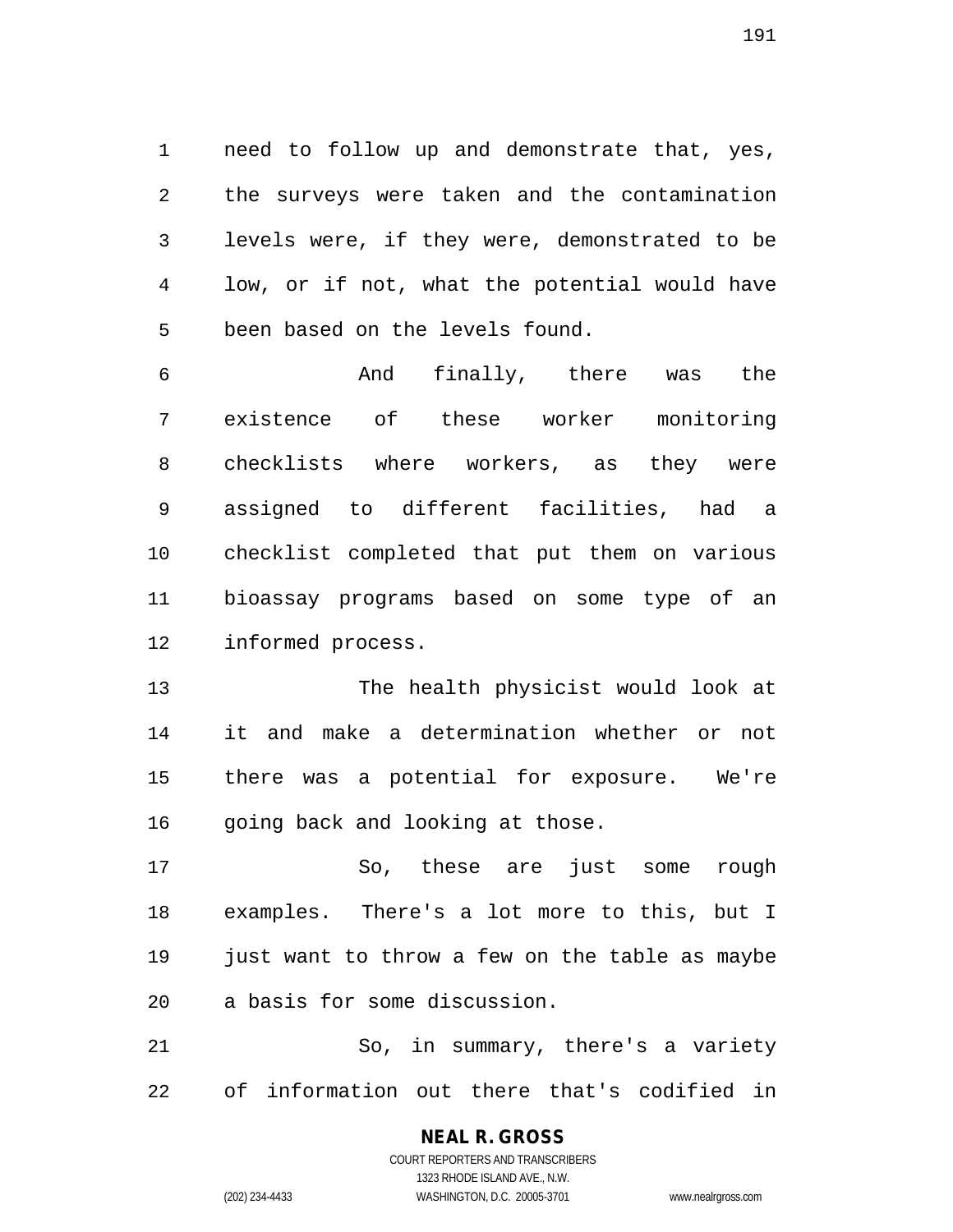1 our regulation that can be used to reconstruct 2 doses when you don't have workplace monitoring 3 or bioassay data. But I think the degree to 4 which any of these can be used, needs to be 5 evaluated on a case-by-case basis. There are 6 so many permutations out there that I feel, at 7 least in my mind, it's difficult to come up 8 with sort of a cookbook formula that says, you 9 know, here's what you look at for sources.

10 I do believe, though, it is 11 incumbent upon NIOSH to quantitatively 12 evaluate the exposures associated with these 13 source terms. I mean, it says so in the 14 regulation. One of the first slides I showed 15 you said NIOSH needs to quantitatively 16 evaluate.

17 But I do think the degree to which 18 that quantitative evaluation considers 19 available data certainly could be the subject 20 of discussion among reasonable folks. For 21 example, what constitutes a representative 22 sampling of available contamination surveys,

#### **NEAL R. GROSS**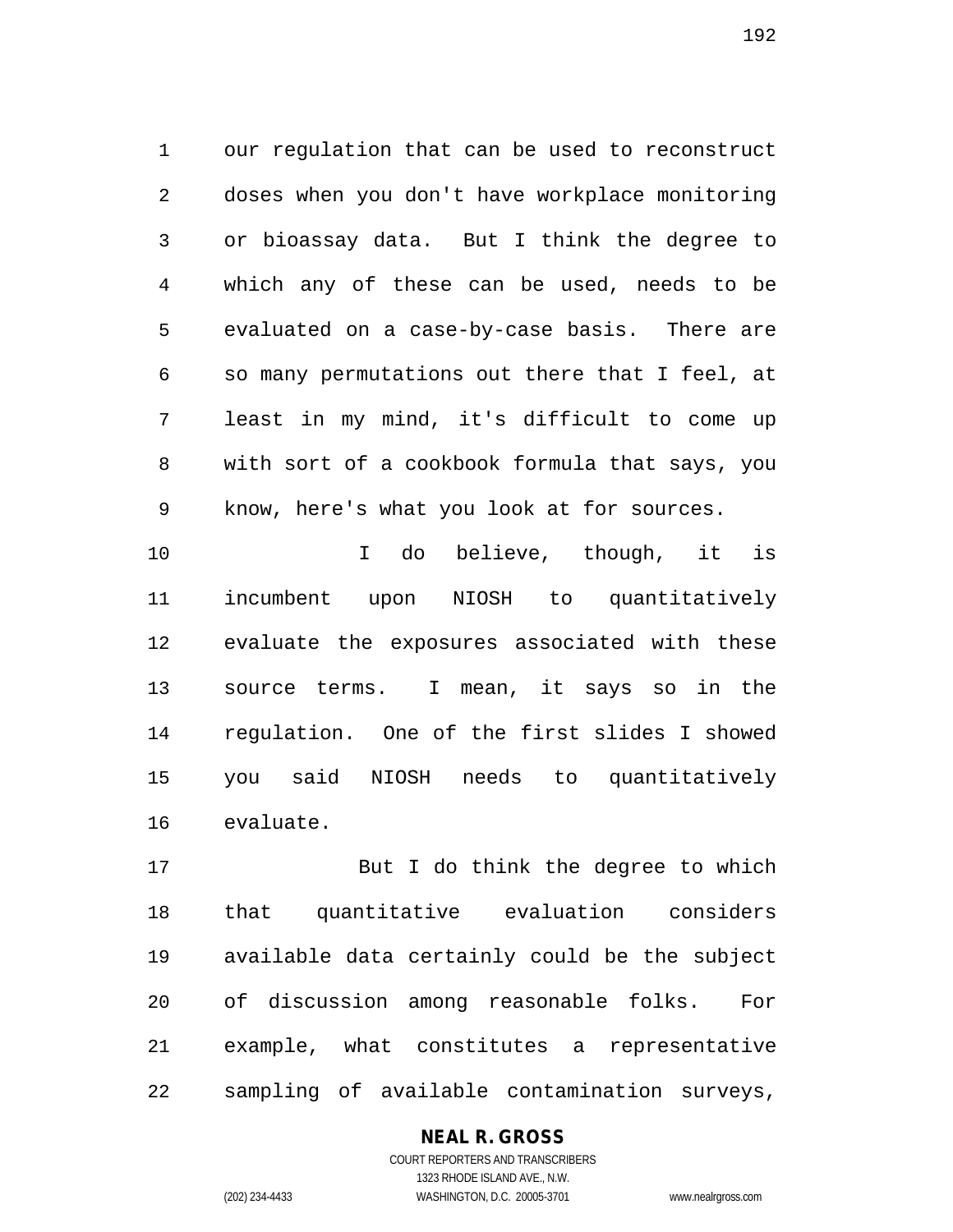1 nasal smears, radiation work permits, that 2 sort of thing.

3 So, with that, I've concluded my 4 introductory remarks.

5 CHAIRMAN MELIUS: I'm going to 6 suggest that we let Joe present because I 7 think he has some other examples, and then 8 we'll ask questions of you both. We'll try 9 that.

10 MR. FITZGERALD: Good afternoon. 11 Thank you, and I appreciate Jim taking the 12 time to walk through this with me and with the 13 Board.

14 We've sat through a number of Work 15 Groups together and I think he described it 16 yesterday pretty adeptly, which is sometimes 17 it's like Whac-A-Mole when you get into the 18 exotics and the secondaries just because you 19 have so many of them, on one hand. And when 20 you have to actually disposition each of them 21 in terms of exposure as well as dose 22 reconstructability, it's a big job.

#### **NEAL R. GROSS** COURT REPORTERS AND TRANSCRIBERS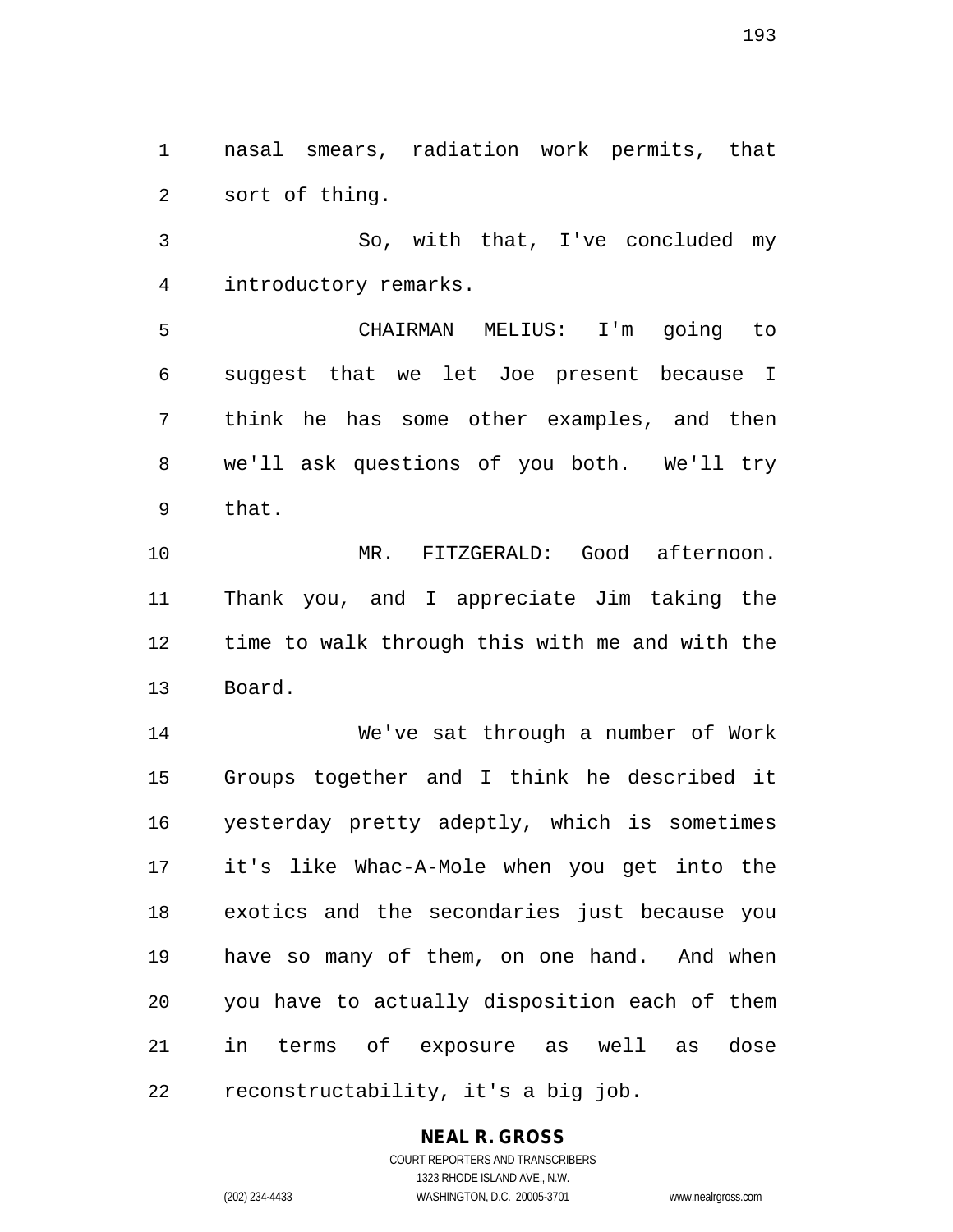1 and some of the sites, I guess, 2 you know, one question may be why is this 3 issue -- is this on? I might need some -- oh, 4 there it is.

5 Certainly one question is, why 6 now. And pretty much I think it's because 7 we're in the midst of a lot of national labs, 8 a lot of multipurpose national labs. We're 9 focusing on Los Alamos, we're focusing on 10 Mounds, we're just getting into Brookhaven, 11 Sandia is on the way, and we're talking about 12 laboratories like Los Alamos that have handled 13 just about everything on the periodic table.

14 And certainly with the, for 15 example, the first SEC at Los Alamos dealing 16 with some of these exotics and the 17 secondaries, it's a very pertinent issue and 18 how we disposition this is pretty important.

19 I think it's not only a question 20 of basis, which I think Jim was getting into, 21 but it's an efficiency issue, too.

22 I think one thing that we have

**NEAL R. GROSS** COURT REPORTERS AND TRANSCRIBERS

1323 RHODE ISLAND AVE., N.W.

(202) 234-4433 WASHINGTON, D.C. 20005-3701 www.nealrgross.com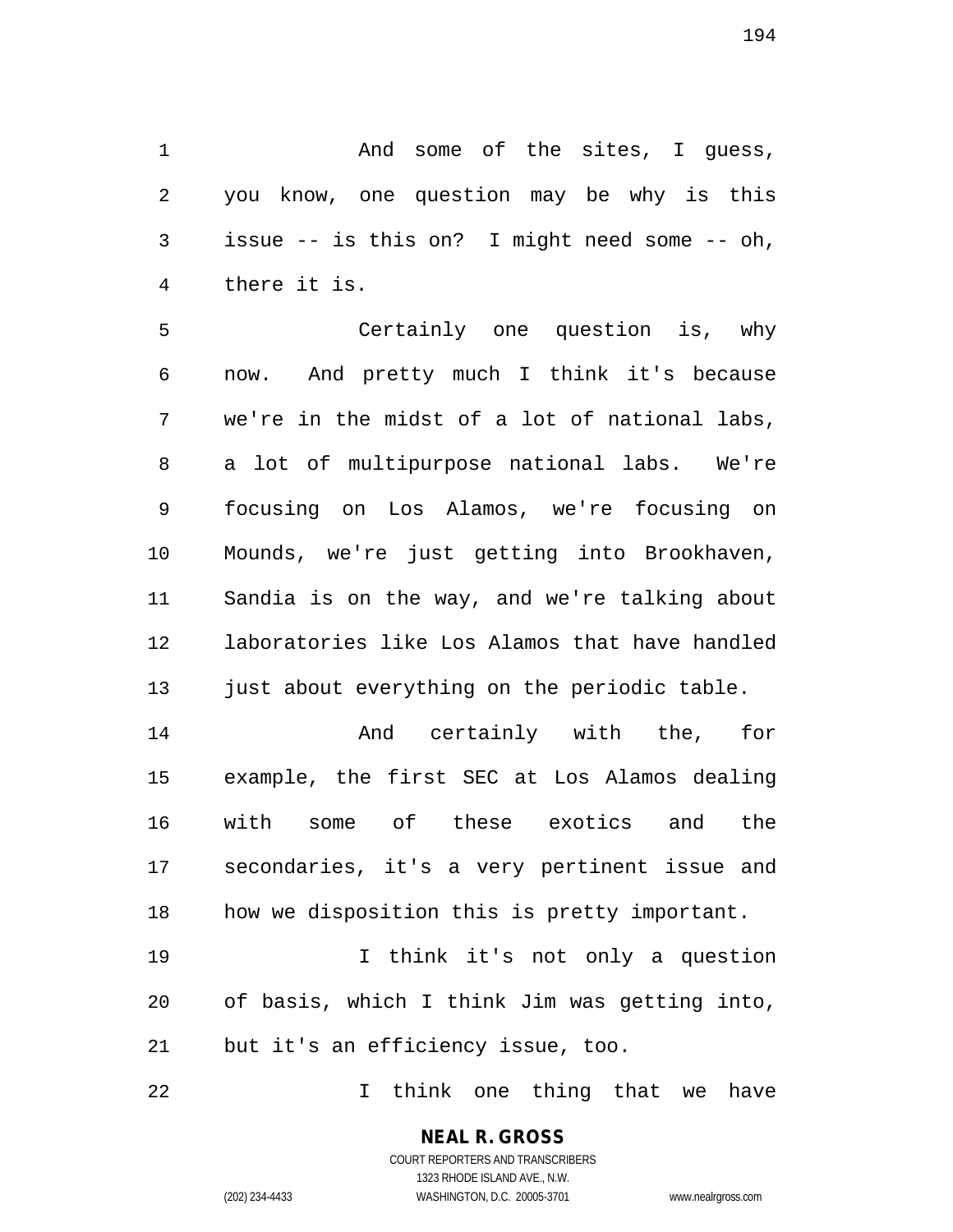1 discovered as we waded into this, at least at 2 Mound, but some of the other facilities as 3 well, that you can quickly get lost in it in 4 terms of resources and time.

5 If there's not a good idea of how 6 you're going to perhaps -- it's not a formula, 7 but how you're going to logically walk through 8 this and know pretty much along the way what 9 the basis for decision is going to be, I think 10 we could spend a lot of time debating issues 11 which may not need to be debated, but just 12 need to be addressed as a quantitative issue 13 much in the way Jim has discussed it.

14 So, some of this is just due 15 process, I think, in terms of looking at the 16 efficiencies.

17 And certainly in terms of 18 resources, we certainly don't want to spend 19 any more time on issues that can be dispatched 20 more quickly. So, that certainly is another 21 issue.

22 And certainly another thing, too,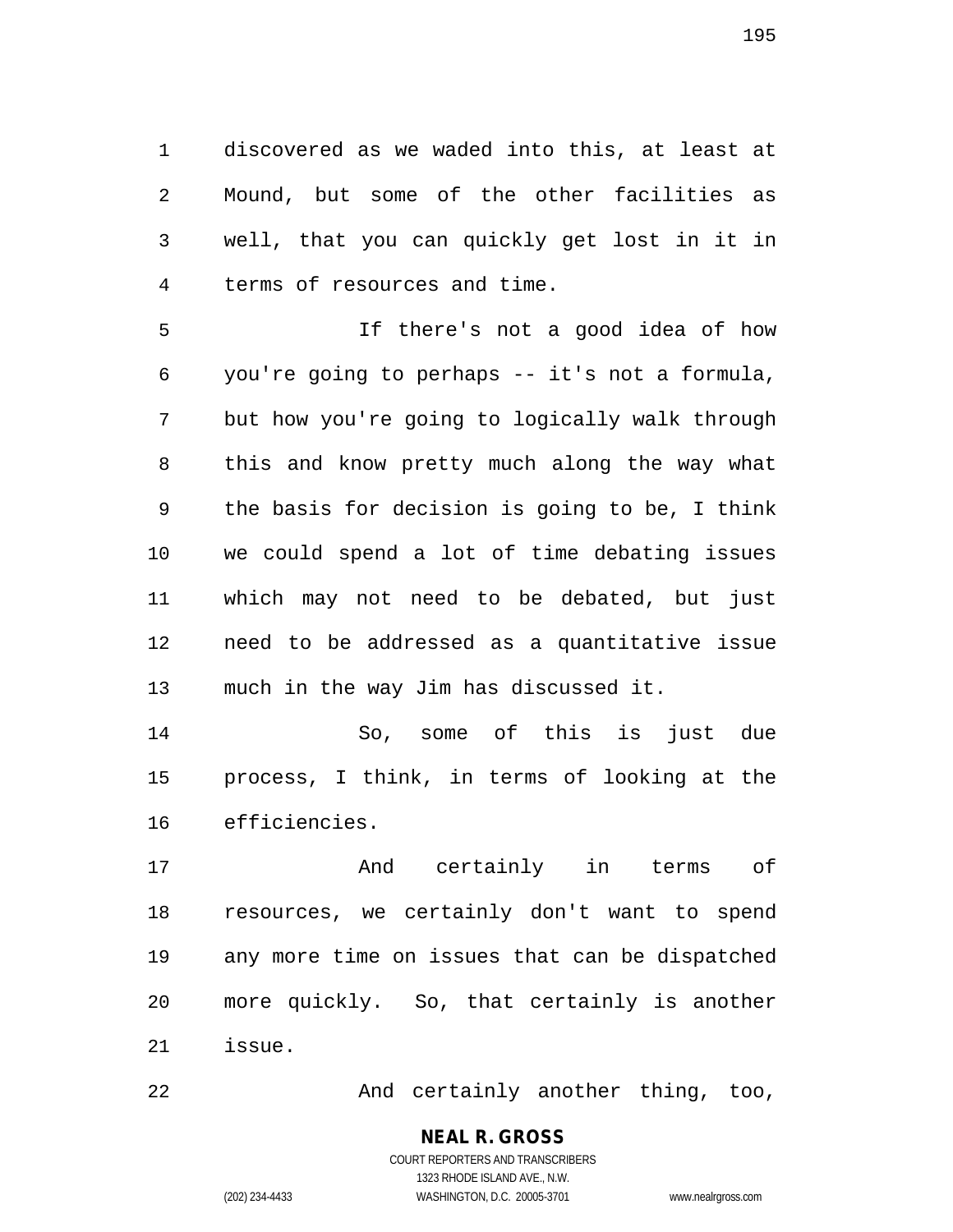1 is the question of coherency in the sense that 2 we're trying to look across the different SEC 3 sites not so much to make them uniform, each 4 one is unique anyway, but the question is as 5 far as the basis for walking through 6 consideration for secondaries and exotics, I 7 think we're looking for some kind of uniform 8 logic process.

9 And in some cases -- and I'll walk 10 through that a little bit more on some of the 11 sites. It's not so much they're radically 12 different. It's just that I think they have a 13 different spin or different approach on it.

14 Anyway, in terms of general 15 issues, I think Jim has covered pretty much 16 the basis and certain exposure potential as 17 cited in the regulations.

18 But what I think is concern for us 19 is that in practice -- and this is a bottoms-20 up perspective. Jim is the top-down. I'm 21 trying to give you the bottoms-up perspective 22 from the Work Group experience.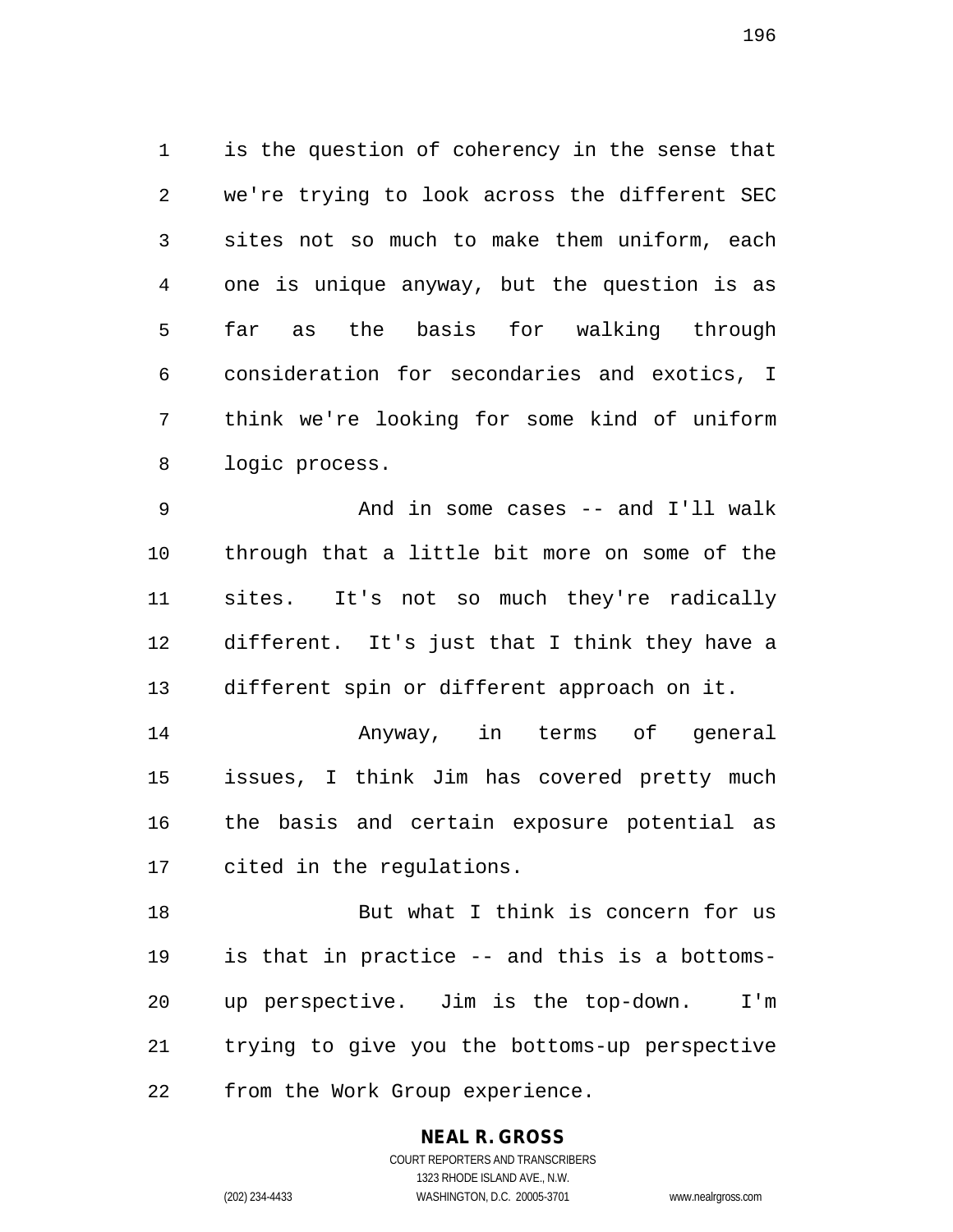1 In practice, we're having 2 difficulties with exposure potential. 3 Certainly it has surfaced in a big way at 4 Mound, but it's coming up in Los Alamos and 5 Pantex as well.

6 And the issue is, when you get 7 down to the point, and this is common for, I 8 think, exotics and secondaries, where you're 9 dealing with small amounts maybe only used in 10 campaigns, you're not going to have much data. 11 In a lot of cases, you have no bioassay and 12 workplace monitoring data.

13 And then the threshold question is 14 not so much the completeness and availability 15 of data. It's whether you actually have an 16 exposure potential in the first place, you 17 know.

18 Is it a trace quantity? Is it 19 sealed, you know? Does it have 20 characteristics where maybe you don't have any 21 data because there's really no need to have 22 bioassayed it in the first place.

# **NEAL R. GROSS**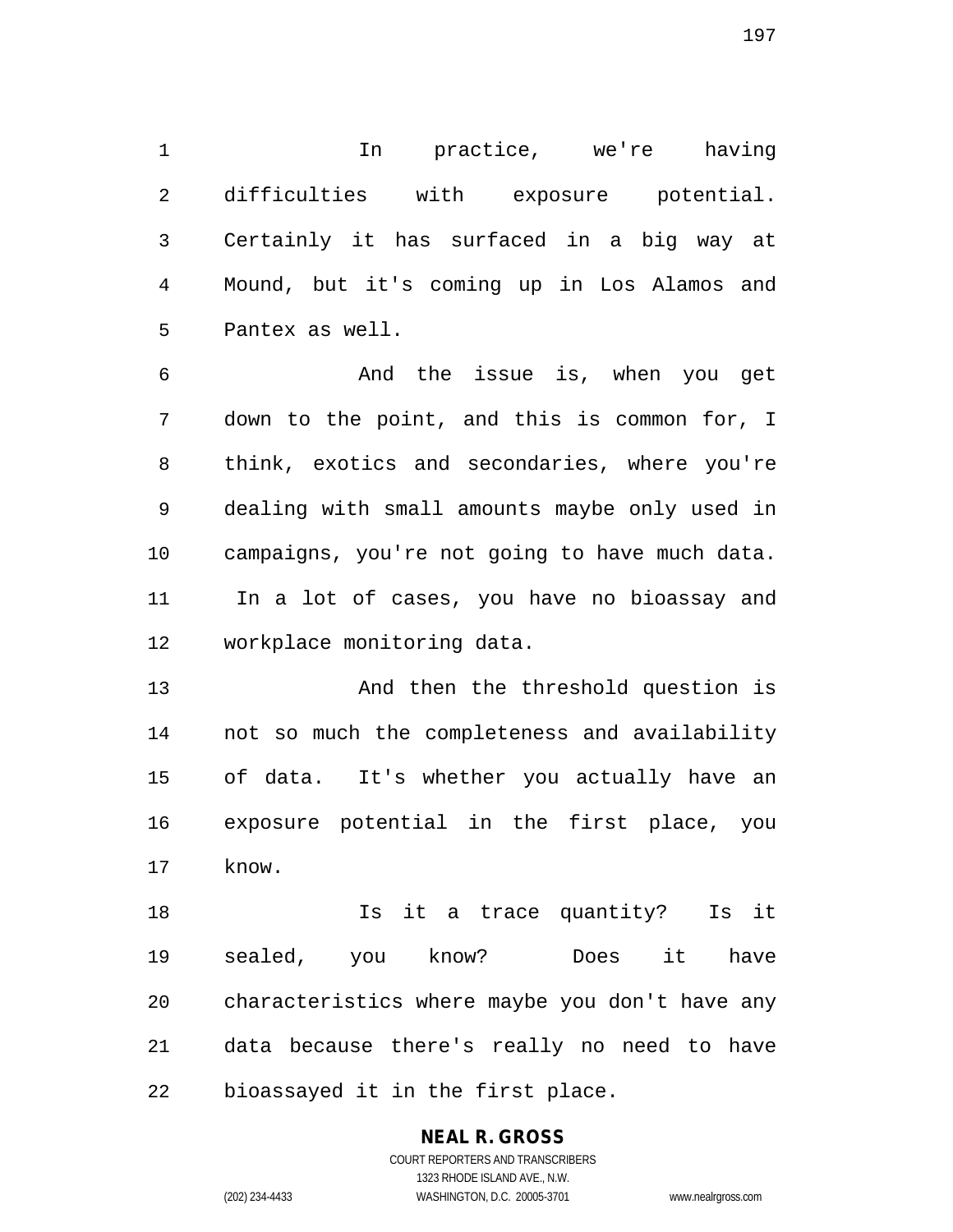1 And so we've been sort of getting 2 into the issue of, is there a presumption of a 3 rad control program that would not have 4 generated bioassay data for some of these 5 exotics because of the nature of their form or 6 the quantity or whatever. But because that's 7 a presumption, you start getting into exposure 8 potential questions.

9 So, really, I think what we're 10 saying is that exposure potential has become a 11 threshold question in a number of the SECs and 12 something that we hadn't foreseen. But as we 13 got into the issue, it's not really laid out.

14 I threw this in, and in fact I 15 inserted this Friday just to give some sense 16 about, you know, when we talk about secondary 17 sources or exotics -- I just wanted to give a 18 thumbnail sketch.

19 And this is not a complete 20 listing, but, you know, for the different 21 sites when we talk about secondaries and 22 exotics, this is kind of the menu of what

#### **NEAL R. GROSS** COURT REPORTERS AND TRANSCRIBERS

1323 RHODE ISLAND AVE., N.W. (202) 234-4433 WASHINGTON, D.C. 20005-3701 www.nealrgross.com

198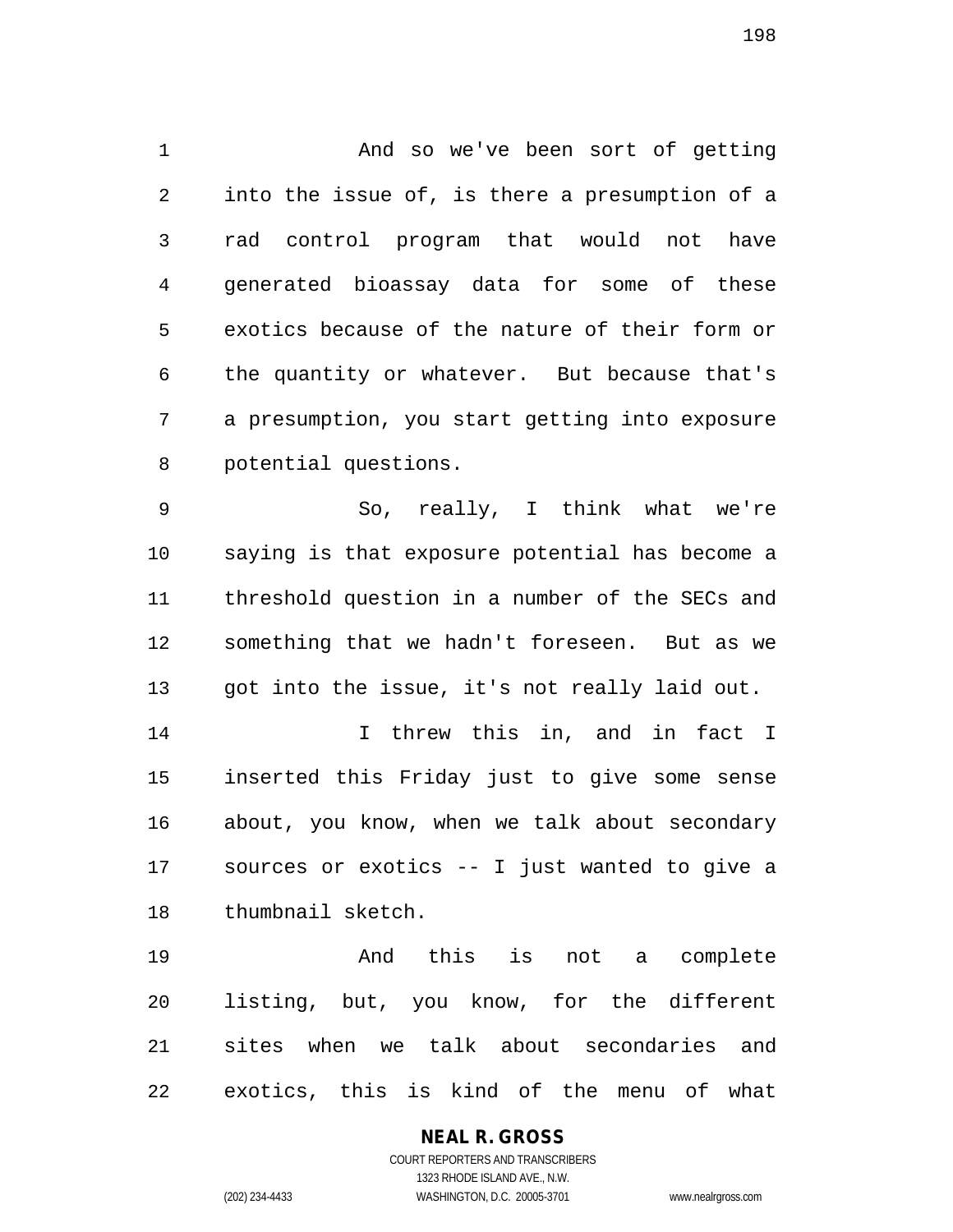1 we're referring to.

2 And some of these are, you know, 3 admittedly probably pretty much trace 4 quantities. Others are probably more 5 substantial, may represent some significant 6 campaigns at some of the labs.

7 But in every case, I think we've 8 established there's a source term. Meaning 9 that there's a source term actual exposure 10 source that needs to be dispositioned and 11 addressed and is not simply a question that it 12 hasn't been identified as a potential pathway. 13 So, certainly that's the case.

14 Now, I put the but on the end here 15 because in Pantex, I wouldn't say, except for 16 some trace quantity, there's any real 17 secondaries. But the going-in composition, 18 some of which Jim has addressed, is looking at 19 what would be described as an environment 20 where you would not have any potential for 21 uptake except for maybe incidental uptakes 22 which would be event bioassayed.

#### **NEAL R. GROSS**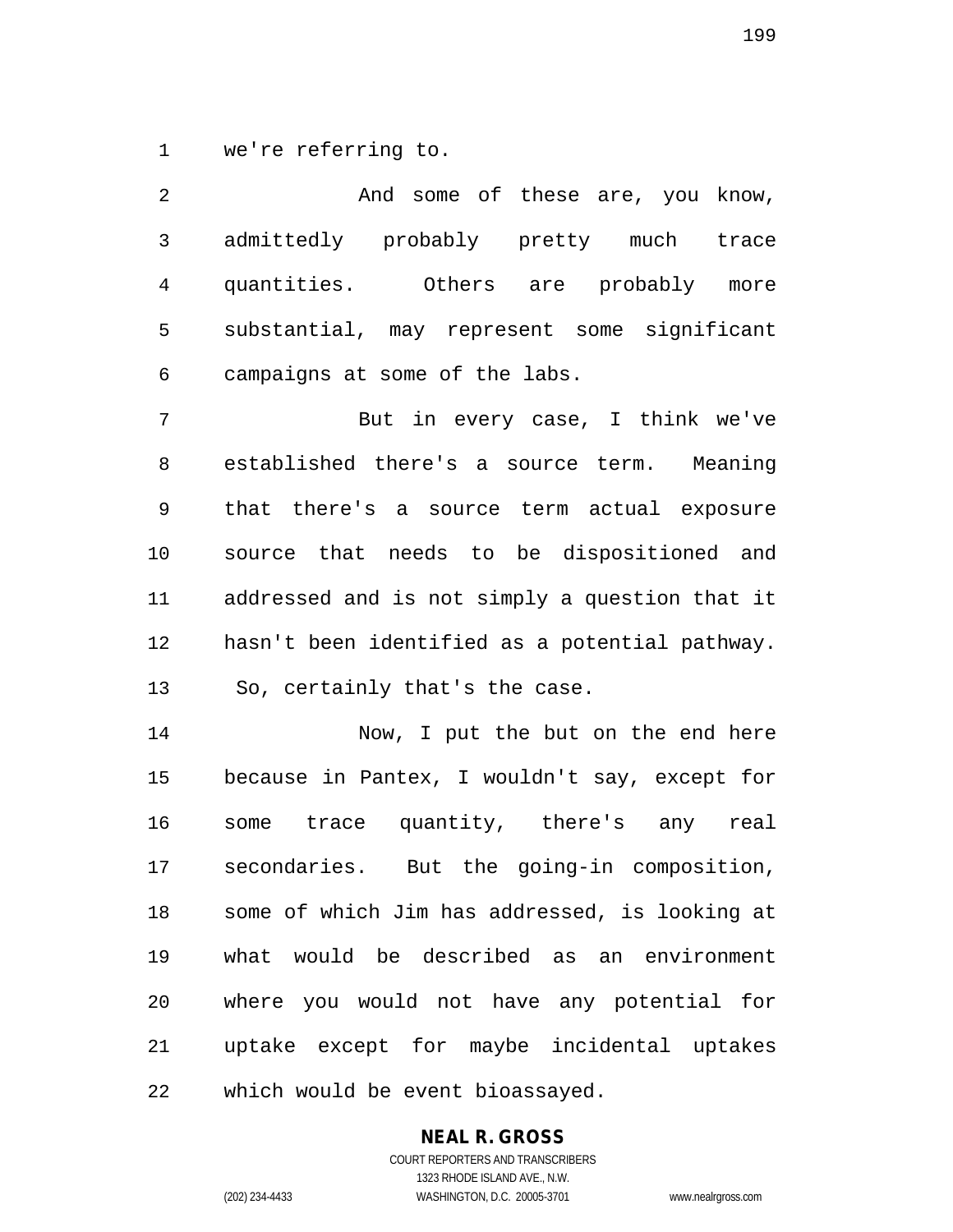1 And in this case, certainly the 2 issue will become how do you actually 3 demonstrate this lack of exposure potential. 4 So, the dynamic is the same even though I 5 think for Pantex we wouldn't say there's any 6 significant secondaries involved there.

7 This was a very imperfect 8 graphical illustration of something that I 9 kind of struggled with. Because, you know, 10 when we're talking about availability and 11 completeness of data, the right-hand side of 12 this graph is pretty much where we've been on 13 for quite a length of time: four or five 14 years.

15 We've focused on, is it complete. 16 Is it adequate? And what we're finding with 17 the exotics and secondaries is that almost by 18 definition, the data is lacking. You don't 19 really have, in most cases, bioassay 20 information. You often don't have workplace 21 information. And I would go so far as to say 22 in some cases, there's very little source term

#### **NEAL R. GROSS**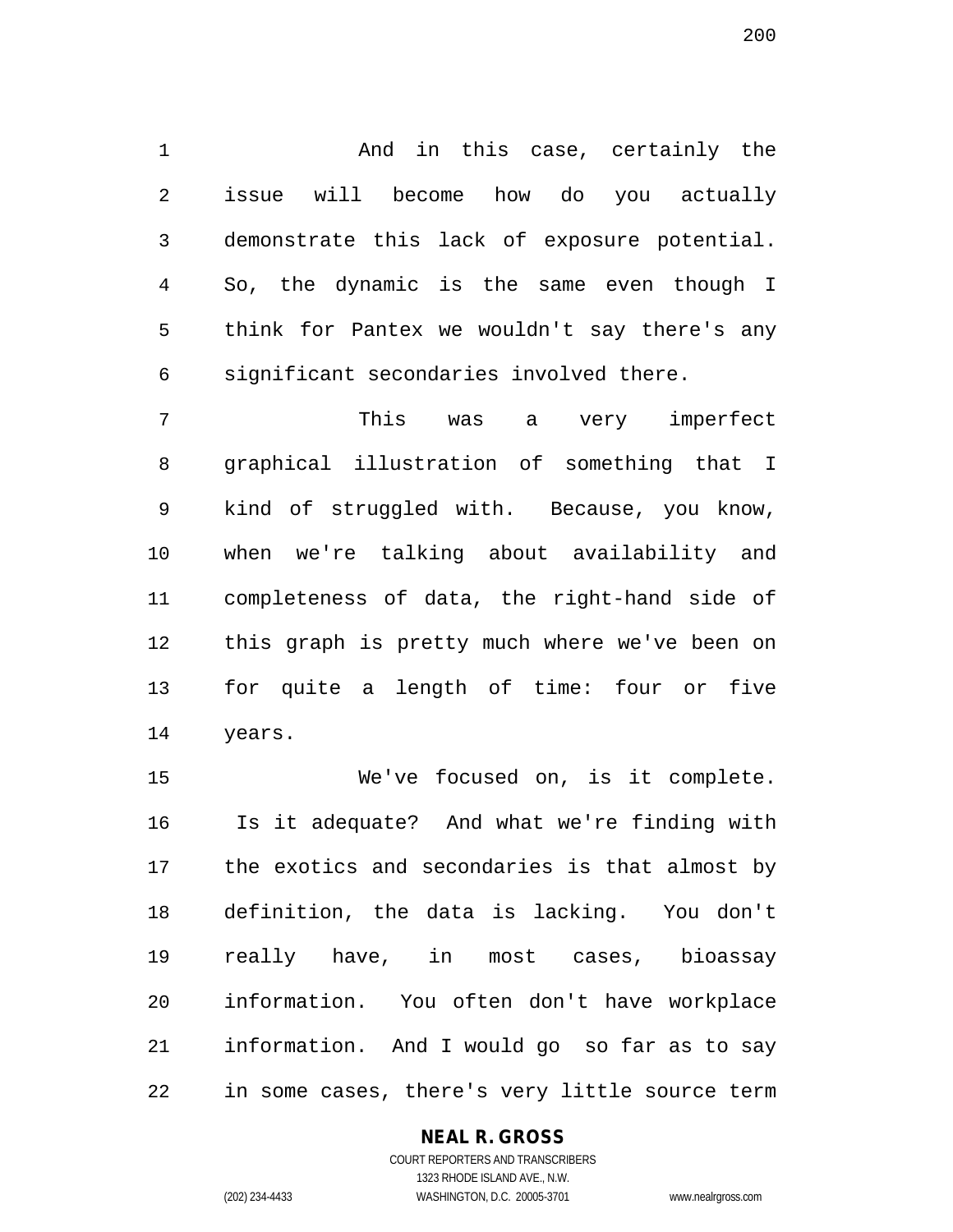1 information.

| 2            | I mean, you know it was there --               |
|--------------|------------------------------------------------|
| $\mathsf{3}$ | it may have been listed -- but there's very    |
| 4            | little other than, you know, you might know    |
| 5            | the half-life, you might know it was used a    |
| 6            | certain time period. But the terms of the      |
| 7            | chemical form, what the process might have     |
| 8            | been in some detail; that's often lacking.     |
| 9            | And I think what happens is when               |
| 10           | you get down to the lower right-hand side of   |
| 11           | this completeness and availability bar, this   |
| 12           | question of exposure potential becomes<br>more |
| 13           | and more important.                            |
| 14           | And so what we're finding is that              |
| 15           | when you don't have any data, the<br>next      |
| 16           | question is, well, is it because you           |
| 17           | essentially did not have any exposure, and how |
| 18           | do you know you didn't have any exposure. How  |
| 19           | do you prove that?                             |
| 20           | So, we quickly go into this                    |
| 21           | question of how do you actually disposition a  |
| 22           | situation<br>where<br>you don't<br>have<br>any |

**NEAL R. GROSS**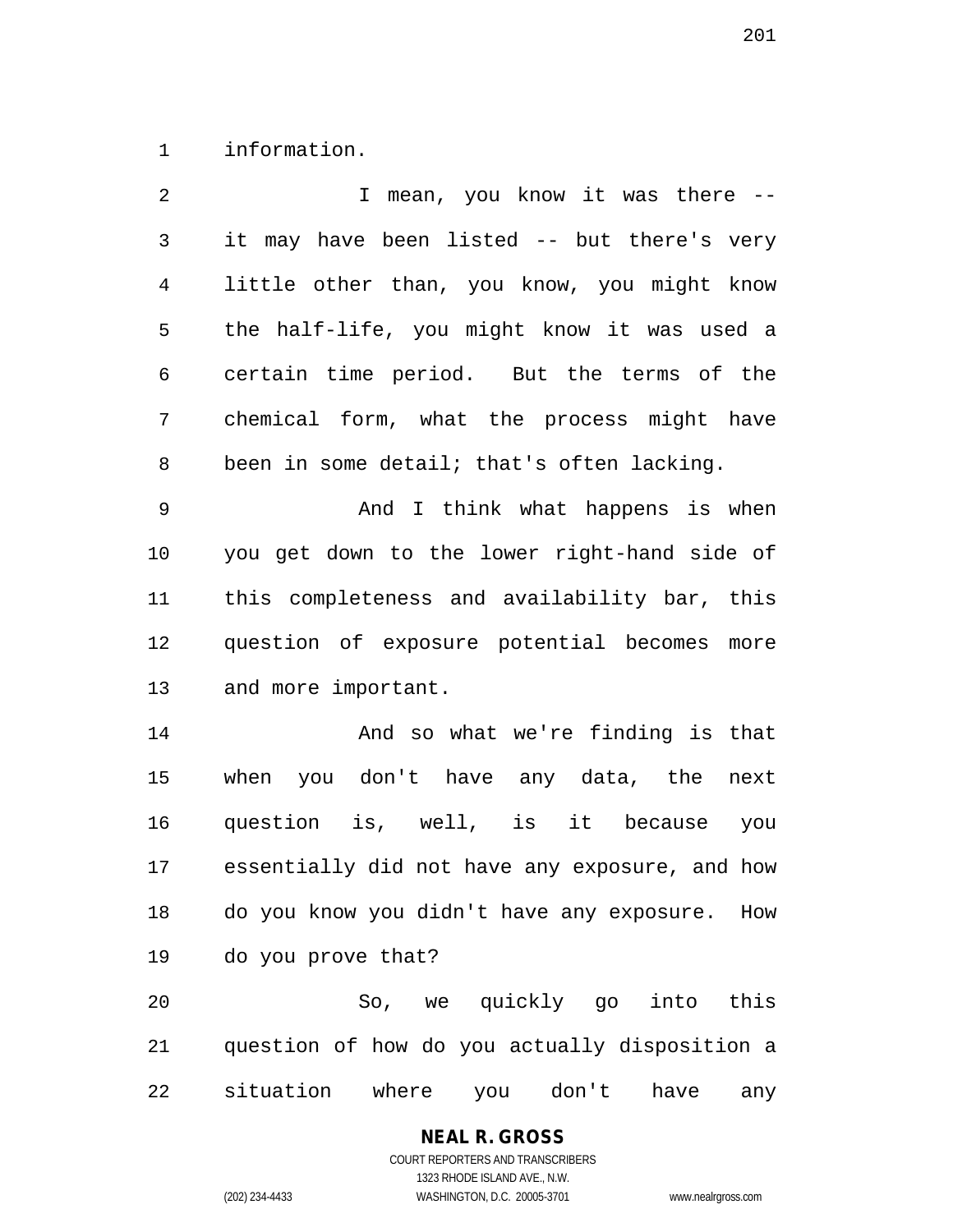1 quantitative data or have little quantitative 2 data, and how do you judge what the exposure 3 potential is.

4 And having lived through the 5 tritide debates, it's a tough question. And I 6 think both NIOSH and SC&A and the Board and 7 some of the work groups have struggled with 8 that question.

9 How do you prove or how do you 10 validate an exposure pathway when you really 11 don't have very much data to go by?

12 You might have radiological 13 control program information, you know. Maybe 14 they had a program description.

15 You might even have some 16 contamination survey information, but you're 17 really operating at the very fringe, you know. 18 Think about the program. You're 19 operating at the very fringe of what can be 20 quantified, and you're almost in the realm of 21 what I would call professional judgment or, 22 you know, an estimation of what might be the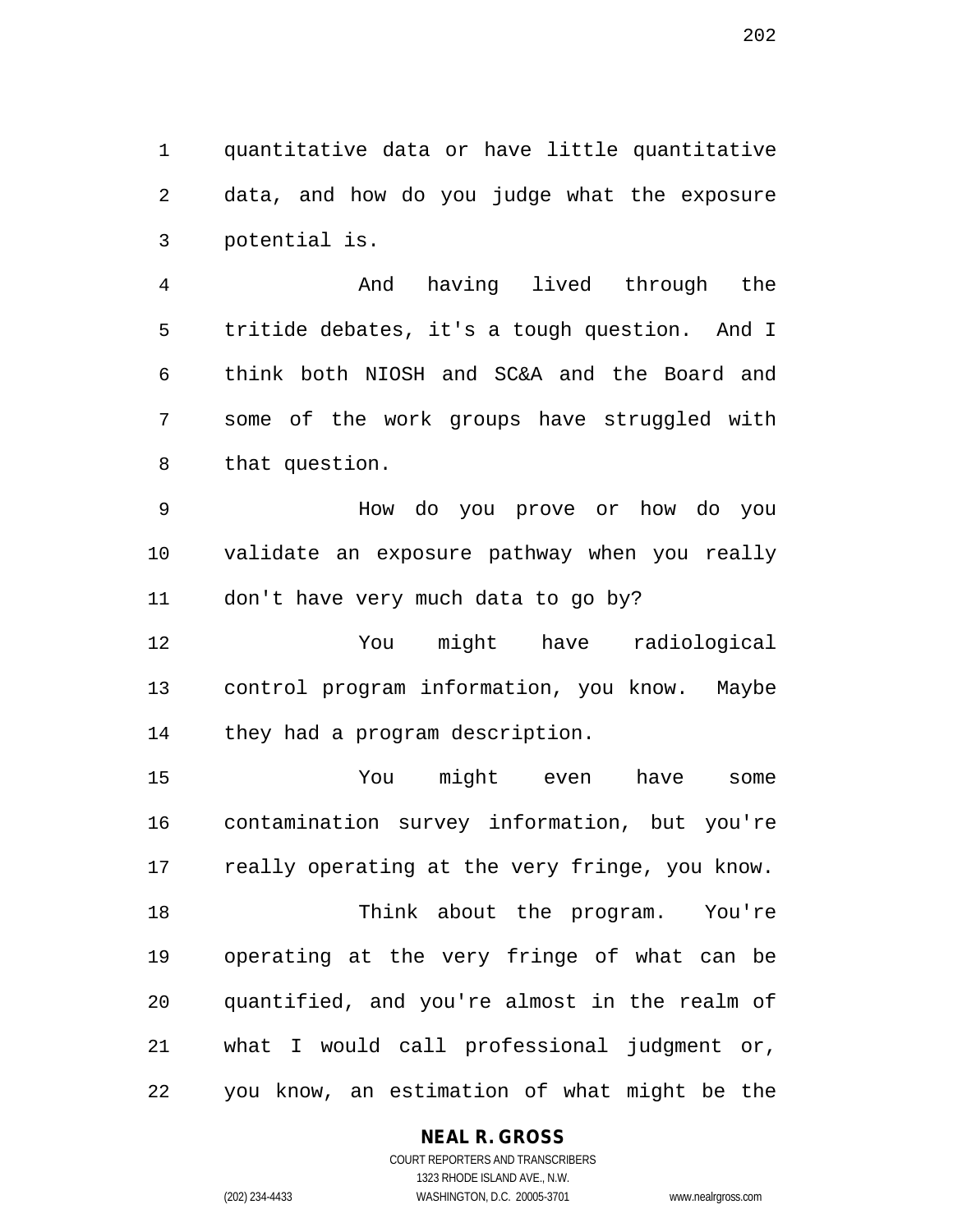1 case.

2 And I think that's one reason we 3 wanted to put it before the Board because I 4 think there's some real question about how you 5 make decisions in that kind of environment and 6 where do you cross the line and maybe go too 7 far in terms of what the data would provide 8 for you. 9 I'm not going to lay on this very 10 much, because Jim just covered this in pretty 11 much detail. But I would say on source term 12 evaluation, and we're certainly in the middle 13 of a lot of source term evaluation, it's 14 almost where you end up if there's no bioassay 15 and no air monitoring information, it's a menu 16 of things which, you know, you choose what you 17 think provides some parameters and you combine 18 it with perhaps process descriptions, perhaps 19 some sense of how rigorous the program was, 20 how contamination control was handled. 21 And somehow with that combination

22 -- call it weight of evidence, call it

## **NEAL R. GROSS**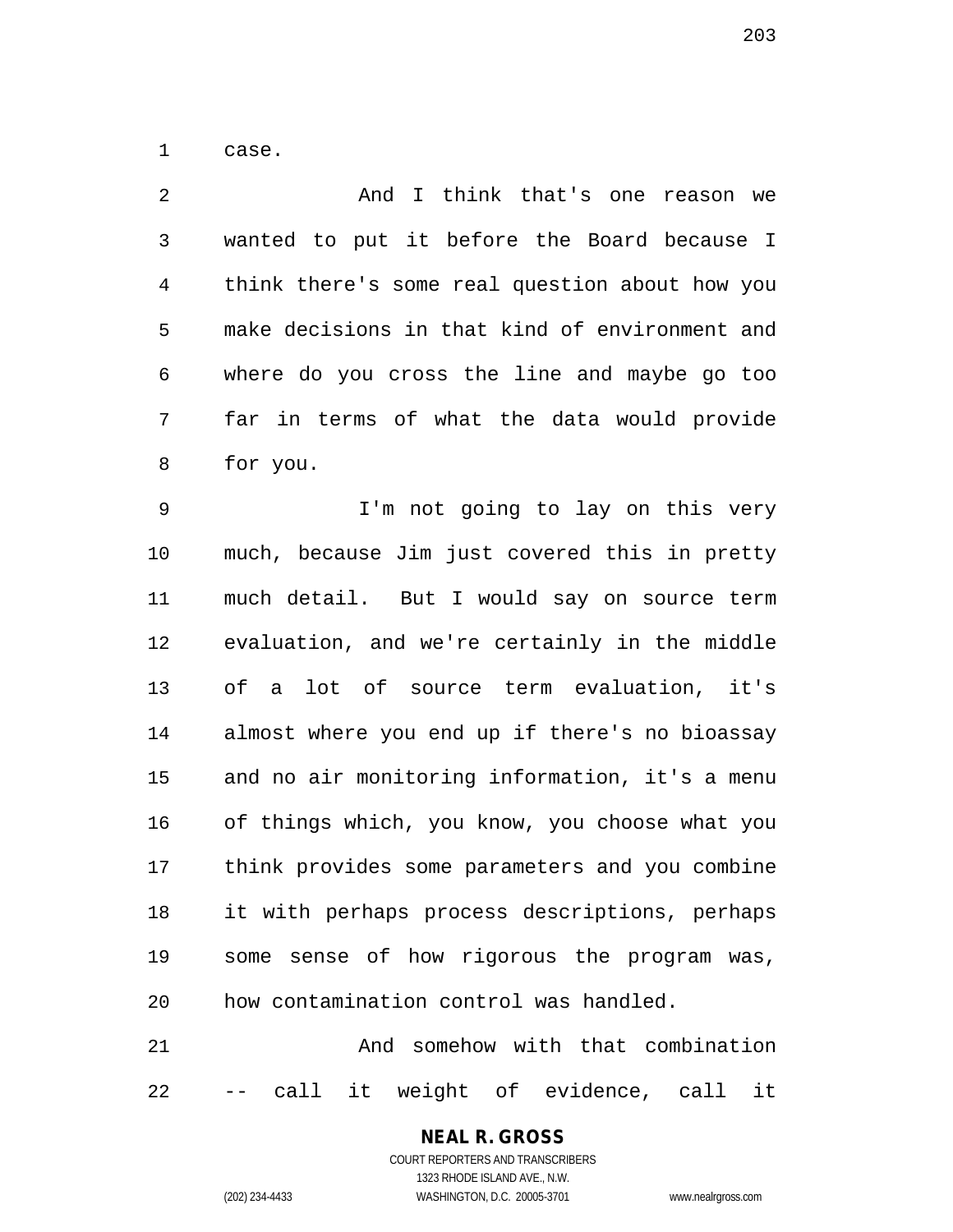1 professional judgment -- you come up with some 2 sense of whether or not there might have been 3 an exposure and to what extent the exposure is 4 a problem.

5 And I think the difficulty here is 6 not so much that you do that. It's just how 7 is that weighed and how is that made 8 transparent to a body like the Board, because 9 it is sort of a conglomeration.

10 Each situation is unique. And I 11 think as Jim has pointed out, you're going to 12 need a lot of flexibility and judgment to 13 decide how you're going to make that judgment. 14 Now, these examples are just 15 examples. I certainly don't want to redo the 16 debates in the work group that are ongoing.

17 But I think just to illustrate 18 that, you know, this sort of glass half 19 full/glass half empty situation we're in, I 20 think you saw Jim's description of where NIOSH 21 is, and this is sort of maybe the SC&A view of 22 the world and, you know, using the same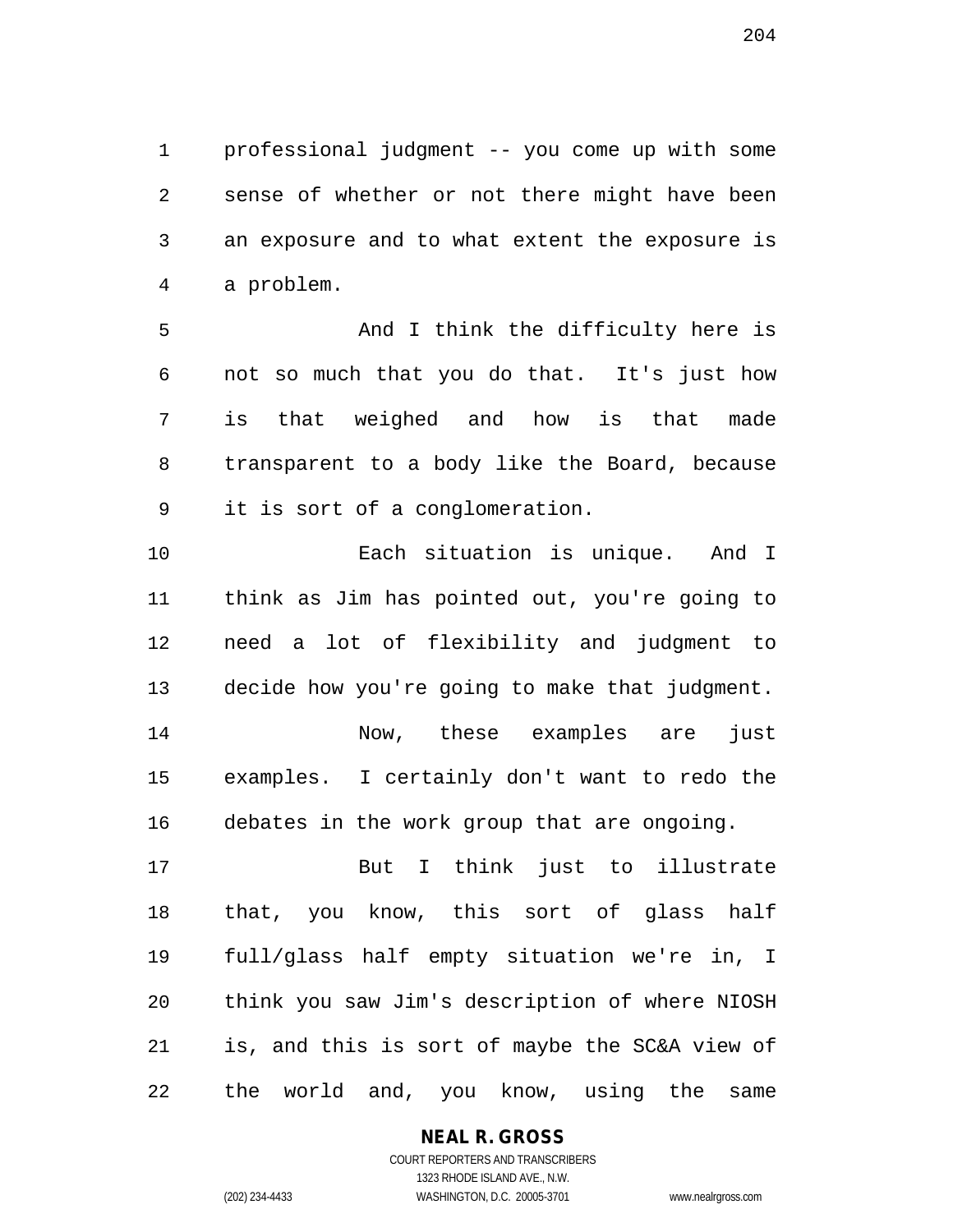1 information -- and for Mound, you know, what 2 we looked at is that, yes, like the other 3 laboratories, they had a long history of 4 handling exotics, lot of research 5 applications, certainly some documentation 6 which actually, unlike some sites, actually 7 pegged what nuclides were present in the 8 workplace. It didn't get into any details 9 about how much or how it was used, but just 10 the fact that it was in the workplace.

11 And the difficulty that we had, I 12 think, with Mound, is the question of exposure 13 potential being a threshold and how we 14 actually address that as a basis for knowing 15 if an exotic or secondary is going to be 16 considered or not.

17 and how we actually deal with 18 situations where you're going to give credit 19 to the RadCon program, the operational 20 program, contamination survey program, but in 21 a lot of cases all you have is the 22 documentation. It was done comprehensively.

#### **NEAL R. GROSS**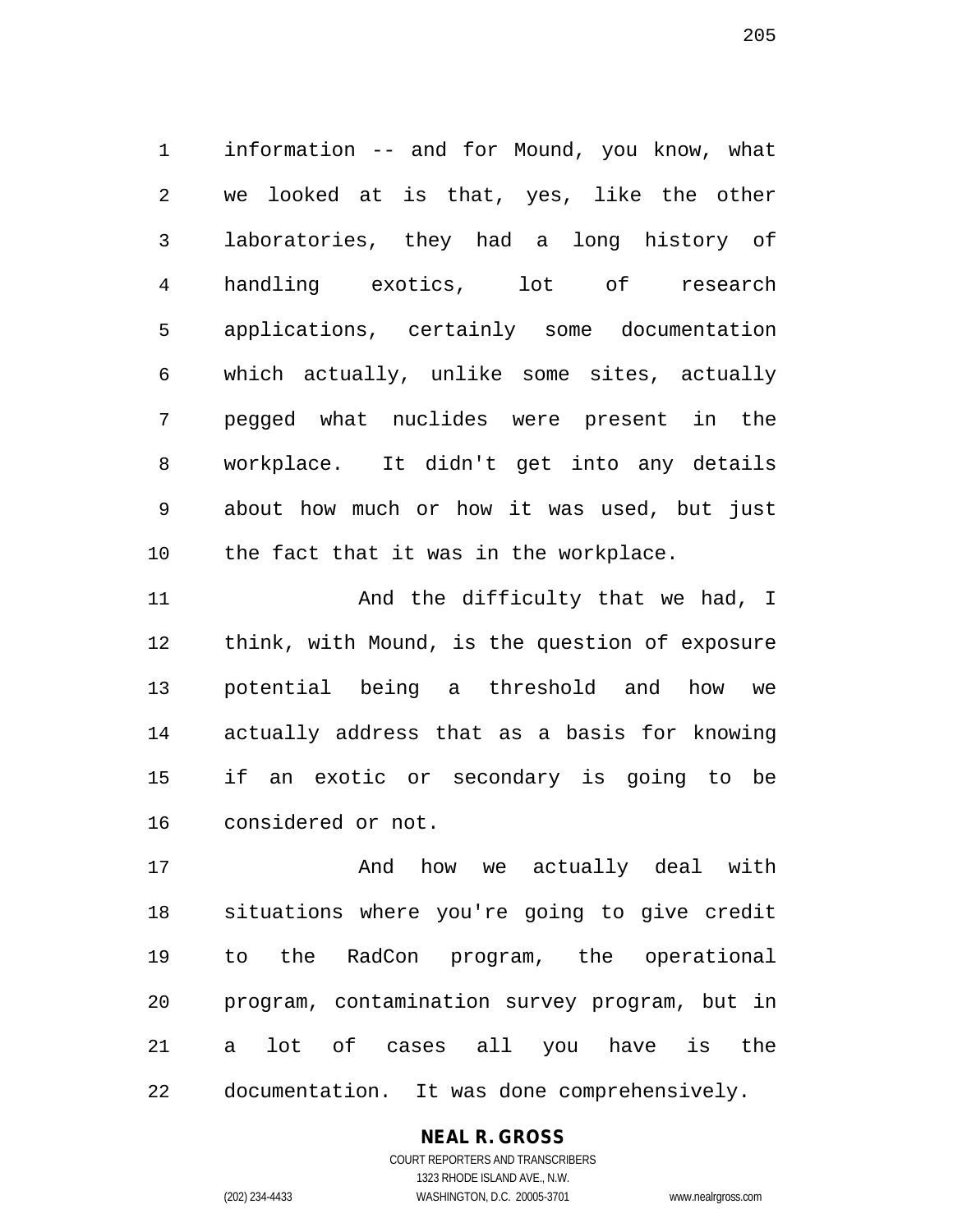1 But, you know, I think as Jim also 2 pointed out, how you deal with the validation 3 of that program description.

4 I've sort of sat in these meetings 5 where, you know, the particular nuclide or 6 source term is not an issue because the 7 description of the program, you have a good 8 contamination control program, you have a good 9 event bioassay program -- event-based bioassay 10 program, and you've got the world's best 11 internal dosimetrist running the program. So, 12 what's the issue?

13 And I think that's where, when we 14 get down to the point where we're trying to 15 combine programmatic considerations to source 16 term considerations, you know, how we do that 17 is going to really determine whether or not 18 you have an SEC potential issue or not. 19 Which, you know, makes me a little nervous 20 because sometimes we get to a situation where 21 we're really dealing with a lot of these 22 things subjectively at this point.

#### **NEAL R. GROSS**

COURT REPORTERS AND TRANSCRIBERS 1323 RHODE ISLAND AVE., N.W. (202) 234-4433 WASHINGTON, D.C. 20005-3701 www.nealrgross.com

206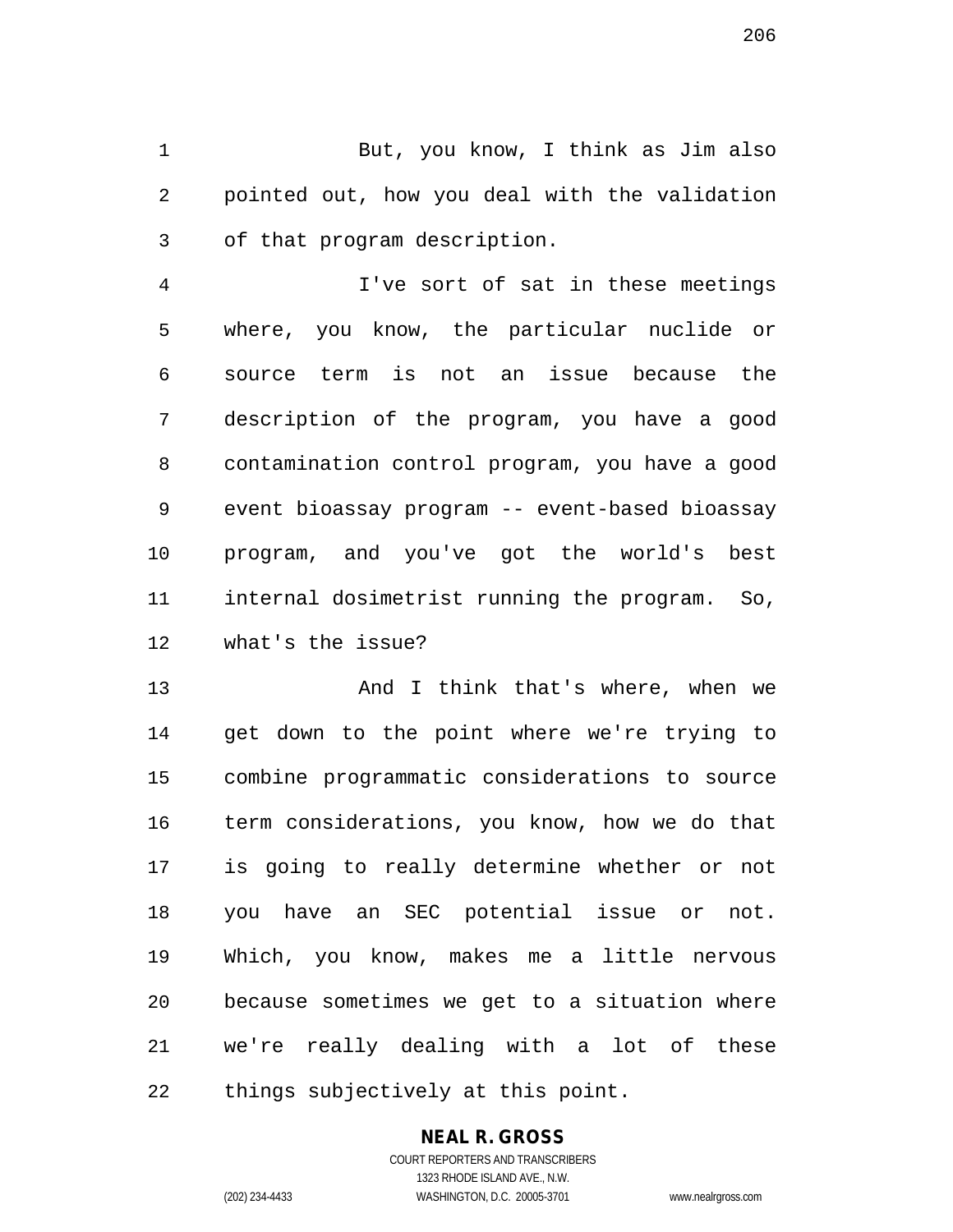1 Just a little bit more on the 2 Mound SEC. Not dwelling on it too much, but 3 where we came out after about a year and a 4 half of debate, were some criteria that were 5 sort of positive in a response a few months 6 ago and that's kind of where we left it.

7 Because at that point, I think we 8 had some concerns that we didn't quite know 9 where we were as far as what the basis for 10 determining exposure might be and how that 11 would be actually implemented. And so we kind 12 of left it at that.

13 I know it's being worked on, but, 14 you know, some of the questions that we had 15 is, you know, this is in fact the criteria 16 that we're going to have to address. The 17 criteria themselves have terms that are pretty 18 vague and not defined yet.

19 It's kind of difficult to know how 20 you would satisfy those terms and how is the 21 judgment going to be used in terms of weight 22 of evidence. We've heard that term, too.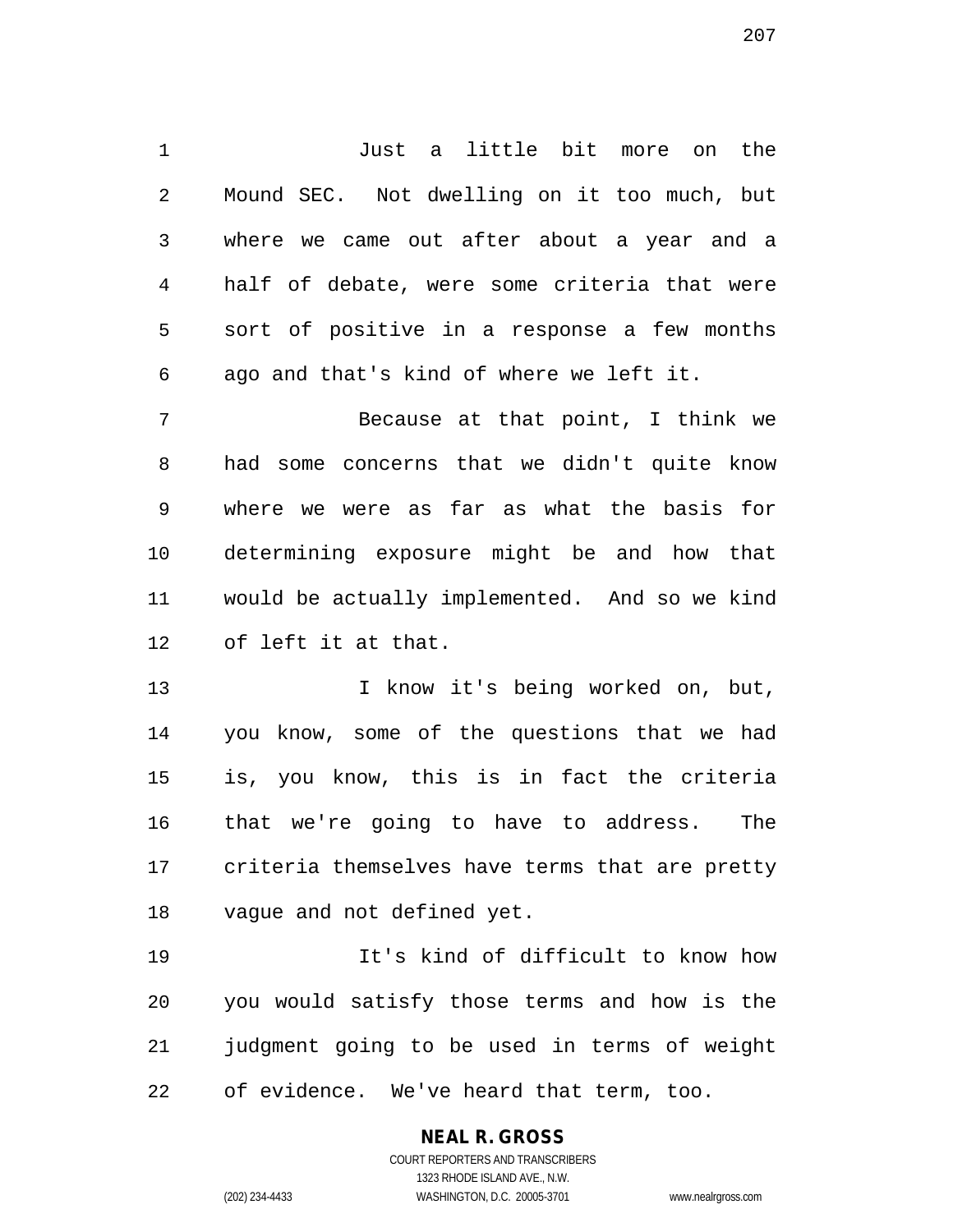1 And how are we going to bring this 2 to the Board in terms of showing the basis for 3 either recommending or denying some of these 4 particular nuclides or source terms if it's 5 difficult to even lay that out? So, I think 6 these are some of the considerations we 7 certainly came out with Mound.

8 about, I know the Manus we talked about, I 9 think, earlier. But again, I think the 10 biggest issue with Los Alamos, and this gets 11 into the same question with exposure 12 potential, is trying to rationalize the basis 13 for dose reconstructability before the SEC 14 period and after the SEC period, and deciding 15 how does one establish the quantitative basis 16 for, you know, the latter period at Los 17 Alamos, using the same kind of thinking that 18 went into establishing why one could not dose-19 reconstruct against the mixed activation and 20 these fission products.

21 1 I think that gets into the same 22 question of how do you actually validate the

> COURT REPORTERS AND TRANSCRIBERS 1323 RHODE ISLAND AVE., N.W. (202) 234-4433 WASHINGTON, D.C. 20005-3701 www.nealrgross.com

**NEAL R. GROSS**

208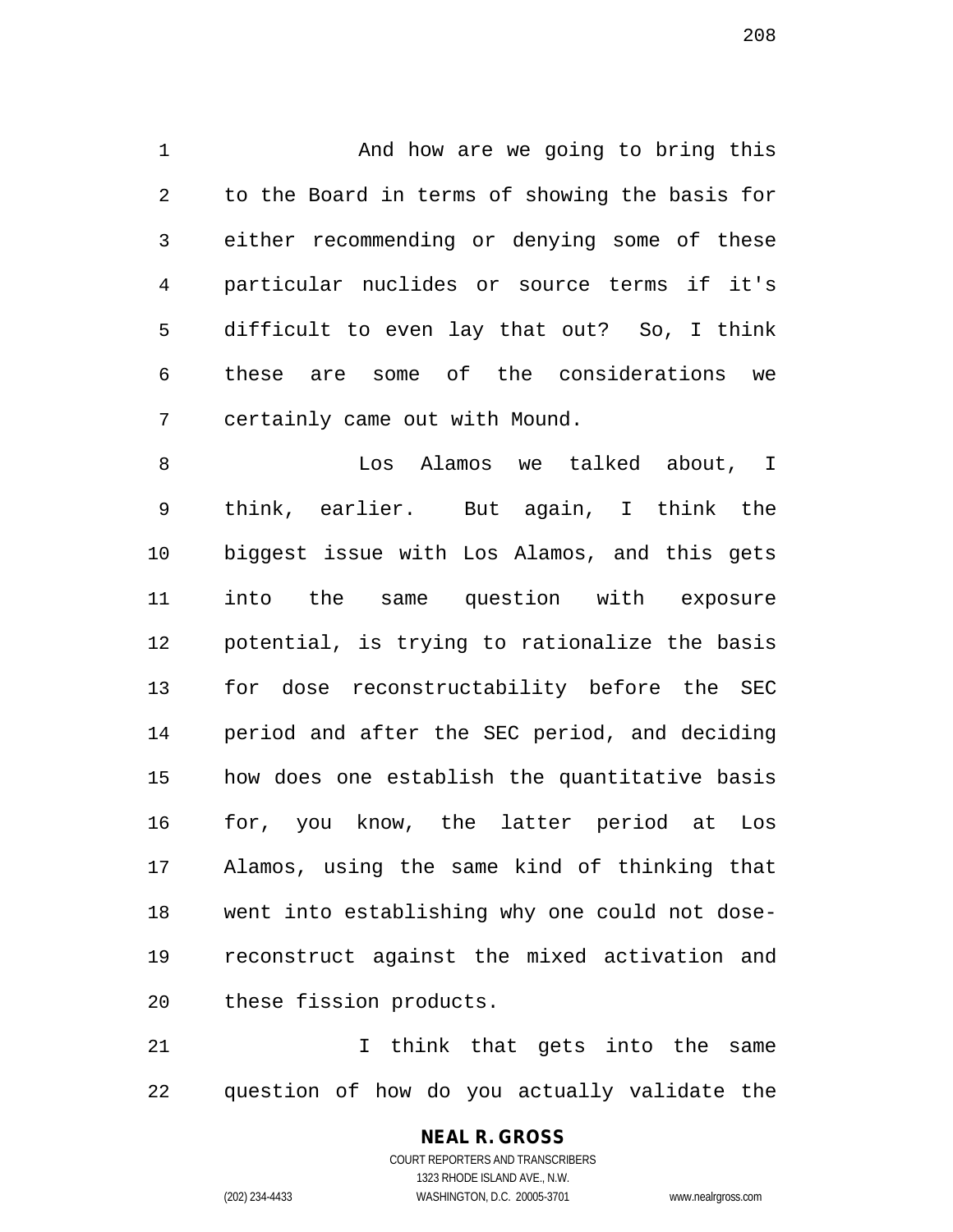1 same considerations that we have been talking 2 about relative to the other exotics, and it's 3 not too clear to me right now.

4 I think, you know, some of the 5 things that we've been batting around in the 6 latest work group meetings are helpful, but 7 we're not, you know, to me, we're just not 8 quite there yet as far as knowing how to 9 rationalize that.

10 And this question of how historic 11 operational and design controls should be 12 given credit in an analysis for an SEC is, to 13 me, very troublesome.

14 Maybe it's because of my own 15 history with doing audits at DOE, is that, you 16 know, certainly what's written down in terms 17 of operational descriptions and health 18 physics, program procedures and whatnot, 19 limits, I guess, in my experience, has never 20 been so much the problem that the policies or 21 the procedures were wanting; it's typically 22 the execution and the implementation of those

#### **NEAL R. GROSS**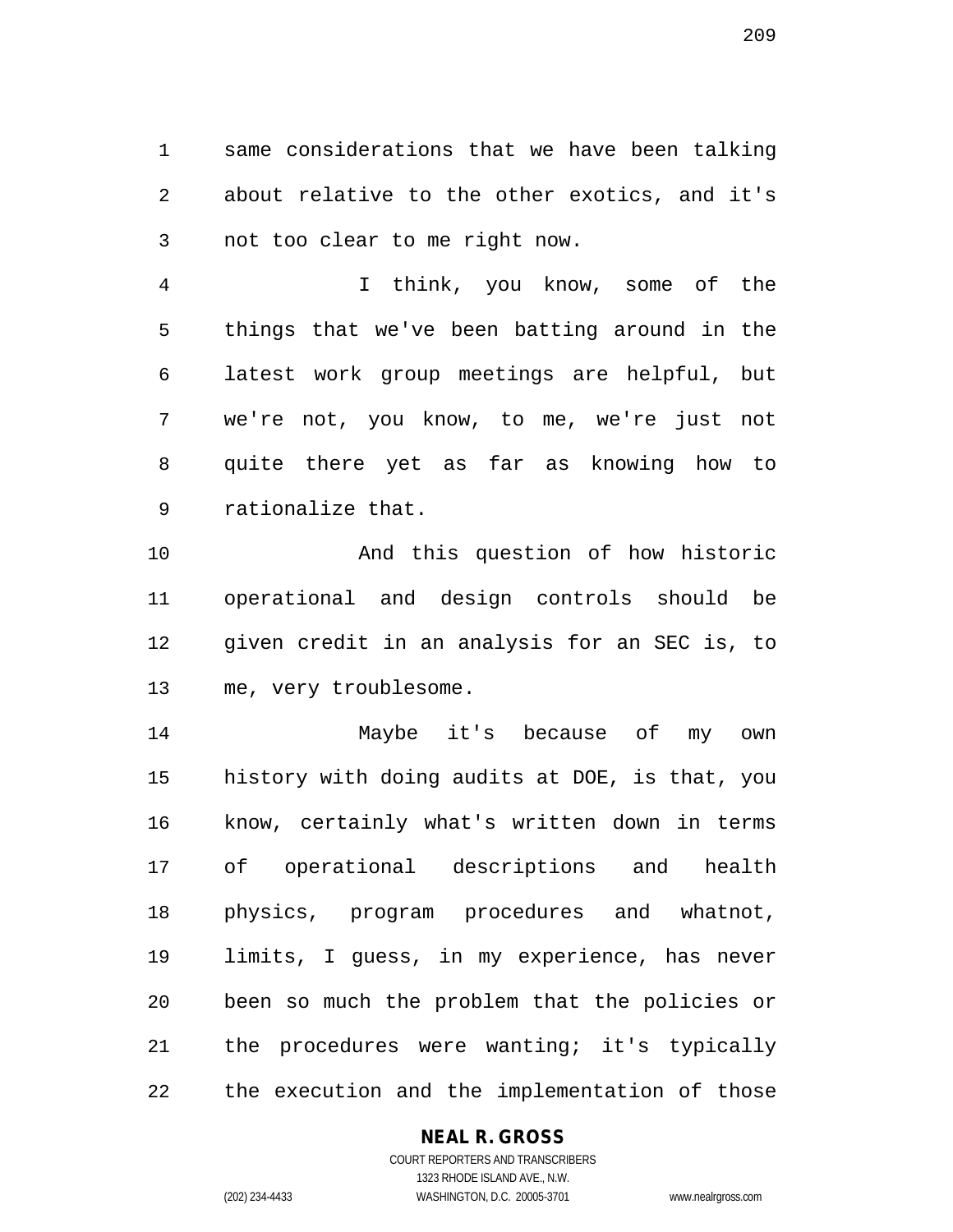1 procedures were either incomplete or not 2 adequate.

3 So, when we start leaning on the 4 program descriptions and procedures and begin 5 to cite those as a basis for, you know, 6 resolving either exposure potential or even 7 advancing an SEC, I think I have a healthy 8 skepticism and would want to be very, I guess, 9 sure about, you know, what we were relying on, 10 the document, the audit, whatever it is. 11 Because I think again from experience, that's 12 a tough one.

13 I think I'd be -- I think the 14 program should be pretty skeptical about 15 leaning on historic site documentation, unless 16 we're pretty sure that it's rigorous and it's 17 valid.

18 And I guess I would argue that 19 that might be more true in the later era than 20 the earlier era. And I guess that would mean 21 later era being post-Tiger Teams, post-RadCon 22 Manual, post-Price-Anderson Act regulations.

#### **NEAL R. GROSS**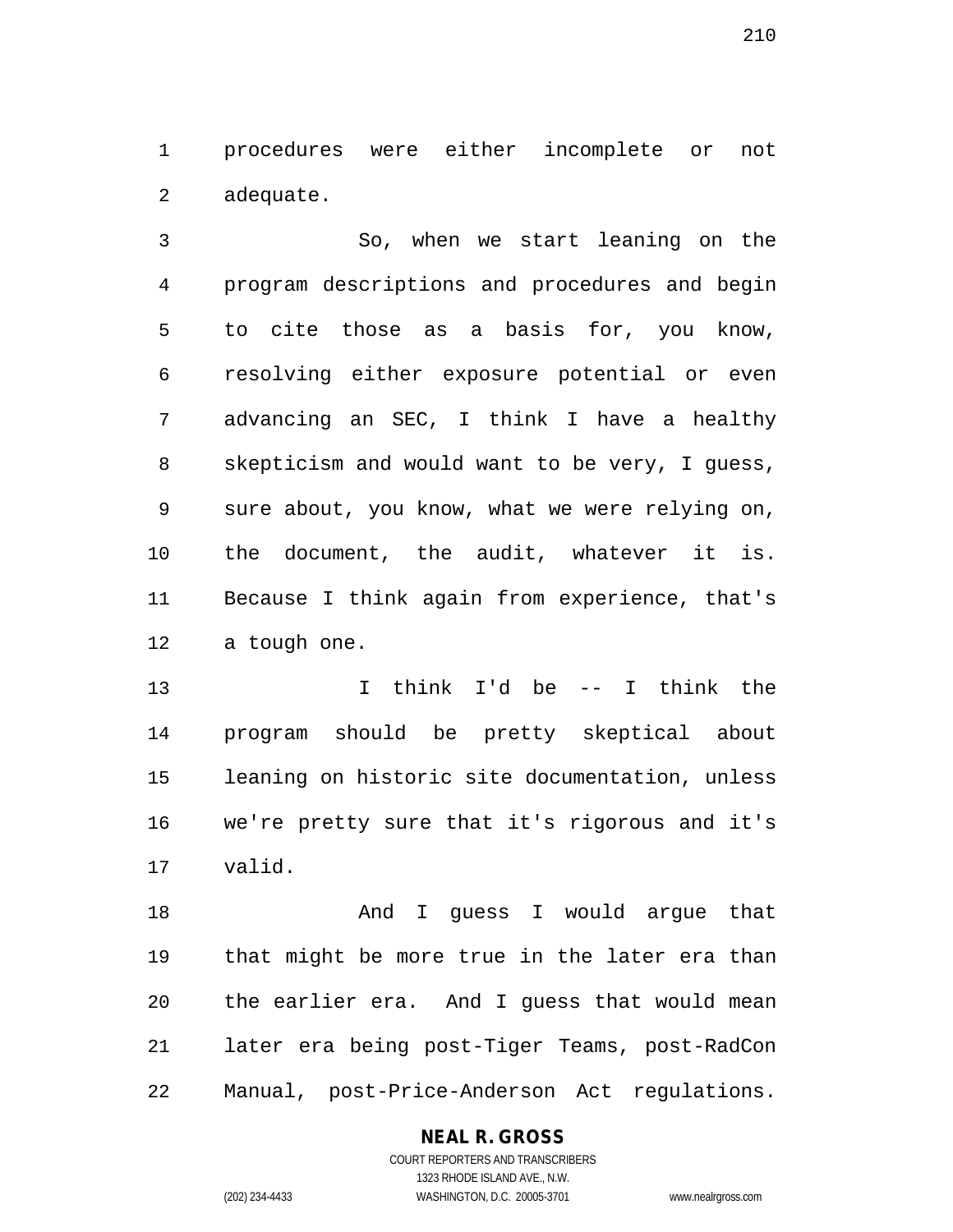1 Before that, I think you really do have some 2 questions on implementation.

3 Like I said earlier, Pantex is a 4 slightly different issue. But, again, I think 5 this issue of when you bank on site program 6 descriptions and the rigor of the rad control 7 program, I think it's very pertinent to 8 Pantex.

9 And this again gets into the issue 10 of the exposure potential and can you rely on 11 descriptions like that and what do you need to 12 validate -- how you need to validate those 13 descriptions.

14 This is sort of in closing for the 15 examples. I wanted to sort of flip it a 16 little bit and say, you know, we had a sort of 17 positive experience with Y-12.

18 This goes back probably for a lot 19 of folks around the table. But, you know, one 20 of the earlier SECs was Y-12. And, you know, 21 we had a similar debate on some of the 22 secondaries that existed at the Y-12 associate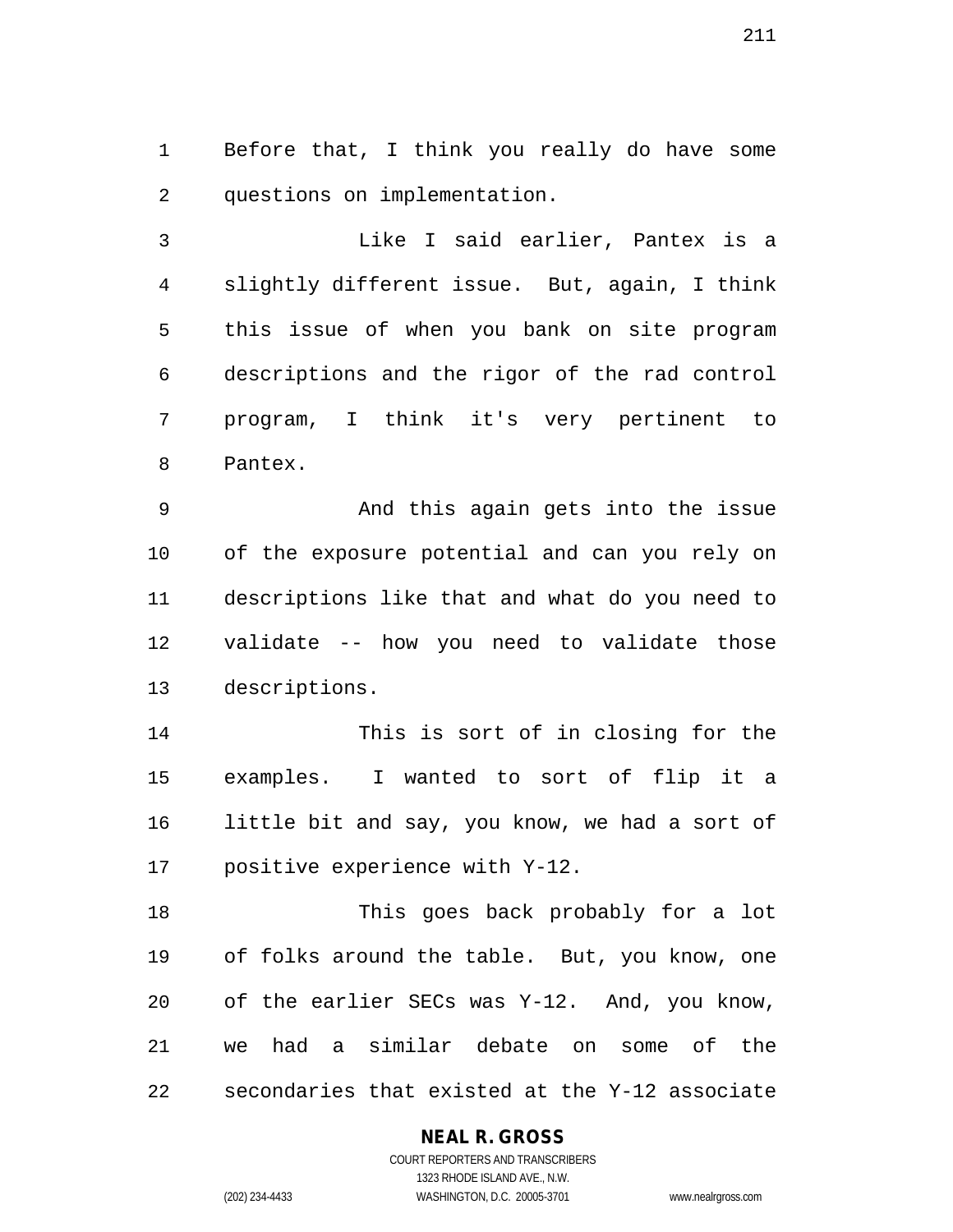1 -- I think it was the Calutron. I think it 2 was Calutron.

3 And -- was it cyclotron? Okay. 4 Calutron was somewhere else; wasn't it? 5 And there was some question about, 6 you know, whether or not there was an exposure 7 potential. There was some thinking that it 8 was probably sealed sources. But in any case, 9 we had incident files that could shed light on 10 what the exposures might have been.

11 And this got kicked around back 12 and forth. But in the end, I think to give 13 Jim credit, I think he went back and actually 14 validated whether or not, in fact, the 15 incident file was available, whether the data 16 was actually there and whether or not one 17 could pin down this question of whether the 18 secondaries were a potential exposure source.

19 And in the end, it was, you know, 20 there wasn't -- the data wasn't in fact there 21 and ended up being, I think, an added Class on 22 the SEC.

**NEAL R. GROSS**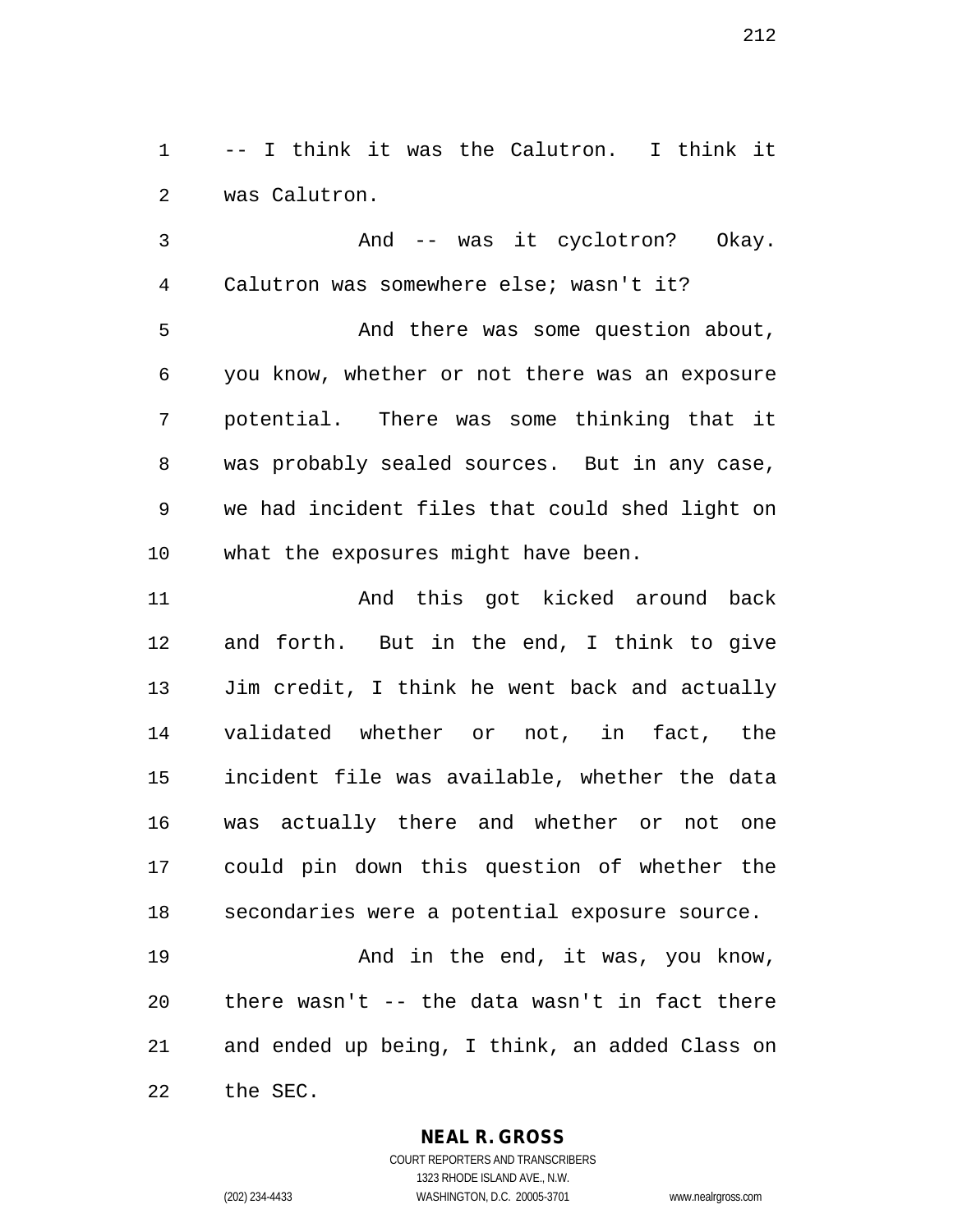1 And this sort of gets to the 2 original question. And I know the title of 3 this thing is something like, you know, how do 4 you disposition nuclides that are small 5 quantities or small usage or something like 6 that. And it sort of gives you the sense 7 these are rather diminishingly small and 8 insignificant source terms.

9 But I would, I guess, remind the 10 group that we actually have worked on this 11 thing and the Board has addressed SECs for a 12 number of these, a number of sites. So, 13 actually they do play a significant role.

14 Now, we think exposure potential 15 is the critical threshold question. And I 16 think it's one that is generic, but I think 17 we're seeing it in secondaries and exotics.

18 We don't think it's defined as 19 well as it could be in terms of overall 20 program implementation and basis to 21 determination.

22 We're picking out inconsistencies.

**NEAL R. GROSS** COURT REPORTERS AND TRANSCRIBERS 1323 RHODE ISLAND AVE., N.W. (202) 234-4433 WASHINGTON, D.C. 20005-3701 www.nealrgross.com

213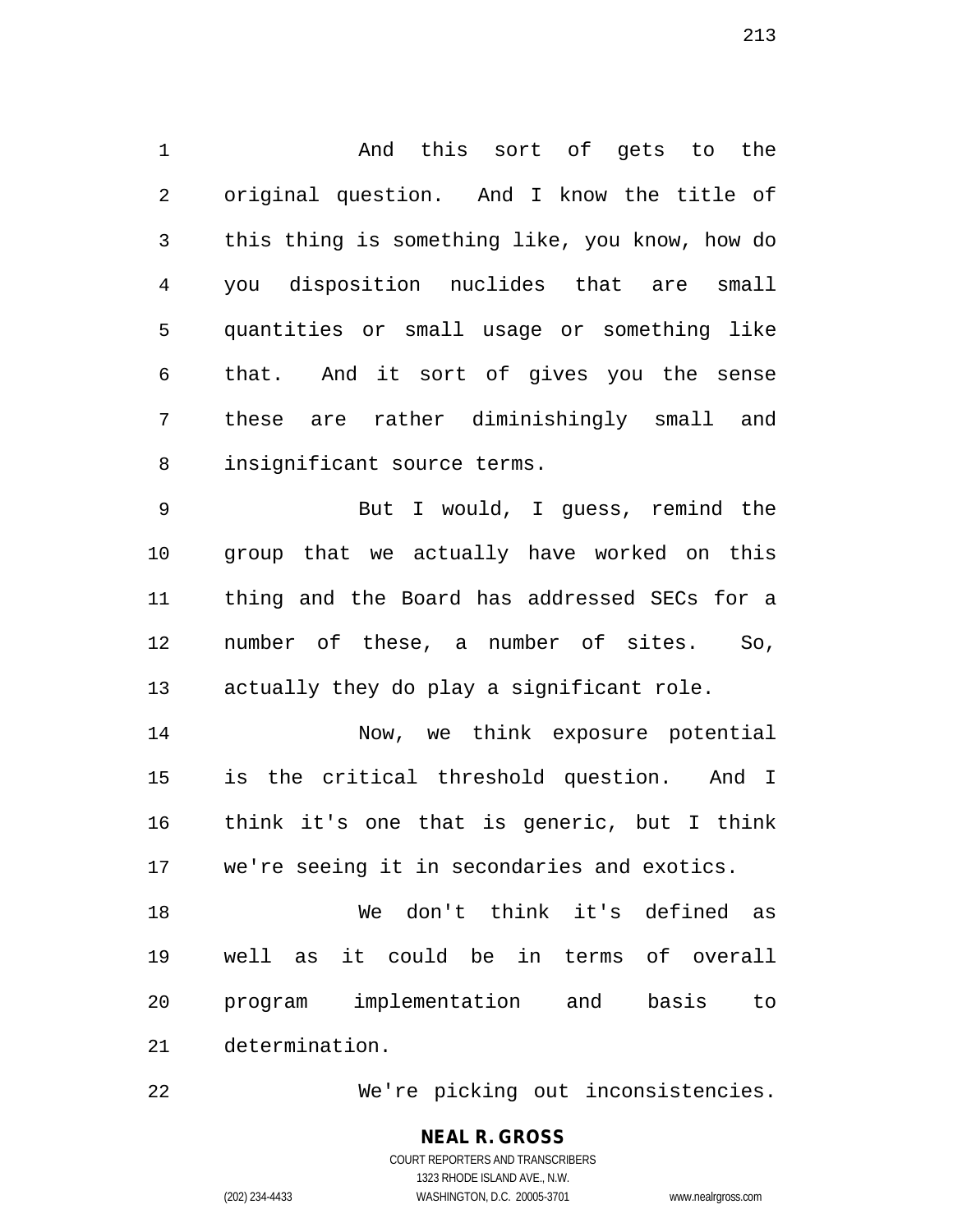1 I don't think it's on a different page. But 2 depending on the SEC site, you know, taking 3 into consideration the uniqueness of the site, 4 we're still seeing a bit of a disparity 5 depending on the SEC and the individual that's 6 across the table in terms of the discussion, 7 which gives us some pause.

8 And this question of transparency 9 is not a minor one. I think we have to 10 disposition these issues so that they are 11 transparent to the Board and transparent to 12 the public as far as what the basis of the 13 decision is, and not just a prejudgment that, 14 you know, they were trace quantities or 15 insignificant to begin with.

16 And in the absence of this kind of 17 data, how do you actually weigh the 18 credibility and reliability of information? 19 One concern I would have is that, 20 as I said earlier, when you get into 21 situations where you lack quantitative data, 22 there's a tendency -- and I think this is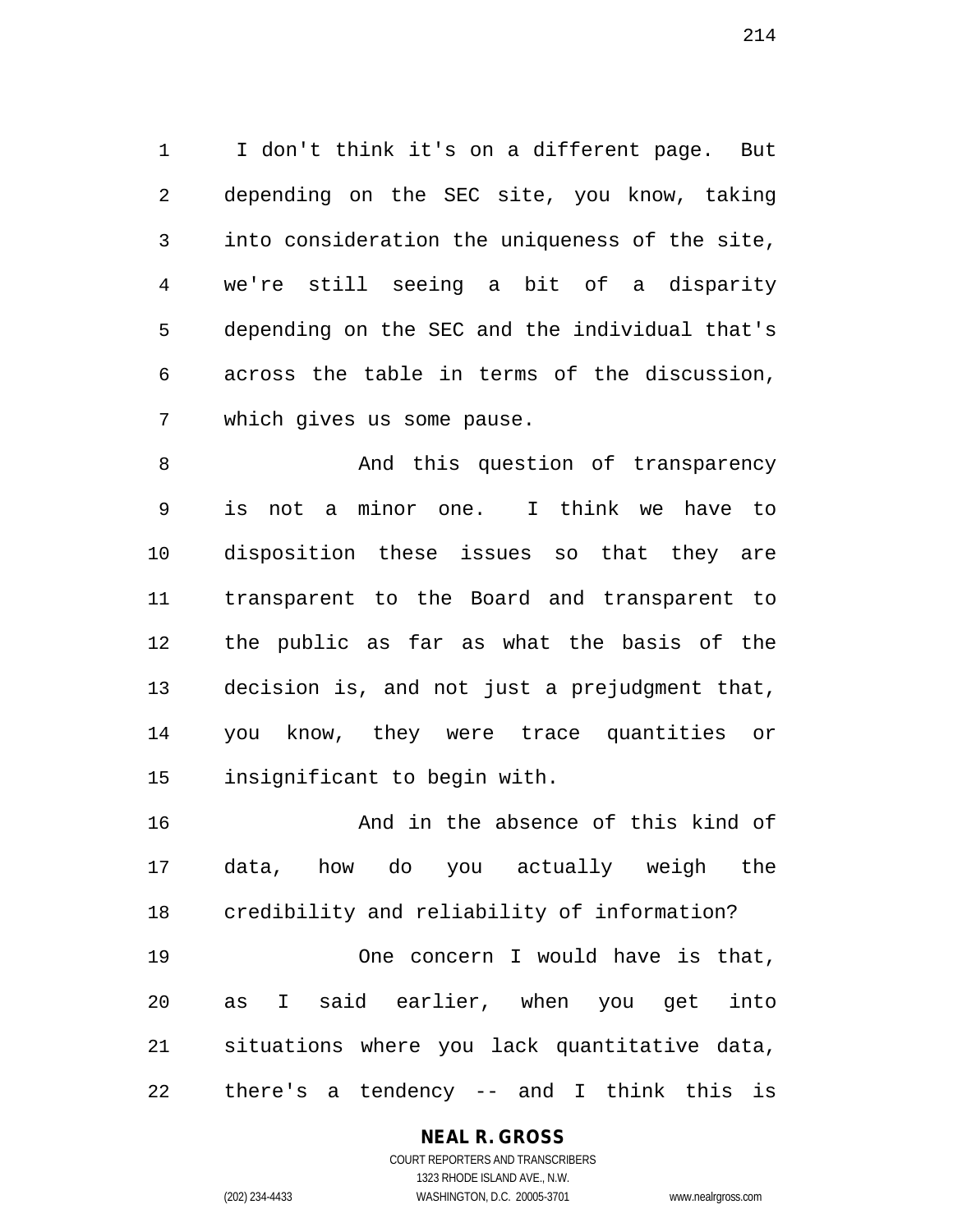1 natural. We do the same thing. You start 2 relying on worker interviews, site expert 3 interviews. You start relying on 4 documentation, different pieces of paper. You 5 don't have the quantitative data. You start 6 relying on more qualitative sources of 7 information.

8 And I think incumbent upon that, 9 you have to consider very closely what the 10 credibility and reliability of that source is. 11 There's been several instances 12 where, you know, what was put on the table 13 were interviews with the program manager of 14 the very operation that was handling these 15 nuclides, and I guess the thought that was 16 going through my head was, you know, certainly 17 this person knew this operation, but he was 18 also responsible for that operation. 19 So, you know, whatever he said, I

20 always took, you know, with a grain of salt, 21 you know. Is he truly independent from the 22 standpoint of how that operation and how the

#### **NEAL R. GROSS** COURT REPORTERS AND TRANSCRIBERS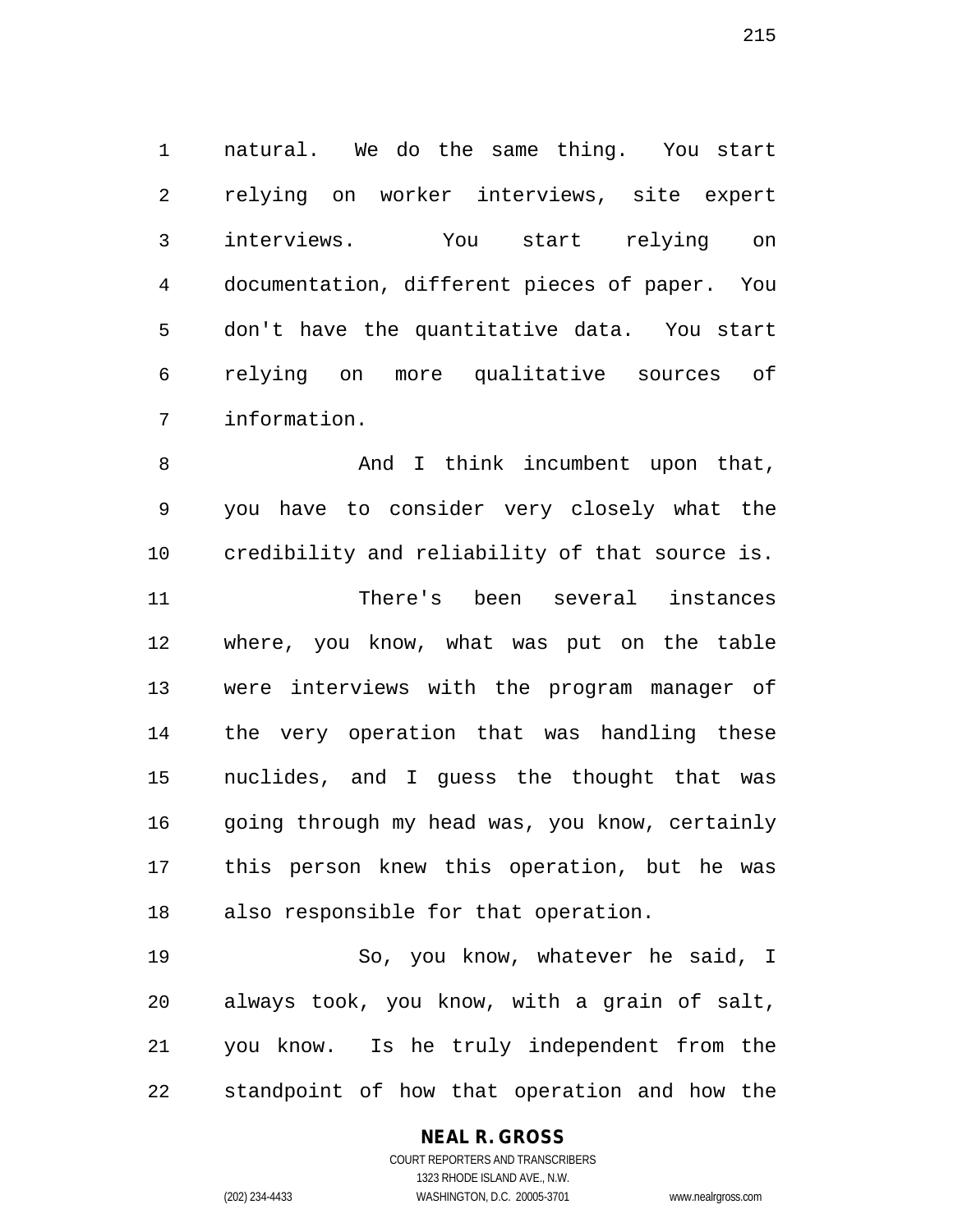1 exposure was portrayed or not?

2 And I think that's something that 3 one has to consider along with, you know, DOE 4 documents and all the rest of it. And I think 5 that's another issue to get into when you 6 don't have as much quantitative data as you'd 7 like to have.

8 And I think you've seen this 9 already. So, I won't spend a lot of time, but 10 I think Jim said it in his last slide, as 11 well. In several instances, we were sort of 12 challenged to prove the negative in a sense, 13 meaning that if we felt there was an exposure 14 potential, show us the data or show us why.

15 And I think really the issue is, I 16 think, for these nuclides for which an 17 exposure -- or I'm sorry -- for which the 18 presence of that source term exists in the 19 workplace, it's incumbent upon NIOSH to 20 demonstrate in some fashion, quantitative or 21 otherwise, whether an exposure potential

22 exists.

#### **NEAL R. GROSS**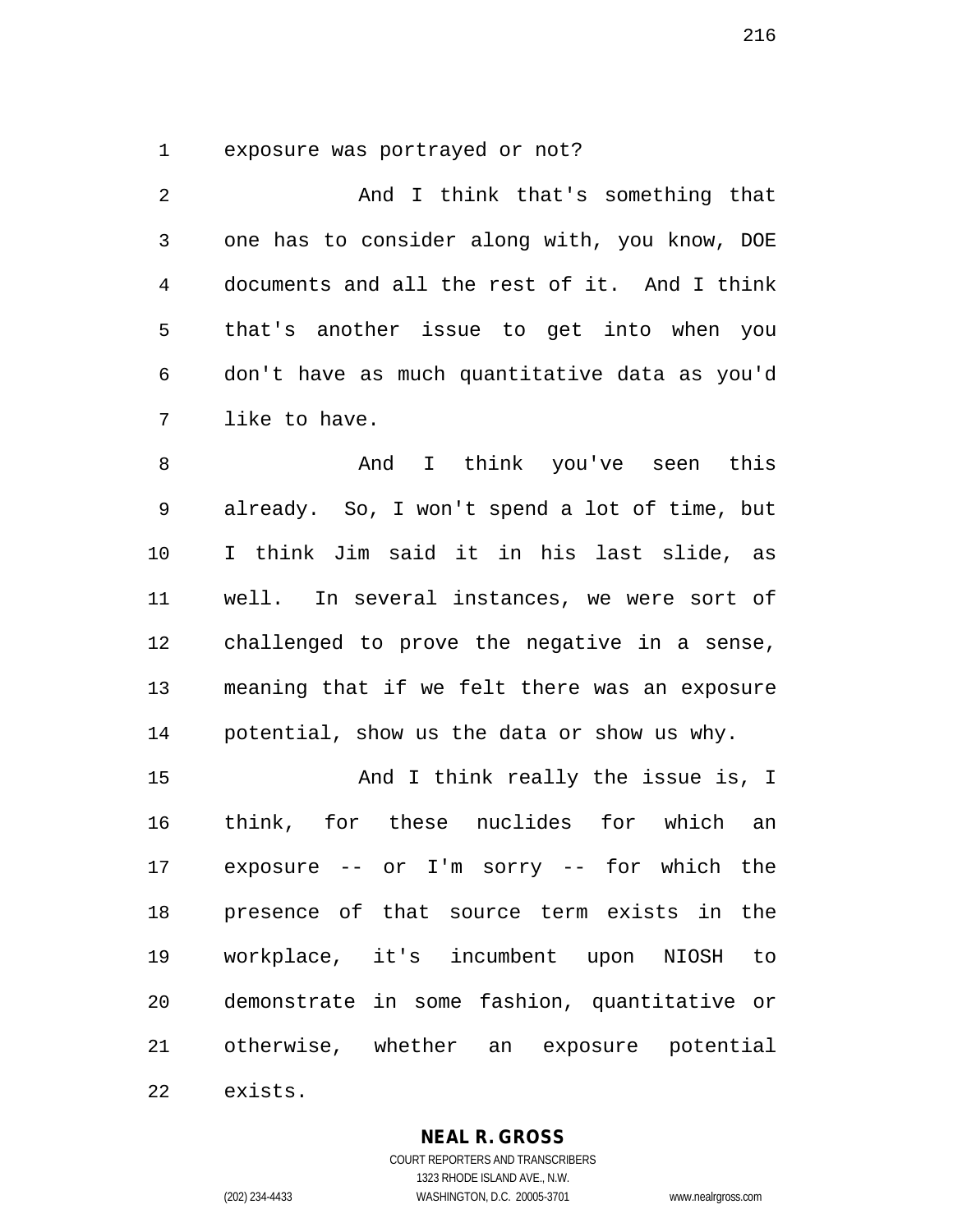1 And that should be defined in 2 practical terms and normalized against some 3 determinations that exist at other sites. 4 There is some kind of coherency.

5 And as I said earlier, the 6 credibility and reliability of the sources 7 should be as much a part of the consideration 8 as anything else.

9 This is kind of playing around. 10 Because in practice, I was trying to think of 11 how we actually, in some of the work group 12 deliberations, how we sort of go through some 13 of this, and this is not actually too 14 inconsistent with what Jim put up.

15 We go through, you know, bioassay 16 data, workplace monitoring data. In a lot of 17 cases for the exotics and the secondaries, 18 there isn't any.

19 So, the next question tends to be, 20 okay, for these exotics or secondaries, is 21 there any exposure potential. And this is 22 where I think there's a breakdown of sorts.

### **NEAL R. GROSS**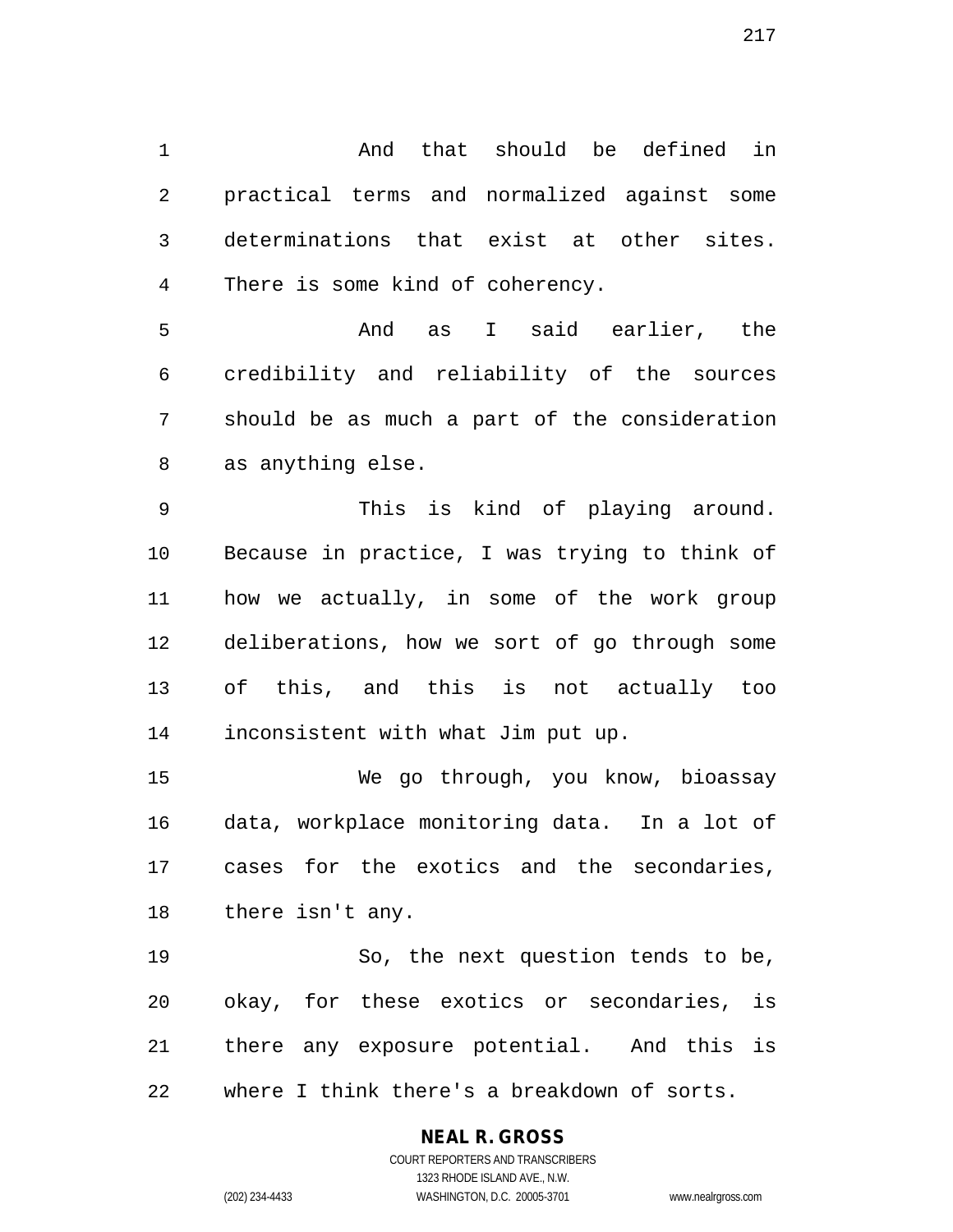1 Certainly a source term evaluation 2 along the lines that Jim suggests is probably 3 where we need to be, but I don't think that's 4 where we are right now.

5 We tend to roam around with 6 pulling in different pieces of information to 7 justify a position, and I think the Work Group 8 has struggled in several different venues on 9 how one does that.

10 I think if there's sufficient 11 quantitative information to put together a 12 sound source term evaluation, then you're 13 going to know, you know, is there enough there 14 to justify Joe's dose reconstruction or not? 15 And if it turns out that's a 16 sealed source, there's no dose reconstruction 17 necessary. It's a sealed source.

18 If there's information, sufficient 19 information as we've discussed earlier today 20 on radon, then of course you would go ahead 21 and look for a method that could be used to 22 dose-reconstruct.

### **NEAL R. GROSS**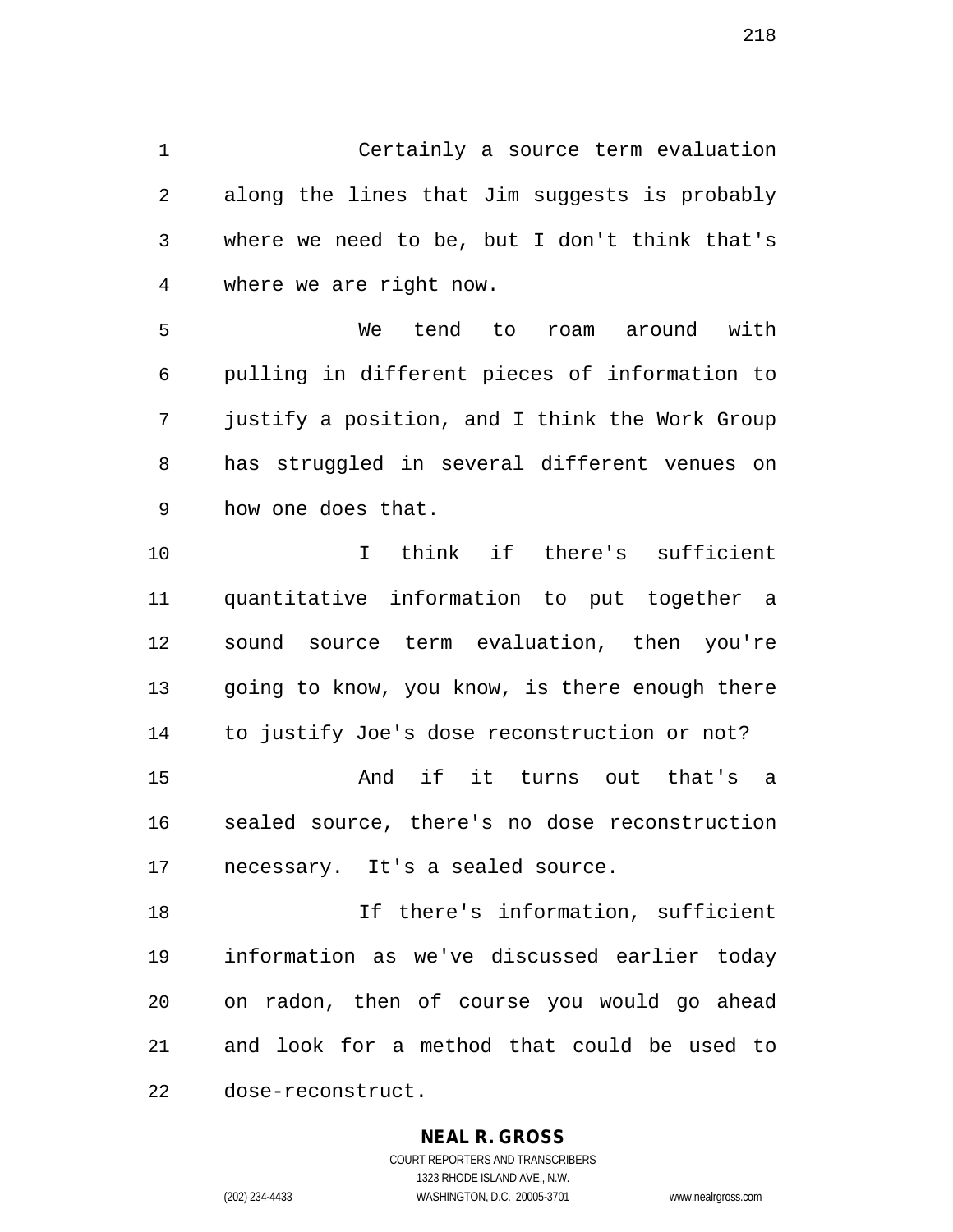1 Where I get nervous is, okay, 2 there's not enough quantitative information to 3 really support a good source-term evaluation. 4 Then I think you really do get into a melding 5 of both the subjective and quantitative 6 information. And how you do that and what 7 weight you give, you know, some of the more 8 subjective information whether it's rad 9 controls or process information, I think is 10 going to be pretty darn important. 11 And that's pretty much, I think, 12 what I wanted to close with. 13 Any questions for either one of 14 us? 15 CHAIRMAN MELIUS: Jim, if you want 16 to step up also to the -- so we can ask you 17 both whatever. 18 I'll just start off with one 19 comment, and it's back to one of Jim's initial 20 comments that we don't need a -- I forget 21 exactly what you said, but, you know, a strict 22 cookbook sort of approach to this is not

**NEAL R. GROSS**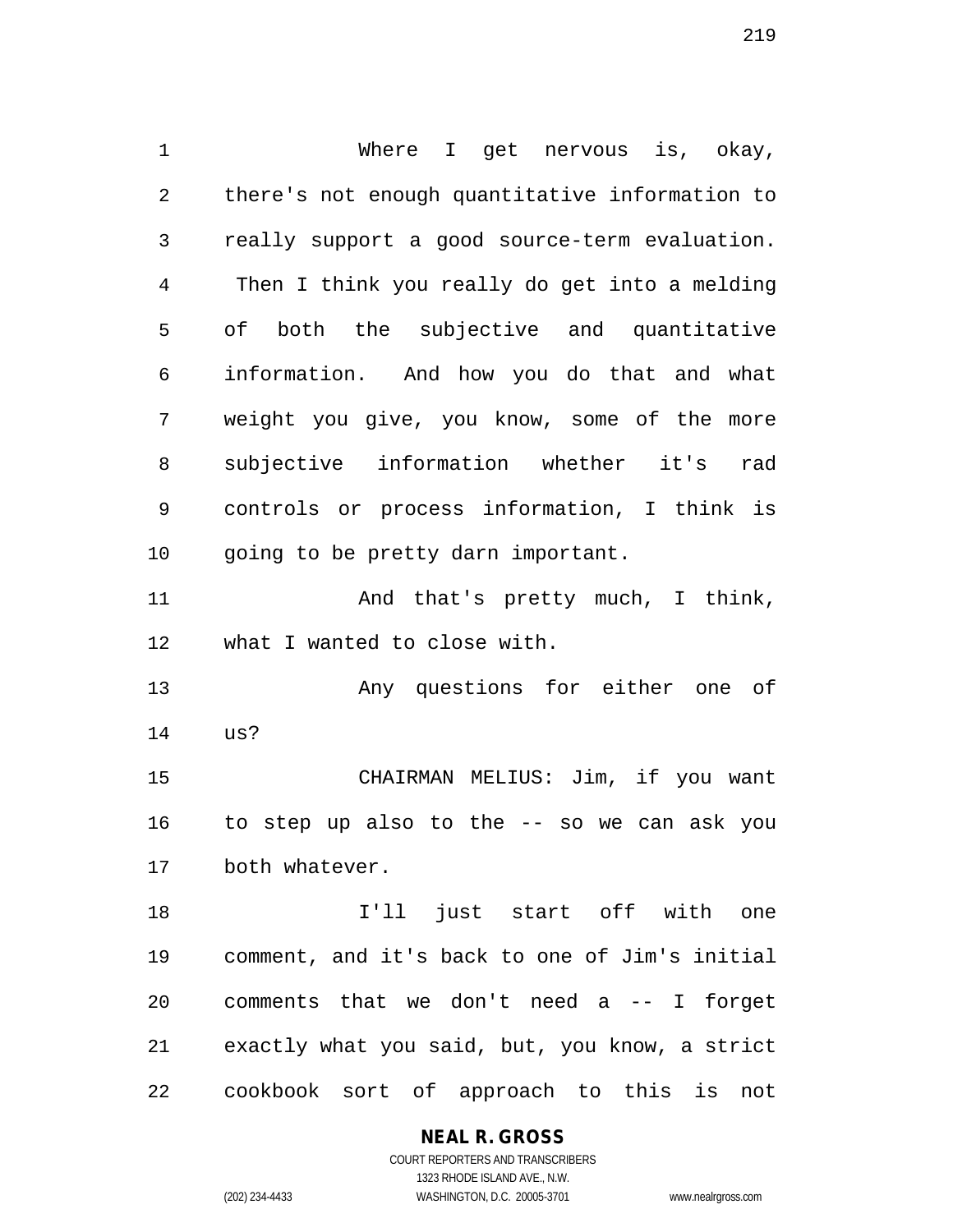1 possible because each site is different.

2 And I think I probably agree with 3 that, but I think we need to have some 4 understanding among the Board and NIOSH about 5 how we're going to approach these. 6 I think Joe mentioned one, sort 7 of, transparency. Both of you mentioned, I 8 think, the consistency in how we're doing it. 9 And then, third, I'll just say sort of 10 operationally, I mean, to judge that control 11 program, there's just a lot of detailed 12 review. 13 It's going to be very hard for --14 I mean, it's hard enough for the Work Group to 15 do it. But then to bring it to the Board and 16 expect the Board to be able to then repeat 17 that process or whatever, I think is going to 18 be difficult. 19 But if we have a set of sort of 20 guidelines or a process that we all

21 understand, then at least I think we can know 22 what the Work Group and SC&A and NIOSH went

### **NEAL R. GROSS**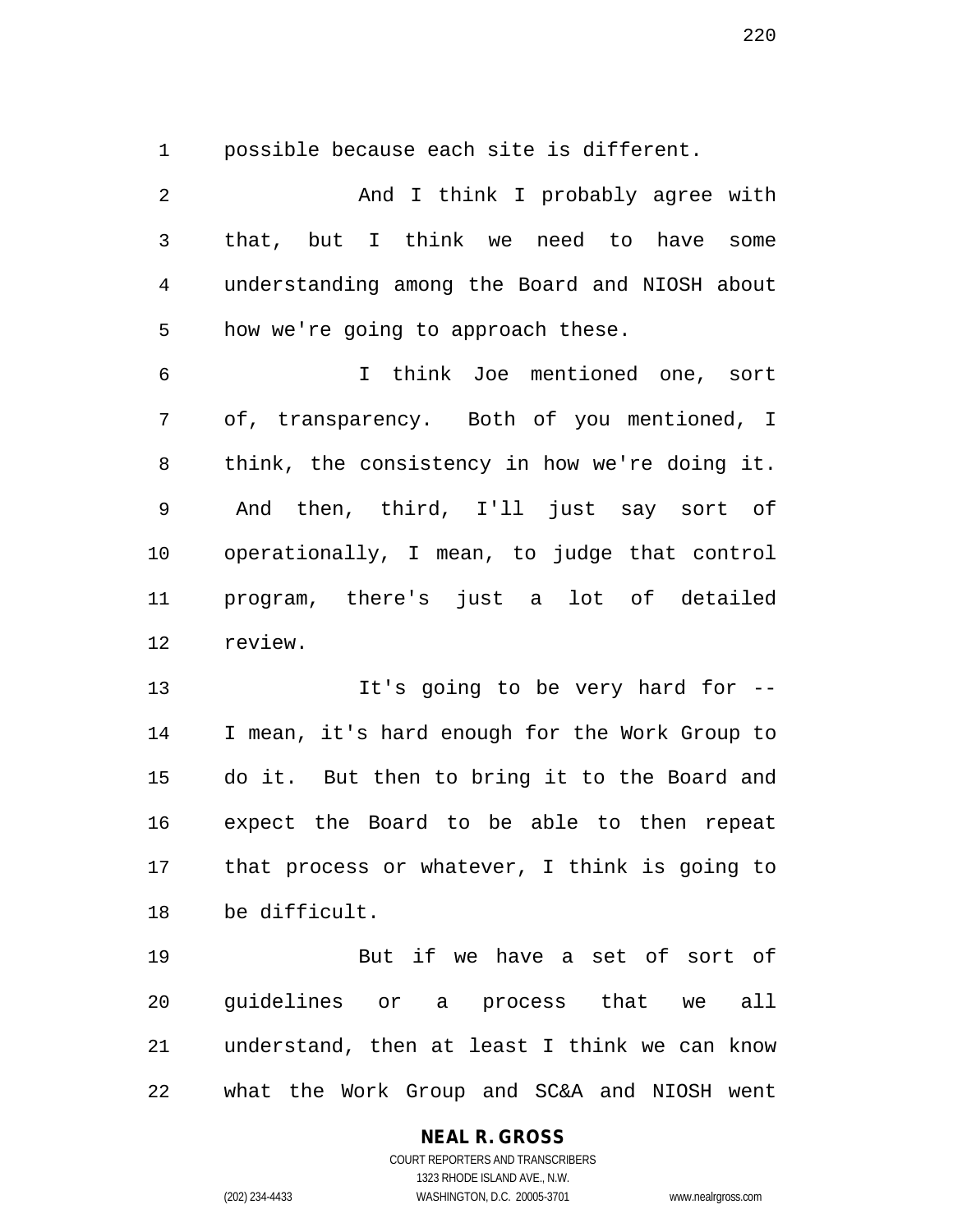1 through in looking at this issue and, you 2 know, we can rely on that.

3 I mean, I think that's worked out 4 on the SEC evaluations. I think it's working 5 out on, I think, on surrogate data. We'll 6 see. It's early.

7 But, I mean, at least to know 8 what's being considered and that it's 9 consistent from site to site and that we know 10 that the Work Group and SC&A and NIOSH went 11 into greater detail than we'll ever be able to 12 do in a Board meeting. It's just not going to 13 be practical, I think, at each site. So, 14 coming to some understanding.

15 How to do that, I'm not sure. I 16 agree. I don't think setting up a work group 17 to develop guidelines is, at this point, is 18 going to be useful. There may be some other 19 ways, but let's get some other input. 20 So, Brad, I see you had --

21 MEMBER CLAWSON: Jim, I was looking 22 at your presentation here. In the very first

# **NEAL R. GROSS**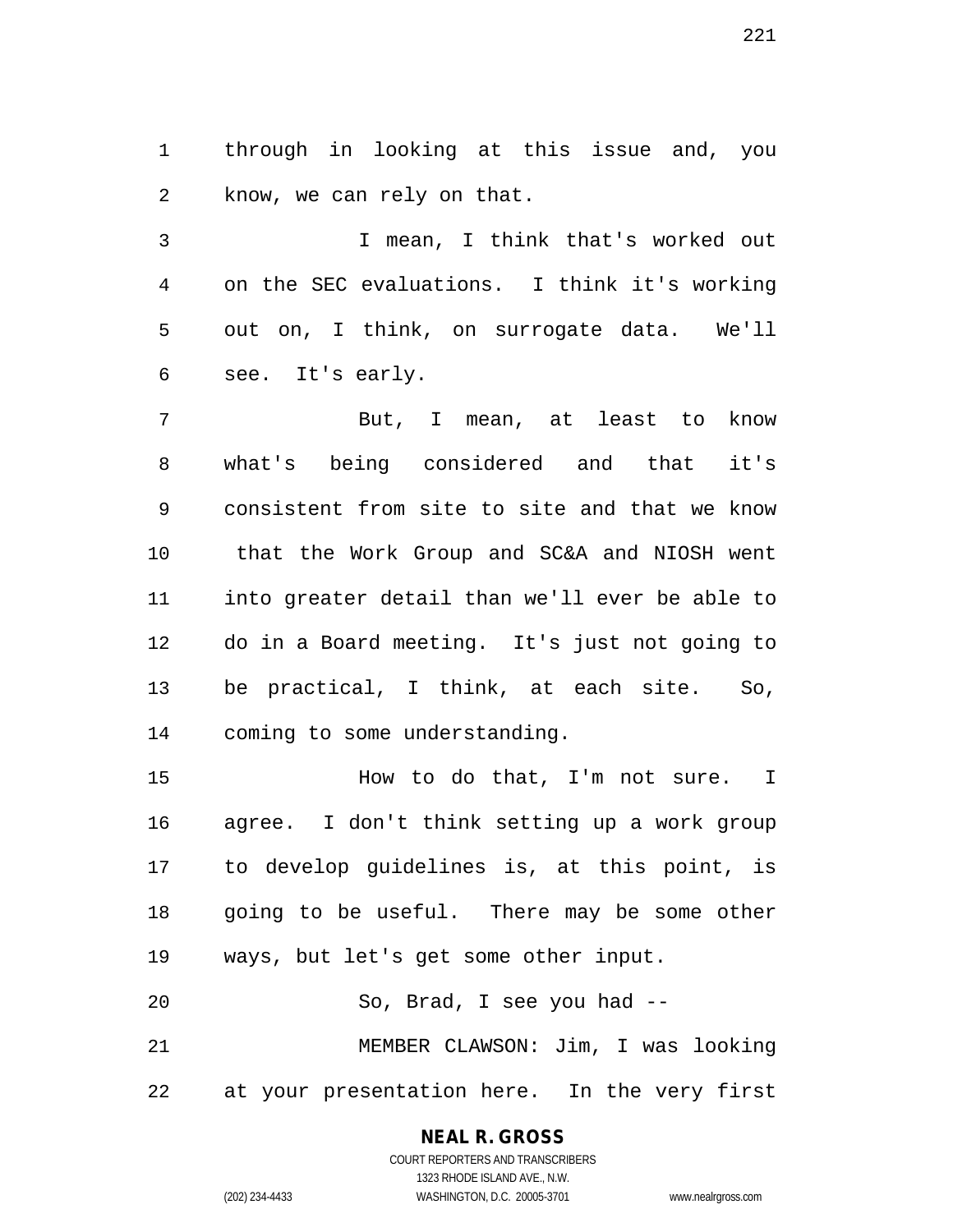1 bullet you put there that the pits were all 2 clad. In the early years, they were not.

3 DR. NETON: Right. And I think I 4 indicated that this was after this 1967 5 survey. So, I was trying to indicate that, 6 you know, at some point in time, and maybe `67 7 is not the right date, but, you know, whenever 8 they were clad, then I think that there would 9 be some reasonable -- that it would be a 10 reasonable approach to what I have outlined 11 there.

12 MEMBER CLAWSON: Well, one of the 13 things that bothers me is that we're using the 14 1963 self-audit report to justify what they're 15 actually doing, where actually you could go to 16 the 1990 Tiger Team report that brings into 17 question every bit of their RadCon program. 18 Anywhere -- I believe it was over 450 pages of 19 different findings.

20 One of my things is, is that we're 21 using a self-audit of yourself. You're 22 performing your own self-audit. This program

### **NEAL R. GROSS**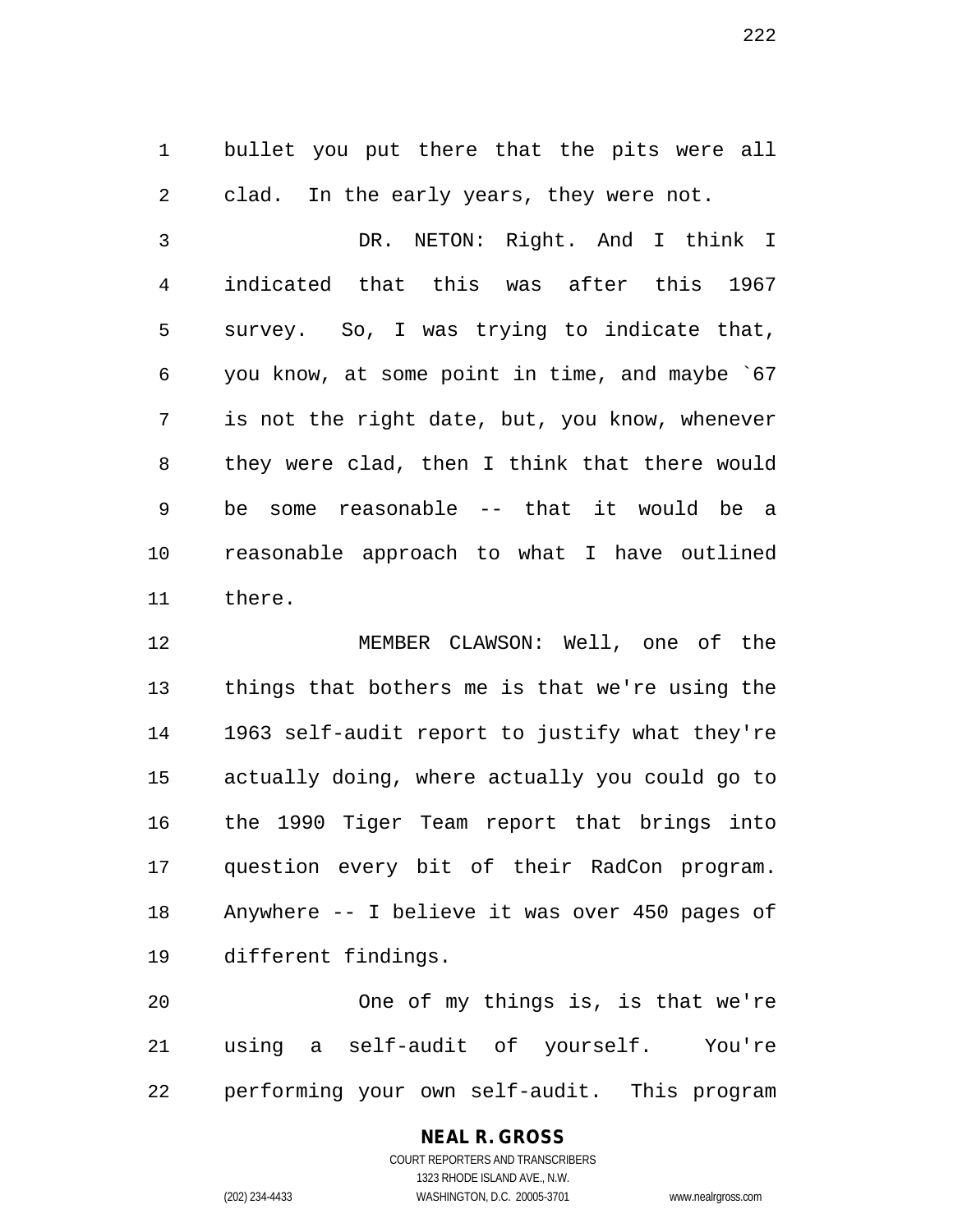1 right here is proof that a lot of this can't 2 work, and I don't understand how we can use 3 something like this to -- and especially with 4 Pantex because you -- you've shied away from 5 the word exotics, but there were numerous 6 exotics with them.

7 Now, they were sealed and so forth 8 like this. But even with the bioassay event-9 driven response, the interviews that we had, 10 the question that I asked numerous ones, what 11 is event-driven.

12 Well, before -- and it's like all 13 of our sites -- 1985 to 1990 when the DOE 14 orders started coming out, they interpreted 15 what they wanted.

16 One of the things was -- my 17 question to them was, what's event-driven. 18 Well, if we can't clean it up before we go 19 home.

20 Until Cell One, there was no 21 cleaning it up. And when we asked even the 22 Health Physics Department, the Cell One

# **NEAL R. GROSS**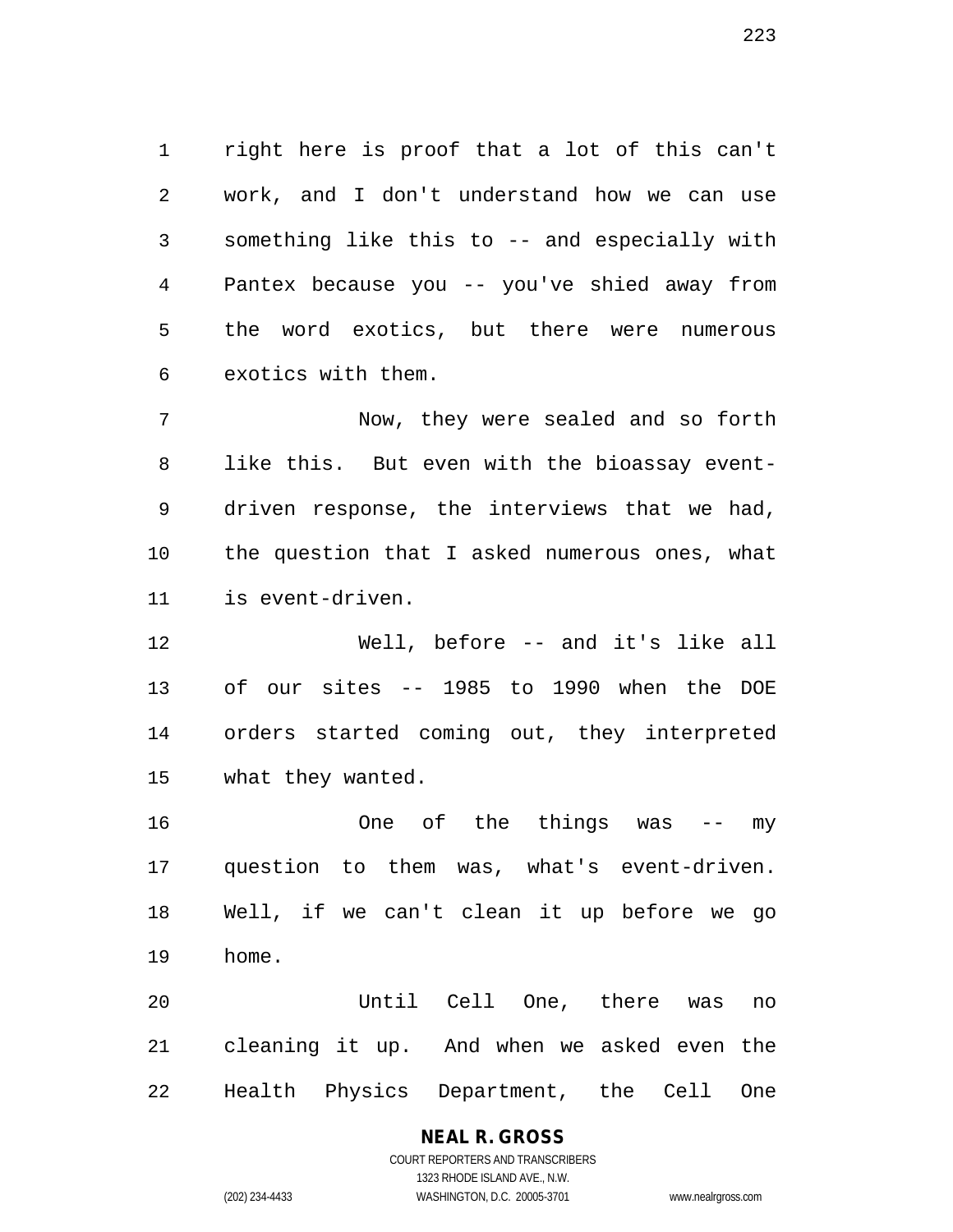1 instance, they admitted we did not know what 2 we were dealing with, period.

3 To this day, they still -- a lot 4 of their people do their own survey as we did 5 in our tour and so forth like that. They 6 checked each one of the pits, a vacuum test, a 7 very specialized vacuum test to be able to 8 check these things.

9 The loose contamination; there's 10 no data for that. We had guards that used to 11 do this. Until 1989 at Pantex, there were 12 three RadCon. And for several years, there 13 were only two, until 1989 when they shut the 14 entire plant down because they could not 15 implement the DOE orders that were coming out 16 to them. They knew that they were responsible 17 for this.

18 We see this at numerous sites that 19 earlier years, the information is very 20 sketchy, the quantities, and it's very hard 21 for us to be able to rely on this especially 22 when we're relying on a self-audit.

# **NEAL R. GROSS**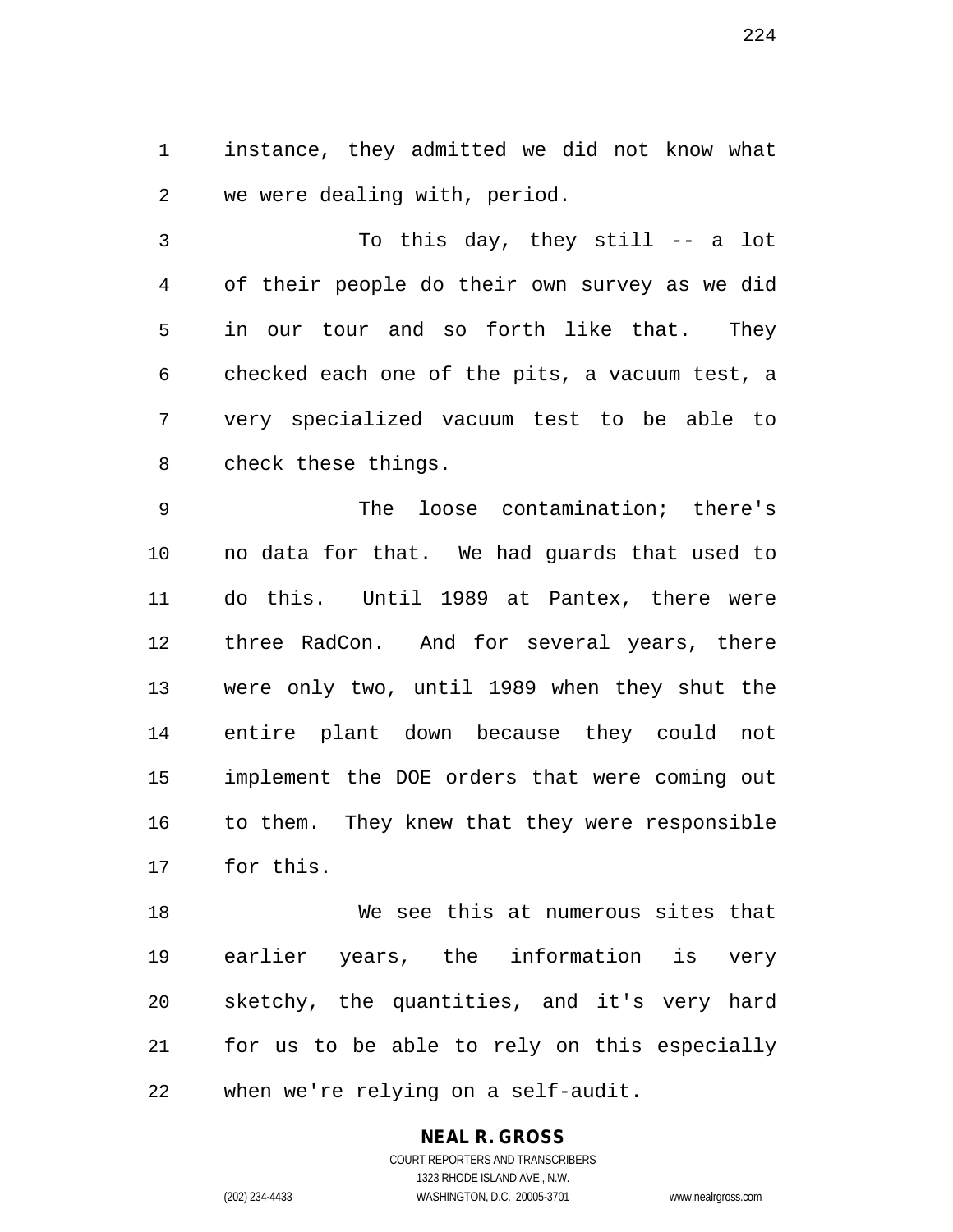1 This is why the Tiger Teams were 2 built is because they found the flaws. And I 3 look at this and this is part of our 4 frustration as a Board Member and also a Work 5 Group chair to see this, and then to be able 6 to see other reports that totally contradict 7 them that they're not taking into 8 consideration. Especially when these -- when 9 these contradict what the actual workers -- 10 and I'm not just saying -- I'm meaning all the 11 workers from security to whatever. They 12 question this.

13 Then we get into LANL, and one of 14 the things that bothered me was after 1975, in 15 vivo counting -- well, we heard yesterday that 16 a lot of them if you didn't make it into the - 17 - it wasn't a real problem, but well-18 documented health physics procedures. That 19 brings into the question as we've seen at, I'd 20 say, all of these sites, the procedures and 21 how they're interpreted.

22 The contamination surveys, the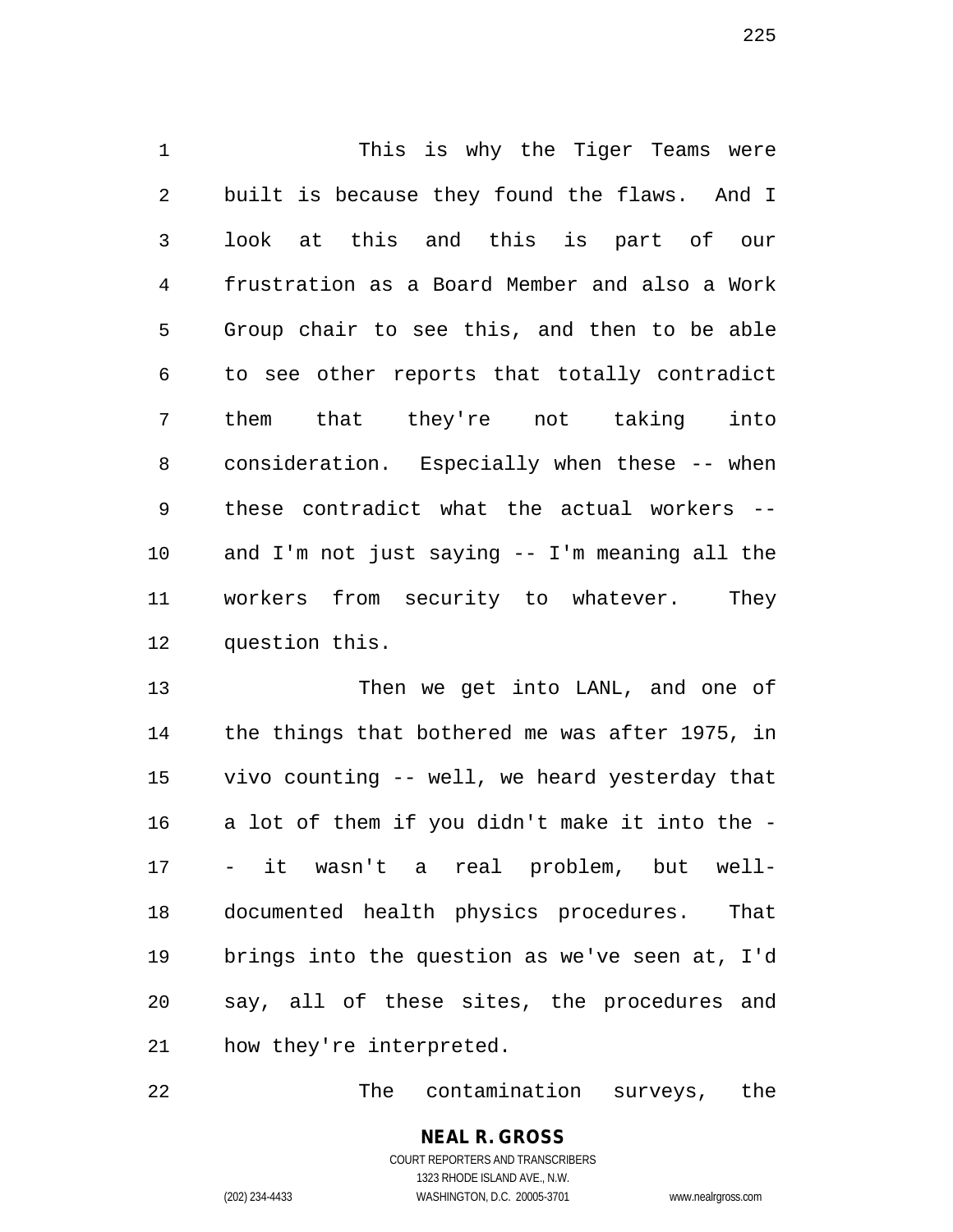1 worker monitor checklists, all these things 2 were fine and dandy until the pressure of 3 production run over them. 4 DR. NETON: Can I just stop you 5 right there? 6 MEMBER CLAWSON: Sure. 7 DR. NETON: I mean, I just want to 8 point out that I think you've missed the point 9 that I've made is that that's a starting 10 point, but it's incumbent upon us to 11 demonstrate that those programs actually did 12 what they said they did. 13 So, when I talked about the

14 Pantex, I was very clear to say evaluation of 15 loose contamination monitoring data is 16 critical. And if we can't establish that they 17 did what that audit said, then I totally agree 18 with you, Brad.

19 And I don't want to get into the 20 details of answering all these SEC-specific 21 issues. But I think you would agree that if 22 we could go out and demonstrate at a site,

### **NEAL R. GROSS**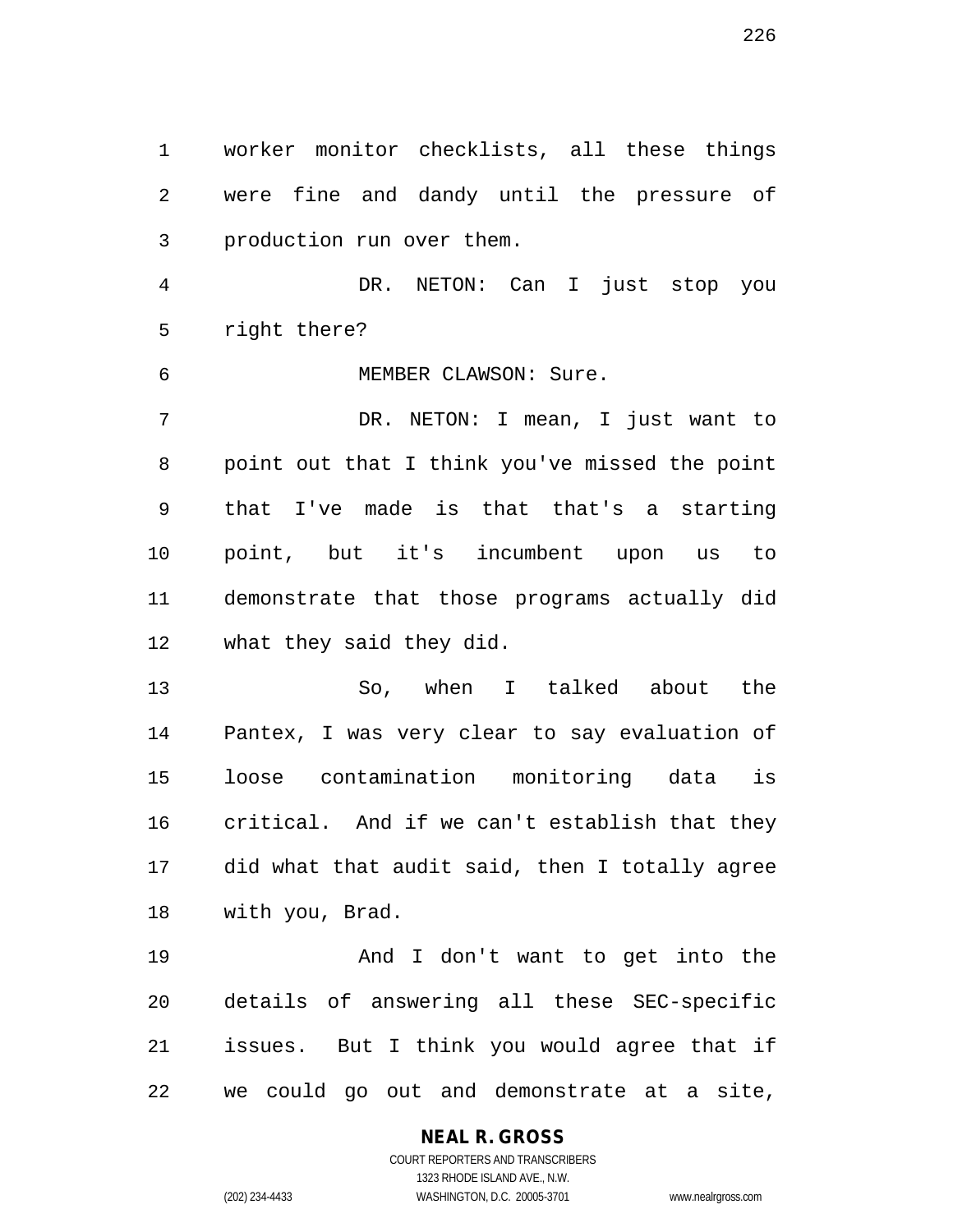1 forget Pantex for now, but if you had a survey 2 program, they surveyed it before, during and 3 after and you've got a well documented paper 4 trail and there was no contamination, wouldn't 5 you at least admit that you could get some 6 feel that the potential for exposure was very 7 low? 8 I mean, are you willing to accept 9 that? 10 MEMBER CLAWSON: And I understand 11 what you're saying. 12 DR. NETON: Okay.

13 MEMBER CLAWSON: Let's talk about 14 the black diamond because NIOSH has used that 15 as if the components and everything were 16 clean.

17 We don't have documentation of it. 18 All we have is a procedure that it was 19 supposed to be this, but we also have the 20 interviews and the operational -- that they 21 were not.

22 And I apologize because Pantex is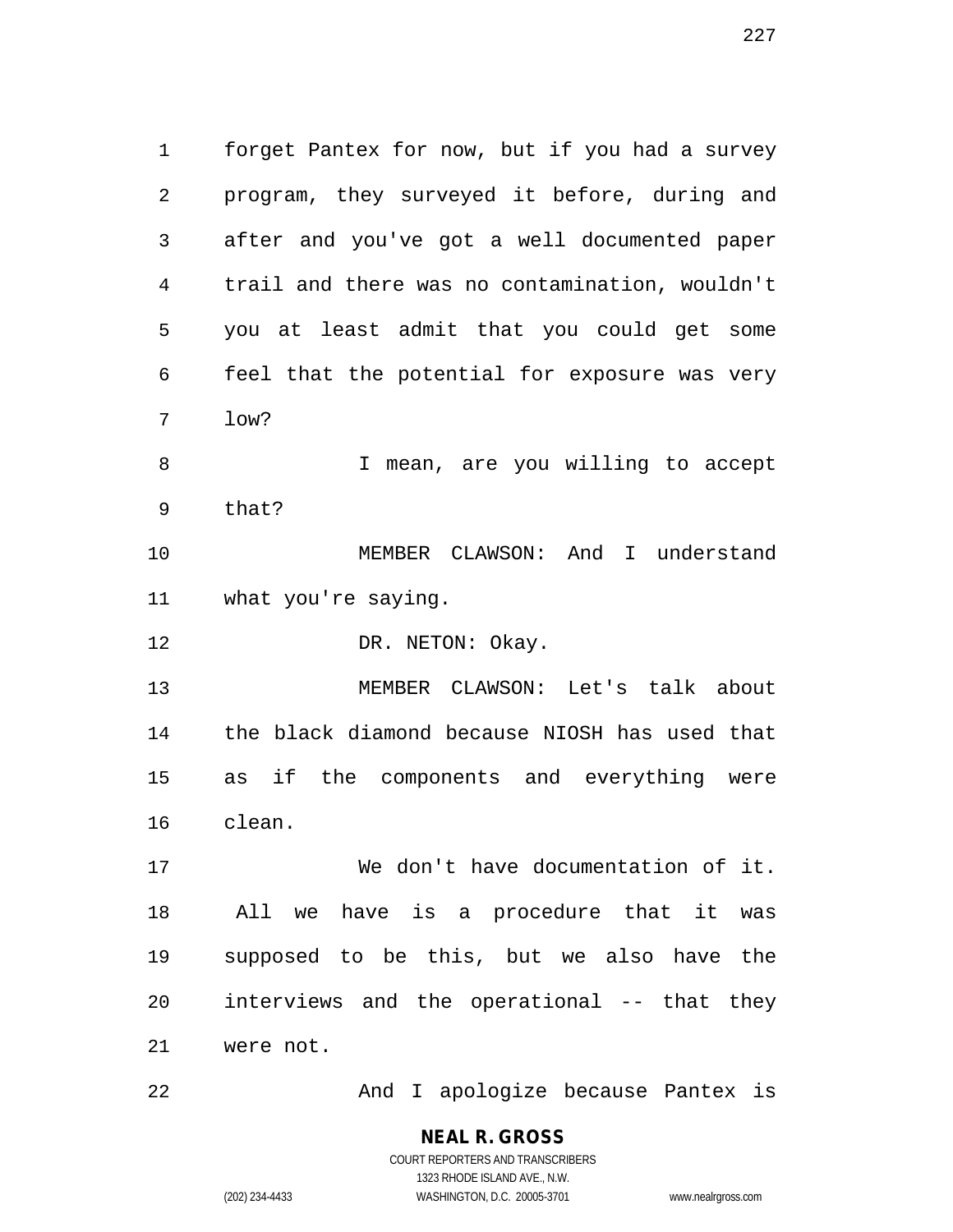1 mine and so, it's very dear and near to me. 2 But the thing is, is that the lack of data -- 3 but we can take certain pieces and parts of 4 it. That's what gets to me.

5 And it seems like so many times -- 6 and you've said it to me many times, you know. 7 You want us to prove a negative or whatever. 8 Well, the same is with us.

9 We've got people's documentation 10 telling us and, you know, we can revert back 11 to a self-audit here that I don't really put 12 too much trust in and we don't even look at 13 the Tiger Team report and that's where we get 14 into -- and, you know, and this is something 15 that Joe really touched on was, we're starting 16 to get to the sites, the major sites that 17 dealt with all sorts of things, you know.

18 And when we talk exotics, many of 19 them we can't even mention. And that's why 20 it's real hard for us to be able to say that 21 it wasn't there or it was there, you know, and 22 in what quantities, because a lot of that

**NEAL R. GROSS**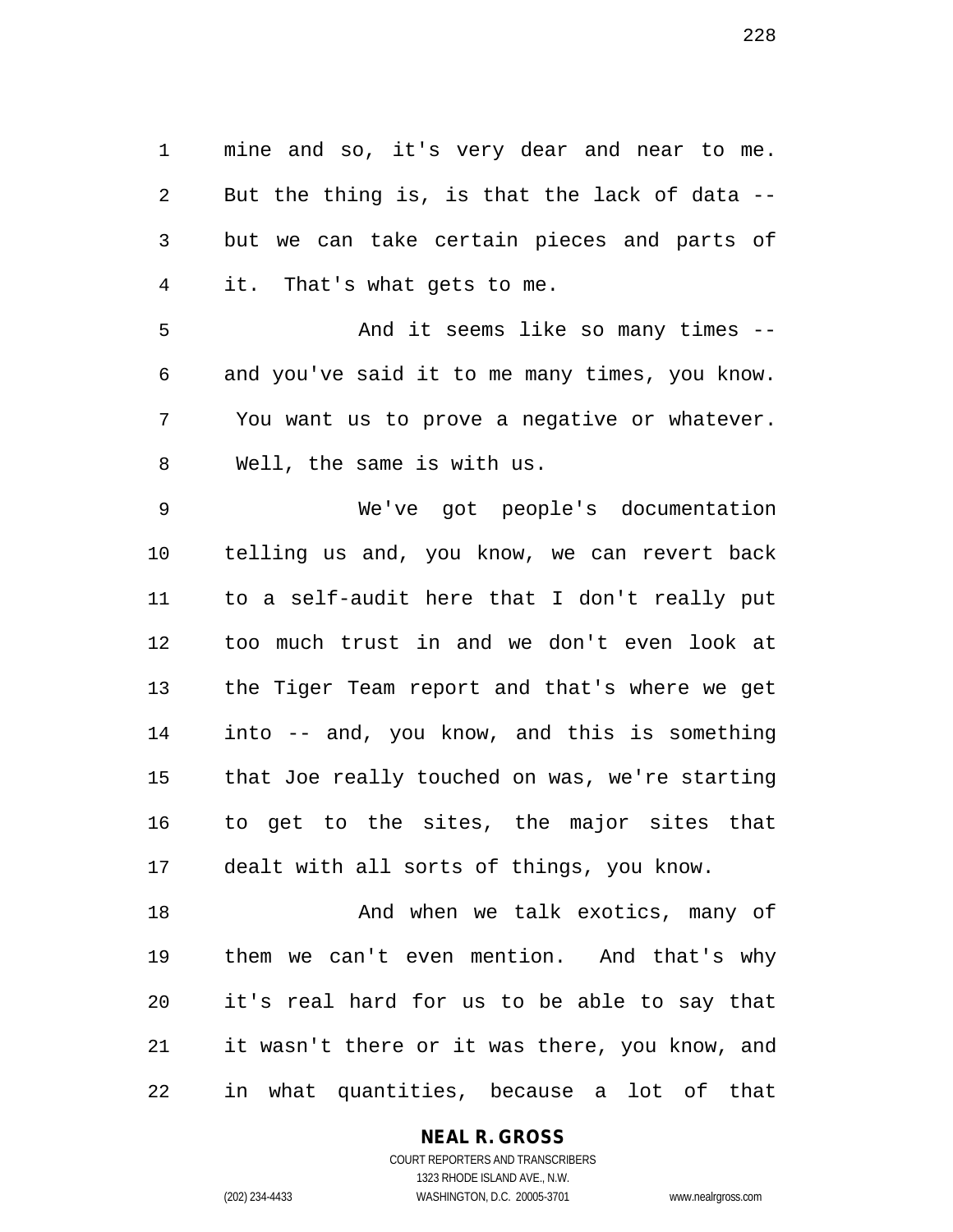1 information is not there.

2 DR. NETON: I appreciate your 3 input. I know you've worked long and hard on 4 this Pantex issue and I'm not trying to 5 belittle what you guys have done. 6 MEMBER CLAWSON: I realize -- 7 DR. NETON: But I do think that I'm 8 saying something that's slightly different 9 here than we've been saying in the past. And 10 that is it's incumbent upon us to demonstrate 11 that the rad protection programs did what they 12 said they were doing. 13 11's not, I don't believe, 14 sufficient to point out a paper trail, robust 15 program and say, okay, it's good to go. I 16 totally don't think that's appropriate. 17 And so we need to demonstrate that 18 they did what they said and follow-up. And I 19 agree the DOE, you know, Tiger Team audits and 20 stuff need to be considered. 21 CHAIRMAN MELIUS: Brad, we need to 22 move on a little bit.

> **NEAL R. GROSS** COURT REPORTERS AND TRANSCRIBERS 1323 RHODE ISLAND AVE., N.W. (202) 234-4433 WASHINGTON, D.C. 20005-3701 www.nealrgross.com

229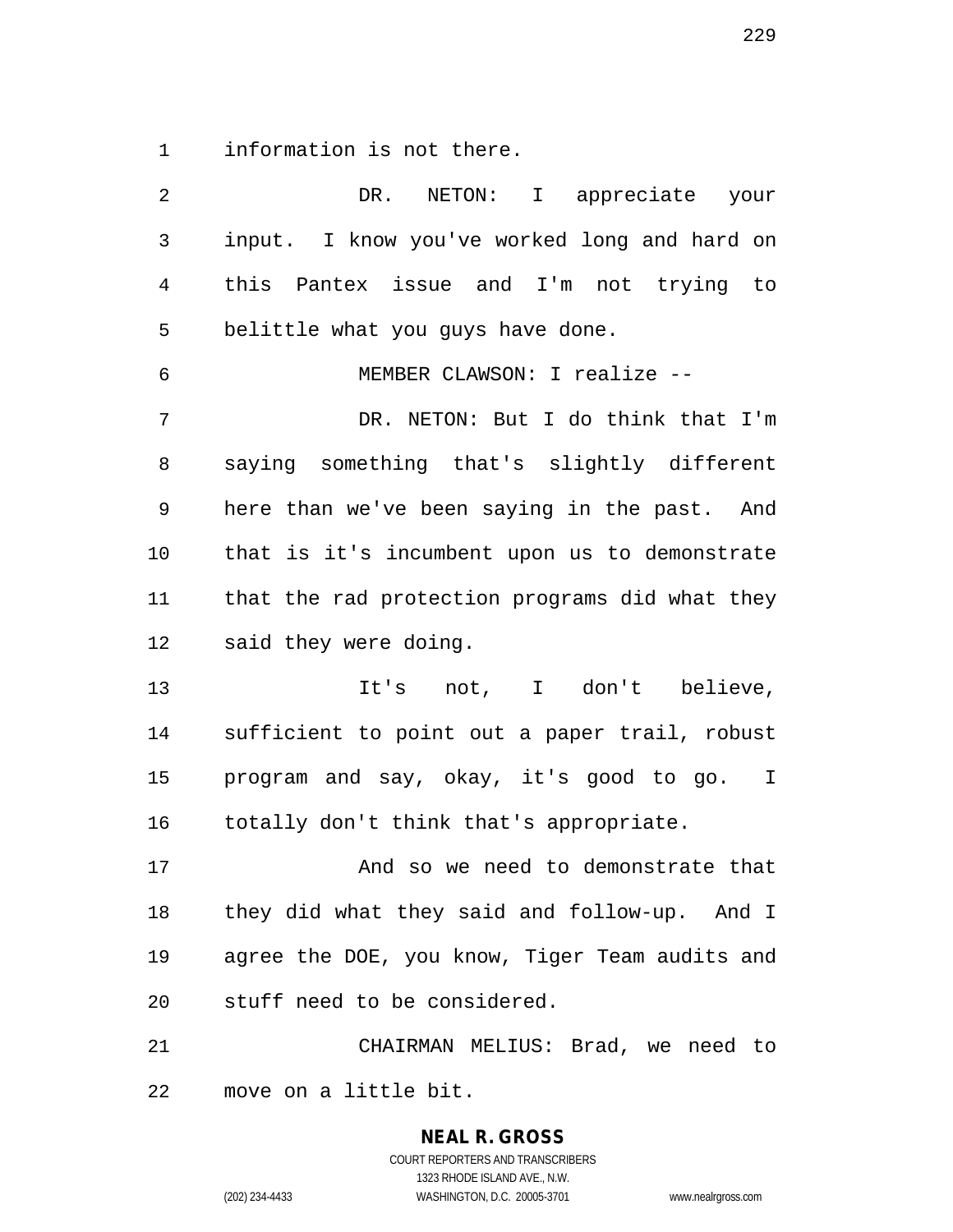1 MEMBER CLAWSON: Okay.

2 CHAIRMAN MELIUS: Josie is waiting. 3 MEMBER BEACH: I actually have four 4 questions, but I'm just going to give you one 5 at a time.

6 DR. NETON: Okay.

7 MEMBER BEACH: Jim, your last slide 8 indicates that NIOSH will use quantitatively - 9 - they'll quantitatively evaluate exposures. 10 But at Mound during our Work Group meetings, 11 NIOSH has taken the position that if routine 12 bioassay data or requests can't be found, it's 13 not likely an exposure issue.

14 That's what we've experienced and 15 that doesn't really jibe with your --

16 DR. NETON: Yes.

17 MEMBER BEACH: -- position.

18 DR. NETON: I think there's a 19 little bit of a disconnect there and I may 20 need to get involved a little more closely 21 with the Mound situation.

22 But as I pointed out in the slide

**NEAL R. GROSS** COURT REPORTERS AND TRANSCRIBERS 1323 RHODE ISLAND AVE., N.W.

(202) 234-4433 WASHINGTON, D.C. 20005-3701 www.nealrgross.com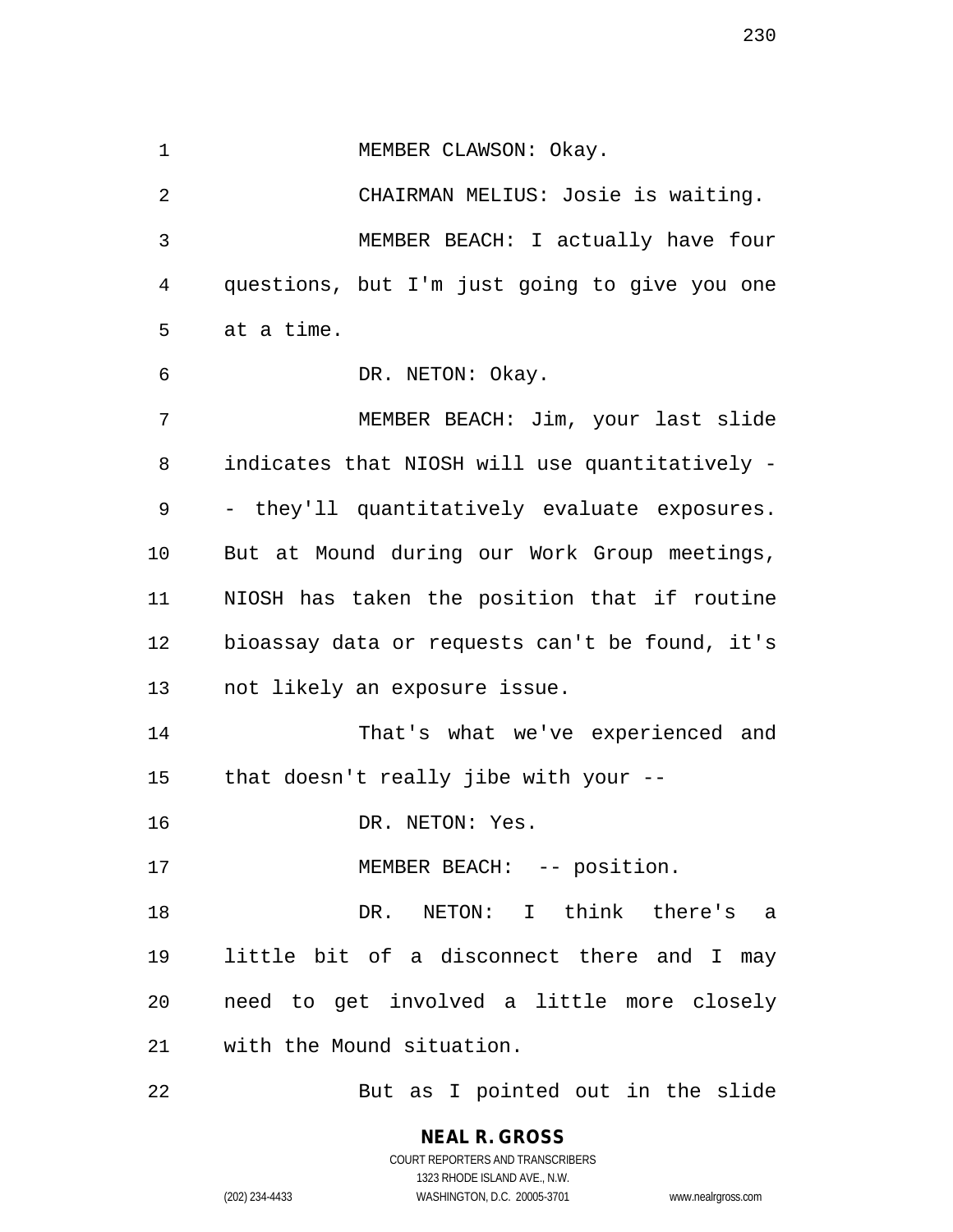1 here that comes from the regulation, it 2 certainly says that we need to do a 3 quantitative characterization of the radiation 4 environment. It doesn't say qualitative. It 5 says quantitative.

6 So, I think where it's been at 7 Mound is there's been sort of this approach 8 that says, you know, there's all these sources 9 out there. And I think we've been saying, go 10 ahead and prove to us that something happened. 11 And I think that we need to do a little more 12 than that.

13 I mean, I'm probably shifting 14 gears here a little more than what you've been 15 used to hearing, but we need to at least prove 16 that the sources did not have a significant 17 potential for exposure or no potential for 18 exposure based on some quantitative 19 information.

20 Now, that could be, and at Mound, 21 many of these go away, in my opinion, because 22 of the gross alpha monitoring program which

## COURT REPORTERS AND TRANSCRIBERS 1323 RHODE ISLAND AVE., N.W. (202) 234-4433 WASHINGTON, D.C. 20005-3701 www.nealrgross.com

**NEAL R. GROSS**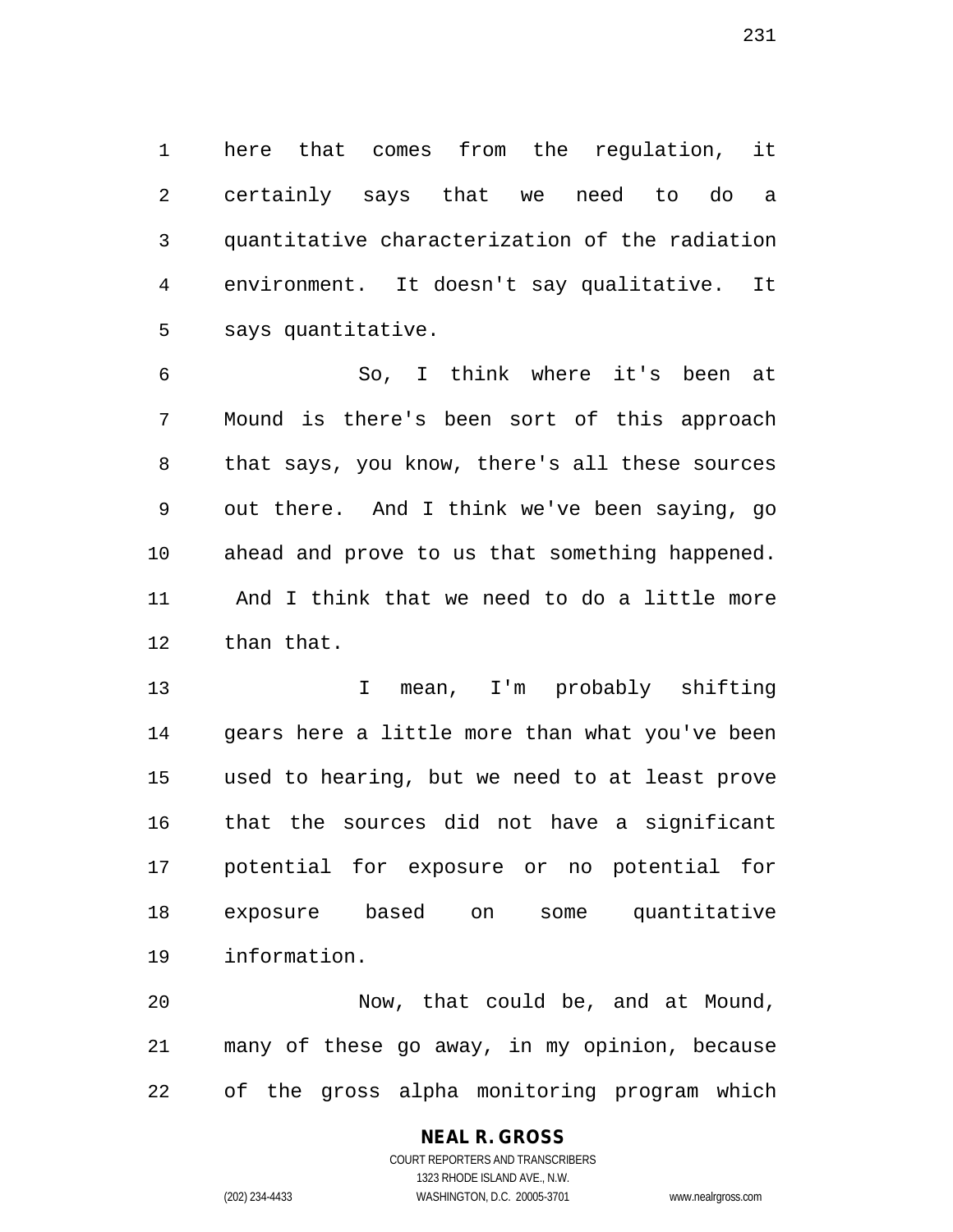1 has been a point of contention for some time 2 now.

3 How far does the gross alpha 4 monitoring program go to dispense with a 5 laundry list of these exotics?

6 I mean, many of the exotics at 7 Mound were alpha emitters because, frankly, 8 that's what their main interest was in 9 developing high specific activity alpha 10 sources for neutron generation, at least in my 11 opinion.

12 And so a lot of those go away, and 13 then you're left with these other, you know, 14 fission product-type, you know, cesium-type 15 sources that we can deal with and I think we 16 can dispense with on an individual basis.

17 MEMBER BEACH: But they need to be 18 step-by-step, walked through how they're going 19 to be --

20 DR. NETON: Right.

21 MEMBER BEACH: - dispensed with or 22 evaluated.

# **NEAL R. GROSS**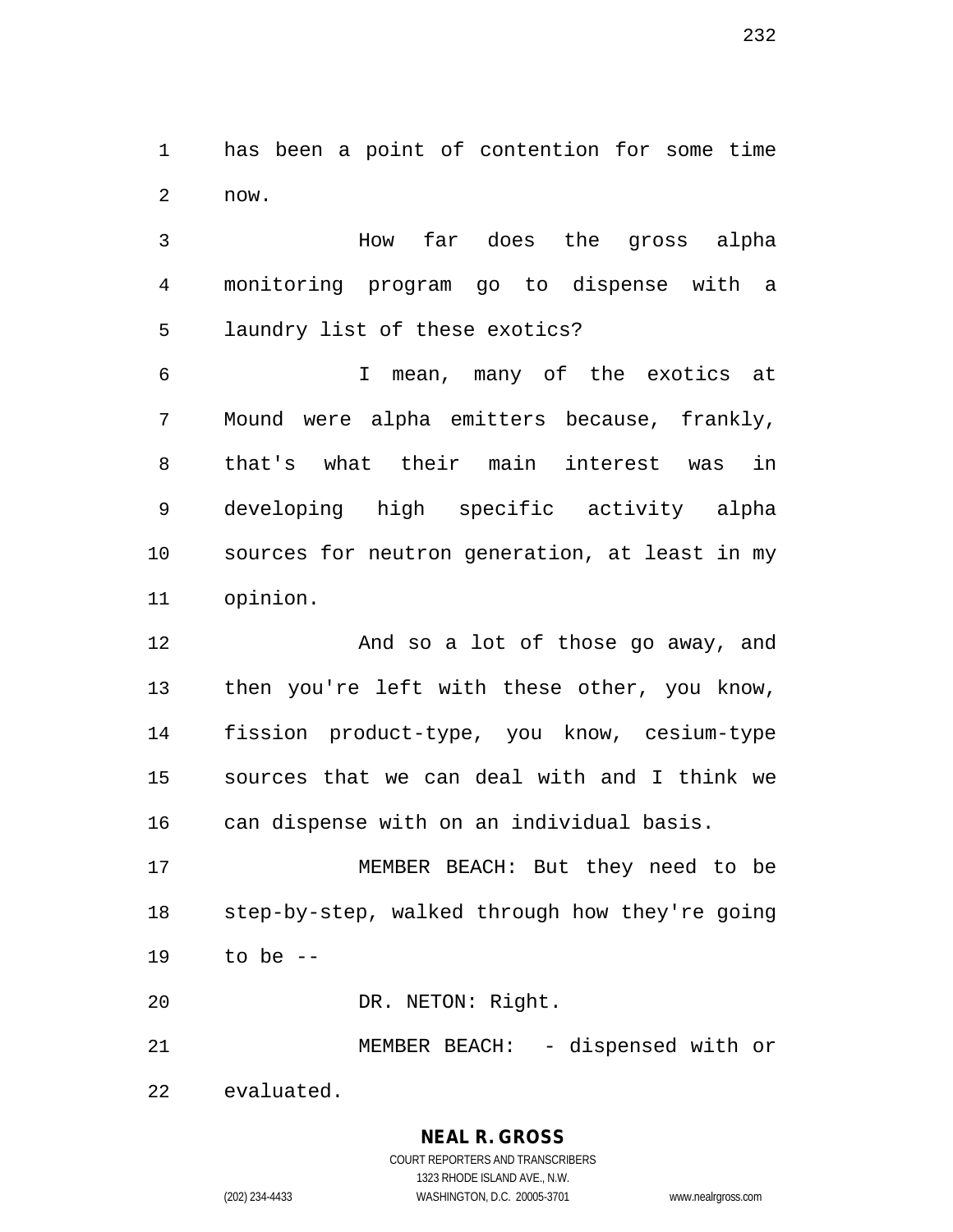1 DR. NETON: And I can guarantee you 2 that we're not going to have bioassay data for 3 most of those sources, but I would really hope 4 that we'd be able to demonstrate some type of 5 contamination control measures, surveys, 6 smears, you know, those type of quantitative 7 pieces of information that can be used to at 8 least put some type of a ceiling on the 9 potential for exposure. 10 MEMBER BEACH: So, we should see 11 something with the next Work Group meeting or  $12$ 13 DR. NETON: Yes, yes. 14 MEMBER BEACH: That's why I said 15 yesterday we may push it out to February. 16 DR. NETON: Well, I need to talk to 17 Brant. He and I have chatted a little bit 18 about this, but hopefully we'll have something 19 by the next Work Group meeting. 20 MEMBER BEACH: Okay. I got a 21 couple more that are for Mound too. 22 It seems more ad hoc right now,

**NEAL R. GROSS**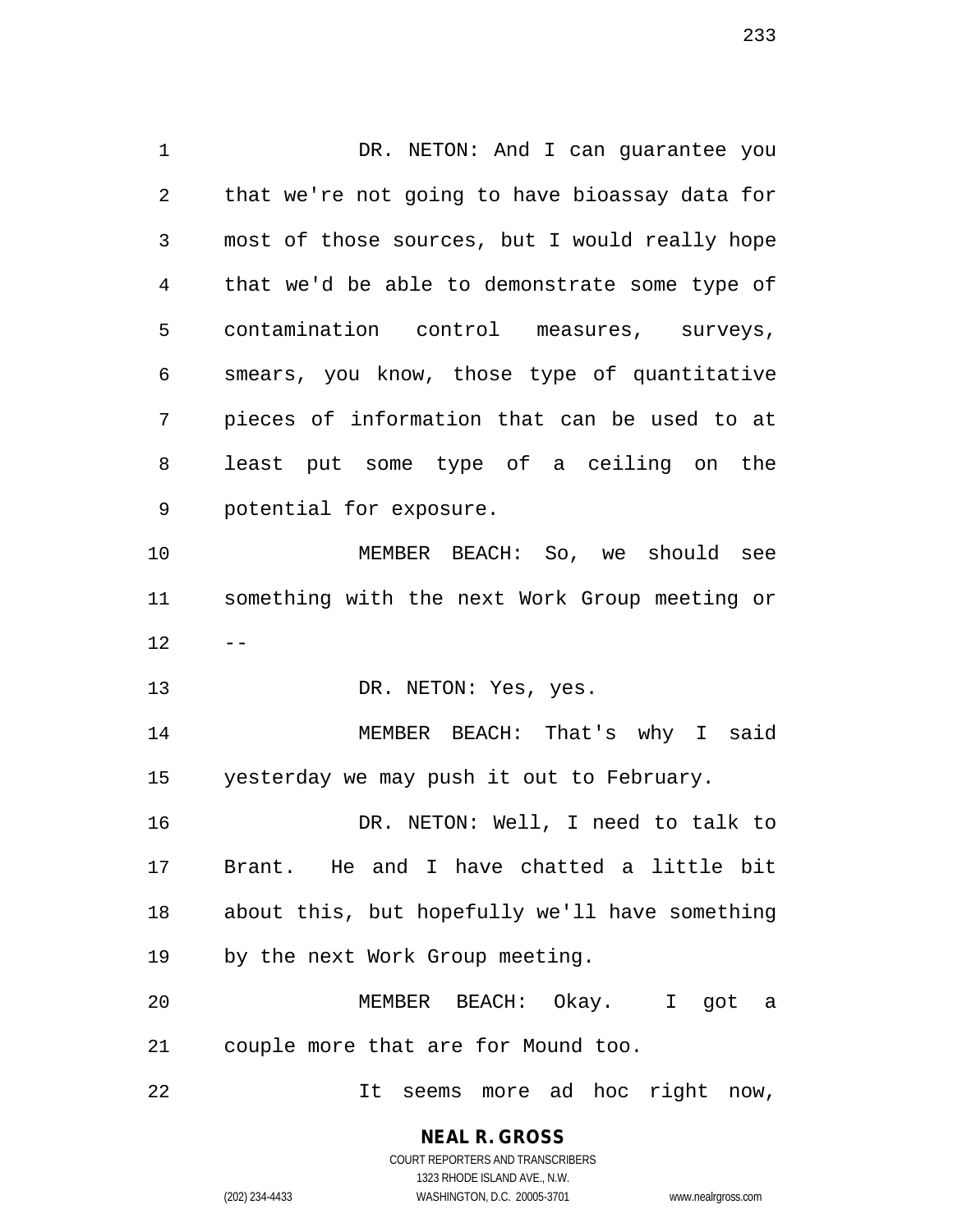1 more dependant upon the individual health 2 physics involvement and their professional 3 judgment.

4 I know we've heard that at the 5 Worker Outreach meetings, we've heard that at 6 Mound meetings.

7 It's not institutional or based on 8 the hierarchy of data approach that you've 9 outlined in your fist slide, so how is NIOSH 10 going to implement this in practice?

11 DR. NETON: What, this hierarchal 12 approach? Is that what you're talking about? 13 MEMBER BEACH: Well, right now you 14 use a lot of professional judgment. So -- but 15 the hierarchy outlines how it's going to be 16 spelled out.

17 So, I guess that, again, doesn't 18 jibe for me.

19 DR. NETON: Well, the hierarchy, 20 we're already down to source term, I think, is 21 where we're at.

22 There's not a lot of professional

**NEAL R. GROSS** COURT REPORTERS AND TRANSCRIBERS 1323 RHODE ISLAND AVE., N.W. (202) 234-4433 WASHINGTON, D.C. 20005-3701 www.nealrgross.com

234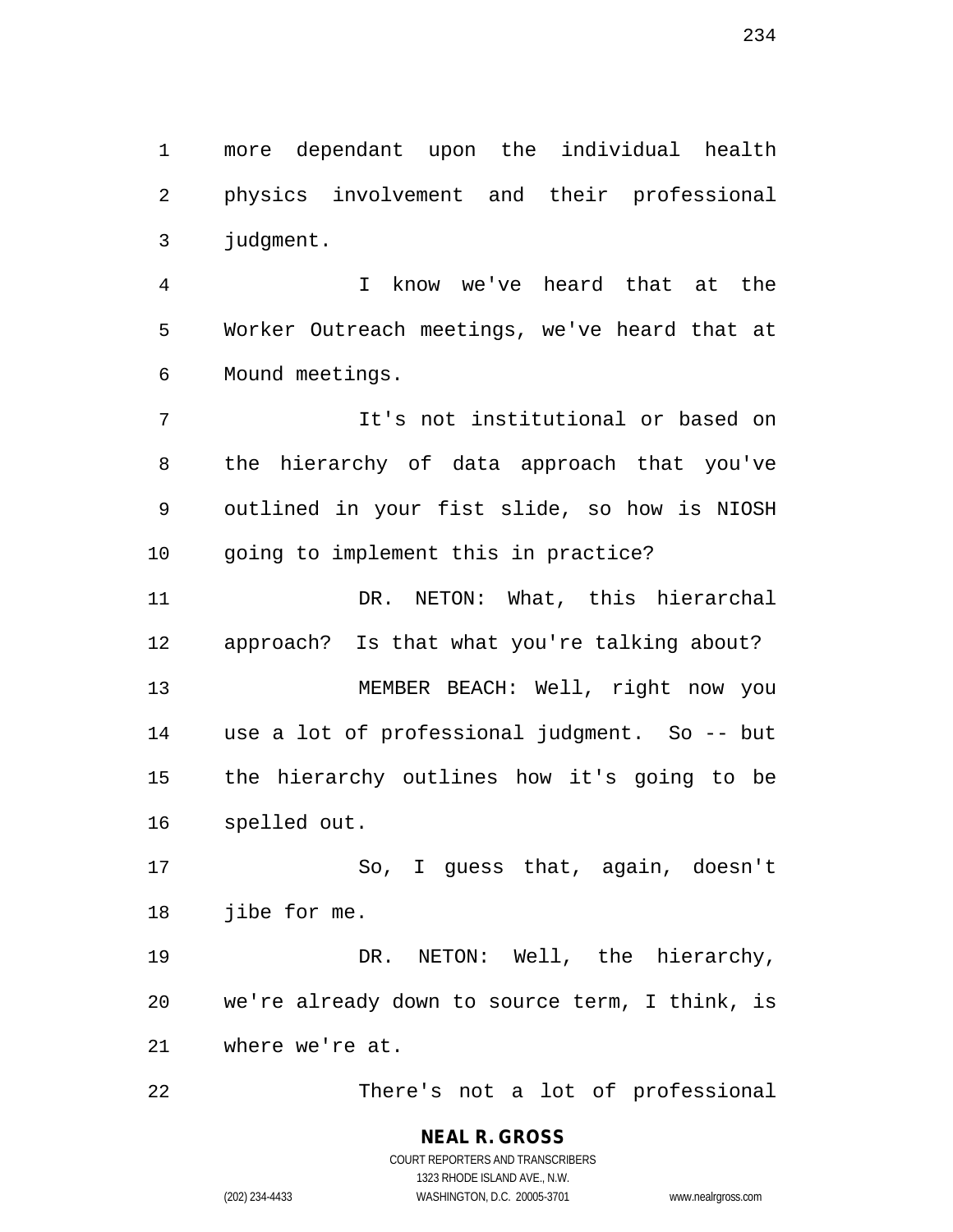1 judgment involved when using bioassay data or 2 coworker. There is some, but not to the 3 extent when you get down to the source term.

4 I think we've been getting there 5 at Mound and that's what's taking some time is 6 demonstrating to the Working Group's 7 satisfaction that we really can quantitatively 8 evaluate those sources.

9 The tritide exposures is a good 10 example where we said, okay, the source term 11 has been put away. There's nothing there. 12 How do you know that the maintenance workers 13 that went in there and cleaned up weren't 14 exposed?

15 And we said, well, we have a lot 16 of contamination surveys. Let's go evaluate 17 those contamination surveys and at least we 18 can put an upper bound on potential exposure 19 to a worker based on the levels that were 20 existing in the areas they were working in. 21 So, we're doing that in that

22 situation. I mean, again, it's kind of a

**NEAL R. GROSS** COURT REPORTERS AND TRANSCRIBERS

1323 RHODE ISLAND AVE., N.W. (202) 234-4433 WASHINGTON, D.C. 20005-3701 www.nealrgross.com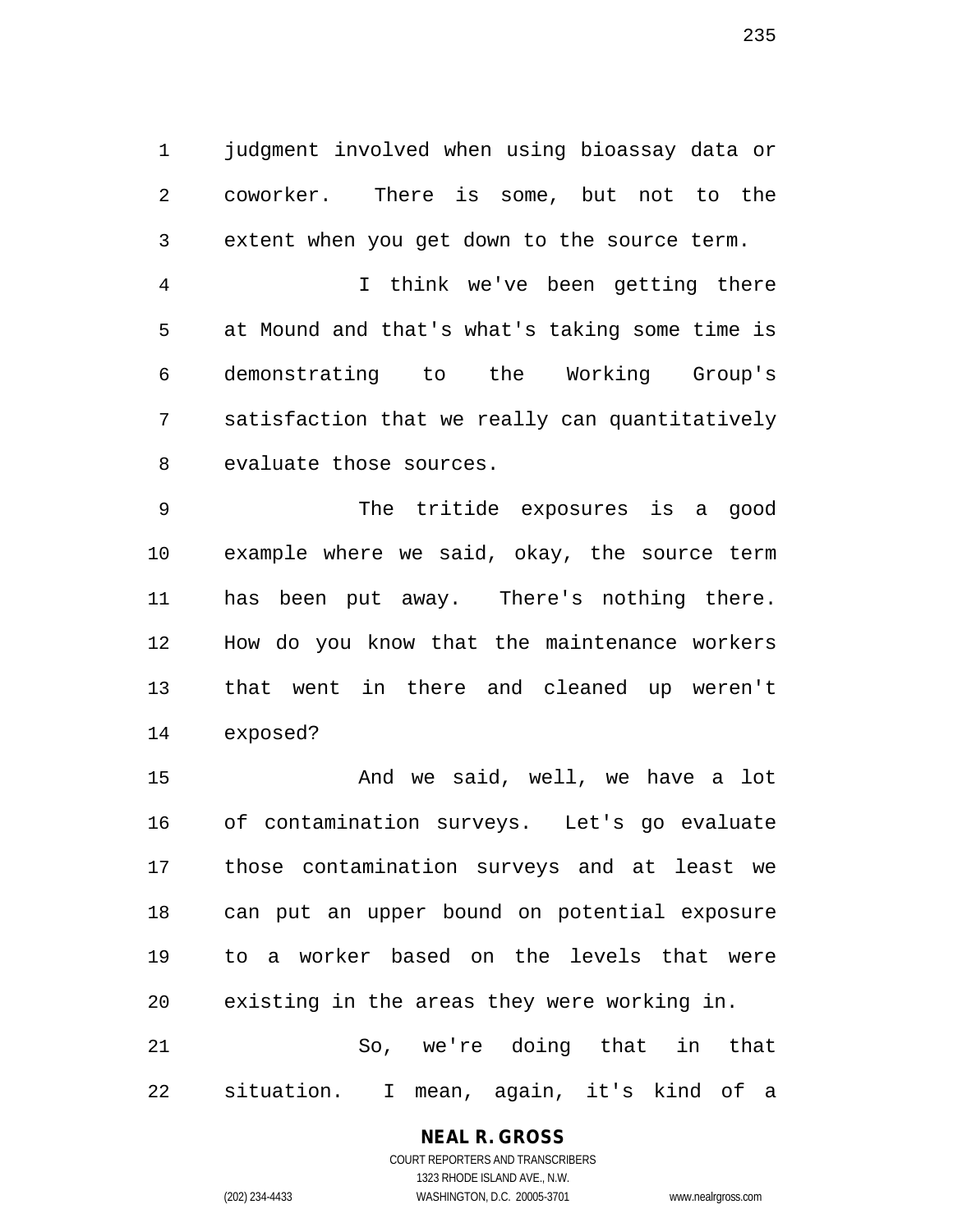1 case-by-case basis. There really isn't, I 2 don't think, a cookbook to this situation. 3 I think this King document is a 4 little bit of an issue. I need to take a 5 closer look at that. It's probably not a good 6 answer to your question, but I don't think 7 it's as professional judgment driven as it 8 appears. That's the best I can say. 9 MEMBER BEACH: It's not 10 transparent, I guess, is the problem. 11 DR. NETON: Yes, that's a problem. 12 CHAIRMAN MELIUS: Can I just 13 interrupt a second? 14 MEMBER BEACH: Yes. 15 CHAIRMAN MELIUS: I think we should 16 -- I'd like to avoid like very detailed 17 questions about a specific site. 18 We have some conflict of interest 19 issues here and I think we need to be -- let's

21 MEMBER BEACH: Okay.

22 CHAIRMAN MELIUS: And I think

20 talk about the general issues if we can.

**NEAL R. GROSS** COURT REPORTERS AND TRANSCRIBERS

1323 RHODE ISLAND AVE., N.W.

(202) 234-4433 WASHINGTON, D.C. 20005-3701 www.nealrgross.com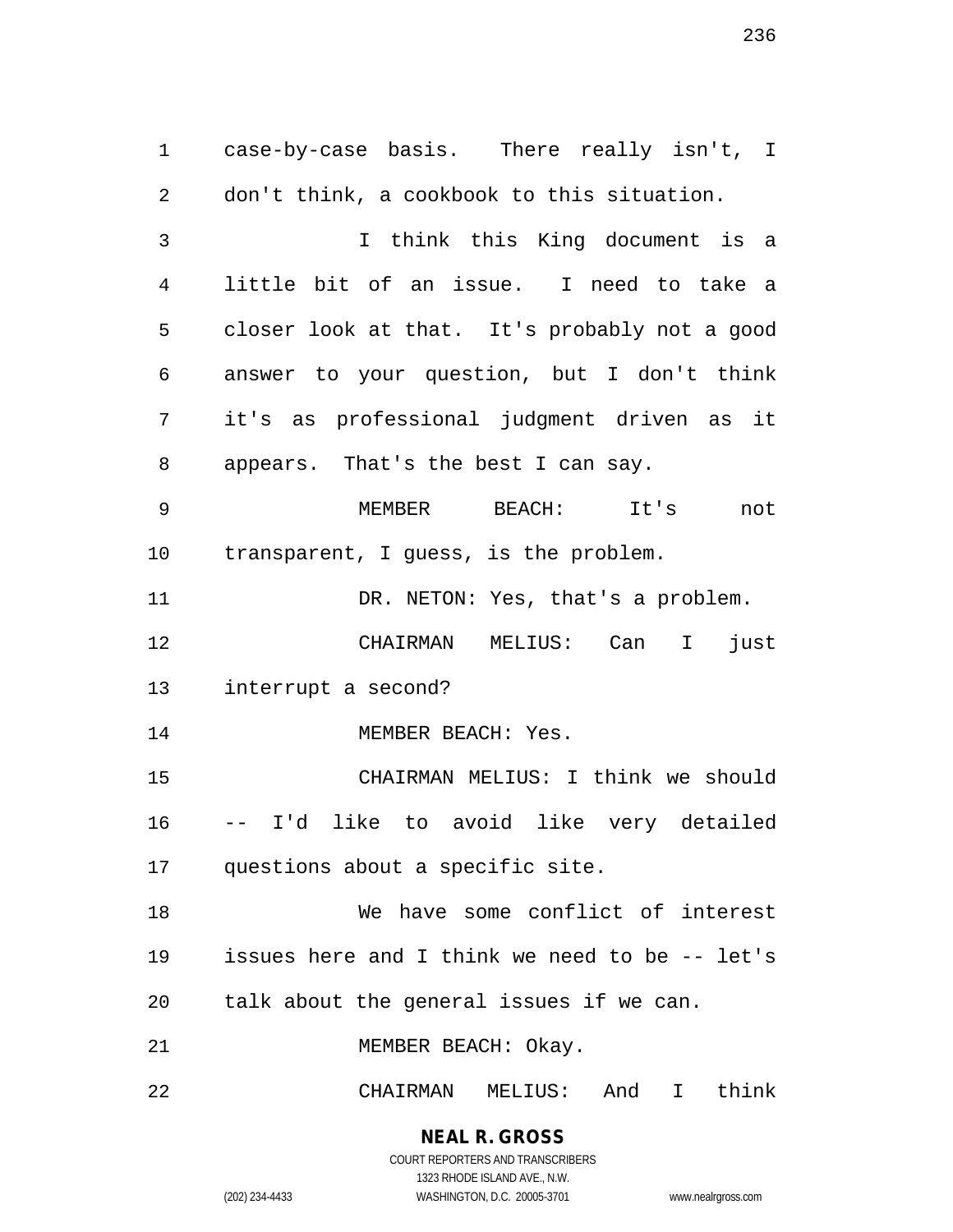1 that's all we should expect for answers and 2 not, you know, which document and things like 3 that.

4 MEMBER BEACH: Okay. Well, my next 5 one is Mound too. So, I'll skip that and 6 maybe I'll bring it up in --

7 CHAIRMAN MELIUS: No, you can ask 8 the generics at the site, but I think that we 9 don't want to say what are you going to do at 10 Mound or what are you doing at this or what 11 are you doing at that?

12 I think we've heard in general  $13$  what  $-$ 

14 MEMBER BEACH: Right. Well, I 15 guess this one's general.

16 As NIOSH moves further and further 17 away from actual bioassay data and air 18 sampling data, how is the reliability of that 19 information going to be done?

20 And I was putting that right back 21 towards the situation at Mound, but it's a 22 general question for --

### **NEAL R. GROSS**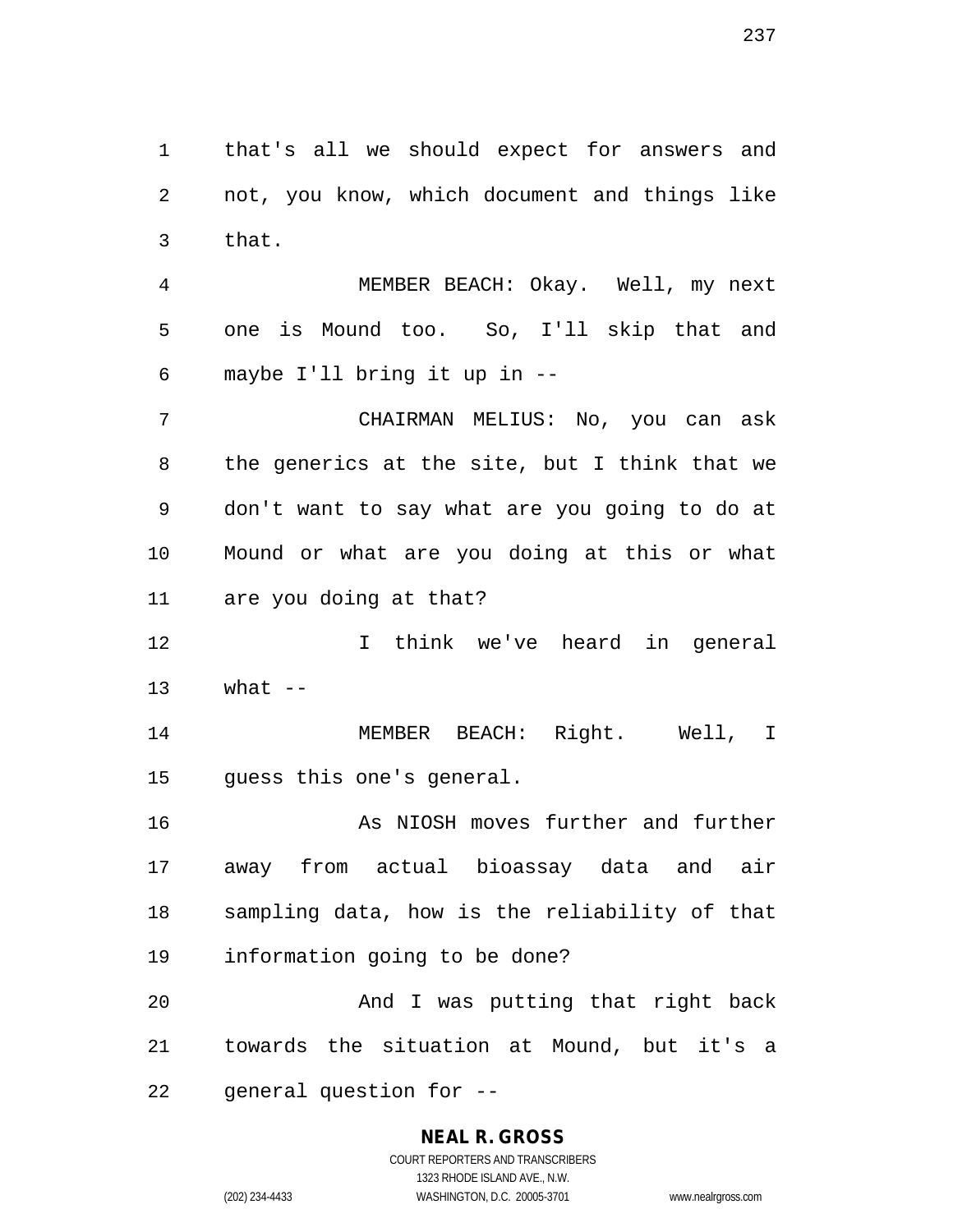1 DR. NETON: Yes. And, again, I 2 hate to be a broken record. It sort of 3 depends. I mean, as you get closer and closer 4 into contemporary time frames, the health 5 physics programs grew stronger and stronger or 6 more robust because of the regulations that 7 were impinging upon them.

8 So, as Joe indicted after 10 CFR 9 835 came out, you had bioassay programs that 10 had to be, at least on paper, well documented 11 as to why people were or were not on bioassay 12 monitoring programs, and those who had a 13 potential to receive a hundred millirem were 14 on a program. So, you'd have some very strong 15 documentation.

16 As you go back in time, it becomes 17 a little less certain, but we're still going 18 to rely on an evaluation of the health physics 19 programs that were in place and the follow-ups 20 that were taken to demonstrate the 21 contamination levels in the facilities, those 22 type of things, air samples that were taken.

### **NEAL R. GROSS**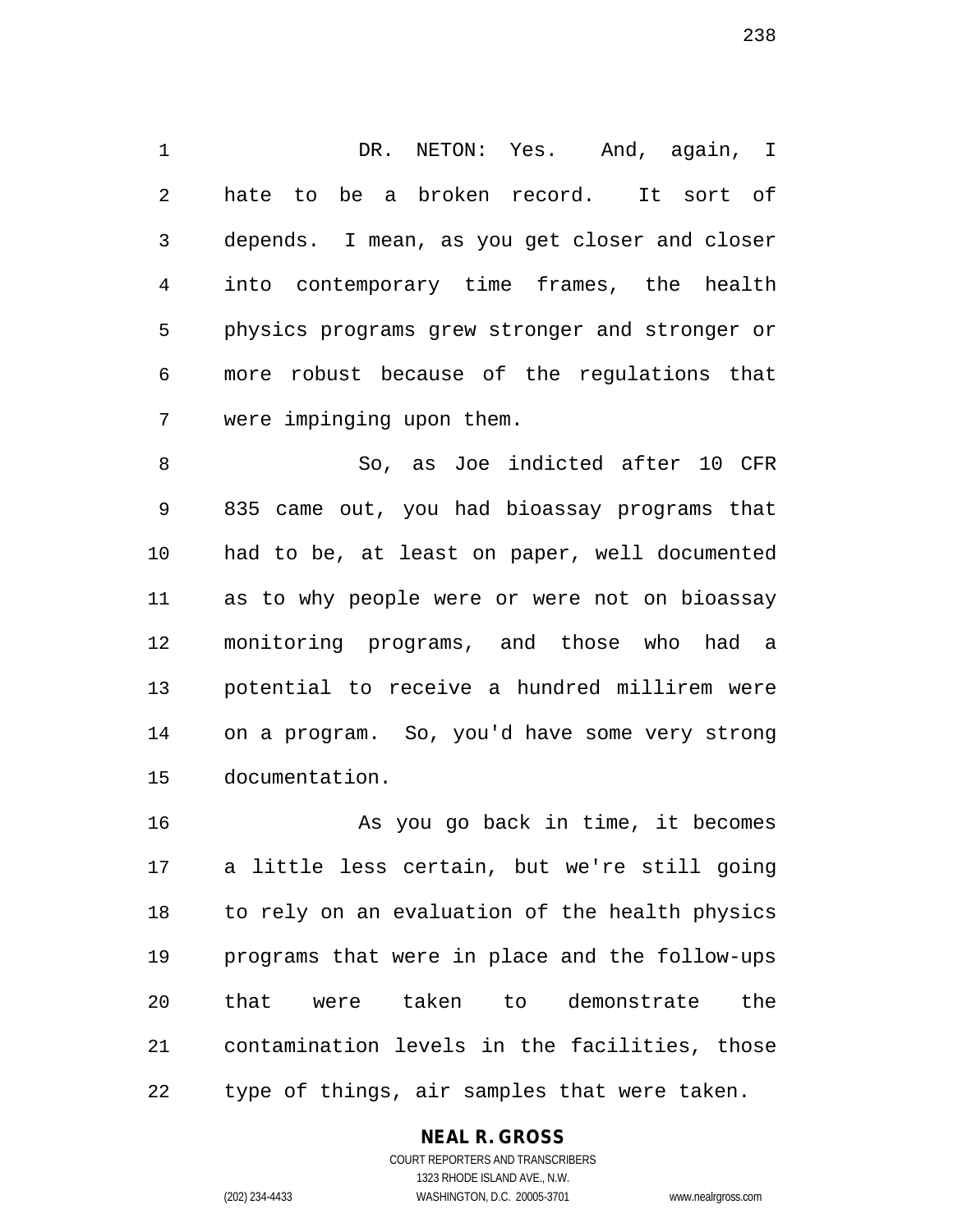1 I mean, it really -- I don't think 2 it's sufficient just to say that there was a 3 good health physics program. I think I've 4 said that a number of times already. 5 And, you know, it's incumbent upon 6 us to demonstrate that the program did what it 7 said it did and you should expect to see that 8 from us. 9 And if we can't do that, then I 10 would agree that there's issues. 11 MEMBER BEACH: Okay. My other one 12 was a LANL question. So, I'll hold it. 13 CHAIRMAN MELIUS: Okay. Phil. 14 Phil and then Paul. 15 MEMBER SCHOFIELD: Well, first 16 thing, I got to make comment on the Pantex 17 slide that says zero potential. 18 You get nuclear materials. There 19 is no such thing as zero potential. Any time 20 you're handling nuclear materials, there is 21 potential for somebody to get contaminated 22 externally or internally.

> **NEAL R. GROSS** COURT REPORTERS AND TRANSCRIBERS

> > 1323 RHODE ISLAND AVE., N.W.

(202) 234-4433 WASHINGTON, D.C. 20005-3701 www.nealrgross.com

239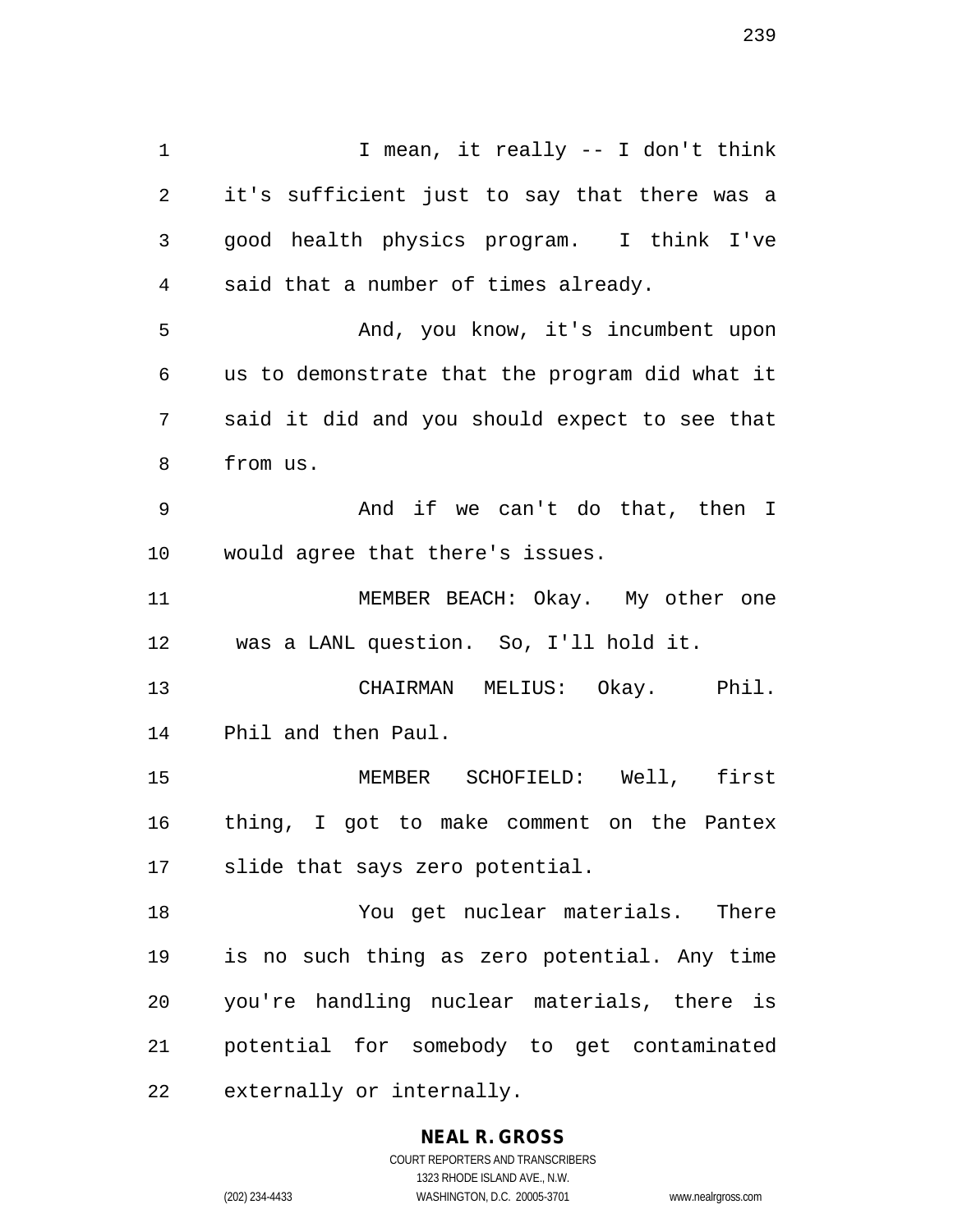1 The other thing is bioassay. If 2 there is no bioassay, some of these more 3 exotics or even in cases where someone goes 4 into a facility that has had an excursion of 5 some kind, yes, people have been in there and 6 cleaning. But a lot of times as we all know, 7 there's loose contamination still resides 8 within that facility.

9 Someone gets up on a ladder. 10 Maybe just change a light bulb. Maybe you got 11 an electrician there changing lights. He 12 knocks that loose contamination loose. Now, 13 it's in him.

14 He's not on a bioassay, because 15 he's not expected to get anything. So, you've 16 got that problem.

17 And then you listed things like 18 sealed sources and glove boxes. We have 19 problems with window leaks, gloves, valves, 20 canisters leaking.

21 Here, again, you have all these 22 different sources/potentials to people to be

> COURT REPORTERS AND TRANSCRIBERS 1323 RHODE ISLAND AVE., N.W. (202) 234-4433 WASHINGTON, D.C. 20005-3701 www.nealrgross.com

**NEAL R. GROSS**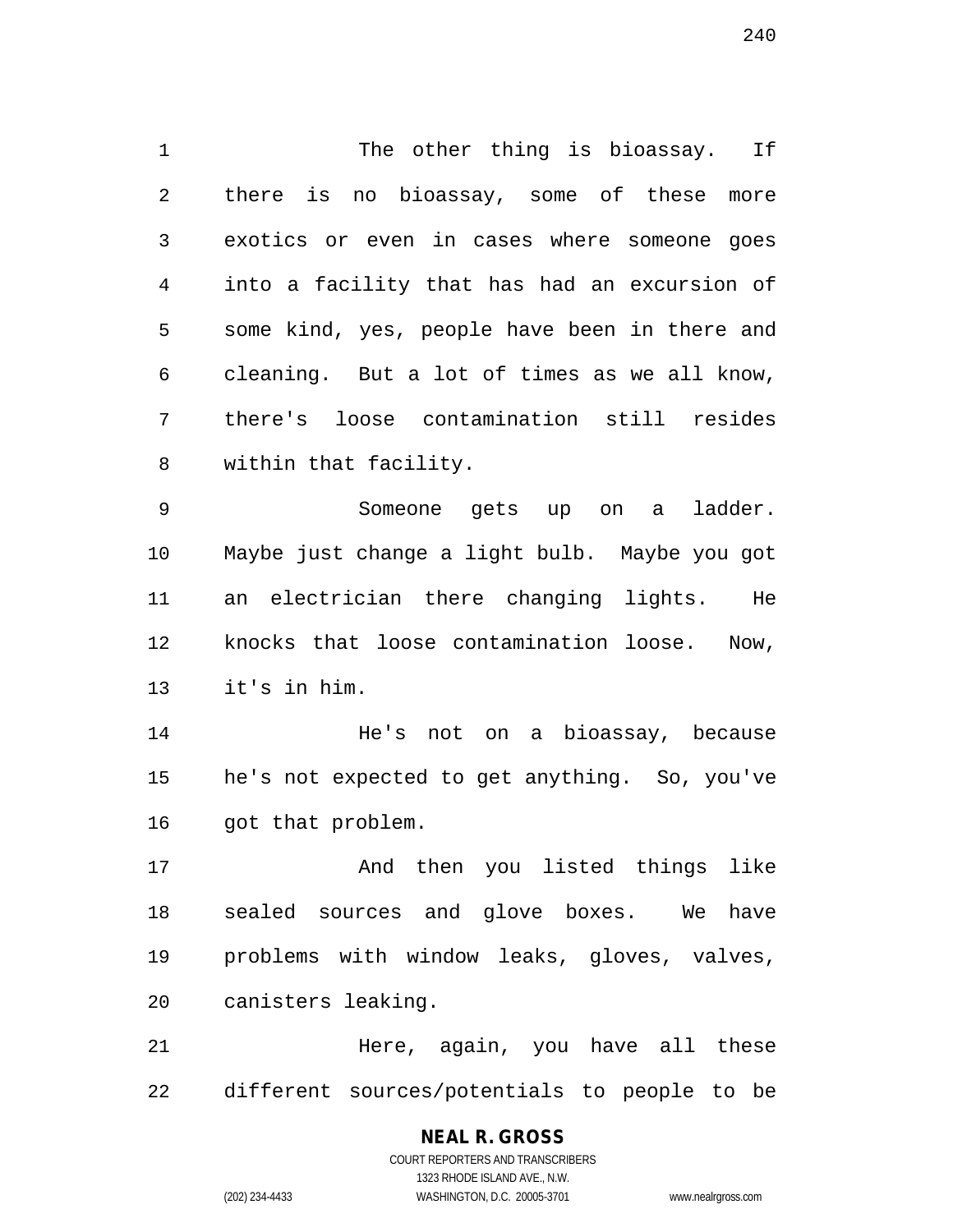1 contaminated, to get internal contamination.

2 And then you take a facility like 3 INL. You've got 50-plus reactors. Now, 4 you've got all kinds of exotics everywhere. A 5 lot of these people aren't going to be 6 monitored, quote, for the exotics necessarily, 7 but they may be getting exposed to what's 8 being discharged out that stack or what's even 9 come loose into the room because they're in 10 there doing a job that they aren't normally in 11 that area. So, they're not on a program for 12 that particular area.

13 And as we have heard from many, 14 many sites, there is -- wasn't really a health 15 physics checklist for many of the jobs or many 16 of the things that were done.

17 And even to this day at a lot of 18 the facilities, there are a lot of people 19 protecting things like fire department, 20 guards, crafts who worked nights, weekends. 21 They're self-monitoring.

22 If they're doing a good job,

**NEAL R. GROSS** COURT REPORTERS AND TRANSCRIBERS

1323 RHODE ISLAND AVE., N.W.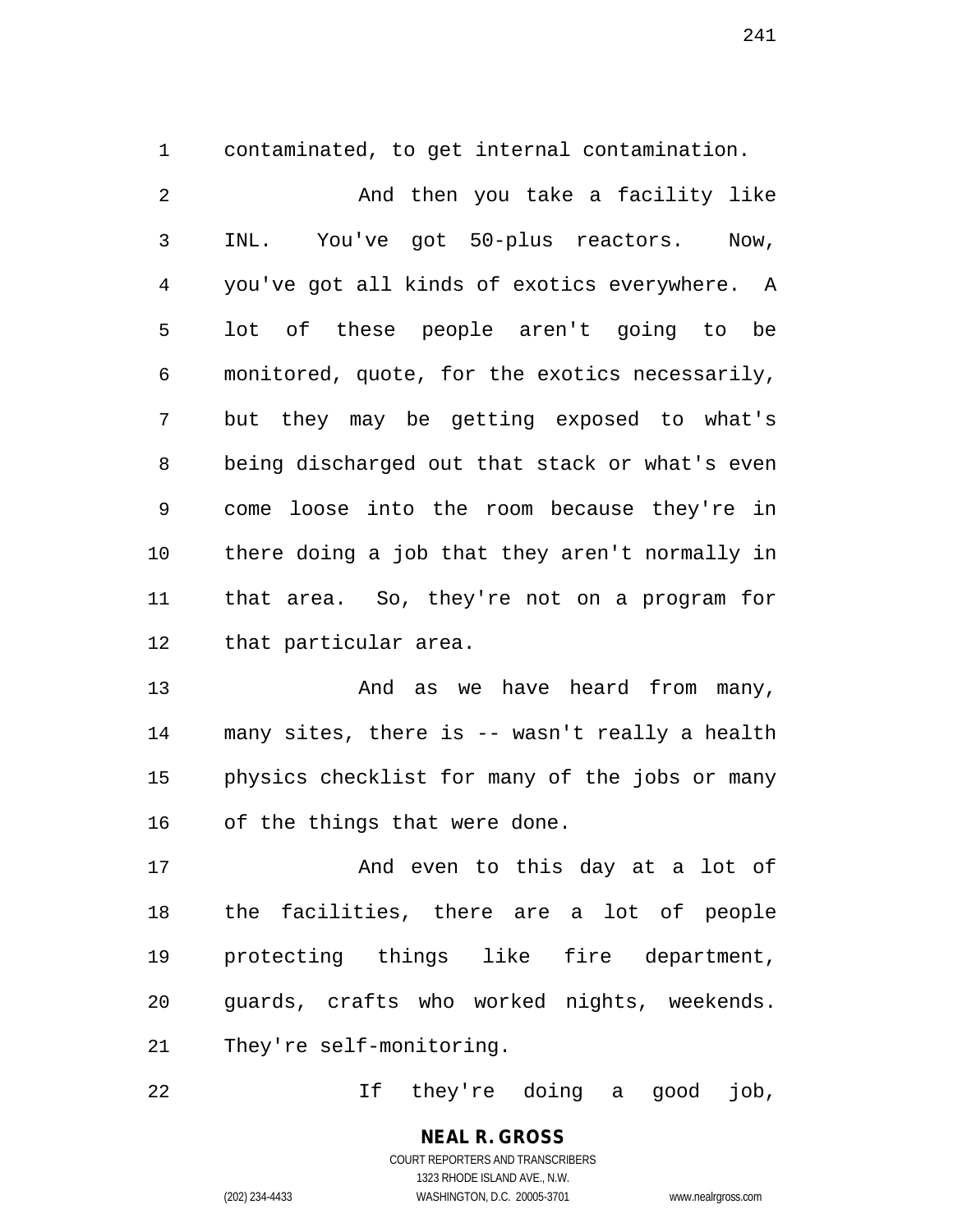1 they're likely to catch it. If they're not, 2 then the risk goes up.

3 So, I just have a real problem 4 with that no potential.

5 CHAIRMAN MELIUS: Paul, then Wanda. 6 MEMBER ZIEMER: My comments, I 7 think, are generic and perhaps will amplify on 8 the point that Brad made. And he certainly 9 put his finger on one of the issues in our 10 sites particularly in the early days, and it 11 is the issue of sort of self-auditing.

12 And since I was heavily involved 13 with the Tiger Teams, as was Joe Fitzgerald -- 14 and, Joe, if I say something wrong, you can 15 steer me in the right direction, because Joe 16 had more experience on deck with some of 17 those.

18 But on the Tiger Teams, one of the 19 big issues that we found at all of the sites, 20 virtually, was not necessarily that their 21 health physics programs were inadequate, but 22 that the implementation of how that

> **NEAL R. GROSS** COURT REPORTERS AND TRANSCRIBERS

1323 RHODE ISLAND AVE., N.W. (202) 234-4433 WASHINGTON, D.C. 20005-3701 www.nealrgross.com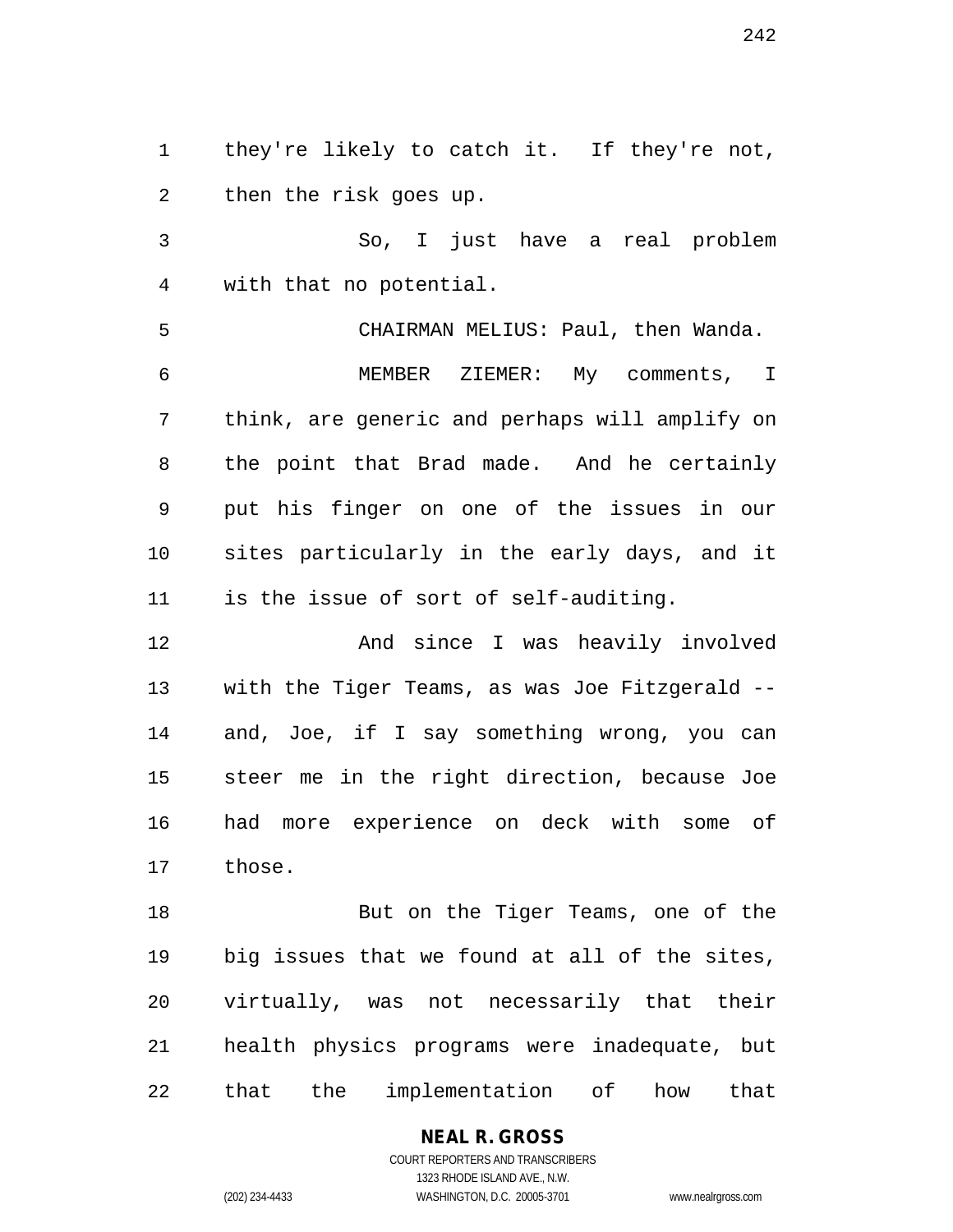1 information was utilized -- and the driving 2 force of production and the possibility of 3 health physics not being independent or having 4 the clout to actually do what they needed to 5 do with the information that was found, was 6 frequently a problem.

7 So, often what you have in these 8 sites, you may have very good data. You have 9 survey data and bioassay data and personnel 10 monitoring data, it may, in many cases, not 11 have been acted on properly because of the 12 dynamics that you have talked about, Brad, but 13 the Tiger Teams always wanted the local 14 facility to have a good internal monitoring 15 program -- I mean, an internal audit program. 16 They needed to be auditing themselves.

17 But you can only do that well if 18 the group's that auditing that is independent 19 enough for management to be able for that to 20 occur. And that was typically the kind of 21 problem you had.

22 So, in many of these cases, and,

243

COURT REPORTERS AND TRANSCRIBERS 1323 RHODE ISLAND AVE., N.W. (202) 234-4433 WASHINGTON, D.C. 20005-3701 www.nealrgross.com

**NEAL R. GROSS**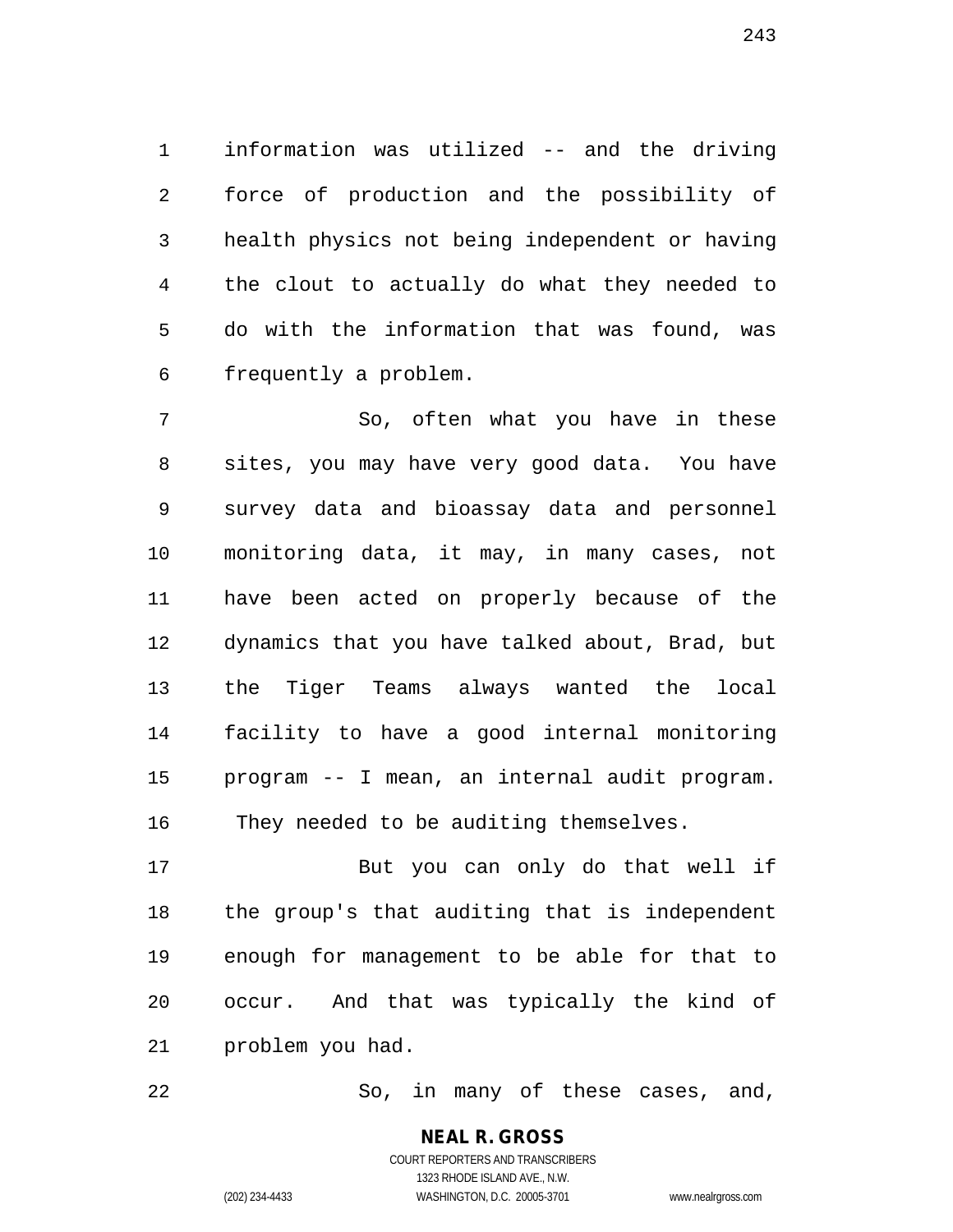1 Joe, you can correct me, but I don't remember 2 any of the health physics programs ever 3 getting a grade -- we actually graded them.

4 I don't remember any of them 5 getting a grade above C. There may have been 6 one or two, but most of them graded down. And 7 typically it had to do with how things were 8 implemented in terms of the interaction with 9 management.

10 So, as I think about that, I think 11 much of the data that you would find at these 12 sites that we utilize, the data itself may be 13 very useful, but we find that the sites didn't 14 implement it in a way that helped protect 15 those workers in the way that they should have 16 been.

17 And this led eventually to the 18 RadCon Manual and to Part 835 which we were 19 heavily involved in developing. So, we had 20 some consistency over the complex as to how 21 you did this in a way that gave enough clout 22 to the health and safety side to stand up

### **NEAL R. GROSS**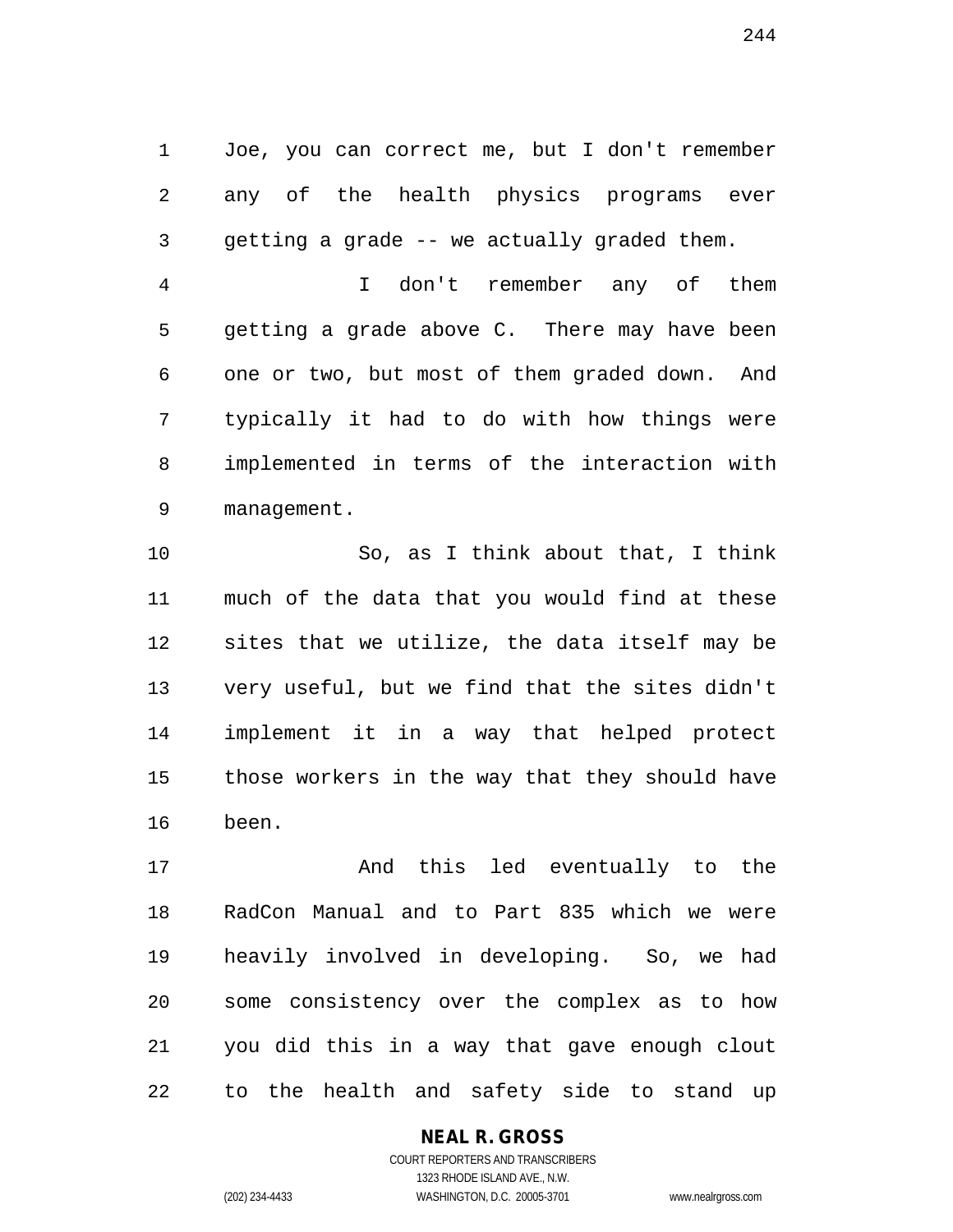1 against pressures from production.

2 MR. FITZGERALD: Paul, I think that 3 was well said.

4 The issue I have is more moving 5 from a quantitative, you know. And I actually 6 appreciate that may be necessary when you get 7 to a point, as I pointed out earlier where, 8 you know, you just don't have much in the way 9 of quantitative information and you have to 10 start looking at the program.

11 But for those very reasons, I 12 have, you know, and I think you do too, have 13 some great qualms, because what you read may 14 not necessarily be an intentional malfeasance 15 or anything. It just may be a blind spot in 16 some programs that when they say they don't 17 have contamination, they may very well be 18 thinking of, we don't have any contamination 19 at the primaries, you know.

20 We don't really worry about the 21 secondaries. We're talking about the 22 primaries.

# **NEAL R. GROSS**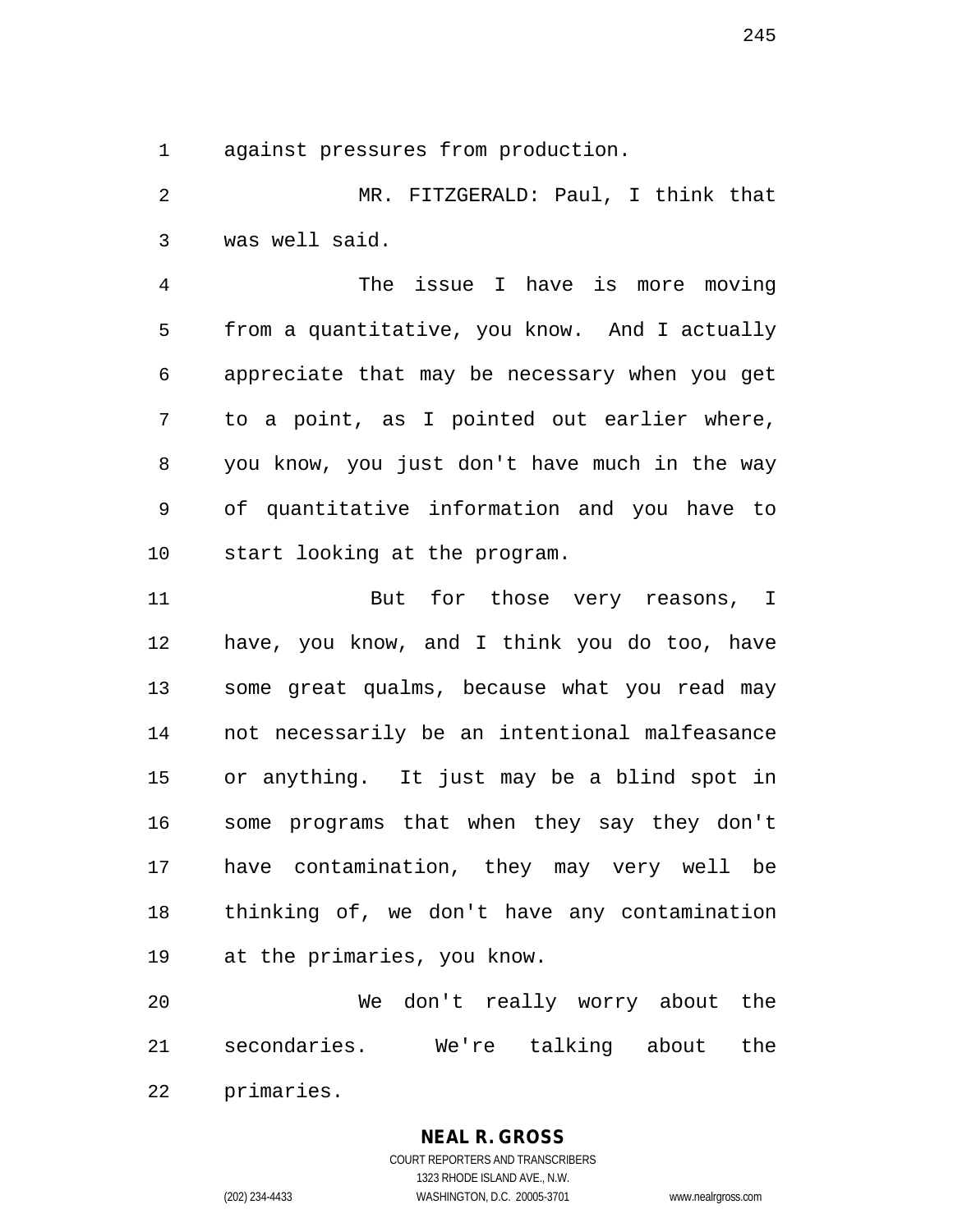1 So, when we're in this territory 2 where we're trying to judge the adequacy or 3 rigor of control for the exotics or 4 secondaries, if we read a statement like that 5 or an audit like that, we may actually 6 misinterpret if we just go by that alone. And 7 this is where the follow-up that Jim's talking 8 about is highly important to validate that. 9 I went to Fernald in February `85 10 to do a health physics review, and literally 11 they were running the plant as a heavy metals 12 plant. I mean, you know, it was astonishing, 13 and this was `85. 14 So, I think that's something to 15 keep in mind when you're trying to judge the 16 program descriptions, because they may very 17 well think they're fine. But in essence, 18 they're not. 19 CHAIRMAN MELIUS: Okay. Wanda. 20 MEMBER MUNN: This is, I think, a 21 very broad question that touches on a great

22 deal more than what we're talking about here.

### **NEAL R. GROSS**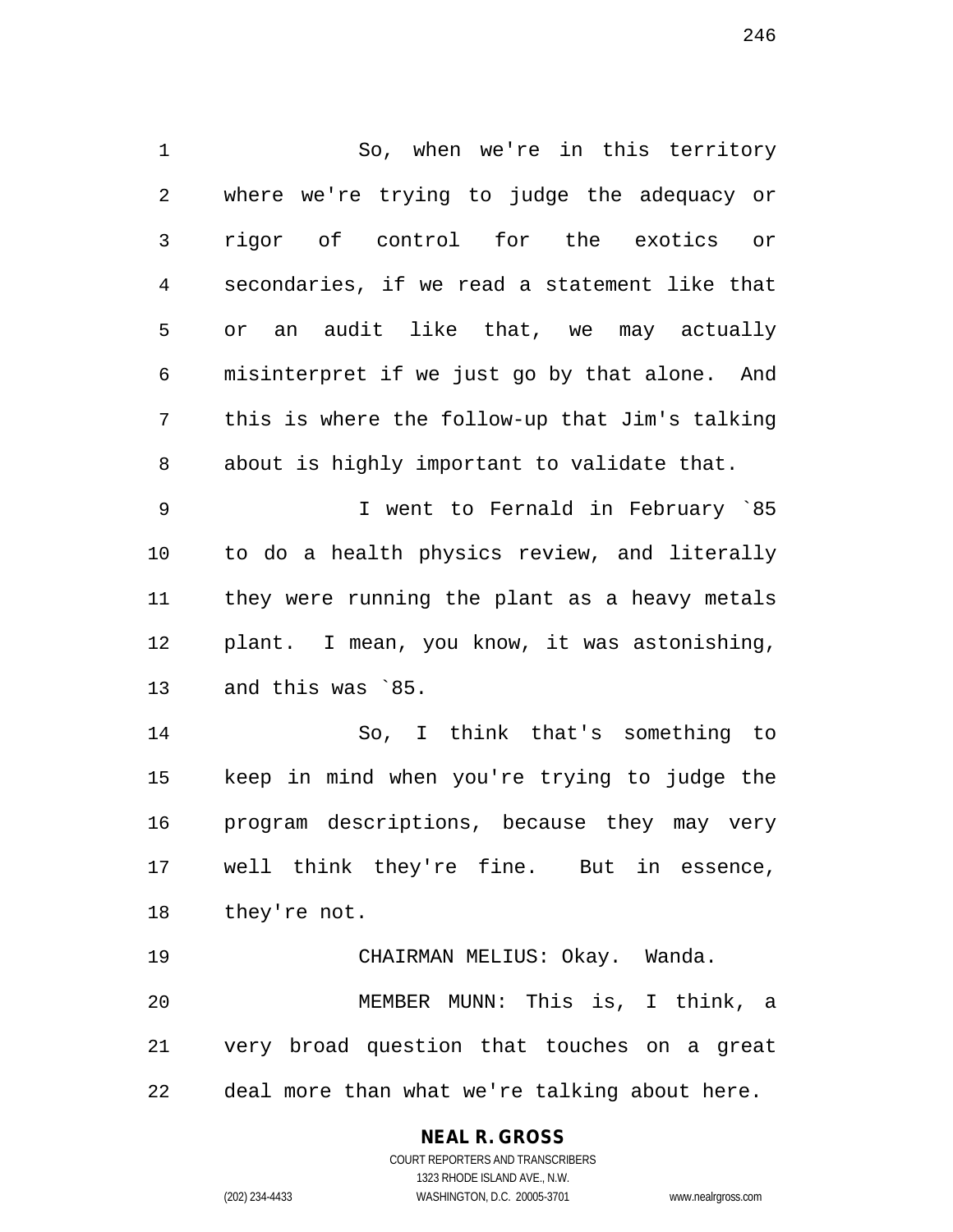1 Joe, you mentioned when you were 2 giving us your presentation that some 3 information had been taken at great length 4 from an individual who was a program manager. 5 And, therefore, had a personal interest in 6 what was being said.

7 And, essentially, you said it in a 8 nicer way than this, but essentially he said 9 you couldn't trust it.

10 We talk a lot about what is and is 11 not reliable information. And if we discard - 12 - I was going to say if we discard information 13 that's given to us from people that we 14 consider experts, and my next thought was, I 15 guess my real question to you is who do we 16 consider expert. Who do we consider reliable?

17 Is there any human being that can 18 give us any information that would meet 19 whatever our standard of quality is in terms 20 of reliability?

21 MR. FITZGERALD: Yes, I really 22 appreciate that issue, Wanda. And I'm just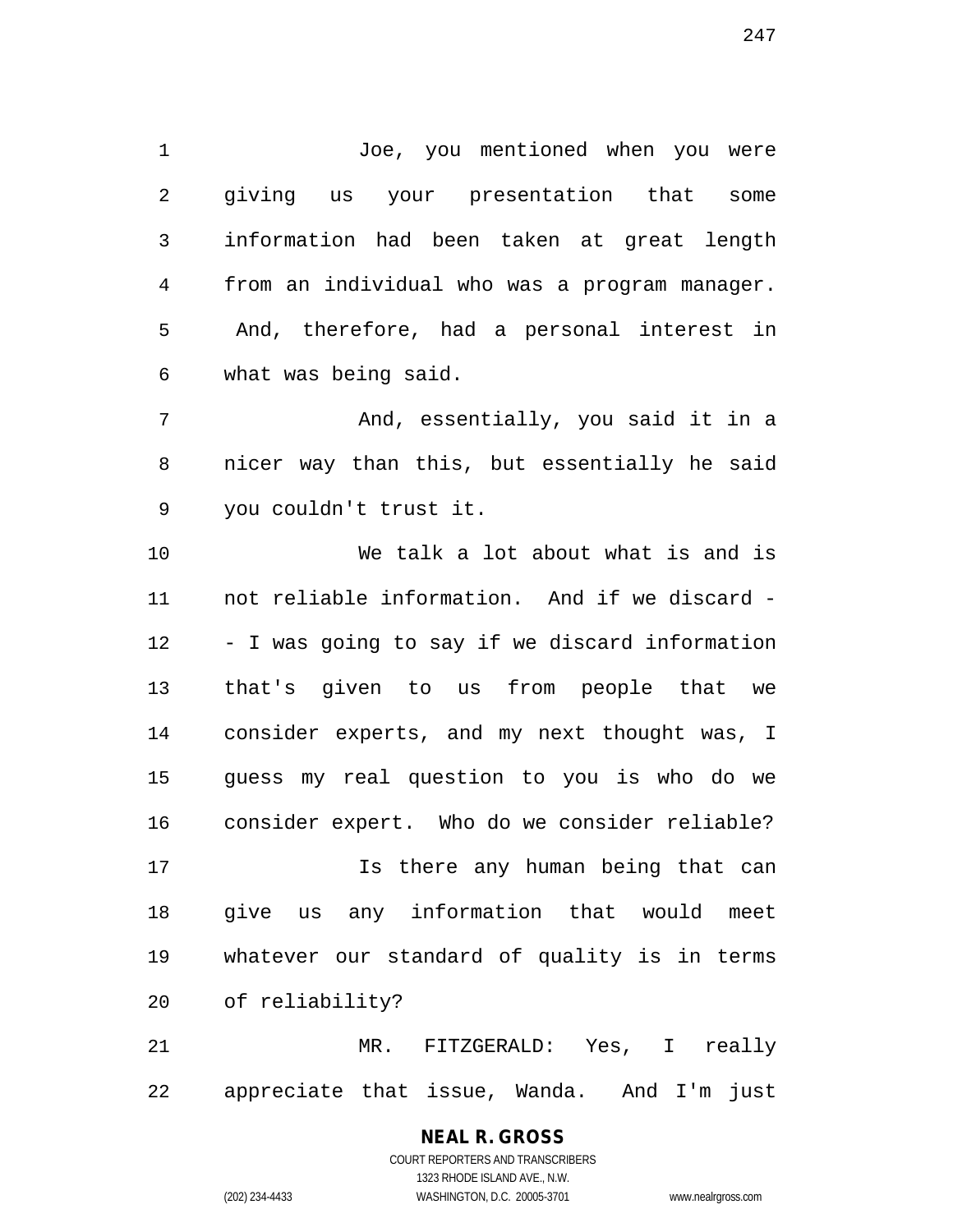1 saying -- and that's why I think I chose to 2 say it nicely.

3 I think, really, I think we all 4 value that input. But at the same time, when 5 you get to the point where you don't have much 6 in the way of real hard data, you don't have 7 much quantitative, and it looks like that, you 8 know, that interview may become a fulcrum 9 point to decide if there's an exposure to a 10 nuclide in an SEC, I can't escape the 11 perspective of, well, I have to consider the 12 source and make, you know, to be mindful that, 13 you know, the individual may have a stake.

14 **And if he ran the program for 20** 15 years, he may be expert in the program. But, 16 again, in describing whether there was a 17 significance to a source-term, maybe an exotic 18 or something, I don't know, you know, whether 19 I could put as much weight if that was the 20 only piece of information that was going to 21 determine the outcome.

22 I'd have to keep the other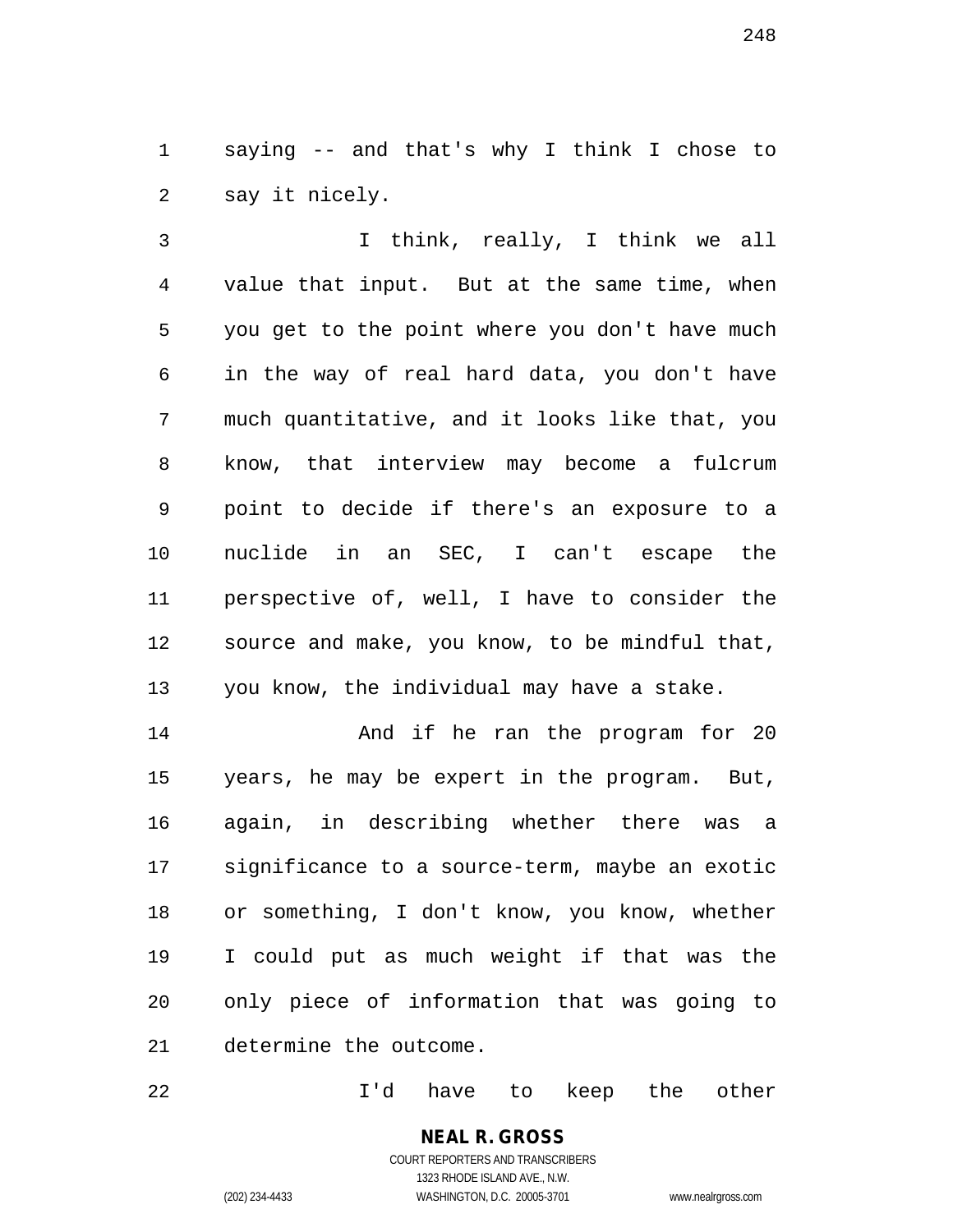1 consideration in mind and have maybe 2 additional perspective, maybe additional 3 interviews or maybe looking for more data or 4 something, but that became, you know, the 5 central argument.

6 I'd have a hard time bringing it 7 to the Work Group or to the Board and say, you 8 know, so and so said, you know, this was no 9 big deal, but so and so is also the one that 10 ran the program.

11 11 I mean, I think that just wouldn't 12 be sufficient.

13 MEMBER MUNN: But you see, Joe, the 14 point I'm trying to make is --

15 MR. FITZGERALD: Yes.

16 MEMBER MUNN: -- we, and by we I 17 mean not only the Board, but all of you who 18 are involved in the program in any way, are 19 not likely to be interviewing anyone who does 20 not have some kind of a personal stake in 21 what, you know -- how do you get around that? 22 MR. FITZGERALD: No, I just think

### **NEAL R. GROSS**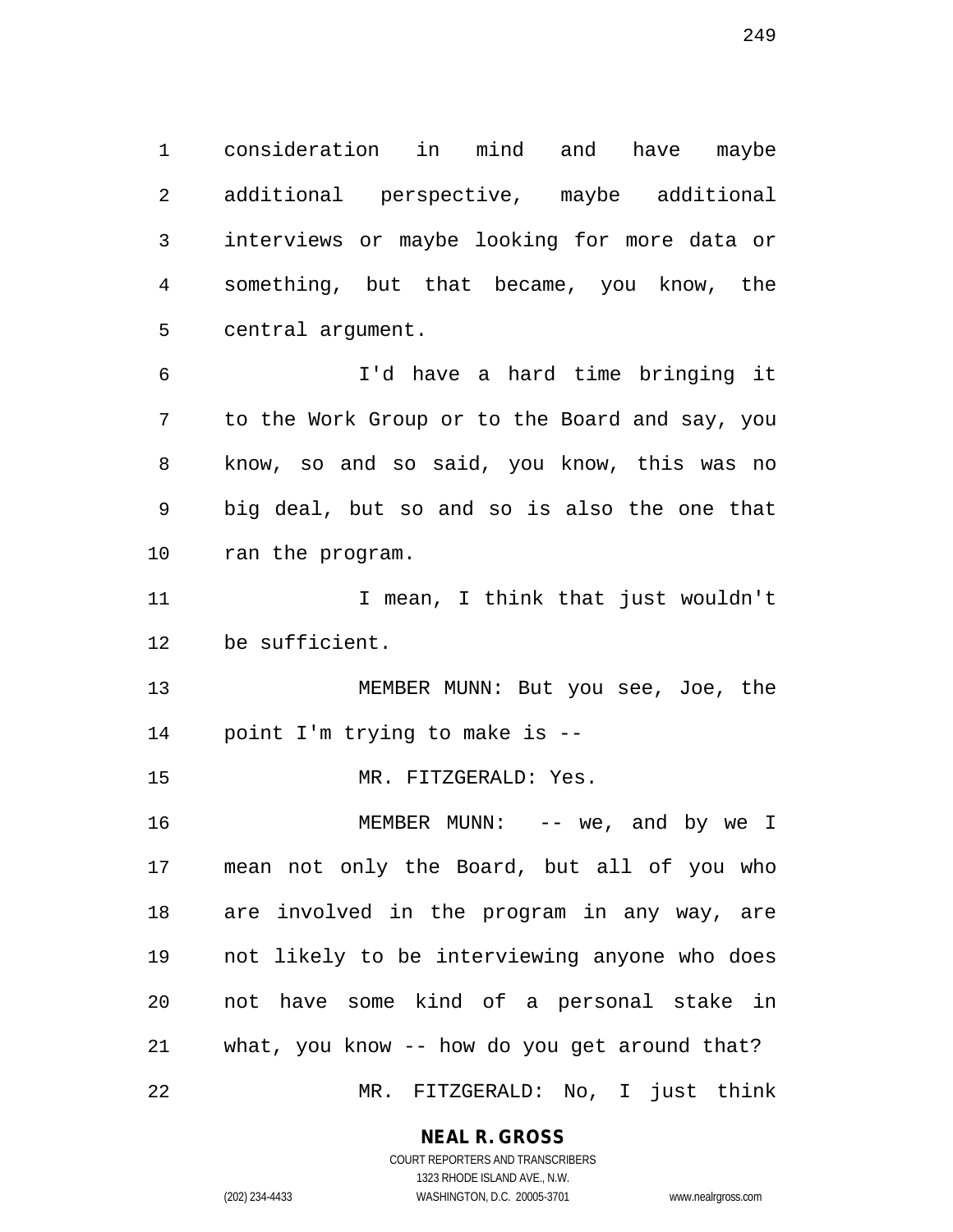1 it needs to be transparent. I think, you 2 know, there's a piece of information, but you 3 also ought to know, you know, there's a 4 consideration to keep in mind. And we may 5 very well bring it to you, but I think it 6 becomes more important.

7 If it was just input amongst many 8 and you had countervailing quantitative data 9 as well and this corroborated the quantitative 10 data, that would be not an issue to me.

11 But if it were the central 12 deciding point, I'd want to bring it forward 13 with that as a consideration for the Board.

14 I think the Board ought to know 15 that, you know, this is really the central 16 basis for the position.

17 So, it's not discounting it or not 18 regarding that issue. It's just saying that I 19 think that becomes more and more important to 20 consider the source when it becomes the 21 central basis for the finding.

22 MEMBER MUNN: I guess the real

**NEAL R. GROSS**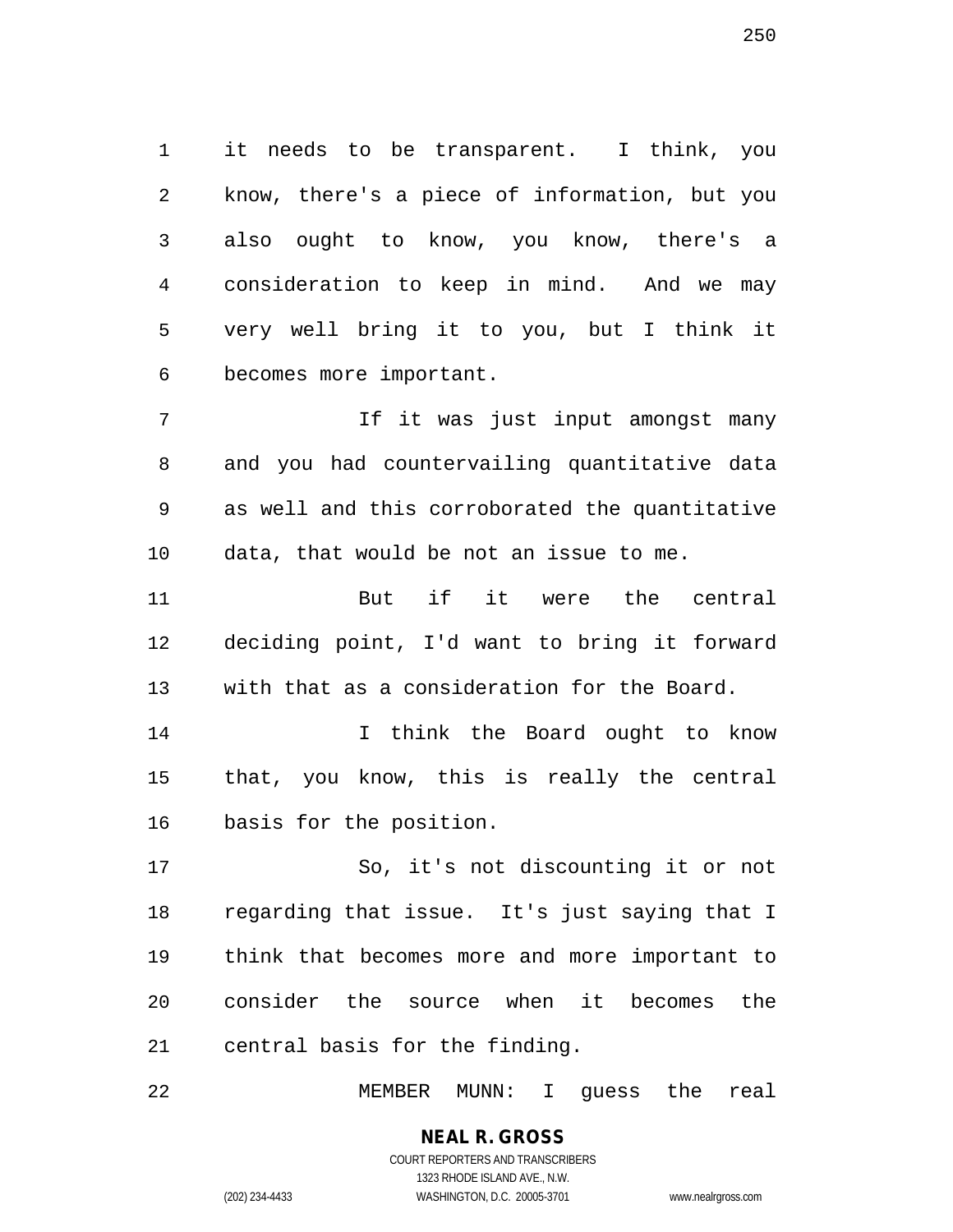1 point I'm trying to make is expert or not, 2 human testimony has to be weighed against 3 several criteria. And we spend a great deal 4 of effort relying upon the reports of 5 individuals who have been personally involved 6 in all of the activities that we are 7 interested in here. And it's incumbent, I 8 think, upon us to, as you said, view what is 9 reported in light of other concrete evidence. 10 MR. FITZGERALD: Yes, and I don't 11 think this is really different than what we've 12 considered before. But in the context of 13 getting down to less quantitative data, I 14 think it becomes more and more important to be 15 aware of that kind of thing. 16 CHAIRMAN MELIUS: Well, we could

17 revert to some medieval torture system --

18 (Laughter.)

19 CHAIRMAN MELIUS: -- to extract 20 the truth from somebody, but -

21 MEMBER MUNN: Jack Bauer says

22 that's not acceptable.

## **NEAL R. GROSS** COURT REPORTERS AND TRANSCRIBERS

1323 RHODE ISLAND AVE., N.W. (202) 234-4433 WASHINGTON, D.C. 20005-3701 www.nealrgross.com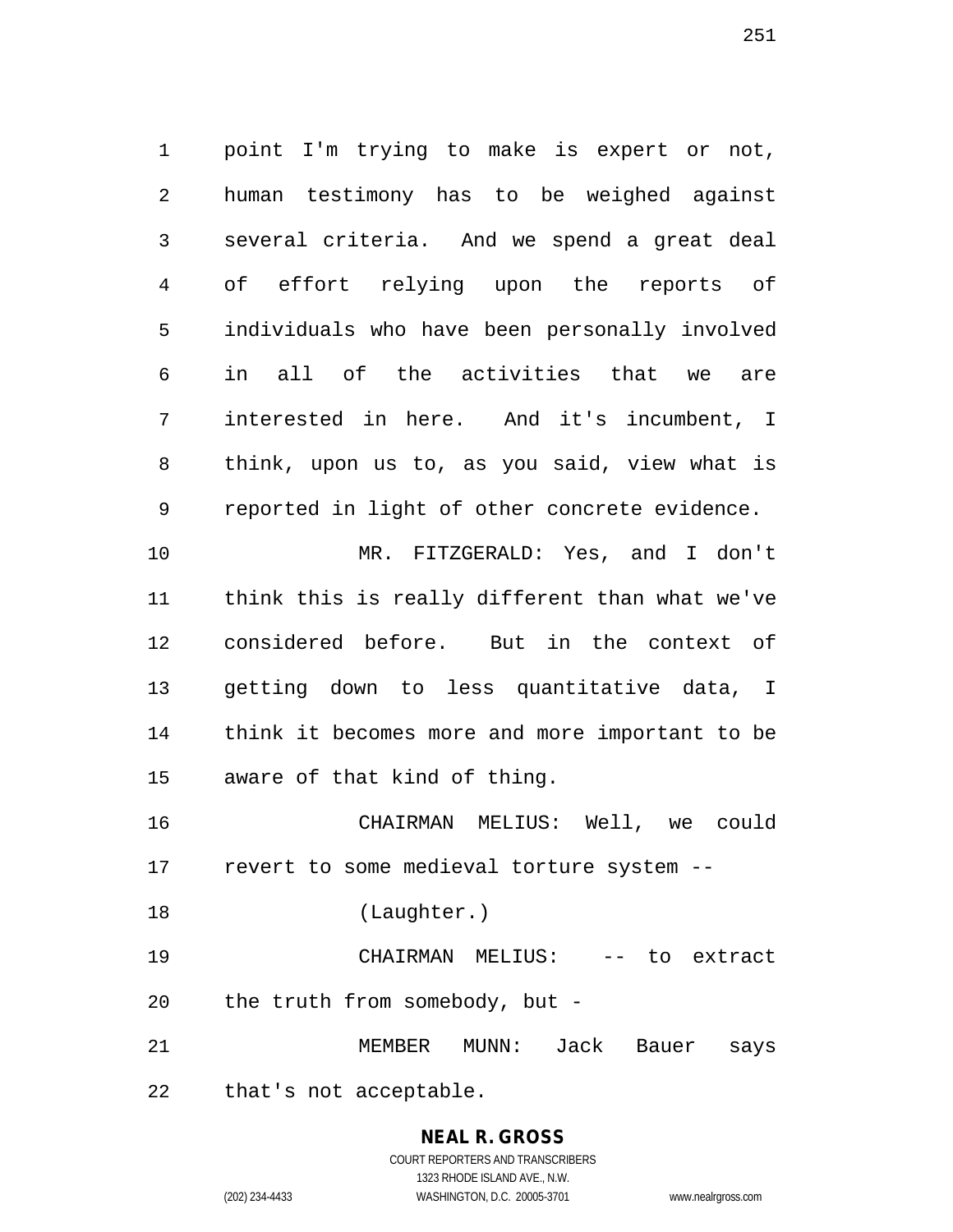1 (Laughter.) 2 CHAIRMAN MELIUS: Okay. We need to 3 wrap up because we have to move on to an SEC 4 petition. 5 David, quickly. 6 MEMBER RICHARDSON: This is kind of 7 a big picture question. There was a -- 8 CHAIRMAN MELIUS: Henry, we're 9 going to have to come back to you later. 10 Okay. 11 MEMBER RICHARDSON: Joe, I think, 12 was laying out an idea that there was a 13 threshold for exposure potential. And I was 14 taking what Jim was describing as an attempt 15 to quantify exposures in a more continuous 16 sense. 17 17 I mean, I think at some points it 18 may be useful for us in thinking about this, 19 also, as are we thinking about these as a 20 binary issue when we say is there exposure 21 potential or not. 22 And this is where there seemed to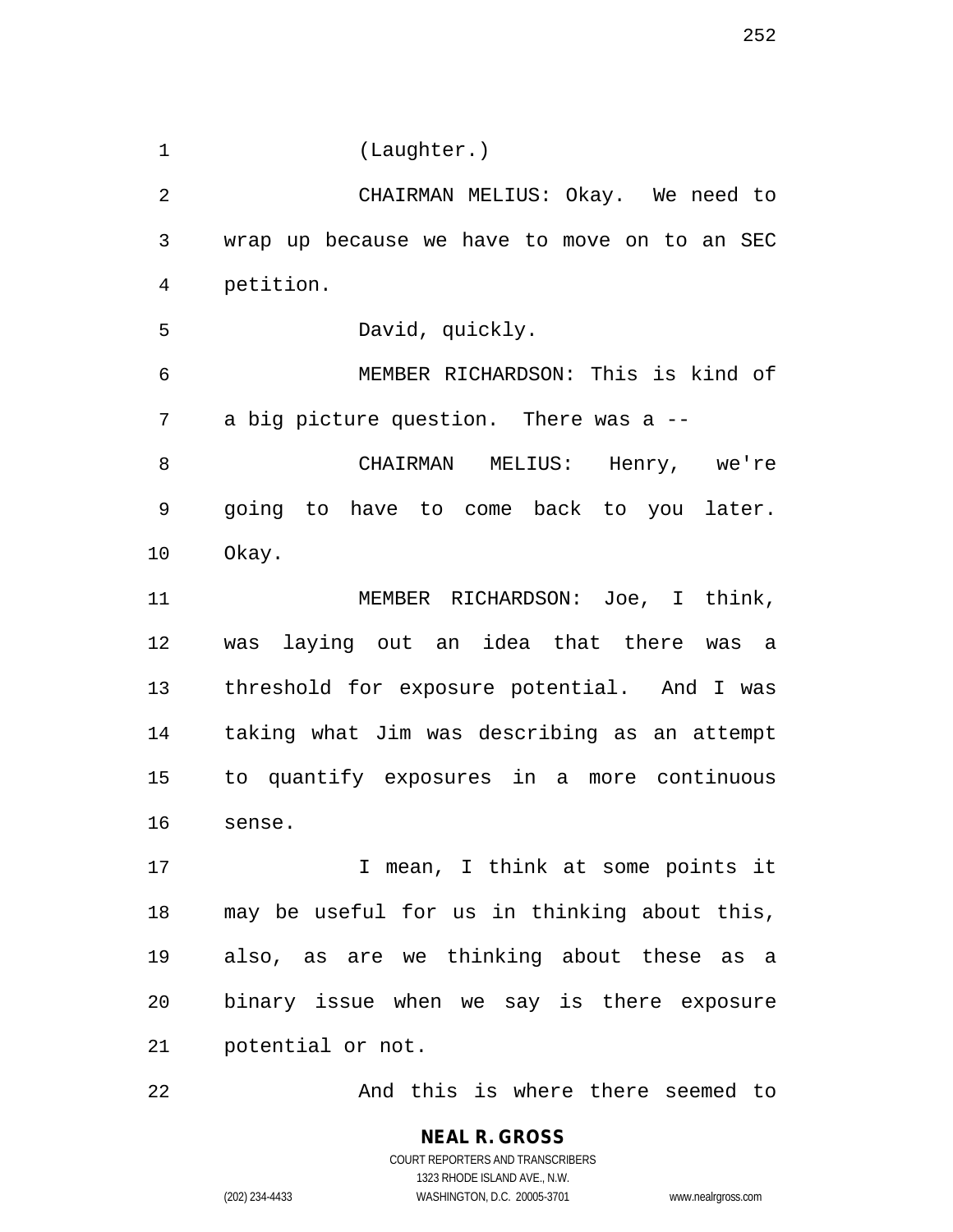1 be maybe a discrepancy between talking about 2 potential for low exposures versus low 3 potential exposures. And those are two 4 different ideas.

5 And from an industrial hygiene 6 perspective with something, is it a question 7 about probability of exposure or intensity of 8 exposure, and we're moving back and forth 9 between those.

10 MR. FITZGERALD: Yes, when I say 11 threshold, I never looked at it that way until 12 we got into this with Mound in the sense where 13 dealing with these, this list of -- relatively 14 long list of exotics, it became clear that 15 since there was very little data, the 16 threshold for even these being on the table in 17 an SEC context was whether or not there was an 18 exposure potential in the first place.

19 And if you can think about it when 20 you don't have data, that's a devilish thing 21 to get involved with. And those who were on 22 the Work Group can understand, you know, we

#### **NEAL R. GROSS**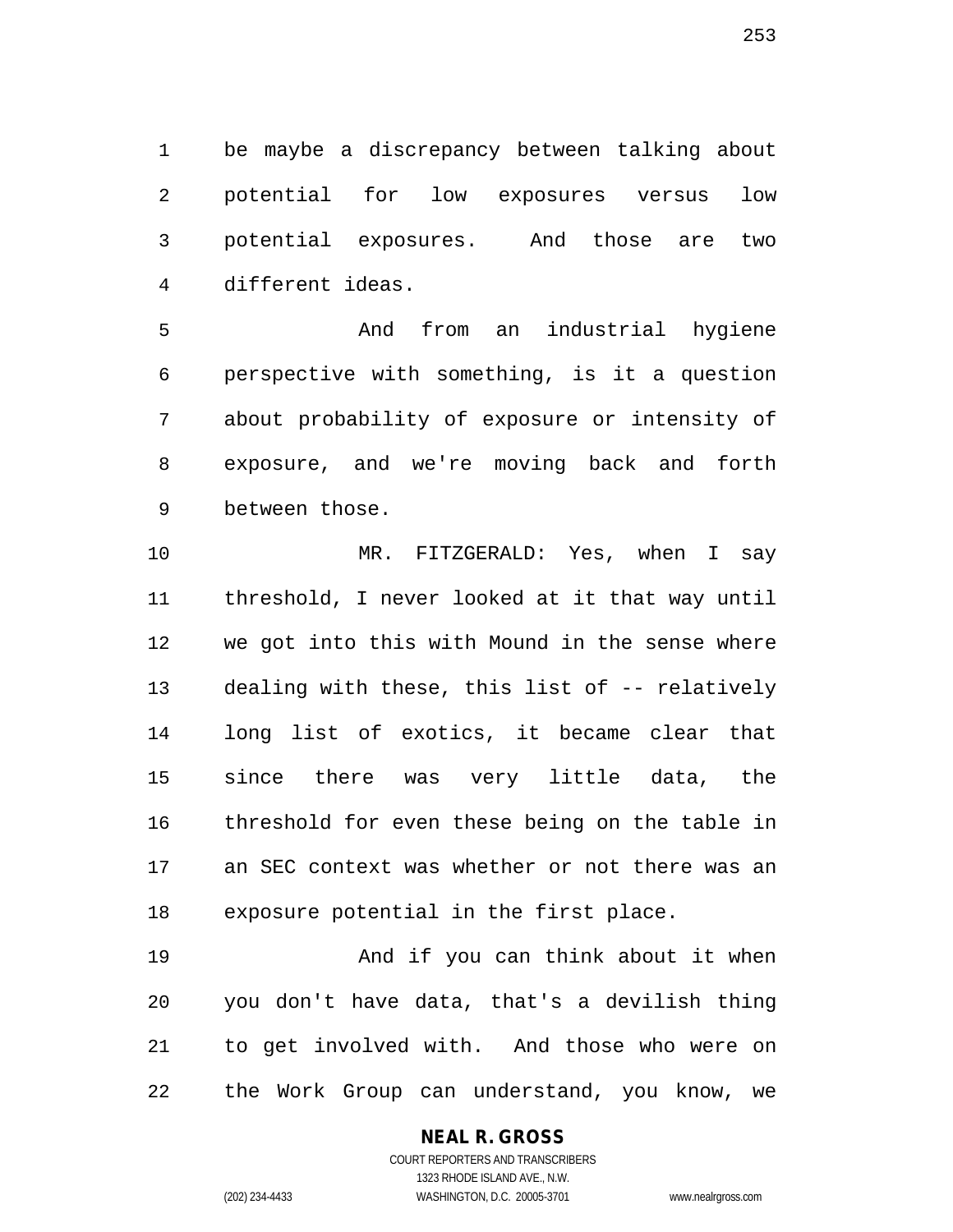1 went through this a number of times. It was 2 very difficult, you know. There's some data, 3 but not enough data to dispatch some of these. 4 And, you know, of course there's 5 always this sort of presumption that, well, 6 there may not be any data because the site 7 didn't see a need to collect data. And that 8 very well may be the case. But, you know, 9 it's sort of gotten to this do loop where how 10 do you actually disposition that question. 11 And you're raising a question on

12 sort of a dose-assessment standpoint, but 13 we're not even there yet. I mean, this is 14 sort of do we even consider dose 15 reconstructability if in fact there's no 16 exposure potential at all.

17 So, there is a threshold that 18 we've been kicking around. And I think to be 19 fair about it, I think NIOSH, Brant worked 20 hard, came back with some criteria, but that 21 was the point where I guess I realized that, 22 you know, this is, you know, this was just

**NEAL R. GROSS**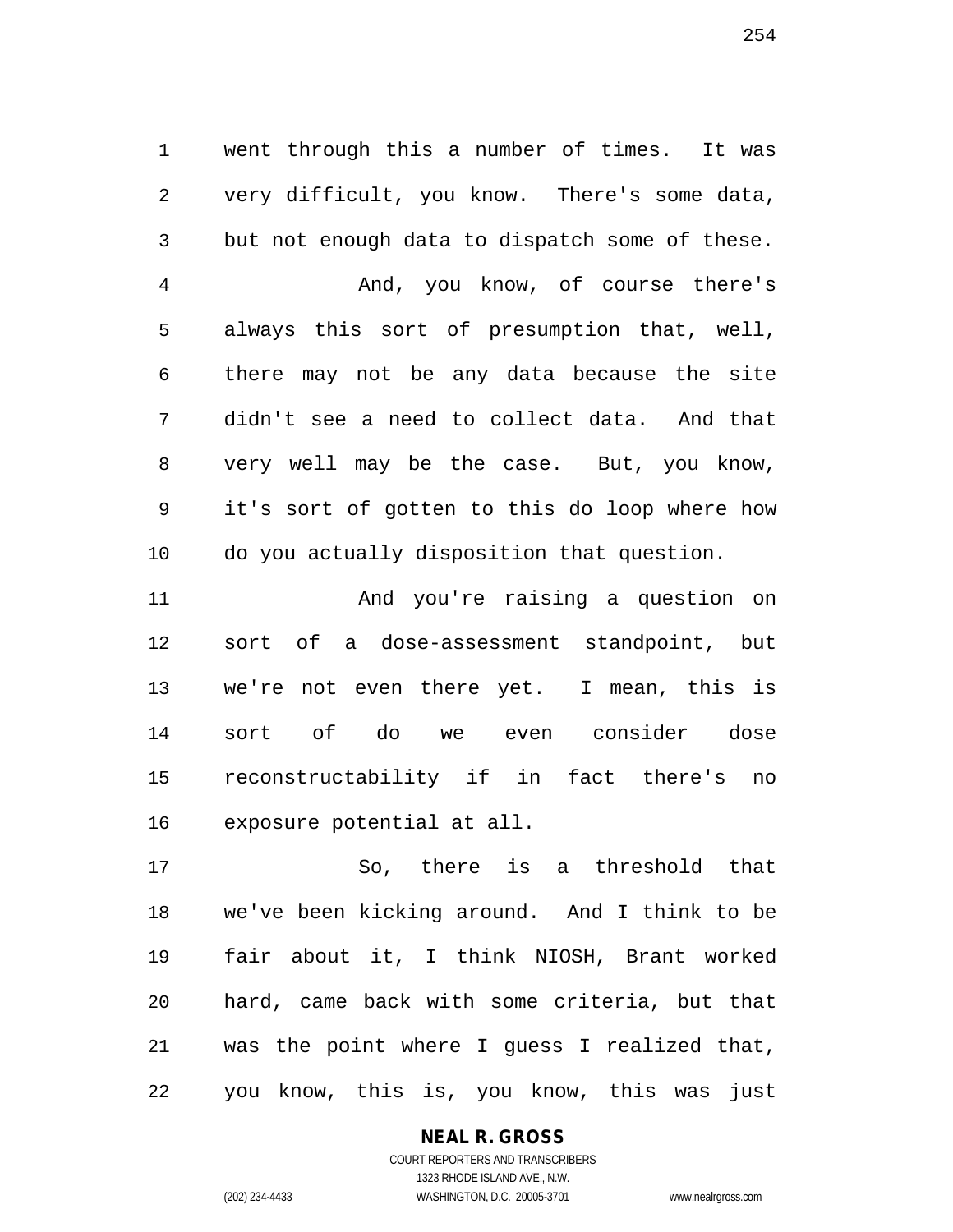1 something that couldn't be resolved because 2 there were so many touch points that had to be 3 satisfied and a lot of this required data.

4 DR. NETON: Just to comment on 5 that, Joe showed Brant's, I believe, four 6 points or whatever they are -- four bullets, 7 and I think those have been largely 8 misinterpreted.

9 I mean, I don't think that Brant - 10 - and I've talked to Brant about this -- was 11 really trying to say that those are hard and 12 fast criteria upon which one can evaluate 13 exposure potential. Those are criteria upon 14 which the source becomes smaller, but you 15 still have to have some sort of quantitative 16 description of the exposure.

17 I think in this program there is 18 just no way we're going to get -- I don't want 19 to say away with, but get around having to 20 come up with some sort of quantitative number 21 whether it's less than a hundred millirem or 22 something of that nature.

# **NEAL R. GROSS**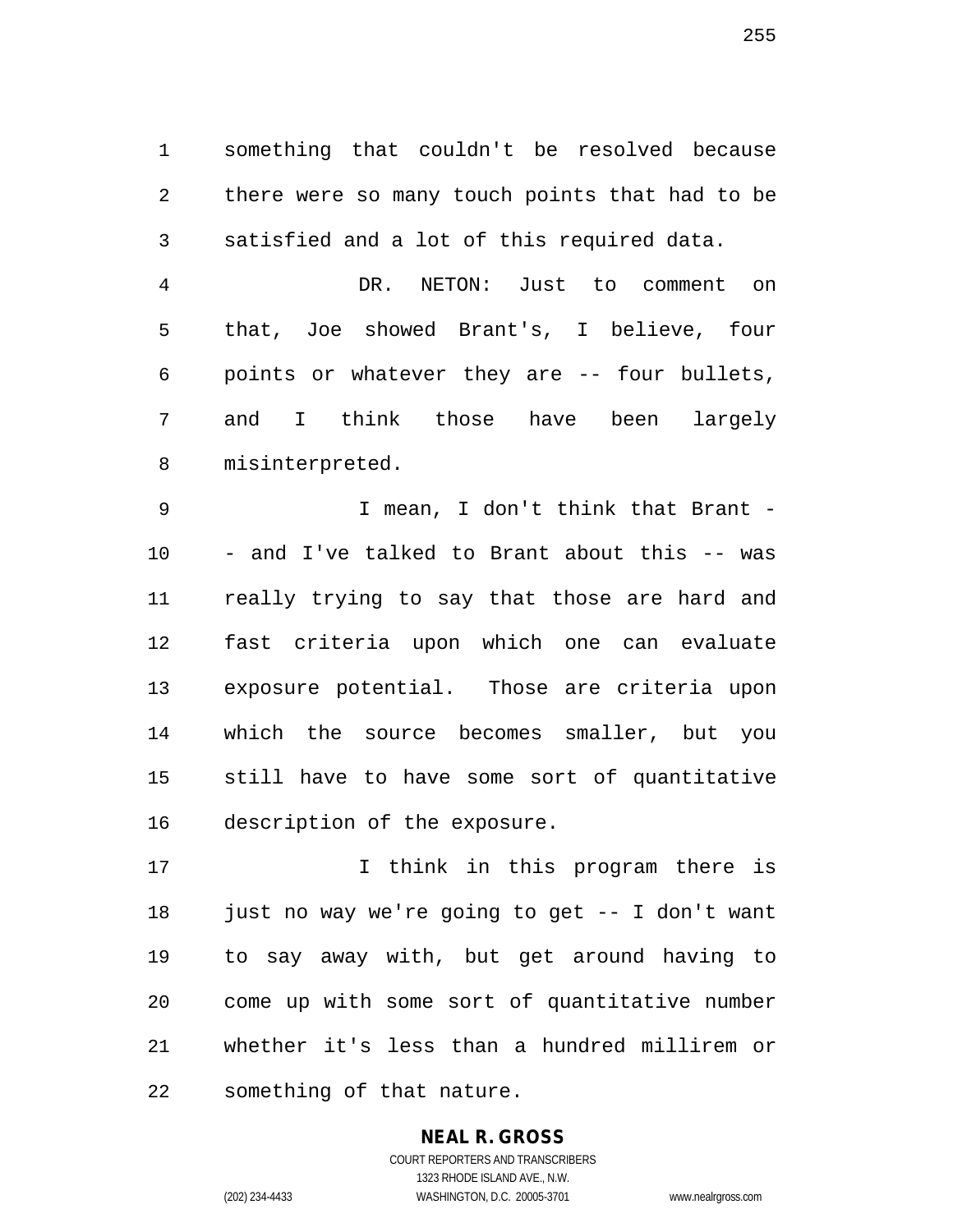1 Because if there is any exposure 2 potential, we assign a dose. I mean, we don't 3 truncate doses because the exposure was less 4 than a hundred millirem or five millirem or 5 anything. We always assign down to the 6 millirem if we believe it to be there, and 7 it's going to be difficult.

8 1f you get into these very small 9 sources where there is a very low exposure 10 potential, I think we have to come up with 11 some sort of a bounding way to put a cap on 12 that low exposure potential, but I think it 13 has to be quantitative in some way.

14 14 I just don't foresee us saying low 15 exposure potentials don't count in a dose 16 reconstruction, because one could argue that 17 extra 10 millirem would put someone from 49.9 18 over to 50 percent, but it's difficult.

19 It's going to be difficult. I 20 have no doubt about it. We're struggling with 21 that.

22 MEMBER RICHARDSON: So, bounding is

# **NEAL R. GROSS**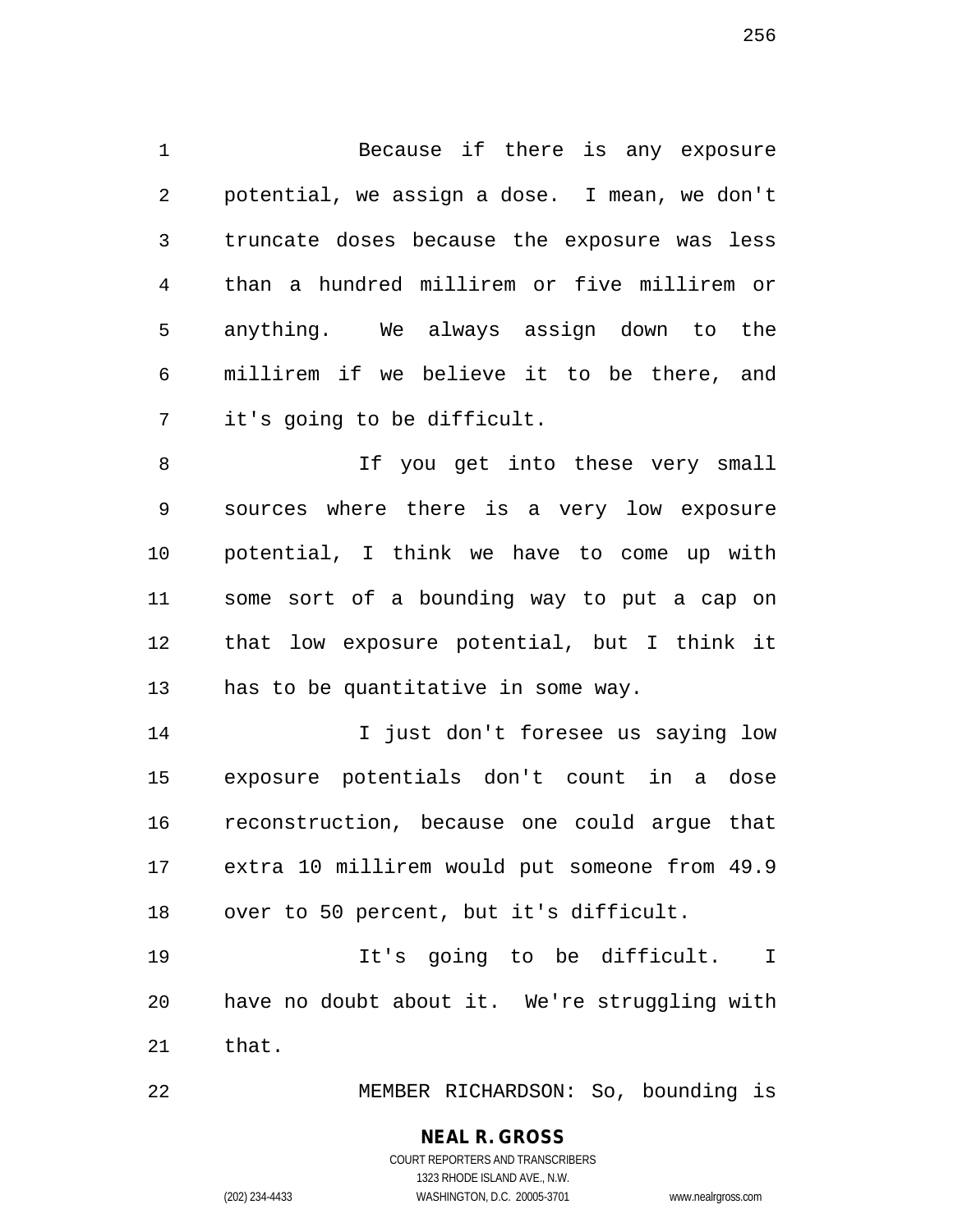$1 - -$ 2 CHAIRMAN MELIUS: Dave, we really 3 need to move on. I'm sorry. We can come back 4 and talk. And I agree with you actually that 5 I think we need to spend more time talking 6 about this particular issue because I think 7 it's all so critical. 8 We've spent more time on how to 9 deal with some of the programmatic issues and 10 so forth, but I think this one is just as 11 important. 12 We're sort of bound by what we do 13 with our -- for our petitions and we have a 14 petitioner that may very well be on the line 15 and we can't -- we said we'd start at 2:30 and 16 I think we owe it to them to try to start near 17 the time.

18 I think Joe and Jim will be here 19 maybe during our Board work time period. We 20 can come back and talk about this in sort of 21 the follow-up on this also.

22 So, I apologize, but -- so, now

**NEAL R. GROSS** COURT REPORTERS AND TRANSCRIBERS

1323 RHODE ISLAND AVE., N.W.

(202) 234-4433 WASHINGTON, D.C. 20005-3701 www.nealrgross.com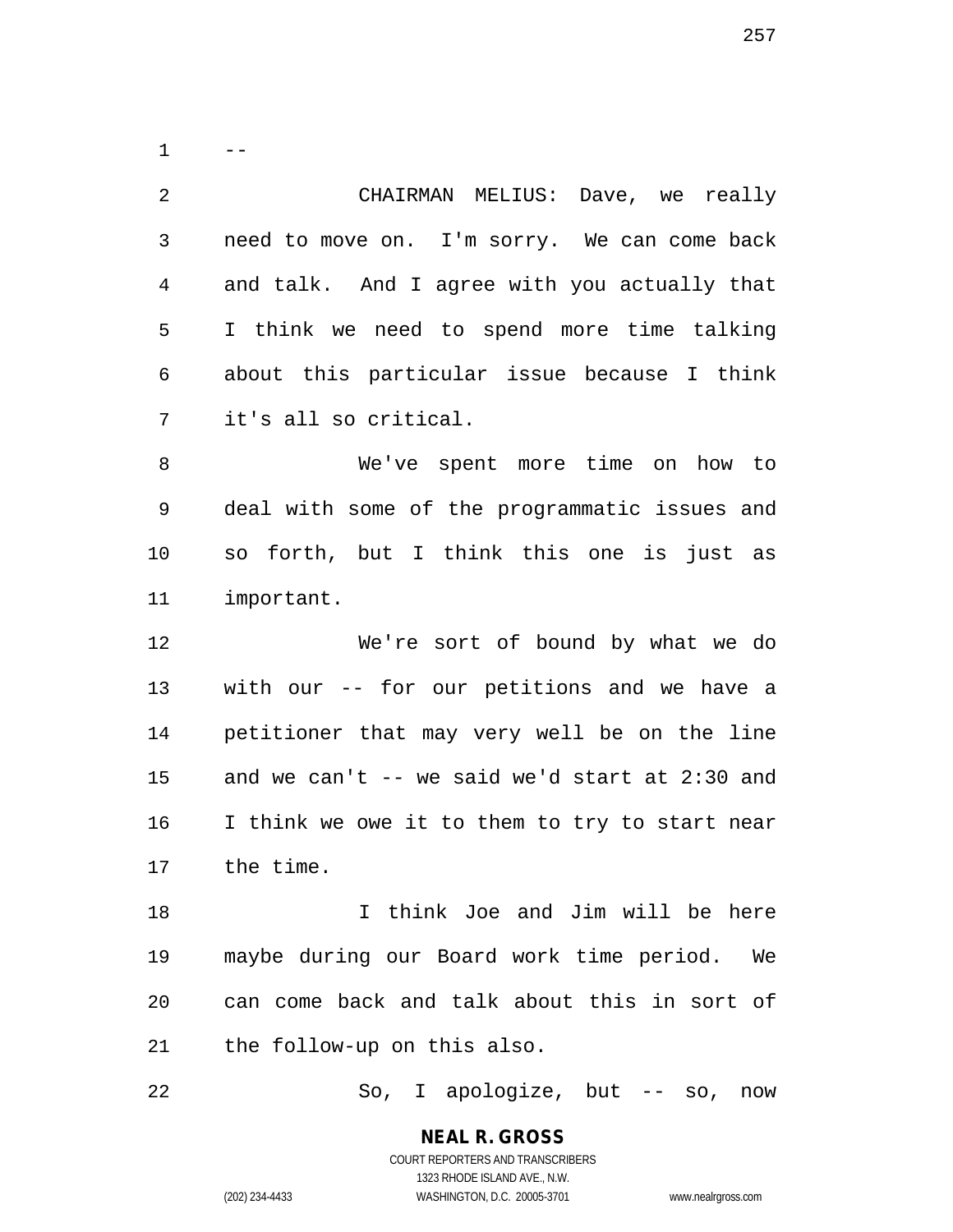1 another SEC petition on BWXT.

2 MR. RUTHERFORD: All right. Let me 3 find it here. And there's truly another 4 petition for BWXT. We had one previously to 5 that. 6 Also, I wanted to -- this is LaVon 7 Rutherford, but I wanted to say that some of 8 the points that just came up will be discussed 9 in this petition evaluation. So, I think it's 10 actually kind of fitting. 11 A little background. We actually 12 sent a -- informed the BWXT claimant that we 13 were unable to reconstruct their radiation 14 dose for the claim on September 28th of 2010. 15 We received an 83.14 SEC petition 16 on October 5th. We qualified the petition on 17 that date and we issued our Evaluation Report 18 on November 3rd, 2010. 19 A little background on BWXT. It's 20 located in Lynchburg, Virginia. Actually had 21 three different operating periods that were 22 covered under the AEC.

### **NEAL R. GROSS**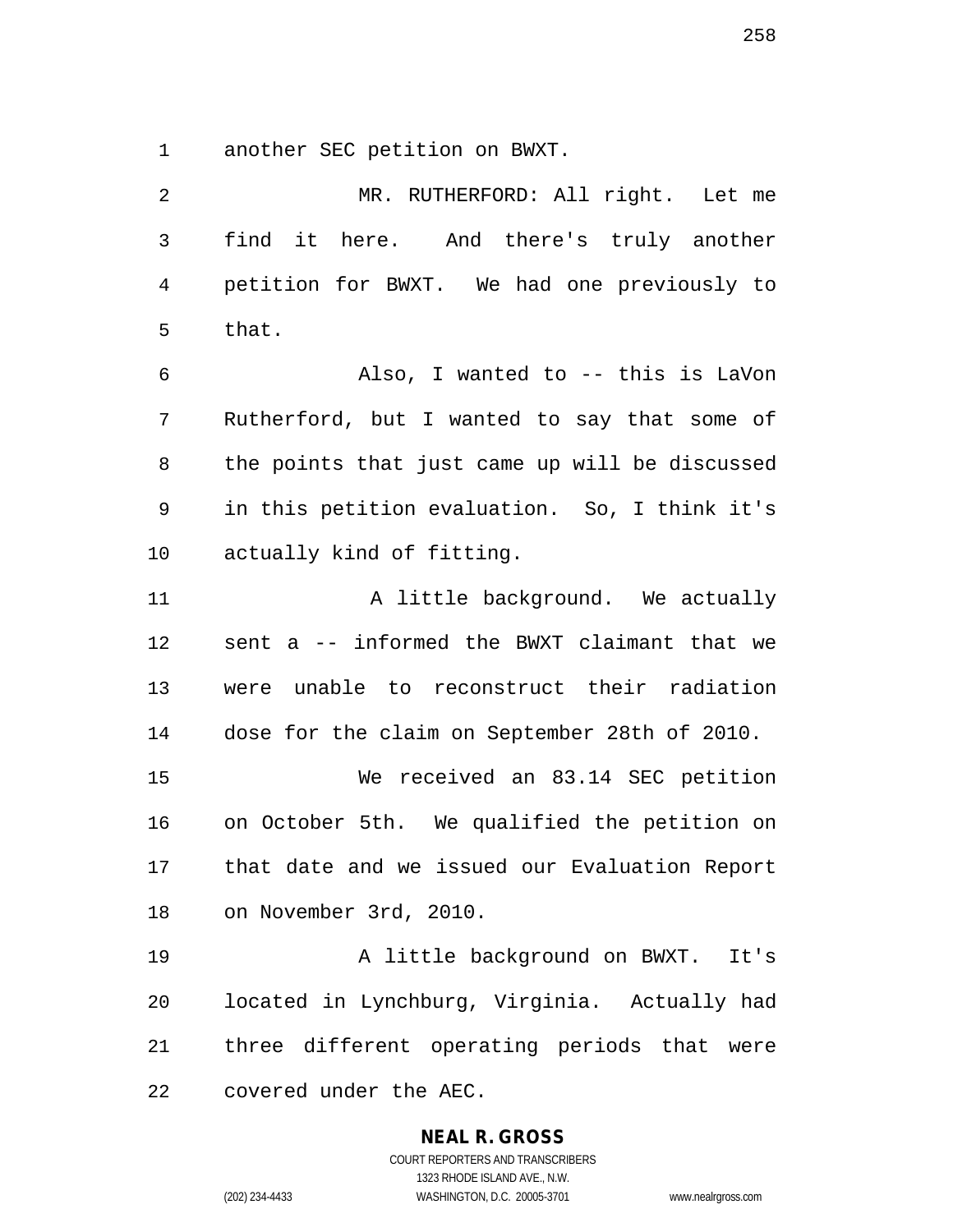1 January 1, 1959, through December 2 31, 1959, they were doing fuel fabrication for 3 the AEC, oxide fuel pellets.

4 1968 through `72 was the period 5 when they were actually doing some work with 6 Fernald.

7 Those two periods were addressed 8 in SEC-169. We recommended a Class for that, 9 and the Board concurred with that.

10 The third period, January 1, 1985, 11 through December 31st, 2001, is the focus of 12 this presentation. That period, they were 13 doing enriched uranium recovery from weapon 14 scrap, as well as some highly enriched uranium 15 blending, all under the AEC.

16 Again, our Class under SEC-169 was 17 effective on August 12th. It addressed the 18 first two covered periods.

19 The basis for that Class at that 20 time was inability to reconstruct doses, 21 internal doses for the Lynchburg Technology 22 Center, and I'll get into that in a little

# **NEAL R. GROSS**

COURT REPORTERS AND TRANSCRIBERS 1323 RHODE ISLAND AVE., N.W. (202) 234-4433 WASHINGTON, D.C. 20005-3701 www.nealrgross.com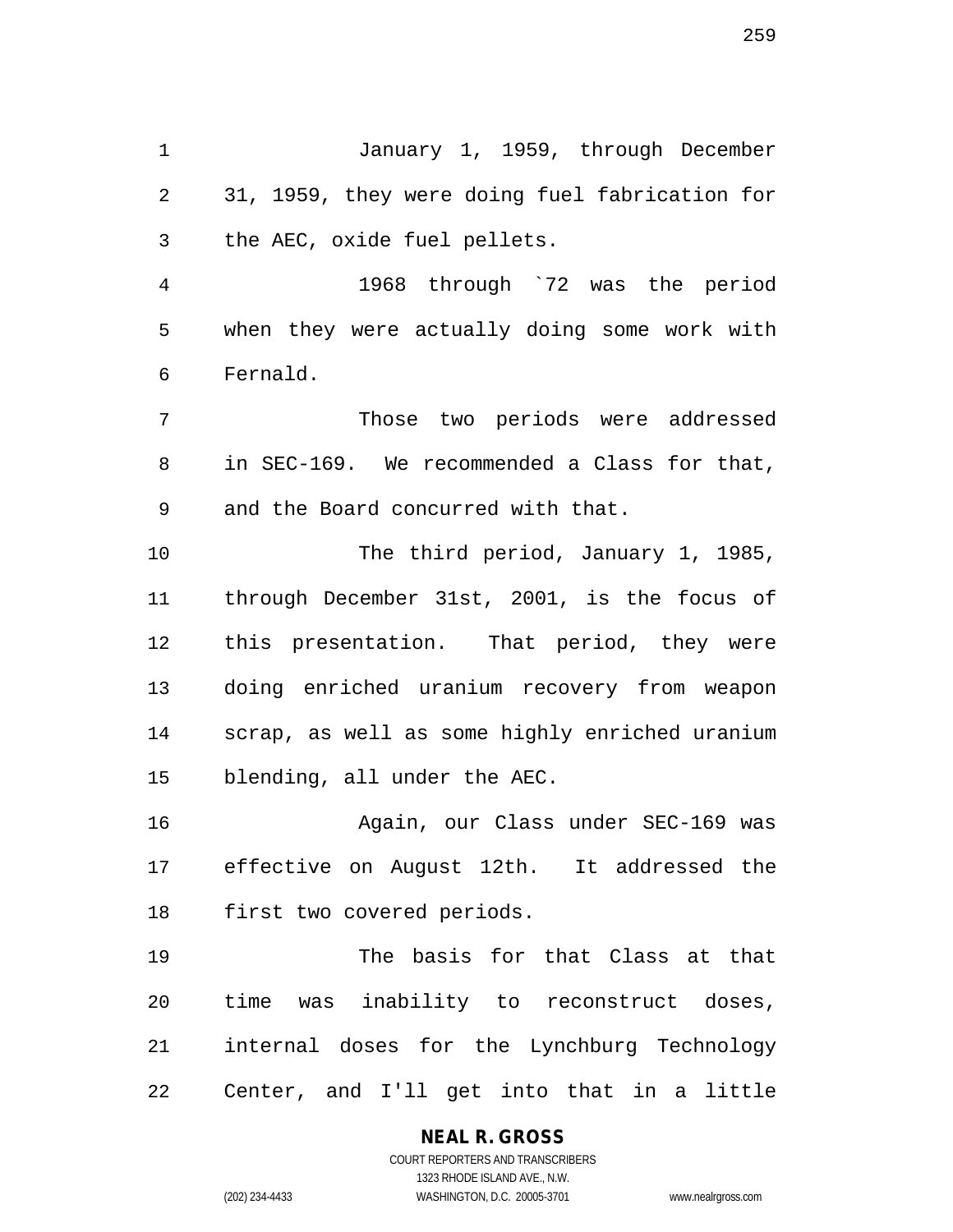1 bit.

2 We didn't get into the third 3 period at that time, because we had research 4 ongoing for that third period, the `85 through 5 2001.

6 We had actually continued some 7 data-capture efforts with Dow. We were 8 looking -- actually, we were looking for 9 additional program information about the 10 radiologic control program for that period to 11 try to address some of the issues, again, very 12 similar issues to what were discussed earlier 13 about the lack of bioassay data.

14 We did feel that it was possibly 15 feasible at that time. So, we did not get 16 into that. However, through our additional 17 research, we did uncover some additional 18 issues with the rad control program, as well 19 as some other issues.

20 Again, the facility includes two 21 separate facilities -- or two separate 22 licensed locations. You have the Navy Nuclear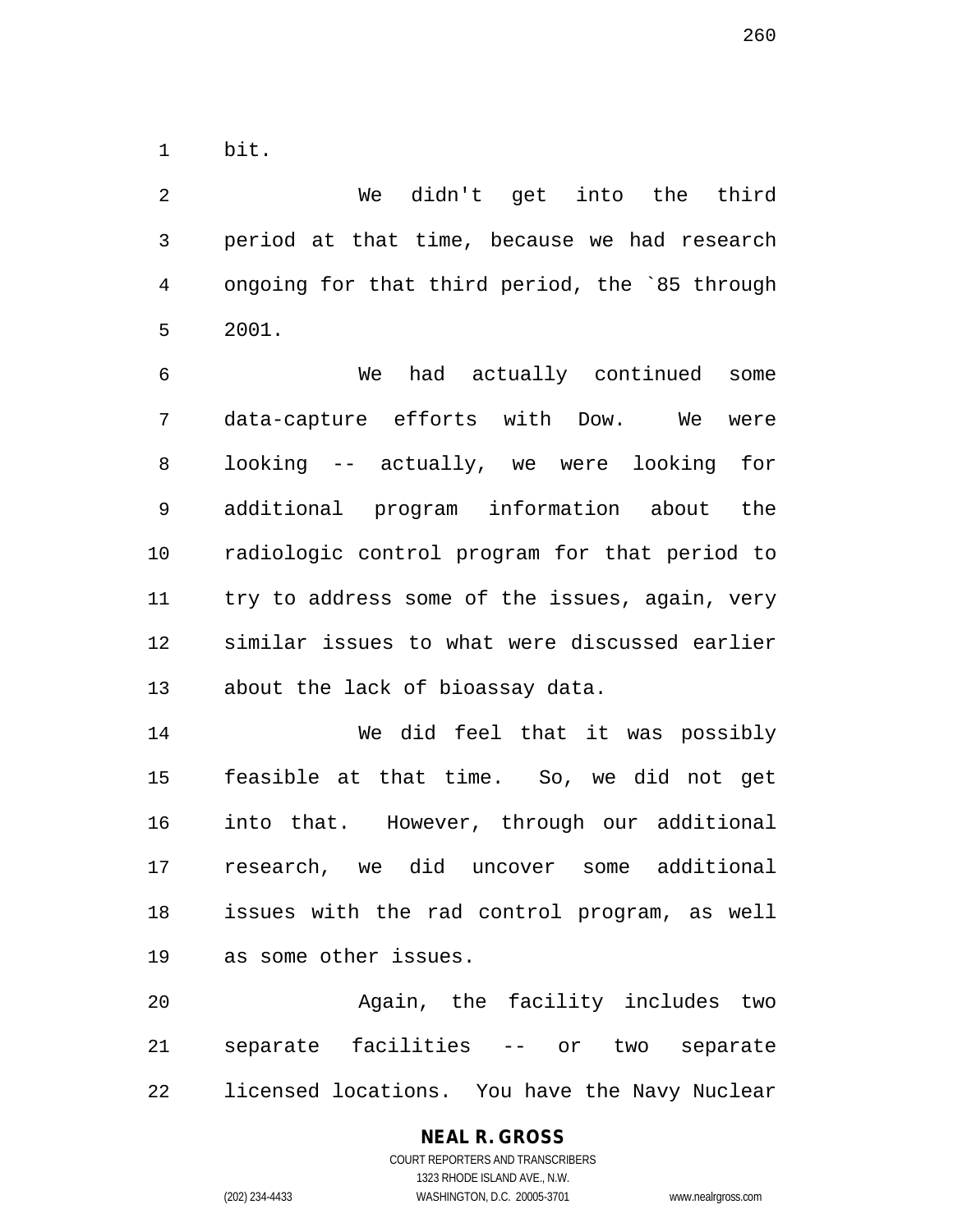1 Fuel Division, and you have the Lynchburg 2 Technology Center.

3 If you look at it, that's kind of 4 like the NNFD is the main production facility. 5 It was primarily involved in fuel fabrication 6 and using enriched uranium most notably for 7 the Navy.

8 And then the Lynchburg Technology 9 Center was your laboratory. It did a lot of 10 testing, pilot work, different reactor 11 research. Hot cell work and other activities 12 occurred in that facility.

13 Where we look for information, 14 this is pretty typical. The Board has seen 15 this. We look at Site Profiles, Technical 16 Information Bulletins, Site Research 17 Databases, data captures and worker 18 interviews.

19 I do want to make one correction. 20 There were actually 37 or 39, depending on 21 how you want to define it, interviews. 22 Thirty-six interviews were mostly conducted

## **NEAL R. GROSS**

COURT REPORTERS AND TRANSCRIBERS 1323 RHODE ISLAND AVE., N.W. (202) 234-4433 WASHINGTON, D.C. 20005-3701 www.nealrgross.com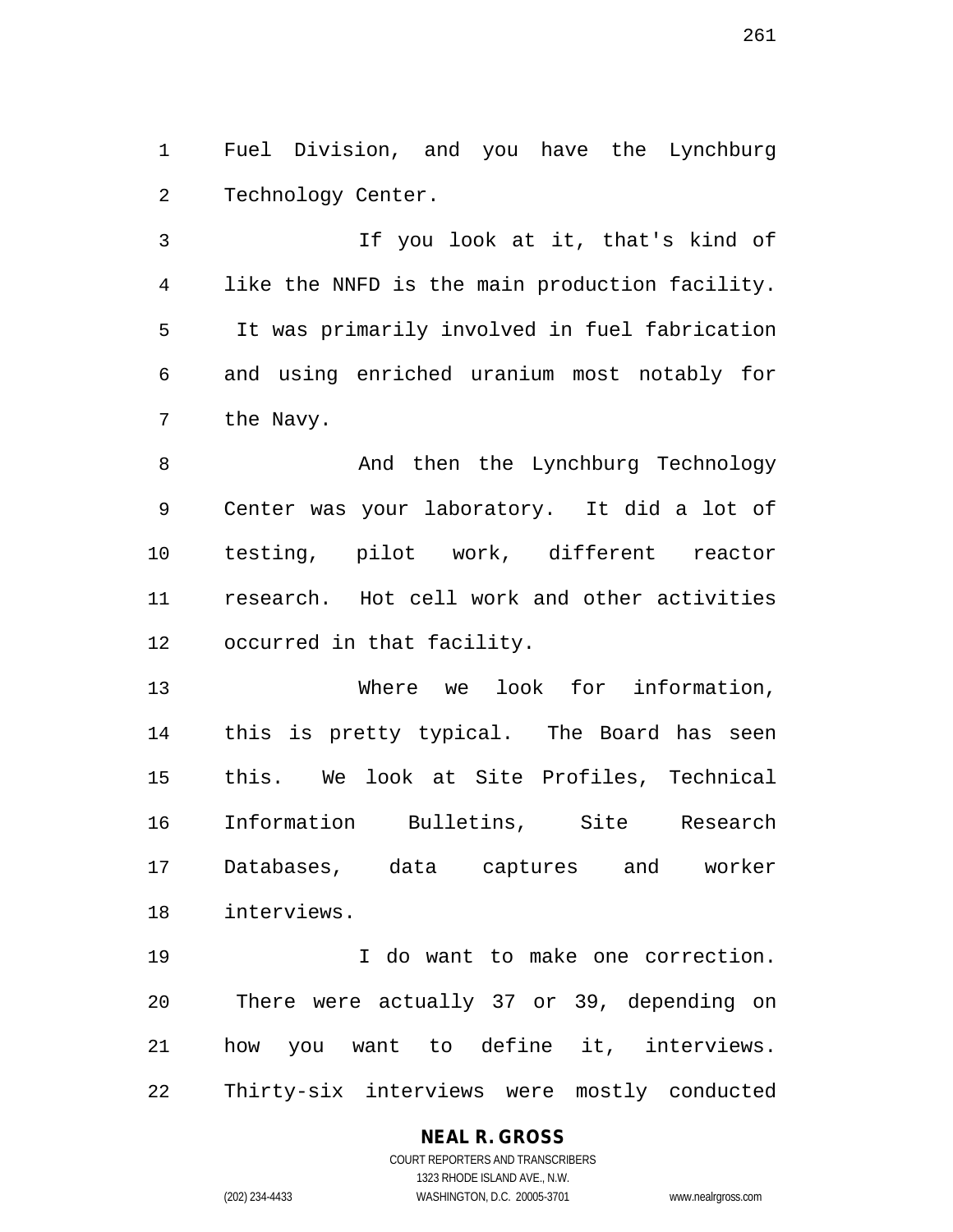1 for the first part of the SEC. The last two 2 interviews -- or the last interview involved 3 three different health physicists at BWXT with 4 discussions on their rad control program.

5 We did data-capture efforts with 6 BWXT, Legacy Management, DOE Germantown, NRC, 7 ADAMS Database, all the pretty much typical 8 ones that we would look at.

9 Virginia Department of Health, 10 Westinghouse Site, Landauer who had done some 11 of the badge work, early badge work, 12 transuranium and uranium registries, 13 Washington State University, OSTI. We did 14 internet searches.

15 Recognizing that this is mainly -- 16 this site is mainly a commercial site, you 17 know, we did have to -nation we did do some 18 additional internet searches for this site. 19 Hanford DDRS, National Academy Press. 20 A little bit about the claims. We

21 have 85 claims -- or 86 claims. And if you 22 remember from Stu's presentation yesterday, a

## **NEAL R. GROSS**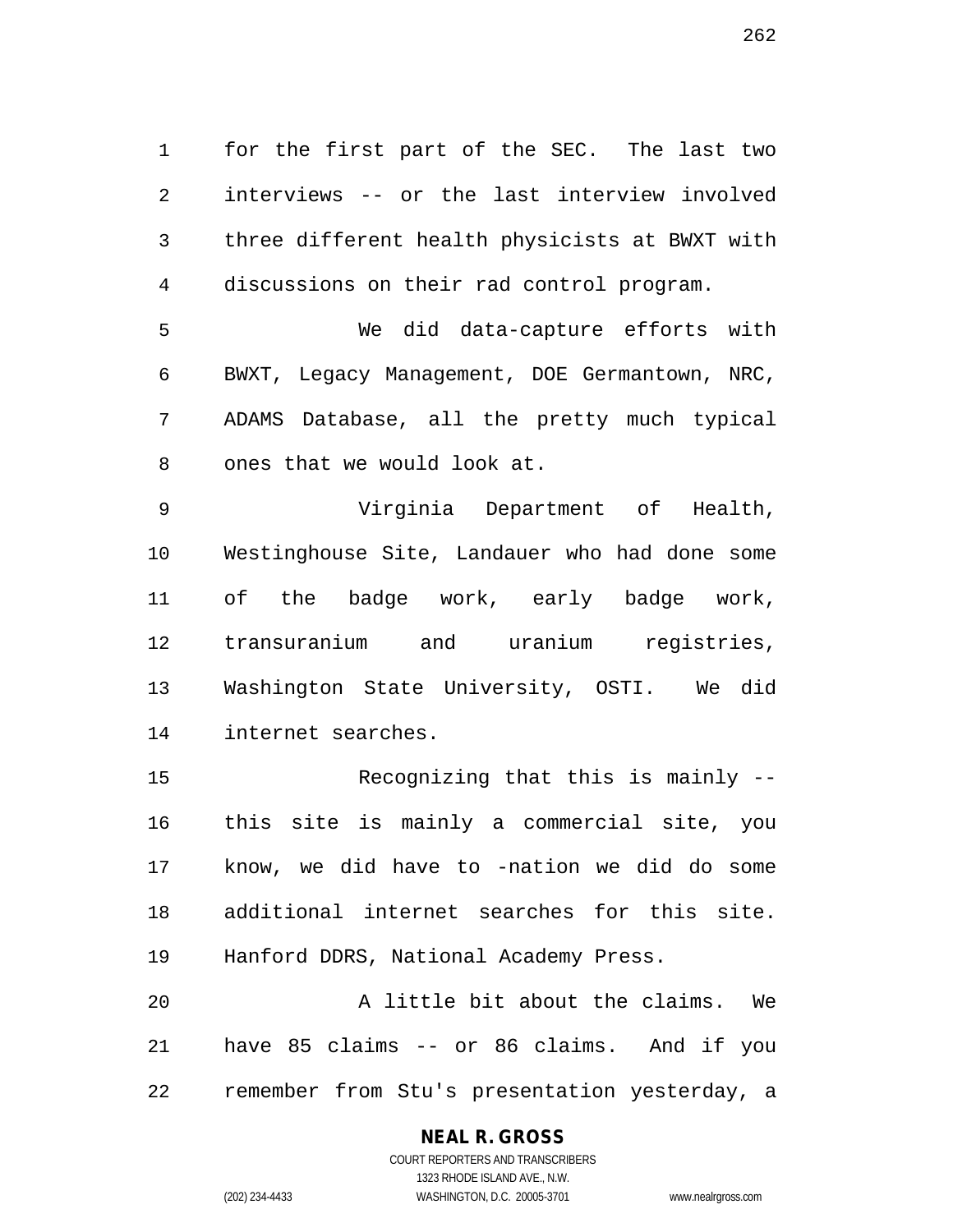1 number of these are Legacy claims that have 2 been in the program for a while.

3 And we have 65 of those 86 meet 4 the current recommended Class. And we've 5 completed dose reconstruction for two claims.

6 You'll look and you'll see that 7 there is internal monitoring data for 43, and 8 external monitoring data for 61. However, I 9 want to define that most of that internal 10 monitoring data is associated with uranium, 11 and I'll get into a little bit more of that.

12 The Lynchburg Technology Center, 13 LTC, mainly during the `85 to present, if you 14 look back, Building A, which was the Reactor 15 Building, it actually decommissioned work in 16 1983.

17 The main work that continued from 18 the `60s to present was focused on laboratory 19 analysis, hot cell work, cask handling, liquid 20 waste disposal and storage of highly activated 21 contaminated materials, as well as fuel cell 22 inspection.

**NEAL R. GROSS**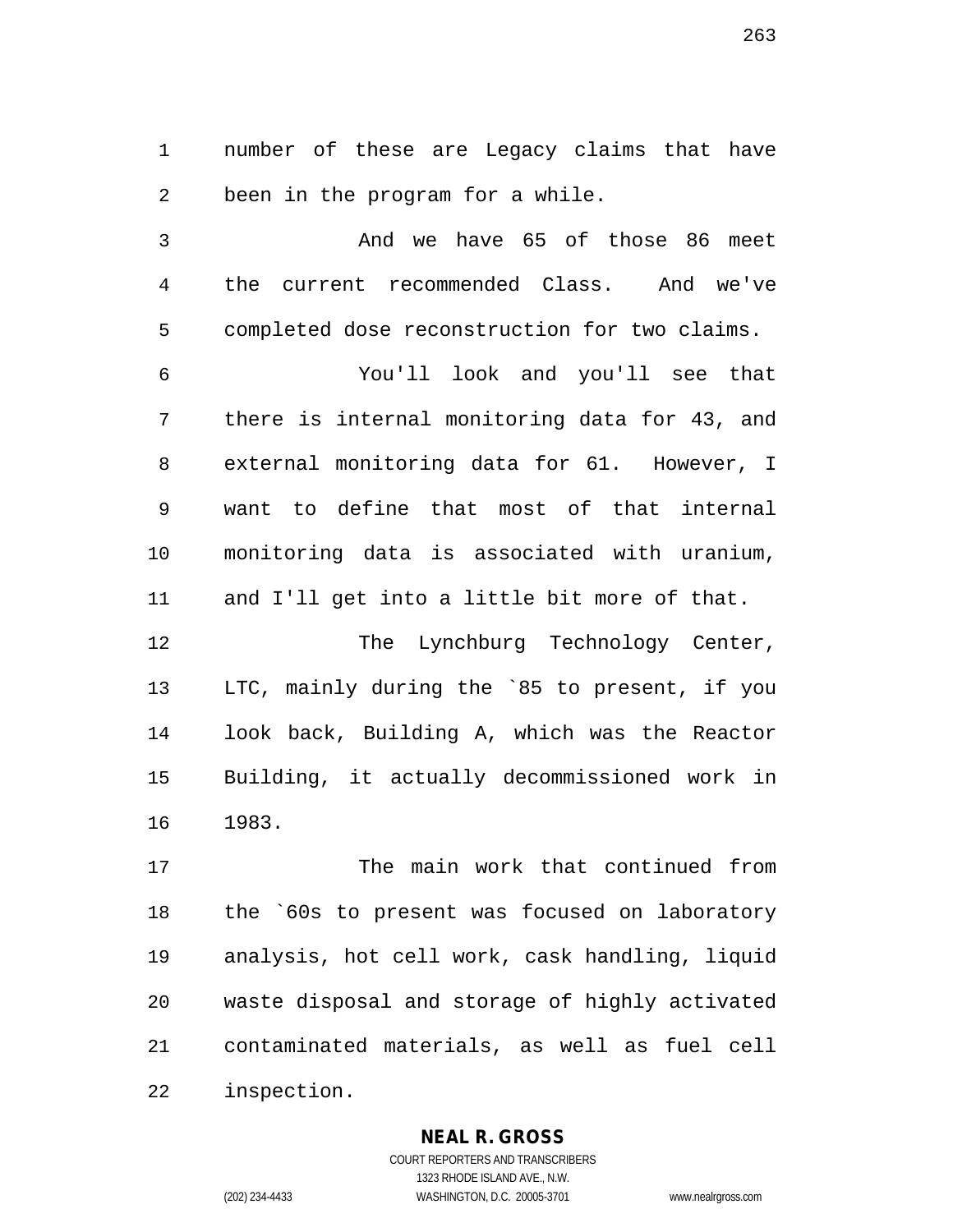1 The NNFD, as I mentioned, was 2 mainly their production facility, fuel 3 fabrication. In the later years, they did 4 downblending of highly enriched uranium to 5 fuel-grade enrichments.

6 NNFD, the primary radionuclide of 7 concern was uranium. In the early years, 8 there was thorium, in addition. However, in 9 these later years, it was uranium typically 10 enriched from four percent to over 90 percent. 11 LTC, the primary radionuclides of 12 concern for both internal and external were 13 fissile materials, transuranics, irradiated

15 activation products.

16 So, we did have -- it was not a, 17 you know, it was more into that exotic number 18 of radionuclides to deal with.

14 fuels and materials, as well as fission

19 What we have, if you'll notice the 20 -- at the NNFD, we had uranium bioassay for -- 21 these are for claims that are in the 1985 to 22 2001 period. And the only monitoring data

1323 RHODE ISLAND AVE., N.W. (202) 234-4433 WASHINGTON, D.C. 20005-3701 www.nealrgross.com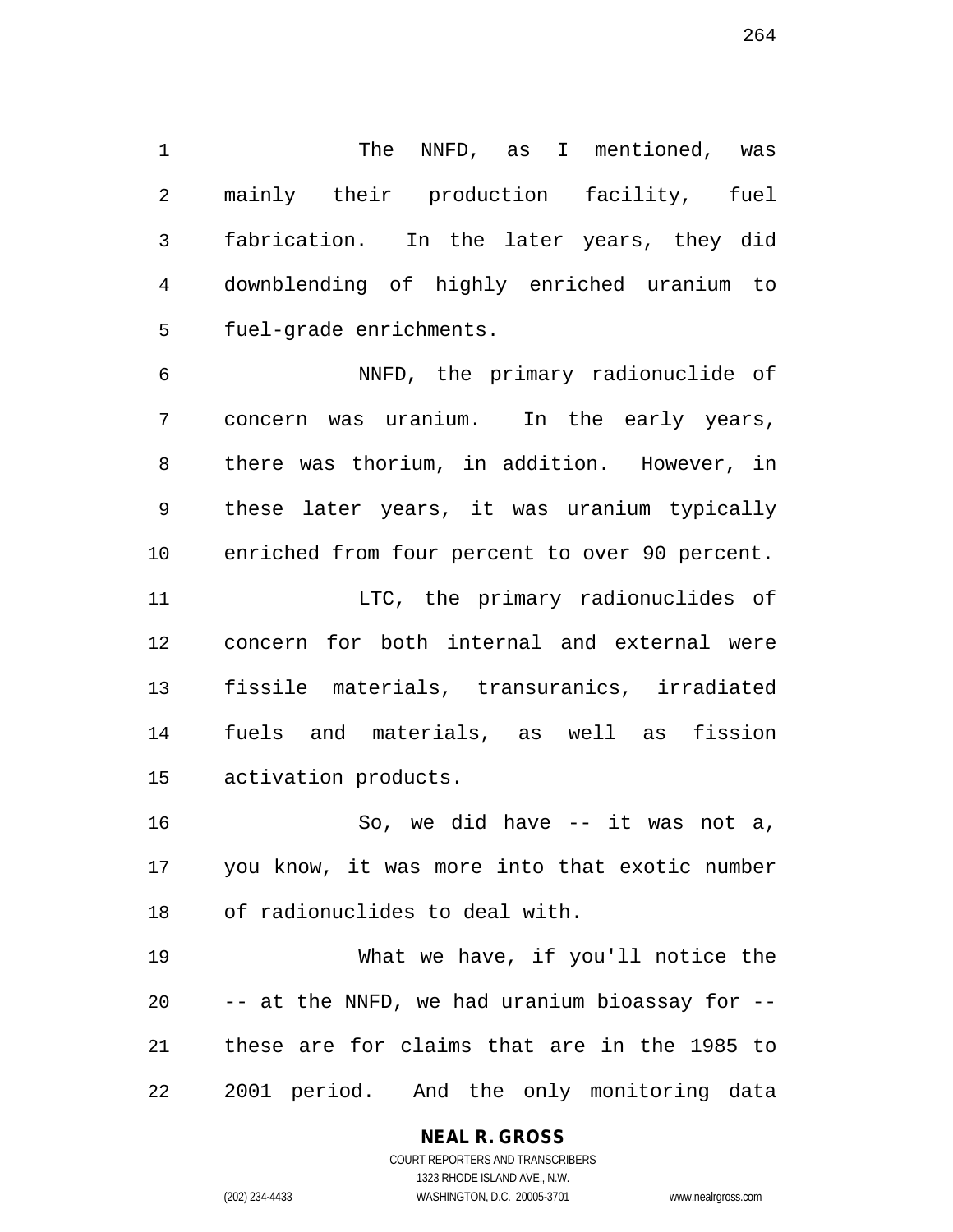1 that we have are associated with what was 2 given to us by BWXT for the claims.

3 We have a significant amount of 4 uranium bioassay samples -- or a good amount, 5 I should say, of uranium bioassay samples, as 6 well as isotopic analysis for the NNFD.

7 For Lynchburg Technology Center, 8 however, we had uranium bioassay, we have six 9 results, and the whole body or lung counts at 10 21 results, and breathing zone samples of nine 11 results.

12 I do want to point out it's 13 actually -- I want to correct that. The 21 14 results are associated with positive whole 15 body counts. We actually had 50 whole body 16 counts for the period. I think that gets into 17 Joe's exposure potential.

18 Available external monitoring 19 data. We have film badge data that exists for 20 both NNFD and the Lynchburg Technology Center. 21 NNFD did not address neutrons. 22 They felt neutrons were not a significant

#### **NEAL R. GROSS**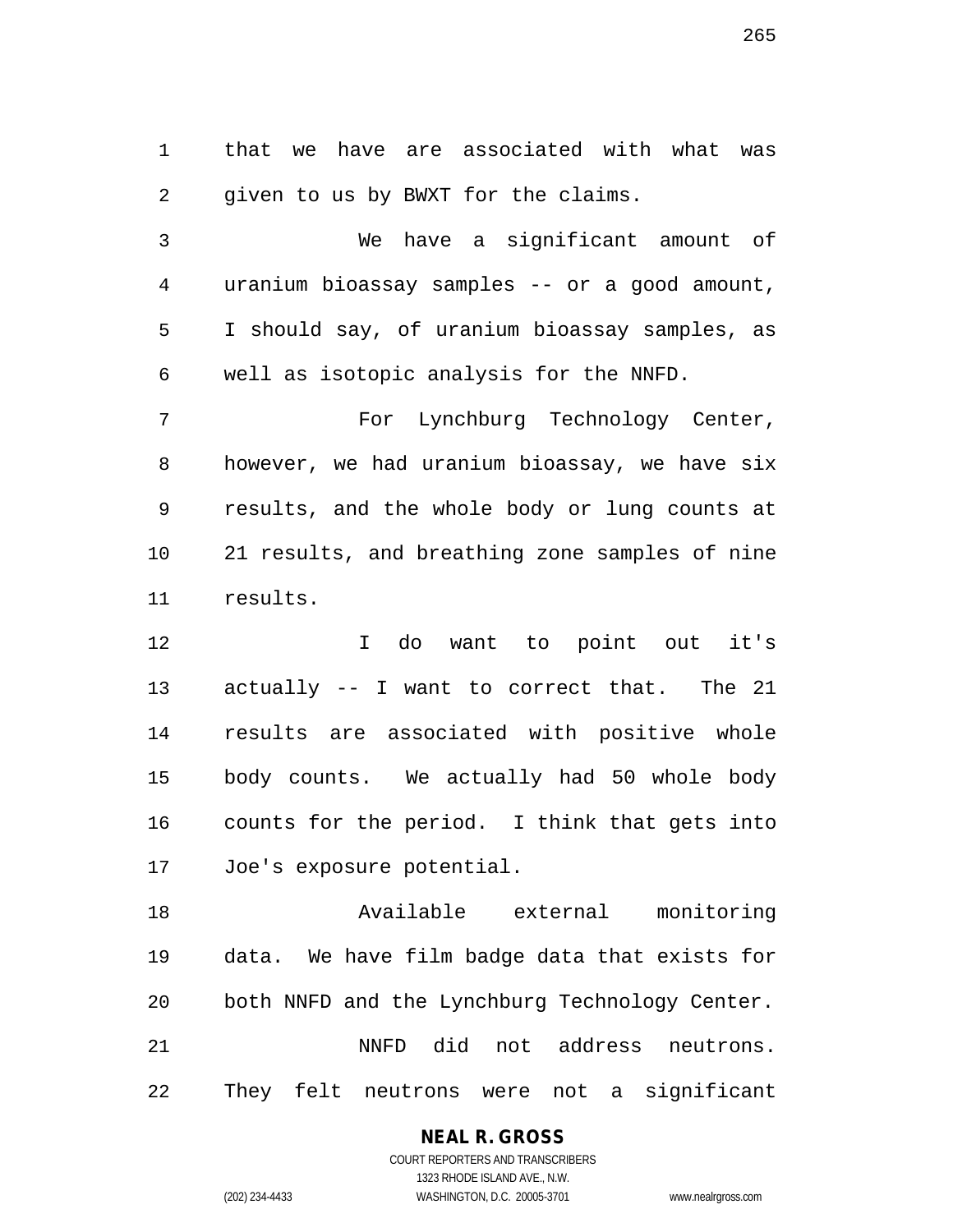1 source of exposure. And so they were not 2 addressed at NNFD.

3 They did address neutron exposure 4 during the early years when reactors were in 5 operation at LTC. However, those reactor 6 operations ceased in 1983.

7 In available records, NIOSH found 8 no radioactive material inventory data that 9 would enable NIOSH to place an upper bound on 10 potential exposures to the wide array of 11 commercial and DOE radiological sources that 12 could have been encountered at the BWXT 13 facilities.

14 During our review, we found that 15 there are insufficient monitoring and source-16 term data. And this is mostly associated, 17 again, with the Lynchburg Technology Center 18 that -- from which to draw conclusions of 19 potential magnitude of internal dose from the 20 period 1985 to 1994.

21 Again in our review of the -- this 22 period, we went back to try to draw a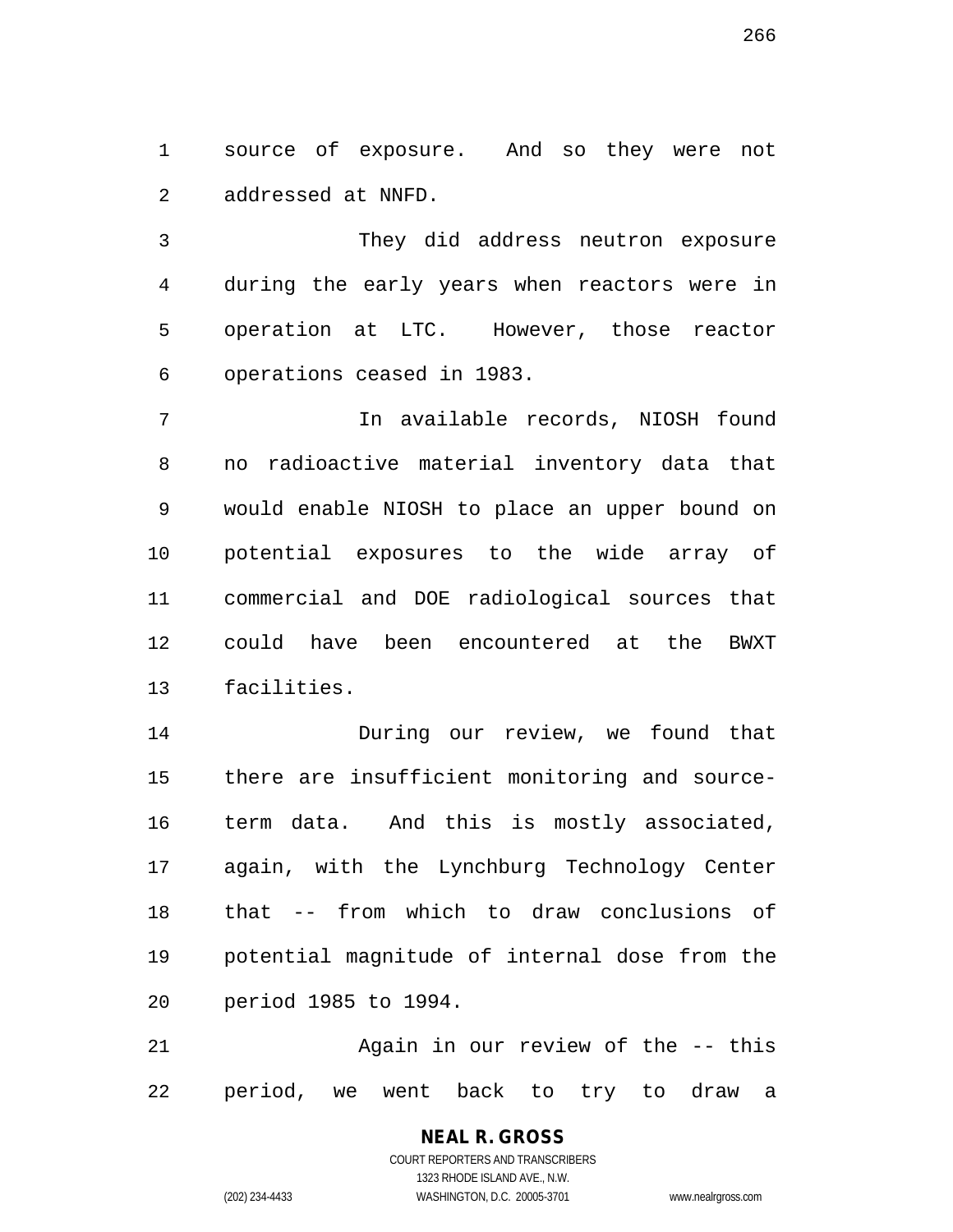1 conclusion that they had a good, rigorous 2 health physics program that would support the 3 limited bioassay samples and incident-based 4 sample, or, as Brad called it, event-based 5 samples that occurred at Lynchburg Technology 6 Center.

7 And we uncovered that there was 8 from an NRC audit, that there was severe 9 limitations of records, plans and procedures 10 in the 1980s.

11 In addition, workers' records do 12 not indicate that all workers with exposure 13 potential were monitored and worker movement 14 across the site was undocumented.

15 And really this is -- the last one 16 was the kicker. We had CEP data. CEP, for 17 those that remember, was a vendor who 18 falsified bioassay data in the early `90s at 19 Sandia. And they were the main bioassay 20 vendor at BWXT at the time.

21 So, beginning in 1994, though, in 22 December 1994, we do feel data is sufficient

> COURT REPORTERS AND TRANSCRIBERS 1323 RHODE ISLAND AVE., N.W. (202) 234-4433 WASHINGTON, D.C. 20005-3701 www.nealrgross.com

**NEAL R. GROSS**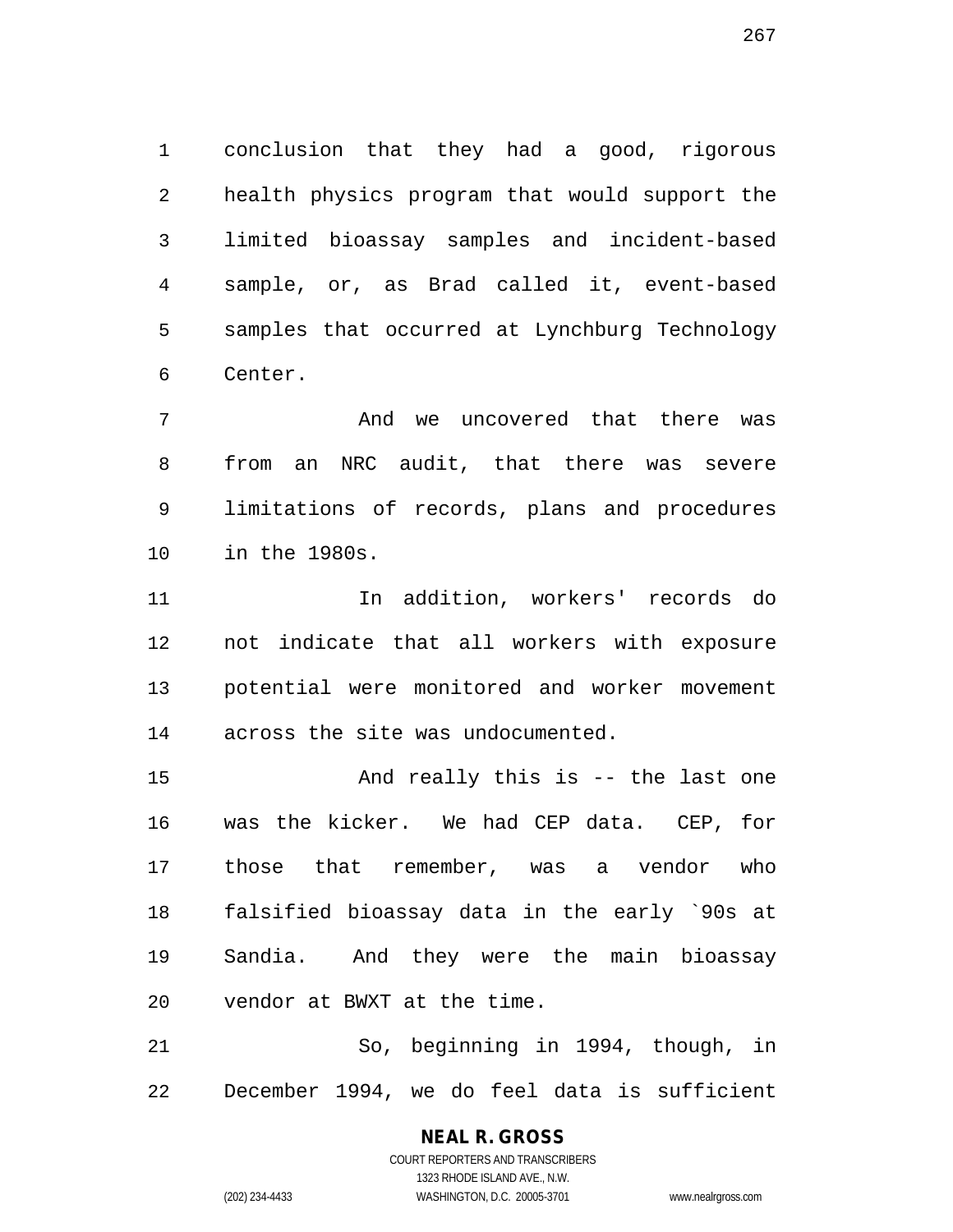1 to reconstruct internal doses. The NRC 2 feedback, they had plans, procedures put in 3 place. They put an NRC inspector on site. 4 Increased health physics staff. And they also 5 implemented 10 CFR 20 guidelines that were -- 6 they were required to implement them by 7 January 1, 1994. And CEP was replaced as 8 bioassay vendor.

9 External exposures, we believe 10 there are sufficient monitoring data and 11 source term information to conclude the 12 potential magnitude of external exposures, as 13 well as medical dose. And we will use any 14 personal monitoring data that comes available, 15 with exception to CEP.

16 Again, for those that remember the 17 worker interviews, we interviewed firefighters 18 who indicated that they worked at both LTC and 19 the NNFD. We interviewed other workers, the 20 maintenance workers that were assigned at both 21 NNFD and LTC.

22 And from their records, we could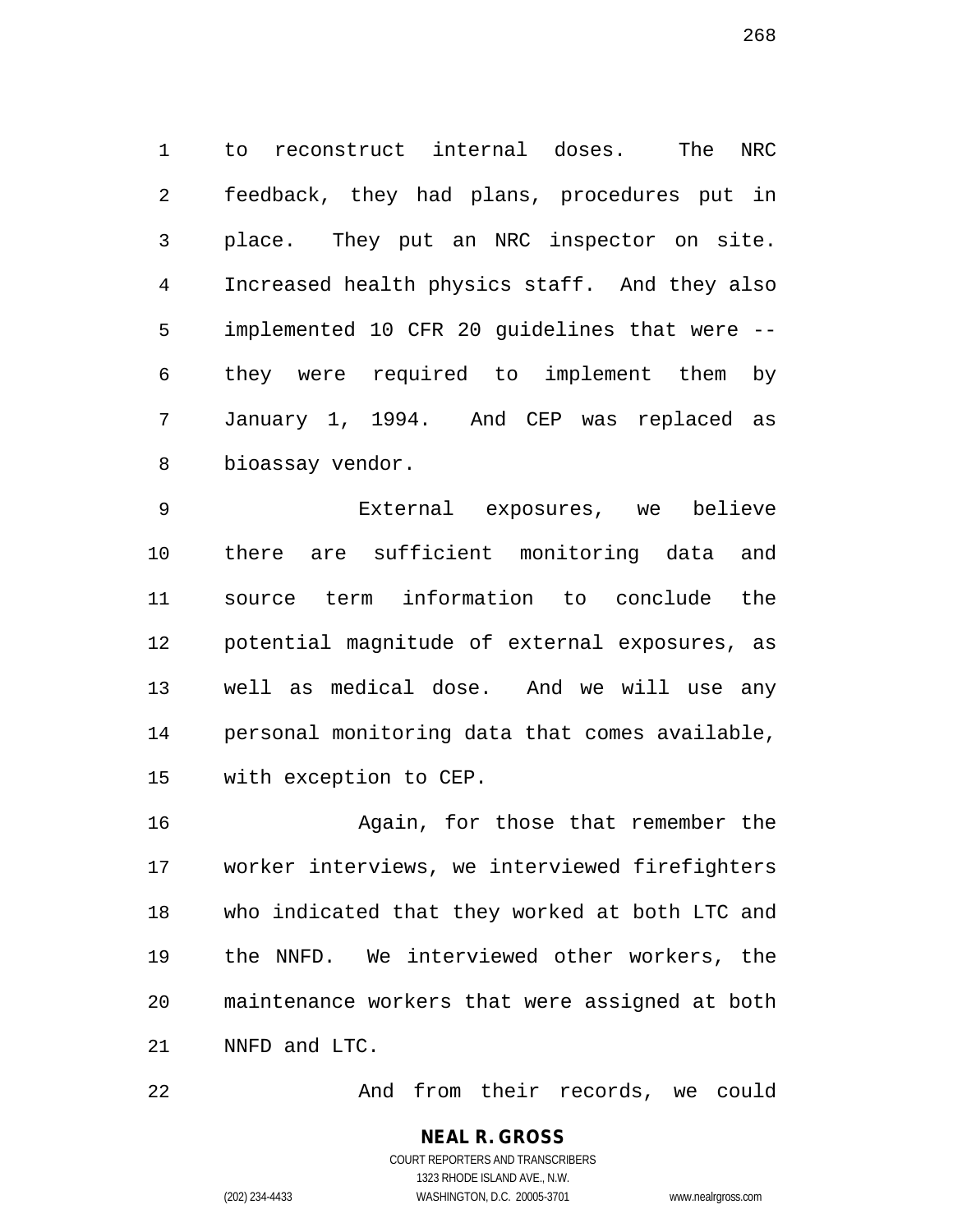1 not -- their monitoring records we could not 2 distinguish between that to recognize an 3 ability to separate the Lynchburg Technology 4 Center from the NNFD.

5 So, therefore, we were unable to 6 limit the Class to the LTC. We had to make it 7 all workers.

8 So, our infeasibilities are 9 focused on 1985 to 2001 -- or, actually, our 10 infeasibilities focus 1985 to 1994. And from 11 December 1st, 1994, to 2001, we feel it is 12 feasible.

13 And, again, health endangerment, 14 we could not reconstruct the dose. Evidence 15 reviewed in this evaluation indicates some 16 workers in the Class may have accumulated 17 chronic exposures. So, there is health 18 endangerment.

19 Our proposed Class is all atomic 20 weapons employees for BWXT from January 1, 21 1985, through November 30th, 1994, for a 22 number of workdays aggregating at least 250

### **NEAL R. GROSS**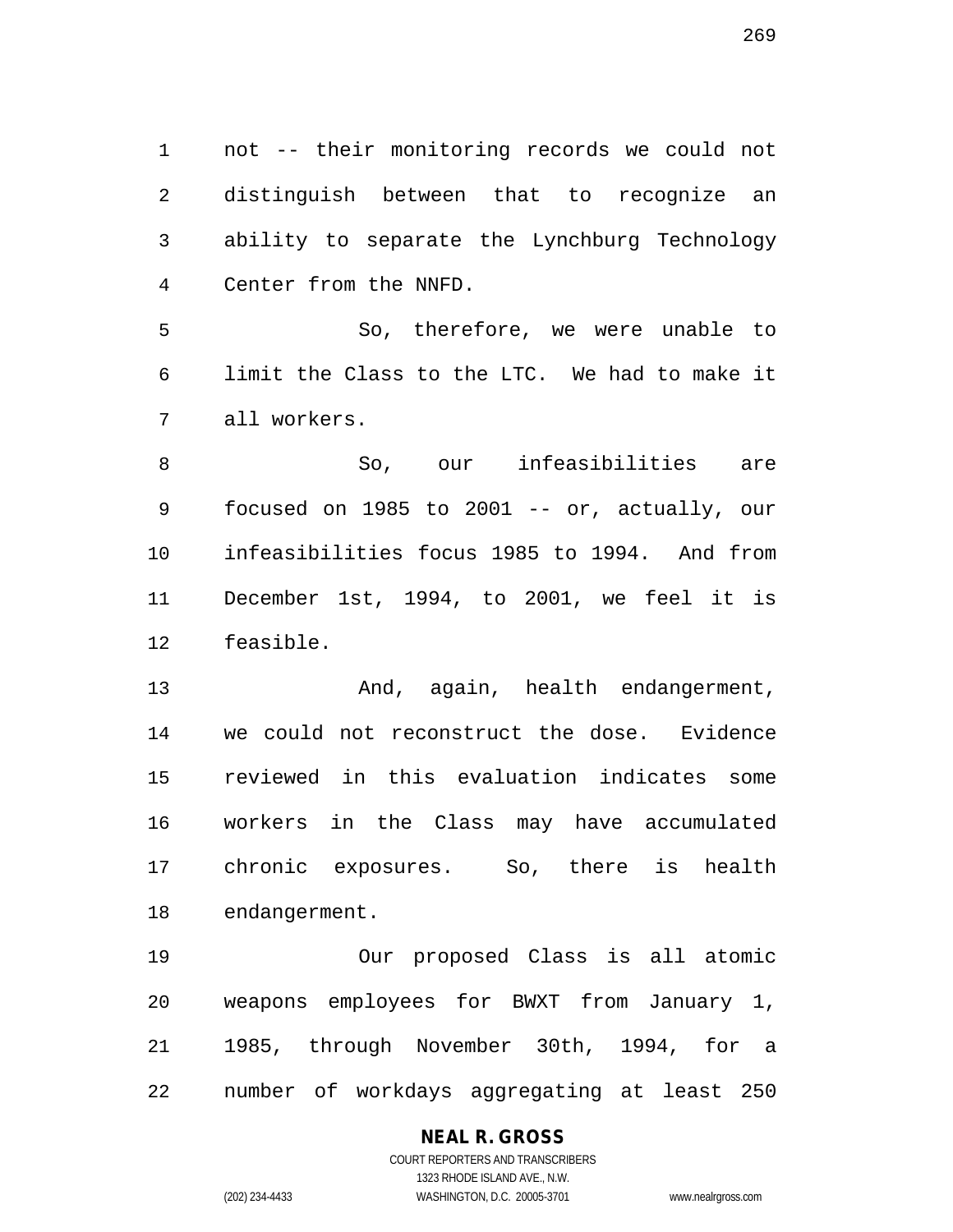1 days and so on.

2 Again, does reconstruction is not 3 feasible from January 1, 1985, through 4 November 30th of 1994. 5 Any questions? 6 CHAIRMAN MELIUS: Questions from 7 Board Members? 8 Paul. 9 MEMBER ZIEMER: LaVon, were any of 10 the personnel at this naval nuclear part of 11 the facility actually Navy people versus -- 12 MR. RUTHERFORD: You know, Dr. 13 Ziemer, that's a good question. Of course we 14 do not get any claims from that. 15 10 I imagine that there were Navy 16 people that probably came in to inspect fuel, 17 to inspect certain aspects of the program. 18 However, I cannot be for sure of that. 19 MEMBER ZIEMER: Well, my follow-up 20 question is, did you pursue records with the 21 nuclear Navy for that site. 22 MR. RUTHERFORD: No, we did not

> **NEAL R. GROSS** COURT REPORTERS AND TRANSCRIBERS

1323 RHODE ISLAND AVE., N.W. (202) 234-4433 WASHINGTON, D.C. 20005-3701 www.nealrgross.com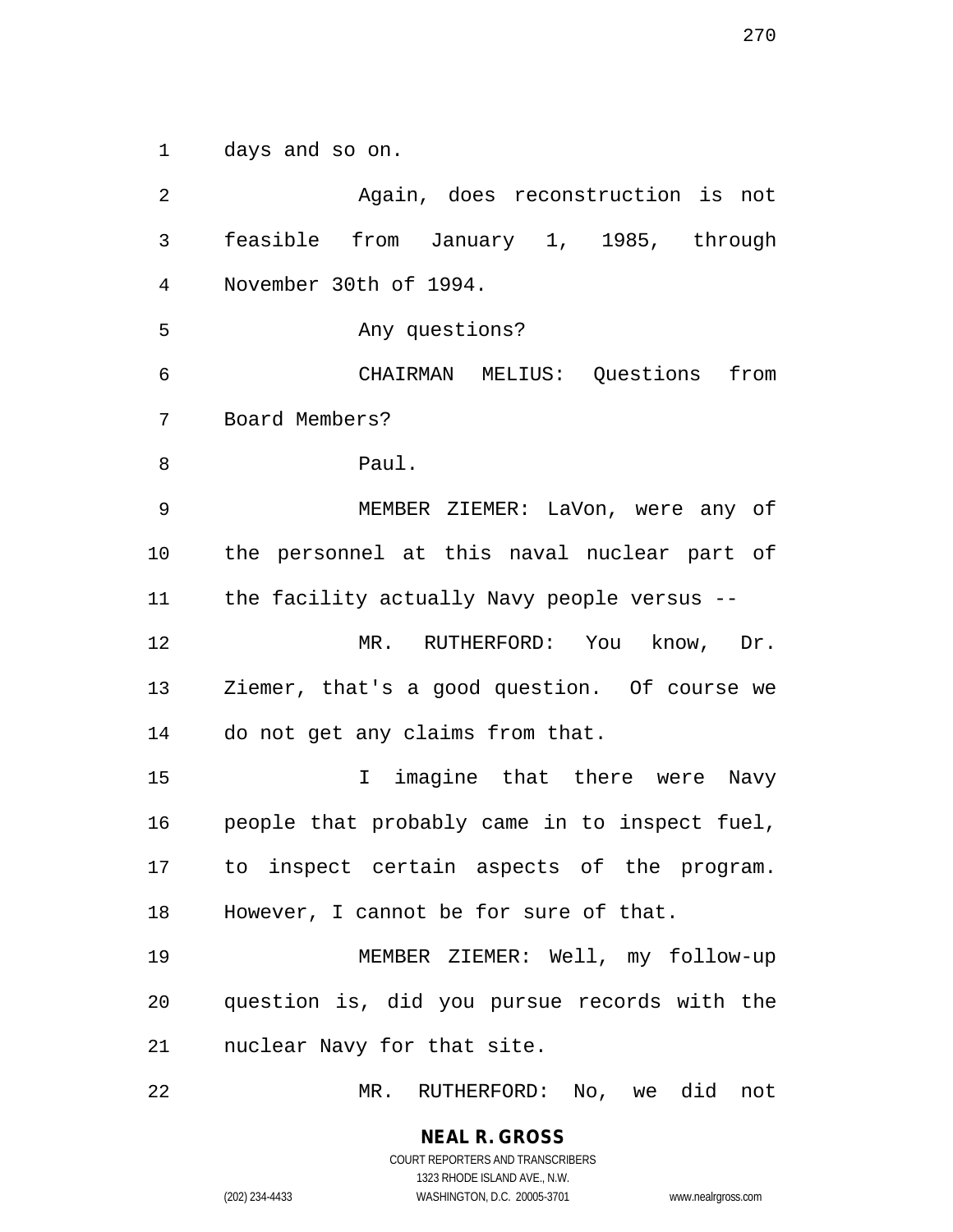1 because the requirements or the implementation 2 of the rad control program was the 3 responsibility of the facility operator. So, 4 we did associate that to get records from them 5 solely.

6 If there were, you know, my 7 understanding would be that the Navy would 8 only keep personnel monitoring records or such 9 associated for their own people. They would 10 not keep personal monitoring records for 11 contractor employees, and the Navy people 12 would not be eligible under this program.

13 MEMBER ZIEMER: Yes, I understand 14 that. But if there were personnel monitoring 15 records for people who were co-working, those 16 might be useful to you.

17 17 I know that, you know, the Nuclear 18 Navy program, health physics program was 19 actually attached to the Department of Energy. 20 In a sense, it was my responsibility when I 21 was there.

22 I can tell you that I could not

**NEAL R. GROSS**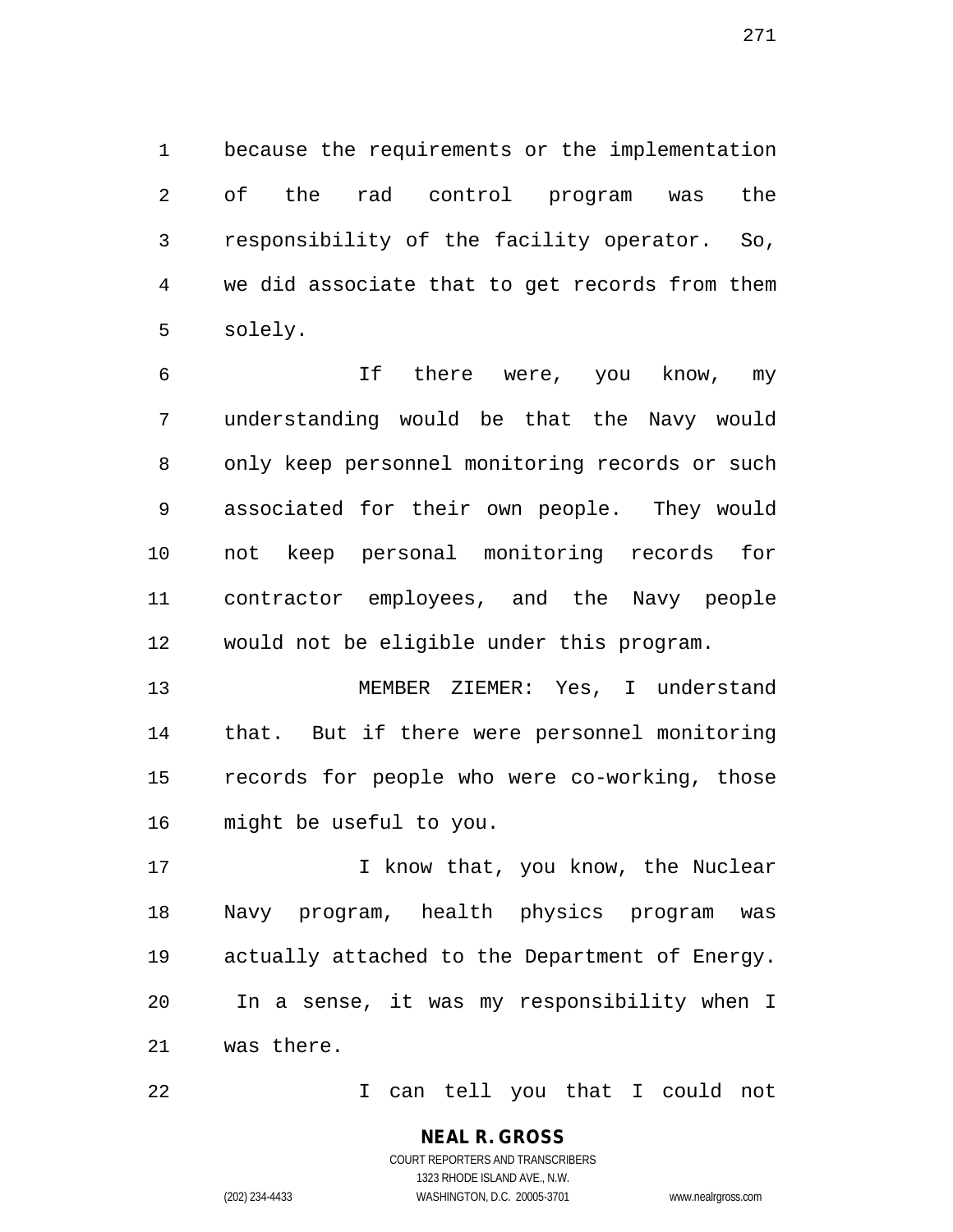1 look at any Nuclear Navy information in health 2 physics. And I only tell you that -- the Navy 3 -- Nuclear Navy was very stringent in their 4 recordkeeping.

5 And it may be that there are 6 records, and it may be that you won't be able 7 to get them either, but I'm just thinking of 8 that as a data source.

9 MR. RUTHERFORD: I do want to point 10 out that it was really not the infeasibility 11 of reconstructing dose at the NNFD, which is 12 where they produced the fuel. It was at the 13 Lynchburg Technology Center that drove the 14 recommended Class.

15 MEMBER ZIEMER: But -- well, okay. 16 It would cover both sites, though.

17 MR. RUTHERFORD: And actually, 18 though, if you also remember, there was a 19 significant amount of commercial work that 20 occurred at that site.

21 So, the Lynchburg Technology 22 Center was not only analyzing Navy fuel. They

# **NEAL R. GROSS**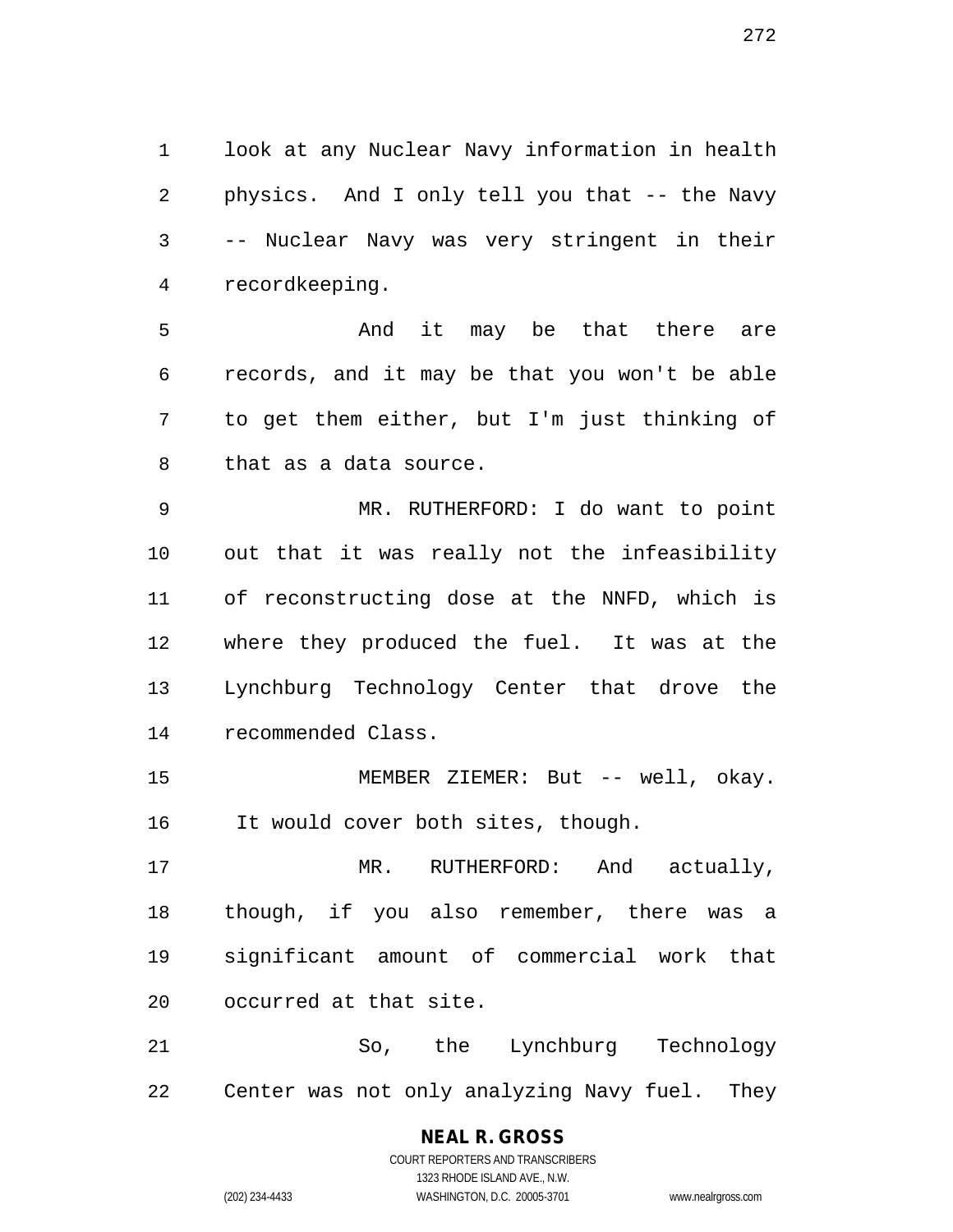1 were analyzing the commercial activities that 2 BWXT was doing at the time, too. 3 CHAIRMAN MELIUS: Other questions 4 from Board Members? 5 (No response.) 6 Okay. I believe we may have a 7 petitioner or petitioners on the line. So, if 8 those petitioners would like to make any 9 comments? 10 If you're on the line and don't 11 wish to comment, that's fine also. 12 MR. RUTHERFORD: Can I add one more 13 thing, Dr. Melius? I apologize. 14 CHAIRMAN MELIUS: Okay. 15 MR. RUTHERFORD: I do want to point 16 out this is one case where we used worker 17 interviews to not only support the Class 18 recommendation, but also to support the 19 boundaries around that Class. 20 It just -- I just wanted to bring 21 that up. Just one instance. One instance. 22 CHAIRMAN MELIUS: Yes. Okay. Do

### **NEAL R. GROSS**

COURT REPORTERS AND TRANSCRIBERS 1323 RHODE ISLAND AVE., N.W. (202) 234-4433 WASHINGTON, D.C. 20005-3701 www.nealrgross.com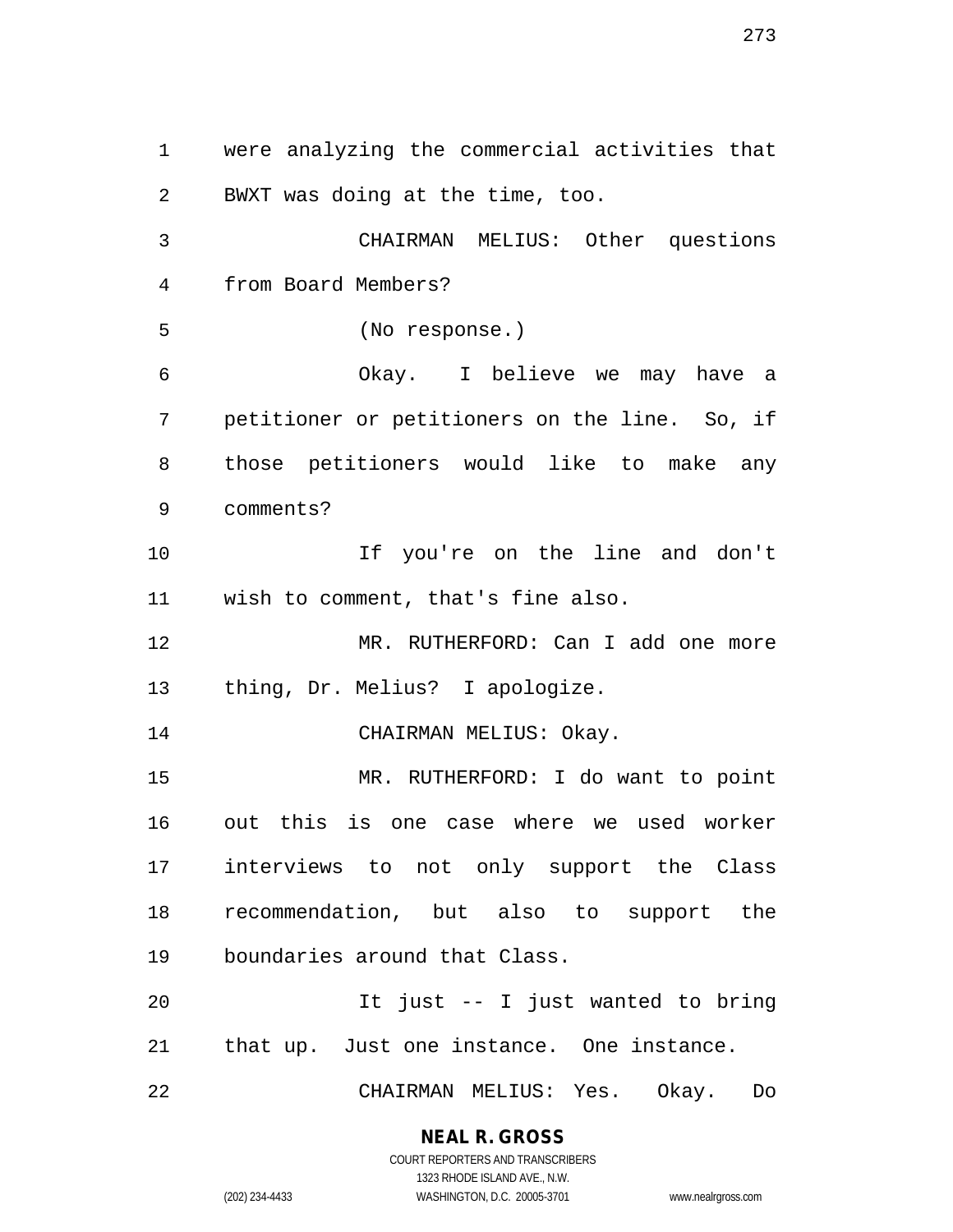1 the petitioners wish to make any comments? As 2 I said, you don't have to. 3 Okay. Assuming not then, do any 4 other Board Members have questions or do I 5 hear a recommendation or motion? 6 MEMBER RICHARDSON: You just may 7 want to remind them to push \* 6. They may be 8 on the line, but -- 9 CHAIRMAN MELIUS: Yes, if you've 10 muted the phone and you have \* 6 on to mute or 11 you muted your own phone, if you wanted to hit 12 \* 6 again, that will unmute. 13 Okay. Any other Board Members? 14 Wanda. I'm sorry. 15 MEMBER MUNN: Are you ready for a 16 motion? 17 CHAIRMAN MELIUS: I'm ready for 18 whatever the Board may wish to do. 19 MEMBER MUNN: I would like to move 20 that we accept the recommendation of NIOSH to 21 grant an SEC for the period January 1, `85, 22 through November 30, 1994, for BWXT.

## **NEAL R. GROSS**

COURT REPORTERS AND TRANSCRIBERS 1323 RHODE ISLAND AVE., N.W. (202) 234-4433 WASHINGTON, D.C. 20005-3701 www.nealrgross.com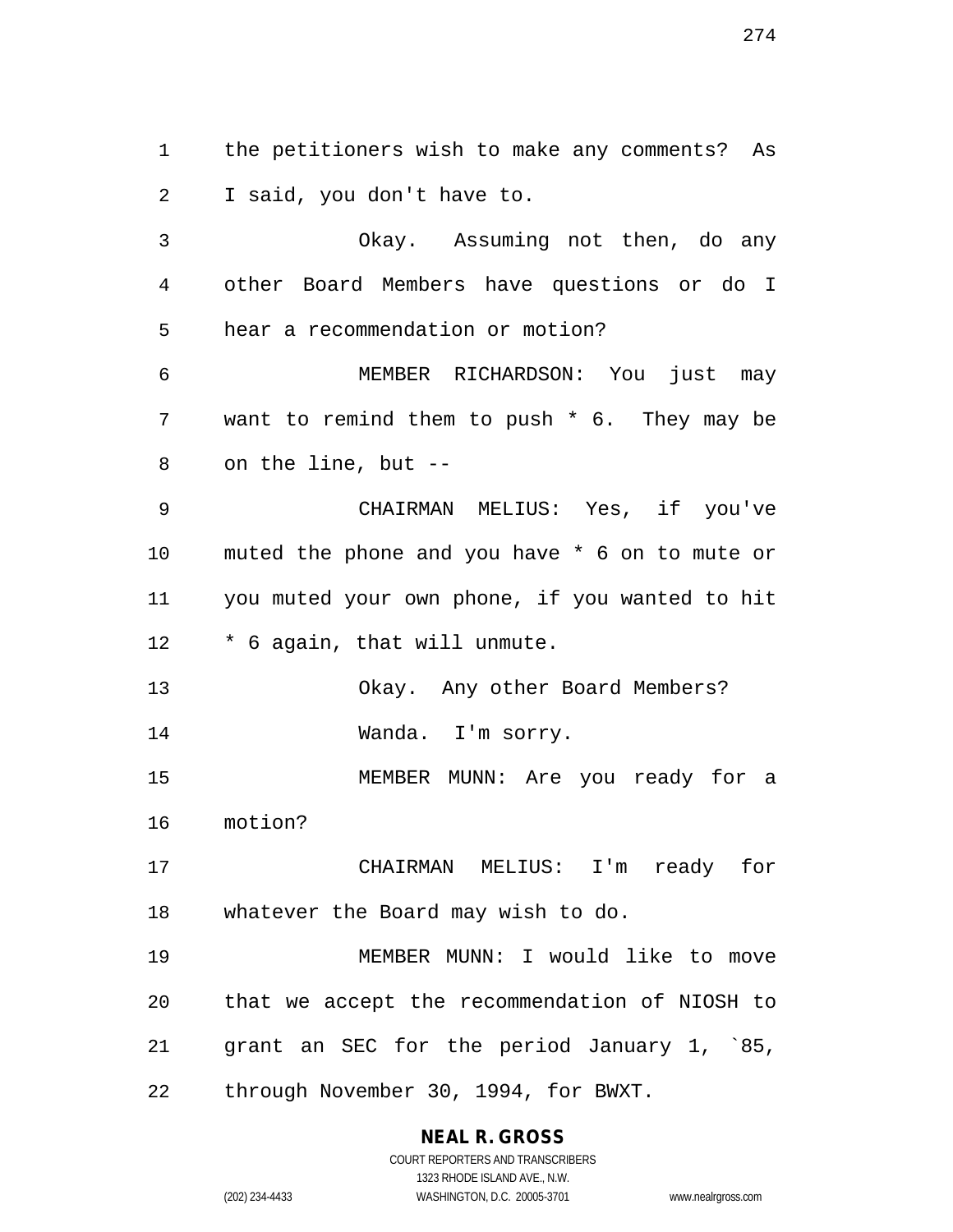1 MEMBER CLAWSON: I second it. 2 CHAIRMAN MELIUS: Okay. Any 3 further discussion? 4 Okay. If not, could we do the 5 roll call? 6 MR. KATZ: Let me note, before I do 7 the roll call vote, that Dr. Poston had 8 recused himself from this discussion from the 9 beginning of it. 10 So, Dr. Ziemer. 11 MEMBER ZIEMER: Yes. 12 MR. KATZ: Mr. Schofield. 13 MEMBER SCHOFIELD: Yes. 14 MR. KATZ: Dr. Roessler. 15 MEMBER ROESSLER: Yes. 16 MR. KATZ: Dr. Richardson. 17 MEMBER RICHARDSON: Yes. 18 MR. KATZ: Mr. Presley. 19 MEMBER PRESLEY: Yes. 20 MR. KATZ: Ms. Munn. 21 MEMBER MUNN: Yes. 22 MR. KATZ: Dr. Melius.

### **NEAL R. GROSS**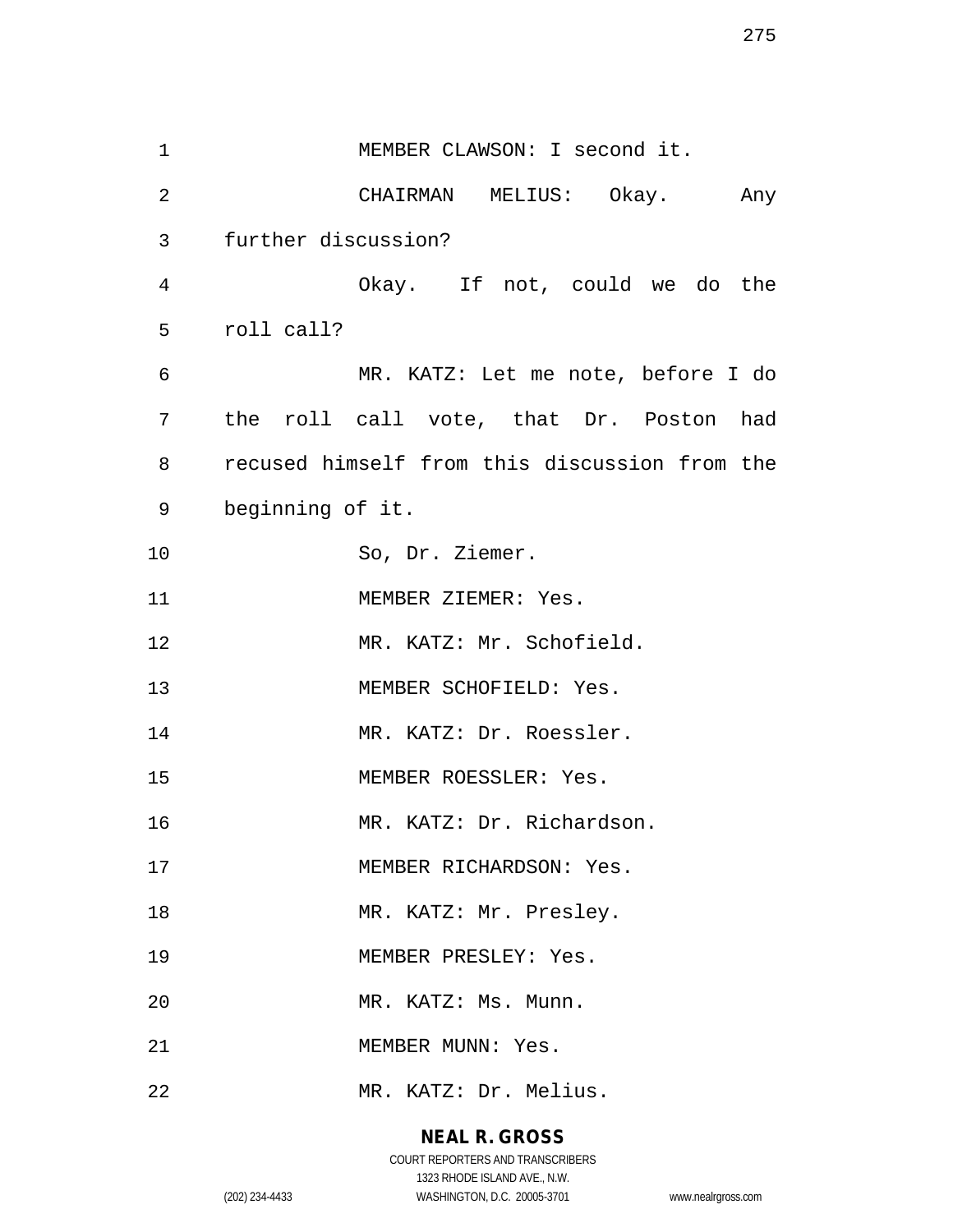| 1  | CHAIRMAN MELIUS: Yes.                          |
|----|------------------------------------------------|
| 2  | MR. KATZ: Dr. Lockey.                          |
| 3  | CHAIRMAN MELIUS: Yes.                          |
| 4  | MR. KATZ: Dr. Lemen.                           |
| 5  | MEMBER LEMEN: Yes.                             |
| 6  | MR. KATZ: Mr. Griffon -- oh, Mr.               |
| 7  | Griffon, I should note, has left the Board.    |
| 8  | He's not in attendance. So, he's absent and    |
| 9  | I'll collect his vote with normal procedure as |
| 10 | soon as we can after this meeting.             |
| 11 | Mr. Gibson.                                    |
| 12 | MEMBER GIBSON: Yes.                            |
| 13 | MR. KATZ: Dr. Field.                           |
| 14 | MEMBER FIELD: Yes.                             |
| 15 | MR. KATZ: Mr. Clawson.                         |
| 16 | MEMBER CLAWSON: Yes.                           |
| 17 | MR. KATZ: Ms. Beach.                           |
| 18 | MEMBER BEACH: Yes.                             |
| 19 | MR. KATZ: Dr. Anderson.                        |
| 20 | MEMBER ANDERSON: Yes.                          |
| 21 | MR. KATZ: Did I leave anyone out?              |
| 22 | I don't think so. Okay. So, then               |

**NEAL R. GROSS**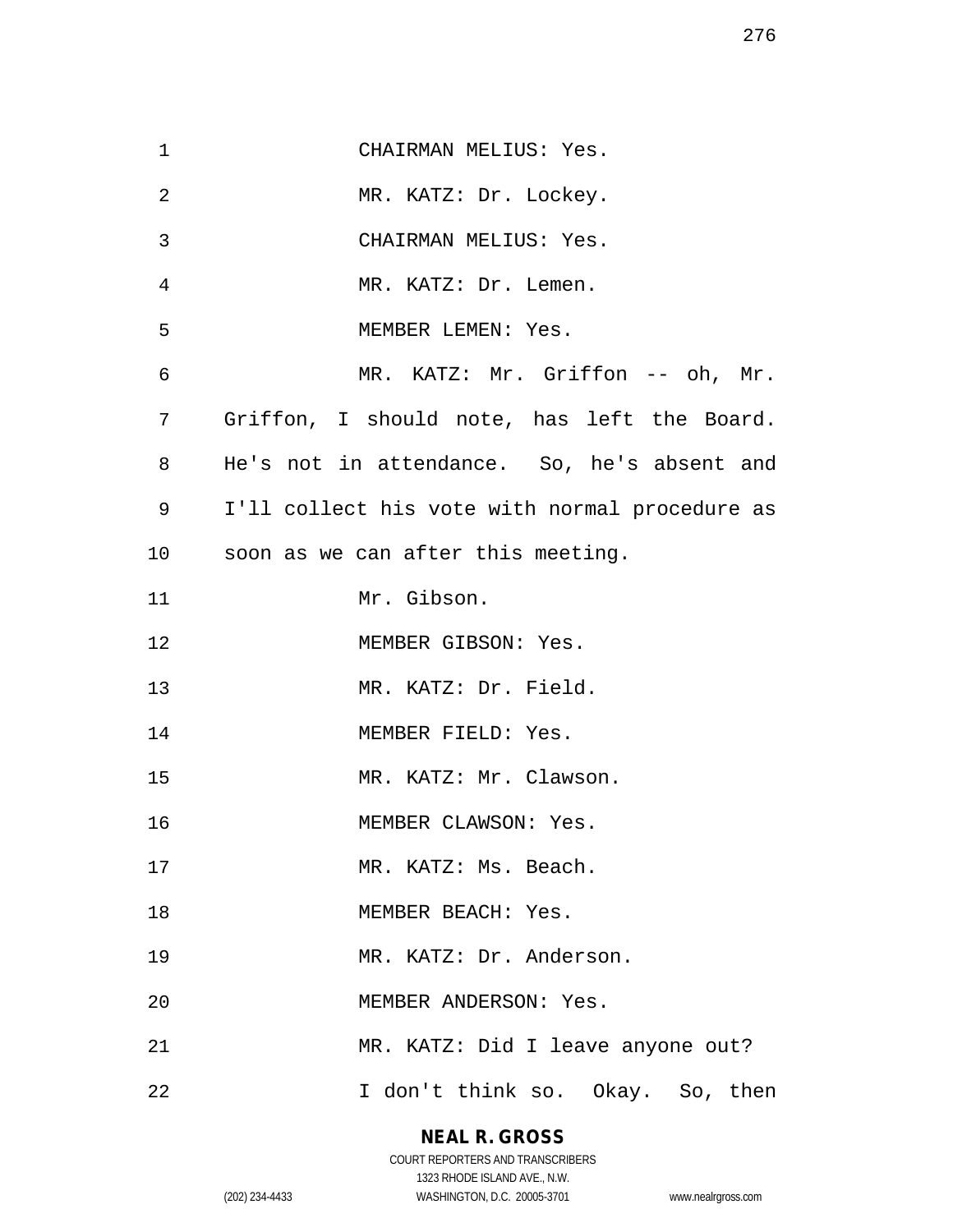1 it's unanimous with one absent member and one 2 member recused. And I'll collect that vote 3 afterwards, but the motion passes in any 4 event.

5 CHAIRMAN MELIUS: Okay. We have a 6 few minutes before the break. That will give 7 you a full break, plus. So, don't fret, but 8 we do need to really start at 3:30 sharp.

9 But maybe -- I had interrupted 10 David Richardson in the midst of his 11 questioning, and I think Henry had a question 12 also on the exposure-potential issue. So, do 13 you want to follow up?

14 I don't know if Joe Fitzgerald is 15 in the room. Am I -- yes, Arjun is here. But 16 he'll go get him and Jim's here. So, go 17 ahead.

18 MEMBER ANDERSON: I didn't have so 19 much of a question. Just a point that, you 20 know, the biologic monitoring as well as air 21 and badges, we tend to -- you get a 22 quantitative value from that.

# **NEAL R. GROSS**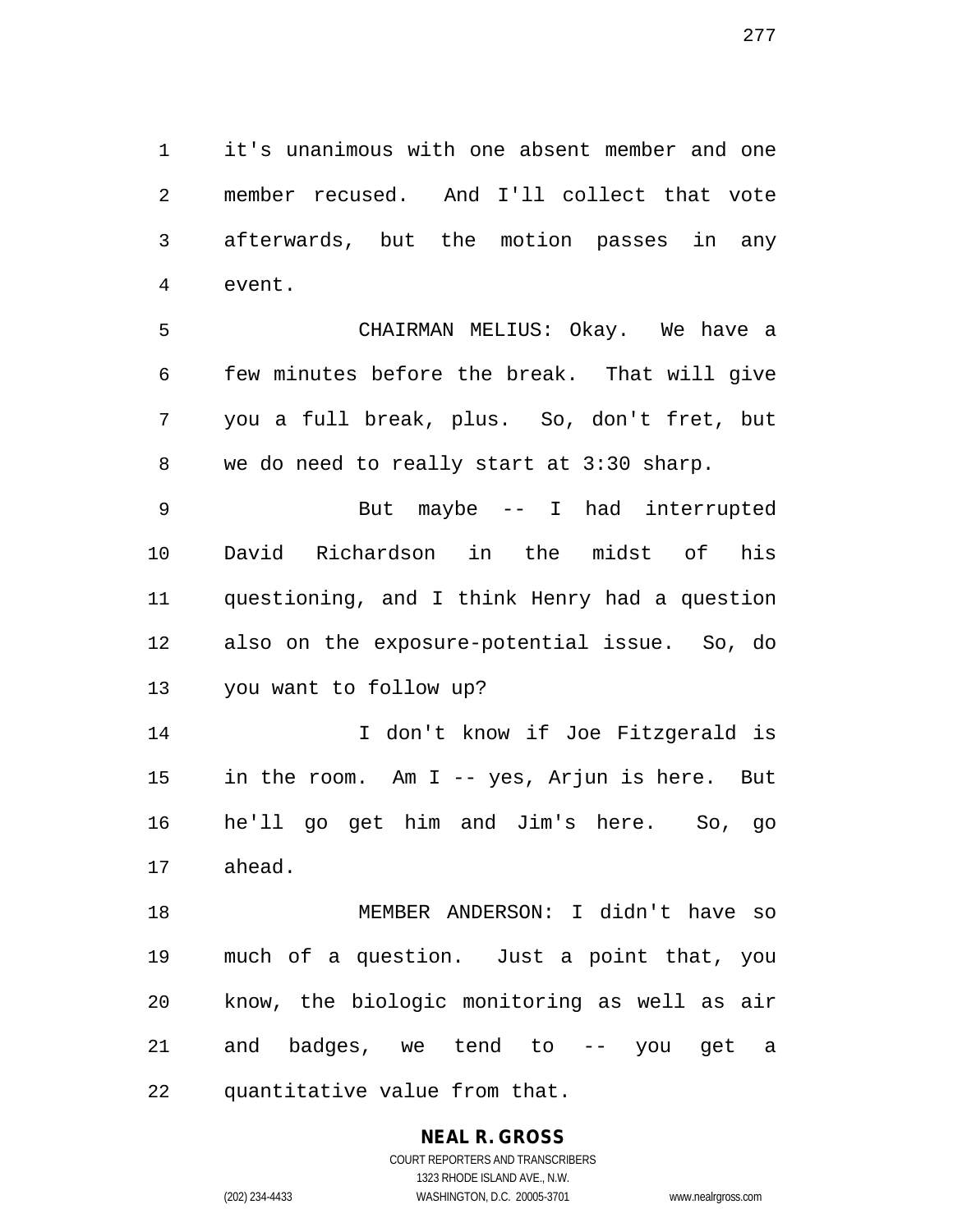1 But I think we also have to keep 2 in mind that especially in the earlier years, 3 the variability in some of those and their -- 4 a lot of the -- or a number of the facilities 5 were actually, you know, implementing kind of 6 state-of-the-art, new techniques that were not 7 yet fully developed.

8 So, we have to remember that even 9 though it appears to be quantitative, its 10 representativeness as well as, you know, the 11 reliability is something we also have to 12 always keep in mind, but it clearly would be 13 our number one choice of data. But in some 14 instances, there may be more variability in 15 that than in the memory of workers and things 16 like that.

17 CHAIRMAN MELIUS: David, did you 18 have -- or lost your train of thought now? 19 MEMBER RICHARDSON: Yes. 20 CHAIRMAN MELIUS: Okay. Okay. In 21 terms of follow-up on this issue, my personal 22 opinion is that it would be -- I think there

## **NEAL R. GROSS**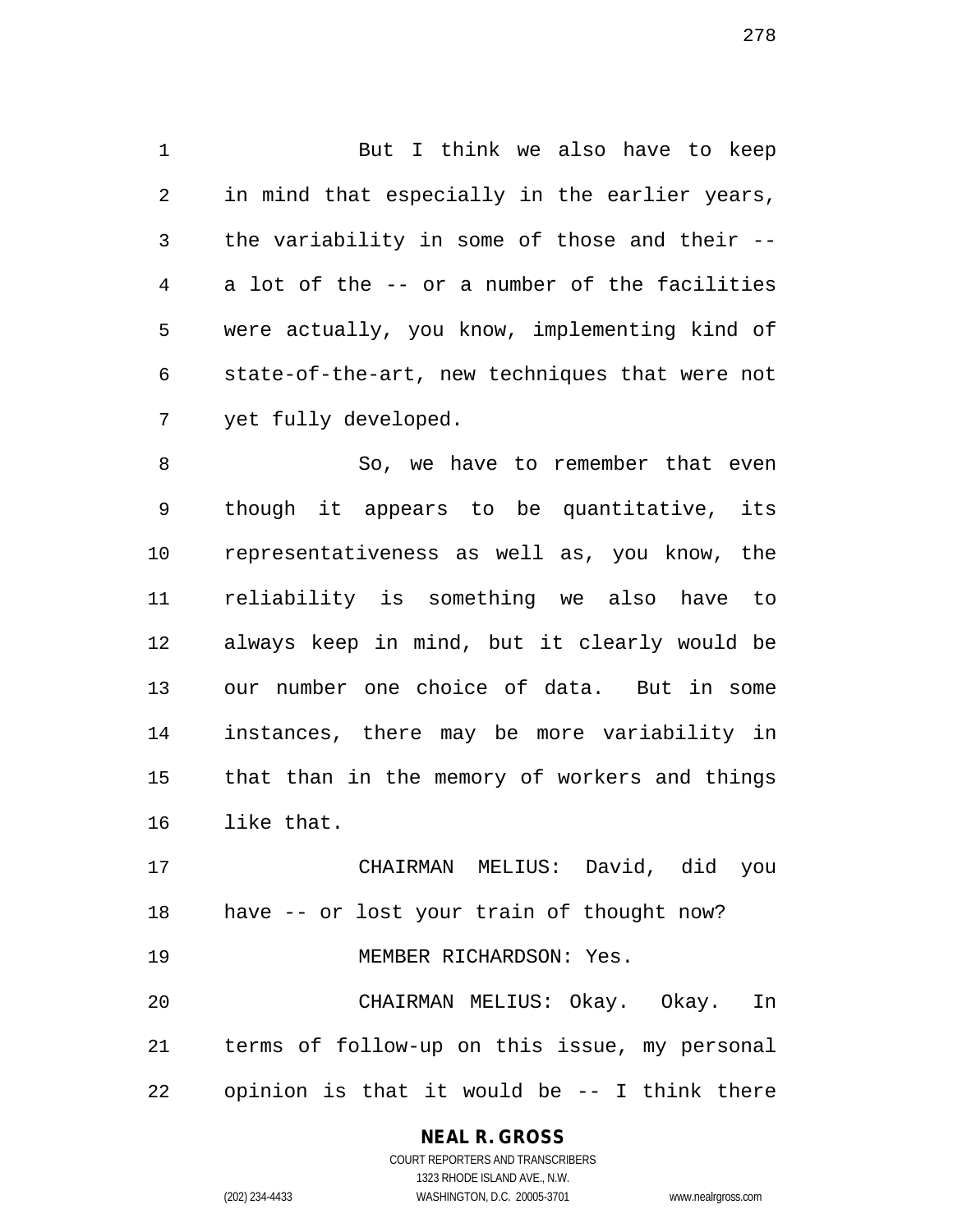1 are obviously issues we could continue to 2 discuss, but I think that what probably be 3 most productive in the context of a specific 4 site in, you know, keeping in mind.

5 So, I think both Jim Neton and Joe 6 Fitzgerald's sort of presentations and their 7 sort of not only raising issues, but sort of 8 thinking about how we might approach these, I 9 think, has been useful and will be helpful 10 going forward on the Work Group.

11 So, I mean, I think it puts sort 12 of the onus back on the work groups and I 13 don't want to pressure you, Josie, but -- or 14 whichever Work Group is ready. And if it's 15 not ready for the next meeting, that's fine, 16 but I think it would be to come back and have 17 a discussion about a specific site.

18 We'll try to leave a little extra 19 time on the agenda so that we can maybe 20 discuss some of the general issues and give a 21 full discussion to it because I think it will 22 -- it may take time. It's always hard to

> **NEAL R. GROSS** COURT REPORTERS AND TRANSCRIBERS

> > 1323 RHODE ISLAND AVE., N.W.

(202) 234-4433 WASHINGTON, D.C. 20005-3701 www.nealrgross.com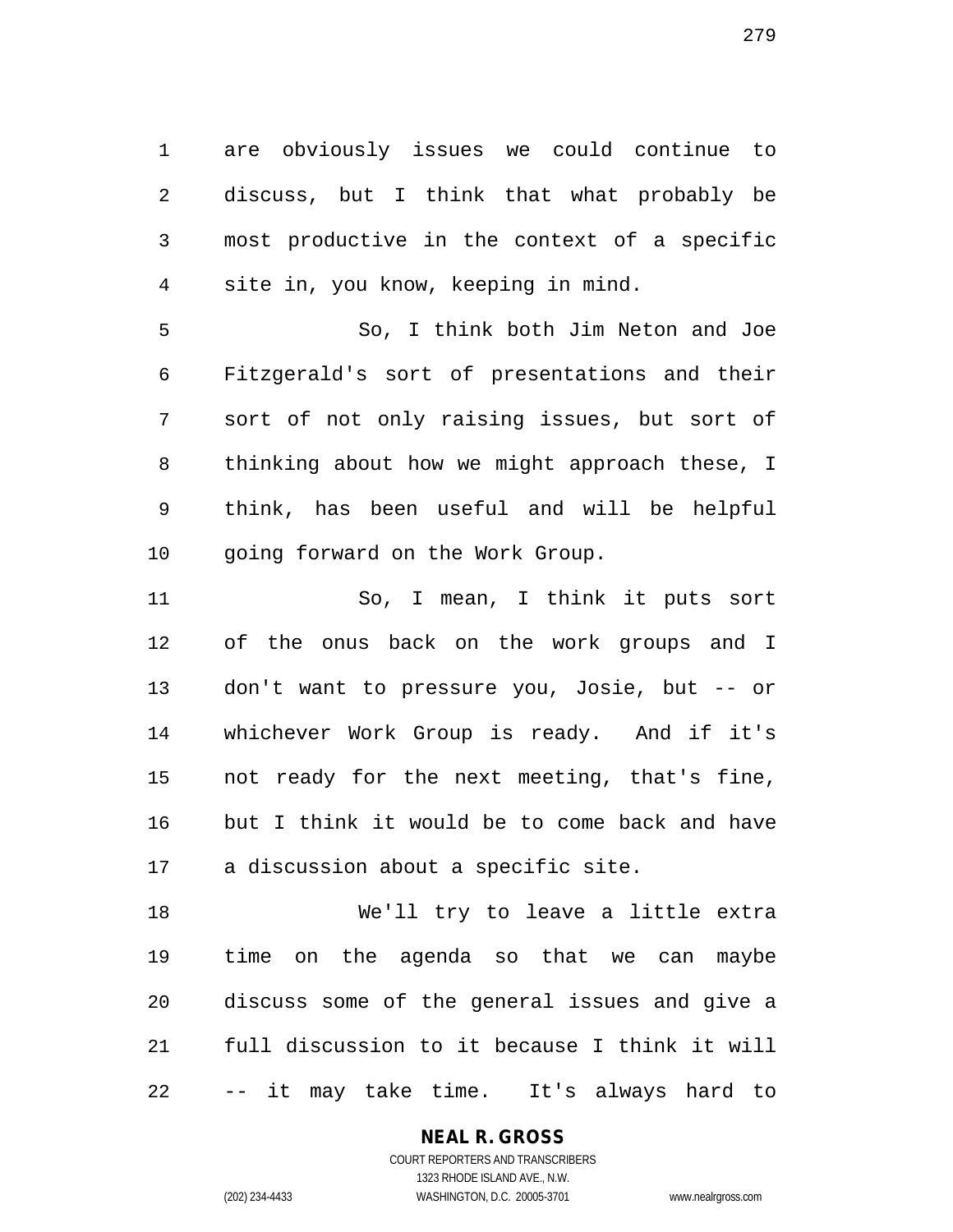1 predict.

| 2  | So, whoever is ready to come back,             |
|----|------------------------------------------------|
| 3  | but I think -- again, I think we're seeing     |
| 4  | some potential changes in NIOSH's approach to  |
| 5  | this. And I think Joe sort of clarified how    |
| 6  | SC&A would look at it or how it should be      |
| 7  | looked at.                                     |
| 8  | So, I think we can make progress               |
| 9  | and let's see where we go. Let's not try to    |
| 10 | put a time table on it, but at some point we - |
| 11 | - whenever someone, one of the work groups is  |
| 12 | ready, let's bring that issue back and have a  |
| 13 | full discussion of the Board.                  |
| 14 | Does that make sense to people?                |
| 15 | MEMBER BEACH: Well, Jim, on that I             |
| 16 | believe that Mound is probably the closest,    |
| 17 | but it will depend on what NIOSH comes back    |
|    | $18$ with $-$                                  |
| 19 | CHAIRMAN MELIUS: Right, right.                 |
| 20 | MEMBER BEACH: -- prior to the                  |
| 21 | next meeting.                                  |
| 22 | CHAIRMAN MELIUS: Yeah, I'm not --              |

**NEAL R. GROSS**

COURT REPORTERS AND TRANSCRIBERS 1323 RHODE ISLAND AVE., N.W. (202) 234-4433 WASHINGTON, D.C. 20005-3701 www.nealrgross.com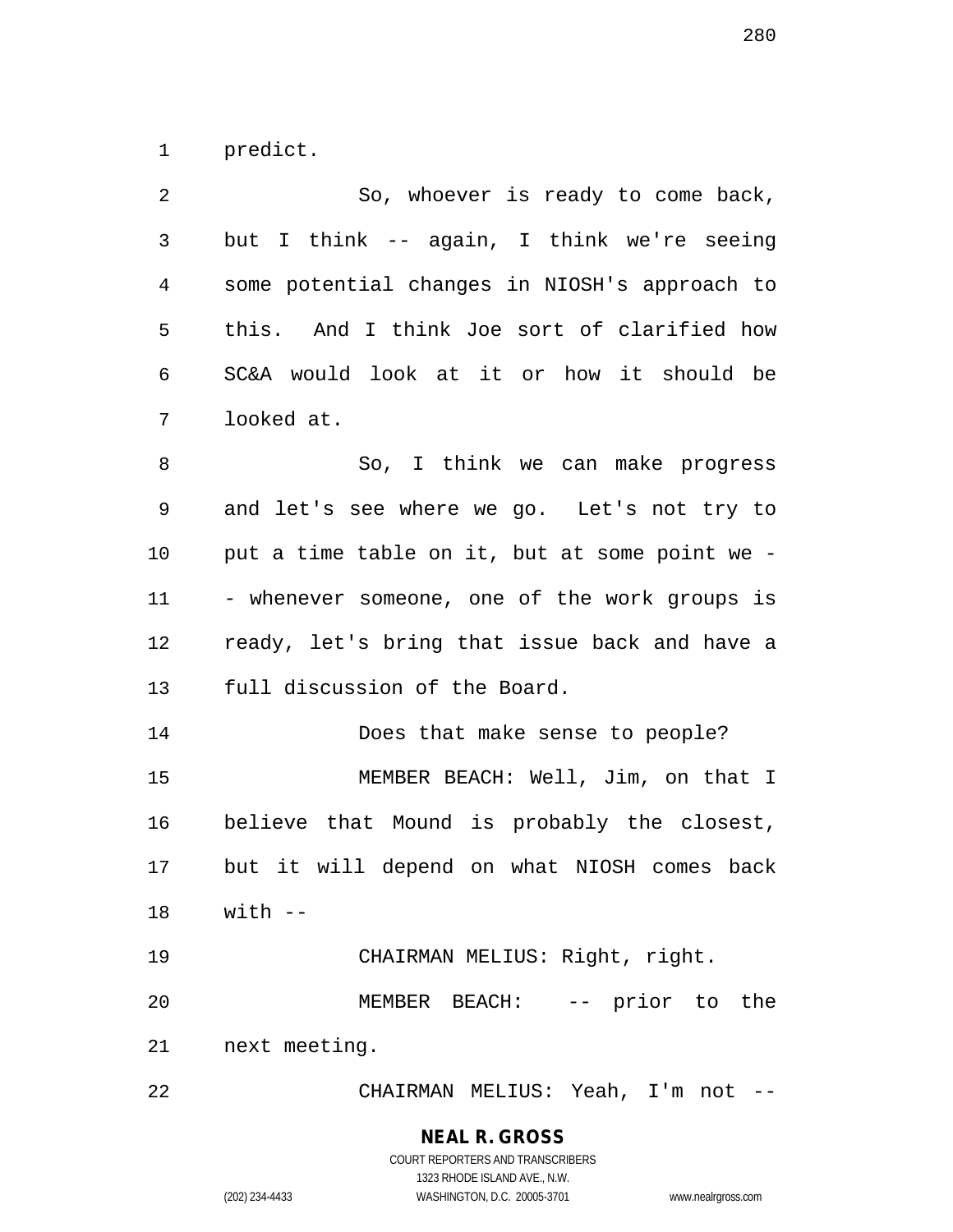1 again, I'm not sure if for our next Board 2 meeting, you will be ready.

3 MEMBER BEACH: Right. 4 CHAIRMAN MELIUS: And I don't want 5 to, you know, push the process along until - 6 because it really isn't going to do us any 7 good until we've had a full evaluation, what 8 the Work Group and NIOSH and SC&A feel is a 9 full evaluation of the issue. 10 And, again, it may not resolve it, 11 but at least that will probably bring back at 12 least some more complete information to the 13 Board about the site and this issue. 14 MEMBER BEACH: Well, the other side 15 of that if it's not resolved, we may not come 16 to a resolution in the Work Group either. So, 17 it's -- 18 CHAIRMAN MELIUS: Well, and I think 19 in that case I think we would want to bring -- 20 I think it should be brought back to the 21 Board.

22 And, you know, one of my

1323 RHODE ISLAND AVE., N.W.

(202) 234-4433 WASHINGTON, D.C. 20005-3701 www.nealrgross.com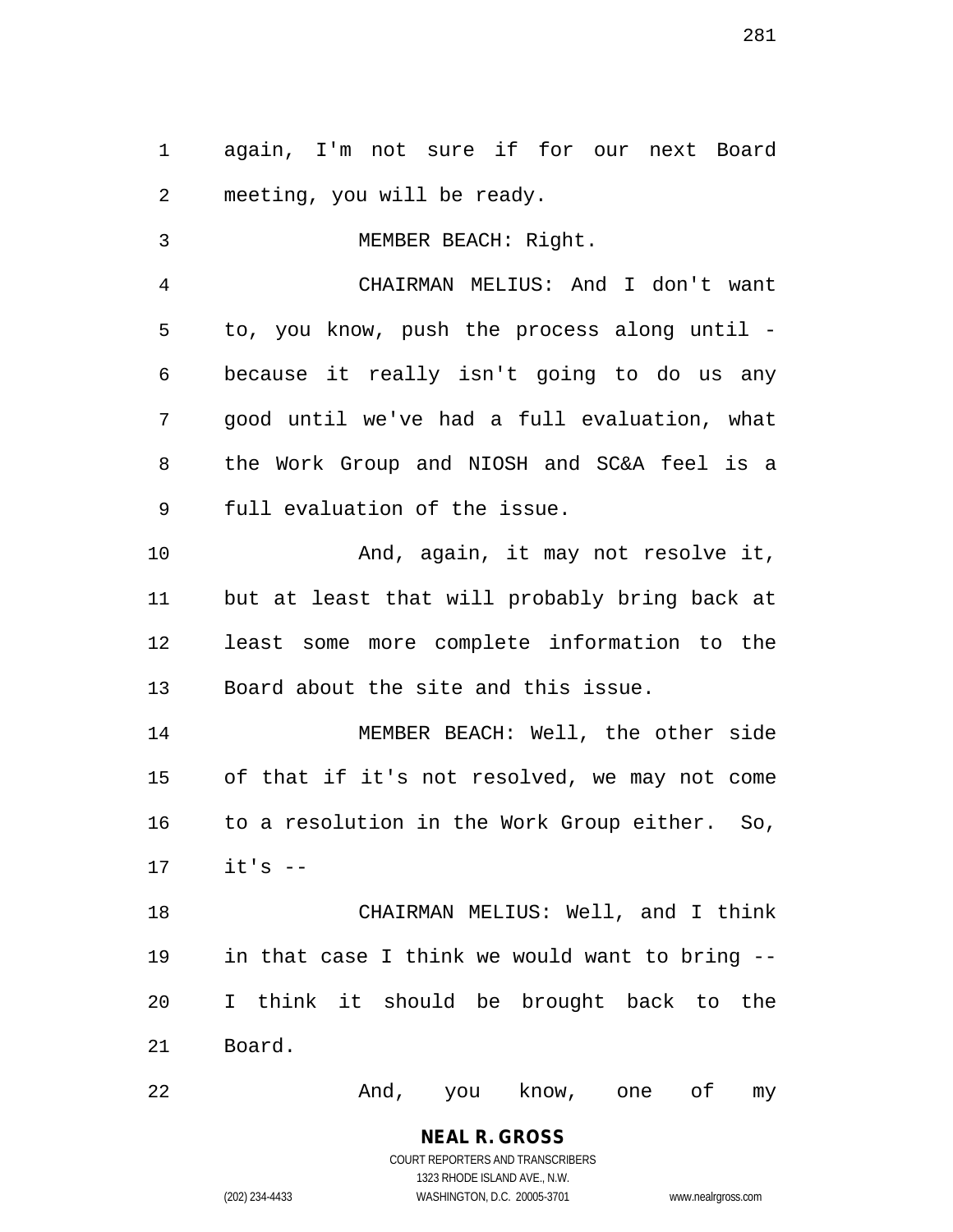1 observations -- and maybe we can talk more 2 about it with Linde. And again I'm not 3 faulting the Work Group or -- and you can pick 4 a bunch of other sites and so forth, is that I 5 think one of the difficulties we have is with 6 sites where we're having trouble resolving -- 7 we keep making -- everybody is making good 8 faith efforts to resolve them, but that takes 9 time and repeated, you know, document 10 development and review and so forth.

11 And so then by the time it comes 12 to the Board, we've all forgotten about it. 13 We haven't heard about the site for so long. 14 So, it's very hard for the Board to resolve 15 the issue.

16 I think the briefing today on 17 Linde has been very, very helpful and I 18 certainly understand it better. But for me, 19 it was -- it identified issues that I needed 20 to -- I wanted to look into or understand 21 better, and I think other Board Members may 22 have had the same. So, it's hard.

> **NEAL R. GROSS** COURT REPORTERS AND TRANSCRIBERS 1323 RHODE ISLAND AVE., N.W.

(202) 234-4433 WASHINGTON, D.C. 20005-3701 www.nealrgross.com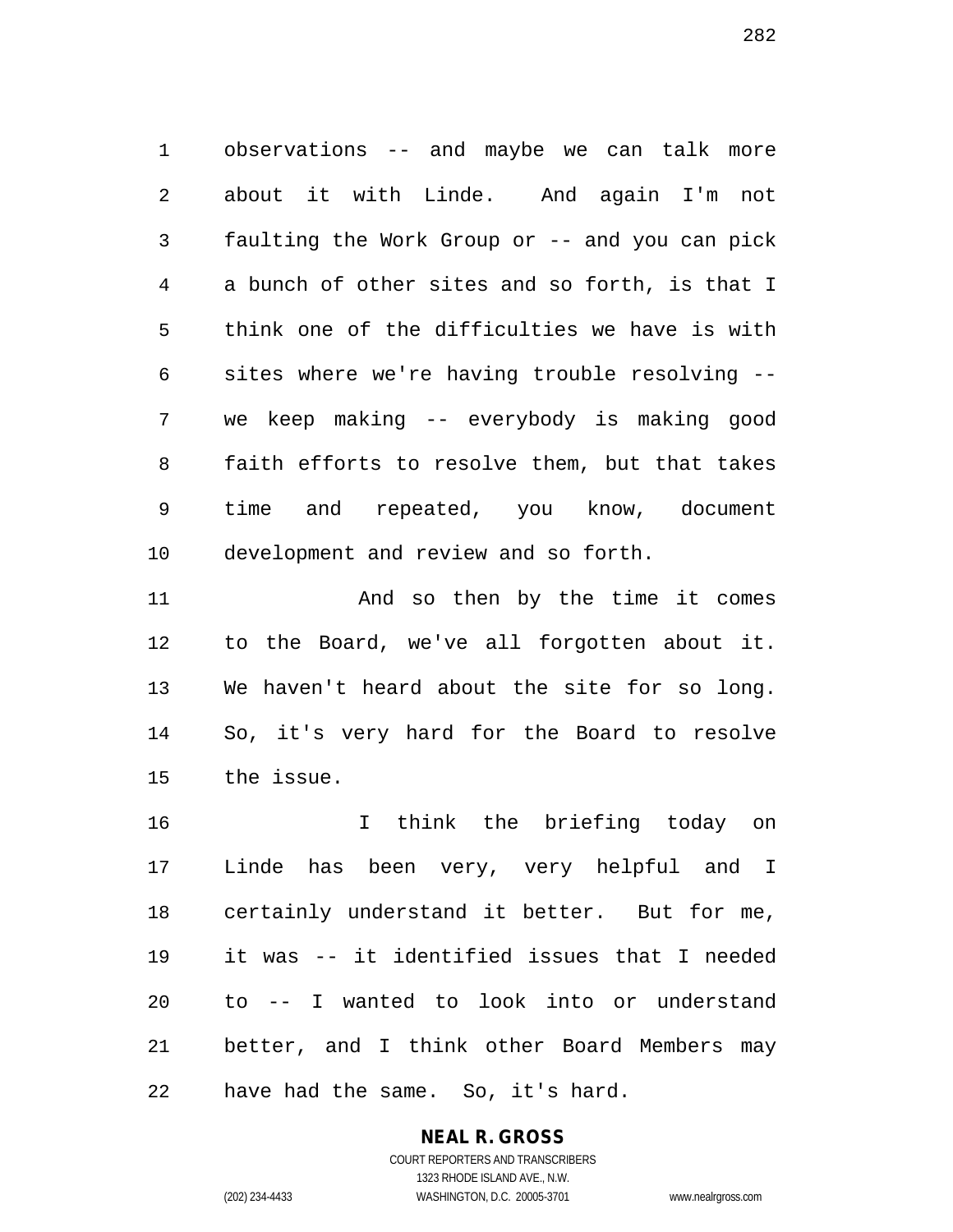1 And, again, we've got to try to 2 find the balance, you know. Some of these 3 issues take time to resolve. But how we keep 4 sort of the Board engaged in it, too, so the 5 Work Group isn't out there floundering or 6 trying to reach consensus, maybe it can. 7 I mean, a small group can't. It's 8 -- a full Board can't with some issues, as 9 we've experienced. So, it's not -- you can't 10 expect a group of four to do so, either. 11 Brad, you had a thought? 12 MEMBER CLAWSON: I just wanted to 13 also express, you know, as Dr. Neton had 14 mentioned, we can't get a cookie cutter for 15 every one of them. Each one of these sites is 16 unique, and we haven't even started playing 17 into the classification issues either when 18 we're talking transparency.

19 And this is where we're getting 20 into a lot of them with a lot of these sites. 21 And it's very difficult for us as a Work 22 Group, to be able to bring this back and to be

#### **NEAL R. GROSS**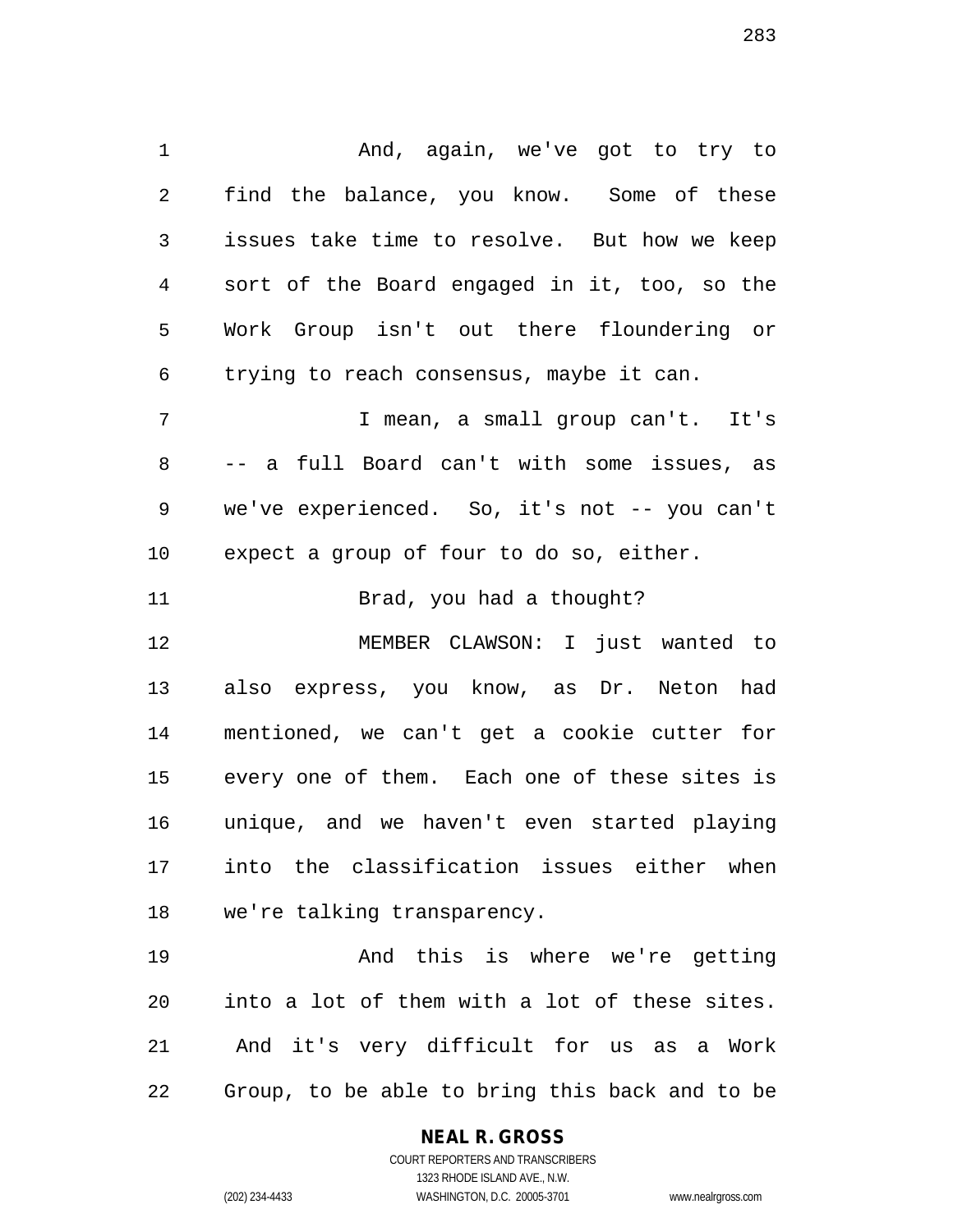1 able to give it a fair airing in front of the 2 public and also the Board.

3 CHAIRMAN MELIUS: Yes, but I think 4 that's going to be harder. And I don't know 5 how we'll resolve the classification issue. 6 I'm concerned about it and we're all concerned 7 about it, but it's going to be even more 8 difficult if we don't understand how the Work 9 Group or the people on the Work Group that, 10 you know, with Q clearance that may have been 11 involved in some of these issues, how they 12 evaluated something.

13 13 If you come back and can't tell us 14 even how you evaluated, you know, so what do 15 you say? We went in a room and we talked 16 about it and this is what we concluded about 17 something. And we're not going to tell you 18 what it was and we can't tell you how we did 19 it, but, I mean, that's very hard for us to 20 reach judgment on that.

21 Now, it's hard if you don't know 22 what it is. But at least if we also know how

> **NEAL R. GROSS** COURT REPORTERS AND TRANSCRIBERS 1323 RHODE ISLAND AVE., N.W.

(202) 234-4433 WASHINGTON, D.C. 20005-3701 www.nealrgross.com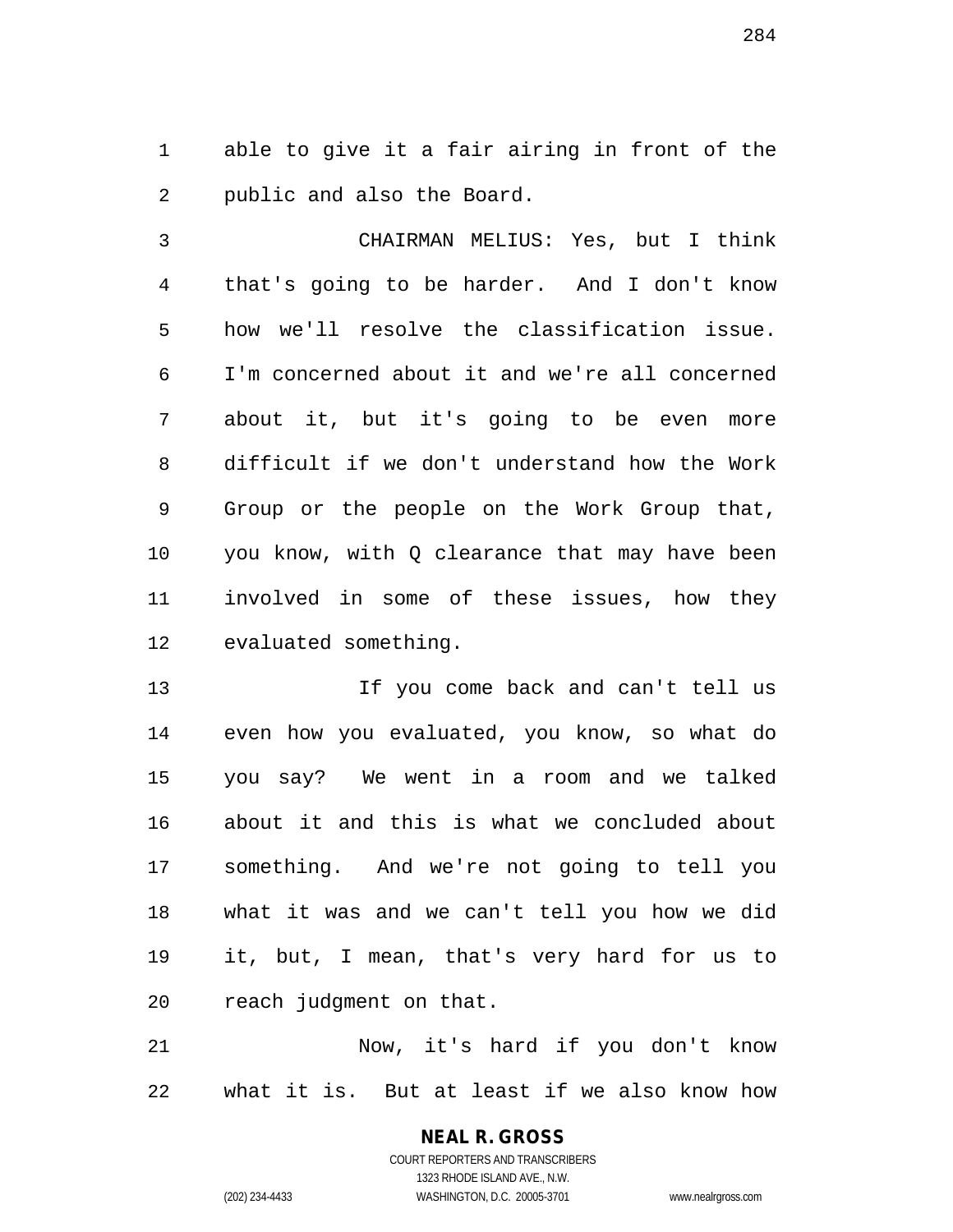1 you evaluate it and how you reach your 2 conclusion on it, I think we can, you know, 3 have more trust and maybe work that issue out. 4 Let's see. I'm not real 5 optimistic, but let's see what we can do. And 6 we have some -- there's constraints on that 7 obviously with -- we have very real security 8 issues that need to be addressed. 9 Okay. With that, let's take a 10 break for a half hour or so. Reconvene at 11 3:30. We'll start with Texas City and then 12 talk about Linde. 13 (Whereupon, the above-entitled 14 matter went off the record at 3:01 p.m. and 15 resumed at 3:35 p.m.) 16 CHAIRMAN MELIUS: Okay. We want to 17 start again with Texas City. I'm trying to 18 remember who I cut off now. 19 Wanda, do you have comments? 20 MEMBER MUNN: I was going to ask if 21 you were ready for a motion, but I think you 22 should ask for more comments.

**NEAL R. GROSS**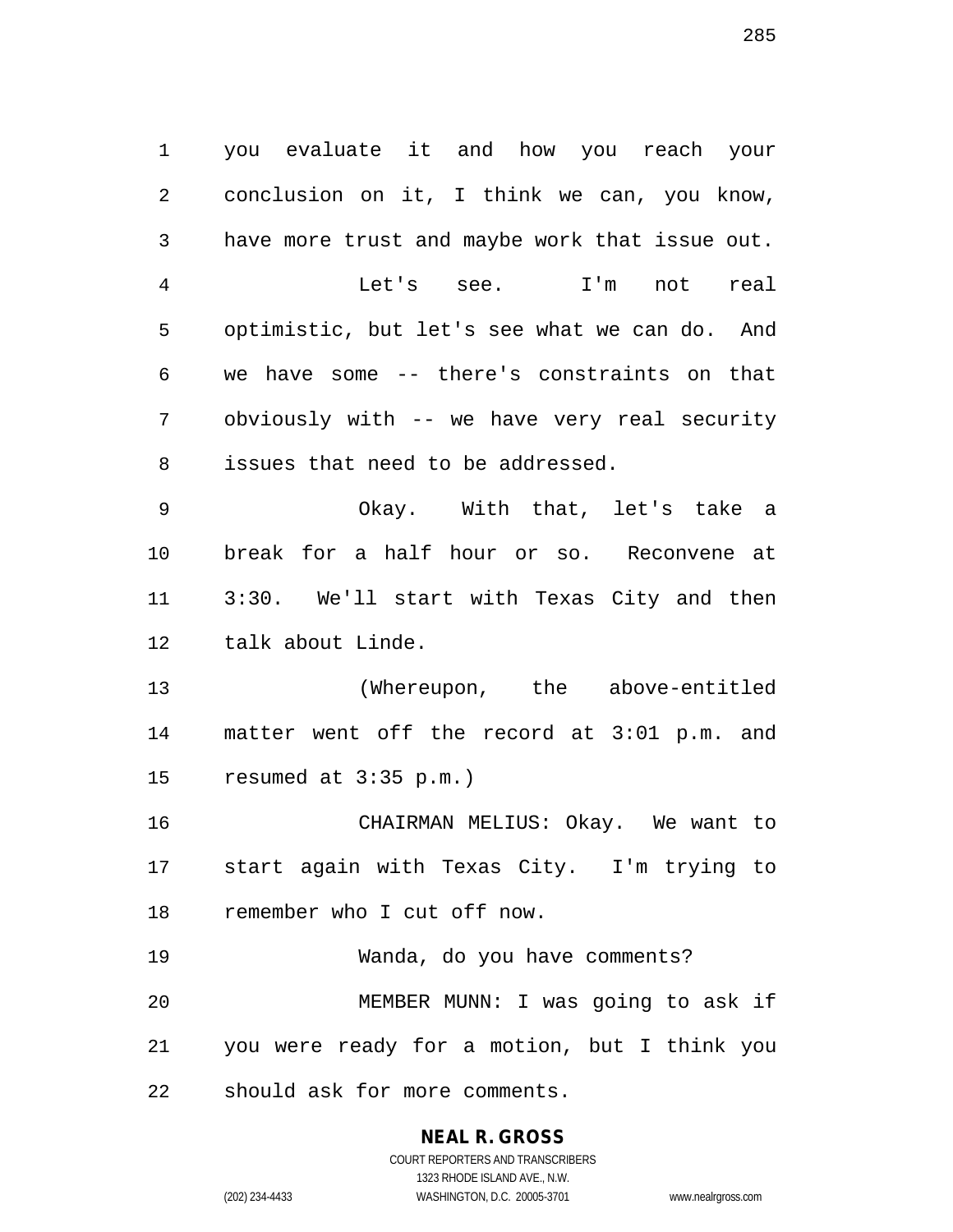1 CHAIRMAN MELIUS: Anybody else have 2 comments or questions? 3 There's one other person that 4 wanted to -- 5 MEMBER MUNN: Someone else had 6 their -- 7 MEMBER ROESSLER: Speak up, Wanda. 8 MEMBER MUNN: Someone else was 9 going to make a comment before -- 10 CHAIRMAN MELIUS: Jim, that was 11 right. Yes. 12 MEMBER LOCKEY: I was going to say 13 I appreciate both the comment that both Jim 14 and Paul made reflecting around the modeling 15 issue and size of the building and exchange. 16 Where's Jim? 17 Jim, how much effort was spent 18 going back and trying to look at those 19 particular parameters in this situation? 20 DR. NETON: It's been a couple 21 years. So, I don't recall. I know we had a 22 Worker Outreach meeting in Texas, and we

# **NEAL R. GROSS**

COURT REPORTERS AND TRANSCRIBERS 1323 RHODE ISLAND AVE., N.W. (202) 234-4433 WASHINGTON, D.C. 20005-3701 www.nealrgross.com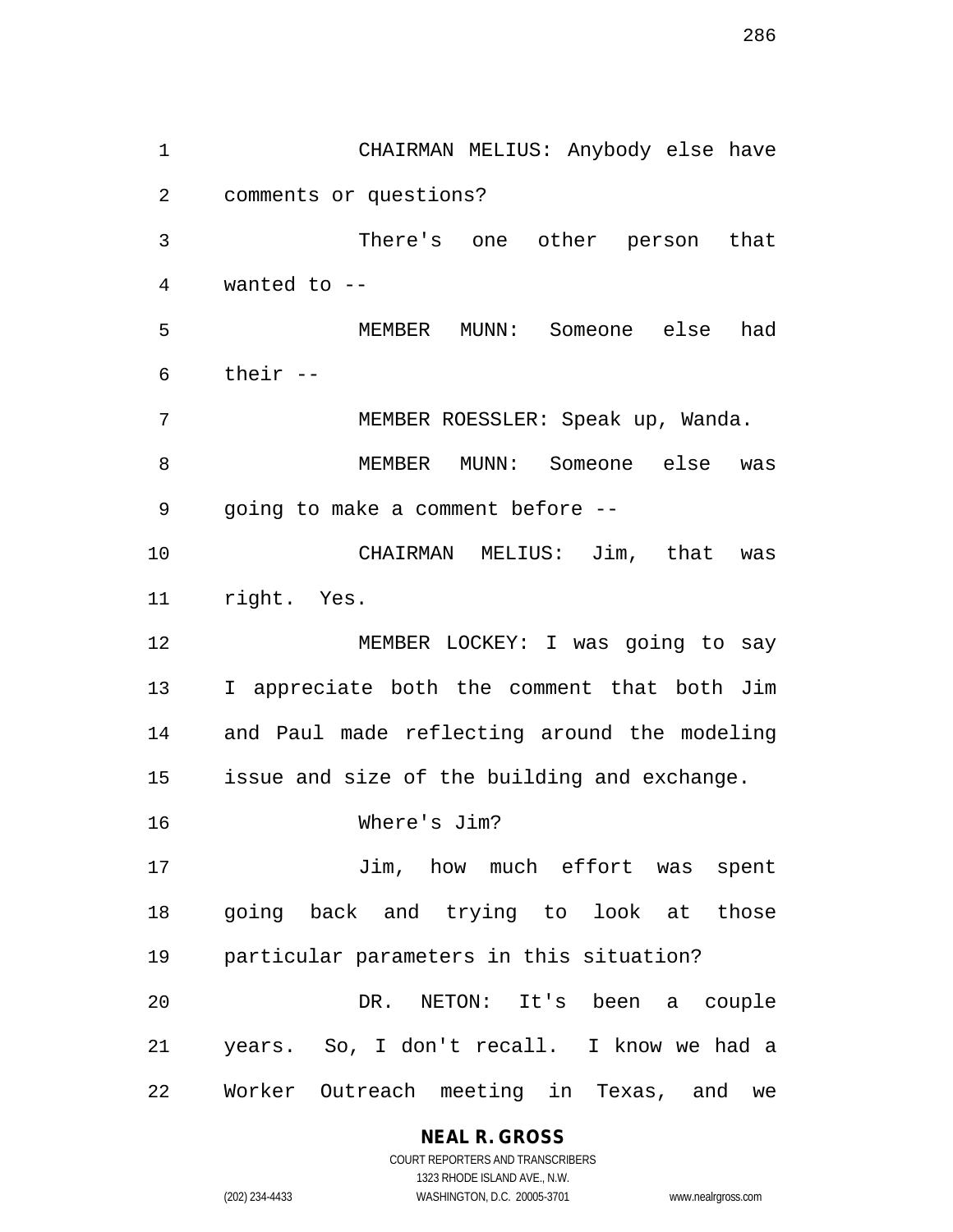1 interviewed one claimant, but I don't 2 remember.

3 One of the particular problems at 4 Texas City Chemicals was a lot of the workers 5 that did sort of the labor there are not 6 eligible for compensation of this program. 7 They were contractors.

8 And that was my recollection from 9 the town meeting we did, was that many of the 10 people there were disgruntled because they 11 were the laborers that did the work that were 12 contractors, and they aren't eligible to be 13 compensated in this program because it's an 14 AWE and only the AWE-direct employees are 15 covered.

16 But to answer your question, I 17 don't recall what we --

18 MEMBER LOCKEY: Is the building 19 still there? 20 DR. NETON: No, I don't think the

21 building is there anymore.

22 CHAIRMAN MELIUS: I mean, my

#### **NEAL R. GROSS** COURT REPORTERS AND TRANSCRIBERS

1323 RHODE ISLAND AVE., N.W. (202) 234-4433 WASHINGTON, D.C. 20005-3701 www.nealrgross.com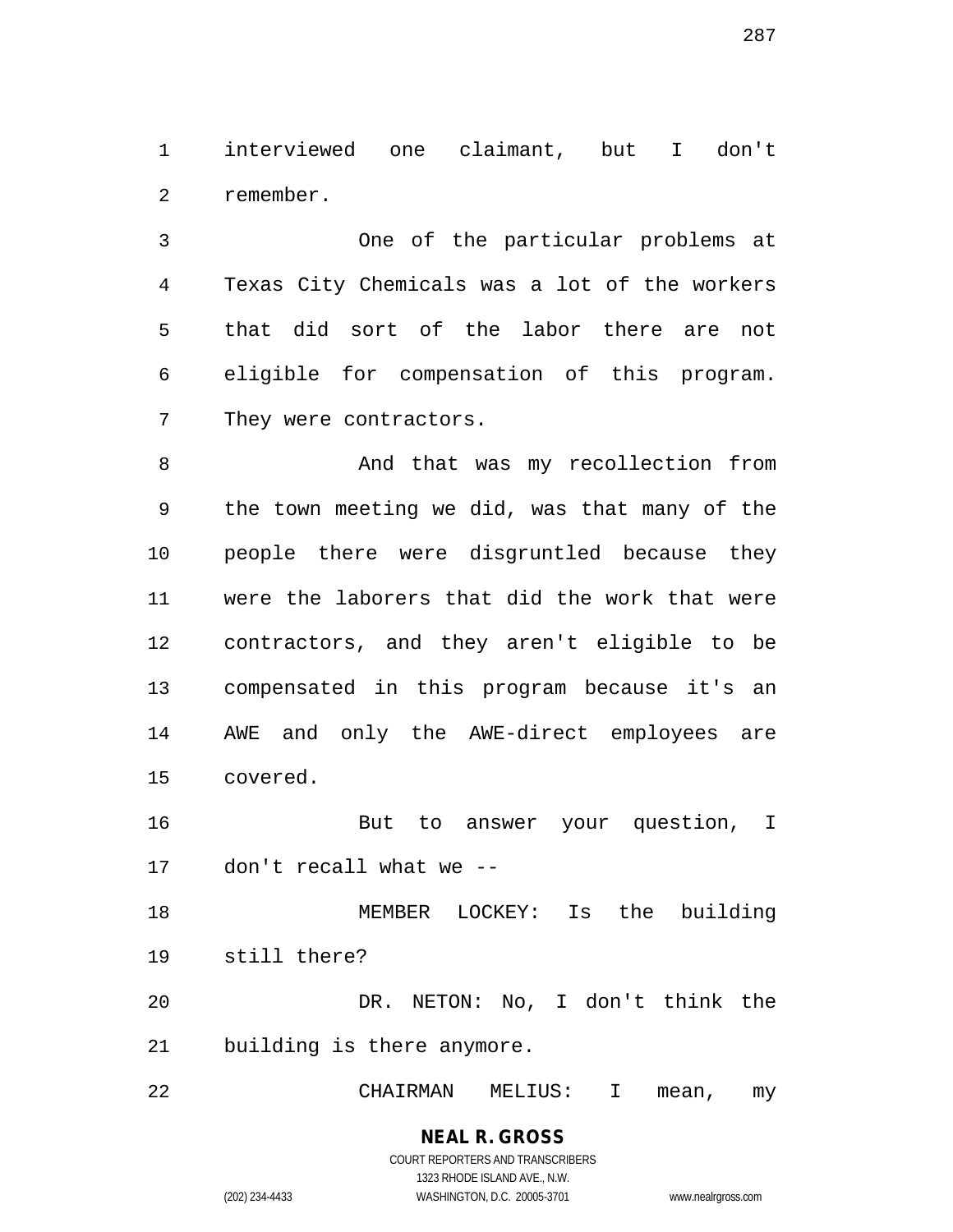1 comment that came up in the Work Group, also, 2 is that without information on the building, 3 it's very hard to model.

4 I'm uncomfortable in some ways 5 with this, but at the same time I just can't 6 figure out how to model it in a fair way or 7 plausible way without enough information about 8 the building to have some confidence in the 9 model.

10 If we had the information on the 11 building, I think that would help. And I 12 think that's really what Jim Neton concluded 13 also at the time.

14 Paul, yes.

15 MEMBER ZIEMER: I believe there 16 actually were photographs of the building, but 17 -- and you could argue that you might estimate 18 the size of the building from the photographs. 19 But even if you do that, then the issue is 20 one that Jim talked about, and that is of 21 partitioning, which is what led me to think 22 about saying okay, let's make a small volume

## **NEAL R. GROSS**

COURT REPORTERS AND TRANSCRIBERS 1323 RHODE ISLAND AVE., N.W. (202) 234-4433 WASHINGTON, D.C. 20005-3701 www.nealrgross.com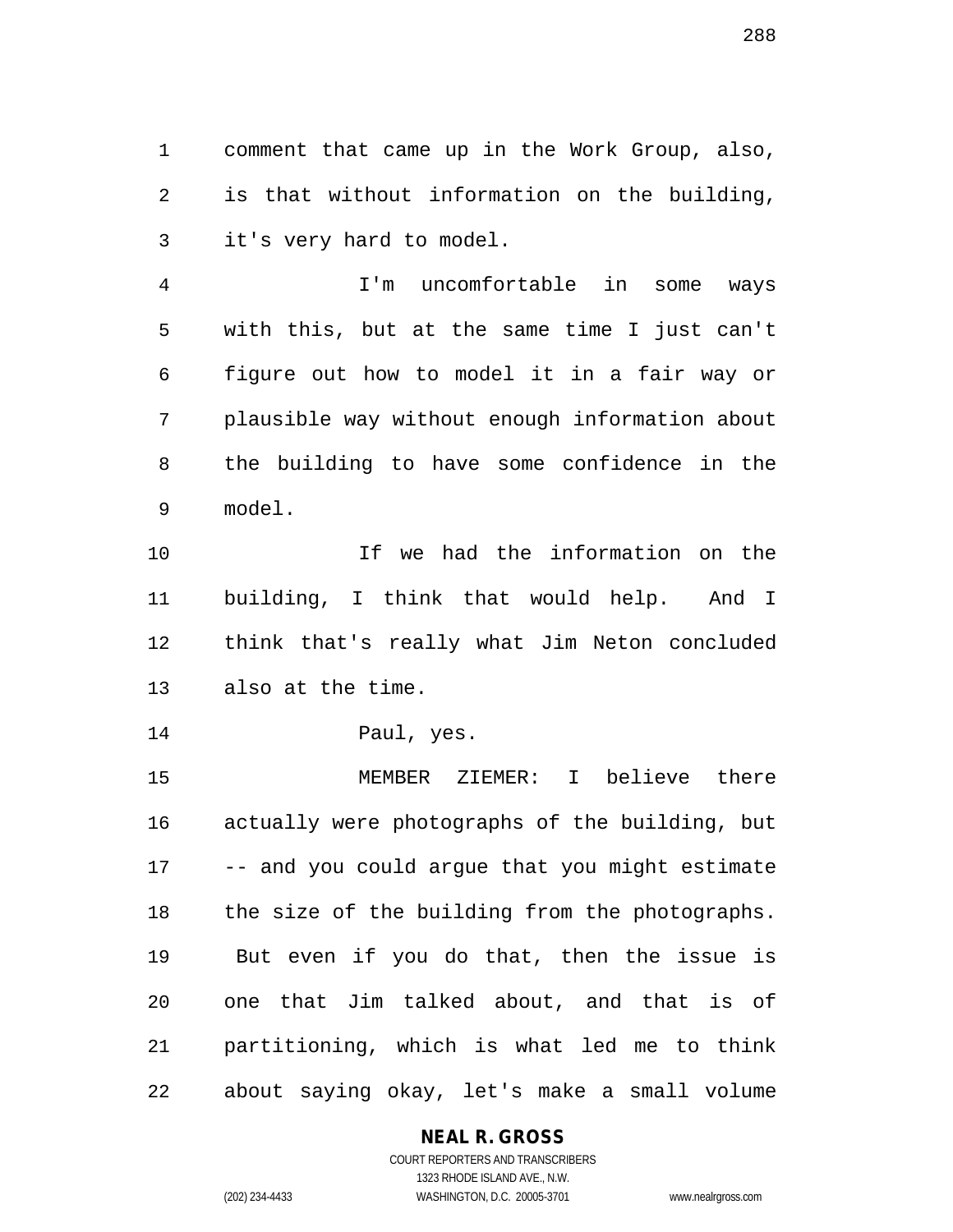1 and put the thing there.

2 There is a little information on 3 the building, but not enough to do what we 4 would like to do. 5 CHAIRMAN MELIUS: Okay. No further 6 comments. Then, Wanda, your turn. 7 MEMBER MUNN: Yes, and actually I 8 do have a comment. 9 CHAIRMAN MELIUS: Okay. 10 MEMBER MUNN: Given the information 11 that we have with respect to the source-term 12 and to the period of operation that was 13 involved in this, the simple use of common 14 sense would lead one to believe that there is 15 no way that an SEC should be provided to this 16 particular site. 17 The concerns with respect to 18 bounding are very interesting. When people 19 say they don't understand what bounding means, 20 it puzzles because bounding is clearly not 21 only allowable, but mentioned specifically in 22 the regulations.

#### **NEAL R. GROSS**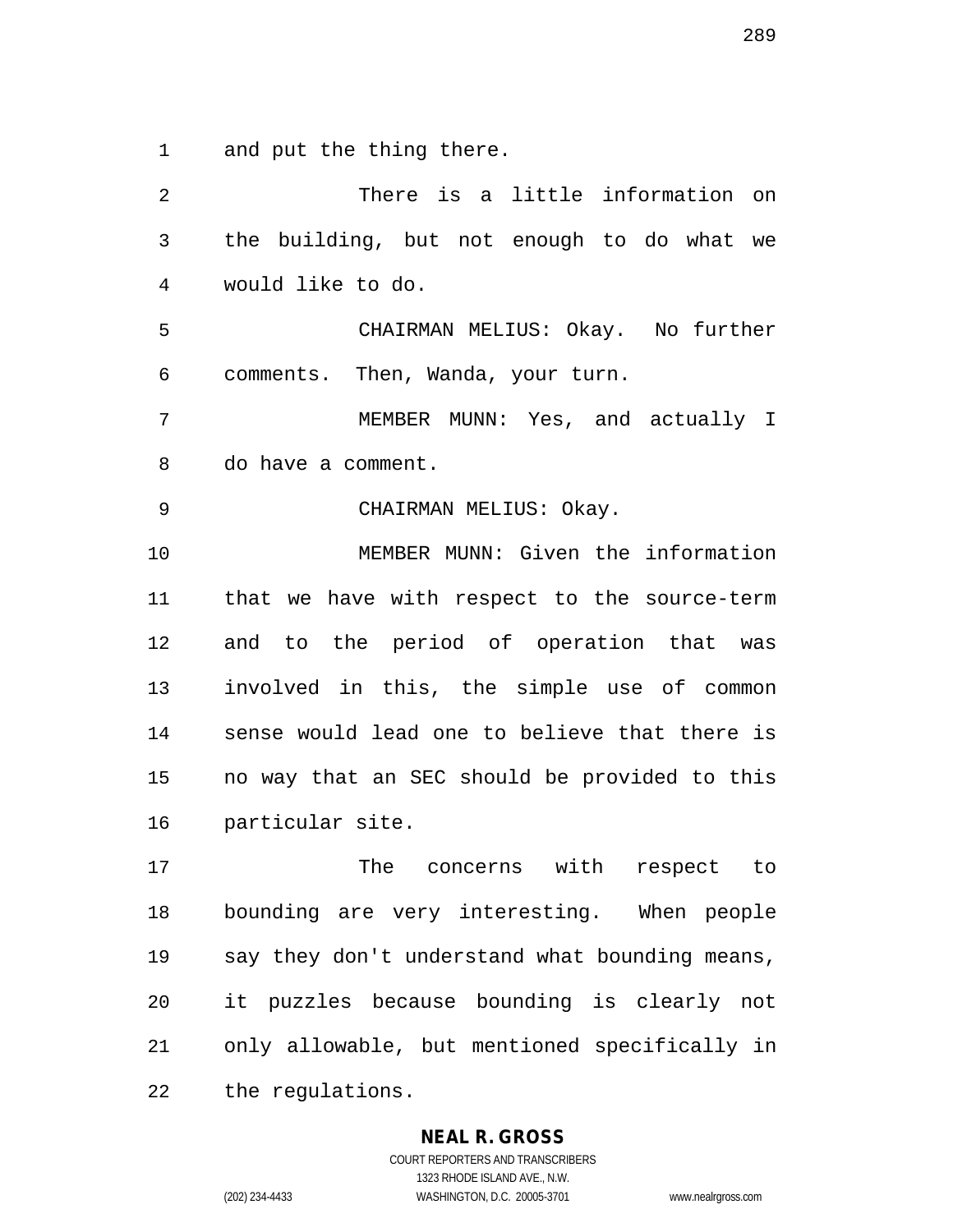1 And we can certainly create an 2 upper bound regardless of what other 3 circumstances exist when we know what the 4 source term is.

5 The key words in Dr. Neton's 6 presentation were sufficient accuracy, and 7 that is the problem that is often faced.

8 I cannot believe that objective 9 individuals could look at the information we 10 do have and say that it's impossible to bound 11 this; we certainly can bound it.

12 It is unfortunate that we are in a 13 position where we must approve this kind of 14 SEC, because as I've mentioned in the past and 15 will continue to say again, this misleads 16 people with respect to their concerns over 17 whether or not they were injured not by their 18 work, but by the radiation involved in their 19 work.

20 One certainly cannot look at an 21 environment like this one and say that it 22 doesn't create a hazard. For some workers

# **NEAL R. GROSS**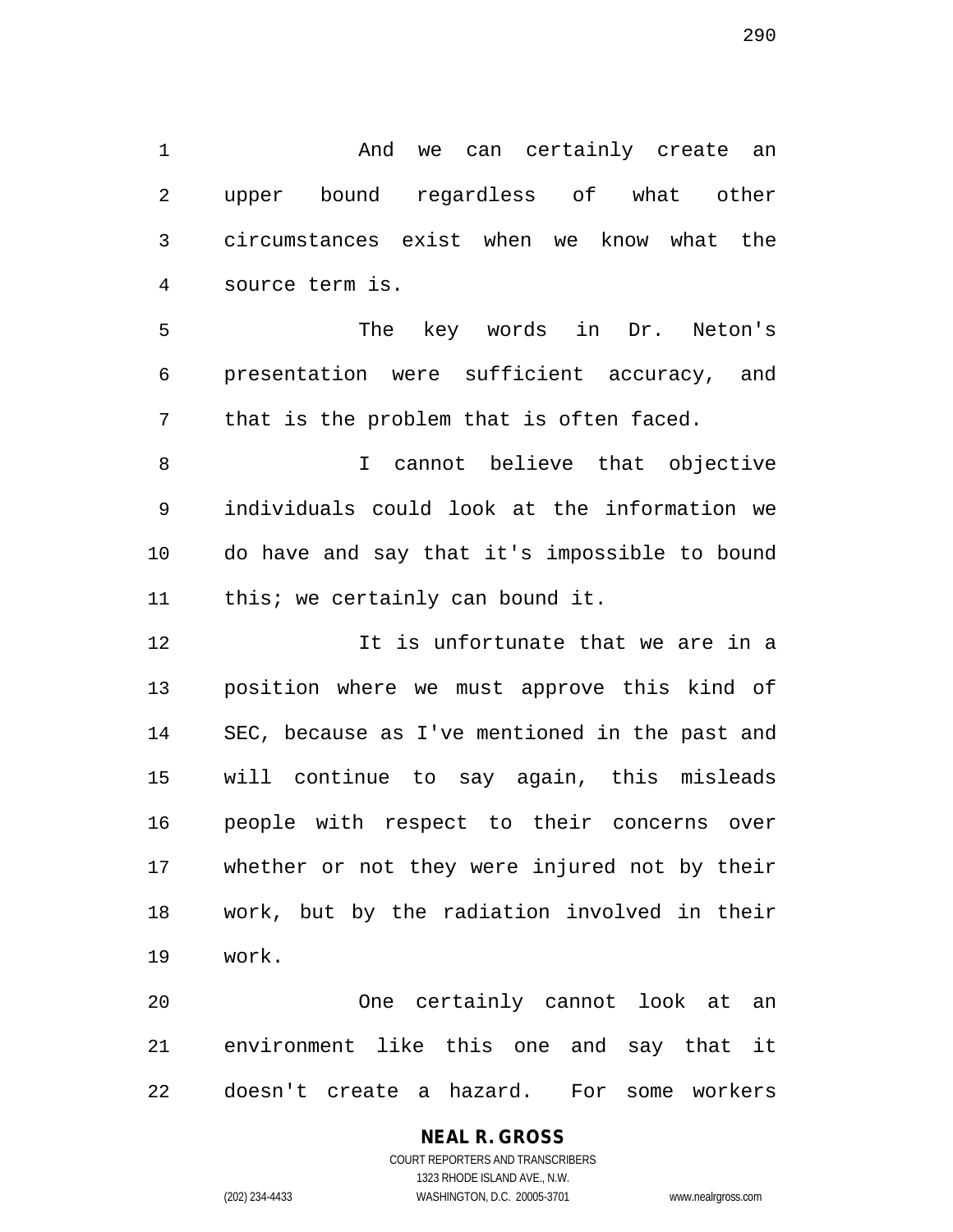1 under some circumstances, of course it does, 2 but our job is to look at the radiation 3 hazard.

4 And given the source term that we 5 have, the radiation hazard can easily be shown 6 to be small enough to not be of concern for 7 virtually anything other than potentially 8 respiratory cancers, but we don't have the 9 latitude of saying this type of cancer and 10 only this type of cancer. We're faced with 11 the decision concerning all cancers or none.

12 And for that reason, I can see 13 that we have no alternative other than to 14 accept NIOSH's proposal for an SEC for this 15 site even though there is every reason to 16 believe that that's not a reasonable or truly 17 an appropriate thing to do under any 18 circumstances other than those imposed by the 19 law.

20 CHAIRMAN MELIUS: Is that a motion? 21 MEMBER MUNN: I move we accept the 22 NIOSH recommendation for an SEC.

# **NEAL R. GROSS**

COURT REPORTERS AND TRANSCRIBERS 1323 RHODE ISLAND AVE., N.W. (202) 234-4433 WASHINGTON, D.C. 20005-3701 www.nealrgross.com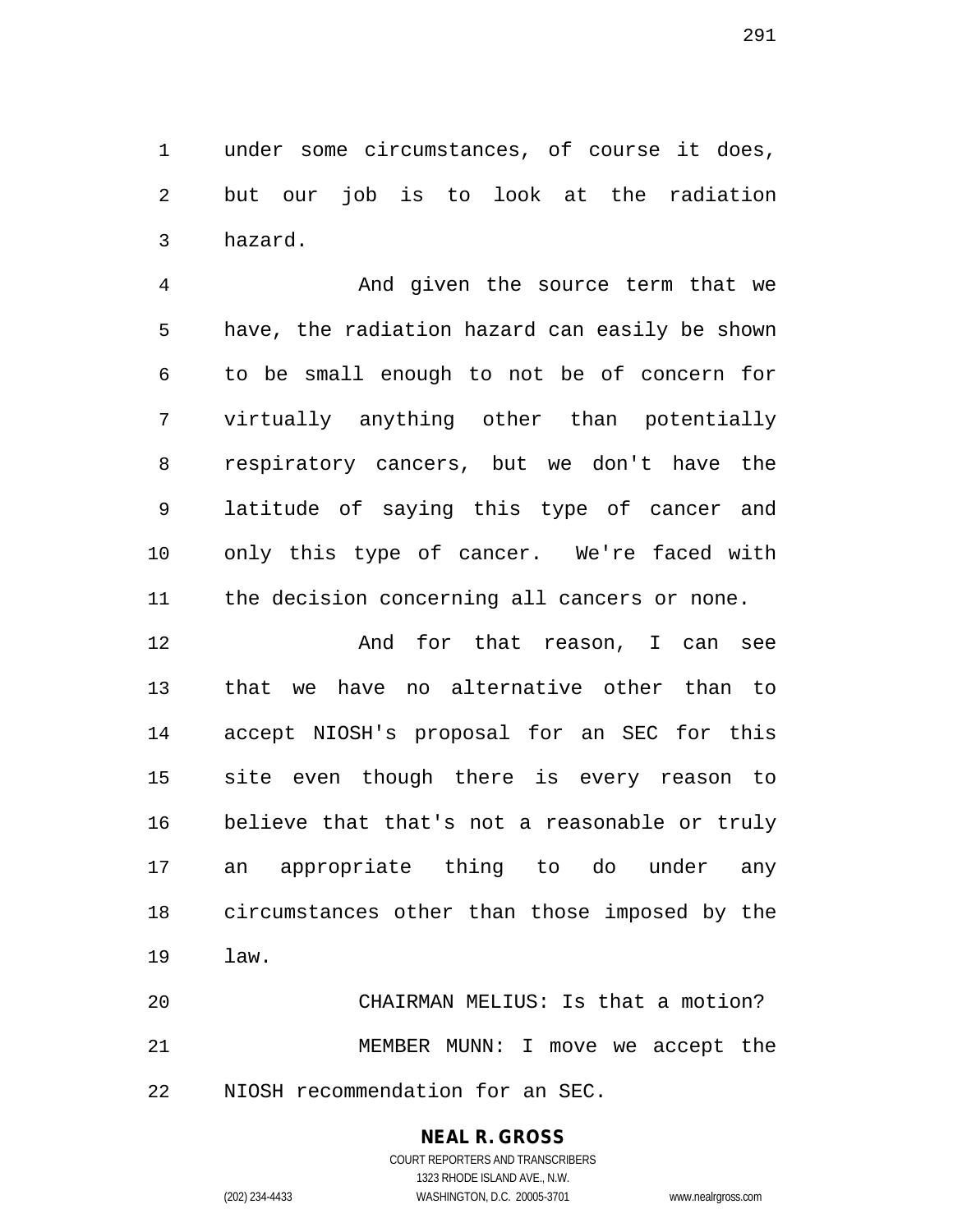1 CHAIRMAN MELIUS: Okay. Thank you. 2 MEMBER PRESLEY: Second. 3 CHAIRMAN MELIUS: Second from Bob 4 Presley. 5 Any Board Members have comments? 6 Brad, you're -- no? Okay. 7 Jim Lockey, are you --8 MEMBER ZIEMER: Well, I would --9 this is Ziemer. I was going to ask if the 10 mover was arguing against her own motion. 11 (Laughter.) 12 MEMBER ZIEMER: You don't have -- 13 that's a facetious comment. 14 MEMBER MUNN: Yes. 15 MEMBER ZIEMER: I understand where 16 you're coming from. I would make a similar 17 motion with a similar prelude probably. 18 CHAIRMAN MELIUS: I think, again, I 19 think we all know this. I mean, the issues 20 are plausible upper bounds. And it's also 21 that, you know, the two-step way it's 22 established in the regulations, the two steps,

# **NEAL R. GROSS**

COURT REPORTERS AND TRANSCRIBERS 1323 RHODE ISLAND AVE., N.W. (202) 234-4433 WASHINGTON, D.C. 20005-3701 www.nealrgross.com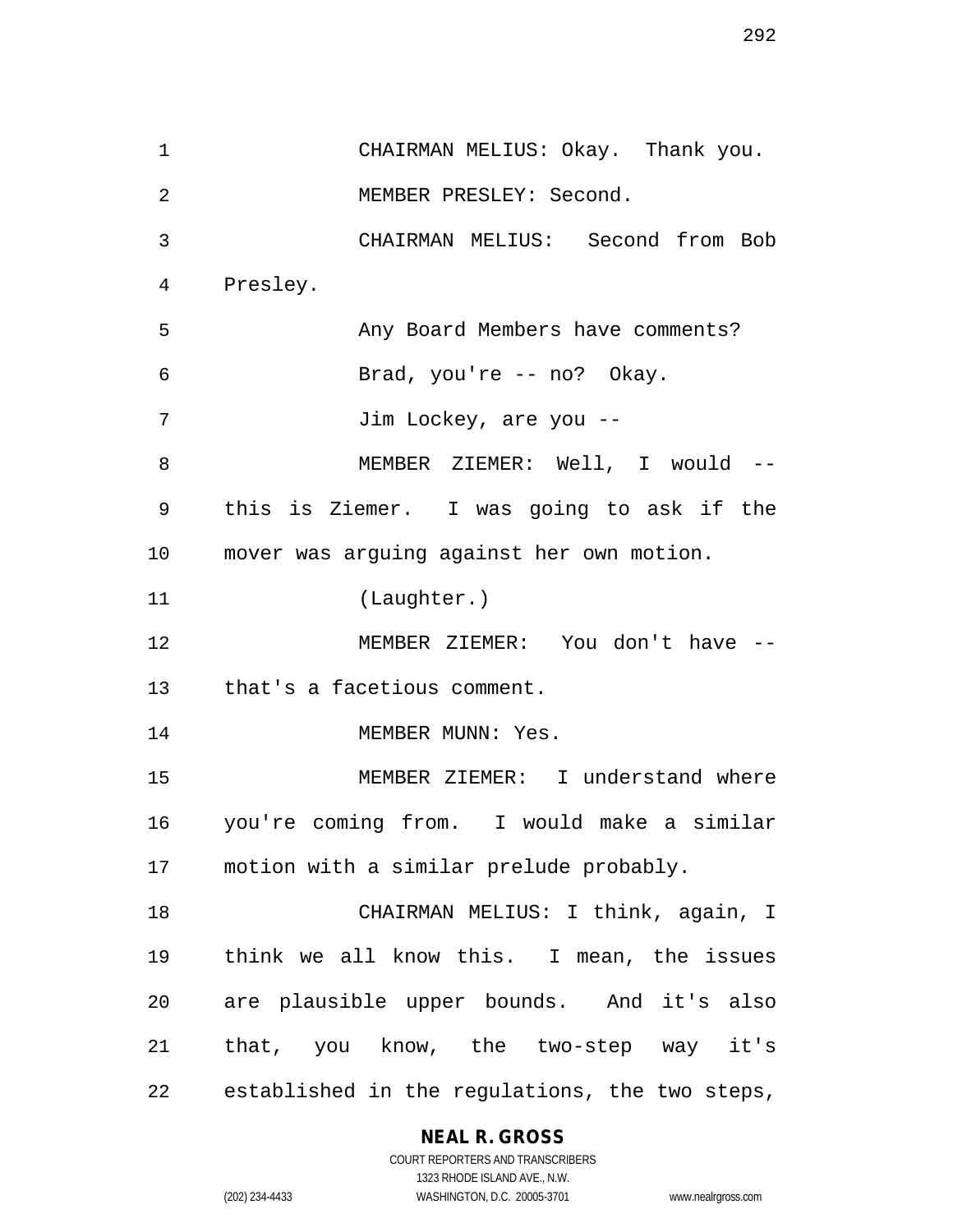1 it's -- and if there are -- if we can't 2 reconstruct doses with sufficient accuracy, et 3 cetera, then the threshold for health 4 endangerment is relatively low.

5 And it is met, I think, in this 6 case and again, one -- I wouldn't disagree 7 with some of Wanda's conclusions. But in the 8 context of the regulation, I think we have to 9 move ahead.

10 So, any further comments?

11 11 If not, Ted, do the roll call.

12 MEMBER CLAWSON: Jim, I just want 13 to make sure that the comment at the very 14 beginning, exactly what we are voting on 15 because it kind of went around.

16 Do we have that NIOSH cannot 17 perform dose reconstruction?

18 CHAIRMAN MELIUS: The motion is -- 19 MEMBER MUNN: With sufficient 20 accuracy.

21 CHAIRMAN MELIUS: Actually, I think 22 the motion was to accept the NIOSH

# **NEAL R. GROSS**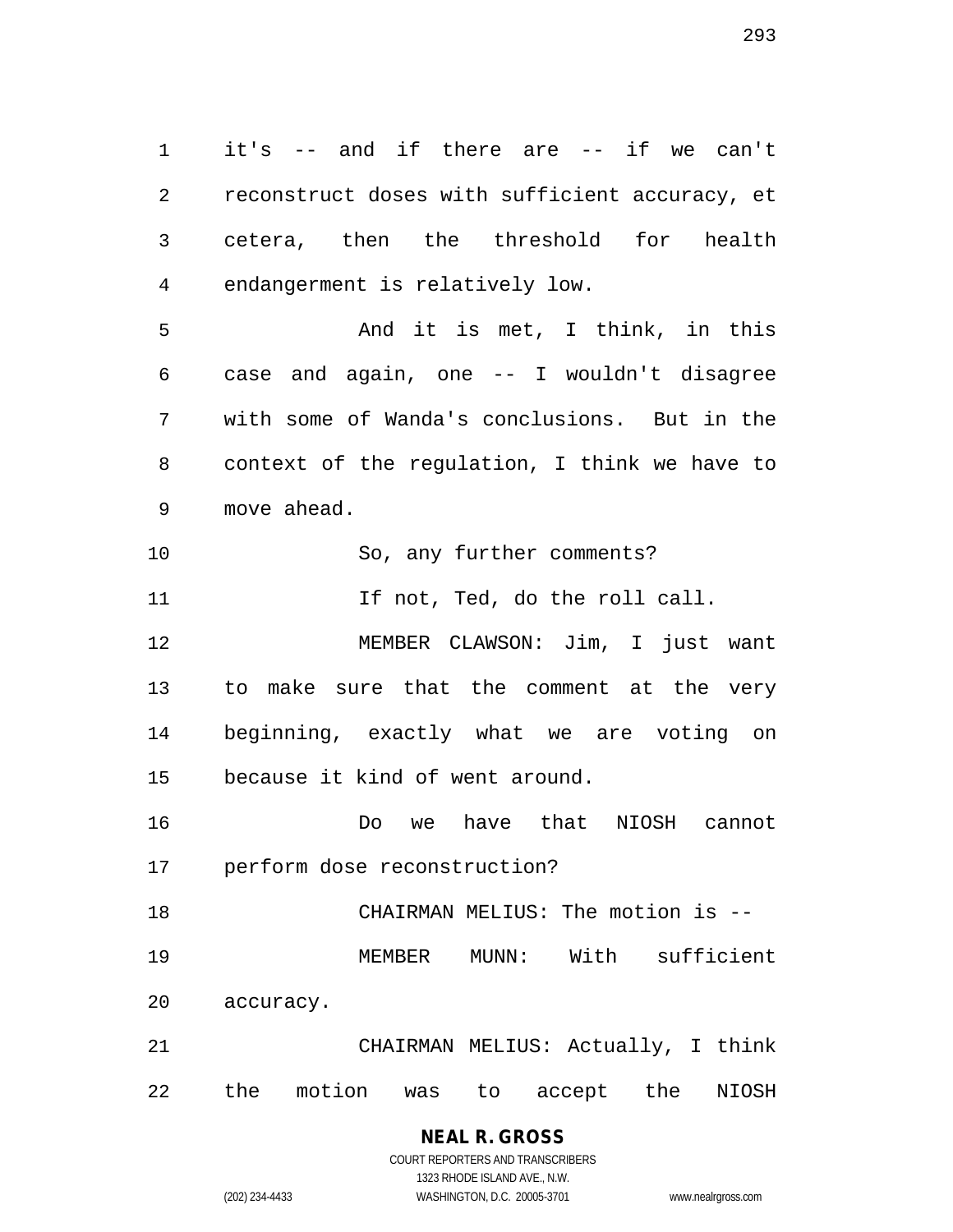1 recommendation. So, it's to accept the Class 2 Definition from NIOSH that all atomic employer 3 employees who worked at Texas City Chemicals 4 October 5th, 1953, through September 30th, 5 1955, for a number of workdays, et cetera. 6 So, that's what we're voting to 7 accept. 8 MEMBER LEMEN: As an SEC. 9 CHAIRMAN MELIUS: As an SEC Class, 10 correct. 11 So, now that we've clarified that, 12 Ted. 13 MR. KATZ: Dr. Anderson. 14 MEMBER ANDERSON: Yes. 15 MR. KATZ: Ms. Beach. 16 MEMBER BEACH: Yes. 17 MR. KATZ: Mr. Clawson. 18 MEMBER CLAWSON: Yes. 19 MR. KATZ: Dr. Field. 20 MEMBER FIELD: Yes. 21 MR. KATZ: Mr. Gibson. 22 MEMBER GIBSON: Yes.

# **NEAL R. GROSS**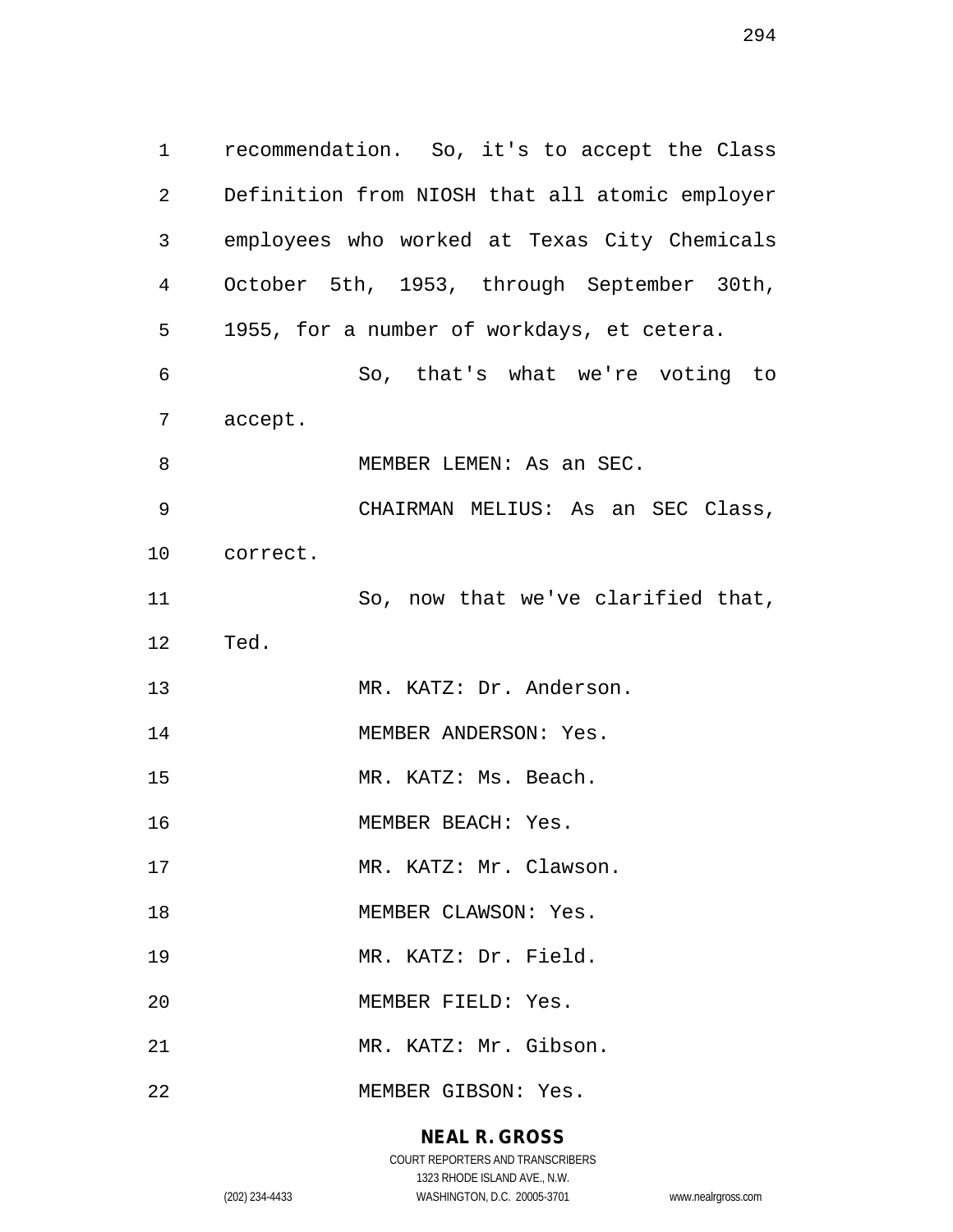| 1  | MR. KATZ: Mr. Griffon is absent.              |
|----|-----------------------------------------------|
|    | 2 I will collect his vote after this meeting. |
| 3  | Dr. Lemen.                                    |
| 4  | MEMBER LEMEN: Yes.                            |
| 5  | MR. KATZ: Dr. Lockey.                         |
| 6  | MEMBER LOCKEY: Yes.                           |
| 7  | MR. KATZ: Dr. Melius.                         |
| 8  | CHAIRMAN MELIUS: Yes.                         |
| 9  | MR. KATZ: Ms. Munn.                           |
| 10 | MEMBER MUNN: Yes.                             |
| 11 | MR. KATZ: Dr. Poston.                         |
| 12 | MEMBER POSTON: Yes.                           |
| 13 | MR. KATZ: Mr. Presley.                        |
| 14 | MEMBER PRESLEY: Yes.                          |
| 15 | MR. KATZ: Dr. Richardson.                     |
| 16 | MEMBER RICHARDSON: Yes.                       |
| 17 | MR. KATZ: Dr. Roessler.                       |
| 18 | MEMBER ROESSLER: Yes.                         |
| 19 | MR. KATZ: Mr. Schofield.                      |
| 20 | MEMBER SCHOFIELD: Yes.                        |
| 21 | MR. KATZ: Dr. Ziemer.                         |
| 22 | MEMBER ZIEMER: Yes.                           |

# **NEAL R. GROSS**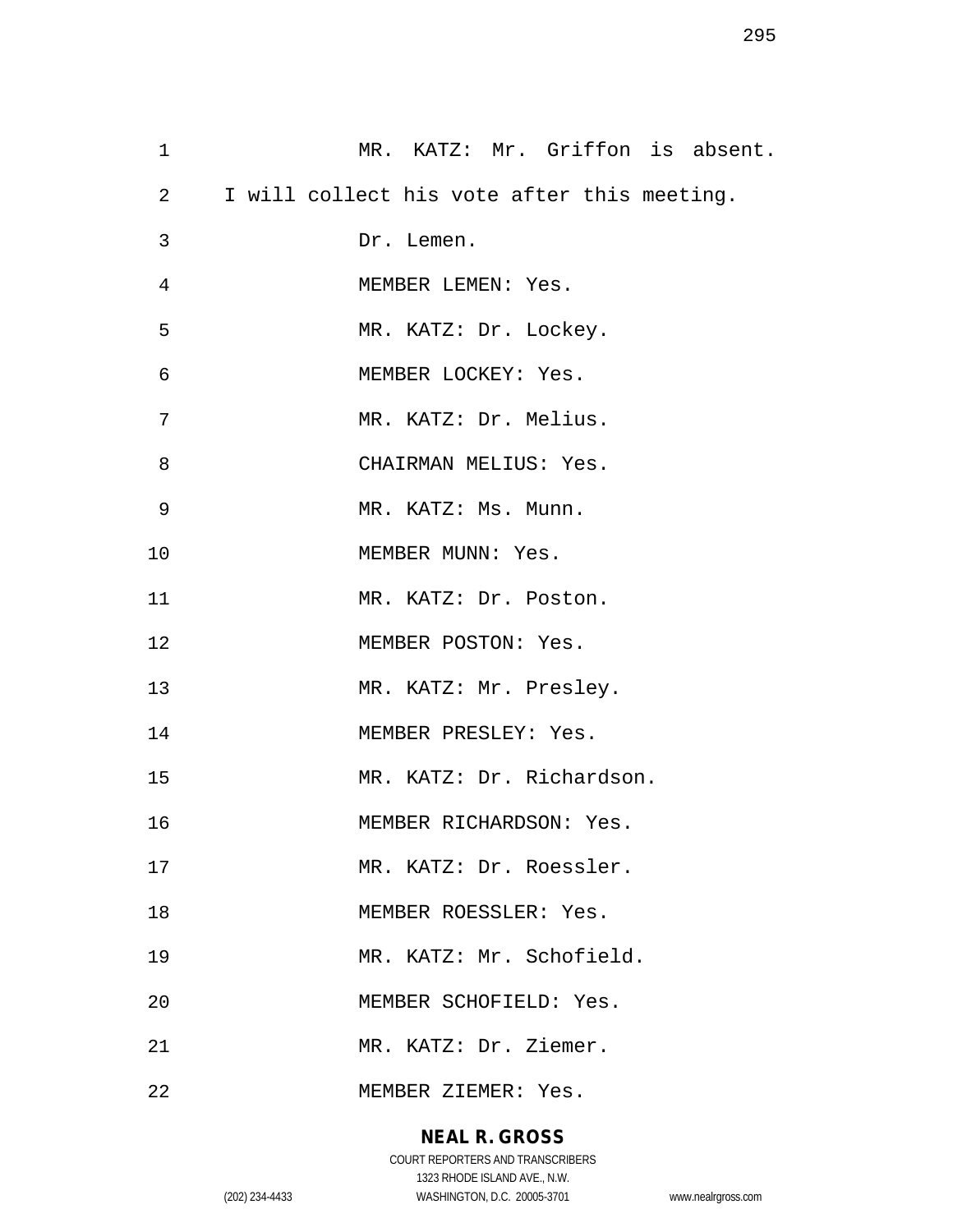296

1 MR. KATZ: So, it's unanimous. No 2 abstentions. One member absent, and the 3 motion passes. 4 CHAIRMAN MELIUS: Okay. Good.

5 Okay.

6 The next topic to go back to is 7 Linde, and do people have further questions, 8 comments, suggestions?

9 Go ahead, Wanda.

10 MEMBER MUNN: As most of you know, 11 when we start talking about radon and its 12 effects and what we can and can't do with it, 13 some of us have had quite a history with these 14 issues.

15 It is of great concern that radon 16 as an element, seems to have moved to the 17 forefront of a great many things that we're 18 doing and has become an issue just short of 19 demonic status in terms of potential hazard to 20 the environment and to the people who live and 21 work near radon, which turns out to constitute 22 a large portion of the United States,

**NEAL R. GROSS**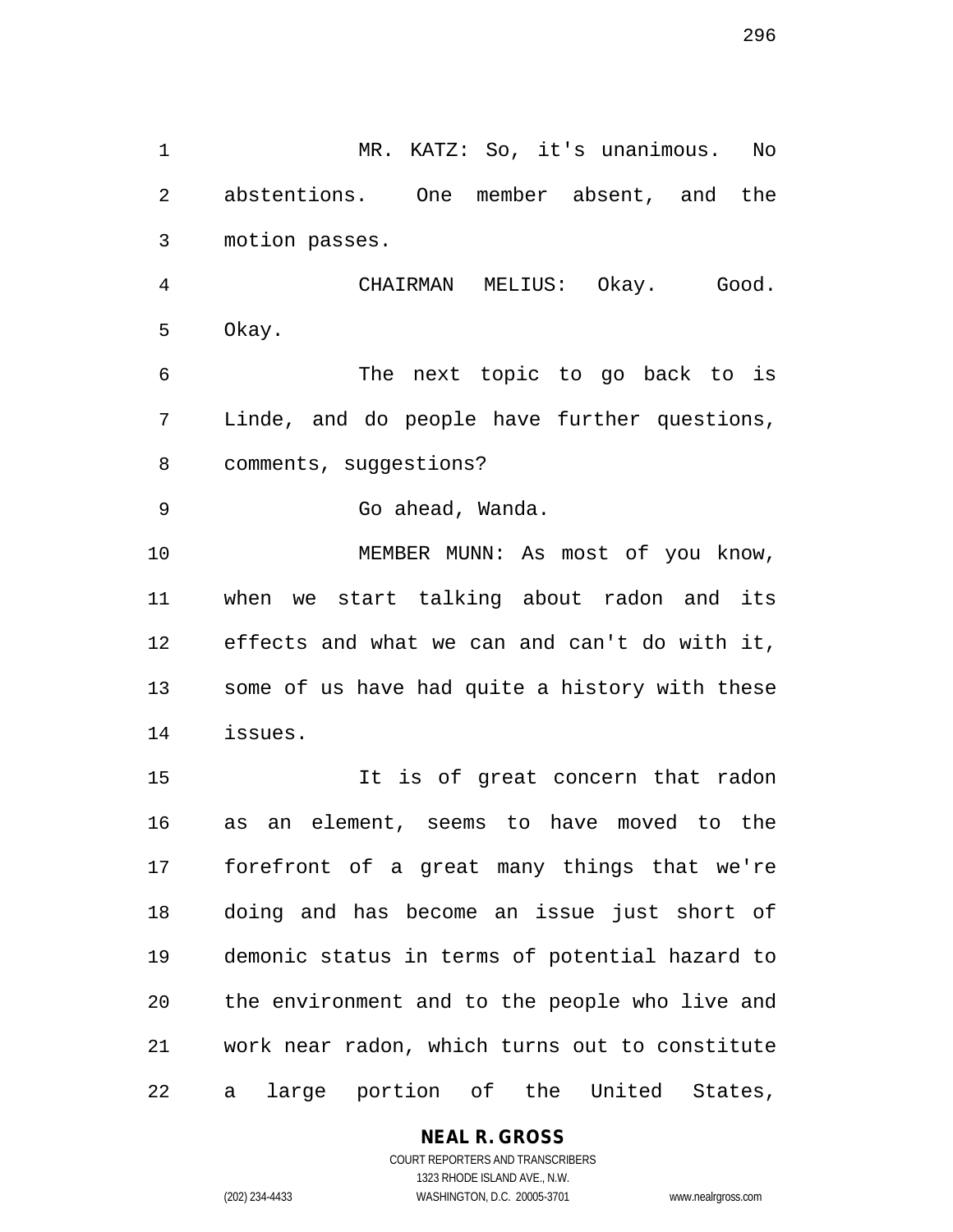1 actually.

| 2              | But this particular amount of                  |
|----------------|------------------------------------------------|
| $\mathfrak{Z}$ | concern over the radon at Linde especially in  |
| 4              | light of the agreement that has gone forward   |
| 5              | between NIOSH and our contractor on other      |
| 6              | items, is a considerable concern, I think.     |
| 7              | There is no guarantee any precise              |
| 8              | information over and beyond what we already    |
| 9              | have pursued with Petition 107, and I would    |
| 10             | like to move that we accept the NIOSH          |
| 11             | recommendation that they can in fact provide   |
| 12             | the kind of dose reconstructions that are      |
| 13             | necessary given the information that they have |
| 14             | and reject the petition for SEC Number 107.    |
| 15             | CHAIRMAN MELIUS: 107, yes.                     |
| 16             | Is there a second to that?                     |
| 17             | MEMBER ROESSLER: Second.                       |
| 18             | CHAIRMAN MELIUS: Okay. Comments                |
| 19             | from the Board?                                |
| 20             | Jim lost his pen, but go ahead,                |
| 21             | Jim.                                           |
| 22             | MEMBER LOCKEY: When I go -- when I             |

1323 RHODE ISLAND AVE., N.W.

(202) 234-4433 WASHINGTON, D.C. 20005-3701 www.nealrgross.com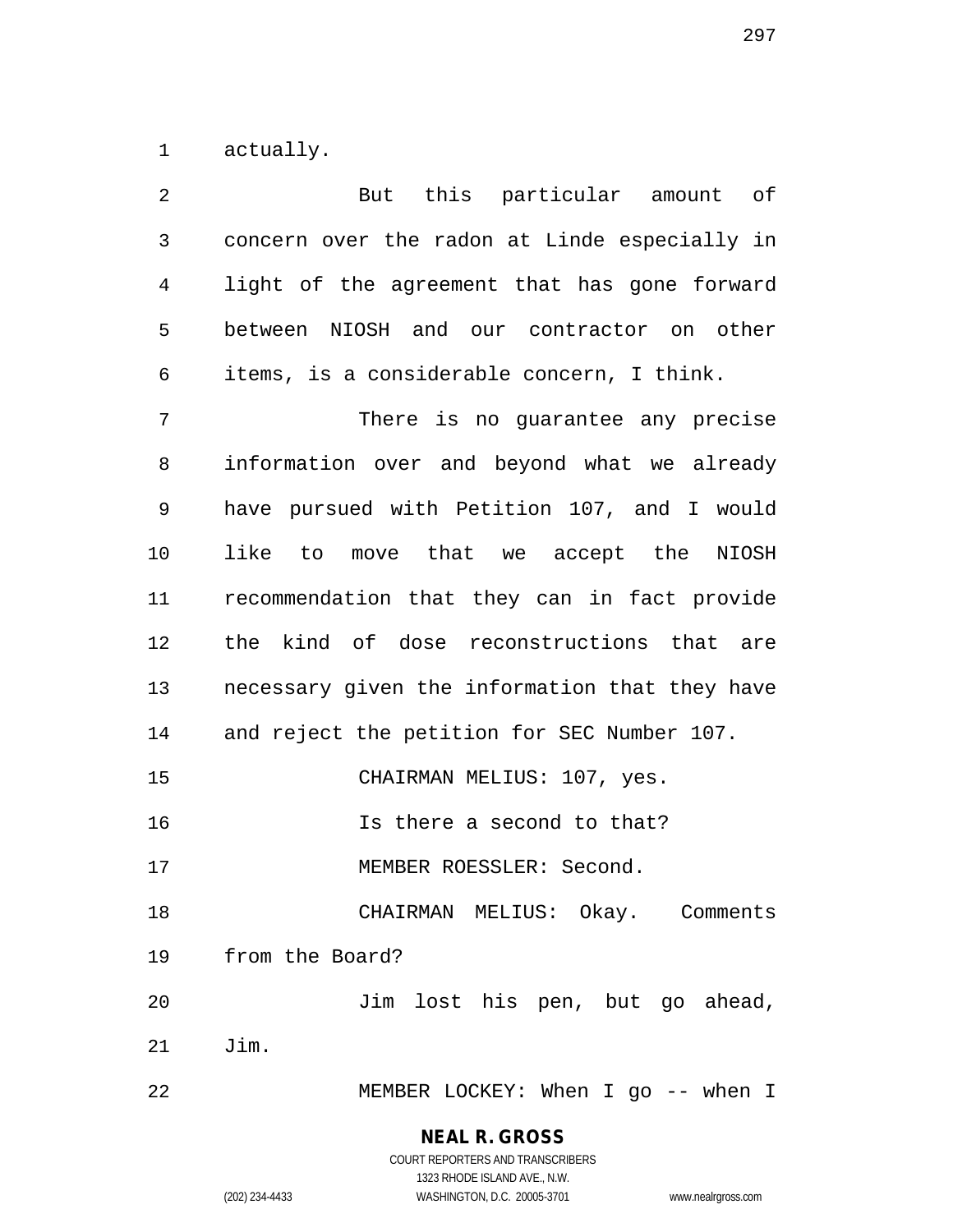1 was looking at this whole process in 2 relationship to radon and bounding the radon 3 issue, even though it's not part of the 4 legislation as a physician when somebody gets 5 involved with exposure-effect relationships, 6 the outcome here in relationship to radon 7 exposure is primary respiratory cancer.

8 So, when I look at, are we being 9 claimant-friendly in relationship to this 10 particular bounding issue in relationship to 11 this particular material, radon, and the 12 outcome of interest which is respiratory 13 cancer, the answer is yes, in my mind.

14 That really takes -- that really 15 has a lot of force with me because I'm saying, 16 you know, I look at it and say, if we have 17 claimants, are they going to get financial 18 compensation for the cancer that really is of 19 interest in relationship with radon exposure 20 in this circumstance. And the answer is yes. 21 So, that's reassuring to me that 22 we are in this situation, being claimant-

# **NEAL R. GROSS**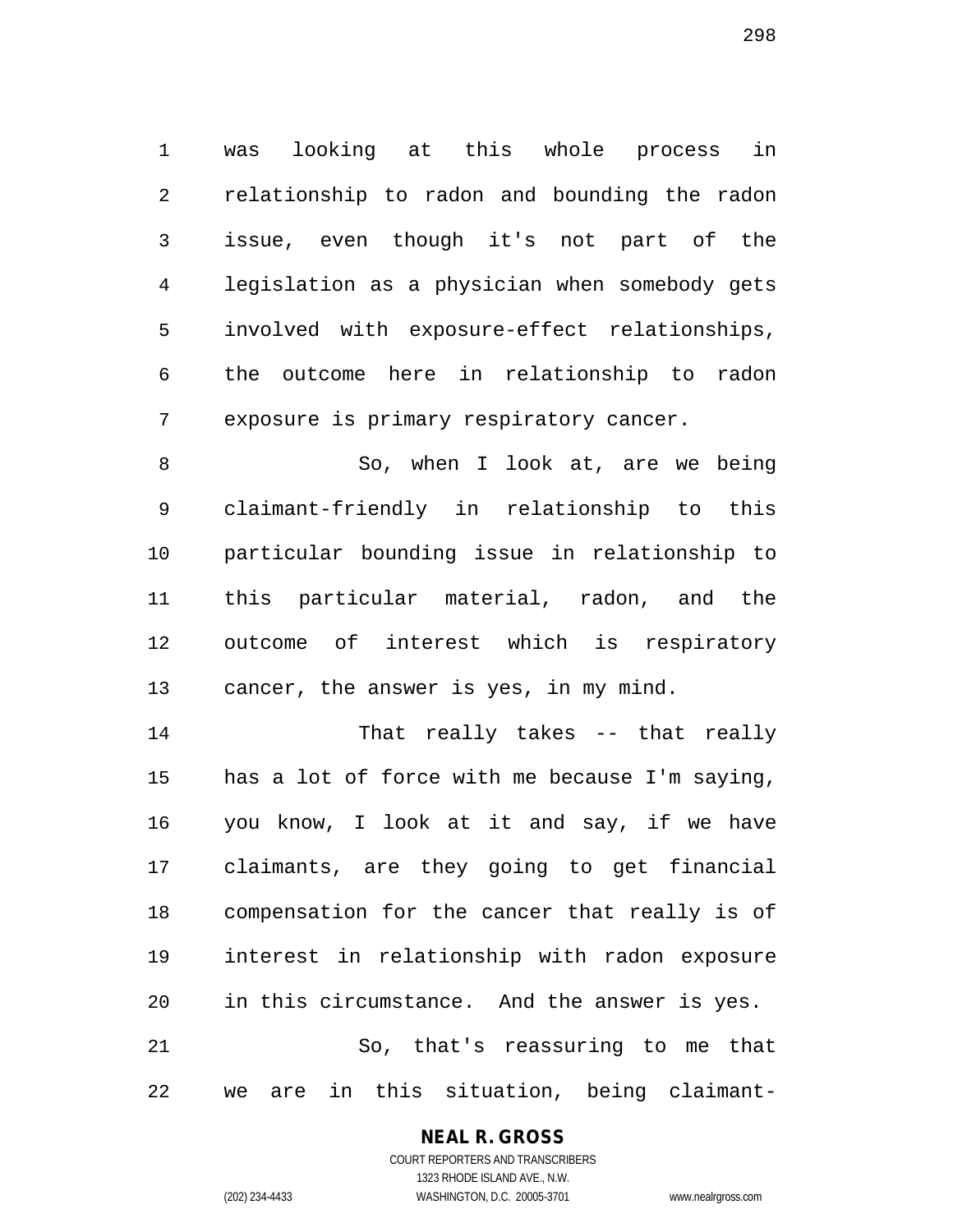1 friendly.

| 2  | CHAIRMAN MELIUS: I don't want to              |
|----|-----------------------------------------------|
| 3  | try to generalize from a sample of one, but I |
| 4  | think somebody made the same comment about    |
| 5  | Blockson. And just in the process of          |
| 6  | reviewing a lung cancer from Blockson, it's   |
| 7  | not -- didn't make it.                        |
| 8  | So, I mean, I guess I'd like a                |
| 9  | little more evidence there. But for doing     |
| 10 | that, it was just sort of odd that that's the |
| 11 | one that came forward.                        |
| 12 | But anyway, other comments.                   |
| 13 | Henry, and then Josie.                        |
| 14 | MEMBER ANDERSON: Yes, I'm just                |
| 15 | wondering do we want to split these two and   |
| 16 | deal with 107 separate from --                |
| 17 | CHAIRMAN MELIUS: We are dealing --            |
| 18 | right now we're dealing with 107.             |
| 19 | MEMBER ANDERSON: Okay.                        |
| 20 | CHAIRMAN MELIUS: We're not talking            |
| 21 | about 154.                                    |
| 22 | MEMBER ANDERSON: Okay.                        |

**NEAL R. GROSS**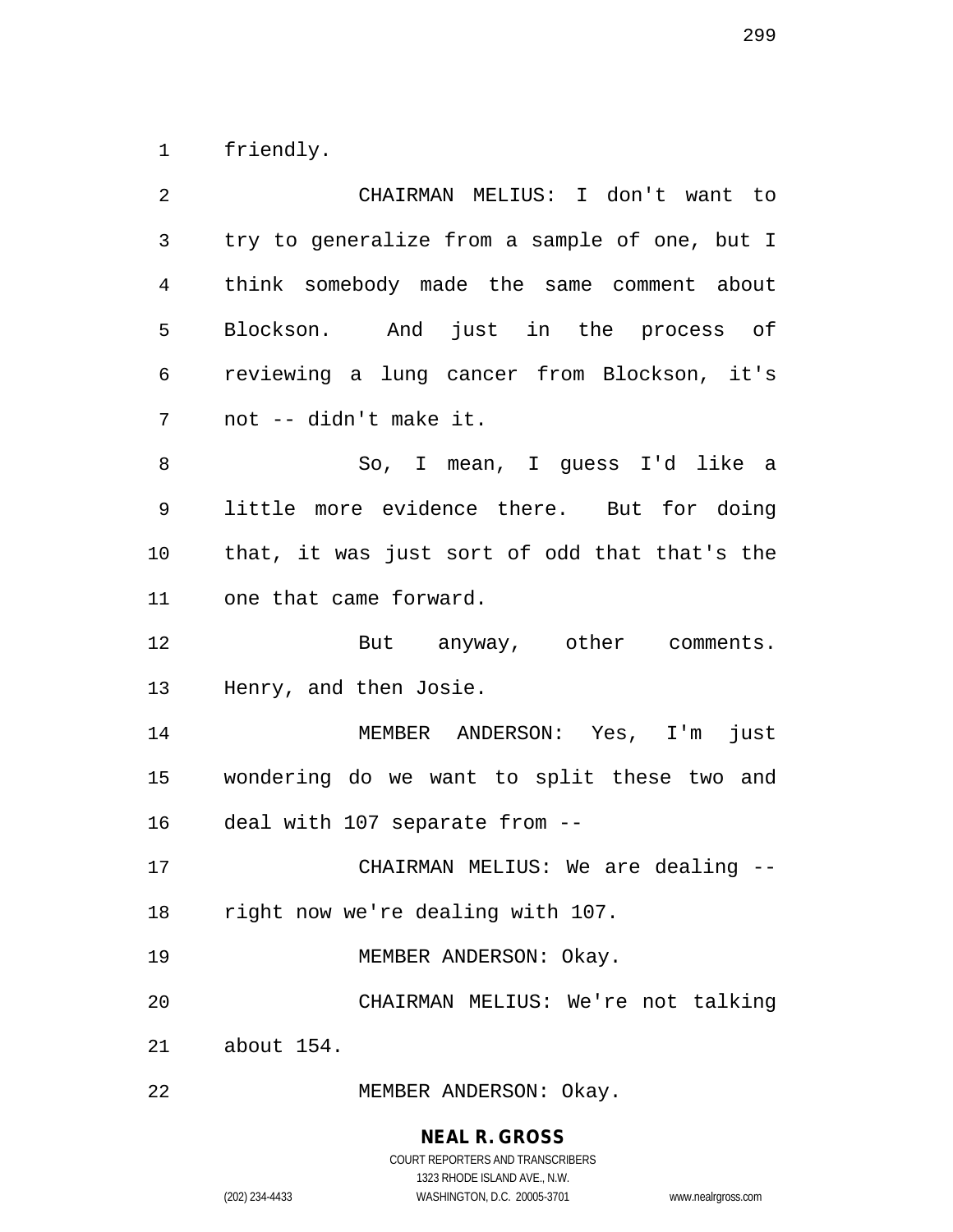| $\mathbf{1}$   | CHAIRMAN MELIUS: Josie.                        |
|----------------|------------------------------------------------|
| $\overline{2}$ | MEMBER BEACH: My comment was just              |
| 3              | to remind the Board that this was not just     |
| $\overline{4}$ | simply a radon issue. One of my concerns was   |
| 5              | also the particulate. And I know Wanda         |
| 6              | strictly was talking about the radon and there |
| 7              | was actually -- it was twofold.                |
| 8              | CHAIRMAN<br>MELIUS: Yes,<br>my                 |
| $\mathsf 9$    | particular concern, let me echo that, is I'm   |
| 10             | not sure about the radon yet because I think   |
| 11             | I'm actually confused and there's some factual |
| 12             | things that we've been hit with today. I'm     |
| 13             | not sure what needs to be done next.           |
| 14             | was not enamored with<br>John<br>$\mathbf{I}$  |
| 15             | Mauro's proposal, but maybe it's something     |
| 16             | that would work. And I'm not sure it's         |
| 17             | something that's necessary to that.            |
| 1 Q            | $P_{11}$ T am concerned about the              |

18 But I am concerned about the 19 exposures during the renovation period and 20 whether, based on source term information and 21 no sampling data, as I understand it, it's 22 really realistic to be able to reconstruct

# **NEAL R. GROSS**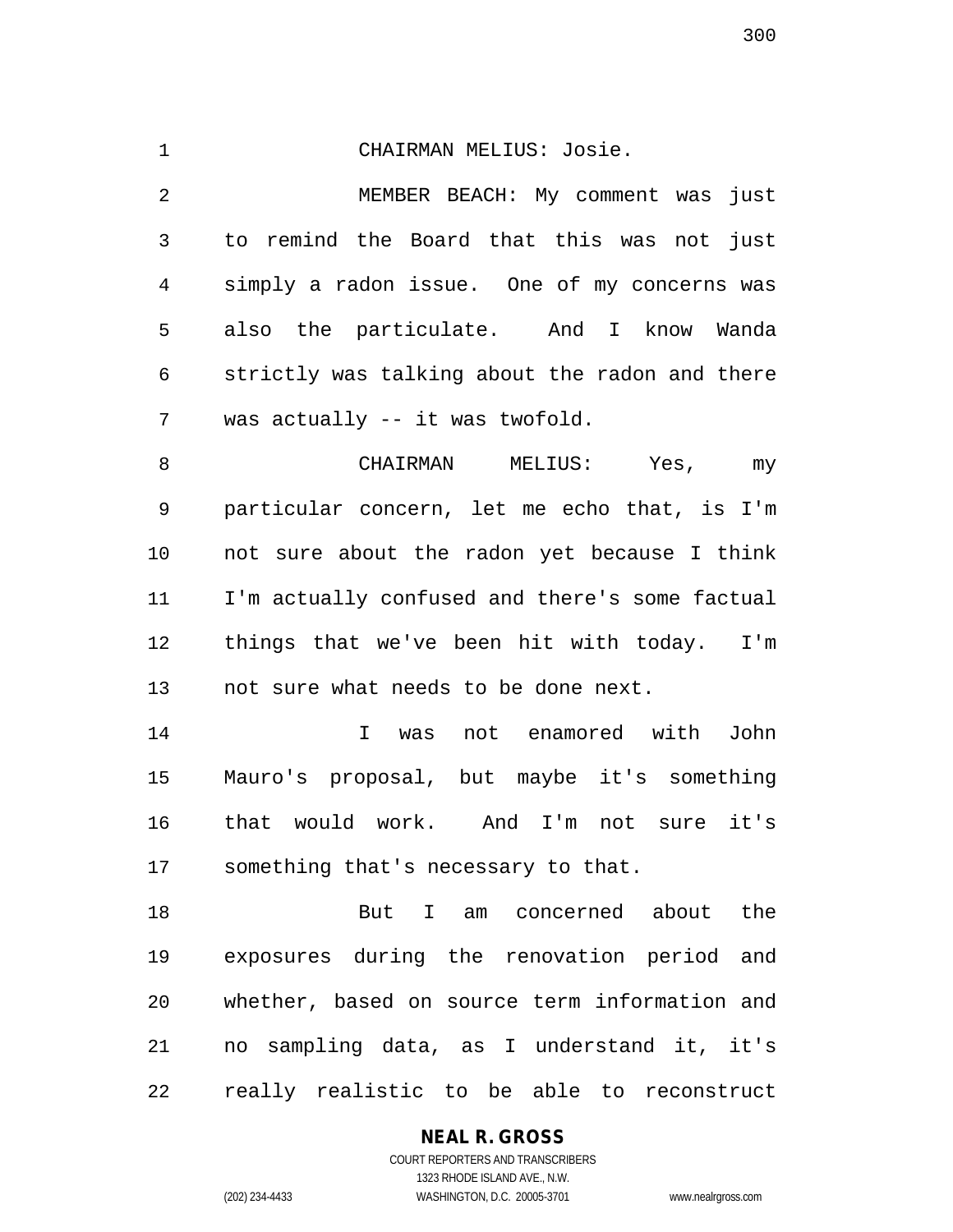1 those.

2 Now, I have not had time to read 3 the reports. And my understanding is that 4 SC&A found that it was. And that was the 5 conclusion of at least some members of the 6 Work Group.

7 But, you know, frankly, 8 personally, I would like some more time to 9 review that information and understand it. 10 Because certainly one of the options I saw, 11 aside from the radon, was to separate this 12 into two time periods: the renovation period, 13 a lot of demolition and so forth going on, as 14 I understand it, and then, secondly, a more 15 traditional, residual exposure period.

16 And I think that's sort of the 17 suggestion that Josie made early on when we 18 had our discussions, but I personally would 19 really need to read more and understand it 20 better.

21 I'm not sure what I'll conclude. 22 I don't want to say I would, you know, for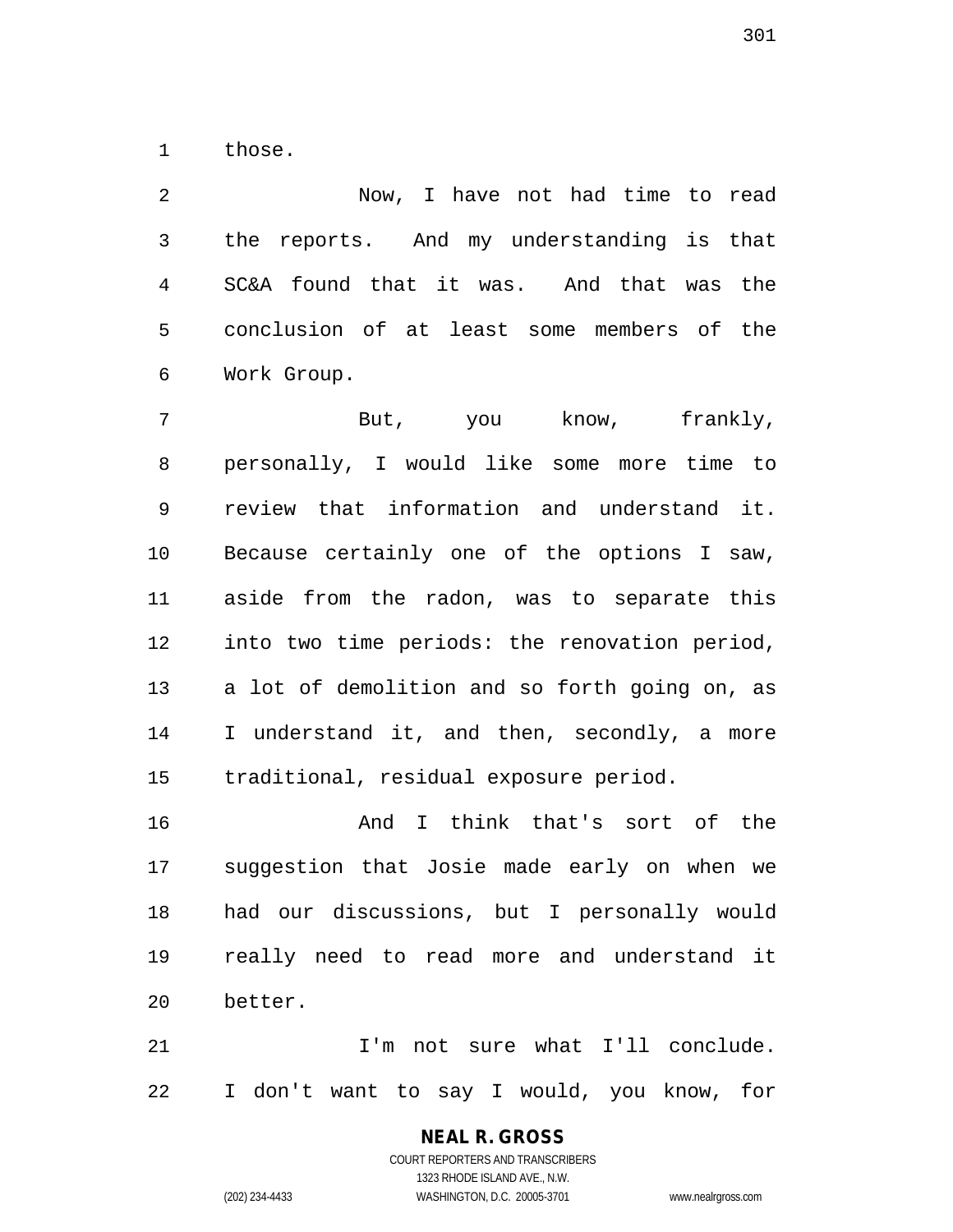1 example, I'm not sure I would support an SEC 2 at this point from what I know, but I would 3 certainly -- I certainly still have questions. 4 This is a lot of information to be 5 presented to the Board in a short period of 6 time. And for us to understand, I understand 7 how the -- well, along the Work Group. But 8 for the rest of us to sort of understand it 9 and feel comfortable agreeing with a Work 10 Group that's split on something is a little 11 bit difficult in a short period.

12 Yes.

13 MEMBER ANDERSON: Just one more 14 back on this. I'm wondering, I mean, because 15 part of it is sending it back to the Work 16 Group when they've really thrashed out a lot 17 of the issues.

18 But saying one thing we might be -19 - looking at it, I would tend to agree that, 20 you know, our traditional residual period when 21 it's basically just a decrement over time is 22 quite different than when they're chopping up

# **NEAL R. GROSS**

COURT REPORTERS AND TRANSCRIBERS 1323 RHODE ISLAND AVE., N.W. (202) 234-4433 WASHINGTON, D.C. 20005-3701 www.nealrgross.com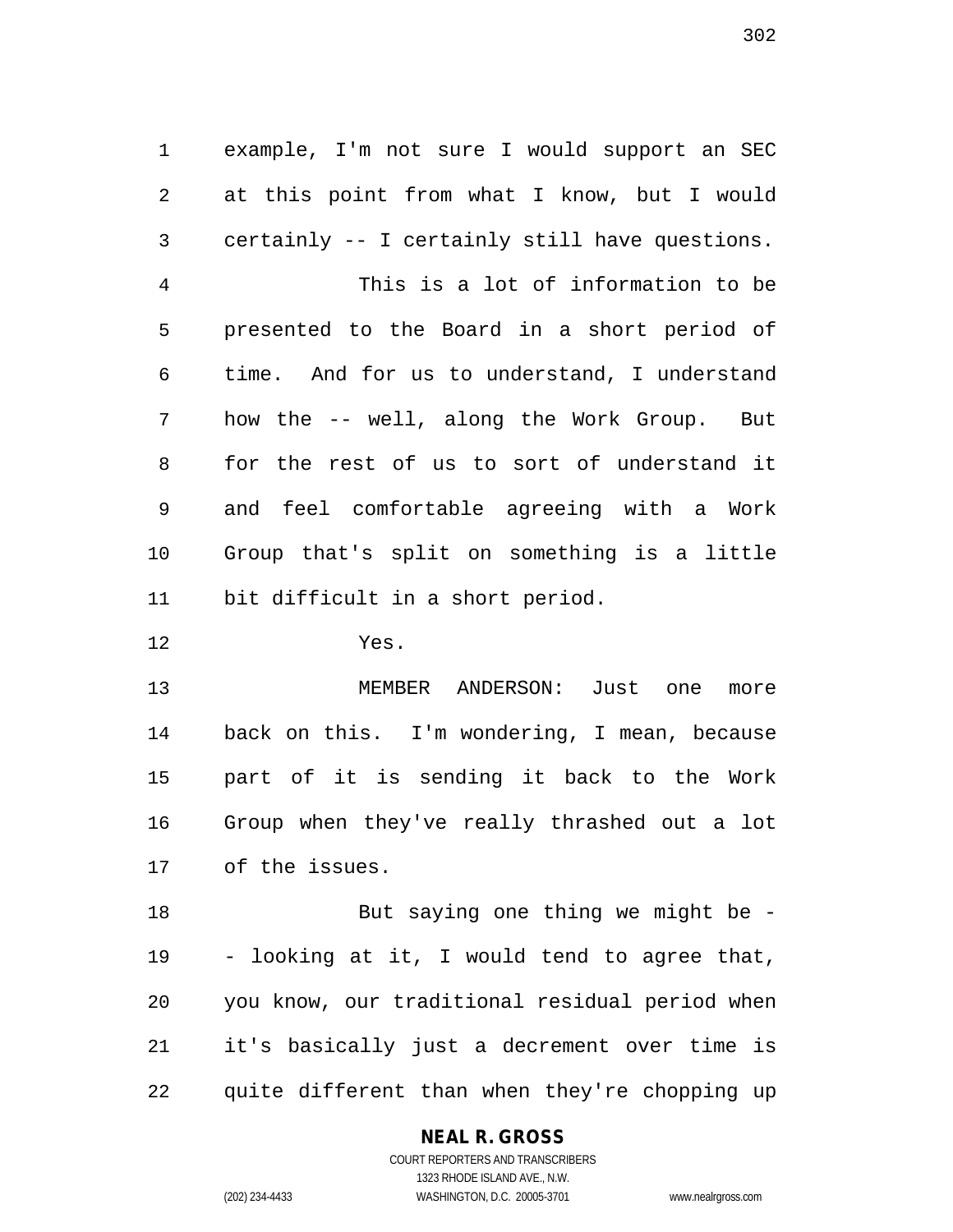1 and breaking up cement floors and things like  $2$  that  $-$ 

3 CHAIRMAN MELIUS: Yes.

4 MEMBER ANDERSON: - that we could 5 ask the group to look at would they come to 6 agreement if you could split the renovation 7 period out and how, you know, can that be 8 done?

9 I mean, was the renovation done 10 mostly at one point in time and then ended, 11 and now we're just pushing forward with the 12 rest of the residual time?

13 That might be something that the 14 Work Group in fairly short order could decide, 15 well, is that feasible to split it, how would 16 you split it, and then would there be 17 agreement?

18 Because the latter period is kind 19 of the -- the residual would be more of the 20 radon issue, perhaps, than the dust issue. 21 And early on it's a different source term, I 22 would think.

# **NEAL R. GROSS**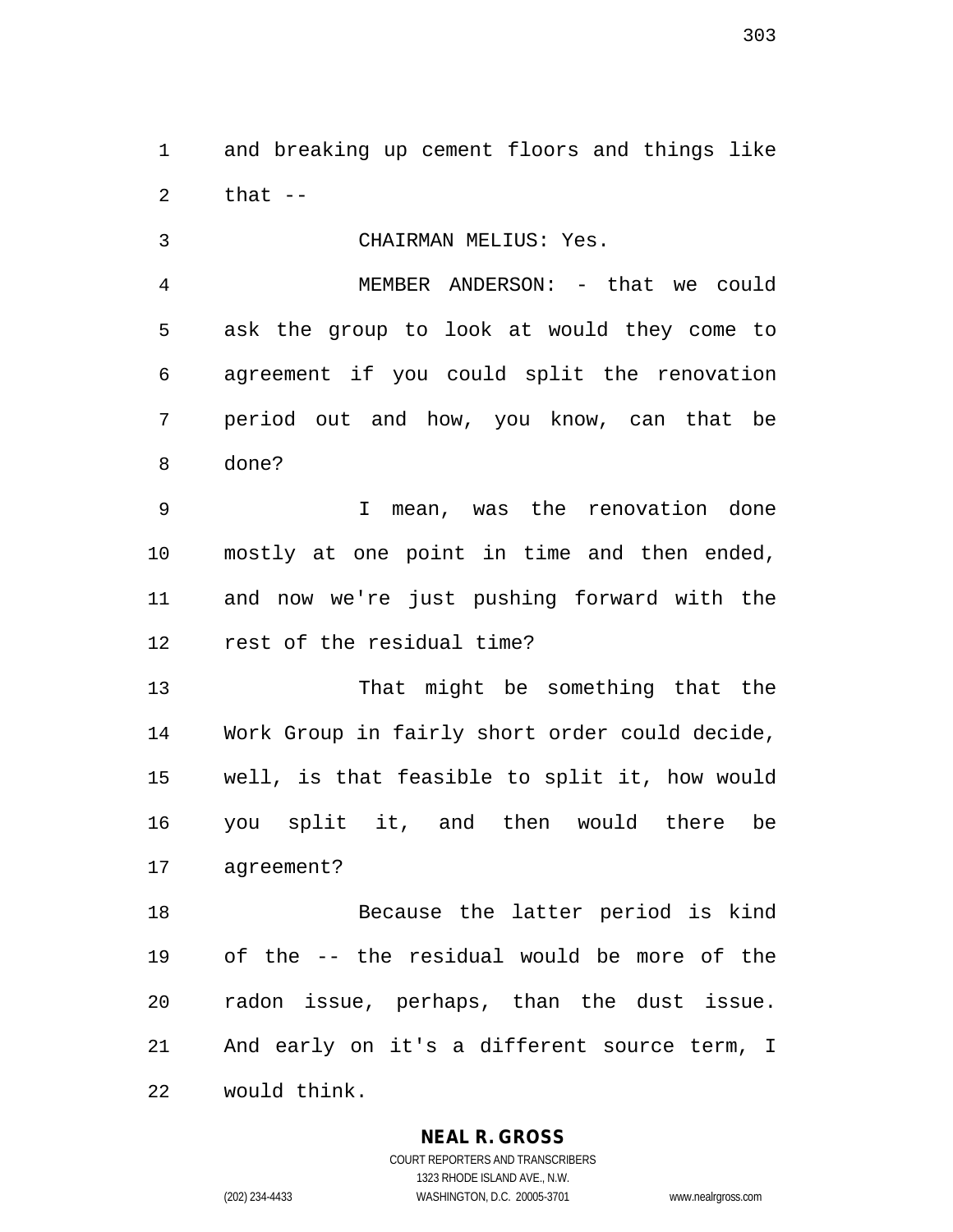1 So, that might be one thing that 2 at least I would be interested in hearing from 3 the Committee is to if that's feasible, could 4 that be done.

5 CHAIRMAN MELIUS: Josie, then Paul, 6 then Jim.

7 MEMBER BEACH: So, I actually had a 8 point to make before Dr. Anderson. But to 9 answer him, I did -- Mike and I talked and 10 recommended that the SEC be granted for the 11 residual period -- or the renovation period, 12 excuse me, from 1954 to 1969.

13 We did not think that after that 14 it would be acceptable to have an SEC period. 15 So, that was something I talked about this 16 morning.

17 The other thing is not to put Bill 18 on the spot, but he -- just speaking strictly 19 on the radon, his recommendation, he was 20 invited because he was an expert in the field 21 of radiation -- radon. Excuse me.

22 What NIOSH proposed was to use the

**NEAL R. GROSS** COURT REPORTERS AND TRANSCRIBERS 1323 RHODE ISLAND AVE., N.W.

(202) 234-4433 WASHINGTON, D.C. 20005-3701 www.nealrgross.com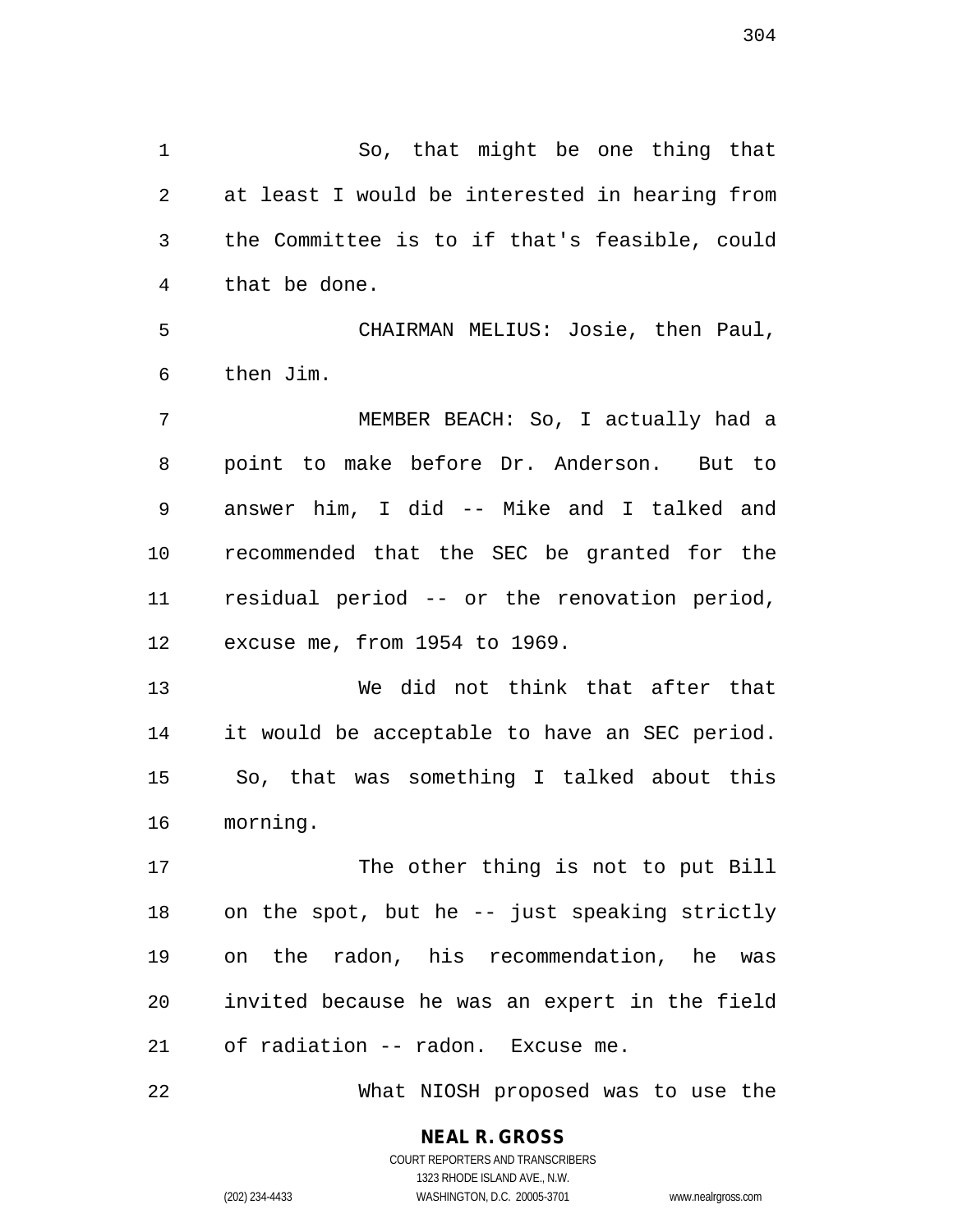1 samples from 1946. And I'm pretty sure I 2 heard Bill say that he didn't feel that could 3 be bounding, but I'll let him speak to that, 4 if he would.

5 MEMBER FIELD: One thing I'm sure 6 about is I don't think the samples can be 7 bound, from my perspective, based on the 8 quality of the measurements, that being 9 unknown, and how well it reflected long-term 10 average exposures.

11 And I think what you were saying, 12 Jim, is sort of my feelings as well, is that 13 it would be very helpful to have more time to 14 digest some of this.

15 So, it would be interesting to 16 know where the contamination was on the 17 surface, if there was gamma measurements 18 performed on the surface, where the bore 19 measurements were in relationship to the 20 various tunnels.

21 **I've heard conflicting information** 22 just this morning about different

# **NEAL R. GROSS**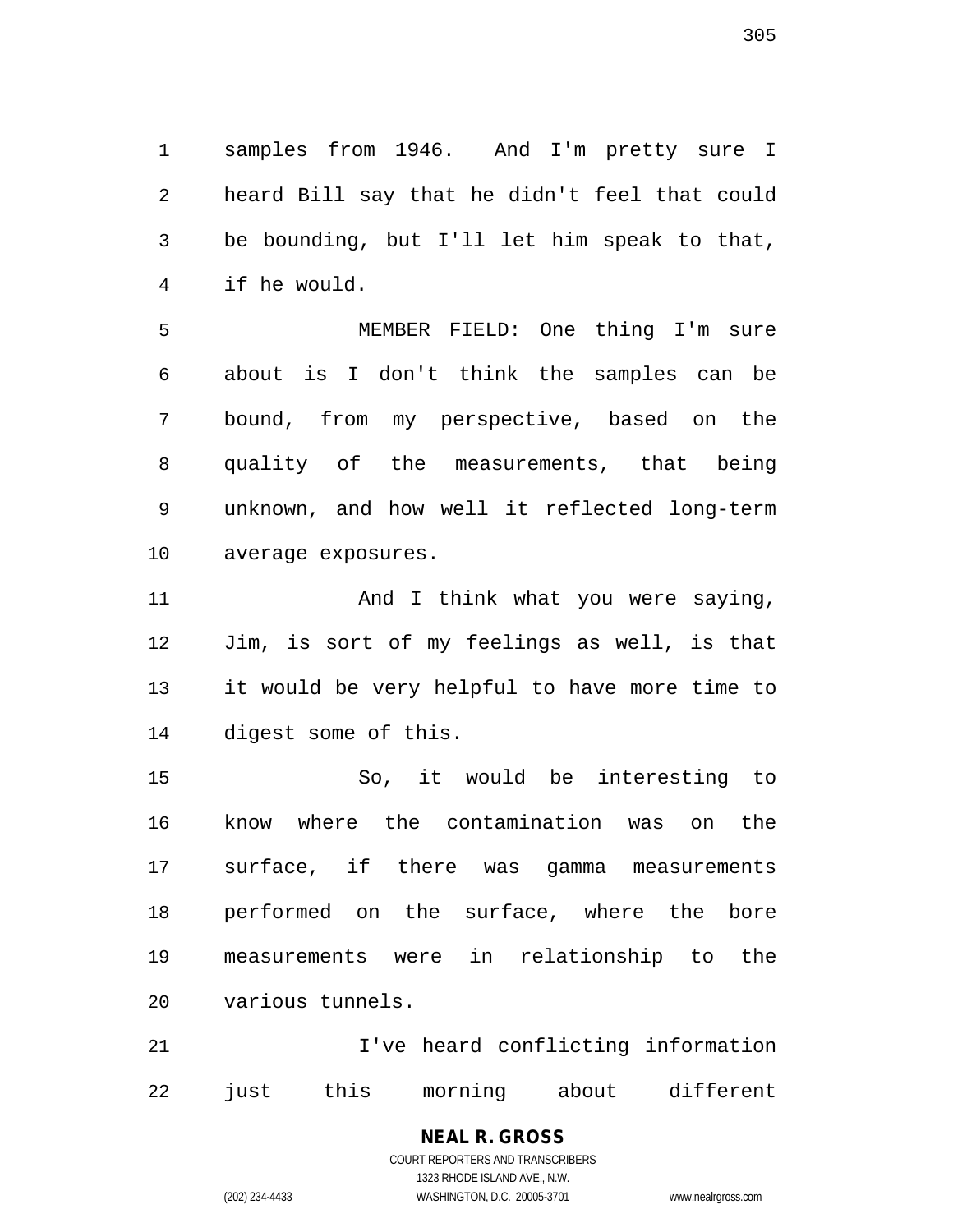1 concentrations in the various bore holes.

| $\overline{2}$ | So, I did think John's suggestion,             |
|----------------|------------------------------------------------|
| 3              | I thought that was -- it was a<br>logical      |
| $\overline{4}$ | suggestion. It would be helpful to see that    |
| 5              | in writing, because he went through it pretty  |
| 6              | quickly this morning, and just to digest that  |
| 7              | bit more also, but I thought that was<br>a     |
| 8              | something that had merit.                      |
| 9              | CHAIRMAN MELIUS: Paul.                         |
| 10             | MEMBER ZIEMER: Well, of course one             |
| 11             | of the reasons this has come to this level of  |
| 12             | discussion with the Board is because the Work  |
| 13             | Group was split on this, but it appeared to me |
| 14             | that there's a lot of new information that     |
| 15             | arose over the weekend relative to the         |
| 16             | tunnels. And it wasn't clear to me to the      |
| 17             | extent to which the Work Group actually has    |
| 18             | dealt with that part of it or even the musings |
| 19             | of Dr. Mauro and others over the weekend and   |
| 20             | how that plays into it.                        |
| 21             | was certainly prepared<br>I<br>to              |

22 support the NIOSH recommendation, except when

# **NEAL R. GROSS** COURT REPORTERS AND TRANSCRIBERS

1323 RHODE ISLAND AVE., N.W.

(202) 234-4433 WASHINGTON, D.C. 20005-3701 www.nealrgross.com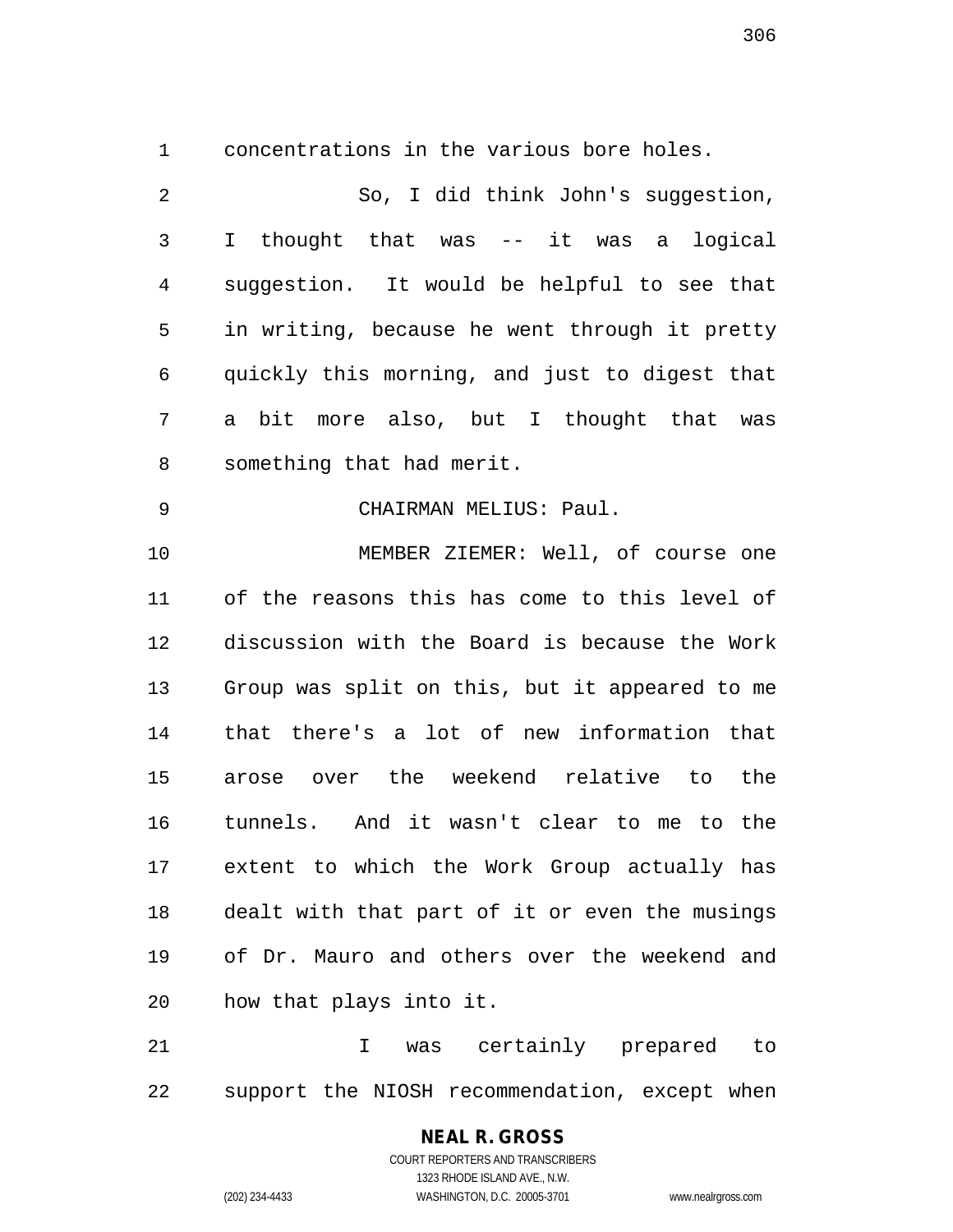1 the tunnel information came into the picture. 2 And actually in writing, what we have from 3 SC&A is that they don't really have a strong 4 position on that, but we heard some 5 conflicting things. And I do not have a good 6 feel for the extent to which those tunnels are 7 important or not.

8 Jim, I didn't fully -- it appeared 9 that you said you were going to have to 10 consider all radon, not just fractionate it 11 out.

12 And there were some other issues 13 that I didn't get a good grasp on, but I guess 14 personally I would feel uncomfortable voting 15 on this today.

16 And with all respect to the 17 petitioners' concerns about dragging this out, 18 and I do recognize that, but I think in a 19 certain sense it's unfair if we have new 20 information, just to say, well, time is up, 21 we're going to vote and not consider this.

22 It is some information that is

**NEAL R. GROSS** COURT REPORTERS AND TRANSCRIBERS

1323 RHODE ISLAND AVE., N.W. (202) 234-4433 WASHINGTON, D.C. 20005-3701 www.nealrgross.com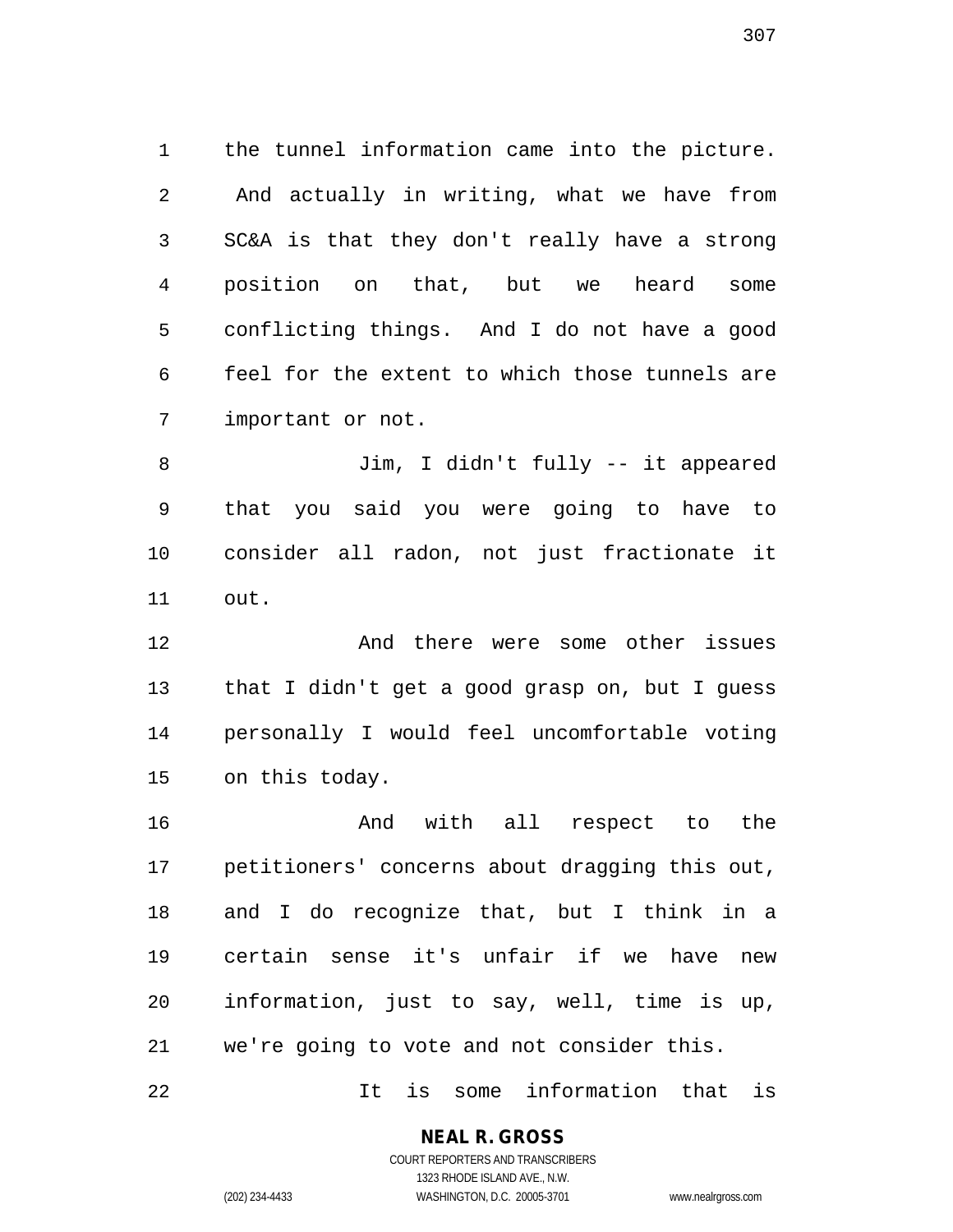1 perhaps important, but I don't know if it's 2 important at this point.

3 DR. NETON: The only radon that is 4 required to be considered is AEC-derived -- 5 MEMBER ZIEMER: Yes, I understand 6 that part, but can we do that? 7 DR. NETON: If the analysis was 8 based on an in situ measurement in the tunnel, 9 there's nowhere we could differentiate between 10 the AEC radon and the natural radon. So, we 11 would automatically assume it was all AEC-12 derived as opposed to a model that could -- 13 MEMBER ZIEMER: Yes, which changes 14 the final number. 15 DR. NETON: Actually, interestingly

16 enough, the model we originally proposed was 17 about 40 picocuries per liter before we found 18 this radon in the tunnel issue.

19 I think it was sort of, well, 20 coincidental. Fortuitous, I guess. I don't 21 know that we expected that sort of agreement 22 from a model versus a measured value.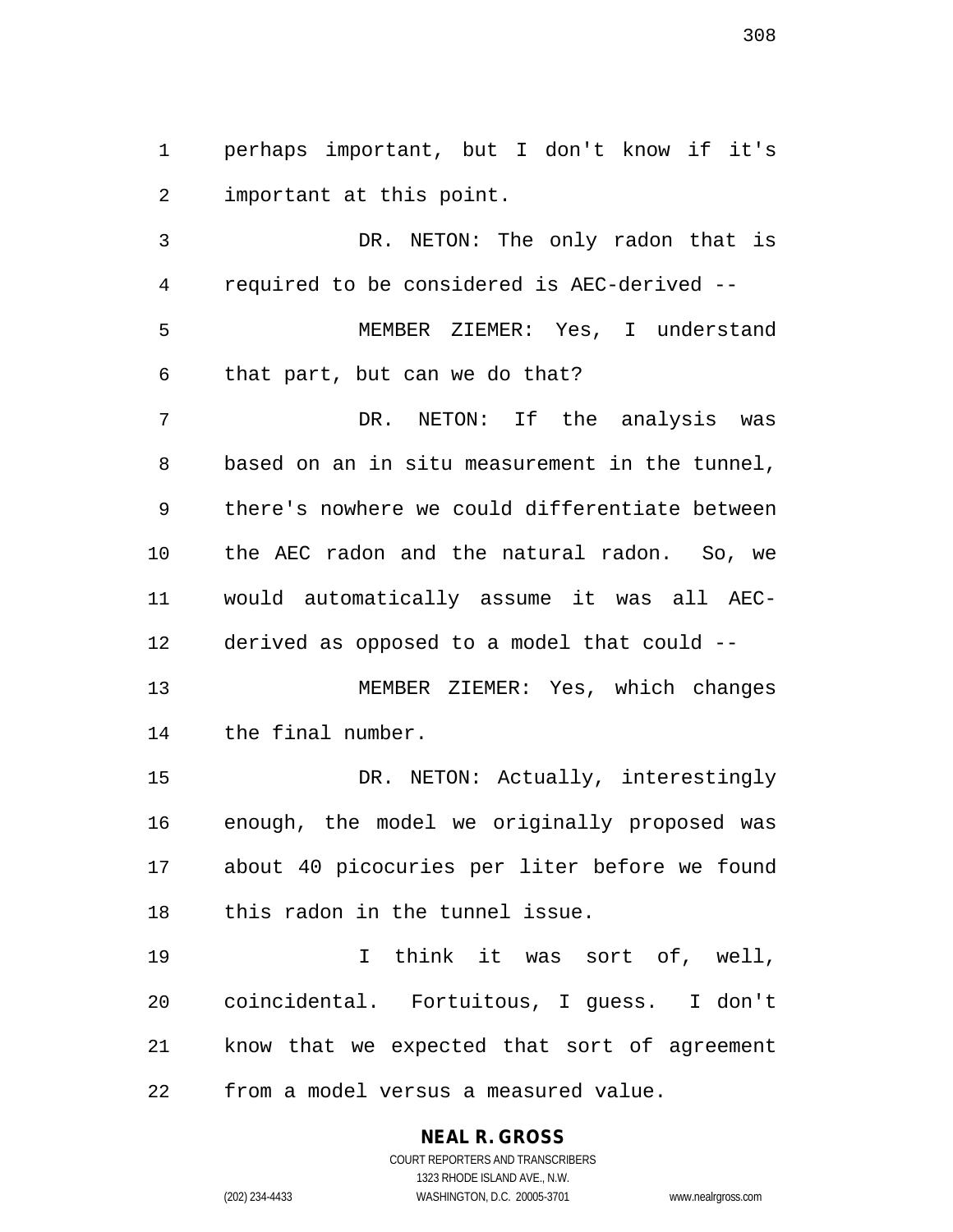1 CHAIRMAN MELIUS: Gen, then Dick 2 Lemen.

3 MEMBER ROESSLER: It seems like 4 there are several reasons to put this off a 5 bit. And I think that we should only maybe 6 consider doing it for a short time, but I have 7 a list of papers, references -- well, actually 8 Steve Ostrow put together in the anticipation 9 that some of the Board Members would want more 10 information.

11 I realize that in a short 12 presentation, we couldn't go over all of the 13 methodology that NIOSH had proposed, which I 14 think convinced some of us in the Work Group. 15 But certainly in a short period of time, you 16 couldn't fully comprehend that. So, I can 17 provide that list of references.

18 The second thing is, as Paul said, 19 we were rushed since the Work Group meeting 20 the other day. We ended sort of uncertain. 21 As a Work Group, we didn't have time to pull 22 together all of this.

# **NEAL R. GROSS**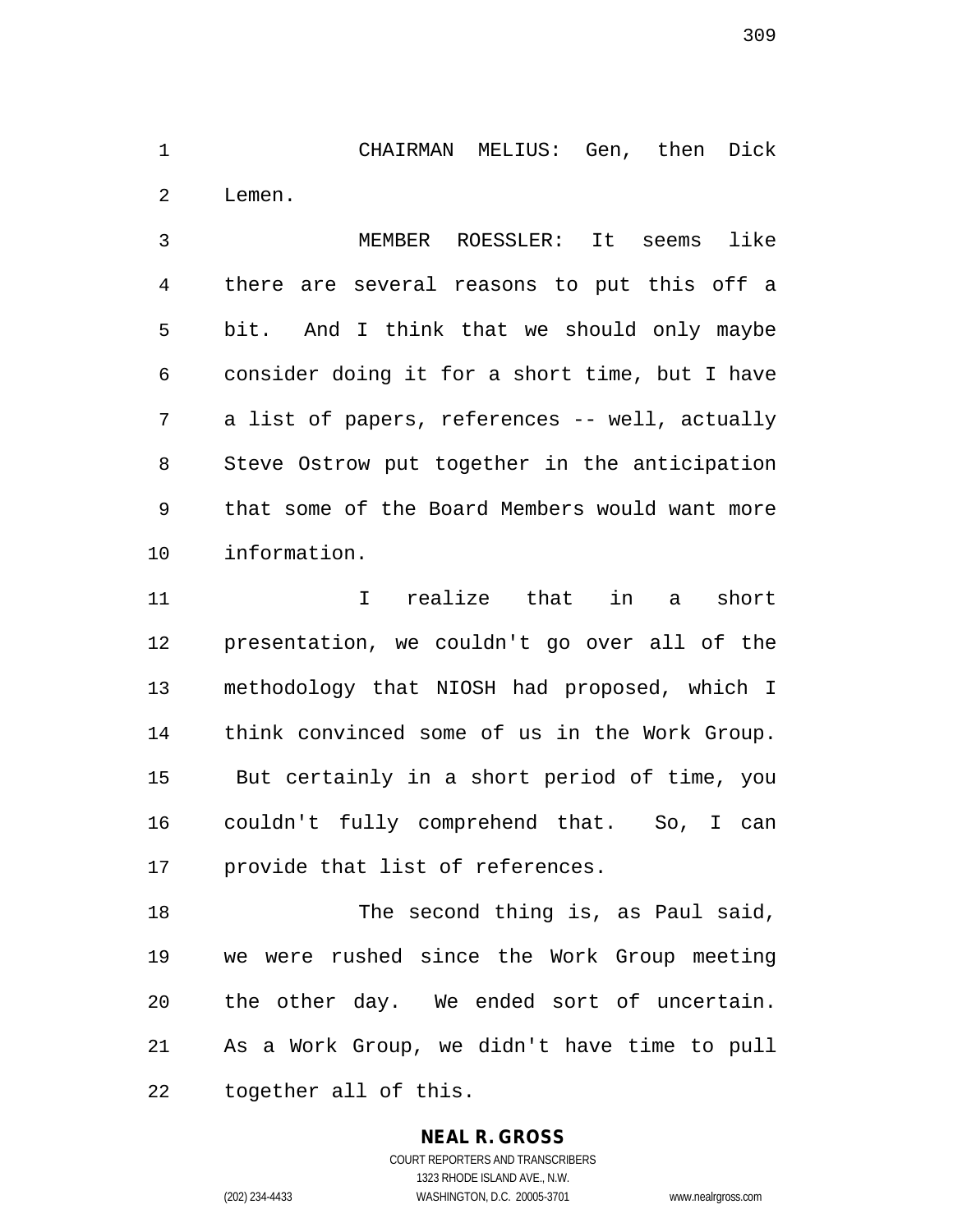1 We do have some new information. 2 So, my suggestion would be that I think the 3 Work Group would be willing to do these things 4 to send out the material to the Board Members 5 and then to have another meeting and discuss 6 the new issues, but I don't think we should 7 delay it beyond the Board's next 8 teleconference call. 9 I think we should commit to try 10 and -- if we did delay the vote, to plan to 11 make the decision then. 12 CHAIRMAN MELIUS: I just asked Ted 13 to look up the next meeting, because I don't 14 recall when it is. 15 MEMBER LEMEN: Are you ready for 16 me? 17 CHAIRMAN MELIUS: Yes. 18 MEMBER LEMEN: I really feel that 19 we have enough information to go ahead. I'm 20 not in favor of accepting NIOSH's proposal. I 21 am -- from what I've heard this morning, I 22 think we should go ahead and make a vote and

# **NEAL R. GROSS**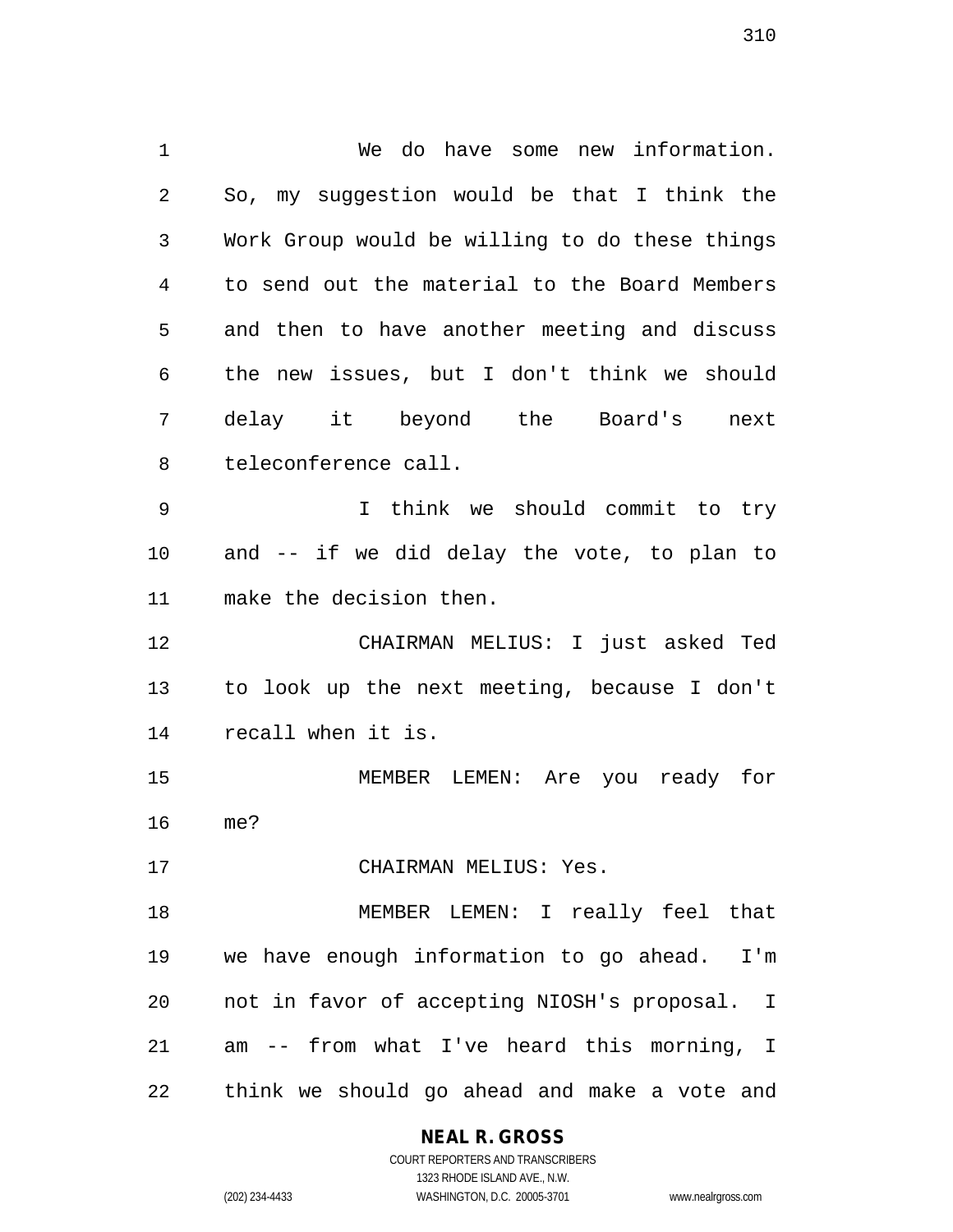1 go ahead with Wanda's vote.

| 2  | But then if it passes, I guess                 |
|----|------------------------------------------------|
| 3  | there's no need to go to the second one, but   |
| 4  | I'm in favor of an SEC for this and I don't    |
| 5  | think that additional time is going to change  |
| 6  | that information.                              |
| 7  | I'm still concerned about the way              |
| 8  | several things have been treated in the dose-  |
| 9  | response area. So, I'm just speaking in favor  |
| 10 | of going ahead and designating this as an SEC. |
| 11 | CHAIRMAN MELIUS: Anybody else                  |
| 12 | while Ted struggles to find out when we're     |
| 13 | meeting next?                                  |
| 14 | MR. KATZ: I've found it.<br>It's               |
| 15 | January 12th.                                  |
| 16 | CHAIRMAN MELIUS: Okay.                         |
| 17 | That's a telephone<br>MEMBER LEMEN:            |
| 18 | one, though, right?                            |
| 19 | CHAIRMAN MELIUS: Yes, I think it               |
| 20 | may be possible. I think it's difficult if     |
| 21 | there's lots of questions about technical      |
| 22 | material, to deal with something like this in  |

**NEAL R. GROSS**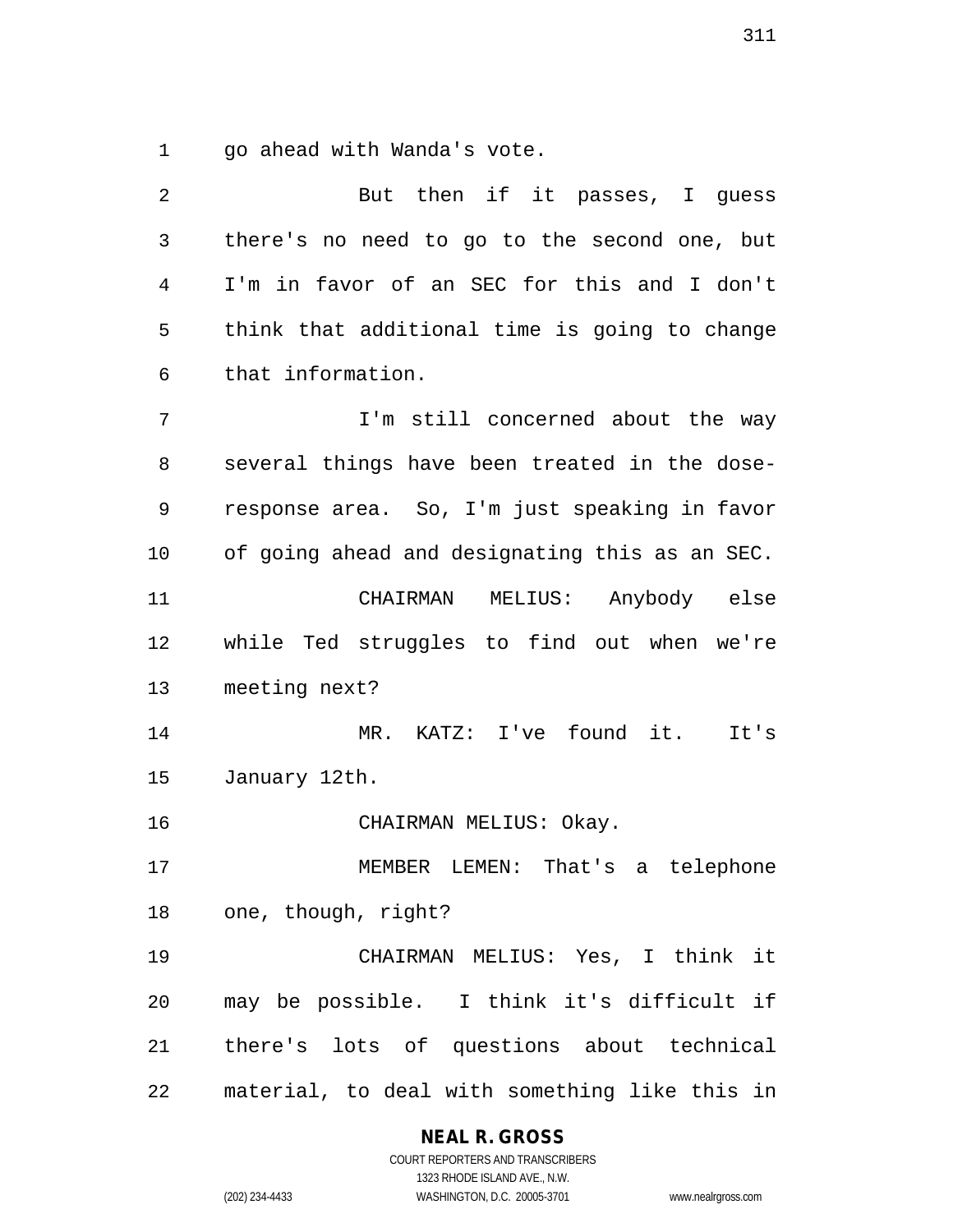1 a conference.

| $\overline{2}$ | I'm willing to try,<br>but<br>I                |
|----------------|------------------------------------------------|
| 3              | personally would be reluctant to say that I    |
| $\overline{4}$ | would, you know, absolutely not want to go     |
| 5              | beyond that teleconference.                    |
| $\epsilon$     | just think the nature of a<br>$\mathbf I$      |
| 7              | teleconference and getting everybody and       |
| 8              | listening to everybody makes it difficult, but |
| 9              | it may be.                                     |
| 10             | It may be that after reviewing the             |
| 11             | information -- I do think there's time between |
| 12             | now and January 12th. So, I'm willing to give  |
| 13             | it a try.                                      |
| 14             | The other concern I would have                 |
| 15             | would be the question of does the Work Group   |
| 16             | need to get together or how are we going to    |
| 17             | resolve some of these issues about -- well, I  |
| 18             | guess is SC&A going to figure out what they're |
| 19             | proposing?                                     |
| 20             | Does the Work Group want to feel               |
| 21             | the need to review that or is there some way   |
| 22             | of reviewing that information and some of      |

**NEAL R. GROSS**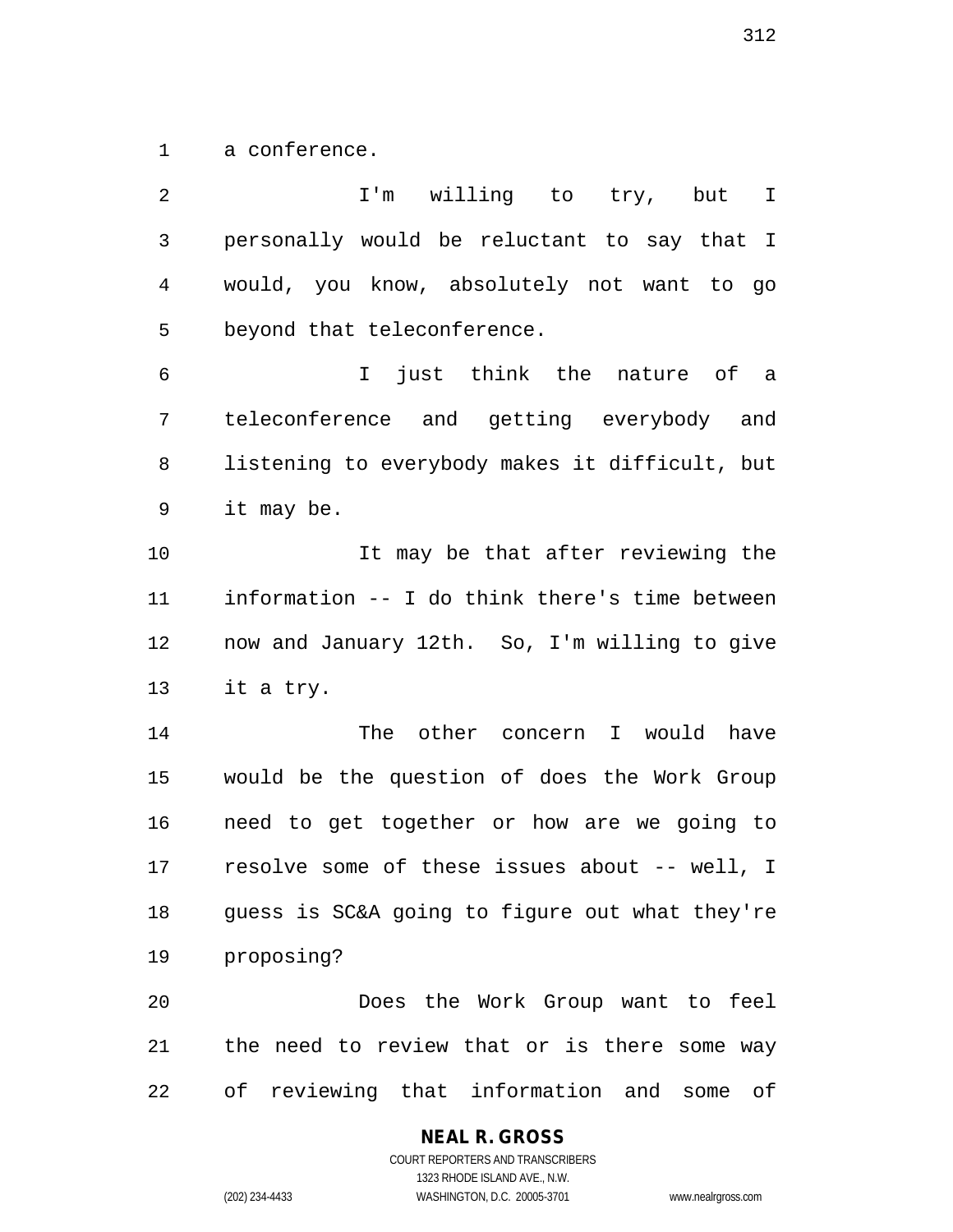1 these factual issues and getting clarification 2 on it?

3 There will be a conference call. 4 I don't think it's insurmountable, but I do 5 think that would be a prerequisite also.

6 Josie.

7 MEMBER BEACH: Well, out last Work 8 Group meeting dealt with the radon. The start 9 of the meeting, we had a proposal from NIOSH 10 and SC&A. From the paper that we received 11 prior to the meeting, they were not in 12 agreement to that proposal.

13 During the Work Group meeting, 14 they had changed -- well, part of the group 15 had changed their focus or opinion on it.

16 So, when we left the Work Group, 17 there was no recommendation that was strictly 18 on the radon. And then of course John came up 19 with a new proposal which Bill -- well, I 20 shouldn't stick it on Bill, but would like to 21 be explored further.

22 I have to agree with Dr. Lemen

**NEAL R. GROSS** COURT REPORTERS AND TRANSCRIBERS 1323 RHODE ISLAND AVE., N.W. (202) 234-4433 WASHINGTON, D.C. 20005-3701 www.nealrgross.com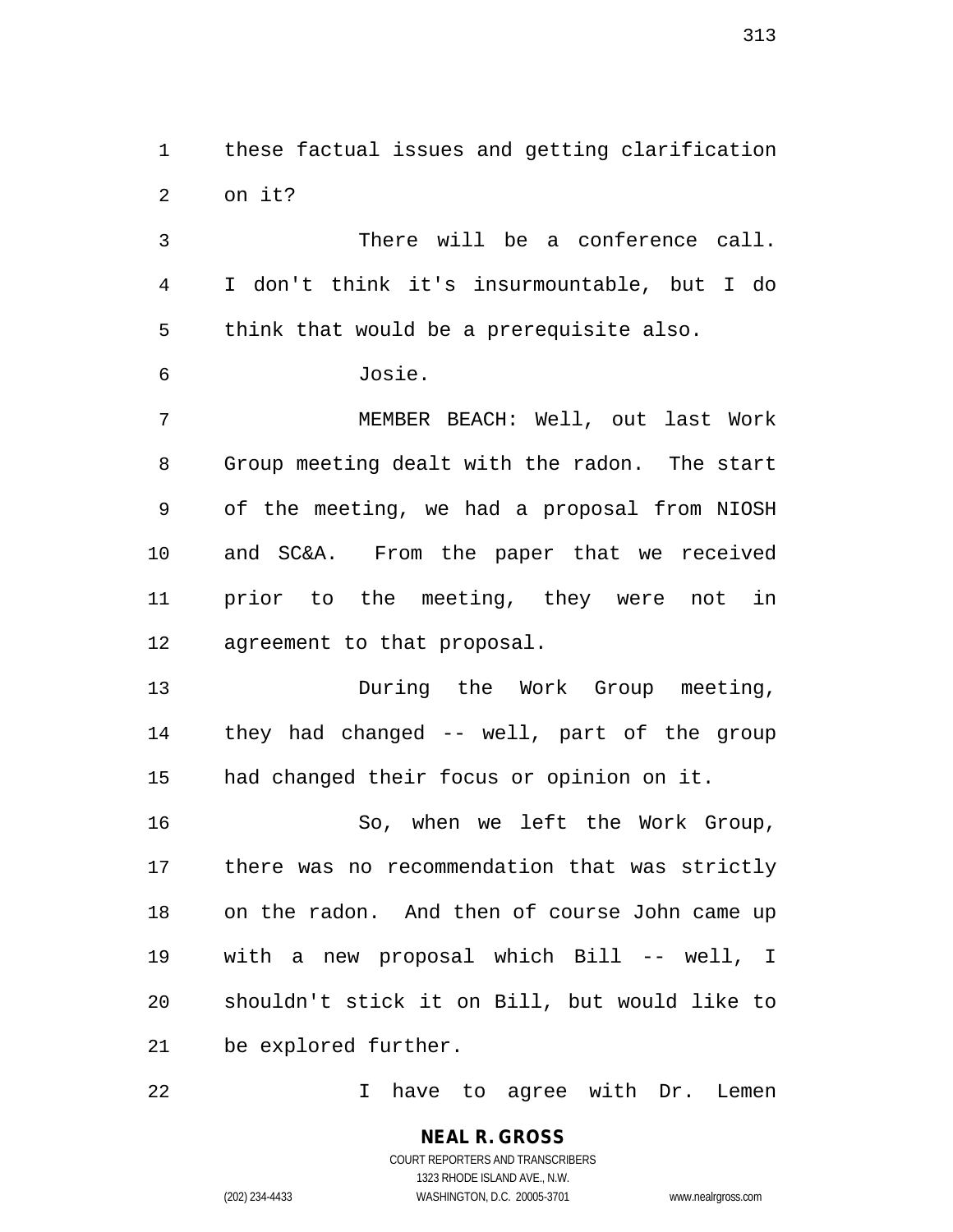1 that I think we should go ahead and go for 2 this vote. And then if it fails, I'd like to 3 make another recommendation or proposal.

4 CHAIRMAN MELIUS: Mike.

5 MEMBER GIBSON: I guess I'd just 6 like to comment, too, that, you know, we're 7 two years into this process now in this SEC. 8 And we keep going out and getting this 9 information to try to verify some of these 10 plausible bounds that's been put on this 11 petition since, I think, November of `08. 12 And, you know, if we go out and find more 13 information, are we going to come to an 14 agreement on it? Do we know that that 15 information is good?

16 I know the regulations allow for 17 bounding doses and things like that, but the 18 regulation also requires for timeliness. And 19 so when do we -- when do we give just dues to 20 these claimants and look at the timeliness 21 issue and weigh that just as heavily as some 22 of this other data that may or may not be out

# **NEAL R. GROSS**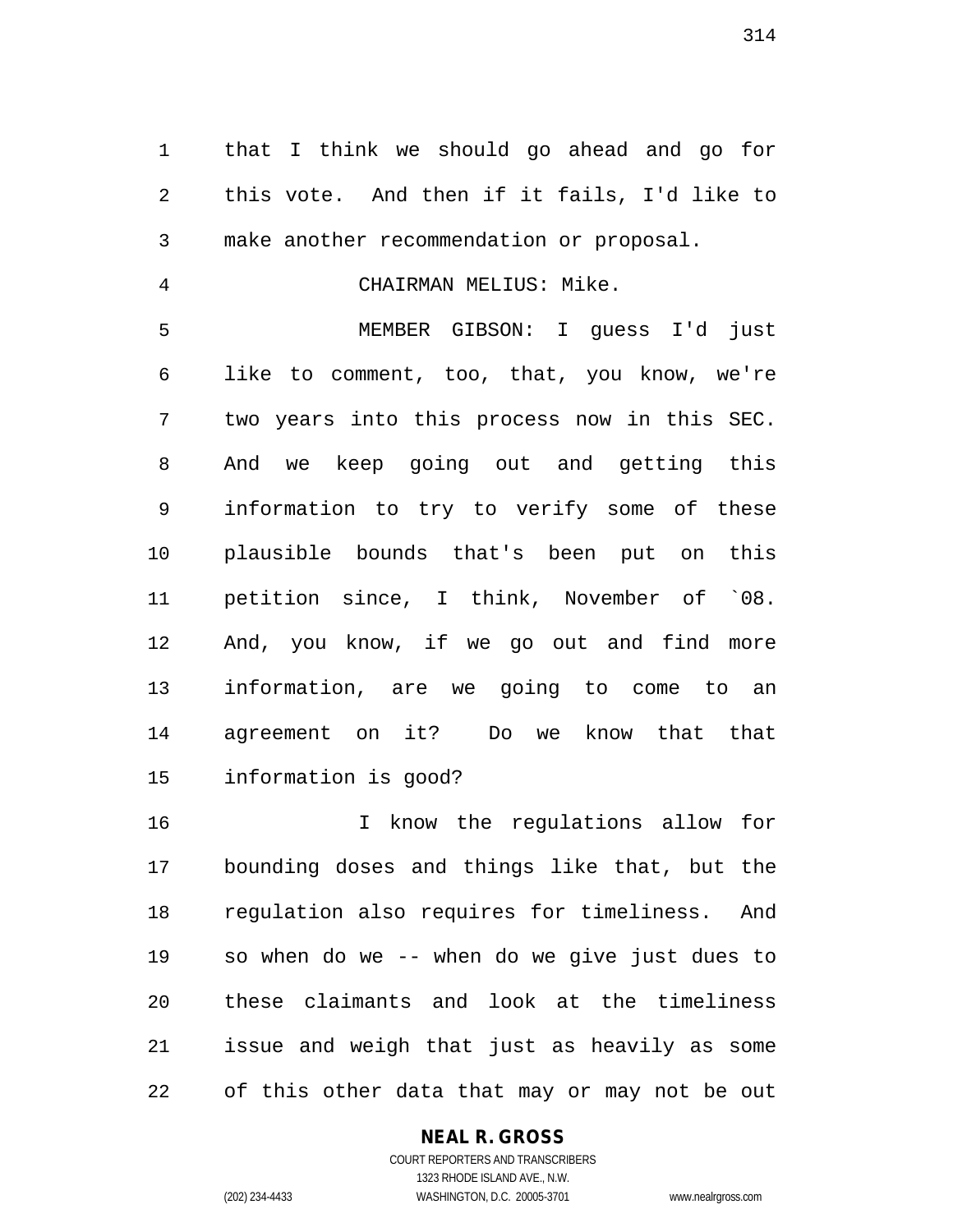1 there somewhere?

2 CHAIRMAN MELIUS: I would just add 3 aside from that, I think what at least some of 4 the Board Members are saying is that, yes, 5 you've been working through this issue for 6 quite a while. The rest of us are unfamiliar 7 with it. And it's very hard in a short period 8 of time, to become familiar enough to reach a 9 judgment, and especially when the Work Group 10 is split on this. 11 And I think what we're talking

12 about is not to delay this forever, but to our 13 January conference call. And maybe we can 14 settle then, maybe we'd have to go to another 15 meeting, but certainly no -- every intent to 16 try to finish it up in January or at the 17 following meeting, I guess.

18 I don't want to predict how we'll 19 do it, but, I mean, it is hard to do that and 20 I'm personally confused in trying to reach 21 that.

22 And I don't think that -- I think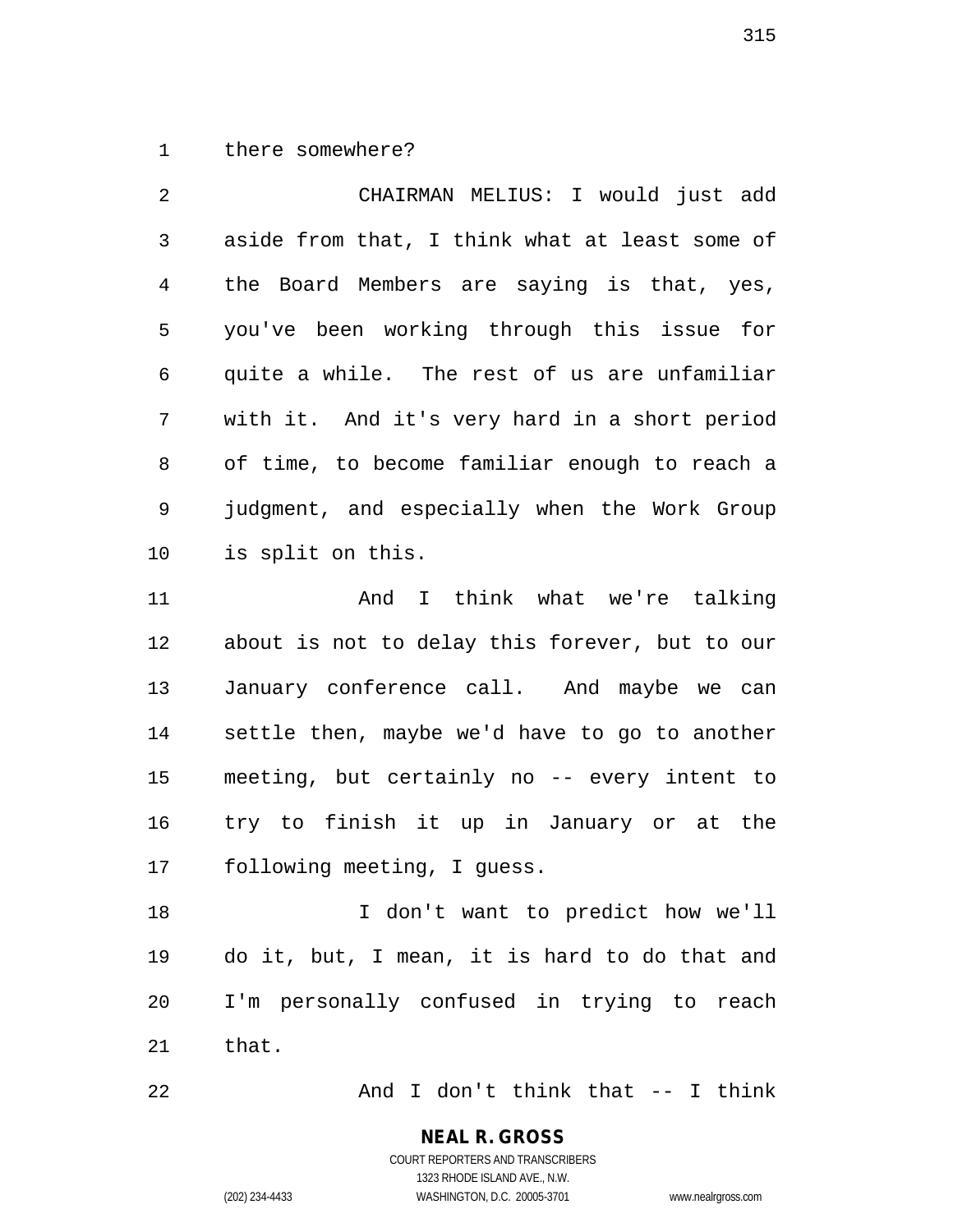1 we also have to owe the claimants and the 2 petitioners the right to give our best 3 judgment. And that's an informed judgment. 4 It's not a reflex judgment. 5 And I think we, you know, some of 6 us at least feel we need more time. 7 Paul. 8 MEMBER ZIEMER: Maybe a good way to 9 proceed would be for a motion to table to the 10 next meeting. A non-debatable motion, if it's 11 seconded. 12 CHAIRMAN MELIUS: Are you making 13 that motion? 14 MEMBER ZIEMER: Yes, and I'm making 15 that motion. 16 MEMBER ANDERSON: I'll second. 17 MEMBER LEMEN: Wait a second. 18 Point of order. I don't think we can do that. 19 We already have a motion. 20 MEMBER ZIEMER: A motion to table 21 over -- supersedes an existing motion. It has 22 the priority and it's a non-debatable motion.

# **NEAL R. GROSS**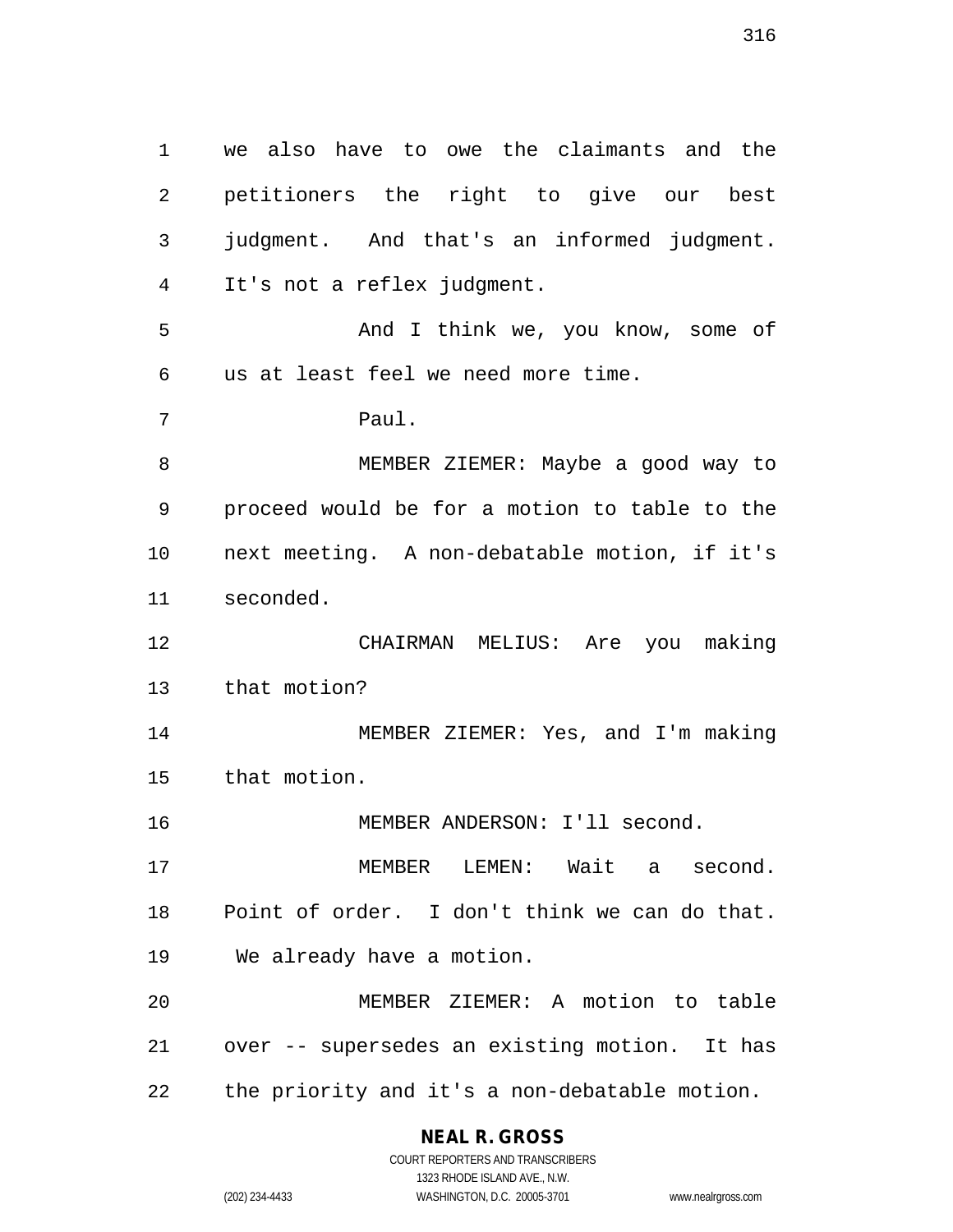1 CHAIRMAN MELIUS: Okay. So, we 2 have a motion to table until the next meeting, 3 and we have a second to that. 4 Ted, do you want to do roll call 5 on that? 6 MR. KATZ: Yes. Okay. I'll just 7 start at the top of the alphabet for this. 8 Dr. Anderson. 9 MEMBER ANDERSON: Yes. 10 MR. KATZ: Ms. Beach. 11 MEMBER BEACH: No. 12 MR. KATZ: Mr. Clawson. 13 MEMBER CLAWSON: Yes. 14 MR. KATZ: Dr. Field. 15 MEMBER FIELD: Yes. 16 MR. KATZ: Mr. Gibson. 17 MEMBER GIBSON: Yes. 18 MR. KATZ: Mr. Griffon is absent, 19 which is okay in this case. 20 Dr. Lemen. 21 MEMBER LEMEN: No. 22 MR. KATZ: Dr. Lockey.

# **NEAL R. GROSS** COURT REPORTERS AND TRANSCRIBERS

1323 RHODE ISLAND AVE., N.W.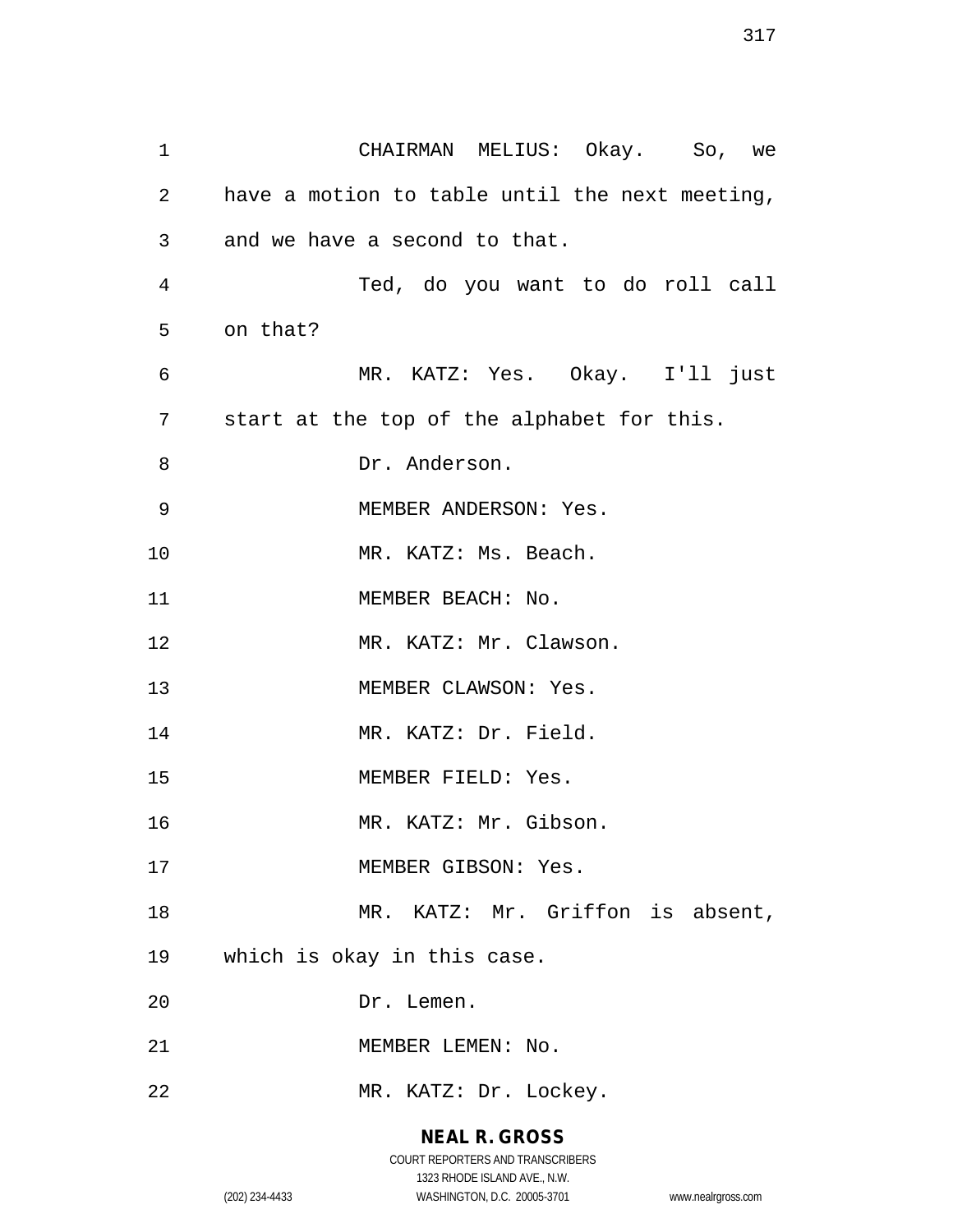| 1  | MEMBER LOCKEY: Yes.                         |
|----|---------------------------------------------|
| 2  | MR. KATZ: Dr. Melius.                       |
| 3  | CHAIRMAN MELIUS: Yes.                       |
| 4  | MR. KATZ: Ms. Munn.                         |
| 5  | MEMBER MUNN: Yes.                           |
| 6  | MR. KATZ: Dr. Poston.                       |
| 7  | MEMBER POSTON: Yes.                         |
| 8  | MR. KATZ: Mr. Presley.                      |
| 9  | MEMBER PRESLEY: Yes.                        |
| 10 | MR. KATZ: Dr. Richardson.                   |
| 11 | MEMBER RICHARDSON: Yes.                     |
| 12 | MR. KATZ: Dr. Roessler.                     |
| 13 | MEMBER ROESSLER: Yes.                       |
| 14 | MR. KATZ: Mr. Schofield.                    |
| 15 | MEMBER SCHOFIELD: Yes.                      |
| 16 | MR. KATZ: Dr. Ziemer.                       |
| 17 | MEMBER ZIEMER: Yes.                         |
| 18 | MR. KATZ: Okay. The motion passes           |
| 19 | with 13 votes in favor, two opposed and one |
| 20 | member is absent.                           |
| 21 | CHAIRMAN MELIUS: Okay. Before we            |
| 22 | move on to the other petition, let's try to |

# **NEAL R. GROSS** COURT REPORTERS AND TRANSCRIBERS

1323 RHODE ISLAND AVE., N.W.

(202) 234-4433 WASHINGTON, D.C. 20005-3701 www.nealrgross.com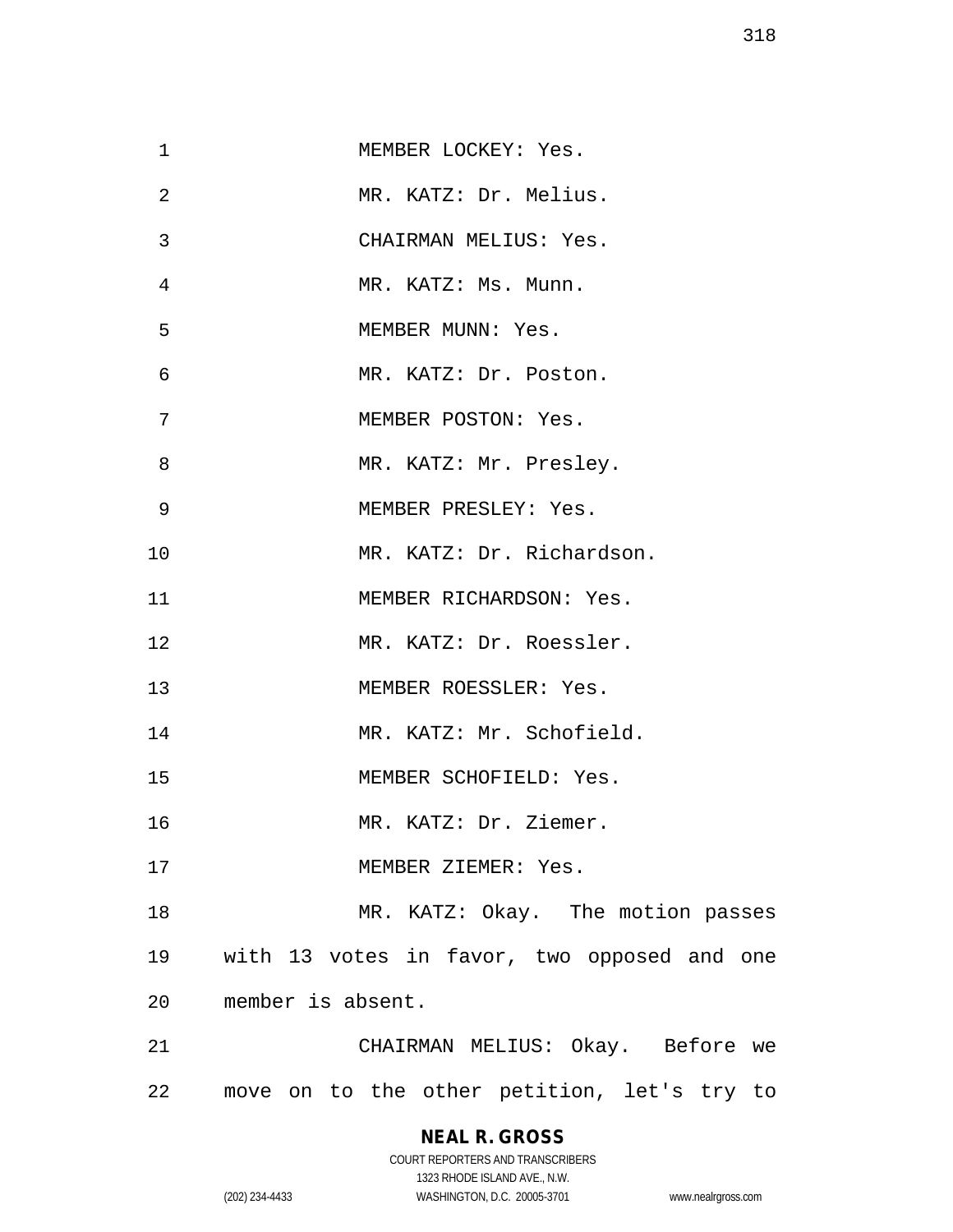1 decide what we need to do informationally or 2 otherwise to get ready for the next meeting. 3 I think most of it is we get the 4 information to all the Board Members so we 5 have reference and access to all of the 6 various reports in this area and the SC&A 7 reviews and so forth. 8 I'll leave it up to the Work Group 9 to deal with the factual issues that have come 10 up. 11 11 I mean, I really think that can be 12 done with a conference call. Is that fair? 13 MEMBER ROESSLER: I think so. 14 CHAIRMAN MELIUS: Yes, yes, and do 15 that. And I'll really leave it up to the Work 16 Group. At least, personally, what I would say 17 is just decide whether you want to or not 18 pursue Dr. Mauro's proposal or task him with - 19 - but I'm a little bit -- you'll have it, but 20 I would also just add that I think we've had 21 problems before with that kind of a task. 22 If we're going to be bounding,

> **NEAL R. GROSS** COURT REPORTERS AND TRANSCRIBERS

1323 RHODE ISLAND AVE., N.W. (202) 234-4433 WASHINGTON, D.C. 20005-3701 www.nealrgross.com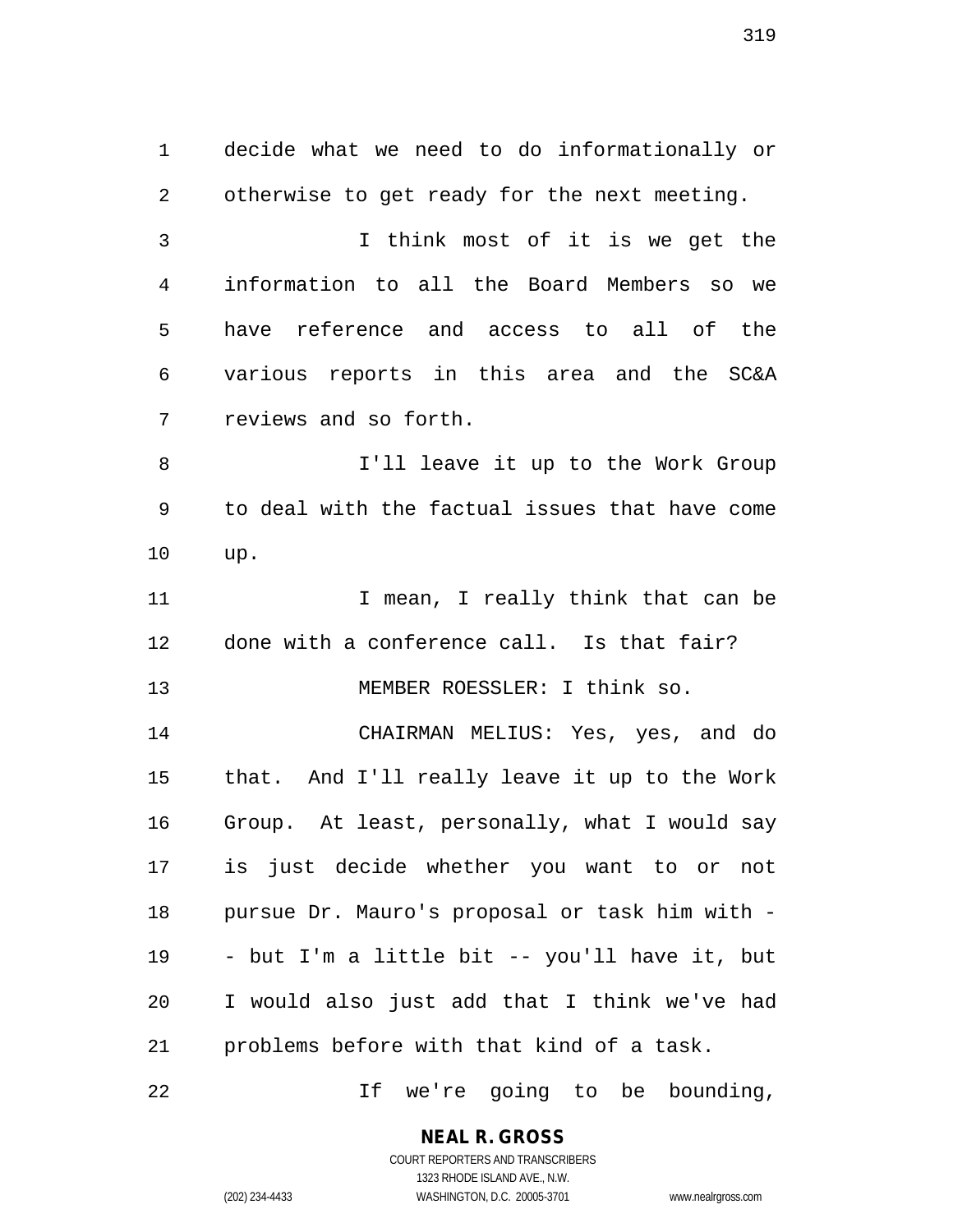1 that's something that, frankly, that NIOSH 2 should be doing, not our contractor to do that 3 and, I think, as it was proposed.

4 So, I would leave it more for 5 something, you know, maybe John described 6 something, it's something the Work Group and 7 NIOSH can talk about.

8 I'm not -- as I said, I have 9 problems with it, but I was hearing it very 10 quickly and so forth and I'm not even sure if 11 it's necessary, but that's really up to the 12 Work Group to decide and so forth.

13 And then if it did, obviously it 14 would delay things and I personally have 15 concerns about that also. I'm not sure of 16 that, but I'll really leave it up to you.

17 Bob, and then Josie.

18 MEMBER PRESLEY: You don't hear me 19 talk a whole lot, but is it too much to ask -- 20 we've got a Work Group that's split. We've 21 got a Board that's got some questions. John 22 came up with some very good thoughts. NIOSH

**NEAL R. GROSS**

COURT REPORTERS AND TRANSCRIBERS 1323 RHODE ISLAND AVE., N.W. (202) 234-4433 WASHINGTON, D.C. 20005-3701 www.nealrgross.com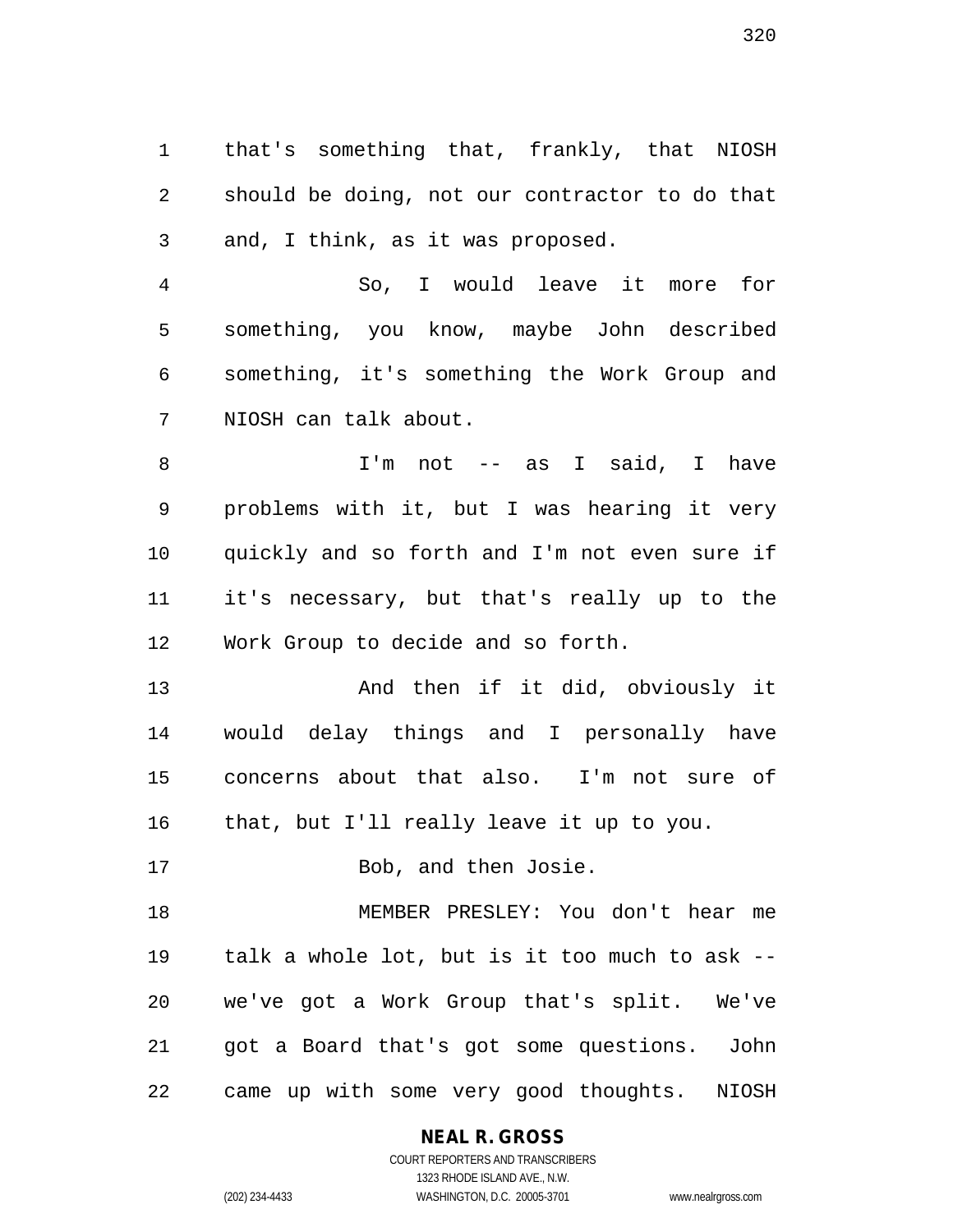1 has got some good thoughts.

| $\overline{2}$ | Is it too much to ask that NIOSH               |
|----------------|------------------------------------------------|
| $\mathfrak{Z}$ | and SC&A get together and see if they can iron |
| 4              | out some of these problems as experts and then |
| 5              | back to the Working Group with a<br>come       |
| 6              | proposal?                                      |
| 7              | CHAIRMAN MELIUS:<br>That's a                   |
| 8              | possibility. I think we want to do it under    |
| 9              | the Work Group's --                            |
| 10             | MEMBER PRESLEY: Auspice.                       |
| 11             | CHAIRMAN MELIUS: -- auspices.                  |
| 12             | I'm just not even sure the Work Group wants to |
| 13             | do it.                                         |
| 14             | And if we -- this is not something             |
| 15             | you can do overnight, I don't think. And so    |
| 16             | we're talking about doing this, put kind of an |
| 17             | effort, then we're saying we're going to put   |
| 18             | this off for dealing with this.                |
| 19             | If that's what's necessary for                 |
| 20             | radon, then I think we're talking about        |
| 21             | months. And, really, I think the Work Group    |
| 22             | is most familiar with it and I'd almost rather |

**NEAL R. GROSS**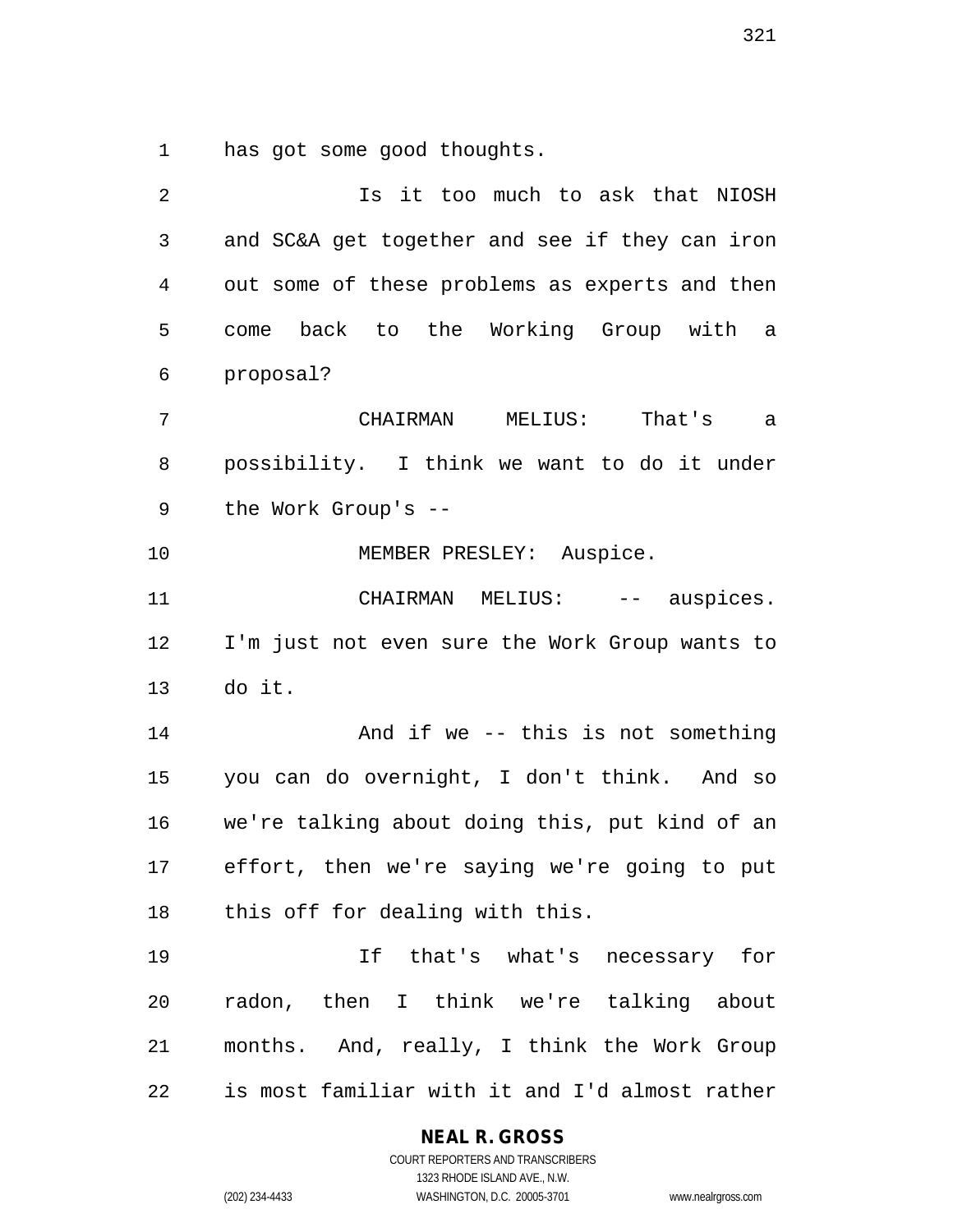1 see the technical discussion take place with 2 the Work Group.

3 Josie, you were -- 4 MEMBER BEACH: I think I'll just 5 get with Gen on -- I was hoping that we could 6 come up with a timeline on the documents also, 7 but I'll just speak with Gen offline. 8 CHAIRMAN MELIUS: Oh, okay. Yes, 9 Gen and then Jim and then Paul. 10 MEMBER ROESSLER: As far as the 11 timeline on the documents, that's ready to go. 12 MEMBER BEACH: Is it? 13 MEMBER ROESSLER: Yes. I mean, 14 almost ready to go. I can get that out right 15 away, and I can preface it with a little 16 quideline as to read this one first, and then 17 if you need more information. 18 CHAIRMAN MELIUS: Yes. 19 MEMBER ROESSLER: With regard to 20 putting this altogether, I kind of don't like 21 this idea of a two-step process. It seems

22 like the Work Group almost has to meet two

# **NEAL R. GROSS**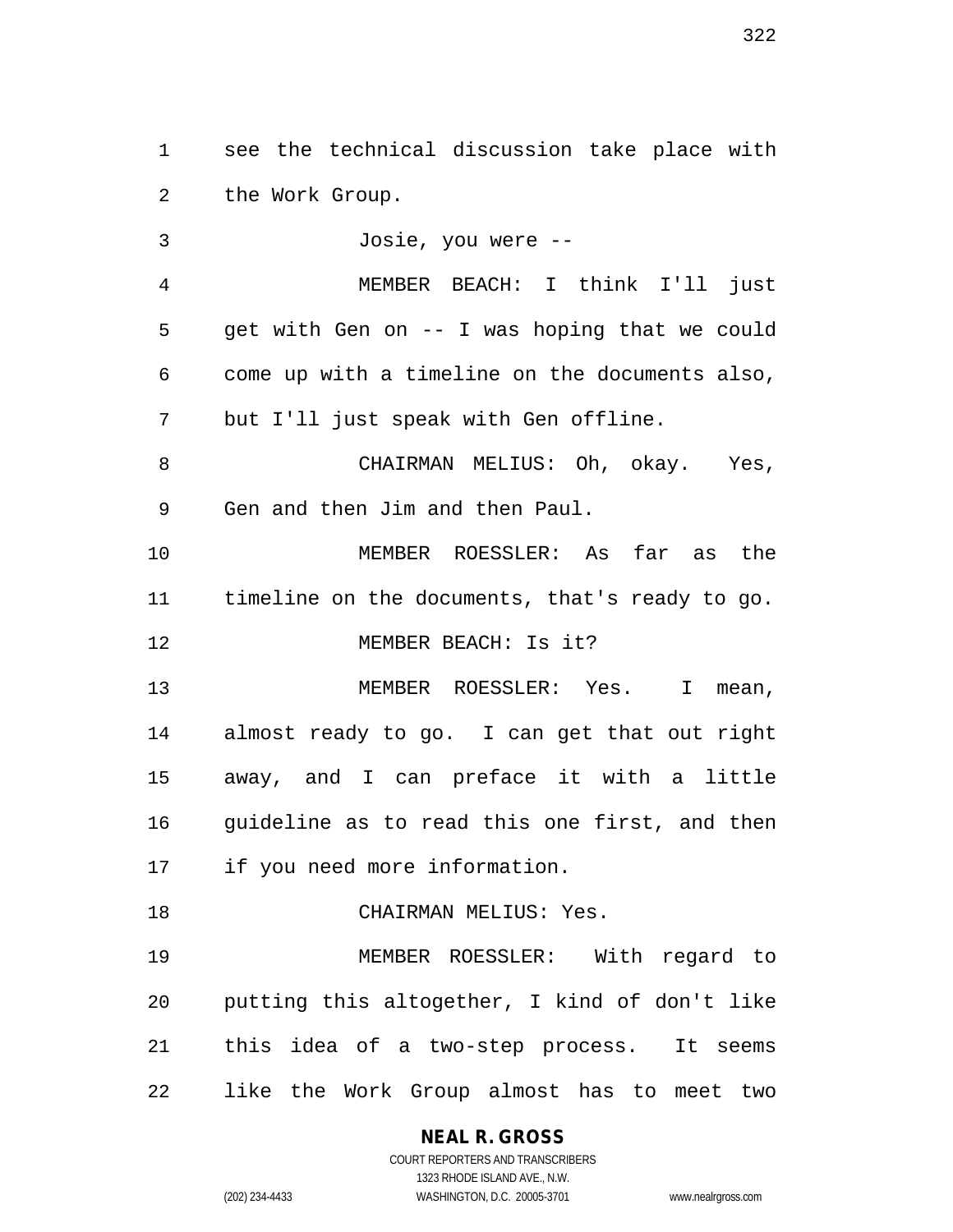1 times to tell SC&A and NIOSH what to do and 2 then get together and make a decision. 3 Is that what was being suggested? 4 CHAIRMAN MELIUS: Well, I mean, do 5 you want to entertain that suggestion, I 6 guess, is -- 7 MEMBER ROESSLER: Oh, no, no. I 8 don't think we should. 9 CHAIRMAN MELIUS: Okay. 10 MEMBER ROESSLER: I was going to 11 suggest, if we follow through on Bob's idea 12 that SC&A and NIOSH get together and consider 13 this new idea, isn't that a technical meeting 14 and the Work Group can listen in? And after 15 that, then we have a Work Group meeting. 16 CHAIRMAN MELIUS: That's fine. 17 However you want to do it is fine with me. I 18 just -- Paul. Paul has a better idea. 19 MEMBER ZIEMER: Not a better idea. 20 But in the SC&A report, they indicated they 21 didn't have a position on the tunnels -- or in 22 the report, the written report. Today, we

> **NEAL R. GROSS** COURT REPORTERS AND TRANSCRIBERS

1323 RHODE ISLAND AVE., N.W. (202) 234-4433 WASHINGTON, D.C. 20005-3701 www.nealrgross.com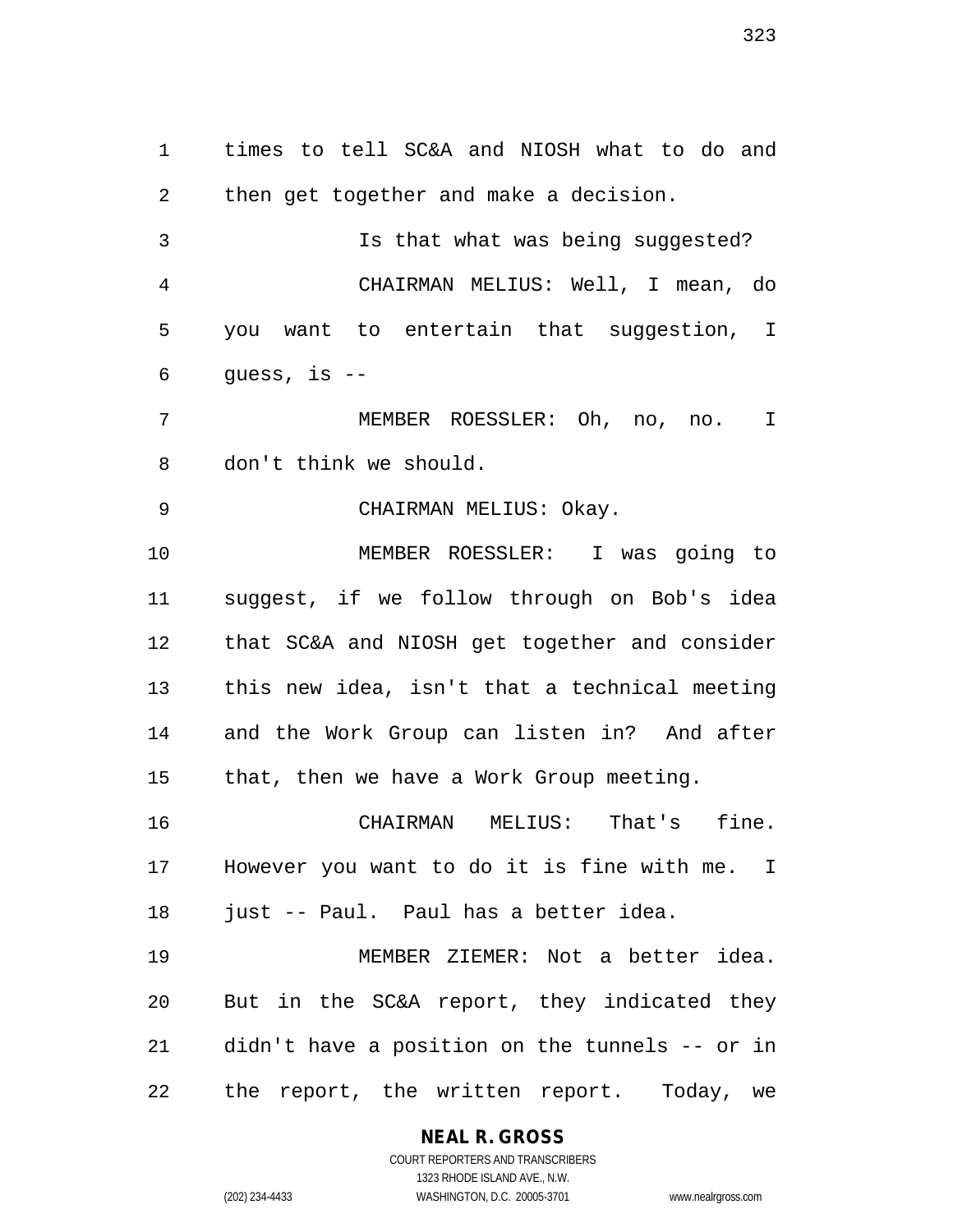1 heard that they do have a position.

2 My suggestion is SC&A, if you now 3 have a position, tell the group what it is. 4 I'm not asking you to do -- not now, John. 5 Not now. 6 But if SC&A has an official 7 position on the tunnels, then that should be 8 in writing; should it not? And that -- not 9 that they are suggesting a methodology 10 necessarily. Although, that might be part of 11 it or an approach. 12 But it was just the way I 13 understood what John was saying, we didn't 14 have a position on the tunnels. Now, we do 15 and sort of here it is. And then maybe NIOSH 16 is in a position to respond to that. 17 That's just an idea. 18 CHAIRMAN MELIUS: Okay. Jim 19 Lockey. 20 MEMBER LOCKEY: (Speaking off mic.) 21 MR. KATZ: Sorry, Jim. Can you 22 speak into the mic, please?

# **NEAL R. GROSS**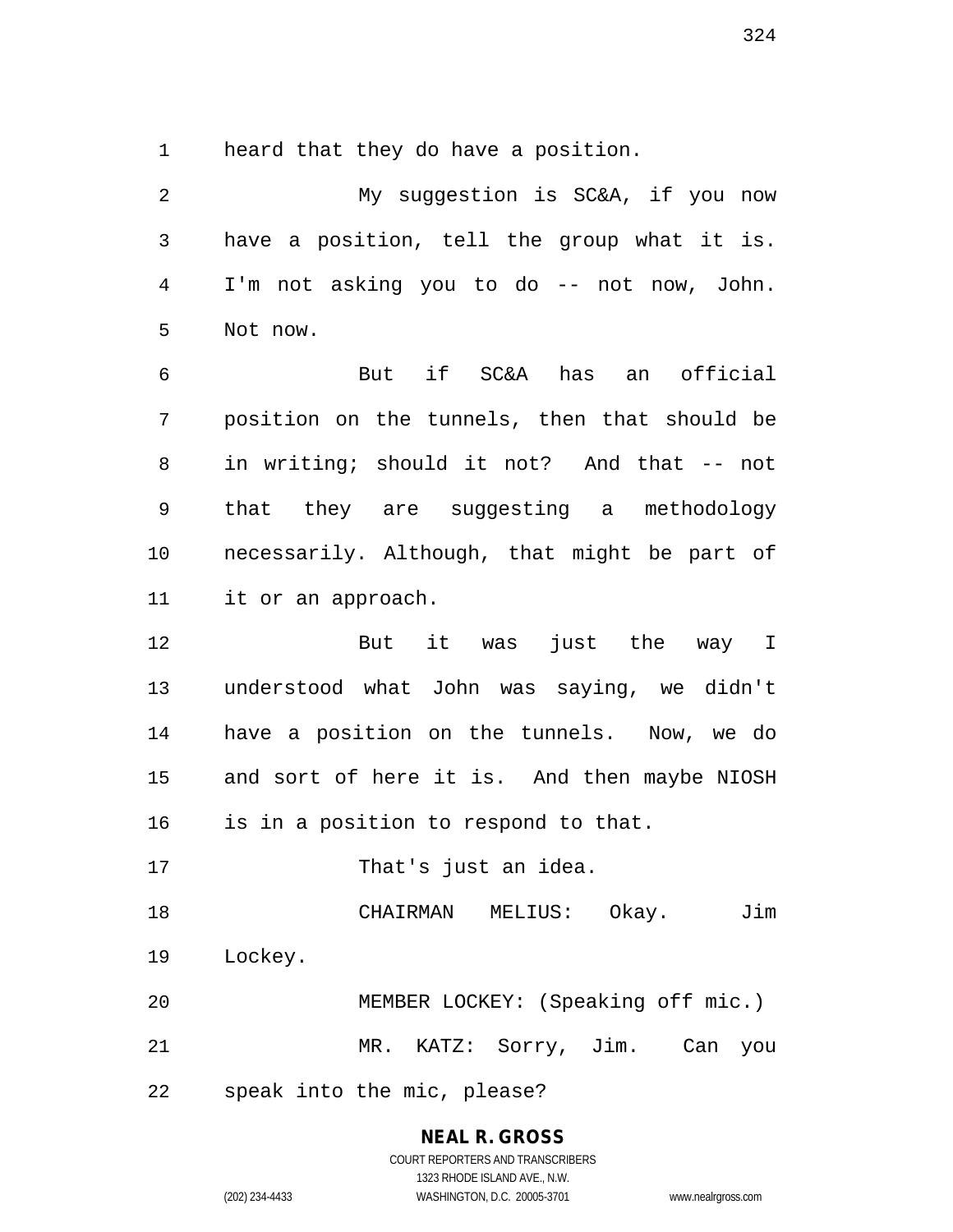1 MEMBER LOCKEY: (Speaking off mic.) 2 MR. KATZ: The mic's not on. 3 MEMBER LOCKEY: -- formally join 4 our Work Group because, you know, he's the 5 expert in this area. And I can rely on his 6 expertise in relationship to what SC&A and 7 NIOSH may be proposing in relationship to the 8 tunnels. 9 CHAIRMAN MELIUS: Are you ready and 10 willing? 11 MEMBER FIELD: I defer to the 12 Chair. 13 (Laughter.) 14 MEMBER ROESSLER: I had thought of 15 suggesting that earlier and thought that it 16 might be perceived as a way of breaking the 17 vote. 18 But I think since Dr. Lockey 19 mentioned it, I've known Bill for a long time. 20 He's a very good scientist. And I think he 21 would make the best scientific decisions. And 22 I don't think it would be moving in the

**NEAL R. GROSS**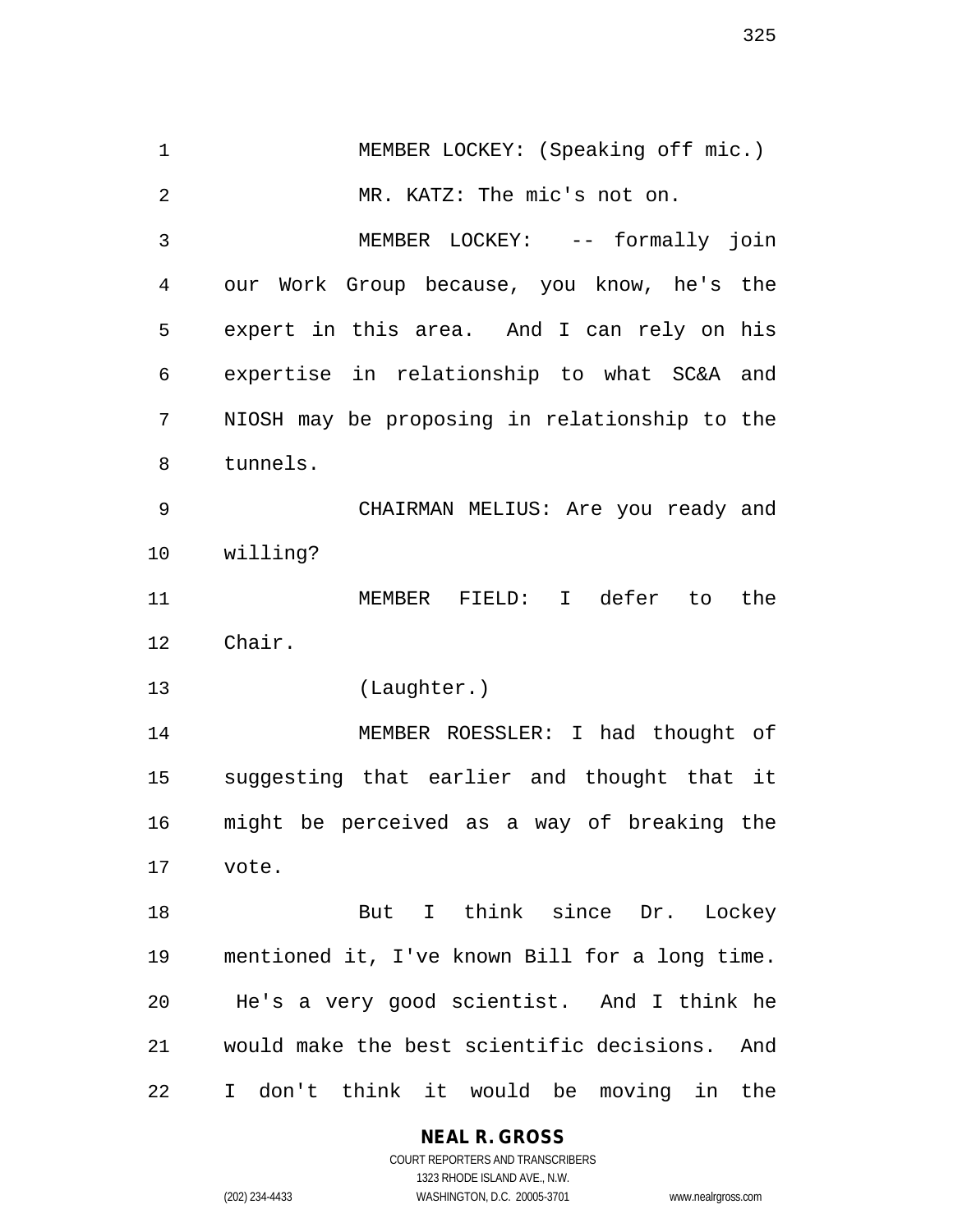1 direction -- I mean it would probably break 2 the tie, but I think it would be based on the 3 -- a very objective evaluation.

4 CHAIRMAN MELIUS: He'll probably 5 abstain.

6 (Laughter.)

7 CHAIRMAN MELIUS: I also don't 8 think we should put too much, you know, 9 emphasis on, you know, a three-two versus a 10 two-two. I mean, it's really getting the 11 views out and I think that -- that's not -- 12 shouldn't be a consideration.

13 It's more you're willing to put 14 the time in at least for that one conference 15 call and --

16 MEMBER FIELD: Yes.

17 CHAIRMAN MELIUS: Okay. Thank you. 18 Consider that done and so forth.

19 Anybody else?

20 MEMBER BEACH: I've got to say one 21 more thing. Is that on -- I honestly think 22 that we should go with the documents in hand

## **NEAL R. GROSS**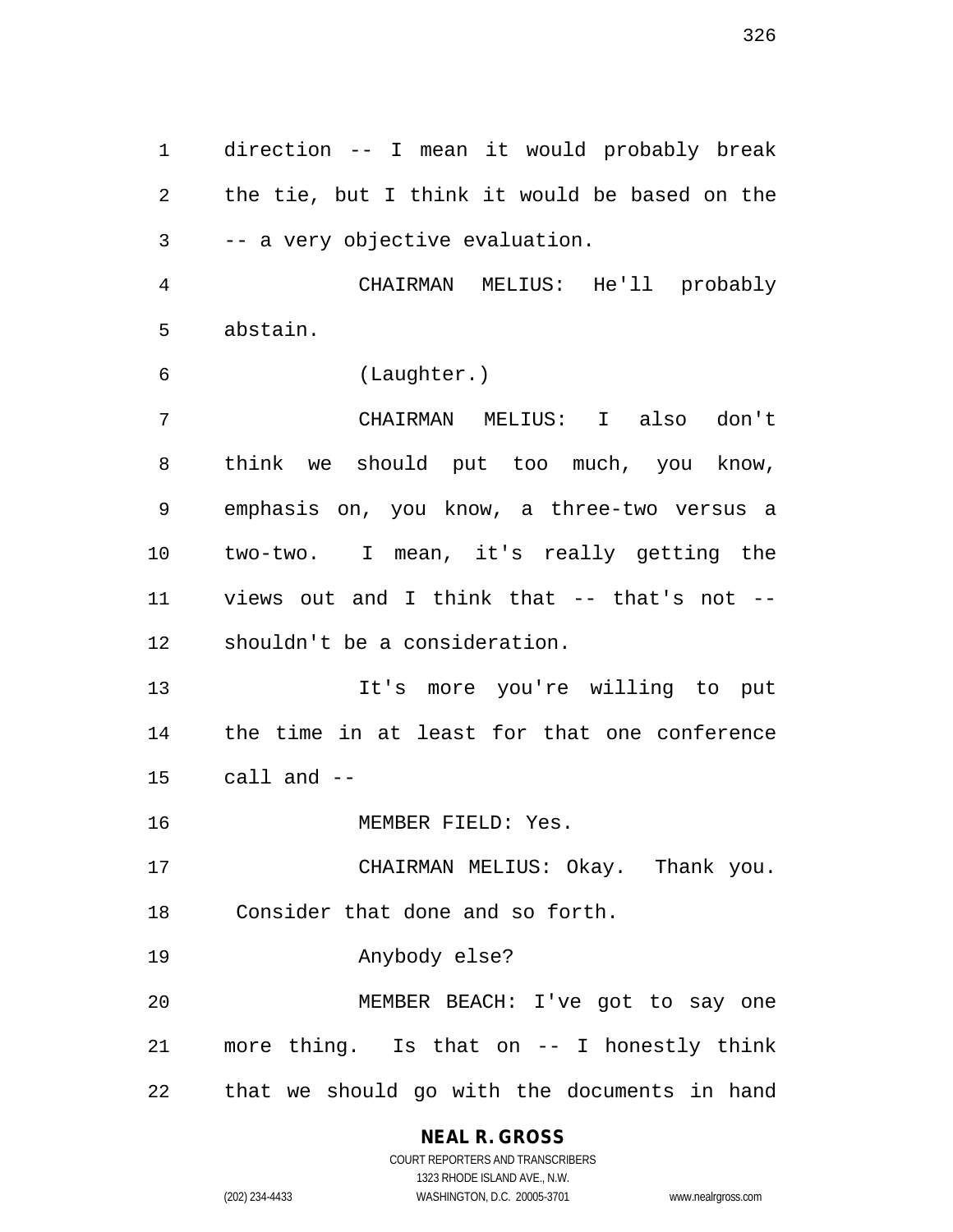1 without having SC&A present us another 2 position on radon. That's just my opinion. 3 And I think that there's enough 4 been put out to give the Board food for 5 thought without adding more to it. 6 We went from a model to the -- to 7 the tunnel, the conveyor tunnel, and now I 8 just don't think we need to have another 9 process put in. That's just my opinion. 10 CHAIRMAN MELIUS: Well, I think I'd 11 leave that really to the Work Group to decide 12 what -- again, I think SC&A provides technical 13 input. They don't vote on something and like 14 what you -- at least what I always consider is 15 not what -- not read their summary or their 16 bottom line. I read what the reasoning is and 17 the information. So, to the extent that's 18 helpful, but it's really for the Work Group to 19 decide.

20 Okay. And, again, if you are -- 21 anybody on the Board who's not on that Work 22 Group who has questions as they read documents

### **NEAL R. GROSS**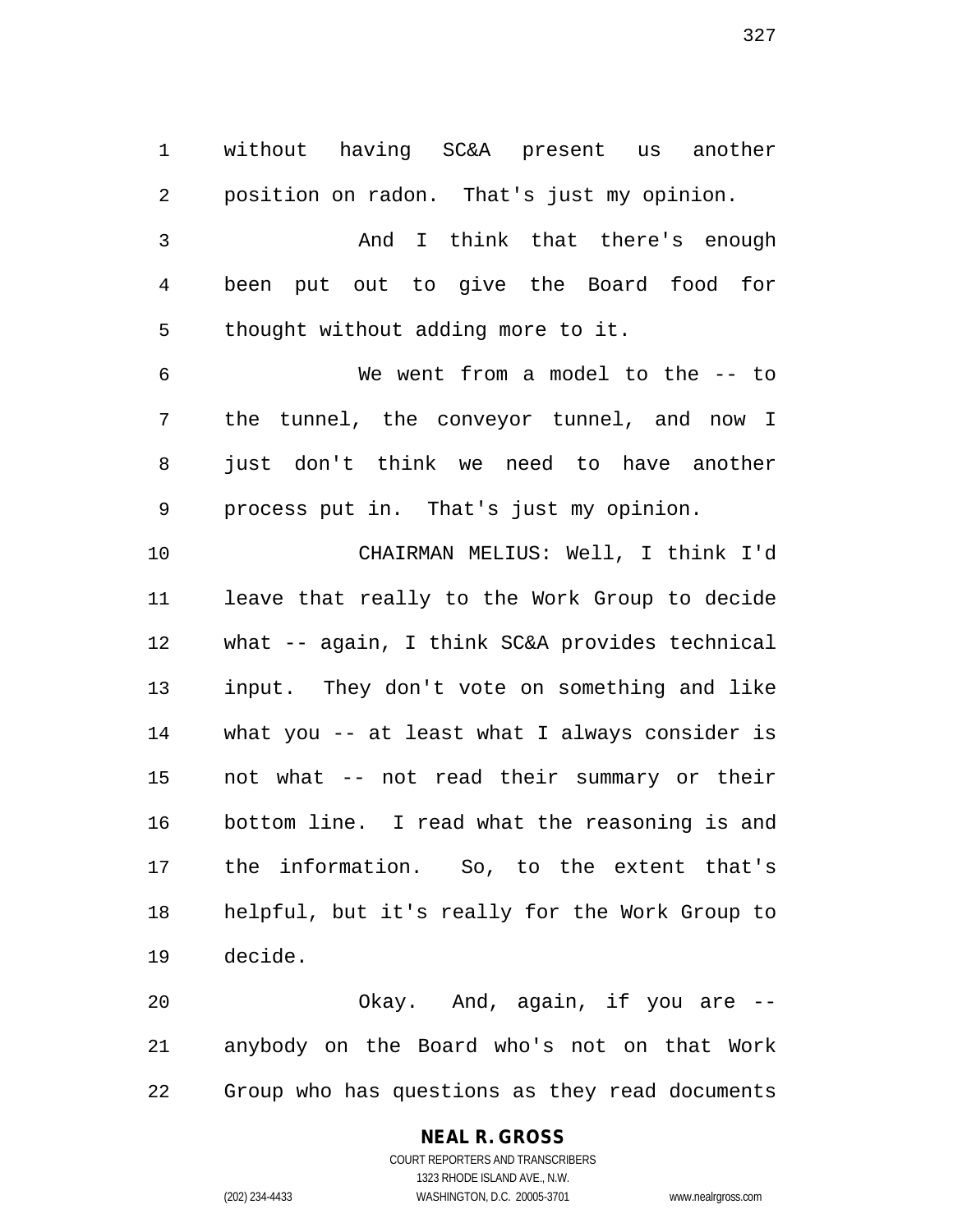1 and so forth, I'd sort of encourage you to 2 reach out and -- so, make sure that by the 3 time we're ready to deal with this again, that 4 we are fully informed and we're not -- we're 5 not coming in with a list of another ten or 20 6 things that need to be done.

7 Maybe that will be it. Maybe that 8 will be the way people feel. But if it can be 9 settled between now and the January 12th call, 10 all to the better.

11 We have another Linde petition. 12 154. Now, this Evaluation Report has just 13 been presented, very recently published, and 14 SC&A has not looked at it.

15 The Work Group has not reviewed 16 it; is that correct?

17 Have you discussed this at all, 18 Gen, this report at the Work Group level?

19 MEMBER ROESSLER: No.

20 CHAIRMAN MELIUS: Okay. Henry.

21 MEMBER ANDERSON: And I would move

22 we send it to the Committee.

#### **NEAL R. GROSS**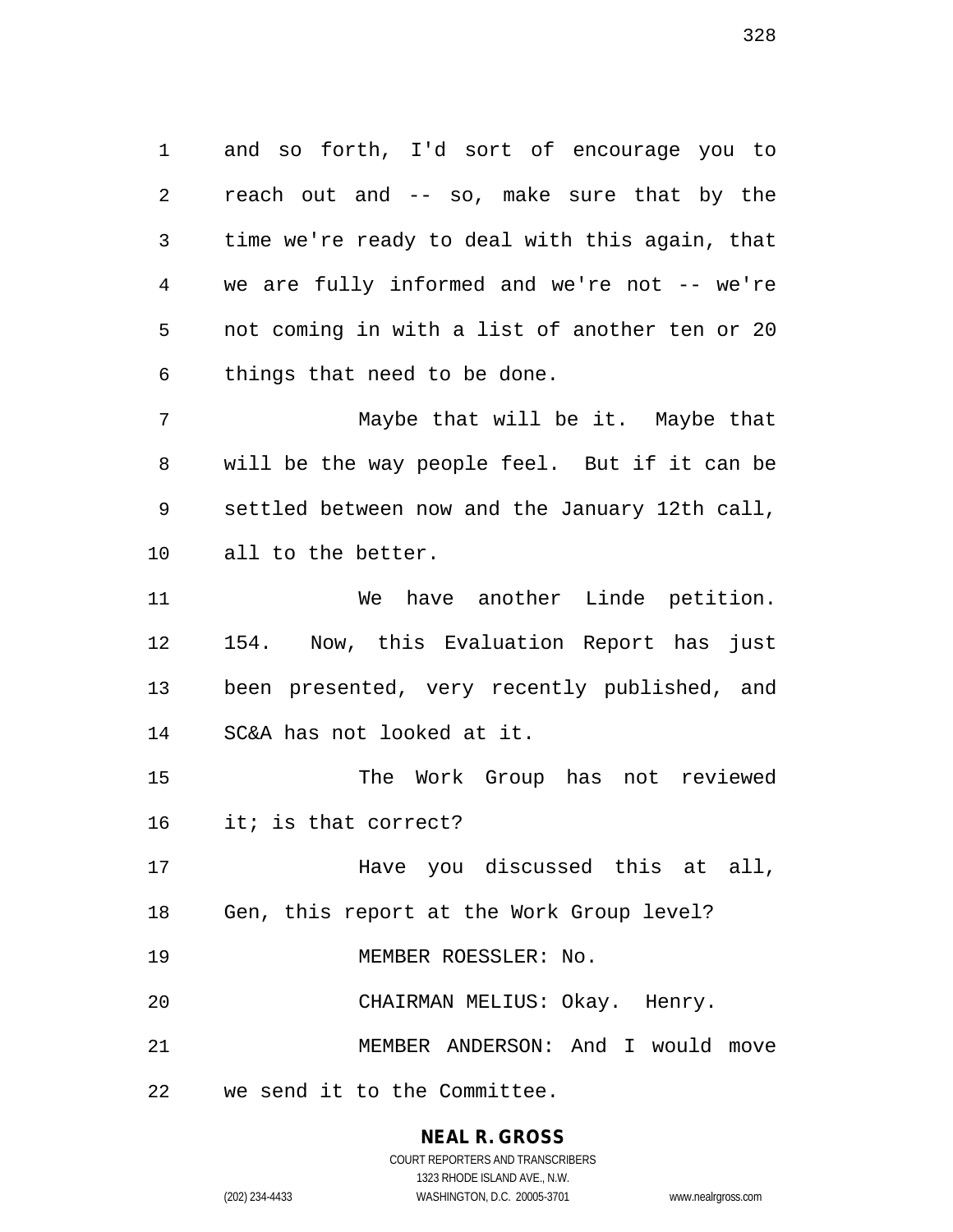1 (Laughter.)

2 MEMBER ROESSLER: Thanks, Henry. 3 MEMBER ANDERSON: Well, that's 4 usually what the SC&A review would be unless  $5$  it's  $-$ 

6 CHAIRMAN MELIUS: I leave it to the 7 -- actually, I should let Wanda -- I think she 8 wants to talk, too. But looking at it, a lot 9 of the issues have been covered, I think. I 10 can't quite tell.

11 And I think we have things called 12 focused reviews and maybe that's in order, 13 maybe it's not, but I think, you know, 14 certainly the Work Group might want to look it 15 over and decide what they need information on, 16 does it need a complete review and is a more 17 focused review more in order, but however you 18 want to do it. I mean, I think it's -- 19 MEMBER ROESSLER: What would you

20 expect would be the timeline on it?

21 CHAIRMAN MELIUS: You tell us.

22 MEMBER ROESSLER: Well, not by --

#### **NEAL R. GROSS**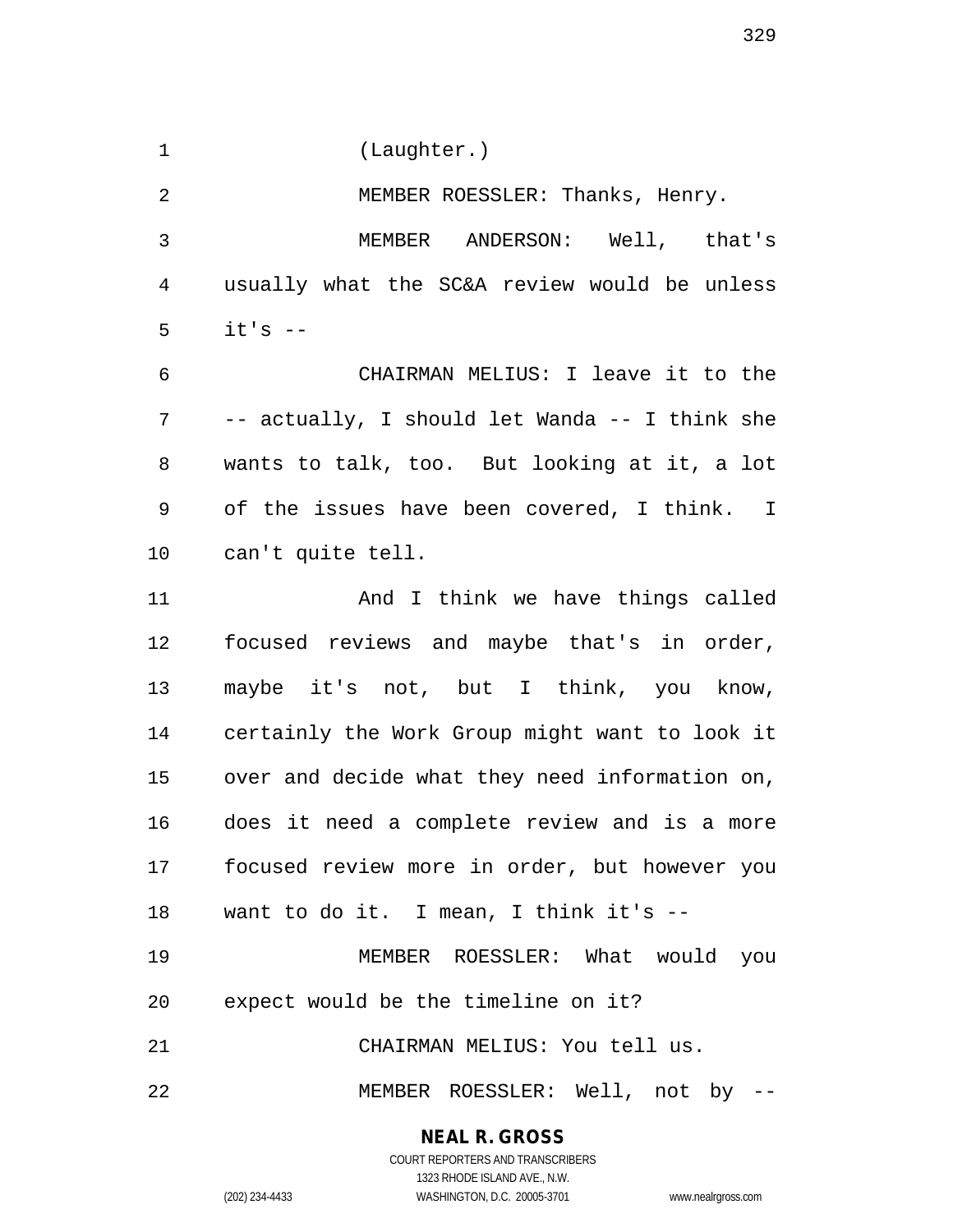1 not by the January teleconference.

| 2              | CHAIRMAN MELIUS: No, no. No, I                 |
|----------------|------------------------------------------------|
| 3              | don't think that's feasible or necessarily     |
| $\overline{4}$ | appropriate. If you're going to review it,     |
| 5              | it's going to take time. But then, again, I    |
| 6              | $don't$ -- it may or may not be. I'm not --    |
| 7              | MEMBER ROESSLER: Why don't we --               |
| 8              | CHAIRMAN MELIUS:<br>It's<br>a                  |
| 9              | complicated site. And then --                  |
| 10             | MEMBER ROESSLER: Why don't we have             |
| 11             | the Work Group discuss what we think we can do |
| 12             | when we're on our teleconference.              |
| 13             | CHAIRMAN MELIUS: Yes.                          |
| 14             | MEMBER ROESSLER: And then we'll                |
| 15             | report in January.                             |
| 16             | CHAIRMAN MELIUS: Okay. Good.                   |
| 17             | Is that agreeable to everybody?                |
| 18             | Wanda, you had your --                         |
| 19             | MEMBER MUNN: Yes, sure.                        |
| 20             | CHAIRMAN MELIUS: Okay.                         |
| 21             | MEMBER MUNN: Why not?                          |
| 22             | CHAIRMAN MELIUS: Another ringing               |

**NEAL R. GROSS** COURT REPORTERS AND TRANSCRIBERS

1323 RHODE ISLAND AVE., N.W.

(202) 234-4433 WASHINGTON, D.C. 20005-3701 www.nealrgross.com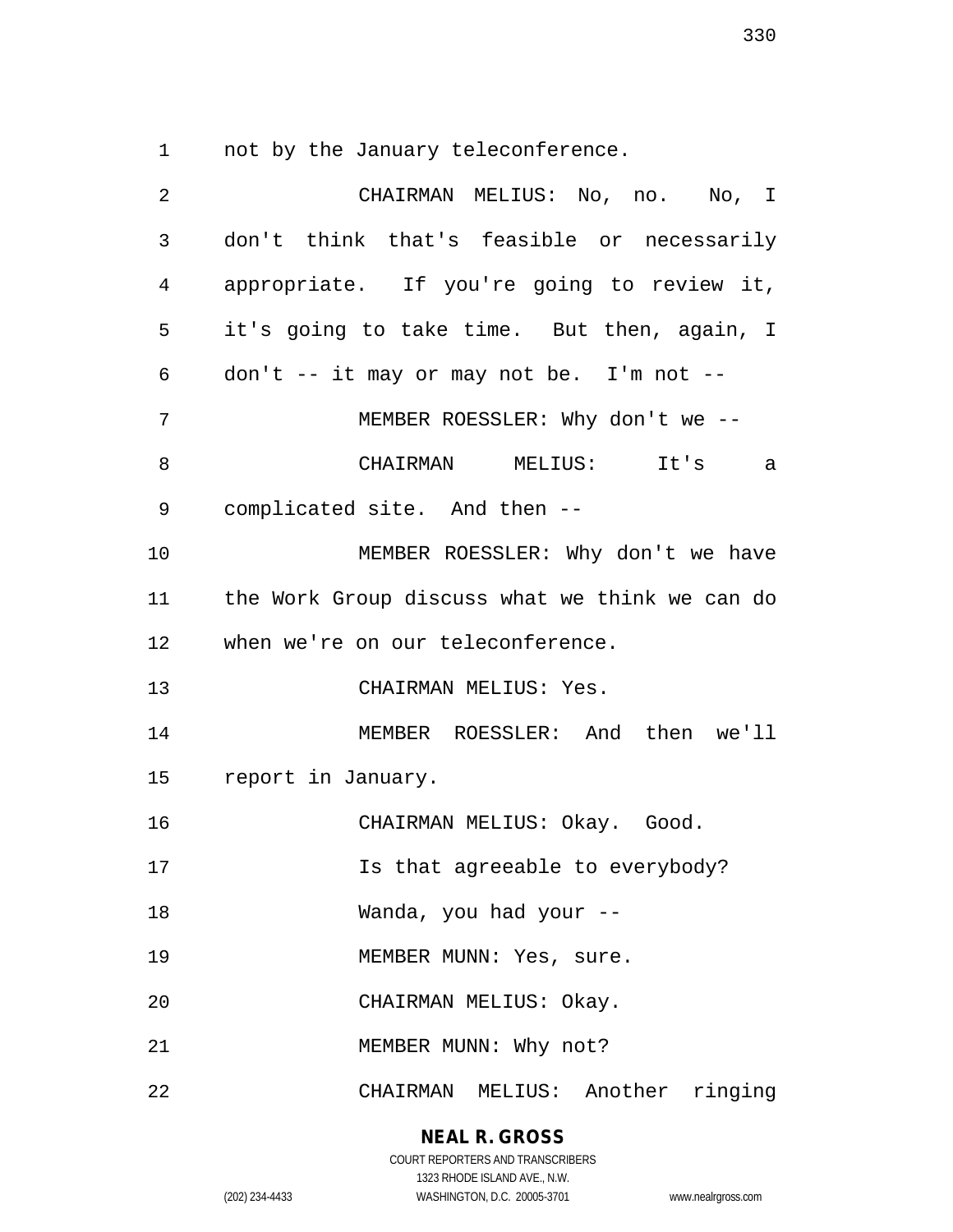1 endorsement.

2 MEMBER MUNN: Go right ahead. 3 Whatever you say. 4 (Laughter.) 5 CHAIRMAN MELIUS: Okay. We have 6 about a few minutes before our discussions on 7 Hangar 481, but I believe -- is Michele Ortiz 8 here from Senator Udall's office? 9 Not yet. Okay. I saw her leave 10 earlier. I don't know if she's coming back. 11 She wanted to make some comments on a number 12 of sites. 13 MEMBER BEACH: Jim? 14 CHAIRMAN MELIUS: Yes. 15 MEMBER BEACH: I have another on 16 Simonds Saw. 17 Is it appropriate to discuss 18 tasking of the ER report to SC&A? We kind of 19 talked about it yesterday for this -- for the 20 later period. We voted on the early period. 21 CHAIRMAN MELIUS: You mean for the 22 residual period?

**NEAL R. GROSS**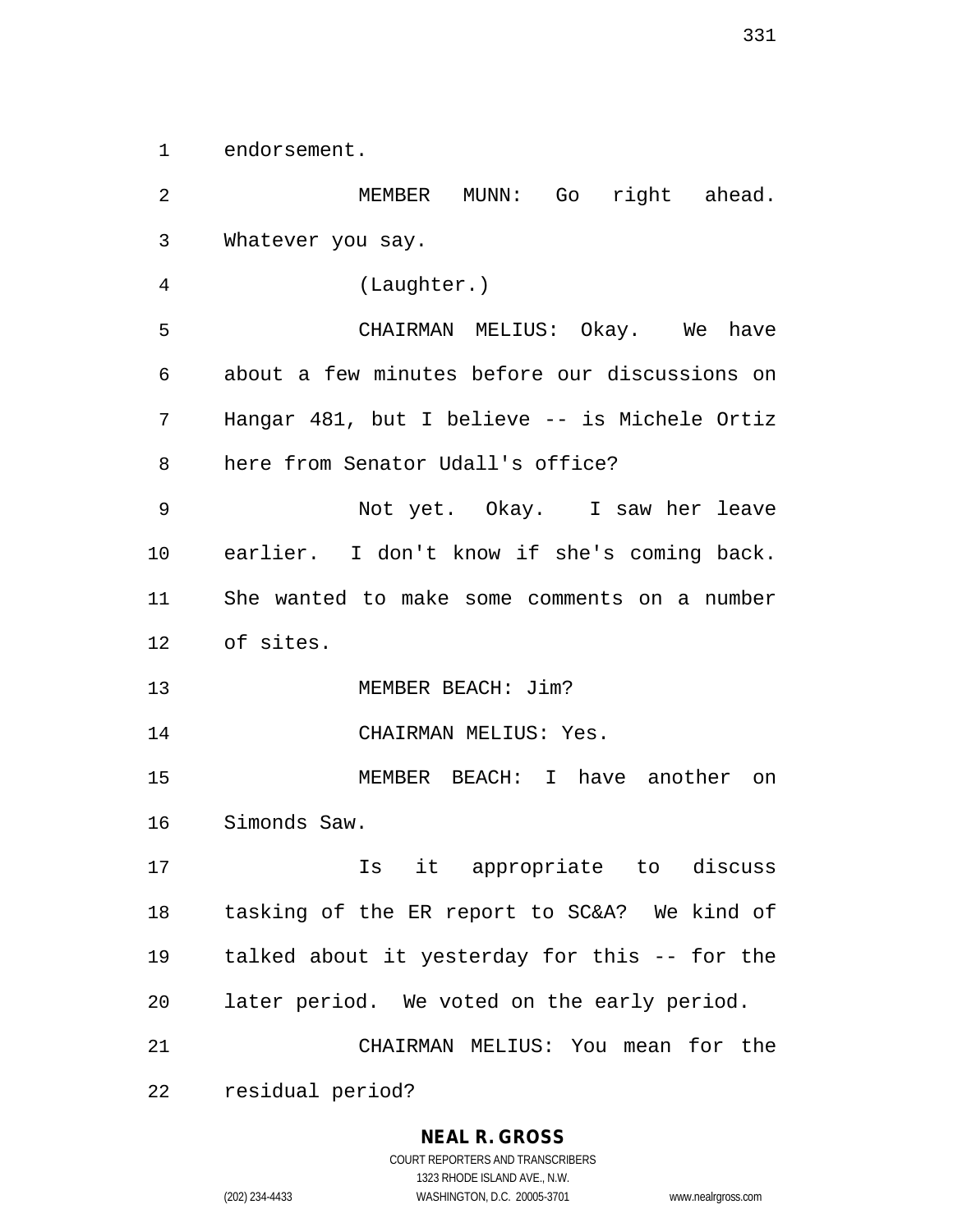1 MEMBER BEACH: Yes.

2 CHAIRMAN MELIUS: Yes. Okay. 3 Michele is here. Why don't we take that up in 4 our Work Group session? 5 MEMBER BEACH: Okay. 6 CHAIRMAN MELIUS: Actually, let me 7 make a suggestion for you all to think about. 8 Other than Linde and maybe a few other sites, 9 I guess recently with Dow we spent time, but 10 we've not talked in general about the residual 11 periods. And we've tended not to follow up on 12 them when we approve an SEC.

13 And I think with our surrogate 14 data criteria there's some issues that have 15 come up with those, and I think it may be 16 worthwhile having -- at least considering 17 having a general discussion on the residual 18 period, because I'm not sure it's the most 19 efficient way is to have SC&A review each one 20 or Work Group follow up on each one.

21 If we had a sort of better 22 understanding how NIOSH was approaching them

## **NEAL R. GROSS**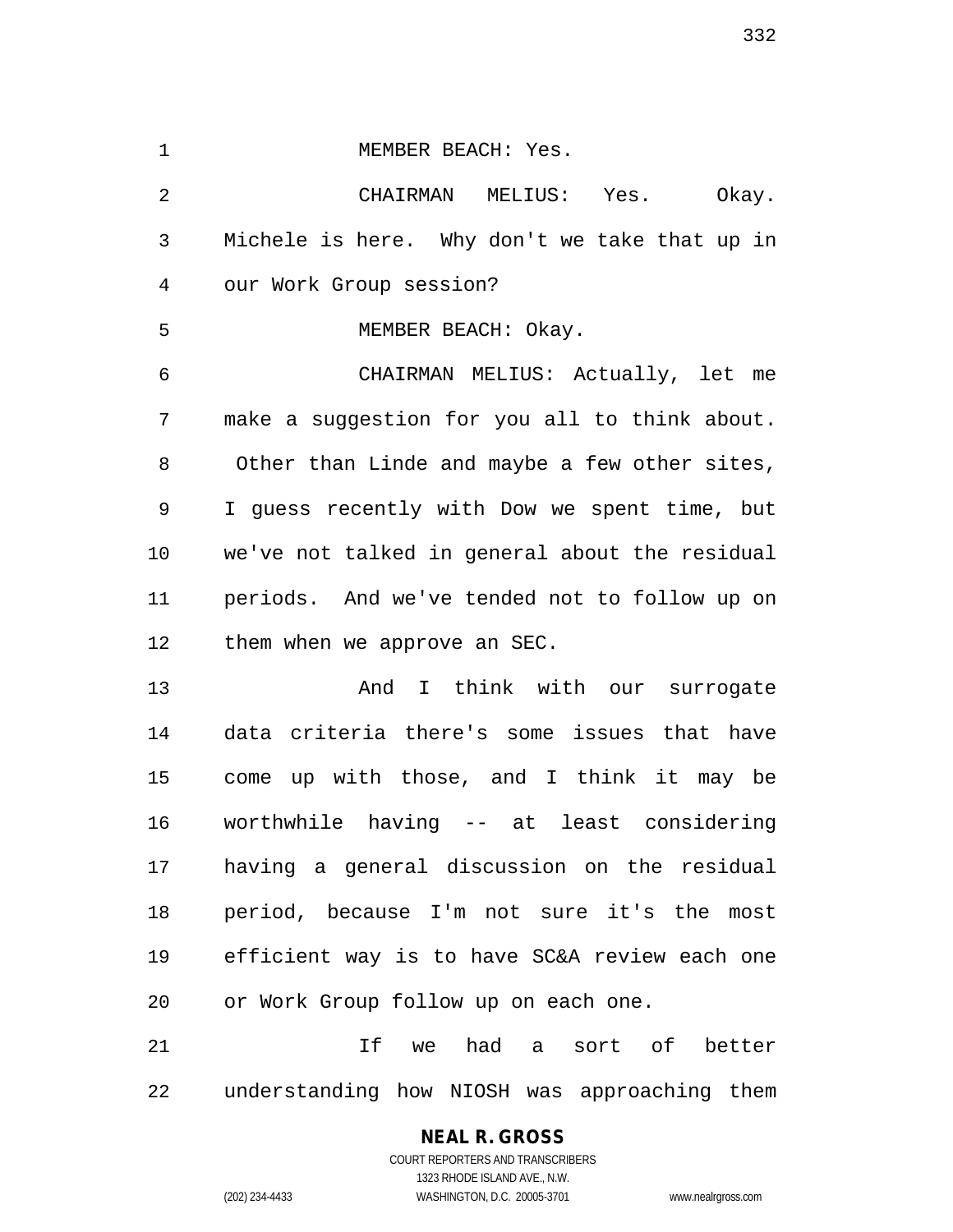1 in general at sites and where there might be 2 issues with that, I think it might be helpful 3 in terms of deciding when to, you know, review 4 those in more detail or not.

5 I think, I mean, Josie and I 6 talked yesterday. Certainly the -- some of 7 the pictures that at least we saw of that 8 facility and the residual uranium up to the 9 present time at least in small quantities 10 throughout the facility, it raises some 11 issues.

12 Now, it may very well have been 13 taken into account in the Evaluation Report 14 and NIOSH's follow-up, but I think we tend not 15 to necessarily review those in detail. So, 16 again, I don't think it's always necessary.

17 I think the other issue that, 18 frankly, comes up with these, is we've tended 19 to focus on a -- when we grant an SEC, we 20 don't do a very detailed review on the NIOSH 21 proposal for handling some of the other 22 exposures at the site.

#### **NEAL R. GROSS** COURT REPORTERS AND TRANSCRIBERS

1323 RHODE ISLAND AVE., N.W. (202) 234-4433 WASHINGTON, D.C. 20005-3701 www.nealrgross.com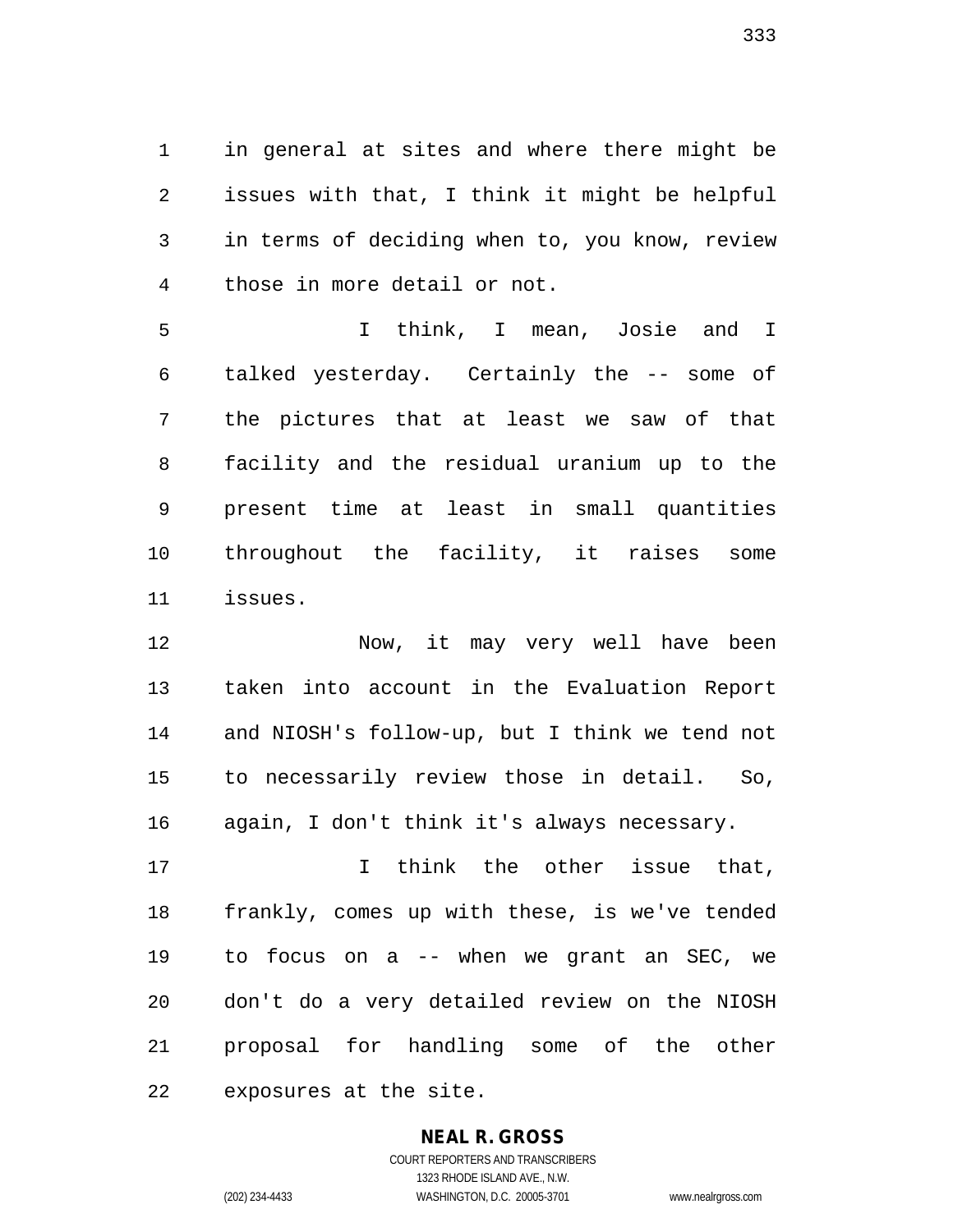1 I don't have particular problems 2 with them, but again it's sort of for the 3 people with the non-SEC cancers that, you 4 know, it helps them be able to do it. 5 And I think we really just wanted 6 -- we focus on for the SEC, the exposure that, 7 you know, leads to the SEC and so forth. 8 and so, sometimes that method 9 carries over into the residual period. So, I 10 think it would be helpful for NIOSH to sort of 11 present how they're approaching these and then 12 let us think how we could do that. 13 And so one of the meetings coming 14 up -- but before I commit more time or 15 anything, let the people think about it and 16 see what you think. 17 Michele, you've got your thoughts 18 together? 19 Okay. I'm sorry. We were running

20 a little ahead of time. So, we were -- I 21 didn't mean to put you on the spot or drag you 22 from your --

#### **NEAL R. GROSS**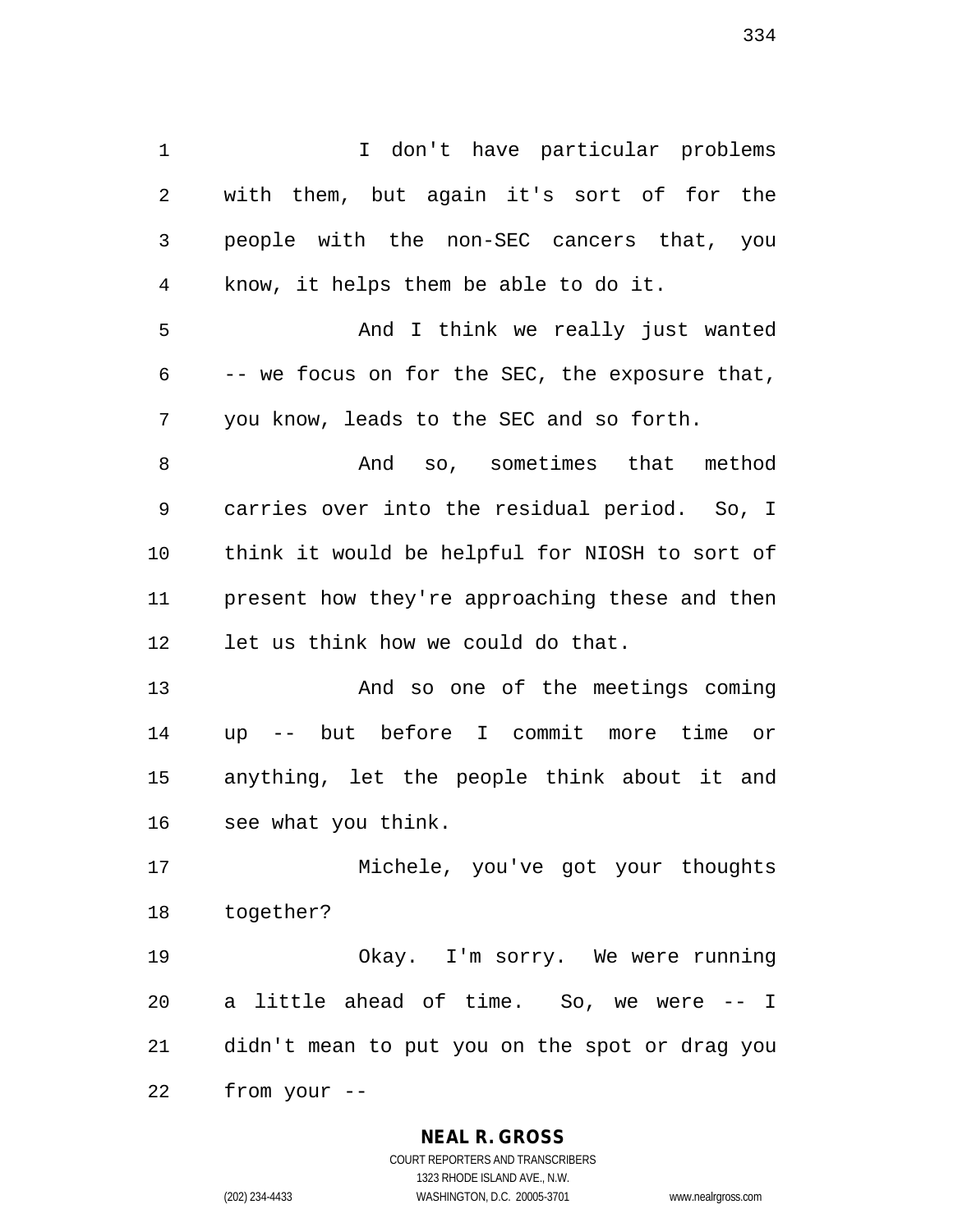1 MS. ORTIZ: That's fine. I'm ready 2 to go.

3 CHAIRMAN MELIUS: Okay. This is 4 Michele Ortiz from Senator Udall's office who 5 is someone who has worked on this program for 6 quite some time. You've been very helpful and 7 very interested. So, go ahead.

8 MS. ORTIZ: Thank you so much, Dr. 9 Melius and member of the Advisory Board, for 10 allowing me to read a statement into the 11 record.

12 My name is Michele Jacquez-Ortiz, 13 and I am speaking today as a representative of 14 United States Senator Tom Udall.

15 As some of you may know, Senator 16 Udall has a long history with this program. 17 While serving as a member of the United States 18 House of Representatives, Tom Udall, along 19 with his New Mexico colleague Senator Jeff 20 Bingaman, hosted the first public hearings in 21 New Mexico on this issue and worked to ensure 22 that his constituents would be covered as part

#### **NEAL R. GROSS**

COURT REPORTERS AND TRANSCRIBERS 1323 RHODE ISLAND AVE., N.W. (202) 234-4433 WASHINGTON, D.C. 20005-3701 www.nealrgross.com

335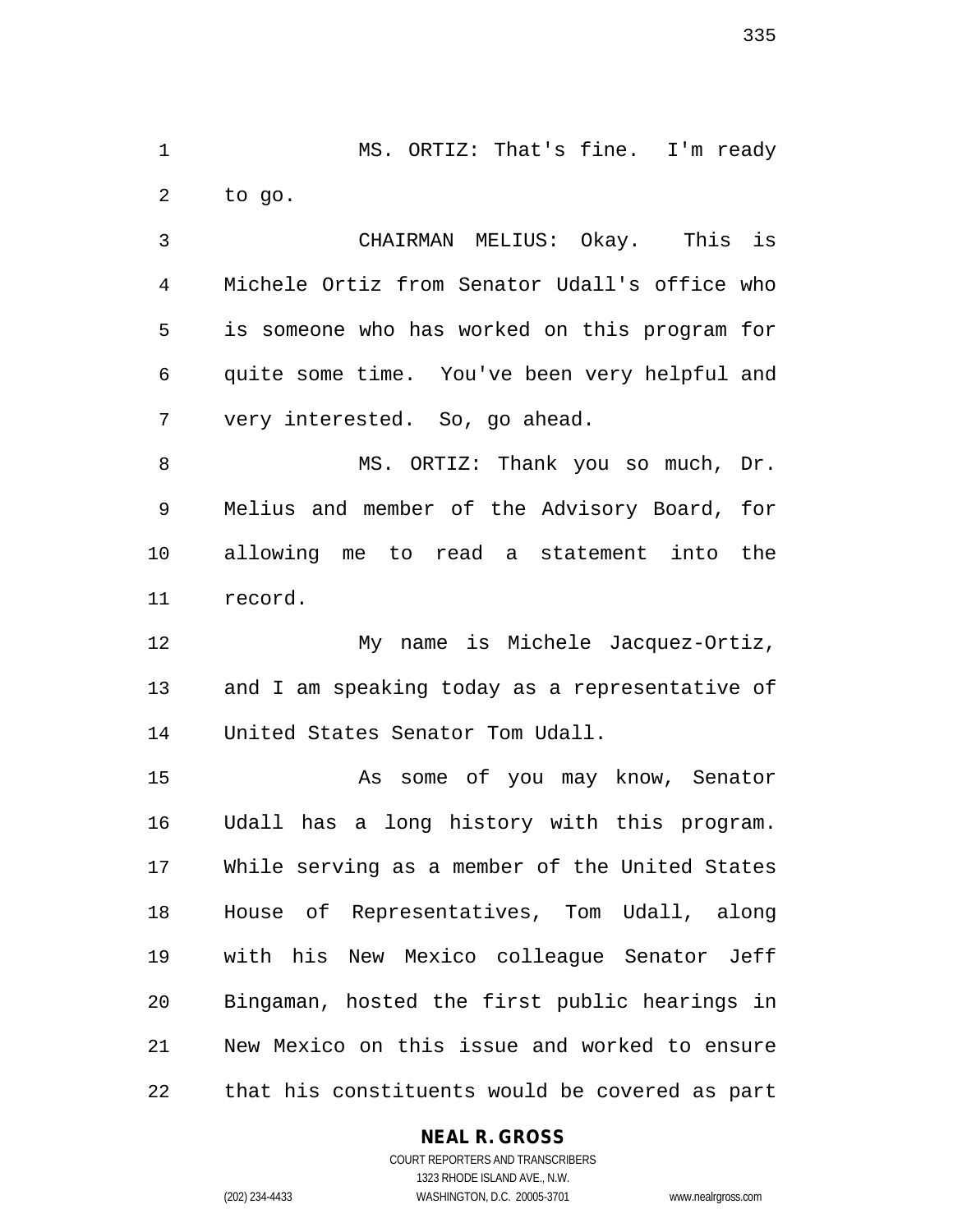1 of the Energy Employees Occupational Illness 2 Program Act.

3 Senator Udall and his staff have 4 spent years since the program's inception, 5 trying to realize justice for these claimants. 6 First, Senator Udall would like to 7 express his gratitude to the Board for its 8 decision to host this week's meeting here in 9 New Mexico so that local claimants have an 10 opportunity to be here in person and share 11 public comment.

12 There are three specific SECs that 13 affect New Mexico claimants that Senator Udall 14 would like to see addressed.

15 First, yesterday you received a 16 Work Group report on the SEC petition filed by 17 [Identifying information redacted]. 18 [Identifying information redacted] post-1975 19 LANL SEC petition is of particular interest to 20 the Senator because it includes many of the 21 same issues raised in [Identifying information 22 redacted]'s LANL pre-1975 SEC petition, but

#### **NEAL R. GROSS**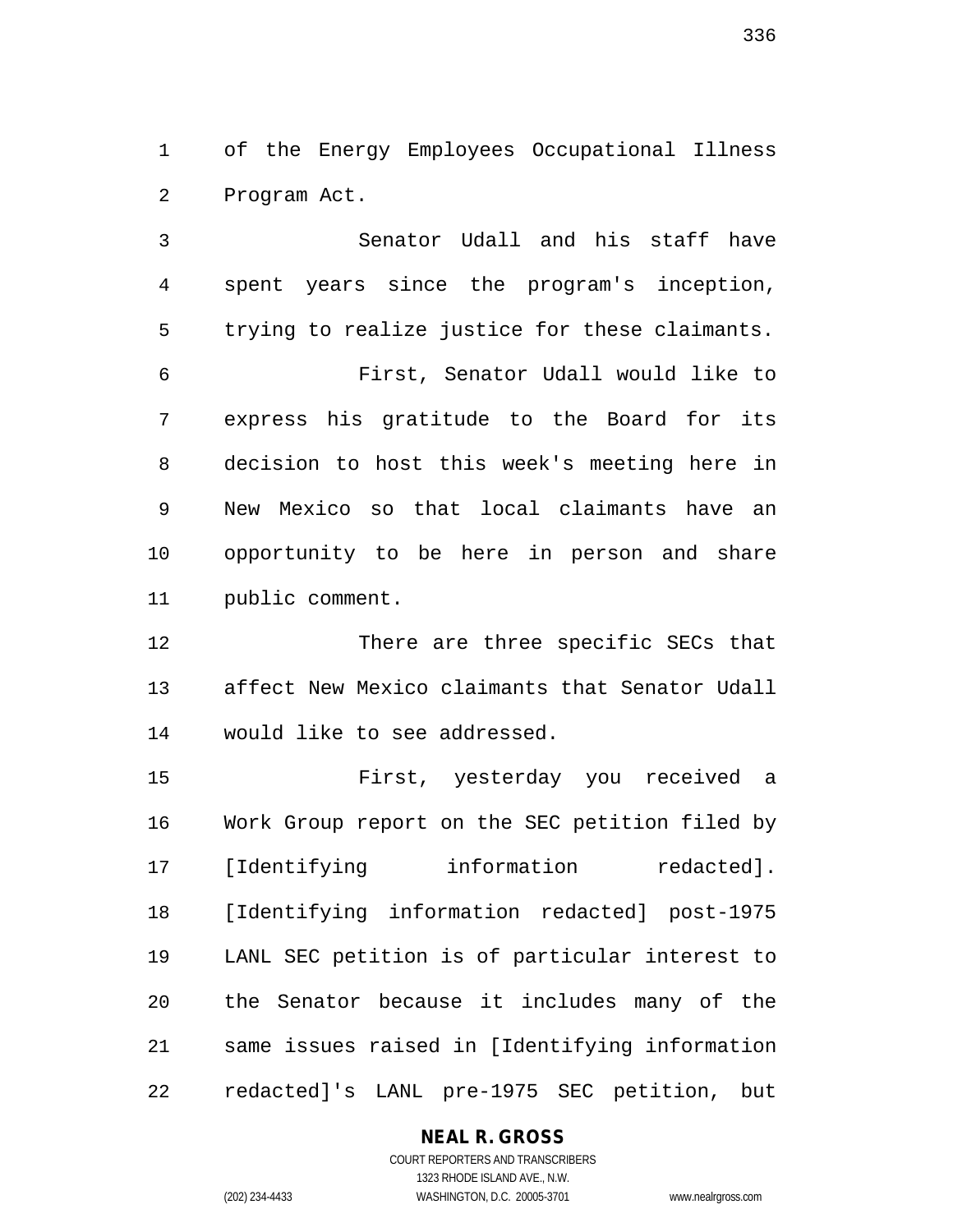1 obviously has the potential to help a larger 2 number of deserving workers.

3 The Senator felt it was important 4 to present a statement to the Advisory Board 5 to stress his strong support of an SEC for the 6 proposed class of LANL workers in whole or in 7 part.

8 Second, the Senator would like to 9 express his support for the Kirtland Air Force 10 Base Hangar 481 SEC petition that you will 11 hear about next.

12 You will be hearing the message 13 from Congressman Martin Heinrich in a few 14 minutes, but Senator Udall joins Congressman 15 Heinrich in expressing support for the 16 Kirtland petition on behalf of the Senator's 17 Albuquerque constituents.

18 Third, Senator Udall is closely 19 watching the Sandia National Laboratory SEC 20 petition that we understand is on hold 21 awaiting completion of the NIOSH Evaluation 22 Report. It's this latter issue that the

**NEAL R. GROSS**

COURT REPORTERS AND TRANSCRIBERS 1323 RHODE ISLAND AVE., N.W. (202) 234-4433 WASHINGTON, D.C. 20005-3701 www.nealrgross.com

337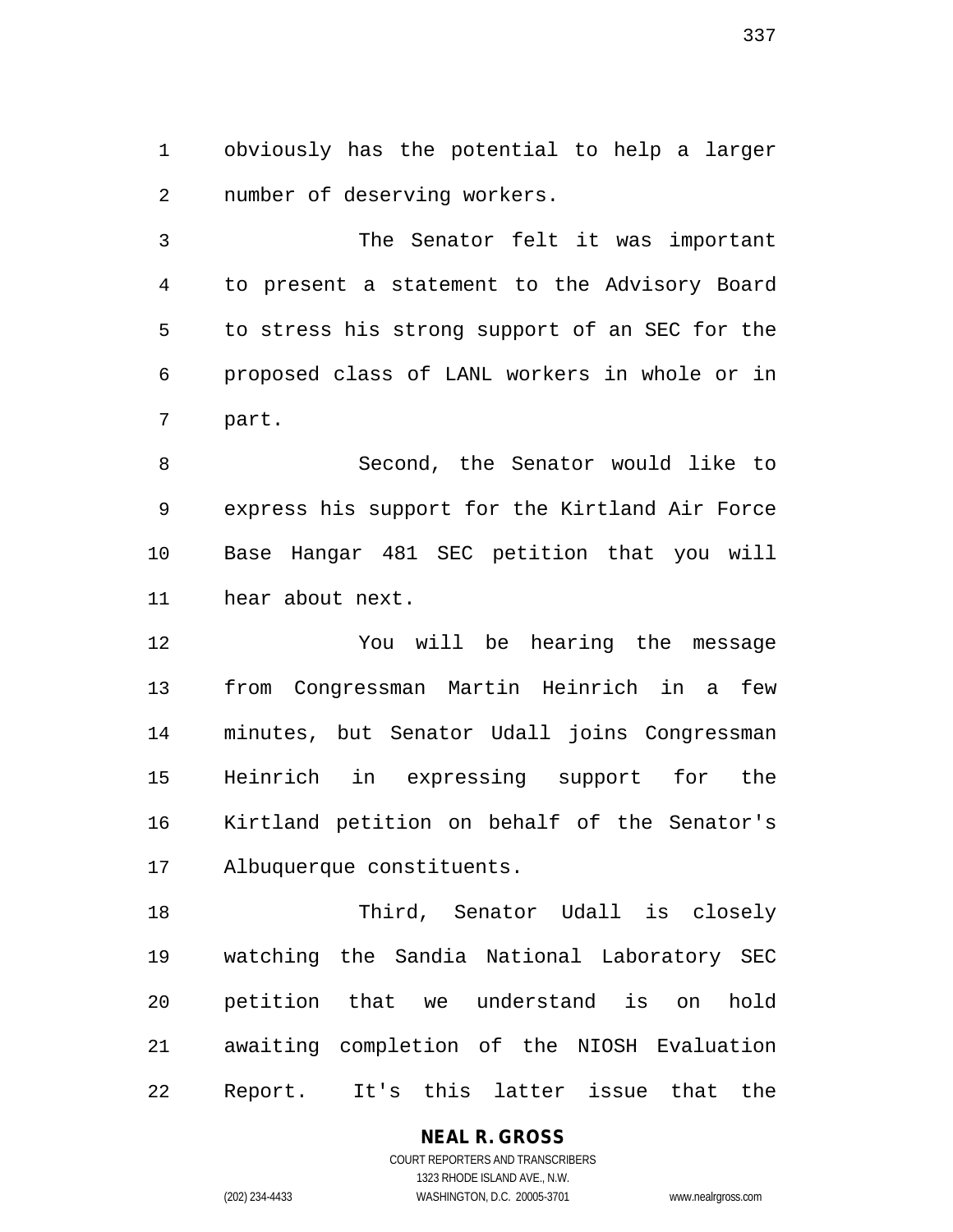1 Senator would like to flag as a concern.

2 As you know, the law states that 3 NIOSH has 180 days in which to issue an 4 Evaluation Report after an SEC petition is 5 filed.

6 Although the SEC for Sandia 7 National Lab qualified well past 180 days ago, 8 NIOSH still has not issued its Evaluation 9 Report.

10 NIOSH has also missed this 11 deadline with other SEC petitions, including 12 LANL's SEC-00109, the [Identifying information 13 redacted] petition, which was about 60 days 14 late.

15 In fact, a number of SEC petitions 16 have been dragging on for several years. 17 Namely, Savannah River, Fernald, Mound, Pantex 18 and others with which the Board is certainly 19 very familiar. At least a couple of these 20 have been lingering for over five years.

21 The Senator would strongly 22 encourage the Advisory Board to closely

### **NEAL R. GROSS**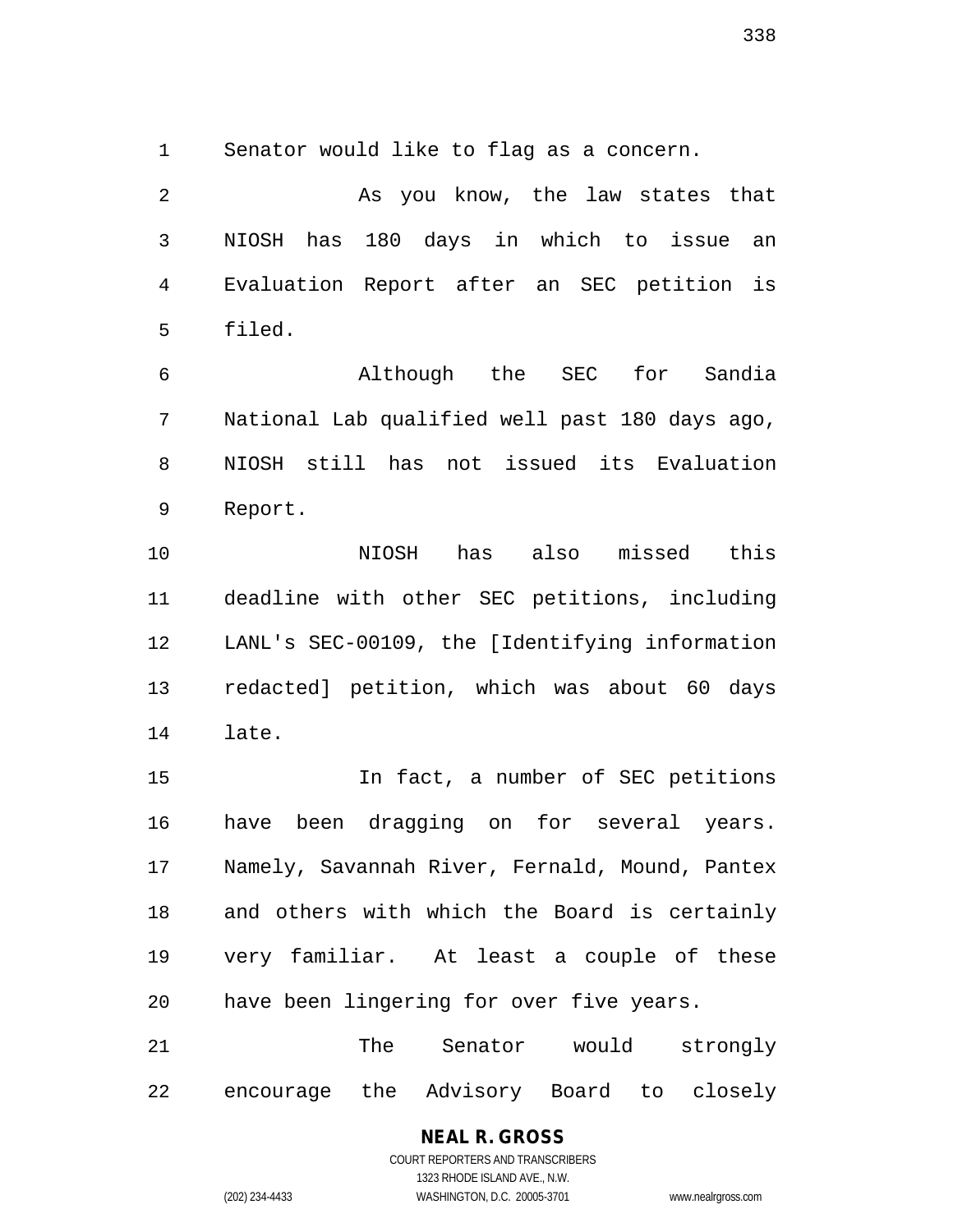1 examine the issue of deadlines and timelines. 2 The Board should consider the 3 possibility of developing a policy that 4 provides for reasonable timelines which would 5 work to ensure that petitioner's right to a 6 timely evaluation of their SEC is respected.

7 Several of these petitions, 8 including LANL's petition, have been 9 unreasonably drawn out to the point that the 10 petitioner's right to a timely evaluation has 11 been compromised.

12 That's certainly not what Congress 13 intended, and Congress is relying on the 14 Advisory Board to honor the spirit of the law. 15 Senator Udall would like to 16 respectfully request that the Advisory Board 17 consider developing reasonable and objective 18 timelines that are standardized for all of the 19 stakeholders involved in the SEC process.

20 This would better prepare 21 stakeholders and, most importantly, SEC 22 petitioners so that they know what to expect

## **NEAL R. GROSS**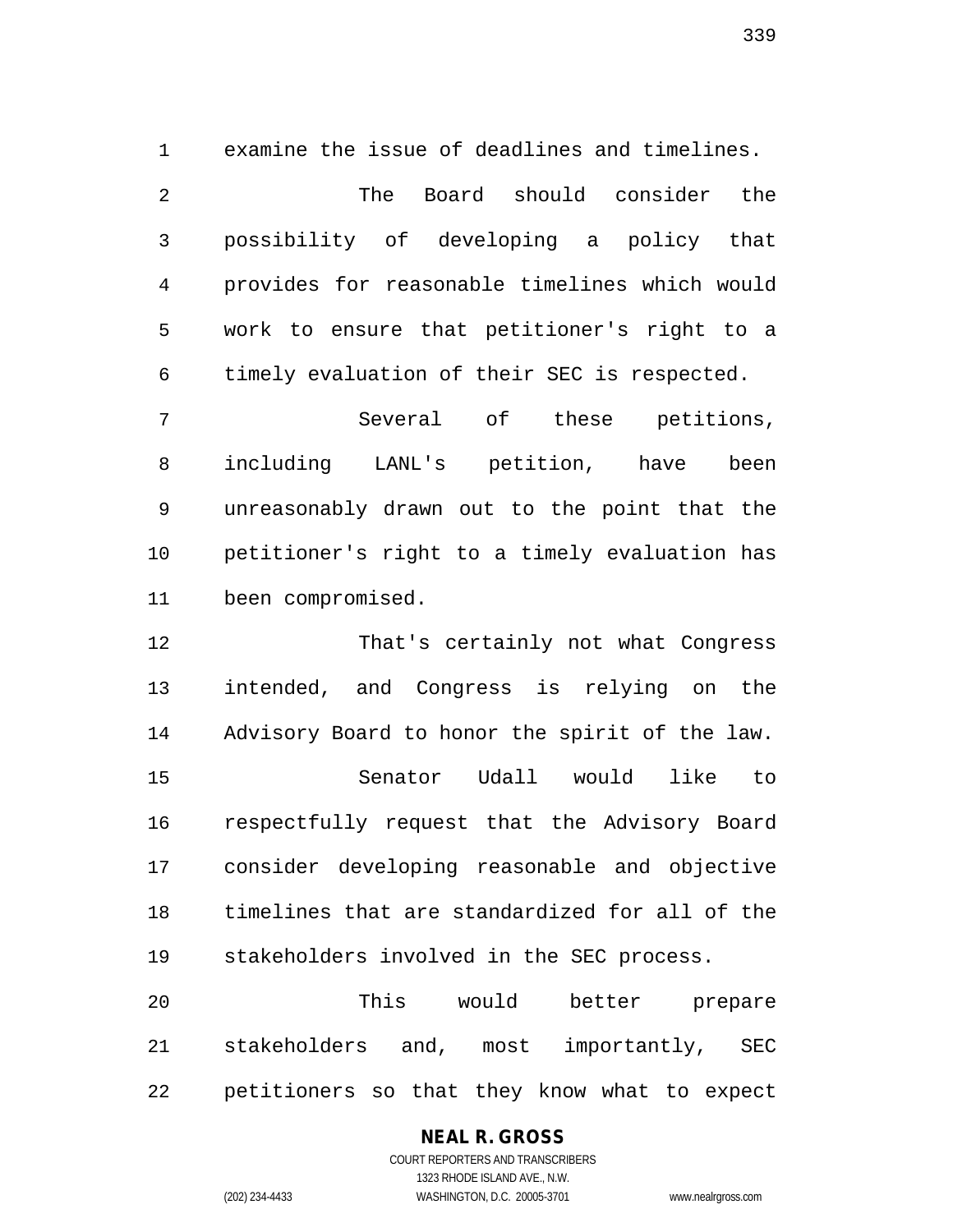1 during the process.

2 It was not the intent of Congress 3 for NIOSH to be allowed to keep re-approaching 4 the Board with a multitude of creative 5 explanations and justifications for why an SEC 6 petition is not necessary. 7 At a point, the discussion must 8 end and a decision reached based on all the 9 relevant facts presented by the parties 10 involved. 11 This is what Congress intended. 12 And it's not fair for petitioners to face 13 seemingly arbitrary sets of circumstances and 14 timelines to complete this process. 15 Senator Udall would also like to 16 flag the issue of surrogate and substitute 17 data. 18 There have been many concerns 19 shared with him about NIOSH's increasingly 20 frequent use of surrogate and substitute data 21 and how appropriate these data points are for 22 this program.

**NEAL R. GROSS**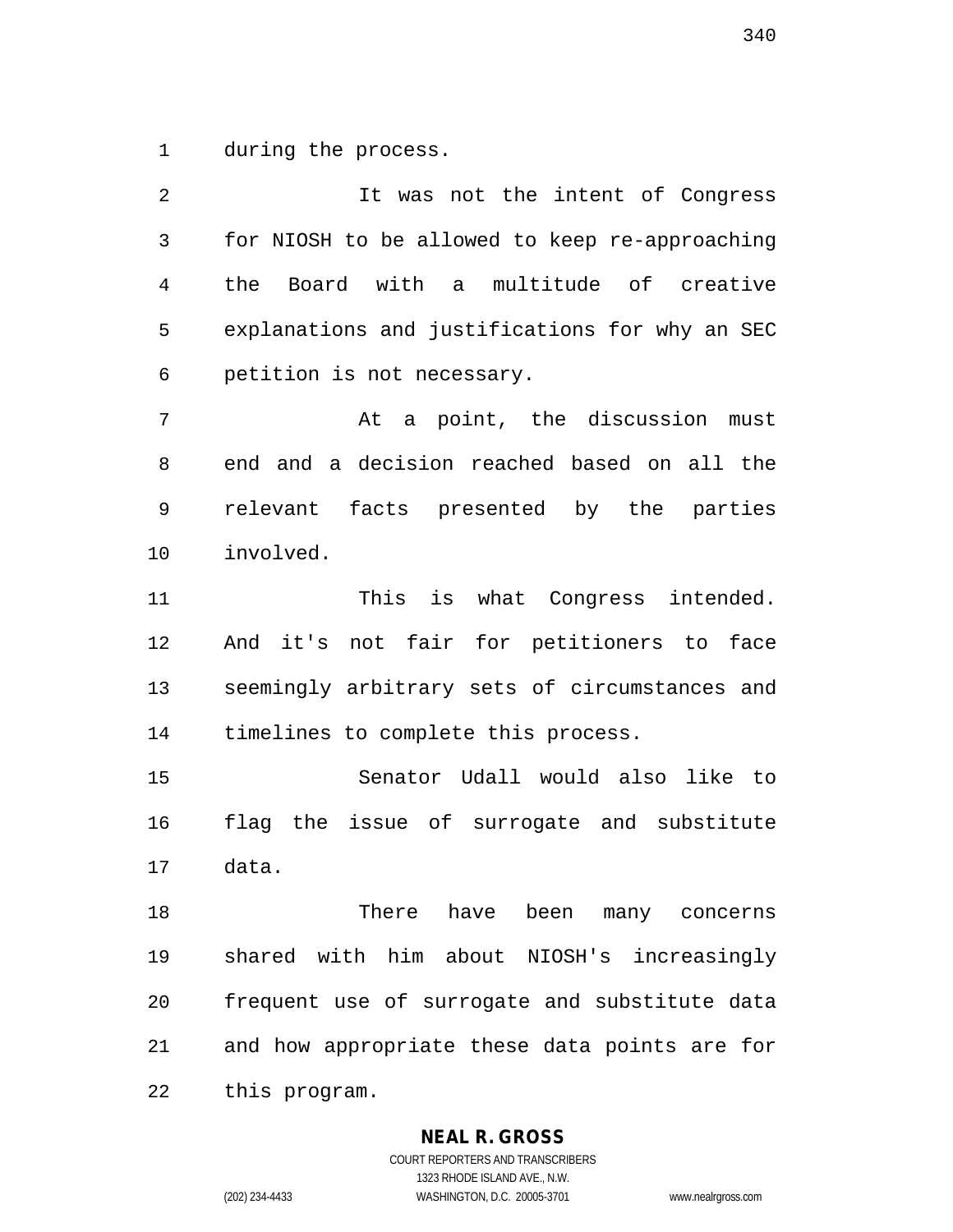1 Congress placed within the 2 Advisory Board's purview the tough job of 3 evaluating the scientific validity of such 4 dose-reconstruction practices and 5 methodologies.

6 The Senator urges the Board to 7 carefully examine this issue keeping in mind 8 the spirit of the law and to ask, does the use 9 of surrogate and substitute data favor 10 individual dose reconstruction over SEC 11 approval. How objective or subjective is 12 surrogate and substitute data? To what extent 13 is surrogate and substitute data a claimant-14 friendly evaluation tool?

15 NIOSH can provide the most 16 creative, compelling justifications for their 17 use of substitute and surrogate data in dose 18 reconstruction. However, it's the Advisory 19 Board's ultimate responsibility to evaluate it 20 and decide whether or not it passes the smell 21 test for each of you.

22 Senator Udall realizes the

**NEAL R. GROSS** COURT REPORTERS AND TRANSCRIBERS 1323 RHODE ISLAND AVE., N.W.

(202) 234-4433 WASHINGTON, D.C. 20005-3701 www.nealrgross.com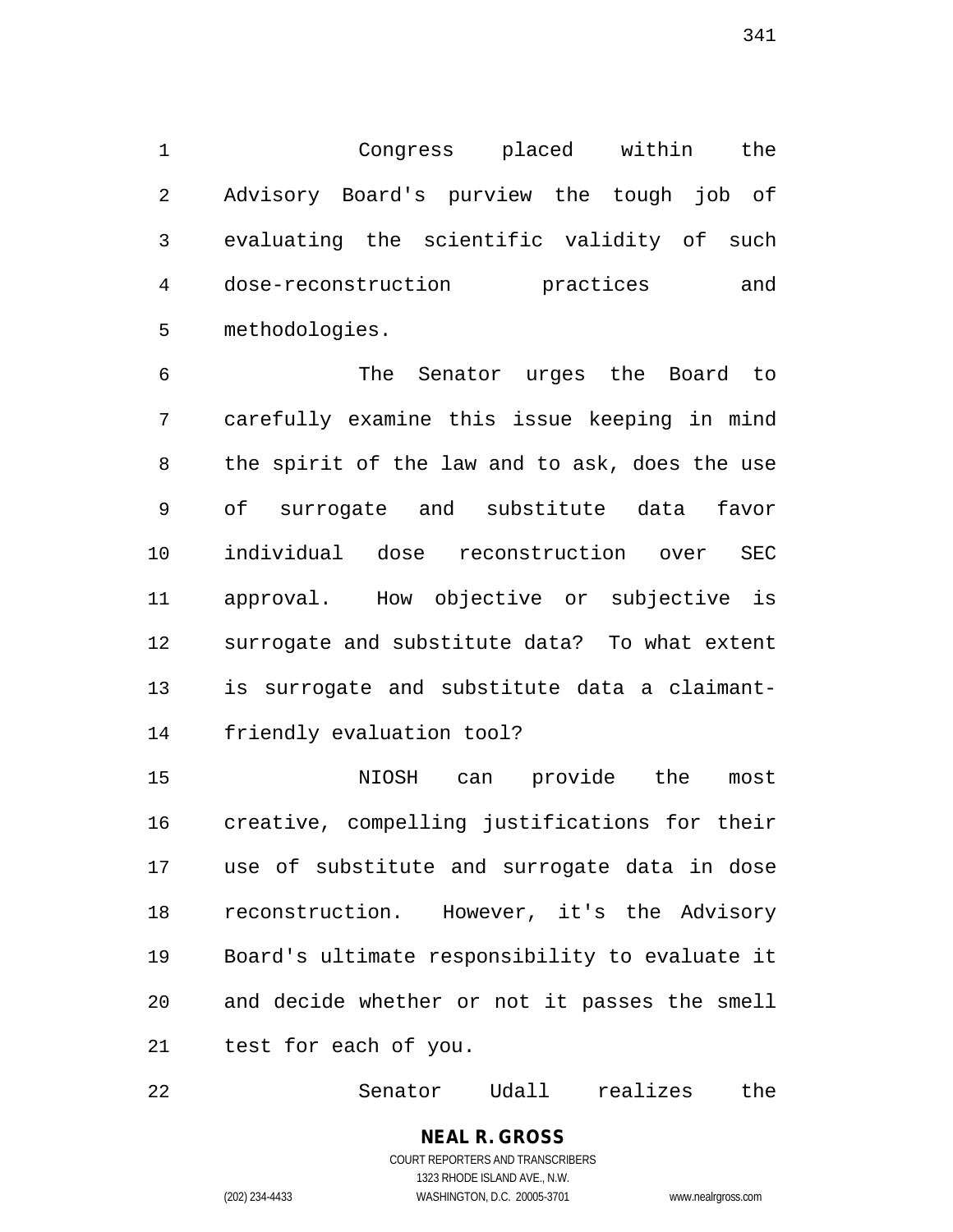1 difficult task the Advisory Board has in 2 considering the complex issues associated with 3 this program.

4 He understands the hard work and 5 long hours each of you commit as members of 6 this important Board, and he thanks you for 7 your service, for your thoughtful 8 consideration of these issues that he's 9 raised, and of course for allowing time on the 10 agenda for his statement. Thank you.

11 CHAIRMAN MELIUS: Thank you.

12 Okay. We'll now move on to the 13 481 presentation. I'll remind the Board that 14 this was initially presented several meetings 15 ago. Not too long ago, but in the past.

16 At that time, the petitioners had 17 just received the report and requested more 18 time so they could gather more information. 19 They had submitted or were about to submit a 20 Freedom of Information request for additional 21 information.

22 So, that was provided to them and

342

COURT REPORTERS AND TRANSCRIBERS 1323 RHODE ISLAND AVE., N.W. (202) 234-4433 WASHINGTON, D.C. 20005-3701 www.nealrgross.com

**NEAL R. GROSS**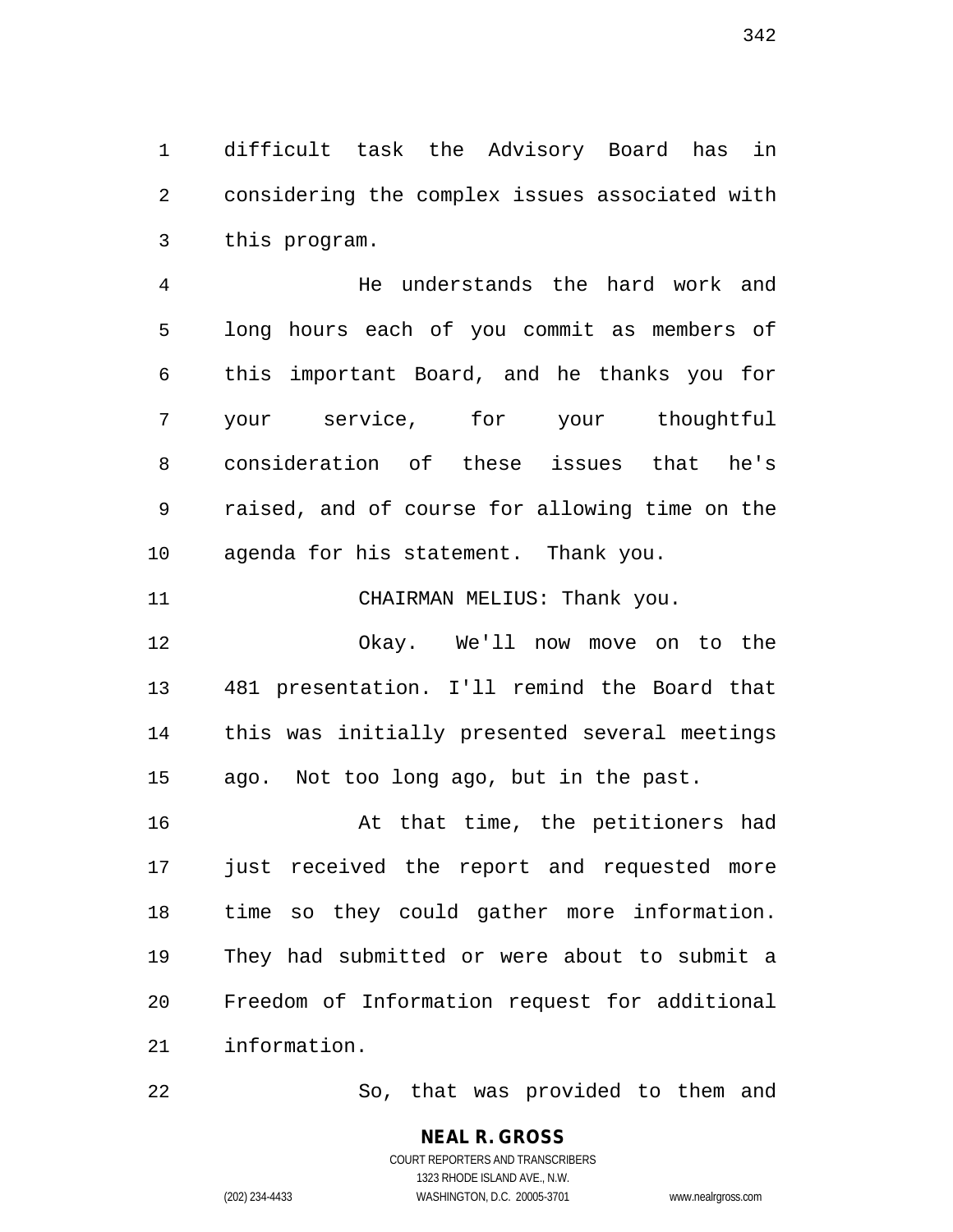1 so we then -- we postponed the -- so, the re-2 presentation and further discussion until we - 3 - until they had had time and Ted and others 4 have been in contact with them. 5 So, that's why we're doing it at 6 this meeting. And since we're out in Santa 7 Fe, it was -- thought it was more convenient 8 also. 9 So, Sam, go ahead. 10 DR. GLOVER: Thank you very much, 11 Dr. Melius. 12 12 I realize it's a long presentation 13 because it was recommended to be denial. I 14 want to make sure we've covered all the facts. 15 So, I will go through these fairly 16 quickly. These are slides we have seen 17 before. So, this is for Hangar 481. 18 Site history. Hangar 481 is 19 located at Kirtland Air Force Base in 20 Albuquerque, New Mexico. Ross Aviation, with 21 operations based at Hangar 481 was under

22 contractual agreement with the DOE to provide

**NEAL R. GROSS**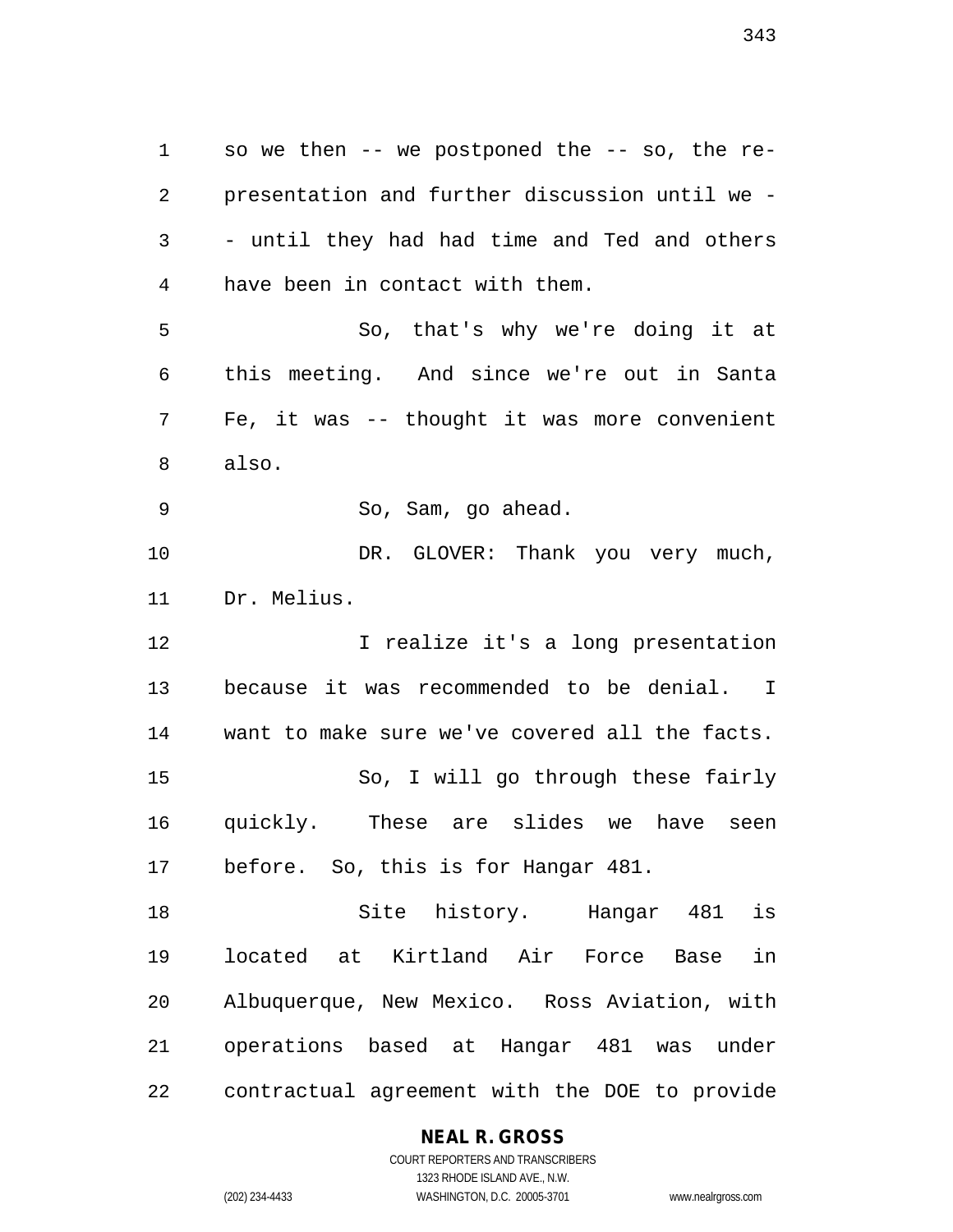1 air transport of personnel and equipment 2 associated with DOE operations at the Sandia 3 National Laboratory in Albuquerque. And also 4 facilities such as Los Alamos, they certainly 5 transported other materials.

6 Ross Aviation maintained air 7 transport services for government-owned 8 aircraft at government-owned facilities which 9 included Kirtland Air Force Base, Las Vegas, 10 Tonopah, Los Alamos and Desert Rock, Nevada.

11 Transported equipment including 12 packages containing radioactive materials 13 associated with the atomic bombs program.

14 This is a diagram of Kirtland Air 15 Force Base. Let's see where we -- I had a 16 picture of Hangar 481. I don't think it came 17 through very well. I had it circled on the 18 original, but it is in the -- it's shown a 19 little bit better in the list. This is an 20 updated picture.

21 Anyway, February 27, 2009, 83.13 22 petition was received. September 8, 2009,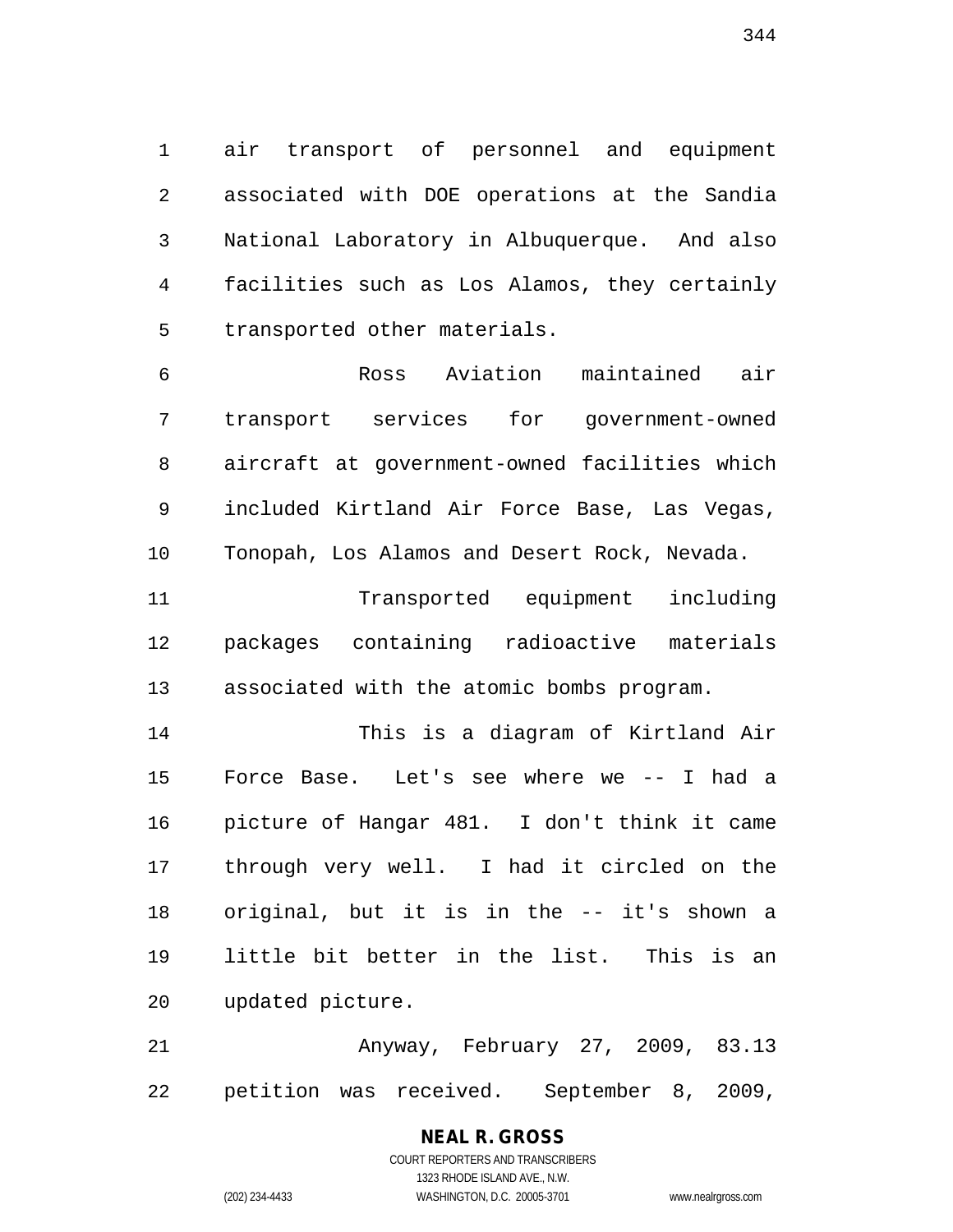1 petition qualified for evaluation. December 2 18th, 2009, Evaluation Report was issued.

3 In February 2010, Evaluation 4 Report presented at the Advisory Board 5 meeting. Delay was requested by the 6 petitioner, as Dr. Melius said, until the 7 Freedom of Information Act material could be 8 provided.

9 In July 2010, the FOIA was 10 completed by both parties, both Department of 11 Energy and NIOSH.

12 On September 23rd, 2010, a revised 13 Evaluation Report was issued with an updated 14 photo of Hangar 481.

15 The petitioner concerns were lack 16 of personnel monitoring for certain 17 individuals who were employed at Hangar 481; a 18 deceased, former Ross Aviation employee at the 19 Hangar 481 did not wear dose monitoring 20 badges, and to the best of his knowledge, 21 there was no monitoring of any kind at Hangar 22 481 or adjacent to there; and also shipments

#### **NEAL R. GROSS**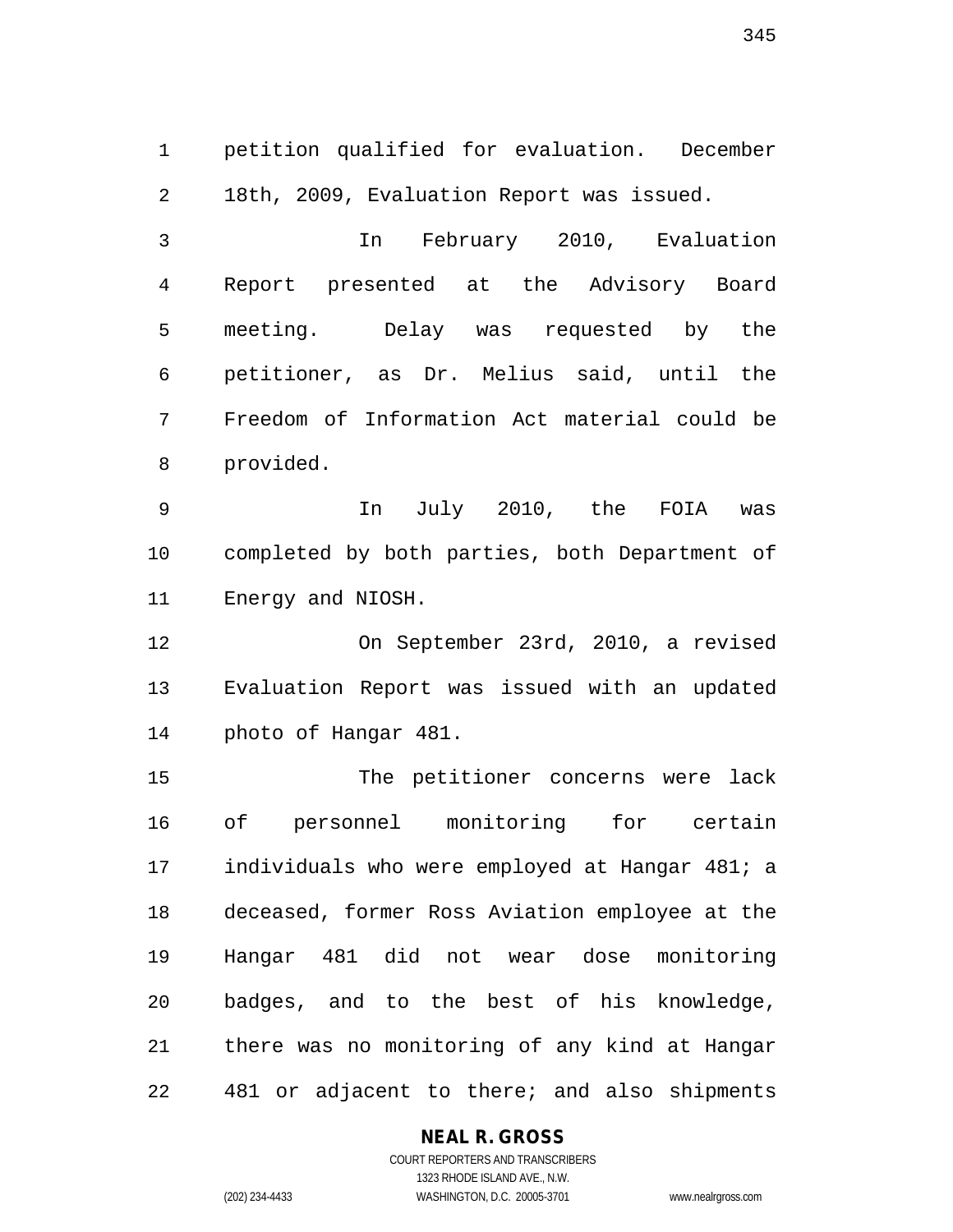1 of substances and items were delivered to the 2 hangar in guarded shipments from Sandia 3 National Laboratory and loaded into planes at 4 Hangar 481 for further delivery by personnel 5 wearing badges.

6 Submitted a statement from another 7 Hangar 481 employee who said, I recall that 8 pilots, flight engineers and flight mechanics 9 who were present at the time of loading on the 10 ramps would be wearing radiation dose badges. 11 I was not required to wear radiation badges 12 during times that I assisted in loading cargo 13 into the planes or while cleaning the planes.

14 Evaluated employee, name redacted, 15 but this person would have been working in the 16 offices in the hangar building, and, on 17 occasion, when the cargo would have been 18 loaded into the planes parked on the ramp that 19 was located near to Ross Aviation hangar.

20 So, the qualification summary, 21 based on Hangar 481 research and data-capture 22 efforts, this was a very new site when we

#### **NEAL R. GROSS**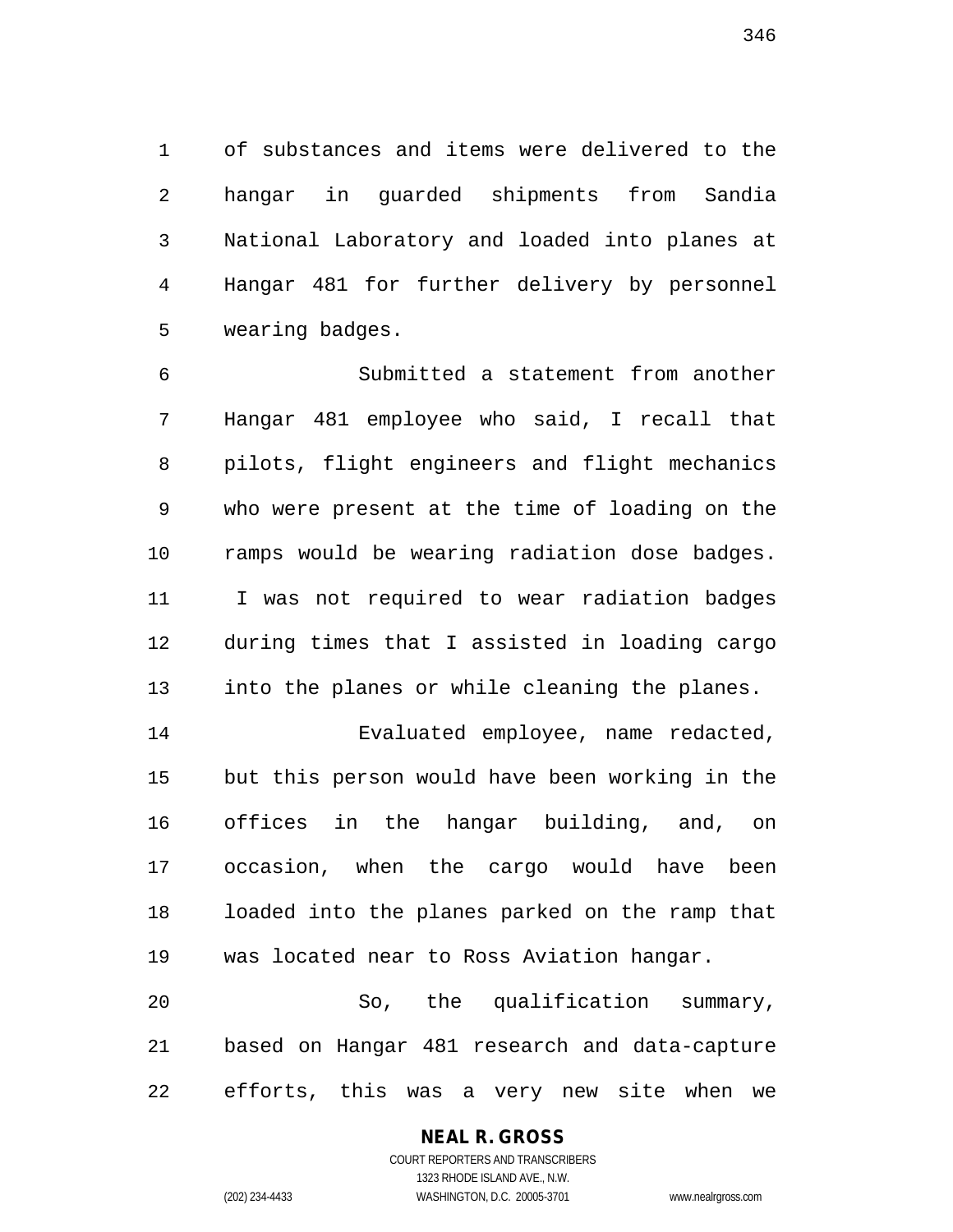1 received this. Essentially, as soon as the 2 site came in, we received a petition.

3 NIOSH determined that it had 4 access to summary reports containing personnel 5 monitoring data for Hangar 481 workers during 6 the time period under evaluation, as well as 7 area monitoring, radiological surveys for 8 radioactive material shipments by planes based 9 at Hangar 481.

10 NIOSH has identified a lack of 11 individual dosimetry results for the evaluated 12 period so that we have summary results, but 13 not necessarily the individual results.

14 And NIOSH found support for the 15 petition basis regarding lost or otherwise 16 unavailable personnel monitoring data.

17 So, the petitioner proposed the 18 Class, all employees who worked at Hangar 481, 19 Kirtland Air Force Base from March 1, 1989, 20 through February 29th, 1996, which is the 21 covered period.

22 The petitioner-proposed Class was

**NEAL R. GROSS** COURT REPORTERS AND TRANSCRIBERS 1323 RHODE ISLAND AVE., N.W. (202) 234-4433 WASHINGTON, D.C. 20005-3701 www.nealrgross.com

347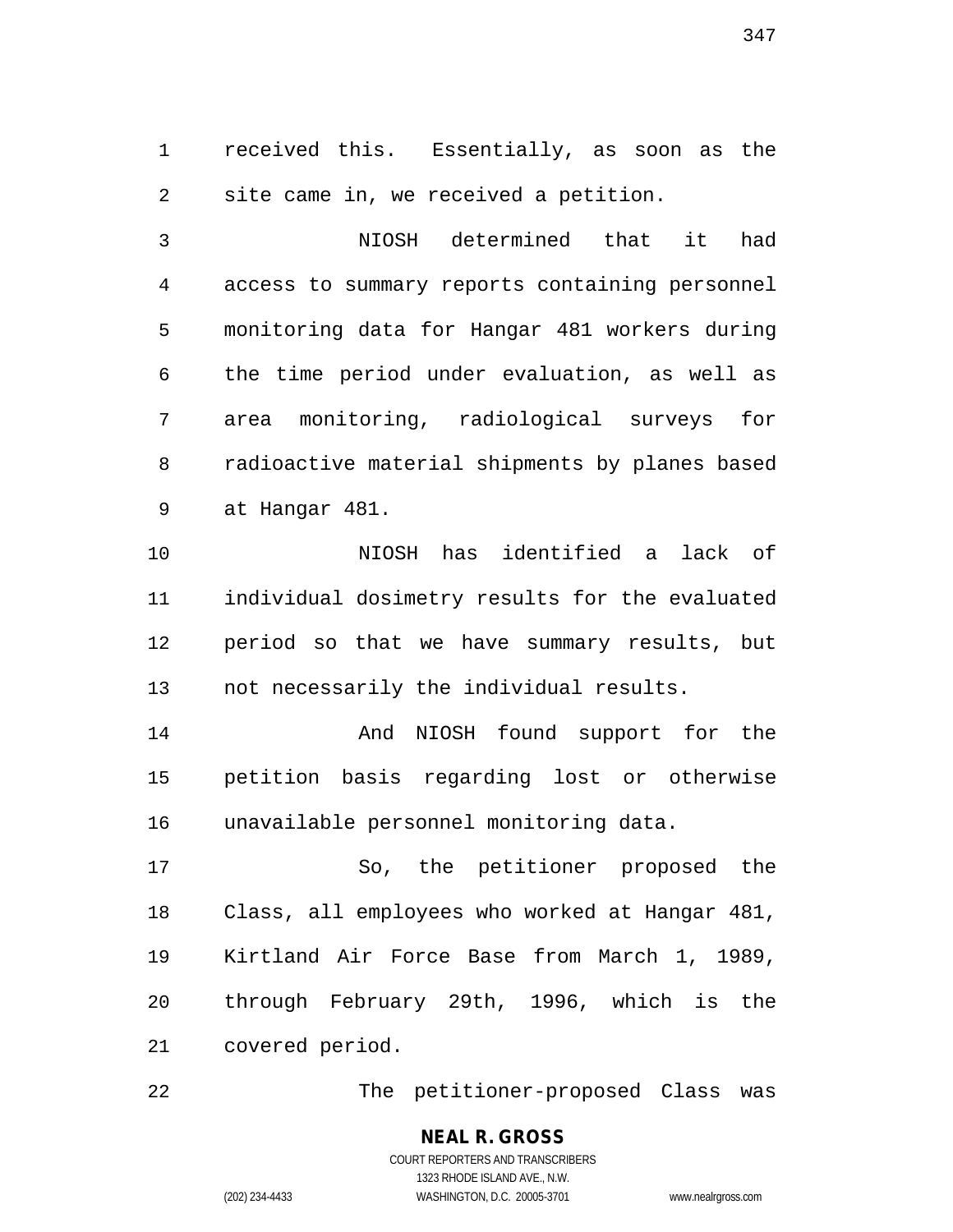1 evaluated by NIOSH. As I said, the evaluated 2 Class represents the entire covered period as 3 determined by the Department of Labor for this 4 Department of Energy facility.

5 So, available sources of 6 information. Conducted extensive searches of 7 DOE databases and internet resources, ORAU 8 Technical Information Bulletins, procedures 9 and technical basis documents, Site Profiles, 10 as well as, of course, Technical Information 11 Bulletins, TIB-6.

12 We have 194 documents in the NIOSH 13 research database, case files in the NIOSH 14 OCAS tracking system, summaries of personnel 15 radiation exposure during the covered period 16 by the Nuclear Regulatory Commission, and also 17 the DOE Occupational Radiation Exposure Report 18 for 1996.

19 NIOSH also reviewed a DOE document 20 that provided part of the basis for exempting 21 Ross Aviation for performing worker internal 22 exposure monitoring for Hangar 481 activities.

#### **NEAL R. GROSS**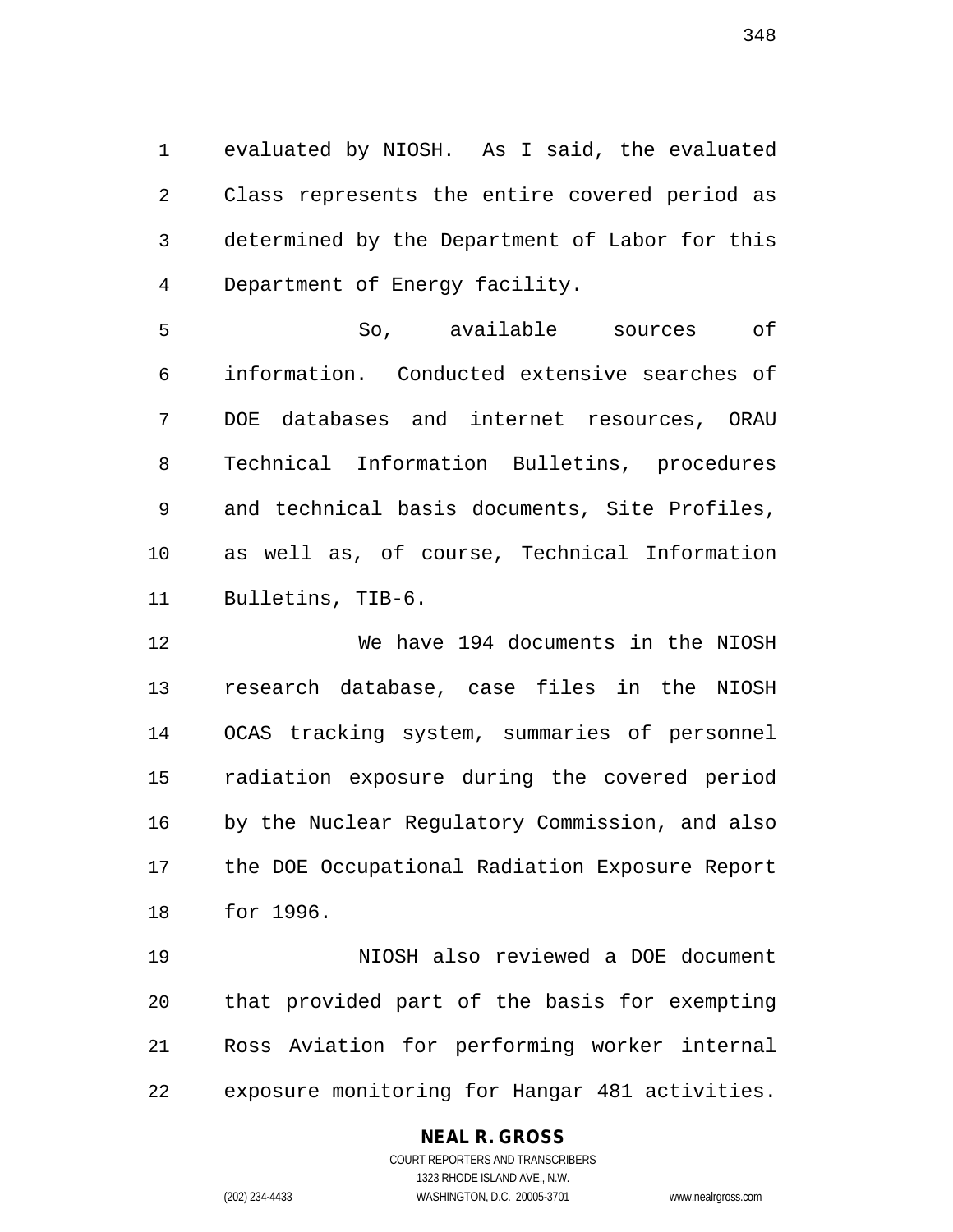1 We reviewed documentation provided by the 2 petitioner.

3 We interviewed seven individuals. 4 Some of them more than once. Two current or 5 former DOE Albuquerque employees, two 6 individuals with NNSA, three former Ross 7 Aviation employees, including the former 8 director of safety and security and the former 9 general manager and personnel director.

10 When I put these slides together, 11 we had one claim. We now have two. So, a 12 second claim was received since I put these 13 in.

14 So, dose reconstruction completed, 15 zero. As you can see, it's a very short 16 slide.

17 So, activities at Hangar 481. 18 Radioactive materials were transported in 19 sealed containers in accordance with DOT 20 requirements.

21 From former Ross employee 22 accounts, radioactive shipments, loading

# **NEAL R. GROSS**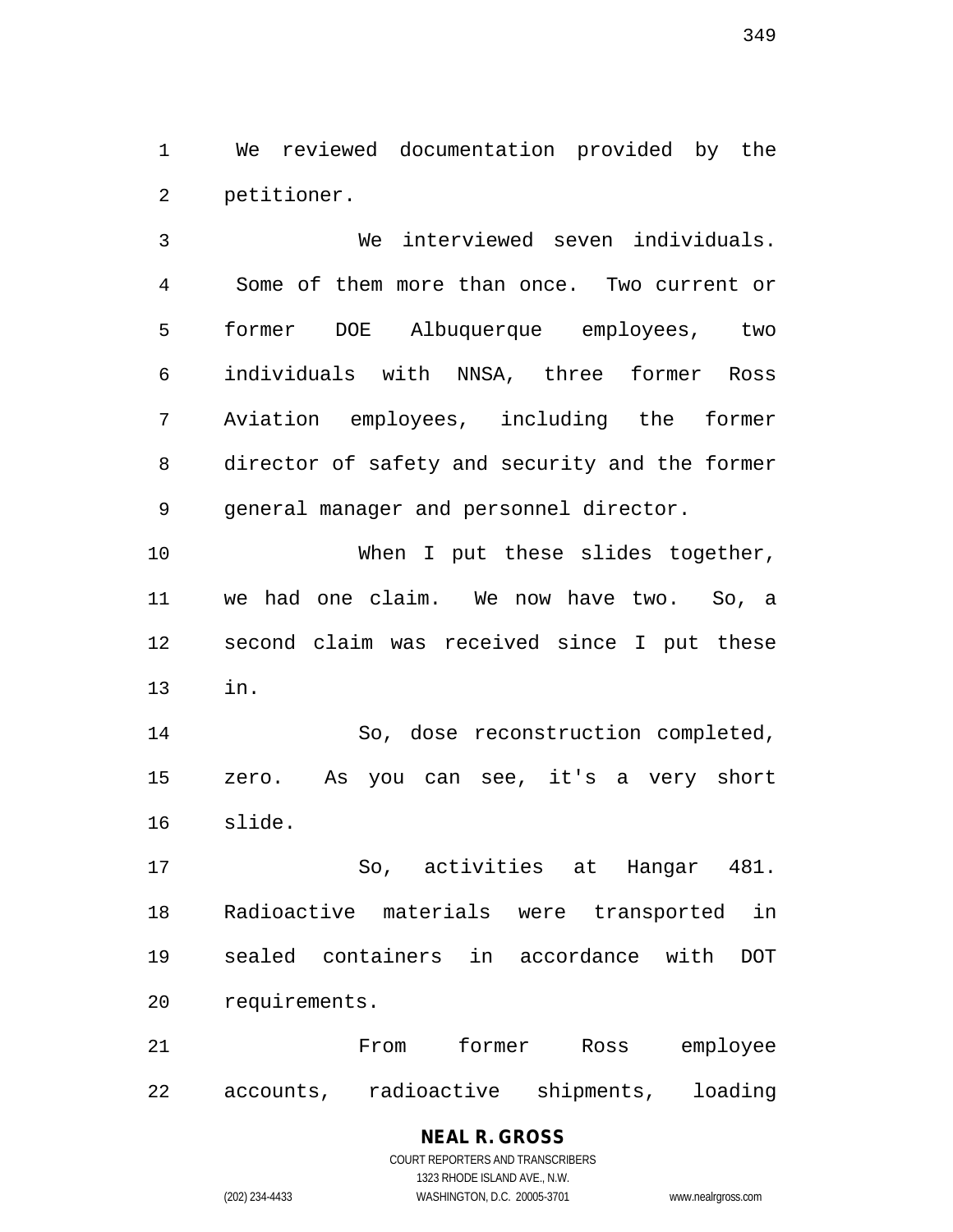1 activities took place at specific loading 2 areas called hot pads that were located at 3 least 6,000 feet from Hangar 481. Hot pads 4 are not part of the facility definition. 5 Cleaning and servicing of unloaded aircraft 6 took place in Hangar 481.

7 Based on Ross Aviation shipment 8 records, radioactive material shipments 9 predominantly consist of tritium, depleted 10 uranium and mixed fission products.

11 During the majority of the covered 12 period at the site, aircraft nondestructive 13 testing was performed in Hangar 481 via x-ray 14 analysis. This work was documented as being 15 performed for short durations at night during 16 off-shift hours. That was confirmed in 17 interviews.

18 Health Protection Division 19 appraisal document dated April 1994 states 20 that the x-ray operations at Hangar 481 had 21 been curtailed.

22 So, information gained through the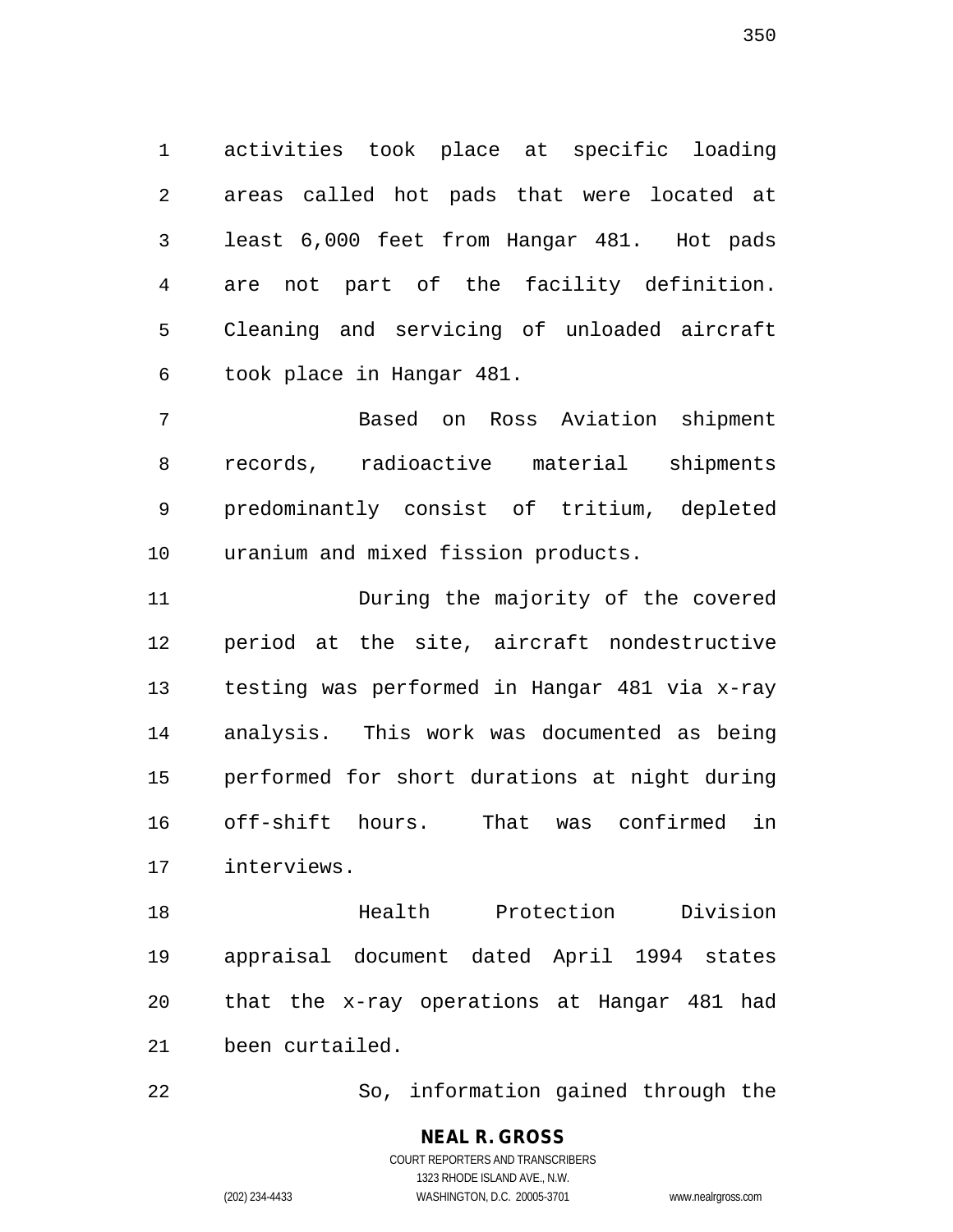1 personal interviews of the former Ross 2 Aviation safety director sometimes indicated 3 x-ray testing was outsourced around 1992 or 4 <sup>.93</sup>, but he was unsure of the exact date.

5 After that time, x-ray testing was 6 no longer performed at Hangar 481, but they 7 were taken to Arizona for testing it off-site. 8 Obviously, only operations 9 performed at the facility are addressed in 10 this evaluation.

11 On December 2nd, 1992, 12 Occupational Safety and Health inspection 13 report stated, Ross Aviation does not handle, 14 store or use radioactive materials in the 15 Albuquerque facilities. There is an x-ray 16 machine used in one building. Most people 17 wear external dosimetry support other Ross 18 Aviation activities including involving 19 loading and unloading aircraft, as well as 20 flight operations.

21 December 2nd, 1992 report also 22 states they used a Baltograph IV x-ray unit

#### **NEAL R. GROSS** COURT REPORTERS AND TRANSCRIBERS

1323 RHODE ISLAND AVE., N.W. (202) 234-4433 WASHINGTON, D.C. 20005-3701 www.nealrgross.com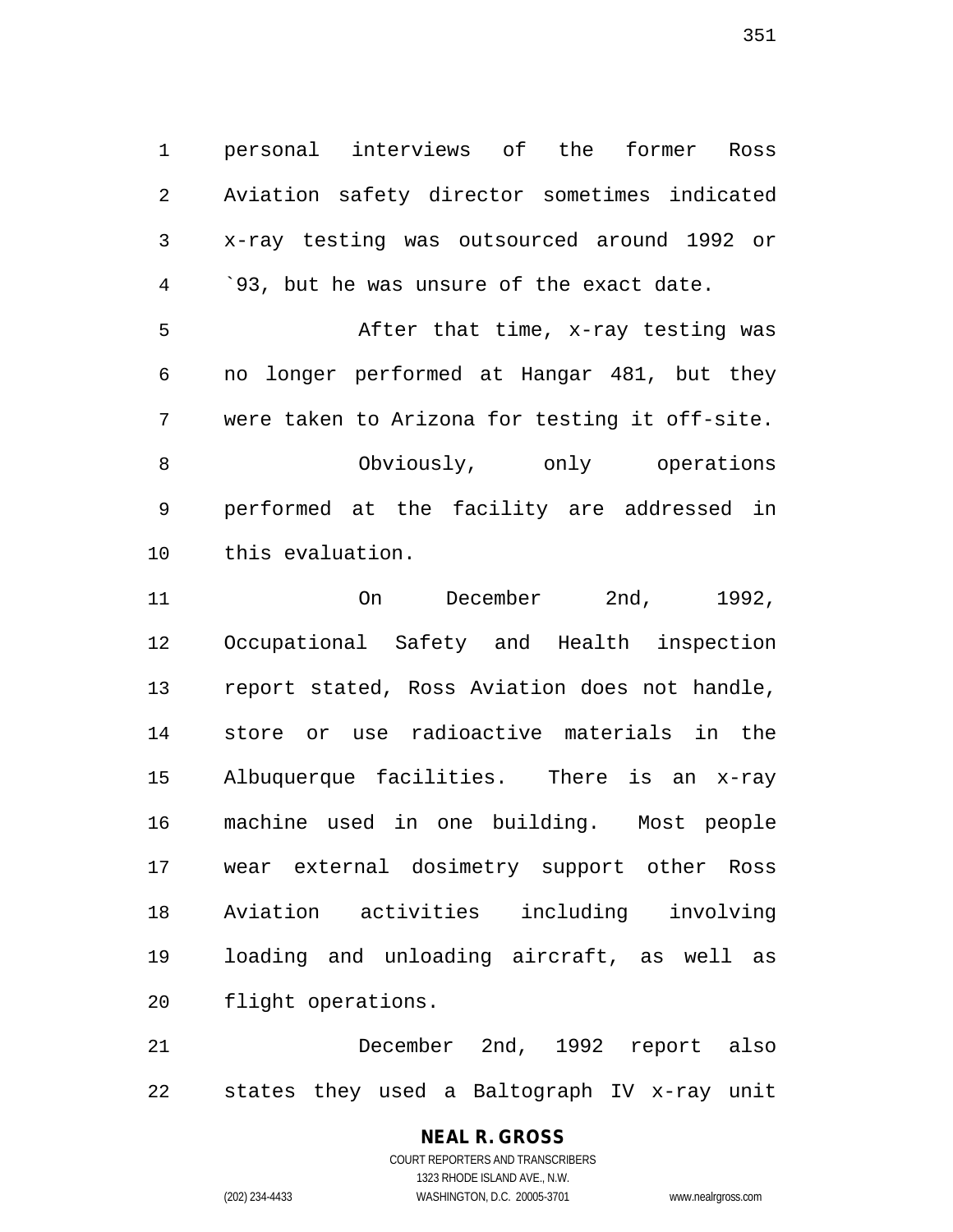1 and control console. This unit is operated 2 for nondestructive testing approximately ten 3 minutes per month. There are only two 4 qualified operators who are the only current 5 radiological workers at Ross Aviation.

6 Inspection records, operator 7 training records and device records were 8 inspected and no discrepancies noted.

9 Ross external dosimetry program is 10 contracted through Eberline as a DOE 11 laboratory-accredited program. The highest 12 recorded exposure for 1999 was approximately 13 45 millirem. No discrepancies were identified 14 in the dosimetry records from Eberline to 15 Ross.

16 Furthermore, on August 7th, 1997, 17 the Transportation Safety Division of the 18 DOE's Albuquerque Operations Office issued the 19 technical basis for radioactive material 20 intake potential regarding activities 21 performed by Ross Aviation at Hangar 481.

22 They concluded based on the TSD

**NEAL R. GROSS**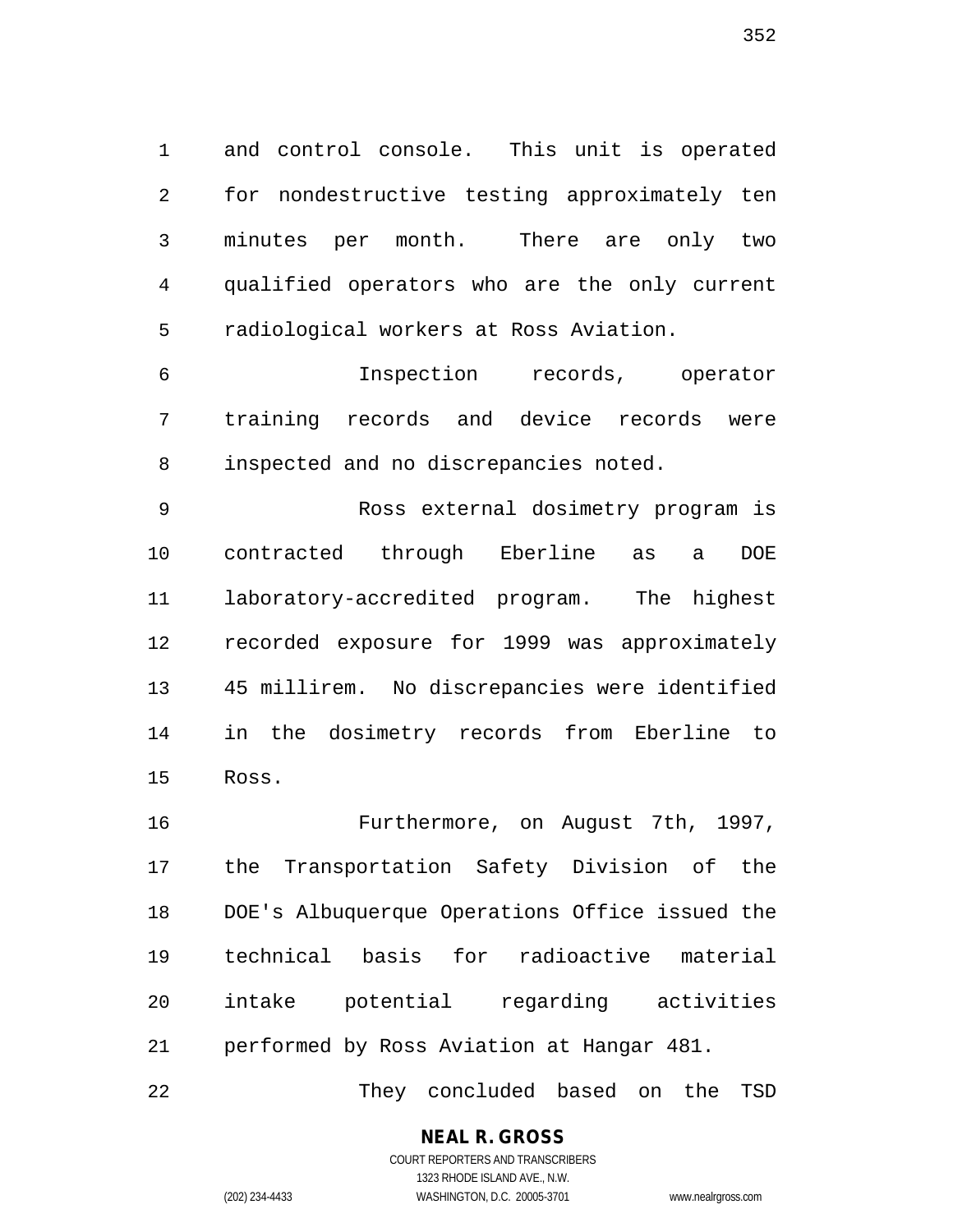1 Special Agent tasks, no contact with package 2 contents, operational history with 3 confirmatory surveys showing no package breach 4 or leakage and the DOT-compliant shipping 5 packages and programs, the document concluded 6 there was no credible path for an intake of 7 radioactive materials during normal 8 operations.

9 Because Kirtland Air Force Base 10 and Hangar 481 are directly adjacent to the 11 Sandia National Laboratory, it is conceivable 12 internal dose to individuals working at Hangar 13 481 could have occurred from ambient 14 environmental sources at Sandia-Albuquerque 15 moving across the site boundary.

16 Based on available information on 17 the radiological program and potential for 18 internal exposure sources, NIOSH concludes 19 that internal radiological exposures to Ross 20 Aviation employees resulting from services 21 rendered for the DOE at Hangar 481 are 22 unlikely to have occurred.

# **NEAL R. GROSS**

COURT REPORTERS AND TRANSCRIBERS 1323 RHODE ISLAND AVE., N.W. (202) 234-4433 WASHINGTON, D.C. 20005-3701 www.nealrgross.com

353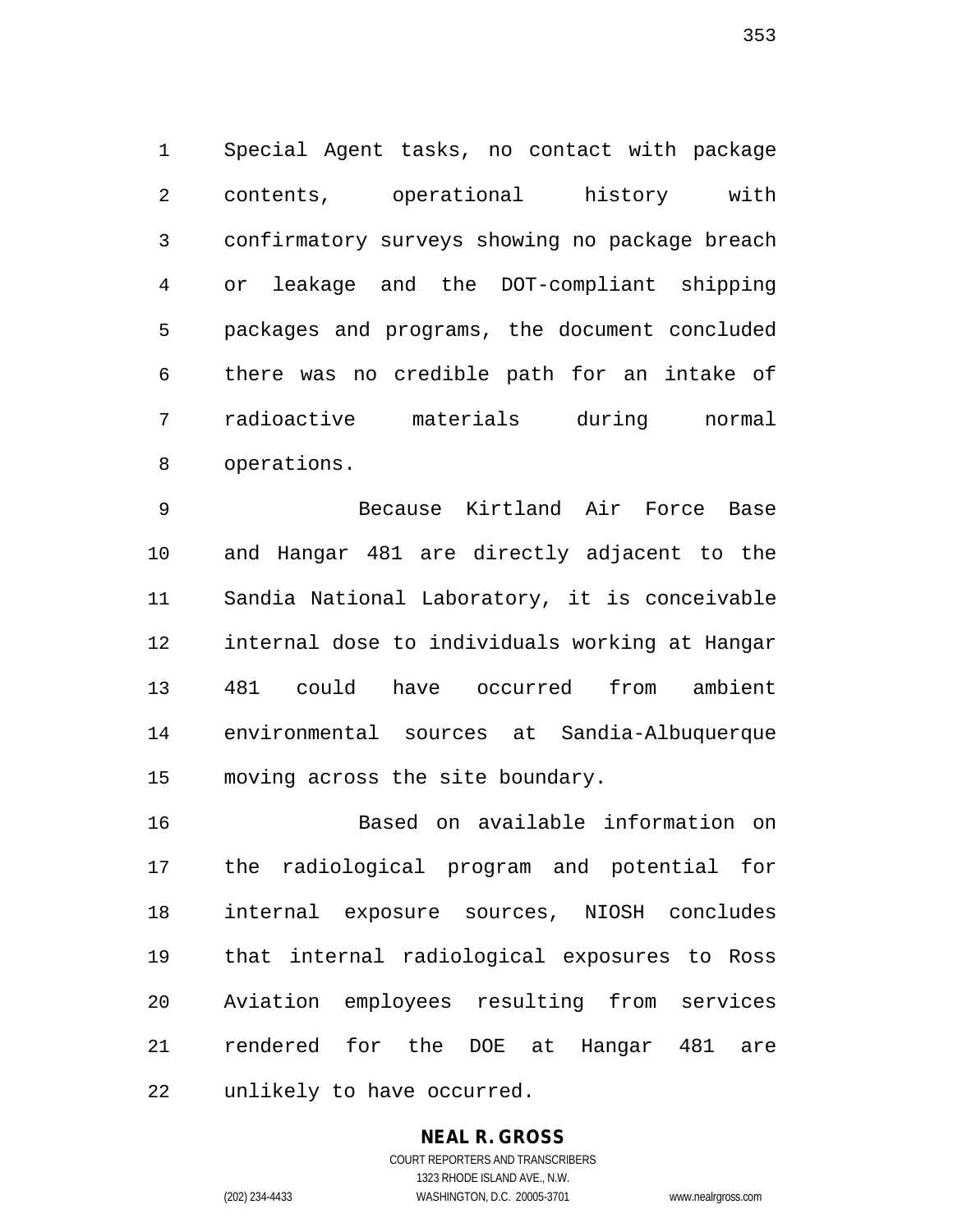1 Radioactive materials handled by 2 workers at Hangar 481 were in sealed DOT-3 compliant containers monitored in accordance 4 with DOT regulations that verify radiation 5 contamination on package exteriors. Results 6 of available radiological surveys performed on 7 the packages and in the transport aircraft 8 support this.

9 So, we did review documents from 10 NTS, I looked at documents from Sandia, so 11 that they do support that they were surveyed 12 and it did support this premise.

13 External radiological exposures to 14 employees at Hangar 481 occurred as a result 15 of handling packages containing radioactive 16 materials. Those radioactive materials emit 17 photons and particle radiation, gamma and 18 beta.

19 However, since the materials were 20 in a sealed package, photon radiation would be 21 the dominant external source.

22 Nondestructive testing was

#### **NEAL R. GROSS** COURT REPORTERS AND TRANSCRIBERS

1323 RHODE ISLAND AVE., N.W. (202) 234-4433 WASHINGTON, D.C. 20005-3701 www.nealrgross.com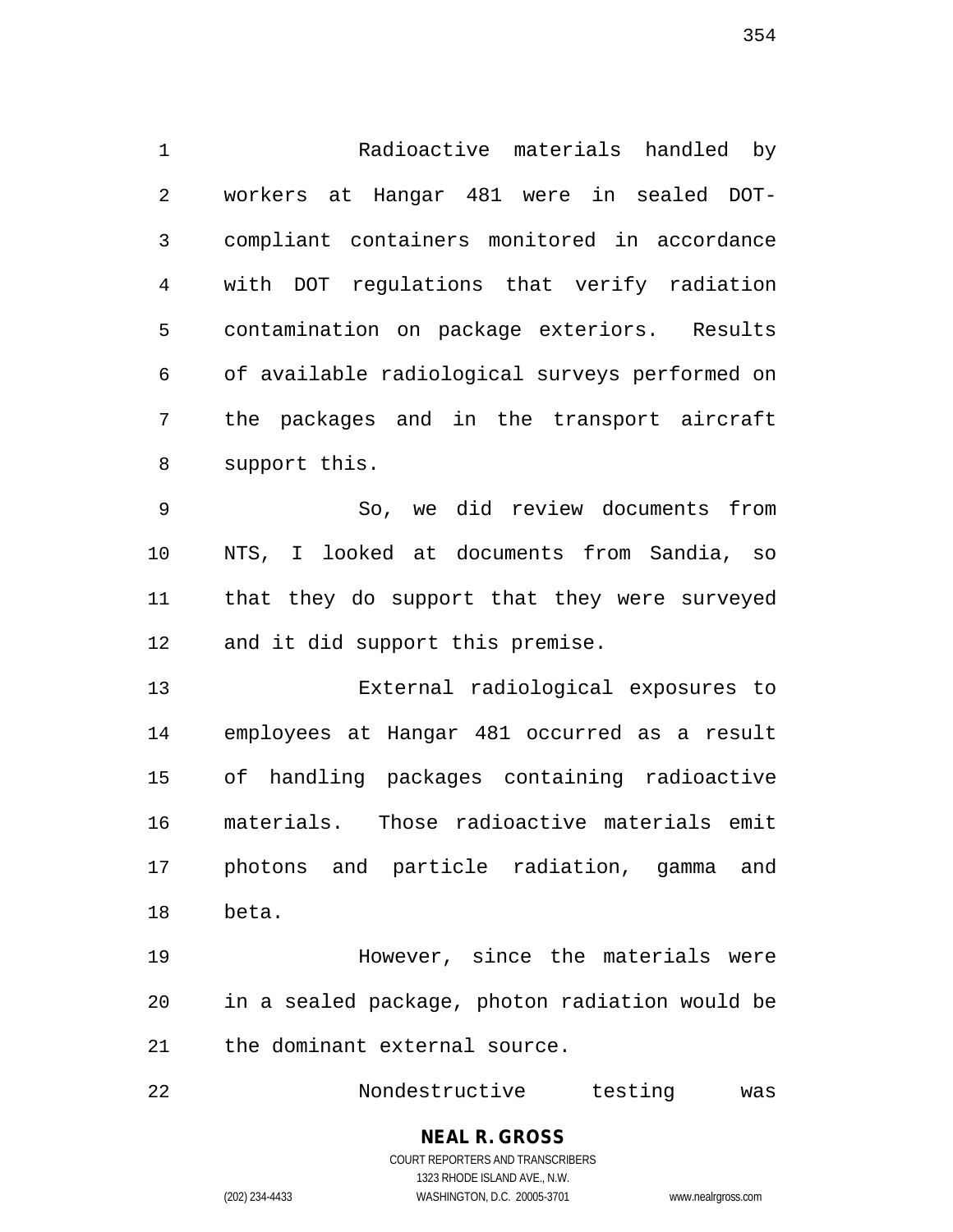1 performed at Hangar 481. And this work was 2 details being performed at night for 3 approximately ten minutes per month. And 4 those individuals were badged.

5 In a personal interview, a former 6 Ross Aviation safety director stated the names 7 of two individuals involved in x-ray 8 activities at Hangar 481. The names provided 9 are listed in the personnel monitoring summary 10 data available to NIOSH.

11 Therefore, NIOSH concludes that 12 the personal dose from these operations would 13 be accounted for in the personnel exposure 14 summary data available to NIOSH.

15 According to available radioactive 16 material shipping documents associated with 17 Hangar 481, the principal photon-emitting 18 radioactive materials were predominantly 19 depleted uranium and mixed fission products.

20 Photon exposure from depleted 21 uranium are primarily from thorium-234 22 daughter of uranium-238.

# **NEAL R. GROSS**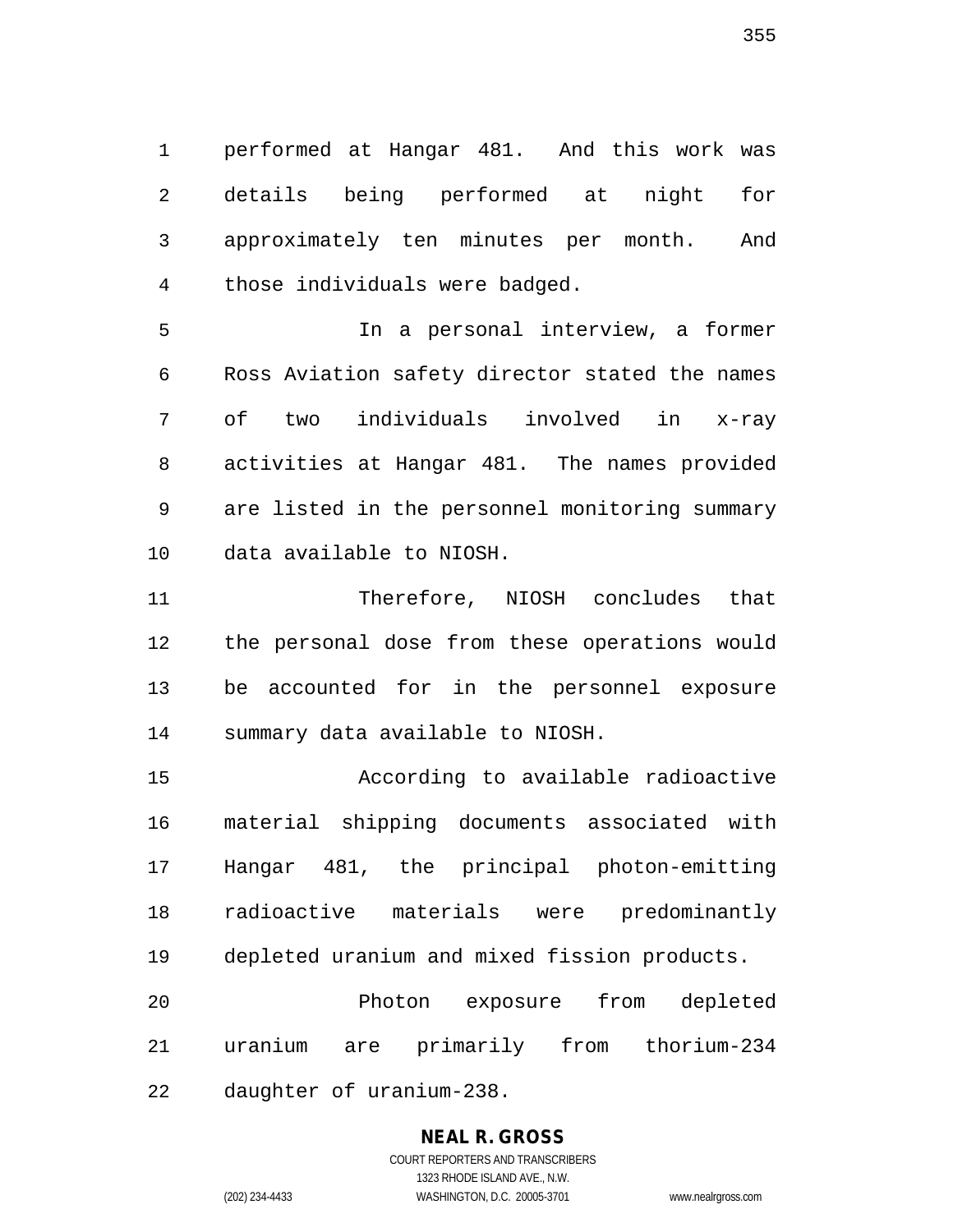1 Photon exposures were also 2 possible from radioactive shipments containing 3 mixed fission products. Shipping documents 4 indicate that such shipments consist of 5 samples taken from the weapons test tunnels.

6 Nondestructive x-ray testing was 7 performed. So, therefore, of course, serves 8 as potential external source of exposure. 9 This work was performed during the evening 10 shifts by trained radiological workers.

11 Bremsstrahlung effects could also 12 be considered as a photon source, but are 13 accounted for in the exposure summary data.

14 Due to the fact that the 15 radioactive materials were transported in 16 sealed DOT-compliant containers, beta exposure 17 was not likely.

18 However, as recorded in the 19 personnel dosimetry data, some shallow 20 exposures to either beta or non-penetrating 21 photon did occur. So, we'll account for those 22 in the exposure assessments.

# **NEAL R. GROSS**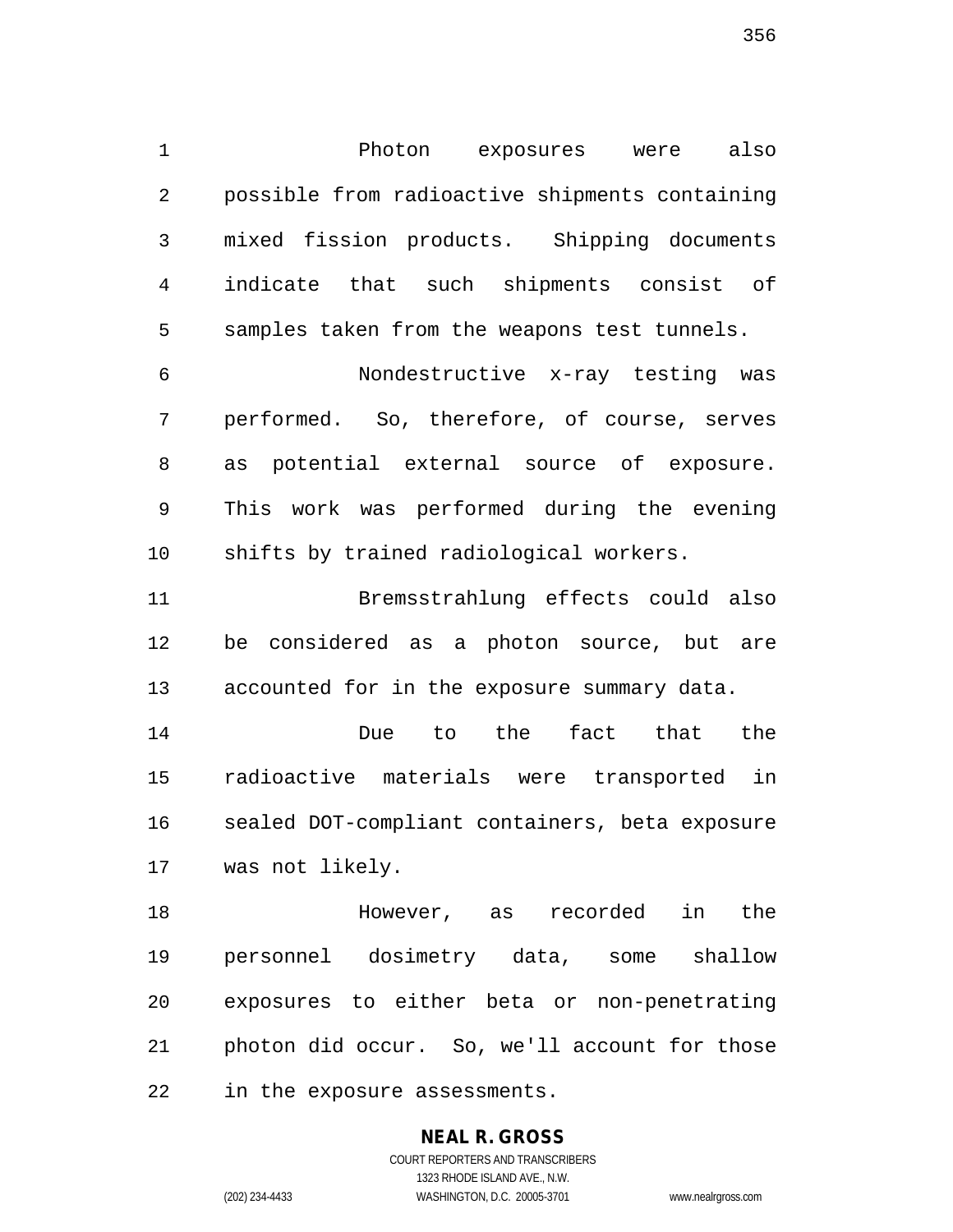1 Neutron generators were frequently 2 transported by aircraft in Hangar 481. These 3 devices emit neutron radiation only when 4 powered and energized.

5 Since these devices were only 6 being transported, neutron exposure was not 7 feasible.

8 This statement is backed up by 9 neutron monitoring data which indicated no 10 positive neutron doses were ever recorded for 11 any individual at Hangar 481. Based on this 12 information, neutron exposure was not 13 considered as a factor.

14 Incidents. The petitioner did not 15 file a claim on the basis of exposure 16 incidents and did not indicate knowledge of 17 any having occurred at Hangar 481.

18 The former director of Safety and 19 Security at Ross stated there were no 20 incidents involved radioactive material 21 shipments at Ross that he was aware of.

22 A NIOSH review of all Ross

### **NEAL R. GROSS**

357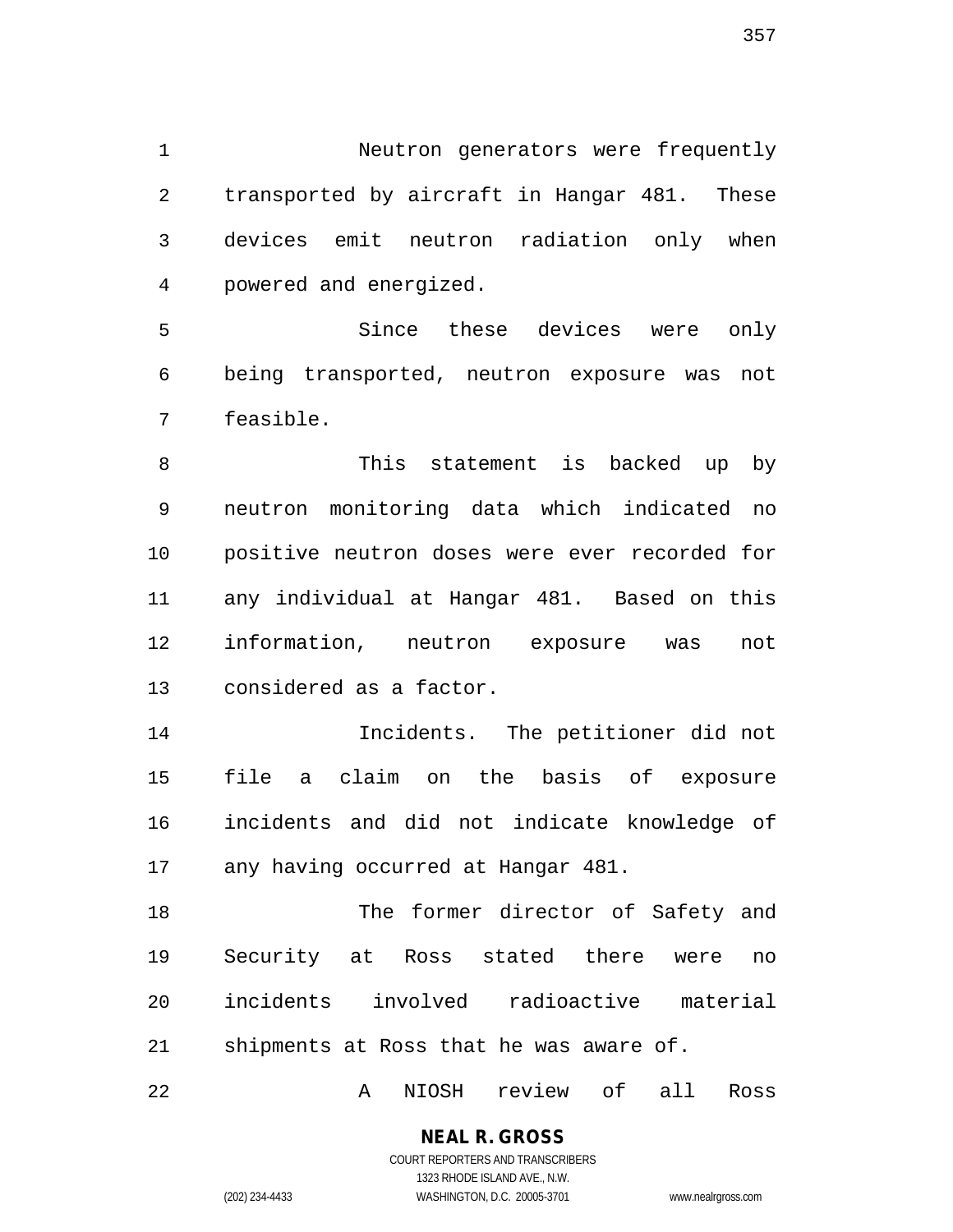1 Aviation/Hangar 481 documents contained in the 2 SRDB has found no information regarding any 3 radiological incidents.

4 Therefore, incidents were not 5 considered -- were not considered a factor for 6 this site. They were obviously considered, 7 but not considered a factor.

8 External dosimetry monitoring 9 practices. Interviews indicated that those 10 with the highest exposure potential were 11 monitored. Mechanics, pilots, those involved 12 with handling or securing packages.

13 Nondestructive x-ray testing on 14 night shift was also a source of external 15 dose, and they were badged.

16 TLDs were issued and exchanged 17 quarterly with shallow and deep dose. In 18 1996, activities had ceased. So, no 19 monitoring was required.

20 Area monitoring surveys for 21 contamination, area monitoring focused on 22 surveys for contamination areas where it was

#### **NEAL R. GROSS**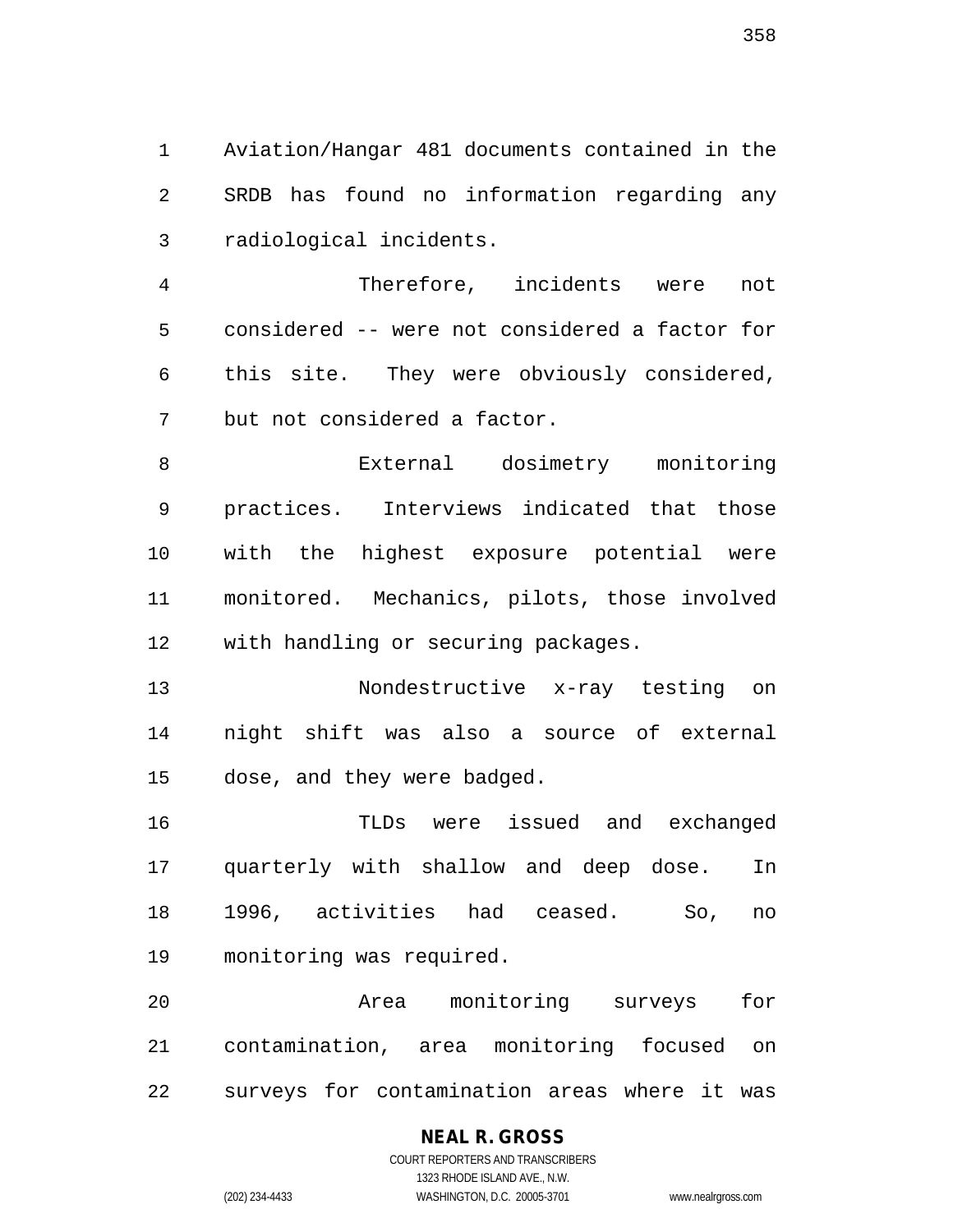1 possible for contamination to spread.

2 The available area monitoring data 3 support that there was no spread of 4 contamination. 5 These data also provide 6 information about the program and plane 7 conditions. 8 The annual summary data for Ross 9 Aviation, you can see for the period from `89 10 to `96, you have about a little under a 11 hundred being monitored. It dips down `92, 12 `93. It was higher `89 and `90. 13 You see the highest of maximum 14 doses is somewhere in the 70, 80, 90 dose. 90 15 millirem. Actually, that's the maximum 16 individual shallow dose. 17 Maximum individual deep dose, 172 18 in 1994. You see the total person, you know, 19 we're talking about 200 millirem for all the 20 people who were monitored. 21 Eberline provided external badge 22 services. Records of external dose for

359

COURT REPORTERS AND TRANSCRIBERS 1323 RHODE ISLAND AVE., N.W. (202) 234-4433 WASHINGTON, D.C. 20005-3701 www.nealrgross.com

**NEAL R. GROSS**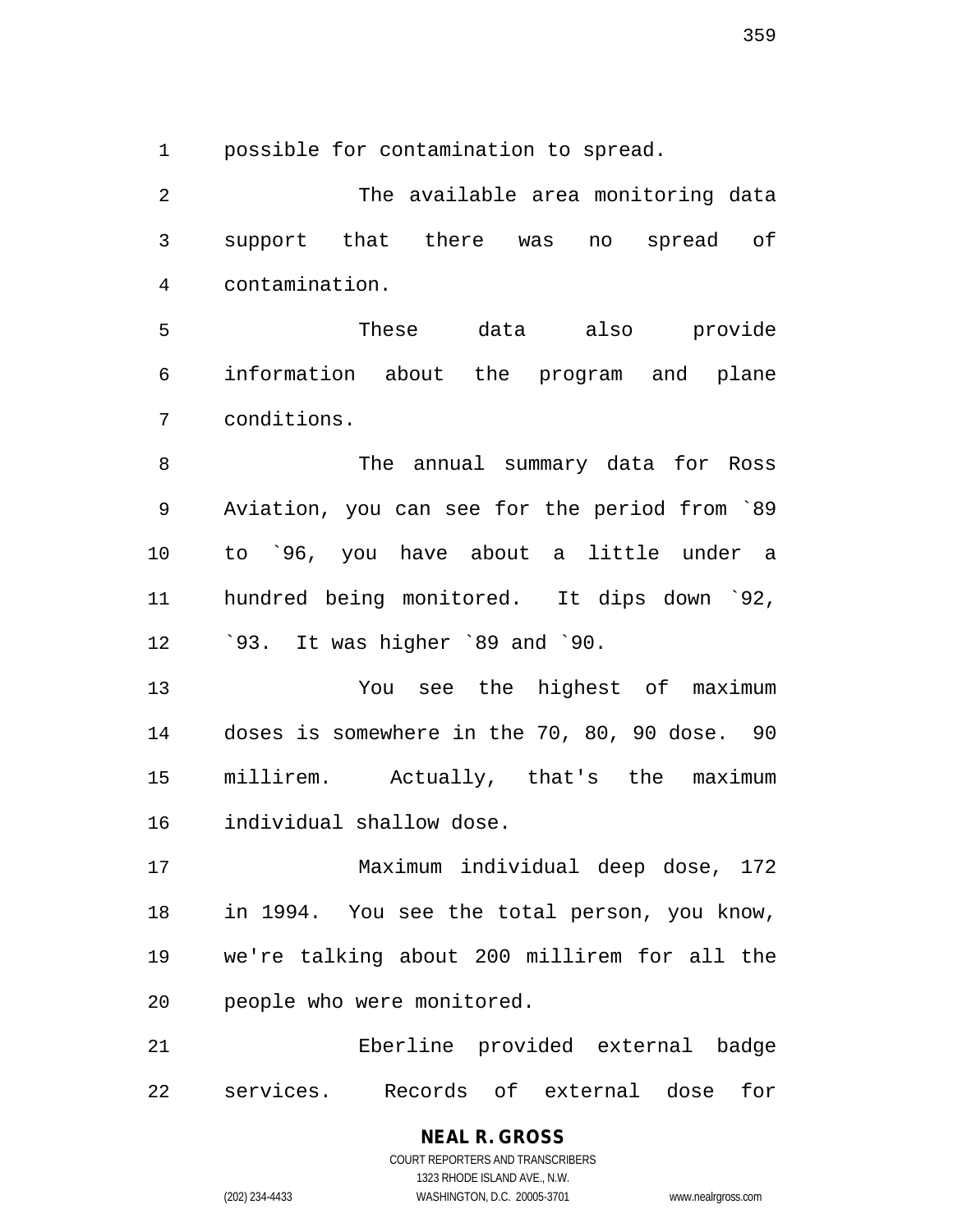1 individuals have not been obtained. Annual 2 summaries of external dose are available and 3 will be used to bound dose when individual 4 records are not available.

5 NIOSH will use the highest 6 recorded annual dose for all years during the 7 covered period for all individuals. It's a 8 deep dose of 172 millirem per year, and a 9 shallow dose of 89 millirem per year, 10 including for the partial year 1996.

11 This measured dose would include 12 ambient dose. No additional environmental 13 external dose would be assigned.

14 The dose estimate will be used to 15 evaluate the partial year 1996 even though the 16 activity had ended and no exposure to 17 radioactive material was expected.

18 Dose would be bounded by assuming 19 the medical dose, annual x-ray examinations 20 using standard NIOSH methods, TIB-6.

21 Internal dose. Based on the 22 findings provided in the Evaluation Report,

### **NEAL R. GROSS**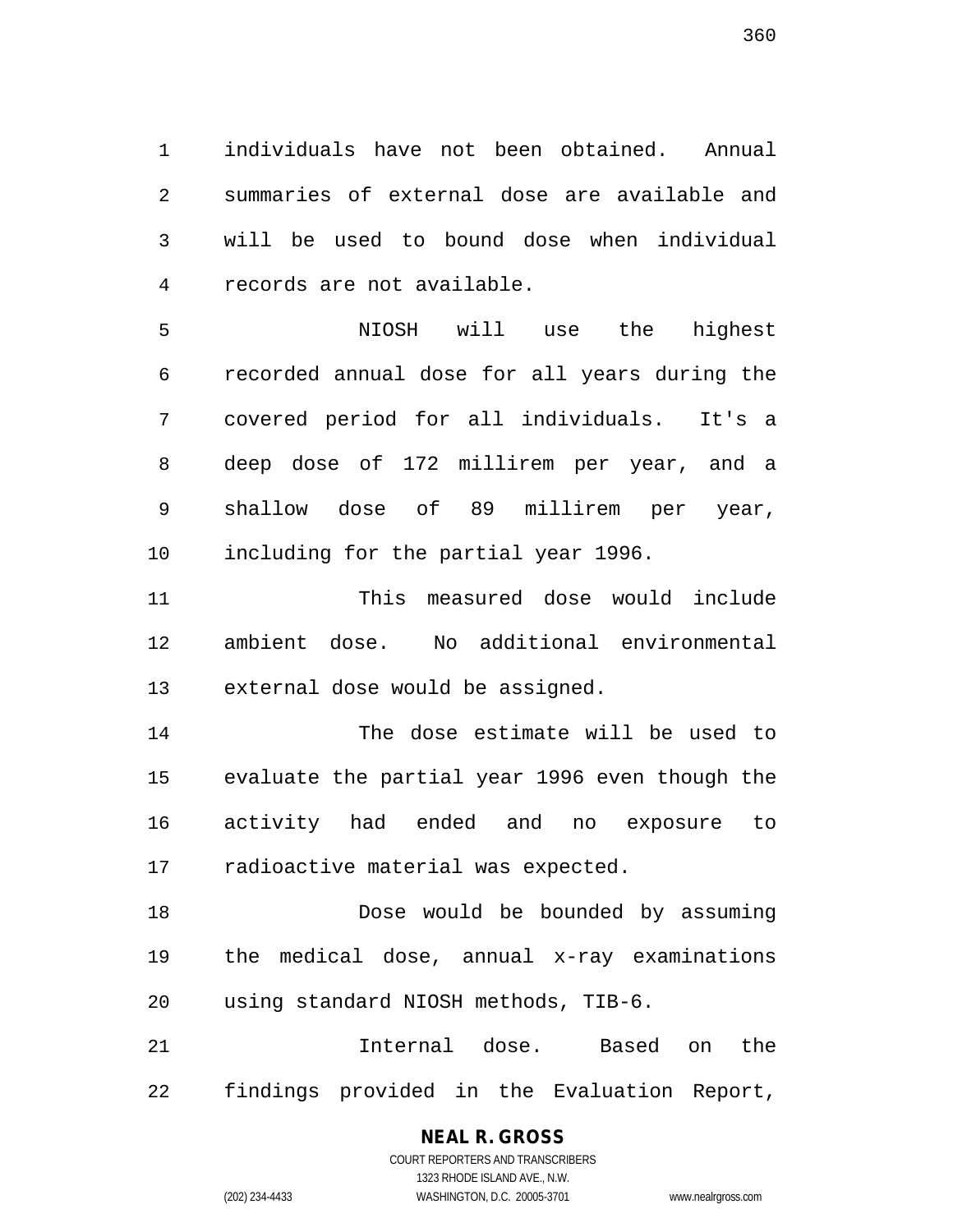1 NIOSH has concluded there is no potential for 2 internal dose from the facility.

3 Proximity to Sandia National 4 Laboratory suggests that ambient internal dose 5 be evaluated using the information in Sandia 6 Site Profile for environmental.

7 So, this is just a brief sample 8 dose reconstruction for a nondestructive 9 testing technician who worked the entire time 10 frame. Again, this is just a hypothetical 11 case and claimant-favorable assumptions using 12 the assumptions that we've provided: hundred 13 percent anterior to posterior, the claimant-14 favorable energy distribution on the photons - 15 - let's see.

16 So, this is what we came up with: 17 External dose of 1.8 rem. Skin BCC would have 18 about 2.7 because of the shallow dose. 19 Probability of Causation for the lung cancer 20 would be ten percent. Three percent for 21 prostate. And the BCC was 14 percent. And if 22 you had all three cancers, the total PoC for

# **NEAL R. GROSS**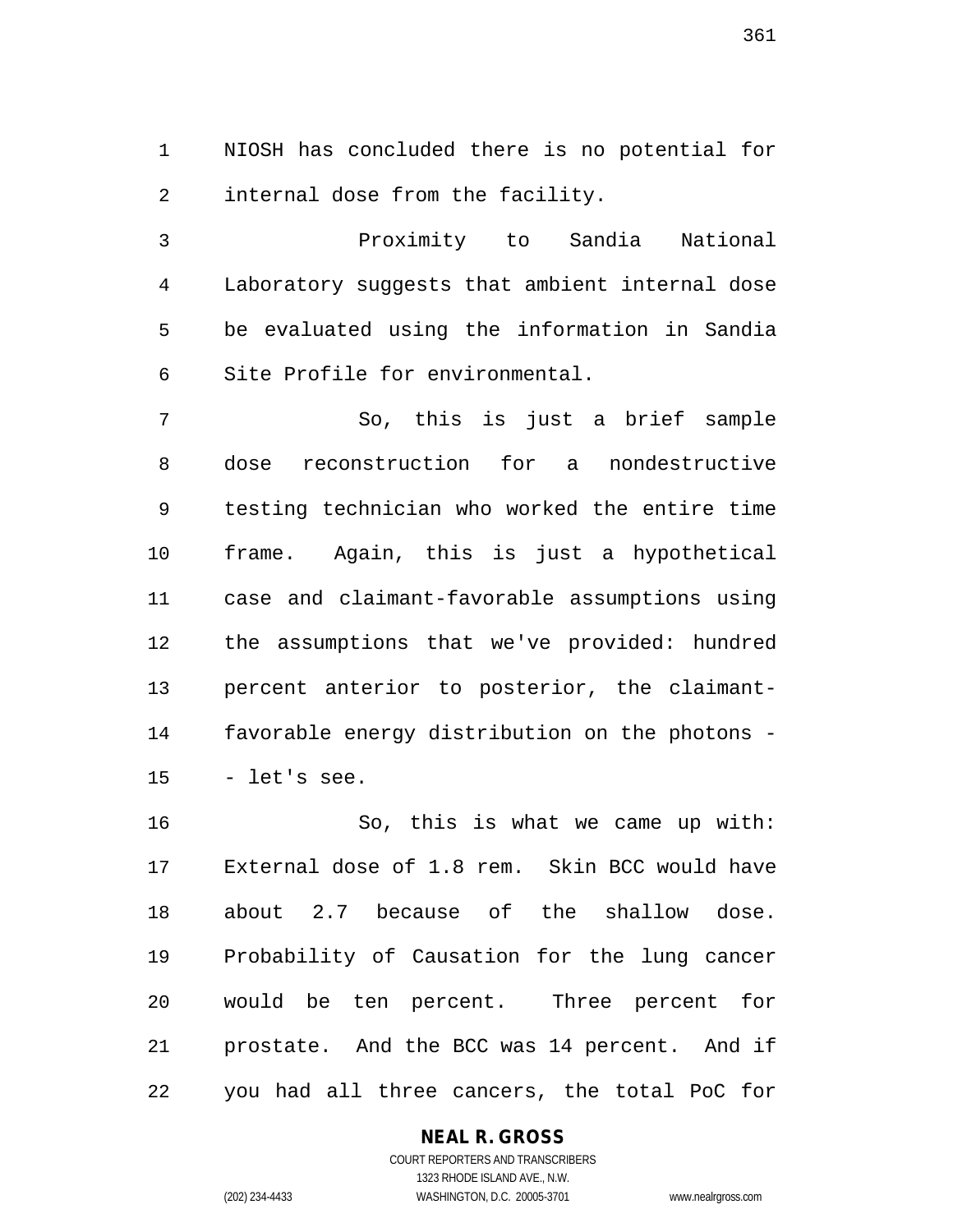1 all three would be about 26 percent.

2 So, NIOSH evaluated the petition 3 using the guidelines of 83.13 and submits its 4 findings that was issued on December 18th, 5 2009.

6 Of course the two-prong test, is 7 it feasible to estimate the level of dose to 8 individuals of the Class with sufficient 9 accuracy?

10 NIOSH found that the available 11 monitoring records, process descriptions and 12 source-term data are adequate to complete dose 13 reconstructions with sufficient accuracy for 14 the evaluated Class of employees. Therefore, 15 health endangerment is not required.

16 This is the summary of our 17 feasibility. For internal dose 18 reconstruction, only environmental. External, 19 gamma/photon, beta. Neutron is not 20 applicable. And occupational-medical x-rays 21 all as feasible.

22 Thank you.

**NEAL R. GROSS** COURT REPORTERS AND TRANSCRIBERS 1323 RHODE ISLAND AVE., N.W.

(202) 234-4433 WASHINGTON, D.C. 20005-3701 www.nealrgross.com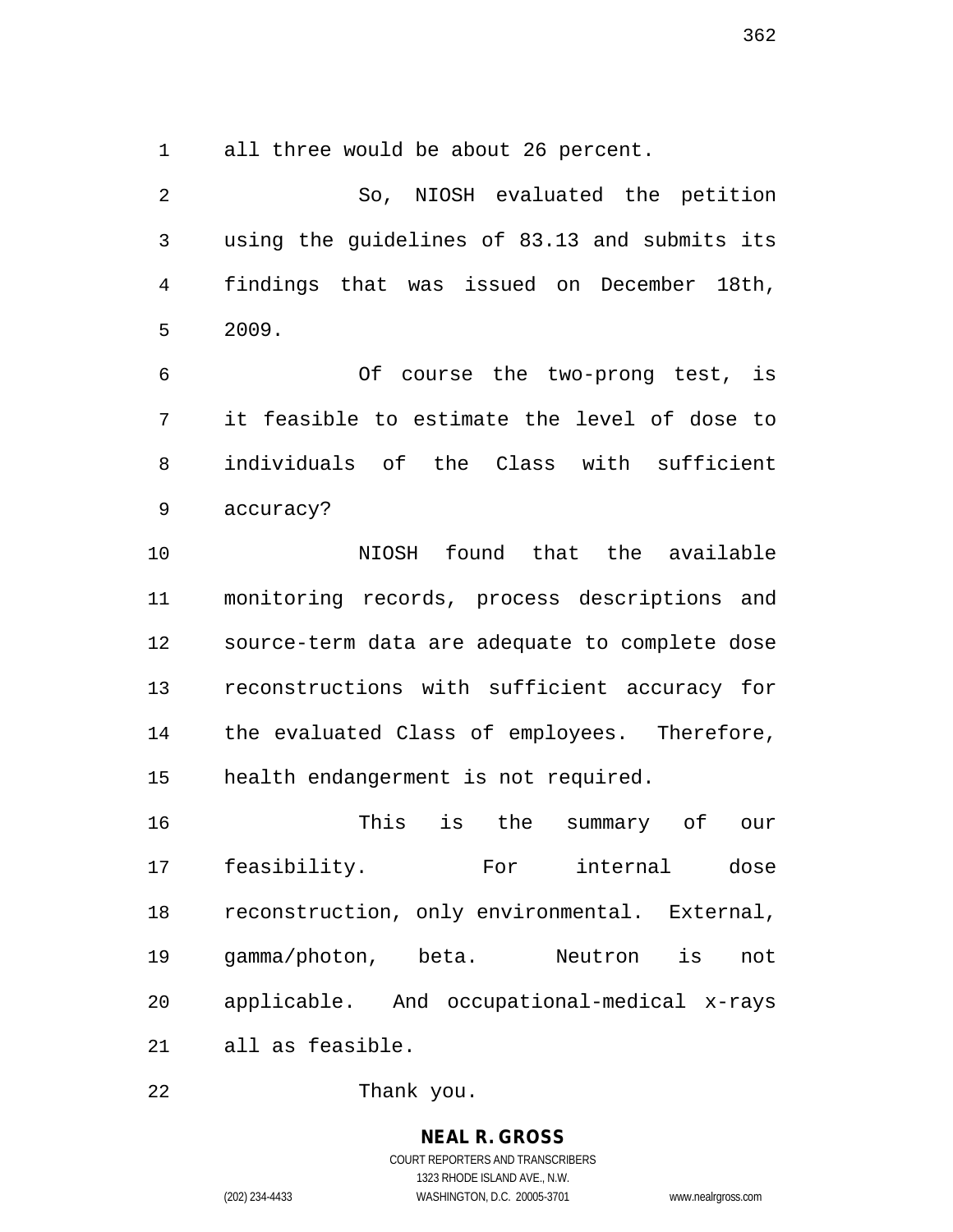1 CHAIRMAN MELIUS: Okay. Board 2 Members have questions for Sam? 3 Don't run away, Sam. 4 Paul. 5 MEMBER ZIEMER: Sam, the medical x-6 rays were actually done in Hangar 481? 7 DR. GLOVER: As I reread that, that 8 sort of flies in the face of what we just said 9 for science. 10 MEMBER ZIEMER: That was the reason 11 for my question. 12 DR. GLOVER: Yes, I would have to 13 discuss that with my -- but that was when we 14 wrote that -- 15 MEMBER ZIEMER: So -- 16 DR. GLOVER: Unfortunately, I did 17 use -- presented essentially the same what I 18 had before. This is what the ER said. 19 MEMBER ZIEMER: It wouldn't change 20 your conclusion. 21 DR. GLOVER: No. 22 MEMBER ZIEMER: I was just

1323 RHODE ISLAND AVE., N.W.

(202) 234-4433 WASHINGTON, D.C. 20005-3701 www.nealrgross.com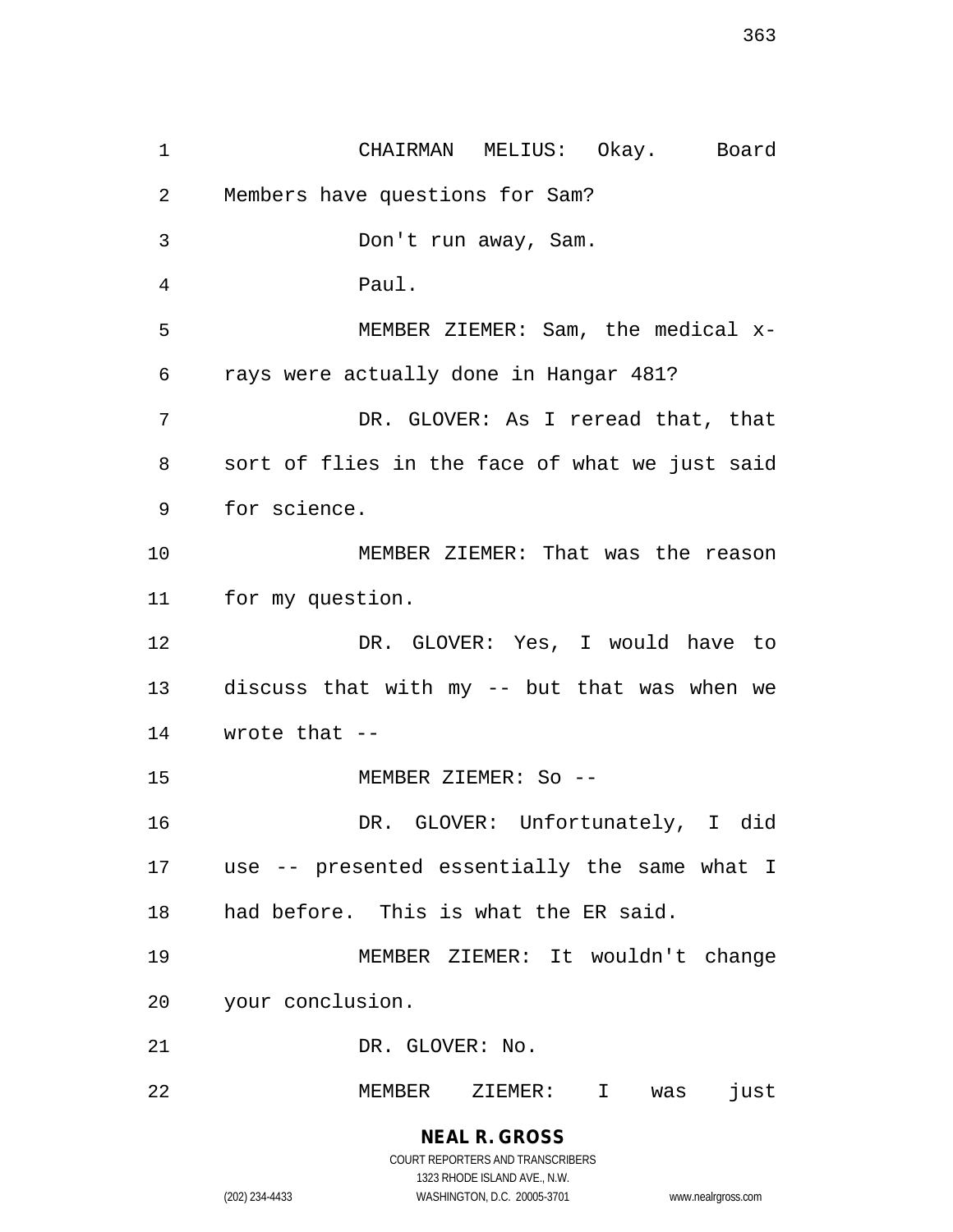1 questioning whether you would actually include 2 medical x-ray in this case.

3 DR. GLOVER: We certainly don't 4 have documentation that -- we have -- we 5 didn't go out of our way to evaluate that, 6 but, yes.

7 CHAIRMAN MELIUS: Okay. Other 8 Board Members with -- yeah, Bob.

9 MEMBER PRESLEY: Do you have 10 records showing the dose of medical x-rays? 11 DR. GLOVER: No, I think what his -12 - regarding the medical x-rays that he was 13 talking about, that Paul was mentioning, are 14 the x-rays from the x-ray unit that was -- it 15 was used for nondestructive testing on the 16 planes.

17 MEMBER PRESLEY: That's exactly 18 what I mean. It was not used for medical x-19 rays. It was used for nondestructive testing  $20$ 

21 MR. KATZ: Bob, please use the 22 microphone.

> **NEAL R. GROSS** COURT REPORTERS AND TRANSCRIBERS

1323 RHODE ISLAND AVE., N.W. (202) 234-4433 WASHINGTON, D.C. 20005-3701 www.nealrgross.com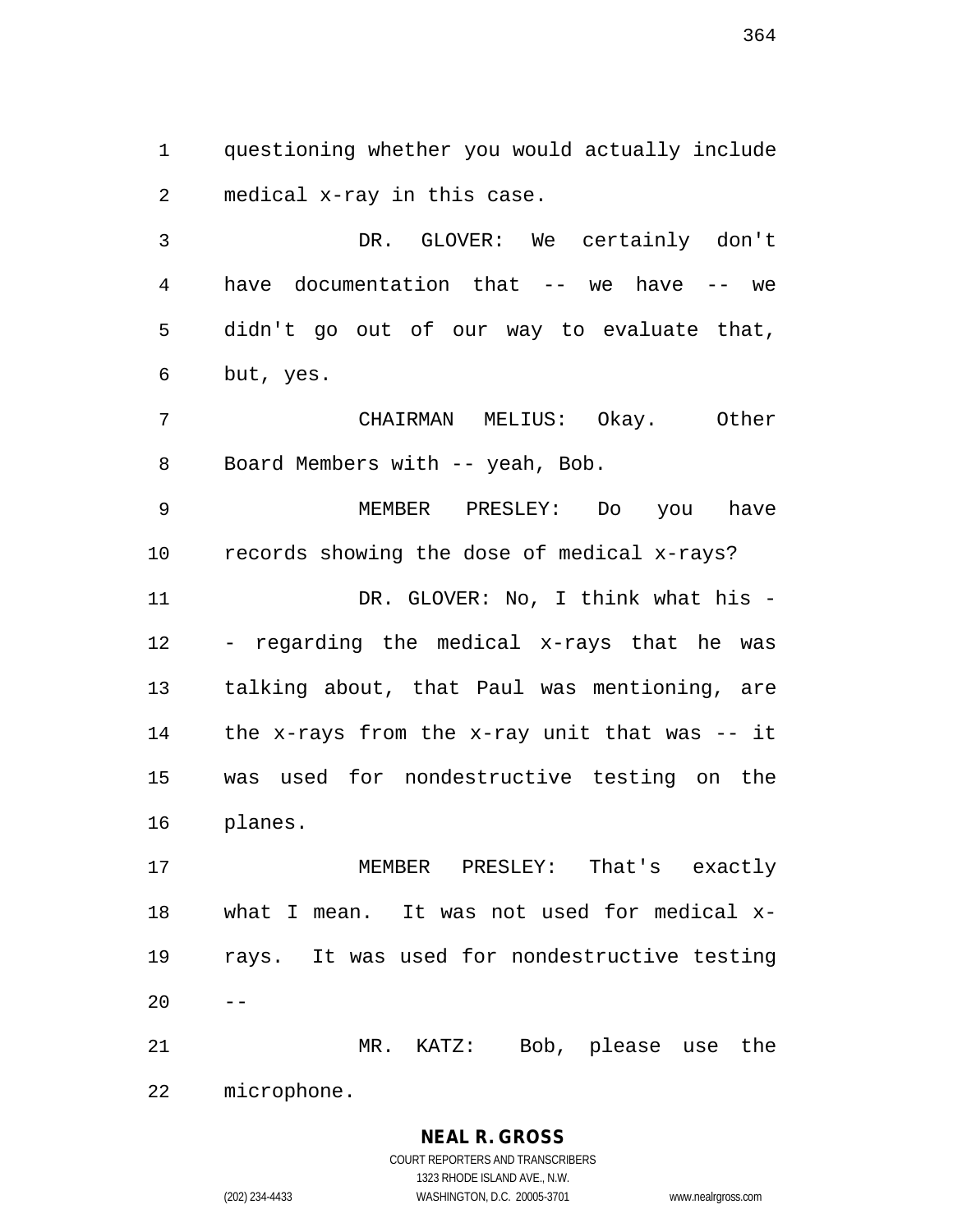1 MEMBER PRESLEY: What? 2 MR. KATZ: Please use the 3 microphone when you speak, because it can't be 4 picked up by the transcription. 5 MEMBER PRESLEY: Because it was 6 used for nondestructive testing on certain 7 weld areas on that airplane and other 8 airplanes that Ross used. 9 DR. GLOVER: Yes, sir. I think 10 Paul caught me on a thing that -- a new change 11 in our program about x-rays being conducted 12 on-site. And I said we would use TIB-6. 13 In the event that an x-ray was 14 conducted at a different facility outside of 15 the covered facility, I would have to talk to 16 my colleague, Jim Neton, and verify, but I 17 don't believe that would be a covered 18 exposure. 19 So, my use of TIB-6 is what -- 20 MEMBER ZIEMER: Right. And it 21 would be surprising for them to use the 22 radiographs for -- I wasn't even thinking

> **NEAL R. GROSS** COURT REPORTERS AND TRANSCRIBERS 1323 RHODE ISLAND AVE., N.W. (202) 234-4433 WASHINGTON, D.C. 20005-3701 www.nealrgross.com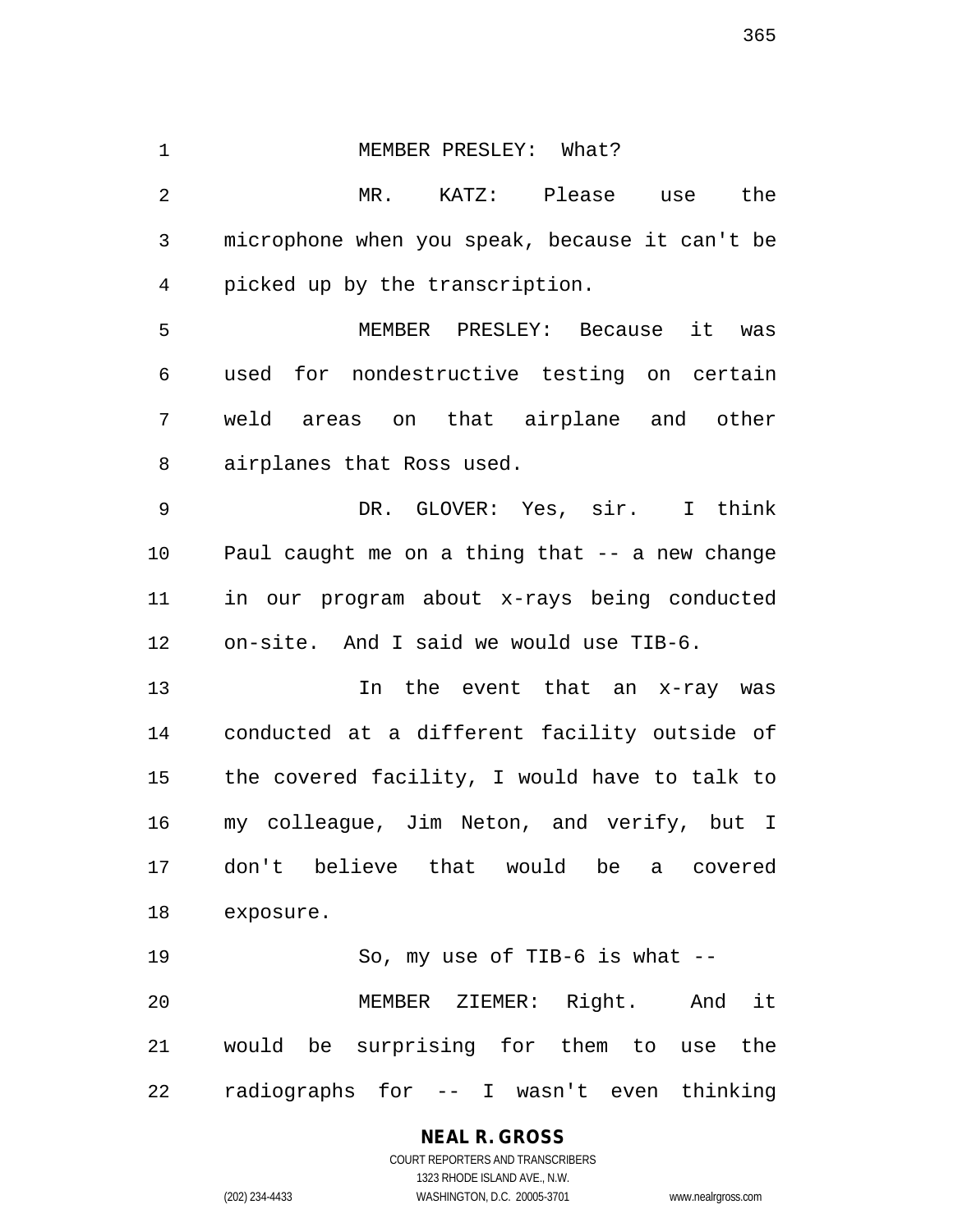1 about that. I just wondered if they had a 2 medical x-ray on the site. 3 CHAIRMAN MELIUS: Yes, David. 4 MEMBER RICHARDSON: Thank you. It 5 was a nice presentation. It's a nice write-up 6 of the report. I just have two questions for 7 clarification. 8 One is I was wondering why the 9 shallow dose exceeds the deep dose here. 10 MEMBER MUNN: Exceeds what? I 11 didn't hear the question. 12 DR. GLOVER: In an exposure 13 assessment, that deep dose is going to be 14 attenuated. So, for BCC you get a higher -- 15 based on our assumptions where we use the 16 organ factor, the actual depth within -- how 17 much dose is actually received by the organ. 18 MEMBER RICHARDSON: So, the values 19 of these tables you take the maximum value. 20 DR. GLOVER: So, that's your 21 exposure. But as it penetrates the body, you

22 know, it would be attenuated and you would see

#### **NEAL R. GROSS**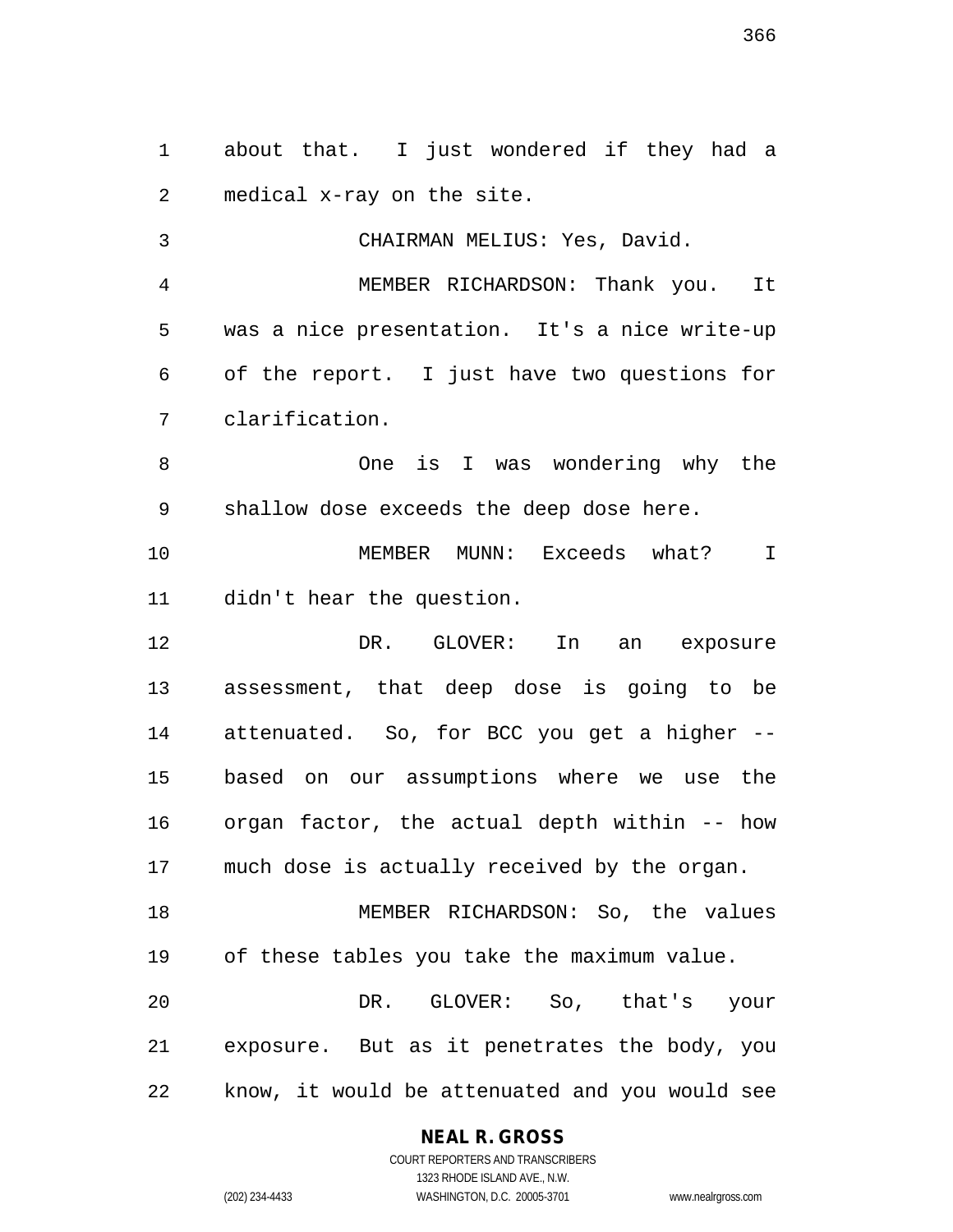1 -- you may not get, you know, the rem -- 2 here's the entrance dose. But as you get into 3 different parts of your organ, you're actually 4 -- that organ is going to see a different 5 dose.

6 MEMBER RICHARDSON: And the other 7 one was you described - I mean, it made sense 8 to me you were describing that you confirmed 9 that there was no neutron dose based on 10 dosimetry information.

11 1 I was wondering, I mean, they 12 weren't routinely badging people for neutrons. 13 So, what was the basis for that?

14 DR. GLOVER: We reported in the 15 base year that there was a TLD exchange. I 16 have to -- it's been a while. So, I re-17 reviewed that part.

18 There was no credible real source 19 as a neutron. The neutron generators weren't 20 on.

21 MEMBER RICHARDSON: Yes, right.

22 DR. GLOVER: I have to -- let's

# **NEAL R. GROSS**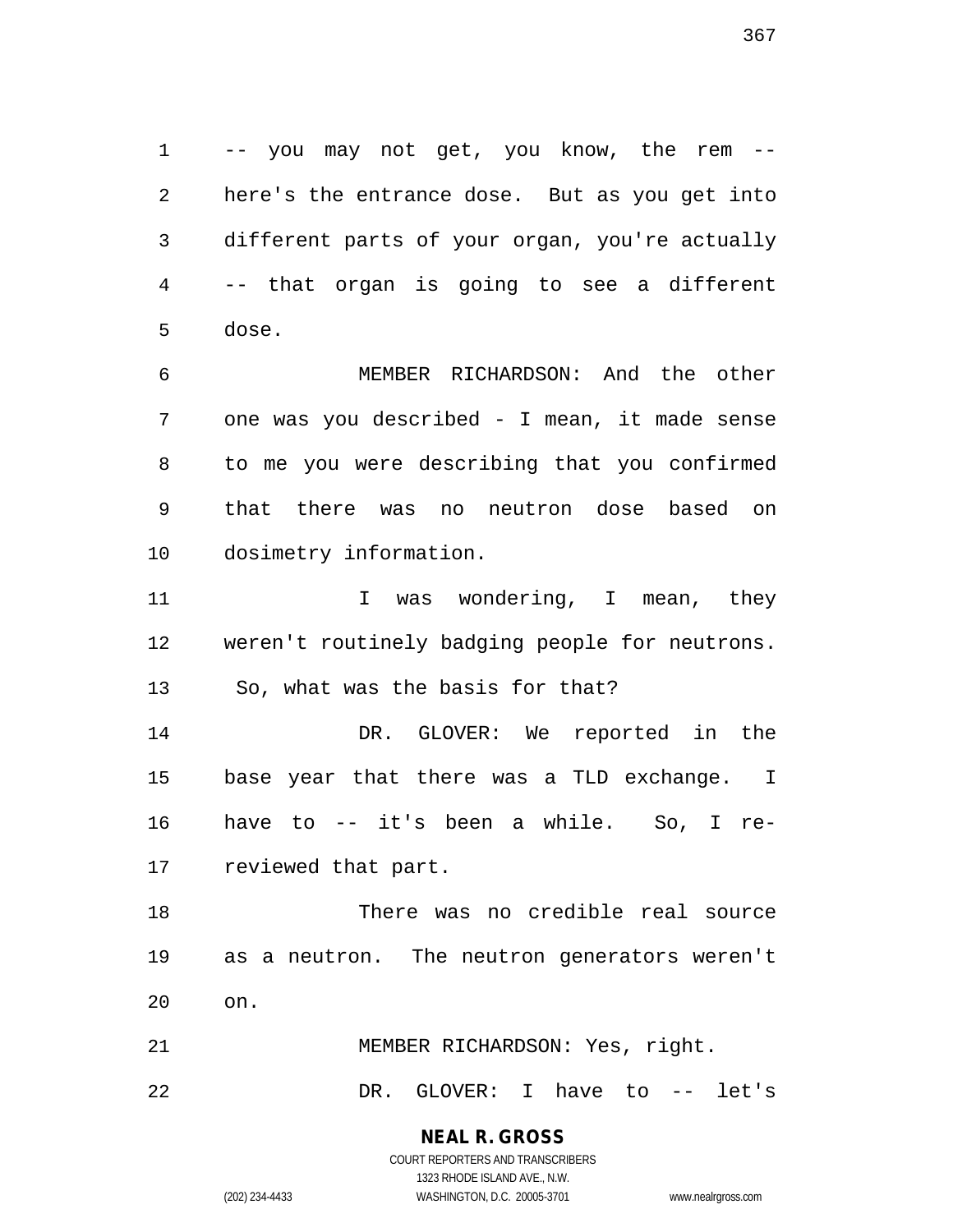1 see. We cite that the dosimetry information 2 didn't support -- I'd have to review that 3 again, but I don't think there's any credible 4 mechanism for neutron dose. 5 CHAIRMAN MELIUS: Okay. Anybody 6 else with Board Members? 7 If not, we'd like to hear from the 8 petitioners that are here. Welcome. Want to 9 step up to the mic and however you want to -- 10 or to the lectern. Either one is fine. 11 MR. ARMIJO: It will take me a few 12 minutes to get my things out, if that's all 13 right. I don't have an actual PowerPoint 14 presentation. However, I have some talking

15 points and some things that I think we need to 16 bring to the attention of this Board.

17 CHAIRMAN MELIUS: Okay. Go ahead. 18 MR. ARMIJO: My name is Robert 19 Armijo. I'm an attorney here in the State of 20 New Mexico.

21 Standing beside me is my client 22 [Identifying information redacted] whose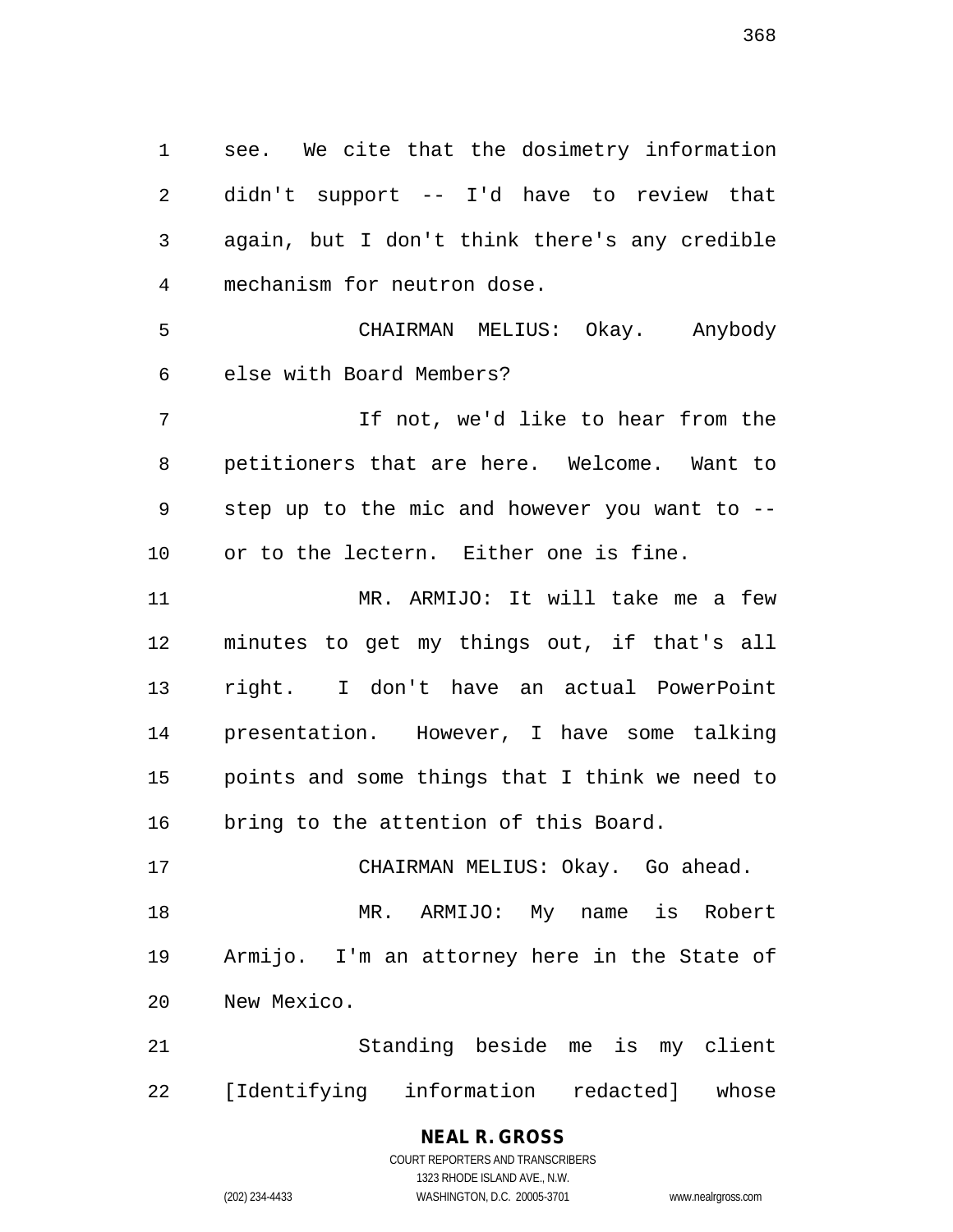1 [Identifying information redacted] worked for 2 nine years at Ross Aviation at the Hangar 481 3 building. He is the petitioner for the SEC 4 petition in this case.

5 Also standing beside me is a 6 former pilot with Ross Aviation, [Identifying 7 information redacted]. She has provided us 8 with a great deal of information that I think 9 would be most pertinent to the considerations 10 of this Board.

11 We very much appreciate this Board 12 being here in New Mexico and giving us an 13 opportunity to present our information to you.

14 We're not here really to attack 15 the science of the dose reconstruction. 16 Rather, we're here to attack some of the 17 underlying data that has been relied upon for 18 the development of the scientific data, and we 19 believe that the evidence that we have located 20 would demonstrate that there are some flaws. 21 With all due respect and not to

22 disparage anyone on this Commission, but there

#### **NEAL R. GROSS**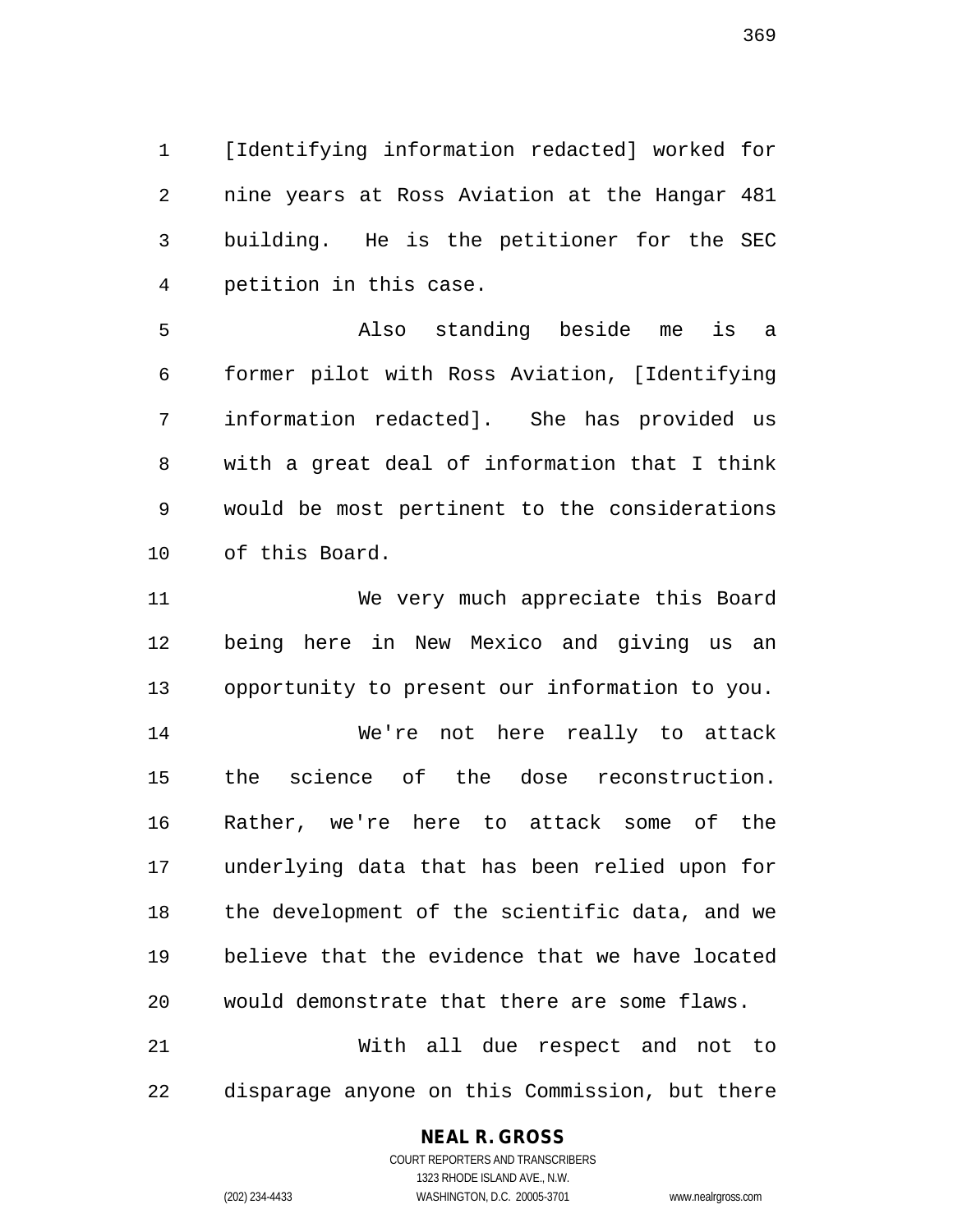1 are some flaws in the reasoning that have 2 cropped in here.

3 We would wholeheartedly support 4 the position stated by the congressional staff 5 as far as the use of secondary or alternative 6 means of evidence.

7 And one of the points in this case 8 that I'll get to in just a bit, is that it 9 appears that the actual data of what these TLD 10 badges showed has never come to light.

11 One of the unsworn interviews 12 conducted by Mr. Glover, who has conducted a 13 good investigation in this case, reports that 14 the Ross Aviation or personnel who came later, 15 shredded information concerning the dose data. 16 So, although we might have 17 summaries, unaudited, unsworn secondary 18 evidence, that direct evidence is no longer 19 available.

20 Also, Mr. Glover learned and 21 pointed out to this Board that the actual TLD 22 data that was supposed to be maintained by

> COURT REPORTERS AND TRANSCRIBERS 1323 RHODE ISLAND AVE., N.W. (202) 234-4433 WASHINGTON, D.C. 20005-3701 www.nealrgross.com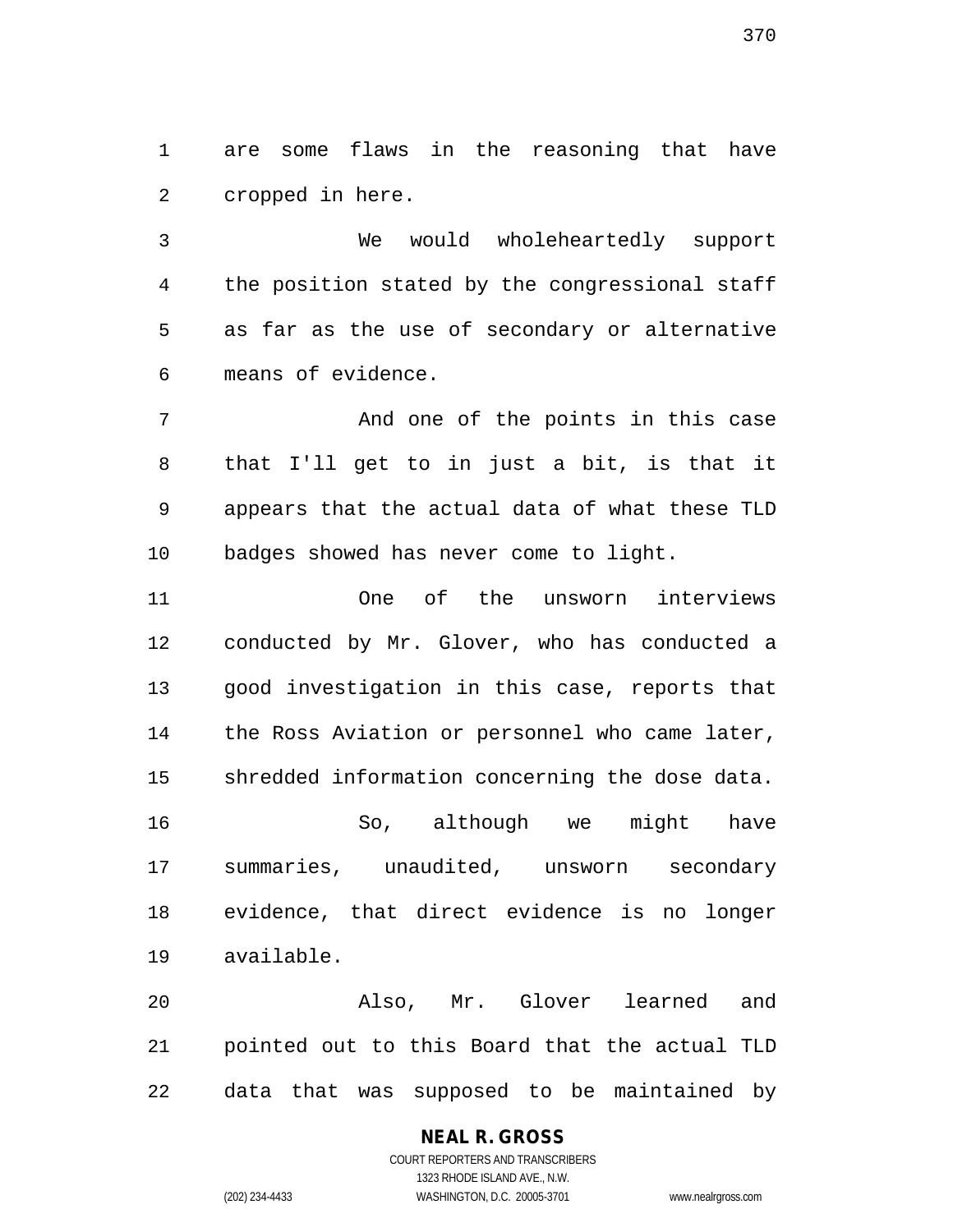1 Eberline, has never been produced in spite of 2 the length of time that this petition has been 3 pending.

4 And because of that failure to 5 produce that information, Mr. Glover and those 6 that conducted the scientific evaluation had 7 to use unaudited, unsworn, secondary evidence 8 instead of looking at the best evidence of 9 whatever that data may have been.

10 At this point, it appears that for 11 the 481 hangar, we simply don't have -- we 12 just don't have the data information that may 13 have existed from those that were badged.

14 Personnel in the hangar were not 15 badged. Flight personnel were badged. The 16 lady standing beside me who was a pilot, was 17 badged, and she has prepared an affidavit 18 stating that she was never told what those 19 badges showed.

20 Now, we have the secondary, 21 unsworn, unaudited information suggesting 22 everything is fine. But as of today, we do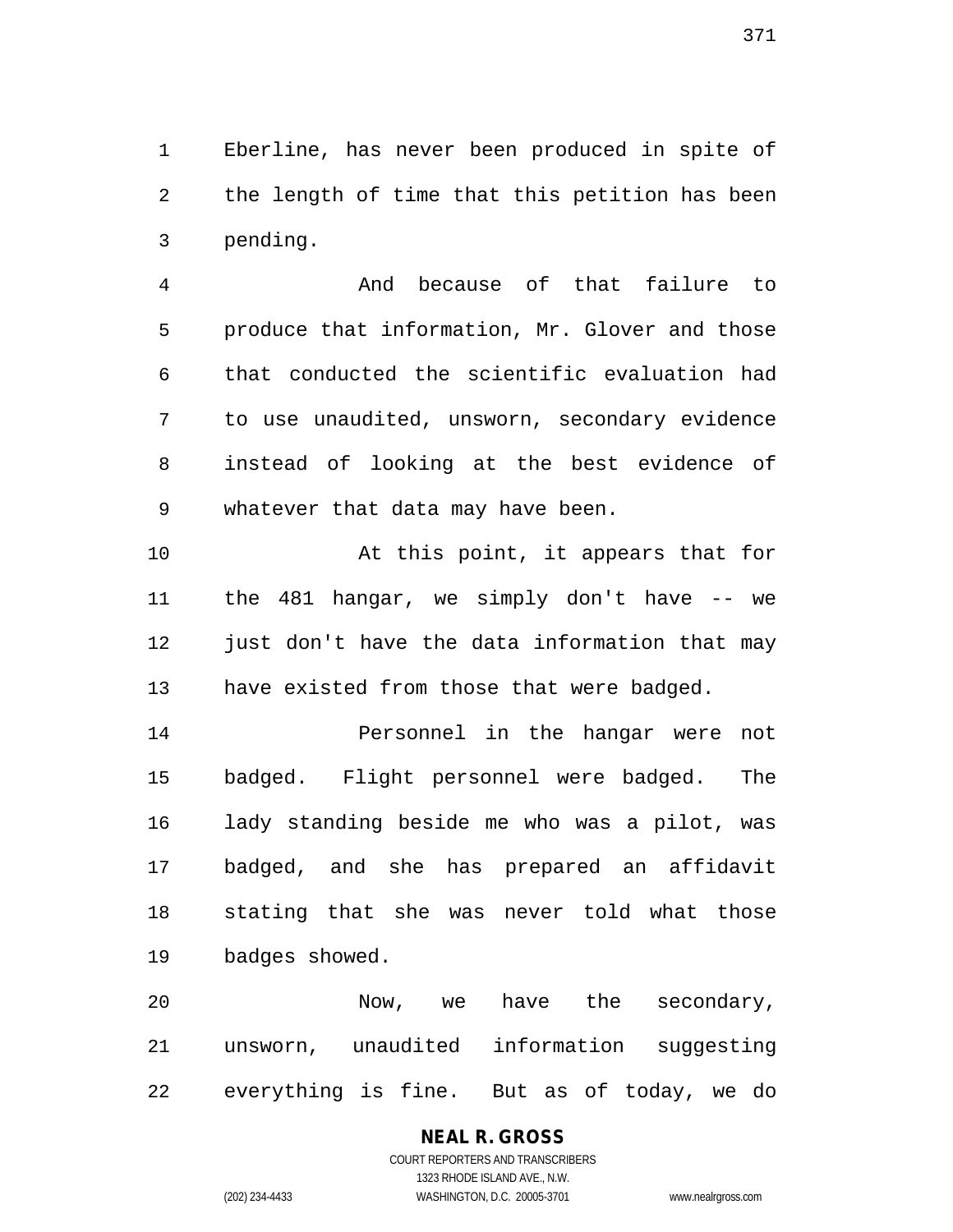1 not have those TLD badges to know what they 2 actually showed.

3 [Identifying information 4 redacted], the petitioner, contends that his 5 SEC petition should be approved because it is 6 not feasible to estimate with sufficient 7 accuracy radiation doses for employees of Ross 8 Aviation, including his late wife [Identifying 9 information redacted] who worked at its 10 facilities, including Hangar 481.

11 [Identifying information redacted] 12 contends that NIOSH must determine that there 13 is a reasonable likelihood that radiation 14 doses of Ross Aviation personnel who fit the 15 definition of the Class in this case, may have 16 endangered the health of members of the Class.

17 [Identifying information redacted] 18 recognizes that NIOSH dose reconstructions 19 under the EEOICPA, that's the Energy Employees 20 Occupational Illness Compensation Program Act, 21 are performed using methods promulgated under 22 the federal regulations, specifically 42 CFR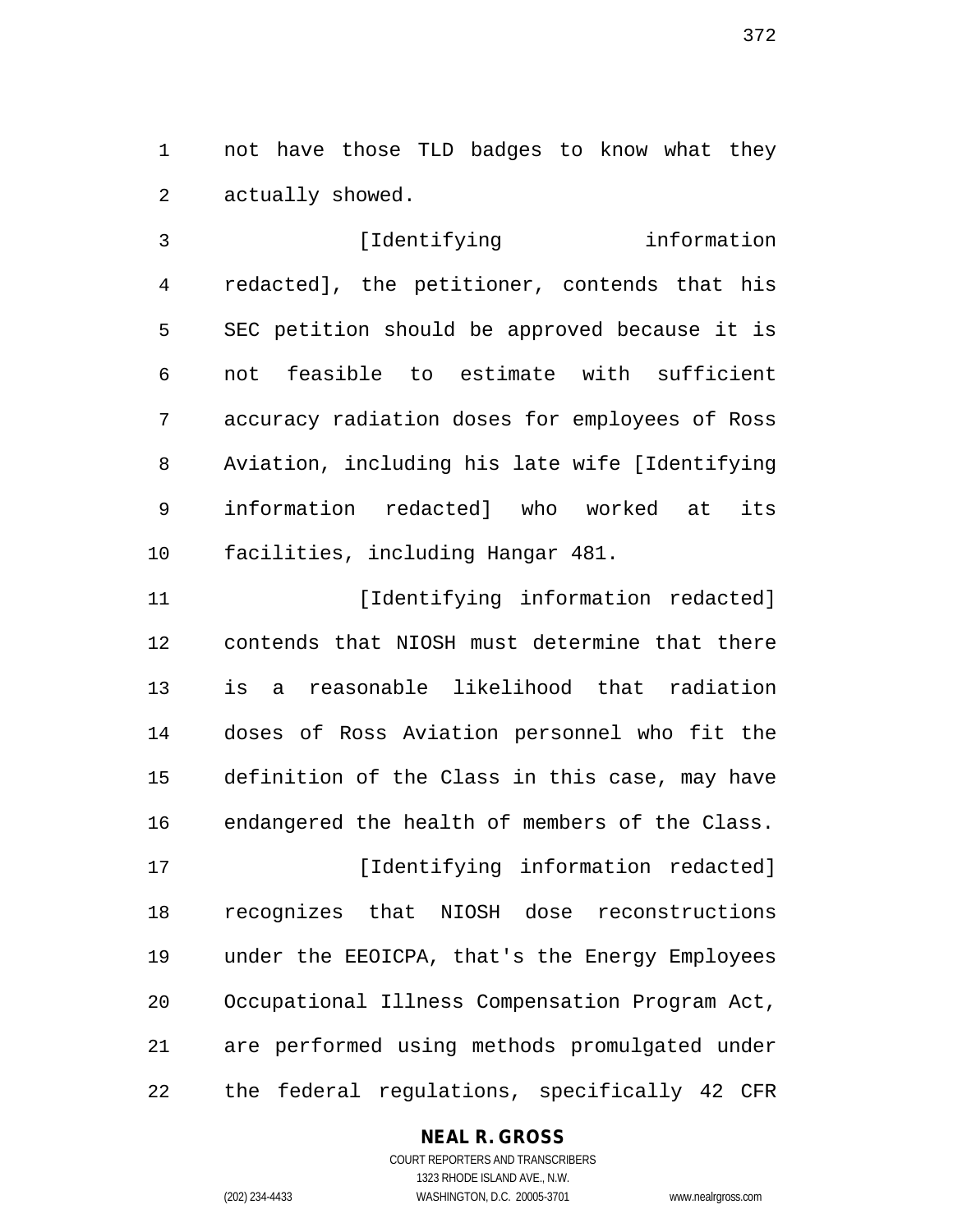1 Part 82, and the detailed implementation 2 guidelines that are available online.

3 However, he contends that there is 4 not sufficient data available to allow NIOSH 5 to perform dose reconstructions under those 6 provisions.

7 Now, the regulations 42 CFR 8 Section 83.13(c)(1) states that radiation 9 doses can be estimated with sufficient 10 accuracy if NIOSH has established that it has 11 access to sufficient information to estimate 12 the maximum radiation dose for every type of 13 cancer for which radiation doses are 14 constructed that should have been incurred in 15 plausible circumstances by any member of the 16 Class, or if NIOSH has established that it has 17 access to sufficient information to estimate 18 the radiation doses of members of the Class 19 more precisely than an estimate of the maximum 20 radiation dose. That's basically, as I 21 understand it, what the law requires.

22 The flaw in this case is we don't

#### **NEAL R. GROSS** COURT REPORTERS AND TRANSCRIBERS

1323 RHODE ISLAND AVE., N.W. (202) 234-4433 WASHINGTON, D.C. 20005-3701 www.nealrgross.com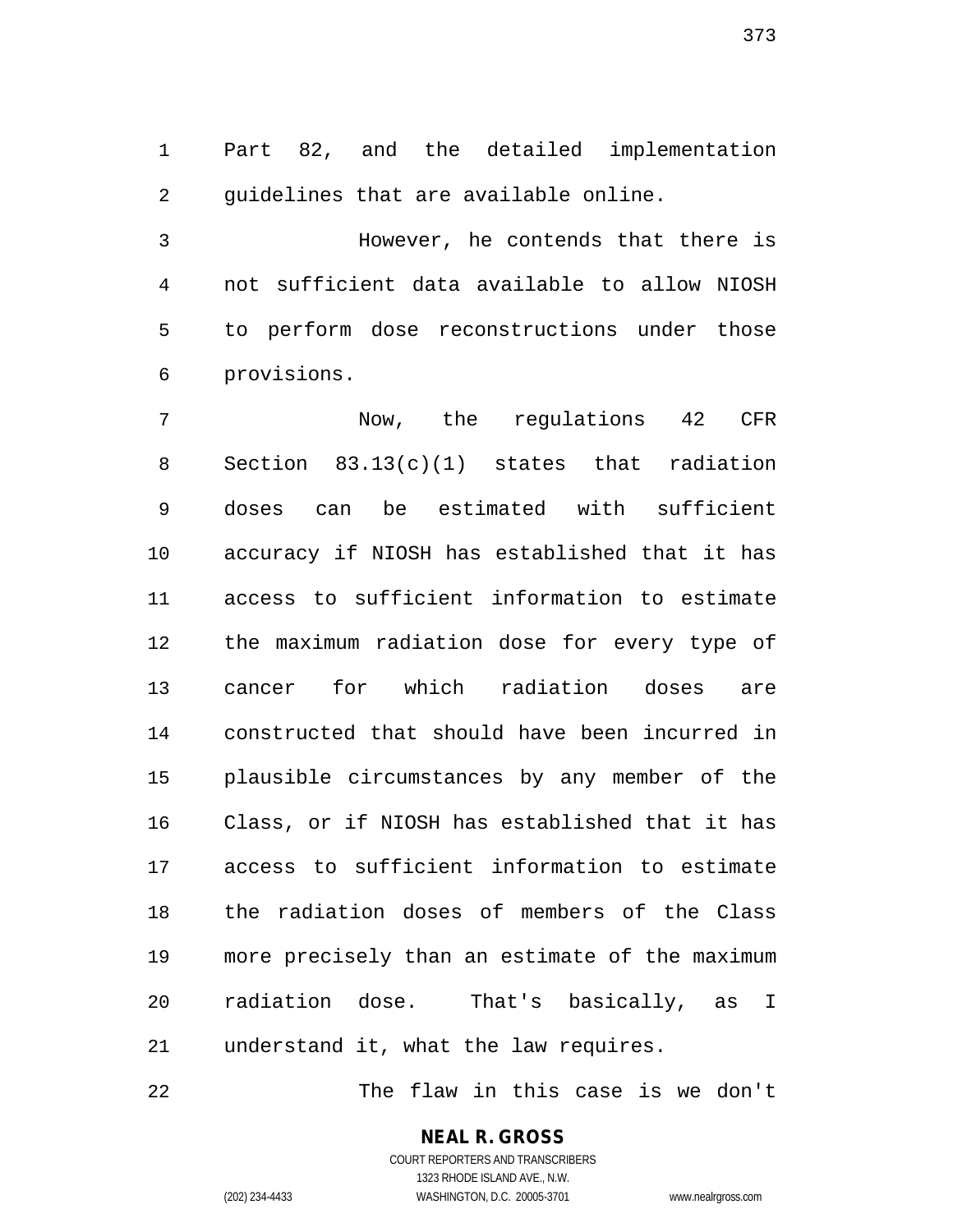1 have the raw data. It is not available. It 2 has not been produced. And we're using 3 unaudited information which is not the best 4 evidence. And that evidence is then being 5 presented as a reason to deny the SEC Class 6 certification.

7 [Identifying information redacted] 8 bases his position on the following 9 circumstances: number 1, Mr. Glover who has 10 been very helpful to us as we have continued 11 this matter -- and I might add if I can 12 digress for a moment, right now this petition 13 covers the period of 1989 through 1994.

14 Mr. Glover discovered the 15 existence of contracts all the way back to 16 1970 that I'm holding in my hand here.

17 Interestingly, when Mr. Glover 18 sent this information to the U.S. Department 19 of Labor with the suggestion that the term of 20 coverage for Ross Aviation's Hangar 481 21 facility be extended back to 1970, he was told 22 that it wasn't his job to do that and that the

#### **NEAL R. GROSS** COURT REPORTERS AND TRANSCRIBERS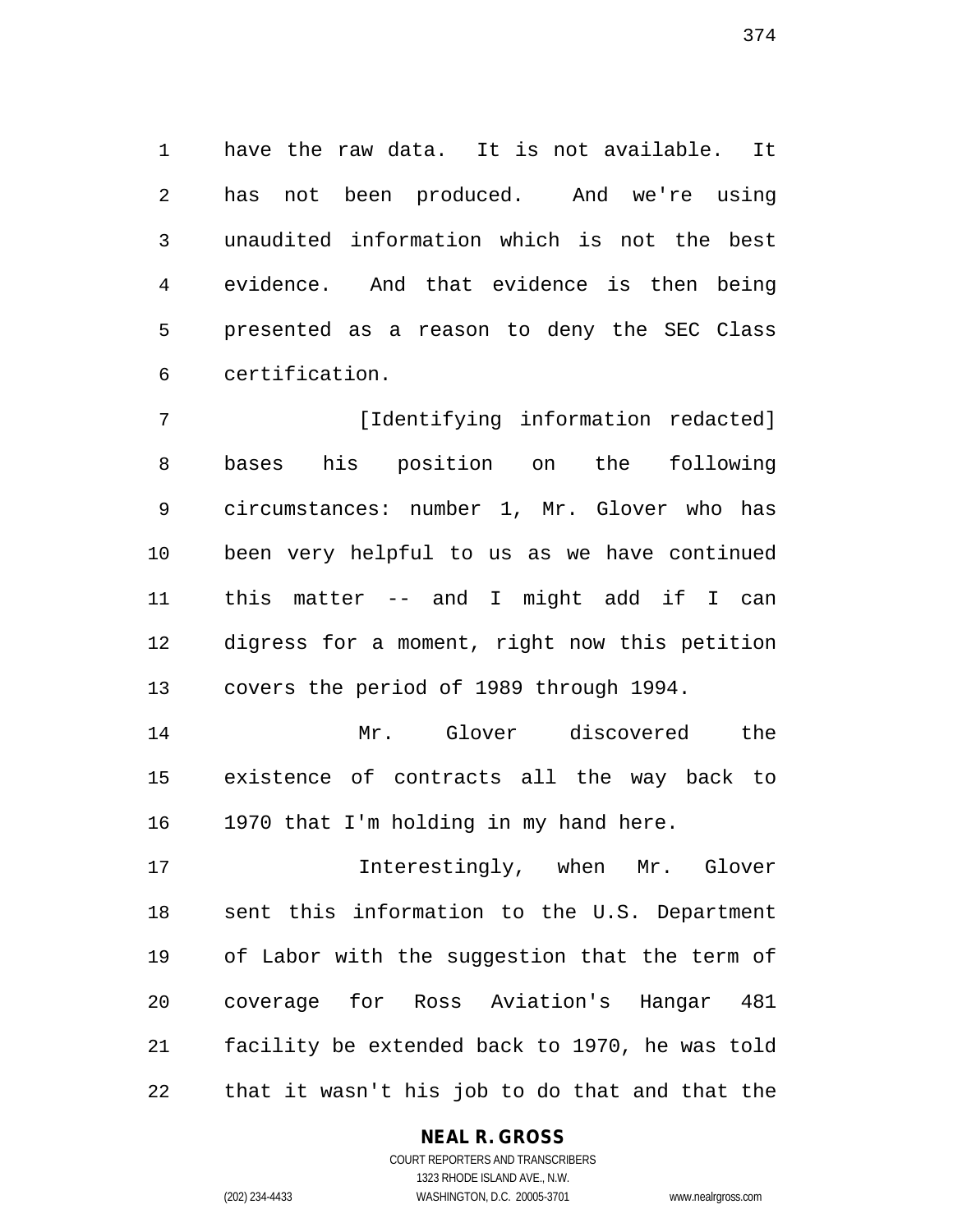1 Labor Department wouldn't do that.

| 2              | That's my job, as I've learned.                |
|----------------|------------------------------------------------|
| 3              | And we are going to turn this information in   |
| $\overline{4}$ | to the Labor Department with the express hope  |
| 5              | that we will be able to extend this period     |
| $\epsilon$     | from 1989 back to 1970.                        |
| 7              | But even without that, we would                |
| 8              | contend that this petition should be approved  |
| 9              | in the present manner because of the other     |
| 10             | circumstances I'm going to present.            |
| 11             | Mr. Glover reported to me as early             |
| 12             | as late summer, that approximately 4,000 pages |
| 13             | of additional documents in the possession of   |
| 14             | Sandia National Labs have been recently        |
| 15             | located and have yet to be analyzed.           |
| 16             | Petitioner<br>has requested these              |
| 17             | materials.<br>We have requested them by a      |
| 18             | Freedom of Information request most recently   |
| 19             | submitted to NIOSH. And at this date, the      |
| 20             | information has not been analyzed by NIOSH.    |
| 21             | And, furthermore, has not been produced.       |
| 22             | We don't like the idea of having               |

**NEAL R. GROSS** COURT REPORTERS AND TRANSCRIBERS

1323 RHODE ISLAND AVE., N.W.

(202) 234-4433 WASHINGTON, D.C. 20005-3701 www.nealrgross.com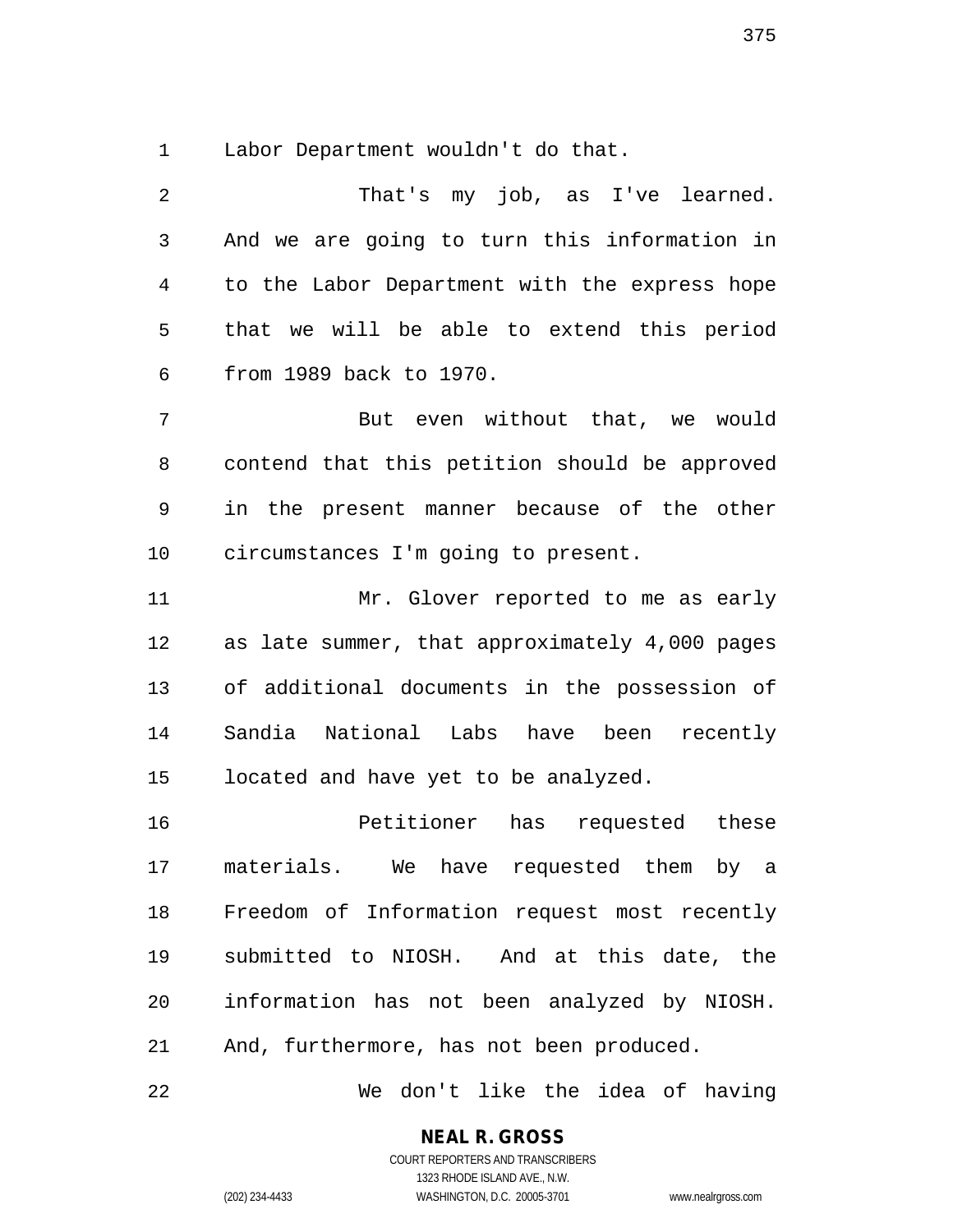1 to continue to delay this process because we 2 believe the petition should be granted, but 3 there simply is more data that has not yet 4 been brought to bear. And without that data, 5 I don't see how the science can come to an 6 adequate conclusion.

7 Number 2, petitioner has learned 8 as more fully addressed in an affidavit -- 9 now, this is an affidavit that we have from 10 the former worker that I'll be talking about 11 in just a moment.

12 It's not just unsworn telephone 13 interview information. This is an affidavit 14 from a former worker.

15 And one of the things that is 16 going to be presented in that affidavit, and I 17 would plan to give it to Mr. Glover, turn it 18 in so that this can be evaluated appropriately 19 and subjected to a litmus test of accuracy, is 20 that the radioactive shipments from Sandia 21 Labs were regularly delivered to Ross 22 Aviation's Hangar 481 premises to be loaded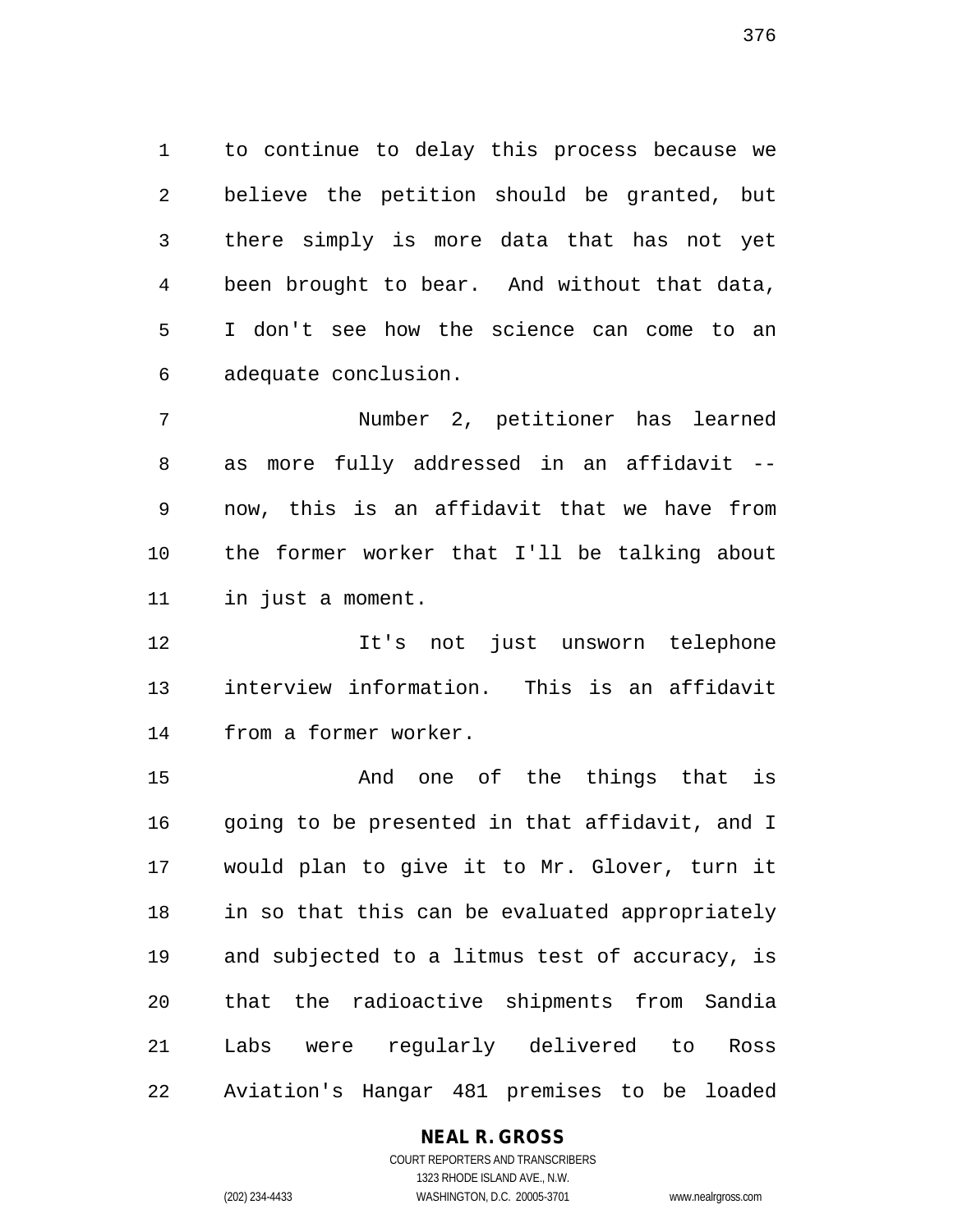1 and stored on airplanes.

2 This is specifically contrary to 3 the unsworn telephone information given to Mr. 4 Glover that the radiation materials were 5 instead loaded on the airplanes at these hot 6 pad locations at some great distance from the 7 hangar and away from other things. 8 10 In fact, the hot pads were used 9 for loading of Class C and Class A explosives, 10 as they should have been, but the affidavit 11 indicates that the Class B radioactive 12 materials were instead delivered to the hangar 13 building just as was pointed out from one of 14 the people that expressed where those loadings 15 took place in our initial petition. 16 And that was the regular practice

17 for the loading of these materials that came 18 from Sandia National Labs, many times with 19 guarded shipments, many times with personnel 20 who were suited in delivering these containers 21 to the Hangar 481 facility to be loaded.

22 So, if the premise upon which the

**NEAL R. GROSS** COURT REPORTERS AND TRANSCRIBERS

1323 RHODE ISLAND AVE., N.W. (202) 234-4433 WASHINGTON, D.C. 20005-3701 www.nealrgross.com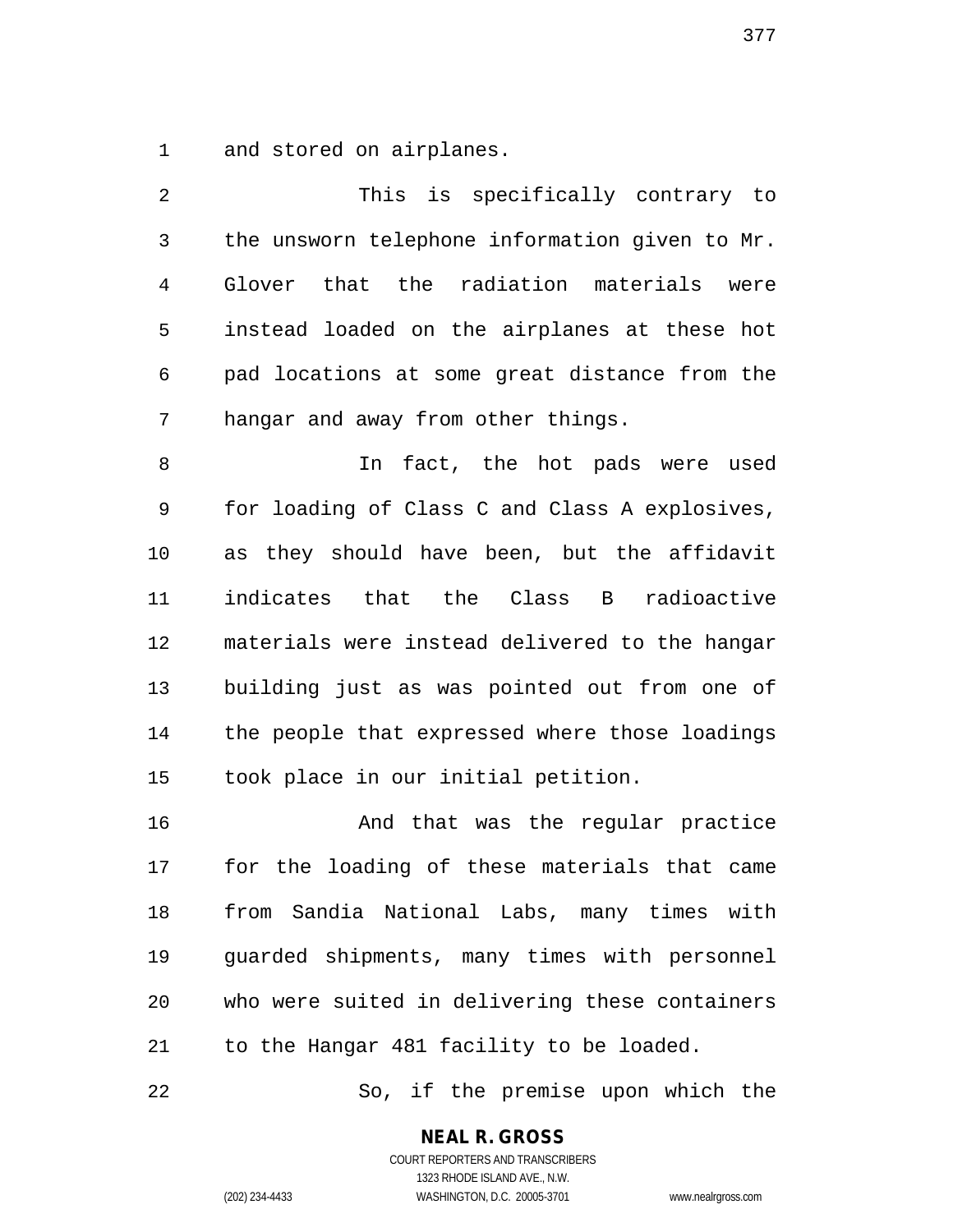1 science is based is that the loadings and 2 deliveries of these things took place at the 3 hot pads, we would dispute that fact.

4 And that's a fundamental fact. 5 It's mentioned in the report. And we would 6 submit that that is something that needs to be 7 looked at more deeply and subjected to a 8 litmus test of accuracy rather than a 9 telephone interview of a former worker.

10 Number 3, the petitioner has 11 learned as more fully addressed in this 12 affidavit, that radioactive shipments from 13 Sandia National Labs were regularly delivered 14 to Ross Aviation Hangar 481 in containers 15 identified as AL-R8 containers.

16 Now, the documents we have 17 discovered would suggest that these AL-R8 18 containers were discovered in approximately 19 1991 not to be adequate to shield the 20 contents, and yet these containers were 21 apparently, in the belief of [Identifying 22 information redacted], regularly delivered.

#### **NEAL R. GROSS**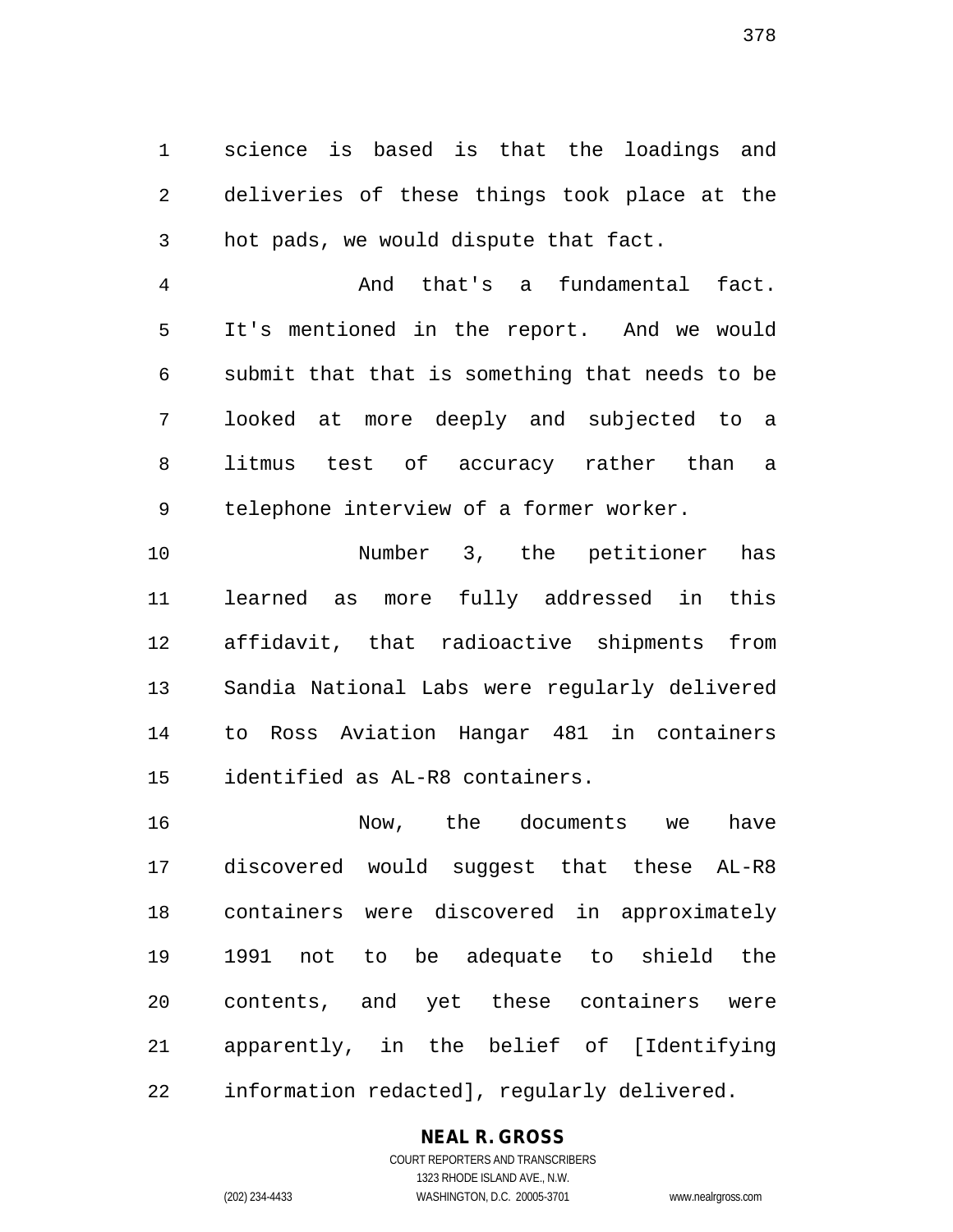1 And she has in her affidavit, 2 indicated that she believes in looking at the 3 photos of these, that they indeed were the 4 containers that were used up to that time and 5 continued to be used after that time.

6 So, I think there is a second 7 serious flaw in the evidence that would need 8 to be looked at.

9 One of the premises for this 10 petition is that the materials were shielded 11 in containers. Well, and we're not disputing 12 that the shielding might have stopped the 13 particles, the alpha and beta-type stuff, but 14 apparently the gammas and other types of 15 radiations were not adequately shielded and 16 that these materials then would have been in 17 containers.

18 And if there's assumption that the 19 containers were protective, our position is 20 that that would not be the case.

21 Now, I realize there may be 22 secondary sources that a person can consult,

> **NEAL R. GROSS** COURT REPORTERS AND TRANSCRIBERS

1323 RHODE ISLAND AVE., N.W. (202) 234-4433 WASHINGTON, D.C. 20005-3701 www.nealrgross.com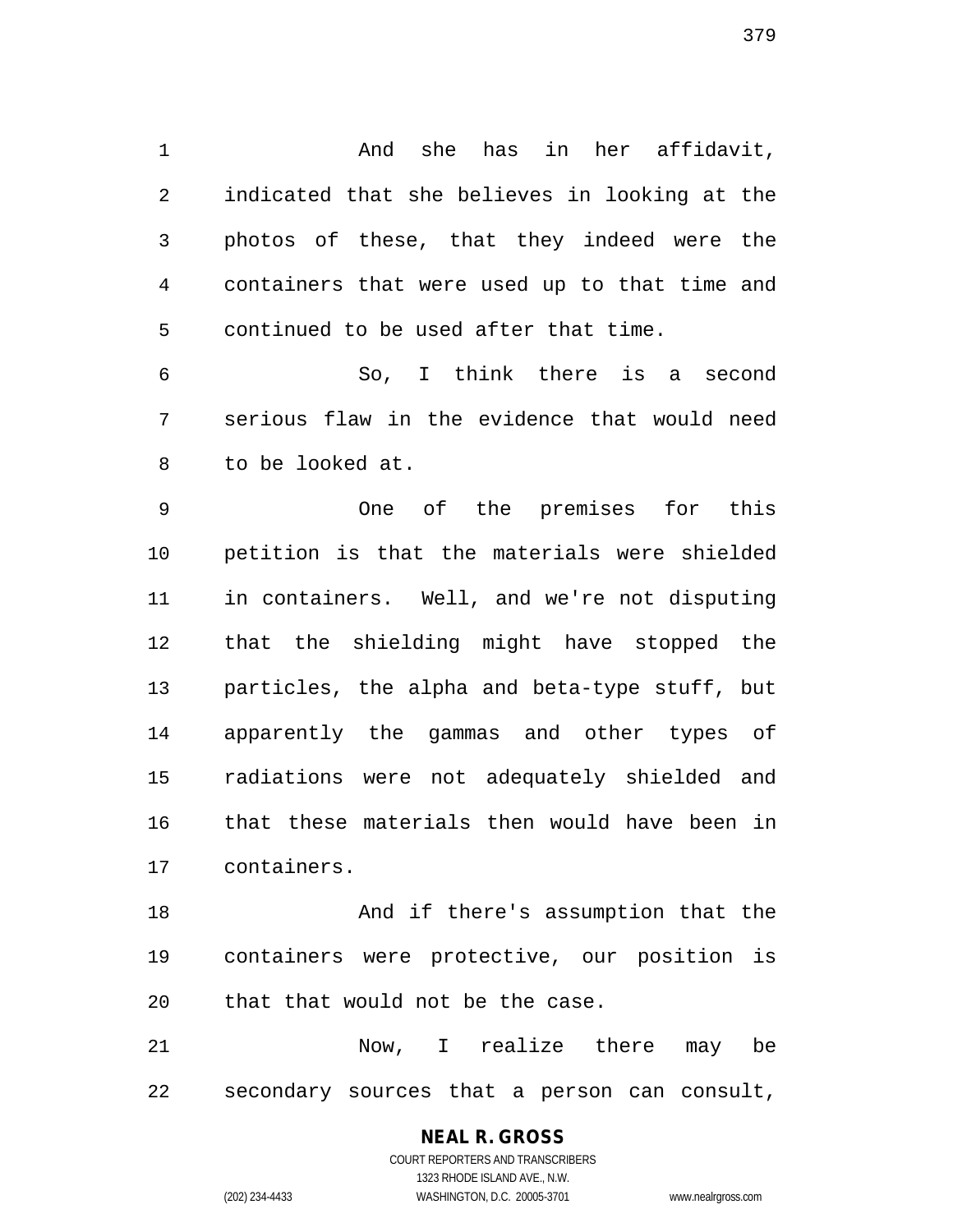1 but it also comes back to the question that we 2 don't have the actual badges.

3 The next point and the next reason 4 we offer is that to date, NIOSH, and I've 5 mentioned this before, has not been able to 6 obtain primary source data of dosimetry 7 readings, because the raw data collected by 8 Eberline has yet to be produced. Yet to be 9 produced.

10 About a year and a half this has 11 been going on. Perhaps longer. It's yet to 12 be produced, and all we have is summary data, 13 secondary data.

14 So, I would submit that the -- 15 it's not the science that we're challenging. 16 It's the evidence. It's the data upon which 17 that science is being applied.

18 Next, since radioactive material 19 was regularly delivered to Hangar 481 site to 20 be loaded on planes at that location and since 21 containers holding such materials may have 22 been inadequate to shield against leaks of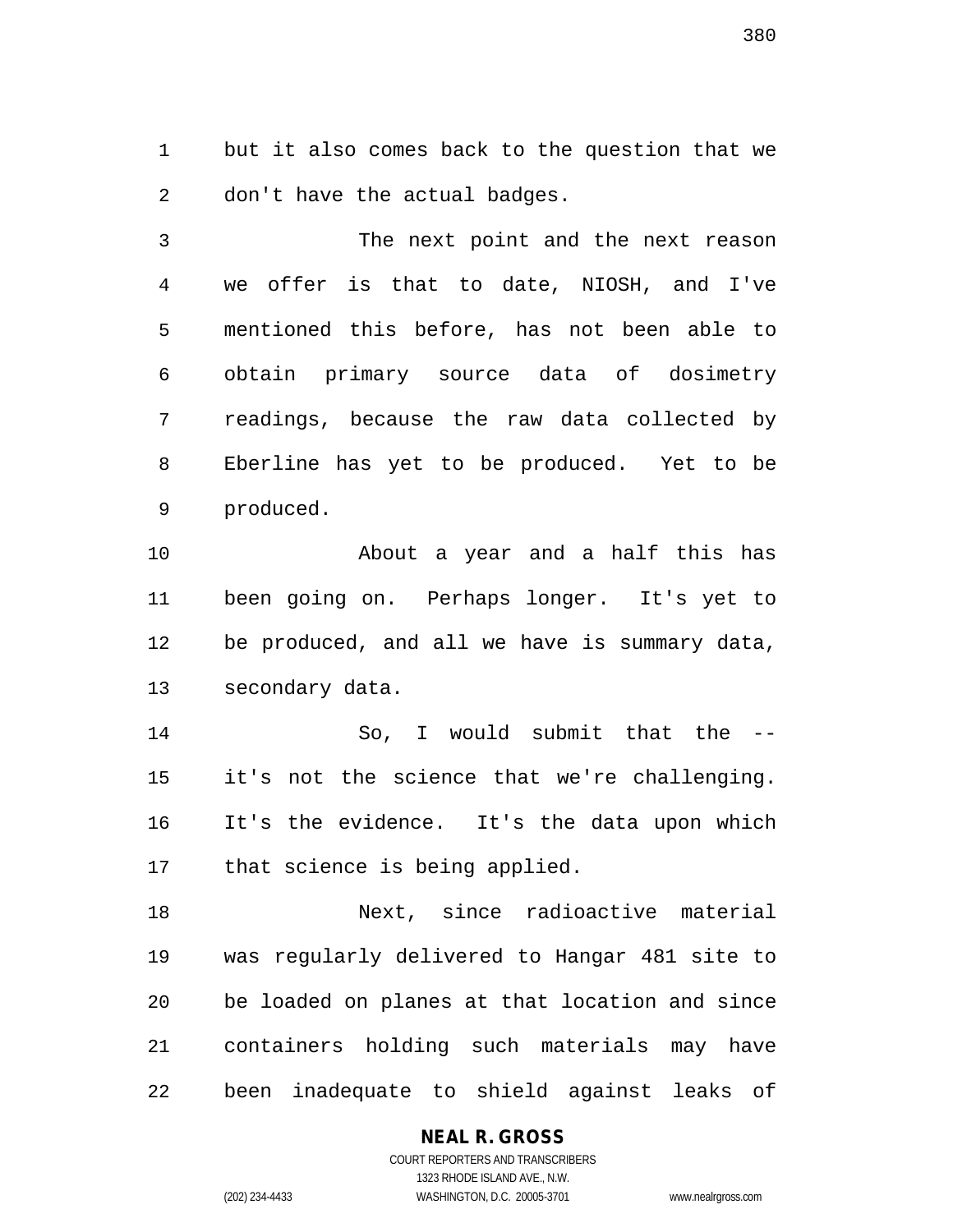1 radiation, the methodology assigning ambient 2 external dose data to Ross Aviation personnel, 3 including [Identifying information redacted], 4 cannot be viewed as sufficient to 5 appropriately bound any potential internal 6 dose for Hangar 481 Class as contemplated by 7 Section 2.7.2.2 of the Evaluation Summary 8 Report.

9 Basically as I understand it, the 10 bounding is done by looking at generally 11 Sandia National Labs located some distance 12 away from Hangar 481, and figuring out what 13 that ambient dosage would be, and then trying 14 to apply that dosage of what a person at 15 Hangar 481 might have been expected to 16 receive.

17 Well, if the containers that were 18 delivered to the Hangar, in fact, were 19 delivered there, if those containers were, in 20 fact, inadequate to provide appropriate 21 shielding, then I would challenge the use of 22 the ambient data from Sandia and would instead

#### **NEAL R. GROSS**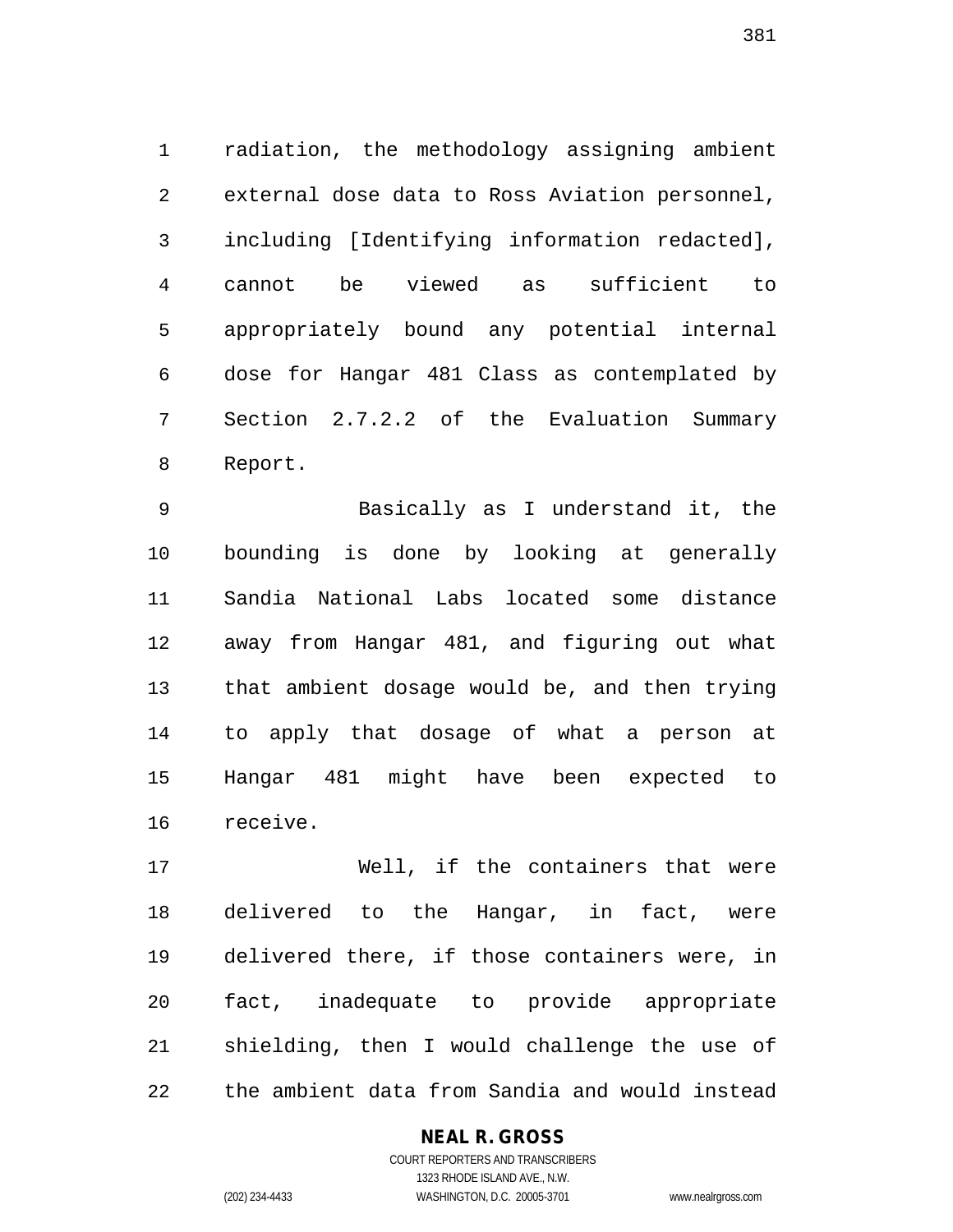1 urge that we should have the raw data, the 2 actual badges of those people who were badged 3 around that Hangar 481, as the basis to 4 determine if you can truly bound the radiation 5 of the people working at that location.

6 Next, additional personnel of Ross 7 Aviation have been located having relevant 8 data that undermines the reliability of the 9 fundamental assumptions on which the 10 Evaluation Report was based.

11 We have interviewed additional 12 people. These are unsworn statements. 13 However, one of the statements has indicated 14 that these barrels at times, and it may have 15 been nuclear waste, were actually stacked when 16 she would arrive at work. And those barrels 17 would be waiting there to be loaded on the 18 planes.

19 Now, I'm not aware of any sweeps 20 that were done of the Hangar building or the 21 adjacent areas where these barrels may have 22 been stacked. And, again, we've got to

**NEAL R. GROSS**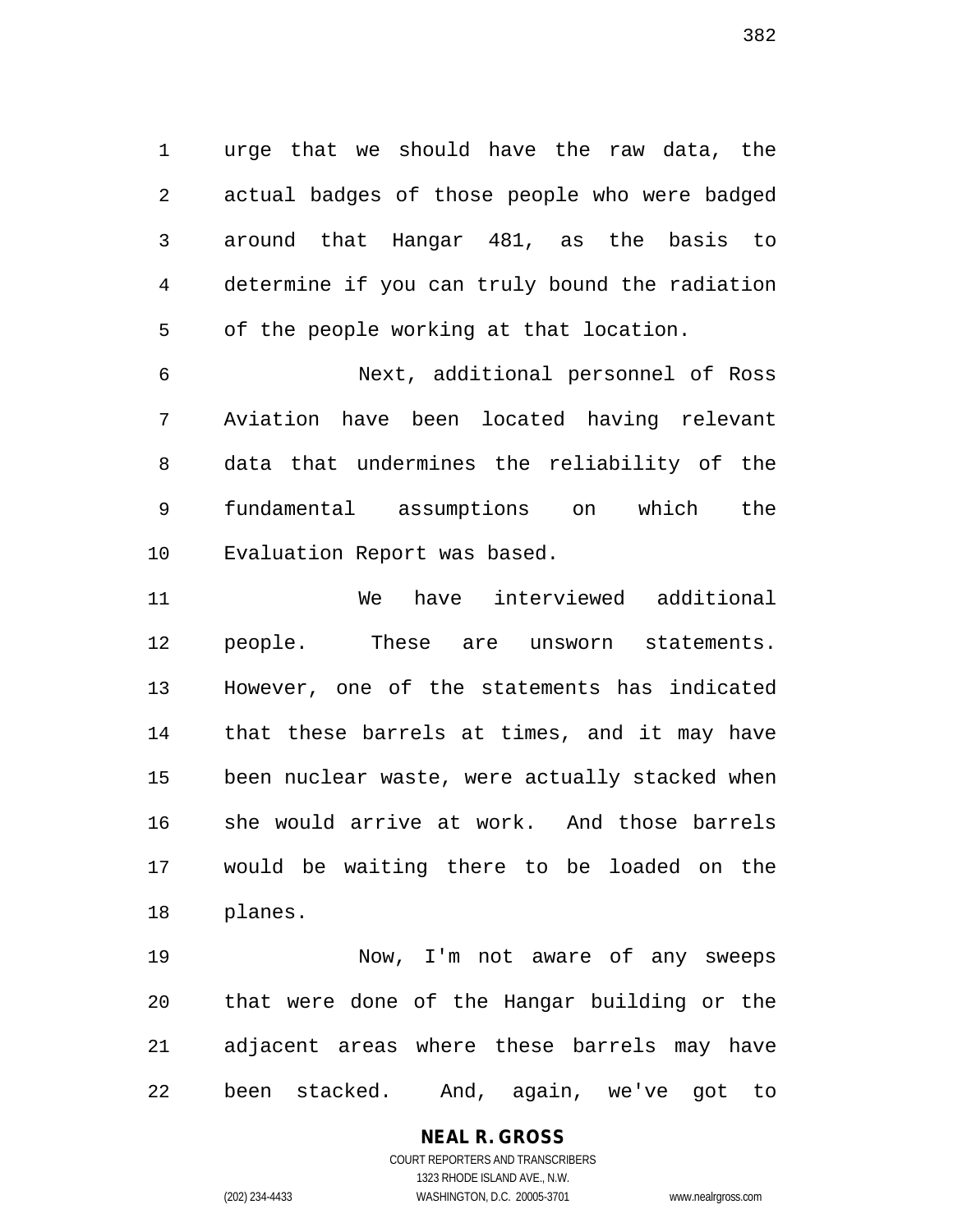1 subject that evidence to the litmus test of 2 accuracy.

3 Another piece of information we 4 have and the person that indicated this 5 information to me, indicated he would be 6 willing to be interviewed, and I would 7 encourage him to be interviewed again to 8 respect the accuracy of the information, was 9 that he -- I won't use gender -- but that this 10 person as a pilot, was rather cavalier in his 11 beliefs as far as what radiation may be as far 12 as being harmful. And on occasion, would 13 leave his dose badge in his locker in Hangar 14 481.

15 And this individual reports that 16 on one of the occasions that he left his dose 17 badge in his locker inside Hangar 481 for the 18 quarter of when it was supposed to be turned 19 in, that he was told later that it was 20 surprisingly high in its reading.

21 And his response was, well, I 22 wasn't even wearing it and I left it in my

# **NEAL R. GROSS**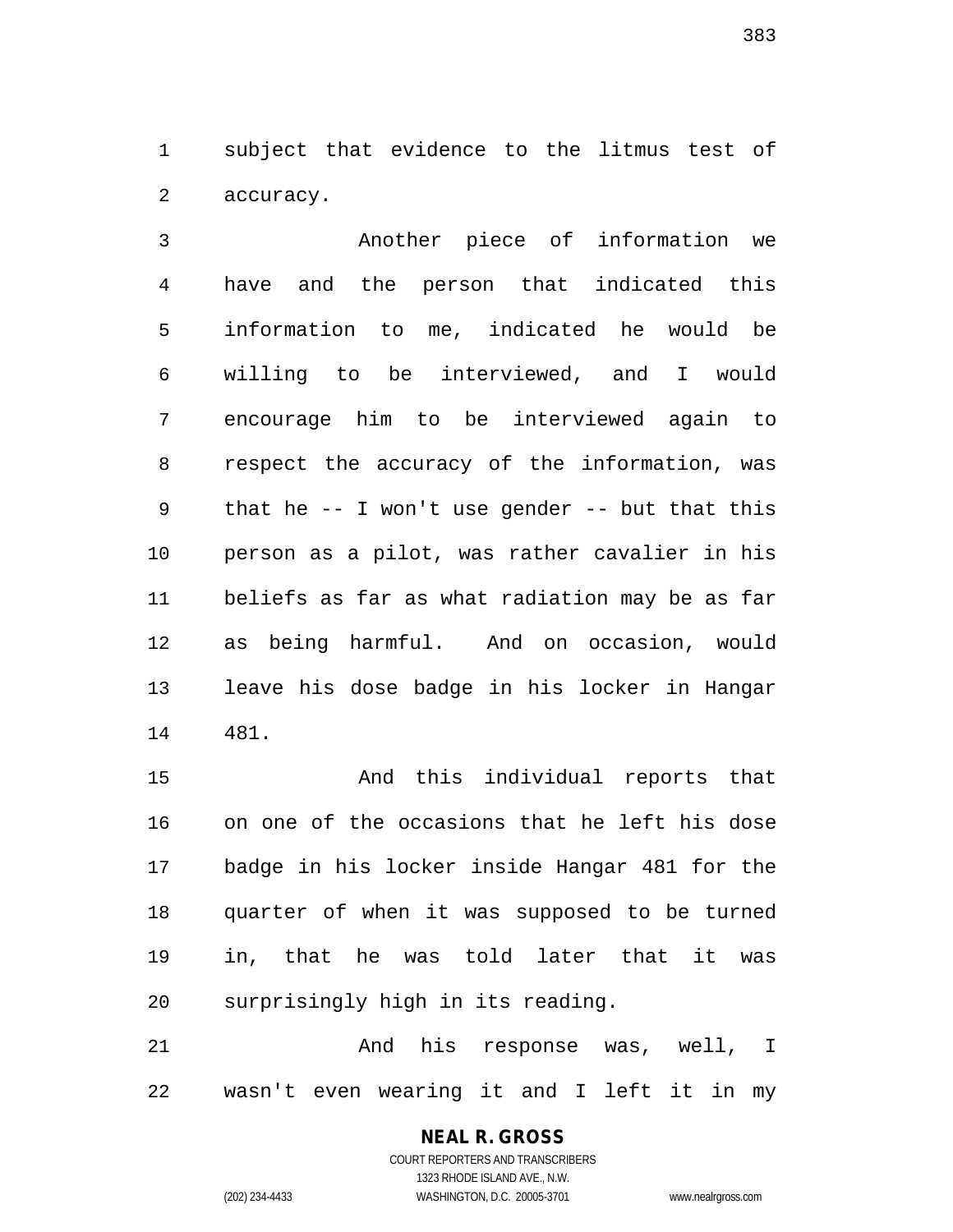1 locker.

2 Now, that may or may not be 3 accurate information, but I certainly think, 4 and we have the information to provide an 5 interview of that person to again determine 6 the accuracy, that is another piece of 7 information that needs to be evaluated before 8 the science can be looked at.

9 So, we believe that there is 10 indeed additional evidence that needs to be 11 brought to bear. We believe that the evidence 12 developed to date simply is not the core best 13 evidence to use to suggest that this petition 14 be denied.

15 And true enough there may be 16 secondary sources of information, those may be 17 very scientifically good, but they're not the 18 best evidence. And in this instance, we would 19 contend that this petition should not be 20 denied.

21 The recommendation should not be 22 for denial. If anything, it should be for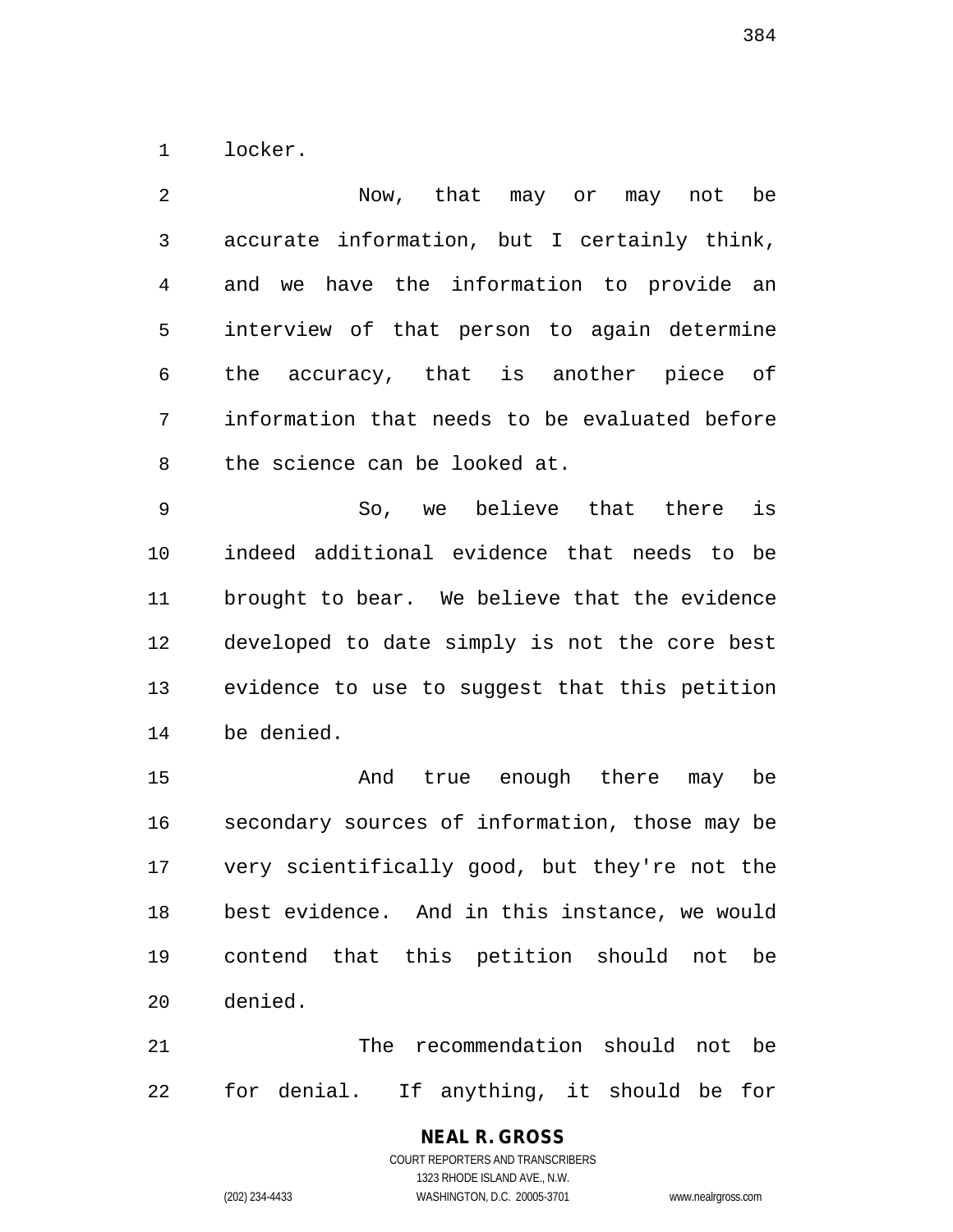1 approval. And if it can't be approved, there 2 is a wealth of additional information that has 3 not been tapped that should be tapped quickly. 4 And on behalf of the Class, we 5 would urge this petition be carried forward 6 with additional investigations if it cannot be 7 approved right now.

8 Now, I have in my possession the 9 affidavit. I can deliver it to Mr. Glover 10 today.

11 Attached to it are documents to 12 support many of the things I've said which 13 again can be reviewed to make sure that I'm 14 not exaggerating or misstating anything.

15 I'm an attorney; I'm not a 16 scientist. I don't claim to have the answers, 17 but I do know that there are people that had 18 cancer who worked at this location. And I do 19 know that there were radioactive materials 20 that this outfit processed through 21 transportation, and this outfit had contracts 22 that bring it within the scope of coverage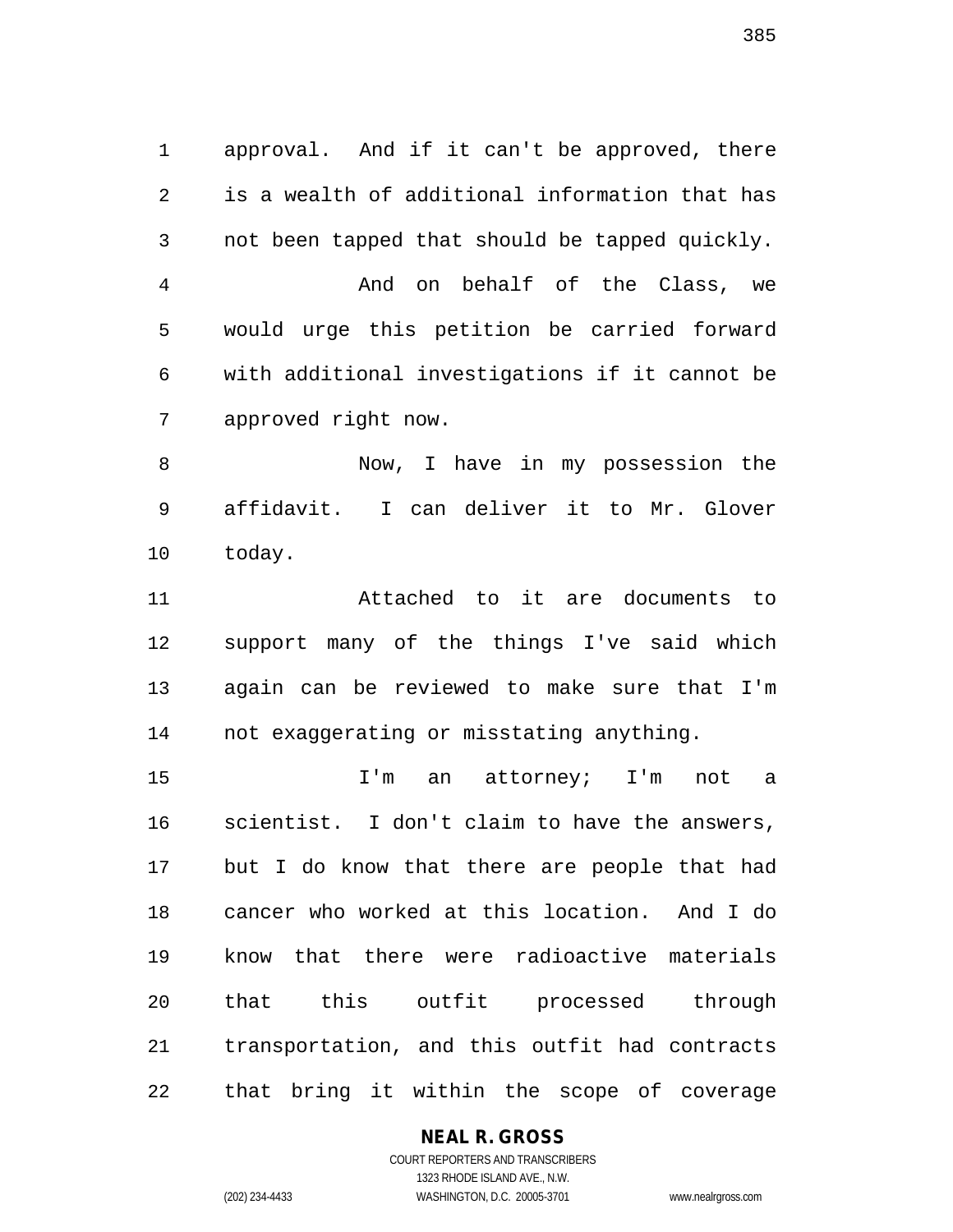1 under the EEOICPA.

2 I stand ready for questions and 3 ready to deliver the materials I have to Mr. 4 Glover. 5 CHAIRMAN MELIUS: Okay. Thank you. 6 Paul, I believe, has some 7 questions. 8 MEMBER ZIEMER: Yes, thank you very 9 much for your presentation. 10 MR. ARMIJO: Yes. 11 MEMBER ZIEMER: I'm trying to 12 understand a little more about the Eberline 13 TLD data, and maybe either you or Sam can 14 answer. 15 The dose summary that is in the 16 report, what's the basis for that? 17 It sounded like we're saying or 18 that the concern was that the original 19 Eberline data is not available or what was the 20 point? 21 DR. GLOVER: That is correct. 22 Those are summary tables that were reported to

# **NEAL R. GROSS**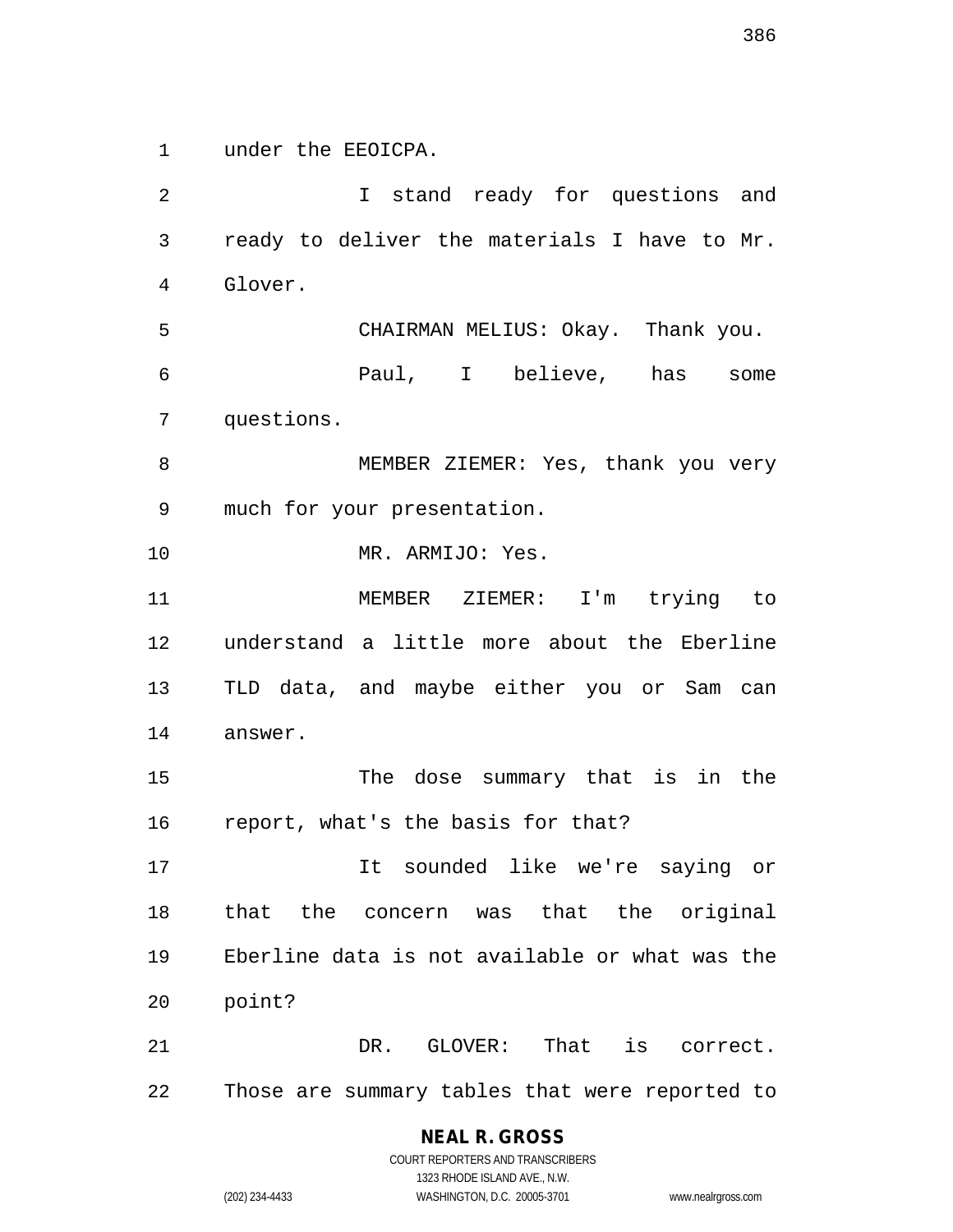1 the Department of Energy or the NRC. And so, 2 they summarized the total exposure at the 3 facility. And what the highest dose was, we 4 do not -- and that was the basis that we 5 approved review of the Evaluation Report to be 6 conducted was that the original data was not 7 there.

8 So, we have summary information, 9 but the actual records, the individual records 10 are not present.

11 MEMBER ZIEMER: And Eberline does 12 not have an archive of -- they're obviously 13 not going to have the TLD badges. You don't 14 save those like you would a film badge.

15 So, what are we looking for at 16 Eberline?

17 DR. GLOVER: That would be the 18 summary --

19 MEMBER ZIEMER: The readouts from 20 the TLDs?

21 DR. GLOVER: We have had no luck in 22 getting any additional records for the actual

# **NEAL R. GROSS**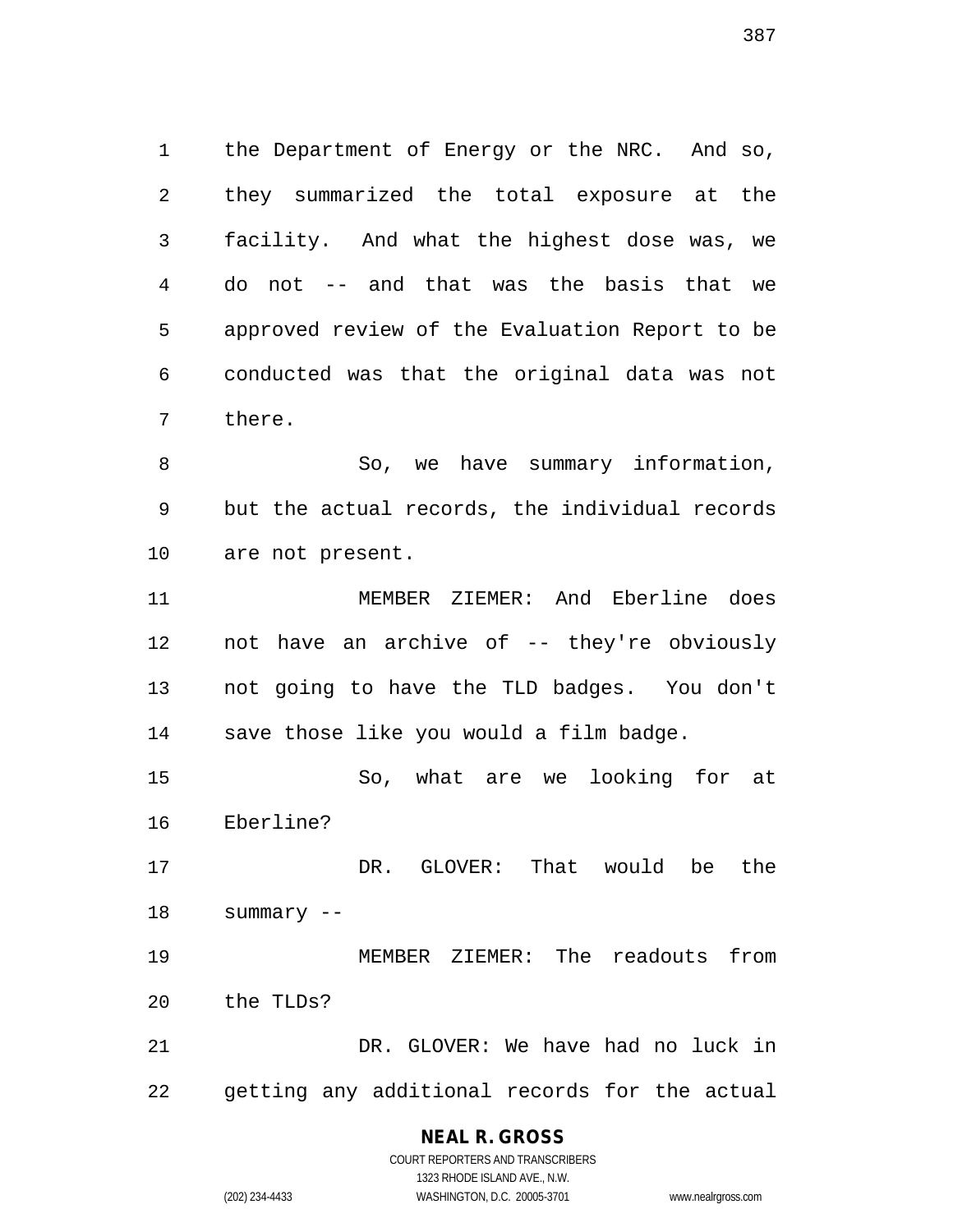1 individual personnel. That's why we're using 2 the maximum at the site. That's why we've had 3 to go to that, because we don't know who that 4 -- the maximum person is. 5 CHAIRMAN MELIUS: But what do you 6 mean by no luck? I guess I don't understand. 7 DR. GLOVER: I'm sorry. 8 CHAIRMAN MELIUS: What do you mean 9 by no luck? 10 DR. GLOVER: Well, we haven't -- we 11 have tried to find the original records. We 12 have not had any success in getting the 13 individual readings for these personnel. 14 CHAIRMAN MELIUS: So, Eberline says 15 that they don't have them or are they not 16 cooperating? 17 I guess I'm not -- I mean, if you 18 don't -- 19 DR. GLOVER: I just -- maybe Stu 20 can recall. 21 CHAIRMAN MELIUS: I think we talked 22 about this a little bit the last --

> **NEAL R. GROSS** COURT REPORTERS AND TRANSCRIBERS

> > 1323 RHODE ISLAND AVE., N.W.

(202) 234-4433 WASHINGTON, D.C. 20005-3701 www.nealrgross.com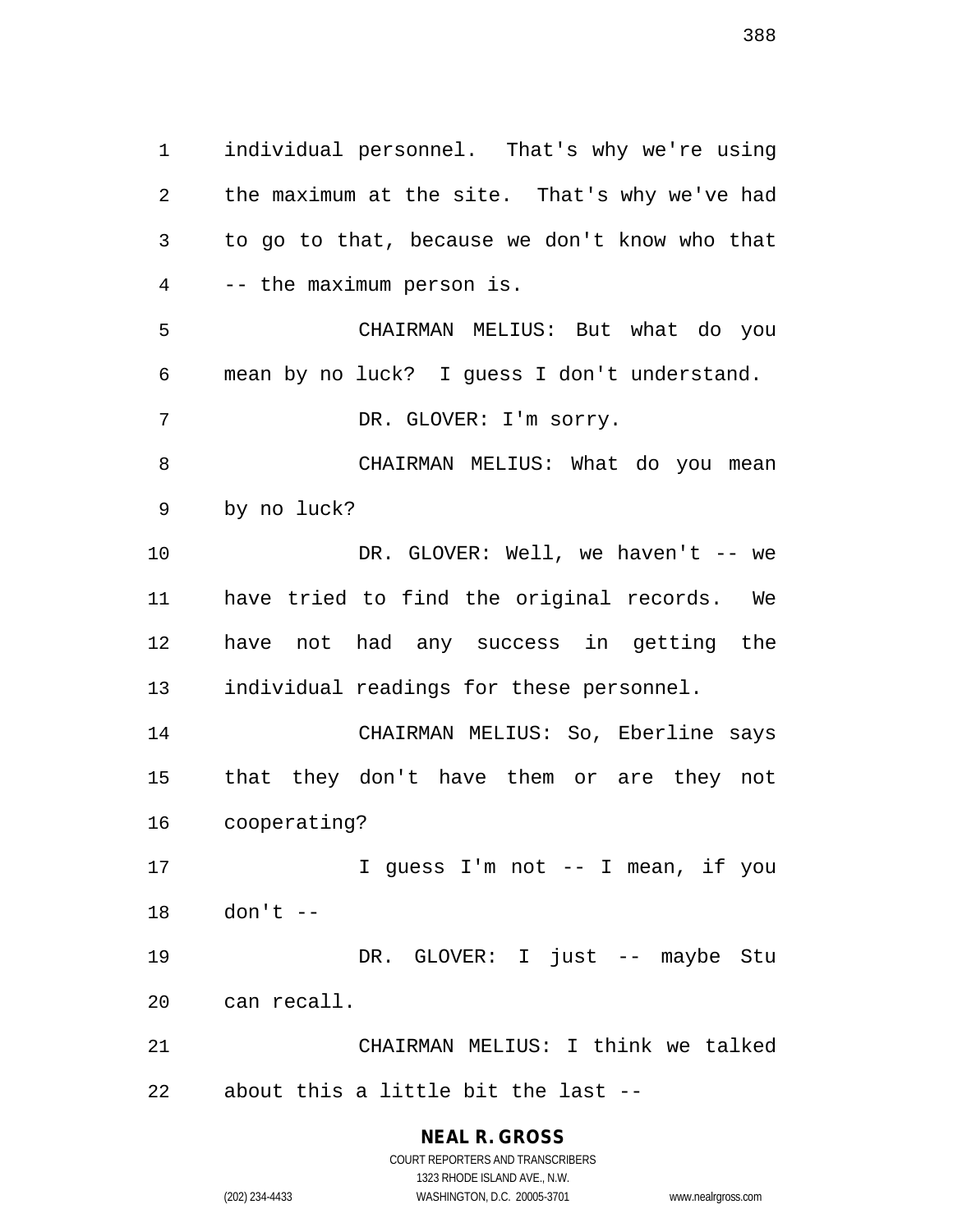1 MR. HINNEFELD: I don't actually --2 I don't recall ever asking Landauer, to be 3 honest with you. 4 MEMBER ZIEMER: No, this is 5 Eberline. 6 MR. HINNEFELD: Eberline. That's 7 what I meant. Eberline. 8 MEMBER ZIEMER: Okay. 9 MR. HINNEFELD: Oh, Eberline. I 10 don't recall ever asking Eberline, no, if they 11 had them. 12 MEMBER ZIEMER: Okay. 13 MEMBER BEACH: Jim, can I add 14 something? 15 If you look at Page 21 of 51 of 16 the Evaluation Report, it says NIOSH is 17 working with Landauer to obtain from Eberline 18 the raw data represented in the summary 19 reports. 20 So, that's why you remember 21 Landauer. 22 CHAIRMAN MELIUS: Yes, okay. Okay.

**NEAL R. GROSS**

COURT REPORTERS AND TRANSCRIBERS 1323 RHODE ISLAND AVE., N.W. (202) 234-4433 WASHINGTON, D.C. 20005-3701 www.nealrgross.com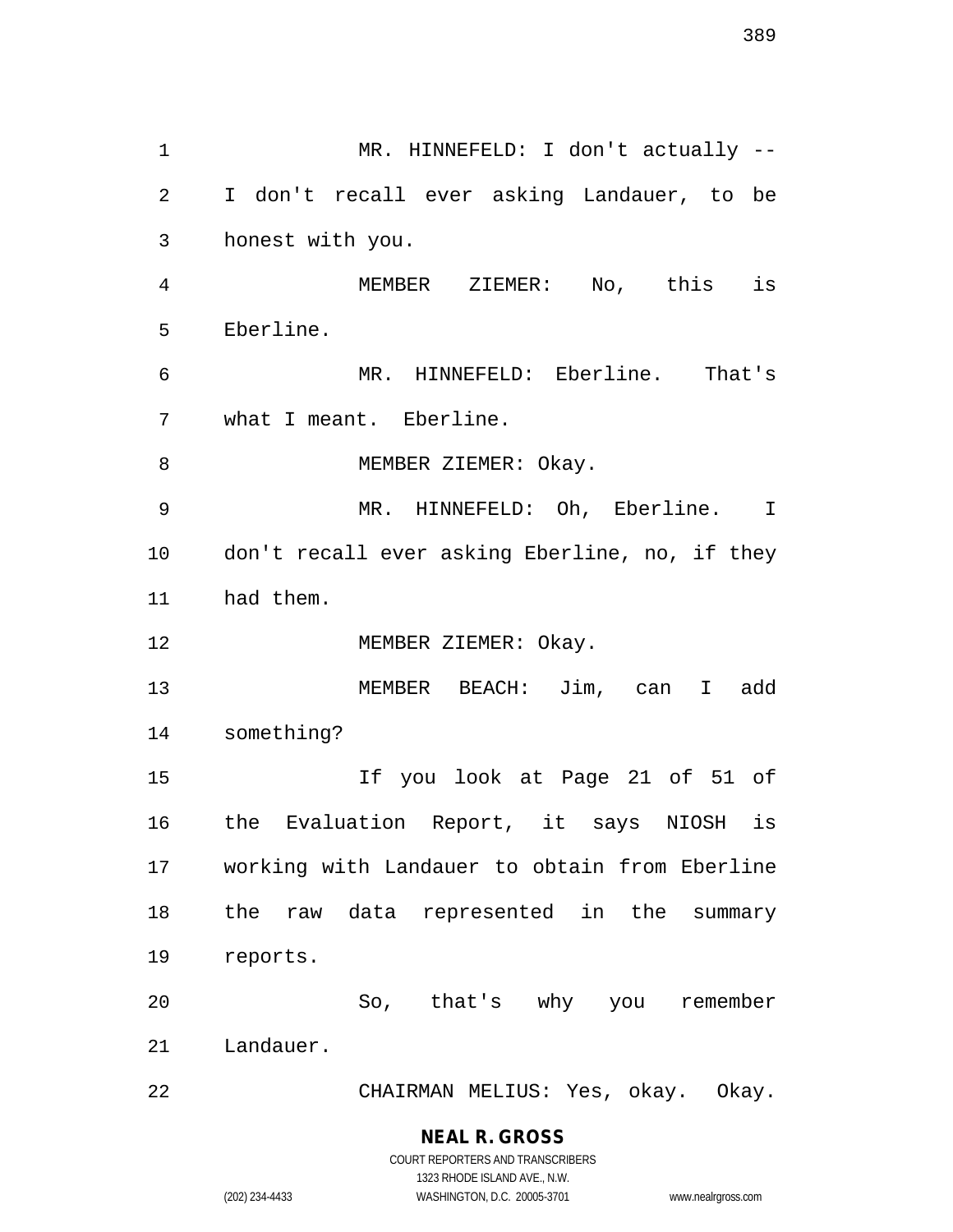1 Paul has some other --

2 MEMBER ZIEMER: Well, I was just 3 trying to get a handle on that because there's 4 some related things. 5 Was this a licensed facility or is 6 this just a transportation thing where you 7 don't need a license for transportation 8 transfers like FedEx can handle radioactive 9 shipments. 10 Was there a license and then 11 inspections at this Ross Aviation -- or at 12 this facility, this Hangar? 13 They were obviously submitting 14 reports to NRC annually. That's where these 15 numbers come from, as I understand it. 16 DR. GLOVER: Right. That is 17 correct. 18 MEMBER ZIEMER: So, if they're 19 doing that, they must be a licensee? 20 DR. GLOVER: I'd have to go back to 21 the report, Paul. 22 MEMBER ZIEMER: Because what I'm

> **NEAL R. GROSS** COURT REPORTERS AND TRANSCRIBERS 1323 RHODE ISLAND AVE., N.W. (202) 234-4433 WASHINGTON, D.C. 20005-3701 www.nealrgross.com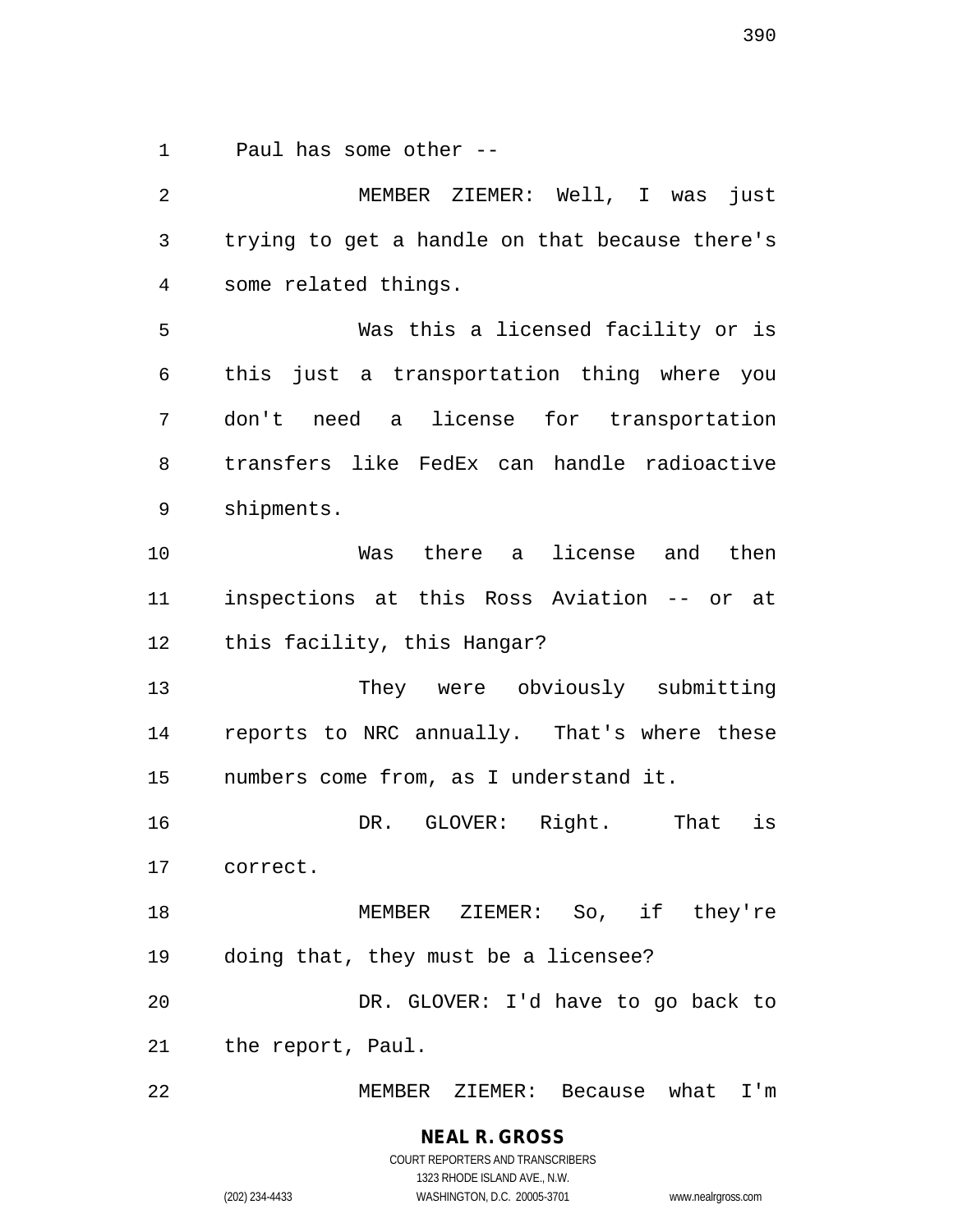1 wondering is typically there would be, 2 independent of this, annual inspections that - 3 - the real dose of record, legally, is not 4 what is at Eberline or Landauer.

5 The dose of record that the NRC 6 recognizes is the number that is provided to 7 the licensee. That's what the NRC uses.

8 So, I'm just trying to get a feel 9 for what it is we need to look for here if 10 this is a real issue and, you know, there's no 11 reason to think the NRC thought that these 12 were fictitious numbers, I gather.

13 I mean, the NRC or the -- yes, the 14 NRC apparently has accepted these numbers as 15 their dose of record, which has a certain 16 legal foundation.

17 MEMBER POSTON: But, Paul, remember 18 that during this period they were only 19 required to submit the summary data. They 20 were not required to submit the individual 21 data.

22 MEMBER ZIEMER: Yes, that's why I

#### **NEAL R. GROSS** COURT REPORTERS AND TRANSCRIBERS

1323 RHODE ISLAND AVE., N.W. (202) 234-4433 WASHINGTON, D.C. 20005-3701 www.nealrgross.com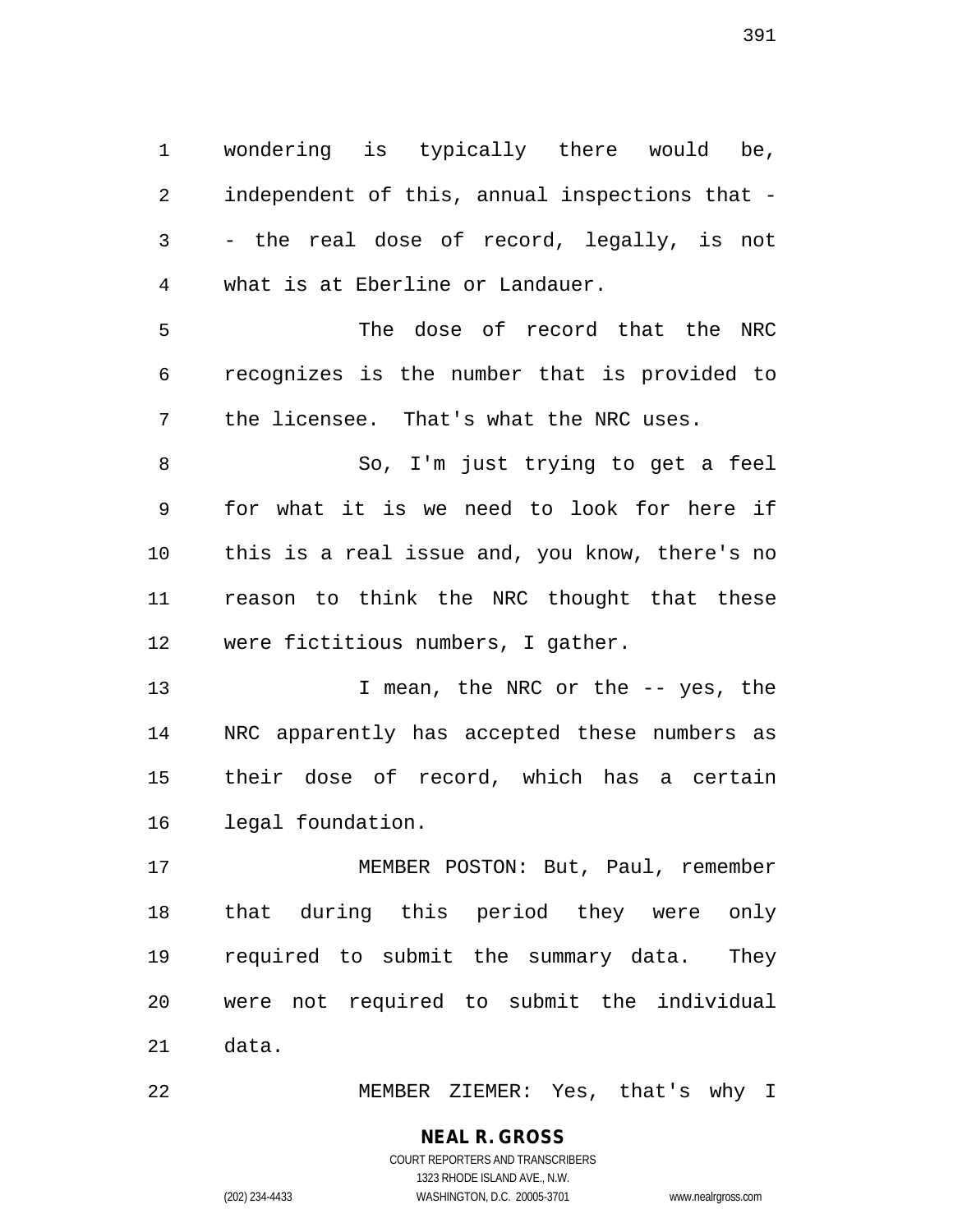1 was asking you about inspections, because an 2 inspector would typically look at the annual 3 readings and they would have to match up with 4 what was being submitted.

5 MEMBER POSTON: Didn't change until 6 about 1994.

7 DR. GLOVER: As you saw, there were 8 some reports about the inspections about how 9 they looked at the Eberline data and compared 10 it with what the summary was.

11 They didn't find any discrepancies 12 between what Eberline had and the -- so, there 13 were inspections. In some of those reports 14 that I've listed there, we have some of that 15 back and forth that they evaluated the records 16 and didn't find any discrepancies.

17 MEMBER ZIEMER: Okay. See, I think 18 that's important --

19 DR. GLOVER: Yes.

20 MEMBER ZIEMER: -- from a legal 21 point of view. If the NRC has audited those 22 numbers, I just simply make that point.

# **NEAL R. GROSS** COURT REPORTERS AND TRANSCRIBERS 1323 RHODE ISLAND AVE., N.W.

(202) 234-4433 WASHINGTON, D.C. 20005-3701 www.nealrgross.com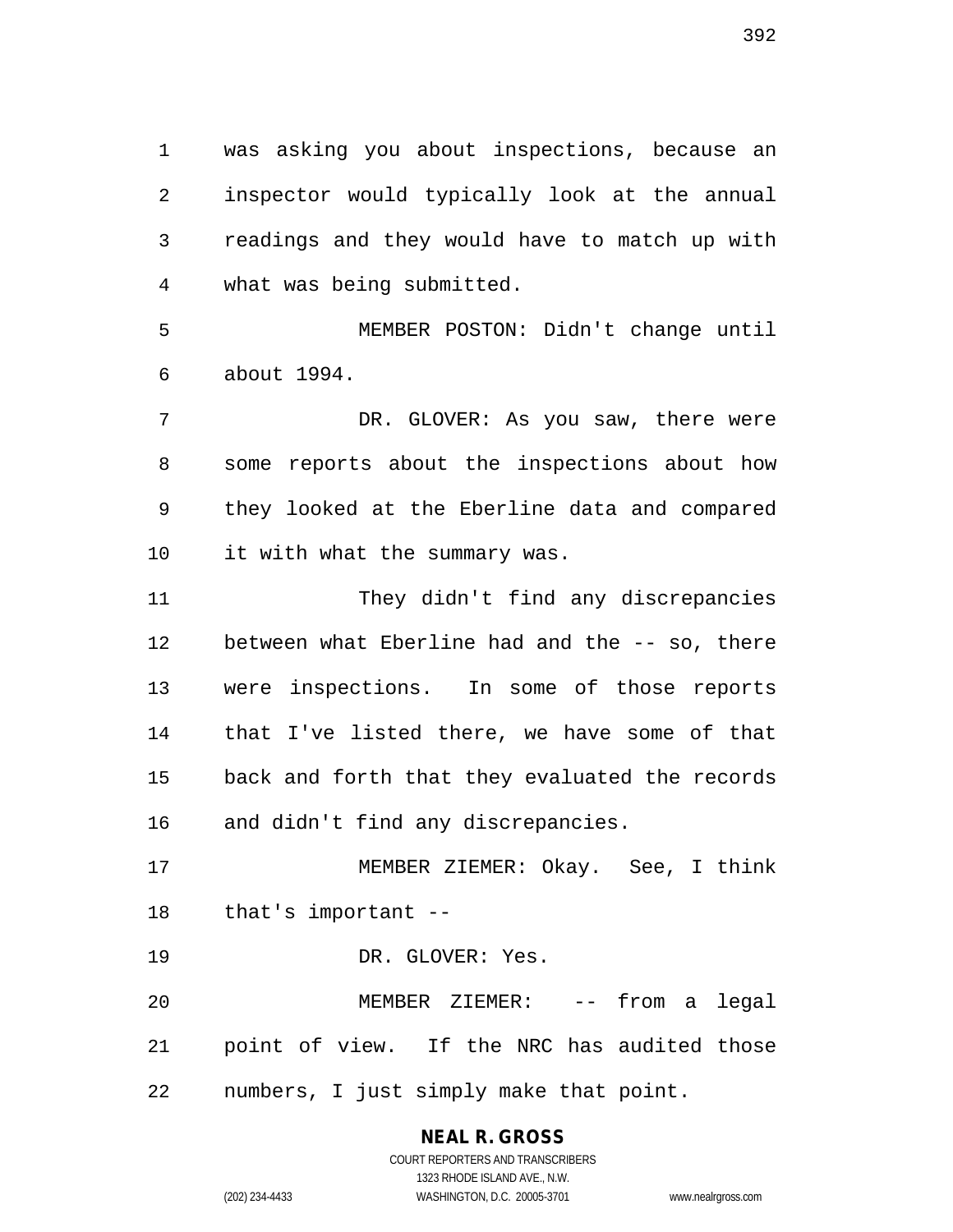393

1 CHAIRMAN MELIUS: Okay. Brad. 2 MEMBER CLAWSON: Sam, I guess I'm 3 looking for a little history of what these 4 planes were for. 5 Are these the same planes that 6 were supposed to be going to Pantex? 7 DR. GLOVER: These would be like 8 going to NTS, taking the shot samples back and 9 forth. That would be correct. 10 MEMBER CLAWSON: And also Pantex? 11 DR. GLOVER: Yes, they'd go to 12 Pantex. I believe it was discussed at the 13 Pantex. They'd also transport personnel to 14 different facilities. That's correct. 15 MEMBER CLAWSON: Okay. Because of 16 our interviews that we had here a couple weeks 17 ago that the individual explained about 18 traveling with -- I just wanted you to 19 remember what he had told us about that and 20 what they had to start doing. 21 I just --

22 DR. GLOVER: I would point out that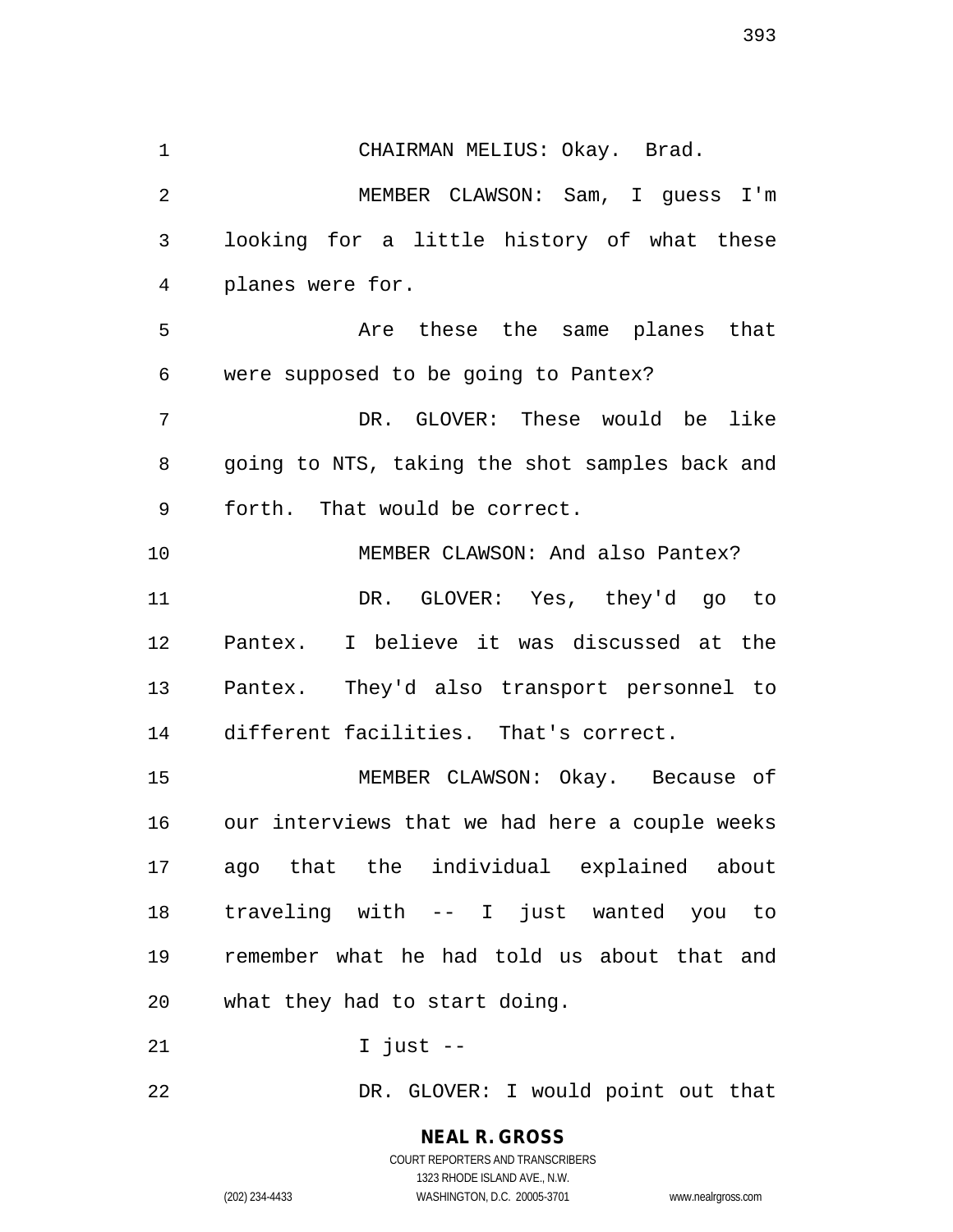1 things that occur on an airplane aren't part 2 of the covered facility. It's only while 3 they're at Hangar 481 that that's a covered 4 exposure. And we are including the badged 5 pilots as part of this. 6 And so even though their exposure 7 likely occurred off-site, we're including that 8 within the -- 9 MEMBER CLAWSON: So, this is kind 10 of a traveling -- 11 CHAIRMAN MELIUS: Yes, it's tricky. 12 That's for sure. 13 DR. GLOVER: Yes. 14 CHAIRMAN MELIUS: Okay. We also 15 have Miguel Negrete from Representative 16 Heinrich's office who I believe is on the 17 phone. 18 MR. NEGRETE: Yes. 19 CHAIRMAN MELIUS: Okay, Miguel. Go

20 ahead and make some comments. 21 MR. NEGRETE: Well, my name is 22 Miguel Negrete and I'm a constituent liaison

#### **NEAL R. GROSS** COURT REPORTERS AND TRANSCRIBERS

1323 RHODE ISLAND AVE., N.W.

(202) 234-4433 WASHINGTON, D.C. 20005-3701 www.nealrgross.com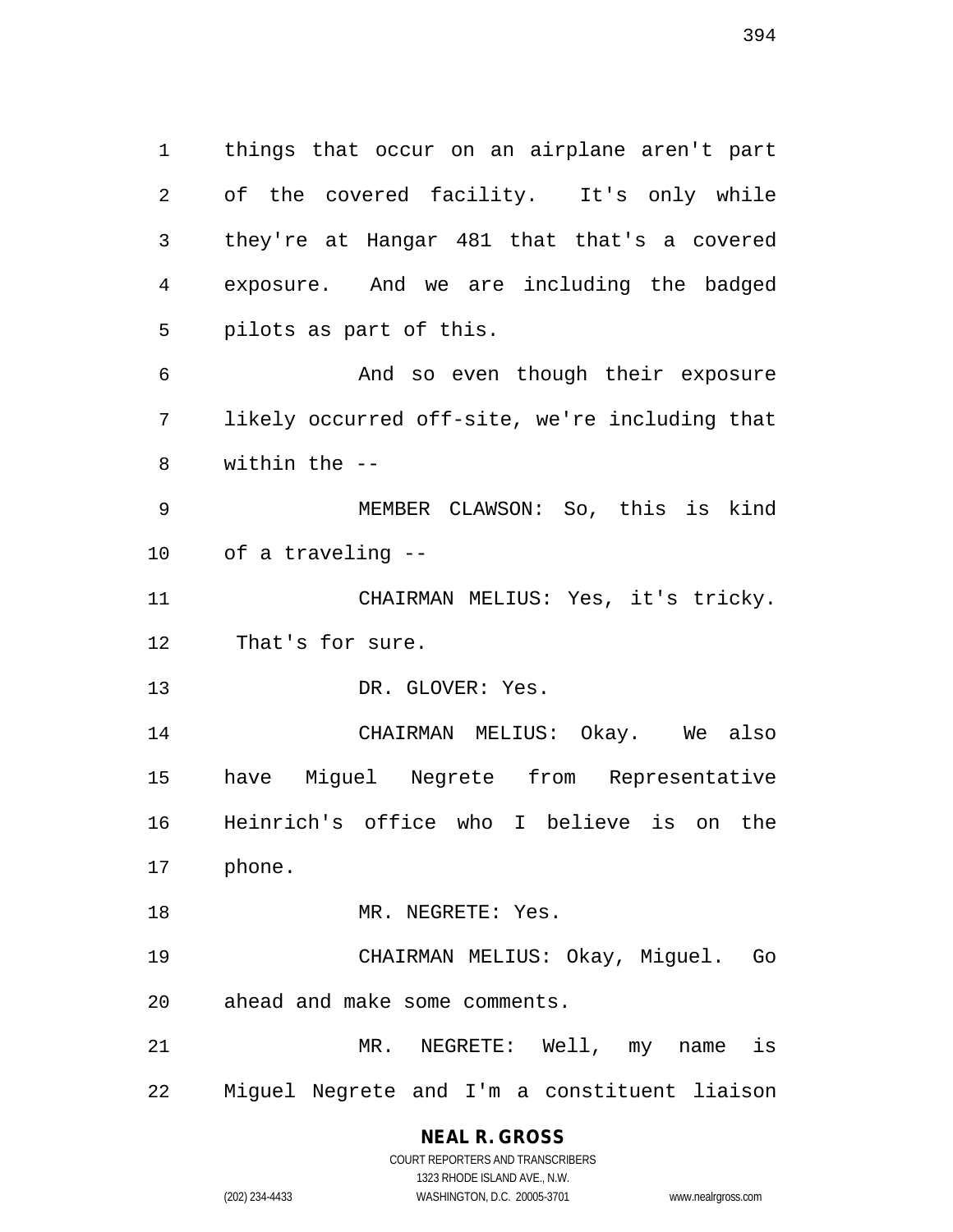1 for Congressman Martin Heinrich. And the 2 Congressman asked me just to make a brief 3 statement on his behalf since I could not 4 attend the event or -- and he is in 5 Washington.

6 But on behalf of Congressman 7 Heinrich, I just wanted to say I would like to 8 take this opportunity to express my support 9 for the Hangar 481 petition.

10 I feel that it is important that 11 the Advisory Board take into consideration the 12 information being presented and the stories 13 that are being shared.

14 I'd also like to thank the Board 15 for hosting this meeting here in New Mexico so 16 that the affected claimants have an 17 opportunity to personally interact and 18 participate in the meeting.

19 I understand and recognize the 20 hard work it takes the members of this Board 21 to fully consider each petition presented. 22 This is not an easy task but one I know you

#### **NEAL R. GROSS**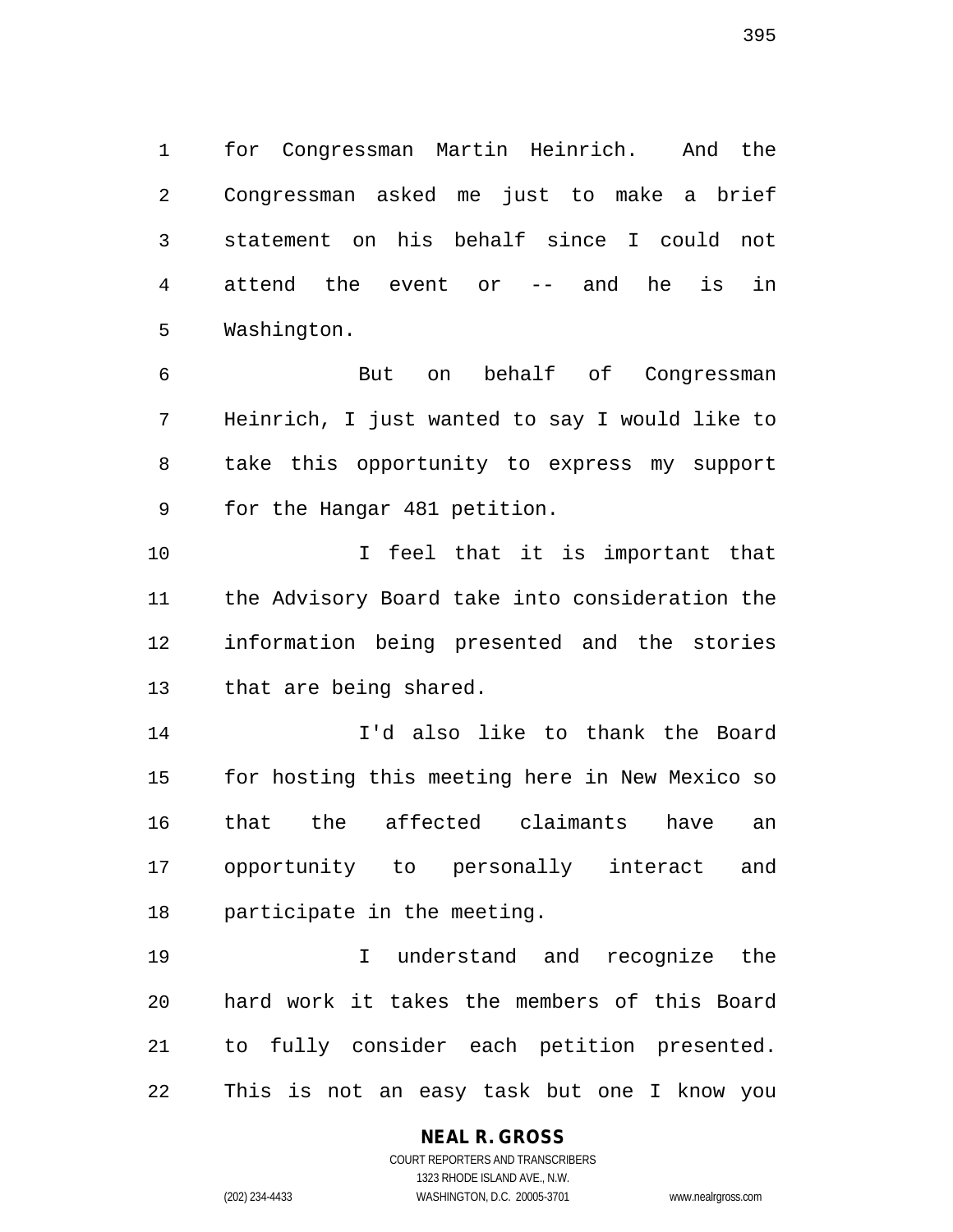1 take seriously.

2 I am hopeful for a positive 3 outcome on behalf of the petitioners, and 4 again I thank you for your time and 5 consideration. 6 Martin Heinrich, member of 7 Congress, First Congressional District of New 8 Mexico. 9 CHAIRMAN MELIUS: Okay. Thank you 10 very much. 11 MR. NEGRETE: You're welcome. 12 Thank you. 13 CHAIRMAN MELIUS: Board Members 14 have questions or comments? 15 You can sit down now. You don't 16 need to stand there. Do others want to make 17 comments? I'm sorry. 18 MR. ARMIJO: I believe that Ms. 19 Torza might wish to make a comment. 20 CHAIRMAN MELIUS: Oh, yes, you're 21 welcome to. I'm sorry. I didn't - 22 MS. GALLAGHER TORZA: Yes, I

1323 RHODE ISLAND AVE., N.W. (202) 234-4433 WASHINGTON, D.C. 20005-3701 www.nealrgross.com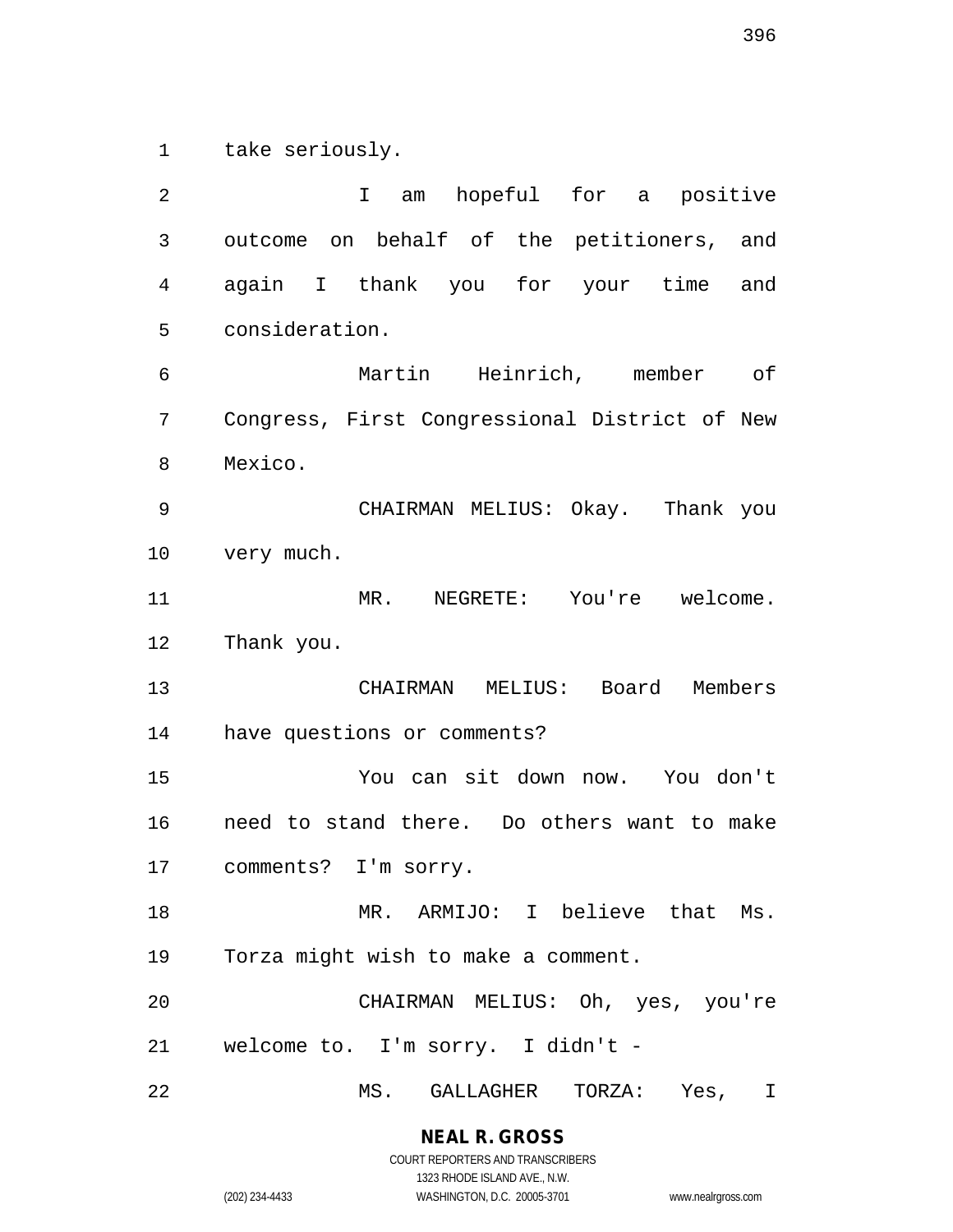1 wouldn't even really know where to begin. I 2 have so many comments.

3 But one thing that just struck me 4 that somebody mentioned, was the fact that the 5 airplanes are not covered under the covered 6 facility.

7 However, I have had cancer and a 8 thyroid tumor removed just a couple of months 9 ago, and so I'm in the process.

10 And Department of Labor stated to 11 me after I sent all kinds of information to 12 them in Seattle of what we actually did, you 13 know, what Ross Aviation was all about.

14 We had a hangar for the Department 15 of Energy. We had Department of Energy-owned 16 aircraft that we devoted a hundred percent to 17 the Department of Energy and transportation of 18 weapons and weapon components, nuclear 19 materials and personnel as well.

20 Why the airplanes would not be 21 under that covered facility, what is the 22 purpose of having a hangar, you know?

# **NEAL R. GROSS**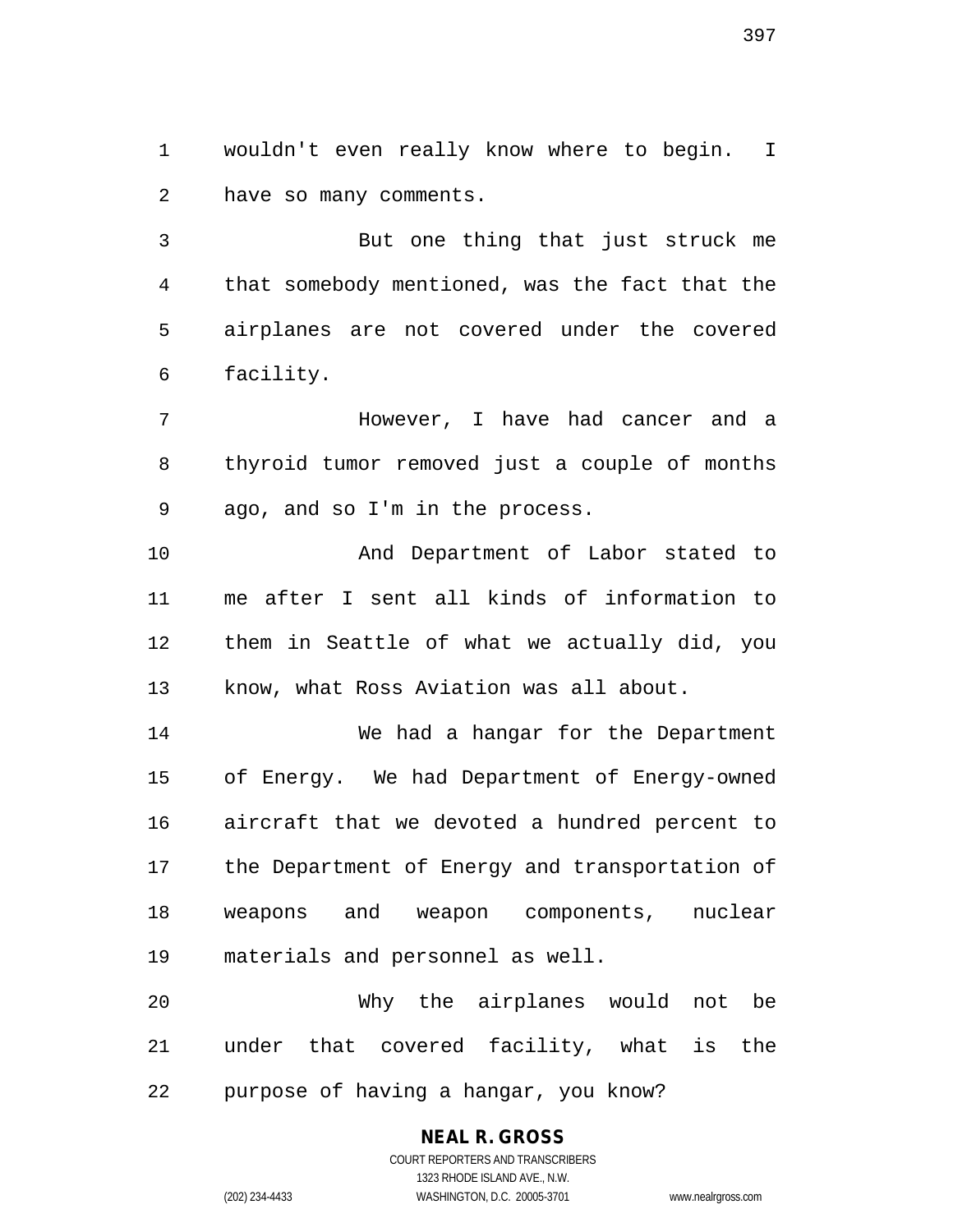1 We had that hangar for DOE, and we 2 had those airplanes for DOE, and we 3 transported whatever they needed to wherever 4 we needed to go. 5 So, I am concerned when I hear 6 that the airplanes aren't part of the covered 7 facility. 8 CHAIRMAN MELIUS: I believe that's 9 a legal determination. I don't know if 10 anybody can shed light on it that -- or wants 11 to. Okay. 12 MS. GALLAGHER TORZA: And I guess 13 it's in he process of Department of Labor. 14 MR. HINNEFELD: It's an outcome of 15 the specific language in the statute. 16 Specific language in the statute is to 17 reconstruct the dose that occurred at the 18 covered facility. 19 And the covered facilities are 20 defined not as, you know, there are no mobile 21 sources in the time that's covered. 22 CHAIRMAN MELIUS: Bob, then Brad.

**NEAL R. GROSS**

COURT REPORTERS AND TRANSCRIBERS 1323 RHODE ISLAND AVE., N.W. (202) 234-4433 WASHINGTON, D.C. 20005-3701 www.nealrgross.com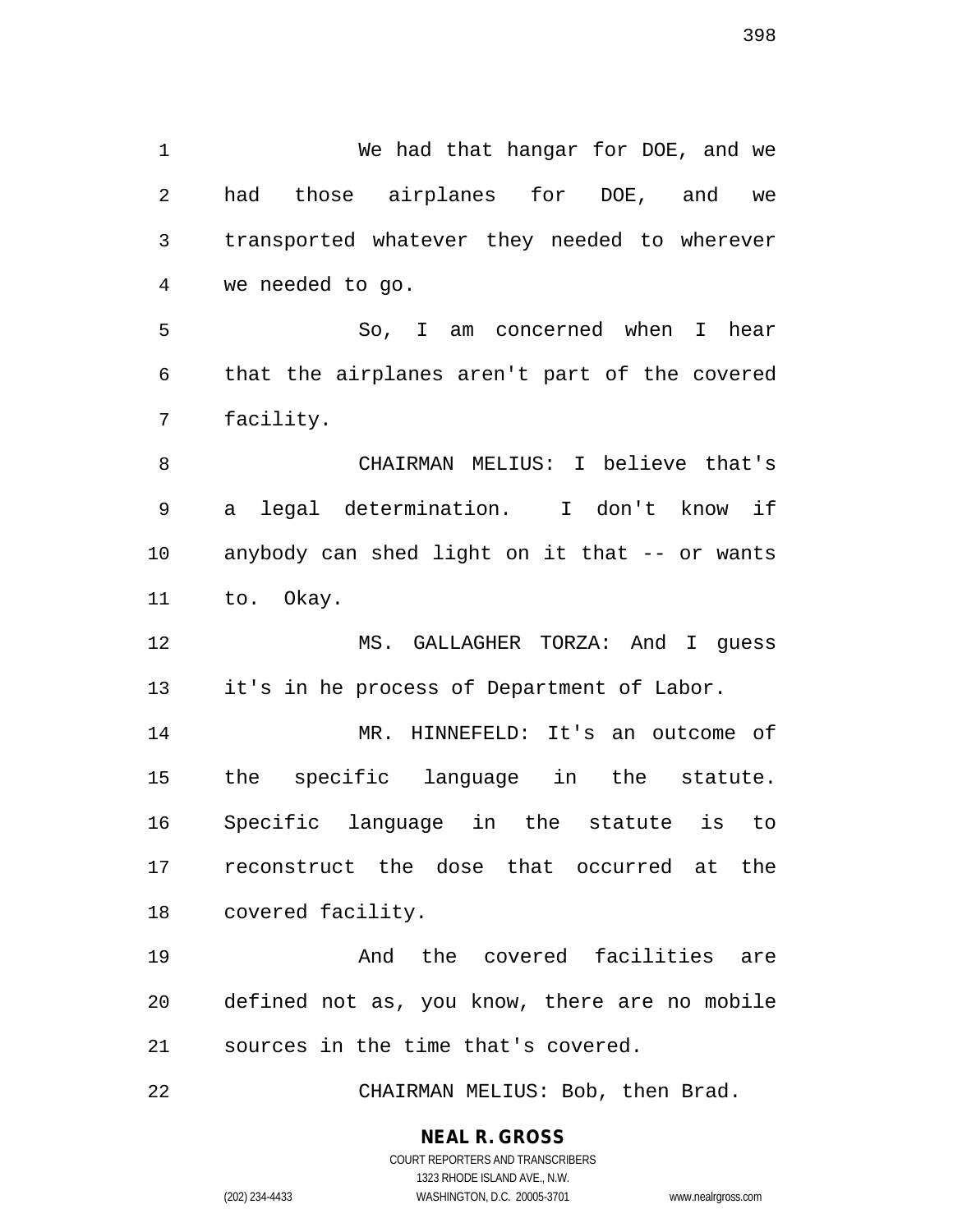1 MEMBER PRESLEY: As I remembered, 2 probably 99 percent of the atoms moved by Ross 3 Aviation were classified.

4 That meant that that stuff was 5 brought on a special truck by special people 6 to a special area, put on the planes, flown to 7 their destination and were picked up by 8 people, special people, special vehicles, 9 taken wherever they needed to go.

10 We did not store that type of 11 packages just anywhere overnight. And I don't 12 -- I was never at Hangar 481, but you might be 13 able to tell me if there was a secure storage 14 site at that area.

15 MR. ARMIJO: Not to my knowledge. 16 MEMBER PRESLEY: Then that's -- go 17 ahead.

18 CHAIRMAN MELIUS: Okay. Brad.

19 MEMBER CLAWSON: I understand that 20 the -- I'm trying to really get my hands 21 around this. Because to me, this had actually 22 looked like an extension of the facility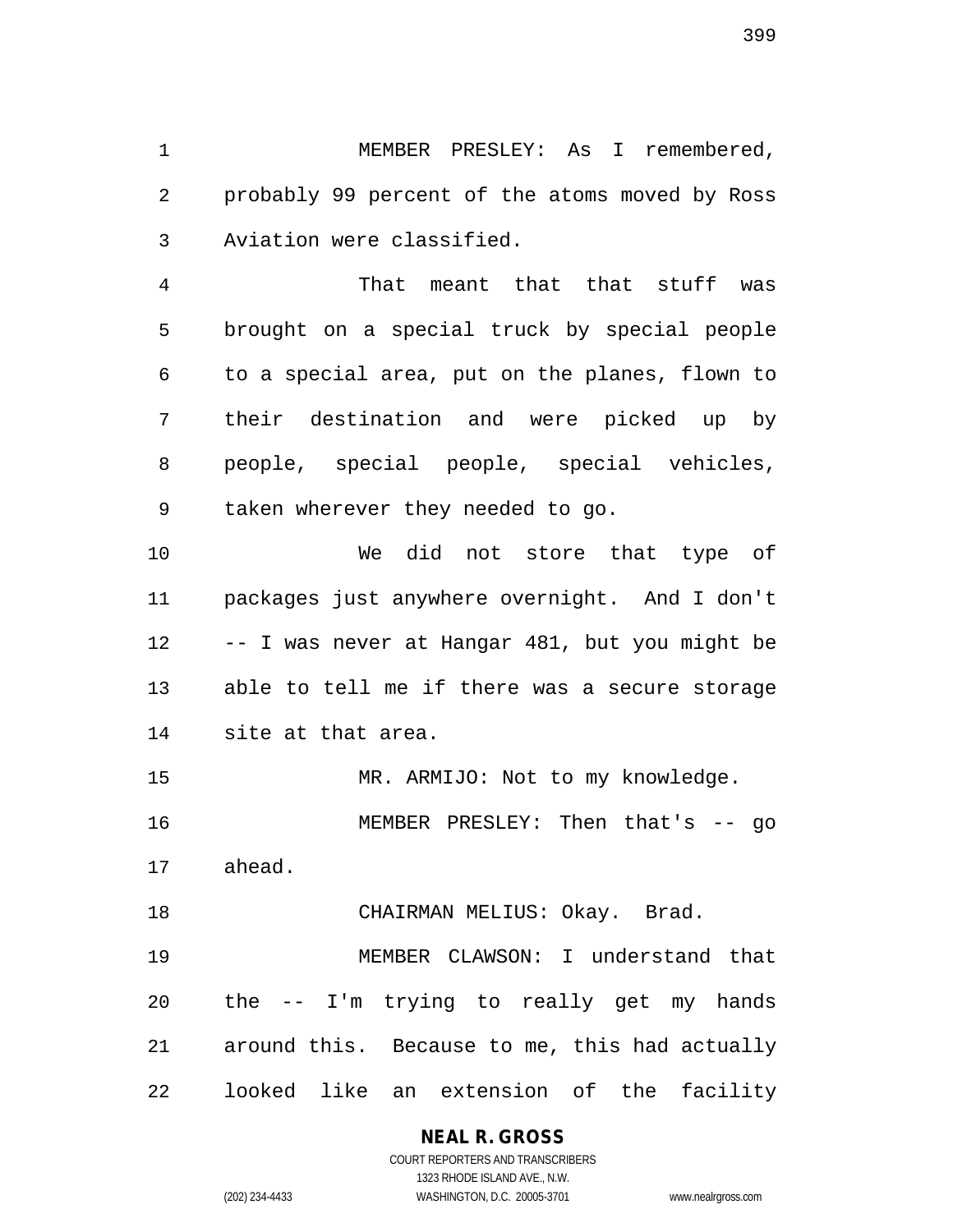1 because this was loaded.

| 2            | And if it's not, then we really --             |
|--------------|------------------------------------------------|
| $\mathbf{3}$ | boy, we've screwed up looking at this because  |
| 4            | I really have -- I'm just really having a hard |
| 5            | time getting my hands around it.               |
| 6            | I understand that this Class is                |
| 7            | just for the Hangar, but that product and so   |
| 8            | forth was only in there for a little bit. And  |
| 9            | the rest of the time for this company, it was  |
| 10           | flying in the air.                             |
| 11           | And I understand what Stu's                    |
| 12           | saying. I'm just really having a hard time     |
| 13           | getting my hands around that.                  |
| 14           | CHAIRMAN MELIUS: Wanda.                        |
| 15           | MEMBER MUNN: I was just going to               |
| 16           | comment that there were four planes minimum.   |
| 17           | Four planes indicated in the accounts that we  |
| 18           | have.                                          |
| 19           | And the material that was                      |
| 20           | indicated as being most common was tritium,    |
| 21           | depleted uranium and mixed fission products,   |
| 22           | all of which were in containers that were DOT- |

## **NEAL R. GROSS**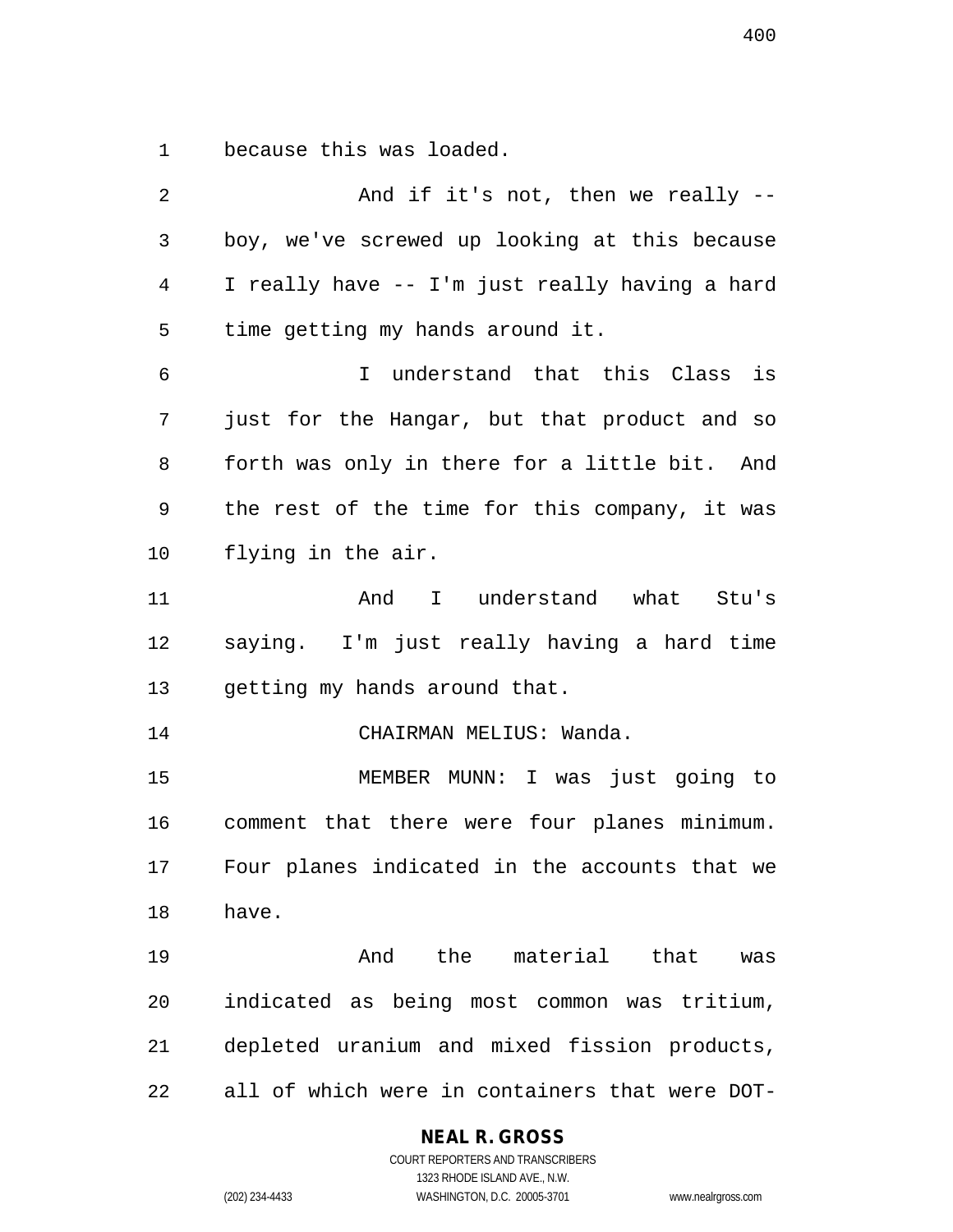1 approved.

2 It would be interesting to know 3 the background of the information that the 4 attorney just mentioned with respect to the 5 1991 findings on the container. 6 But this is a DOL issue, is it 7 not, with respect to coverage of the facility 8 and whether or not the planes -- is that not 9 correct? It's DOL's purview? 10 CHAIRMAN MELIUS: Yes, it is. 11 So, our focus is on what is the 12 covered facility and what is in the report and 13 so forth. 14 Paul, you have comments or 15 suggestions? 16 MEMBER ZIEMER: Well, my question 17 was with relation to the AL-R8 containers. 18 Is this new information as far as 19 NIOSH is concerned? 20 It seemed like there may have been 21 a number of points that perhaps need 22 additional look by NIOSH. I wasn't clear

> **NEAL R. GROSS** COURT REPORTERS AND TRANSCRIBERS

1323 RHODE ISLAND AVE., N.W. (202) 234-4433 WASHINGTON, D.C. 20005-3701 www.nealrgross.com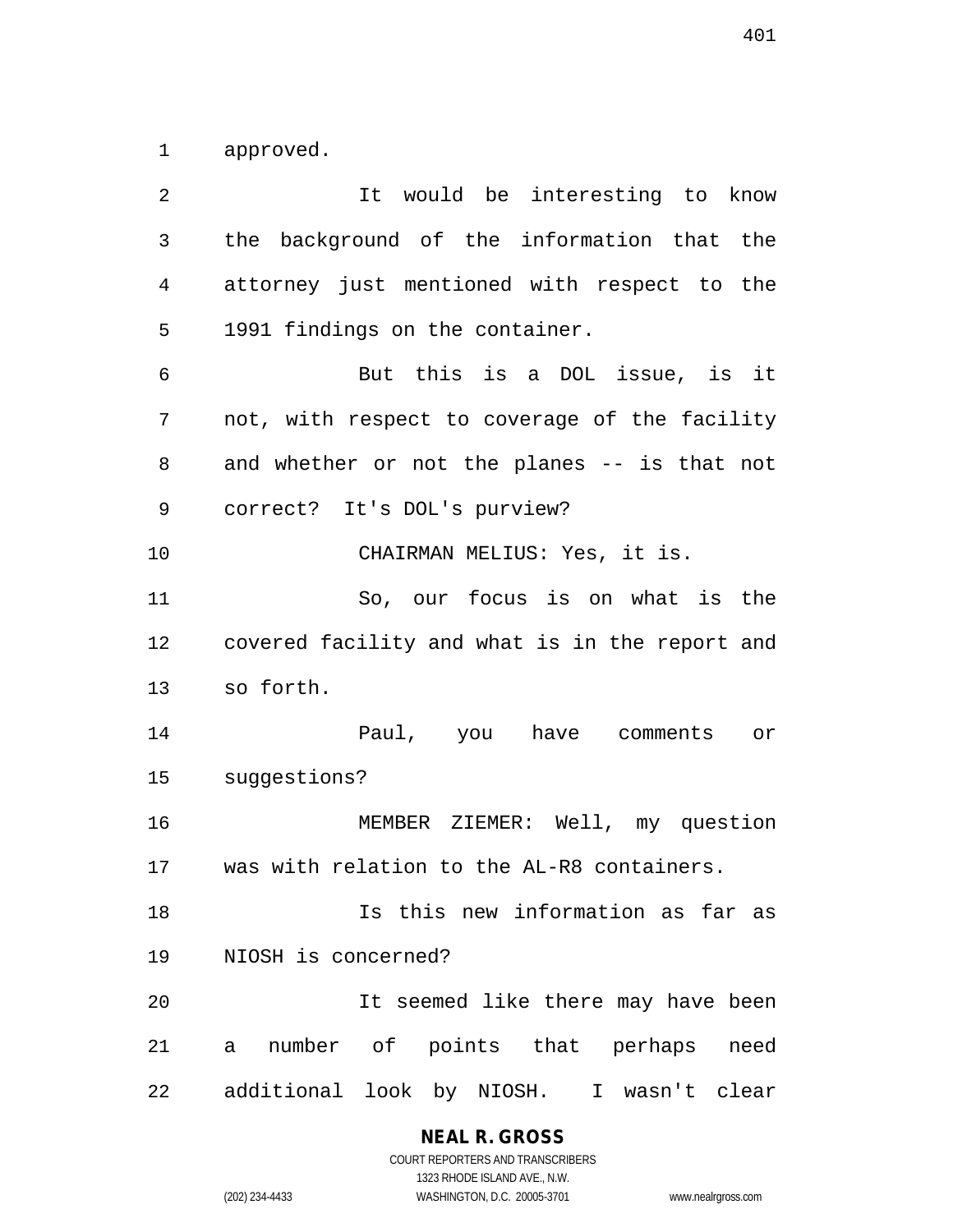1 whether this is new information to NIOSH or 2 not.

3 DR. GLOVER: I don't think we ever 4 tried to really look at, you know, his 5 contention was that it didn't block all of the 6 gamma, and we don't try to say that it does 7 block all the external dosimetry, you know.

8 People did get -- we're assigning 9 external dose. These weren't necessarily 10 heavily shielded packages. We're just 11 contending that --

12 MEMBER ZIEMER: You're not actually 13 modeling from the containers or the 14 transportation index values. You're using the 15 personnel monitoring data.

16 So, in principal, if the 17 monitoring data is reliable, then it doesn't 18 matter what the adequacy of the shielding is 19 as far as the DOT regs are concerned.

20 DR. GLOVER: Yes, sir.

21 MEMBER ZIEMER: Is that correct?

22 DR. GLOVER: Yes.

**NEAL R. GROSS** COURT REPORTERS AND TRANSCRIBERS

1323 RHODE ISLAND AVE., N.W. (202) 234-4433 WASHINGTON, D.C. 20005-3701 www.nealrgross.com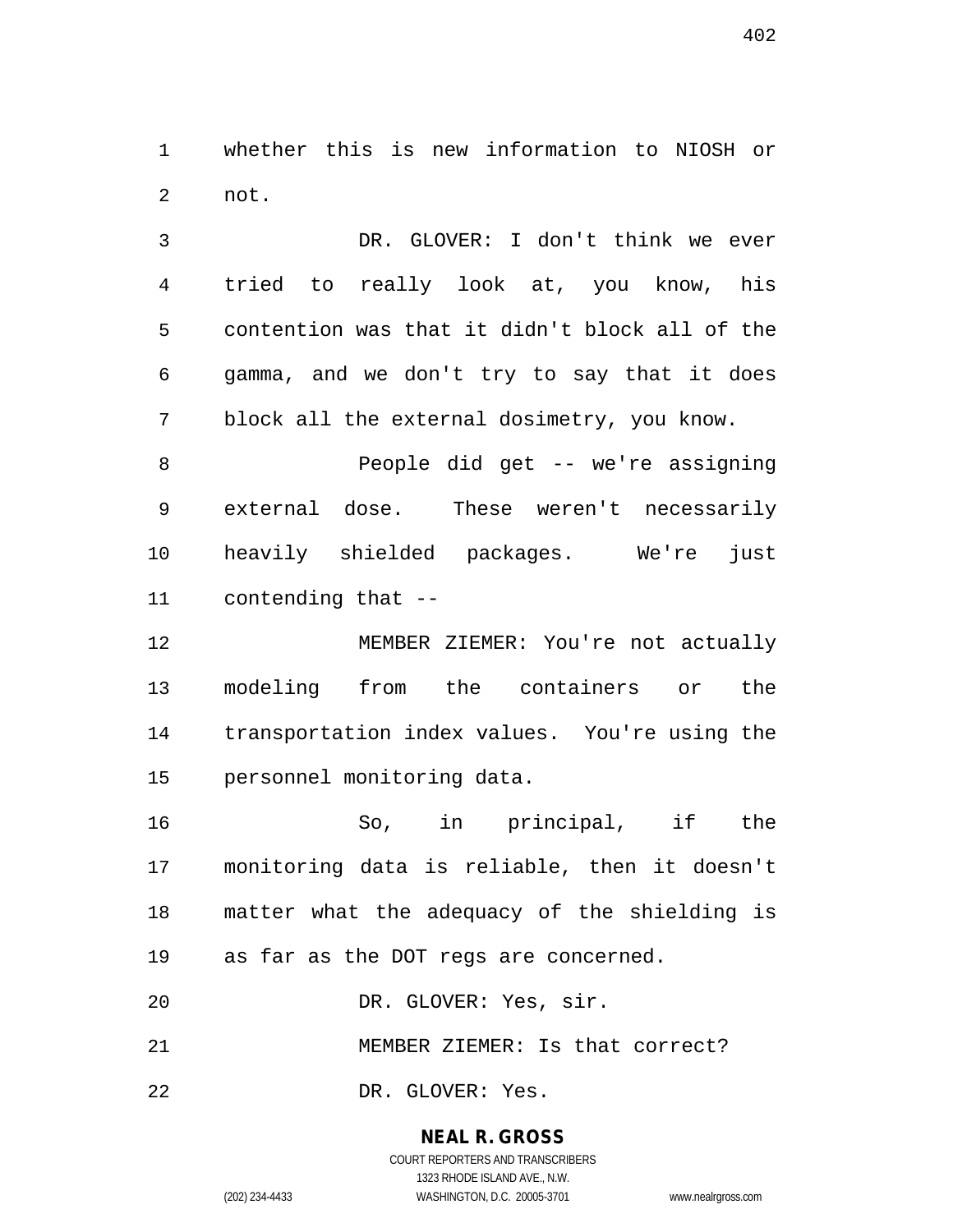1 CHAIRMAN MELIUS: I mean, my sense 2 is that the petitioners had brought some new 3 information forward. It's not been evaluated 4 yet. It needs to be evaluated and that it 5 appears to contradict some of the information 6 that NIOSH relied on in their Evaluation 7 Report.

8 To what extent it will do so, you 9 know, ultimately after review we don't know, 10 but I think -- again, personally I think the 11 petitioners deserve some review of that 12 information given that.

13 And, really, NIOSH hasn't had time 14 to and I don't think we should -- it's 15 difficult for us here to try to tell how 16 important it is or not.

17 So, my recommendation was that we 18 refer back to NIOSH for some follow-up on this 19 information and presentation at the next Board 20 meeting.

21 MEMBER CLAWSON: I second that.

22 CHAIRMAN MELIUS: What?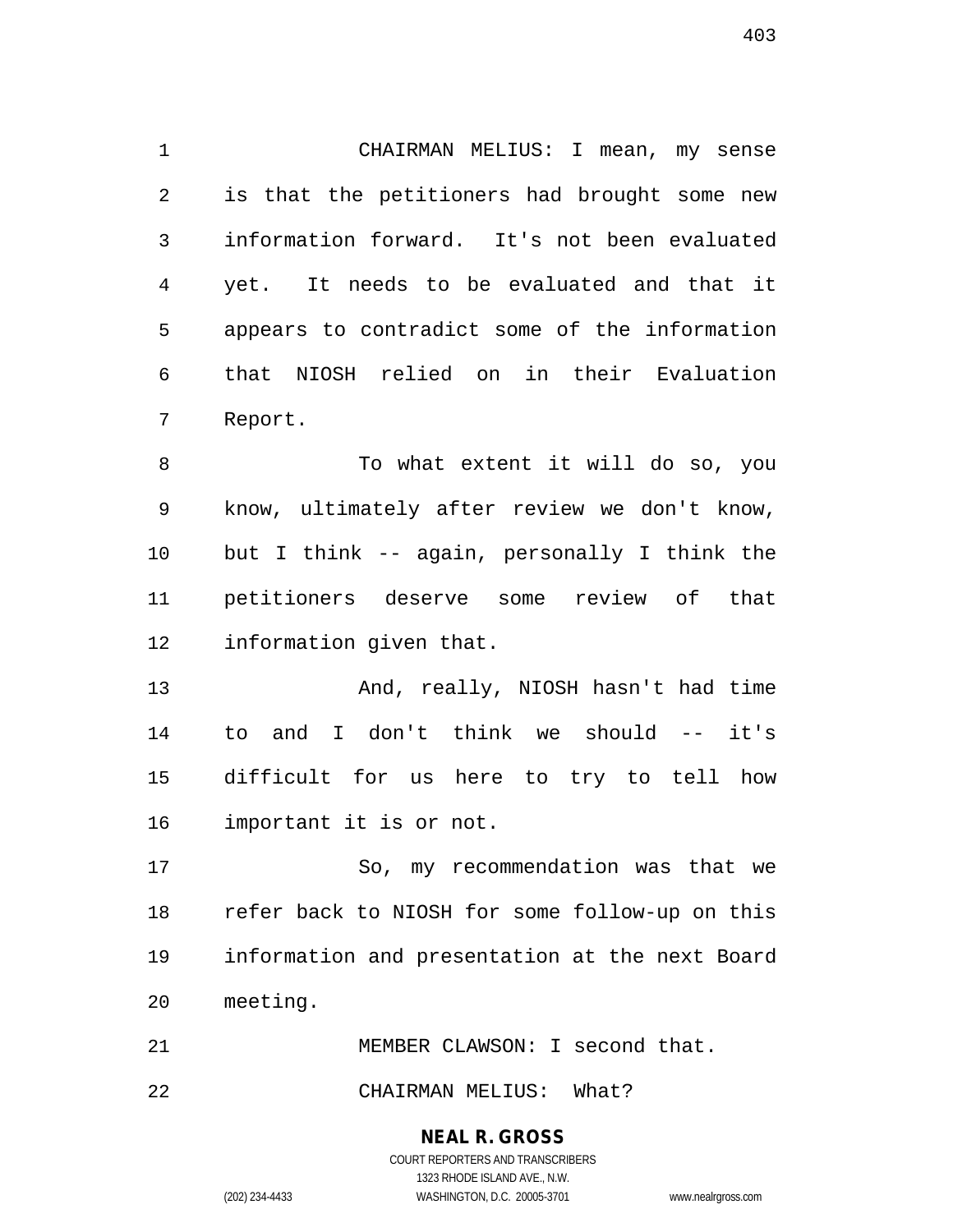1 MEMBER CLAWSON: I second that. 2 I'm just looking at maybe if this was put 3 together wrong, if we found more information, 4 which we're going to have to find out like 5 that you've said that goes back further and 6 may have to reevaluate how this was worded, I 7 guess.

8 CHAIRMAN MELIUS: It could. And 9 there's some covered-period issues, but that's 10 really up to DOL. And they have a process for 11 doing that and we don't know the timing on 12 that. And I don't think we can -- should 13 necessarily wait or -- but I think we have 14 some new information. Let's have NIOSH 15 evaluate it and do -- they may need to do 16 further interviews and further data gathering. 17 I think they're just hearing this 18 for the first time, if I'm correct, Sam?

20 CHAIRMAN MELIUS: Yeah, and I think 21 that's the fair thing to do.

19 DR. GLOVER: That's correct.

22 MEMBER SCHOFIELD: I just have a

**NEAL R. GROSS** COURT REPORTERS AND TRANSCRIBERS

1323 RHODE ISLAND AVE., N.W.

(202) 234-4433 WASHINGTON, D.C. 20005-3701 www.nealrgross.com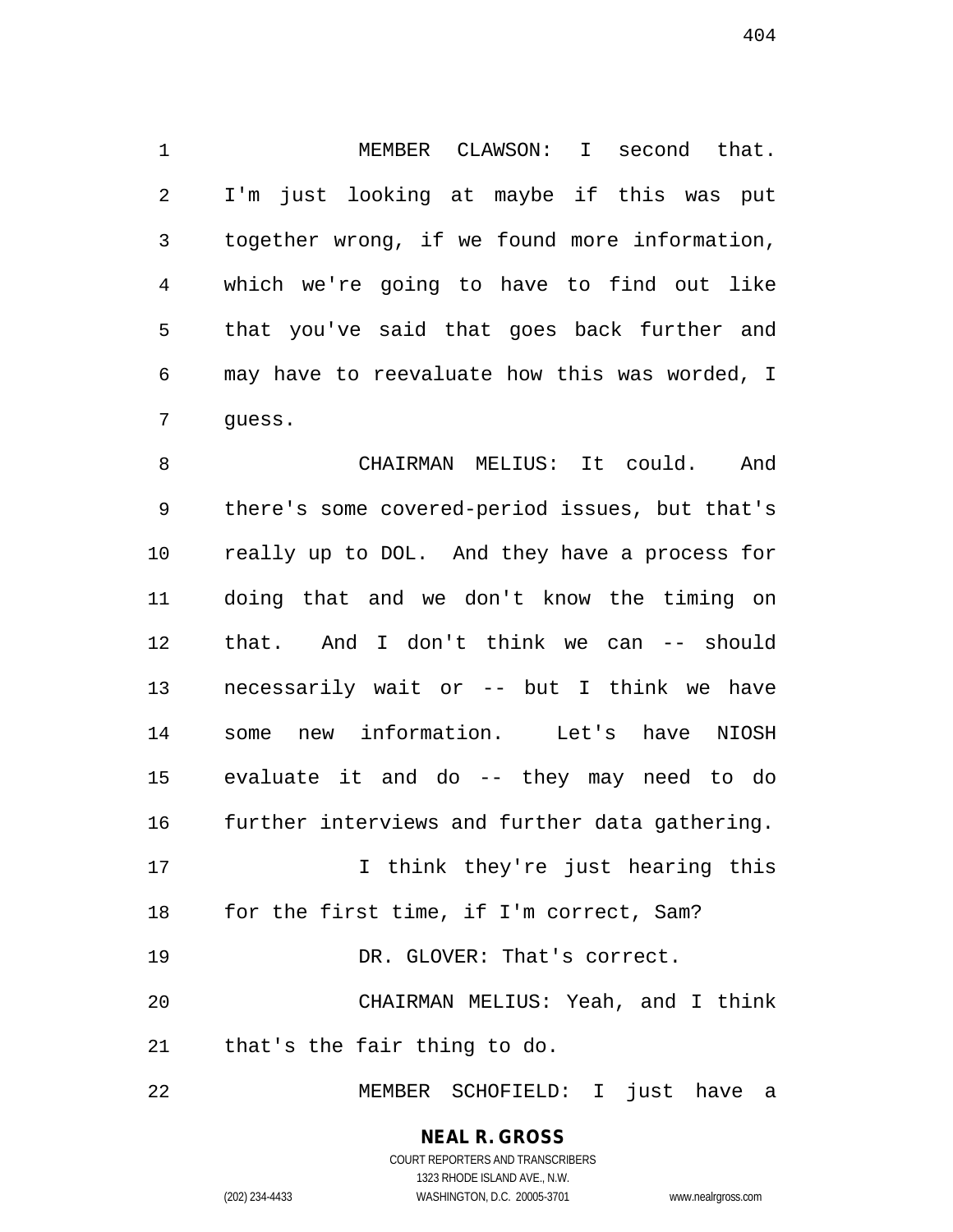1 comment to make about the time period. I flew 2 on the Ross a number of times and that was all 3 before 1989.

4 So, you know, and everybody in 5 town knew the schedule. You knew when it was 6 going to land, you knew when it was going to 7 take off. It was pretty much you could set 8 your clock by it.

9 MR. HINNEFELD: Just one point of 10 clarification on the additional years and 11 additional contracts.

12 We provided at least some of those 13 quite some time ago to the Department of 14 Labor. And the determination is based in part 15 on the nature of the contract whether it's an 16 M&O contract, an integrating contract. That 17 was sort of the basis for the determination 18 that was made at the time.

19 I can't swear that we've sent all 20 of these. So, we can certainly do that. 21 CHAIRMAN MELIUS: Okay. Yes, let's

22 follow up and let's see how that process goes.

**NEAL R. GROSS**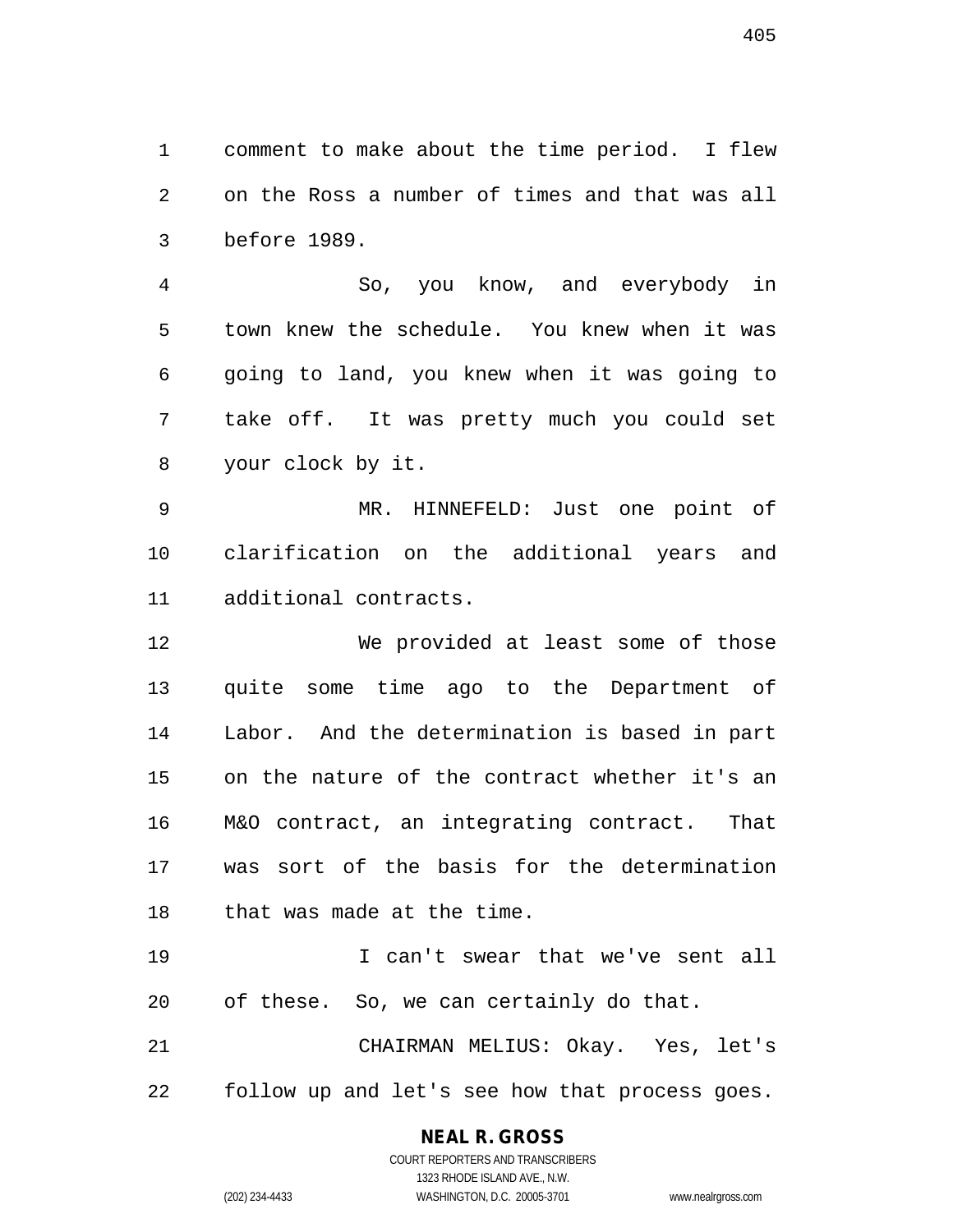1 MR. ARMIJO: We have that letter 2 from Labor and it appears to be -- I have a 3 copy here. It doesn't seem to mention the 4 type of contract, but rather just other 5 issues. 6 CHAIRMAN MELIUS: Okay. 7 MR. ARMIJO: And I have a copy I 8 can share with NIOSH. 9 CHAIRMAN MELIUS: Okay. Thank you. 10 Yes, Dave. 11 MEMBER RICHARDSON: Just a 12 question. 13 13 If we are going to allow NIOSH to 14 go back and take more time to consider this, 15 do we want them to, if they haven't made a 16 request to Eberline/Landauer for the data, is 17 that something that would be useful at this 18 point or, Paul, were you arguing that the NRC 19 REIRS data would be in its aggregate form? 20 MEMBER ZIEMER: To me, if the NRC 21 inspectors have compared the annual reports 22 which they used against that data which was

## **NEAL R. GROSS**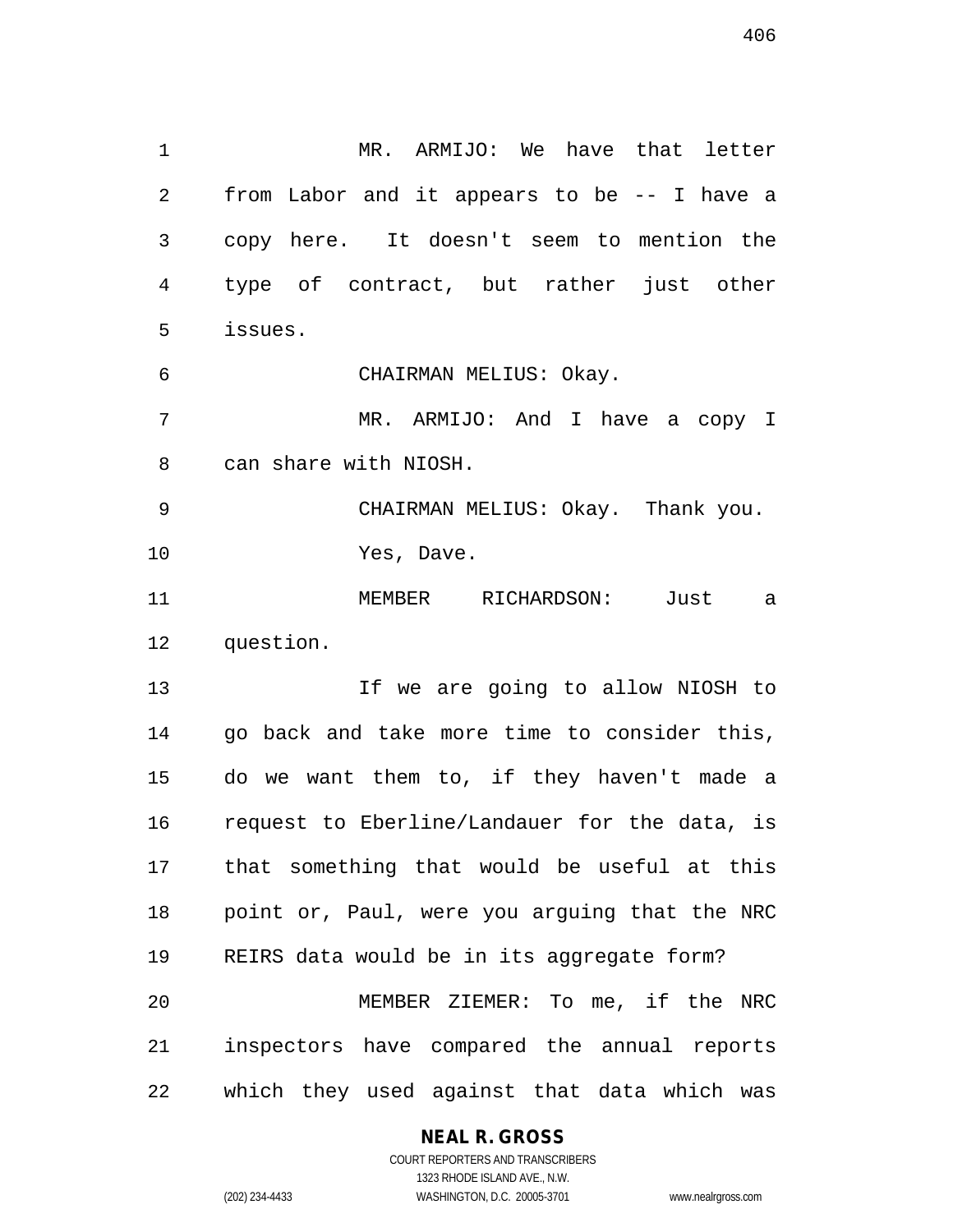1 present on the site, I would accept that as 2 having strong legal foundation. But, again, 3 I'm not an attorney either.

4 Obviously, if the Eberline data is 5 available, that would be great. It seems to 6 me it would be very difficult and you'd have 7 to have a great scheme between the regulatory 8 agency and these folks to falsify this and 9 what would be the point?

10 These are not high doses to start 11 with. So -- unless there were some and 12 someone was covering it, you know.

13 CHAIRMAN MELIUS: Okay.

14 MEMBER CLAWSON: So, Jim, do we 15 need to make a motion to have NIOSH -- or just  $16 - -$ 

17 CHAIRMAN MELIUS: I think we do it 18 by consent and I think NIOSH agrees.

19 Is that a fair statement, Stu?

20 MR. HINNEFELD: Sorry. I got

21 caught having a sidebar conversation.

22 What was the question?

**NEAL R. GROSS** COURT REPORTERS AND TRANSCRIBERS

1323 RHODE ISLAND AVE., N.W. (202) 234-4433 WASHINGTON, D.C. 20005-3701 www.nealrgross.com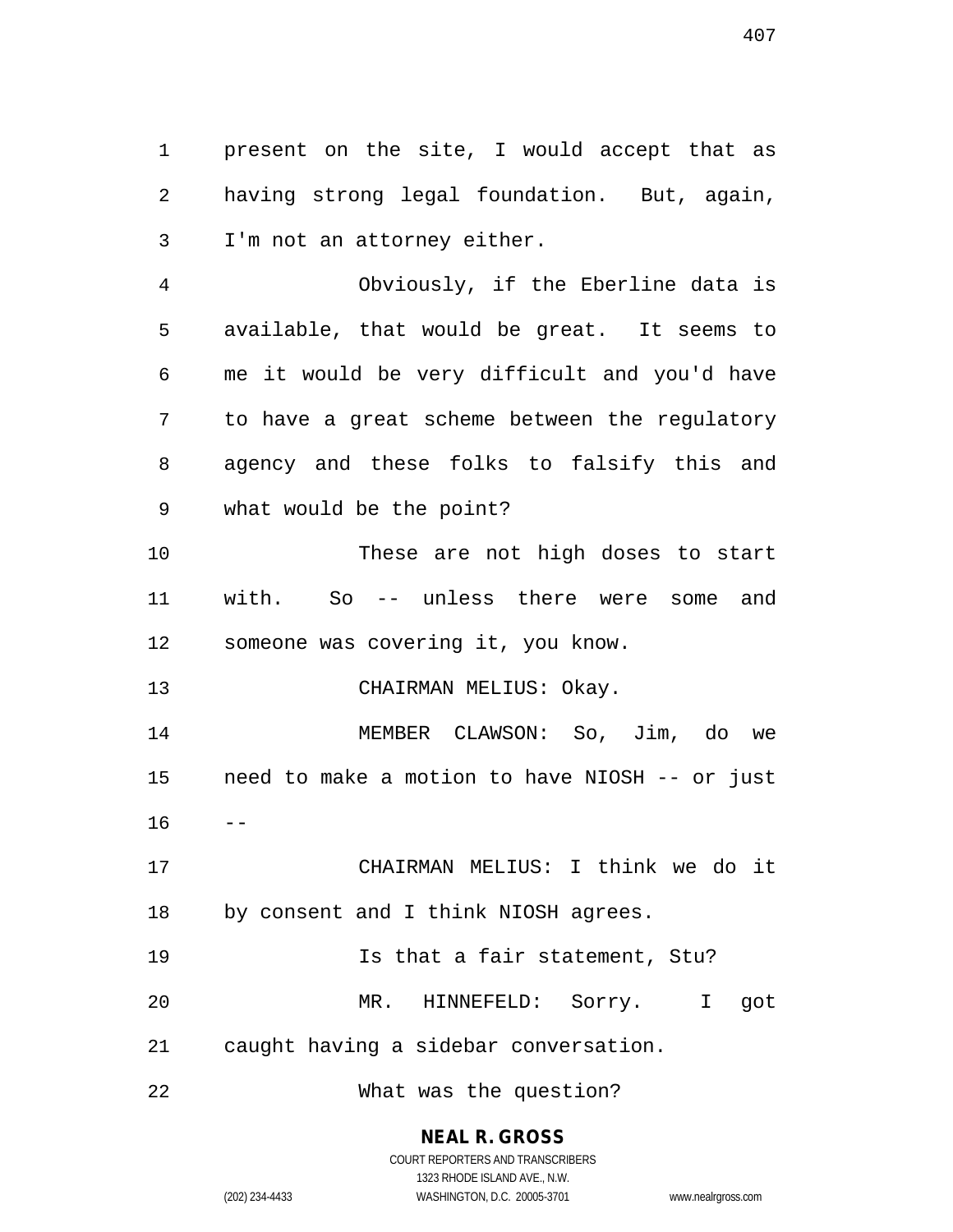1 CHAIRMAN MELIUS: You're 2 comfortable with us referring it back to you? 3 MR. HINNEFELD: Yes. 4 CHAIRMAN MELIUS: Okay. For 5 follow-up. Good. Thank you very much to the 6 petitioners and everybody for coming here and 7 for providing this information. 8 And if you can get the information 9 to NIOSH, we appreciate it. 10 MR. ARMIJO: Thank you very much 11 for having us out today. 12 CHAIRMAN MELIUS: Okay. We will 13 obviously keep you informed about the process 14 and what goes on from here. 15 MR. ARMIJO: Thank you, sir. 16 CHAIRMAN MELIUS: Thank you. 17 Since we're already into the 18 public comment period and we have people 19 waiting, it's hard to go back. 20 I will face all your wrath and 21 comments and complaints and just charge ahead. 22 You are all -- Board Members, others are

> **NEAL R. GROSS** COURT REPORTERS AND TRANSCRIBERS 1323 RHODE ISLAND AVE., N.W.

(202) 234-4433 WASHINGTON, D.C. 20005-3701 www.nealrgross.com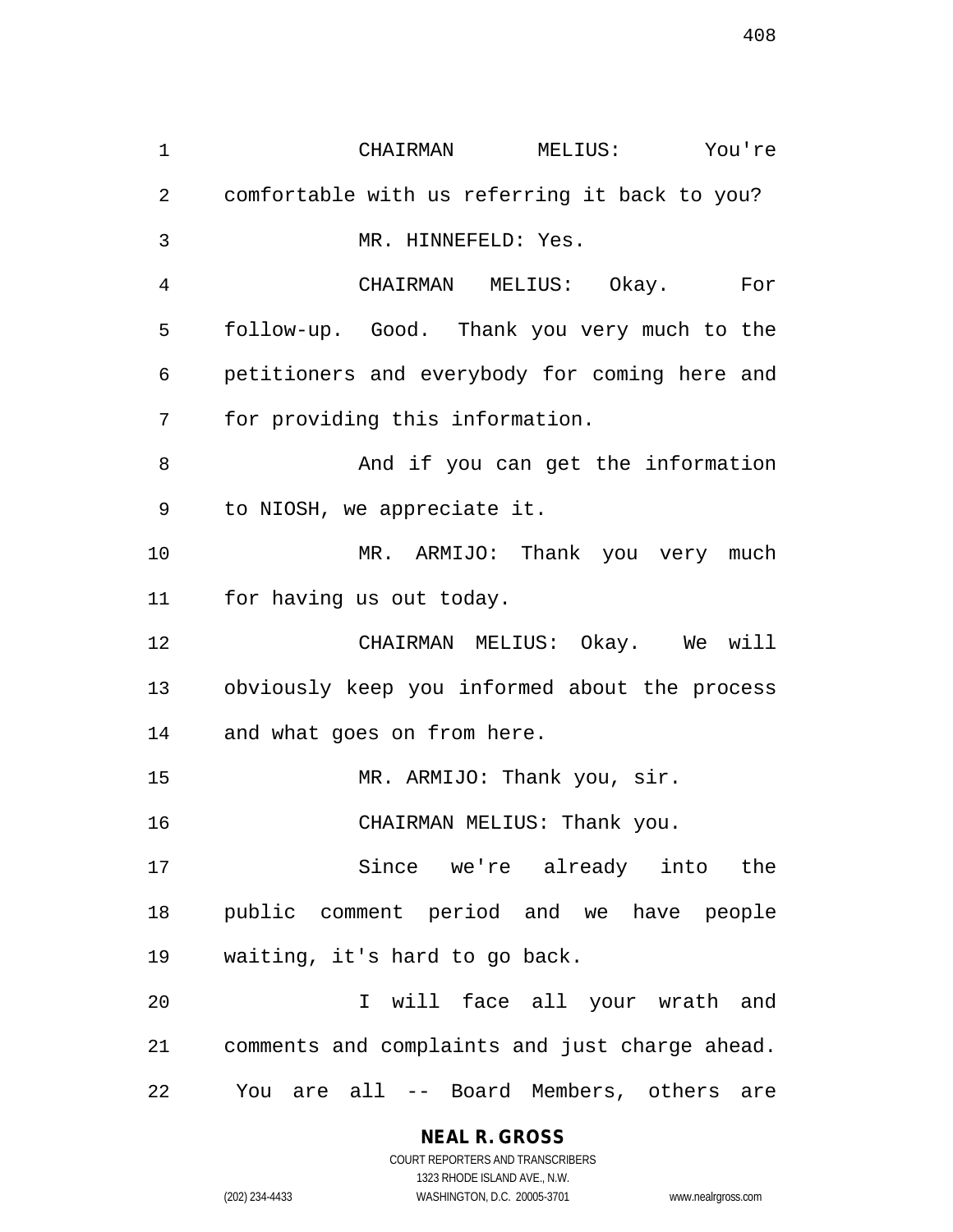1 welcome to take a personal break during this 2 process.

3 Our court reporter and I have an 4 agreement that should a break be necessary, he 5 will inform me.

6 If everyone can get seated now and 7 we will get started. Board Members who stayed 8 at the table are welcome to another cookie 9 before anybody else gets back.

10 Okay. We have some people on the 11 line. So, we need quiet in the room, please. 12 That includes you, Dr. Wade and Dr. Neton.

13 No, you can leave. Just I was 14 requesting quiet.

15 DR. KATZ: So, before we get 16 started with public comments, let me just 17 remind people in the room, as well as on the 18 line who are prepared to give public comments, 19 that this session, as all of the Board 20 meeting, is transcribed verbatim.

21 So, your comments will be 22 transcribed verbatim and will be published as

# **NEAL R. GROSS**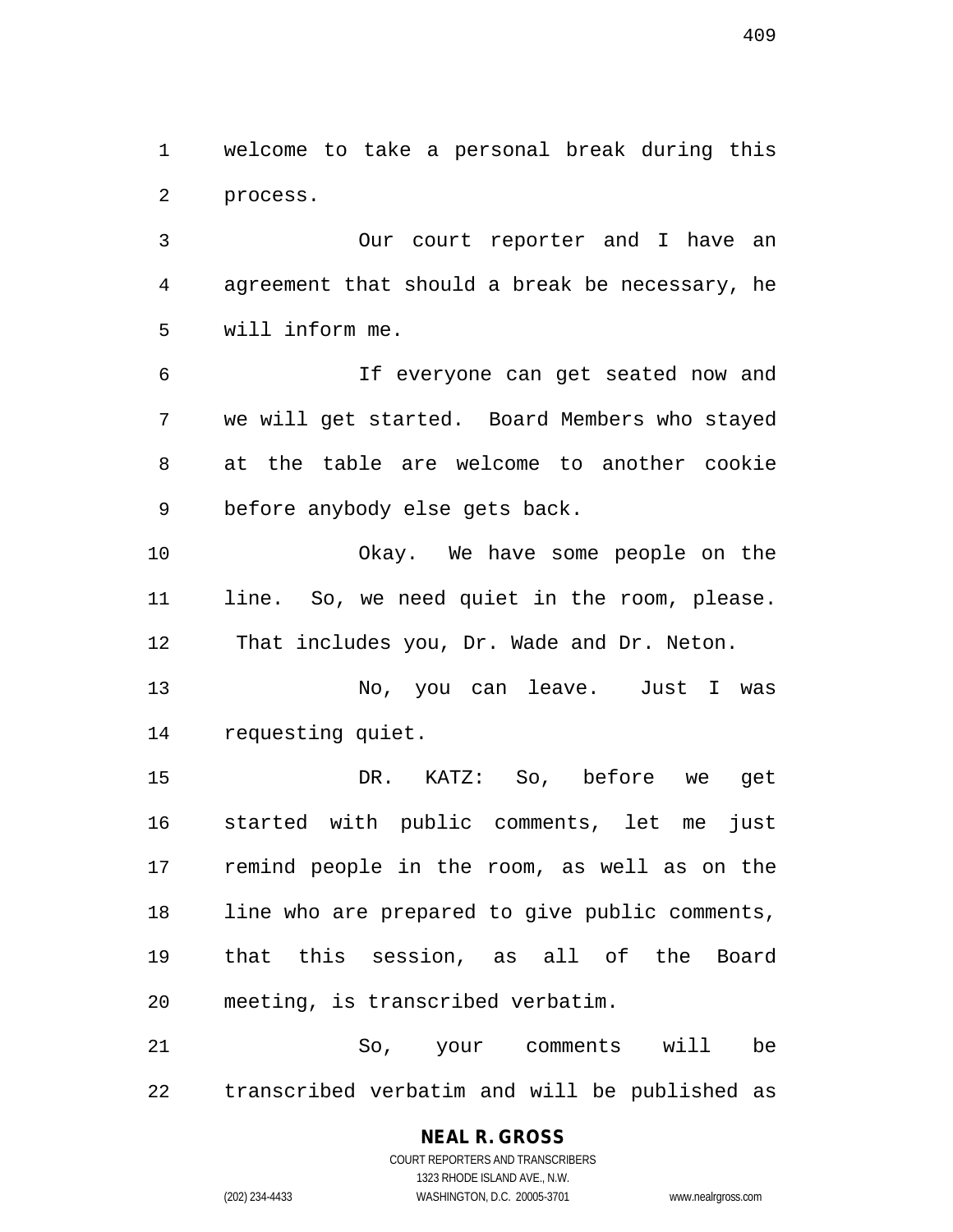1 all of the Board meeting transcripts are 2 published on the NIOSH website.

3 So, anything you say will be 4 captured completely and reported there, your 5 name and any personal information.

6 If you discuss, however, another 7 party, a second party, that information that's 8 private for that person will be redacted from 9 the transcript.

10 So, the full instructions about 11 this, the full rules about redactions from the 12 transcript are out on the table outside. And 13 for people remote from here, they're also on 14 the NIOSH website under the Board section of 15 the NIOSH website, but that captures it pretty 16 simply.

17 CHAIRMAN MELIUS: Okay. Go ahead. 18 And our first person, we actually -- my 19 fault. We neglected to give time for one of 20 the Linde petitioners earlier.

21 And so, I believe she's on the 22 line.

> COURT REPORTERS AND TRANSCRIBERS 1323 RHODE ISLAND AVE., N.W. (202) 234-4433 WASHINGTON, D.C. 20005-3701 www.nealrgross.com

**NEAL R. GROSS**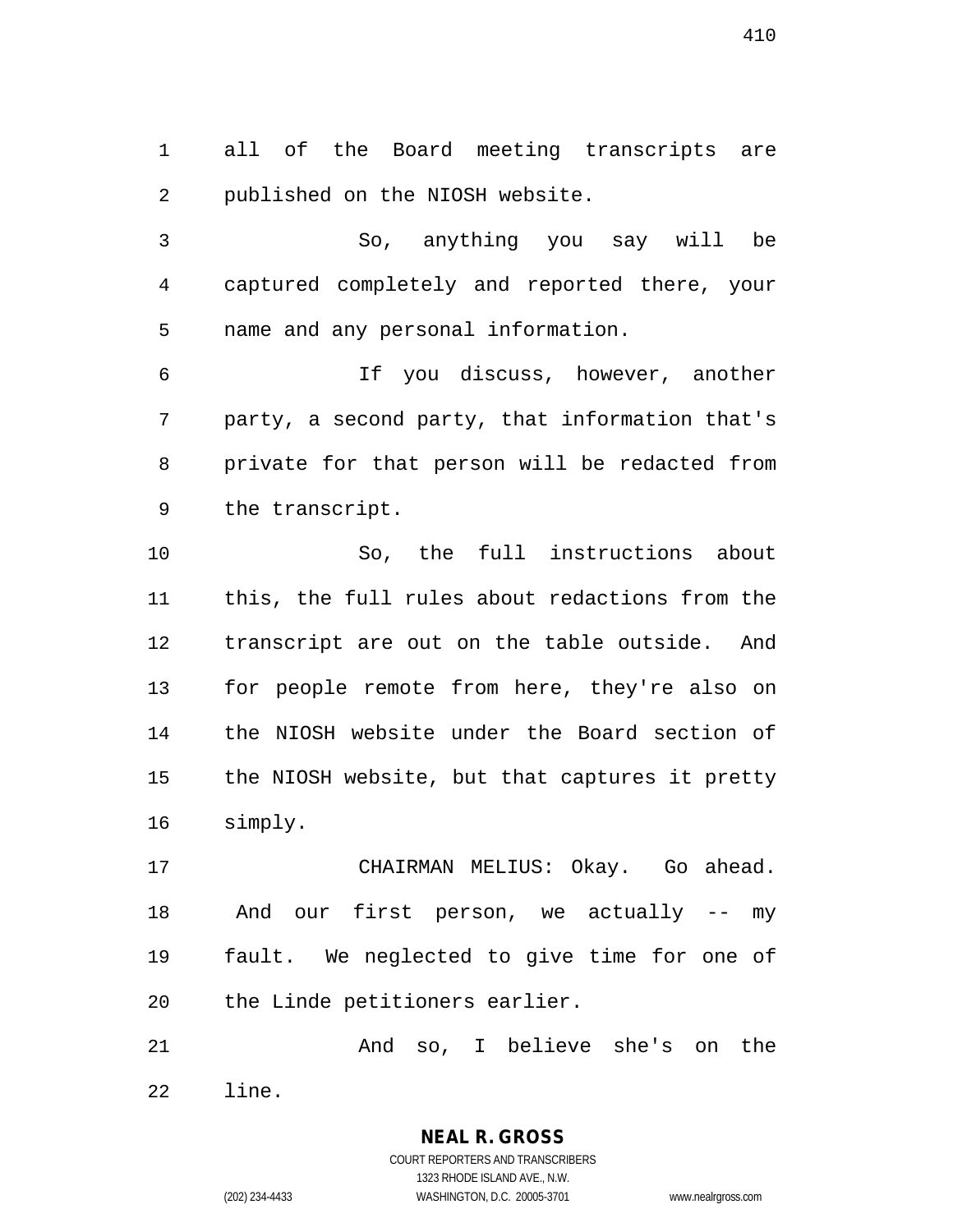1 MS. LUX: Yes, I am. 2 CHAIRMAN MELIUS: Okay. 3 MS. LUX: Okay. My name is Linda 4 Lux. I am a petitioner for the SEC-00107 5 Linde Ceramics. 6 And what I wanted to say was in 7 2001 when my [Identifying information 8 redacted] and I first submitted the Energy 9 Employees Occupational Illness claim regarding 10 my father's cancer and untimely death, we 11 worked from very vague Union Carbide 12 employment records. 13 We were only provided proof for 15 14 years of my father's work at a listed site 15 although we knew he worked many more at the 16 Linde site in Tonawanda, New York. 17 We were told by the Union Carbide 18 retirees, which is now Dow Chemical, that the 19 records had been destroyed. Apparently, they 20 had been stored in a salt mine and over the 21 years became unreadable. 22 It is hard to believe that records

> **NEAL R. GROSS** COURT REPORTERS AND TRANSCRIBERS 1323 RHODE ISLAND AVE., N.W. (202) 234-4433 WASHINGTON, D.C. 20005-3701 www.nealrgross.com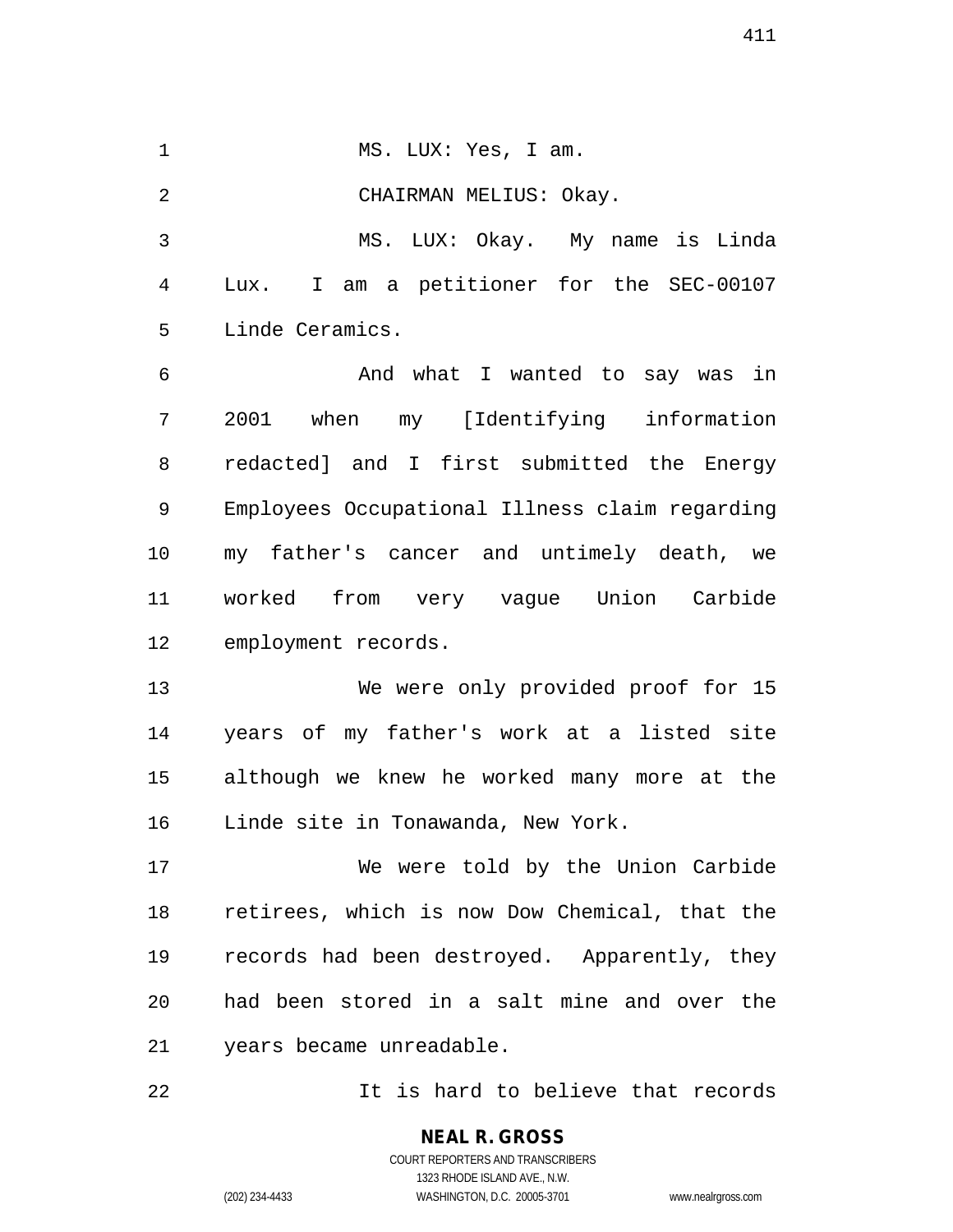1 placed in storage for self-keeping would be 2 put in a salt mine, but we worked with what we 3 had from employment records and submitted the 4 claim.

5 Putting together a medical record 6 history was time-consuming and very difficult. 7 I naively thought someone was going to 8 actually read through the medical records I 9 had been asked to provide.

10 10 I thought the type of cancer my 11 father had had which was a listed cancer, and 12 the risk factors associated with it, would be 13 looked at and compared to radiation and toxins 14 that were associated with the Linde site.

15 I pointed out to NIOSH and 16 Department of Labor that in my father's 17 medical records from 1997, the doctor noted a 18 statement my father had made that he worked in 19 extreme dusty conditions for a two-year period 20 of time.

21 My father worked as a computer 22 programmer and a systems analyst in the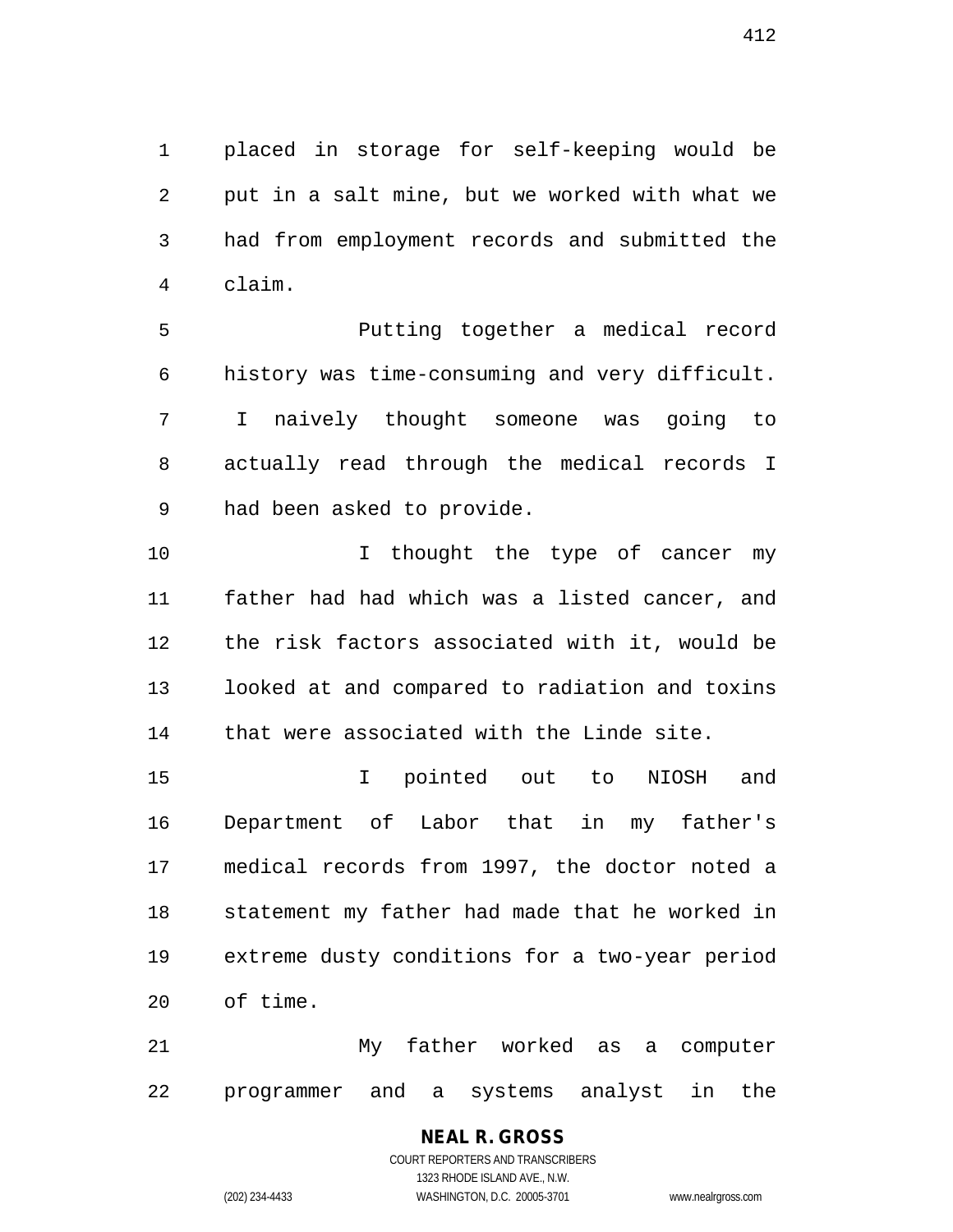1 computer department. So, dusty conditions 2 would not be normal for his type of work.

3 My father is not alive today to 4 speak for himself and tell us what time period 5 he was talking about, but I would think that 6 supposedly claimant-favorable programs would 7 have at least acknowledged this as a possible 8 exposure my father may have had.

9 I also pointed out that in the 10 descriptions of Linde buildings in SC&A's July 11 14th, 2006 report on Page 109, it says the 12 southwest corner of the Linde site also 13 referred to as the Tonawanda Laboratory, 14 including Building 11. And it shows Building 15 11 was remodeled in the late 1960s to create 16 an office area and computer room. And then 17 later again to remove the computer room.

18 It has been stated by workers that 19 very often they were required to work in the 20 buildings while they were being renovated.

21 I do remember my father coming 22 home from work very dirty and an odor on him

## **NEAL R. GROSS**

COURT REPORTERS AND TRANSCRIBERS 1323 RHODE ISLAND AVE., N.W. (202) 234-4433 WASHINGTON, D.C. 20005-3701 www.nealrgross.com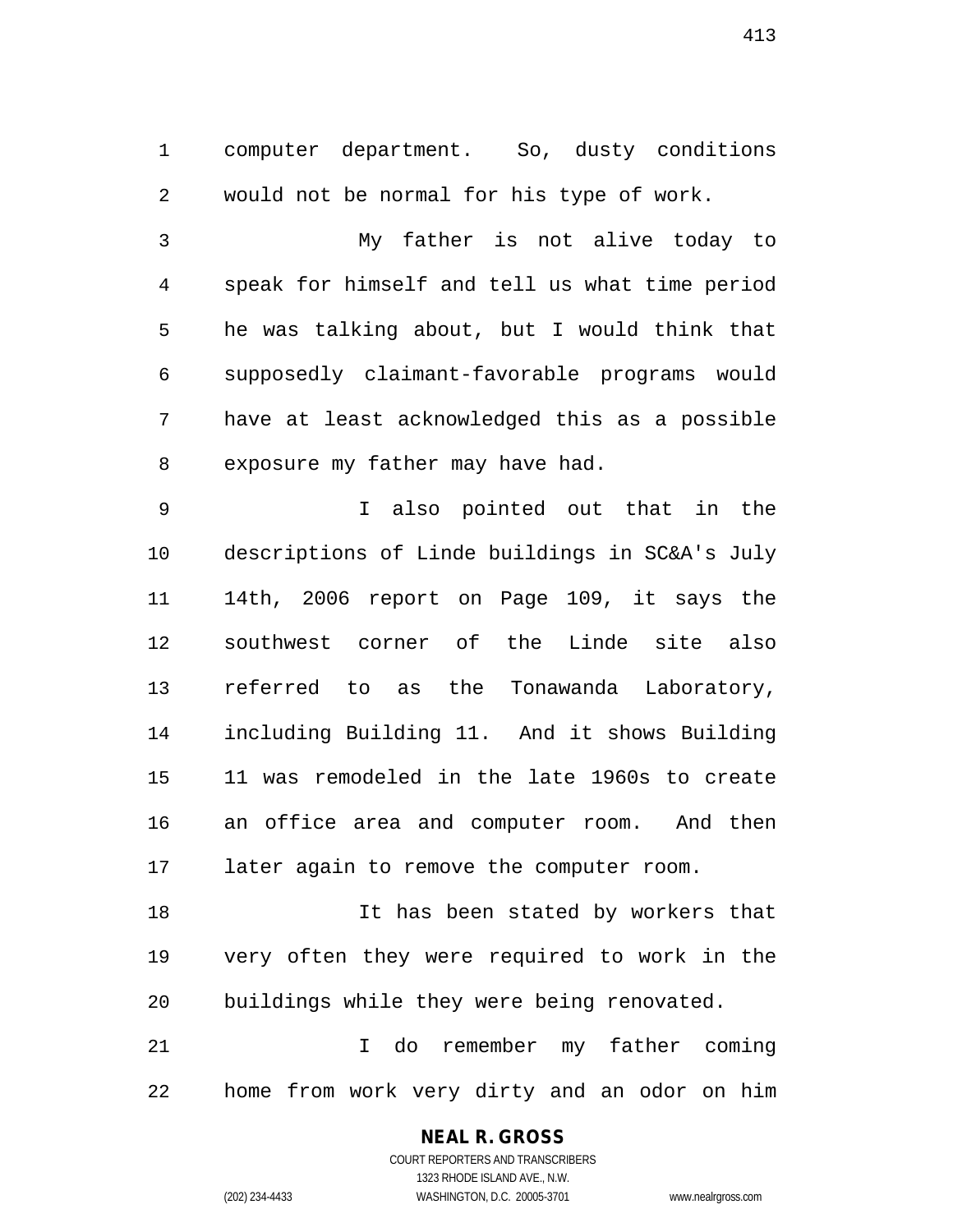1 in the late 1960s. And I stated this to the 2 Department of Labor phone interviewer back in 3 2001.

4 This would be the same interview 5 NIOSH claims it listens to before they issue 6 the recommended decision.

7 1 I later stated to NIOSH my concern 8 over the imbedded toxins that would have been 9 released into the air from the contaminated 10 buildings being remodeled and how it made 11 sense as to why my father was so dirty after 12 working in that time period.

13 According to the workers who have 14 given comments, many buildings were remodeled 15 from the 1950s right through the 1990s. But 16 my concerns over the construction seem to have 17 fallen on deaf ears because the latest dose 18 amounts given to my father equaled a less than 19 five percent chance that his work location 20 caused this cancer.

21 Less than five percent for a 22 worker that had two listed cancers at 59 years

> COURT REPORTERS AND TRANSCRIBERS 1323 RHODE ISLAND AVE., N.W. (202) 234-4433 WASHINGTON, D.C. 20005-3701 www.nealrgross.com

**NEAL R. GROSS**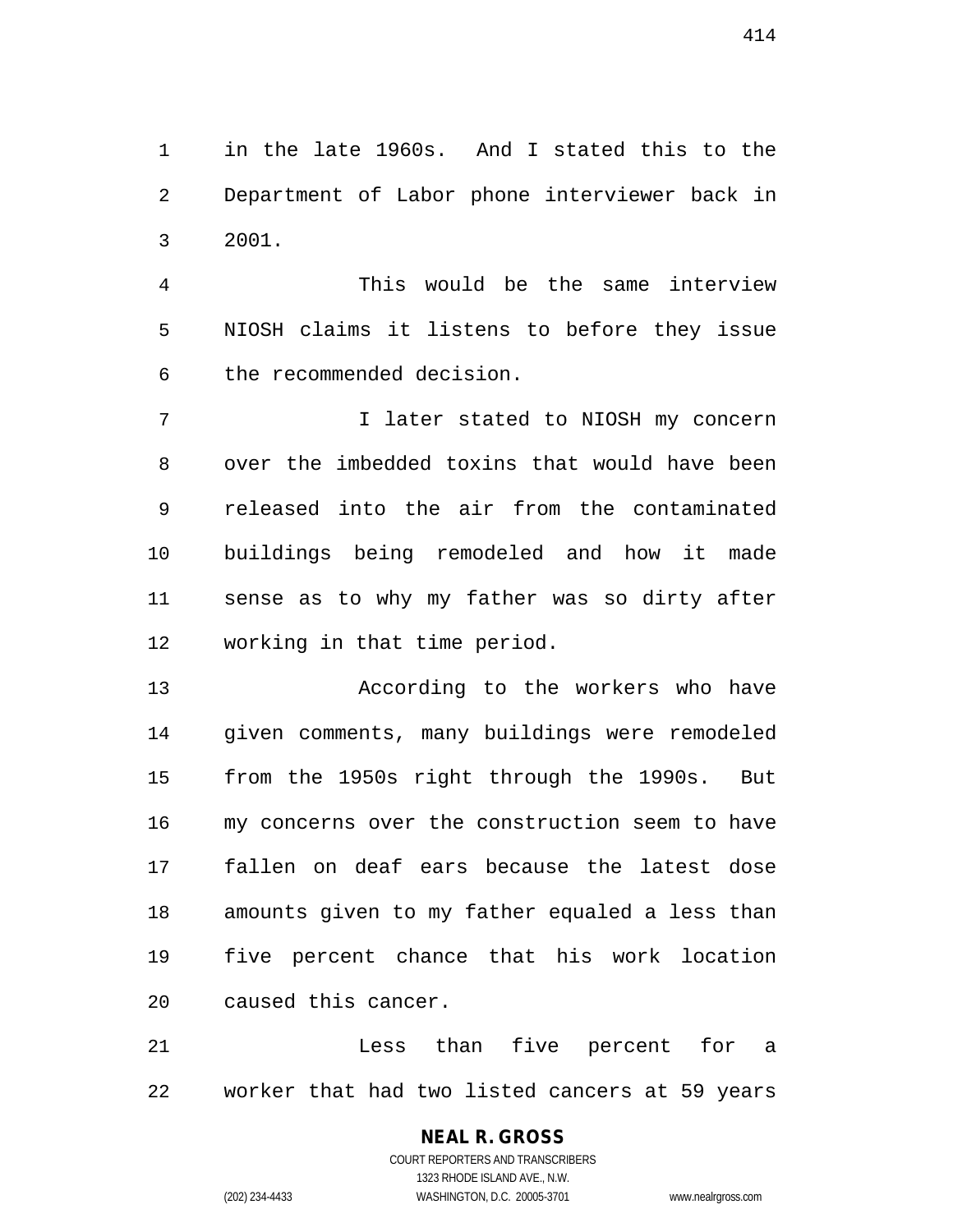1 old and had worked more than 15 years at a 2 listed site.

3 Both types of cancer my father had 4 were in the bone marrow. Cancer research 5 shows that bone marrow is one of the first 6 places a radiation-induced cancer will show 7 up.

8 Office workers are being ignored 9 in these dose reconstructions by only giving 10 them five percent as compared to a 95 percent 11 for other positions.

12 Even with the new dose numbers 13 that NIOSH is proposing, it would be 14 impossible for an office worker to qualify for 15 compensation. Yet, many officer workers did 16 get cancer.

17 **In the Worker Outreach meeting for** 18 the Linde workers, SC&A stated on Page 120 of 19 126, that eight office workers in Building 20 Number 100 were all diagnosed with cancer at 21 the same time.

22 Just like Building 11, Building

# **NEAL R. GROSS**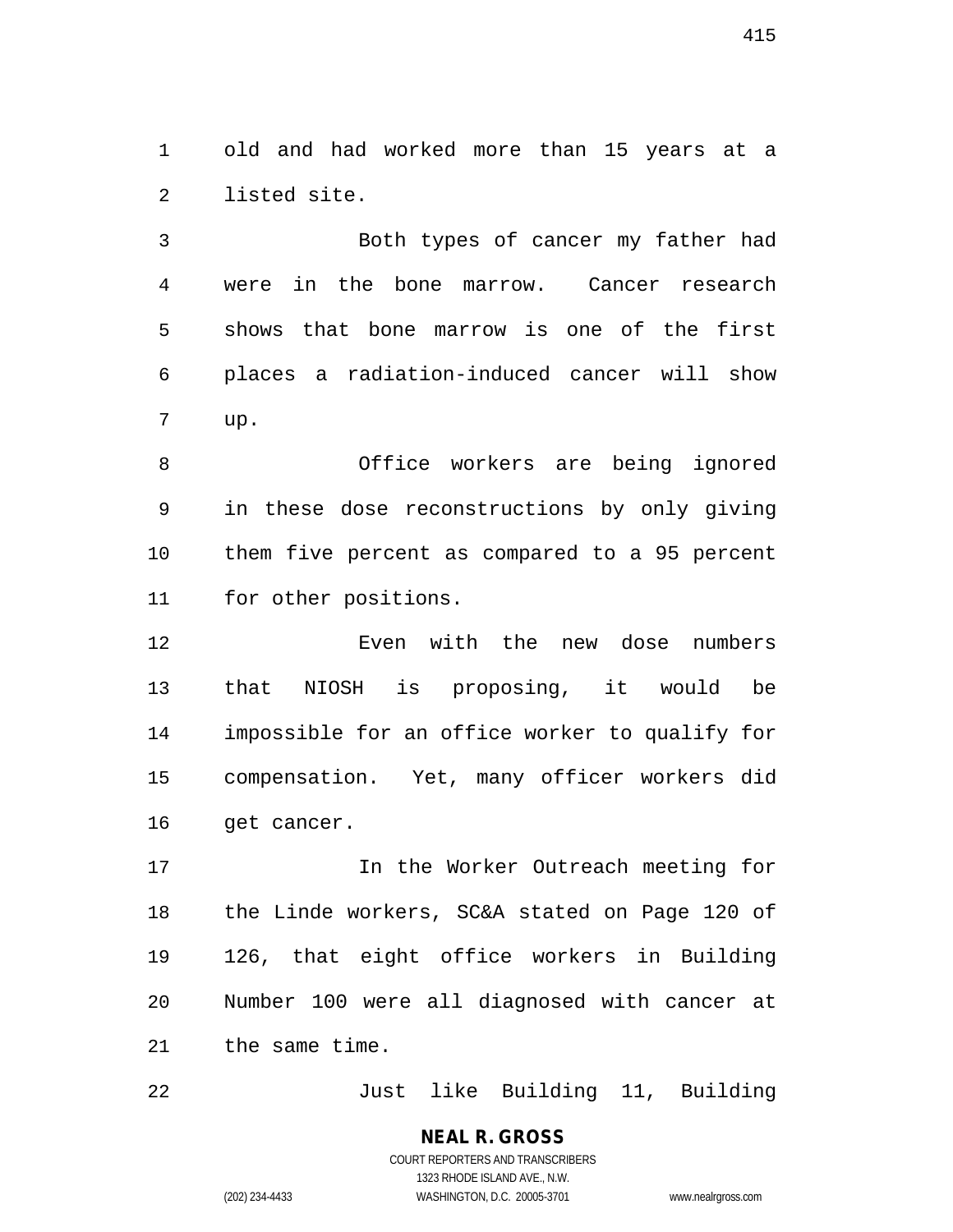1 100 was also in the Tonawanda Laboratory on 2 the southwest corner of the site. This could 3 not be a coincidence.

4 Just simply assigning a worker a 5 job category that ranges in dose amounts for 6 five percent for office workers to 95 percent 7 for production workers and how many years they 8 worked at the site, does not give a true or 9 fair estimate of what they were exposed to.

10 There are workers at the Linde 11 site that have gotten sick in unnatural 12 numbers in all job categories all over the 13 site.

14 And with the amount of toxins that 15 were stored in the properties, poured into the 16 wells and the sewer systems, dumped and buried 17 in the soil and then unearthed again during 18 construction and demolition projects, has 19 resulted in contamination and hot spots all 20 over the Linde site, and even in the lake 21 across the street and on land that I believe 22 Union Carbide eventually purchased.

# **NEAL R. GROSS**

COURT REPORTERS AND TRANSCRIBERS 1323 RHODE ISLAND AVE., N.W. (202) 234-4433 WASHINGTON, D.C. 20005-3701 www.nealrgross.com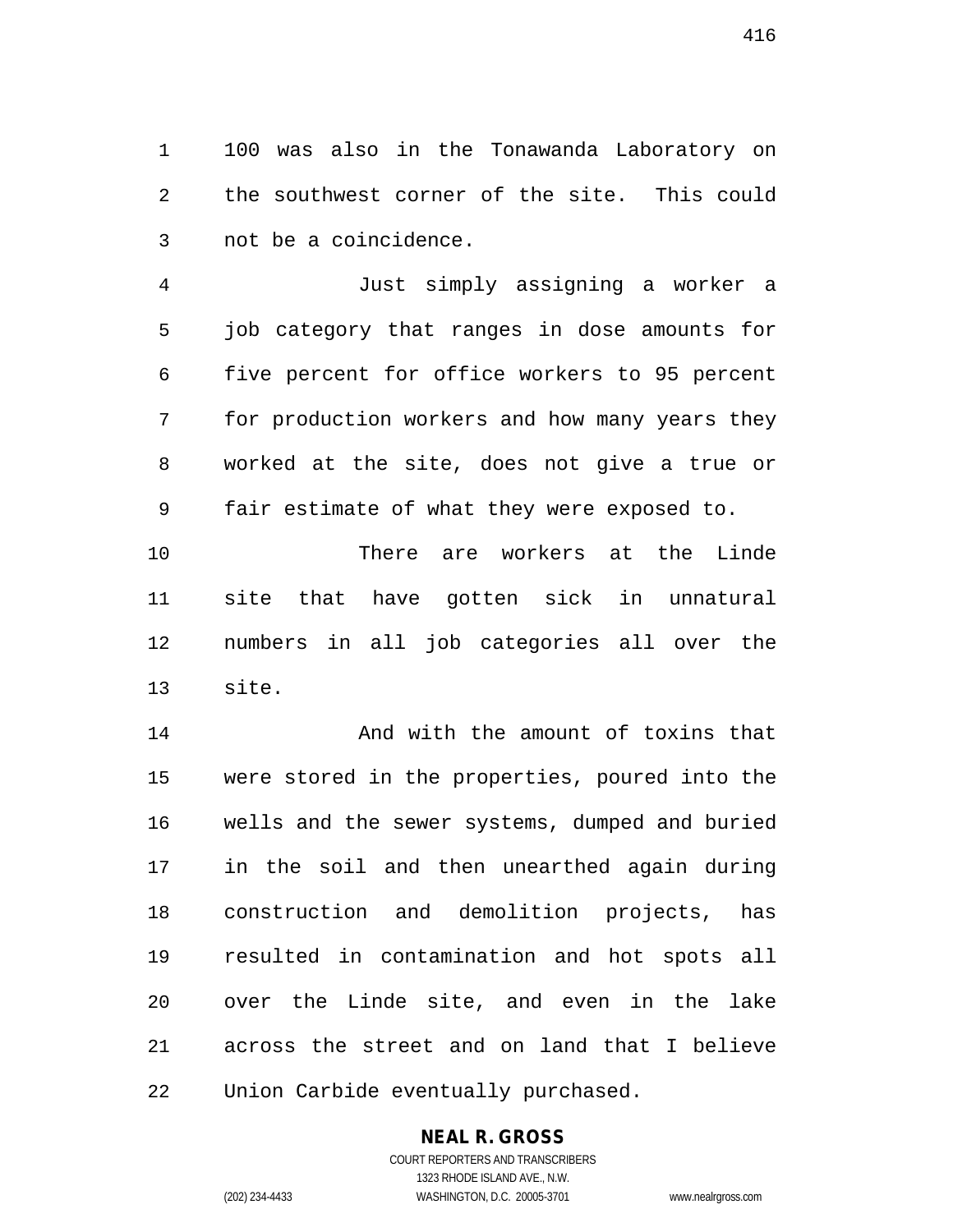1 It is startlingly disturbing that 2 the unique underground tunnel system that 3 connected most of these buildings together and 4 used by employees to get from building to 5 building during inclement weather, was not 6 only constructed in contaminated soil, but 7 also allowed the contaminated drainage to seep 8 into the tunnel itself.

9 Like other workers, I raised this 10 issue about workers being exposed in the 11 tunnels during a Department of Labor hearing 12 in 2008.

13 Each and every Linde worker in all 14 job categories were unknowingly put in harm's 15 way every single day just by simply going to 16 work, and many lost their lives because of it.

17 I hope you will consider my 18 statement in your review of facts for the 19 Linde SEC petition, and thank you for letting 20 me make my statement.

21 CHAIRMAN MELIUS: Thank you, Linda. 22 Appreciate that.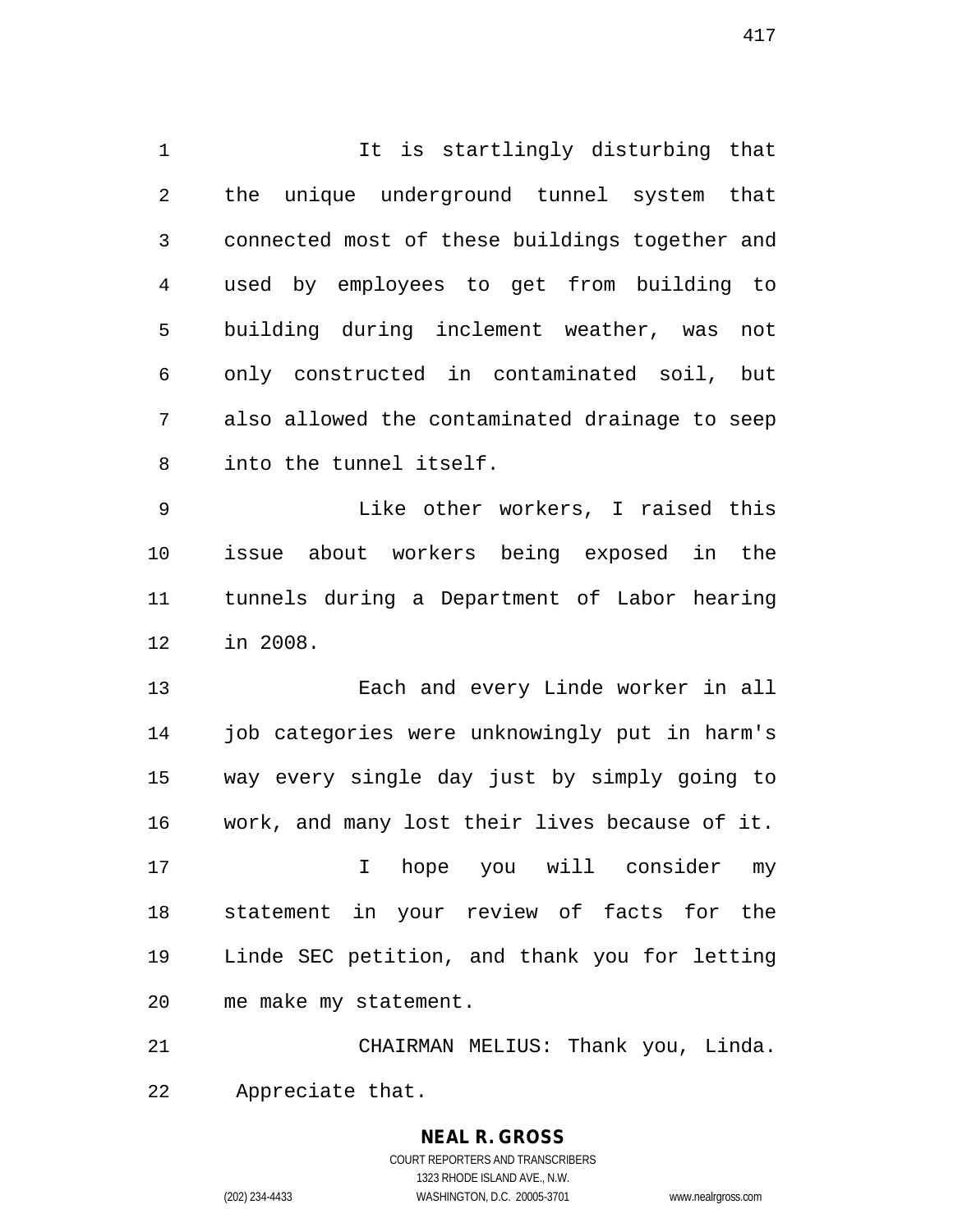1 The next person I have listed, 2 Antoinette. 3 MS. BONSIGNORE: Yes. 4 CHAIRMAN MELIUS: Do you wish to 5 make another -- 6 MS. BONSIGNORE: Can you hear me? 7 CHAIRMAN MELIUS: Yes, I can. Yes. 8 MS. BONSIGNORE: Okay. Thank you, 9 Dr. Melius, and the Board. 10 I would just like to get a little 11 clarification for myself and the other 12 petitioners and Linda who just spoke, about 13 what happened today regarding the Board's 14 refusal to take a vote on Linde SEC-107. 15 Specifically, I feel as though all 16 of the issues that I raised today in my 17 presentation and all of the issues that 18 Senator Schumer and Senator Gillibrand raised 19 in their letter to the Board that was read 20 into the record today, were essentially 21 ignored.

22 And I would really appreciate it

**NEAL R. GROSS** COURT REPORTERS AND TRANSCRIBERS

1323 RHODE ISLAND AVE., N.W.

(202) 234-4433 WASHINGTON, D.C. 20005-3701 www.nealrgross.com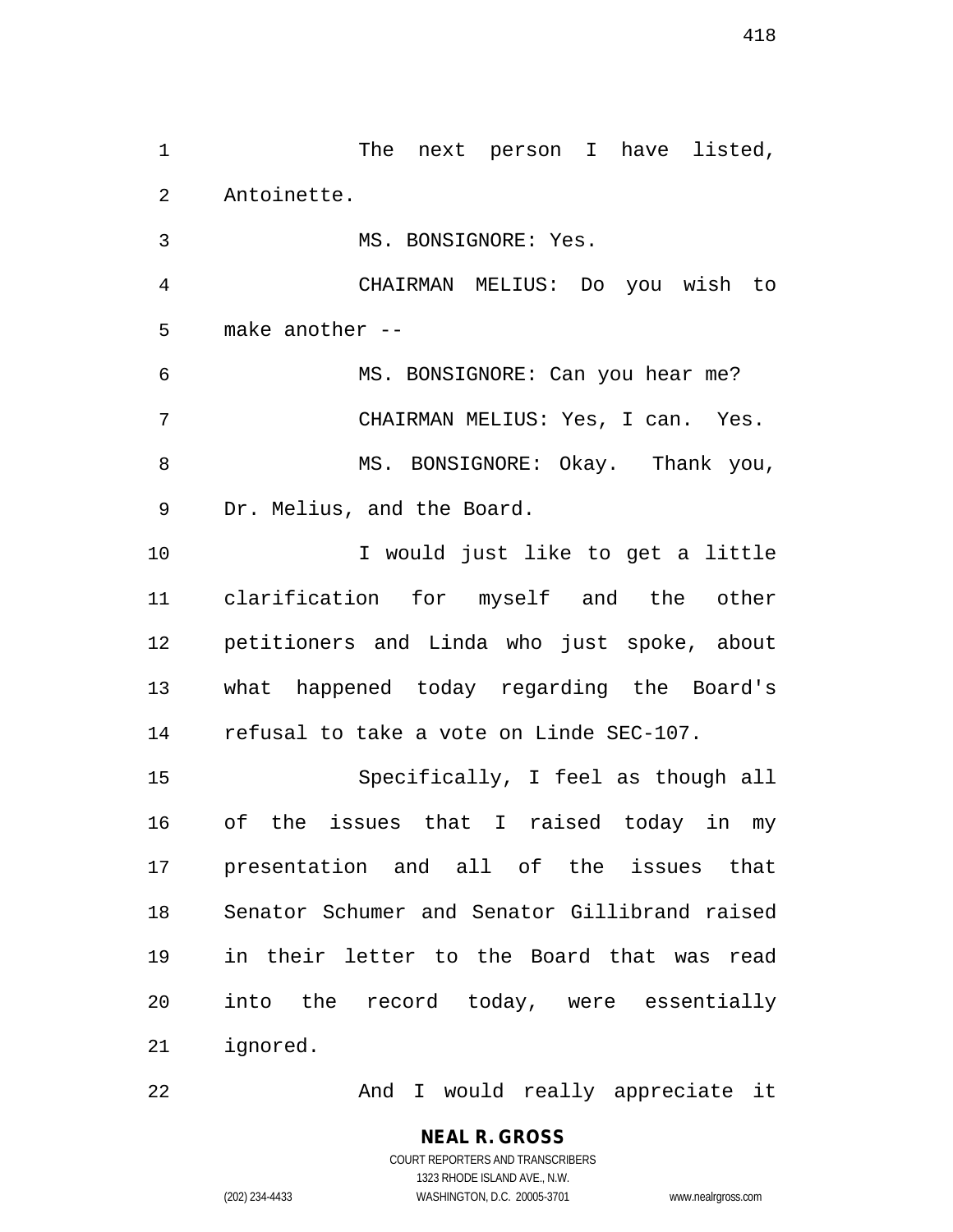1 right now that there be some clarification, 2 explanation as to why the Board feels that 3 this petition should be kicked down the road 4 for another two months, another three months, 5 another four months.

6 It just does not make any sense to 7 me when the issue that's the sticking point 8 here is the tunnel issue and NIOSH has known 9 about the tunnel issue since July of 2006.

10 I don't understand why NIOSH is 11 being given such leeway to continue to 12 evaluate this issue when they've known about 13 it since July of 2006.

14 The fact that they never took any 15 -- made any efforts to address the issue in 16 any of the Site Profiles that they revised 17 after that point or in the Evaluation Report 18 that they issued in November of 2008, should 19 not be an excuse for their -- to further 20 penalize the workers who deserve to have a 21 vote on this petition.

22 And I'm just really very shocked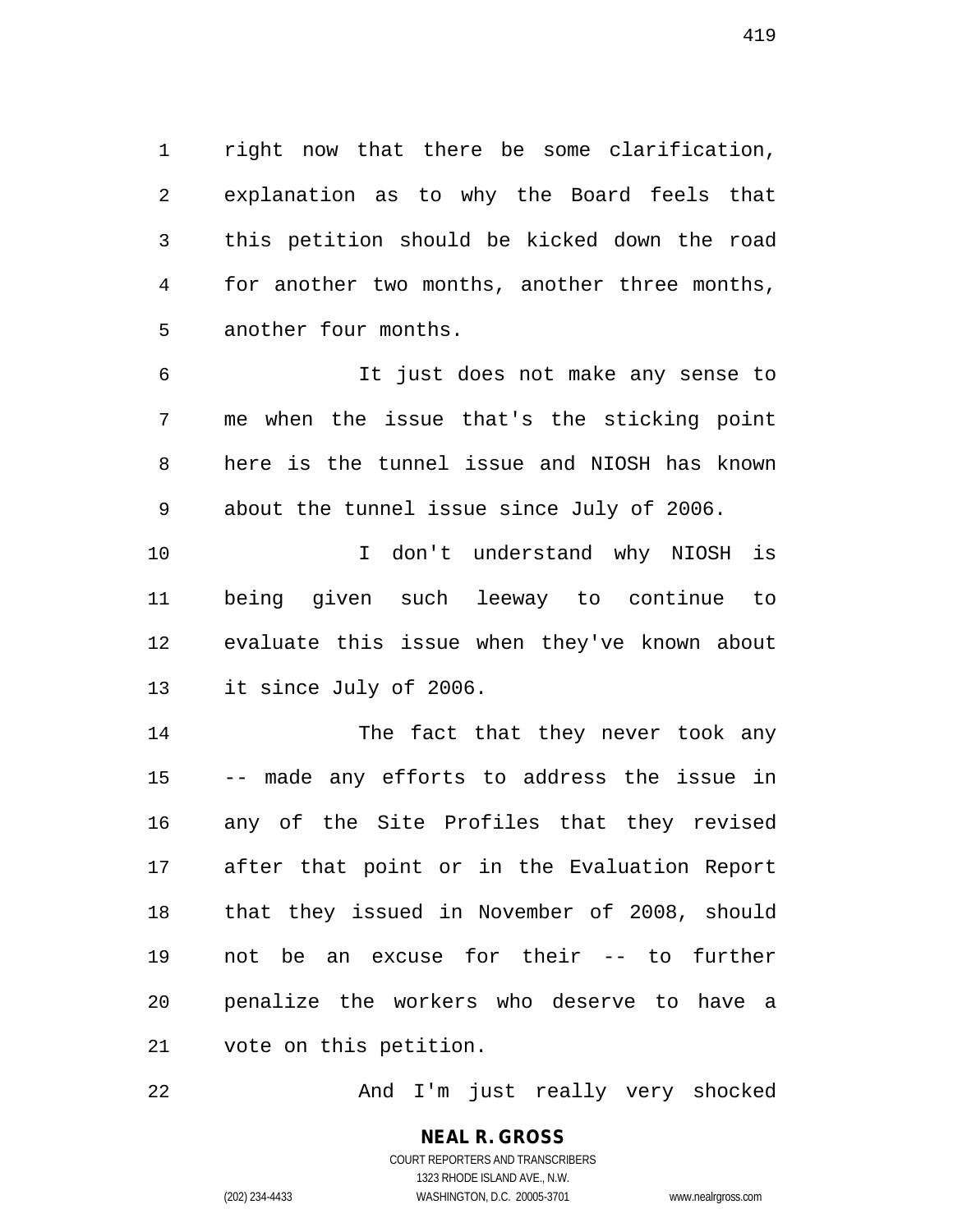1 and disappointed that a decision was made so 2 swiftly without any real explanation.

3 And when I asked for an 4 explanation about an hour and a half ago, I 5 really wasn't even -- I was barely 6 acknowledged.

7 CHAIRMAN MELIUS: Well, I would 8 think -- I don't recall you asking for an 9 explanation, but we have your comments. And I 10 think we discussed at length among the Board 11 for a period of time, why we decided to put it 12 off.

13 And I don't think we can repeat 14 that all here, but -- so, we understand your 15 comment and we have it now. Thank you.

16 MS. BONSIGNORE: Well, I'm sorry, 17 Dr. Melius, but I did ask for an explanation 18 and no one actually responded to me. And I 19 think that Linda is on the line right now -- 20 CHAIRMAN MELIUS: Well, this is a 21 public comment period and we have your 22 comment.

**NEAL R. GROSS**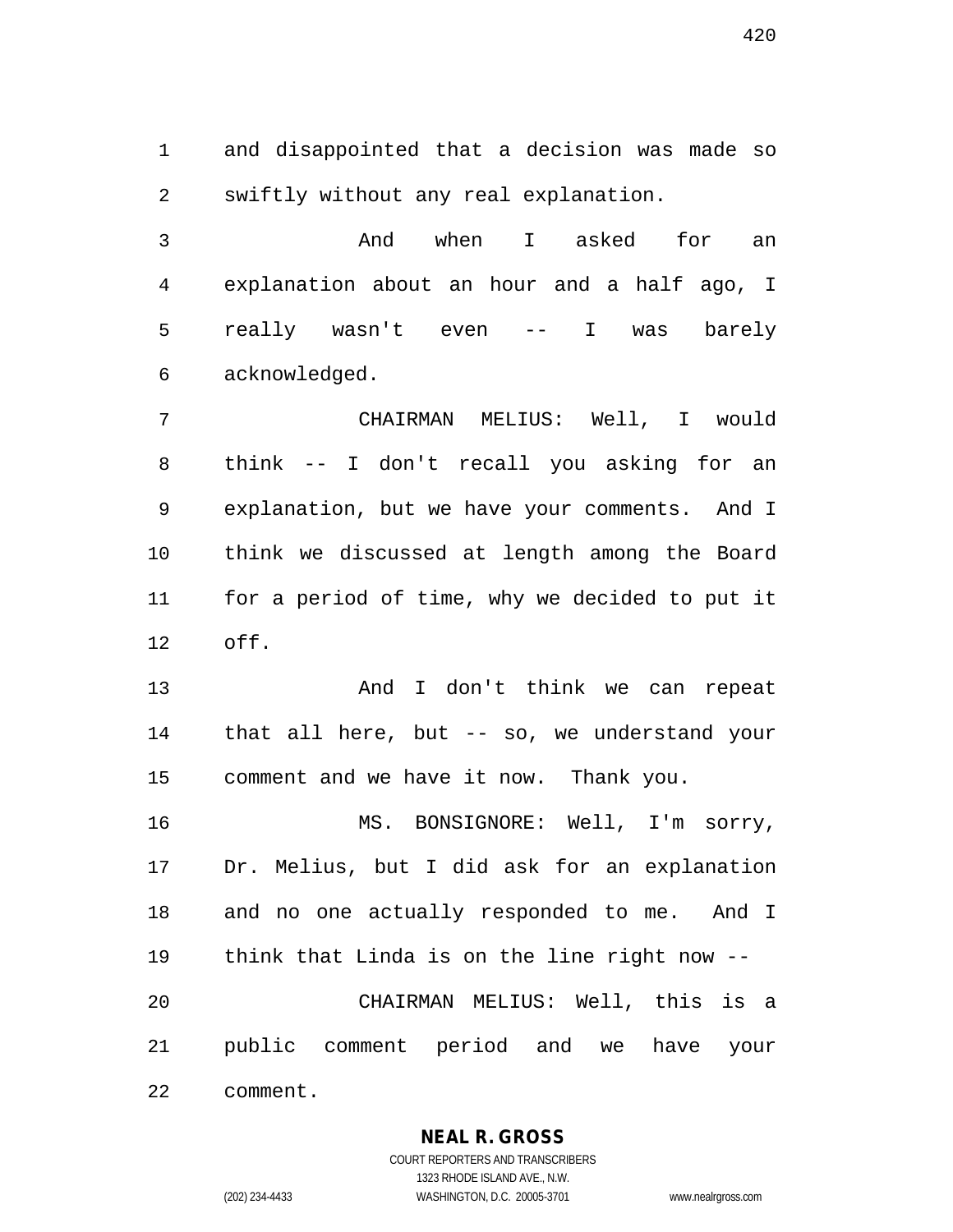1 As I said, we gave a lengthy 2 discussion and I really don't think it's 3 appropriate when other people are waiting to 4 make comments, to repeat all those reasons. 5 MS. BONSIGNORE: All right. 6 CHAIRMAN MELIUS: We made a 7 determination and we record that you are 8 disappointed with that. 9 MS. BONSIGNORE: All right. Thank 10 you very much then. 11 CHAIRMAN MELIUS: Thank you. 12 Andrew. Andrew? Okay. 13 MR. EVASKOVICH: My name is Andrew 14 Evaskovich. I'm the LANL petitioner. I spoke 15 to you last night. I'd like to thank you for 16 this opportunity to speak again tonight. 17 Really, I just signed up because I 18 was wondering, you know, because occasionally 19 issues come up that sometimes need to be 20 addressed. And that's what happened today. 21 And these are more overarching 22 issues as opposed to dealing with LANL itself.

#### **NEAL R. GROSS**

COURT REPORTERS AND TRANSCRIBERS 1323 RHODE ISLAND AVE., N.W. (202) 234-4433 WASHINGTON, D.C. 20005-3701 www.nealrgross.com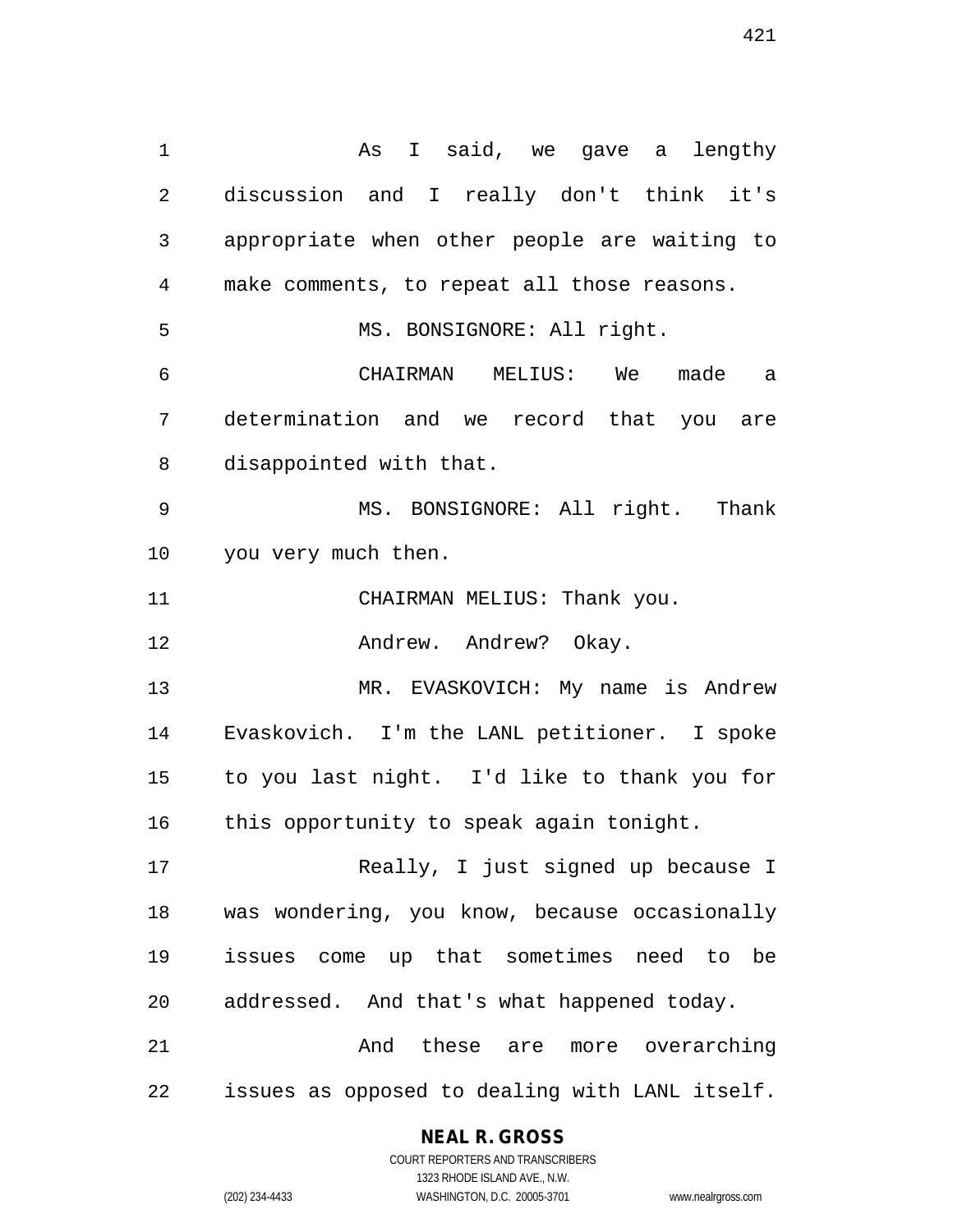1 And it deals with this bioassay data, or the 2 lack of it, and the procedures that NIOSH 3 wants to implement in order to accomplish dose 4 reconstruction.

5 Now, I understand today that 6 currently the Board does not really wish to 7 develop a process to evaluate or deal with 8 issues, that you're going to let the 9 individual Work Groups work on these issues 10 and maybe use them as examples later on.

11 But I think as we were talking 12 about or you were talking about transparency 13 today dealing with these issues, it does 14 affect the public's view of the issues.

15 And I think you do eventually do 16 need to come up with some process to look at 17 these for the way that you evaluate the 18 information so that we, as the public, have 19 some sort of a guideline as to what you are 20 doing in your work procedures.

21 I don't know, you know. The thing 22 that came to mind to me was, like, developing

> COURT REPORTERS AND TRANSCRIBERS 1323 RHODE ISLAND AVE., N.W. (202) 234-4433 WASHINGTON, D.C. 20005-3701 www.nealrgross.com

**NEAL R. GROSS**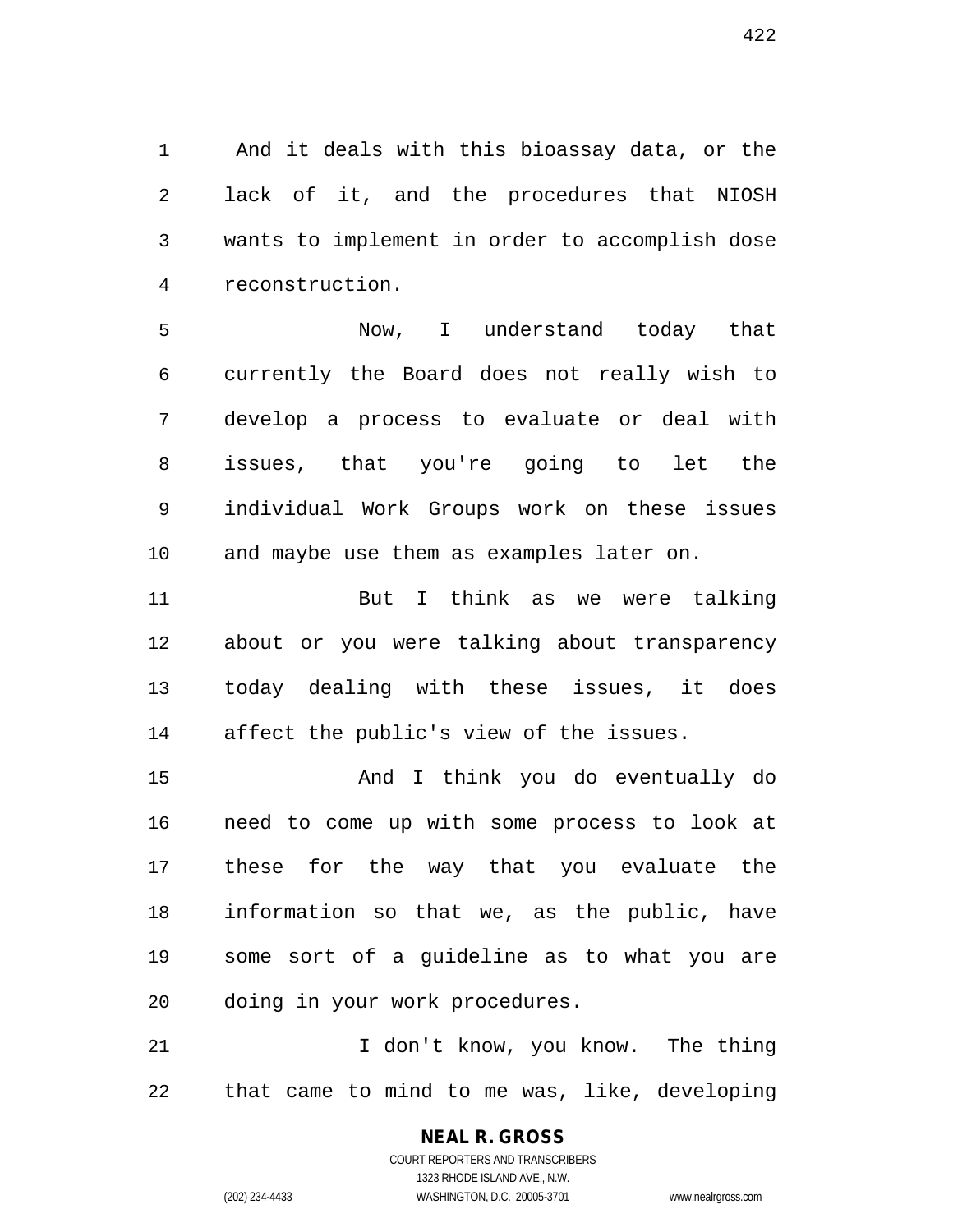1 a list of questions or a flow chart that you 2 would follow so that we could look at this and 3 have an idea what your work processes are 4 going to be to understand your thought 5 formations or anticipate questions that you 6 might be asking in order to gain information 7 in order to make the best decision that you 8 could.

9 Another issue I have is with the 10 actual data. We're going to be going back to 11 LANL. This is LANL particular.

12 An individual that I talked to 13 today, he was unable to speak tonight about 14 this. It deals with the FMU system that was 15 developed at LANL for dealing with maintenance 16 projects. And he said that there was a work 17 ticket that HPs, the health physicist had to 18 sign off on. And he -- the data was disposed 19 of because they changed the maintenance system 20 at Los Alamos. And I guess it was 21 centralized. And they decentralized it and 22 assigned it to the individual technical areas.

#### **NEAL R. GROSS**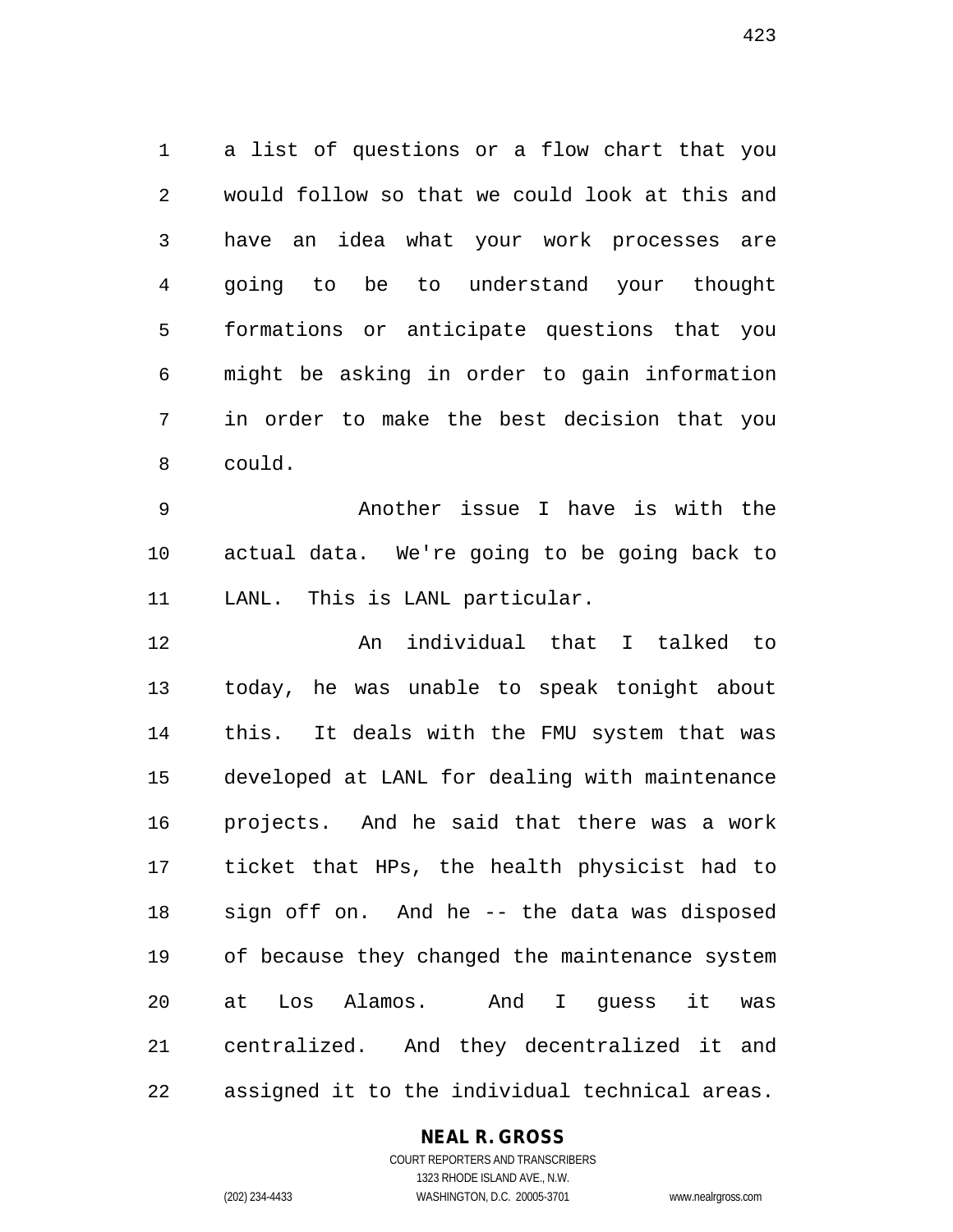1 And this data that he kept or was 2 responsible for, the laboratory disposed of 3 it. So, I think there is an issue of lost 5 And basically I have a question 6 that is he wanted to submit his comments in 7 writing. Will that need to be in an affidavit 8 form or a letter to the Board?

9 CHAIRMAN MELIUS: It does not need 10 to be an affidavit, but a letter submitting -- 11 however he wants to submit them is fine. It 12 doesn't need to be a formal affidavit.

13 A letter -- or some people just 14 give us a typed page or a written page. 15 Whatever is fine.

16 MR. EVASKOVICH: Well, I wasn't 17 sure because we, you know, I submitted 18 affidavits with the petition process and --

19 CHAIRMAN MELIUS: No, no, that's a 20 good question. That's a fair question, but it 21 does not need to be an affidavit. I don't 22 believe we've ever required that.

# **NEAL R. GROSS**

4 data.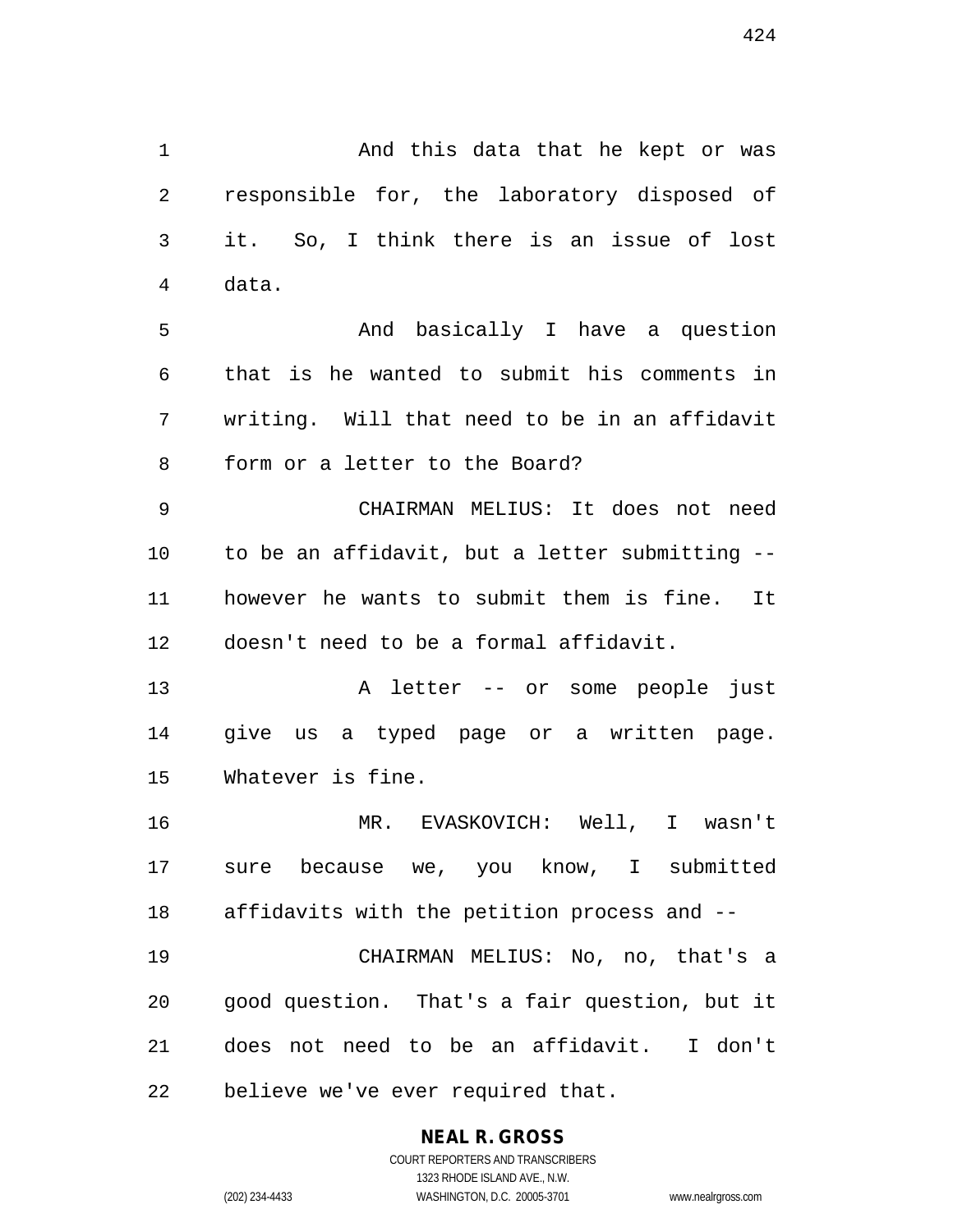1 MR. EVASKOVICH: And you guys of 2 course would share that with NIOSH? 3 CHAIRMAN MELIUS: Yes, yes. 4 MR. EVASKOVICH: All right. Well, 5 that's all I have right now. I appreciate 6 this opportunity. And, like I said, thank you 7 for coming to New Mexico and listening to us 8 and our concerns. 9 We're very grateful that the Board 10 did come to New Mexico, and we hope that the 11 hospitality here at Santa Fe exceeded your 12 expectations. Thank you. 13 CHAIRMAN MELIUS: One thought I 14 had, and, I mean, I appreciate your point 15 about the -- it's helpful for a petitioner to 16 understand what the criteria are to be used. 17 And I don't think as we talked 18 today, we're ready for that yet or ready to 19 have something regarding that. 20 But one thing that might be useful 21 to you and it is -- I think both Jim Neton and 22 Joe Fitzgerald presented the types of things

**NEAL R. GROSS**

COURT REPORTERS AND TRANSCRIBERS 1323 RHODE ISLAND AVE., N.W. (202) 234-4433 WASHINGTON, D.C. 20005-3701 www.nealrgross.com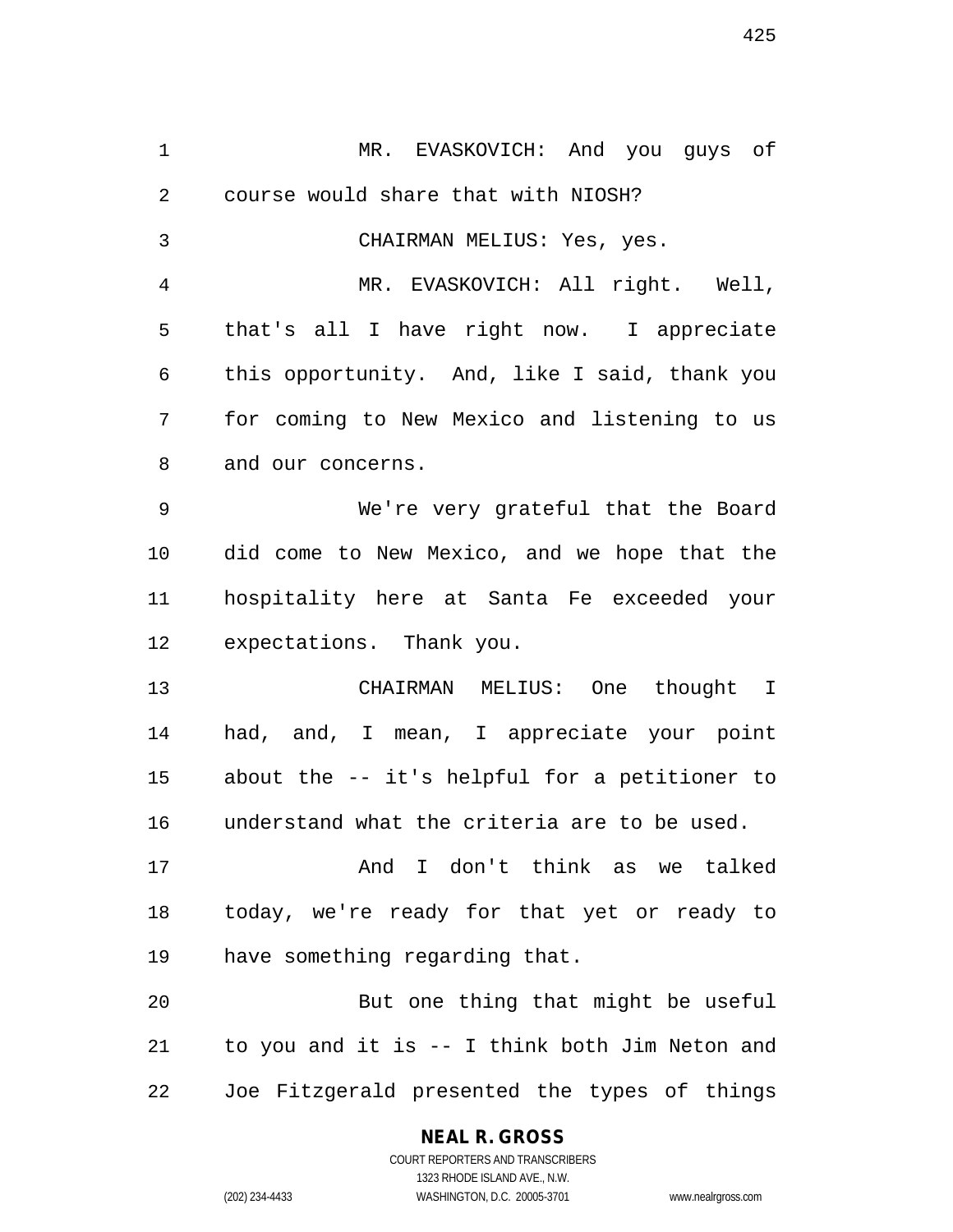1 that would be considered in there.

| 2            | And I don't think there's any                  |
|--------------|------------------------------------------------|
| $\mathbf{3}$ | reason those PowerPoint slides and so forth    |
| 4            | couldn't be shared with you if that would be   |
| 5            | helpful to you.                                |
| 6            | I'm not sure<br>to what extent                 |
| 7            | they're usually available. I don't think we    |
| 8            | usually do, but $-$                            |
| $\mathsf 9$  | MR. KATZ: Yes, those are on the                |
| 10           | table.                                         |
| 11           | CHAIRMAN MELIUS: They're on the                |
| 12           | table. Okay. Then those might be helpful at    |
| 13           | least in the short term and so forth.          |
| 14           | MR. EVASKOVICH: Oh, yeah. And                  |
| 15           | that's why it was in my discussion with Joe    |
| 16           | trying to get some clarification, and that     |
| 17           | helped.                                        |
| 18           | CHAIRMAN MELIUS: Okay.                         |
| 19           | MR. EVASKOVICH: And I'd also like              |
| 20           | to thank Jim Neton. I did talk to him this     |
|              | 21 afternoon after that presentation and I got |
| 22           | some clarification. And I believe that NIOSH   |

**NEAL R. GROSS**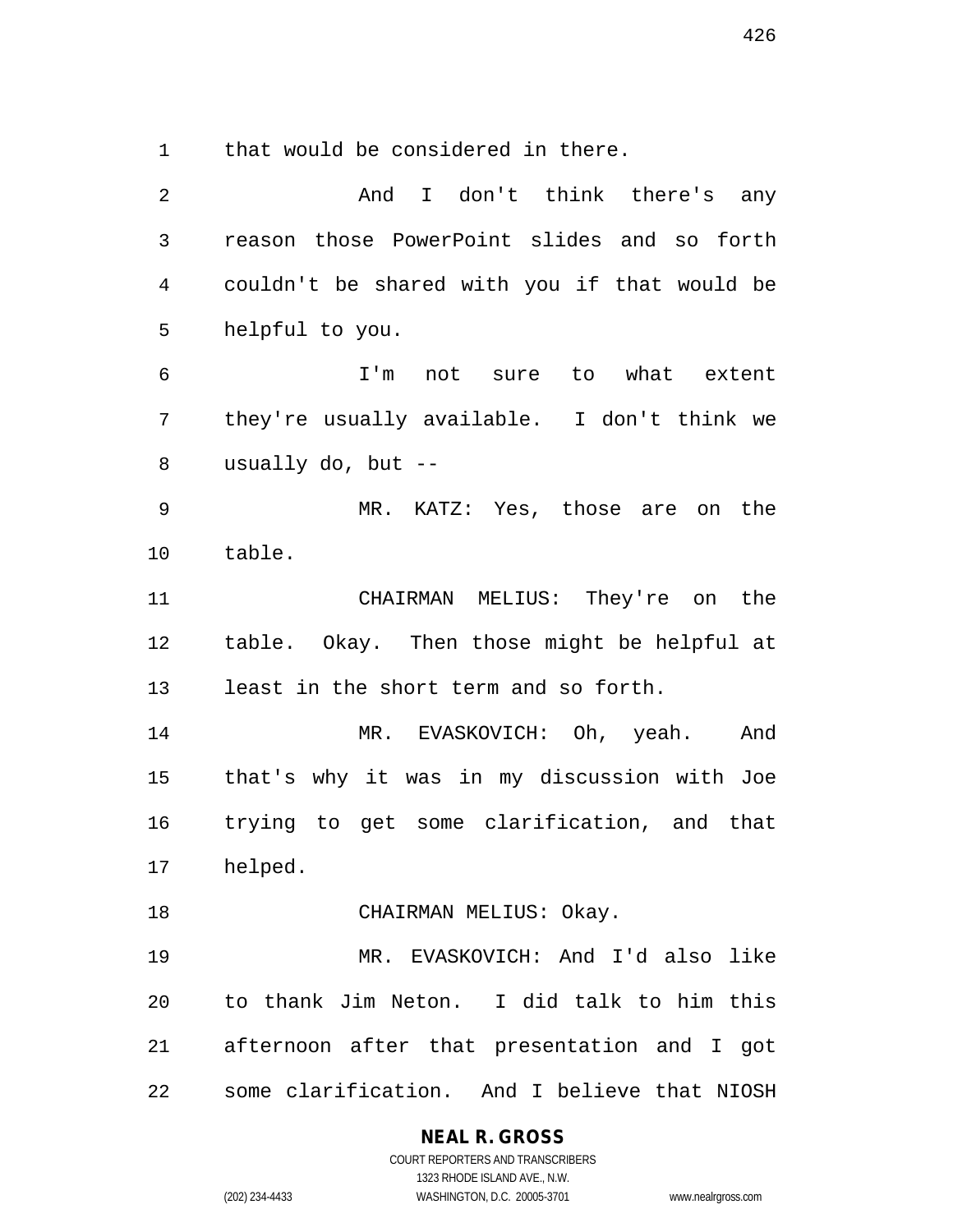1 is -- well, the way he expressed himself, I 2 believe that they re going to actively pursue 3 the questions that I had and I've presented in 4 the Work Group and here at the Board meeting. 5 So, I'd like to thank Jim Neton 6 and NIOSH for their responsiveness to the 7 issues that I have raised. And I am grateful 8 for the work that NIOSH does. 9 I think I fail to thank them for 10 the hard work that they put in, as you guys 11 do. And I think people fail to recognize that 12 sometimes because it's sometimes adversarial 13 as far as the way this procedure works and 14 unfortunately I guess debates devolve into 15 that. 16 But I am grateful to the work that 17 everybody does that's in this group and we are 18 -- and I'd like to say thank you to everybody.

19 CHAIRMAN MELIUS: Okay. Thank you, 20 Andrew.

21 Okay. William Wanger.

22 MR. WANGER: You'll have to excuse

# **NEAL R. GROSS**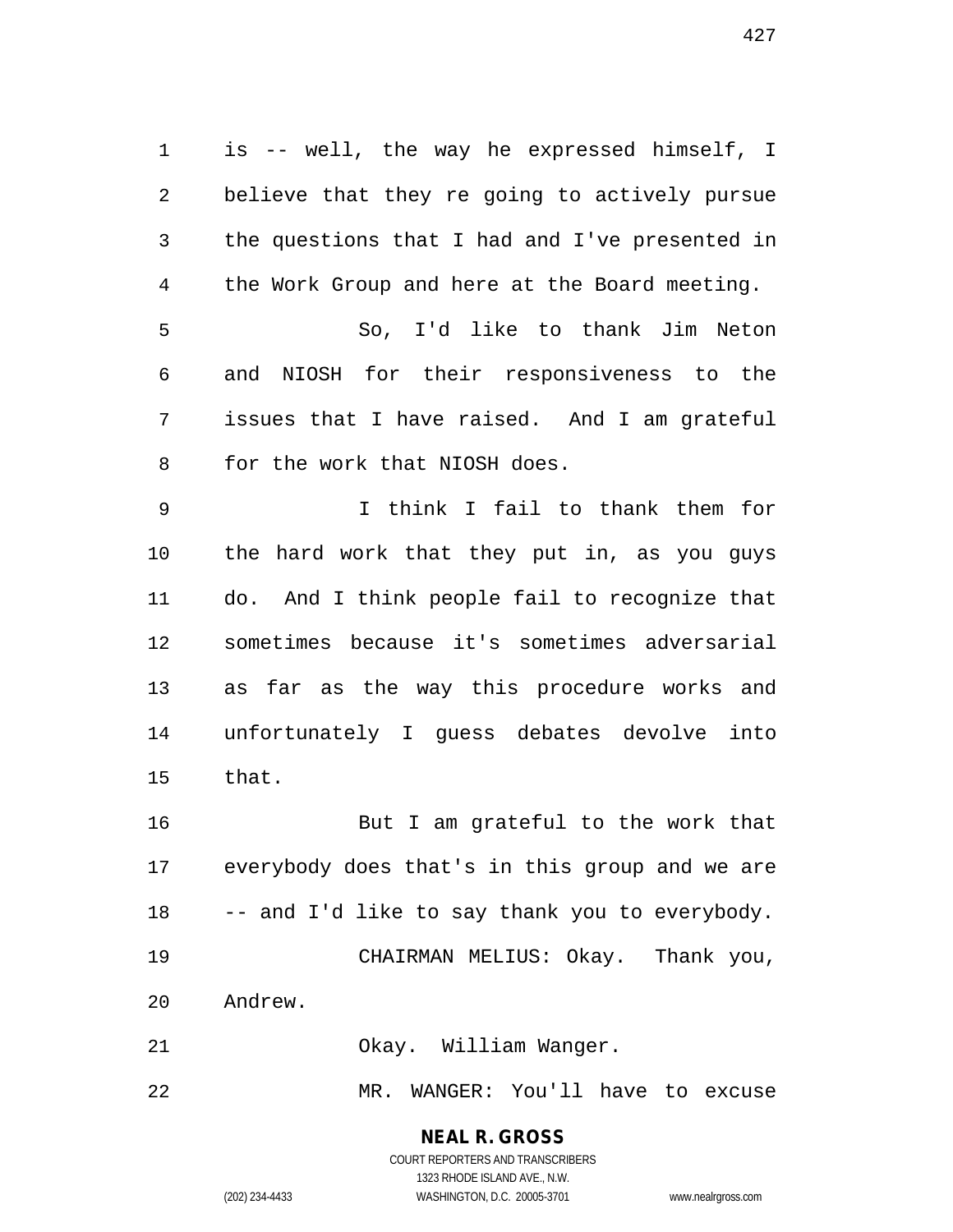1 me. Rigor mortis kind of sets in when I sit 2 too long.

3 I'm William E. Wanger from 4 Albuquerque, New Mexico. I'm a retired 5 journeyman machinist from Sandia National Labs 6 formerly of ACF Industries prior to that. 7 I have a little joke you might be 8 interested in hearing since everybody had sort 9 of a straight face here for a while.

10 The big animals and the little 11 animals were having a football game. The 12 little animals were getting shellacked in the 13 first half.

14 The second half came up and the 15 elephant had the ball and started running, and 16 he was tackled.

17 And the squirrel who was the 18 captain of the little animals says, who did 19 that? Who did that? The centipede said, I 20 did that.

21 And so the next one, the 22 hippopotamus ran with the ball, and he got

## **NEAL R. GROSS** COURT REPORTERS AND TRANSCRIBERS

1323 RHODE ISLAND AVE., N.W.

(202) 234-4433 WASHINGTON, D.C. 20005-3701 www.nealrgross.com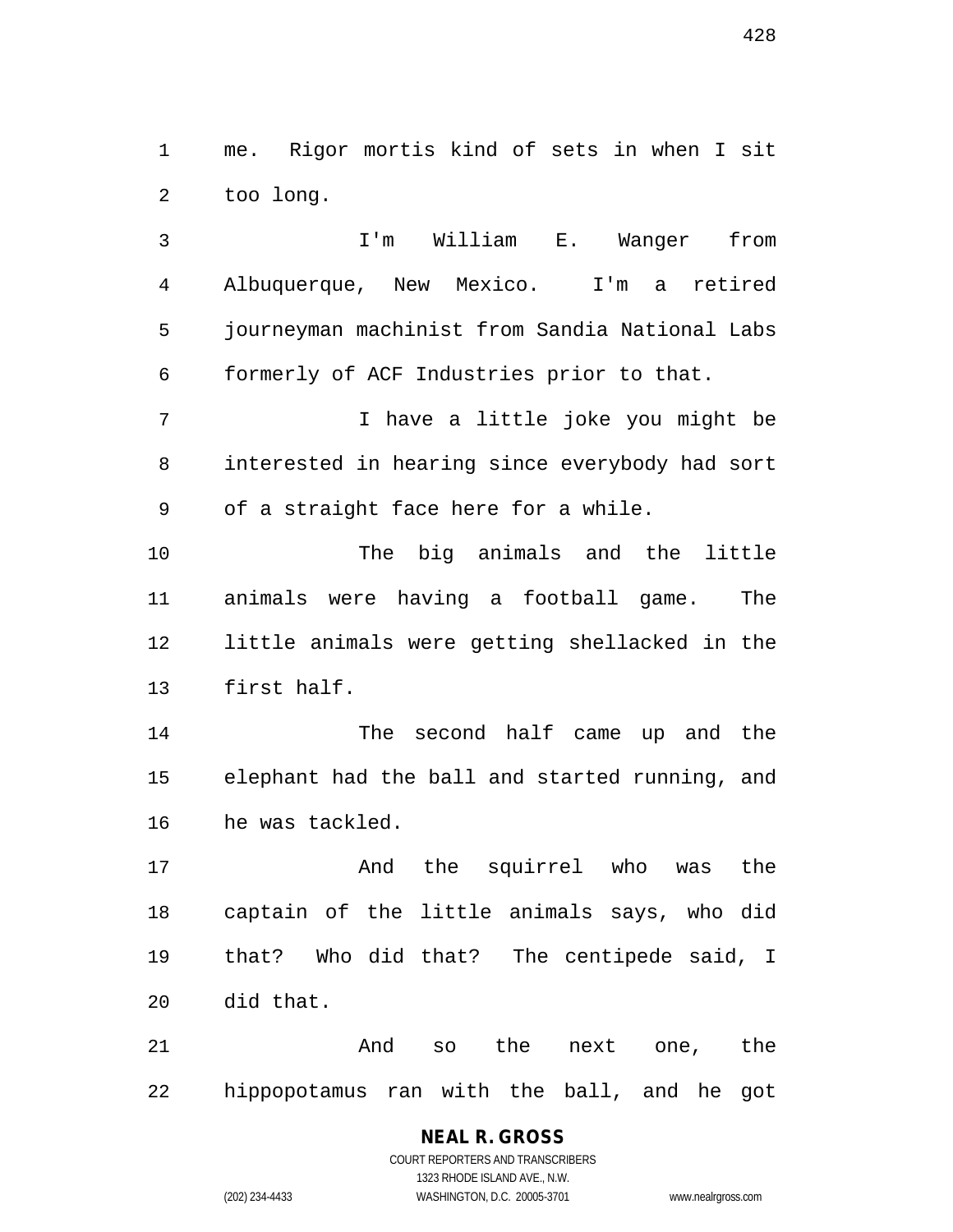1 nailed. And the little squirrel says who did 2 that? Who did that? The centipede said, I 3 did that.

4 And he says, well, he says, where 5 were you during the first half? He says, 6 putting on my shoes.

7 (Laughter.)

8 MR. WANGER: And I'm glad to see 9 that all of you guys, all the Board Members, 10 ladies and gentlemen, have your shoes on for 11 the second half.

12 I have a little letter to read 13 here, a statement. I'm also retired 14 representative of the Local 1689 International 15 Association of Machinists. None paid. I have 16 two meetings a month. One in Berlin, one in 17 Albuquerque. And I attempt to help retirees. 18 And I'm not paid. I'm just passing on 19 information to them and trying to help them 20 out when they have concerns.

21 Okay. My letter states, to whom 22 it may concern. Remember possible radiation

# **NEAL R. GROSS**

COURT REPORTERS AND TRANSCRIBERS 1323 RHODE ISLAND AVE., N.W. (202) 234-4433 WASHINGTON, D.C. 20005-3701 www.nealrgross.com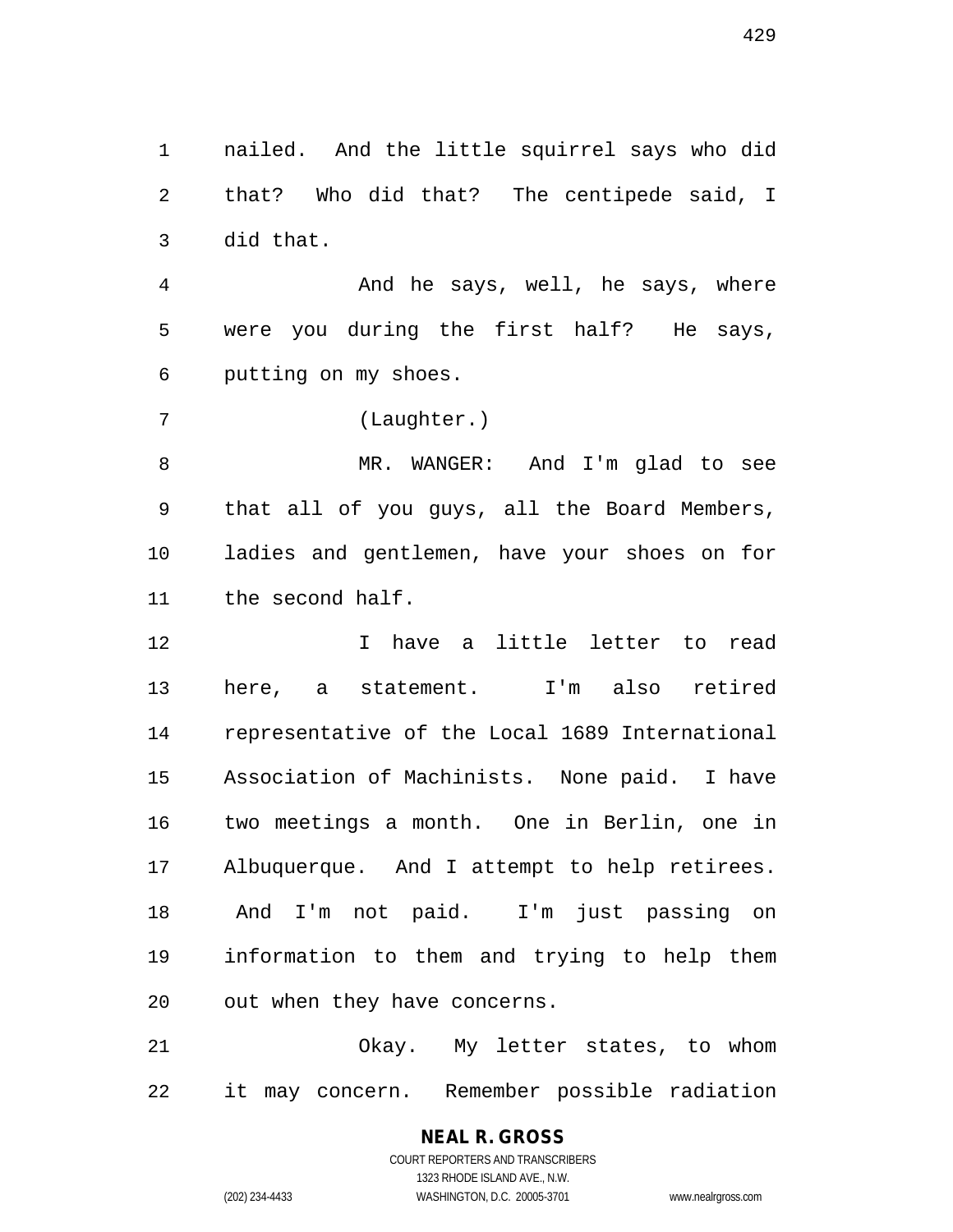1 exposure that was undocumented. I worked for 2 ACF Industries known as South Albuquerque 3 Works, from October of `62 until April of `67. 4 At this plant, there was a lot of 5 undocumented possible radiation exposure 6 areas, as well as many other hazardous 7 material exposures.

8 I worked for Sandia National 9 Laboratory from April 1997 until October 3rd, 10 1999.

11 11 In the early years, I worked a lot 12 of time, 1970 to `72, in four buildings north 13 of 840 to include the plastic shop and three 14 Quonset hut-type buildings.

15 In the middle 1990s, all these 16 buildings were torn down, the earth removed to 17 a depth of ten feet or so from where they 18 stood and the area was blocked off with 19 radiation signs.

20 It is said that one radioactive 21 bolt was found, and I question whether that's 22 the whole story.

## **NEAL R. GROSS**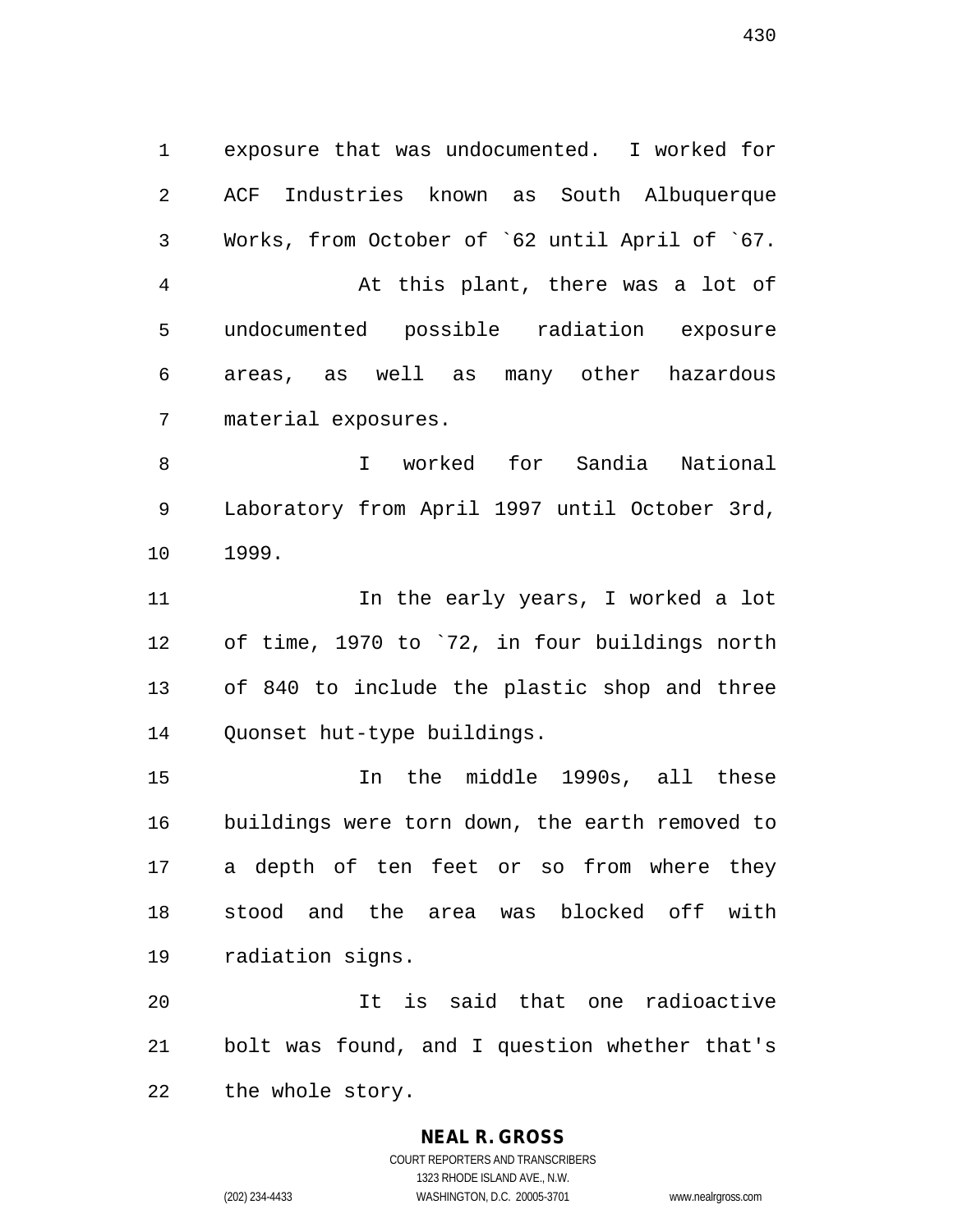1 The area remained so until about 2 the year 2000 when some buildings in the area 3 was allowed. Hence, it is possible that many 4 workers were exposed unknowingly to radiation 5 of some kind at some point. No documentation 6 of radiation exists, as I am told.

7 Another instance was in 1967 when 8 I was a newly hired machinist apprentice. 9 Some old machinists kept uranium round bars in 10 their toolboxes.

11 Now, whether it was depleted or 12 enriched uranium, I couldn't tell you. They 13 thought it was great fun to come up behind an 14 apprentice and hit the bar with a hammer 15 causing sparks and a loud noise and scare 16 them.

17 This happened to me on several 18 occasions during `67. This was also known to 19 happen at the ACF Industries location. When 20 it no longer bothered me, it stopped.

21 No one knew where they came to 22 have the uranium bars in their toolboxes.

#### **NEAL R. GROSS** COURT REPORTERS AND TRANSCRIBERS

1323 RHODE ISLAND AVE., N.W. (202) 234-4433 WASHINGTON, D.C. 20005-3701 www.nealrgross.com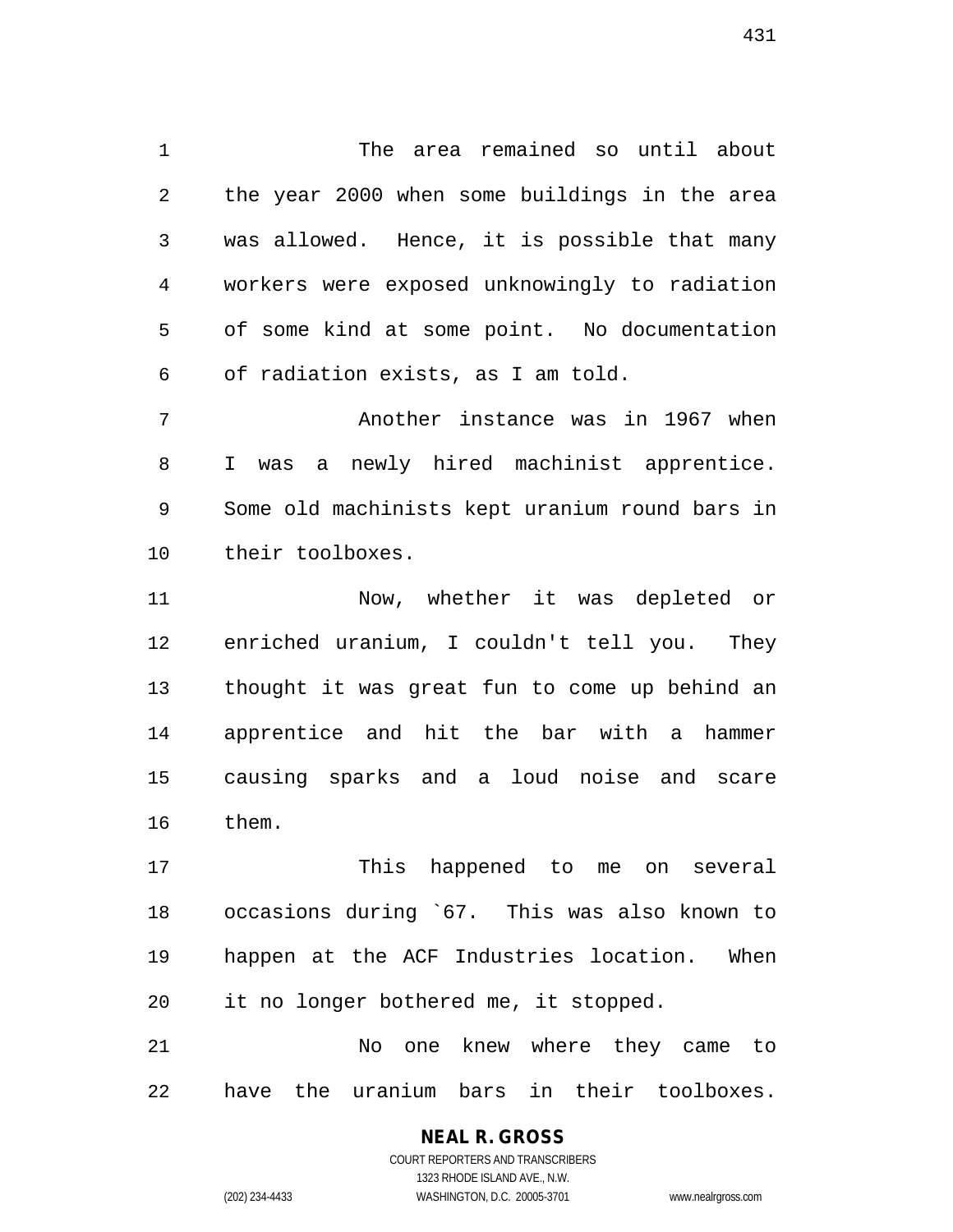1 These machinists are long dead and gone. So, 2 they were old in `67.

3 Over the years at Sandia, 4 especially in the earlier years, I worked with 5 and around radiation. Sometimes I had a 6 radiation monitor badge, and sometimes not. 7 Uranium and other radioactive 8 machining was done in various shops long 9 before the toxic shop was established. 10 This shop, once established, was 11 to machine toxic and radioactive material in 12 one location. 13 It was eventually closed and the

14 work sent to Los Alamos due to the hazards 15 involved, as well as other problems.

16 Some areas had radioactive 17 material in cabinets at various locations at 18 Sandia. As to what kind of radioactive 19 material, I really don't know, but I saw many 20 of the signs and handled some of the material. 21 The ones I handled was depleted 22 uranium, as far as I know. That's what they

## **NEAL R. GROSS**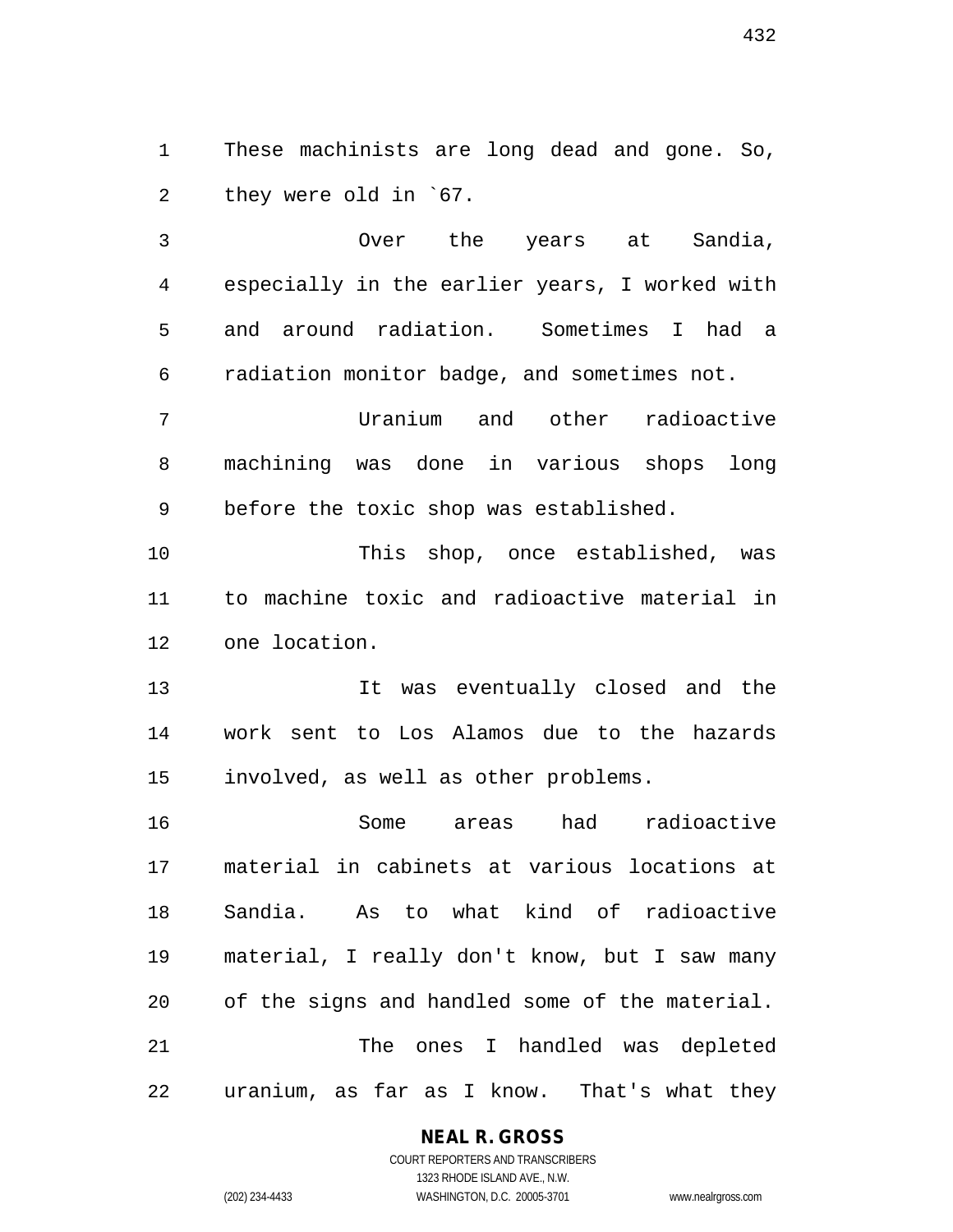1 told me anyway.

2 It is possible that there were a 3 lot of workers exposed knowingly and 4 unknowingly to radioactive material, as well 5 as other hazardous material. 6 Monitoring for the most part, was 7 not very good in the early years. I am sure 8 that not many paper records can be found about 9 much what happened in the early years. 10 Much of this could be attributed 11 to workers not being properly informed of the 12 hazards involved. Also, many hazards were 13 unknown in the early years. 14 ES&H was not big at Sandia until 15 the Tiger Team came to inspect sometime in the 16 1980s. 17 Some offices were installed in 18 buildings that once held research labs where 19 radioactive materials were handled, and 20 undocumented various spills occurred. 21 One of the greatest problems with 22 the Energy Employees Compensation Act is

433

COURT REPORTERS AND TRANSCRIBERS 1323 RHODE ISLAND AVE., N.W. (202) 234-4433 WASHINGTON, D.C. 20005-3701 www.nealrgross.com

**NEAL R. GROSS**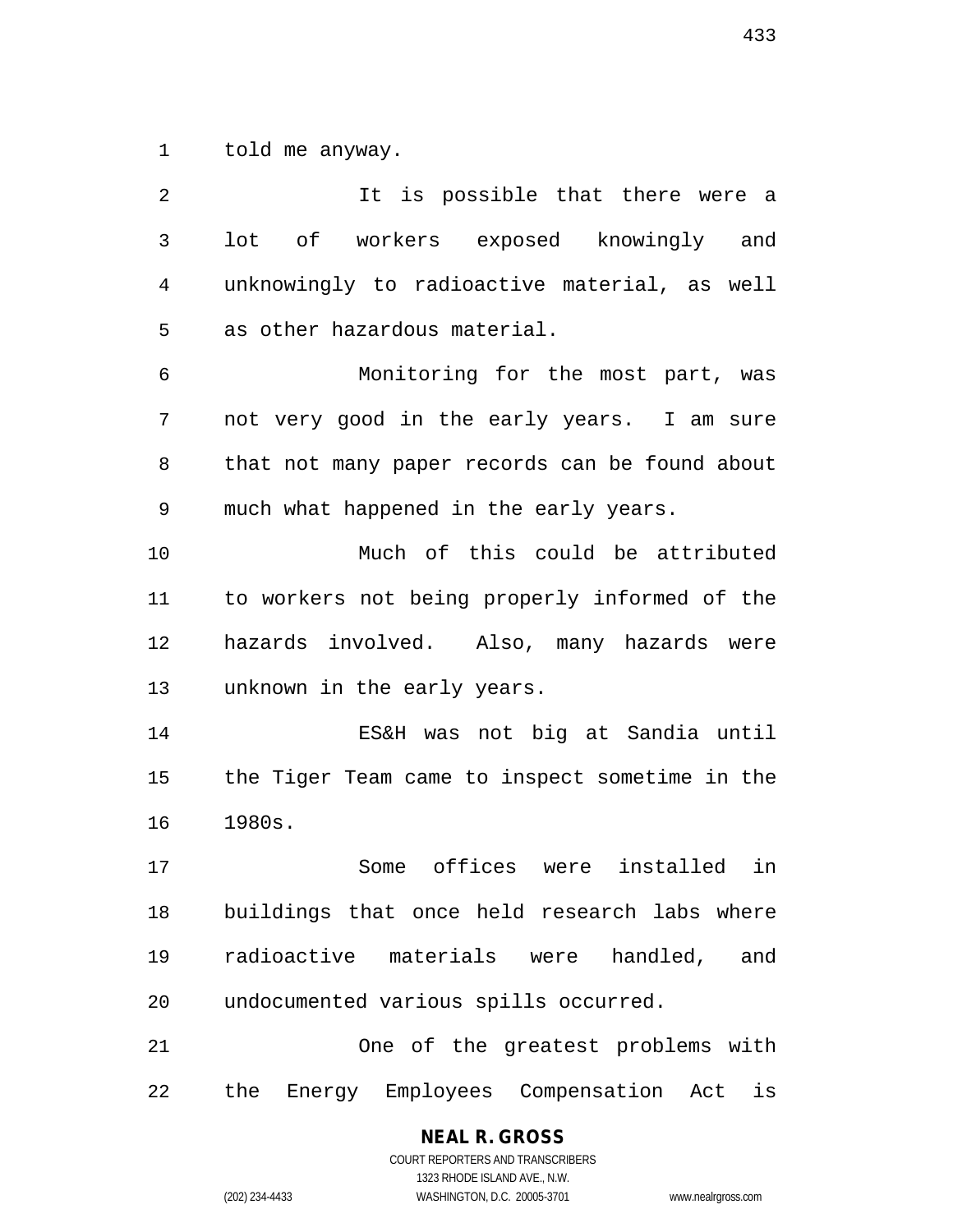1 survivors' claims. Widows and/or other 2 survivors of deceased former employees have a 3 very hard time to establish exposure to 4 possible hazardous and radioactive materials 5 of the deceased person. This is also true for 6 living former workers.

7 1 In my own opinion, I saw many 8 instances that are probably classified which I 9 cannot relate in the material, throughout my 10 32 years there and five years almost at ACF.

11 The workers who died -- the 12 survivors that are left, I have tried to get 13 them to file claims for the survivors. I have 14 tried to get the living workers to file claims 15 with the Department of Labor. Some of them 16 have. Some of them don't want to fool with 17 it.

18 Widows have a terrible time 19 especially when they're old and the workers 20 never discussed their job at home.

21 In the old days, we done the job 22 regardless -- or irregardless of any kind of

> **NEAL R. GROSS** COURT REPORTERS AND TRANSCRIBERS 1323 RHODE ISLAND AVE., N.W.

(202) 234-4433 WASHINGTON, D.C. 20005-3701 www.nealrgross.com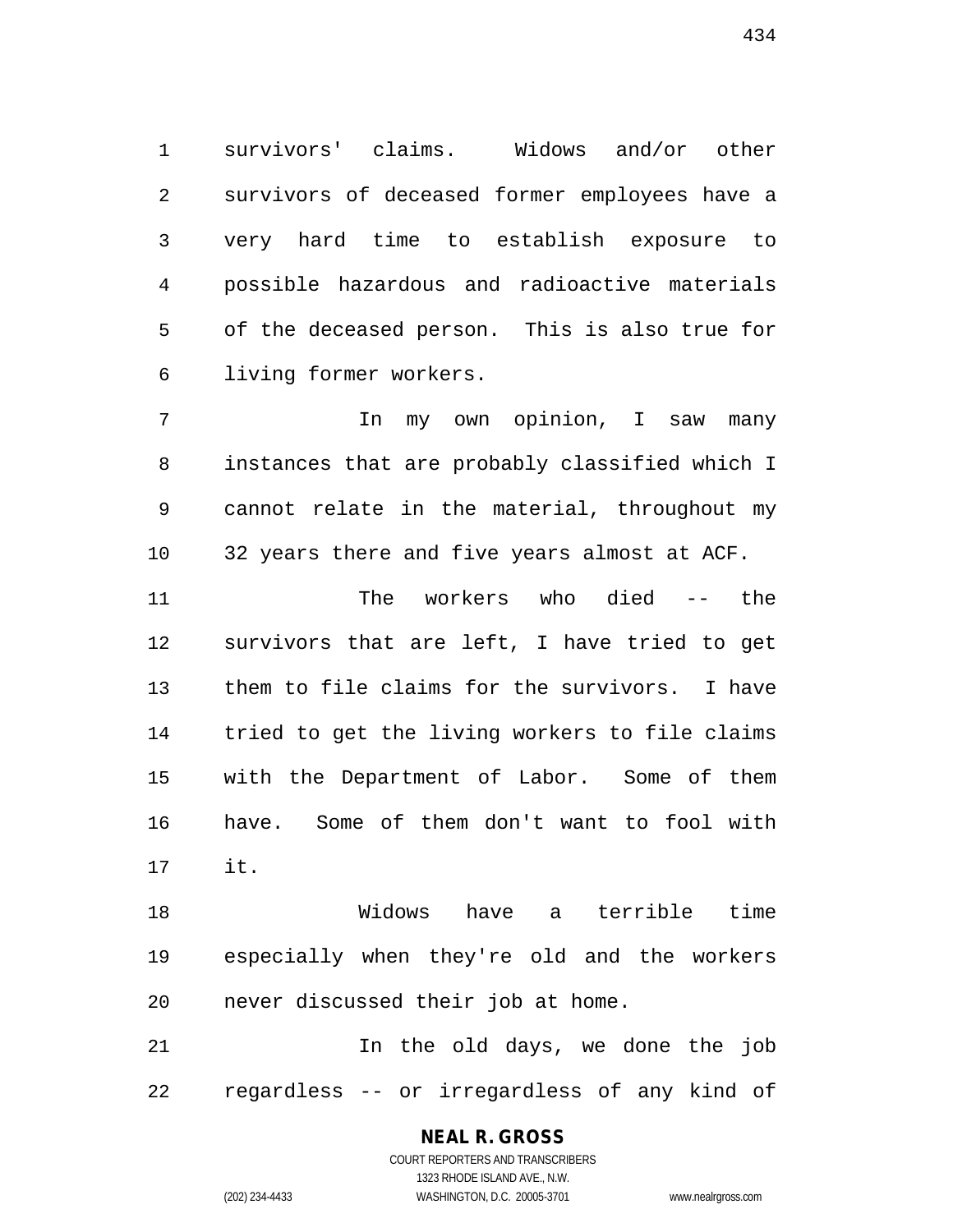1 safety monitoring or anything like that that 2 was in existence. That was always an 3 afterthought.

4 Paul Ziemer over here hit the nail 5 on the head when he said he had -- the 6 implementation was a great problem. And I 7 felt a bit inspired when he said that, because 8 there were safety procedures in place had they 9 been used and had data, been acted upon after 10 that.

11 11 I do believe that many people from 12 Sandia worked on Los Alamos projects with the 13 radiation. I understand that Los Alamos has a 14 cohort. I would ask for you guys to consider 15 that perhaps Sandia workers that have 16 radiation-induced sicknesses could be added to 17 the cohort at Los Alamos since while I was 18 there, Los Alamos people came down, had us do 19 work, we had them do work at ACF. We had 20 Sandia people, engineers come down and we did 21 work for them unknowing what it was or 22 anything like that.

#### **NEAL R. GROSS**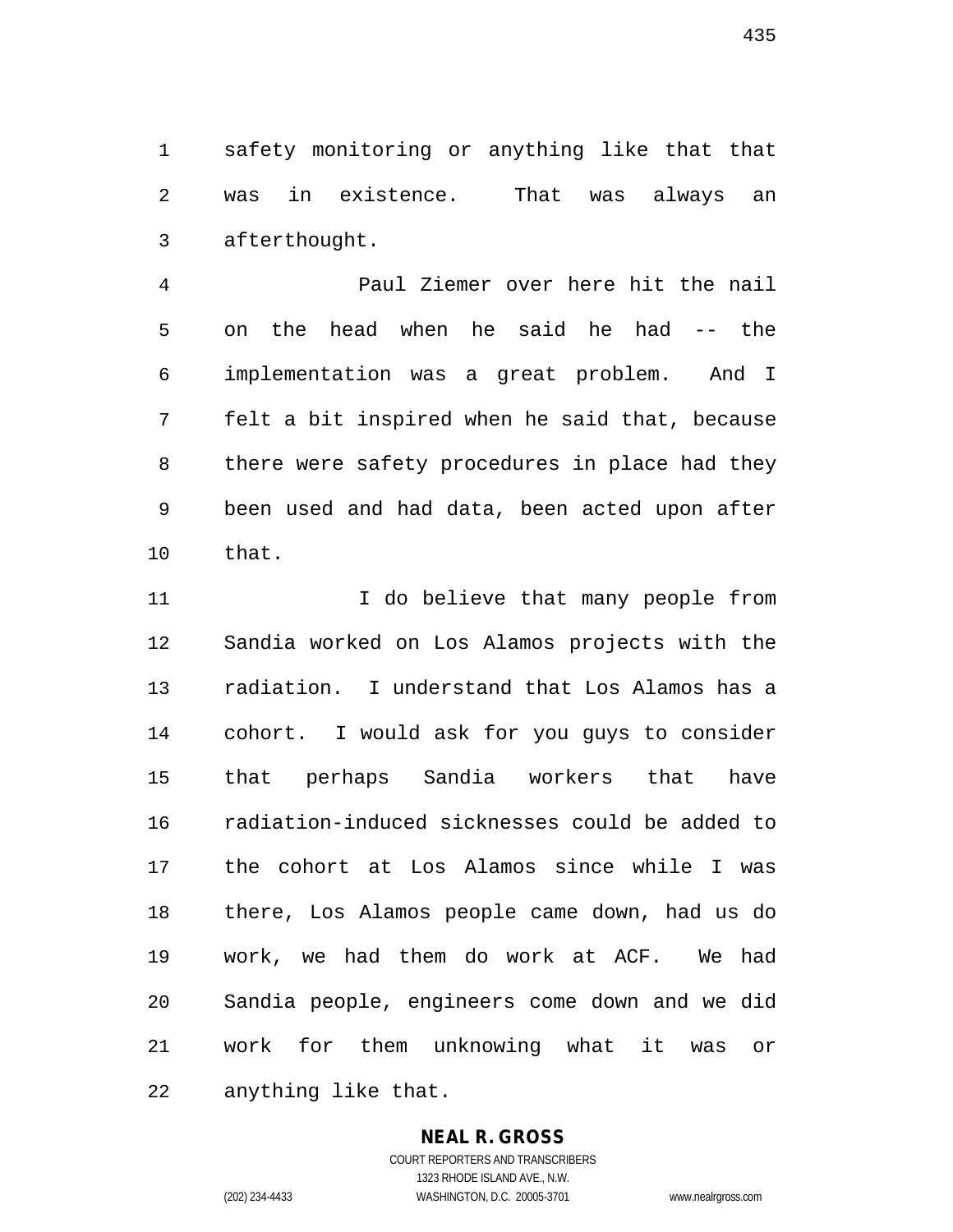1 1 In the old days, it was get the 2 job done. It was our patriotic duty to do 3 whatever it was that had to be done regardless 4 of the cost.

5 Many of my friends over the years 6 have died early deaths with horrible illnesses 7 that may have been induced by hazardous 8 exposure to material. Radiation could have 9 been possible for many of the things.

10 In one area, all the grinders -- 11 we had a separate grinding shop at Sandia. 12 All of them died from cancer, and all had the 13 same cancer. Lung cancer. Now, that's very 14 strange for all of them to die from that, you 15 have to admit.

16 And I'm glad to see that all you 17 gentlemen are concerned over the current 18 workers, as well as the past 20 years or so. 19 Like I say, I've been retired for over 11 20 years now. I'm not in the game anymore, but 21 I'm still fighting for the rights of the 22 deceased, the dead, the sick and the ill.

#### **NEAL R. GROSS**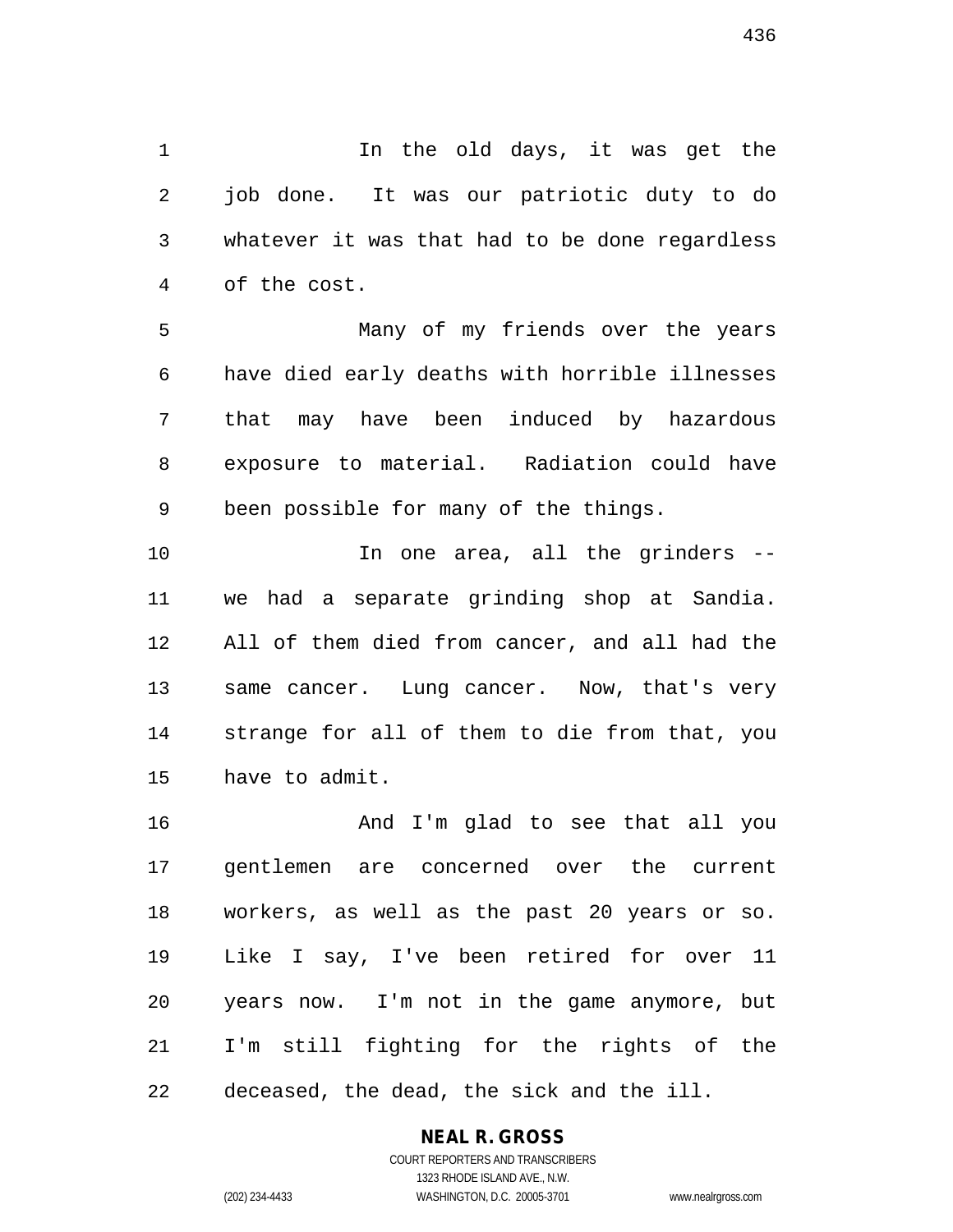1 And those have gone before me I 2 have great respect for because I have known 3 many of them and they were great heroes.

4 If anybody deserves the Medal of 5 Valor, the Medal of Honor, it would be some of 6 them because there are people I have 7 interviewed -- I work part time for Johns 8 Hopkins University interviewing retirees. And 9 you might not be amazed, but you might be, of 10 the sicknesses and illnesses that these old 11 gentlemen who can barely walk and barely get 12 around yet and are almost dead, what they have 13 and what they have suffered in their life and 14 the things they worked on.

15 It is amazing, and I take my hat 16 off to all of them and to all of you. Thank 17 you very much.

18 CHAIRMAN MELIUS: Thank you. Just 19 for your information, there is a petition, SEC 20 petition for Sandia that's qualified. There's 21 an Evaluation Report that I think will be done 22 after the first of the year on that, and so

> **NEAL R. GROSS** COURT REPORTERS AND TRANSCRIBERS 1323 RHODE ISLAND AVE., N.W.

(202) 234-4433 WASHINGTON, D.C. 20005-3701 www.nealrgross.com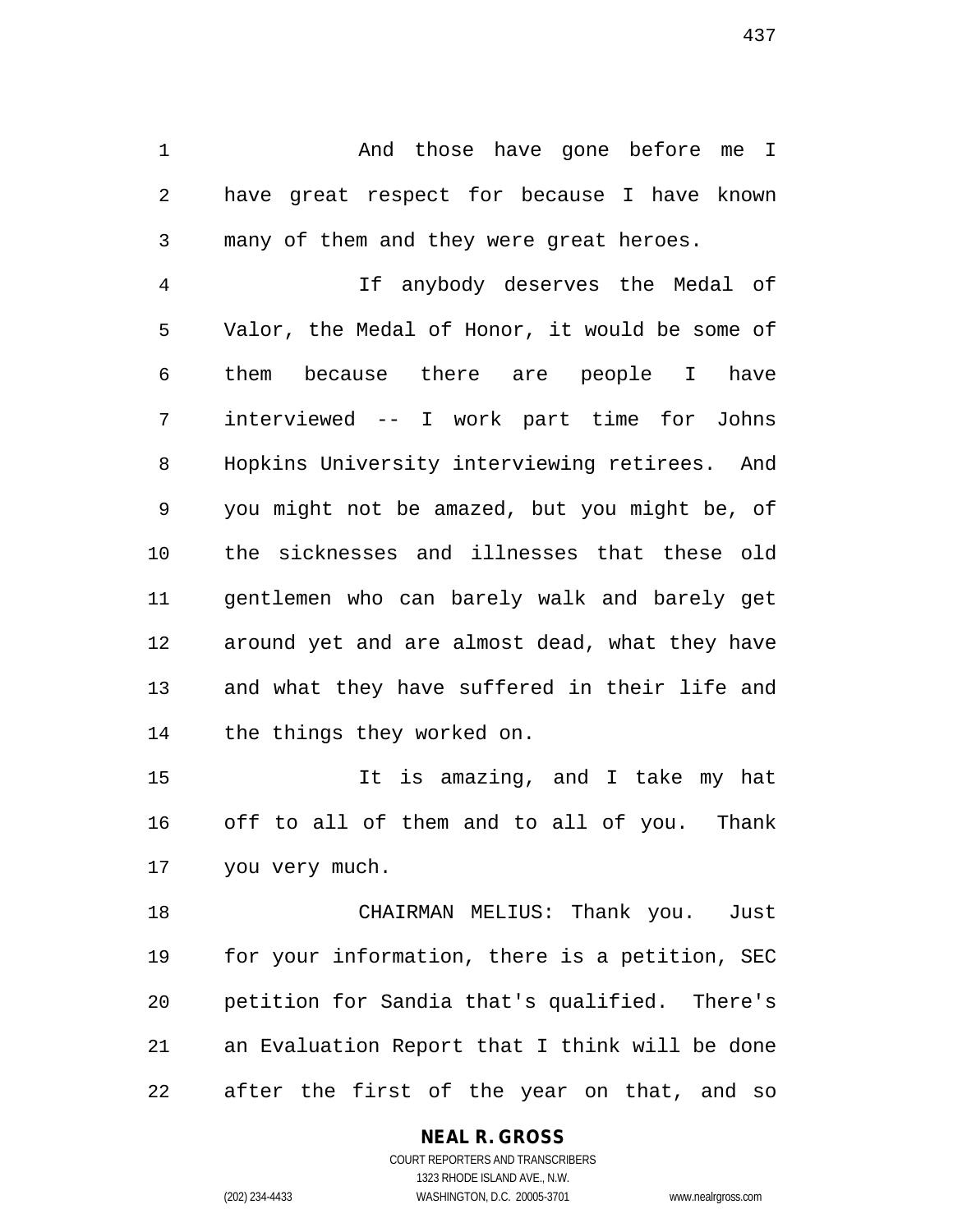1 the Board will be taking up that petition. 2 So, thank you. 3 Okay. [Identifying information 4 redacted], I believe it is, signed up. No. 5 Okay. Fine. That's not required. 6 Marlene Miller. 7 MS. MILLER: Does this mic work? 8 CHAIRMAN MELIUS: Yes, it does. 9 Yes. Either mic is fine. 10 MS. MILLER: Okay. Thanks. 11 CHAIRMAN MELIUS: Wherever you're 12 most comfortable. 13 MS. MILLER: Thank you. Gives me a 14 place to hide. 15 I'm Marlene Miller. I'm the widow 16 and survivor of Charles M. Miller. And my 17 comment is on the Los Alamos SEC. And I 18 definitely believe that the dates for the Los 19 Alamos SEC should be extended. 20 My husband, Charles Miller, who 21 was a Ph.D. from Stanford, worked at Los 22 Alamos National Laboratory continuously from

#### **NEAL R. GROSS**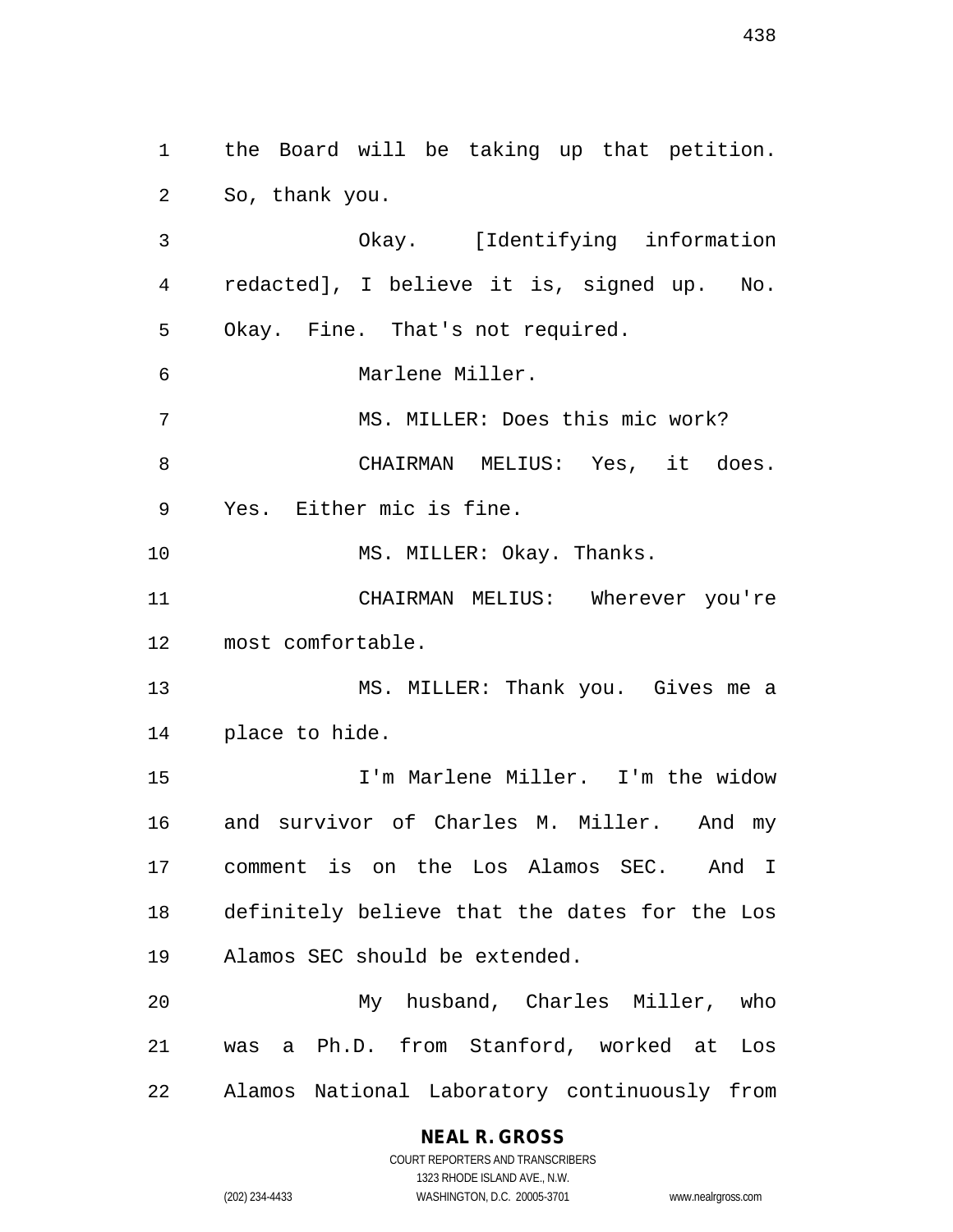1 1980 until his death from a radiation-caused 2 glioblastoma brain tumor in 2001.

3 And the reason I state that it's 4 continuously, is I got a letter from the DOE 5 and they had that he had worked at Los Alamos 6 intermittently, which just simply isn't true.

7 And Charlie worked with Nick 8 [Identifying information redacted], another 9 young Ph.D., who died from stomach cancer at 10 the age of 46. Charlie died two weeks after 11 his 47th birthday, and I just don't believe 12 that it's a coincidence that these two healthy 13 young men worked together and both died at 14 such a young age from cancer.

15 Charlie and Nick's careers began 16 and continued in the very contaminated D Wing 17 in the CMR building basement. They did 18 extensive research, experiments and analysis 19 with highly radioactive materials, isotopes, 20 et cetera, with dangerous laser dyes benzene 21 and DMSO, which both quickly exacerbate the 22 absorption of radiation into the body, brain

#### **NEAL R. GROSS**

439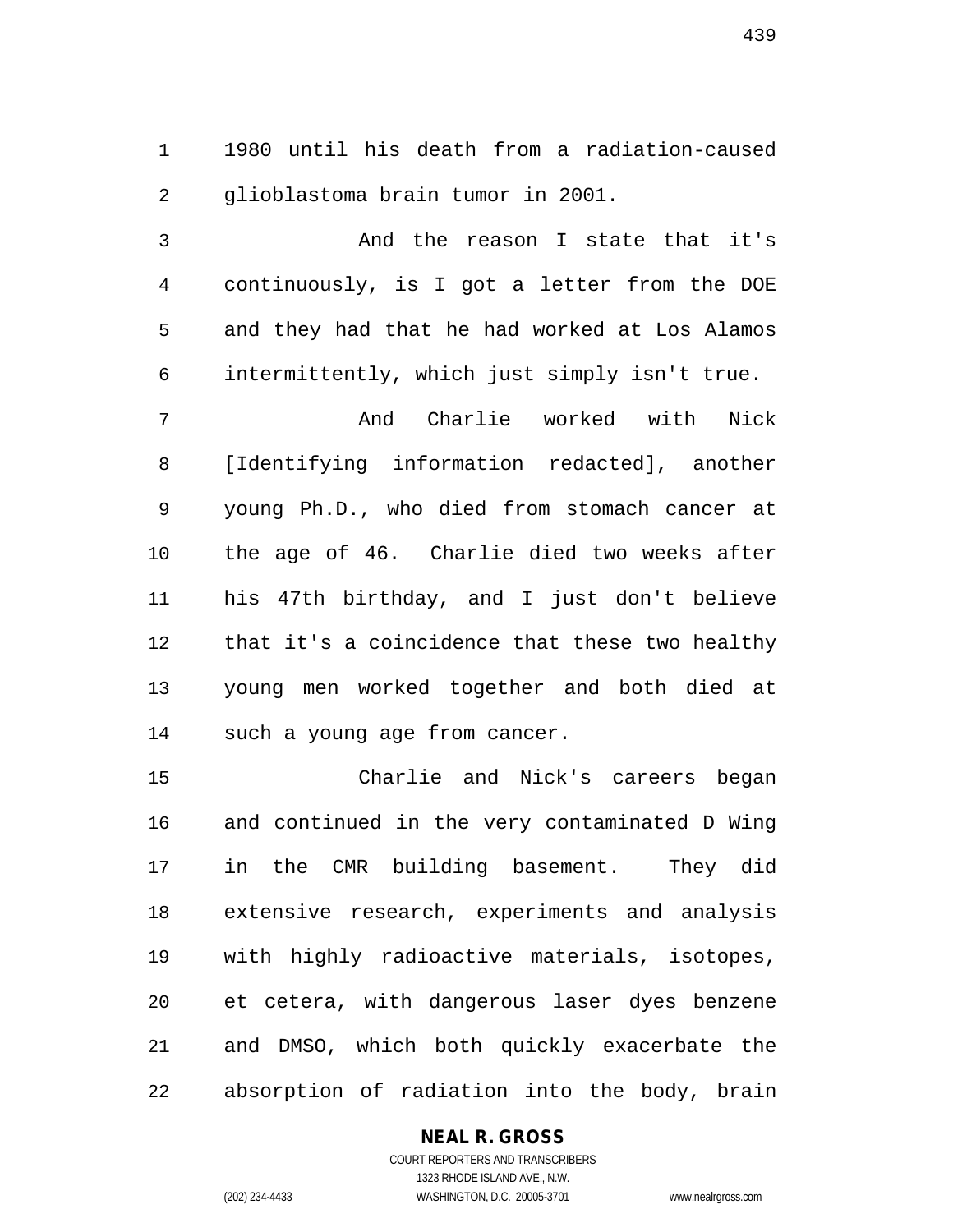1 and other tissue.

2 And this statement about the DMSO 3 taking the radiation into the whole body, this 4 was proven at Livermore national Laboratory. 5 So, it's -- that's where I got my information. 6 And when Nick and Charlie had 7 accidents in the room where they worked, I 8 don't know if they were put into this 9 contaminated room because of the type of work 10 they were doing or because there was no other 11 space available, but it's well known that the 12 basement D Wing has always been very 13 contaminated, and then of course the materials 14 that they worked with. 15 And they even talked one time

16 about an explosion and Nick came home from 17 work with his lab coat just in shreds where 18 they had -- one of these materials -- one of 19 these experiments they were working on, 20 exploded on them.

21 And they would just clean up these 22 accidents and spills and things themselves.

# **NEAL R. GROSS**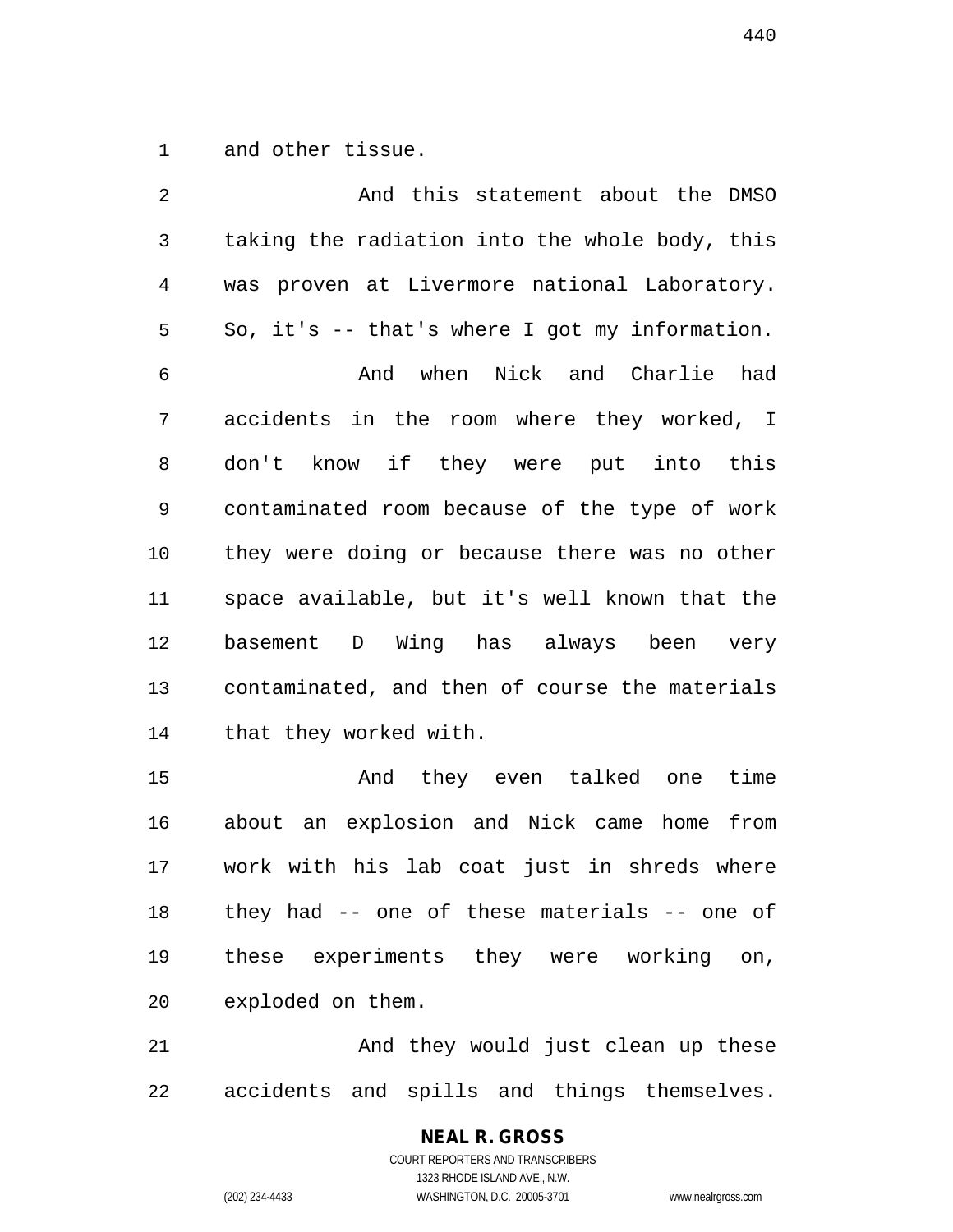1 And I don't know, you know, it just seems like 2 things were different in the `80s.

3 But they worked in these 4 conditions and circumstances for several years 5 and were not monitored for radiation or any 6 other type of exposure.

7 Monitoring was started in the CMR 8 Building -- was not started in the CMR 9 Building until the mid-`80s. So, they had 10 worked in these conditions with these 11 materials for five years.

12 And, therefore, it's impossible to 13 know how much radiation and other nuclear 14 exposures they received during these years. 15 However, it was enough to cause both of them 16 to die from cancer.

17 and I believe that an enormous 18 amount of dangerous work was done at LANL in 19 the late `70s and early `80s that was not 20 monitored.

21 I also believe that when 22 monitoring was done, it was not complete.

# **NEAL R. GROSS**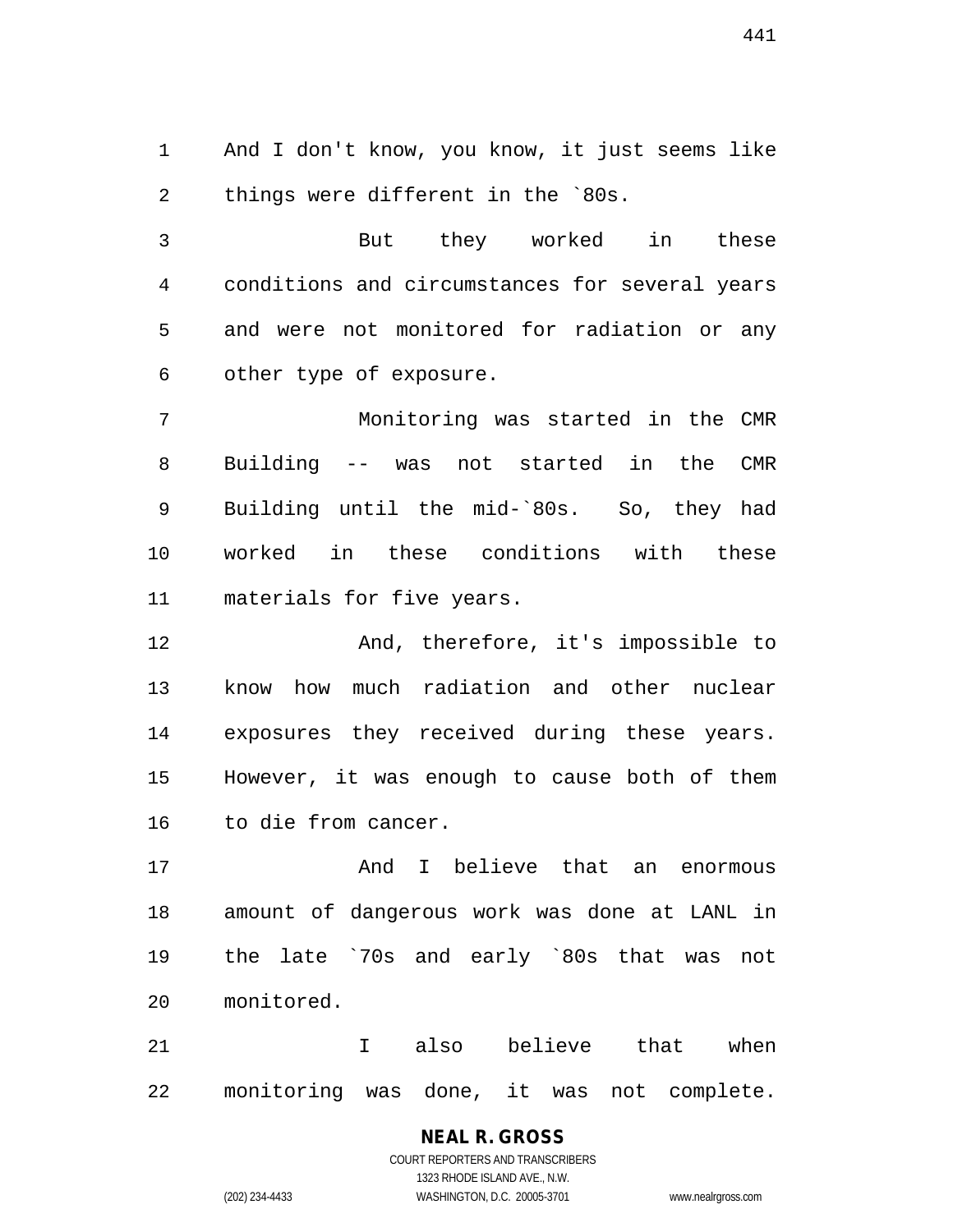1 And, therefore, not accurate or adequate. 2 There was also the factor of human error.

3 And NIOSH has done -- the first 4 dose reconstruction they did, they included 5 the data that I collected from Los Alamos. 6 And apparently it was very incomplete because 7 they thought he was an intermittent employee 8 of Los Alamos, and he was a full-time 9 continuous employee.

10 And then I also in the claim that 11 I made, told them that Charlie worked at the 12 Nevada Test Site. And he was the lead 13 diagnostician for the weapons tests at Nevada. 14 And one of the -- when they were

15 talking about the Ross, that brought back some 16 memories to me because after there would be a 17 test, Charlie would sleep in a -- he called it 18 a shack. what it was, I don't know.

19 And then when the drillers would 20 bring up samples from the tests, he would test 21 those samples, decide if this is the material 22 they needed to return to Los Alamos for

#### **NEAL R. GROSS**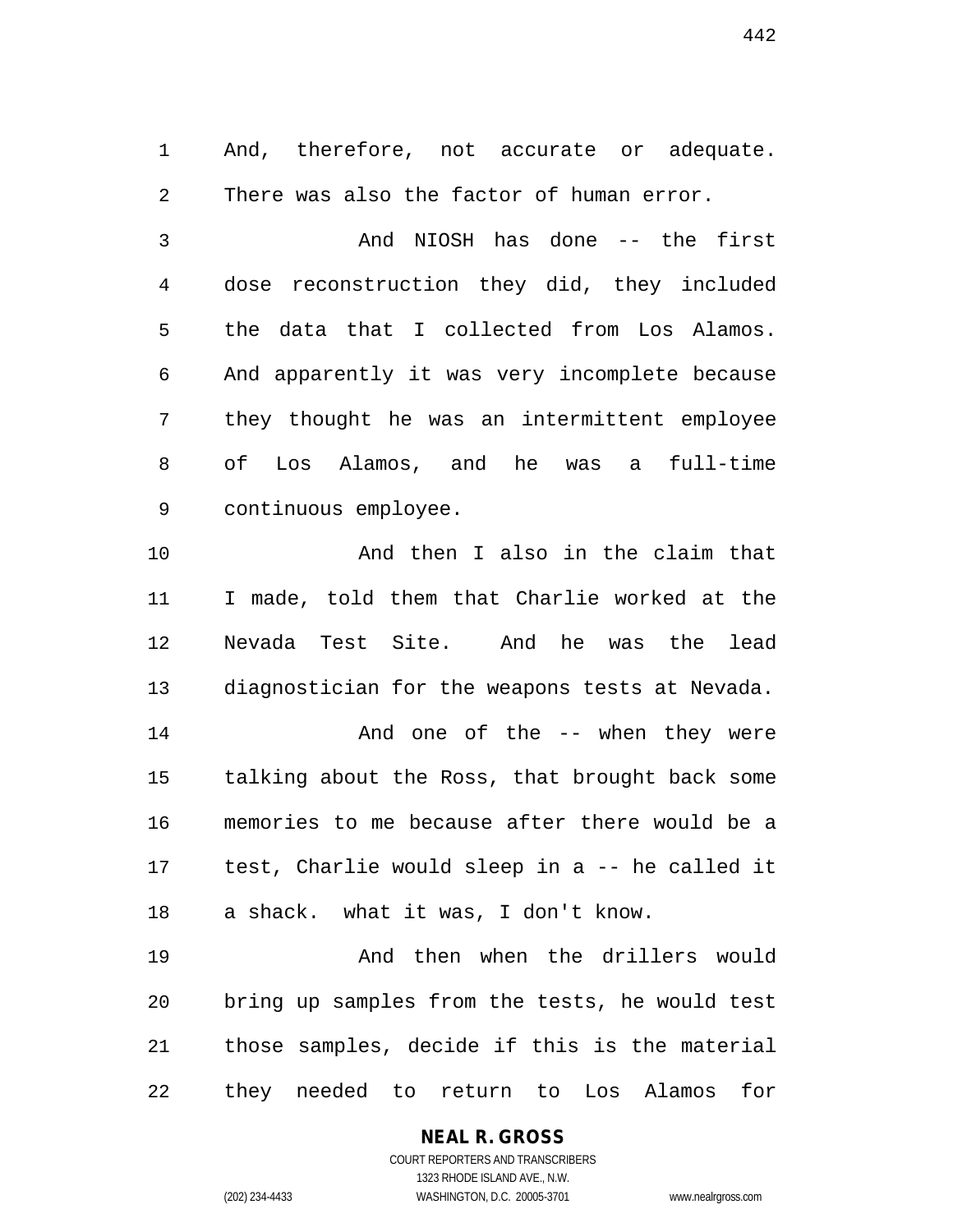1 further analysis, and so he would package this 2 material himself in these containers and fly 3 back on the Ross from Los Alamos with them and 4 take them to the lab. So, he had a lot of 5 close contact with that type of stuff.

6 And, also, the work that Nick and 7 Charlie did was classified. So, I don't know 8 what materials he worked with.

9 I heard somebody speaking of gamma 10 and different things, which I don't have any 11 chemistry or physics background. So, I don't 12 know what any of these things mean, but I do 13 know that it took a toll on my family.

14 And so, you know, I really think 15 it would be irresponsible for anyone not to 16 extend the SEC, the Los Alamos SEC, because 17 there is so much information that's incomplete 18 or unavailable.

19 And I know Nick's [Identifying 20 information redacted], [Identifying 21 information redacted]. Nick and Charlie were 22 best friends, and [Identifying information

### **NEAL R. GROSS**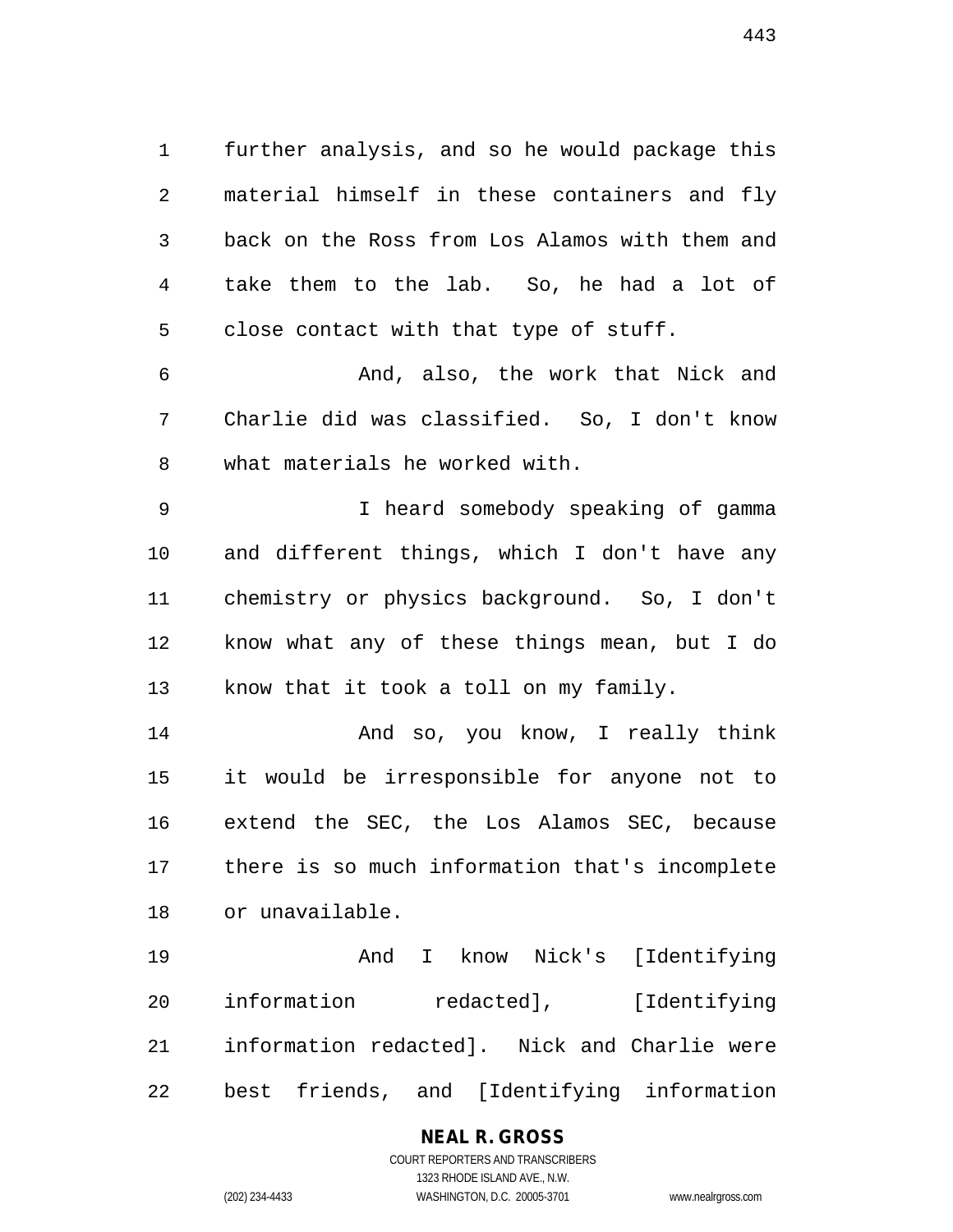1 redacted] and I are still very good friends. 2 And one day [Identifying information redacted] 3 and I went to the unclassified library there 4 at Los Alamos trying to find some of the -- if 5 there were papers that they had written that 6 weren't classified, and we were promptly 7 thrown out.

8 They said you have no business 9 looking at any of this stuff. And so they 10 wouldn't even let us look at anything that 11 might have been unclassified.

12 Let's see. In my experience -- 13 oh, okay. NIOSH has done three dose 14 reconstructions. And the first one was, you 15 know, I gave the information of when and where 16 he had worked, but I don't know what they did 17 with it.

18 But anyway, I then went to the 19 health part of LANL and got his Los Alamos 20 records that were available. And they did a 21 dose reconstruction. And they said something 22 like -- I don't know. Maybe it was 24 percent

**NEAL R. GROSS**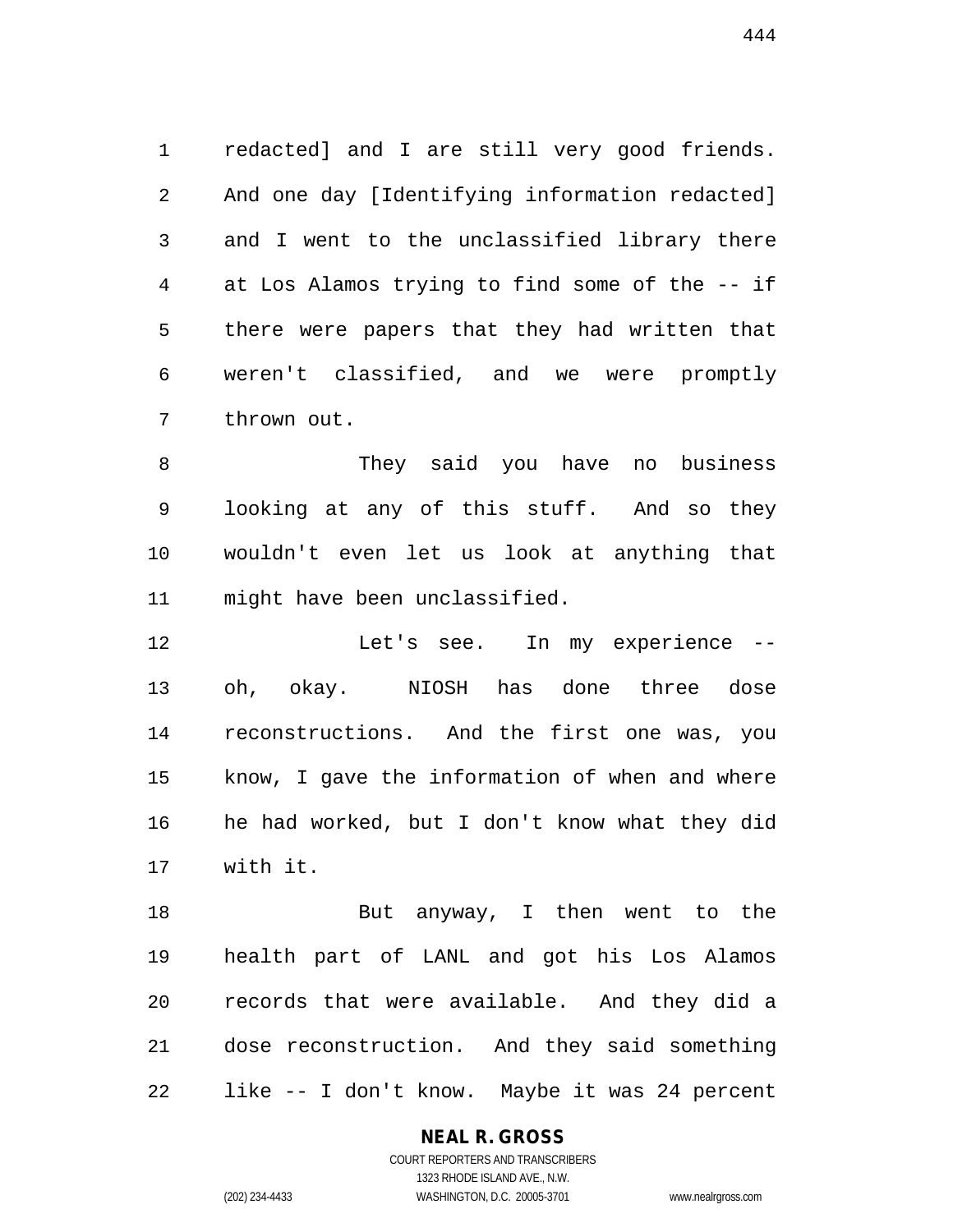1 likely that his cancer had come from his work 2 at Los Alamos.

3 But then I found out that they had 4 not included the data from NTS. And so, I 5 wrote a letter to NTS and I got that data. 6 And he had received a greater amount of 7 radiation at NTS than was recorded at LANL.

8 And when they did another dose 9 reconstruction, it was like a 12 percent 10 likelihood that his cancer had been caused by 11 his work at Los Alamos and NTS.

12 And so I talked to someone at the 13 Department of Labor and they said, you know, 14 how can this be.

15 So, they asked for another dose 16 reconstruction. It came out that it was five 17 percent likely that his cancer had been caused 18 by his work.

19 And so I think -- I don't know if 20 bunches of his information has been lost. I 21 don't know if, you know, as it gets passed 22 around to these different places, what happens

### **NEAL R. GROSS**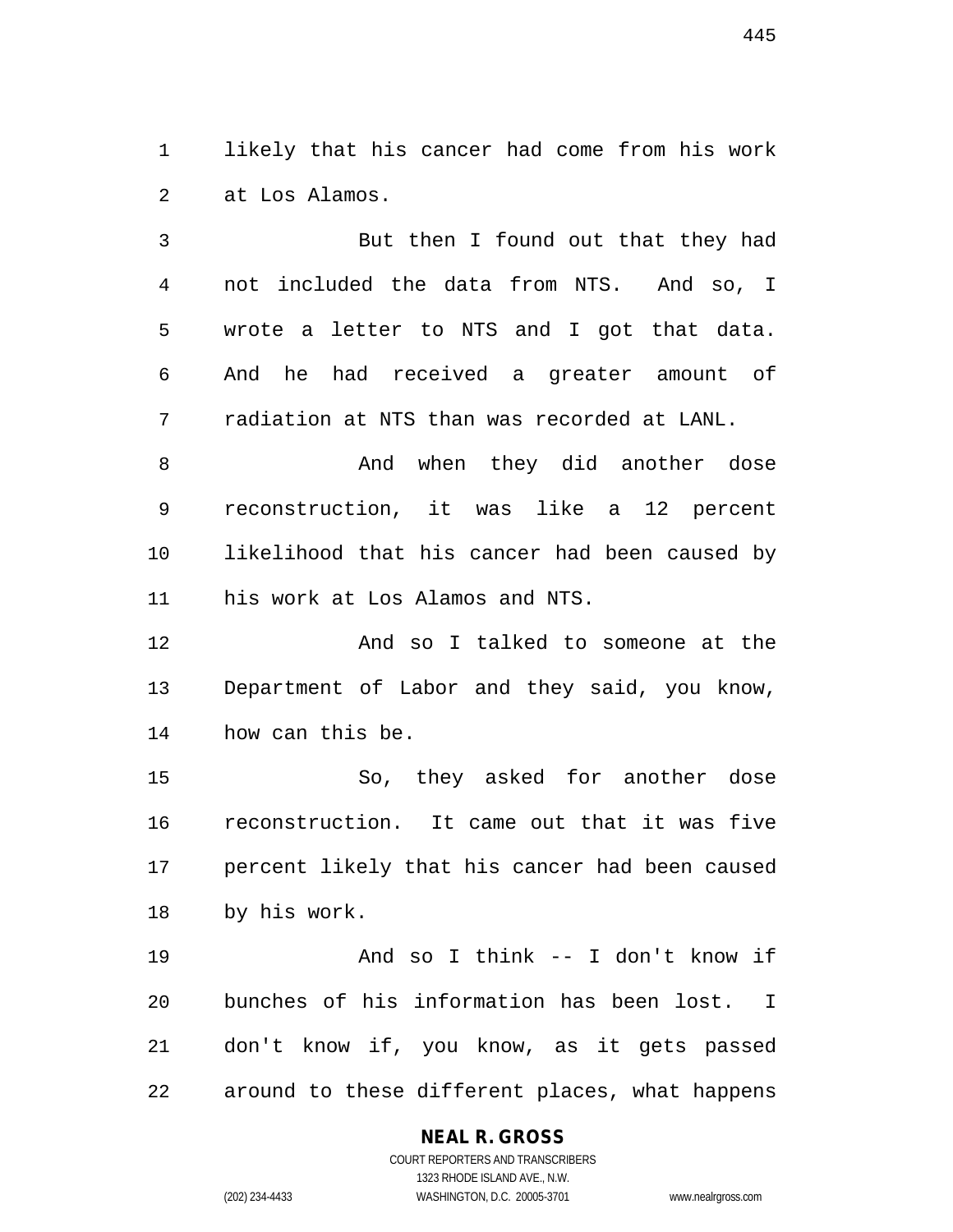1 to it. I just simply don't know.

2 But I do know that his cancer, and 3 also Nick's cancer, was caused from their work 4 at Los Alamos. And, you know, for these guys 5 to die at age 46 and 47 and both of their 6 parents were all still living at the time and 7 none of their parents died from cancer -- 8 Nick's mother is still alive. Charlie's 9 parents are now both dead. Neither died of 10 cancer. And Nick's dad did not die of cancer. 11 So, there doesn't appear to be 12 cancer in the families. And yet, this is what 13 these two young men died from. So, I do 14 really urge that you do extend the Los Alamos 15 SEC. 16 Thank you so much. Does anybody - 17 - do you have a question? 18 CHAIRMAN MELIUS: No. Thank you. 19 MS. MILLER: Okay. 20 CHAIRMAN MELIUS: I'll just say if 21 you have questions about the dose 22 reconstruction, I think you can talk to some

> **NEAL R. GROSS** COURT REPORTERS AND TRANSCRIBERS

1323 RHODE ISLAND AVE., N.W. (202) 234-4433 WASHINGTON, D.C. 20005-3701 www.nealrgross.com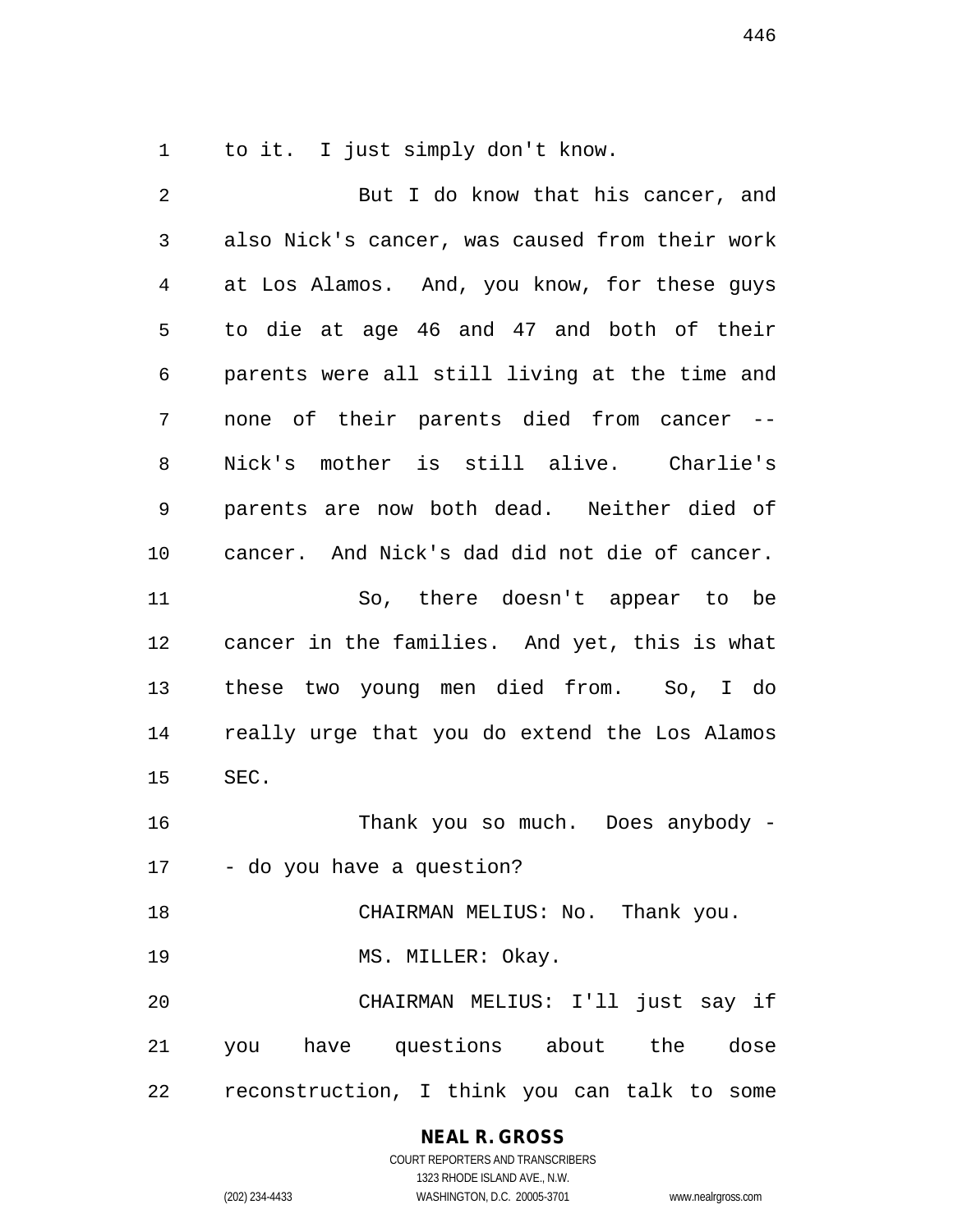1 of the NIOSH staff.

2 MS. MILLER: Okay. 3 CHAIRMAN MELIUS: Thank you. 4 MEMBER SCHOFIELD: One quick 5 question. Clarification. 6 Did you say in the basement of 7 Wing 4 or Wing 7? 8 MS. MILLER: Wing D. I believe it 9 was Wing D, CMR Building. 10 MEMBER SCHOFIELD: It has to be a 11 number. 12 MS. MILLER: Seven does not sound 13 right. Five could sound right. 14 Could it be Wing 5? 15 MEMBER SCHOFIELD: I'll talk to you 16 in a few minutes. I think it's Wing 4, 17 because of what you've said. 18 MS. MILLER: [Identifying 19 information redacted] can tell me for sure, 20 and I can give [Identifying information 21 redacted] a call.

22 MEMBER SCHOFIELD: Okay. Yes,

**NEAL R. GROSS**

COURT REPORTERS AND TRANSCRIBERS

1323 RHODE ISLAND AVE., N.W. (202) 234-4433 WASHINGTON, D.C. 20005-3701 www.nealrgross.com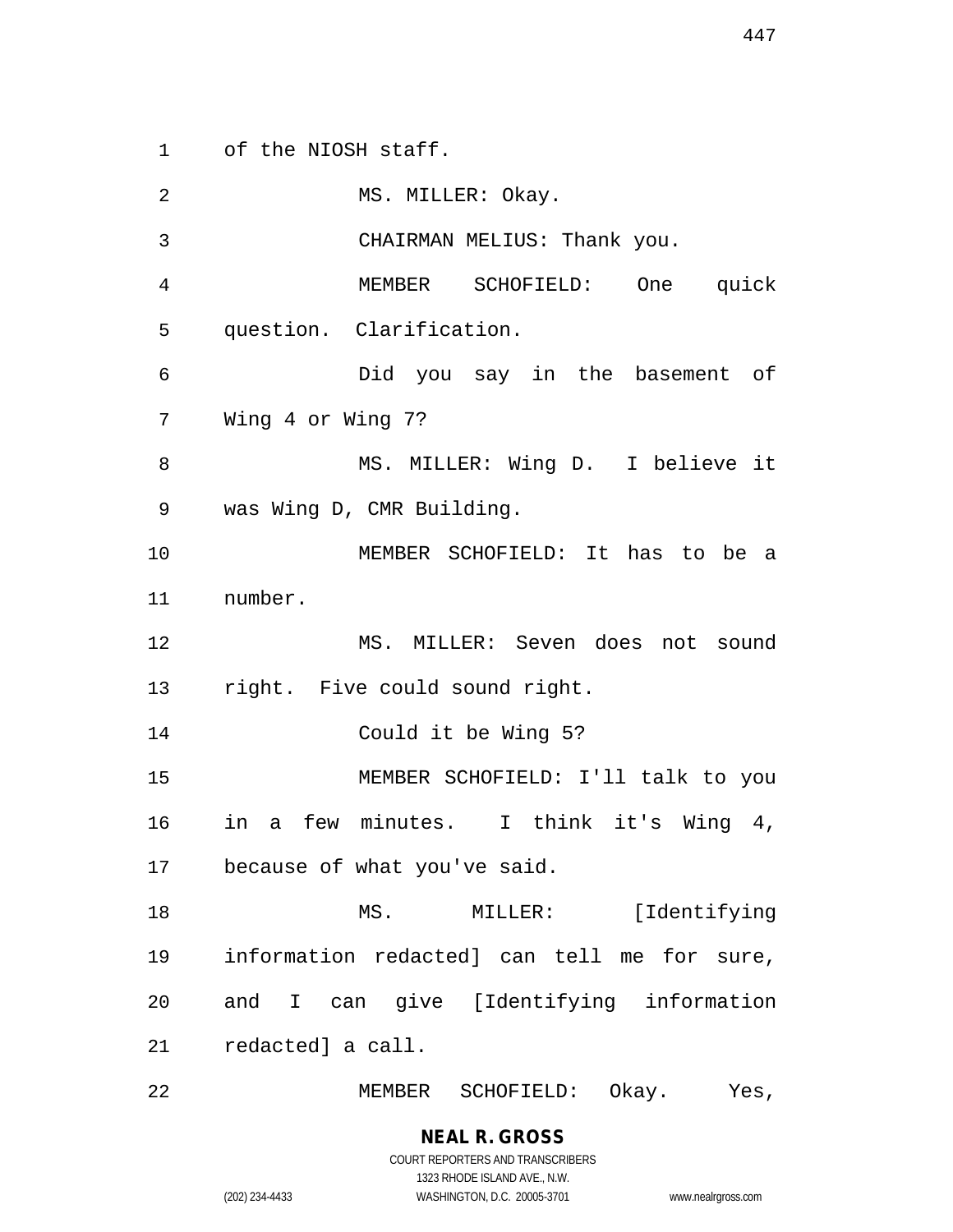1 because that information would be important.

2 MS. MILLER: Okay. I know that the 3 lab was contaminated. And, like I said, I 4 don't know whether they put them there because 5 of the type of work they were doing or if it 6 was the only space available.

7 But another interesting thing is 8 they're not finding that Parkinson's Disease 9 is being caused -- people with Parkinson's 10 Disease have worked at LANL.

11 And [Identifying information 12 redacted], who is the person that actually 13 hired Charlie and Nick, is in the last stages 14 of [Identifying information redacted] right 15 now. And another man that Charlie worked with 16 has Parkinson's Disease.

17 So, they definitely worked around 18 dangerous things. But I can give [Identifying 19 information redacted] a call and [Identifying 20 information redacted]'ll know exactly what 21 wing they were in.

22 MEMBER SCHOFIELD: Okay.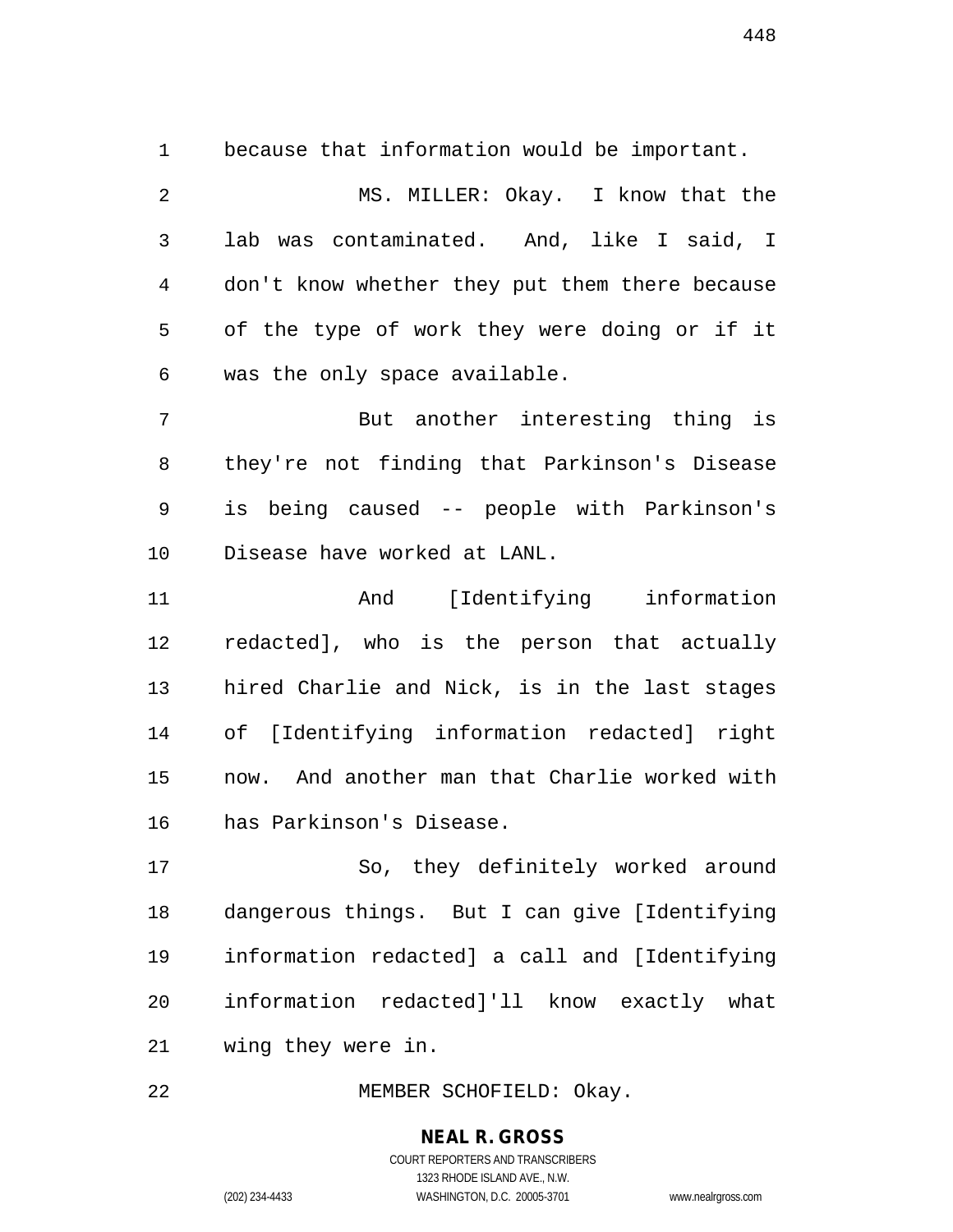1 MS. MILLER: Okay. Thank you. 2 CHAIRMAN MELIUS: Thank you. 3 MS. MILLER: Thank you all. 4 CHAIRMAN MELIUS: Next person 5 signed up is a Joseph Tapia, I believe. 6 Joe? 7 MR. TAPIA: My name is Joseph 8 Tapia. I worked with the laboratory, Los 9 Alamos National Laboratory, from 1953 to 1990 10 when I retired. 11 11 I have had prostate cancer. And I 12 am in remission right now. And I worked at S-13 site for WX3. And my job, I was a technician 14 for 30 -- well, I worked 37 years for the lab. 15 But I did technician work on 16 nuclear assemblies and non-nuclear, both, all 17 my life. My entire life at Los Alamos. 18 I worked on -- at Nevada Test Site 19 also. We would assemble the nuclear bombs 20 over there and they would test them. So, I 21 was in that category of going back and forth 22 from Los Alamos to the test site in Nevada.

**NEAL R. GROSS**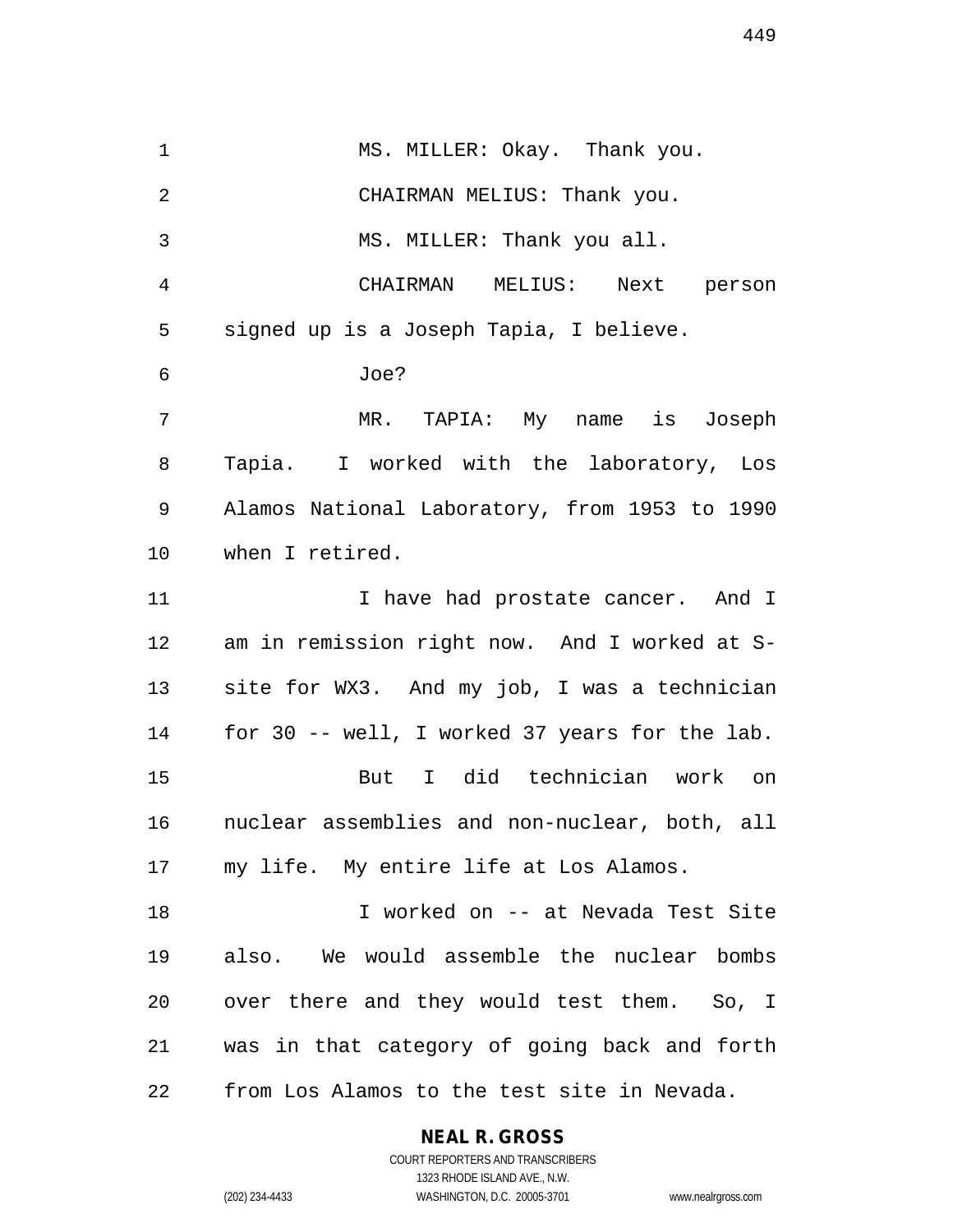1 I never did get -- I never did get 2 any doses. I did get a letter about the same 3 time that they were having a conference over 4 here on New Mexico. They had it about this 5 summer, I guess.

6 I did get a letter from Nevada 7 telling me to attend the meeting at Nevada, 8 which was almost -- probably about five days 9 before the meeting or something over there.

10 But I never did get any exposures, 11 to my knowledge, of what I got in Nevada 12 because we were always working with nuclear 13 over there.

14 And we did nuclear at the 15 beginning of the year until about, I guess, 16 from 1953 until about 19, maybe, 65.

17 We used to do all the work at Los 18 Alamos, and then they stopped us because we 19 couldn't fly a complete nuclear bomb across to 20 the Nevada Test Site. So, we started to go 21 make trips back and forth to Nevada test site. 22 There was a lot of situations --

**NEAL R. GROSS**

COURT REPORTERS AND TRANSCRIBERS 1323 RHODE ISLAND AVE., N.W. (202) 234-4433 WASHINGTON, D.C. 20005-3701 www.nealrgross.com

450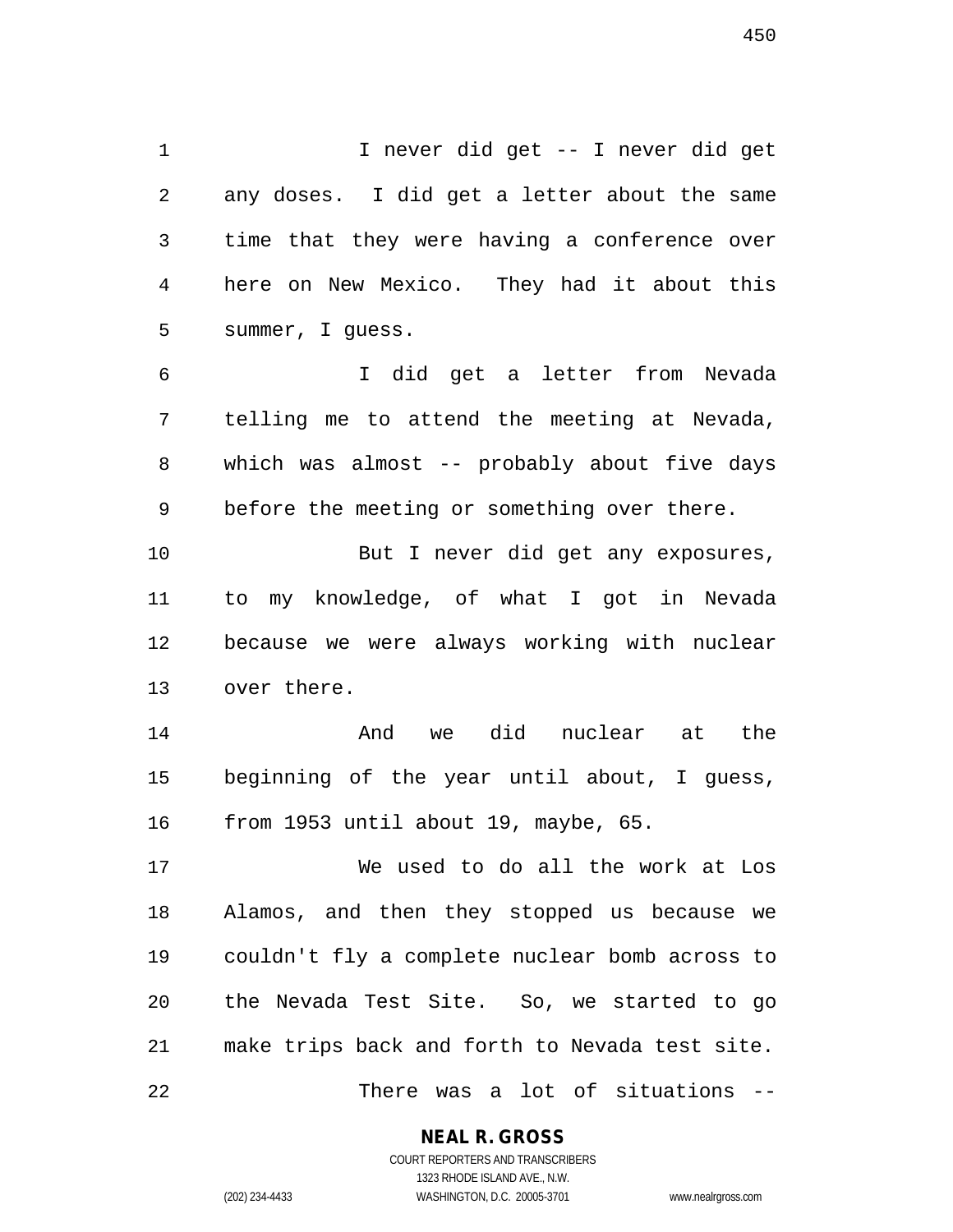1 not a lot, but there was a few that we had. 2 One was in Los Alamos. We were working on a 3 device and we had -- we did have a monitor. 4 And we were opening a package from -- with 5 tritium, which is used on nuclear bombs.

6 And we -- as we opened it, the 7 monitor was there. And they opened -- it was 8 very well wrapped in polyethylene and 9 everything. We had to take it apart.

10 And all of a sudden I guess the 11 monitor noticed there was a high reading and 12 he said, run. So, everybody ran. I don't 13 know. But it wasn't -- it was just, I guess, 14 from the package that was contained some 15 radiation came -- I don't know how much.

16 We went back and it was -- he said 17 it was okay to work on it. So, we worked and 18 we finished whatever we had to do that night. 19 It was -- we were working overtime, as a 20 matter of fact.

21 There was another instance, too, 22 in Nevada. The same thing with another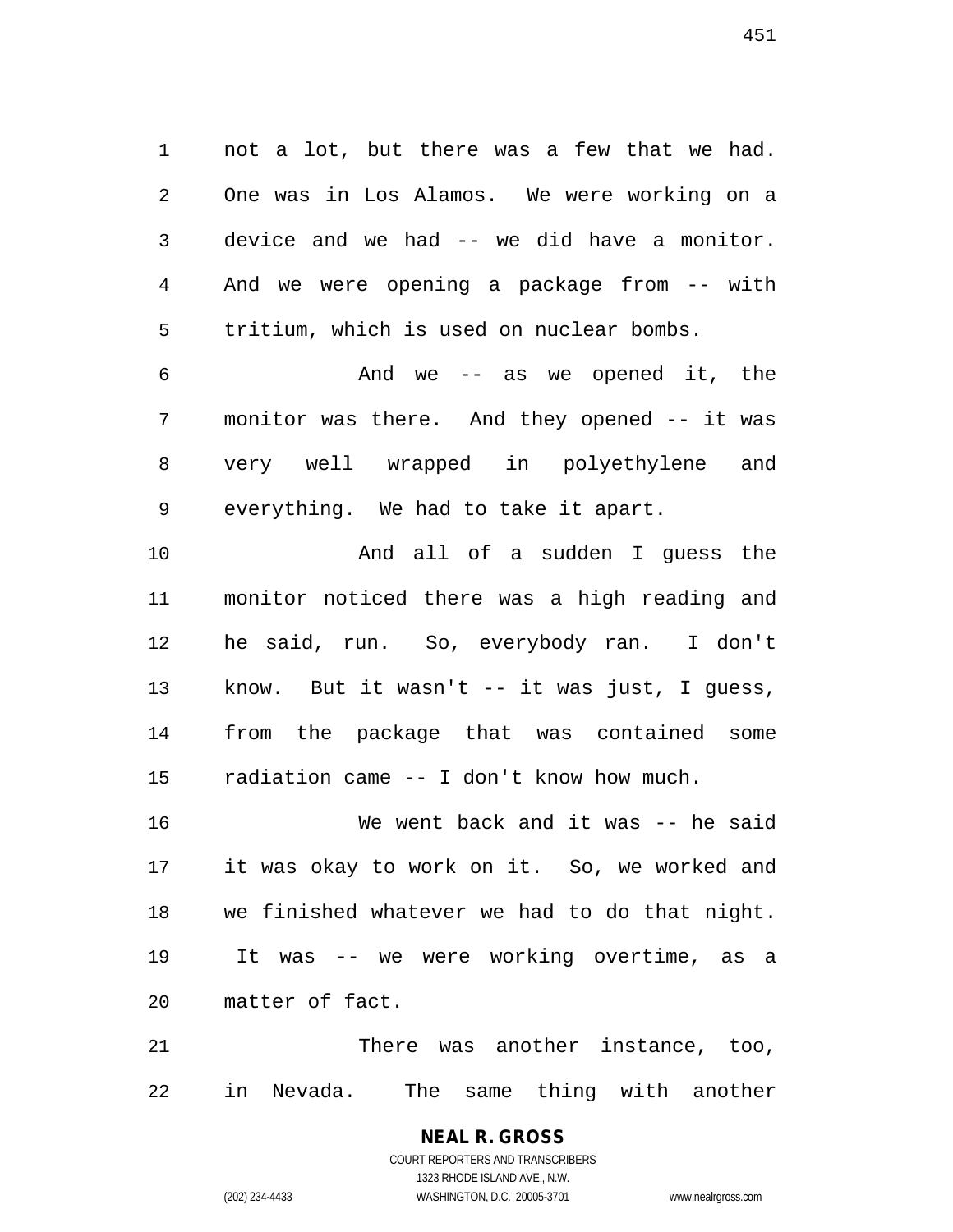1 tritium bottle over there.

| 2              | And we had the same situation                  |
|----------------|------------------------------------------------|
| 3              | happen. And there was a monitor, always. We    |
| $\overline{4}$ | had monitors. And we had radiation badges,     |
| 5              | but that was it, you know.                     |
| 6              | And we -- and it happened the same             |
| 7              | way, but it was just, I guess, the pressure    |
| 8              | from flying it from Los Alamos to -- when they |
| 9              | opened the package, it had some contamination  |
| 10             | that just flew up into the air.                |
| 11             | And, also, we did a lot of                     |
| 12             | radiographies over there. And it was all done  |
| 13             | with cobalt because we didn't have an x-ray    |
| 14             | like we do at Los Alamos and everything. We    |
| 15             | didn't have it over there. So, they'd do it    |
| 16             | with a cobalt source.                          |
| 17             | One time when<br>we were taking                |
| 18             | radiography on the unit, they called it a worm |
| 19             | that goes all the way up and that exposes the  |
| 20             | source onto the units that we're               |
| 21             | radiographing. We -- it got jammed and they    |
| 22             | couldn't bring the worm back in for a while.   |

**NEAL R. GROSS**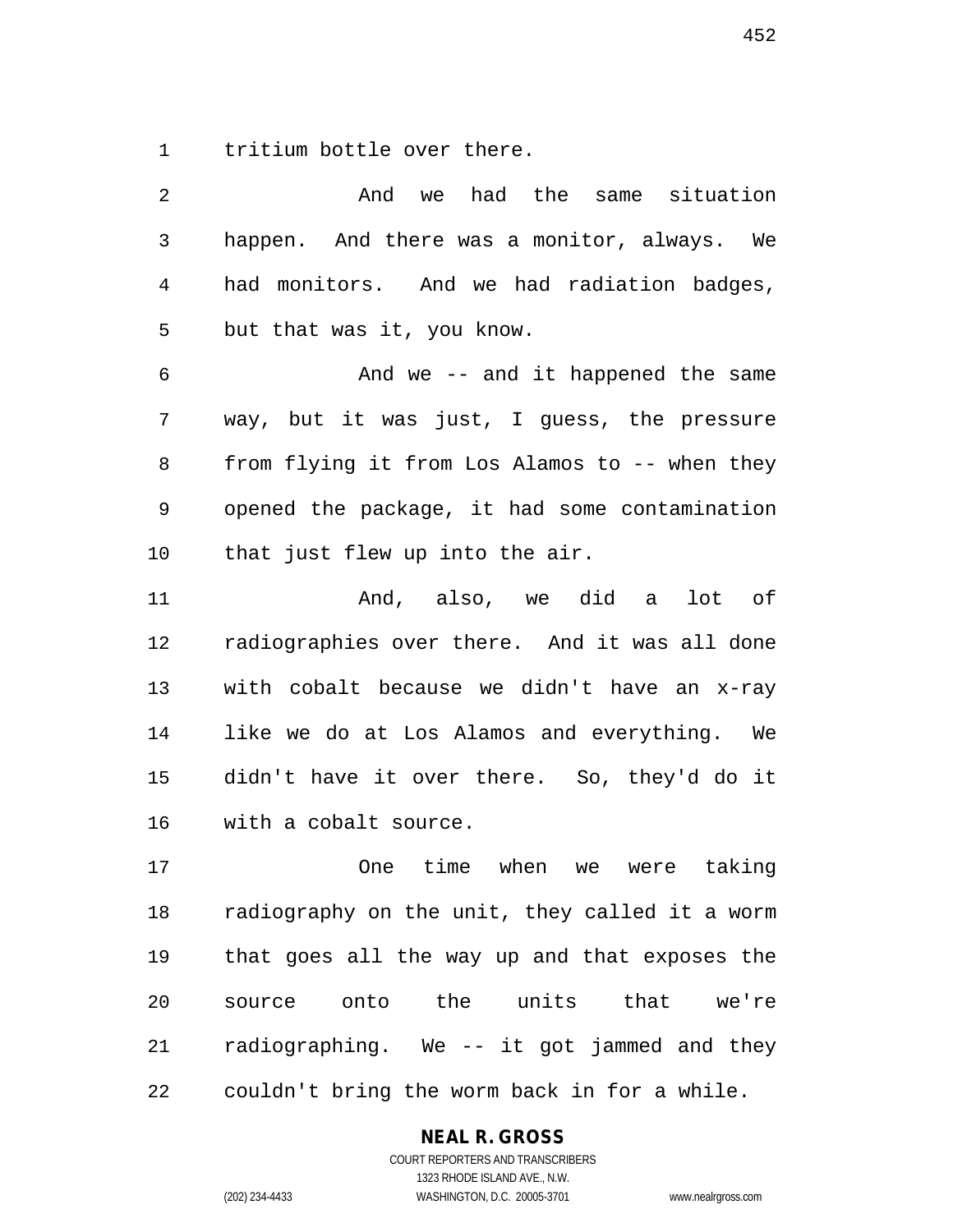1 Finally, I guess -- we weren't 2 there. We were at the guard station. The 3 building was -- and this was outside, I mean, 4 before they built a new DAP. They have a new 5 place now that was very concealed. Everything 6 was real nice now, but it wasn't that nice 7 then. We were working in buildings. 8 And anyway, they finally contained

9 it for -- they rolled it back in and that was 10 the end of that, you know. Everything was 11 okay, they said.

12 But anyway, my -- what I'm here 13 for is because I went -- I did NIOSH and all 14 that by -- at first back in 2007, I guess, 15 2008 or something.

16 I got a letter back from NIOSH 17 that I was denied compensation for the cancer. 18 And that -- now I'm working with New Mexico 19 workers and see what they can help me with. 20 But I would like to also present 21 that I had a coworker with me that I worked

22 all the -- that we worked together. He was

#### **NEAL R. GROSS**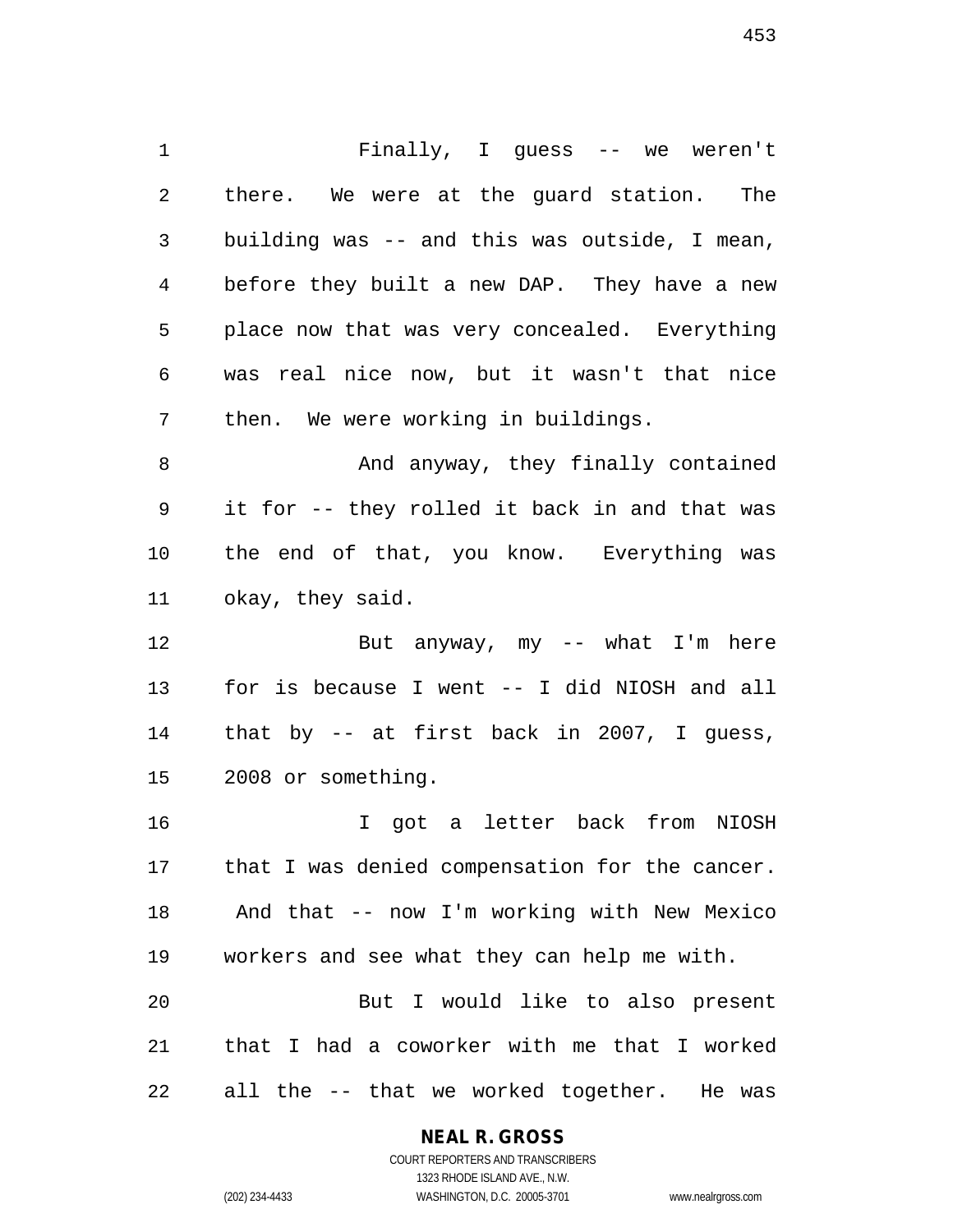1 there for maybe ten years. I had been there 2 for 34 years. Anyway, he got cancer of the 3 prostate and they gave him compensation.

4 And we, as far as I know, we're 5 the only two in the building which was about 6 eight employees, eight technicians, that got - 7 - that didn't have any cancer. Just he and I. 8 But he got it way back -- it's been quite a 9 while that he got his compensation. And I 10 couldn't understand how he got it and I 11 didn't, you know.

12 So -- and then also, you know, 13 there's other things that I've had. I've lost 14 my eyesight on one -- and there is -- we used 15 to do a lot of -- lot of assemblies, non-16 assemblies and assemblies.

17 and also, like the lady said, 18 testing units over there at NTS that were in 19 tunnels, they were exposed to radiation.

20 They would package them up after 21 they were -- they were concealed. They would 22 pack them up and they would ship them to Los

#### **NEAL R. GROSS**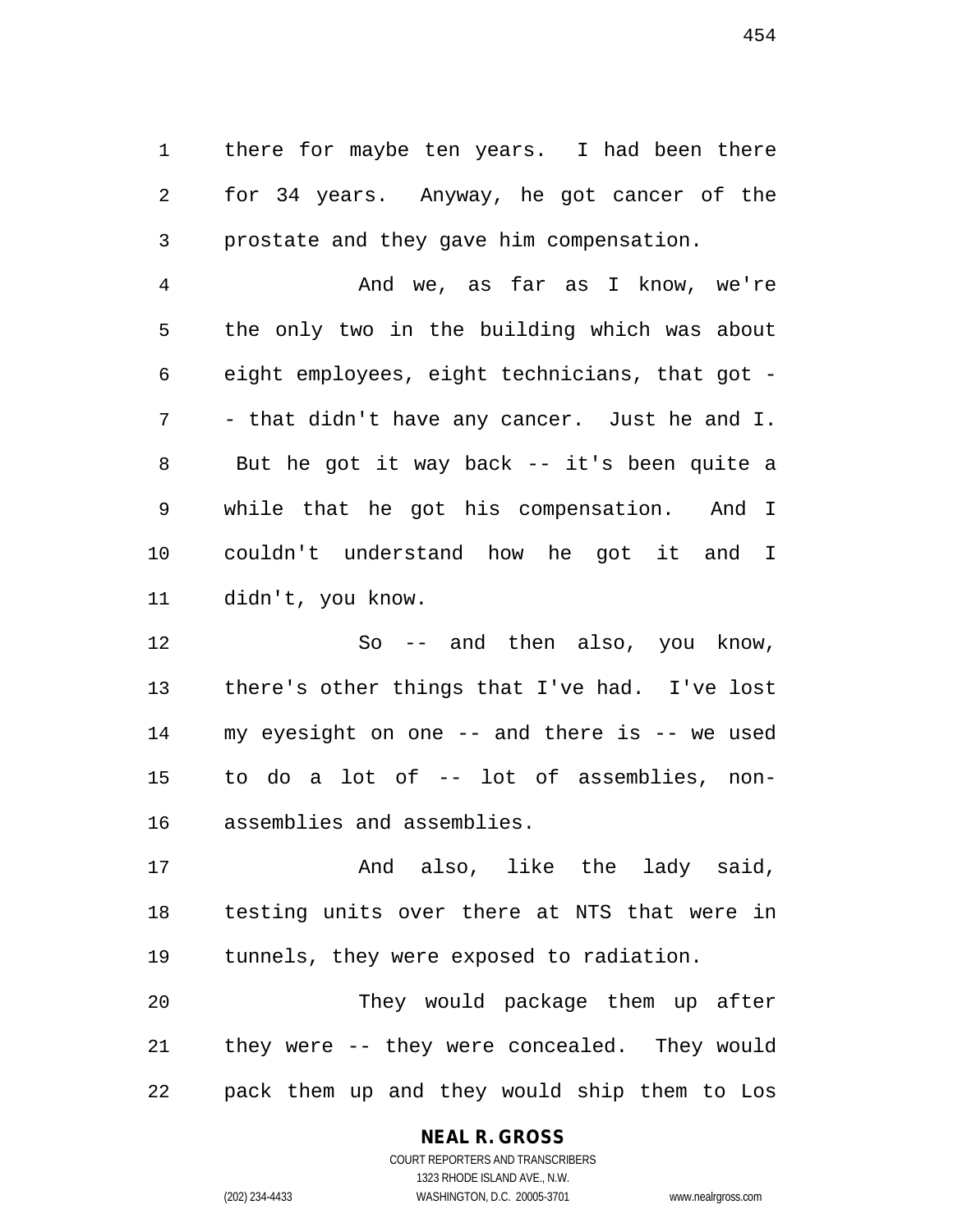1 Alamos.

2 And these samples that we would 3 get, we would get the samples out and send 4 them to the labs wherever they were supposed 5 to go. We did that a lot. 6 And we did a lot of that down 7 there because they had a lot of tunnel shots 8 with radiation exposures. 9 And anyway, my main thing is that 10 this fellow and I don't understand on what 11 basis because I really helped him fill out his 12 paperwork when he sent it over there, because 13 he felt that I could help him. 14 And we came over and did all this 15 paperwork, filled it all out and everything. 16 And he was the type of guy that had everything 17 in order, you know, from the day he started 18 working. And he was pretty good, but -- and I 19 don't want to say who or anything. It's kind 20 of a, you know, I wouldn't -- unless it's in 21 privacy.

22 But like I say, he was only there

**NEAL R. GROSS** COURT REPORTERS AND TRANSCRIBERS 1323 RHODE ISLAND AVE., N.W. (202) 234-4433 WASHINGTON, D.C. 20005-3701 www.nealrgross.com

455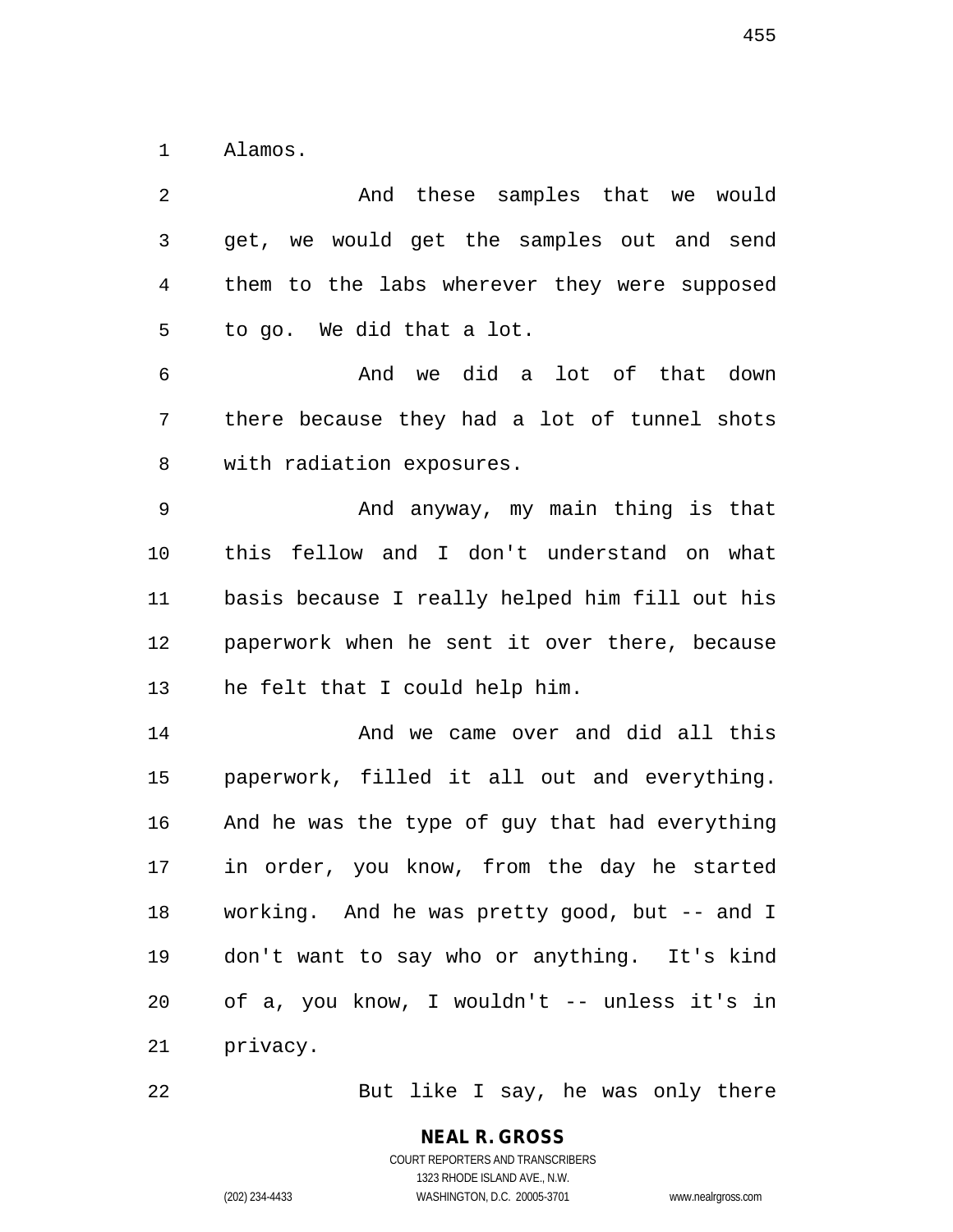1 like ten years doing the work that I did for 2 34 years. And I complete -- I got exposed all 3 that time.

4 There was one instance where I was 5 at -- doing an assembly with D38, plutonium -- 6 not D38. That's uranium. Plutonium-138 and 7 we had a really -- a dirty plutonium which 8 only the lab had. It was only like maybe, I 9 don't know, 15, 17 kilograms of it that 10 existed in the world.

11 Anyway, they were just samples 12 that they were putting in these pits. A small 13 percentage. Grams, even. I don't know what 14 exactly it was, but I knew it was grams. And 15 it was this dirty plutonium that was very high 16 toxicity and very highly -- anyway, we sent it 17 to a test site here at Los Alamos to blow up.

18 But they put it in sealed vessels. 19 And they put this unit into a sealed vessel 20 that was contained. And they contained the 21 explosion in that thing and then they make 22 sure that everything -- and they went off all

#### **NEAL R. GROSS**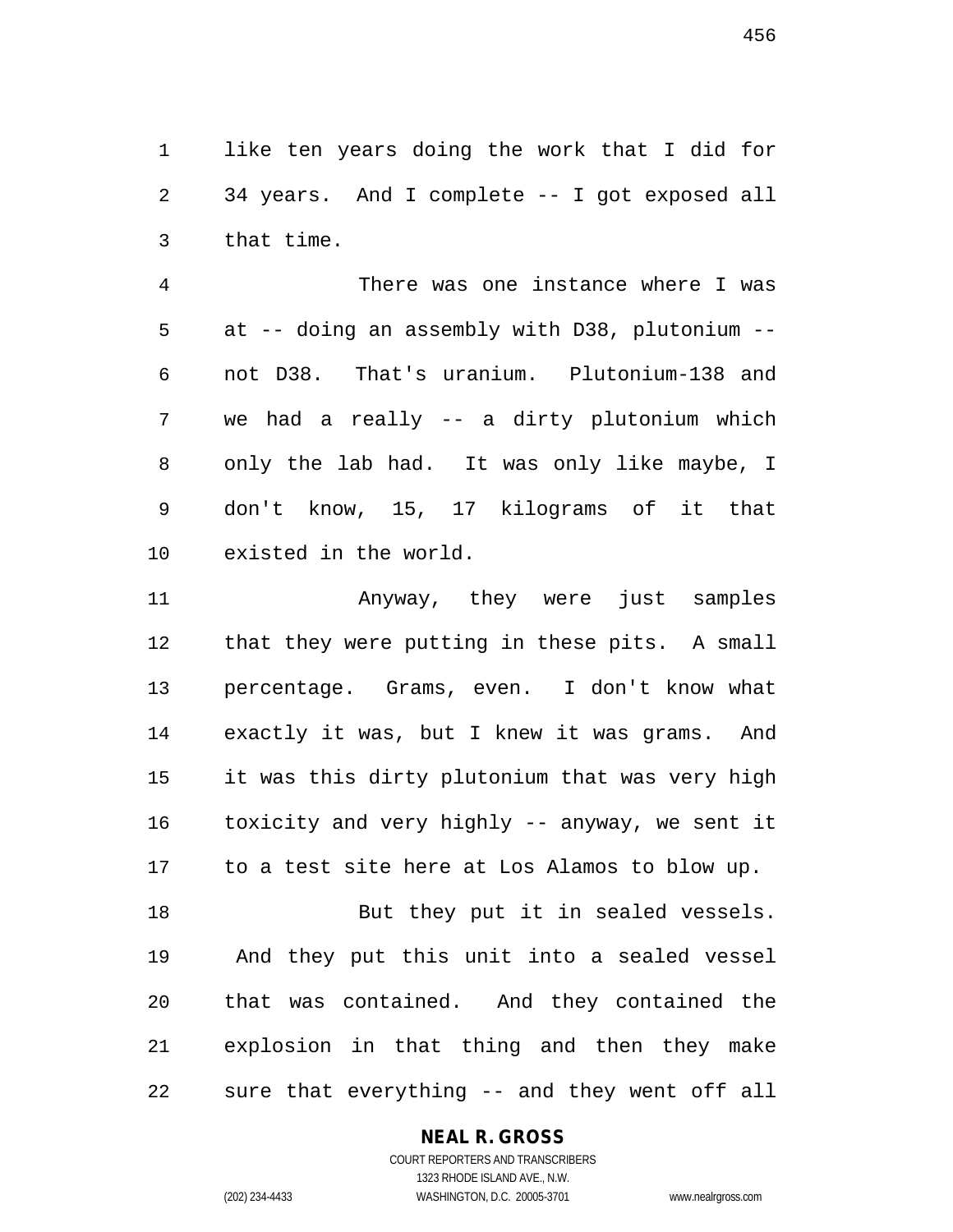1 right.

| 2  | Well, anyway, to make a long story             |
|----|------------------------------------------------|
| 3  | short, I was put -- they put me -- because I   |
| 4  | had reached a level of radiation and they put  |
| 5  | me that I couldn't work on any more radiation  |
| 6  | anymore for three months or something. I had   |
| 7  | reached my quota in a quarter.                 |
| 8  | So, they took me off of it and I               |
| 9  | did small stuff with D38, which is too glowy.  |
| 10 | It's not that bad, but it's bad for your eyes  |
| 11 | when you're $--$ and I have lost my right eye  |
| 12 | already.                                       |
| 13 | What is was all about, I don't                 |
| 14 | know. I have no $-$ and my folks, my $-$ I did |
| 15 | have a daughter that died 40 years old. And    |
| 16 | she was $-$ she was $-$ I don't know. I kept   |
| 17 | thinking, you know, maybe I brought something  |
| 18 | home, you know.                                |
| 19 | Anyway, she had Ewing's sarcoma                |
| 20 | and she died at 40 years old. She was married  |
| 21 | with three children and it was really hard.    |
| 22 | But, like I say, I can't prove                 |

1323 RHODE ISLAND AVE., N.W.

(202) 234-4433 WASHINGTON, D.C. 20005-3701 www.nealrgross.com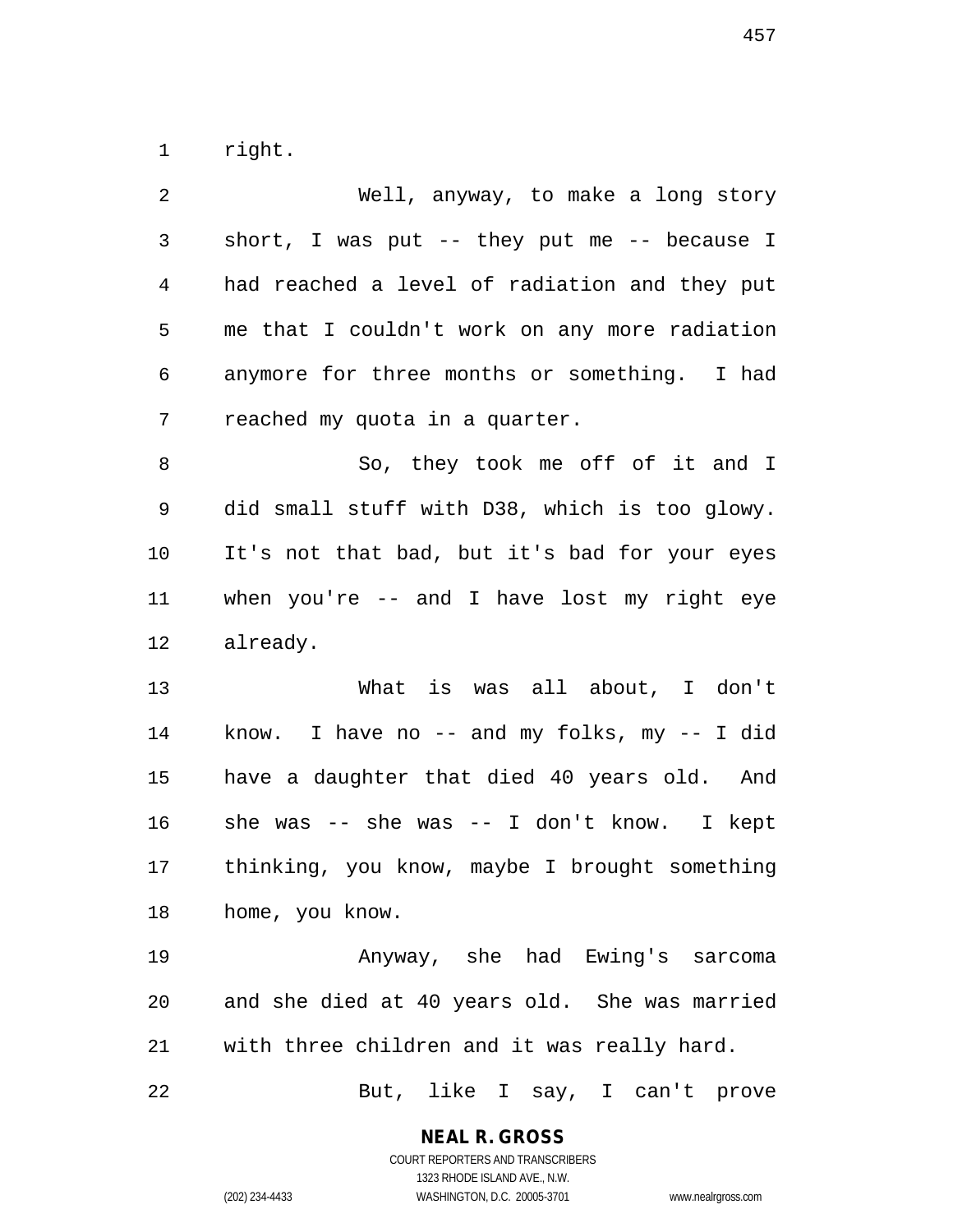1 that or nothing like that, but, anyway, my 2 case is why he got it and I didn't get it. 3 I have not -- I don't understand 4 that at all because I know what he did, I know 5 the -- where he worked and he didn't get any 6 more doses than I. 7 In fact, with my 34 years and his 8 ten years there, it was -- I had to get, you 9 know. I was there longer to be exposed. 10 CHAIRMAN MELIUS: Excuse me, sir. 11 Could you please try to wrap up soon? 12 MR. TAPIA: That's about it, you 13 know. 14 CHAIRMAN MELIUS: Okay. 15 MR. TAPIA: I just felt like I 16 needed to present it to the Board. And I am 17 working with New Mexico. [Identifying 18 information redacted] is helping me and I 19 thank you for listening to me. And hopefully 20 something can come of it. 21 Anyway, I have made an attempt.

> **NEAL R. GROSS** COURT REPORTERS AND TRANSCRIBERS 1323 RHODE ISLAND AVE., N.W.

22 Thank you.

(202) 234-4433 WASHINGTON, D.C. 20005-3701 www.nealrgross.com

458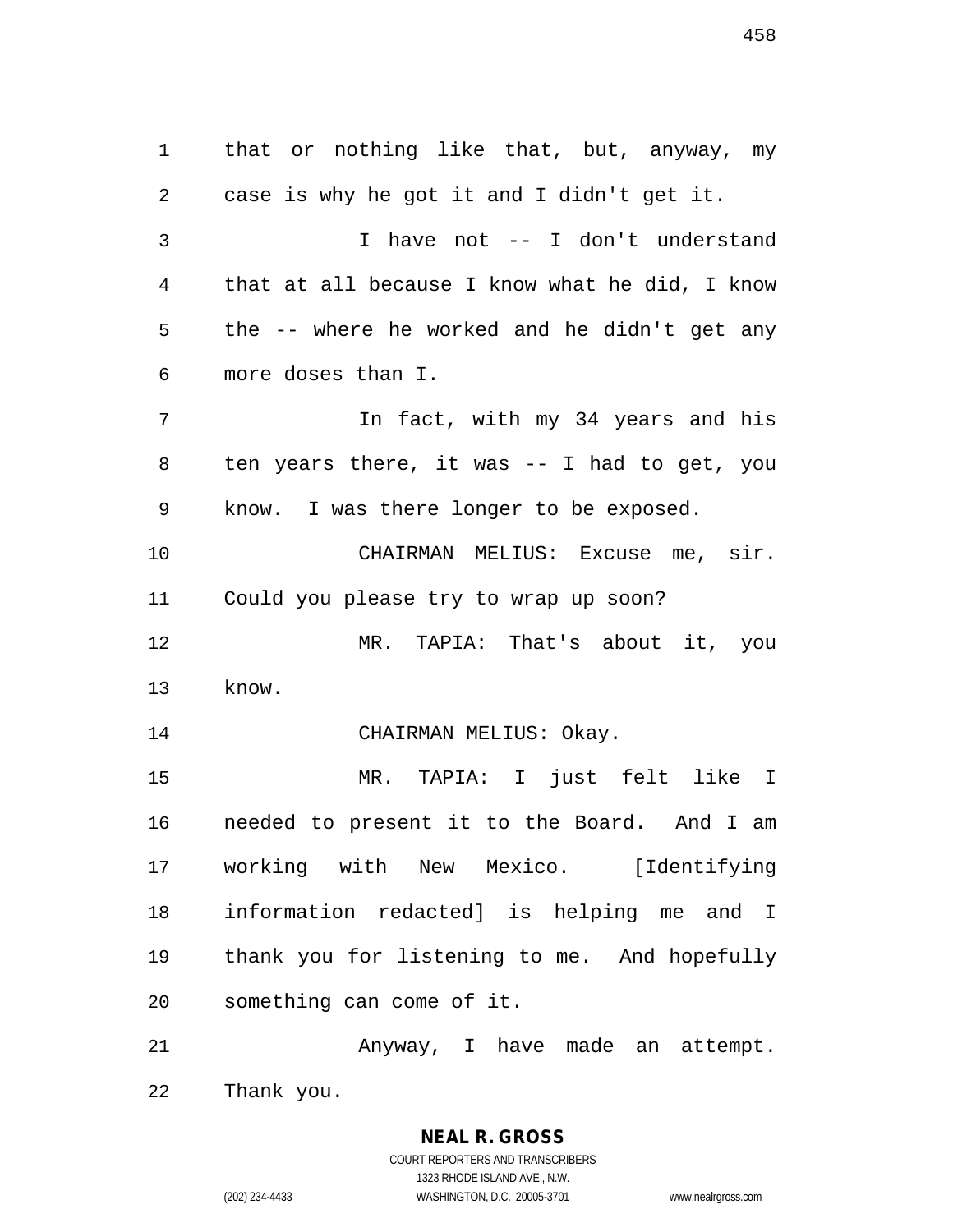2 much, sir. 3 The next person I have listed is, 4 I believe, Paul Mantoya. Okay, Paul. 5 MR. MANTOYA: Yes, my name is Paul 6 Mantoya and I worked 31 years for the National 7 -- Los Alamos National Laboratory. 8 The first nine years I worked at 9 Sigma from 1962 to 1971. I worked in the

1 CHAIRMAN MELIUS: Thank you very

10 powder metallurgy group. And I worked with 11 the beryllium. I used to make hot presses, 12 cold presses on every daily base.

13 13 I operated extrusion presses. I 14 used to extrude fuel elements that they used 15 at the Nevada Test Site. They're all uranium 16 beats. U-235. They're all loaded.

17 We didn't have -- we wouldn't use 18 them in hoods. We would just blend them with 19 work and so on and run them through the 20 extrusion press.

21 We would run that press at 150 22 tons with a die on it. We would put on the

> COURT REPORTERS AND TRANSCRIBERS 1323 RHODE ISLAND AVE., N.W. (202) 234-4433 WASHINGTON, D.C. 20005-3701 www.nealrgross.com

**NEAL R. GROSS**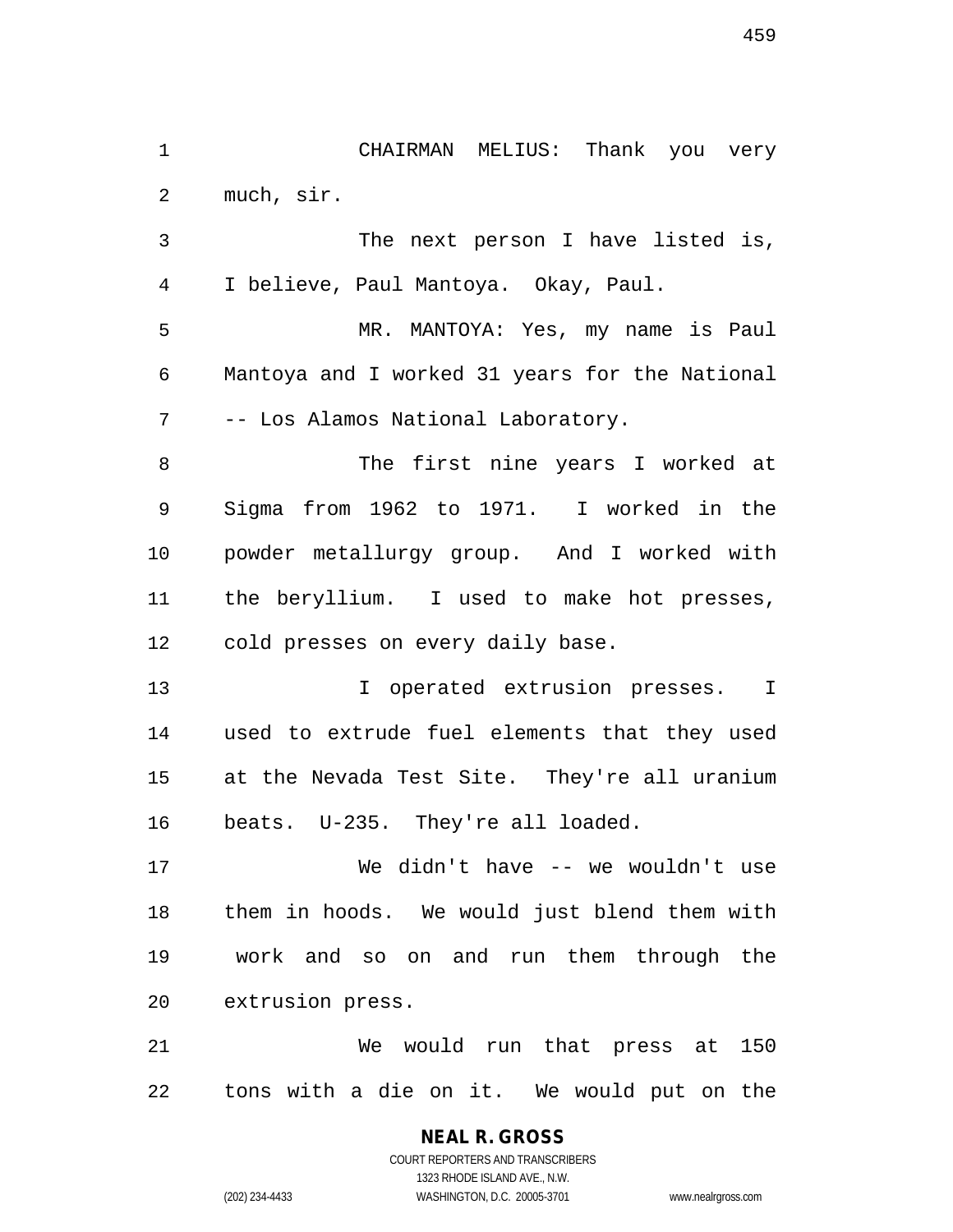1 plenum or whatever part you wanted.

2 Okay. So, Los Alamos National 3 Laboratory or this whole program, the U.S. 4 Department of Labor have never recognized. In 5 other words, we should be -- we should be 6 recognized like with the uranium miners, 7 because right now -- I used to work with more 8 -- I worked with more uranium than what this 9 uranium workers will ever see in their life 10 because I worked with the pure, pure. It's 11 all pure uranium.

12 I worked with a little bit D38, 13 but the D38 was always kept separate. I 14 operated hot presses of all sorts, ran all 15 different presses. We used to use graphite 16 dies and all kinds of dies. Tandem dies and 17 everything.

18 And at several times we had some 19 accidents. Especially running the isostatic 20 press, because we used to run it rather with 21 hot presses and cold presses also.

22 Okay. So, then in 1971, I moved

**NEAL R. GROSS** COURT REPORTERS AND TRANSCRIBERS 1323 RHODE ISLAND AVE., N.W.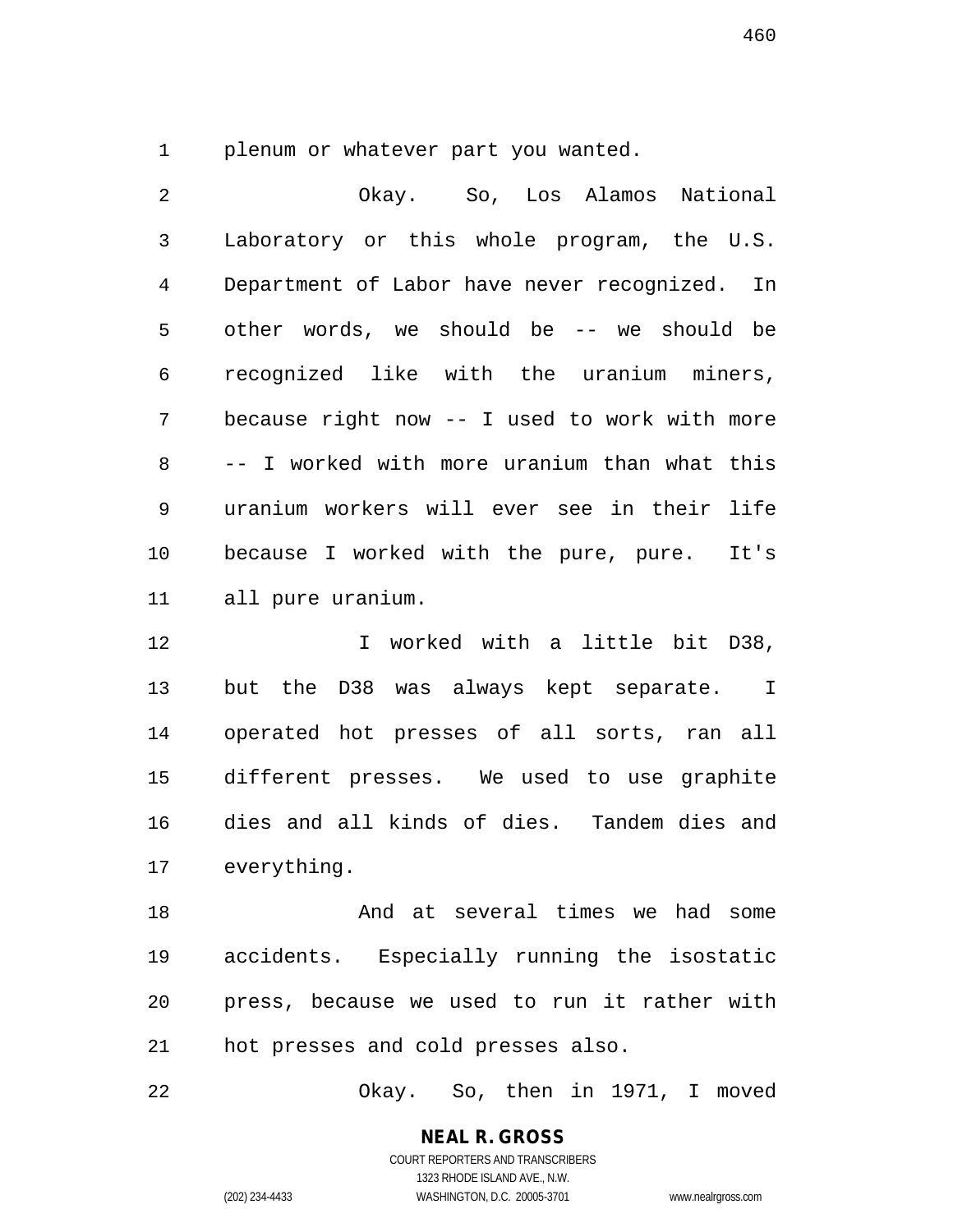1 over to what is known as TA-21, DP West. That 2 place was terrible. And actually I went out 3 there and I started casting uranium shells -- 4 or, well, I mean, uranium. And I started 5 casting plutonium shells. Pu-239. I never 6 done any 238, but  $I$  -- we used to cast -- I 7 worked with plutonium-242 also. So, I done a 8 lot of castings.

9 We had in 1976, we had a group 10 leader that said that -- we were all reluctant 11 to work with radiation and all this and that. 12 And he said that we should -- we shouldn't do 13 that. And he didn't call us crybabies, but he 14 did call us something else.

15 Okay. So, about two months later 16 he didn't -- we didn't see him for a few days 17 and they said that he was a little bit sick.

18 Okay. So, he came back to work. 19 Okay. Next two months he was out completely 20 and they done surgery on him on his head. He 21 had a tumor. And, okay, next month he was 22 gone.

**NEAL R. GROSS**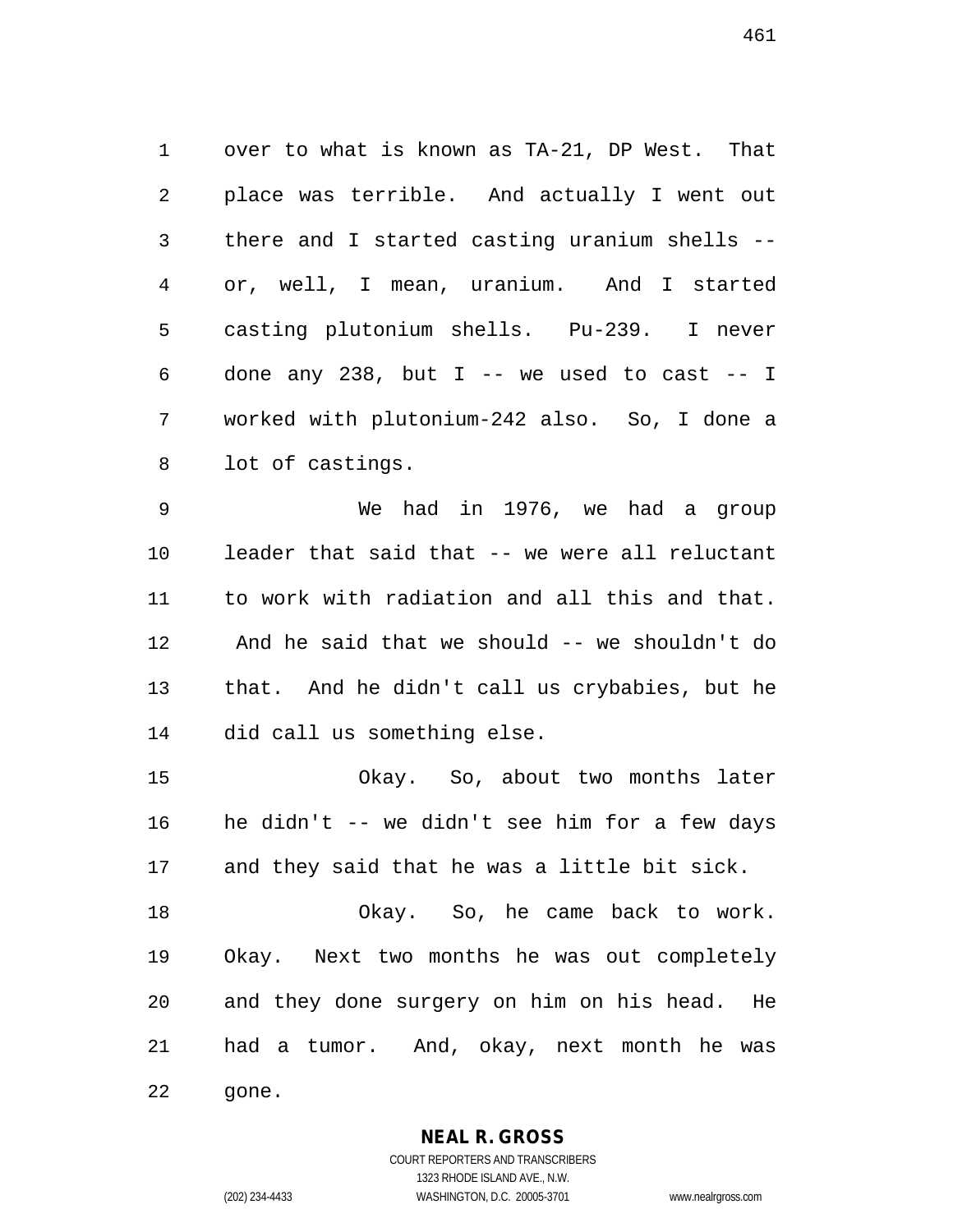1 Okay. So, a lot of the people 2 that did work at that time -- okay. So, then 3 at the same time in 1976, we had a -- what 4 they call a reduction vessel. It blew out and 5 I picked up so many nanocuries of americium-6 241 in my lungs.

7 Okay. So, that went on. Okay. 8 So, we moved on to the plutonium plant in 9 1977, TA-55. I worked out there 17 years 10 doing the same thing. I was casting uranium 11 and running beryllium plates through a rolling 12 mill, you know. You would get a real fine -- 13 okay.

14 And then I was also casting 15 uranium shells. And we also had a lot of -- 16 rather, we would get hot just about every day 17 because they have the CAM alarms out there in 18 the door.

19 And since they had negative 20 pressure inside the -- inside the room, those 21 CAM alarms won't go off even if there's some 22 leakage of -- the CAM alarms won't go off

# **NEAL R. GROSS**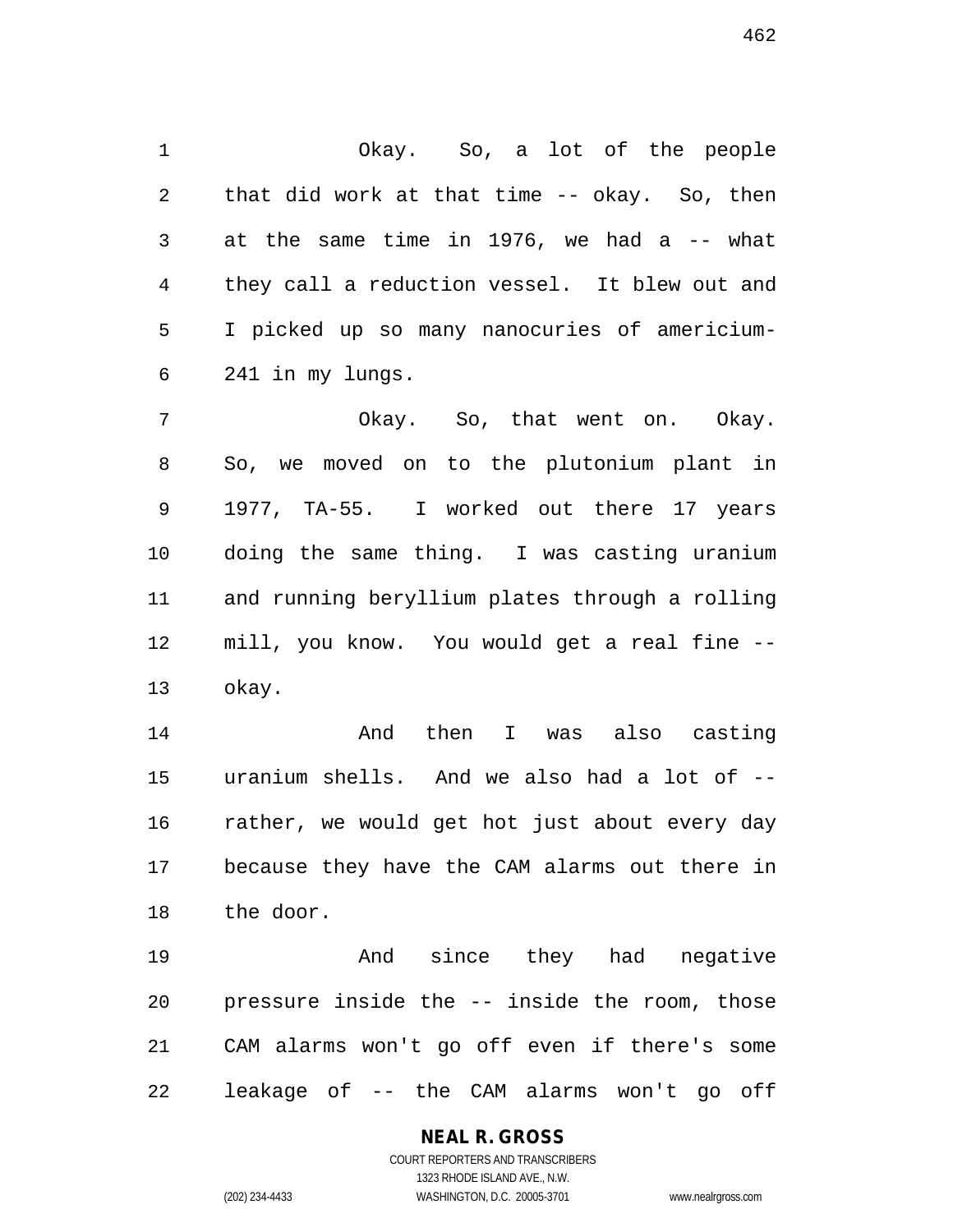1 because until they open the door.

| 2              | Whenever they would open the door,            |
|----------------|-----------------------------------------------|
| $\mathfrak{Z}$ | then of course you lose your negative         |
| 4              | pressure, you know, through the hallway. Then |
| 5              | the CAM alarms will go off. By that time, it  |
| 6              | is too late.                                  |
| 7              | And then also in 1987 in August, I            |
| 8              | had -- there was also one of those vessels    |
| 9              | ruptured and I picked up -- and I picked up   |
| 10             | like three nanocuries of americium-241 again. |
| 11             | Not to mention the Pu-239 and everything that |
| 12             | went along with it, you know.                 |
| 13             | And then also -- okay. So, they               |
| 14             | put me on -- they sent me on a prompt thing,  |
| 15             | you know, whatever they would call it.        |
| 16             | Okay. So, then in February 1988,              |
| 17             | same thing happened. So, I picked up<br>the   |
| 18             | more. So, I do have -- and so then, anyway, I |
| 19             | would pick up -- in one of those years, I     |
| 20             | picked up -- by the time -- okay. They pulled |
| 21             | me out of the plant in September, but there's |
| 22             | two months outstanding and I already had 4.82 |

### **NEAL R. GROSS**

463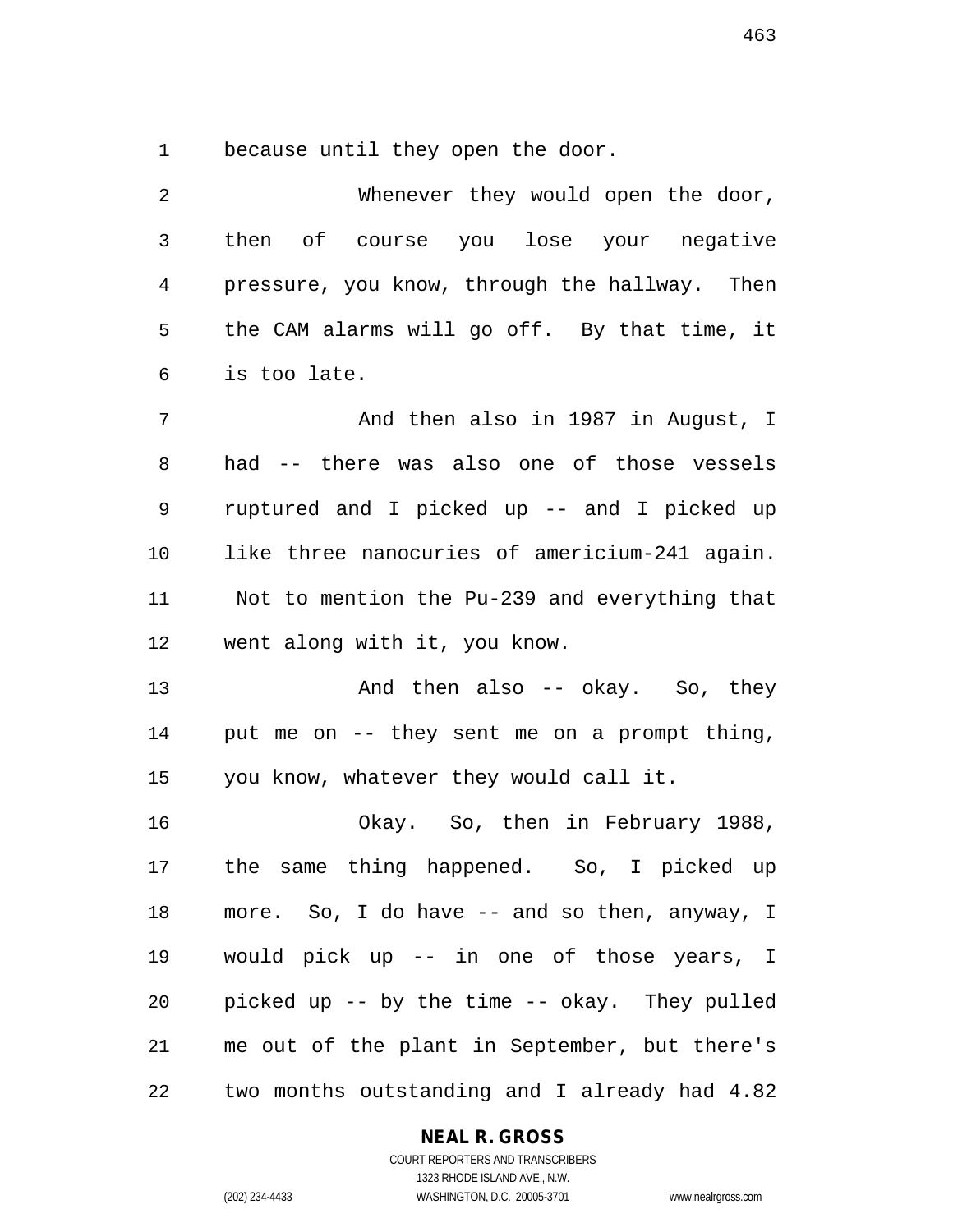1 of radiation. 4.82.

2 And I know -- okay. So, they 3 pulled me out, out of the plant like until 4 December -- until January 1st. Okay. I came 5 back on January 1st. That happened in two 6 consecutive years: 1982, 1983. 7 Okay. So, I know -- so, they kept 8 everything under the rug, but I know that the 9 way that I was going, I know that I went 10 pretty close to 6.0. 11 They won't say anything. They 12 used to send me to the lung count out there 13 that they had at the rad lab. What they 14 called the rad lab, you know. 15 So, anyway, that went on for quite 16 a while. And I know, okay, so then in 1989 I 17 was pulled out of the -- I was pulled out of 18 the plant like almost two years because I had 19 -- okay. So, I worked at the target fab. I 20 worked with the beryllium plates. Actually 21 would take the hardness testers on them and 22 run all kinds of tests on them and everything

#### **NEAL R. GROSS**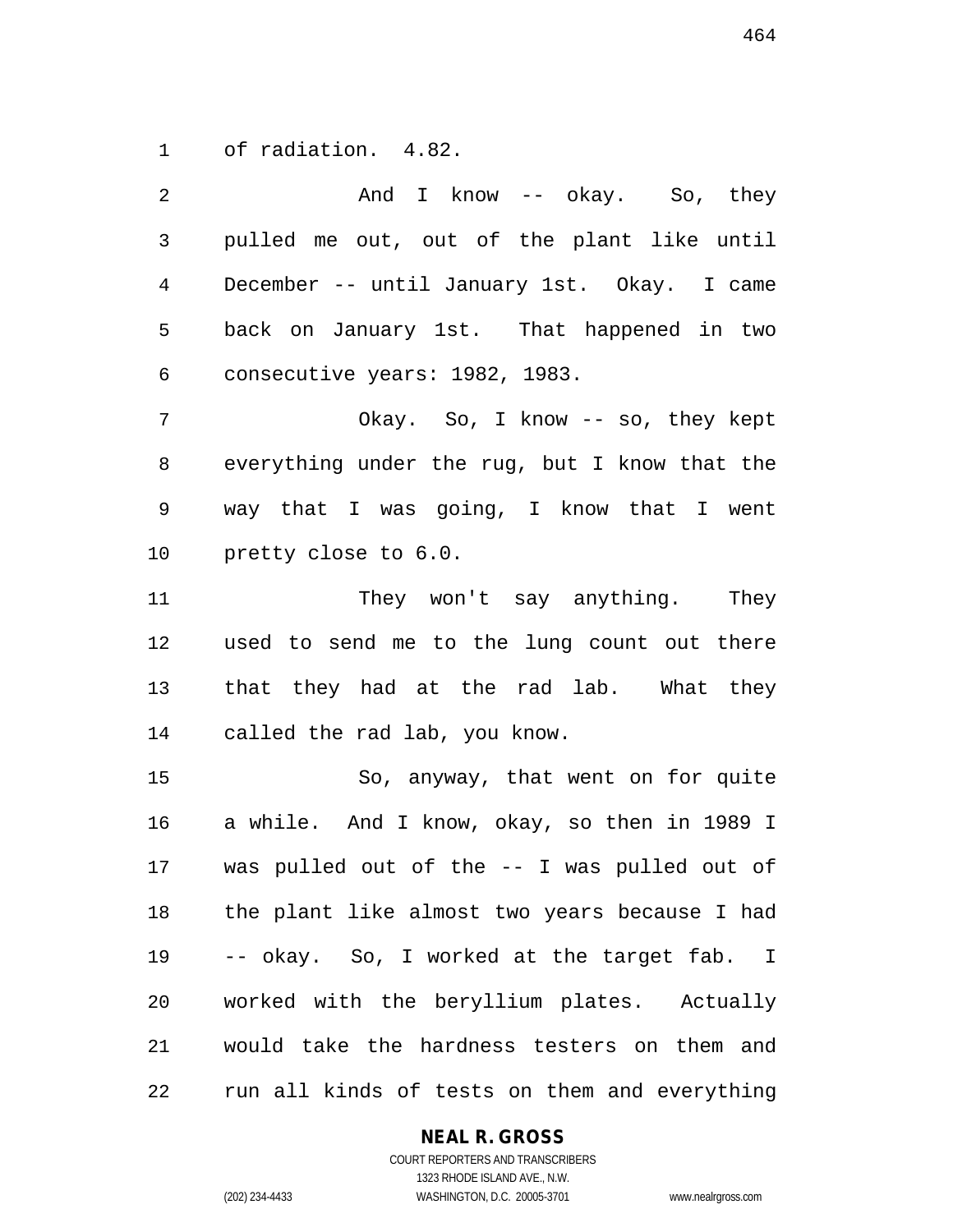1 else.

2 Okay. So, they brought me back to 3 -- in 1991 they brought me back to the plant, 4 TA-55. This time I was in casting, but I was 5 working for this staff member and we would 6 work on accountability. 7 What I was doing, I would take all 8 -- myself and my boss would take every single 9 -- that was after the Tiger Team came over. 10 They had to account for everything. 11 So, my boss and I would take out 12 everything out of the -- every single item 13 that was inside the vault. We'd go out there 14 and take out so many at a certain time -- at a 15 time. 16 And I would run through the 17 calorimeters and that would give you an 18 accurate, true value of how many grams each 19 thing -- and that would confirm everything, 20 you know. So, I done all that. 21 Okay. So, then I retired in 1993. 22 Okay. So, then, believe it or not, but as

COURT REPORTERS AND TRANSCRIBERS 1323 RHODE ISLAND AVE., N.W. (202) 234-4433 WASHINGTON, D.C. 20005-3701 www.nealrgross.com

465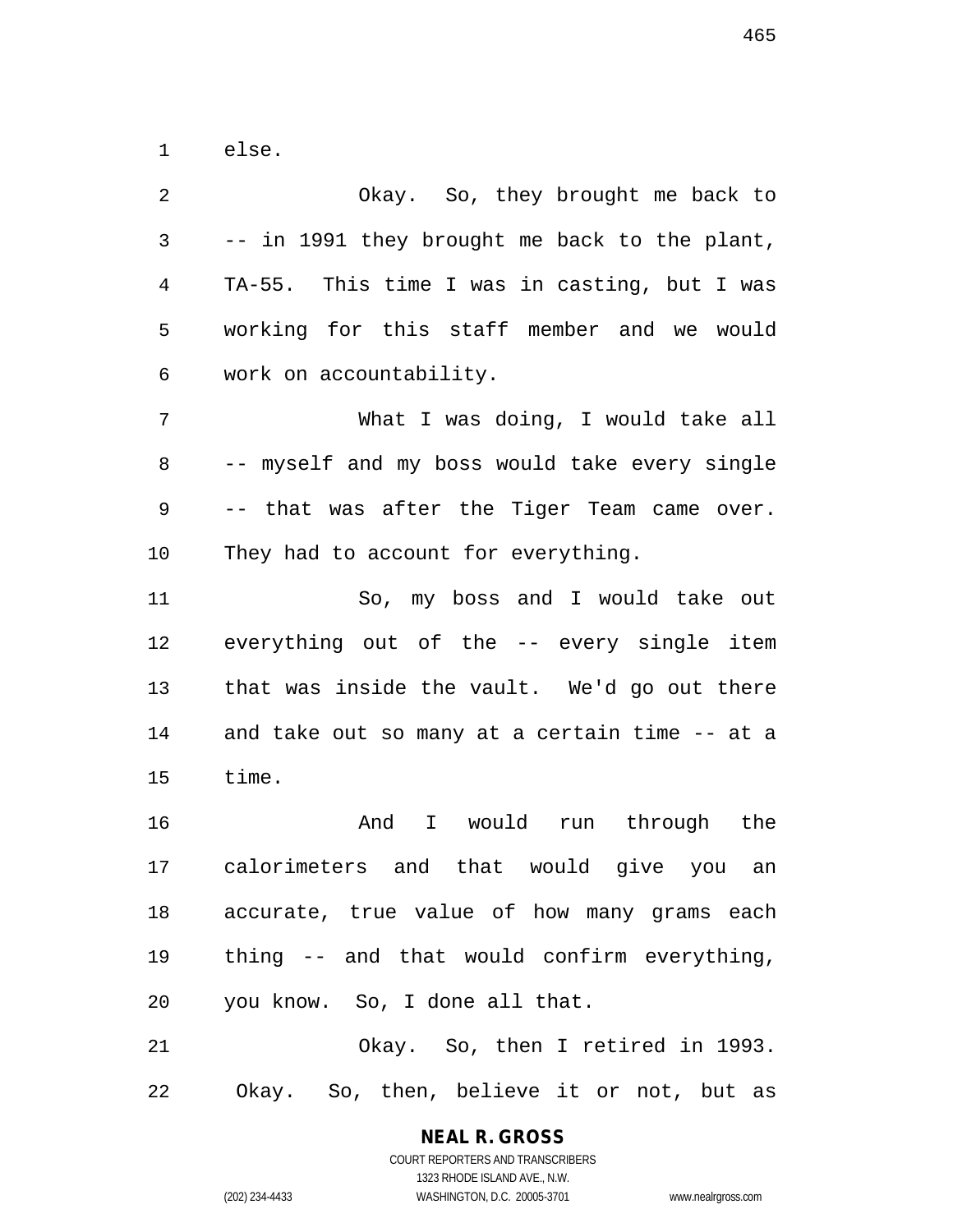1 soon as I retired in 1993, myself and another 2 fellow, we got together with Congressman Bill 3 Richardson at that time. That was in 1994. I 4 knew that the lab wouldn't go after me then. 5 So, okay. So, we started this 6 program that we're seeing today, believe it or 7 not. Okay. So, we kept on. Then U.S. 8 Senator Jeff Bingaman came on. And he took it 9 on from then on.

10 We've been fighting. 11 Unfortunately, I haven't gotten my 12 compensation. My other coauthor got his 13 already and good for him.

14 He feels bad because, you know, he 15 tells me all the time that he feels bad that 16 he got his and I didn't get -- I haven't 17 gotten mine.

18 Okay. However, I still -- okay. 19 So, I was diagnosed with beryllium sensitivity 20 by Johns Hopkins in the year 2000.

21 Okay. So, I've been going to the 22 National Jewish Hospital every year. Okay.

# **NEAL R. GROSS**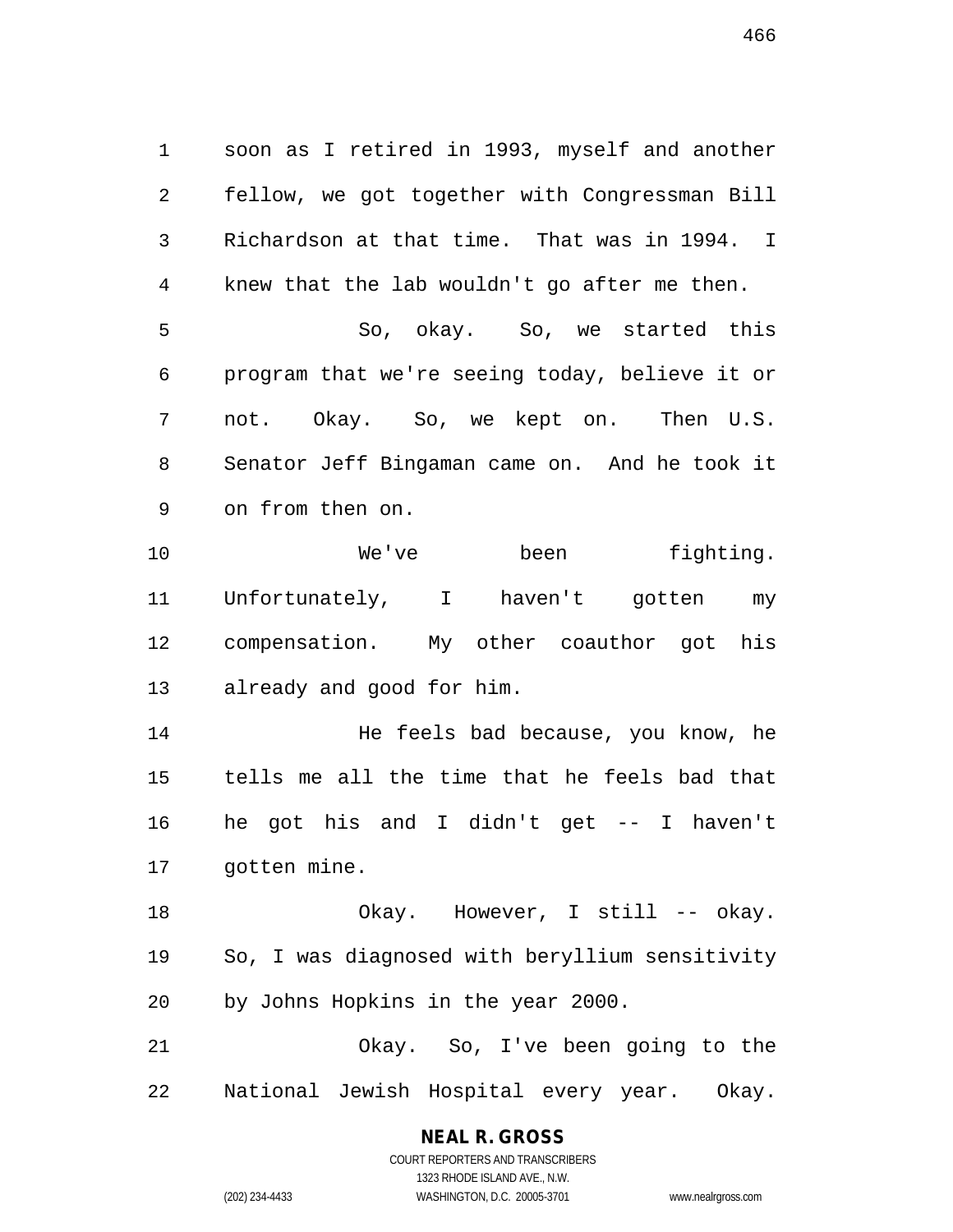1 One of the doctors told me out there that I 2 did have -- he was almost certain that I had 3 the beryllium CBD. Beryllium -- chronic 4 beryllium, but he wasn't sure.

5 He said that he would need to give 6 me a biopsy. He said -- and I told him, no, I 7 think what you see in my lungs, I think it's 8 plutonium.

9 And he said, no, it's not 10 plutonium. I know what plutonium looks like. 11 You do have plutonium also in your lungs, but 12 you do have beryllium, but I want to be sure.

13 Okay. So, he tried to talk me out 14 into a biopsy, and I didn't do it. And I 15 haven't done it either.

16 Okay. So, right now --

17 CHAIRMAN MELIUS: Mr. Mantoya. 18 Excuse me, Mr. Mantoya. Could you try to sort 19 of wrap up here?

20 MR. MANTOYA: Okay. Sure.

21 CHAIRMAN MELIUS: Yes.

22 MR. MANTOYA: Okay. So, then

# **NEAL R. GROSS**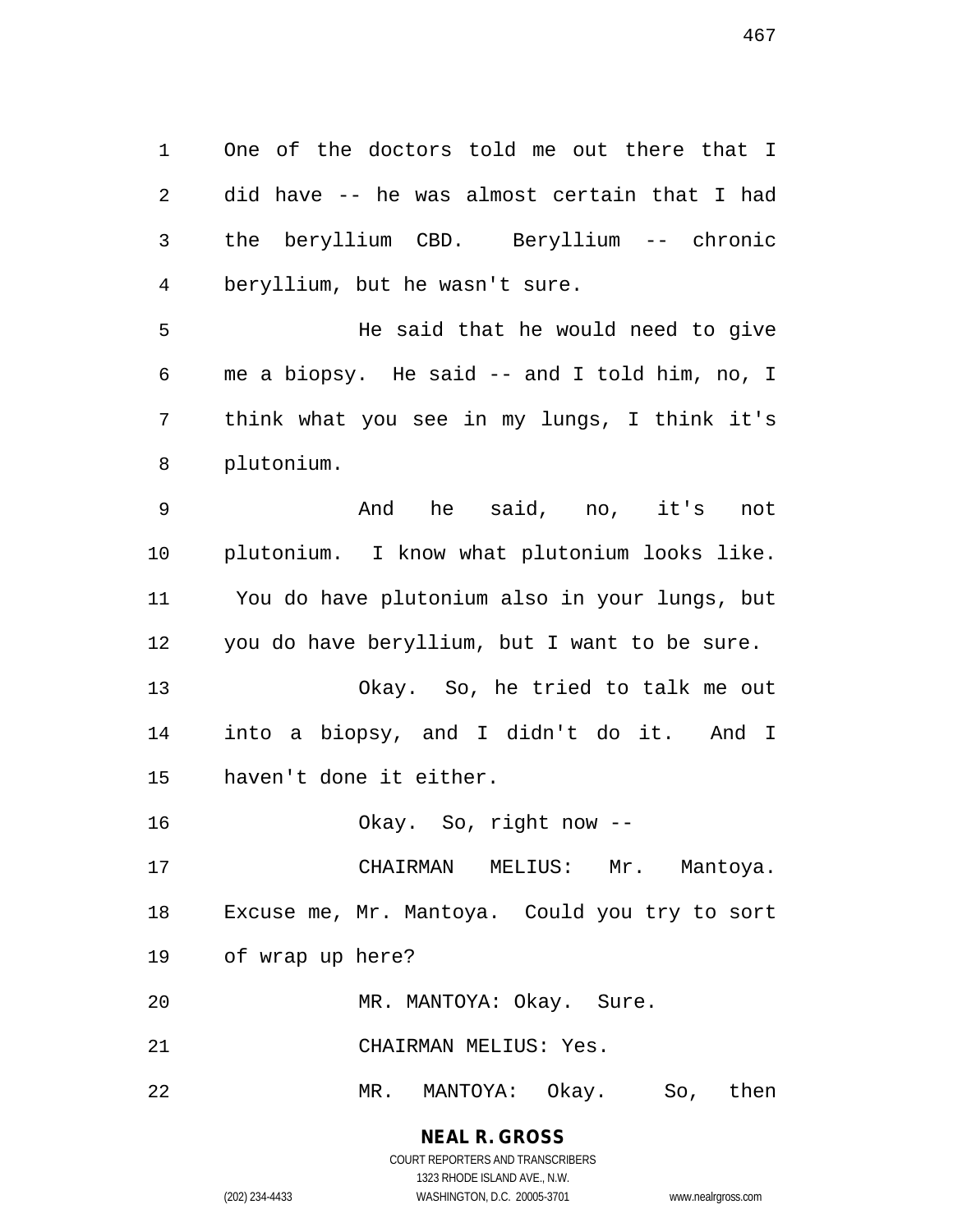1 anyway just in the last six months ago, they 2 gave me \$5,000 because I had beryllium

3 sensitivity.

4 So, I would like to ask you people 5 to consider Andrew's, you know -- and 6 hopefully everything will get going, you know, 7 and I sure thank you for giving me the time. 8 CHAIRMEN MELIUS: We thank you, 9 sir. Thanks. 10 Next person I have is Celina 11 MaiVigil, I believe it is. Celina -- yes, 12 okay. 13 MS. MAIVIGIL: Hi. 14 CHAIRMAN MELIUS: Hi. 15 MS. MAIVIGIL: It's Celina 16 MaiVigil. 17 CHAIRMAN MELIUS: Okay. 18 MS. MAIVIGIL: And I am still a lab 19 employee. I've been working up there for 26

20 years. I am in procurement. I have basically

21 always had an office job, but I've worked in

22 different areas.

### **NEAL R. GROSS**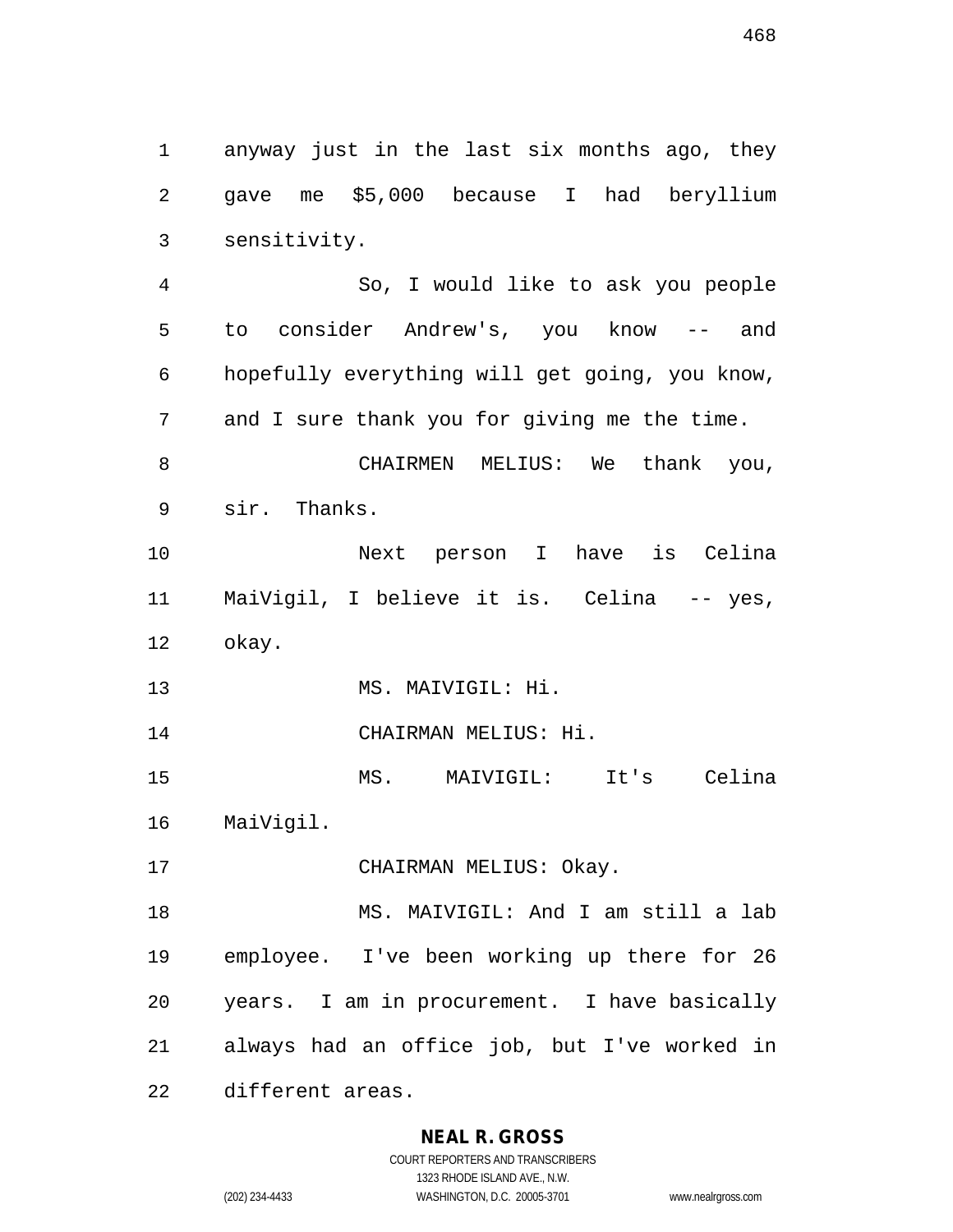1 1 I mean, some of the examples where 2 there was radiation even though, again, I've 3 been considered an office employee, I've 4 worked at TA-53, been down into the 5 accelerator, out in the back where they had 6 the containers. Supposedly they were all 7 sealed, but yet some of the containers you 8 could see had running liquids that had been 9 either leaked or -- I don't know, but we just 10 saw them.

11 There was -- I had worked at TA-54 12 for a while. I went into some of the sheds 13 where -- the storage sheds where they had some 14 of the containers that were being stored and 15 held there for a while and eventually shipped 16 out.

17 17 I also worked for the Zia Company 18 and I worked right across the hall from the 19 machine shop again in an office job, but in an 20 office setting, but it was directly across the 21 hall from the machine shop.

22 I also worked for DOE in Los

#### **NEAL R. GROSS** COURT REPORTERS AND TRANSCRIBERS 1323 RHODE ISLAND AVE., N.W.

(202) 234-4433 WASHINGTON, D.C. 20005-3701 www.nealrgross.com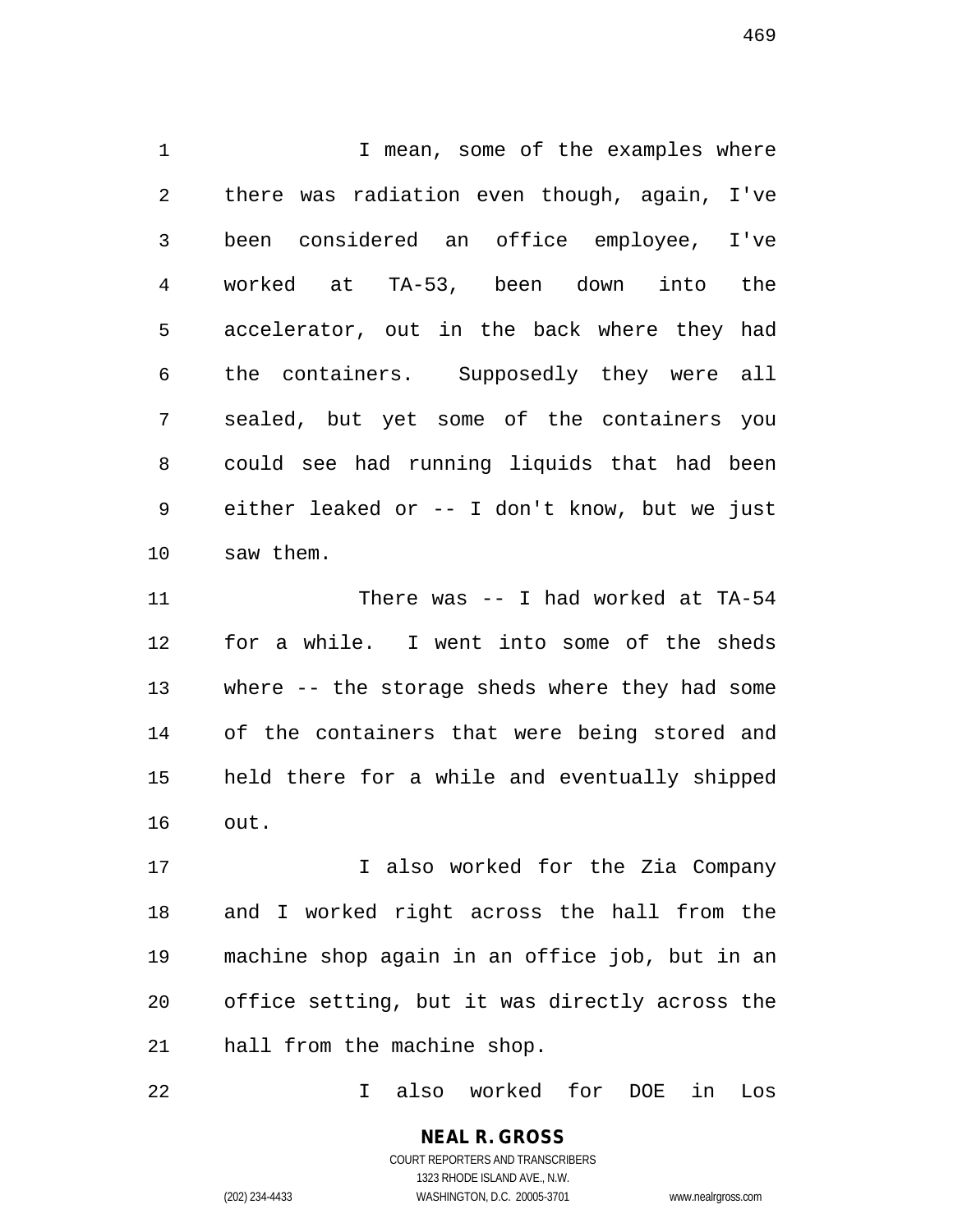1 Alamos. I don't know that there was any 2 contamination during the five-and-a-half years 3 that I worked there, but I have been up in Los 4 Alamos for most of my working life and I have 5 been denied twice.

6 There has never been any cancer of 7 any kind in my family up until I was diagnosed 8 with cancer. And then my [Identifying 9 information redacted] is also a retired lab 10 employee, and he was diagnosed with 11 [Identifying information redacted] about three 12 or four years ago.

13 But there are two ladies that 14 worked with me. In fact, one of them was the 15 one that hired me when I started working at 16 the laboratory. She also had breast cancer. 17 She's retired now and she's still alive, but 18 she has been approved and has gotten her 19 compensation.

20 The other lady has retired 21 probably four or five years ago. She had 22 breast cancer within a year after she was

# **NEAL R. GROSS**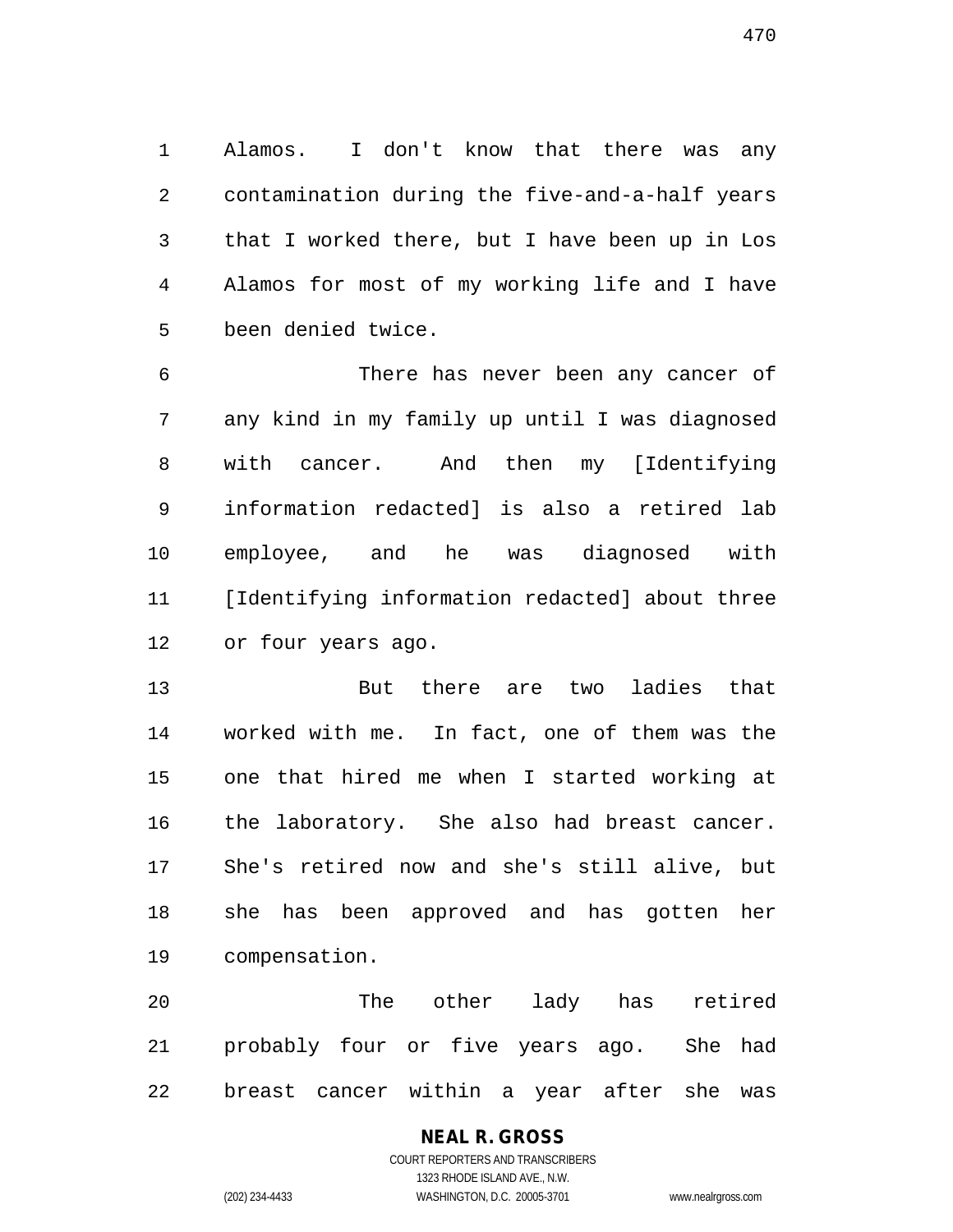1 retired, has gone through treatment and was in 2 remission. Two months ago she was diagnosed 3 with a second breast cancer.

4 She is in the process of getting 5 compensated and has been told that -- and, 6 again, I don't know why, but her chances of 7 being compensated are just as good as the 8 other lady that worked with me. And we all 9 worked in procurement directly together.

10 10 I am a few years younger than 11 them. But other than that, I don't know why 12 I've been denied and they have not. Thank 13 you.

14 CHAIRMAN MELIUS: Thank you.

15 I believe we also have some 16 commenter's on the line. And I believe Terrie 17 Barrie is on the line as one.

18 MS. BARRIE: Yes, Dr. Melius. This 19 is Terrie Barrie, and there's about, from what 20 I understand, like two or three other people 21 who are interested in making some public 22 comments.

**NEAL R. GROSS**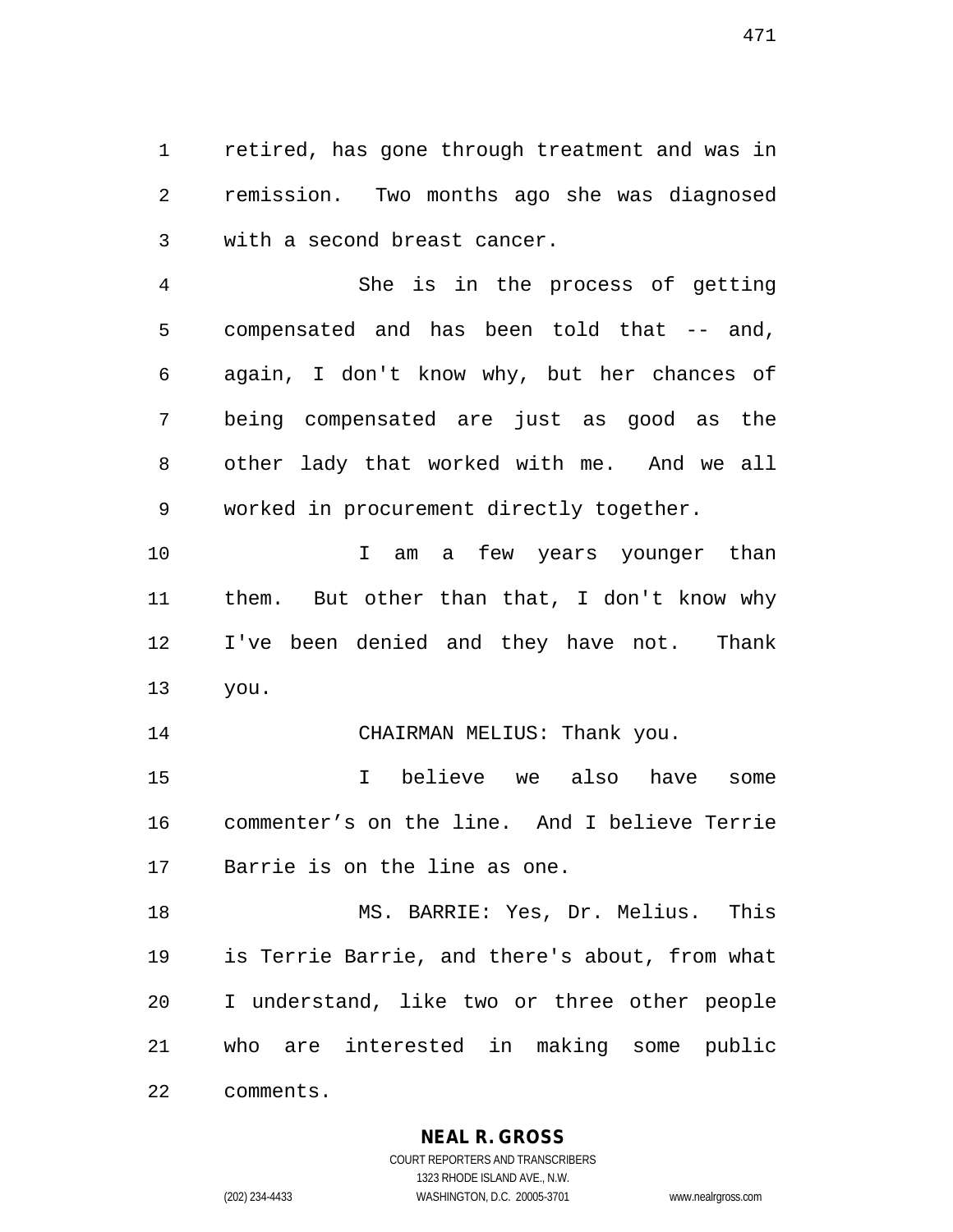1 CHAIRMAN MELIUS: Okay. 2 MS. BARRIE: Okay. Well, good 3 evening. And, Dr. Melius, and members of the 4 Board, I want to thank you again for allowing 5 me to call in to comment. 6 First, let me warn you that my 7 comments will not come close to the powerful 8 statement made today by Antoinette Bonsignore 9 for the Linde Ceramics claimants. 10 I have to agree with her that I'm 11 disappointed also that a decision was not made 12 today and has been postponed. 13 What's really sad is that the same 14 issues Antoinette and Andrew Evaskovich have 15 raised to the Board, are the very same issues 16 that faced the Rocky Flats petitioners three 17 years ago. And those are the failure of NIOSH 18 to comply with the 180-day requirement, 19 ignoring evidence, and the seemingly endless 20 scientific debates. 21 I would have hoped that by this 22 time, and we're talking, what, seven, eight

> **NEAL R. GROSS** COURT REPORTERS AND TRANSCRIBERS 1323 RHODE ISLAND AVE., N.W. (202) 234-4433 WASHINGTON, D.C. 20005-3701 www.nealrgross.com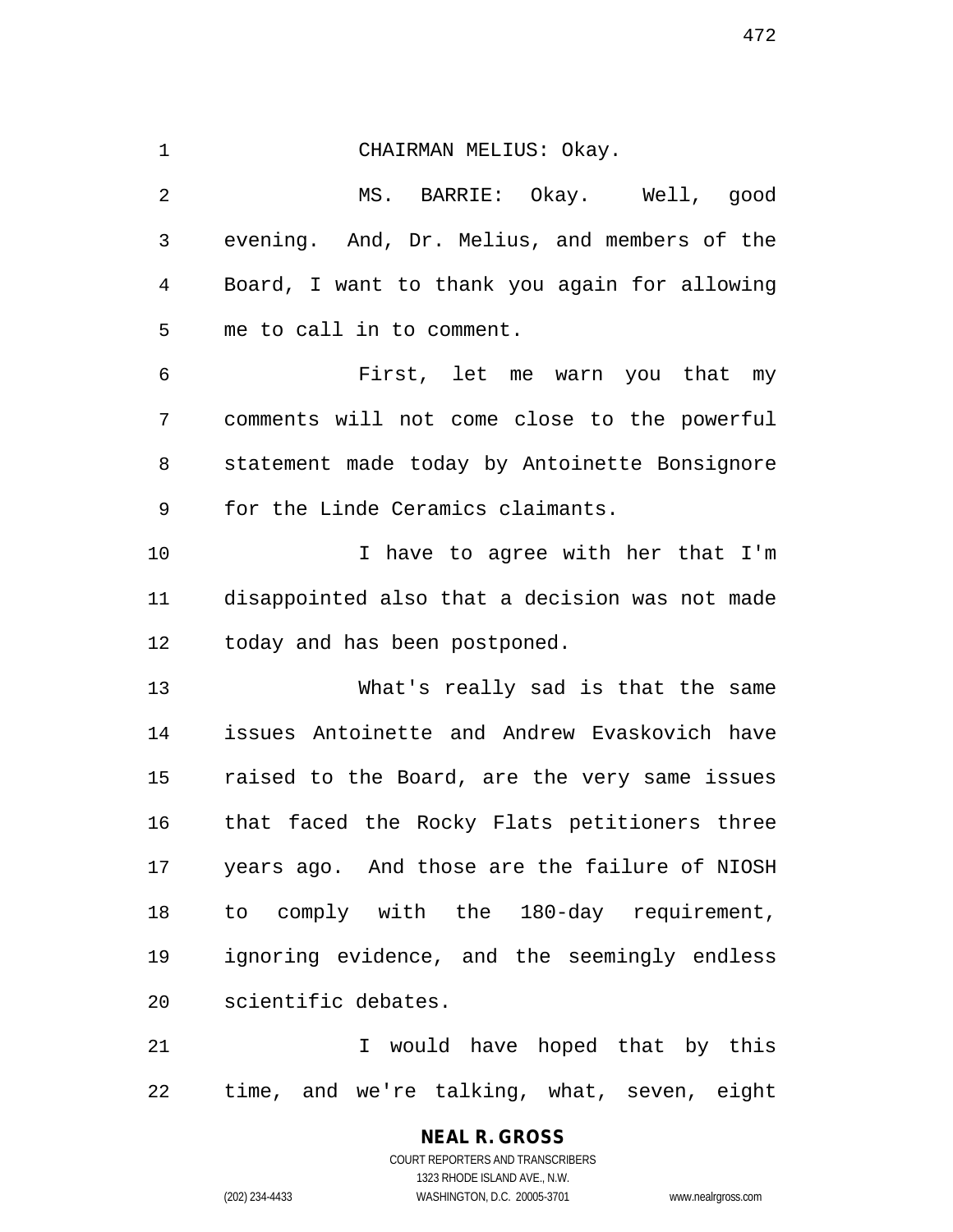1 years now, that some of these issues would 2 have been resolved by now.

3 I know you won't be surprised by 4 this, but I want to talk mainly about the 5 Rocky Flats Site Profile and SEC petition.

6 I was very happy to learn that the 7 Board's Work Group on Worker Outreach chose 8 the Rocky Flats site to audit NIOSH's response 9 to comments made by the public either during 10 the Board meetings in Denver or by letters to 11 the docket or emails to NIOSH officials.

12 This audit is so important. One 13 reason is that the Rocky Flats SEC petition 14 was the first large-scale petition, I believe, 15 in terms of potential claimants to be 16 considered by the Board.

17 Many workers, claimants and 18 advocates from the Rocky Flats facility feel 19 that their comments were summarily dismissed 20 by NIOSH.

21 Some feel that their comments were 22 rejected simply because they did not have a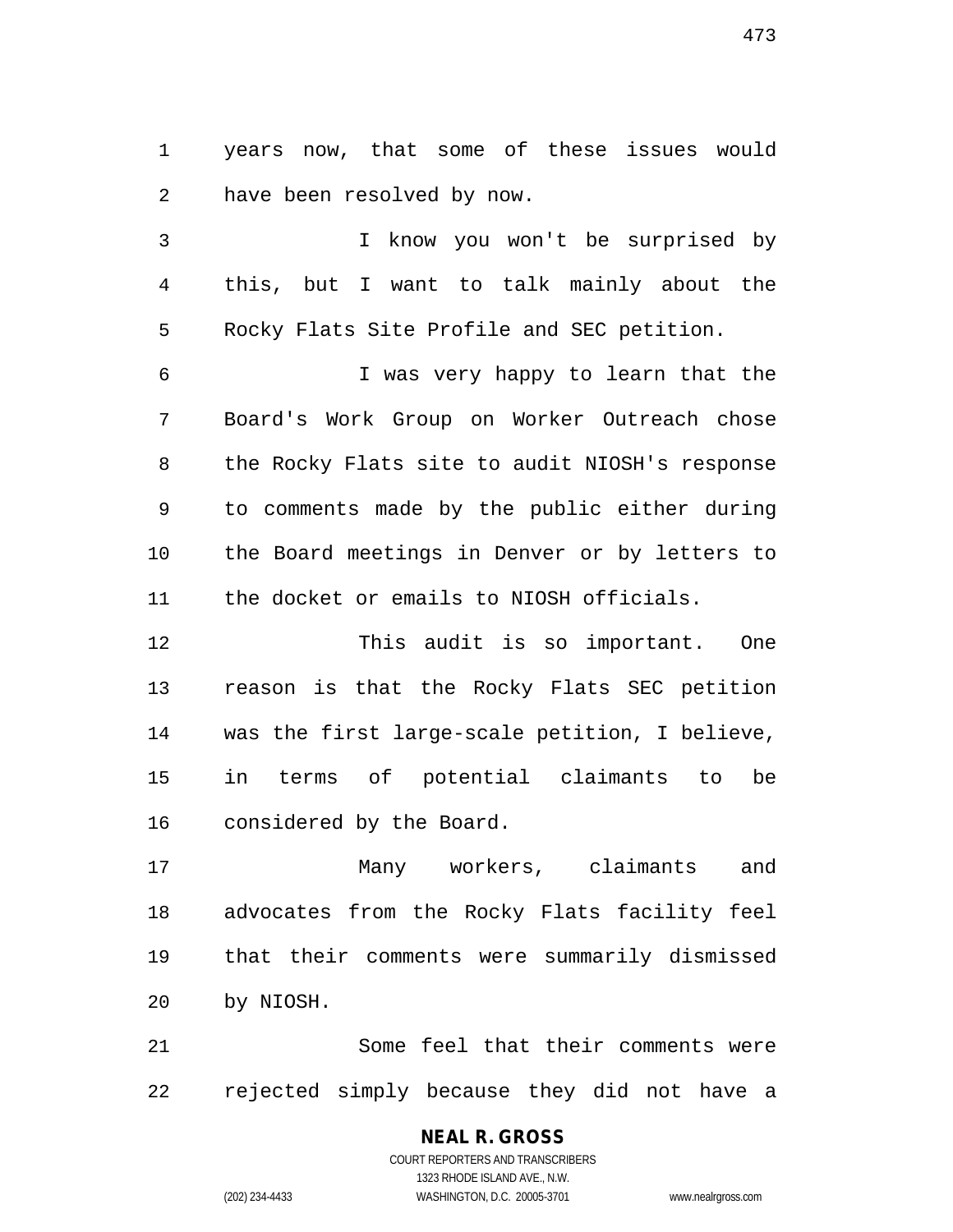1 degree in health physics, yet these commenters 2 had years of practical experience on the 3 production floor and related the reality of 4 work practices at Rocky Flats as opposed to 5 what was simply written in the procedure 6 manual.

7 You heard last night from Andrew, 8 the LANL petitioner, and Loretta Valerio, the 9 director of the State of New Mexico's Advocacy 10 Office that human error and the lack of 11 following written procedures resulted in 12 unmonitored exposures.

13 The workers from Rocky Flats 14 explained the same thing to the Board back in 15 2007.

16 It will be interesting to learn 17 how many of the oral histories NIOSH 18 investigated and incorporated into the 19 technical documents for Rocky Flats.

20 One particular comment that I'm 21 interested in learning whether NIOSH 22 considered was not made by a former worker,

### **NEAL R. GROSS**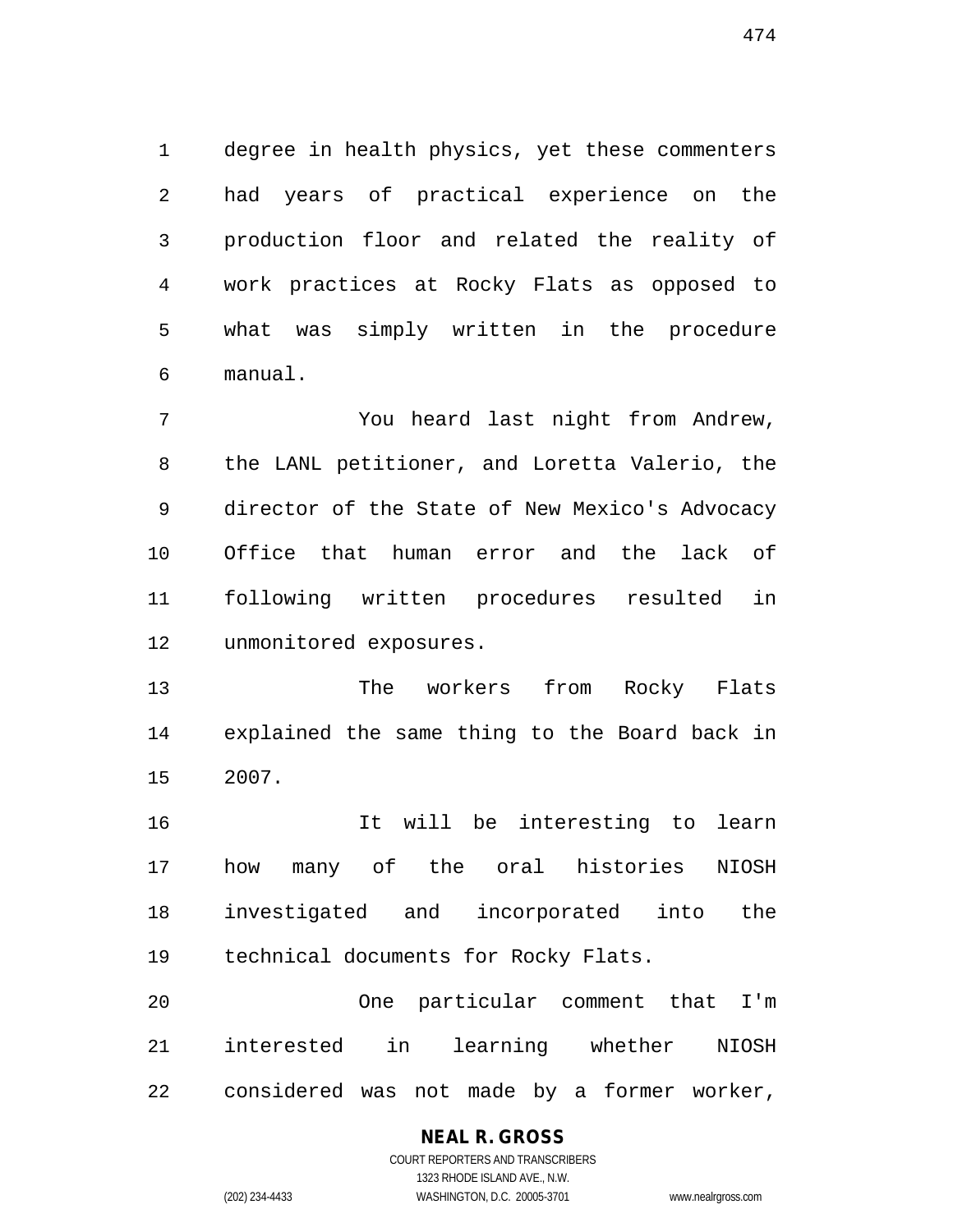1 but by a biologist, [Identifying information 2 redacted], on May 2nd, 2007.

3 As a scientist, he disagreed with 4 the dose-reconstruction process and offered 5 some very convincing, at least in my opinion, 6 arguments.

7 Has NIOSH considered [Identifying 8 information redacted]'s views, entered into a 9 discussion with him or did NIOSH simply ignore 10 the entire testimony? This audit will answer 11 that question.

12 Another comment I remember, and I 13 don't know if a formal response or explanation 14 was offered by NIOSH, is the conflict of 15 interest issue with the neutron dose-16 reconstruction project.

17 The feelings of some claimants 18 about this audit are ambivalent. They 19 remember the two years it took for the SEC 20 process. They remember the three years it has 21 taken to get to the bottom of the Ruttenber 22 Database which, unfortunately, is still not

#### **NEAL R. GROSS**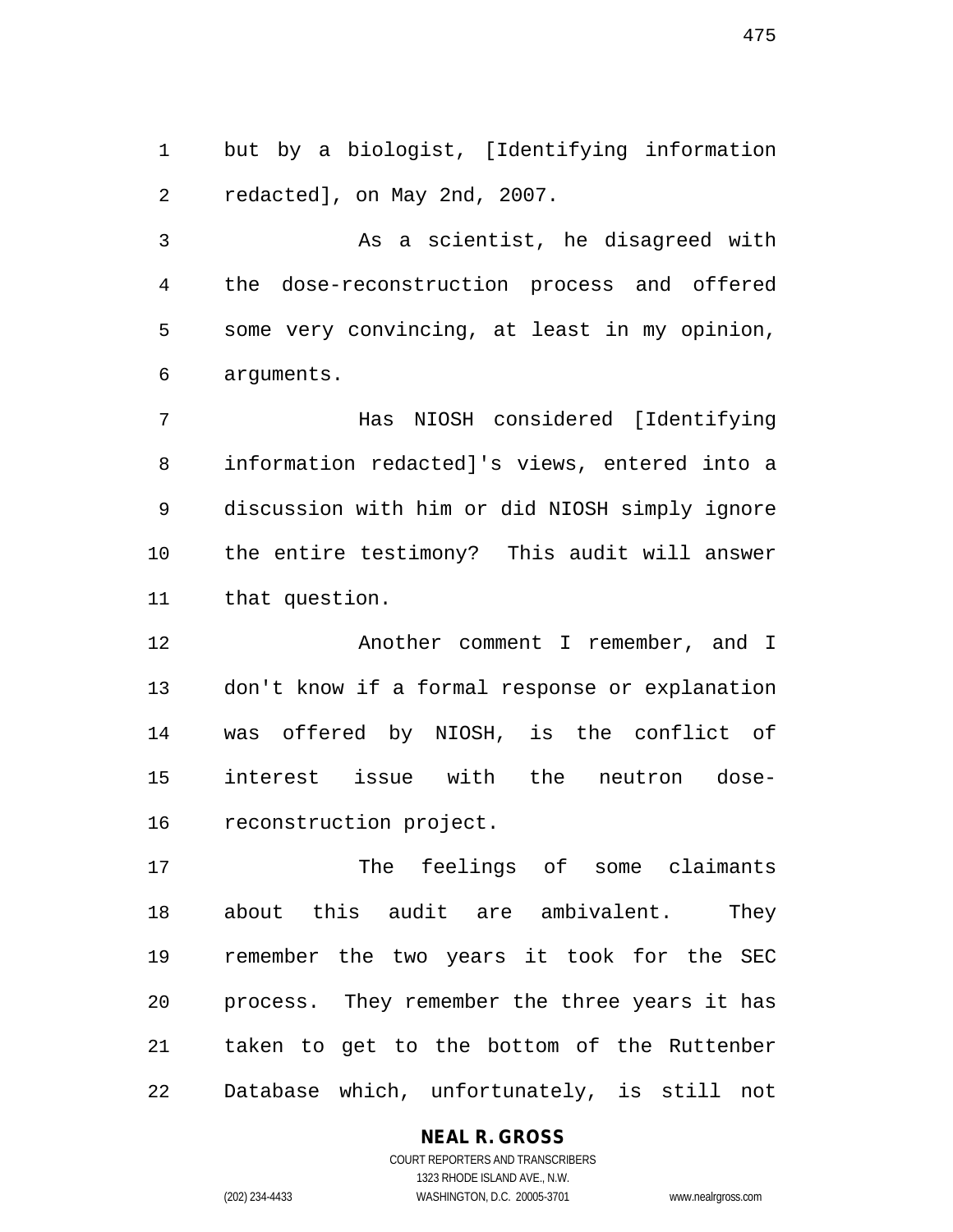1 fully resolved, and they worry about the 2 administrative costs.

3 Hopefully this audit will not take 4 long and the Work Group could present a 5 preliminary finding at the February meeting.

6 I would also suggest that the SC&A 7 report on Rocky Flats' Site Profile and 8 NIOSH's SEC petition Evaluation Report be 9 reviewed as part of this audit.

10 SC&A interviewed many former 11 workers from the Rocky Flats site during that 12 process.

13 Some of the interviewees may not 14 have been present at the Board meetings or 15 were reluctant to speak in public.

16 It would be interesting to learn 17 again if any of the oral histories relayed to 18 SC&A were incorporated into NIOSH's technical 19 documents.

20 Regardless of the outcome of this 21 audit, ANWAG endorses the Colorado 22 congressional delegation's letter to Secretary

#### **NEAL R. GROSS**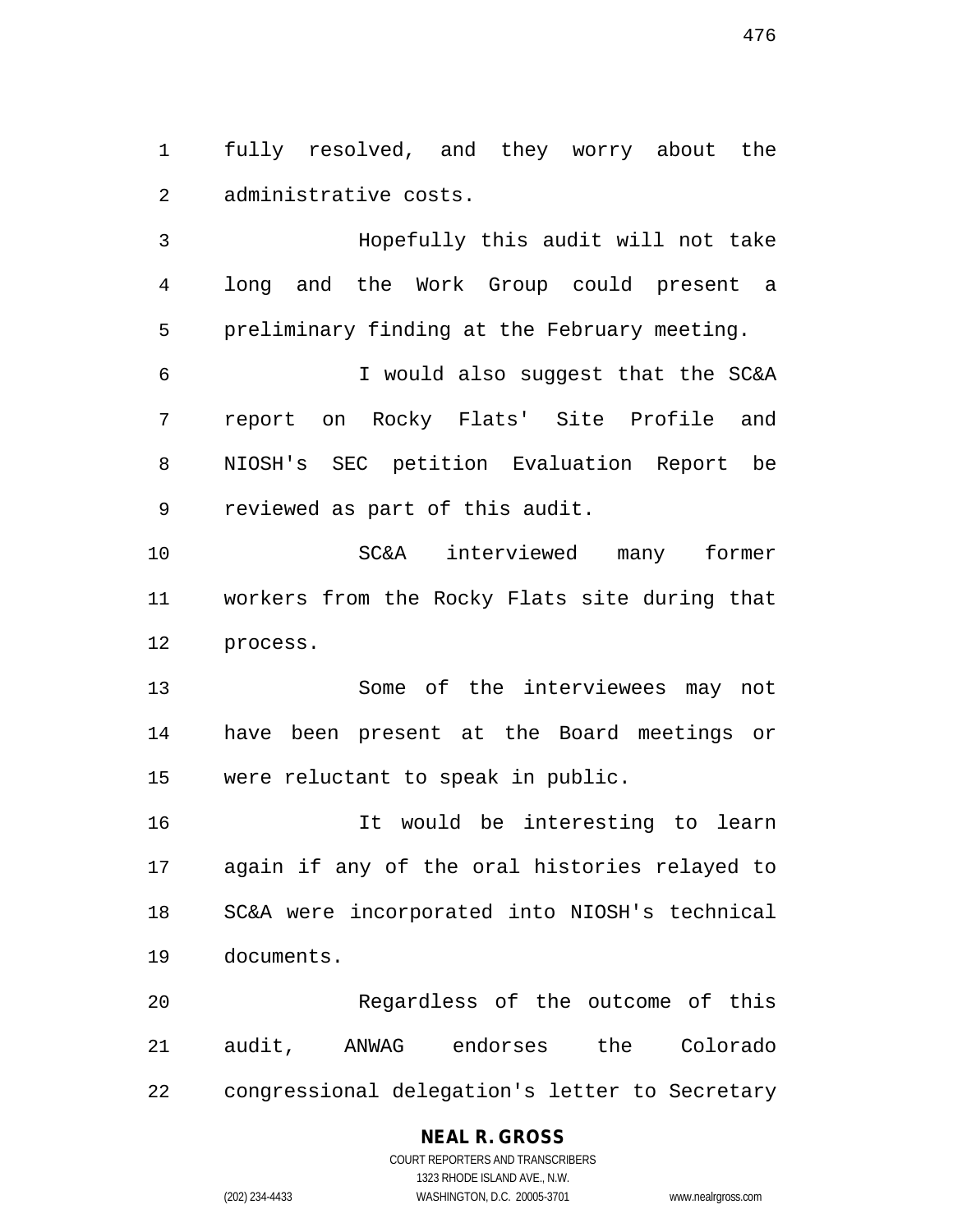1 Sebelius requesting that she reverse the 2 decision -- the SEC's decision and designate 3 that all workers from Rocky Flats be covered 4 by the SEC from 1952 through 2005.

5 Too many issues have come to light 6 after the Board voted for the narrow Class of 7 workers to become a member of the SEC.

8 I want to publicly thank the 9 delegation for their continued support and 10 their struggle to obtain justice for the Rocky 11 Flats workers.

12 I would also like to publicly 13 thank Senator Tom Udall, Senators Schumer, 14 Gillibrand and all the other congressional 15 people who constantly send letters to the 16 Board and I hope you do seriously consider 17 their input.

18 In closing, I want to ask the 19 Board to take stock of the SEC petition 20 process. I and other advocates believe that 21 the process has strayed a long way from the 22 congressional intent.

### **NEAL R. GROSS**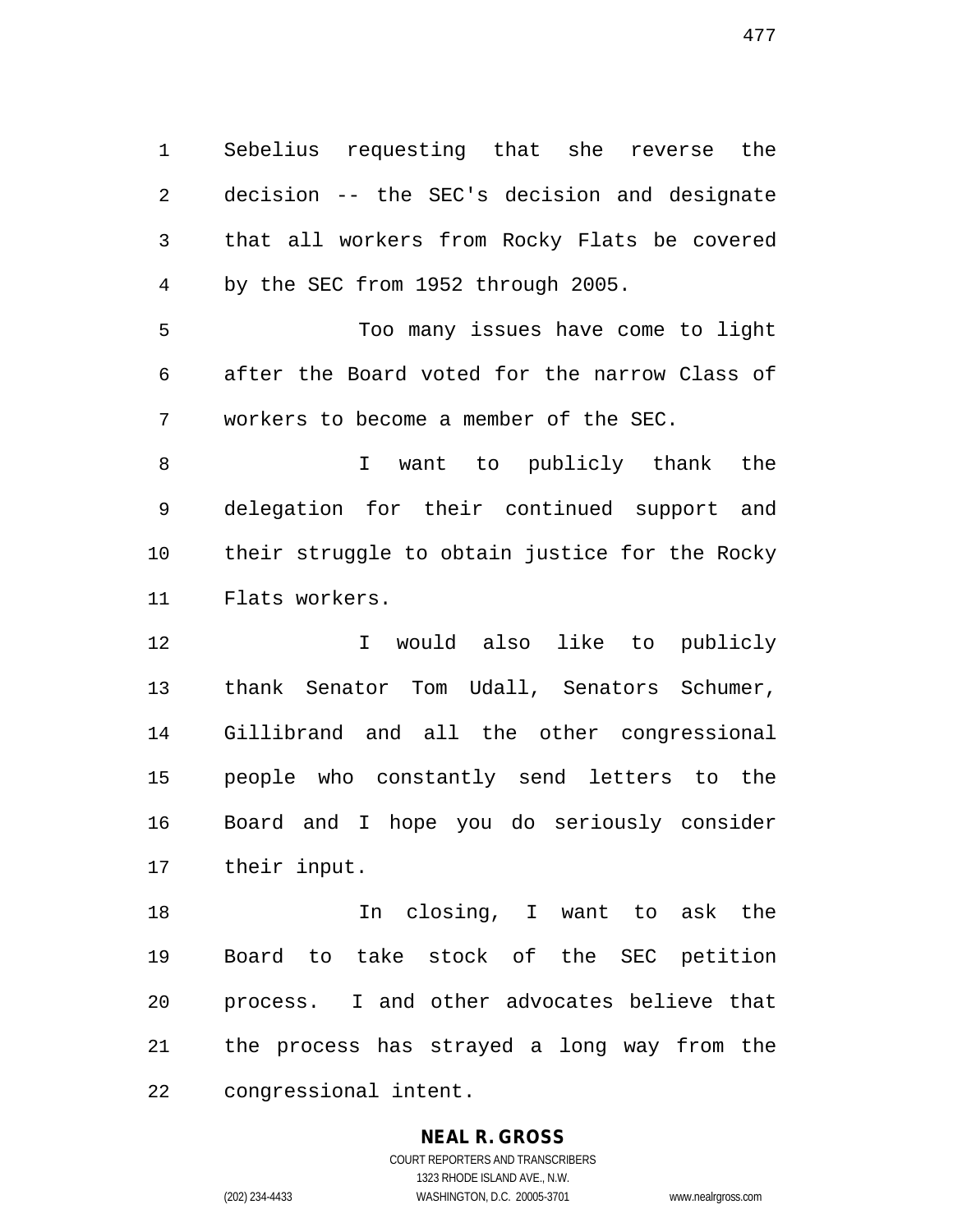1 Thank you again for allowing me to 2 address the Board. 3 CHAIRMAN MELIUS: Thank you, 4 Terrie. 5 By the way, I don't know if you 6 heard, but Rachel Leiton when she was doing 7 the DOL presentation, indicated that the DOL 8 policy or whatever, I forget what the document 9 is called for implementing how they'll handle 10 the -- bulletin should be out very shortly. 11 MS. BARRIE: Yes, I did hear that. 12 CHAIRMAN MELIUS: Okay. 13 MS. BARRIE: And we wait for it 14 daily. 15 CHAIRMAN MELIUS: Okay. 16 MS. BARRIE: Thank you. 17 CHAIRMAN MELIUS: Check's in the 18 mail. 19 (Laughter.) 20 MS. BARRIE: Yes, right. 21 CHAIRMAN MELIUS: Okay. Thanks. 22 Anybody else on the line that

> **NEAL R. GROSS** COURT REPORTERS AND TRANSCRIBERS 1323 RHODE ISLAND AVE., N.W. (202) 234-4433 WASHINGTON, D.C. 20005-3701 www.nealrgross.com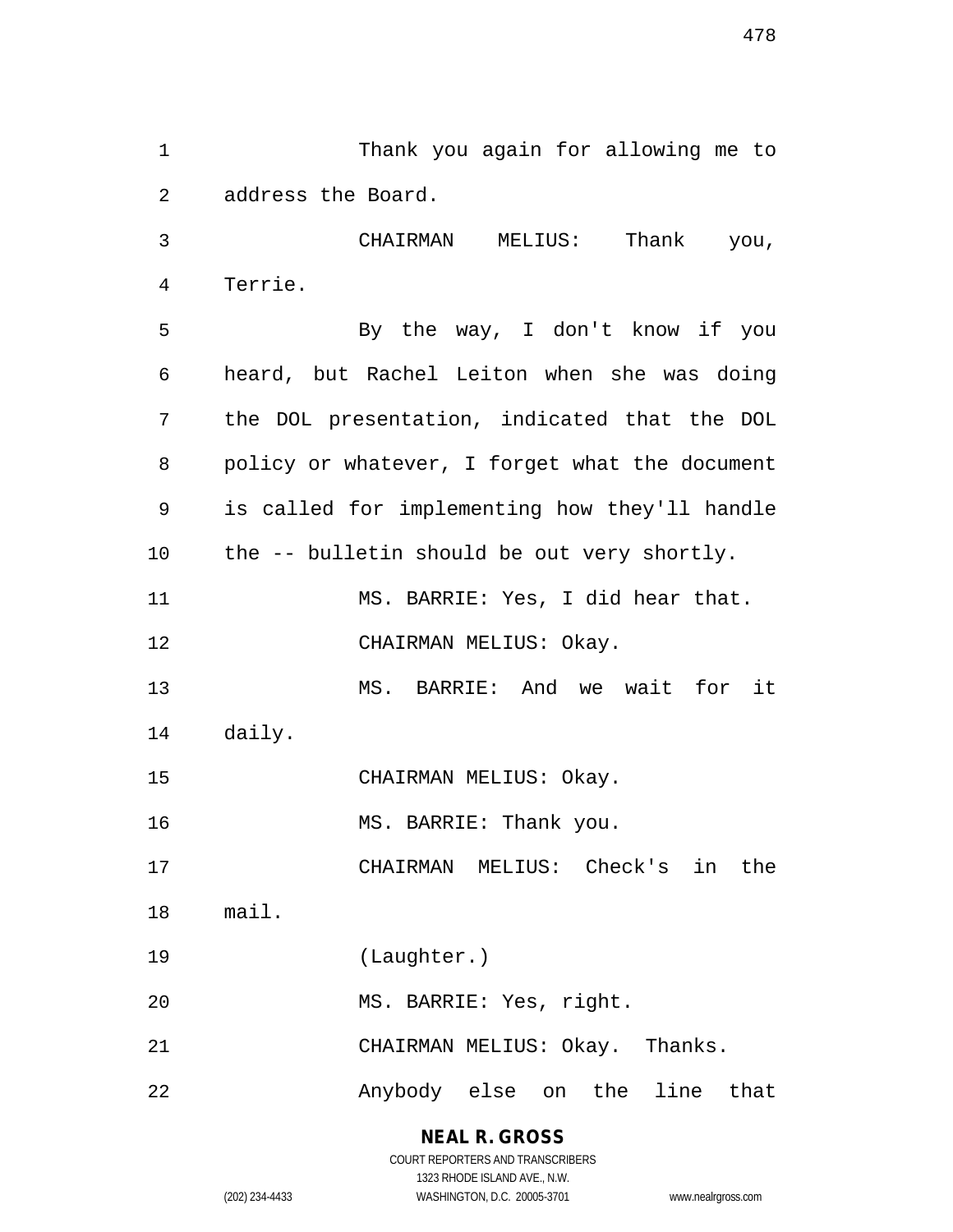1 would like to make comments? Could you please 2 identify yourself? 3 MR. McDANIEL: Yes, my name is 4 George McDaniel. 5 Do you hear me? 6 CHAIRMAN MELIUS: Yes, we can. 7 MR. McDANIEL: Okay. My 8 [Identifying information redacted] worked at 9 Linde Ceramics in Tonawada. She was employed 10 there from 1952 to 1968, a period of 16 years. 11 At the current time, she does not 12 fall under the SEC because that was for people 13 that worked there during the active period of 14 the uranium manufacturing or crushing. 15 However, she did work in Building 16 30 for her total 16 years at the facility, and 17 Building 30 was the most contaminated plant in 18 the -- most contaminated building in the 19 facility. 20 It was demolished under FUSRAP 21 because of its noncompliance with the -- oh, 22 let's see. Because it didn't meet the safety

#### **NEAL R. GROSS**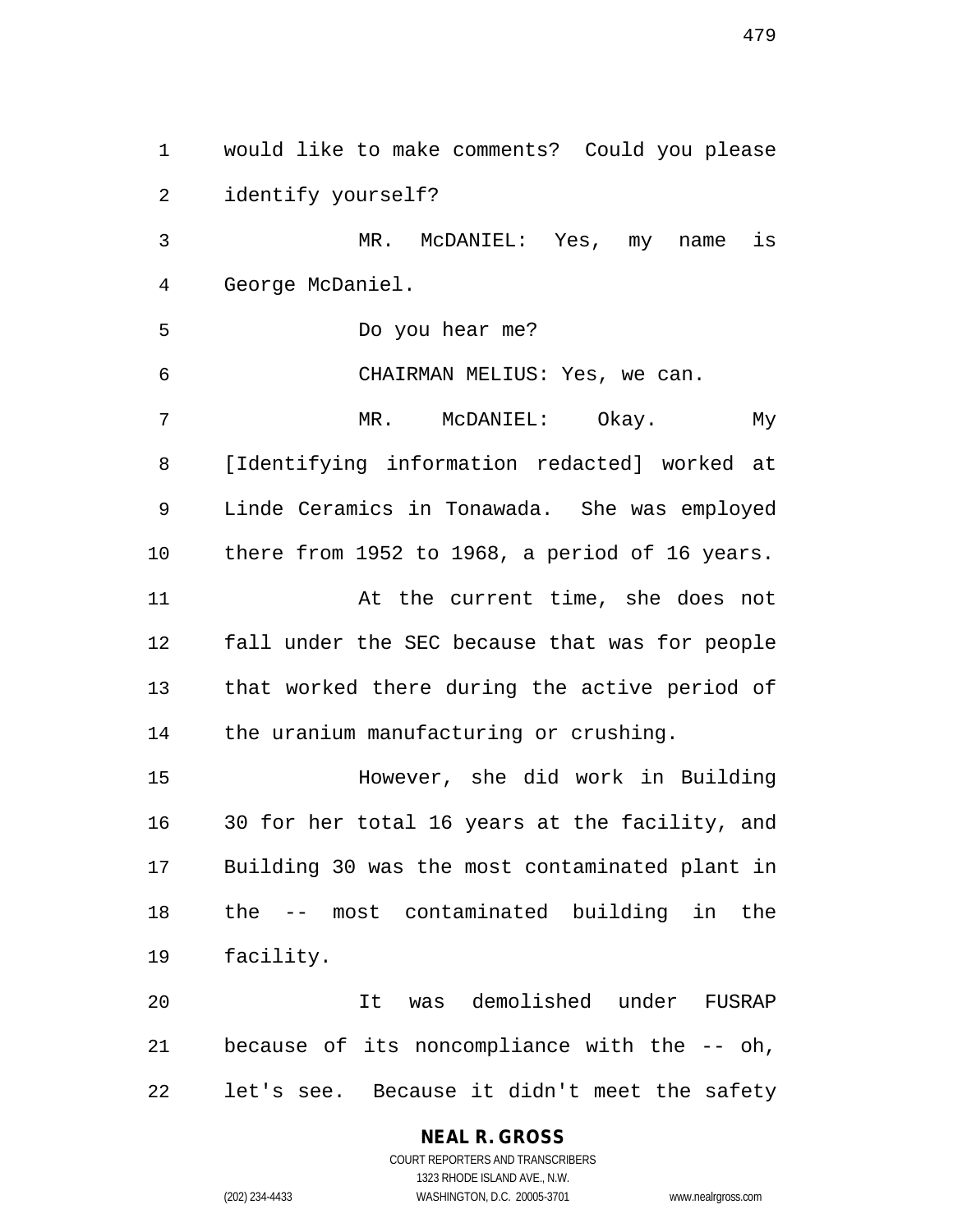1 standards. So, they knocked it down.

2 So, they covered people that 3 knocked it down, they covered people that 4 worked there when it was milling uranium ore, 5 but it didn't cover the people in between. 6 So, I don't understand how it can 7 cover some people and not others. I mean, if 8 it was so hazardous that it had to be taken 9 down, how can the employees that work there 10 not be covered? It just doesn't make sense. 11 In listening to some of the 12 comments from people while I've been on the 13 line, I find that there's -- I have a 14 question. 15 Does the reconstruction matrix 16 take into account that -- of cancers by all 17 employees in a group in the same building, do 18 they factor that into the percentage of 19 causation or is it all individuals? 20 Because if six people work in an 21 office and five of them die of cancer, how 22 could it not be related to the building? That

#### **NEAL R. GROSS**

COURT REPORTERS AND TRANSCRIBERS 1323 RHODE ISLAND AVE., N.W. (202) 234-4433 WASHINGTON, D.C. 20005-3701 www.nealrgross.com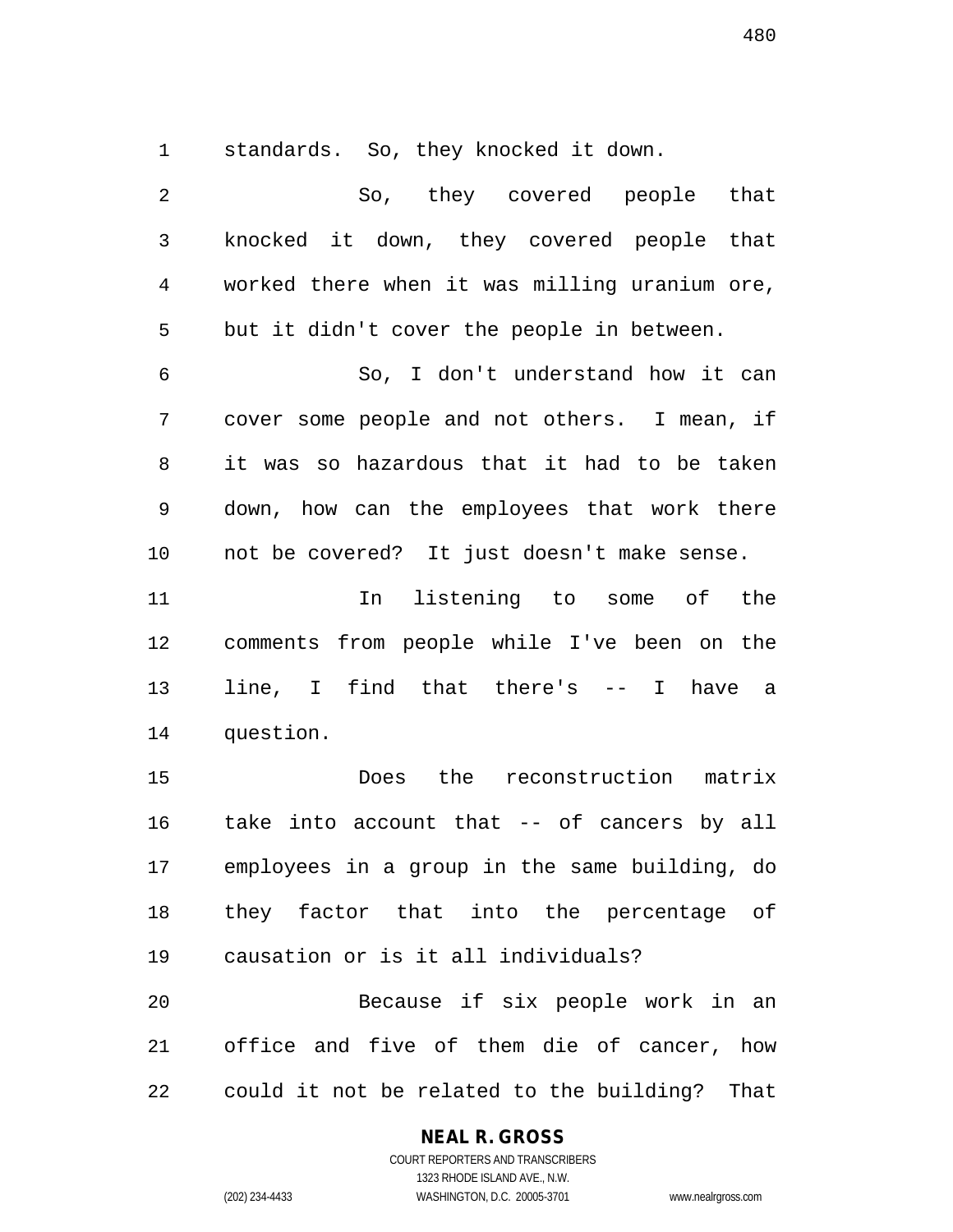**NEAL R. GROSS** 1 just doesn't make any sense to me at all. 2 Again, I hope that you will review 3 these petitions and grant SEC status to all 4 employees there because obviously the site was 5 just really contaminated. 6 If they had to knock it down, that 7 should speak for itself, and I thank you for 8 your time. 9 CHAIRMAN MELIUS: Thank you, sir. 10 Anybody else on the line who'd 11 like to make comments? 12 PUBLIC PARTICIPANT: Yes, I'm here. 13 CHAIRMAN MELIUS: Well, who are 14 you? 15 Can you identify yourself and -- 16 PUBLIC PARTICIPANT: A former Los 17 Alamos worker. 18 CHAIRMAN MELIUS: Can you give us 19 your name? 20 PUBLIC PARTICIPANT: Not right now, 21 no. 22 I was curious about yesterday's

COURT REPORTERS AND TRANSCRIBERS 1323 RHODE ISLAND AVE., N.W.

(202) 234-4433 WASHINGTON, D.C. 20005-3701 www.nealrgross.com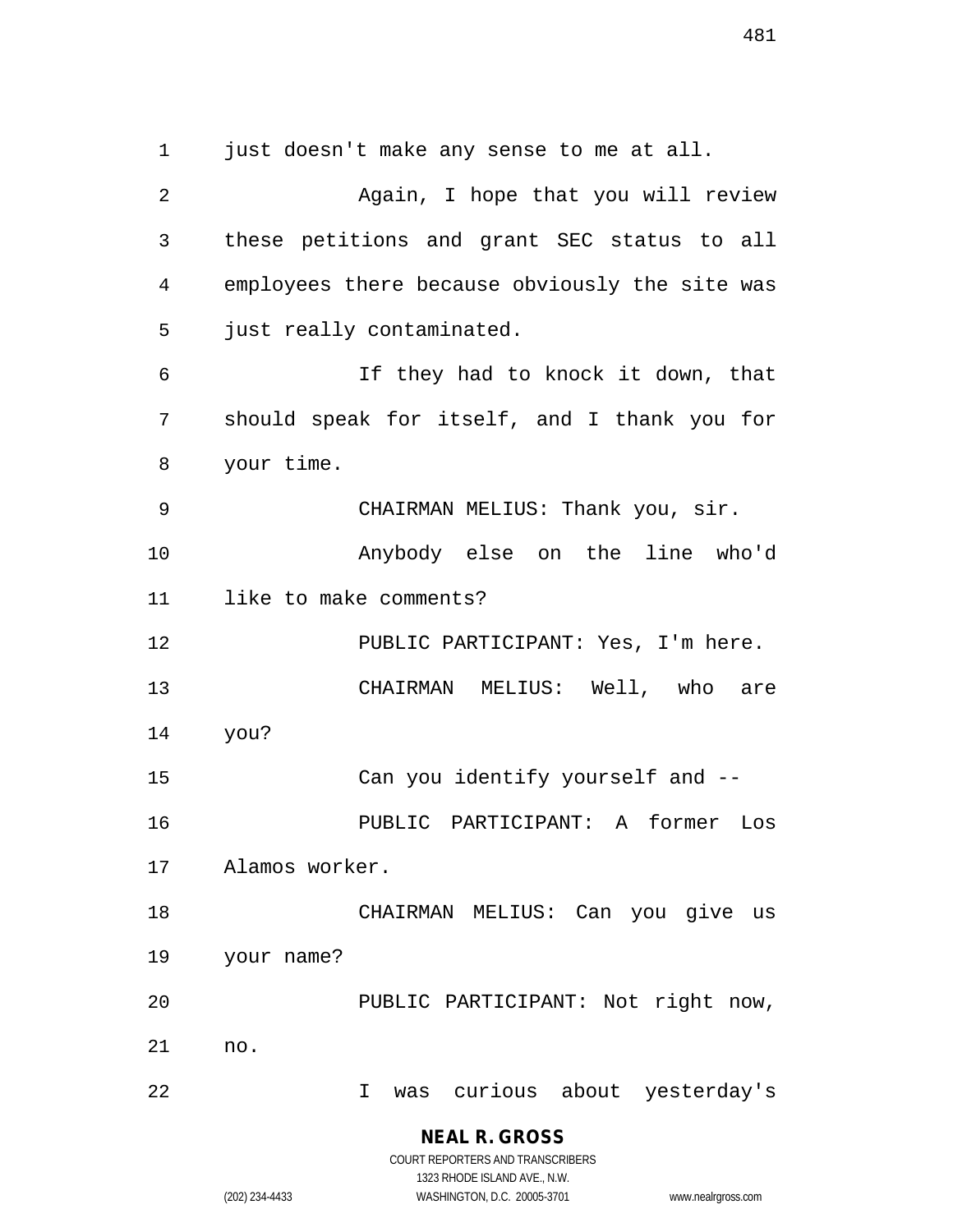1 meeting. There was some kind of facility tour 2 that was conducted with the Department of 3 Labor and some other individuals.

4 I was wondering what facilities 5 they toured. They didn't mention what 6 facilities.

7 They were pretty impressed on the 8 Los Alamos facilities that they toured, but 9 they didn't mention what facilities they 10 toured.

11 CHAIRMAN MELIUS: I was not on the 12 tour. A number of the Board Members took a 13 tour of the facility. A riding tour of the 14 facility and the museum.

15 PUBLIC PARTICIPANT: Yes, and the 16 museum, but what facilities did they look at? 17 CHAIRMAN MELIUS: I can't tell you 18 right offhand. And this is a public comment 19 period, not sort of a question-and-answer 20 period.

21 PUBLIC PARTICIPANT: Sorry. I was 22 just curious as to --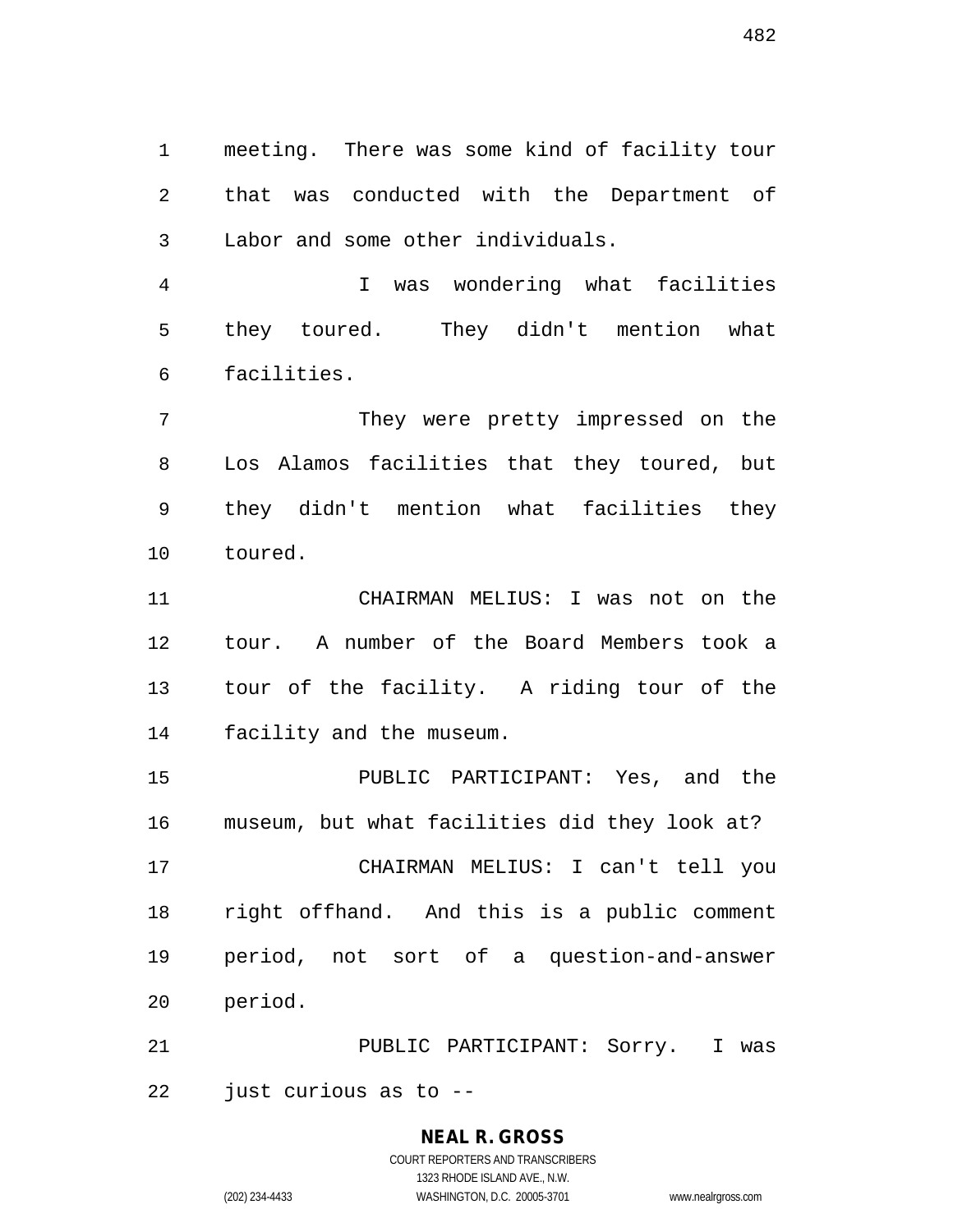1 CHAIRMAN MELIUS: No, I understand. 2 It's not --

3 PUBLIC PARTICIPANT: And I was 4 wondering about DOELAP certification on any of 5 these dosimetry records and stuff. When was 6 that done? Is that taken into account? 7 CHAIRMAN MELIUS: I'm sorry, sir,

8 but this really isn't a question-and-answer 9 period. We're here -- if you have a public 10 comment regarding LANL or the SEC, that's 11 fine, but we're not here to sort of answer 12 questions.

13 PUBLIC PARTICIPANT: Oh, okay. 14 Well, I just wanted to mention the DOELAP 15 certification on Los Alamos.

16 CHAIRMAN MELIUS: Again, we're not 17 here to answer questions and do that. If you 18 have a comment -- if you don't, that's fine.

19 PUBLIC PARTICIPANT: Okay. Thank 20 you.

21 CHAIRMAN MELIUS: Thank you.

22 Anybody else on the line that has

**NEAL R. GROSS** COURT REPORTERS AND TRANSCRIBERS

1323 RHODE ISLAND AVE., N.W.

(202) 234-4433 WASHINGTON, D.C. 20005-3701 www.nealrgross.com